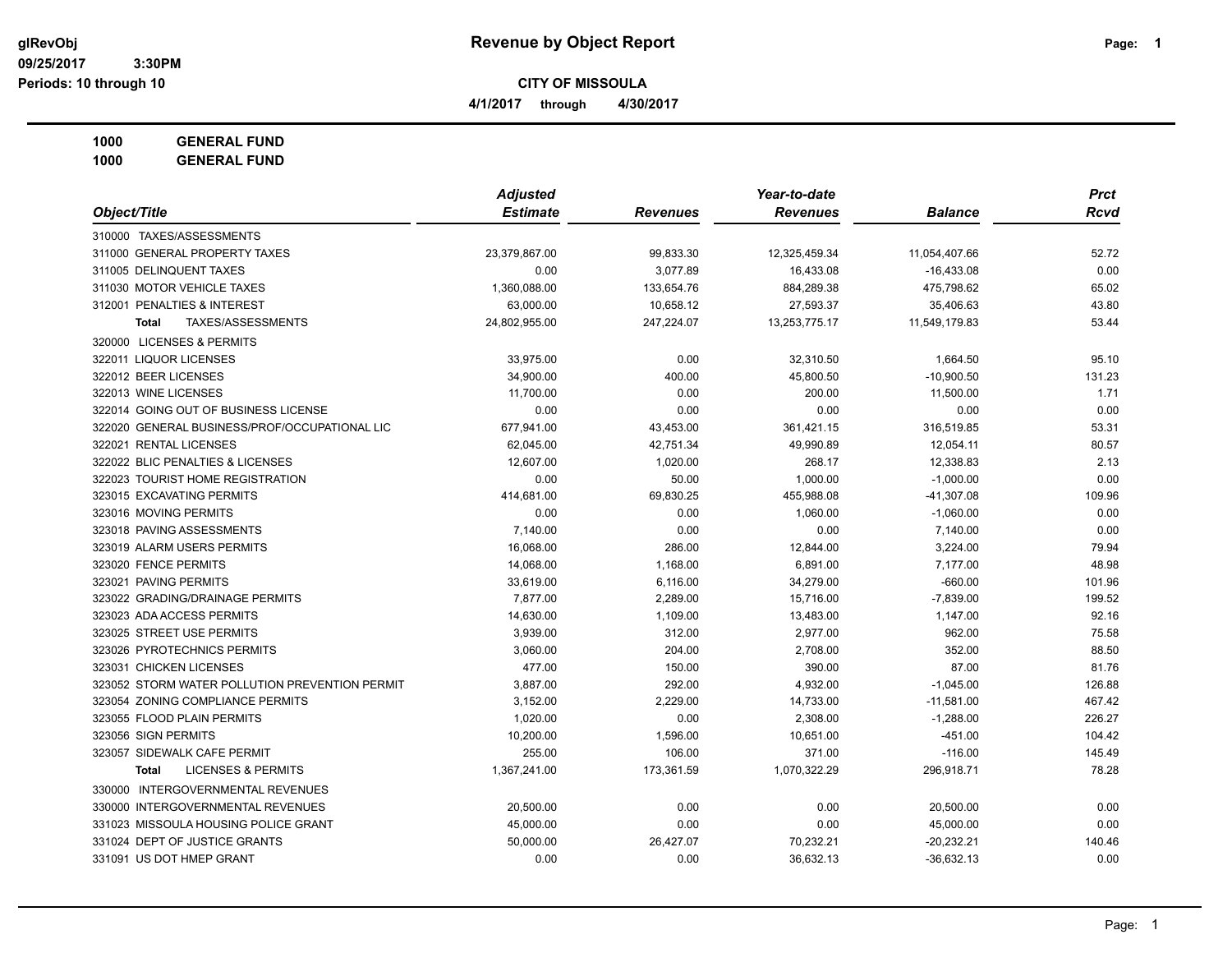**4/1/2017 through 4/30/2017**

#### **1000 GENERAL FUND**

| Object/Title                                      | <b>Adjusted</b> |                 | Year-to-date    |                | <b>Prct</b> |  |
|---------------------------------------------------|-----------------|-----------------|-----------------|----------------|-------------|--|
|                                                   | <b>Estimate</b> | <b>Revenues</b> | <b>Revenues</b> | <b>Balance</b> | Rcvd        |  |
| 331114 TITLE III GRANT-MSLA CO                    | 14,500.00       | 0.00            | 0.00            | 14,500.00      | 0.00        |  |
| 331160 SAFE ROUTES TO SCHOOLS fY08 \$82,500       | 0.00            | 0.00            | 0.00            | 0.00           | 0.00        |  |
| 331178 DUI TASK FORCE                             | 0.00            | 0.00            | 0.00            | 0.00           | 0.00        |  |
| 334017 SCHOOL RESOURCE OFFICER                    | 240,000.00      | 0.00            | 68,850.00       | 171,150.00     | 28.69       |  |
| 335075 STATE GAMBLING/VIDEO/KENO/BINGO FEES       | 127,650.00      | 6,550.00        | 127,595.56      | 54.44          | 99.96       |  |
| 335210 PERSONAL PROPERTY TAX REIMBURSEMENT        | 435,116.00      | 0.00            | 0.00            | 435,116.00     | 0.00        |  |
| 335230 HB 124 REVENUE                             | 8,072,398.00    | 0.00            | 6,380,636.01    | 1,691,761.99   | 79.04       |  |
| 336001 MDT REIMBURSEMENTS                         | 0.00            | 0.00            | 152,600.00      | $-152,600.00$  | 0.00        |  |
| 336021 STATE CONTRIB - POLICE RETIREMENT          | 2,459,661.00    | 184,413.25      | 1,825,464.55    | 634,196.45     | 74.22       |  |
| 336022 STATE CONTRIB. - FIRE RETIREMENT           | 2,265,164.00    | 185,205.46      | 1,850,007.15    | 415,156.85     | 81.67       |  |
| 336023 STATE CONTRIB. - PERS                      | 10,098.00       | 892.23          | 10,258.51       | $-160.51$      | 101.59      |  |
| 337000 LOCAL GRANTS                               | 0.00            | 0.00            | 0.00            | 0.00           | 0.00        |  |
| 337012 LEGAL SERVICES-CONTRACTED/REIMB.           | 6,000.00        | 0.00            | 6,412.50        | $-412.50$      | 106.88      |  |
| 337013 MUTD SIGN MAINTENANCE AGREEMENT            | 3,000.00        | 3,000.00        | 3,000.00        | 0.00           | 100.00      |  |
| 338000 LOCAL SHARING OF TAX INCREMENT             | 0.00            | 0.00            | 0.00            | 0.00           | 0.00        |  |
| 339000 PAYMENT IN LIEU OF TAXES                   | 34,056.00       | 0.00            | 14,898.00       | 19,158.00      | 43.75       |  |
| <b>INTERGOVERNMENTAL REVENUES</b><br><b>Total</b> | 13,783,143.00   | 406,488.01      | 10,546,586.62   | 3,236,556.38   | 76.52       |  |
| 340000 CHARGES FOR SERVICES                       |                 |                 |                 |                |             |  |
| 341009 BLDG ADMIN FEES                            | 363,860.00      | 0.00            | 181,930.00      | 181,930.00     | 50.00       |  |
| 341010 MISCELLANEOUS COLLECTIONS                  | 76.264.00       | 0.00            | 175.00          | 76,089.00      | 0.23        |  |
| 341011 TRANSPORTATION ADMIN FEES                  | 24,720.00       | 0.00            | 12,360.00       | 12,360.00      | 50.00       |  |
| 341012 MAYORS PROCLAMATION FEES                   | 100.00          | 0.00            | 0.00            | 100.00         | 0.00        |  |
| 341013 AIR FUND FEES                              | 250.00          | 0.00            | 70.00           | 180.00         | 28.00       |  |
| 341015 SEWER ADMINISTRATION FEES                  | 1,350,838.00    | 0.00            | 675,419.00      | 675,419.00     | 50.00       |  |
| 341016 MRA ADMINISTRATION FEES                    | 148,635.00      | 0.00            | 74,318.00       | 74,317.00      | 50.00       |  |
| 341017 LIGHTING ADMINISTRATION FEES               | 15,916.00       | 0.00            | 7,958.00        | 7,958.00       | 50.00       |  |
| 341018 PARKING COMM ADMIN FEES                    | 198,357.00      | 0.00            | 99,179.00       | 99,178.00      | 50.00       |  |
| 341019 *** Title Not Found ***                    | 4,647.00        | 0.00            | 2,324.00        | 2,323.00       | 50.01       |  |
| 341023 PLANNING ADMIN FEES                        | 25.462.00       | 0.00            | 12,731.00       | 12,731.00      | 50.00       |  |
| 341024 HOUSING GRANT ADMIN FEES                   | 52,000.00       | 0.00            | 0.00            | 52,000.00      | 0.00        |  |
| 341026 WATER ADMINISTRATION FEES                  | 0.00            | 0.00            | 0.00            | 0.00           | 0.00        |  |
| 341027 STORMWATER ADMINISTRATION FEES             | 0.00            | 0.00            | 13,190.00       | $-13,190.00$   | 0.00        |  |
| 341041 SEWER EXTENSION RECORDING FEES             | 4,500.00        | 665.00          | 3,693.00        | 807.00         | 82.07       |  |
| 341052 MUNICIPAL COURT FILING FEES                | 330,916.00      | 22,700.63       | 231,123.29      | 99,792.71      | 69.84       |  |
| 341055 CRIME VICTIM SURCHARGE                     | 2,500.00        | 185.00          | 1,146.73        | 1,353.27       | 45.87       |  |
| 341067 SUBDIVISION EXEMPTION AFFIDAVITS           | 0.00            | 400.00          | 4,191.16        | $-4,191.16$    | 0.00        |  |
| 341068 SUBDIVISON FEES                            | 5,100.00        | 8,672.00        | 19,743.00       | $-14,643.00$   | 387.12      |  |
| 341069 REZONING FEES                              | 5,100.00        | 9,930.00        | 17,955.00       | $-12,855.00$   | 352.06      |  |
| 341070 DESIGN REVIEW BOARD                        | 15,300.00       | 5,366.14        | 29,134.78       | $-13,834.78$   | 190.42      |  |
|                                                   |                 |                 |                 |                |             |  |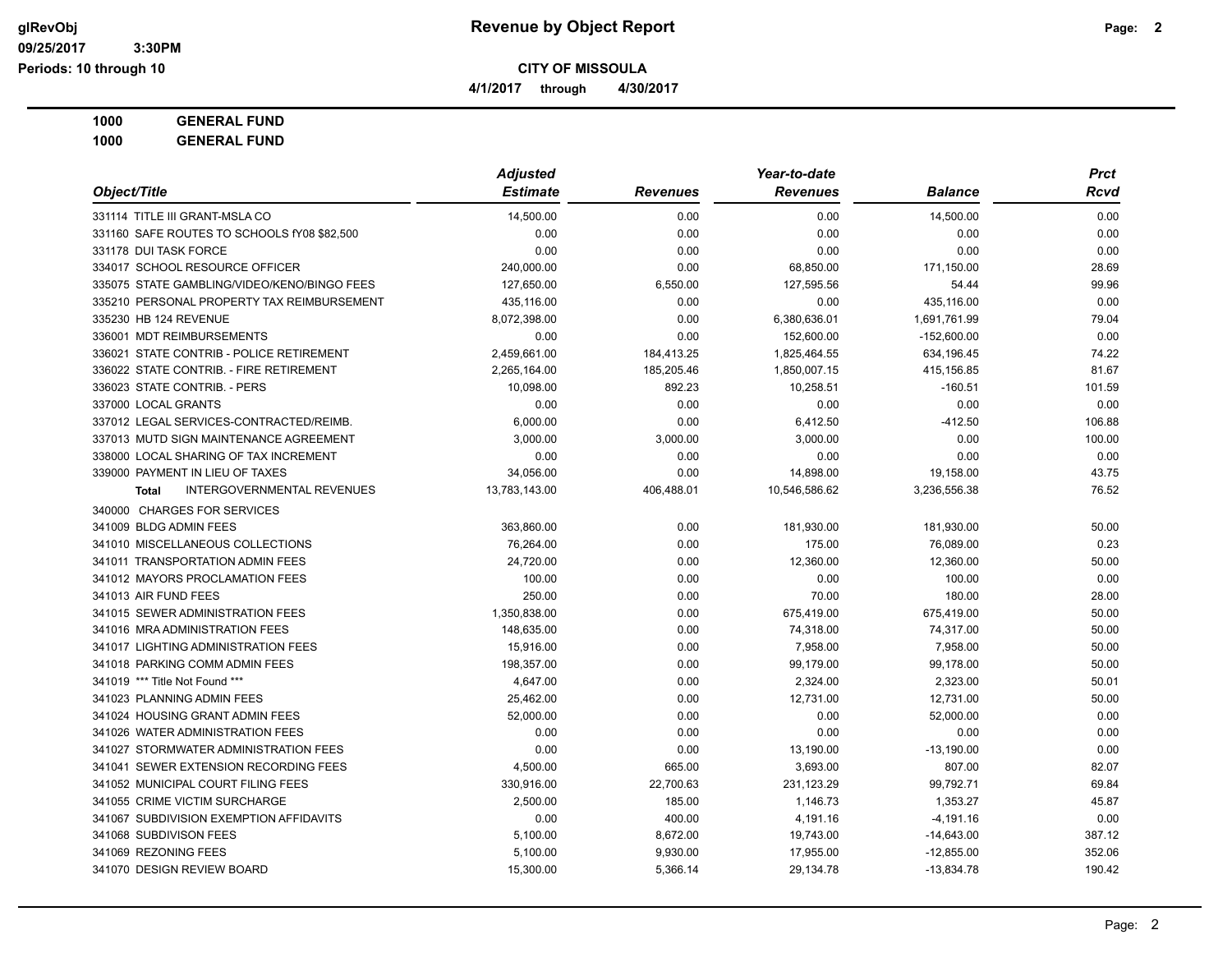**4/1/2017 through 4/30/2017**

# **1000 GENERAL FUND**

|                                           | <b>Adjusted</b> |                 | Year-to-date    |              | <b>Prct</b> |
|-------------------------------------------|-----------------|-----------------|-----------------|--------------|-------------|
| Object/Title                              | <b>Estimate</b> | <b>Revenues</b> | <b>Revenues</b> | Balance      | Rcvd        |
| 341073 FIRE PLAN CHECK FEES               | 28,541.00       | 2,887.00        | 32,335.00       | $-3,794.00$  | 113.29      |
| 341074 FIRE INSPECTION FEES               | 51,000.00       | 4,802.00        | 56,154.00       | $-5,154.00$  | 110.11      |
| 341076 ENGINEERING PLAN CHECK FEES        | 34,148.00       | 6,714.00        | 43,254.00       | $-9,106.00$  | 126.67      |
| 341078 ENGINEERING MAP FEES               | 122.00          | 25.00           | 97.00           | 25.00        | 79.51       |
| 341079 GREASE INTERCEPTOR APPEAL FEES     | 2.000.00        | 0.00            | 618.00          | 1,382.00     | 30.90       |
| 341090 STREET VACATION PETITION FEES      | 0.00            | 0.00            | 0.00            | 0.00         | 0.00        |
| 341091 INSPECTION CODE BOOKS & COPIES     | 0.00            | 0.00            | 0.00            | 0.00         | 0.00        |
| 342010 POLICE/BID AGREEMENT               | 48,000.00       | 0.00            | 49,115.00       | $-1,115.00$  | 102.32      |
| 342012 PD REIMBURSABLE SERVICES           | 750.00          | 0.00            | 531.66          | 218.34       | 70.89       |
| 342013 SECURITY INVEST FEES               | 11,000.00       | 1,183.00        | 10,354.50       | 645.50       | 94.13       |
| 342014 POLICE DEPARTMENT SERVICE FEES     | 15,000.00       | 1,122.00        | 18,214.00       | $-3,214.00$  | 121.43      |
| 342015 POLICE OVERTIME FEES               | 84,000.00       | 3,163.38        | 79,886.34       | 4,113.66     | 95.10       |
| 342016 POLICE TRAINING FEES               | 36,000.00       | 0.00            | 3,142.32        | 32,857.68    | 8.73        |
| 342017 CATERING FEES                      | 7,200.00        | 280.00          | 3,500.00        | 3,700.00     | 48.61       |
| 342018 DESK REPORTS                       | 20,000.00       | 2,312.00        | 24,204.00       | $-4,204.00$  | 121.02      |
| 342019 ABANDONED VEHICLE REVENUE FEES     | 12,500.00       | 255.00          | 6,760.00        | 5,740.00     | 54.08       |
| 342020 FIRE DEPARTMENT FEES               | 100.00          | 144.00          | 642.00          | $-542.00$    | 642.00      |
| 342021 CPR EDUCATION PROGRAM              | 7,435.00        | 630.00          | 7,150.00        | 285.00       | 96.17       |
| 342022 OUTSIDE HIRES                      | 920,150.00      | 6,570.59        | 547,514.78      | 372,635.22   | 59.50       |
| 342060 BIKE PROGRAM SALES & FEES          | 2,700.00        | 0.00            | 0.00            | 2,700.00     | 0.00        |
| 343000 PW REIMBURSABLE SERVICES           | 31,258.00       | 2,297.10        | 37,044.34       | $-5,786.34$  | 118.51      |
| 343001 SIGN FABRICATION & CONTRACTS       | 500.00          | 0.00            | 0.00            | 500.00       | 0.00        |
| 343002 OTHER AGENCIES - VEH MAINT         | 48,000.00       | 0.00            | 30,461.88       | 17,538.12    | 63.46       |
| 343003 STATE PAYMENT - TRAFFIC COUNTS     | 4,450.00        | 0.00            | 0.00            | 4,450.00     | 0.00        |
| 343004 SPECIAL STATE CONTRACTS            | 80,000.00       | 0.00            | 99,672.50       | $-19,672.50$ | 124.59      |
| 343006 OTHER GOVT AGENCY-STREET PROJECTS  | 98,318.00       | 0.00            | 0.00            | 98,318.00    | 0.00        |
| 343010 STREET DEPT SALES & SERVICES       | 19,195.00       | 0.00            | 0.00            | 19,195.00    | 0.00        |
| 343013 SNOW REMOVAL FEES                  | 2,933.00        | 0.00            | 126.00          | 2,807.00     | 4.30        |
| 343018 SALE OF MATERIALS                  | 0.00            | 0.00            | 0.00            | 0.00         | 0.00        |
| 343025 *** Title Not Found ***            | 0.00            | 0.00            | 0.00            | 0.00         | 0.00        |
| 343033 *** Title Not Found ***            | 0.00            | 0.00            | 0.00            | 0.00         | 0.00        |
| 343080 STATE MAINTENANCE CONTRACT         | 530,082.00      | 183,376.62      | 485,780.11      | 44,301.89    | 91.64       |
| 343083 CONTRACT SEWER APPLICATIONS        | 0.00            | 0.00            | 0.00            | 0.00         | 0.00        |
| 343084 STREET MAINTENANCE MATERIALS REIMB | 55,500.00       | 0.00            | 10,744.31       | 44,755.69    | 19.36       |
| 343097 SIDEWALK AND CURB FEES             | 340,000.00      | 19,485.96       | 278,521.97      | 61,478.03    | 81.92       |
| 343311 SALE OF NICHES                     | 3,200.00        | 0.00            | 0.00            | 3,200.00     | 0.00        |
| 343320 CEMETERY - SALE OF PLOTS           | 12,870.00       | 700.00          | 11,600.00       | 1,270.00     | 90.13       |
| 343321 CEMETERY FOUNDATIONS               | 1,570.00        | 270.00          | 2,285.00        | $-715.00$    | 145.54      |
| 343322 CEMETERY FLOWER CARE               | 4,250.00        | 1,470.00        | 3,400.00        | 850.00       | 80.00       |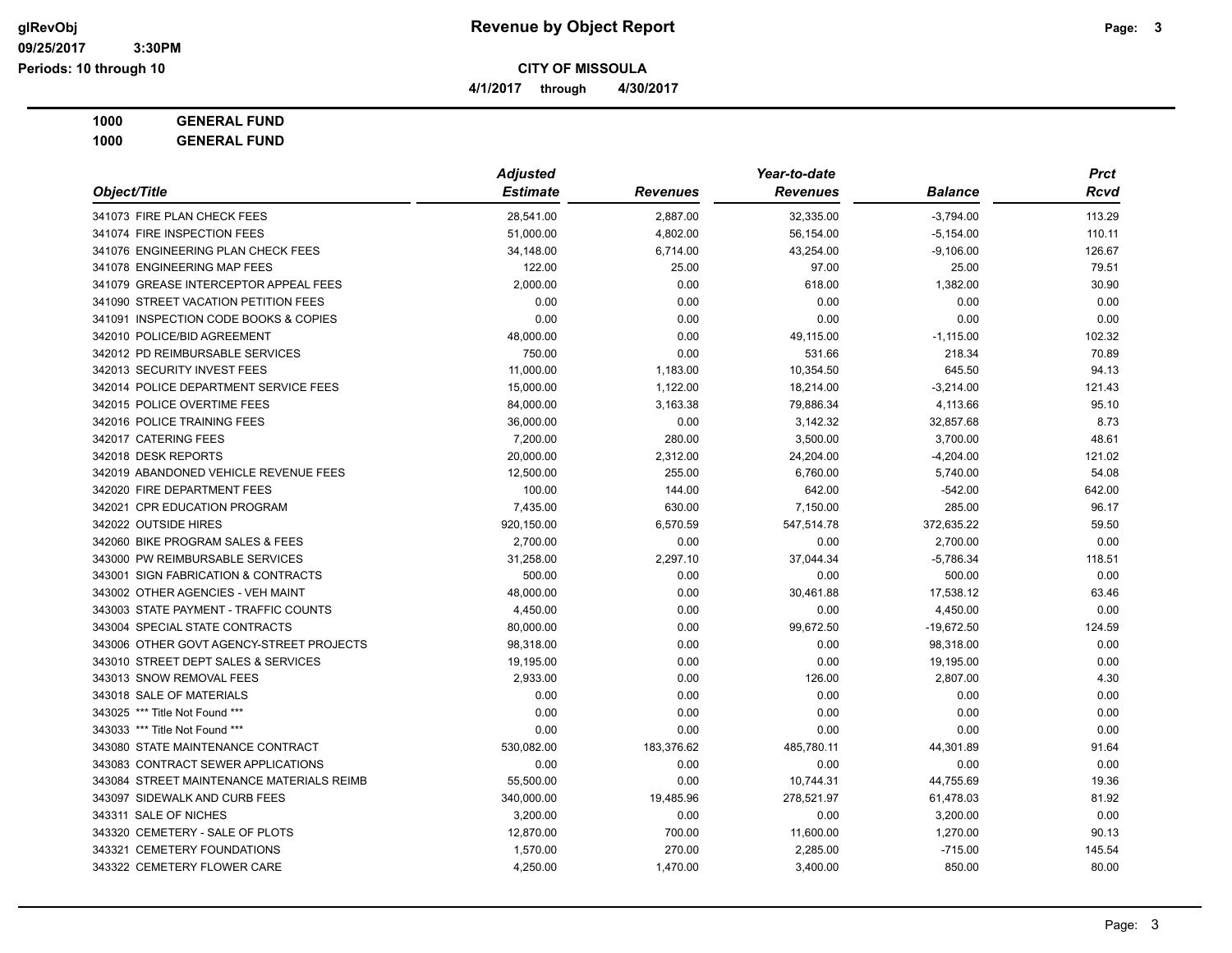**4/1/2017 through 4/30/2017**

# **1000 GENERAL FUND**

|                                                | <b>Adjusted</b> |                 | Year-to-date    |                |           |
|------------------------------------------------|-----------------|-----------------|-----------------|----------------|-----------|
| Object/Title                                   | <b>Estimate</b> | <b>Revenues</b> | <b>Revenues</b> | <b>Balance</b> | Rcvd      |
| 343323 CEMETERY - LINER INSTALL FEES           | 5.580.00        | 700.00          | 10,325.00       | $-4,745.00$    | 185.04    |
| 343324 OTHER CEMETERY FEES                     | 1,500.00        | 150.00          | 1,500.00        | 0.00           | 100.00    |
| 343325 2ND INTERMENT RIGHT                     | 0.00            | 0.00            | 2,000.00        | $-2,000.00$    | 0.00      |
| 343340 CEMETERY - OPENINGS & CLOSINGS          | 10.950.00       | 975.00          | 10,875.00       | 75.00          | 99.32     |
| 343350 CEMETERY CARE, FEES                     | 29.000.00       | 0.00            | 0.00            | 29,000.00      | 0.00      |
| 343360 WEED CONTROL                            | 3,000.00        | 0.00            | 1,985.00        | 1,015.00       | 66.17     |
| 346031 RECREATION FEES                         | 171,283.00      | 147,887.95      | 292,205.85      | -120,922.85    | 170.60    |
| 346033 PARK FEES/FACILITY RENTALS              | 200.00          | 4,441.74        | 49,009.33       | -48,809.33     | 24,504.67 |
| 346034 GROUNDS MAINTENANCE CONTRACT            | 181,734.00      | 0.00            | 48,368.00       | 133,366.00     | 26.61     |
| 346036 PARK CONCESSION FEES                    | 3,000.00        | 1,701.00        | 2,207.64        | 792.36         | 73.59     |
| 346037 YOUTH DRUG COURT CONTRACT               | 11,700.00       | 0.00            | 0.00            | 11,700.00      | 0.00      |
| 346050 COUNTY PLAYGROUND CONTRACT              | 3,150.00        | 0.00            | 0.00            | 3,150.00       | 0.00      |
| 346051 MONTANA PARKS/REC CONFERENCE 2012       | 4,500.00        | 0.00            | 3,236.80        | 1,263.20       | 71.93     |
| 346054 PARKS MISC OVERTIME FEES                | 0.00            | 0.00            | 329.34          | $-329.34$      | 0.00      |
| 346070 RECREATION GENERAL MERCHANDISE          | 0.00            | 30.00           | 30.00           | $-30.00$       | 0.00      |
| <b>CHARGES FOR SERVICES</b><br><b>Total</b>    | 5,562,834.00    | 441,492.11      | 3,651,821.63    | 1,911,012.37   | 65.65     |
| 350000 FINES & FORFEITURES                     |                 |                 |                 |                |           |
| 351022 LAW ENFORCEMENT ACADEMY SURCHARGE #5    | 0.00            | 5,852.84        | 30,956.63       | $-30,956.63$   | 0.00      |
| 351031 TRAFFIC FINES                           | 1,356,738.00    | 115,886.76      | 939,028.11      | 417,709.89     | 69.21     |
| 351032 SURCHARGE ON FINES                      | 129,089.00      | 8,633.77        | 71,494.94       | 57,594.06      | 55.38     |
| 351033 PUBLIC DEFENDER FEES                    | 125,000.00      | 9,232.06        | 56,026.31       | 68,973.69      | 44.82     |
| 351034 CELLULAR PHONE FINES                    | 65,000.00       | 3,335.00        | 63,618.75       | 1,381.25       | 97.88     |
| 351035 CELL PHONE FINES: EDUCATION             | 65,000.00       | 3,335.00        | 63,618.75       | 1,381.25       | 97.88     |
| 355000 FALSE ALARM PENALTY                     | 10,000.00       | 624.00          | 7,670.00        | 2,330.00       | 76.70     |
| <b>FINES &amp; FORFEITURES</b><br><b>Total</b> | 1,750,827.00    | 146,899.43      | 1,232,413.49    | 518,413.51     | 70.39     |
| 360000 MISCELLANEOUS REVENUES                  |                 |                 |                 |                |           |
| 360000 MISCELLANEOUS REVENUES                  | 0.00            | 0.00            | 0.00            | 0.00           | 0.00      |
| 360001 COPIES                                  | 2,200.00        | $-3,954.75$     | 1,761.25        | 438.75         | 80.06     |
| 360002 PHONES                                  | 0.00            | 0.00            | 0.00            | 0.00           | 0.00      |
| 360003 MMIA REIMBURSEMENT-ATTORNEY             | 0.00            | 0.00            | 0.00            | 0.00           | 0.00      |
| 360010 MISCELLANEOUS                           | 15,000.00       | 135.90          | 3,353.60        | 11,646.40      | 22.36     |
| 360050 OVER/SHORT                              | 0.00            | 0.00            | 1.00            | $-1.00$        | 0.00      |
| 360100 REFUNDS                                 | 200.00          | 0.00            | 0.00            | 200.00         | 0.00      |
| 362000 OTHER MISCELLANEOUS REVENUE             | 8,000.00        | 0.00            | 0.00            | 8,000.00       | 0.00      |
| 362002 BAD CHECK CHARGES                       | 500.00          | 15.00           | 180.00          | 320.00         | 36.00     |
| 362004 URD III FACADE IMPROVEMENT LOAN REC     | 0.00            | 0.00            | 0.00            | 0.00           | 0.00      |
| 362011 SALE OF UNCLAIMED PROPERTY              | 0.00            | 2,321.25        | 2,321.25        | $-2,321.25$    | 0.00      |
| 362012 REC/GREEN TAG PROGRAM                   | 300.00          | 0.00            | 0.00            | 300.00         | 0.00      |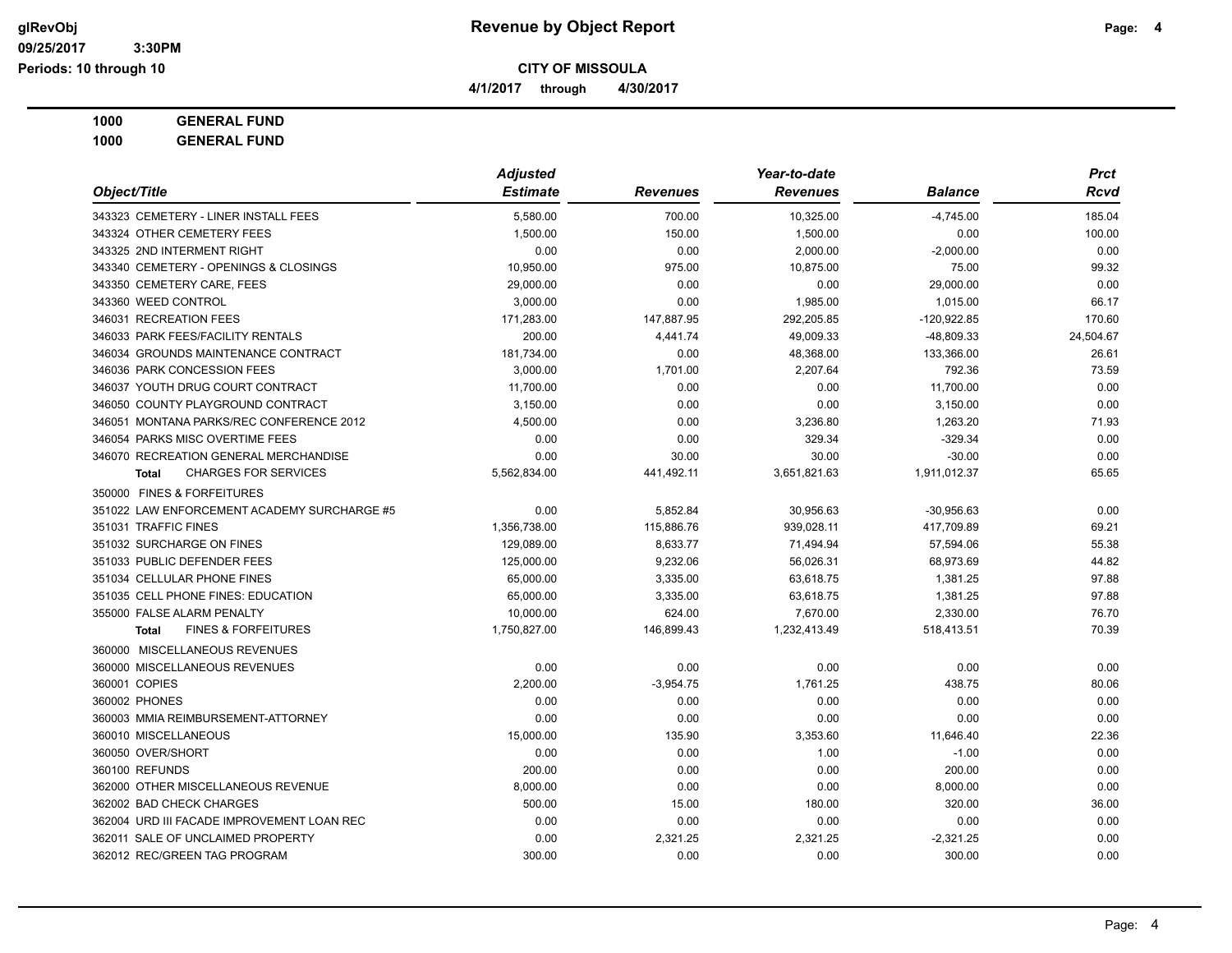**4/1/2017 through 4/30/2017**

**1000 GENERAL FUND**

|                                                           | <b>Adjusted</b> |                 | Year-to-date    |                | <b>Prct</b> |
|-----------------------------------------------------------|-----------------|-----------------|-----------------|----------------|-------------|
| Object/Title                                              | <b>Estimate</b> | <b>Revenues</b> | <b>Revenues</b> | <b>Balance</b> | Rcvd        |
| 364012 SALE OF SURPLUS PROPERTY                           | 40,000.00       | 0.00            | 14,445.22       | 25,554.78      | 36.11       |
| 364040 INSURANCE AND DAMAGE RECOVERY                      | 40,000.00       | 2,374.82        | 19,569.97       | 20,430.03      | 48.92       |
| 364041 WORKERS COMPENSATION REIMBURSEMENT                 | 2,500.00        | 0.00            | 0.00            | 2,500.00       | 0.00        |
| 364042 EXPENDITURE REIMBURSEMENTS                         | 1,200.00        | 0.00            | 0.00            | 1,200.00       | 0.00        |
| 364043 RATTLESNAKE CORRIDOR REIMBURSEMENT                 | 10,000.00       | 2,860.00        | 11,154.00       | $-1,154.00$    | 111.54      |
| 364044 EMERGENCY RESPONSE REIMBURSEMENT                   | 50,000.00       | 0.00            | 0.00            | 50,000.00      | 0.00        |
| 364047 MMIA EXPENDITURE REIMBURSEMENT                     | 0.00            | 0.00            | 0.00            | 0.00           | 0.00        |
| 365000 DONATIONS                                          | 0.00            | 0.00            | 0.00            | 0.00           | 0.00        |
| 365001 *** Title Not Found ***                            | 0.00            | 14.00           | 3,187.02        | $-3,187.02$    | 0.00        |
| 365021 PARKS AND RECS GRANTS & CONTRIBUTIONS              | 15.000.00       | 0.00            | 15,000.00       | 0.00           | 100.00      |
| 368000 SALE OF COINS                                      | 0.00            | 0.00            | 0.00            | 0.00           | 0.00        |
| 368001 SALE OF POLICE PROMOTIONS                          | 0.00            | 0.00            | 0.00            | 0.00           | 0.00        |
| 368002 SALE OF FIRE PROMOTIONS                            | 0.00            | 0.00            | 0.00            | 0.00           | 0.00        |
| MISCELLANEOUS REVENUES<br><b>Total</b>                    | 184,900.00      | 3,766.22        | 70,973.31       | 113,926.69     | 38.38       |
| 370000 INVESTMENTS & ROYALTY EARNINGS                     |                 |                 |                 |                |             |
| 371010 INTEREST ON INVESTMENTS                            | 3,500.00        | 135.62          | 412.20          | 3,087.80       | 11.78       |
| 371020 GAIN/LOSS IN MARKET VALUE OF INVESTMENTS           | 0.00            | 0.00            | 0.00            | 0.00           | 0.00        |
| <b>INVESTMENTS &amp; ROYALTY EARNINGS</b><br><b>Total</b> | 3,500.00        | 135.62          | 412.20          | 3,087.80       | 11.78       |
| 380000 OTHER FINANCING SOURCES                            |                 |                 |                 |                |             |
| 381070 PROCEEDS FROM NOTES/LOANS/INTERCAP                 | 0.00            | 0.00            | 0.00            | 0.00           | 0.00        |
| 381090 PROCEEDS FROM CAPITAL LEASE                        | 316,129.00      | 0.00            | 0.00            | 316,129.00     | 0.00        |
| 382010 SALE OF FIXED ASSETS                               | 0.00            | 0.00            | 0.00            | 0.00           | 0.00        |
| 383000 OPERATING TRANSFERS                                | 74,000.00       | 0.00            | 37,000.00       | 37,000.00      | 50.00       |
| 383001 TRANS FR FLUSHING DISTRICT                         | 41,200.00       | 0.00            | 20,600.00       | 20,600.00      | 50.00       |
| 383002 TRANS FR GAS TAX                                   | 564,000.00      | 0.00            | 282,000.00      | 282,000.00     | 50.00       |
| 383003 TRANS FR COMPREHENSIVE INSURANCE LEVY              | 0.00            | 0.00            | 0.00            | 0.00           | 0.00        |
| 383004 TRANS FR EMPLOYEE HEALTH INSURANCE LEVY            | 4,778,675.00    | 0.00            | 2,389,338.00    | 2,389,337.00   | 50.00       |
| 383007 TRANS FR CABLE FRANCHISE                           | 301,433.00      | 0.00            | 150,717.00      | 150,716.00     | 50.00       |
| 383011 TRANS FR SID REVOLVING                             | 100,000.00      | 0.00            | 0.00            | 100,000.00     | 0.00        |
| 383065 TRANSFER FROM WWTF                                 | 50,213.00       | 0.00            | 0.00            | 50,213.00      | 0.00        |
| OTHER FINANCING SOURCES<br><b>Total</b>                   | 6,225,650.00    | 0.00            | 2,879,655.00    | 3,345,995.00   | 46.25       |
| 390000 INTERNAL SERVICES                                  |                 |                 |                 |                |             |
| 399999 NEW REQUESTS FUNDING                               | 0.00            | 0.00            | 0.00            | 0.00           | 0.00        |
| <b>INTERNAL SERVICES</b><br><b>Total</b>                  | 0.00            | 0.00            | 0.00            | 0.00           | 0.00        |
|                                                           |                 |                 |                 |                |             |
| <b>GENERAL FUND</b><br><b>Total</b>                       | 53,681,050.00   | 1,419,367.05    | 32,705,959.71   | 20,975,090.29  | 60.93       |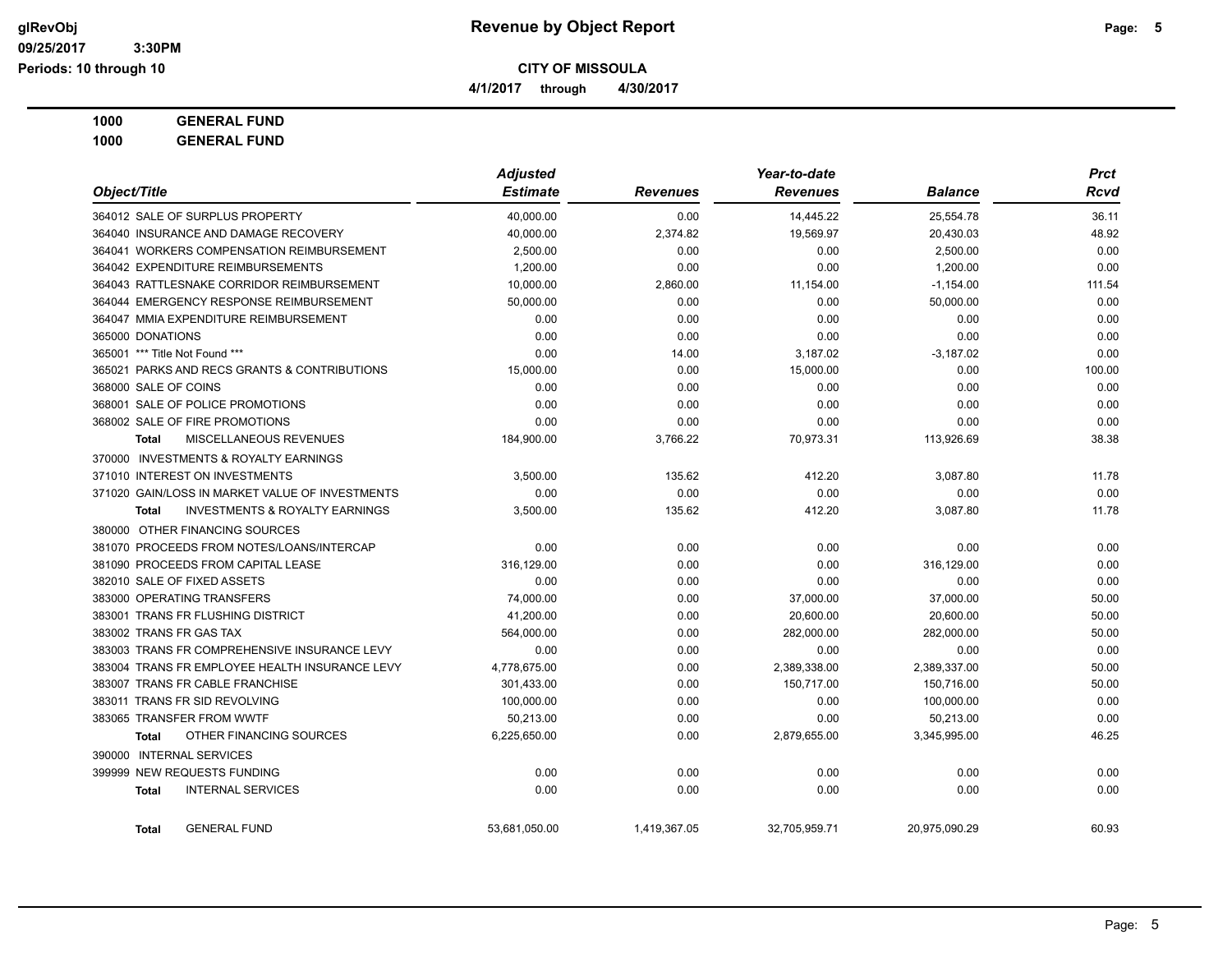**CITY OF MISSOULA 4/1/2017 through 4/30/2017**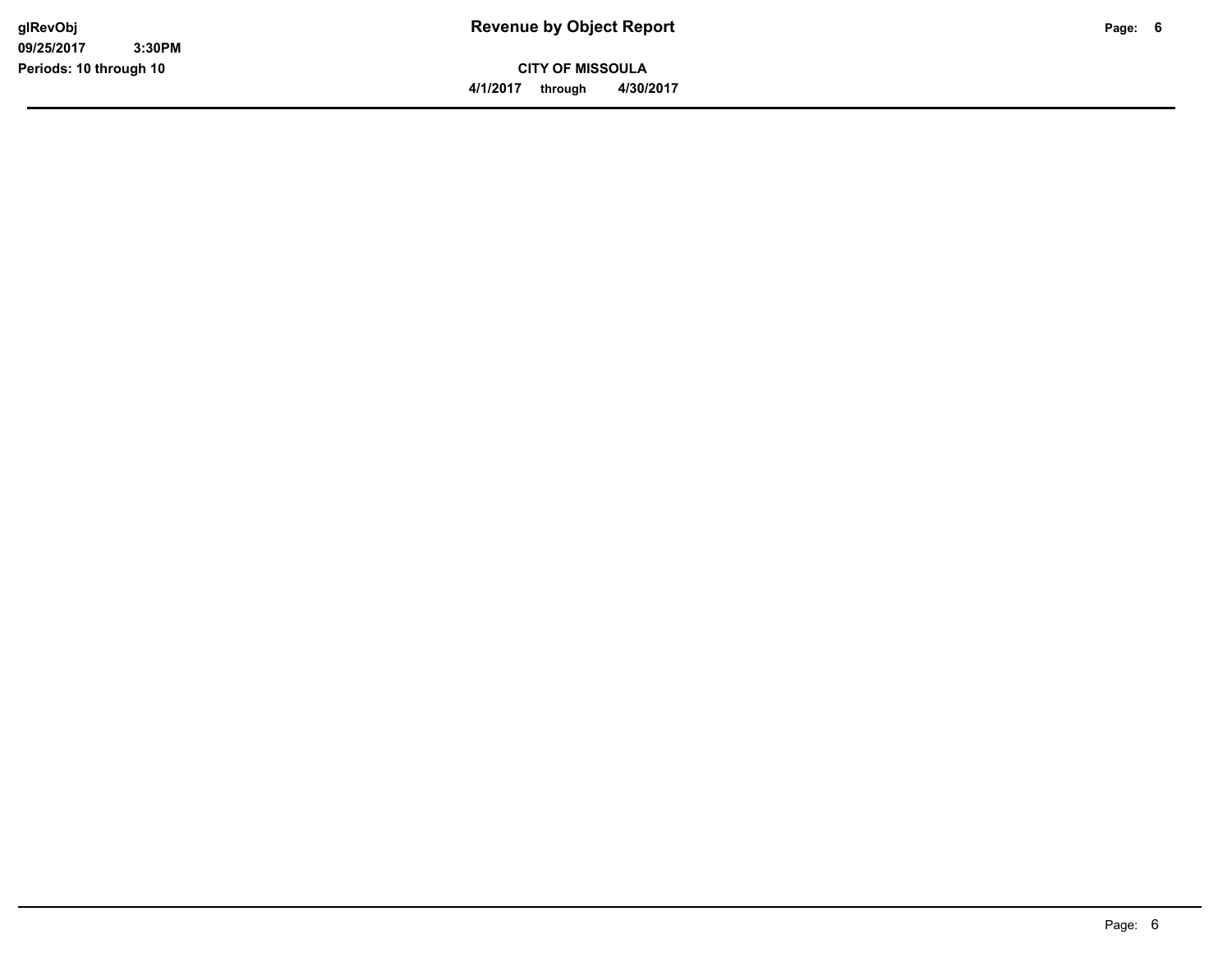**09/25/2017 3:30PM Periods: 10 through 10**

**CITY OF MISSOULA**

**4/1/2017 through 4/30/2017**

|                                               | <b>Adjusted</b> |                 | Year-to-date    |                | <b>Prct</b> |
|-----------------------------------------------|-----------------|-----------------|-----------------|----------------|-------------|
| Object/Title                                  | <b>Estimate</b> | <b>Revenues</b> | <b>Revenues</b> | <b>Balance</b> | <b>Rcvd</b> |
| 310000 TAXES/ASSESSMENTS                      |                 |                 |                 |                |             |
| 311000 GENERAL PROPERTY TAXES                 | 23,379,867.00   | 99,833.30       | 12,325,459.34   | 11,054,407.66  | 52.72       |
| 311005 DELINQUENT TAXES                       | 0.00            | 3,077.89        | 16,433.08       | $-16,433.08$   | 0.00        |
| 311030 MOTOR VEHICLE TAXES                    | 1,360,088.00    | 133,654.76      | 884,289.38      | 475,798.62     | 65.02       |
| 312001 PENALTIES & INTEREST                   | 63,000.00       | 10,658.12       | 27,593.37       | 35,406.63      | 43.80       |
| TAXES/ASSESSMENTS<br><b>Total</b>             | 24,802,955.00   | 247,224.07      | 13,253,775.17   | 11,549,179.83  | 53.44       |
| 320000 LICENSES & PERMITS                     |                 |                 |                 |                |             |
| 322011 LIQUOR LICENSES                        | 33,975.00       | 0.00            | 32,310.50       | 1,664.50       | 95.10       |
| 322012 BEER LICENSES                          | 34,900.00       | 400.00          | 45,800.50       | $-10,900.50$   | 131.23      |
| 322013 WINE LICENSES                          | 11,700.00       | 0.00            | 200.00          | 11,500.00      | 1.71        |
| 322014 GOING OUT OF BUSINESS LICENSE          | 0.00            | 0.00            | 0.00            | 0.00           | 0.00        |
| 322020 GENERAL BUSINESS/PROF/OCCUPATIONAL LIC | 677,941.00      | 43,453.00       | 361,421.15      | 316,519.85     | 53.31       |
| 322021 RENTAL LICENSES                        | 62,045.00       | 42,751.34       | 49,990.89       | 12,054.11      | 80.57       |
| 322022 BLIC PENALTIES & LICENSES              | 12,607.00       | 1,020.00        | 268.17          | 12,338.83      | 2.13        |
| 322023 TOURIST HOME REGISTRATION              | 0.00            | 50.00           | 1,000.00        | $-1,000.00$    | 0.00        |
| 323015 EXCAVATING PERMITS                     | 414,681.00      | 69,830.25       | 455,988.08      | $-41,307.08$   | 109.96      |
| 323016 MOVING PERMITS                         | 0.00            | 0.00            | 1,060.00        | $-1,060.00$    | 0.00        |
| 323018 PAVING ASSESSMENTS                     | 7,140.00        | 0.00            | 0.00            | 7,140.00       | 0.00        |
| 323019 ALARM USERS PERMITS                    | 16,068.00       | 286.00          | 12,844.00       | 3,224.00       | 79.94       |
| 323020 FENCE PERMITS                          | 14,068.00       | 1,168.00        | 6,891.00        | 7,177.00       | 48.98       |
| 323021 PAVING PERMITS                         | 33,619.00       | 6,116.00        | 34,279.00       | $-660.00$      | 101.96      |
| 323022 GRADING/DRAINAGE PERMITS               | 7,877.00        | 2,289.00        | 15,716.00       | $-7,839.00$    | 199.52      |
| 323023 ADA ACCESS PERMITS                     | 14,630.00       | 1,109.00        | 13,483.00       | 1,147.00       | 92.16       |
| 323025 STREET USE PERMITS                     | 3,939.00        | 312.00          | 2,977.00        | 962.00         | 75.58       |
| 323026 PYROTECHNICS PERMITS                   | 3,060.00        | 204.00          | 2,708.00        | 352.00         | 88.50       |
| 323031 CHICKEN LICENSES                       | 477.00          | 150.00          | 390.00          | 87.00          | 81.76       |
| 323052 STORM WATER POLLUTION PREVENTION PERM  | 3,887.00        | 292.00          | 4,932.00        | $-1,045.00$    | 126.88      |
| 323054 ZONING COMPLIANCE PERMITS              | 3,152.00        | 2,229.00        | 14,733.00       | $-11,581.00$   | 467.42      |
| 323055 FLOOD PLAIN PERMITS                    | 1,020.00        | 0.00            | 2,308.00        | $-1,288.00$    | 226.27      |
| 323056 SIGN PERMITS                           | 10,200.00       | 1,596.00        | 10,651.00       | $-451.00$      | 104.42      |
| 323057 SIDEWALK CAFE PERMIT                   | 255.00          | 106.00          | 371.00          | $-116.00$      | 145.49      |
| <b>LICENSES &amp; PERMITS</b><br>Total        | 1,367,241.00    | 173,361.59      | 1,070,322.29    | 296,918.71     | 78.28       |
| 330000 INTERGOVERNMENTAL REVENUES             |                 |                 |                 |                |             |
| 330000 INTERGOVERNMENTAL REVENUES             | 20,500.00       | 0.00            | 0.00            | 20,500.00      | 0.00        |
| 331023 MISSOULA HOUSING POLICE GRANT          | 45,000.00       | 0.00            | 0.00            | 45,000.00      | 0.00        |
| 331024 DEPT OF JUSTICE GRANTS                 | 50,000.00       | 26,427.07       | 70,232.21       | $-20,232.21$   | 140.46      |
| 331091 US DOT HMEP GRANT                      | 0.00            | 0.00            | 36,632.13       | $-36,632.13$   | 0.00        |
| 331114 TITLE III GRANT-MSLA CO                | 14,500.00       | 0.00            | 0.00            | 14,500.00      | 0.00        |
| 331160 SAFE ROUTES TO SCHOOLS fY08 \$82,500   | 0.00            | 0.00            | 0.00            | 0.00           | 0.00        |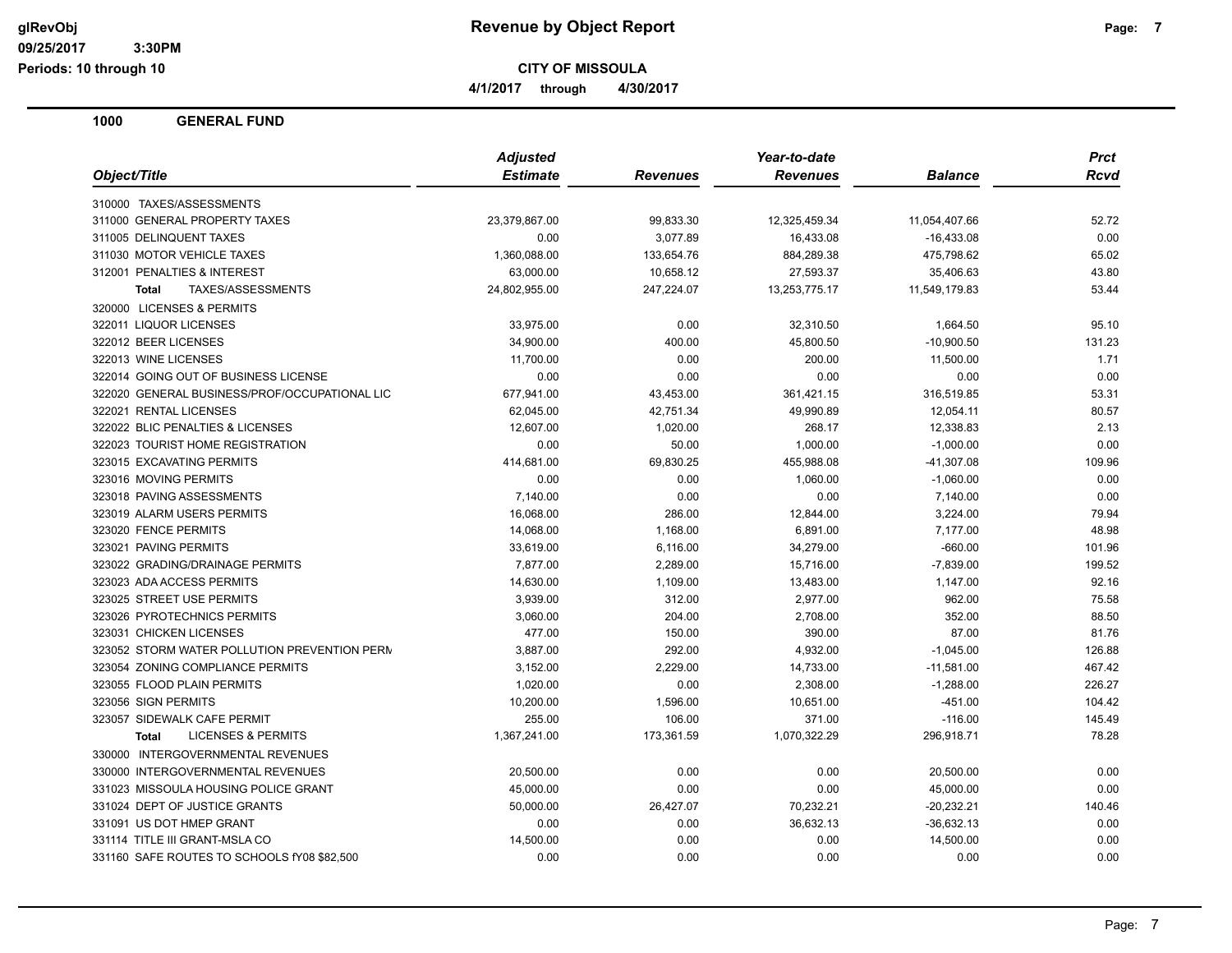**4/1/2017 through 4/30/2017**

| 0.00<br>0.00<br>0.00<br>0.00<br>331178 DUI TASK FORCE<br>0.00<br>334017 SCHOOL RESOURCE OFFICER<br>240,000.00<br>0.00<br>68,850.00<br>171,150.00<br>28.69<br>335075 STATE GAMBLING/VIDEO/KENO/BINGO FEES<br>127,650.00<br>6,550.00<br>127,595.56<br>54.44<br>99.96<br>335210 PERSONAL PROPERTY TAX REIMBURSEMENT<br>0.00<br>0.00<br>0.00<br>435,116.00<br>435,116.00<br>335230 HB 124 REVENUE<br>0.00<br>6,380,636.01<br>8,072,398.00<br>1,691,761.99<br>79.04<br>336001 MDT REIMBURSEMENTS<br>0.00<br>0.00<br>152,600.00<br>$-152,600.00$<br>0.00<br>336021 STATE CONTRIB - POLICE RETIREMENT<br>2,459,661.00<br>74.22<br>184,413.25<br>1,825,464.55<br>634,196.45<br>336022 STATE CONTRIB. - FIRE RETIREMENT<br>81.67<br>2,265,164.00<br>185,205.46<br>1,850,007.15<br>415,156.85<br>336023 STATE CONTRIB. - PERS<br>101.59<br>10,098.00<br>892.23<br>10,258.51<br>$-160.51$<br>337000 LOCAL GRANTS<br>0.00<br>0.00<br>0.00<br>0.00<br>0.00<br>0.00<br>337012 LEGAL SERVICES-CONTRACTED/REIMB.<br>6,000.00<br>6,412.50<br>$-412.50$<br>106.88<br>337013 MUTD SIGN MAINTENANCE AGREEMENT<br>0.00<br>100.00<br>3,000.00<br>3,000.00<br>3,000.00<br>0.00<br>338000 LOCAL SHARING OF TAX INCREMENT<br>0.00<br>0.00<br>0.00<br>0.00<br>0.00<br>339000 PAYMENT IN LIEU OF TAXES<br>34,056.00<br>14,898.00<br>19,158.00<br>43.75<br><b>INTERGOVERNMENTAL REVENUES</b><br>13,783,143.00<br>406,488.01<br>10,546,586.62<br>3,236,556.38<br>76.52<br><b>Total</b><br>340000 CHARGES FOR SERVICES<br>341009 BLDG ADMIN FEES<br>0.00<br>363,860.00<br>181,930.00<br>181,930.00<br>50.00<br>0.23<br>341010 MISCELLANEOUS COLLECTIONS<br>76,264.00<br>0.00<br>175.00<br>76,089.00<br>341011 TRANSPORTATION ADMIN FEES<br>24,720.00<br>0.00<br>12,360.00<br>12,360.00<br>50.00<br>341012 MAYORS PROCLAMATION FEES<br>100.00<br>0.00<br>0.00<br>0.00<br>100.00<br>341013 AIR FUND FEES<br>250.00<br>0.00<br>70.00<br>180.00<br>28.00<br>341015 SEWER ADMINISTRATION FEES<br>1,350,838.00<br>0.00<br>675,419.00<br>675,419.00<br>50.00<br>341016 MRA ADMINISTRATION FEES<br>148,635.00<br>0.00<br>74,318.00<br>74,317.00<br>50.00<br>341017 LIGHTING ADMINISTRATION FEES<br>15,916.00<br>0.00<br>7,958.00<br>7,958.00<br>50.00<br>0.00<br>341018 PARKING COMM ADMIN FEES<br>198,357.00<br>99,179.00<br>99,178.00<br>50.00<br>341019 *** Title Not Found ***<br>4,647.00<br>0.00<br>2,324.00<br>2,323.00<br>50.01<br>341023 PLANNING ADMIN FEES<br>25,462.00<br>0.00<br>12,731.00<br>12,731.00<br>50.00<br>341024 HOUSING GRANT ADMIN FEES<br>52,000.00<br>0.00<br>0.00<br>52,000.00<br>0.00<br>341026 WATER ADMINISTRATION FEES<br>0.00<br>0.00<br>0.00<br>0.00<br>0.00<br>0.00<br>0.00<br>13,190.00<br>$-13,190.00$<br>0.00<br>4,500.00<br>665.00<br>3,693.00<br>807.00<br>82.07<br>330,916.00<br>22,700.63<br>231,123.29<br>99,792.71<br>69.84<br>2,500.00<br>185.00<br>1,146.73<br>1,353.27<br>45.87<br>0.00<br>400.00<br>0.00<br>4,191.16<br>$-4,191.16$<br>5,100.00<br>8,672.00<br>19,743.00<br>$-14,643.00$<br>387.12 | Object/Title                            | <b>Adjusted</b><br><b>Estimate</b> | <b>Revenues</b> | Year-to-date<br><b>Revenues</b> | <b>Balance</b> | <b>Prct</b><br>Rcvd |
|--------------------------------------------------------------------------------------------------------------------------------------------------------------------------------------------------------------------------------------------------------------------------------------------------------------------------------------------------------------------------------------------------------------------------------------------------------------------------------------------------------------------------------------------------------------------------------------------------------------------------------------------------------------------------------------------------------------------------------------------------------------------------------------------------------------------------------------------------------------------------------------------------------------------------------------------------------------------------------------------------------------------------------------------------------------------------------------------------------------------------------------------------------------------------------------------------------------------------------------------------------------------------------------------------------------------------------------------------------------------------------------------------------------------------------------------------------------------------------------------------------------------------------------------------------------------------------------------------------------------------------------------------------------------------------------------------------------------------------------------------------------------------------------------------------------------------------------------------------------------------------------------------------------------------------------------------------------------------------------------------------------------------------------------------------------------------------------------------------------------------------------------------------------------------------------------------------------------------------------------------------------------------------------------------------------------------------------------------------------------------------------------------------------------------------------------------------------------------------------------------------------------------------------------------------------------------------------------------------------------------------------------------------------------------------------------------------------------------------------------------------------------------------------------------------------------------------------------------------------------------------------------------------------------------------------------------------------------------------------------------------------|-----------------------------------------|------------------------------------|-----------------|---------------------------------|----------------|---------------------|
|                                                                                                                                                                                                                                                                                                                                                                                                                                                                                                                                                                                                                                                                                                                                                                                                                                                                                                                                                                                                                                                                                                                                                                                                                                                                                                                                                                                                                                                                                                                                                                                                                                                                                                                                                                                                                                                                                                                                                                                                                                                                                                                                                                                                                                                                                                                                                                                                                                                                                                                                                                                                                                                                                                                                                                                                                                                                                                                                                                                                              |                                         |                                    |                 |                                 |                |                     |
|                                                                                                                                                                                                                                                                                                                                                                                                                                                                                                                                                                                                                                                                                                                                                                                                                                                                                                                                                                                                                                                                                                                                                                                                                                                                                                                                                                                                                                                                                                                                                                                                                                                                                                                                                                                                                                                                                                                                                                                                                                                                                                                                                                                                                                                                                                                                                                                                                                                                                                                                                                                                                                                                                                                                                                                                                                                                                                                                                                                                              |                                         |                                    |                 |                                 |                |                     |
|                                                                                                                                                                                                                                                                                                                                                                                                                                                                                                                                                                                                                                                                                                                                                                                                                                                                                                                                                                                                                                                                                                                                                                                                                                                                                                                                                                                                                                                                                                                                                                                                                                                                                                                                                                                                                                                                                                                                                                                                                                                                                                                                                                                                                                                                                                                                                                                                                                                                                                                                                                                                                                                                                                                                                                                                                                                                                                                                                                                                              |                                         |                                    |                 |                                 |                |                     |
|                                                                                                                                                                                                                                                                                                                                                                                                                                                                                                                                                                                                                                                                                                                                                                                                                                                                                                                                                                                                                                                                                                                                                                                                                                                                                                                                                                                                                                                                                                                                                                                                                                                                                                                                                                                                                                                                                                                                                                                                                                                                                                                                                                                                                                                                                                                                                                                                                                                                                                                                                                                                                                                                                                                                                                                                                                                                                                                                                                                                              |                                         |                                    |                 |                                 |                |                     |
|                                                                                                                                                                                                                                                                                                                                                                                                                                                                                                                                                                                                                                                                                                                                                                                                                                                                                                                                                                                                                                                                                                                                                                                                                                                                                                                                                                                                                                                                                                                                                                                                                                                                                                                                                                                                                                                                                                                                                                                                                                                                                                                                                                                                                                                                                                                                                                                                                                                                                                                                                                                                                                                                                                                                                                                                                                                                                                                                                                                                              |                                         |                                    |                 |                                 |                |                     |
|                                                                                                                                                                                                                                                                                                                                                                                                                                                                                                                                                                                                                                                                                                                                                                                                                                                                                                                                                                                                                                                                                                                                                                                                                                                                                                                                                                                                                                                                                                                                                                                                                                                                                                                                                                                                                                                                                                                                                                                                                                                                                                                                                                                                                                                                                                                                                                                                                                                                                                                                                                                                                                                                                                                                                                                                                                                                                                                                                                                                              |                                         |                                    |                 |                                 |                |                     |
|                                                                                                                                                                                                                                                                                                                                                                                                                                                                                                                                                                                                                                                                                                                                                                                                                                                                                                                                                                                                                                                                                                                                                                                                                                                                                                                                                                                                                                                                                                                                                                                                                                                                                                                                                                                                                                                                                                                                                                                                                                                                                                                                                                                                                                                                                                                                                                                                                                                                                                                                                                                                                                                                                                                                                                                                                                                                                                                                                                                                              |                                         |                                    |                 |                                 |                |                     |
|                                                                                                                                                                                                                                                                                                                                                                                                                                                                                                                                                                                                                                                                                                                                                                                                                                                                                                                                                                                                                                                                                                                                                                                                                                                                                                                                                                                                                                                                                                                                                                                                                                                                                                                                                                                                                                                                                                                                                                                                                                                                                                                                                                                                                                                                                                                                                                                                                                                                                                                                                                                                                                                                                                                                                                                                                                                                                                                                                                                                              |                                         |                                    |                 |                                 |                |                     |
|                                                                                                                                                                                                                                                                                                                                                                                                                                                                                                                                                                                                                                                                                                                                                                                                                                                                                                                                                                                                                                                                                                                                                                                                                                                                                                                                                                                                                                                                                                                                                                                                                                                                                                                                                                                                                                                                                                                                                                                                                                                                                                                                                                                                                                                                                                                                                                                                                                                                                                                                                                                                                                                                                                                                                                                                                                                                                                                                                                                                              |                                         |                                    |                 |                                 |                |                     |
|                                                                                                                                                                                                                                                                                                                                                                                                                                                                                                                                                                                                                                                                                                                                                                                                                                                                                                                                                                                                                                                                                                                                                                                                                                                                                                                                                                                                                                                                                                                                                                                                                                                                                                                                                                                                                                                                                                                                                                                                                                                                                                                                                                                                                                                                                                                                                                                                                                                                                                                                                                                                                                                                                                                                                                                                                                                                                                                                                                                                              |                                         |                                    |                 |                                 |                |                     |
|                                                                                                                                                                                                                                                                                                                                                                                                                                                                                                                                                                                                                                                                                                                                                                                                                                                                                                                                                                                                                                                                                                                                                                                                                                                                                                                                                                                                                                                                                                                                                                                                                                                                                                                                                                                                                                                                                                                                                                                                                                                                                                                                                                                                                                                                                                                                                                                                                                                                                                                                                                                                                                                                                                                                                                                                                                                                                                                                                                                                              |                                         |                                    |                 |                                 |                |                     |
|                                                                                                                                                                                                                                                                                                                                                                                                                                                                                                                                                                                                                                                                                                                                                                                                                                                                                                                                                                                                                                                                                                                                                                                                                                                                                                                                                                                                                                                                                                                                                                                                                                                                                                                                                                                                                                                                                                                                                                                                                                                                                                                                                                                                                                                                                                                                                                                                                                                                                                                                                                                                                                                                                                                                                                                                                                                                                                                                                                                                              |                                         |                                    |                 |                                 |                |                     |
|                                                                                                                                                                                                                                                                                                                                                                                                                                                                                                                                                                                                                                                                                                                                                                                                                                                                                                                                                                                                                                                                                                                                                                                                                                                                                                                                                                                                                                                                                                                                                                                                                                                                                                                                                                                                                                                                                                                                                                                                                                                                                                                                                                                                                                                                                                                                                                                                                                                                                                                                                                                                                                                                                                                                                                                                                                                                                                                                                                                                              |                                         |                                    |                 |                                 |                |                     |
|                                                                                                                                                                                                                                                                                                                                                                                                                                                                                                                                                                                                                                                                                                                                                                                                                                                                                                                                                                                                                                                                                                                                                                                                                                                                                                                                                                                                                                                                                                                                                                                                                                                                                                                                                                                                                                                                                                                                                                                                                                                                                                                                                                                                                                                                                                                                                                                                                                                                                                                                                                                                                                                                                                                                                                                                                                                                                                                                                                                                              |                                         |                                    |                 |                                 |                |                     |
|                                                                                                                                                                                                                                                                                                                                                                                                                                                                                                                                                                                                                                                                                                                                                                                                                                                                                                                                                                                                                                                                                                                                                                                                                                                                                                                                                                                                                                                                                                                                                                                                                                                                                                                                                                                                                                                                                                                                                                                                                                                                                                                                                                                                                                                                                                                                                                                                                                                                                                                                                                                                                                                                                                                                                                                                                                                                                                                                                                                                              |                                         |                                    |                 |                                 |                |                     |
|                                                                                                                                                                                                                                                                                                                                                                                                                                                                                                                                                                                                                                                                                                                                                                                                                                                                                                                                                                                                                                                                                                                                                                                                                                                                                                                                                                                                                                                                                                                                                                                                                                                                                                                                                                                                                                                                                                                                                                                                                                                                                                                                                                                                                                                                                                                                                                                                                                                                                                                                                                                                                                                                                                                                                                                                                                                                                                                                                                                                              |                                         |                                    |                 |                                 |                |                     |
|                                                                                                                                                                                                                                                                                                                                                                                                                                                                                                                                                                                                                                                                                                                                                                                                                                                                                                                                                                                                                                                                                                                                                                                                                                                                                                                                                                                                                                                                                                                                                                                                                                                                                                                                                                                                                                                                                                                                                                                                                                                                                                                                                                                                                                                                                                                                                                                                                                                                                                                                                                                                                                                                                                                                                                                                                                                                                                                                                                                                              |                                         |                                    |                 |                                 |                |                     |
|                                                                                                                                                                                                                                                                                                                                                                                                                                                                                                                                                                                                                                                                                                                                                                                                                                                                                                                                                                                                                                                                                                                                                                                                                                                                                                                                                                                                                                                                                                                                                                                                                                                                                                                                                                                                                                                                                                                                                                                                                                                                                                                                                                                                                                                                                                                                                                                                                                                                                                                                                                                                                                                                                                                                                                                                                                                                                                                                                                                                              |                                         |                                    |                 |                                 |                |                     |
|                                                                                                                                                                                                                                                                                                                                                                                                                                                                                                                                                                                                                                                                                                                                                                                                                                                                                                                                                                                                                                                                                                                                                                                                                                                                                                                                                                                                                                                                                                                                                                                                                                                                                                                                                                                                                                                                                                                                                                                                                                                                                                                                                                                                                                                                                                                                                                                                                                                                                                                                                                                                                                                                                                                                                                                                                                                                                                                                                                                                              |                                         |                                    |                 |                                 |                |                     |
|                                                                                                                                                                                                                                                                                                                                                                                                                                                                                                                                                                                                                                                                                                                                                                                                                                                                                                                                                                                                                                                                                                                                                                                                                                                                                                                                                                                                                                                                                                                                                                                                                                                                                                                                                                                                                                                                                                                                                                                                                                                                                                                                                                                                                                                                                                                                                                                                                                                                                                                                                                                                                                                                                                                                                                                                                                                                                                                                                                                                              |                                         |                                    |                 |                                 |                |                     |
|                                                                                                                                                                                                                                                                                                                                                                                                                                                                                                                                                                                                                                                                                                                                                                                                                                                                                                                                                                                                                                                                                                                                                                                                                                                                                                                                                                                                                                                                                                                                                                                                                                                                                                                                                                                                                                                                                                                                                                                                                                                                                                                                                                                                                                                                                                                                                                                                                                                                                                                                                                                                                                                                                                                                                                                                                                                                                                                                                                                                              |                                         |                                    |                 |                                 |                |                     |
|                                                                                                                                                                                                                                                                                                                                                                                                                                                                                                                                                                                                                                                                                                                                                                                                                                                                                                                                                                                                                                                                                                                                                                                                                                                                                                                                                                                                                                                                                                                                                                                                                                                                                                                                                                                                                                                                                                                                                                                                                                                                                                                                                                                                                                                                                                                                                                                                                                                                                                                                                                                                                                                                                                                                                                                                                                                                                                                                                                                                              |                                         |                                    |                 |                                 |                |                     |
|                                                                                                                                                                                                                                                                                                                                                                                                                                                                                                                                                                                                                                                                                                                                                                                                                                                                                                                                                                                                                                                                                                                                                                                                                                                                                                                                                                                                                                                                                                                                                                                                                                                                                                                                                                                                                                                                                                                                                                                                                                                                                                                                                                                                                                                                                                                                                                                                                                                                                                                                                                                                                                                                                                                                                                                                                                                                                                                                                                                                              |                                         |                                    |                 |                                 |                |                     |
|                                                                                                                                                                                                                                                                                                                                                                                                                                                                                                                                                                                                                                                                                                                                                                                                                                                                                                                                                                                                                                                                                                                                                                                                                                                                                                                                                                                                                                                                                                                                                                                                                                                                                                                                                                                                                                                                                                                                                                                                                                                                                                                                                                                                                                                                                                                                                                                                                                                                                                                                                                                                                                                                                                                                                                                                                                                                                                                                                                                                              |                                         |                                    |                 |                                 |                |                     |
|                                                                                                                                                                                                                                                                                                                                                                                                                                                                                                                                                                                                                                                                                                                                                                                                                                                                                                                                                                                                                                                                                                                                                                                                                                                                                                                                                                                                                                                                                                                                                                                                                                                                                                                                                                                                                                                                                                                                                                                                                                                                                                                                                                                                                                                                                                                                                                                                                                                                                                                                                                                                                                                                                                                                                                                                                                                                                                                                                                                                              |                                         |                                    |                 |                                 |                |                     |
|                                                                                                                                                                                                                                                                                                                                                                                                                                                                                                                                                                                                                                                                                                                                                                                                                                                                                                                                                                                                                                                                                                                                                                                                                                                                                                                                                                                                                                                                                                                                                                                                                                                                                                                                                                                                                                                                                                                                                                                                                                                                                                                                                                                                                                                                                                                                                                                                                                                                                                                                                                                                                                                                                                                                                                                                                                                                                                                                                                                                              |                                         |                                    |                 |                                 |                |                     |
|                                                                                                                                                                                                                                                                                                                                                                                                                                                                                                                                                                                                                                                                                                                                                                                                                                                                                                                                                                                                                                                                                                                                                                                                                                                                                                                                                                                                                                                                                                                                                                                                                                                                                                                                                                                                                                                                                                                                                                                                                                                                                                                                                                                                                                                                                                                                                                                                                                                                                                                                                                                                                                                                                                                                                                                                                                                                                                                                                                                                              |                                         |                                    |                 |                                 |                |                     |
|                                                                                                                                                                                                                                                                                                                                                                                                                                                                                                                                                                                                                                                                                                                                                                                                                                                                                                                                                                                                                                                                                                                                                                                                                                                                                                                                                                                                                                                                                                                                                                                                                                                                                                                                                                                                                                                                                                                                                                                                                                                                                                                                                                                                                                                                                                                                                                                                                                                                                                                                                                                                                                                                                                                                                                                                                                                                                                                                                                                                              |                                         |                                    |                 |                                 |                |                     |
|                                                                                                                                                                                                                                                                                                                                                                                                                                                                                                                                                                                                                                                                                                                                                                                                                                                                                                                                                                                                                                                                                                                                                                                                                                                                                                                                                                                                                                                                                                                                                                                                                                                                                                                                                                                                                                                                                                                                                                                                                                                                                                                                                                                                                                                                                                                                                                                                                                                                                                                                                                                                                                                                                                                                                                                                                                                                                                                                                                                                              |                                         |                                    |                 |                                 |                |                     |
|                                                                                                                                                                                                                                                                                                                                                                                                                                                                                                                                                                                                                                                                                                                                                                                                                                                                                                                                                                                                                                                                                                                                                                                                                                                                                                                                                                                                                                                                                                                                                                                                                                                                                                                                                                                                                                                                                                                                                                                                                                                                                                                                                                                                                                                                                                                                                                                                                                                                                                                                                                                                                                                                                                                                                                                                                                                                                                                                                                                                              | 341027 STORMWATER ADMINISTRATION FEES   |                                    |                 |                                 |                |                     |
|                                                                                                                                                                                                                                                                                                                                                                                                                                                                                                                                                                                                                                                                                                                                                                                                                                                                                                                                                                                                                                                                                                                                                                                                                                                                                                                                                                                                                                                                                                                                                                                                                                                                                                                                                                                                                                                                                                                                                                                                                                                                                                                                                                                                                                                                                                                                                                                                                                                                                                                                                                                                                                                                                                                                                                                                                                                                                                                                                                                                              | 341041 SEWER EXTENSION RECORDING FEES   |                                    |                 |                                 |                |                     |
|                                                                                                                                                                                                                                                                                                                                                                                                                                                                                                                                                                                                                                                                                                                                                                                                                                                                                                                                                                                                                                                                                                                                                                                                                                                                                                                                                                                                                                                                                                                                                                                                                                                                                                                                                                                                                                                                                                                                                                                                                                                                                                                                                                                                                                                                                                                                                                                                                                                                                                                                                                                                                                                                                                                                                                                                                                                                                                                                                                                                              | 341052 MUNICIPAL COURT FILING FEES      |                                    |                 |                                 |                |                     |
|                                                                                                                                                                                                                                                                                                                                                                                                                                                                                                                                                                                                                                                                                                                                                                                                                                                                                                                                                                                                                                                                                                                                                                                                                                                                                                                                                                                                                                                                                                                                                                                                                                                                                                                                                                                                                                                                                                                                                                                                                                                                                                                                                                                                                                                                                                                                                                                                                                                                                                                                                                                                                                                                                                                                                                                                                                                                                                                                                                                                              | 341055 CRIME VICTIM SURCHARGE           |                                    |                 |                                 |                |                     |
|                                                                                                                                                                                                                                                                                                                                                                                                                                                                                                                                                                                                                                                                                                                                                                                                                                                                                                                                                                                                                                                                                                                                                                                                                                                                                                                                                                                                                                                                                                                                                                                                                                                                                                                                                                                                                                                                                                                                                                                                                                                                                                                                                                                                                                                                                                                                                                                                                                                                                                                                                                                                                                                                                                                                                                                                                                                                                                                                                                                                              | 341067 SUBDIVISION EXEMPTION AFFIDAVITS |                                    |                 |                                 |                |                     |
|                                                                                                                                                                                                                                                                                                                                                                                                                                                                                                                                                                                                                                                                                                                                                                                                                                                                                                                                                                                                                                                                                                                                                                                                                                                                                                                                                                                                                                                                                                                                                                                                                                                                                                                                                                                                                                                                                                                                                                                                                                                                                                                                                                                                                                                                                                                                                                                                                                                                                                                                                                                                                                                                                                                                                                                                                                                                                                                                                                                                              | 341068 SUBDIVISON FEES                  |                                    |                 |                                 |                |                     |
|                                                                                                                                                                                                                                                                                                                                                                                                                                                                                                                                                                                                                                                                                                                                                                                                                                                                                                                                                                                                                                                                                                                                                                                                                                                                                                                                                                                                                                                                                                                                                                                                                                                                                                                                                                                                                                                                                                                                                                                                                                                                                                                                                                                                                                                                                                                                                                                                                                                                                                                                                                                                                                                                                                                                                                                                                                                                                                                                                                                                              | 341069 REZONING FEES                    | 5,100.00                           | 9,930.00        | 17,955.00                       | $-12,855.00$   | 352.06              |
| 15,300.00<br>5,366.14<br>29,134.78<br>$-13,834.78$<br>190.42                                                                                                                                                                                                                                                                                                                                                                                                                                                                                                                                                                                                                                                                                                                                                                                                                                                                                                                                                                                                                                                                                                                                                                                                                                                                                                                                                                                                                                                                                                                                                                                                                                                                                                                                                                                                                                                                                                                                                                                                                                                                                                                                                                                                                                                                                                                                                                                                                                                                                                                                                                                                                                                                                                                                                                                                                                                                                                                                                 | 341070 DESIGN REVIEW BOARD              |                                    |                 |                                 |                |                     |
| 28,541.00<br>2,887.00<br>32,335.00<br>$-3,794.00$<br>113.29                                                                                                                                                                                                                                                                                                                                                                                                                                                                                                                                                                                                                                                                                                                                                                                                                                                                                                                                                                                                                                                                                                                                                                                                                                                                                                                                                                                                                                                                                                                                                                                                                                                                                                                                                                                                                                                                                                                                                                                                                                                                                                                                                                                                                                                                                                                                                                                                                                                                                                                                                                                                                                                                                                                                                                                                                                                                                                                                                  | 341073 FIRE PLAN CHECK FEES             |                                    |                 |                                 |                |                     |
| 110.11<br>51,000.00<br>4,802.00<br>56,154.00<br>$-5,154.00$                                                                                                                                                                                                                                                                                                                                                                                                                                                                                                                                                                                                                                                                                                                                                                                                                                                                                                                                                                                                                                                                                                                                                                                                                                                                                                                                                                                                                                                                                                                                                                                                                                                                                                                                                                                                                                                                                                                                                                                                                                                                                                                                                                                                                                                                                                                                                                                                                                                                                                                                                                                                                                                                                                                                                                                                                                                                                                                                                  | 341074 FIRE INSPECTION FEES             |                                    |                 |                                 |                |                     |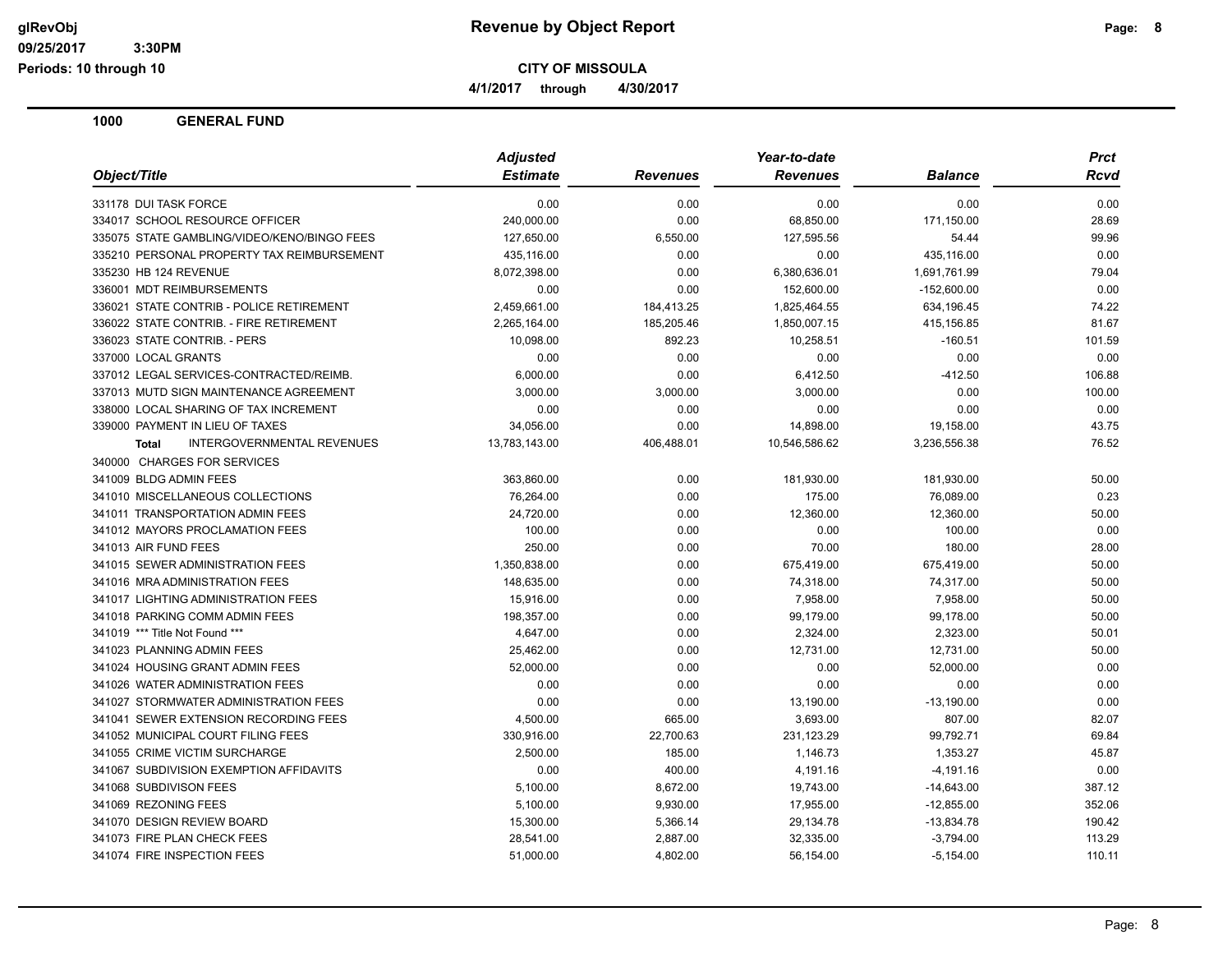**Periods: 10 through 10**

**CITY OF MISSOULA**

**4/1/2017 through 4/30/2017**

#### **1000 GENERAL FUND**

 **3:30PM**

| Object/Title                              | <b>Adjusted</b> |                 | Year-to-date    |                | <b>Prct</b> |
|-------------------------------------------|-----------------|-----------------|-----------------|----------------|-------------|
|                                           | <b>Estimate</b> | <b>Revenues</b> | <b>Revenues</b> | <b>Balance</b> | Rcvd        |
| 341076 ENGINEERING PLAN CHECK FEES        | 34,148.00       | 6,714.00        | 43,254.00       | $-9,106.00$    | 126.67      |
| 341078 ENGINEERING MAP FEES               | 122.00          | 25.00           | 97.00           | 25.00          | 79.51       |
| 341079 GREASE INTERCEPTOR APPEAL FEES     | 2,000.00        | 0.00            | 618.00          | 1,382.00       | 30.90       |
| 341090 STREET VACATION PETITION FEES      | 0.00            | 0.00            | 0.00            | 0.00           | 0.00        |
| 341091 INSPECTION CODE BOOKS & COPIES     | 0.00            | 0.00            | 0.00            | 0.00           | 0.00        |
| 342010 POLICE/BID AGREEMENT               | 48,000.00       | 0.00            | 49,115.00       | $-1,115.00$    | 102.32      |
| 342012 PD REIMBURSABLE SERVICES           | 750.00          | 0.00            | 531.66          | 218.34         | 70.89       |
| 342013 SECURITY INVEST FEES               | 11,000.00       | 1,183.00        | 10,354.50       | 645.50         | 94.13       |
| 342014 POLICE DEPARTMENT SERVICE FEES     | 15,000.00       | 1,122.00        | 18,214.00       | $-3,214.00$    | 121.43      |
| 342015 POLICE OVERTIME FEES               | 84,000.00       | 3,163.38        | 79,886.34       | 4,113.66       | 95.10       |
| 342016 POLICE TRAINING FEES               | 36,000.00       | 0.00            | 3,142.32        | 32,857.68      | 8.73        |
| 342017 CATERING FEES                      | 7,200.00        | 280.00          | 3,500.00        | 3,700.00       | 48.61       |
| 342018 DESK REPORTS                       | 20,000.00       | 2,312.00        | 24,204.00       | $-4,204.00$    | 121.02      |
| 342019 ABANDONED VEHICLE REVENUE FEES     | 12,500.00       | 255.00          | 6,760.00        | 5,740.00       | 54.08       |
| 342020 FIRE DEPARTMENT FEES               | 100.00          | 144.00          | 642.00          | $-542.00$      | 642.00      |
| 342021 CPR EDUCATION PROGRAM              | 7,435.00        | 630.00          | 7,150.00        | 285.00         | 96.17       |
| 342022 OUTSIDE HIRES                      | 920,150.00      | 6,570.59        | 547,514.78      | 372,635.22     | 59.50       |
| 342060 BIKE PROGRAM SALES & FEES          | 2,700.00        | 0.00            | 0.00            | 2,700.00       | 0.00        |
| 343000 PW REIMBURSABLE SERVICES           | 31,258.00       | 2,297.10        | 37,044.34       | $-5,786.34$    | 118.51      |
| 343001 SIGN FABRICATION & CONTRACTS       | 500.00          | 0.00            | 0.00            | 500.00         | 0.00        |
| 343002 OTHER AGENCIES - VEH MAINT         | 48,000.00       | 0.00            | 30,461.88       | 17,538.12      | 63.46       |
| 343003 STATE PAYMENT - TRAFFIC COUNTS     | 4,450.00        | 0.00            | 0.00            | 4,450.00       | 0.00        |
| 343004 SPECIAL STATE CONTRACTS            | 80,000.00       | 0.00            | 99,672.50       | $-19,672.50$   | 124.59      |
| 343006 OTHER GOVT AGENCY-STREET PROJECTS  | 98,318.00       | 0.00            | 0.00            | 98,318.00      | 0.00        |
| 343010 STREET DEPT SALES & SERVICES       | 19,195.00       | 0.00            | 0.00            | 19,195.00      | 0.00        |
| 343013 SNOW REMOVAL FEES                  | 2,933.00        | 0.00            | 126.00          | 2,807.00       | 4.30        |
| 343018 SALE OF MATERIALS                  | 0.00            | 0.00            | 0.00            | 0.00           | 0.00        |
| 343025 *** Title Not Found ***            | 0.00            | 0.00            | 0.00            | 0.00           | 0.00        |
| 343033 *** Title Not Found ***            | 0.00            | 0.00            | 0.00            | 0.00           | 0.00        |
| 343080 STATE MAINTENANCE CONTRACT         | 530,082.00      | 183,376.62      | 485,780.11      | 44,301.89      | 91.64       |
| 343083 CONTRACT SEWER APPLICATIONS        | 0.00            | 0.00            | 0.00            | 0.00           | 0.00        |
| 343084 STREET MAINTENANCE MATERIALS REIMB | 55,500.00       | 0.00            | 10,744.31       | 44,755.69      | 19.36       |
| 343097 SIDEWALK AND CURB FEES             | 340,000.00      | 19,485.96       | 278,521.97      | 61,478.03      | 81.92       |
| 343311 SALE OF NICHES                     | 3,200.00        | 0.00            | 0.00            | 3,200.00       | 0.00        |
| 343320 CEMETERY - SALE OF PLOTS           | 12,870.00       | 700.00          | 11,600.00       | 1,270.00       | 90.13       |
| 343321 CEMETERY FOUNDATIONS               | 1,570.00        | 270.00          | 2,285.00        | $-715.00$      | 145.54      |
| 343322 CEMETERY FLOWER CARE               | 4,250.00        | 1,470.00        | 3,400.00        | 850.00         | 80.00       |
| 343323 CEMETERY - LINER INSTALL FEES      | 5,580.00        | 700.00          | 10,325.00       | $-4,745.00$    | 185.04      |
| 343324 OTHER CEMETERY FEES                | 1,500.00        | 150.00          | 1,500.00        | 0.00           | 100.00      |
| 343325 2ND INTERMENT RIGHT                | 0.00            | 0.00            | 2,000.00        | $-2,000.00$    | 0.00        |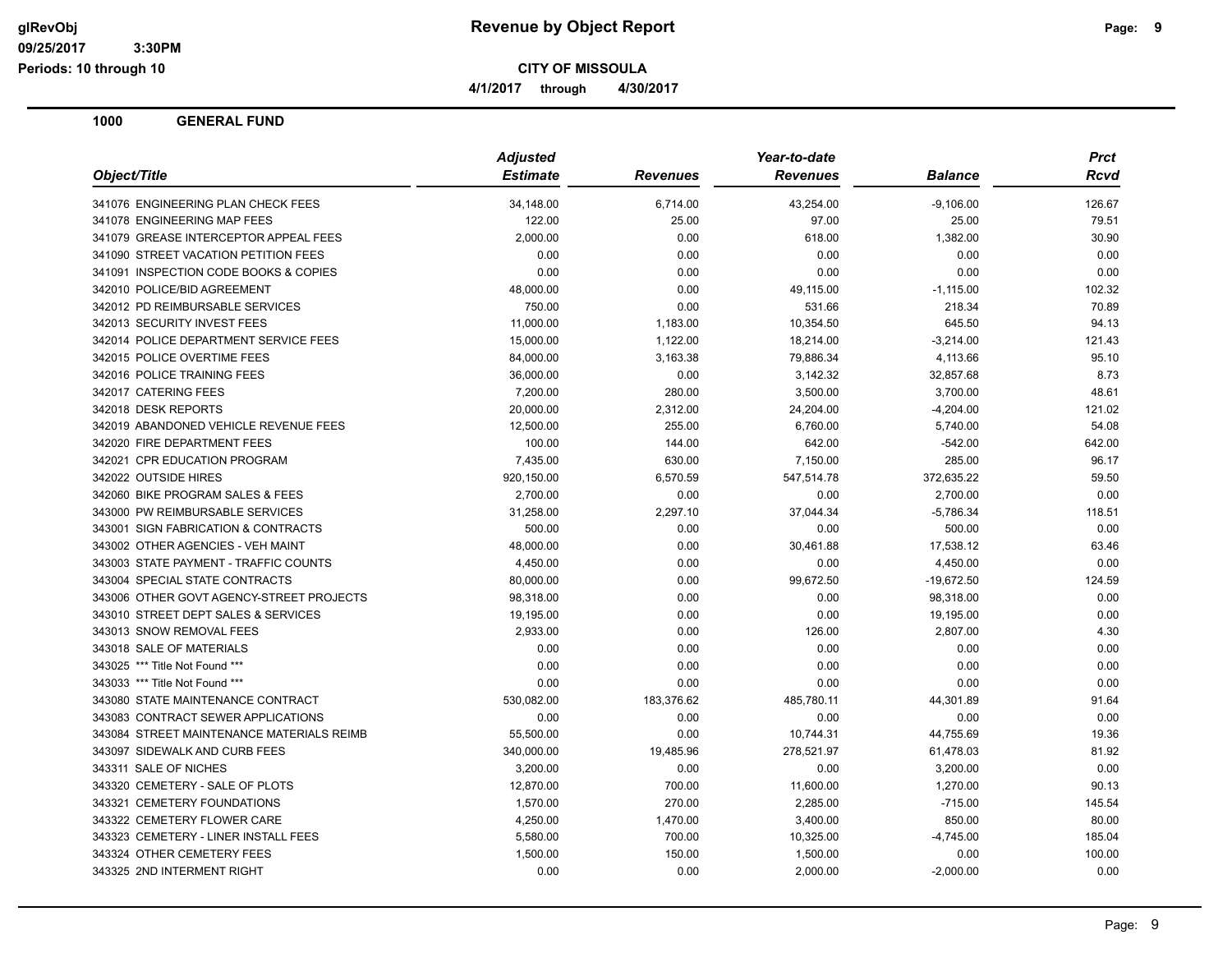**4/1/2017 through 4/30/2017**

| Object/Title                                   | <b>Adjusted</b><br><b>Estimate</b> | <b>Revenues</b> | Year-to-date<br><b>Revenues</b> | <b>Balance</b> | <b>Prct</b><br>Rcvd |
|------------------------------------------------|------------------------------------|-----------------|---------------------------------|----------------|---------------------|
| 343340 CEMETERY - OPENINGS & CLOSINGS          | 10,950.00                          | 975.00          | 10,875.00                       | 75.00          | 99.32               |
| 343350 CEMETERY CARE, FEES                     | 29,000.00                          | 0.00            | 0.00                            | 29,000.00      | 0.00                |
| 343360 WEED CONTROL                            | 3,000.00                           | 0.00            | 1,985.00                        | 1,015.00       | 66.17               |
| 346031 RECREATION FEES                         |                                    | 147,887.95      |                                 |                | 170.60              |
| 346033 PARK FEES/FACILITY RENTALS              | 171,283.00                         |                 | 292,205.85                      | -120,922.85    |                     |
|                                                | 200.00                             | 4,441.74        | 49,009.33                       | -48,809.33     | 24,504.67           |
| 346034 GROUNDS MAINTENANCE CONTRACT            | 181,734.00                         | 0.00            | 48,368.00                       | 133,366.00     | 26.61               |
| 346036 PARK CONCESSION FEES                    | 3,000.00                           | 1,701.00        | 2,207.64                        | 792.36         | 73.59               |
| 346037 YOUTH DRUG COURT CONTRACT               | 11,700.00                          | 0.00            | 0.00                            | 11,700.00      | 0.00                |
| 346050 COUNTY PLAYGROUND CONTRACT              | 3,150.00                           | 0.00            | 0.00                            | 3,150.00       | 0.00                |
| 346051 MONTANA PARKS/REC CONFERENCE 2012       | 4,500.00                           | 0.00            | 3,236.80                        | 1,263.20       | 71.93               |
| 346054 PARKS MISC OVERTIME FEES                | 0.00                               | 0.00            | 329.34                          | $-329.34$      | 0.00                |
| 346070 RECREATION GENERAL MERCHANDISE          | 0.00                               | 30.00           | 30.00                           | $-30.00$       | 0.00                |
| <b>CHARGES FOR SERVICES</b><br><b>Total</b>    | 5,562,834.00                       | 441,492.11      | 3,651,821.63                    | 1,911,012.37   | 65.65               |
| 350000 FINES & FORFEITURES                     |                                    |                 |                                 |                |                     |
| 351022 LAW ENFORCEMENT ACADEMY SURCHARGE #!    | 0.00                               | 5,852.84        | 30,956.63                       | $-30,956.63$   | 0.00                |
| 351031 TRAFFIC FINES                           | 1,356,738.00                       | 115,886.76      | 939,028.11                      | 417,709.89     | 69.21               |
| 351032 SURCHARGE ON FINES                      | 129,089.00                         | 8,633.77        | 71,494.94                       | 57,594.06      | 55.38               |
| 351033 PUBLIC DEFENDER FEES                    | 125,000.00                         | 9,232.06        | 56,026.31                       | 68,973.69      | 44.82               |
| 351034 CELLULAR PHONE FINES                    | 65,000.00                          | 3,335.00        | 63,618.75                       | 1,381.25       | 97.88               |
| 351035 CELL PHONE FINES: EDUCATION             | 65,000.00                          | 3,335.00        | 63,618.75                       | 1,381.25       | 97.88               |
| 355000 FALSE ALARM PENALTY                     | 10,000.00                          | 624.00          | 7,670.00                        | 2,330.00       | 76.70               |
| <b>FINES &amp; FORFEITURES</b><br><b>Total</b> | 1,750,827.00                       | 146,899.43      | 1,232,413.49                    | 518,413.51     | 70.39               |
| 360000 MISCELLANEOUS REVENUES                  |                                    |                 |                                 |                |                     |
| 360000 MISCELLANEOUS REVENUES                  | 0.00                               | 0.00            | 0.00                            | 0.00           | 0.00                |
| 360001 COPIES                                  | 2,200.00                           | $-3,954.75$     | 1,761.25                        | 438.75         | 80.06               |
| 360002 PHONES                                  | 0.00                               | 0.00            | 0.00                            | 0.00           | 0.00                |
| 360003 MMIA REIMBURSEMENT-ATTORNEY             | 0.00                               | 0.00            | 0.00                            | 0.00           | 0.00                |
| 360010 MISCELLANEOUS                           | 15,000.00                          | 135.90          | 3,353.60                        | 11,646.40      | 22.36               |
| 360050 OVER/SHORT                              | 0.00                               | 0.00            | 1.00                            | $-1.00$        | 0.00                |
| 360100 REFUNDS                                 | 200.00                             | 0.00            | 0.00                            | 200.00         | 0.00                |
| 362000 OTHER MISCELLANEOUS REVENUE             | 8,000.00                           | 0.00            | 0.00                            | 8,000.00       | 0.00                |
| 362002 BAD CHECK CHARGES                       | 500.00                             | 15.00           | 180.00                          | 320.00         | 36.00               |
| 362004 URD III FACADE IMPROVEMENT LOAN REC     | 0.00                               | 0.00            | 0.00                            | 0.00           | 0.00                |
| 362011 SALE OF UNCLAIMED PROPERTY              | 0.00                               | 2,321.25        | 2,321.25                        | $-2,321.25$    | 0.00                |
| 362012 REC/GREEN TAG PROGRAM                   | 300.00                             | 0.00            | 0.00                            | 300.00         | 0.00                |
| 364012 SALE OF SURPLUS PROPERTY                | 40,000.00                          | 0.00            | 14,445.22                       | 25,554.78      | 36.11               |
| 364040 INSURANCE AND DAMAGE RECOVERY           | 40,000.00                          | 2,374.82        | 19,569.97                       | 20,430.03      | 48.92               |
| 364041 WORKERS COMPENSATION REIMBURSEMENT      | 2,500.00                           | 0.00            | 0.00                            | 2,500.00       | 0.00                |
| 364042 EXPENDITURE REIMBURSEMENTS              | 1,200.00                           | 0.00            | 0.00                            | 1,200.00       | 0.00                |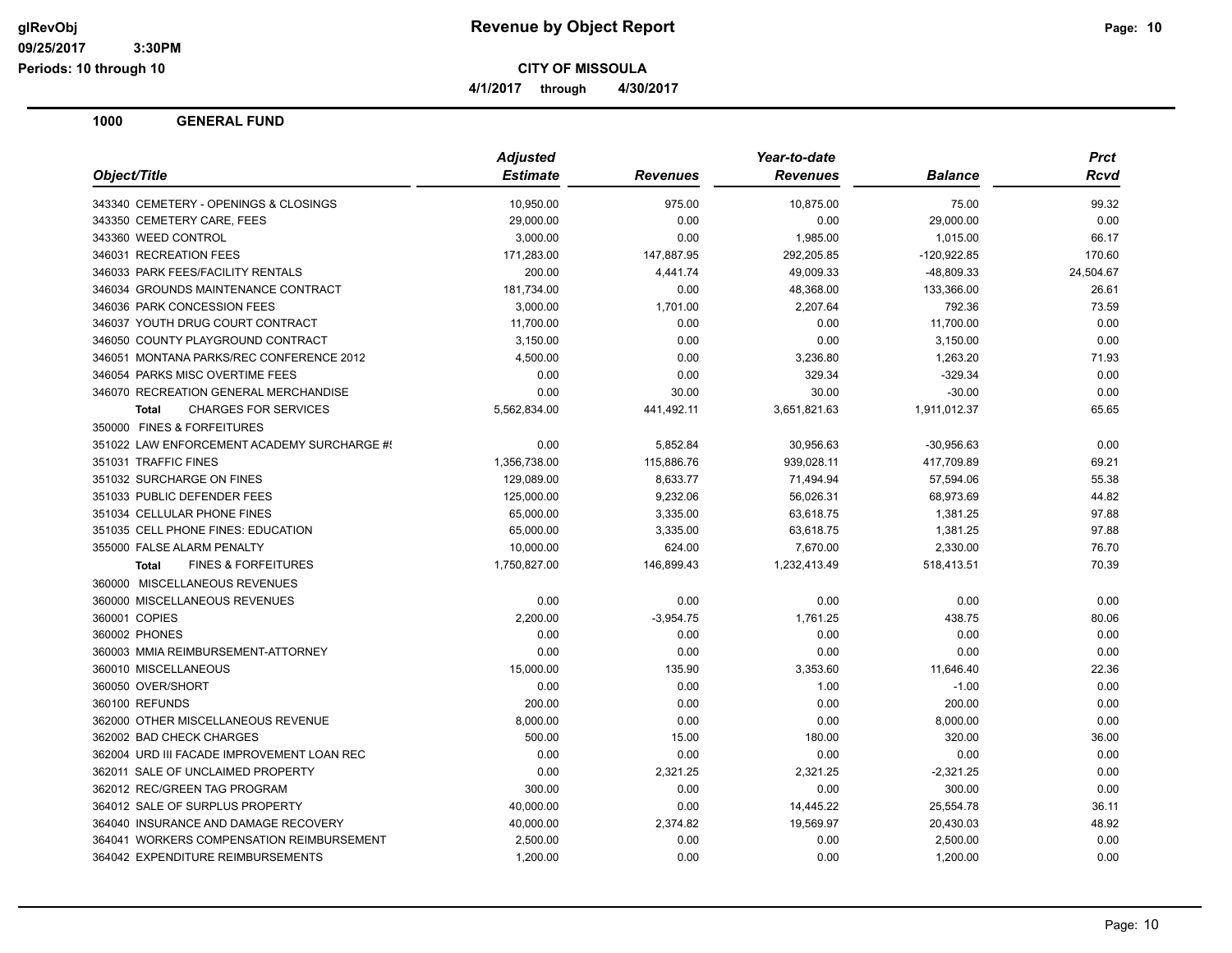**4/1/2017 through 4/30/2017**

| Object/Title                                       | <b>Adjusted</b><br><b>Estimate</b> | <b>Revenues</b> | Year-to-date<br><b>Revenues</b> | <b>Balance</b> | <b>Prct</b><br>Rcvd |
|----------------------------------------------------|------------------------------------|-----------------|---------------------------------|----------------|---------------------|
|                                                    |                                    |                 |                                 |                |                     |
| 364043 RATTLESNAKE CORRIDOR REIMBURSEMENT          | 10,000.00                          | 2,860.00        | 11,154.00                       | $-1,154.00$    | 111.54              |
| 364044 EMERGENCY RESPONSE REIMBURSEMENT            | 50,000.00                          | 0.00            | 0.00                            | 50,000.00      | 0.00                |
| 364047 MMIA EXPENDITURE REIMBURSEMENT              | 0.00                               | 0.00            | 0.00                            | 0.00           | 0.00                |
| 365000 DONATIONS                                   | 0.00                               | 0.00            | 0.00                            | 0.00           | 0.00                |
| 365001 *** Title Not Found ***                     | 0.00                               | 14.00           | 3,187.02                        | $-3,187.02$    | 0.00                |
| 365021 PARKS AND RECS GRANTS & CONTRIBUTIONS       | 15,000.00                          | 0.00            | 15,000.00                       | 0.00           | 100.00              |
| 368000 SALE OF COINS                               | 0.00                               | 0.00            | 0.00                            | 0.00           | 0.00                |
| 368001 SALE OF POLICE PROMOTIONS                   | 0.00                               | 0.00            | 0.00                            | 0.00           | 0.00                |
| 368002 SALE OF FIRE PROMOTIONS                     | 0.00                               | 0.00            | 0.00                            | 0.00           | 0.00                |
| MISCELLANEOUS REVENUES<br><b>Total</b>             | 184,900.00                         | 3,766.22        | 70,973.31                       | 113,926.69     | 38.38               |
| 370000 INVESTMENTS & ROYALTY EARNINGS              |                                    |                 |                                 |                |                     |
| 371010 INTEREST ON INVESTMENTS                     | 3,500.00                           | 135.62          | 412.20                          | 3,087.80       | 11.78               |
| 371020 GAIN/LOSS IN MARKET VALUE OF INVESTMENT     | 0.00                               | 0.00            | 0.00                            | 0.00           | 0.00                |
| <b>INVESTMENTS &amp; ROYALTY EARNINGS</b><br>Total | 3,500.00                           | 135.62          | 412.20                          | 3,087.80       | 11.78               |
| 380000 OTHER FINANCING SOURCES                     |                                    |                 |                                 |                |                     |
| 381070 PROCEEDS FROM NOTES/LOANS/INTERCAP          | 0.00                               | 0.00            | 0.00                            | 0.00           | 0.00                |
| 381090 PROCEEDS FROM CAPITAL LEASE                 | 316,129.00                         | 0.00            | 0.00                            | 316,129.00     | 0.00                |
| 382010 SALE OF FIXED ASSETS                        | 0.00                               | 0.00            | 0.00                            | 0.00           | 0.00                |
| 383000 OPERATING TRANSFERS                         | 74,000.00                          | 0.00            | 37,000.00                       | 37,000.00      | 50.00               |
| 383001 TRANS FR FLUSHING DISTRICT                  | 41,200.00                          | 0.00            | 20,600.00                       | 20,600.00      | 50.00               |
| 383002 TRANS FR GAS TAX                            | 564,000.00                         | 0.00            | 282,000.00                      | 282,000.00     | 50.00               |
| 383003 TRANS FR COMPREHENSIVE INSURANCE LEVY       | 0.00                               | 0.00            | 0.00                            | 0.00           | 0.00                |
| 383004 TRANS FR EMPLOYEE HEALTH INSURANCE LEV      | 4,778,675.00                       | 0.00            | 2,389,338.00                    | 2,389,337.00   | 50.00               |
| 383007 TRANS FR CABLE FRANCHISE                    | 301,433.00                         | 0.00            | 150,717.00                      | 150.716.00     | 50.00               |
| 383011 TRANS FR SID REVOLVING                      | 100,000.00                         | 0.00            | 0.00                            | 100,000.00     | 0.00                |
| 383065 TRANSFER FROM WWTF                          | 50,213.00                          | 0.00            | 0.00                            | 50,213.00      | 0.00                |
| OTHER FINANCING SOURCES<br><b>Total</b>            | 6,225,650.00                       | 0.00            | 2,879,655.00                    | 3,345,995.00   | 46.25               |
| 390000 INTERNAL SERVICES                           |                                    |                 |                                 |                |                     |
| 399999 NEW REQUESTS FUNDING                        | 0.00                               | 0.00            | 0.00                            | 0.00           | 0.00                |
| <b>INTERNAL SERVICES</b><br>Total                  | 0.00                               | 0.00            | 0.00                            | 0.00           | 0.00                |
| <b>GENERAL FUND</b><br>Total                       | 53,681,050.00                      | 1,419,367.05    | 32,705,959.71                   | 20,975,090.29  | 60.93               |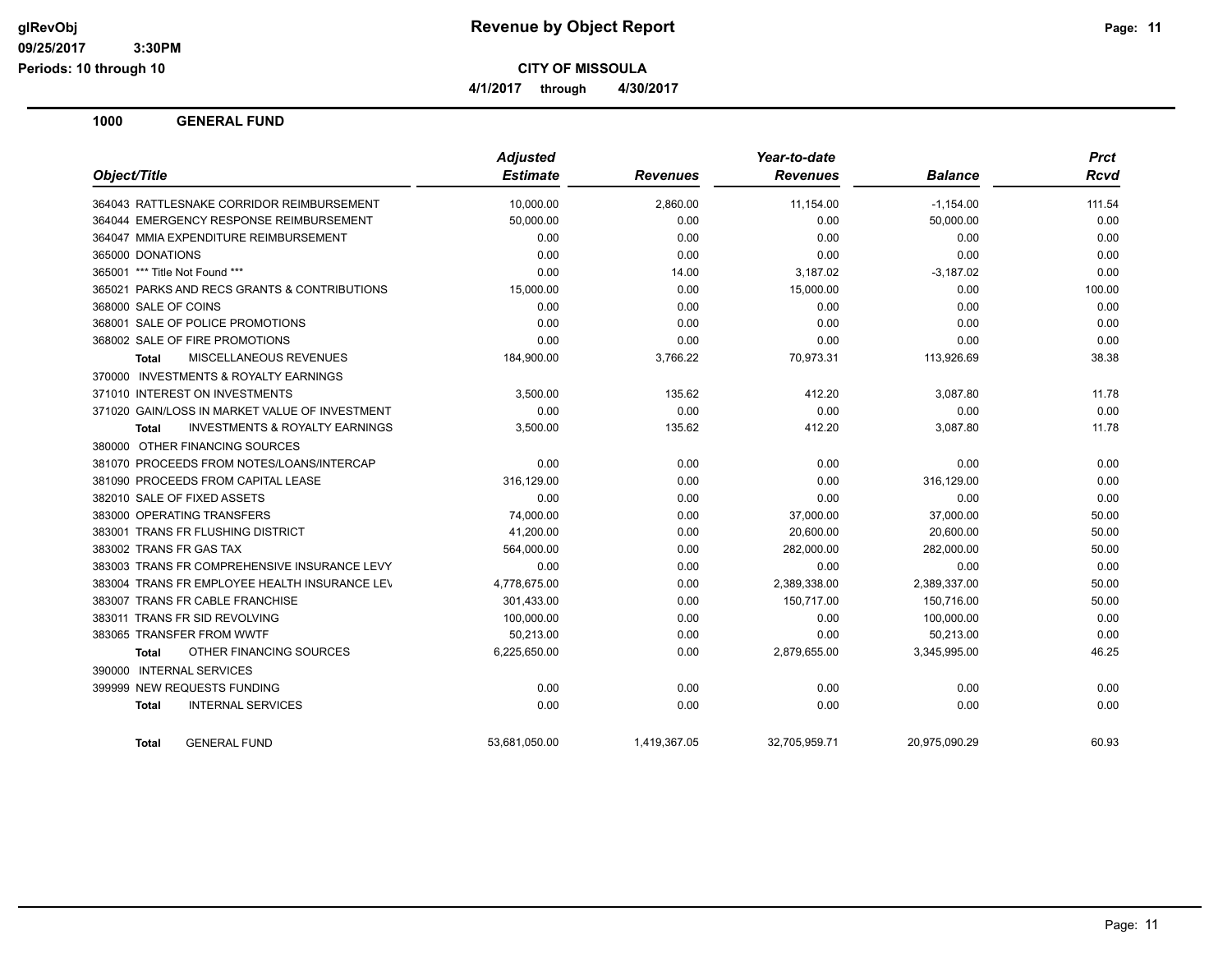**4/1/2017 through 4/30/2017**

# **1211 PARK ACQUISITION & DEVELOPMENT**

#### **1211 PARK ACQUISITION & DEVELOPMENT**

|                                                           | <b>Adjusted</b> |                 | Year-to-date    |                | <b>Prct</b> |
|-----------------------------------------------------------|-----------------|-----------------|-----------------|----------------|-------------|
| Object/Title                                              | <b>Estimate</b> | <b>Revenues</b> | <b>Revenues</b> | <b>Balance</b> | Rcvd        |
| 340000 CHARGES FOR SERVICES                               |                 |                 |                 |                |             |
| 346080 PAYMENT IN LIEU OF PARKS                           | 243,228.00      | 0.00            | 30,760.00       | 212,468.00     | 12.65       |
| 346082 HIGH PARK EASEMENT EXCHANGE                        | 0.00            | 0.00            | 0.00            | 0.00           | 0.00        |
| <b>CHARGES FOR SERVICES</b><br><b>Total</b>               | 243,228.00      | 0.00            | 30,760.00       | 212,468.00     | 12.65       |
| 360000 MISCELLANEOUS REVENUES                             |                 |                 |                 |                |             |
| 360010 MISCELLANEOUS                                      | 0.00            | 0.00            | 0.00            | 0.00           | 0.00        |
| 360016 LAFRAY PARK DONATIONS                              | 0.00            | 0.00            | 0.00            | 0.00           | 0.00        |
| 360017 PARK PLANS FORFEITURE                              | 0.00            | 0.00            | 0.00            | 0.00           | 0.00        |
| 360020 GREENOUGH PARK ENCROACHMENTS                       | 0.00            | 0.00            | 0.00            | 0.00           | 0.00        |
| 365102 RECREATION YOUTH & ADULT SPORTS                    | 0.00            | 0.00            | 0.00            | 0.00           | 0.00        |
| MISCELLANEOUS REVENUES<br><b>Total</b>                    | 0.00            | 0.00            | 0.00            | 0.00           | 0.00        |
| <b>INVESTMENTS &amp; ROYALTY EARNINGS</b><br>370000       |                 |                 |                 |                |             |
| 371010 INTEREST ON INVESTMENTS                            | 0.00            | 0.00            | 0.00            | 0.00           | 0.00        |
| 371020 GAIN/LOSS IN MARKET VALUE OF INVESTMENTS           | 0.00            | 0.00            | 0.00            | 0.00           | 0.00        |
| <b>INVESTMENTS &amp; ROYALTY EARNINGS</b><br><b>Total</b> | 0.00            | 0.00            | 0.00            | 0.00           | 0.00        |
| OTHER FINANCING SOURCES<br>380000                         |                 |                 |                 |                |             |
| 383000 OPERATING TRANSFERS                                | 0.00            | 0.00            | 0.00            | 0.00           | 0.00        |
| 383029 TRANS FR GENERAL                                   | 0.00            | 0.00            | 0.00            | 0.00           | 0.00        |
| OTHER FINANCING SOURCES<br><b>Total</b>                   | 0.00            | 0.00            | 0.00            | 0.00           | 0.00        |
| PARK ACQUISITION & DEVELOPMENT<br>Total                   | 243,228.00      | 0.00            | 30,760.00       | 212,468.00     | 12.65       |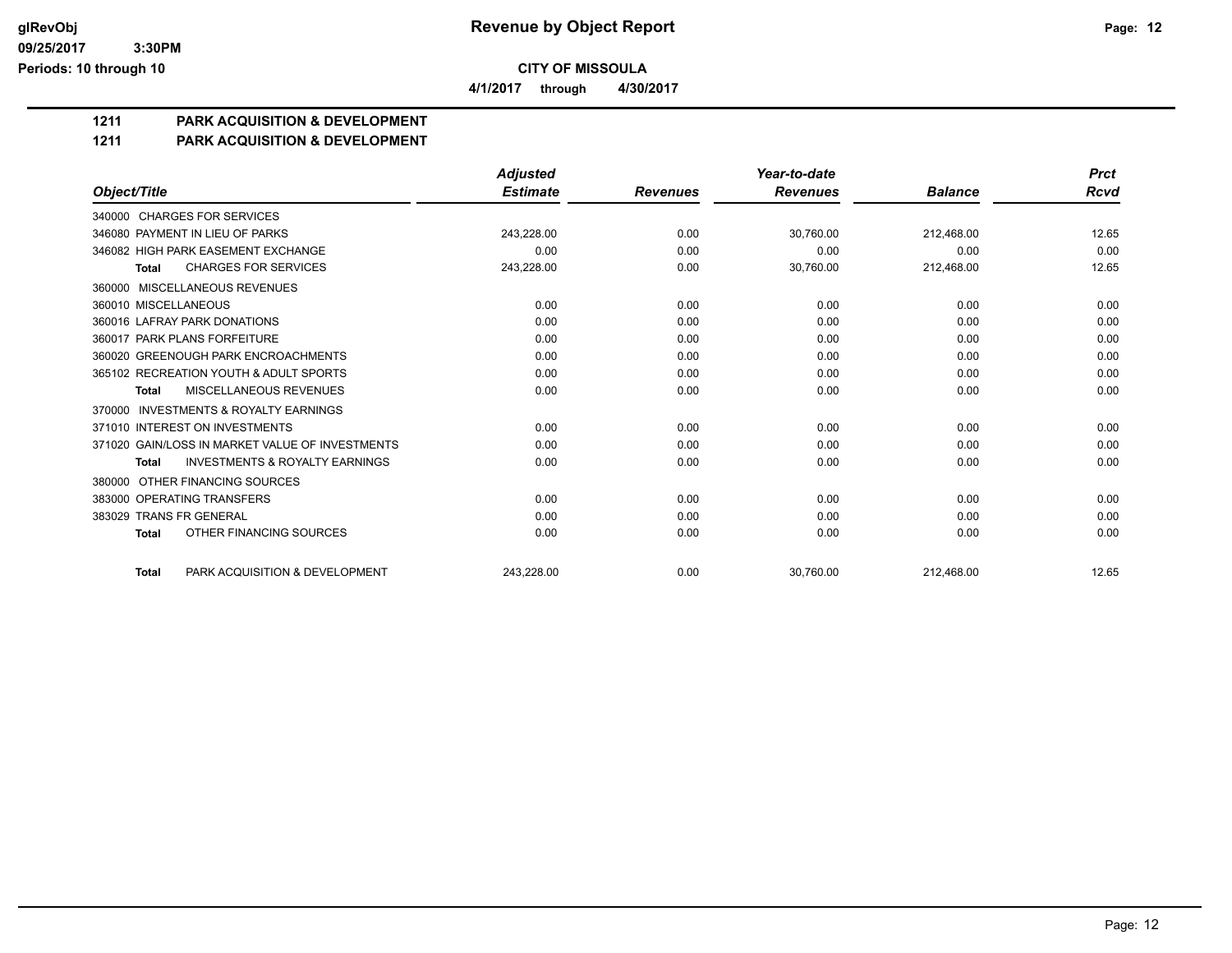**4/1/2017 through 4/30/2017**

# **1211 PARK ACQUISITION & DEVELOPMENT**

|                                                           | <b>Adjusted</b> |                 | Year-to-date    |                | <b>Prct</b> |
|-----------------------------------------------------------|-----------------|-----------------|-----------------|----------------|-------------|
| Object/Title                                              | <b>Estimate</b> | <b>Revenues</b> | <b>Revenues</b> | <b>Balance</b> | Rcvd        |
| 340000 CHARGES FOR SERVICES                               |                 |                 |                 |                |             |
| 346080 PAYMENT IN LIEU OF PARKS                           | 243,228.00      | 0.00            | 30,760.00       | 212,468.00     | 12.65       |
| 346082 HIGH PARK EASEMENT EXCHANGE                        | 0.00            | 0.00            | 0.00            | 0.00           | 0.00        |
| <b>CHARGES FOR SERVICES</b><br><b>Total</b>               | 243,228.00      | 0.00            | 30,760.00       | 212,468.00     | 12.65       |
| 360000 MISCELLANEOUS REVENUES                             |                 |                 |                 |                |             |
| 360010 MISCELLANEOUS                                      | 0.00            | 0.00            | 0.00            | 0.00           | 0.00        |
| 360016 LAFRAY PARK DONATIONS                              | 0.00            | 0.00            | 0.00            | 0.00           | 0.00        |
| 360017 PARK PLANS FORFEITURE                              | 0.00            | 0.00            | 0.00            | 0.00           | 0.00        |
| 360020 GREENOUGH PARK ENCROACHMENTS                       | 0.00            | 0.00            | 0.00            | 0.00           | 0.00        |
| 365102 RECREATION YOUTH & ADULT SPORTS                    | 0.00            | 0.00            | 0.00            | 0.00           | 0.00        |
| <b>MISCELLANEOUS REVENUES</b><br><b>Total</b>             | 0.00            | 0.00            | 0.00            | 0.00           | 0.00        |
| <b>INVESTMENTS &amp; ROYALTY EARNINGS</b><br>370000       |                 |                 |                 |                |             |
| 371010 INTEREST ON INVESTMENTS                            | 0.00            | 0.00            | 0.00            | 0.00           | 0.00        |
| 371020 GAIN/LOSS IN MARKET VALUE OF INVESTMENT            | 0.00            | 0.00            | 0.00            | 0.00           | 0.00        |
| <b>INVESTMENTS &amp; ROYALTY EARNINGS</b><br><b>Total</b> | 0.00            | 0.00            | 0.00            | 0.00           | 0.00        |
| OTHER FINANCING SOURCES<br>380000                         |                 |                 |                 |                |             |
| 383000 OPERATING TRANSFERS                                | 0.00            | 0.00            | 0.00            | 0.00           | 0.00        |
| 383029 TRANS FR GENERAL                                   | 0.00            | 0.00            | 0.00            | 0.00           | 0.00        |
| OTHER FINANCING SOURCES<br><b>Total</b>                   | 0.00            | 0.00            | 0.00            | 0.00           | 0.00        |
| PARK ACQUISITION & DEVELOPMENT<br><b>Total</b>            | 243,228.00      | 0.00            | 30,760.00       | 212,468.00     | 12.65       |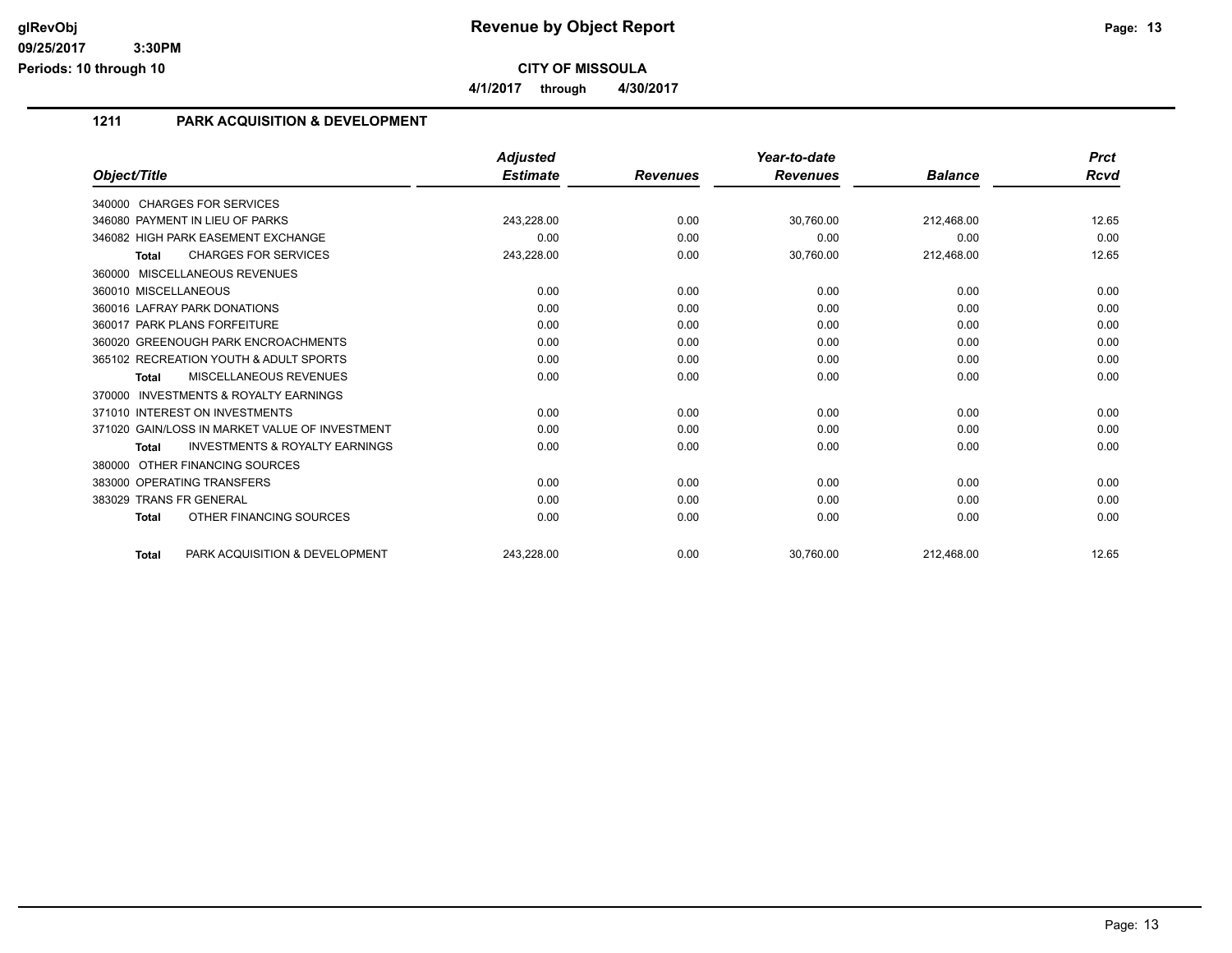**4/1/2017 through 4/30/2017**

**1212 PARK ENTERPRISE FUND**

**1212 PARK ENTERPRISE FUND**

|                                                           | <b>Adjusted</b> |                 | Year-to-date    |                | <b>Prct</b> |
|-----------------------------------------------------------|-----------------|-----------------|-----------------|----------------|-------------|
| Object/Title                                              | <b>Estimate</b> | <b>Revenues</b> | <b>Revenues</b> | <b>Balance</b> | <b>Rcvd</b> |
| 340000 CHARGES FOR SERVICES                               |                 |                 |                 |                |             |
| 346000 FEES                                               | 223,100.00      | 7,409.44        | 27,823.39       | 195,276.61     | 12.47       |
| 346001 TENNIS FEE                                         | 1,000.00        | 0.00            | 1,380.00        | $-380.00$      | 138.00      |
| 346030 SWIMMING POOL FEES                                 | 1,000.00        | 0.00            | 1,000.00        | 0.00           | 100.00      |
| 346040 MCCORMICK SWIMMING POOL                            | 0.00            | 0.00            | 0.00            | 0.00           | 0.00        |
| 346056 PICNIC SITE FEES                                   | 0.00            | 0.00            | 0.00            | 0.00           | 0.00        |
| 346060 CURRENTS SWIMMING FACILITY                         | 0.00            | 0.00            | 0.00            | 0.00           | 0.00        |
| <b>CHARGES FOR SERVICES</b><br><b>Total</b>               | 225,100.00      | 7,409.44        | 30,203.39       | 194,896.61     | 13.42       |
| <b>MISCELLANEOUS REVENUES</b><br>360000                   |                 |                 |                 |                |             |
| 360010 MISCELLANEOUS                                      | 0.00            | 0.00            | 0.00            | 0.00           | 0.00        |
| <b>MISCELLANEOUS REVENUES</b><br><b>Total</b>             | 0.00            | 0.00            | 0.00            | 0.00           | 0.00        |
| <b>INVESTMENTS &amp; ROYALTY EARNINGS</b><br>370000       |                 |                 |                 |                |             |
| 371010 INTEREST ON INVESTMENTS                            | 0.00            | 0.00            | 0.00            | 0.00           | 0.00        |
| 371020 GAIN/LOSS IN MARKET VALUE OF INVESTMENTS           | 0.00            | 0.00            | 0.00            | 0.00           | 0.00        |
| <b>INVESTMENTS &amp; ROYALTY EARNINGS</b><br><b>Total</b> | 0.00            | 0.00            | 0.00            | 0.00           | 0.00        |
| PARK ENTERPRISE FUND<br><b>Total</b>                      | 225,100.00      | 7,409.44        | 30,203.39       | 194,896.61     | 13.42       |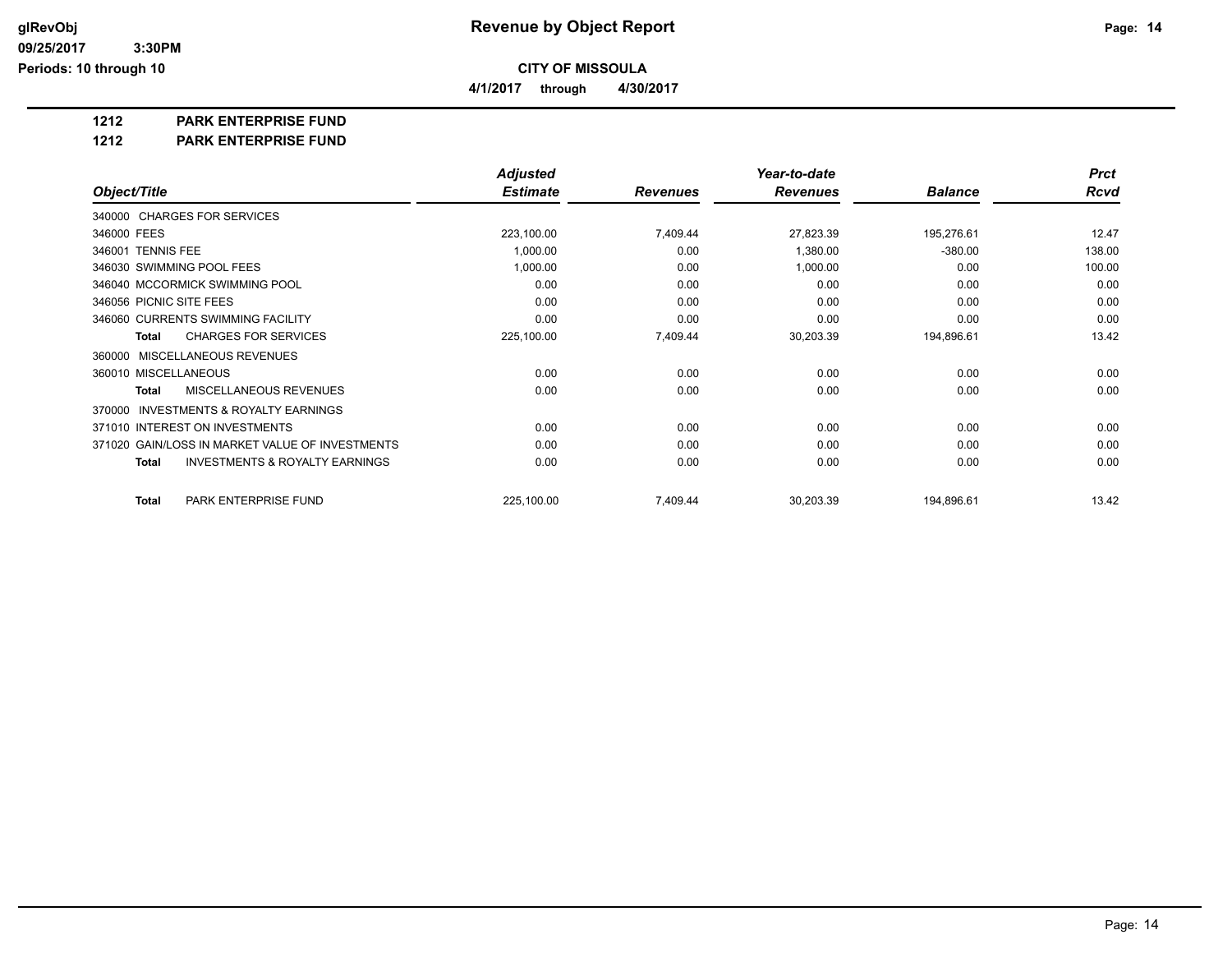**4/1/2017 through 4/30/2017**

## **1212 PARK ENTERPRISE FUND**

|                                                           | <b>Adjusted</b> |                 | Year-to-date    |                | <b>Prct</b> |
|-----------------------------------------------------------|-----------------|-----------------|-----------------|----------------|-------------|
| Object/Title                                              | <b>Estimate</b> | <b>Revenues</b> | <b>Revenues</b> | <b>Balance</b> | <b>Rcvd</b> |
| 340000 CHARGES FOR SERVICES                               |                 |                 |                 |                |             |
| 346000 FEES                                               | 223,100.00      | 7,409.44        | 27,823.39       | 195,276.61     | 12.47       |
| 346001 TENNIS FEE                                         | 1,000.00        | 0.00            | 1,380.00        | $-380.00$      | 138.00      |
| 346030 SWIMMING POOL FEES                                 | 1,000.00        | 0.00            | 1,000.00        | 0.00           | 100.00      |
| 346040 MCCORMICK SWIMMING POOL                            | 0.00            | 0.00            | 0.00            | 0.00           | 0.00        |
| 346056 PICNIC SITE FEES                                   | 0.00            | 0.00            | 0.00            | 0.00           | 0.00        |
| 346060 CURRENTS SWIMMING FACILITY                         | 0.00            | 0.00            | 0.00            | 0.00           | 0.00        |
| <b>CHARGES FOR SERVICES</b><br><b>Total</b>               | 225,100.00      | 7,409.44        | 30,203.39       | 194,896.61     | 13.42       |
| 360000 MISCELLANEOUS REVENUES                             |                 |                 |                 |                |             |
| 360010 MISCELLANEOUS                                      | 0.00            | 0.00            | 0.00            | 0.00           | 0.00        |
| <b>MISCELLANEOUS REVENUES</b><br>Total                    | 0.00            | 0.00            | 0.00            | 0.00           | 0.00        |
| INVESTMENTS & ROYALTY EARNINGS<br>370000                  |                 |                 |                 |                |             |
| 371010 INTEREST ON INVESTMENTS                            | 0.00            | 0.00            | 0.00            | 0.00           | 0.00        |
| 371020 GAIN/LOSS IN MARKET VALUE OF INVESTMENT            | 0.00            | 0.00            | 0.00            | 0.00           | 0.00        |
| <b>INVESTMENTS &amp; ROYALTY EARNINGS</b><br><b>Total</b> | 0.00            | 0.00            | 0.00            | 0.00           | 0.00        |
| PARK ENTERPRISE FUND<br><b>Total</b>                      | 225,100.00      | 7,409.44        | 30,203.39       | 194,896.61     | 13.42       |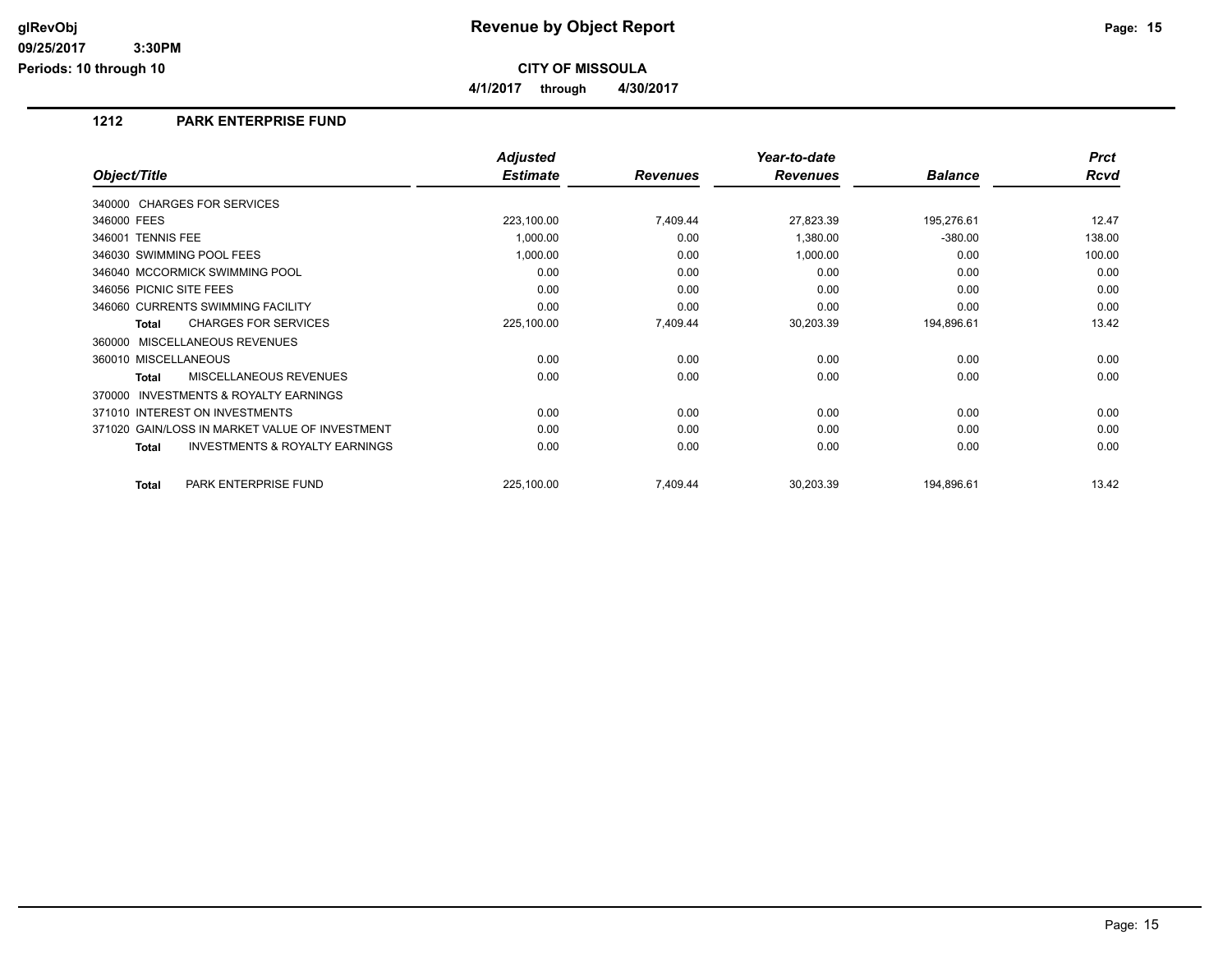**4/1/2017 through 4/30/2017**

**1216 PARKS & REC TRAILS, DEV**

|                                                   | <b>Adjusted</b> |                 | Year-to-date    |                | <b>Prct</b> |
|---------------------------------------------------|-----------------|-----------------|-----------------|----------------|-------------|
| Object/Title                                      | <b>Estimate</b> | <b>Revenues</b> | <b>Revenues</b> | <b>Balance</b> | <b>Rcvd</b> |
| 330000 INTERGOVERNMENTAL REVENUES                 |                 |                 |                 |                |             |
| 331013 NORTHSIDE PED BRIDGE ARRA GRANT            | 0.00            | 0.00            | 0.00            | 0.00           | 0.00        |
| 331014 WHITE PINE PLAYGROUND-CDBG GRANT           | 0.00            | 0.00            | 0.00            | 0.00           | 0.00        |
| 334025 COUNTY WEED                                | 15,000.00       | 0.00            | 43,007.68       | $-28,007.68$   | 286.72      |
| 334026 FOREST HEALTH GRANT                        | 20,000.00       | 0.00            | 0.00            | 20,000.00      | 0.00        |
| 334028 DEPT OF AG INTERN GRANT                    | 0.00            | 0.00            | 0.00            | 0.00           | 0.00        |
| 334121 DNRC GRANT                                 | 50,000.00       | 0.00            | 0.00            | 50,000.00      | 0.00        |
| 334122 RENEWABLE RESOURCE GRANTS                  | 0.00            | 0.00            | 0.00            | 0.00           | 0.00        |
| 334125 FWP GRANT                                  | 27,000.00       | 0.00            | 0.00            | 27,000.00      | 0.00        |
| 334251 RTP/TAP STATE GRANTS                       | 0.00            | 0.00            | $-2,548.00$     | 2,548.00       | 0.00        |
| 336023 STATE CONTRIB. - PERS                      | 0.00            | 0.00            | 5.57            | $-5.57$        | 0.00        |
| <b>INTERGOVERNMENTAL REVENUES</b><br><b>Total</b> | 112,000.00      | 0.00            | 40,465.25       | 71,534.75      | 36.13       |
| 340000 CHARGES FOR SERVICES                       |                 |                 |                 |                |             |
| 343036 *** Title Not Found ***                    | 0.00            | 0.00            | 0.00            | 0.00           | 0.00        |
| 343302 PARKS SOIL PROJECT                         | 0.00            | 0.00            | 0.00            | 0.00           | 0.00        |
| 346034 GROUNDS MAINTENANCE CONTRACT               | 0.00            | 0.00            | 0.00            | 0.00           | 0.00        |
| 346052 PLAYGROUND SAFETY TRAINING                 | 0.00            | 0.00            | 0.00            | 0.00           | 0.00        |
| 346055 COUNTY PARK SUPPORT                        | 0.00            | 0.00            | 0.00            | 0.00           | 0.00        |
| <b>CHARGES FOR SERVICES</b><br><b>Total</b>       | 0.00            | 0.00            | 0.00            | 0.00           | 0.00        |
| 360000 MISCELLANEOUS REVENUES                     |                 |                 |                 |                |             |
| 360000 MISCELLANEOUS REVENUES                     | 25,000.00       | 0.00            | 0.00            | 25,000.00      | 0.00        |
| 360010 MISCELLANEOUS                              | 0.00            | 0.00            | 0.00            | 0.00           | 0.00        |
| 361000 RATTLESNAKE LAND LEASES                    | 0.00            | 0.00            | 2,100.00        | $-2,100.00$    | 0.00        |
| 361003 CARAS PARK CONCERT REVENUE                 | 0.00            | 0.00            | 0.00            | 0.00           | 0.00        |
| 364040 INSURANCE AND DAMAGE RECOVERY              | 0.00            | 325.00          | 20,589.78       | $-20,589.78$   | 0.00        |
| 365000 DONATIONS                                  | 0.00            | 0.00            | 0.00            | 0.00           | 0.00        |
| 365001 *** Title Not Found ***                    | 19,650.00       | 0.00            | 0.00            | 19,650.00      | 0.00        |
| 365002 OTHER RECREATION DONATIONS                 | 70,000.00       | 1,502.00        | 13,459.89       | 56,540.11      | 19.23       |
| 365003 DONATIONS - SMOKE ALARMS                   | 0.00            | 0.00            | 100.55          | $-100.55$      | 0.00        |
| 365004 GRANT CR TRAIL ASSN DONATION               | 0.00            | 0.00            | 0.00            | 0.00           | 0.00        |
| 365005 DONATIONS - ARCO                           | 0.00            | 0.00            | 0.00            | 0.00           | 0.00        |
| 365009 DONATIONS - BASKETBALL/TENNIS COURT        | 45,000.00       | 0.00            | 1,224.00        | 43,776.00      | 2.72        |
| 365019 PARKS DONATIONS                            | 271,100.00      | 1,522.00        | 16,737.85       | 254,362.15     | 6.17        |
| 365020 OPEN SPACE DONATIONS                       | 10,000.00       | 0.00            | 25.00           | 9,975.00       | 0.25        |
| 365100 RECREATION OUTDOOR                         | 30,000.00       | 155.00          | 2,159.00        | 27,841.00      | 7.20        |
| 365101 RECREATION SCHOLARSHIP                     | 0.00            | 117.10          | 7,030.51        | $-7,030.51$    | 0.00        |
| 365102 RECREATION YOUTH & ADULT SPORTS            | 0.00            | 0.00            | 3,070.00        | $-3,070.00$    | 0.00        |
| 365103 URBAN FORESTRY PROGRAMS                    | 55,000.00       | 0.00            | 2,848.00        | 52,152.00      | 5.18        |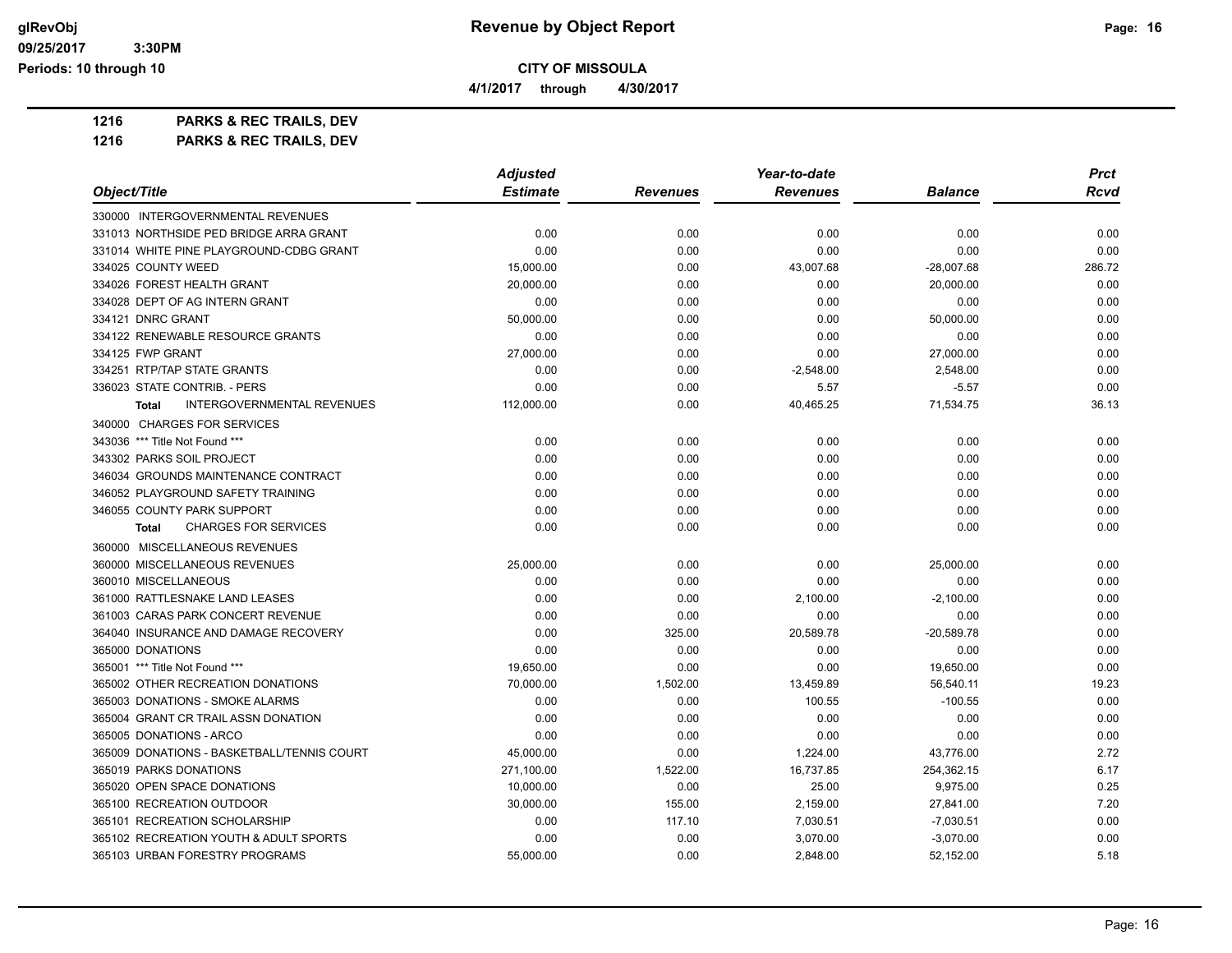**4/1/2017 through 4/30/2017**

**1216 PARKS & REC TRAILS, DEV**

|                                                    | <b>Adjusted</b> |                 | Year-to-date    |                | <b>Prct</b> |
|----------------------------------------------------|-----------------|-----------------|-----------------|----------------|-------------|
| Object/Title                                       | <b>Estimate</b> | <b>Revenues</b> | <b>Revenues</b> | <b>Balance</b> | <b>Rcvd</b> |
| 365109 CONSERVATION LANDS DONATIONS                | 20,000.00       | 0.00            | 0.00            | 20,000.00      | 0.00        |
| <b>MISCELLANEOUS REVENUES</b><br><b>Total</b>      | 545,750.00      | 3,621.10        | 69,344.58       | 476,405.42     | 12.71       |
| INVESTMENTS & ROYALTY EARNINGS<br>370000           |                 |                 |                 |                |             |
| 371010 INTEREST ON INVESTMENTS                     | 0.00            | 0.00            | 0.00            | 0.00           | 0.00        |
| 371020 GAIN/LOSS IN MARKET VALUE OF INVESTMENTS    | 0.00            | 0.00            | 0.00            | 0.00           | 0.00        |
| <b>INVESTMENTS &amp; ROYALTY EARNINGS</b><br>Total | 0.00            | 0.00            | 0.00            | 0.00           | 0.00        |
| 380000 OTHER FINANCING SOURCES                     |                 |                 |                 |                |             |
| 383000 OPERATING TRANSFERS                         | 10,000.00       | 0.00            | 10,000.00       | 0.00           | 100.00      |
| 383001 TRANS FR FLUSHING DISTRICT                  | 0.00            | 0.00            | 0.00            | 0.00           | 0.00        |
| 383026 TRANS FR CDBG                               | 158,000.00      | 0.00            | 160,000.00      | $-2,000.00$    | 101.27      |
| 383043 TRANSFERS FROM IMPACT FEES                  | 0.00            | 0.00            | 0.00            | 0.00           | 0.00        |
| OTHER FINANCING SOURCES<br><b>Total</b>            | 168,000.00      | 0.00            | 170,000.00      | $-2,000.00$    | 101.19      |
| PARKS & REC TRAILS, DEV<br><b>Total</b>            | 825.750.00      | 3,621.10        | 279,809.83      | 545,940.17     | 33.89       |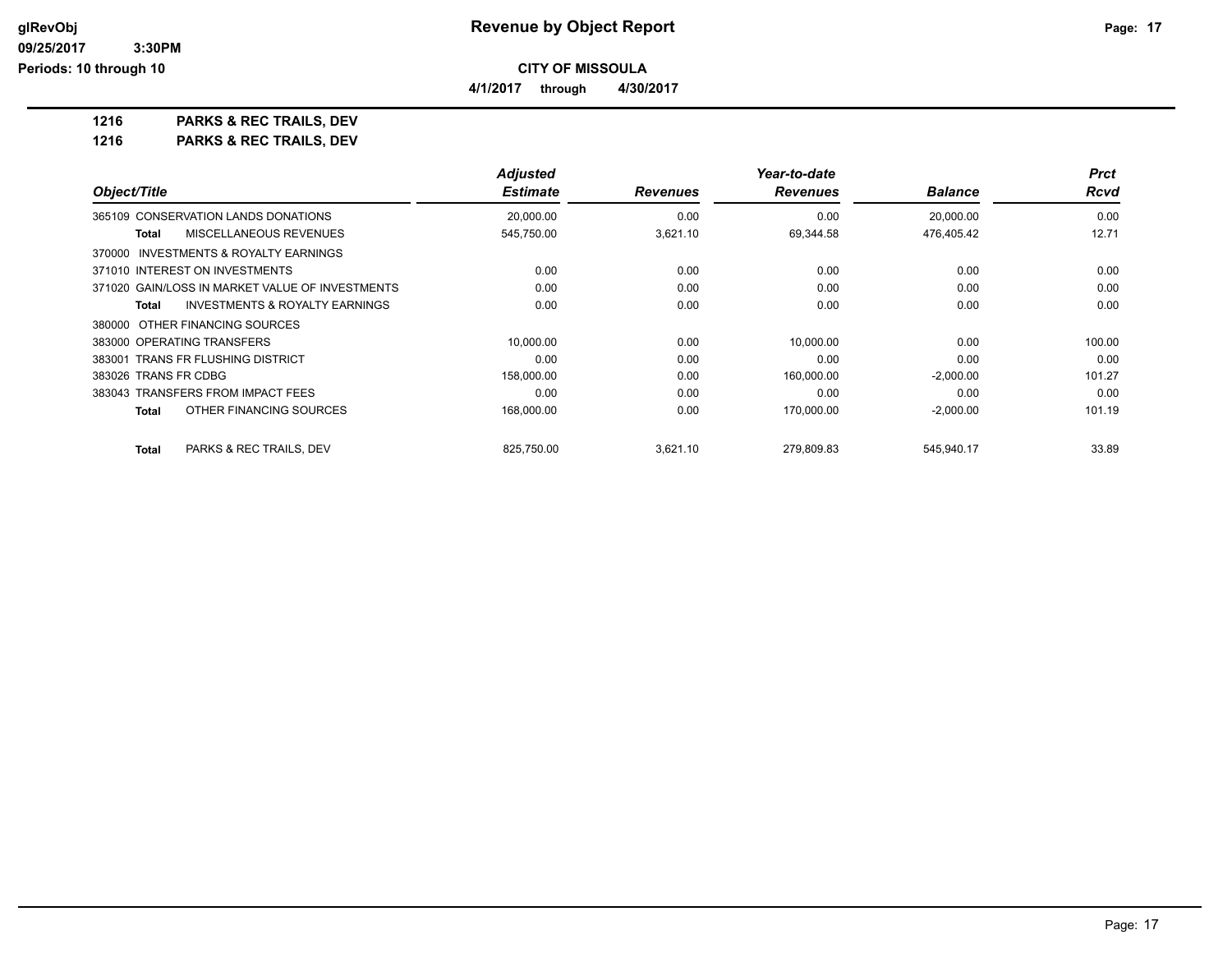**4/1/2017 through 4/30/2017**

|                                                   | <b>Adjusted</b> |                 | Year-to-date    |                | <b>Prct</b> |
|---------------------------------------------------|-----------------|-----------------|-----------------|----------------|-------------|
| Object/Title                                      | <b>Estimate</b> | <b>Revenues</b> | <b>Revenues</b> | <b>Balance</b> | <b>Rcvd</b> |
| 330000 INTERGOVERNMENTAL REVENUES                 |                 |                 |                 |                |             |
| 331013 NORTHSIDE PED BRIDGE ARRA GRANT            | 0.00            | 0.00            | 0.00            | 0.00           | 0.00        |
| 331014 WHITE PINE PLAYGROUND-CDBG GRANT           | 0.00            | 0.00            | 0.00            | 0.00           | 0.00        |
| 334025 COUNTY WEED                                | 15,000.00       | 0.00            | 43,007.68       | $-28,007.68$   | 286.72      |
| 334026 FOREST HEALTH GRANT                        | 20,000.00       | 0.00            | 0.00            | 20,000.00      | 0.00        |
| 334028 DEPT OF AG INTERN GRANT                    | 0.00            | 0.00            | 0.00            | 0.00           | 0.00        |
| 334121 DNRC GRANT                                 | 50,000.00       | 0.00            | 0.00            | 50,000.00      | 0.00        |
| 334122 RENEWABLE RESOURCE GRANTS                  | 0.00            | 0.00            | 0.00            | 0.00           | 0.00        |
| 334125 FWP GRANT                                  | 27,000.00       | 0.00            | 0.00            | 27,000.00      | 0.00        |
| 334251 RTP/TAP STATE GRANTS                       | 0.00            | 0.00            | $-2,548.00$     | 2,548.00       | 0.00        |
| 336023 STATE CONTRIB. - PERS                      | 0.00            | 0.00            | 5.57            | $-5.57$        | 0.00        |
| <b>INTERGOVERNMENTAL REVENUES</b><br><b>Total</b> | 112,000.00      | 0.00            | 40,465.25       | 71,534.75      | 36.13       |
| 340000 CHARGES FOR SERVICES                       |                 |                 |                 |                |             |
| 343036 *** Title Not Found ***                    | 0.00            | 0.00            | 0.00            | 0.00           | 0.00        |
| 343302 PARKS SOIL PROJECT                         | 0.00            | 0.00            | 0.00            | 0.00           | 0.00        |
| 346034 GROUNDS MAINTENANCE CONTRACT               | 0.00            | 0.00            | 0.00            | 0.00           | 0.00        |
| 346052 PLAYGROUND SAFETY TRAINING                 | 0.00            | 0.00            | 0.00            | 0.00           | 0.00        |
| 346055 COUNTY PARK SUPPORT                        | 0.00            | 0.00            | 0.00            | 0.00           | 0.00        |
| <b>CHARGES FOR SERVICES</b><br><b>Total</b>       | 0.00            | 0.00            | 0.00            | 0.00           | 0.00        |
| 360000 MISCELLANEOUS REVENUES                     |                 |                 |                 |                |             |
| 360000 MISCELLANEOUS REVENUES                     | 25,000.00       | 0.00            | 0.00            | 25,000.00      | 0.00        |
| 360010 MISCELLANEOUS                              | 0.00            | 0.00            | 0.00            | 0.00           | 0.00        |
| 361000 RATTLESNAKE LAND LEASES                    | 0.00            | 0.00            | 2,100.00        | $-2,100.00$    | 0.00        |
| 361003 CARAS PARK CONCERT REVENUE                 | 0.00            | 0.00            | 0.00            | 0.00           | 0.00        |
| 364040 INSURANCE AND DAMAGE RECOVERY              | 0.00            | 325.00          | 20,589.78       | $-20,589.78$   | 0.00        |
| 365000 DONATIONS                                  | 0.00            | 0.00            | 0.00            | 0.00           | 0.00        |
| 365001 *** Title Not Found ***                    | 19,650.00       | 0.00            | 0.00            | 19,650.00      | 0.00        |
| 365002 OTHER RECREATION DONATIONS                 | 70,000.00       | 1,502.00        | 13,459.89       | 56,540.11      | 19.23       |
| 365003 DONATIONS - SMOKE ALARMS                   | 0.00            | 0.00            | 100.55          | $-100.55$      | 0.00        |
| 365004 GRANT CR TRAIL ASSN DONATION               | 0.00            | 0.00            | 0.00            | 0.00           | 0.00        |
| 365005 DONATIONS - ARCO                           | 0.00            | 0.00            | 0.00            | 0.00           | 0.00        |
| 365009 DONATIONS - BASKETBALL/TENNIS COURT        | 45,000.00       | 0.00            | 1,224.00        | 43,776.00      | 2.72        |
| 365019 PARKS DONATIONS                            | 271,100.00      | 1,522.00        | 16,737.85       | 254,362.15     | 6.17        |
| 365020 OPEN SPACE DONATIONS                       | 10,000.00       | 0.00            | 25.00           | 9,975.00       | 0.25        |
| 365100 RECREATION OUTDOOR                         | 30,000.00       | 155.00          | 2,159.00        | 27,841.00      | 7.20        |
| 365101 RECREATION SCHOLARSHIP                     | 0.00            | 117.10          | 7,030.51        | $-7,030.51$    | 0.00        |
| 365102 RECREATION YOUTH & ADULT SPORTS            | 0.00            | 0.00            | 3,070.00        | $-3,070.00$    | 0.00        |
| 365103 URBAN FORESTRY PROGRAMS                    | 55,000.00       | 0.00            | 2,848.00        | 52,152.00      | 5.18        |
| 365109 CONSERVATION LANDS DONATIONS               | 20.000.00       | 0.00            | 0.00            | 20,000.00      | 0.00        |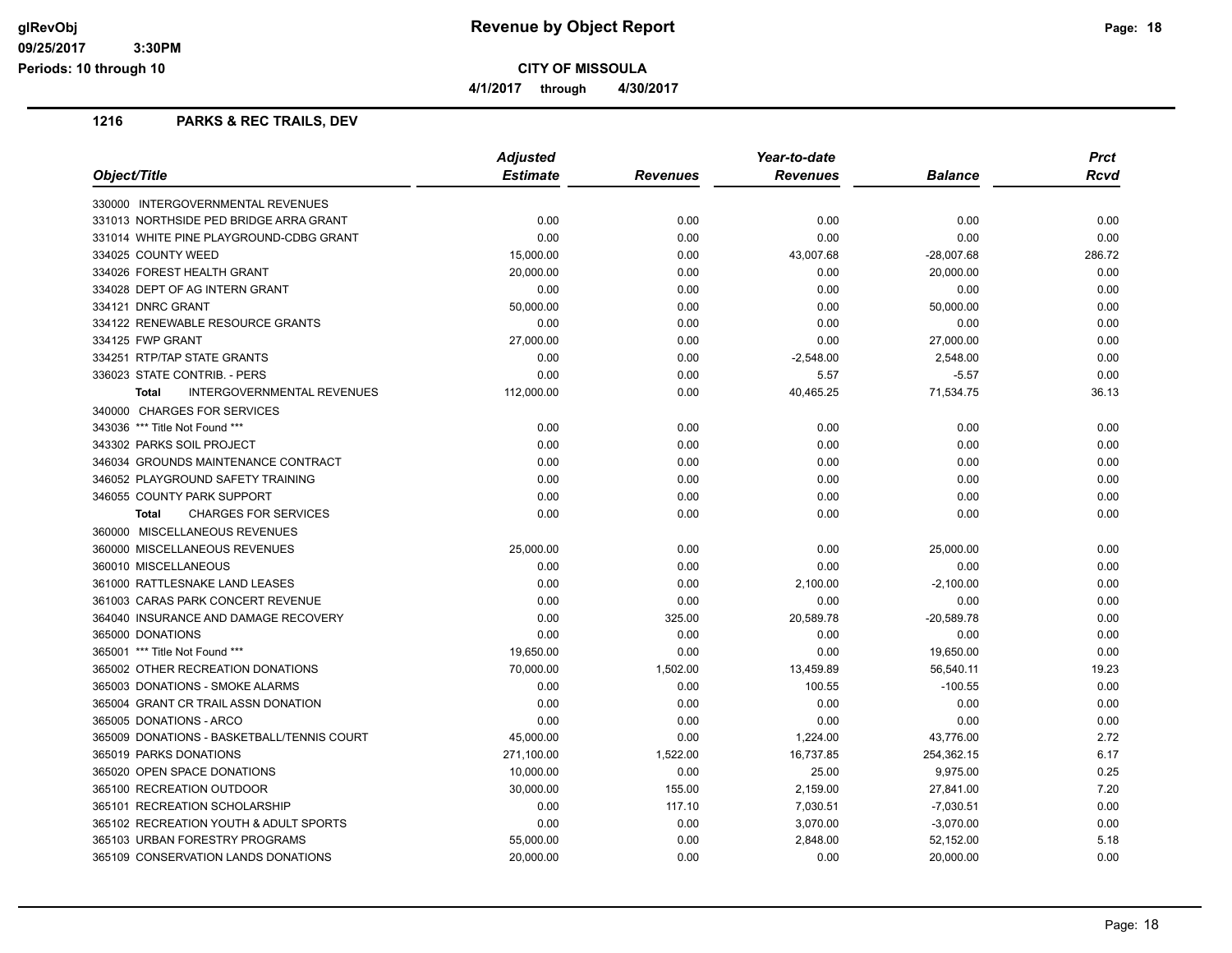**4/1/2017 through 4/30/2017**

| Object/Title                                              | <b>Adjusted</b><br><b>Estimate</b> | <b>Revenues</b> | Year-to-date<br><b>Revenues</b> | <b>Balance</b> | <b>Prct</b><br><b>Rcvd</b> |
|-----------------------------------------------------------|------------------------------------|-----------------|---------------------------------|----------------|----------------------------|
| MISCELLANEOUS REVENUES<br><b>Total</b>                    | 545,750.00                         | 3,621.10        | 69,344.58                       | 476,405.42     | 12.71                      |
| 370000 INVESTMENTS & ROYALTY EARNINGS                     |                                    |                 |                                 |                |                            |
| 371010 INTEREST ON INVESTMENTS                            | 0.00                               | 0.00            | 0.00                            | 0.00           | 0.00                       |
| 371020 GAIN/LOSS IN MARKET VALUE OF INVESTMENT            | 0.00                               | 0.00            | 0.00                            | 0.00           | 0.00                       |
| <b>INVESTMENTS &amp; ROYALTY EARNINGS</b><br><b>Total</b> | 0.00                               | 0.00            | 0.00                            | 0.00           | 0.00                       |
| 380000 OTHER FINANCING SOURCES                            |                                    |                 |                                 |                |                            |
| 383000 OPERATING TRANSFERS                                | 10.000.00                          | 0.00            | 10.000.00                       | 0.00           | 100.00                     |
| 383001 TRANS FR FLUSHING DISTRICT                         | 0.00                               | 0.00            | 0.00                            | 0.00           | 0.00                       |
| 383026 TRANS FR CDBG                                      | 158,000.00                         | 0.00            | 160,000.00                      | $-2,000.00$    | 101.27                     |
| 383043 TRANSFERS FROM IMPACT FEES                         | 0.00                               | 0.00            | 0.00                            | 0.00           | 0.00                       |
| OTHER FINANCING SOURCES<br><b>Total</b>                   | 168,000.00                         | 0.00            | 170,000.00                      | $-2,000.00$    | 101.19                     |
| PARKS & REC TRAILS, DEV<br><b>Total</b>                   | 825,750.00                         | 3,621.10        | 279.809.83                      | 545,940.17     | 33.89                      |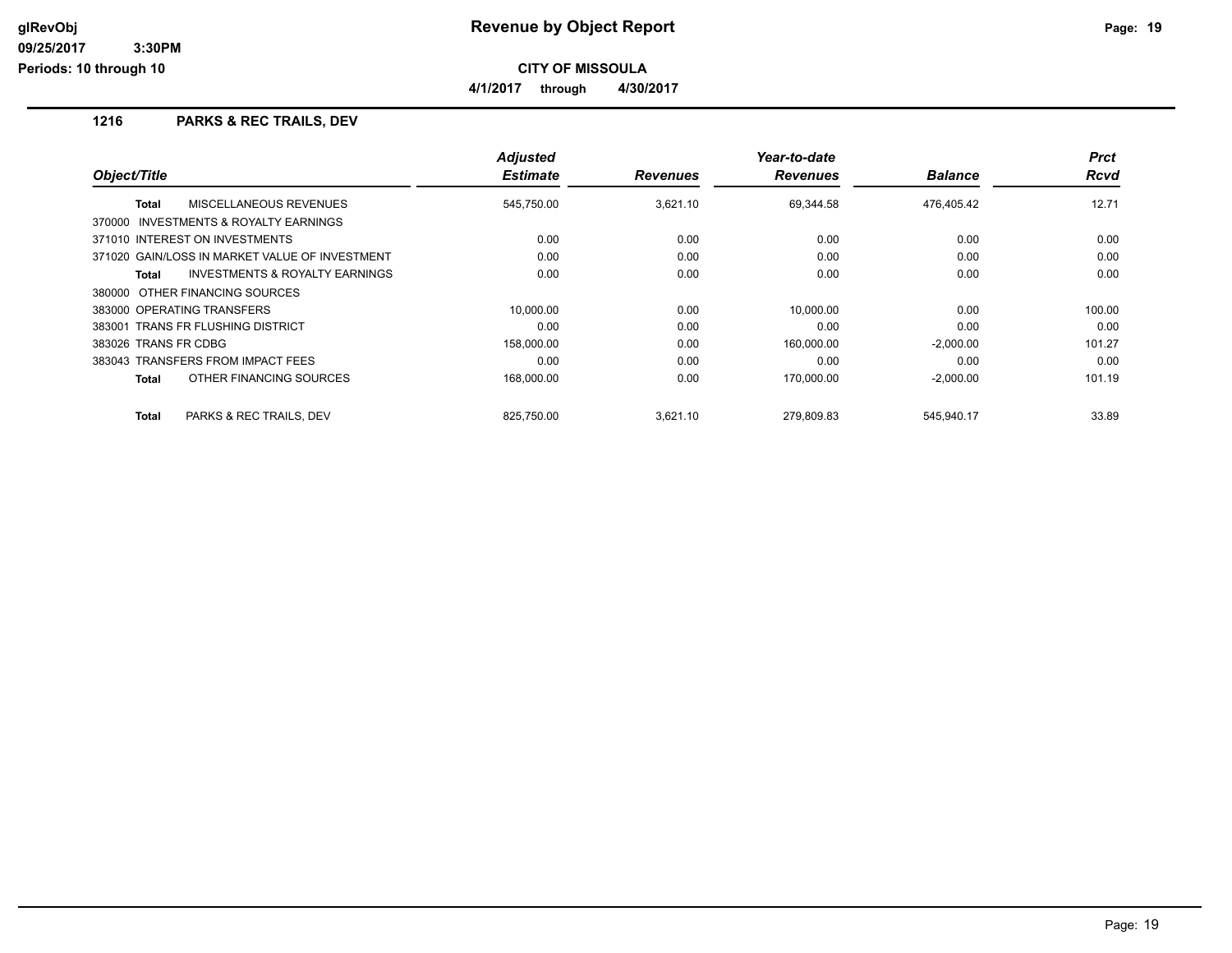**4/1/2017 through 4/30/2017**

#### **1217 PARKS CITY LIFE GYM LEASE**

**1217 PARKS CITY LIFE GYM LEASE**

|                                           | <b>Adjusted</b> |                 | Year-to-date    |                | <b>Prct</b> |
|-------------------------------------------|-----------------|-----------------|-----------------|----------------|-------------|
| Object/Title                              | <b>Estimate</b> | <b>Revenues</b> | <b>Revenues</b> | <b>Balance</b> | <b>Rcvd</b> |
| INTERGOVERNMENTAL REVENUES<br>330000      |                 |                 |                 |                |             |
| 336023 STATE CONTRIB. - PERS              | 0.00            | 0.00            | 0.00            | 0.00           | 0.00        |
| INTERGOVERNMENTAL REVENUES<br>Total       | 0.00            | 0.00            | 0.00            | 0.00           | 0.00        |
| 340000 CHARGES FOR SERVICES               |                 |                 |                 |                |             |
| 346031 RECREATION FEES                    | 38,000.00       | 831.75          | 40,621.75       | $-2,621.75$    | 106.90      |
| 346032 PRESCHOOL PROGRAMS                 | 0.00            | 0.00            | 0.00            | 0.00           | 0.00        |
| 346053 CITY LIFE PROGRAMS                 | 7,250.00        | 1,085.00        | 9,413.00        | $-2,163.00$    | 129.83      |
| <b>CHARGES FOR SERVICES</b><br>Total      | 45,250.00       | 1,916.75        | 50,034.75       | $-4,784.75$    | 110.57      |
| 360000 MISCELLANEOUS REVENUES             |                 |                 |                 |                |             |
| 365019 PARKS DONATIONS                    | 0.00            | 0.00            | 0.00            | 0.00           | 0.00        |
| MISCELLANEOUS REVENUES<br><b>Total</b>    | 0.00            | 0.00            | 0.00            | 0.00           | 0.00        |
| PARKS CITY LIFE GYM LEASE<br><b>Total</b> | 45,250.00       | 1,916.75        | 50,034.75       | -4,784.75      | 110.57      |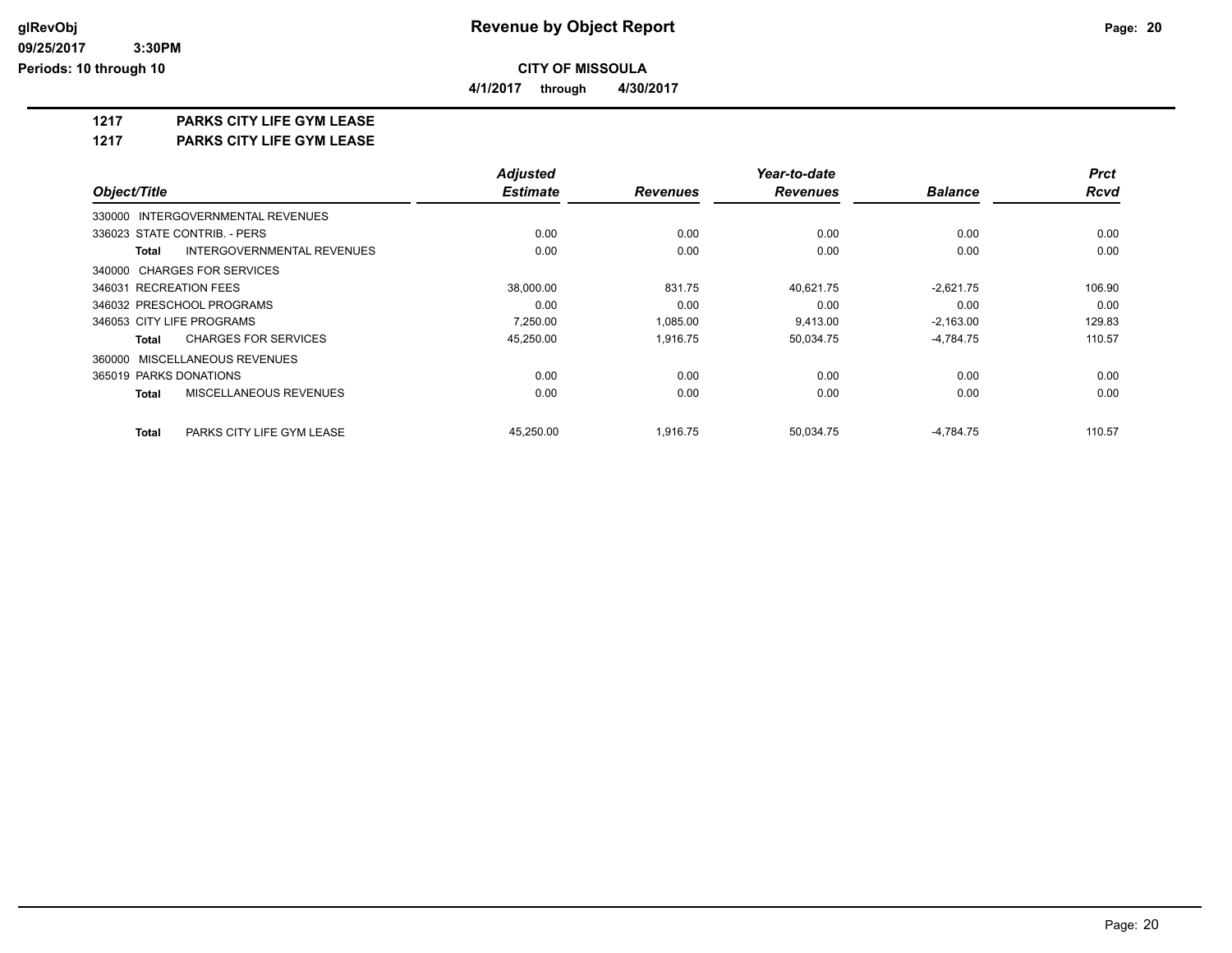**4/1/2017 through 4/30/2017**

# **1217 PARKS CITY LIFE GYM LEASE**

|                                             | <b>Adjusted</b> |                 | Year-to-date    |                | <b>Prct</b> |
|---------------------------------------------|-----------------|-----------------|-----------------|----------------|-------------|
| Object/Title                                | <b>Estimate</b> | <b>Revenues</b> | <b>Revenues</b> | <b>Balance</b> | <b>Rcvd</b> |
| INTERGOVERNMENTAL REVENUES<br>330000        |                 |                 |                 |                |             |
| 336023 STATE CONTRIB. - PERS                | 0.00            | 0.00            | 0.00            | 0.00           | 0.00        |
| INTERGOVERNMENTAL REVENUES<br><b>Total</b>  | 0.00            | 0.00            | 0.00            | 0.00           | 0.00        |
| 340000 CHARGES FOR SERVICES                 |                 |                 |                 |                |             |
| 346031 RECREATION FEES                      | 38,000.00       | 831.75          | 40,621.75       | $-2,621.75$    | 106.90      |
| 346032 PRESCHOOL PROGRAMS                   | 0.00            | 0.00            | 0.00            | 0.00           | 0.00        |
| 346053 CITY LIFE PROGRAMS                   | 7.250.00        | 1,085.00        | 9,413.00        | $-2,163.00$    | 129.83      |
| <b>CHARGES FOR SERVICES</b><br><b>Total</b> | 45,250.00       | 1.916.75        | 50,034.75       | $-4,784.75$    | 110.57      |
| 360000 MISCELLANEOUS REVENUES               |                 |                 |                 |                |             |
| 365019 PARKS DONATIONS                      | 0.00            | 0.00            | 0.00            | 0.00           | 0.00        |
| MISCELLANEOUS REVENUES<br><b>Total</b>      | 0.00            | 0.00            | 0.00            | 0.00           | 0.00        |
| PARKS CITY LIFE GYM LEASE<br><b>Total</b>   | 45,250.00       | 1,916.75        | 50,034.75       | $-4,784.75$    | 110.57      |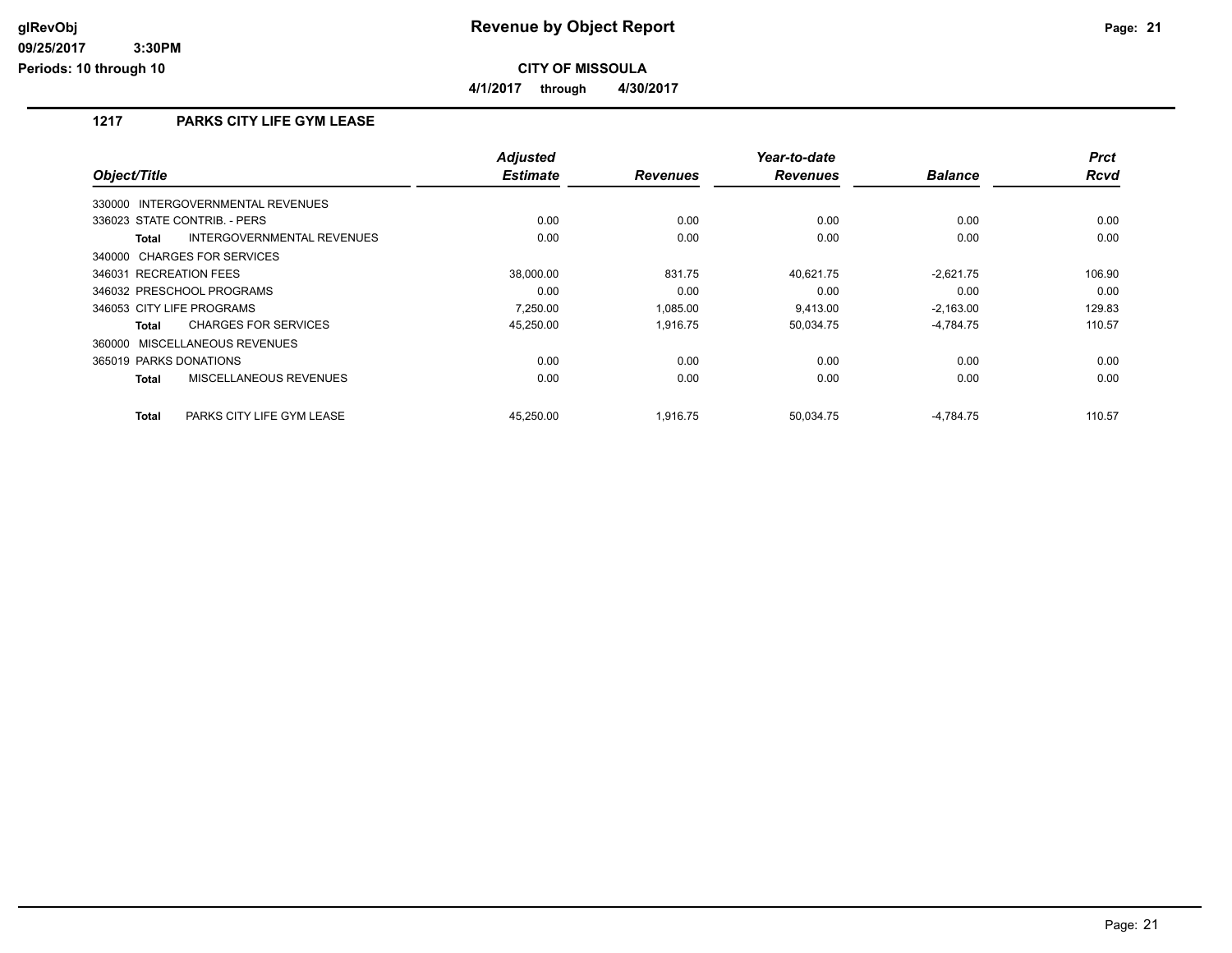**4/1/2017 through 4/30/2017**

#### **1218 ALL ABILITIES PLAYGROUND**

#### **1218 ALL ABILITIES PLAYGROUND**

|                                               | <b>Adjusted</b> |                 | Year-to-date    |                | <b>Prct</b> |
|-----------------------------------------------|-----------------|-----------------|-----------------|----------------|-------------|
| Object/Title                                  | <b>Estimate</b> | <b>Revenues</b> | <b>Revenues</b> | <b>Balance</b> | <b>Rcvd</b> |
| 360000 MISCELLANEOUS REVENUES                 |                 |                 |                 |                |             |
| 365019 PARKS DONATIONS                        | 0.00            | 0.00            | 7.685.00        | $-7.685.00$    | 0.00        |
| <b>MISCELLANEOUS REVENUES</b><br><b>Total</b> | 0.00            | 0.00            | 7,685.00        | $-7.685.00$    | 0.00        |
| 380000 OTHER FINANCING SOURCES                |                 |                 |                 |                |             |
| 383010 TRANS FR CIP                           | 11.387.00       | 0.00            | 0.00            | 11.387.00      | 0.00        |
| OTHER FINANCING SOURCES<br><b>Total</b>       | 11.387.00       | 0.00            | 0.00            | 11.387.00      | 0.00        |
|                                               |                 |                 |                 |                |             |
| ALL ABILITIES PLAYGROUND<br><b>Total</b>      | 11.387.00       | 0.00            | 7.685.00        | 3.702.00       | 67.49       |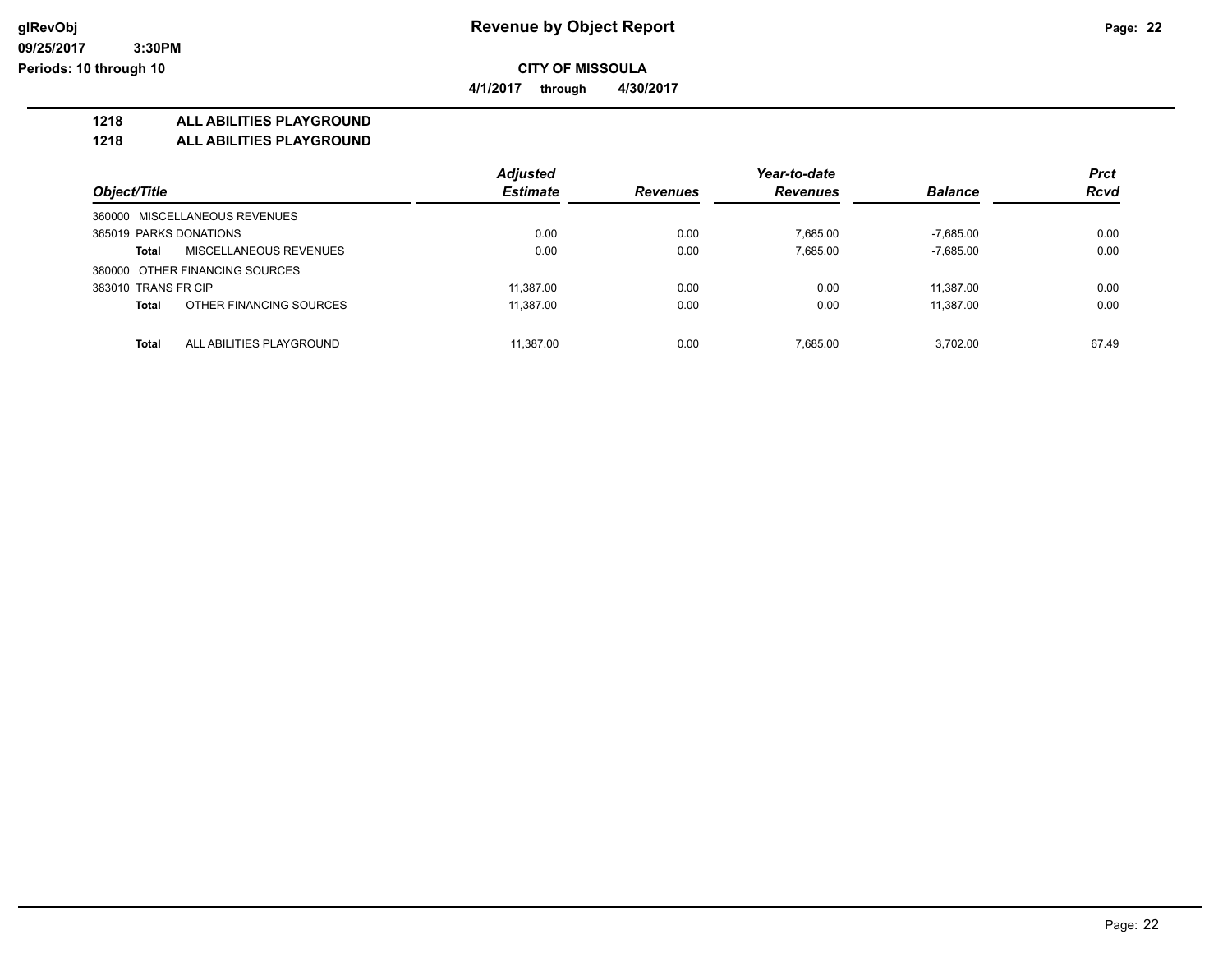**4/1/2017 through 4/30/2017**

# **1218 ALL ABILITIES PLAYGROUND**

| Object/Title           |                                | <b>Adjusted</b><br><b>Estimate</b> | Revenues | Year-to-date<br><b>Revenues</b> | <b>Balance</b> | <b>Prct</b><br><b>Rcvd</b> |
|------------------------|--------------------------------|------------------------------------|----------|---------------------------------|----------------|----------------------------|
|                        | 360000 MISCELLANEOUS REVENUES  |                                    |          |                                 |                |                            |
| 365019 PARKS DONATIONS |                                | 0.00                               | 0.00     | 7.685.00                        | $-7.685.00$    | 0.00                       |
| <b>Total</b>           | MISCELLANEOUS REVENUES         | 0.00                               | 0.00     | 7,685.00                        | $-7,685.00$    | 0.00                       |
|                        | 380000 OTHER FINANCING SOURCES |                                    |          |                                 |                |                            |
| 383010 TRANS FR CIP    |                                | 11.387.00                          | 0.00     | 0.00                            | 11.387.00      | 0.00                       |
| <b>Total</b>           | OTHER FINANCING SOURCES        | 11.387.00                          | 0.00     | 0.00                            | 11,387.00      | 0.00                       |
| <b>Total</b>           | ALL ABILITIES PLAYGROUND       | 11.387.00                          | 0.00     | 7.685.00                        | 3.702.00       | 67.49                      |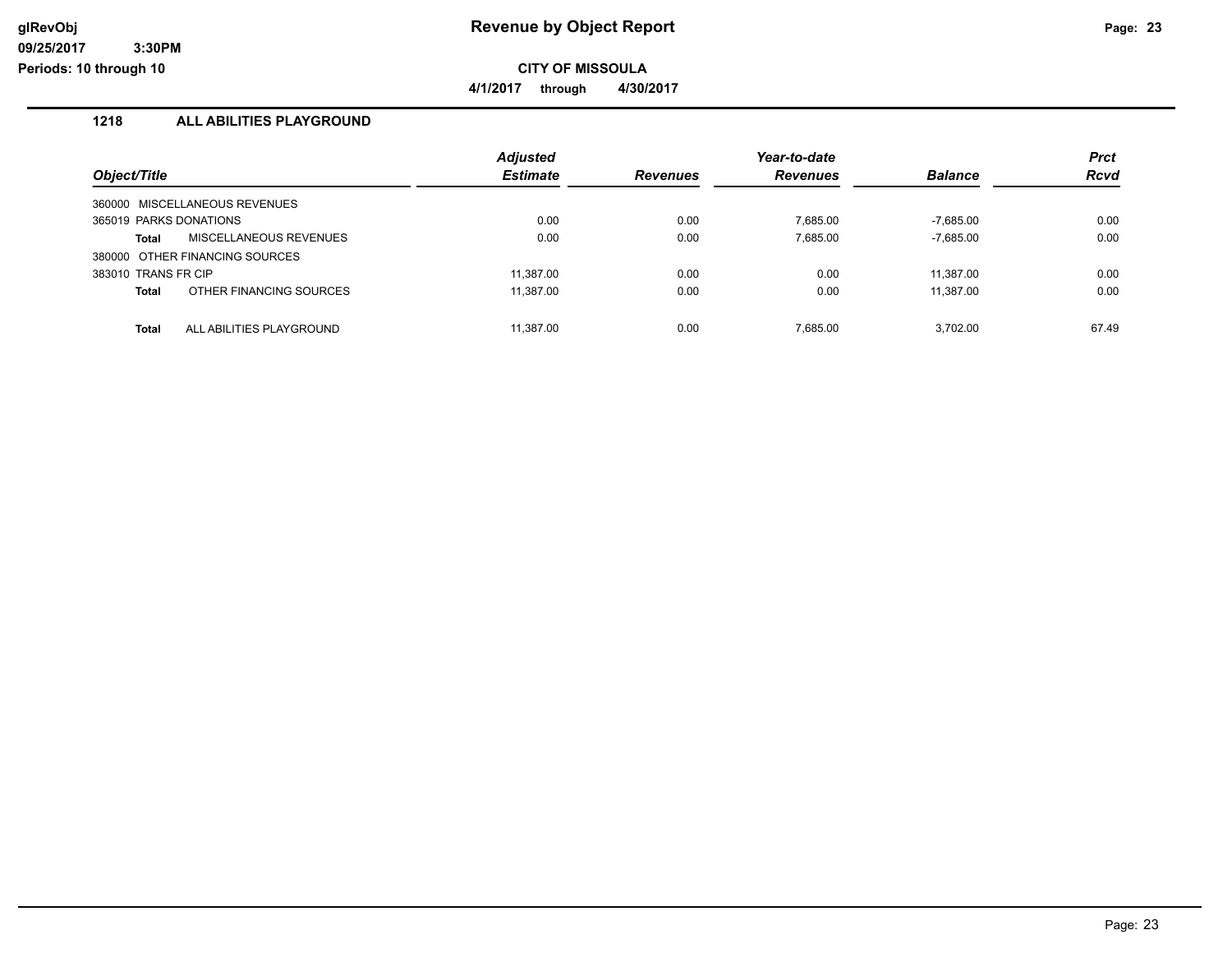**4/1/2017 through 4/30/2017**

## **1219 FT MISSOULA REGIONAL PARK**

#### **1219 FT MISSOULA REGIONAL PARK**

|                                            | <b>Adjusted</b> |                 | Year-to-date    |                | <b>Prct</b> |
|--------------------------------------------|-----------------|-----------------|-----------------|----------------|-------------|
| Object/Title                               | <b>Estimate</b> | <b>Revenues</b> | <b>Revenues</b> | <b>Balance</b> | Rcvd        |
| 330000 INTERGOVERNMENTAL REVENUES          |                 |                 |                 |                |             |
| 330000 INTERGOVERNMENTAL REVENUES          | 0.00            | 41.872.40       | 483,131.98      | -483,131.98    | 0.00        |
| 336023 STATE CONTRIB. - PERS               | 0.00            | 13.29           | 74.76           | $-74.76$       | 0.00        |
| <b>INTERGOVERNMENTAL REVENUES</b><br>Total | 0.00            | 41,885.69       | 483,206.74      | -483,206.74    | 0.00        |
| 340000 CHARGES FOR SERVICES                |                 |                 |                 |                |             |
| 346031 RECREATION FEES                     | 35,000.00       | 10,821.87       | 15,136.87       | 19,863.13      | 43.25       |
| 346033 PARK FEES/FACILITY RENTALS          | 8.875.00        | 664.75          | 4,833.02        | 4,041.98       | 54.46       |
| 346036 PARK CONCESSION FEES                | 20,000.00       | 0.00            | 0.00            | 20,000.00      | 0.00        |
| 346050 COUNTY PLAYGROUND CONTRACT          | 0.00            | 70.00           | 70.00           | $-70.00$       | 0.00        |
| <b>CHARGES FOR SERVICES</b><br>Total       | 63,875.00       | 11,556.62       | 20,039.89       | 43,835.11      | 31.37       |
| 360000 MISCELLANEOUS REVENUES              |                 |                 |                 |                |             |
| 360010 MISCELLANEOUS                       | 0.00            | 0.00            | 317,218.66      | $-317,218.66$  | 0.00        |
| 365000 DONATIONS                           | 0.00            | 0.00            | 9,200.00        | $-9,200.00$    | 0.00        |
| 365019 PARKS DONATIONS                     | 0.00            | 0.00            | 0.00            | 0.00           | 0.00        |
| <b>MISCELLANEOUS REVENUES</b><br>Total     | 0.00            | 0.00            | 326,418.66      | $-326,418.66$  | 0.00        |
| 380000 OTHER FINANCING SOURCES             |                 |                 |                 |                |             |
| 381010 BOND PROCEEDS                       | 132.115.00      | 0.00            | 0.00            | 132.115.00     | 0.00        |
| 383000 OPERATING TRANSFERS                 | 163,214.00      | 0.00            | 0.00            | 163,214.00     | 0.00        |
| 383050 TRANSFER FROM IMPACT FEES           | 0.00            | 0.00            | 0.00            | 0.00           | 0.00        |
| OTHER FINANCING SOURCES<br><b>Total</b>    | 295,329.00      | 0.00            | 0.00            | 295,329.00     | 0.00        |
| FT MISSOULA REGIONAL PARK<br>Total         | 359.204.00      | 53.442.31       | 829.665.29      | -470.461.29    | 230.97      |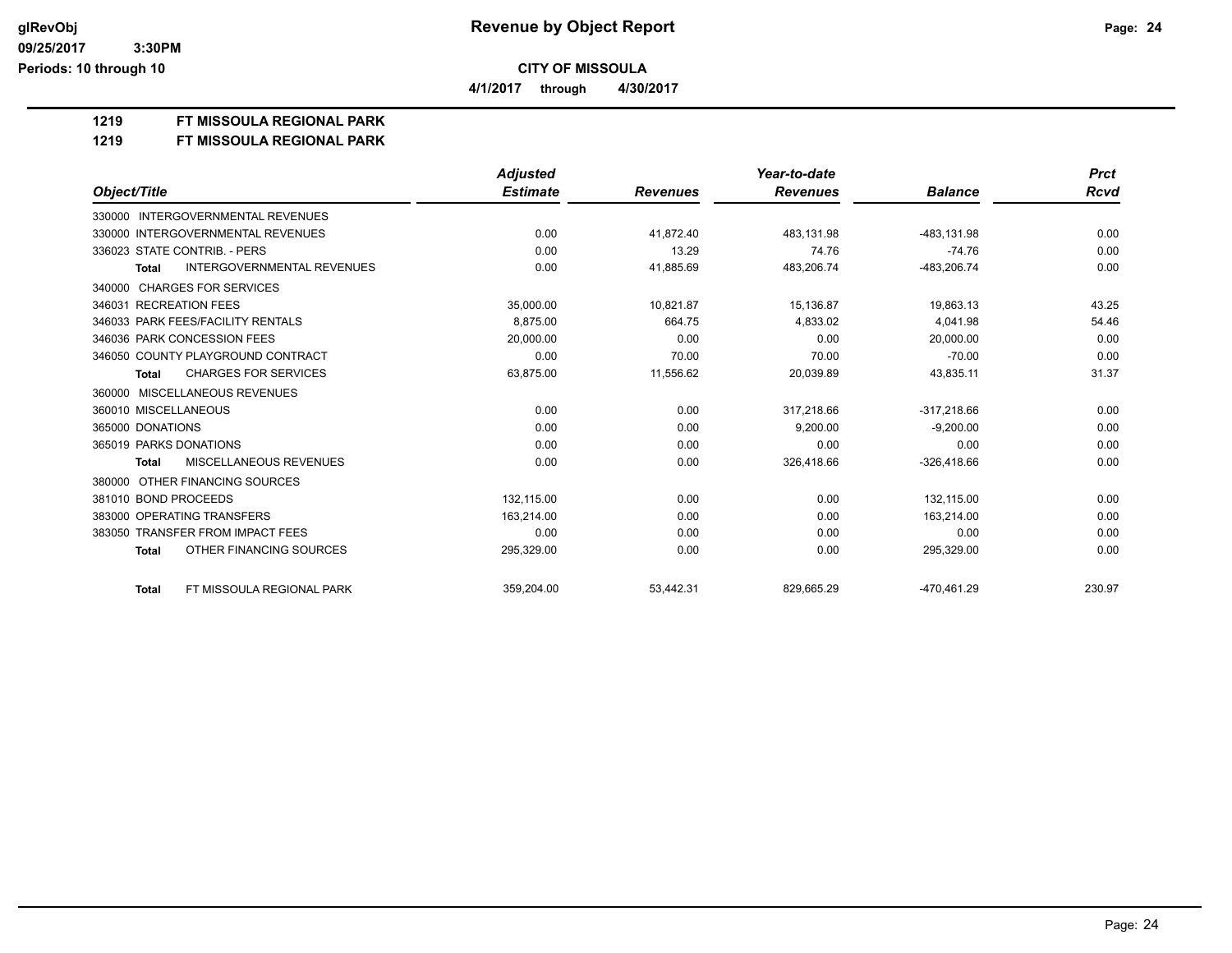**4/1/2017 through 4/30/2017**

# **1219 FT MISSOULA REGIONAL PARK**

|                                                   | <b>Adjusted</b> |                 | Year-to-date    |                | <b>Prct</b> |
|---------------------------------------------------|-----------------|-----------------|-----------------|----------------|-------------|
| Object/Title                                      | <b>Estimate</b> | <b>Revenues</b> | <b>Revenues</b> | <b>Balance</b> | Rcvd        |
| 330000 INTERGOVERNMENTAL REVENUES                 |                 |                 |                 |                |             |
| 330000 INTERGOVERNMENTAL REVENUES                 | 0.00            | 41.872.40       | 483.131.98      | -483,131.98    | 0.00        |
| 336023 STATE CONTRIB. - PERS                      | 0.00            | 13.29           | 74.76           | $-74.76$       | 0.00        |
| <b>INTERGOVERNMENTAL REVENUES</b><br><b>Total</b> | 0.00            | 41,885.69       | 483,206.74      | -483,206.74    | 0.00        |
| 340000 CHARGES FOR SERVICES                       |                 |                 |                 |                |             |
| 346031 RECREATION FEES                            | 35.000.00       | 10,821.87       | 15,136.87       | 19,863.13      | 43.25       |
| 346033 PARK FEES/FACILITY RENTALS                 | 8.875.00        | 664.75          | 4,833.02        | 4.041.98       | 54.46       |
| 346036 PARK CONCESSION FEES                       | 20,000.00       | 0.00            | 0.00            | 20,000.00      | 0.00        |
| 346050 COUNTY PLAYGROUND CONTRACT                 | 0.00            | 70.00           | 70.00           | $-70.00$       | 0.00        |
| <b>CHARGES FOR SERVICES</b><br><b>Total</b>       | 63,875.00       | 11,556.62       | 20,039.89       | 43,835.11      | 31.37       |
| 360000 MISCELLANEOUS REVENUES                     |                 |                 |                 |                |             |
| 360010 MISCELLANEOUS                              | 0.00            | 0.00            | 317,218.66      | $-317,218.66$  | 0.00        |
| 365000 DONATIONS                                  | 0.00            | 0.00            | 9,200.00        | $-9,200.00$    | 0.00        |
| 365019 PARKS DONATIONS                            | 0.00            | 0.00            | 0.00            | 0.00           | 0.00        |
| <b>MISCELLANEOUS REVENUES</b><br><b>Total</b>     | 0.00            | 0.00            | 326,418.66      | $-326,418.66$  | 0.00        |
| 380000 OTHER FINANCING SOURCES                    |                 |                 |                 |                |             |
| 381010 BOND PROCEEDS                              | 132.115.00      | 0.00            | 0.00            | 132,115.00     | 0.00        |
| 383000 OPERATING TRANSFERS                        | 163,214.00      | 0.00            | 0.00            | 163,214.00     | 0.00        |
| 383050 TRANSFER FROM IMPACT FEES                  | 0.00            | 0.00            | 0.00            | 0.00           | 0.00        |
| OTHER FINANCING SOURCES<br><b>Total</b>           | 295,329.00      | 0.00            | 0.00            | 295,329.00     | 0.00        |
| FT MISSOULA REGIONAL PARK<br><b>Total</b>         | 359.204.00      | 53,442.31       | 829.665.29      | -470.461.29    | 230.97      |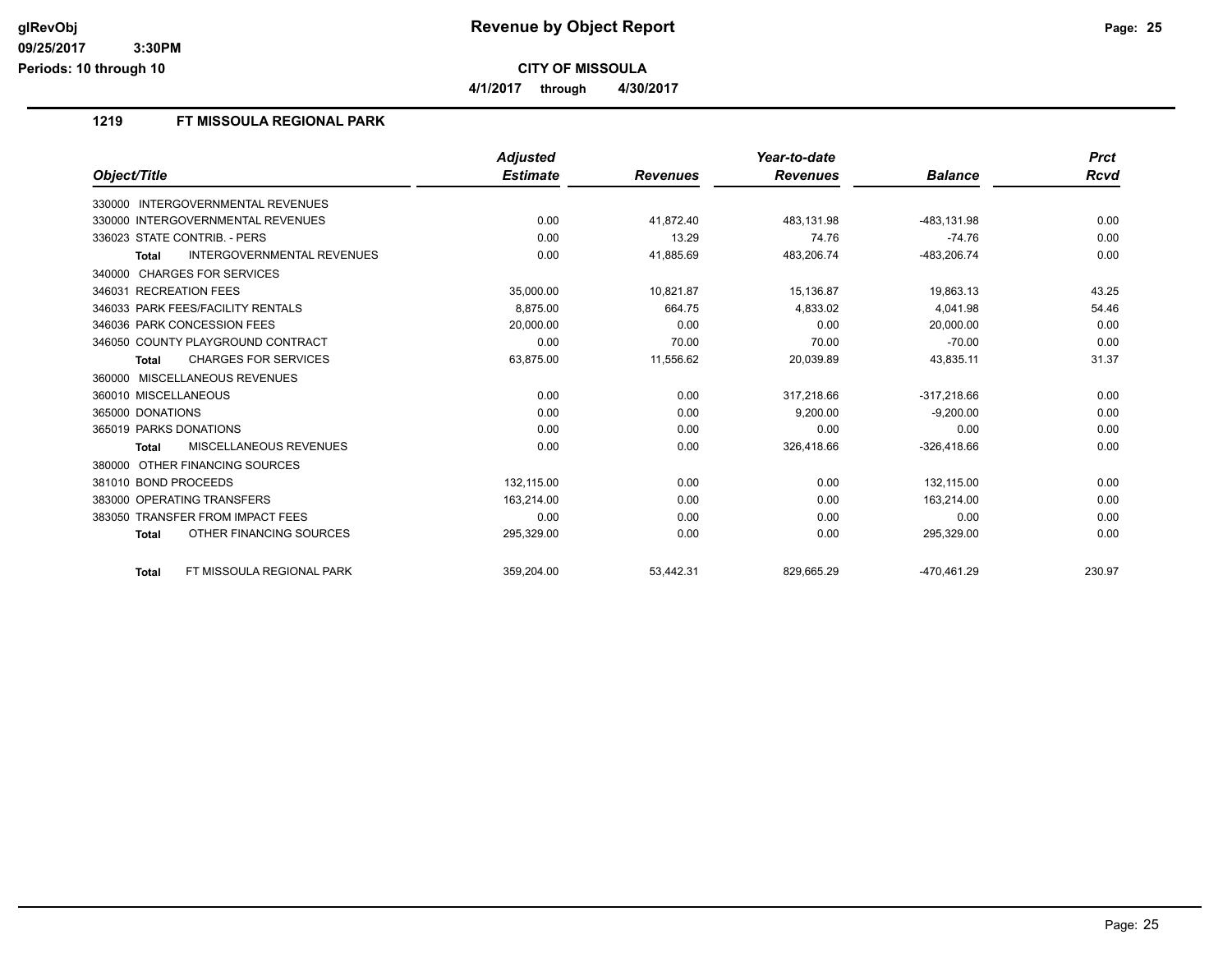**4/1/2017 through 4/30/2017**

# **1241 CREMAIN WALL & CEMETERY DONATIONS FUND**

# **1241 CREMAIN WALL & CEMETERY DONATIONS FUND**

|                                                         | <b>Adjusted</b> |                 | Year-to-date    |                | <b>Prct</b> |
|---------------------------------------------------------|-----------------|-----------------|-----------------|----------------|-------------|
| Object/Title                                            | <b>Estimate</b> | <b>Revenues</b> | <b>Revenues</b> | <b>Balance</b> | <b>Rcvd</b> |
| 340000 CHARGES FOR SERVICES                             |                 |                 |                 |                |             |
| 343310 SALE OF NICHE NAMEPLATES & VASES                 | 5,000.00        | 0.00            | 6,100.00        | $-1,100.00$    | 122.00      |
| 343311 SALE OF NICHES                                   | 0.00            | 0.00            | 0.00            | 0.00           | 0.00        |
| <b>CHARGES FOR SERVICES</b><br>Total                    | 5,000.00        | 0.00            | 6,100.00        | $-1,100.00$    | 122.00      |
| 360000 MISCELLANEOUS REVENUES                           |                 |                 |                 |                |             |
| 360010 MISCELLANEOUS                                    | 0.00            | 0.00            | 0.00            | 0.00           | 0.00        |
| 365000 DONATIONS                                        | 0.00            | 0.00            | 0.00            | 0.00           | 0.00        |
| MISCELLANEOUS REVENUES<br><b>Total</b>                  | 0.00            | 0.00            | 0.00            | 0.00           | 0.00        |
| 370000 INVESTMENTS & ROYALTY EARNINGS                   |                 |                 |                 |                |             |
| 371010 INTEREST ON INVESTMENTS                          | 0.00            | 0.00            | 0.00            | 0.00           | 0.00        |
| 371020 GAIN/LOSS IN MARKET VALUE OF INVESTMENTS         | 0.00            | 0.00            | 0.00            | 0.00           | 0.00        |
| <b>INVESTMENTS &amp; ROYALTY EARNINGS</b><br>Total      | 0.00            | 0.00            | 0.00            | 0.00           | 0.00        |
| <b>CREMAIN WALL &amp; CEMETERY DONATIONS F</b><br>Total | 5,000.00        | 0.00            | 6,100.00        | $-1,100.00$    | 122.00      |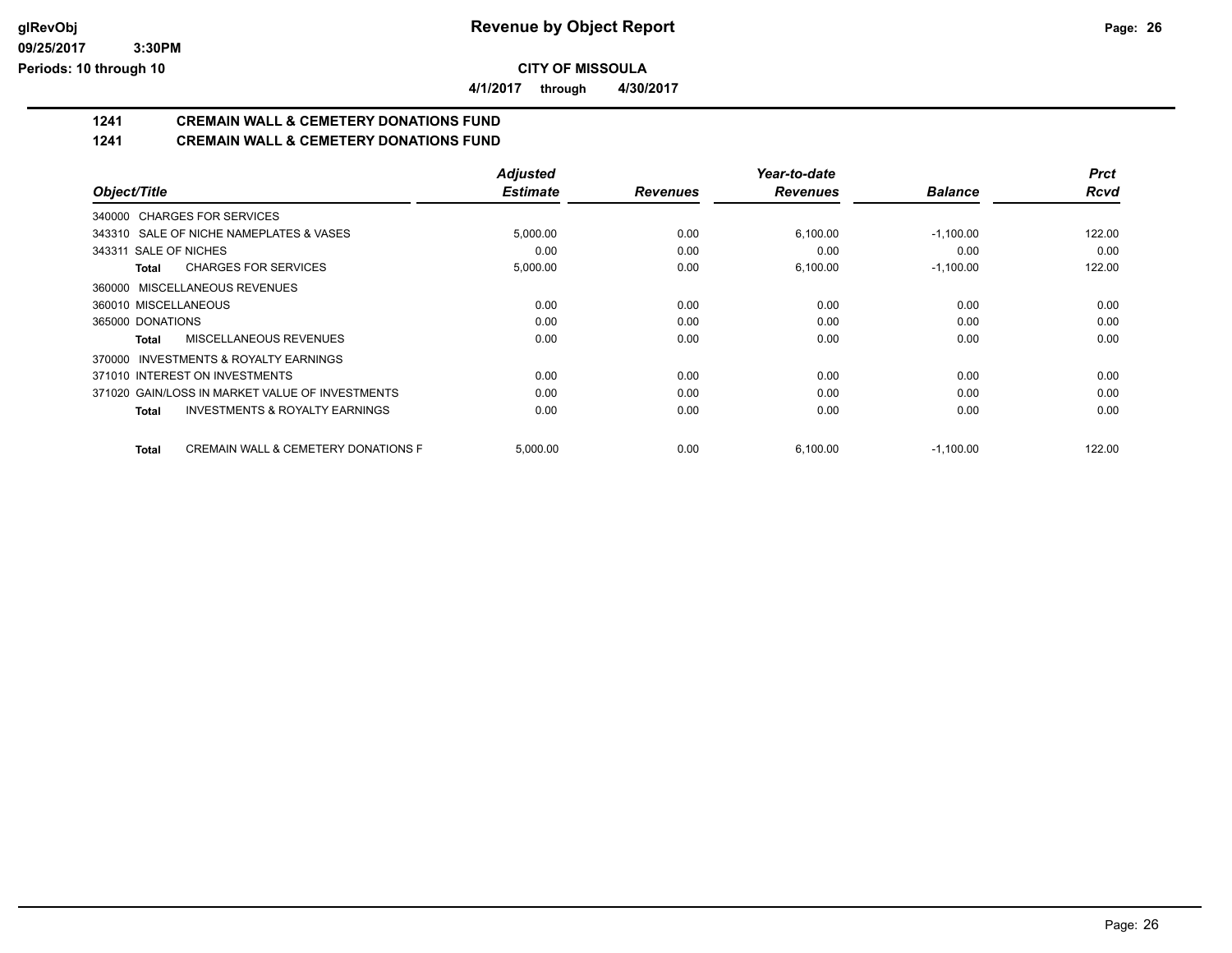**4/1/2017 through 4/30/2017**

#### **1241 CREMAIN WALL & CEMETERY DONATIONS FUND**

|                                                                | <b>Adjusted</b> |                 | Year-to-date    |                | <b>Prct</b> |
|----------------------------------------------------------------|-----------------|-----------------|-----------------|----------------|-------------|
| Object/Title                                                   | <b>Estimate</b> | <b>Revenues</b> | <b>Revenues</b> | <b>Balance</b> | <b>Rcvd</b> |
| 340000 CHARGES FOR SERVICES                                    |                 |                 |                 |                |             |
| 343310 SALE OF NICHE NAMEPLATES & VASES                        | 5,000.00        | 0.00            | 6,100.00        | $-1,100.00$    | 122.00      |
| 343311 SALE OF NICHES                                          | 0.00            | 0.00            | 0.00            | 0.00           | 0.00        |
| <b>CHARGES FOR SERVICES</b><br>Total                           | 5,000.00        | 0.00            | 6,100.00        | $-1,100.00$    | 122.00      |
| 360000 MISCELLANEOUS REVENUES                                  |                 |                 |                 |                |             |
| 360010 MISCELLANEOUS                                           | 0.00            | 0.00            | 0.00            | 0.00           | 0.00        |
| 365000 DONATIONS                                               | 0.00            | 0.00            | 0.00            | 0.00           | 0.00        |
| <b>MISCELLANEOUS REVENUES</b><br>Total                         | 0.00            | 0.00            | 0.00            | 0.00           | 0.00        |
| 370000 INVESTMENTS & ROYALTY EARNINGS                          |                 |                 |                 |                |             |
| 371010 INTEREST ON INVESTMENTS                                 | 0.00            | 0.00            | 0.00            | 0.00           | 0.00        |
| 371020 GAIN/LOSS IN MARKET VALUE OF INVESTMENT                 | 0.00            | 0.00            | 0.00            | 0.00           | 0.00        |
| <b>INVESTMENTS &amp; ROYALTY EARNINGS</b><br>Total             | 0.00            | 0.00            | 0.00            | 0.00           | 0.00        |
| <b>CREMAIN WALL &amp; CEMETERY DONATIONS F</b><br><b>Total</b> | 5,000.00        | 0.00            | 6,100.00        | $-1,100.00$    | 122.00      |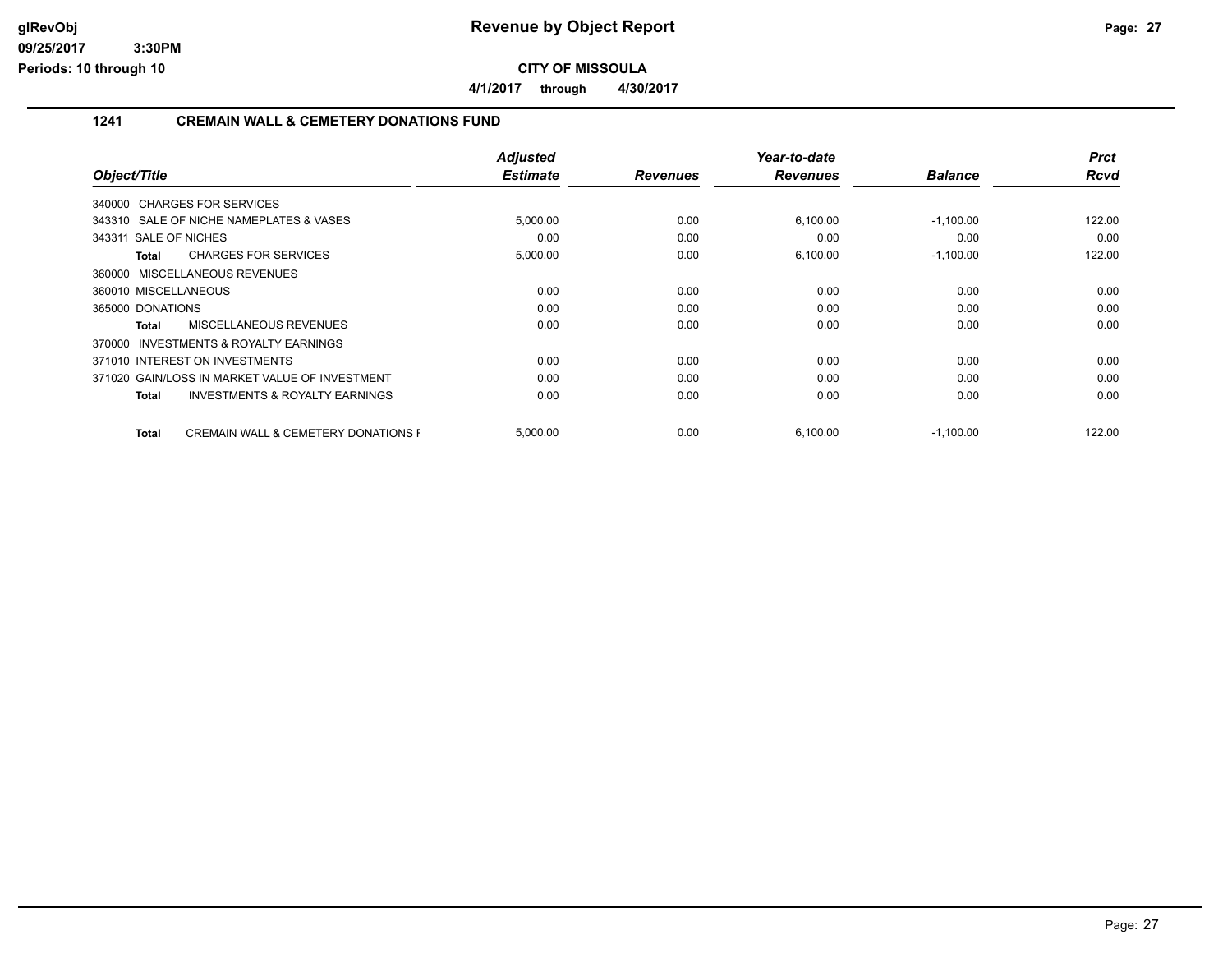**4/1/2017 through 4/30/2017**

#### **1242 CEMETERY CARE FUND**

**1242 CEMETERY CARE FUND**

|                                                           | <b>Adjusted</b> |                 | Year-to-date    |                | <b>Prct</b> |
|-----------------------------------------------------------|-----------------|-----------------|-----------------|----------------|-------------|
| Object/Title                                              | <b>Estimate</b> | <b>Revenues</b> | <b>Revenues</b> | <b>Balance</b> | <b>Rcvd</b> |
| 340000 CHARGES FOR SERVICES                               |                 |                 |                 |                |             |
| 343320 CEMETERY - SALE OF PLOTS                           | 0.00            | 700.00          | 11,600.00       | $-11,600.00$   | 0.00        |
| 343321 CEMETERY FOUNDATIONS                               | 0.00            | 270.00          | 2.285.00        | $-2.285.00$    | 0.00        |
| 343322 CEMETERY FLOWER CARE                               | 0.00            | 1.470.00        | 3,400.00        | $-3,400.00$    | 0.00        |
| 343323 CEMETERY - LINER INSTALL FEES                      | 0.00            | 700.00          | 10,325.00       | $-10,325.00$   | 0.00        |
| 343324 OTHER CEMETERY FEES                                | 0.00            | 150.00          | 1.500.00        | $-1.500.00$    | 0.00        |
| 343325 2ND INTERMENT RIGHT                                | 0.00            | 0.00            | 2,000.00        | $-2,000.00$    | 0.00        |
| 343340 CEMETERY - OPENINGS & CLOSINGS                     | 0.00            | 975.00          | 10,875.00       | $-10.875.00$   | 0.00        |
| 343350 CEMETERY CARE, FEES                                | 75,000.00       | 0.00            | 0.00            | 75,000.00      | 0.00        |
| <b>CHARGES FOR SERVICES</b><br><b>Total</b>               | 75,000.00       | 4,265.00        | 41,985.00       | 33,015.00      | 55.98       |
| 360000 MISCELLANEOUS REVENUES                             |                 |                 |                 |                |             |
| 360010 MISCELLANEOUS                                      | 0.00            | 0.00            | 0.00            | 0.00           | 0.00        |
| <b>MISCELLANEOUS REVENUES</b><br><b>Total</b>             | 0.00            | 0.00            | 0.00            | 0.00           | 0.00        |
| <b>INVESTMENTS &amp; ROYALTY EARNINGS</b><br>370000       |                 |                 |                 |                |             |
| 371010 INTEREST ON INVESTMENTS                            | 0.00            | 0.00            | 0.00            | 0.00           | 0.00        |
| 371020 GAIN/LOSS IN MARKET VALUE OF INVESTMENTS           | 0.00            | 0.00            | 0.00            | 0.00           | 0.00        |
| <b>INVESTMENTS &amp; ROYALTY EARNINGS</b><br><b>Total</b> | 0.00            | 0.00            | 0.00            | 0.00           | 0.00        |
| OTHER FINANCING SOURCES<br>380000                         |                 |                 |                 |                |             |
| 382010 SALE OF FIXED ASSETS                               | 0.00            | 0.00            | 0.00            | 0.00           | 0.00        |
| OTHER FINANCING SOURCES<br><b>Total</b>                   | 0.00            | 0.00            | 0.00            | 0.00           | 0.00        |
| <b>CEMETERY CARE FUND</b><br><b>Total</b>                 | 75.000.00       | 4.265.00        | 41.985.00       | 33.015.00      | 55.98       |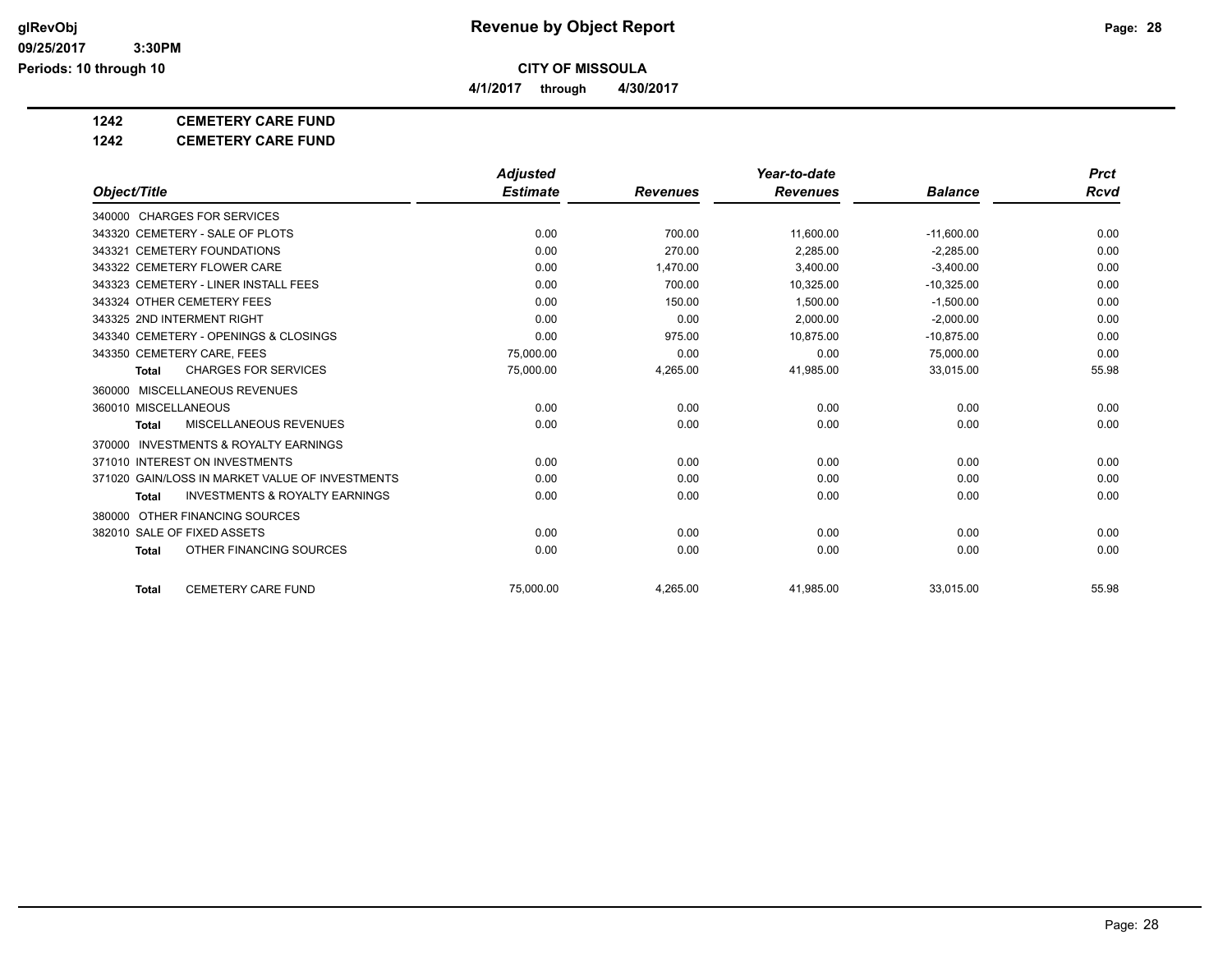**4/1/2017 through 4/30/2017**

#### **1242 CEMETERY CARE FUND**

|                                                           | <b>Adjusted</b> |                 | Year-to-date    |                | <b>Prct</b> |
|-----------------------------------------------------------|-----------------|-----------------|-----------------|----------------|-------------|
| Object/Title                                              | <b>Estimate</b> | <b>Revenues</b> | <b>Revenues</b> | <b>Balance</b> | Rcvd        |
| 340000 CHARGES FOR SERVICES                               |                 |                 |                 |                |             |
| 343320 CEMETERY - SALE OF PLOTS                           | 0.00            | 700.00          | 11,600.00       | $-11,600.00$   | 0.00        |
| 343321 CEMETERY FOUNDATIONS                               | 0.00            | 270.00          | 2,285.00        | $-2,285.00$    | 0.00        |
| 343322 CEMETERY FLOWER CARE                               | 0.00            | 1,470.00        | 3,400.00        | $-3,400.00$    | 0.00        |
| 343323 CEMETERY - LINER INSTALL FEES                      | 0.00            | 700.00          | 10,325.00       | $-10,325.00$   | 0.00        |
| 343324 OTHER CEMETERY FEES                                | 0.00            | 150.00          | 1.500.00        | $-1,500.00$    | 0.00        |
| 343325 2ND INTERMENT RIGHT                                | 0.00            | 0.00            | 2,000.00        | $-2,000.00$    | 0.00        |
| 343340 CEMETERY - OPENINGS & CLOSINGS                     | 0.00            | 975.00          | 10.875.00       | $-10.875.00$   | 0.00        |
| 343350 CEMETERY CARE, FEES                                | 75.000.00       | 0.00            | 0.00            | 75,000.00      | 0.00        |
| <b>CHARGES FOR SERVICES</b><br><b>Total</b>               | 75,000.00       | 4,265.00        | 41,985.00       | 33,015.00      | 55.98       |
| 360000 MISCELLANEOUS REVENUES                             |                 |                 |                 |                |             |
| 360010 MISCELLANEOUS                                      | 0.00            | 0.00            | 0.00            | 0.00           | 0.00        |
| <b>MISCELLANEOUS REVENUES</b><br><b>Total</b>             | 0.00            | 0.00            | 0.00            | 0.00           | 0.00        |
| 370000 INVESTMENTS & ROYALTY EARNINGS                     |                 |                 |                 |                |             |
| 371010 INTEREST ON INVESTMENTS                            | 0.00            | 0.00            | 0.00            | 0.00           | 0.00        |
| 371020 GAIN/LOSS IN MARKET VALUE OF INVESTMENT            | 0.00            | 0.00            | 0.00            | 0.00           | 0.00        |
| <b>INVESTMENTS &amp; ROYALTY EARNINGS</b><br><b>Total</b> | 0.00            | 0.00            | 0.00            | 0.00           | 0.00        |
| 380000 OTHER FINANCING SOURCES                            |                 |                 |                 |                |             |
| 382010 SALE OF FIXED ASSETS                               | 0.00            | 0.00            | 0.00            | 0.00           | 0.00        |
| OTHER FINANCING SOURCES<br><b>Total</b>                   | 0.00            | 0.00            | 0.00            | 0.00           | 0.00        |
| <b>CEMETERY CARE FUND</b><br><b>Total</b>                 | 75.000.00       | 4,265.00        | 41,985.00       | 33,015.00      | 55.98       |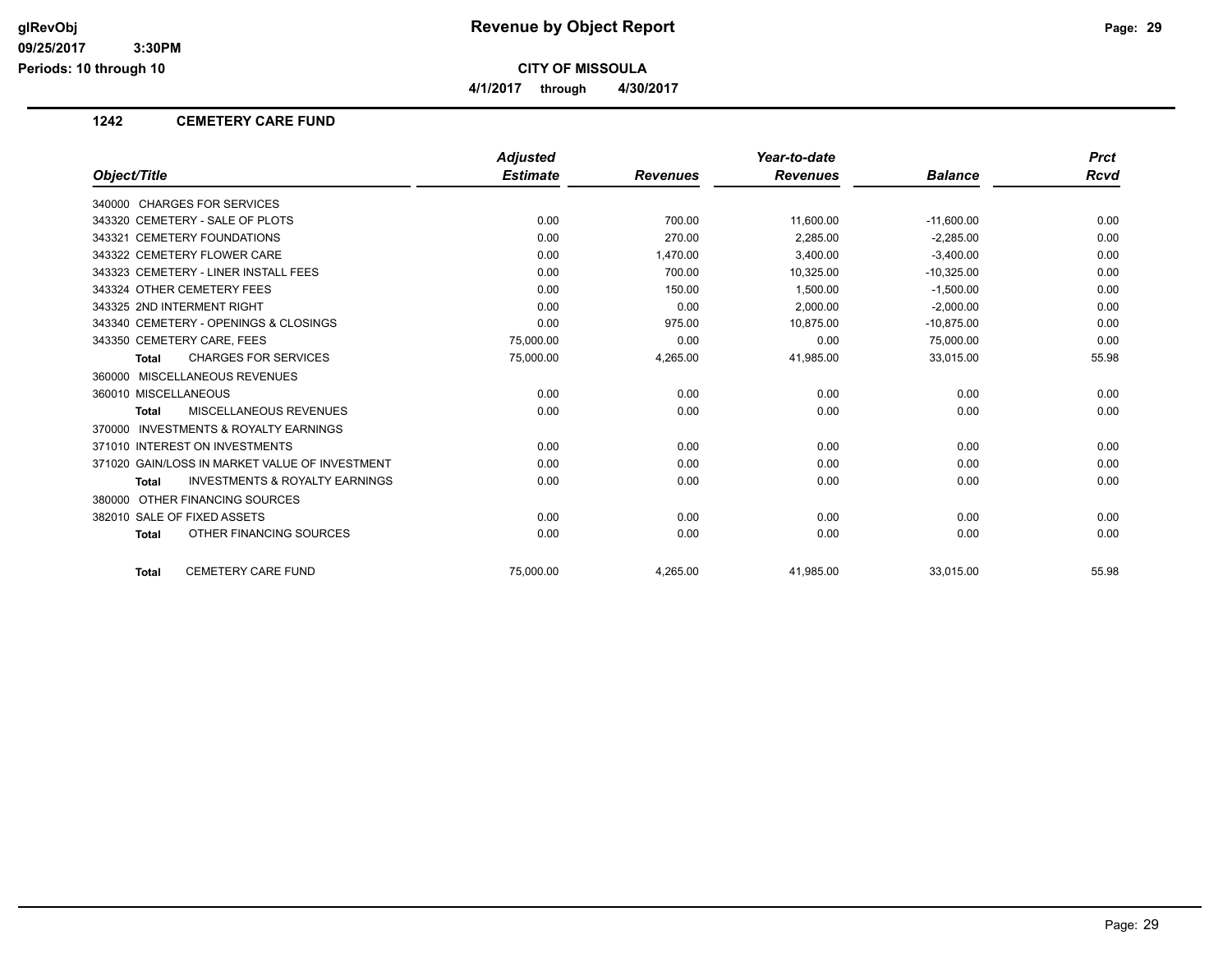**4/1/2017 through 4/30/2017**

## **1243 CEMETERY MEMORIAL FUND**

#### **1243 CEMETERY MEMORIAL FUND**

|                                                    | <b>Adjusted</b> |                 | Year-to-date    |                | <b>Prct</b> |
|----------------------------------------------------|-----------------|-----------------|-----------------|----------------|-------------|
| Object/Title                                       | <b>Estimate</b> | <b>Revenues</b> | <b>Revenues</b> | <b>Balance</b> | <b>Rcvd</b> |
| 360000 MISCELLANEOUS REVENUES                      |                 |                 |                 |                |             |
| 360010 MISCELLANEOUS                               | 0.00            | 0.00            | 0.00            | 0.00           | 0.00        |
| 365000 DONATIONS                                   | 1.500.00        | 0.00            | 1.278.95        | 221.05         | 85.26       |
| MISCELLANEOUS REVENUES<br>Total                    | 1,500.00        | 0.00            | 1.278.95        | 221.05         | 85.26       |
| 370000 INVESTMENTS & ROYALTY EARNINGS              |                 |                 |                 |                |             |
| 371010 INTEREST ON INVESTMENTS                     | 0.00            | 0.00            | 0.00            | 0.00           | 0.00        |
| 371020 GAIN/LOSS IN MARKET VALUE OF INVESTMENTS    | 0.00            | 0.00            | 0.00            | 0.00           | 0.00        |
| <b>INVESTMENTS &amp; ROYALTY EARNINGS</b><br>Total | 0.00            | 0.00            | 0.00            | 0.00           | 0.00        |
| <b>CEMETERY MEMORIAL FUND</b><br><b>Total</b>      | 1.500.00        | 0.00            | 1.278.95        | 221.05         | 85.26       |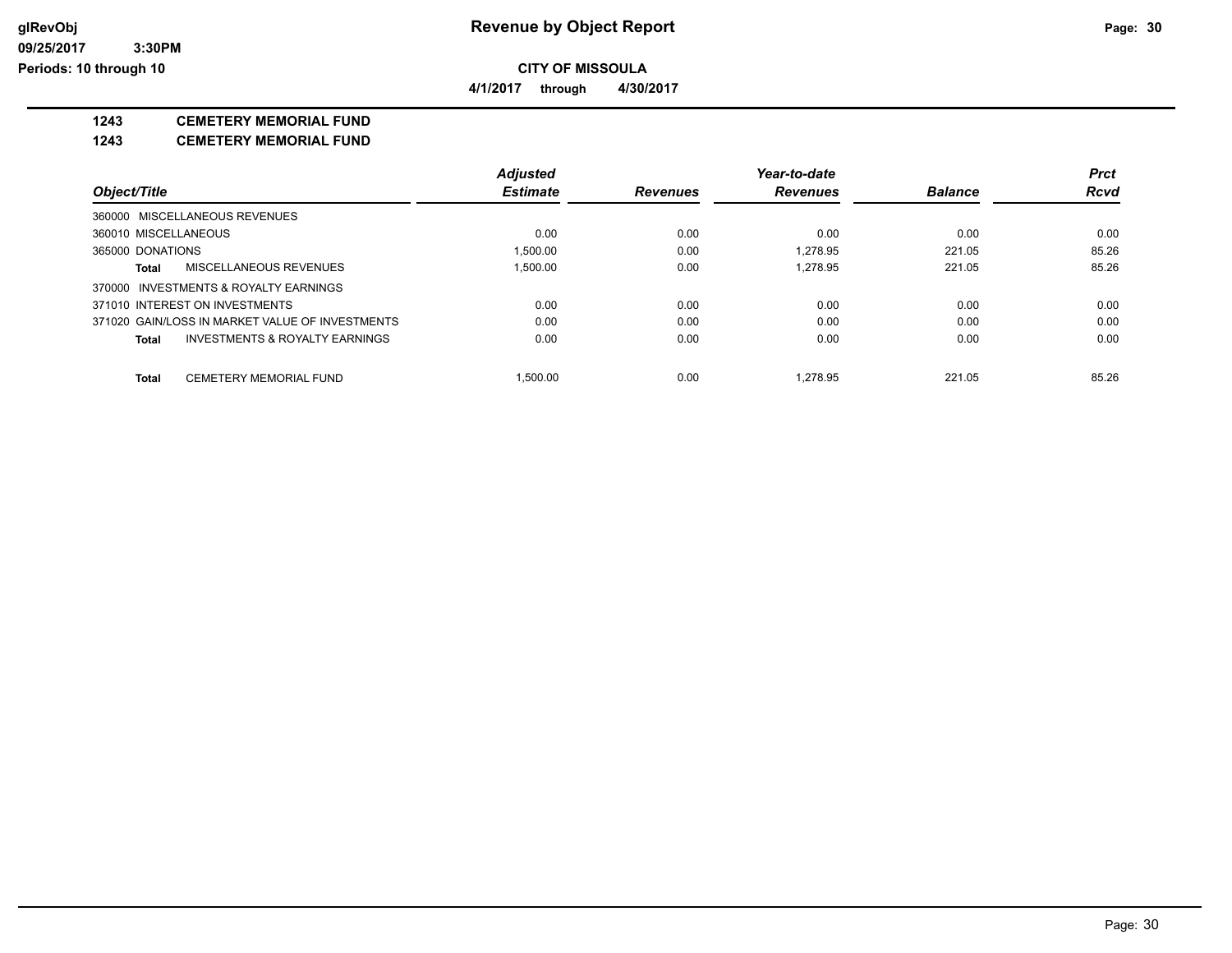**4/1/2017 through 4/30/2017**

# **1243 CEMETERY MEMORIAL FUND**

|                      |                                                | <b>Adjusted</b> |                 | Year-to-date    |                | <b>Prct</b> |
|----------------------|------------------------------------------------|-----------------|-----------------|-----------------|----------------|-------------|
| Object/Title         |                                                | <b>Estimate</b> | <b>Revenues</b> | <b>Revenues</b> | <b>Balance</b> | Rcvd        |
|                      | 360000 MISCELLANEOUS REVENUES                  |                 |                 |                 |                |             |
| 360010 MISCELLANEOUS |                                                | 0.00            | 0.00            | 0.00            | 0.00           | 0.00        |
| 365000 DONATIONS     |                                                | 1.500.00        | 0.00            | 1.278.95        | 221.05         | 85.26       |
| Total                | <b>MISCELLANEOUS REVENUES</b>                  | 1.500.00        | 0.00            | 1.278.95        | 221.05         | 85.26       |
|                      | 370000 INVESTMENTS & ROYALTY EARNINGS          |                 |                 |                 |                |             |
|                      | 371010 INTEREST ON INVESTMENTS                 | 0.00            | 0.00            | 0.00            | 0.00           | 0.00        |
|                      | 371020 GAIN/LOSS IN MARKET VALUE OF INVESTMENT | 0.00            | 0.00            | 0.00            | 0.00           | 0.00        |
| Total                | <b>INVESTMENTS &amp; ROYALTY EARNINGS</b>      | 0.00            | 0.00            | 0.00            | 0.00           | 0.00        |
| Total                | <b>CEMETERY MEMORIAL FUND</b>                  | 1.500.00        | 0.00            | 1.278.95        | 221.05         | 85.26       |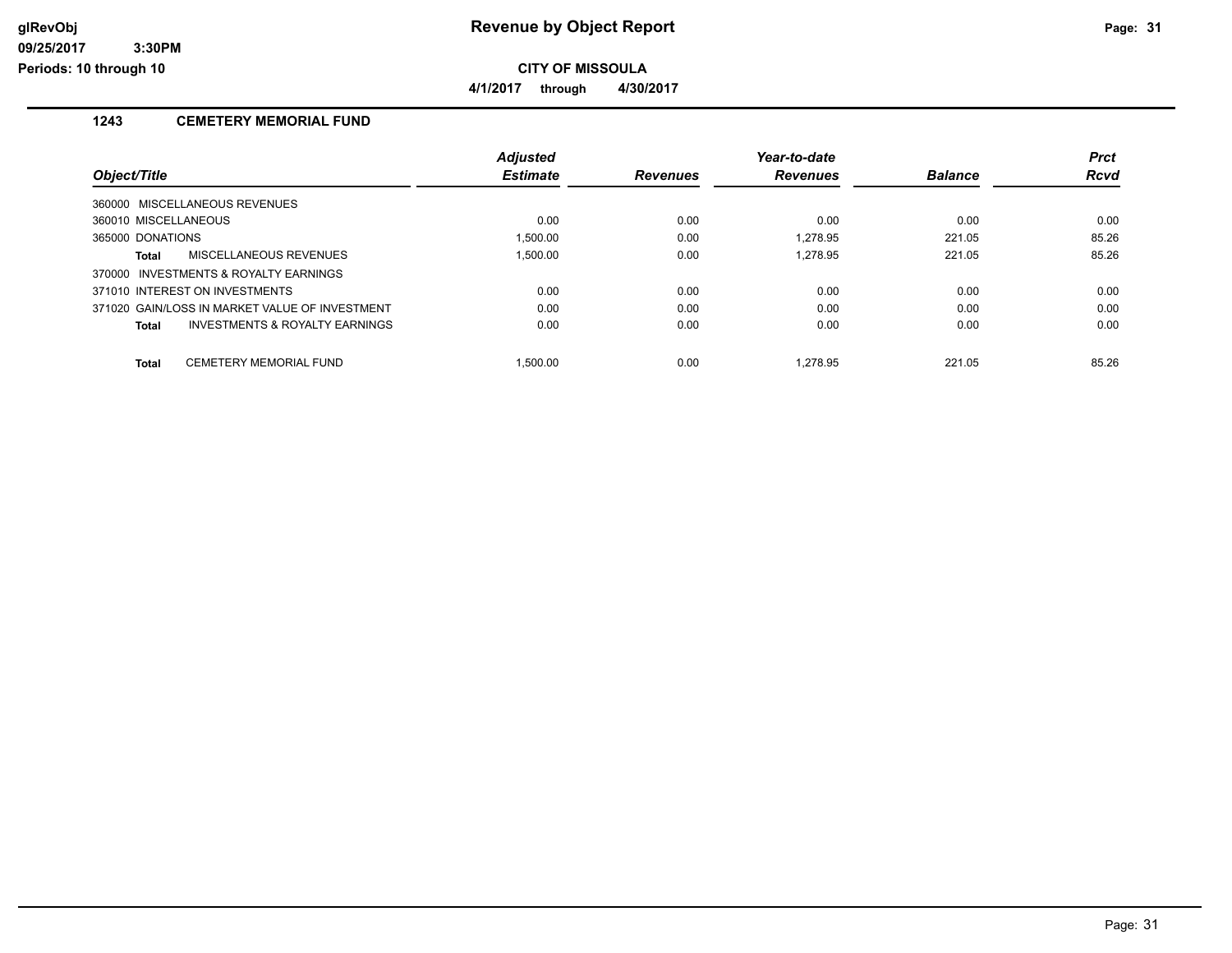**4/1/2017 through 4/30/2017**

**1265 TITLE 1 PROJECTS FUND**

**1265 TITLE 1 PROJECTS FUND**

|                                                    | <b>Adjusted</b> |                 | Year-to-date    |                | <b>Prct</b> |
|----------------------------------------------------|-----------------|-----------------|-----------------|----------------|-------------|
| Object/Title                                       | <b>Estimate</b> | <b>Revenues</b> | <b>Revenues</b> | <b>Balance</b> | Rcvd        |
| 360000 MISCELLANEOUS REVENUES                      |                 |                 |                 |                |             |
| 360010 MISCELLANEOUS                               | 0.00            | 0.00            | 0.00            | 0.00           | 0.00        |
| <b>MISCELLANEOUS REVENUES</b><br>Total             | 0.00            | 0.00            | 0.00            | 0.00           | 0.00        |
| 370000 INVESTMENTS & ROYALTY EARNINGS              |                 |                 |                 |                |             |
| 371010 INTEREST ON INVESTMENTS                     | 0.00            | 0.00            | 0.00            | 0.00           | 0.00        |
| 373002 LOAN REPAYMENT - FAMILY SERVICES            | 70.000.00       | 946.15          | 946.15          | 69.053.85      | 1.35        |
| 373006 BURNS ST COMMONS                            | 0.00            | 0.00            | 0.00            | 0.00           | 0.00        |
| <b>INVESTMENTS &amp; ROYALTY EARNINGS</b><br>Total | 70.000.00       | 946.15          | 946.15          | 69,053.85      | 1.35        |
| TITLE 1 PROJECTS FUND<br>Total                     | 70.000.00       | 946.15          | 946.15          | 69.053.85      | 1.35        |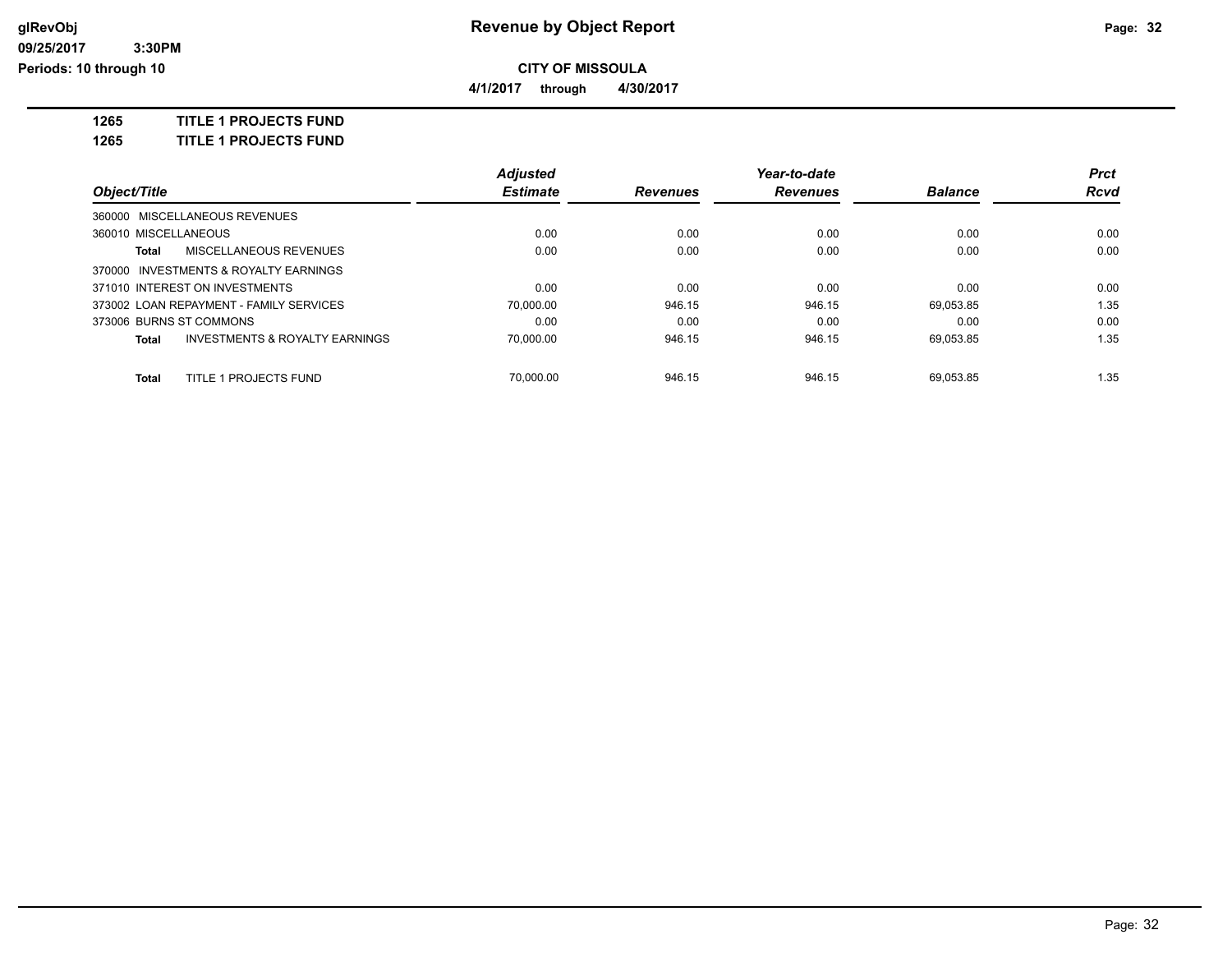**4/1/2017 through 4/30/2017**

#### **1265 TITLE 1 PROJECTS FUND**

|                                                    | <b>Adjusted</b> |                 | Year-to-date    |                | <b>Prct</b> |
|----------------------------------------------------|-----------------|-----------------|-----------------|----------------|-------------|
| Object/Title                                       | <b>Estimate</b> | <b>Revenues</b> | <b>Revenues</b> | <b>Balance</b> | <b>Rcvd</b> |
| 360000 MISCELLANEOUS REVENUES                      |                 |                 |                 |                |             |
| 360010 MISCELLANEOUS                               | 0.00            | 0.00            | 0.00            | 0.00           | 0.00        |
| MISCELLANEOUS REVENUES<br>Total                    | 0.00            | 0.00            | 0.00            | 0.00           | 0.00        |
| 370000 INVESTMENTS & ROYALTY EARNINGS              |                 |                 |                 |                |             |
| 371010 INTEREST ON INVESTMENTS                     | 0.00            | 0.00            | 0.00            | 0.00           | 0.00        |
| 373002 LOAN REPAYMENT - FAMILY SERVICES            | 70.000.00       | 946.15          | 946.15          | 69.053.85      | 1.35        |
| 373006 BURNS ST COMMONS                            | 0.00            | 0.00            | 0.00            | 0.00           | 0.00        |
| <b>INVESTMENTS &amp; ROYALTY EARNINGS</b><br>Total | 70.000.00       | 946.15          | 946.15          | 69.053.85      | 1.35        |
| TITLE 1 PROJECTS FUND<br><b>Total</b>              | 70.000.00       | 946.15          | 946.15          | 69.053.85      | 1.35        |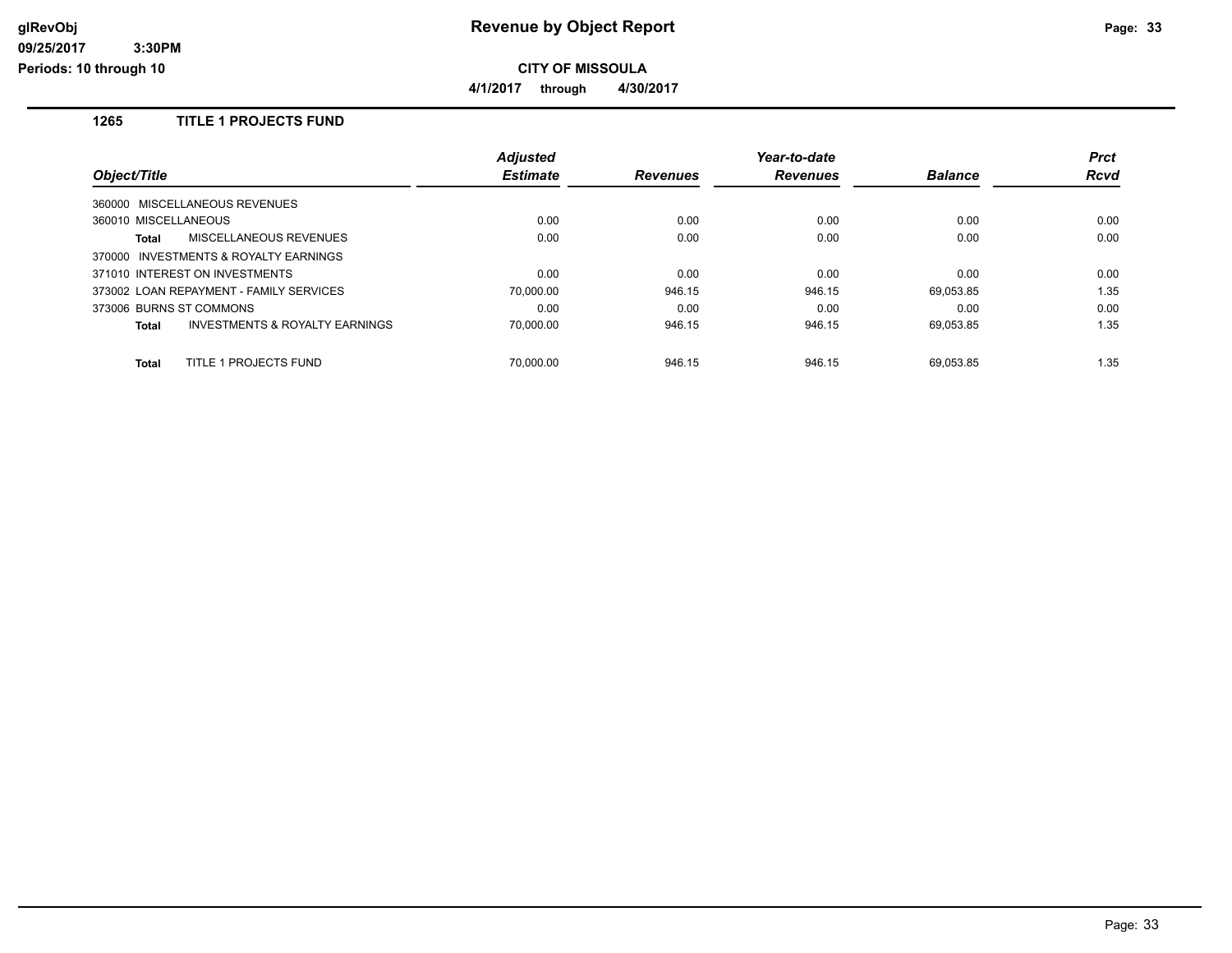**4/1/2017 through 4/30/2017**

# **1396 PROGRAM INCOME REVOLVING LOAN PROGRAM**

| 1396 | <b>PROGRAM INCOME REVOLVING LOAN PROGRAM</b> |  |
|------|----------------------------------------------|--|
|      |                                              |  |

|                                                           | <b>Adjusted</b> |                 | Year-to-date    |                | <b>Prct</b> |
|-----------------------------------------------------------|-----------------|-----------------|-----------------|----------------|-------------|
| Object/Title                                              | <b>Estimate</b> | <b>Revenues</b> | <b>Revenues</b> | <b>Balance</b> | Rcvd        |
| 330000 INTERGOVERNMENTAL REVENUES                         |                 |                 |                 |                |             |
| 331010 ENTITLEMENT - CDBG                                 | 0.00            | 0.00            | 0.00            | 0.00           | 0.00        |
| <b>INTERGOVERNMENTAL REVENUES</b><br><b>Total</b>         | 0.00            | 0.00            | 0.00            | 0.00           | 0.00        |
| 360000 MISCELLANEOUS REVENUES                             |                 |                 |                 |                |             |
| 360005 LOAN REPAYMENTS                                    | 0.00            | 0.00            | 0.00            | 0.00           | 0.00        |
| 360010 MISCELLANEOUS                                      | 0.00            | 0.00            | 0.00            | 0.00           | 0.00        |
| 360013 REPAYMENT OF SEWER GRANT                           | 7,000.00        | 0.00            | 8,762.00        | $-1,762.00$    | 125.17      |
| 360014 REPAYMENT OF LOAN/MHA                              | 0.00            | 0.00            | 0.00            | 0.00           | 0.00        |
| 361013 CLOSED GRANT REPAYMENTS                            | 0.00            | 0.00            | 0.00            | 0.00           | 0.00        |
| MISCELLANEOUS REVENUES<br><b>Total</b>                    | 7,000.00        | 0.00            | 8,762.00        | $-1,762.00$    | 125.17      |
| <b>INVESTMENTS &amp; ROYALTY EARNINGS</b><br>370000       |                 |                 |                 |                |             |
| 371010 INTEREST ON INVESTMENTS                            | 0.00            | 0.00            | 0.00            | 0.00           | 0.00        |
| 371020 GAIN/LOSS IN MARKET VALUE OF INVESTMENTS           | 0.00            | 0.00            | 0.00            | 0.00           | 0.00        |
| <b>INVESTMENTS &amp; ROYALTY EARNINGS</b><br><b>Total</b> | 0.00            | 0.00            | 0.00            | 0.00           | 0.00        |
| OTHER FINANCING SOURCES<br>380000                         |                 |                 |                 |                |             |
| 383026 TRANS FR CDBG                                      | 0.00            | 0.00            | 0.00            | 0.00           | 0.00        |
| OTHER FINANCING SOURCES<br><b>Total</b>                   | 0.00            | 0.00            | 0.00            | 0.00           | 0.00        |
| PROGRAM INCOME REVOLVING LOAN PRO<br><b>Total</b>         | 7,000.00        | 0.00            | 8,762.00        | $-1,762.00$    | 125.17      |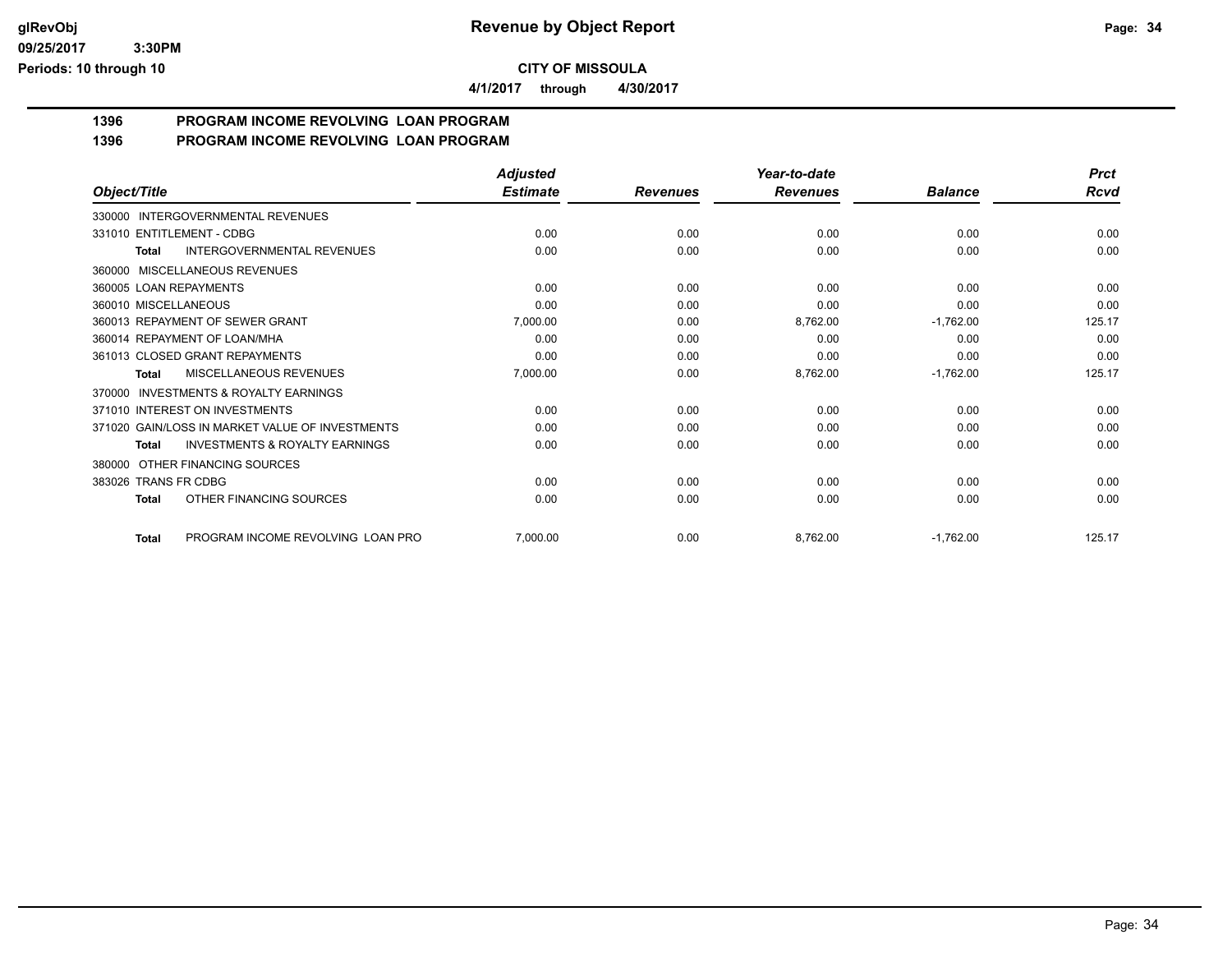**4/1/2017 through 4/30/2017**

#### **1396 PROGRAM INCOME REVOLVING LOAN PROGRAM**

|                                                           | <b>Adjusted</b> |                 | Year-to-date    |                | <b>Prct</b> |
|-----------------------------------------------------------|-----------------|-----------------|-----------------|----------------|-------------|
| Object/Title                                              | <b>Estimate</b> | <b>Revenues</b> | <b>Revenues</b> | <b>Balance</b> | Rcvd        |
| 330000 INTERGOVERNMENTAL REVENUES                         |                 |                 |                 |                |             |
| 331010 ENTITLEMENT - CDBG                                 | 0.00            | 0.00            | 0.00            | 0.00           | 0.00        |
| <b>INTERGOVERNMENTAL REVENUES</b><br><b>Total</b>         | 0.00            | 0.00            | 0.00            | 0.00           | 0.00        |
| 360000 MISCELLANEOUS REVENUES                             |                 |                 |                 |                |             |
| 360005 LOAN REPAYMENTS                                    | 0.00            | 0.00            | 0.00            | 0.00           | 0.00        |
| 360010 MISCELLANEOUS                                      | 0.00            | 0.00            | 0.00            | 0.00           | 0.00        |
| 360013 REPAYMENT OF SEWER GRANT                           | 7,000.00        | 0.00            | 8,762.00        | $-1,762.00$    | 125.17      |
| 360014 REPAYMENT OF LOAN/MHA                              | 0.00            | 0.00            | 0.00            | 0.00           | 0.00        |
| 361013 CLOSED GRANT REPAYMENTS                            | 0.00            | 0.00            | 0.00            | 0.00           | 0.00        |
| MISCELLANEOUS REVENUES<br><b>Total</b>                    | 7,000.00        | 0.00            | 8,762.00        | $-1,762.00$    | 125.17      |
| <b>INVESTMENTS &amp; ROYALTY EARNINGS</b><br>370000       |                 |                 |                 |                |             |
| 371010 INTEREST ON INVESTMENTS                            | 0.00            | 0.00            | 0.00            | 0.00           | 0.00        |
| 371020 GAIN/LOSS IN MARKET VALUE OF INVESTMENT            | 0.00            | 0.00            | 0.00            | 0.00           | 0.00        |
| <b>INVESTMENTS &amp; ROYALTY EARNINGS</b><br><b>Total</b> | 0.00            | 0.00            | 0.00            | 0.00           | 0.00        |
| OTHER FINANCING SOURCES<br>380000                         |                 |                 |                 |                |             |
| 383026 TRANS FR CDBG                                      | 0.00            | 0.00            | 0.00            | 0.00           | 0.00        |
| OTHER FINANCING SOURCES<br><b>Total</b>                   | 0.00            | 0.00            | 0.00            | 0.00           | 0.00        |
| PROGRAM INCOME REVOLVING LOAN PRC<br><b>Total</b>         | 7,000.00        | 0.00            | 8,762.00        | $-1,762.00$    | 125.17      |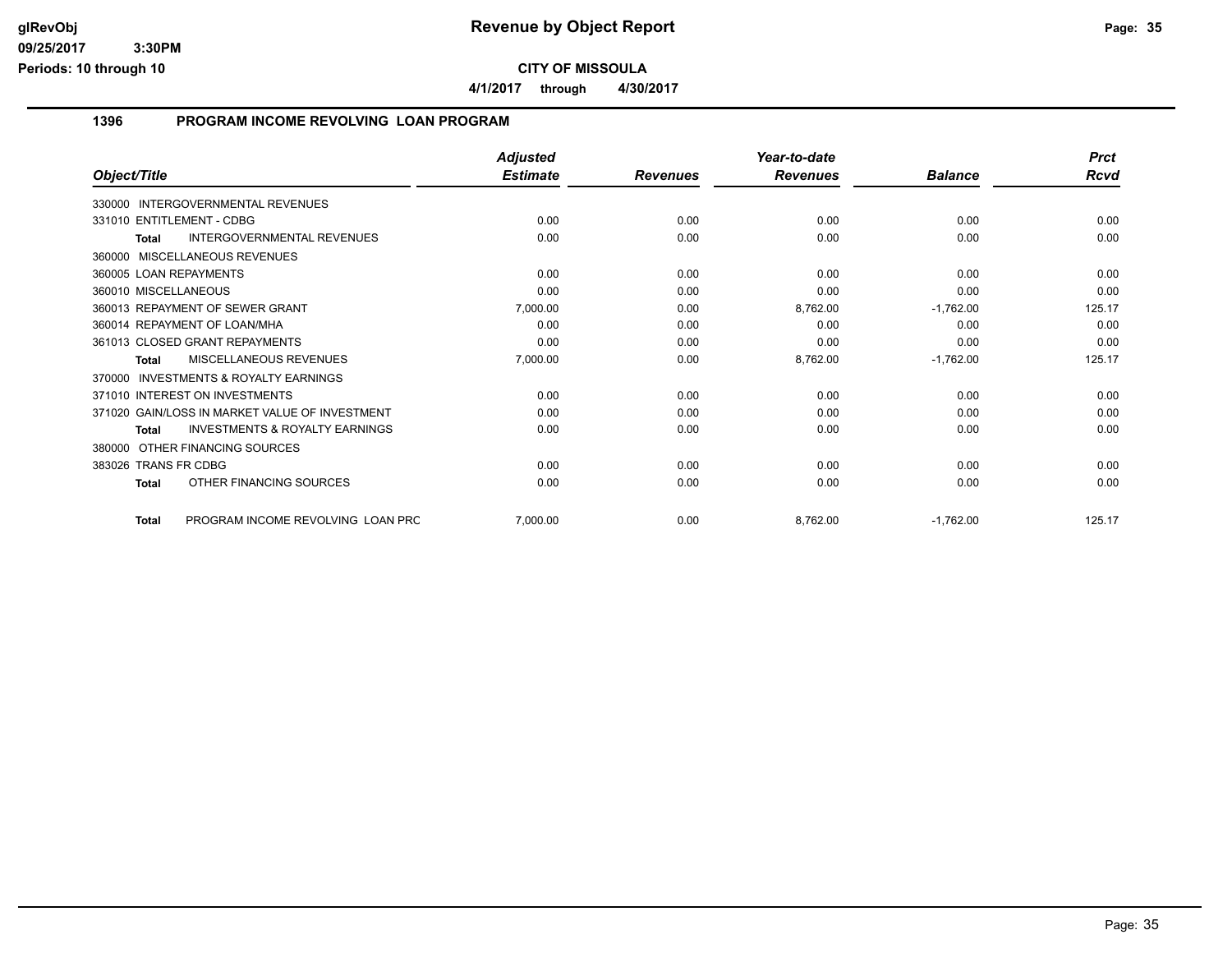**4/1/2017 through 4/30/2017**

#### **1397 STATE HOME PROGRAM INCOME**

#### **1397 STATE HOME PROGRAM INCOME**

|                                                    | <b>Adjusted</b> |                 | Year-to-date    |                | <b>Prct</b> |
|----------------------------------------------------|-----------------|-----------------|-----------------|----------------|-------------|
| Object/Title                                       | <b>Estimate</b> | <b>Revenues</b> | <b>Revenues</b> | <b>Balance</b> | <b>Rcvd</b> |
| 330000 INTERGOVERNMENTAL REVENUES                  |                 |                 |                 |                |             |
| 331003 STATE HOME PROGRAM INCOME                   | 186,935.00      | 0.00            | 0.00            | 186.935.00     | 0.00        |
| <b>INTERGOVERNMENTAL REVENUES</b><br>Total         | 186,935.00      | 0.00            | 0.00            | 186,935.00     | 0.00        |
| 360000 MISCELLANEOUS REVENUES                      |                 |                 |                 |                |             |
| 360005 LOAN REPAYMENTS                             | 0.00            | 0.00            | 0.00            | 0.00           | 0.00        |
| MISCELLANEOUS REVENUES<br>Total                    | 0.00            | 0.00            | 0.00            | 0.00           | 0.00        |
| 370000 INVESTMENTS & ROYALTY EARNINGS              |                 |                 |                 |                |             |
| 371010 INTEREST ON INVESTMENTS                     | 0.00            | 0.00            | 0.00            | 0.00           | 0.00        |
| <b>INVESTMENTS &amp; ROYALTY EARNINGS</b><br>Total | 0.00            | 0.00            | 0.00            | 0.00           | 0.00        |
| STATE HOME PROGRAM INCOME<br>Total                 | 186.935.00      | 0.00            | 0.00            | 186.935.00     | 0.00        |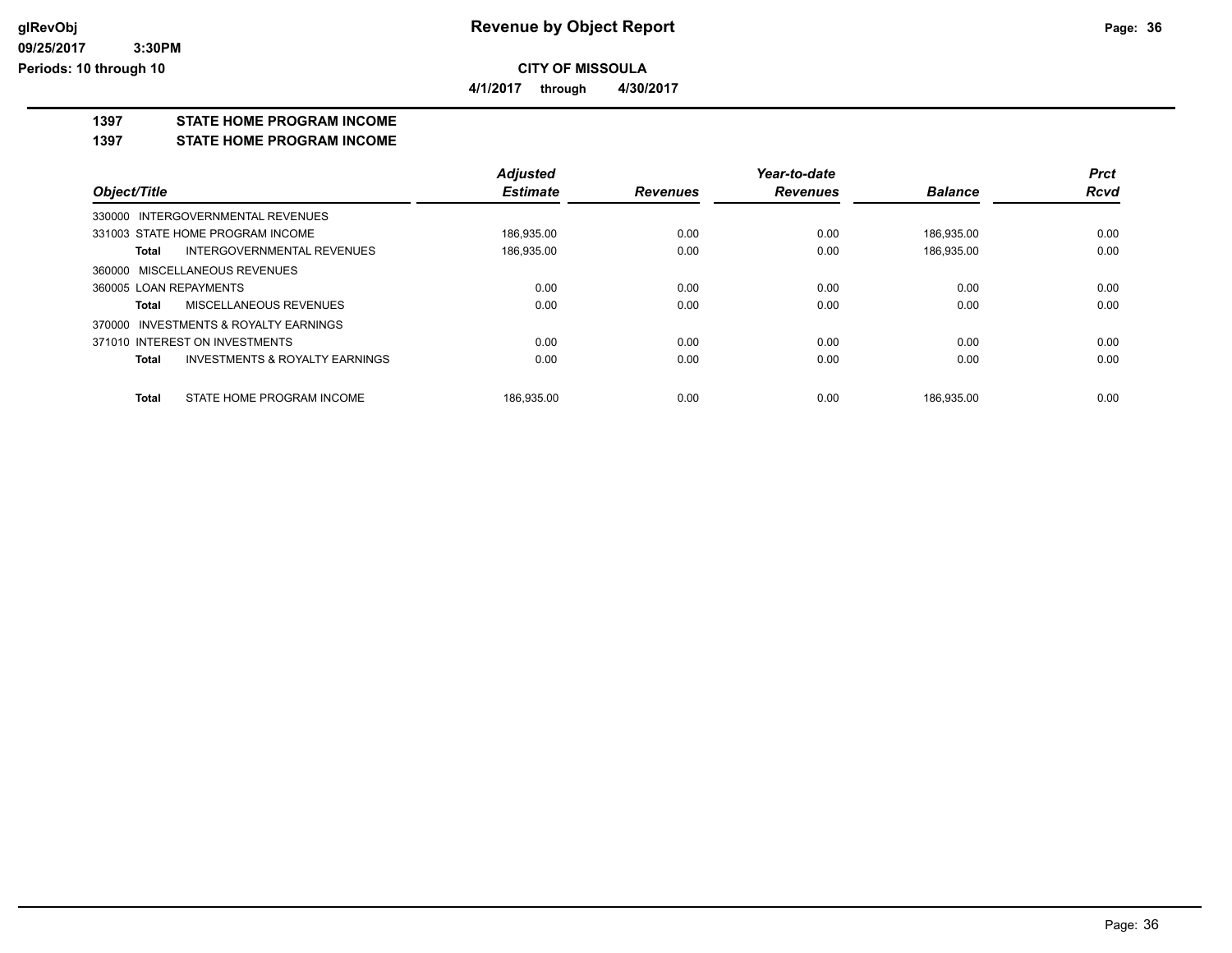**4/1/2017 through 4/30/2017**

## **1397 STATE HOME PROGRAM INCOME**

| Object/Title           |                                           | <b>Adjusted</b><br><b>Estimate</b> | <b>Revenues</b> | Year-to-date<br><b>Revenues</b> | <b>Balance</b> | <b>Prct</b><br><b>Rcvd</b> |
|------------------------|-------------------------------------------|------------------------------------|-----------------|---------------------------------|----------------|----------------------------|
|                        | 330000 INTERGOVERNMENTAL REVENUES         |                                    |                 |                                 |                |                            |
|                        | 331003 STATE HOME PROGRAM INCOME          | 186,935.00                         | 0.00            | 0.00                            | 186,935.00     | 0.00                       |
| Total                  | INTERGOVERNMENTAL REVENUES                | 186,935.00                         | 0.00            | 0.00                            | 186,935.00     | 0.00                       |
|                        | 360000 MISCELLANEOUS REVENUES             |                                    |                 |                                 |                |                            |
| 360005 LOAN REPAYMENTS |                                           | 0.00                               | 0.00            | 0.00                            | 0.00           | 0.00                       |
| Total                  | MISCELLANEOUS REVENUES                    | 0.00                               | 0.00            | 0.00                            | 0.00           | 0.00                       |
| 370000                 | INVESTMENTS & ROYALTY EARNINGS            |                                    |                 |                                 |                |                            |
|                        | 371010 INTEREST ON INVESTMENTS            | 0.00                               | 0.00            | 0.00                            | 0.00           | 0.00                       |
| Total                  | <b>INVESTMENTS &amp; ROYALTY EARNINGS</b> | 0.00                               | 0.00            | 0.00                            | 0.00           | 0.00                       |
| <b>Total</b>           | STATE HOME PROGRAM INCOME                 | 186.935.00                         | 0.00            | 0.00                            | 186.935.00     | 0.00                       |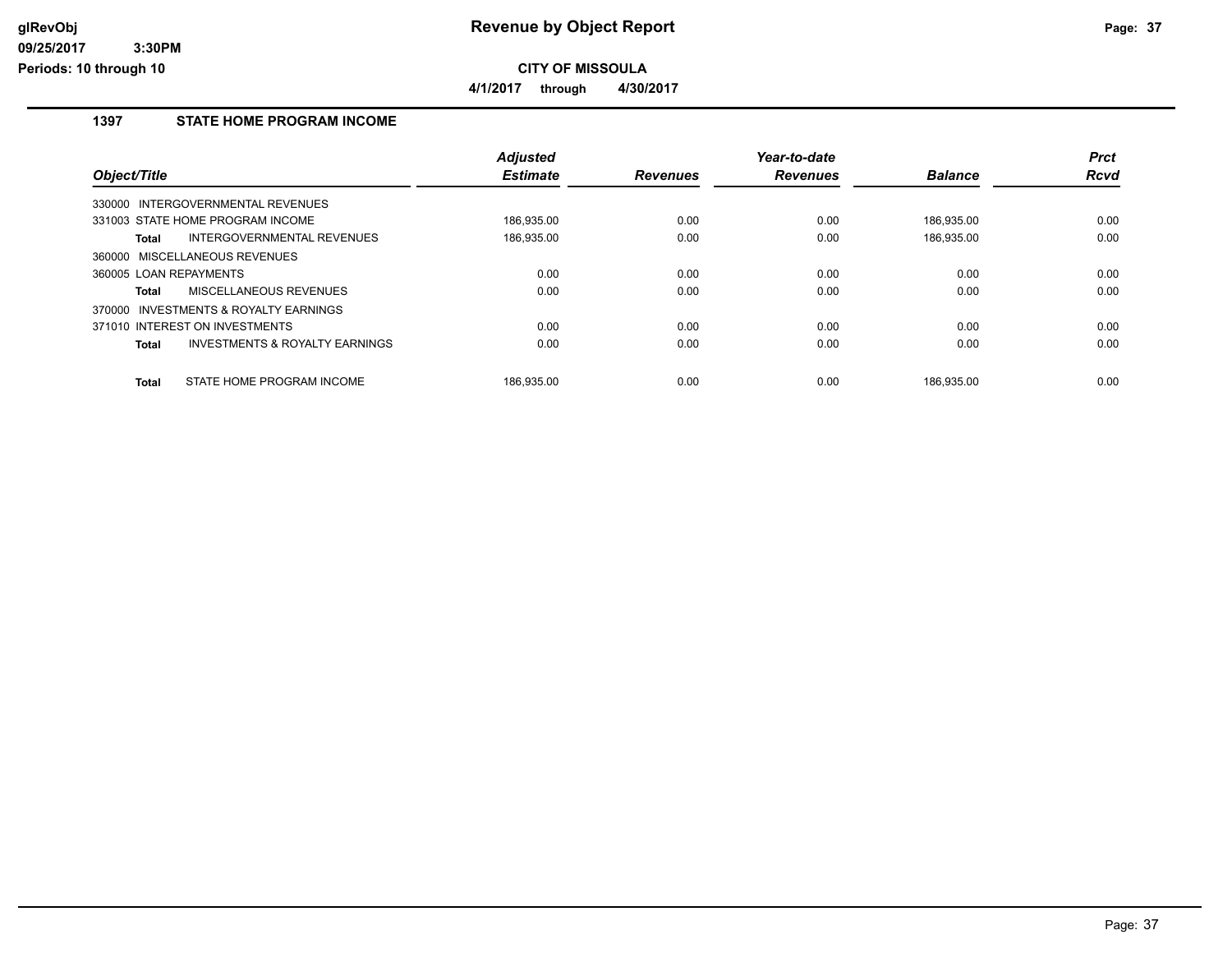**4/1/2017 through 4/30/2017**

**2250 PLANNING FUND**

**2250 PLANNING FUND**

|                                                    | <b>Adjusted</b> |                 | Year-to-date    |                | <b>Prct</b> |
|----------------------------------------------------|-----------------|-----------------|-----------------|----------------|-------------|
| Object/Title                                       | <b>Estimate</b> | <b>Revenues</b> | <b>Revenues</b> | <b>Balance</b> | <b>Rcvd</b> |
| 330000 INTERGOVERNMENTAL REVENUES                  |                 |                 |                 |                |             |
| 331055 FTA GRANT                                   | 0.00            | 0.00            | 0.00            | 0.00           | 0.00        |
| 331056 MDT FEDERAL CMAQ                            | 0.00            | 0.00            | 0.00            | 0.00           | 0.00        |
| 331170 HISTORICAL PRESERVATION GRANT               | 5,500.00        | 0.00            | 5,500.00        | 0.00           | 100.00      |
| 336023 STATE CONTRIB. - PERS                       | 0.00            | 20.29           | 206.83          | $-206.83$      | 0.00        |
| 338100 PLANNING MILLS PASSED THRU COUNTY           | 329,157.00      | 300,000.00      | 300,000.00      | 29,157.00      | 91.14       |
| <b>INTERGOVERNMENTAL REVENUES</b><br>Total         | 334,657.00      | 300,020.29      | 305,706.83      | 28,950.17      | 91.35       |
| 370000 INVESTMENTS & ROYALTY EARNINGS              |                 |                 |                 |                |             |
| 371010 INTEREST ON INVESTMENTS                     | 0.00            | 0.00            | 0.00            | 0.00           | 0.00        |
| <b>INVESTMENTS &amp; ROYALTY EARNINGS</b><br>Total | 0.00            | 0.00            | 0.00            | 0.00           | 0.00        |
| OTHER FINANCING SOURCES<br>380000                  |                 |                 |                 |                |             |
| 383029 TRANS FR GENERAL                            | 83,734.00       | 0.00            | 41,867.00       | 41,867.00      | 50.00       |
| OTHER FINANCING SOURCES<br>Total                   | 83,734.00       | 0.00            | 41,867.00       | 41,867.00      | 50.00       |
|                                                    |                 |                 |                 |                |             |
| <b>PLANNING FUND</b><br>Total                      | 418.391.00      | 300.020.29      | 347,573.83      | 70.817.17      | 83.07       |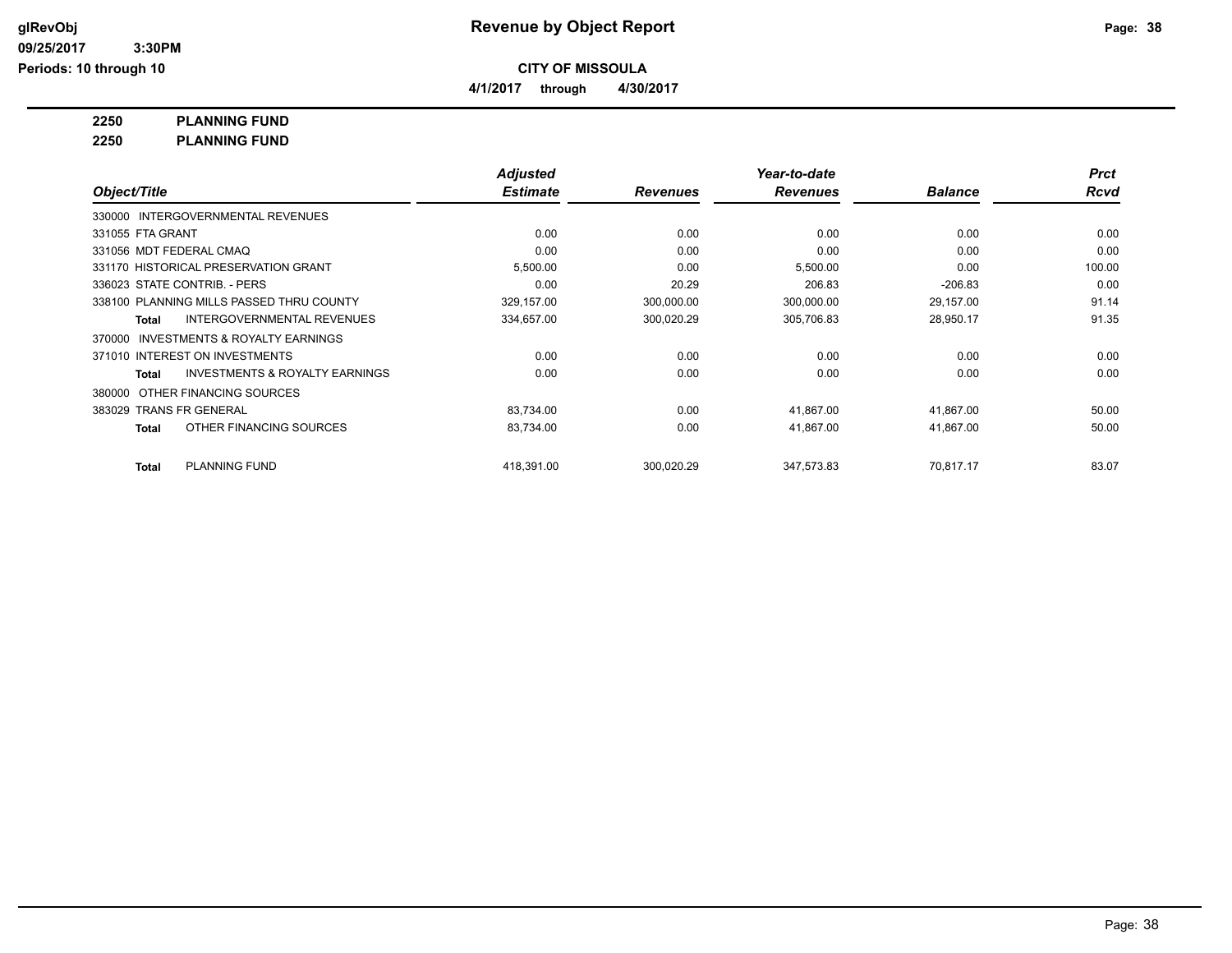**4/1/2017 through 4/30/2017**

## **2250 PLANNING FUND**

| Object/Title                                        |                                           | <b>Adjusted</b><br><b>Estimate</b> | <b>Revenues</b> | Year-to-date<br><b>Revenues</b> | <b>Balance</b> | <b>Prct</b><br><b>Rcvd</b> |
|-----------------------------------------------------|-------------------------------------------|------------------------------------|-----------------|---------------------------------|----------------|----------------------------|
|                                                     |                                           |                                    |                 |                                 |                |                            |
| 330000 INTERGOVERNMENTAL REVENUES                   |                                           |                                    |                 |                                 |                |                            |
| 331055 FTA GRANT                                    |                                           | 0.00                               | 0.00            | 0.00                            | 0.00           | 0.00                       |
| 331056 MDT FEDERAL CMAQ                             |                                           | 0.00                               | 0.00            | 0.00                            | 0.00           | 0.00                       |
| 331170 HISTORICAL PRESERVATION GRANT                |                                           | 5,500.00                           | 0.00            | 5,500.00                        | 0.00           | 100.00                     |
| 336023 STATE CONTRIB. - PERS                        |                                           | 0.00                               | 20.29           | 206.83                          | $-206.83$      | 0.00                       |
| 338100 PLANNING MILLS PASSED THRU COUNTY            |                                           | 329,157.00                         | 300,000.00      | 300,000.00                      | 29,157.00      | 91.14                      |
| Total                                               | <b>INTERGOVERNMENTAL REVENUES</b>         | 334,657.00                         | 300,020.29      | 305,706.83                      | 28,950.17      | 91.35                      |
| <b>INVESTMENTS &amp; ROYALTY EARNINGS</b><br>370000 |                                           |                                    |                 |                                 |                |                            |
| 371010 INTEREST ON INVESTMENTS                      |                                           | 0.00                               | 0.00            | 0.00                            | 0.00           | 0.00                       |
| Total                                               | <b>INVESTMENTS &amp; ROYALTY EARNINGS</b> | 0.00                               | 0.00            | 0.00                            | 0.00           | 0.00                       |
| 380000 OTHER FINANCING SOURCES                      |                                           |                                    |                 |                                 |                |                            |
| 383029 TRANS FR GENERAL                             |                                           | 83,734.00                          | 0.00            | 41,867.00                       | 41,867.00      | 50.00                      |
| OTHER FINANCING SOURCES<br>Total                    |                                           | 83,734.00                          | 0.00            | 41,867.00                       | 41,867.00      | 50.00                      |
|                                                     |                                           |                                    |                 |                                 |                |                            |
| <b>PLANNING FUND</b><br>Total                       |                                           | 418.391.00                         | 300.020.29      | 347,573.83                      | 70,817.17      | 83.07                      |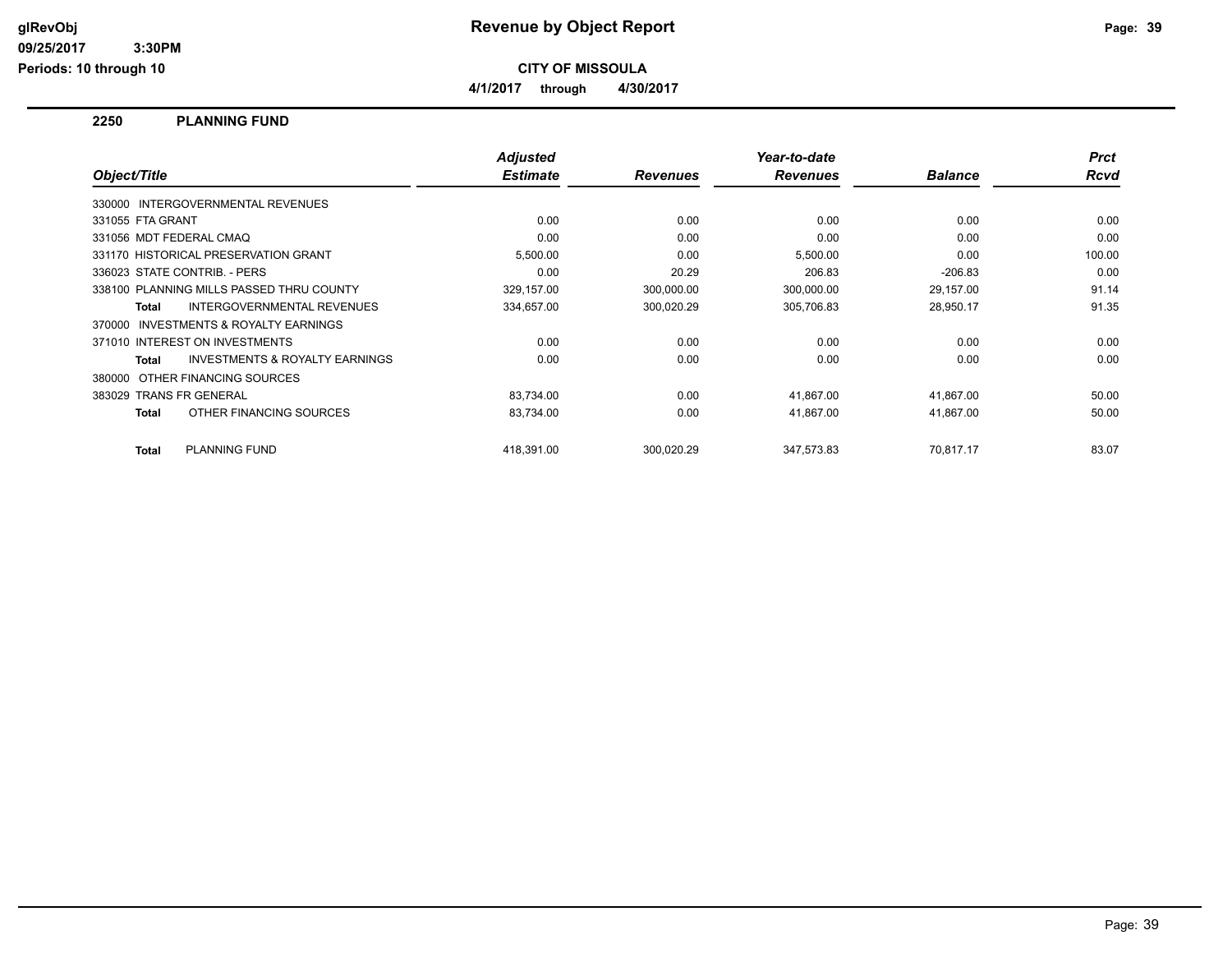**4/1/2017 through 4/30/2017**

## **2310 PUBLIC SAFETY INFORMATION SYSTEMS 2310 PUBLIC SAFETY INFORMATION SYSTEMS**

|                                                   | <b>Adjusted</b> |                 | Year-to-date    |                | <b>Prct</b> |
|---------------------------------------------------|-----------------|-----------------|-----------------|----------------|-------------|
| Object/Title                                      | <b>Estimate</b> | <b>Revenues</b> | <b>Revenues</b> | <b>Balance</b> | <b>Rcvd</b> |
| 330000 INTERGOVERNMENTAL REVENUES                 |                 |                 |                 |                |             |
| 330000 INTERGOVERNMENTAL REVENUES                 | 18.000.00       | 0.00            | 15.300.00       | 2.700.00       | 85.00       |
| INTERGOVERNMENTAL REVENUES<br>Total               | 18.000.00       | 0.00            | 15.300.00       | 2.700.00       | 85.00       |
| 380000 OTHER FINANCING SOURCES                    |                 |                 |                 |                |             |
| 383029 TRANS FR GENERAL                           | 6.000.00        | 0.00            | 6.000.00        | 0.00           | 100.00      |
| OTHER FINANCING SOURCES<br>Total                  | 6.000.00        | 0.00            | 6.000.00        | 0.00           | 100.00      |
|                                                   |                 |                 |                 |                |             |
| PUBLIC SAFETY INFORMATION SYSTEMS<br><b>Total</b> | 24.000.00       | 0.00            | 21.300.00       | 2.700.00       | 88.75       |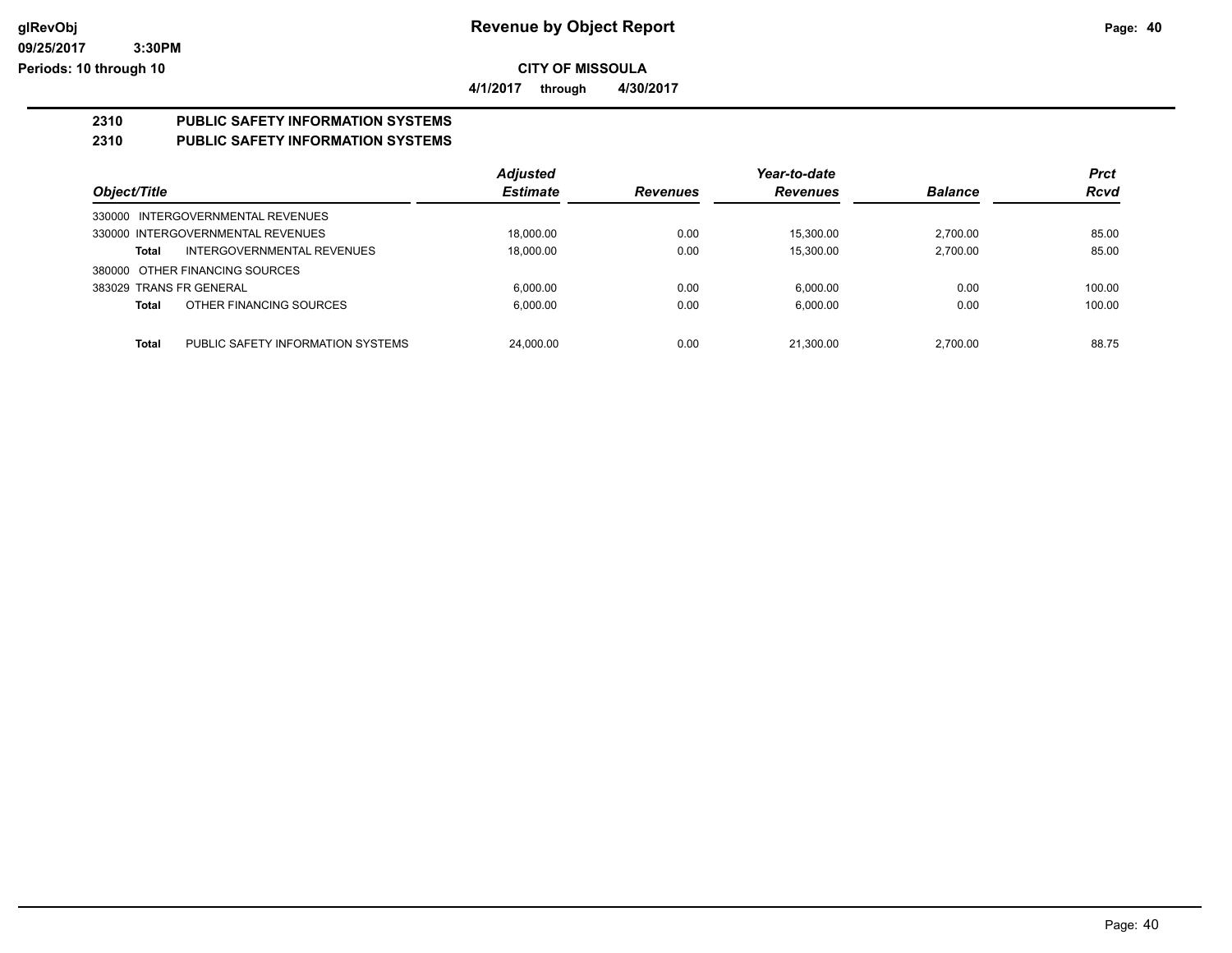**4/1/2017 through 4/30/2017**

## **2310 PUBLIC SAFETY INFORMATION SYSTEMS**

|                         |                                   | <b>Adjusted</b> |                 | Year-to-date    |                | <b>Prct</b> |
|-------------------------|-----------------------------------|-----------------|-----------------|-----------------|----------------|-------------|
| Object/Title            |                                   | <b>Estimate</b> | <b>Revenues</b> | <b>Revenues</b> | <b>Balance</b> | <b>Rcvd</b> |
|                         | 330000 INTERGOVERNMENTAL REVENUES |                 |                 |                 |                |             |
|                         | 330000 INTERGOVERNMENTAL REVENUES | 18,000.00       | 0.00            | 15.300.00       | 2.700.00       | 85.00       |
| Total                   | INTERGOVERNMENTAL REVENUES        | 18,000.00       | 0.00            | 15.300.00       | 2,700.00       | 85.00       |
|                         | 380000 OTHER FINANCING SOURCES    |                 |                 |                 |                |             |
| 383029 TRANS FR GENERAL |                                   | 6,000.00        | 0.00            | 6,000.00        | 0.00           | 100.00      |
| Total                   | OTHER FINANCING SOURCES           | 6,000.00        | 0.00            | 6,000.00        | 0.00           | 100.00      |
| <b>Total</b>            | PUBLIC SAFETY INFORMATION SYSTEMS | 24.000.00       | 0.00            | 21.300.00       | 2.700.00       | 88.75       |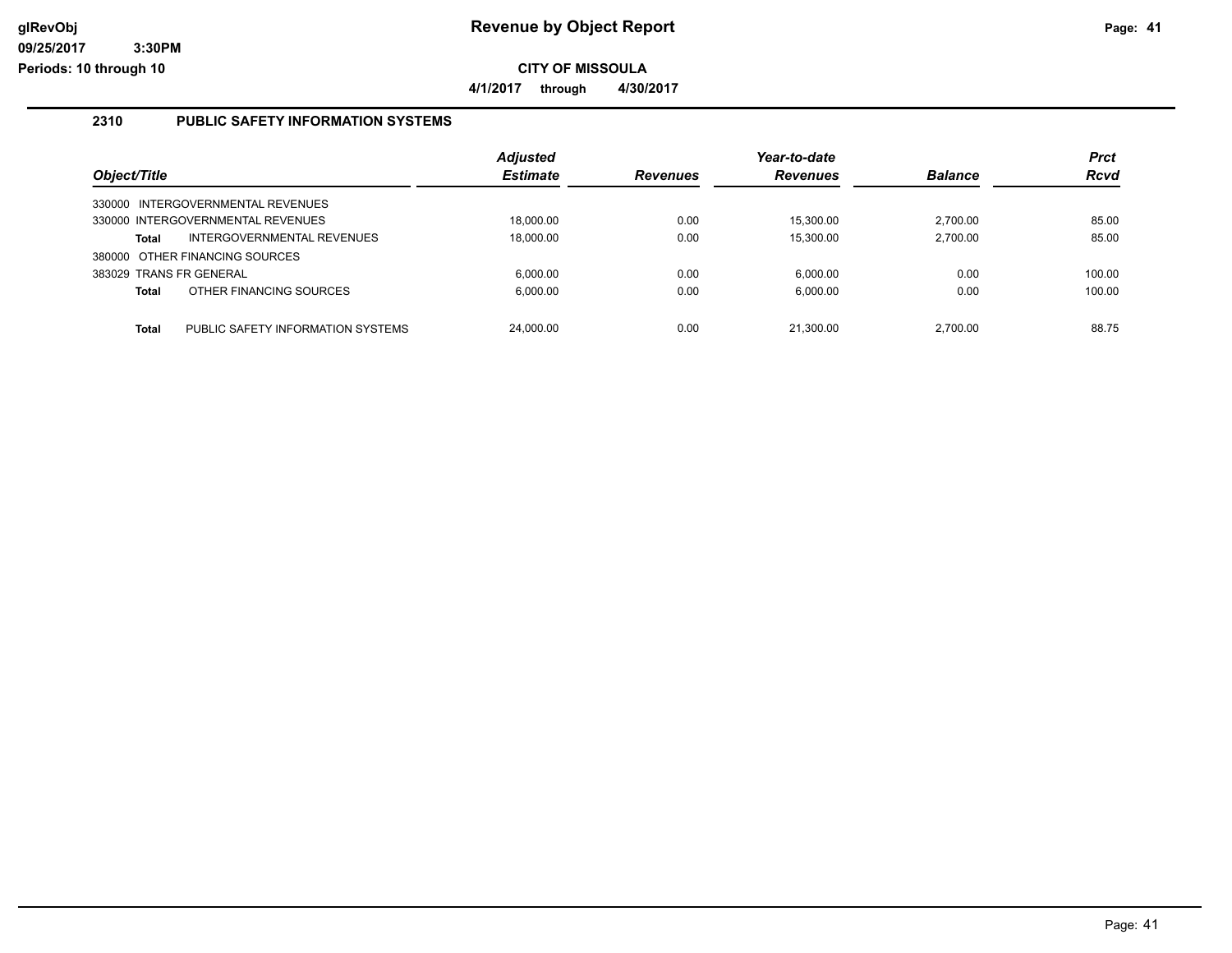**4/1/2017 through 4/30/2017**

**2321 IMPACT FEE FUND**

**2321 IMPACT FEE FUND**

|                                                           | <b>Adjusted</b> |                 | Year-to-date    |                | <b>Prct</b> |
|-----------------------------------------------------------|-----------------|-----------------|-----------------|----------------|-------------|
| Object/Title                                              | <b>Estimate</b> | <b>Revenues</b> | <b>Revenues</b> | <b>Balance</b> | Rcvd        |
| 340000 CHARGES FOR SERVICES                               |                 |                 |                 |                |             |
| 341032 IMPACT FEE CLEARING ACCOUNT                        | 1.200.000.00    | 197.121.40      | 1,465,170.19    | $-265.170.19$  | 122.10      |
| 341033 IMPACT FEES-PARKS SHARE                            | 0.00            | 0.00            | 0.00            | 0.00           | 0.00        |
| 341034 IMPACT FEES-FIRE SHARE                             | 0.00            | 0.00            | 0.00            | 0.00           | 0.00        |
| 341035 IMPACT FEES-POLICE SHARE                           | 0.00            | 0.00            | 0.00            | 0.00           | 0.00        |
| 341036 IMPACT FEES-COMMUNITY SERVICE SHARE                | 0.00            | 0.00            | 0.00            | 0.00           | 0.00        |
| 341037 IMPACT FEE-ROAD SHARE                              | 0.00            | 0.00            | 0.00            | 0.00           | 0.00        |
| <b>CHARGES FOR SERVICES</b><br>Total                      | 1,200,000.00    | 197,121.40      | 1,465,170.19    | $-265,170.19$  | 122.10      |
| 370000 INVESTMENTS & ROYALTY EARNINGS                     |                 |                 |                 |                |             |
| 371010 INTEREST ON INVESTMENTS                            | 0.00            | 0.00            | 0.00            | 0.00           | 0.00        |
| <b>INVESTMENTS &amp; ROYALTY EARNINGS</b><br><b>Total</b> | 0.00            | 0.00            | 0.00            | 0.00           | 0.00        |
| <b>IMPACT FEE FUND</b><br>Total                           | .200.000.00     | 197.121.40      | 1.465.170.19    | $-265.170.19$  | 122.10      |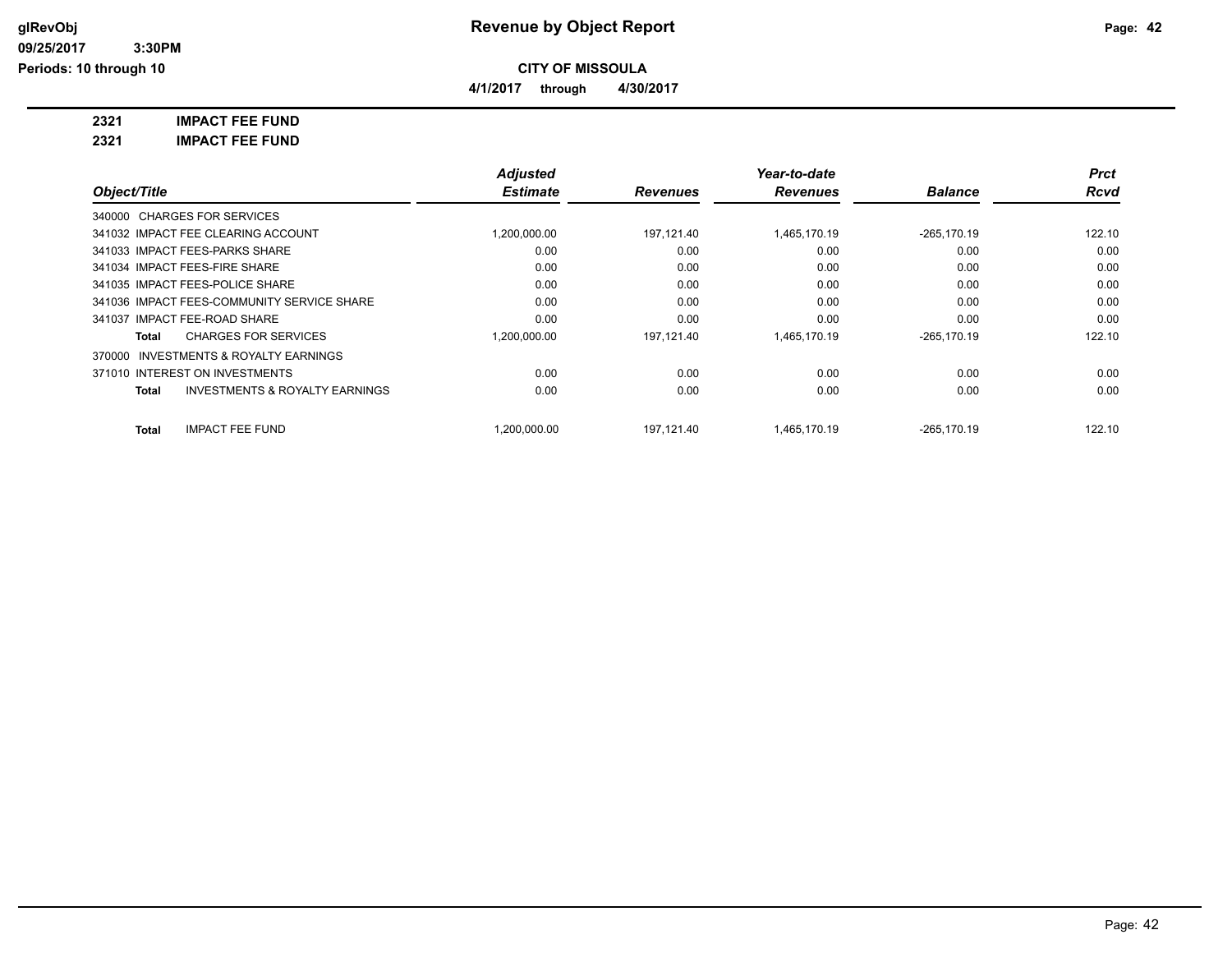**4/1/2017 through 4/30/2017**

## **2321 IMPACT FEE FUND**

|                                                     | <b>Adjusted</b> |                 | Year-to-date    |                | <b>Prct</b> |
|-----------------------------------------------------|-----------------|-----------------|-----------------|----------------|-------------|
| Object/Title                                        | <b>Estimate</b> | <b>Revenues</b> | <b>Revenues</b> | <b>Balance</b> | <b>Rcvd</b> |
| 340000 CHARGES FOR SERVICES                         |                 |                 |                 |                |             |
| 341032 IMPACT FEE CLEARING ACCOUNT                  | 1.200.000.00    | 197,121.40      | 1.465.170.19    | $-265,170.19$  | 122.10      |
| 341033 IMPACT FEES-PARKS SHARE                      | 0.00            | 0.00            | 0.00            | 0.00           | 0.00        |
| 341034 IMPACT FEES-FIRE SHARE                       | 0.00            | 0.00            | 0.00            | 0.00           | 0.00        |
| 341035 IMPACT FEES-POLICE SHARE                     | 0.00            | 0.00            | 0.00            | 0.00           | 0.00        |
| 341036 IMPACT FEES-COMMUNITY SERVICE SHARE          | 0.00            | 0.00            | 0.00            | 0.00           | 0.00        |
| 341037 IMPACT FEE-ROAD SHARE                        | 0.00            | 0.00            | 0.00            | 0.00           | 0.00        |
| <b>CHARGES FOR SERVICES</b><br><b>Total</b>         | 1.200.000.00    | 197.121.40      | 1.465.170.19    | $-265.170.19$  | 122.10      |
| <b>INVESTMENTS &amp; ROYALTY EARNINGS</b><br>370000 |                 |                 |                 |                |             |
| 371010 INTEREST ON INVESTMENTS                      | 0.00            | 0.00            | 0.00            | 0.00           | 0.00        |
| INVESTMENTS & ROYALTY EARNINGS<br><b>Total</b>      | 0.00            | 0.00            | 0.00            | 0.00           | 0.00        |
| <b>IMPACT FEE FUND</b><br><b>Total</b>              | 1.200.000.00    | 197,121.40      | 1,465,170.19    | $-265, 170.19$ | 122.10      |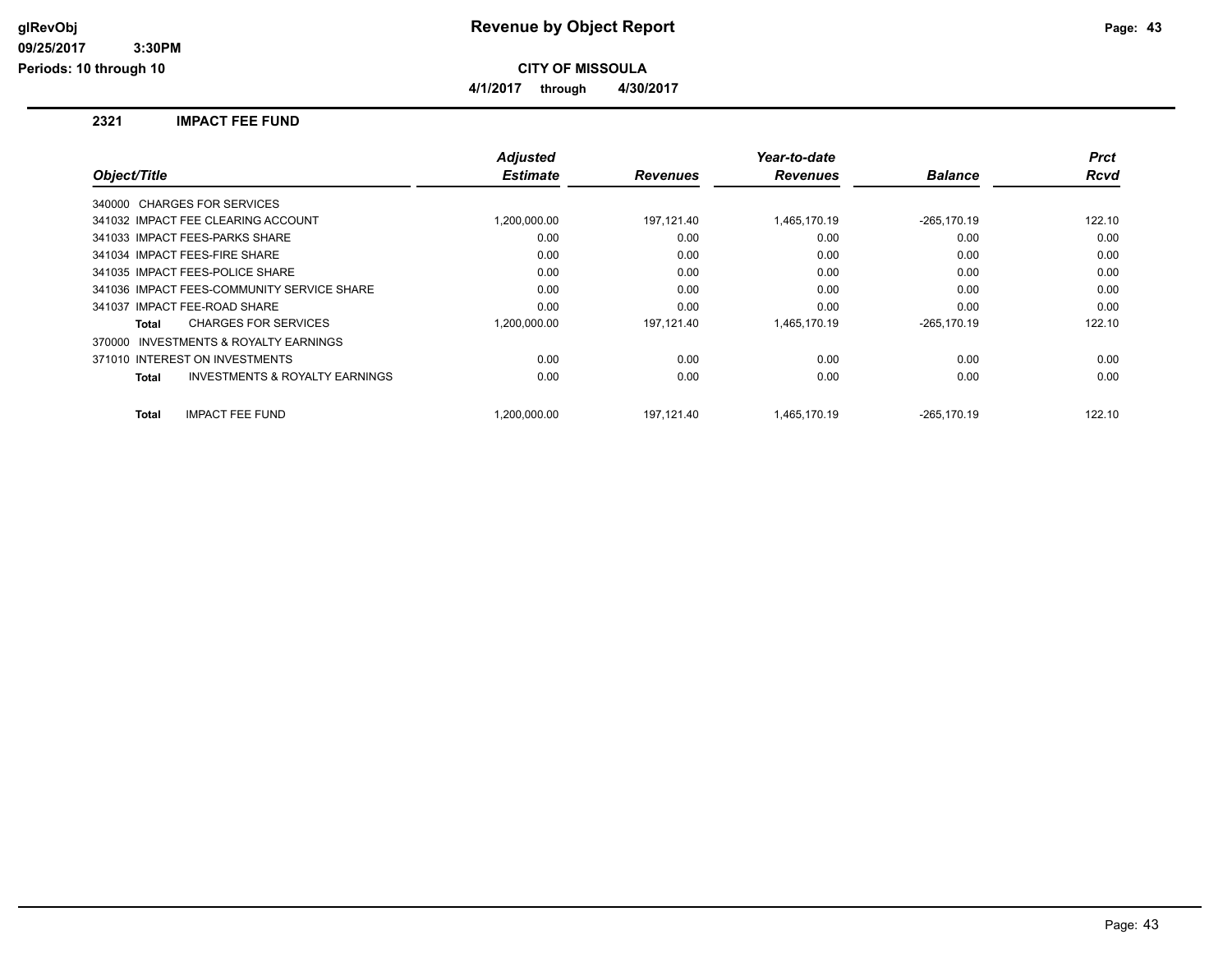**4/1/2017 through 4/30/2017**

## **2322 GEORGE ELMER/CATTLE DR INTERSECTION 2322 GEORGE ELMER/CATTLE DR INTERSECTION**

|              |                                            | <b>Adjusted</b> |                 | Year-to-date    |                | Prct        |
|--------------|--------------------------------------------|-----------------|-----------------|-----------------|----------------|-------------|
| Object/Title |                                            | <b>Estimate</b> | <b>Revenues</b> | <b>Revenues</b> | <b>Balance</b> | <b>Rcvd</b> |
|              | 360000 MISCELLANEOUS REVENUES              |                 |                 |                 |                |             |
|              | 365000 DEVELOPER CONRIBUTIONS              | 15.000.00       | 0.00            | 0.00            | 15,000.00      | 0.00        |
| <b>Total</b> | MISCELLANEOUS REVENUES                     | 15.000.00       | 0.00            | 0.00            | 15,000.00      | 0.00        |
| <b>Total</b> | <b>GEORGE ELMER/CATTLE DR INTERSECTION</b> | 15.000.00       | 0.00            | 0.00            | 15,000.00      | 0.00        |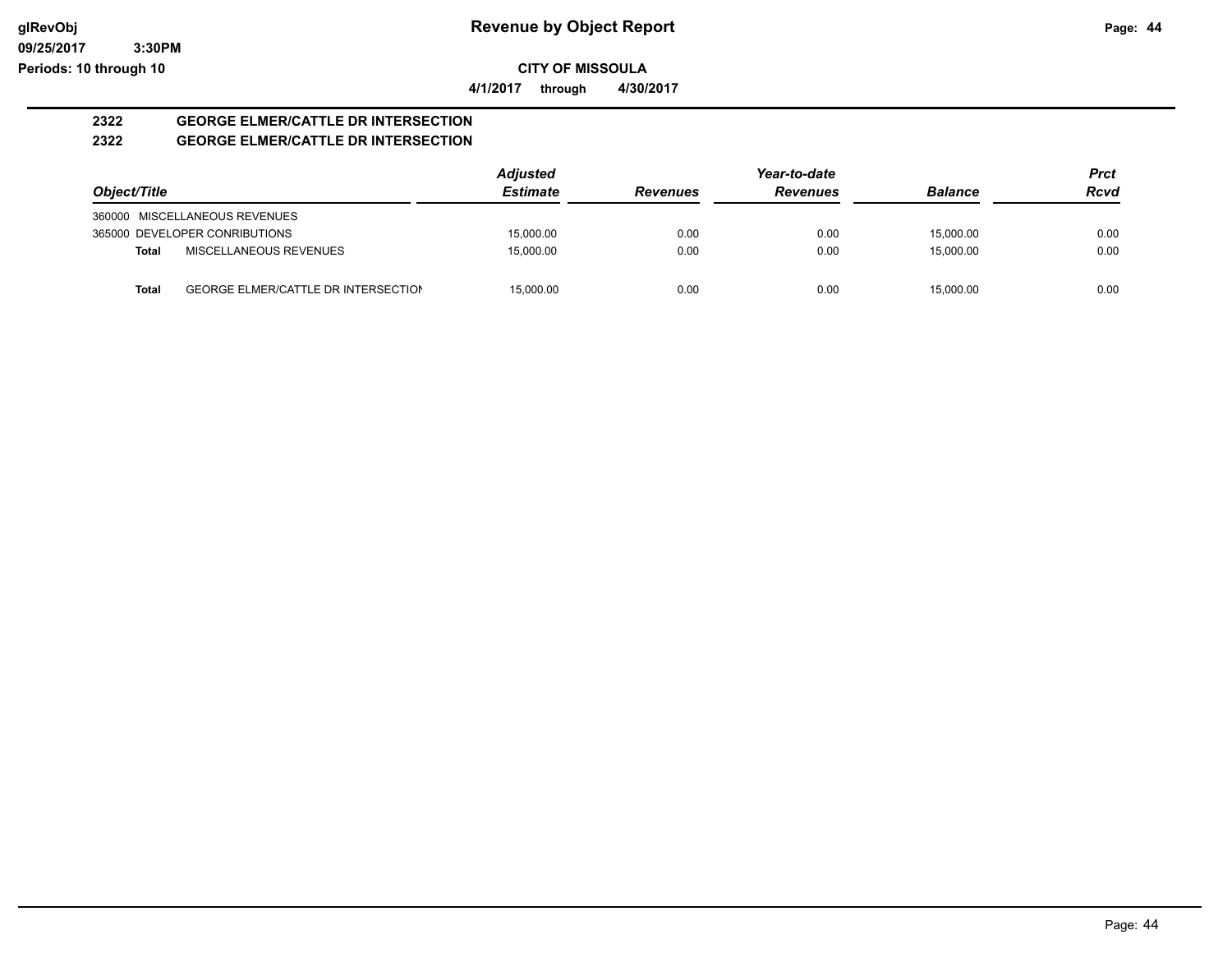**4/1/2017 through 4/30/2017**

## **2322 GEORGE ELMER/CATTLE DR INTERSECTION**

| Object/Title |                                            | <b>Adjusted</b><br><b>Estimate</b> | <b>Revenues</b> | Year-to-date<br><b>Revenues</b> | <b>Balance</b> | <b>Prct</b><br><b>Rcvd</b> |
|--------------|--------------------------------------------|------------------------------------|-----------------|---------------------------------|----------------|----------------------------|
|              | 360000 MISCELLANEOUS REVENUES              |                                    |                 |                                 |                |                            |
|              | 365000 DEVELOPER CONRIBUTIONS              | 15.000.00                          | 0.00            | 0.00                            | 15.000.00      | 0.00                       |
| <b>Total</b> | MISCELLANEOUS REVENUES                     | 15.000.00                          | 0.00            | 0.00                            | 15.000.00      | 0.00                       |
|              |                                            |                                    |                 |                                 |                |                            |
| Total        | <b>GEORGE ELMER/CATTLE DR INTERSECTIOL</b> | 15.000.00                          | 0.00            | 0.00                            | 15.000.00      | 0.00                       |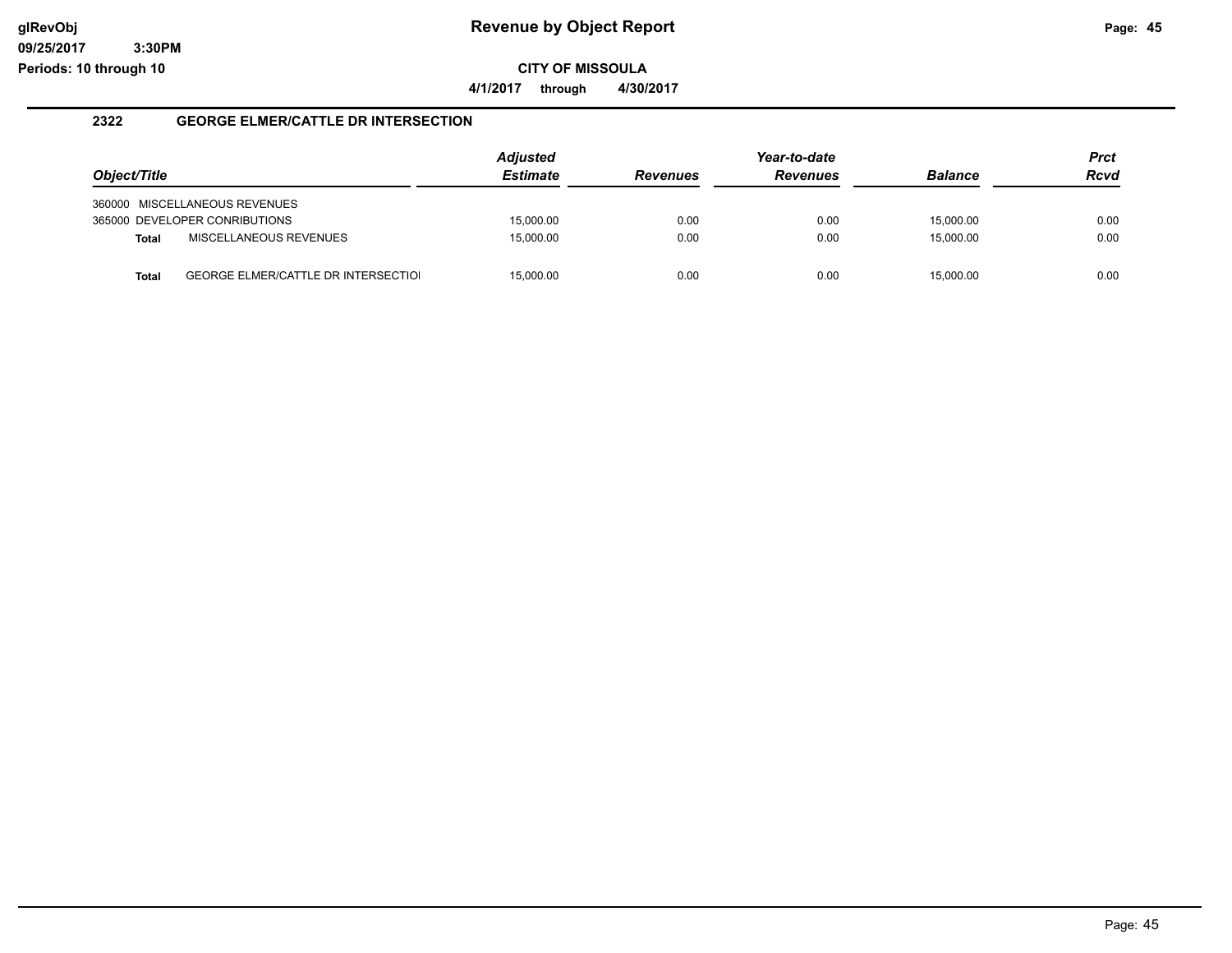**4/1/2017 through 4/30/2017**

**2365 PUBLIC ART FUND**

**2365 PUBLIC ART FUND**

|                                            | <b>Adjusted</b> |                 | Year-to-date    |                | <b>Prct</b> |
|--------------------------------------------|-----------------|-----------------|-----------------|----------------|-------------|
| Object/Title                               | <b>Estimate</b> | <b>Revenues</b> | <b>Revenues</b> | <b>Balance</b> | <b>Rcvd</b> |
| 330000 INTERGOVERNMENTAL REVENUES          |                 |                 |                 |                |             |
| 337000 LOCAL GRANTS                        | 0.00            | 0.00            | 0.00            | 0.00           | 0.00        |
| 337002 MRA GRANT                           | 0.00            | 0.00            | 1,000.00        | $-1,000.00$    | 0.00        |
| <b>INTERGOVERNMENTAL REVENUES</b><br>Total | 0.00            | 0.00            | 1,000.00        | $-1,000.00$    | 0.00        |
| 360000 MISCELLANEOUS REVENUES              |                 |                 |                 |                |             |
| 360010 MISCELLANEOUS                       | 10,095.00       | 0.00            | 0.00            | 10,095.00      | 0.00        |
| 364040 INSURANCE AND DAMAGE RECOVERY       | 0.00            | 0.00            | 0.00            | 0.00           | 0.00        |
| 365000 DONATIONS                           | 0.00            | 0.00            | 80.50           | $-80.50$       | 0.00        |
| MISCELLANEOUS REVENUES<br>Total            | 10,095.00       | 0.00            | 80.50           | 10,014.50      | 0.80        |
| 380000 OTHER FINANCING SOURCES             |                 |                 |                 |                |             |
| 383000 OPERATING TRANSFERS                 | 0.00            | 0.00            | 0.00            | 0.00           | 0.00        |
| OTHER FINANCING SOURCES<br>Total           | 0.00            | 0.00            | 0.00            | 0.00           | 0.00        |
| PUBLIC ART FUND<br>Total                   | 10.095.00       | 0.00            | 1,080.50        | 9,014.50       | 10.70       |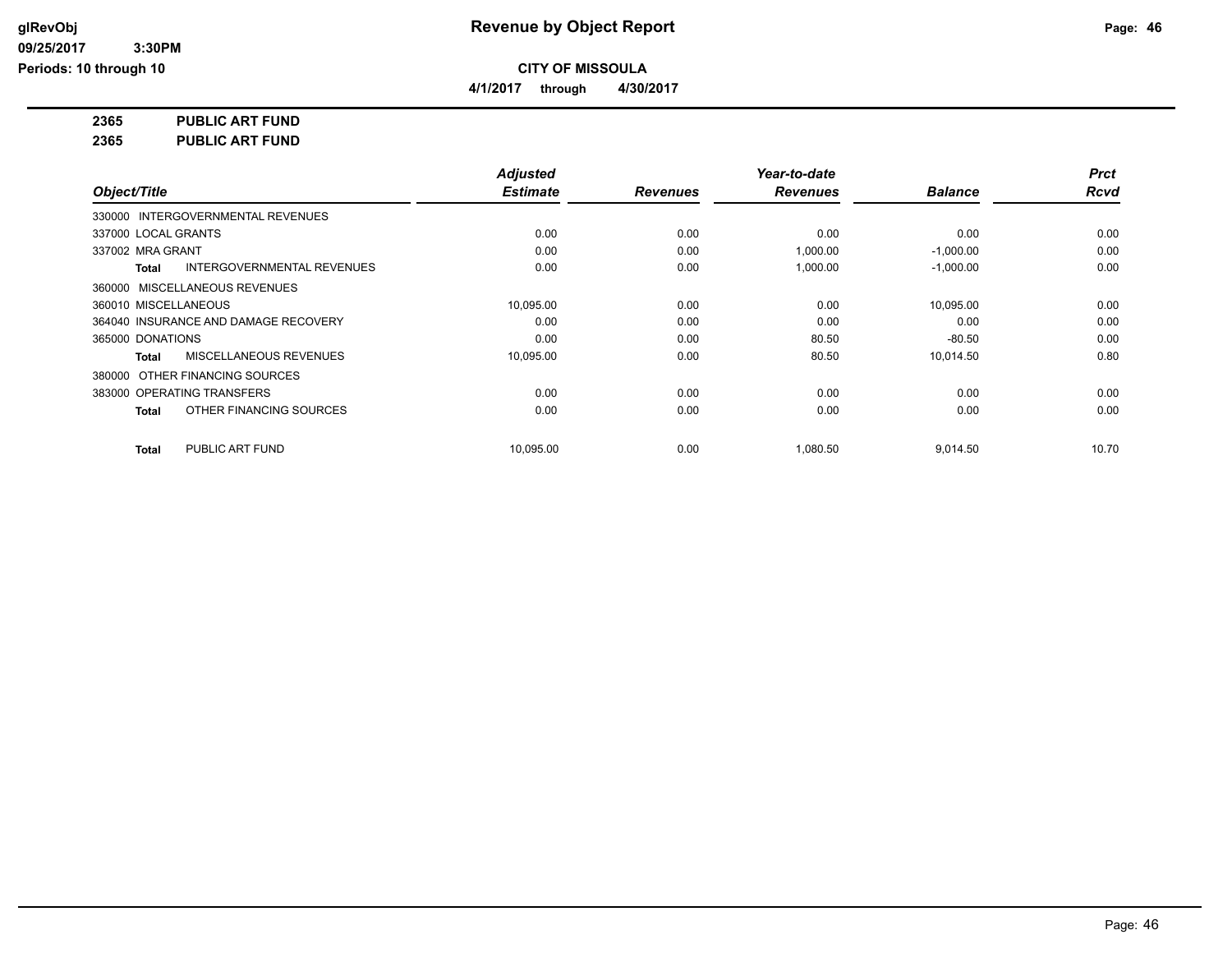**4/1/2017 through 4/30/2017**

## **2365 PUBLIC ART FUND**

|                                        | <b>Adjusted</b> |                 | Year-to-date    |                | <b>Prct</b> |
|----------------------------------------|-----------------|-----------------|-----------------|----------------|-------------|
| Object/Title                           | <b>Estimate</b> | <b>Revenues</b> | <b>Revenues</b> | <b>Balance</b> | <b>Rcvd</b> |
| 330000 INTERGOVERNMENTAL REVENUES      |                 |                 |                 |                |             |
| 337000 LOCAL GRANTS                    | 0.00            | 0.00            | 0.00            | 0.00           | 0.00        |
| 337002 MRA GRANT                       | 0.00            | 0.00            | 1,000.00        | $-1,000.00$    | 0.00        |
| INTERGOVERNMENTAL REVENUES<br>Total    | 0.00            | 0.00            | 1,000.00        | $-1,000.00$    | 0.00        |
| 360000 MISCELLANEOUS REVENUES          |                 |                 |                 |                |             |
| 360010 MISCELLANEOUS                   | 10,095.00       | 0.00            | 0.00            | 10,095.00      | 0.00        |
| 364040 INSURANCE AND DAMAGE RECOVERY   | 0.00            | 0.00            | 0.00            | 0.00           | 0.00        |
| 365000 DONATIONS                       | 0.00            | 0.00            | 80.50           | $-80.50$       | 0.00        |
| <b>MISCELLANEOUS REVENUES</b><br>Total | 10,095.00       | 0.00            | 80.50           | 10.014.50      | 0.80        |
| 380000 OTHER FINANCING SOURCES         |                 |                 |                 |                |             |
| 383000 OPERATING TRANSFERS             | 0.00            | 0.00            | 0.00            | 0.00           | 0.00        |
| OTHER FINANCING SOURCES<br>Total       | 0.00            | 0.00            | 0.00            | 0.00           | 0.00        |
|                                        |                 |                 |                 |                |             |
| PUBLIC ART FUND<br>Total               | 10,095.00       | 0.00            | 1,080.50        | 9,014.50       | 10.70       |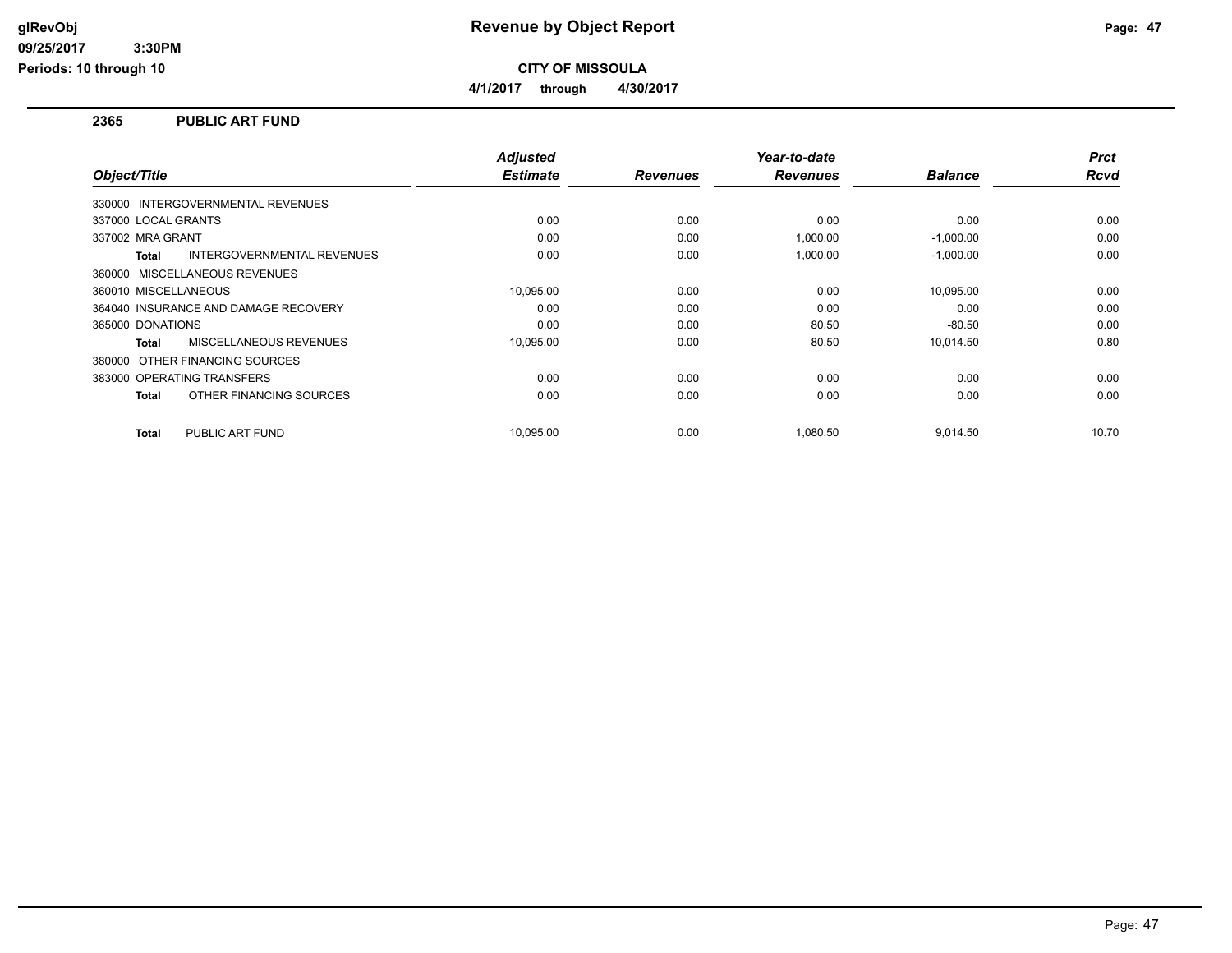**4/1/2017 through 4/30/2017**

# **2371 EMPLOYEE HEALTH INSURANCE LEVY FUND**

## **2371 EMPLOYEE HEALTH INSURANCE LEVY FUND**

|                                                           | <b>Adjusted</b> |                 | Year-to-date    |                | <b>Prct</b> |
|-----------------------------------------------------------|-----------------|-----------------|-----------------|----------------|-------------|
| Object/Title                                              | <b>Estimate</b> | <b>Revenues</b> | <b>Revenues</b> | <b>Balance</b> | <b>Rcvd</b> |
| 310000 TAXES/ASSESSMENTS                                  |                 |                 |                 |                |             |
| 311000 GENERAL PROPERTY TAXES                             | 4.525.00        | 42.81           | 2.280.83        | 2.244.17       | 50.41       |
| 312001 PENALTIES & INTEREST                               | 0.00            | 13.15           | 22.76           | $-22.76$       | 0.00        |
| TAXES/ASSESSMENTS<br>Total                                | 4.525.00        | 55.96           | 2.303.59        | 2.221.41       | 50.91       |
| 370000 INVESTMENTS & ROYALTY EARNINGS                     |                 |                 |                 |                |             |
| 371010 INTEREST ON INVESTMENTS                            | 0.00            | 0.00            | 0.00            | 0.00           | 0.00        |
| <b>INVESTMENTS &amp; ROYALTY EARNINGS</b><br><b>Total</b> | 0.00            | 0.00            | 0.00            | 0.00           | 0.00        |
| EMPLOYEE HEALTH INSURANCE LEVY FUNI<br><b>Total</b>       | 4.525.00        | 55.96           | 2.303.59        | 2.221.41       | 50.91       |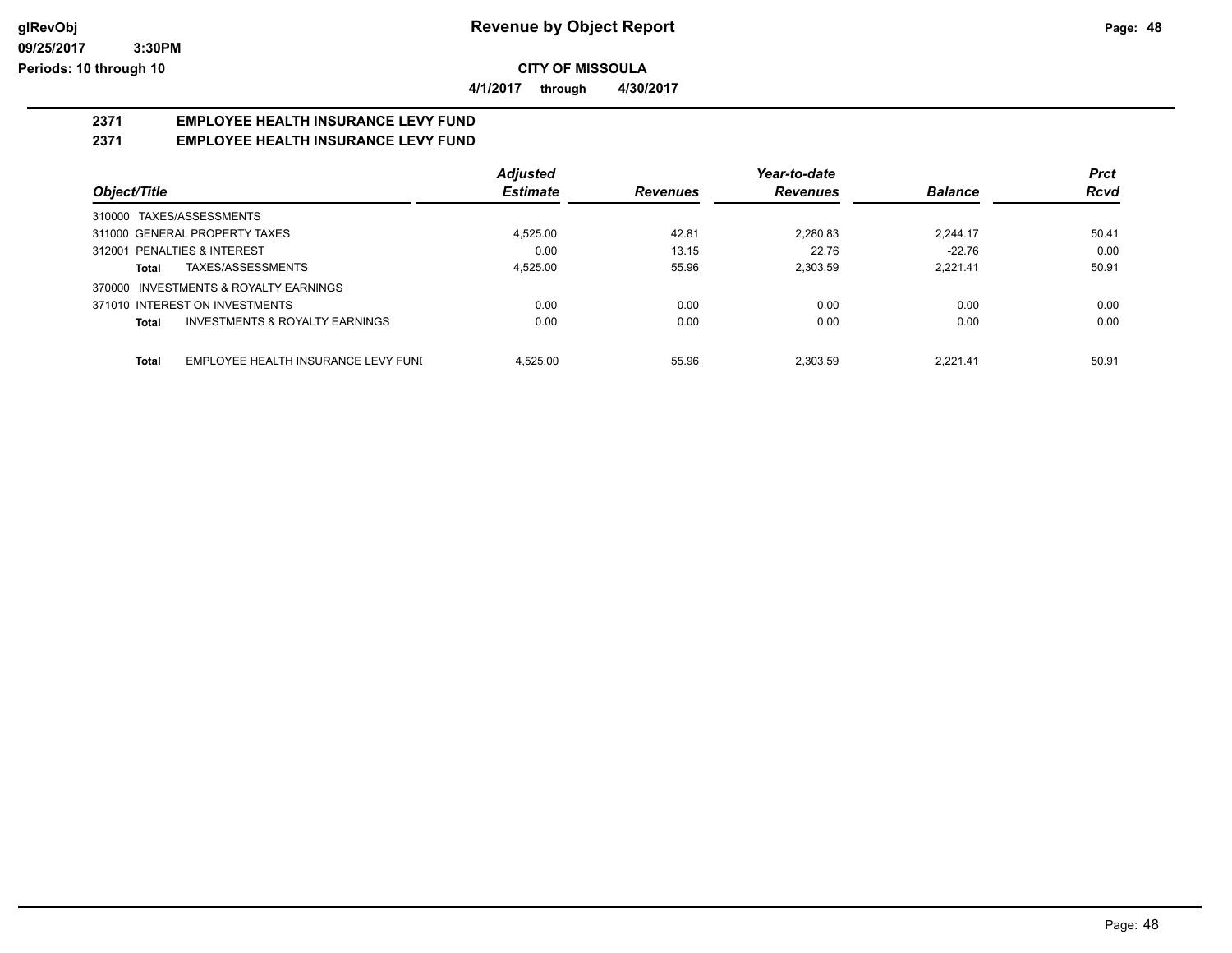**4/1/2017 through 4/30/2017**

## **2371 EMPLOYEE HEALTH INSURANCE LEVY FUND**

|                                                    | <b>Adjusted</b> |                 | Year-to-date    |                | <b>Prct</b> |
|----------------------------------------------------|-----------------|-----------------|-----------------|----------------|-------------|
| Object/Title                                       | <b>Estimate</b> | <b>Revenues</b> | <b>Revenues</b> | <b>Balance</b> | <b>Rcvd</b> |
| 310000 TAXES/ASSESSMENTS                           |                 |                 |                 |                |             |
| 311000 GENERAL PROPERTY TAXES                      | 4.525.00        | 42.81           | 2.280.83        | 2.244.17       | 50.41       |
| 312001 PENALTIES & INTEREST                        | 0.00            | 13.15           | 22.76           | $-22.76$       | 0.00        |
| TAXES/ASSESSMENTS<br>Total                         | 4.525.00        | 55.96           | 2.303.59        | 2.221.41       | 50.91       |
| 370000 INVESTMENTS & ROYALTY EARNINGS              |                 |                 |                 |                |             |
| 371010 INTEREST ON INVESTMENTS                     | 0.00            | 0.00            | 0.00            | 0.00           | 0.00        |
| INVESTMENTS & ROYALTY EARNINGS<br>Total            | 0.00            | 0.00            | 0.00            | 0.00           | 0.00        |
|                                                    |                 |                 |                 |                |             |
| <b>Total</b><br>EMPLOYEE HEALTH INSURANCE LEVY FUN | 4.525.00        | 55.96           | 2.303.59        | 2.221.41       | 50.91       |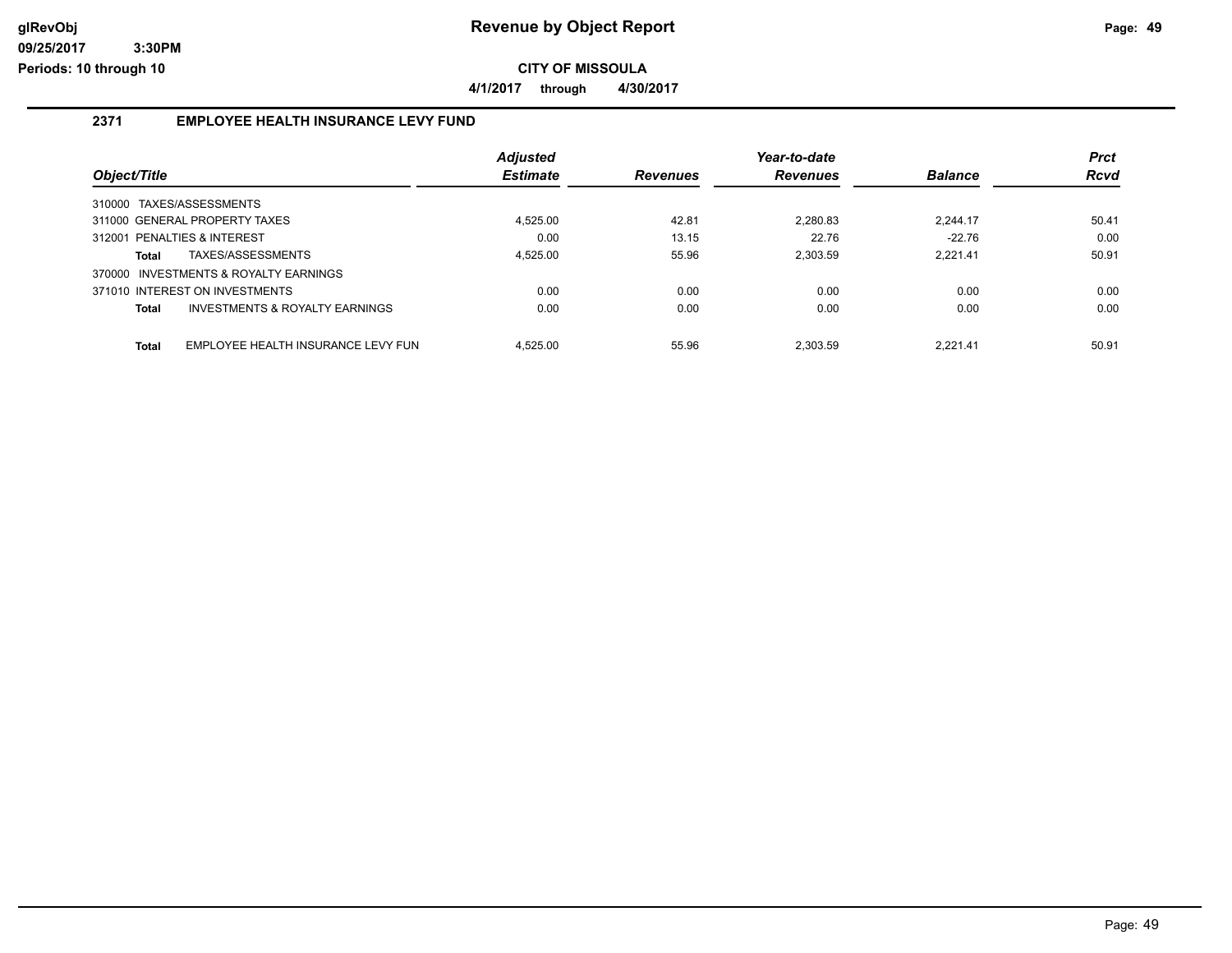**4/1/2017 through 4/30/2017**

**2372 PERMISSIVE MEDICAL LEVY**

**2372 PERMISSIVE MEDICAL LEVY**

|                                                    | <b>Adjusted</b> |                 | Year-to-date    |                | <b>Prct</b> |
|----------------------------------------------------|-----------------|-----------------|-----------------|----------------|-------------|
| Object/Title                                       | <b>Estimate</b> | <b>Revenues</b> | <b>Revenues</b> | <b>Balance</b> | Rcvd        |
| 310000 TAXES/ASSESSMENTS                           |                 |                 |                 |                |             |
| 311000 GENERAL PROPERTY TAXES                      | 4,774,150.00    | 20.970.16       | 2,520,089.09    | 2.254.060.91   | 52.79       |
| 312001 PENALTIES & INTEREST                        | 0.00            | 2.127.92        | 4.022.91        | $-4.022.91$    | 0.00        |
| TAXES/ASSESSMENTS<br>Total                         | 4.774.150.00    | 23.098.08       | 2.524.112.00    | 2.250.038.00   | 52.87       |
| 370000 INVESTMENTS & ROYALTY EARNINGS              |                 |                 |                 |                |             |
| 371010 INTEREST ON INVESTMENTS                     | 0.00            | 0.00            | 0.00            | 0.00           | 0.00        |
| <b>INVESTMENTS &amp; ROYALTY EARNINGS</b><br>Total | 0.00            | 0.00            | 0.00            | 0.00           | 0.00        |
| Total<br>PERMISSIVE MEDICAL LEVY                   | 4.774.150.00    | 23.098.08       | 2.524.112.00    | 2.250.038.00   | 52.87       |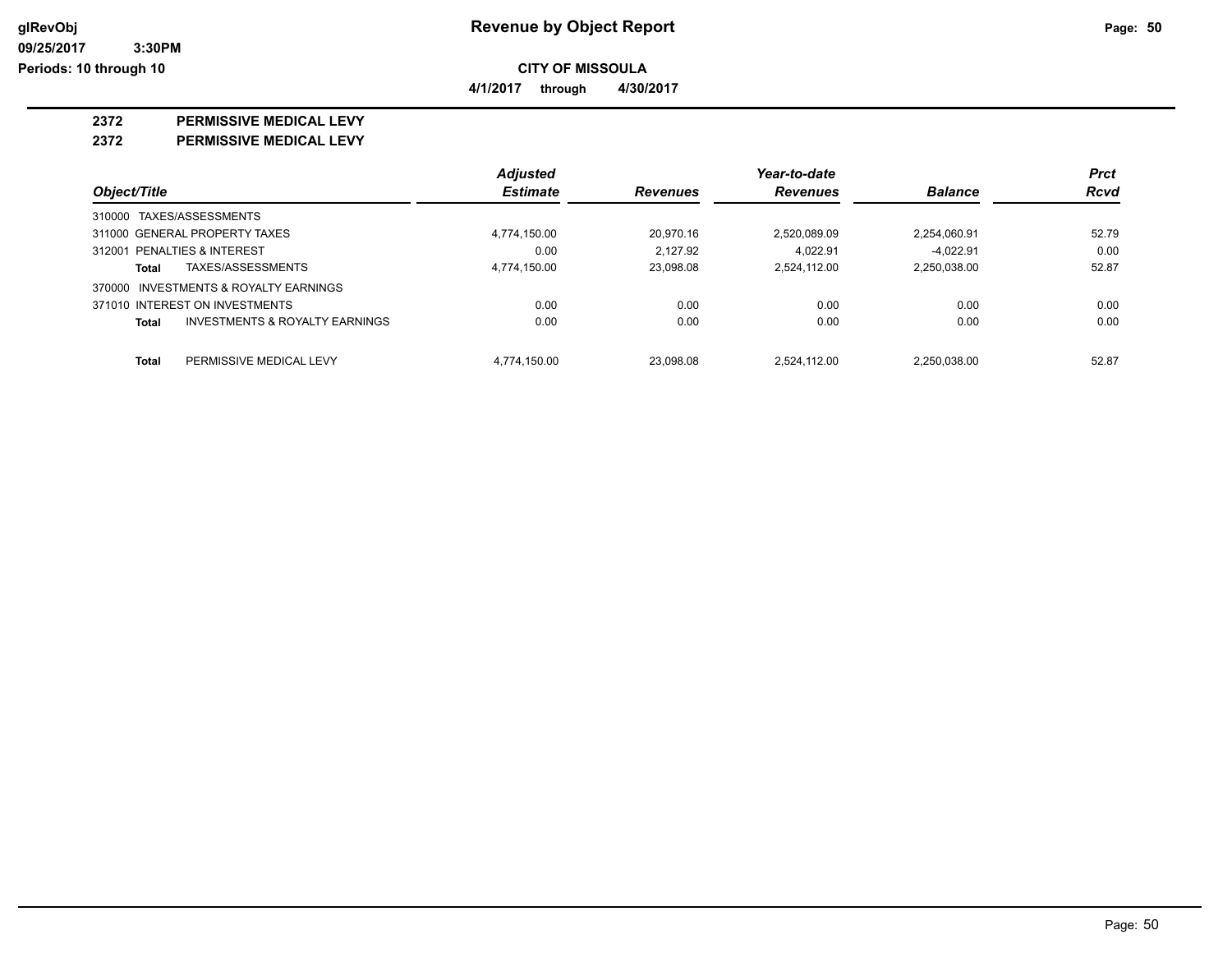**4/1/2017 through 4/30/2017**

## **2372 PERMISSIVE MEDICAL LEVY**

|              |                                       | <b>Adjusted</b> |                 | Year-to-date    |                | <b>Prct</b> |
|--------------|---------------------------------------|-----------------|-----------------|-----------------|----------------|-------------|
| Object/Title |                                       | <b>Estimate</b> | <b>Revenues</b> | <b>Revenues</b> | <b>Balance</b> | <b>Rcvd</b> |
|              | 310000 TAXES/ASSESSMENTS              |                 |                 |                 |                |             |
|              | 311000 GENERAL PROPERTY TAXES         | 4,774,150.00    | 20.970.16       | 2.520.089.09    | 2,254,060.91   | 52.79       |
|              | 312001 PENALTIES & INTEREST           | 0.00            | 2.127.92        | 4.022.91        | $-4.022.91$    | 0.00        |
| <b>Total</b> | TAXES/ASSESSMENTS                     | 4,774,150.00    | 23.098.08       | 2.524.112.00    | 2.250.038.00   | 52.87       |
|              | 370000 INVESTMENTS & ROYALTY EARNINGS |                 |                 |                 |                |             |
|              | 371010 INTEREST ON INVESTMENTS        | 0.00            | 0.00            | 0.00            | 0.00           | 0.00        |
| <b>Total</b> | INVESTMENTS & ROYALTY EARNINGS        | 0.00            | 0.00            | 0.00            | 0.00           | 0.00        |
| <b>Total</b> | PERMISSIVE MEDICAL LEVY               | 4.774.150.00    | 23.098.08       | 2.524.112.00    | 2.250.038.00   | 52.87       |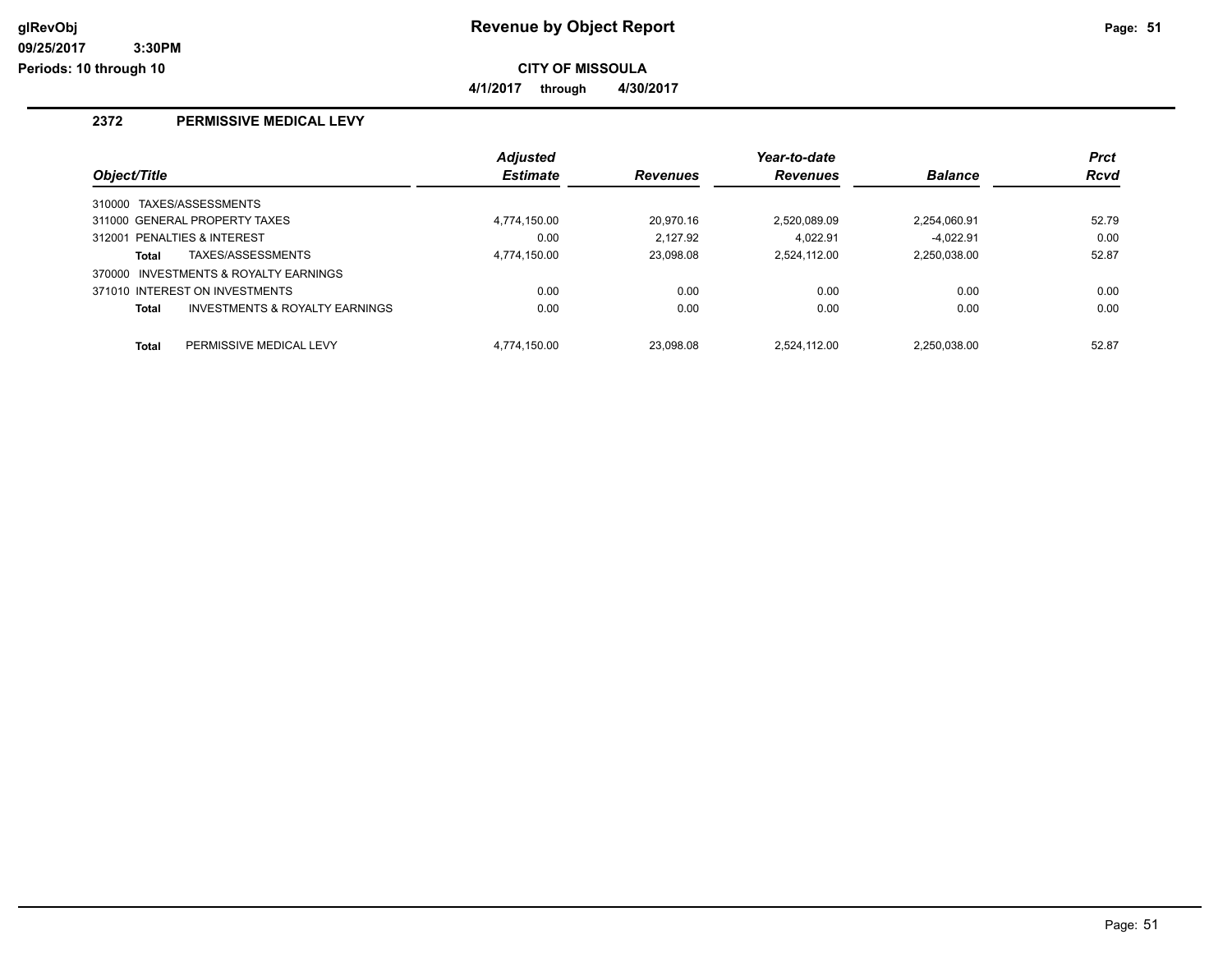**4/1/2017 through 4/30/2017**

# **2389 CABLE TELEVISION FRANCHISE FUND**

## **2389 CABLE TELEVISION FRANCHISE FUND**

|                   |                                 | <b>Adjusted</b> |                 | Year-to-date    |                | <b>Prct</b> |
|-------------------|---------------------------------|-----------------|-----------------|-----------------|----------------|-------------|
| Object/Title      |                                 | <b>Estimate</b> | <b>Revenues</b> | <b>Revenues</b> | <b>Balance</b> | <b>Rcvd</b> |
|                   | 320000 LICENSES & PERMITS       |                 |                 |                 |                |             |
|                   | 322031 FRANCHISE FEE - AT&T     | 680,000.00      | 0.00            | 346.315.86      | 333.684.14     | 50.93       |
| 322034 PEG ACCESS |                                 | 56,000.00       | 0.00            | 19.385.05       | 36.614.95      | 34.62       |
| Total             | <b>LICENSES &amp; PERMITS</b>   | 736.000.00      | 0.00            | 365.700.91      | 370.299.09     | 49.69       |
|                   | 360000 MISCELLANEOUS REVENUES   |                 |                 |                 |                |             |
| 365000 DONATIONS  |                                 | 0.00            | 0.00            | 0.00            | 0.00           | 0.00        |
| Total             | MISCELLANEOUS REVENUES          | 0.00            | 0.00            | 0.00            | 0.00           | 0.00        |
| Total             | CABLE TELEVISION FRANCHISE FUND | 736.000.00      | 0.00            | 365.700.91      | 370.299.09     | 49.69       |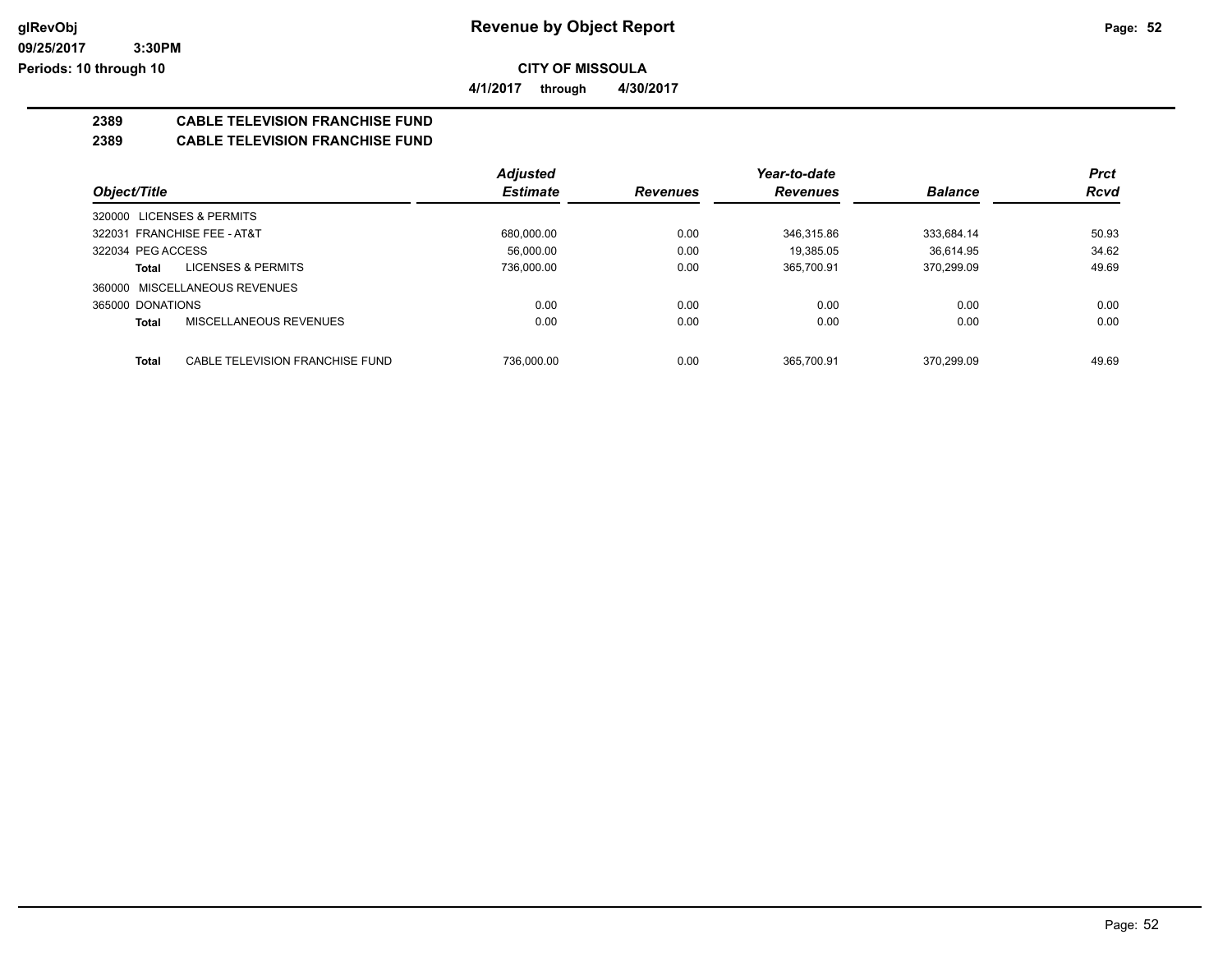**4/1/2017 through 4/30/2017**

## **2389 CABLE TELEVISION FRANCHISE FUND**

|                             |                                 | <b>Adjusted</b> |                 | Year-to-date    |                | <b>Prct</b> |
|-----------------------------|---------------------------------|-----------------|-----------------|-----------------|----------------|-------------|
| Object/Title                |                                 | <b>Estimate</b> | <b>Revenues</b> | <b>Revenues</b> | <b>Balance</b> | <b>Rcvd</b> |
| 320000 LICENSES & PERMITS   |                                 |                 |                 |                 |                |             |
| 322031 FRANCHISE FEE - AT&T |                                 | 680.000.00      | 0.00            | 346.315.86      | 333.684.14     | 50.93       |
| 322034 PEG ACCESS           |                                 | 56.000.00       | 0.00            | 19.385.05       | 36.614.95      | 34.62       |
| Total                       | LICENSES & PERMITS              | 736.000.00      | 0.00            | 365.700.91      | 370,299.09     | 49.69       |
|                             | 360000 MISCELLANEOUS REVENUES   |                 |                 |                 |                |             |
| 365000 DONATIONS            |                                 | 0.00            | 0.00            | 0.00            | 0.00           | 0.00        |
| Total                       | MISCELLANEOUS REVENUES          | 0.00            | 0.00            | 0.00            | 0.00           | 0.00        |
|                             |                                 |                 |                 |                 |                |             |
| Total                       | CABLE TELEVISION FRANCHISE FUND | 736.000.00      | 0.00            | 365.700.91      | 370.299.09     | 49.69       |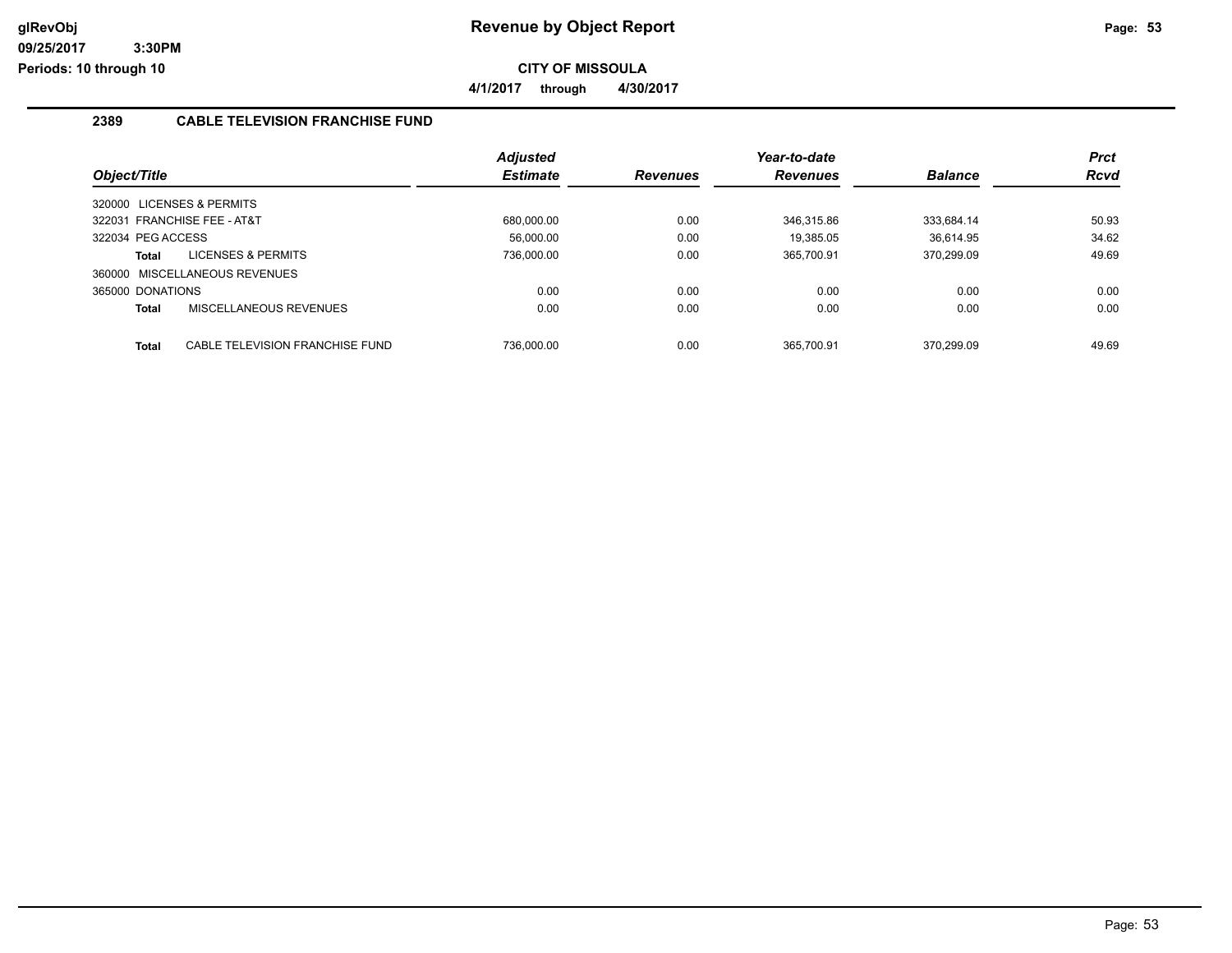**4/1/2017 through 4/30/2017**

## **2390 DRUG FORFEITURE FUND**

**2390 DRUG FORFEITURE FUND**

|                                                           | <b>Adjusted</b> |                 | Year-to-date    |                | <b>Prct</b> |
|-----------------------------------------------------------|-----------------|-----------------|-----------------|----------------|-------------|
| Object/Title                                              | <b>Estimate</b> | <b>Revenues</b> | <b>Revenues</b> | <b>Balance</b> | <b>Rcvd</b> |
| 350000 FINES & FORFEITURES                                |                 |                 |                 |                |             |
| 351013 DRUG FORFEITURES                                   | 16.800.00       | 1.368.00        | 11,762.85       | 5,037.15       | 70.02       |
| <b>FINES &amp; FORFEITURES</b><br><b>Total</b>            | 16,800.00       | 1.368.00        | 11,762.85       | 5,037.15       | 70.02       |
| 370000 INVESTMENTS & ROYALTY EARNINGS                     |                 |                 |                 |                |             |
| 371010 INTEREST ON INVESTMENTS                            | 0.00            | 0.00            | 0.00            | 0.00           | 0.00        |
| <b>INVESTMENTS &amp; ROYALTY EARNINGS</b><br><b>Total</b> | 0.00            | 0.00            | 0.00            | 0.00           | 0.00        |
| DRUG FORFEITURE FUND<br><b>Total</b>                      | 16.800.00       | 1.368.00        | 11.762.85       | 5.037.15       | 70.02       |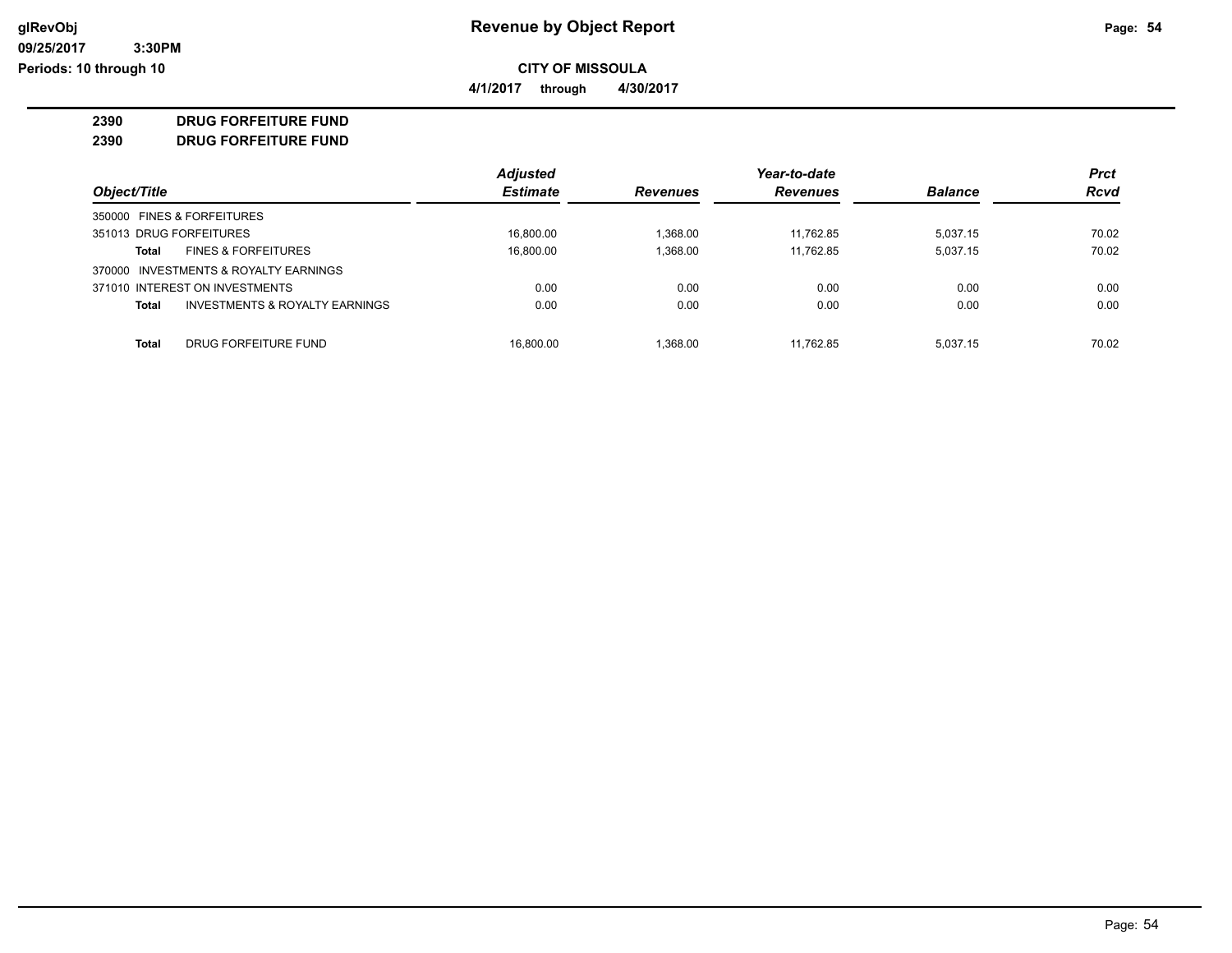**Periods: 10 through 10**

**CITY OF MISSOULA**

**4/1/2017 through 4/30/2017**

## **2390 DRUG FORFEITURE FUND**

 **3:30PM**

|                            |                                           | <b>Adjusted</b> |                 | Year-to-date    |                | <b>Prct</b> |
|----------------------------|-------------------------------------------|-----------------|-----------------|-----------------|----------------|-------------|
| Object/Title               |                                           | <b>Estimate</b> | <b>Revenues</b> | <b>Revenues</b> | <b>Balance</b> | <b>Rcvd</b> |
| 350000 FINES & FORFEITURES |                                           |                 |                 |                 |                |             |
| 351013 DRUG FORFEITURES    |                                           | 16.800.00       | 1.368.00        | 11.762.85       | 5.037.15       | 70.02       |
| <b>Total</b>               | <b>FINES &amp; FORFEITURES</b>            | 16,800.00       | 1,368.00        | 11.762.85       | 5.037.15       | 70.02       |
|                            | 370000 INVESTMENTS & ROYALTY EARNINGS     |                 |                 |                 |                |             |
|                            | 371010 INTEREST ON INVESTMENTS            | 0.00            | 0.00            | 0.00            | 0.00           | 0.00        |
| <b>Total</b>               | <b>INVESTMENTS &amp; ROYALTY EARNINGS</b> | 0.00            | 0.00            | 0.00            | 0.00           | 0.00        |
| <b>Total</b>               | DRUG FORFEITURE FUND                      | 16.800.00       | 1.368.00        | 11.762.85       | 5.037.15       | 70.02       |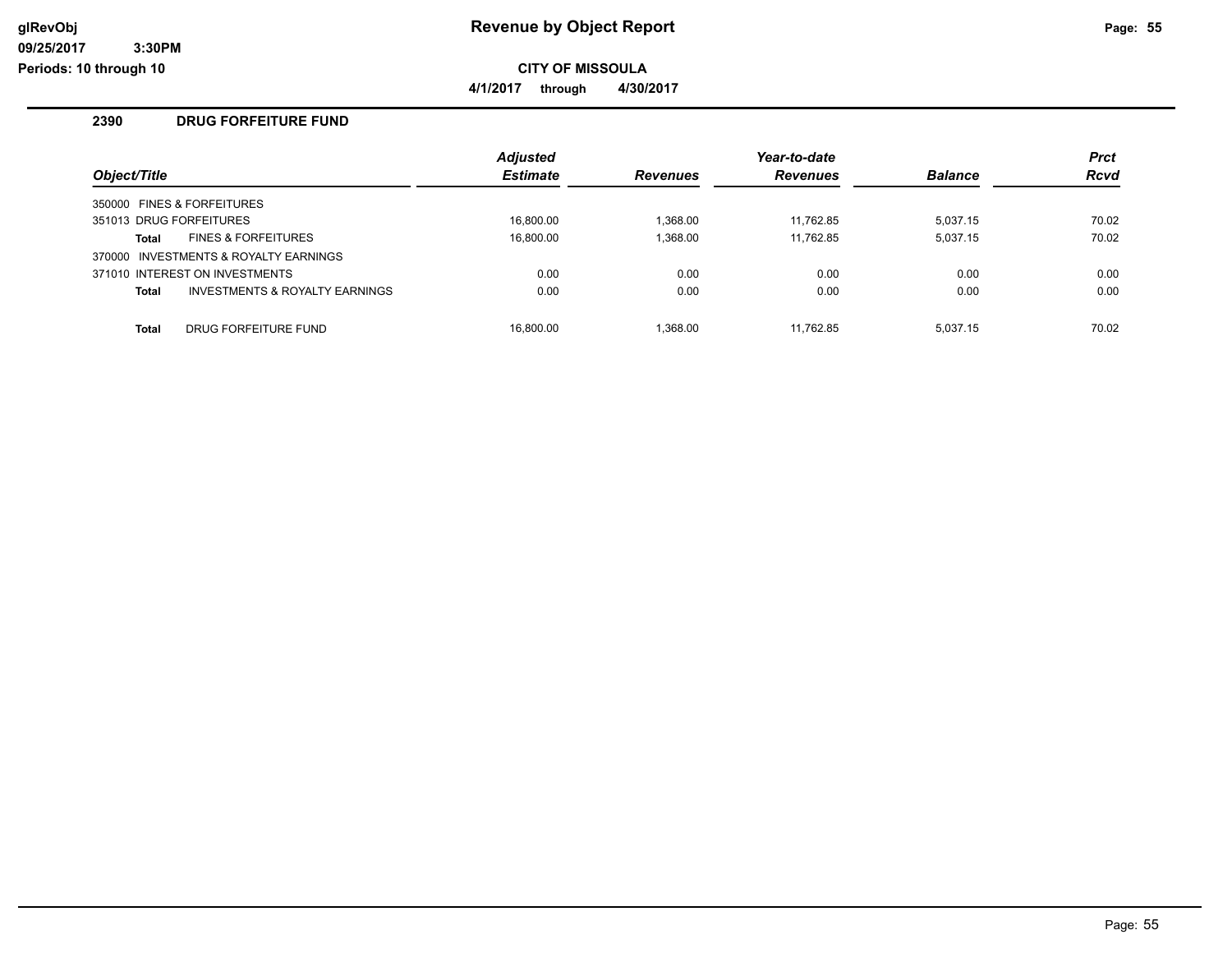**4/1/2017 through 4/30/2017**

## **2394 BUILDING INSPECTION FUND**

## **2394 BUILDING INSPECTION FUND**

|                                                     | <b>Adjusted</b> |                 | Year-to-date    |                | <b>Prct</b> |
|-----------------------------------------------------|-----------------|-----------------|-----------------|----------------|-------------|
| Object/Title                                        | <b>Estimate</b> | <b>Revenues</b> | <b>Revenues</b> | <b>Balance</b> | <b>Rcvd</b> |
| 320000 LICENSES & PERMITS                           |                 |                 |                 |                |             |
| 323011 BUILDING PERMITS                             | 1,111,650.00    | 124,867.14      | 1,127,307.31    | $-15,657.31$   | 101.41      |
| 323012 ELECTRICAL PERMITS                           | 239,641.00      | 31,084.38       | 229,158.16      | 10,482.84      | 95.63       |
| 323013 PLUMBING PERMITS                             | 137,006.00      | 14,634.00       | 180,793.00      | $-43,787.00$   | 131.96      |
| 323014 BLDG PERMIT REVIEW FEE                       | 0.00            | 0.00            | 0.00            | 0.00           | 0.00        |
| 323016 MOVING PERMITS                               | 0.00            | 0.00            | 0.00            | 0.00           | 0.00        |
| 323017 MECHANICAL PERMITS                           | 100,282.00      | 23,297.00       | 121,117.80      | $-20,835.80$   | 120.78      |
| <b>LICENSES &amp; PERMITS</b><br><b>Total</b>       | 1,588,579.00    | 193,882.52      | 1,658,376.27    | $-69,797.27$   | 104.39      |
| 330000 INTERGOVERNMENTAL REVENUES                   |                 |                 |                 |                |             |
| 336023 STATE CONTRIB. - PERS                        | 0.00            | 41.75           | 428.11          | $-428.11$      | 0.00        |
| <b>INTERGOVERNMENTAL REVENUES</b><br>Total          | 0.00            | 41.75           | 428.11          | $-428.11$      | 0.00        |
| 340000 CHARGES FOR SERVICES                         |                 |                 |                 |                |             |
| 341091 INSPECTION CODE BOOKS & COPIES               | 1,393.00        | 36.00           | 468.75          | 924.25         | 33.65       |
| <b>CHARGES FOR SERVICES</b><br>Total                | 1,393.00        | 36.00           | 468.75          | 924.25         | 33.65       |
| MISCELLANEOUS REVENUES<br>360000                    |                 |                 |                 |                |             |
| 360010 MISCELLANEOUS                                | 0.00            | 0.00            | 1,723.63        | $-1,723.63$    | 0.00        |
| 360015 CONFERENCE REVENUES - BUILDING               | 0.00            | 0.00            | 0.00            | 0.00           | 0.00        |
| MISCELLANEOUS REVENUES<br>Total                     | 0.00            | 0.00            | 1,723.63        | $-1,723.63$    | 0.00        |
| <b>INVESTMENTS &amp; ROYALTY EARNINGS</b><br>370000 |                 |                 |                 |                |             |
| 371010 INTEREST ON INVESTMENTS                      | 0.00            | 0.00            | 0.00            | 0.00           | 0.00        |
| 371020 GAIN/LOSS IN MARKET VALUE OF INVESTMENTS     | 0.00            | 0.00            | 0.00            | 0.00           | 0.00        |
| <b>INVESTMENTS &amp; ROYALTY EARNINGS</b><br>Total  | 0.00            | 0.00            | 0.00            | 0.00           | 0.00        |
| 380000 OTHER FINANCING SOURCES                      |                 |                 |                 |                |             |
| 381090 PROCEEDS FROM CAPITAL LEASE                  | 0.00            | 0.00            | 0.00            | 0.00           | 0.00        |
| 382010 SALE OF FIXED ASSETS                         | 0.00            | 0.00            | 0.00            | 0.00           | 0.00        |
| 383000 OPERATING TRANSFERS                          | 0.00            | 0.00            | 0.00            | 0.00           | 0.00        |
| OTHER FINANCING SOURCES<br><b>Total</b>             | 0.00            | 0.00            | 0.00            | 0.00           | 0.00        |
| <b>BUILDING INSPECTION FUND</b><br>Total            | 1.589.972.00    | 193,960.27      | 1,660,996.76    | $-71,024.76$   | 104.47      |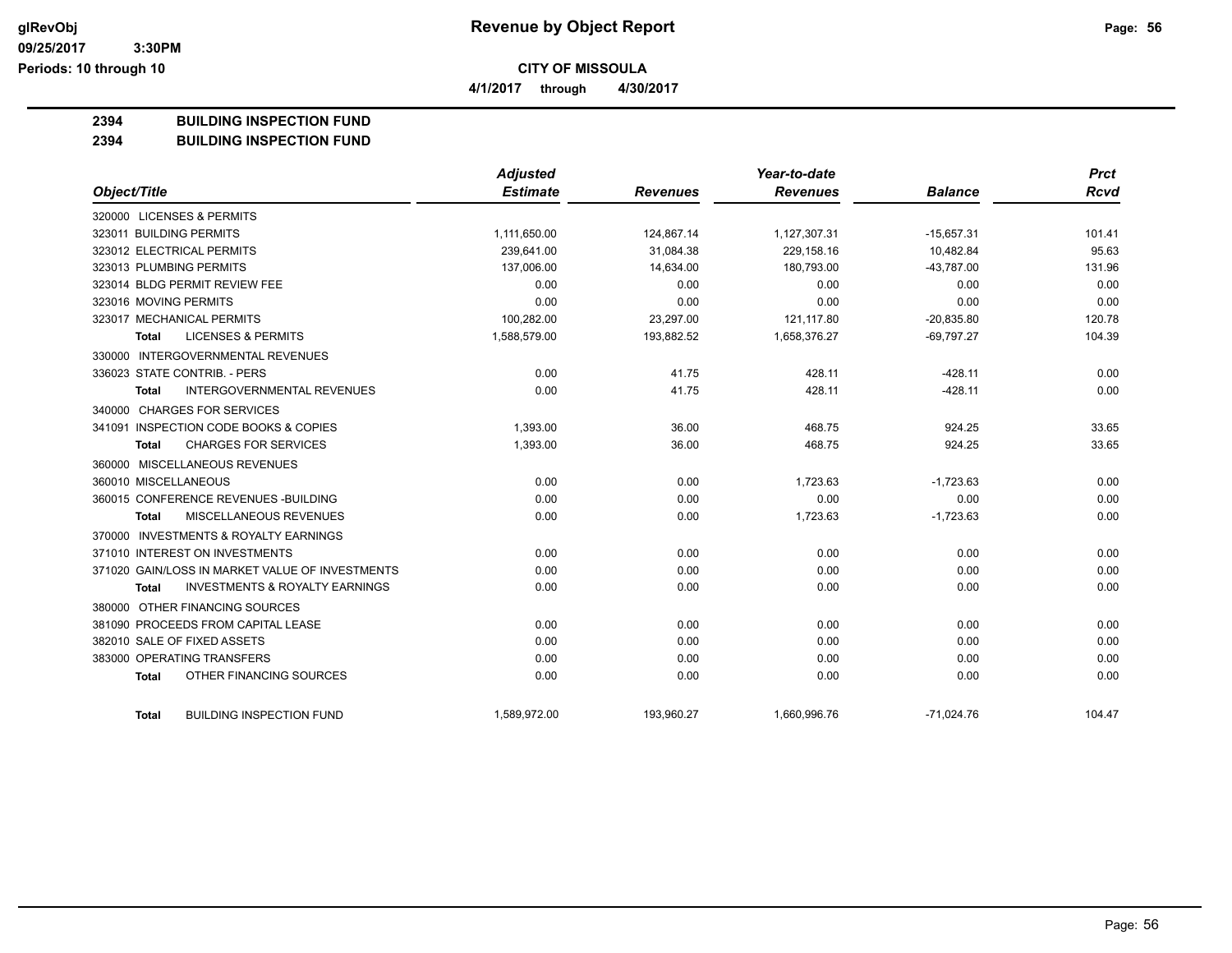**4/1/2017 through 4/30/2017**

## **2394 BUILDING INSPECTION FUND**

|                                                           | <b>Adjusted</b> |                 | Year-to-date    |                | <b>Prct</b> |
|-----------------------------------------------------------|-----------------|-----------------|-----------------|----------------|-------------|
| Object/Title                                              | <b>Estimate</b> | <b>Revenues</b> | <b>Revenues</b> | <b>Balance</b> | <b>Rcvd</b> |
| 320000 LICENSES & PERMITS                                 |                 |                 |                 |                |             |
| 323011 BUILDING PERMITS                                   | 1,111,650.00    | 124,867.14      | 1,127,307.31    | $-15,657.31$   | 101.41      |
| 323012 ELECTRICAL PERMITS                                 | 239,641.00      | 31,084.38       | 229,158.16      | 10,482.84      | 95.63       |
| 323013 PLUMBING PERMITS                                   | 137.006.00      | 14,634.00       | 180,793.00      | $-43,787.00$   | 131.96      |
| 323014 BLDG PERMIT REVIEW FEE                             | 0.00            | 0.00            | 0.00            | 0.00           | 0.00        |
| 323016 MOVING PERMITS                                     | 0.00            | 0.00            | 0.00            | 0.00           | 0.00        |
| 323017 MECHANICAL PERMITS                                 | 100,282.00      | 23,297.00       | 121,117.80      | $-20,835.80$   | 120.78      |
| <b>LICENSES &amp; PERMITS</b><br>Total                    | 1,588,579.00    | 193,882.52      | 1,658,376.27    | $-69,797.27$   | 104.39      |
| 330000 INTERGOVERNMENTAL REVENUES                         |                 |                 |                 |                |             |
| 336023 STATE CONTRIB. - PERS                              | 0.00            | 41.75           | 428.11          | $-428.11$      | 0.00        |
| <b>INTERGOVERNMENTAL REVENUES</b><br><b>Total</b>         | 0.00            | 41.75           | 428.11          | $-428.11$      | 0.00        |
| 340000 CHARGES FOR SERVICES                               |                 |                 |                 |                |             |
| 341091 INSPECTION CODE BOOKS & COPIES                     | 1,393.00        | 36.00           | 468.75          | 924.25         | 33.65       |
| <b>CHARGES FOR SERVICES</b><br><b>Total</b>               | 1,393.00        | 36.00           | 468.75          | 924.25         | 33.65       |
| 360000 MISCELLANEOUS REVENUES                             |                 |                 |                 |                |             |
| 360010 MISCELLANEOUS                                      | 0.00            | 0.00            | 1,723.63        | $-1,723.63$    | 0.00        |
| 360015 CONFERENCE REVENUES - BUILDING                     | 0.00            | 0.00            | 0.00            | 0.00           | 0.00        |
| MISCELLANEOUS REVENUES<br><b>Total</b>                    | 0.00            | 0.00            | 1,723.63        | $-1,723.63$    | 0.00        |
| 370000 INVESTMENTS & ROYALTY EARNINGS                     |                 |                 |                 |                |             |
| 371010 INTEREST ON INVESTMENTS                            | 0.00            | 0.00            | 0.00            | 0.00           | 0.00        |
| 371020 GAIN/LOSS IN MARKET VALUE OF INVESTMENT            | 0.00            | 0.00            | 0.00            | 0.00           | 0.00        |
| <b>INVESTMENTS &amp; ROYALTY EARNINGS</b><br><b>Total</b> | 0.00            | 0.00            | 0.00            | 0.00           | 0.00        |
| 380000 OTHER FINANCING SOURCES                            |                 |                 |                 |                |             |
| 381090 PROCEEDS FROM CAPITAL LEASE                        | 0.00            | 0.00            | 0.00            | 0.00           | 0.00        |
| 382010 SALE OF FIXED ASSETS                               | 0.00            | 0.00            | 0.00            | 0.00           | 0.00        |
| 383000 OPERATING TRANSFERS                                | 0.00            | 0.00            | 0.00            | 0.00           | 0.00        |
| OTHER FINANCING SOURCES<br><b>Total</b>                   | 0.00            | 0.00            | 0.00            | 0.00           | 0.00        |
| <b>BUILDING INSPECTION FUND</b><br><b>Total</b>           | 1,589,972.00    | 193,960.27      | 1,660,996.76    | $-71,024.76$   | 104.47      |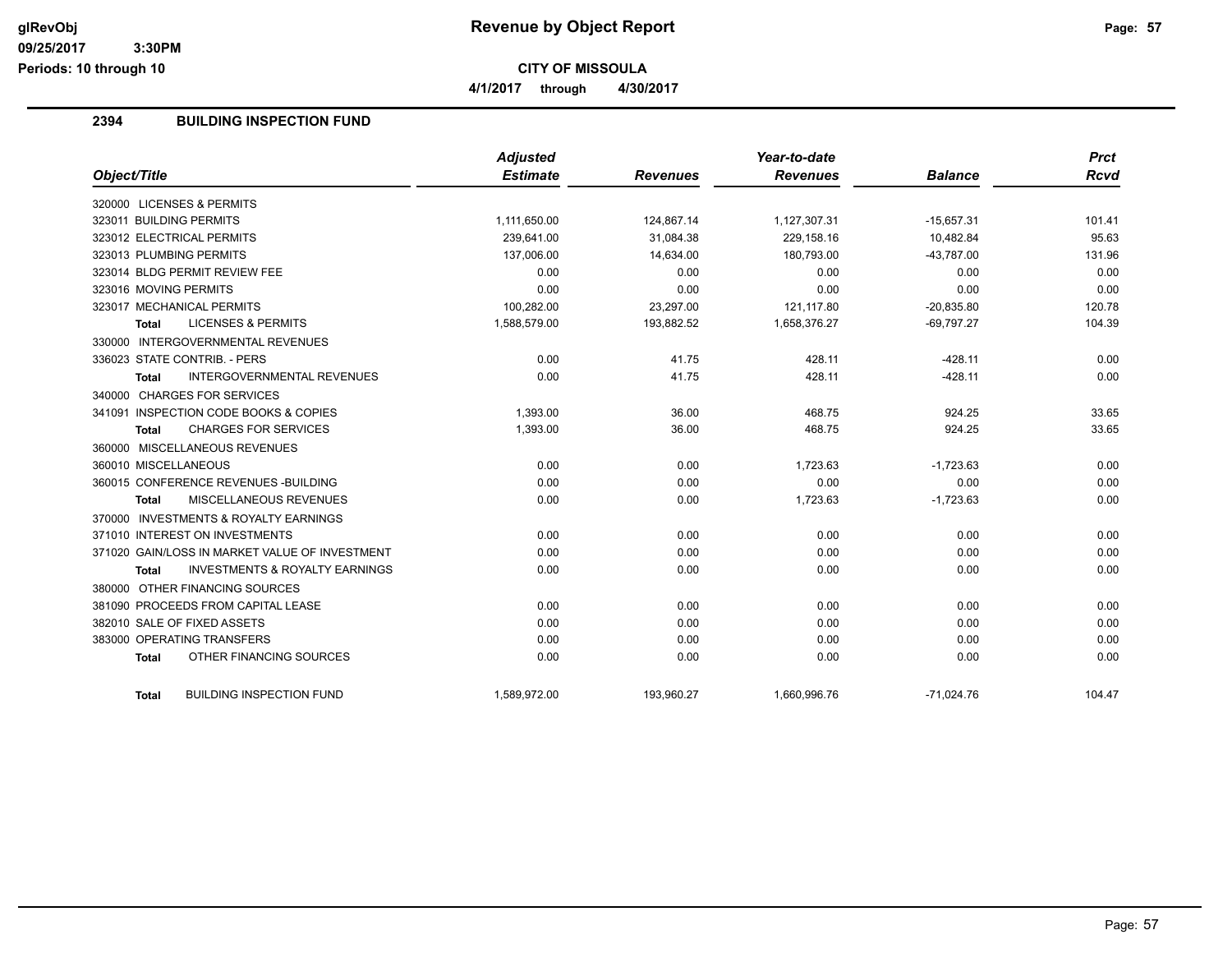**4/1/2017 through 4/30/2017**

## **2395 CITY GRANTS & PROGRAM INCOME FUND**

## **2395 CITY GRANTS & PROGRAM INCOME FUND**

|                                                     | <b>Adjusted</b> |                 | Year-to-date    |                | <b>Prct</b> |
|-----------------------------------------------------|-----------------|-----------------|-----------------|----------------|-------------|
| Object/Title                                        | <b>Estimate</b> | <b>Revenues</b> | <b>Revenues</b> | <b>Balance</b> | Rcvd        |
| 330000 INTERGOVERNMENTAL REVENUES                   |                 |                 |                 |                |             |
| 331010 ENTITLEMENT - CDBG                           | 0.00            | 0.00            | 0.00            | 0.00           | 0.00        |
| <b>INTERGOVERNMENTAL REVENUES</b><br><b>Total</b>   | 0.00            | 0.00            | 0.00            | 0.00           | 0.00        |
| 360000 MISCELLANEOUS REVENUES                       |                 |                 |                 |                |             |
| 360005 LOAN REPAYMENTS                              | 0.00            | 0.00            | 0.00            | 0.00           | 0.00        |
| 360010 MISCELLANEOUS                                | 0.00            | 0.00            | 0.00            | 0.00           | 0.00        |
| 360013 REPAYMENT OF SEWER GRANT                     | 0.00            | 0.00            | 0.00            | 0.00           | 0.00        |
| 360014 REPAYMENT OF LOAN/MHA                        | 0.00            | 0.00            | 0.00            | 0.00           | 0.00        |
| 362000 OTHER MISCELLANEOUS REVENUE                  | 2,105.00        | 0.00            | 0.00            | 2,105.00       | 0.00        |
| <b>MISCELLANEOUS REVENUES</b><br><b>Total</b>       | 2,105.00        | 0.00            | 0.00            | 2,105.00       | 0.00        |
| <b>INVESTMENTS &amp; ROYALTY EARNINGS</b><br>370000 |                 |                 |                 |                |             |
| 371010 INTEREST ON INVESTMENTS                      | 0.00            | 0.00            | 0.00            | 0.00           | 0.00        |
| 371020 GAIN/LOSS IN MARKET VALUE OF INVESTMENTS     | 0.00            | 0.00            | 0.00            | 0.00           | 0.00        |
| <b>INVESTMENTS &amp; ROYALTY EARNINGS</b><br>Total  | 0.00            | 0.00            | 0.00            | 0.00           | 0.00        |
| OTHER FINANCING SOURCES<br>380000                   |                 |                 |                 |                |             |
| 383026 TRANS FR CDBG                                | 0.00            | 0.00            | 0.00            | 0.00           | 0.00        |
| OTHER FINANCING SOURCES<br><b>Total</b>             | 0.00            | 0.00            | 0.00            | 0.00           | 0.00        |
| CITY GRANTS & PROGRAM INCOME FUND<br><b>Total</b>   | 2,105.00        | 0.00            | 0.00            | 2,105.00       | 0.00        |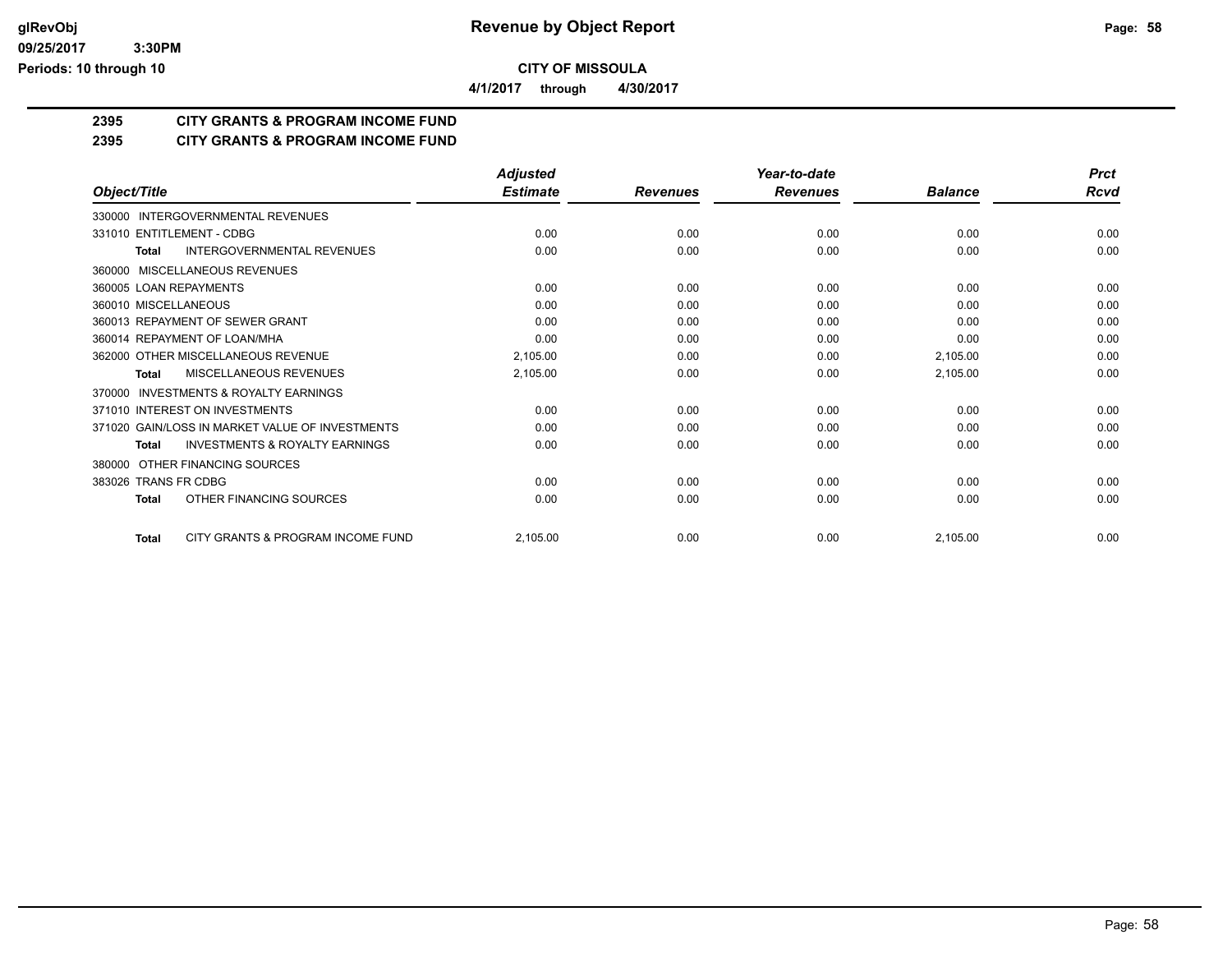**4/1/2017 through 4/30/2017**

## **2395 CITY GRANTS & PROGRAM INCOME FUND**

|                                                           | <b>Adjusted</b> |                 | Year-to-date    |                | <b>Prct</b> |
|-----------------------------------------------------------|-----------------|-----------------|-----------------|----------------|-------------|
| Object/Title                                              | <b>Estimate</b> | <b>Revenues</b> | <b>Revenues</b> | <b>Balance</b> | Rcvd        |
| 330000 INTERGOVERNMENTAL REVENUES                         |                 |                 |                 |                |             |
| 331010 ENTITLEMENT - CDBG                                 | 0.00            | 0.00            | 0.00            | 0.00           | 0.00        |
| INTERGOVERNMENTAL REVENUES<br><b>Total</b>                | 0.00            | 0.00            | 0.00            | 0.00           | 0.00        |
| 360000 MISCELLANEOUS REVENUES                             |                 |                 |                 |                |             |
| 360005 LOAN REPAYMENTS                                    | 0.00            | 0.00            | 0.00            | 0.00           | 0.00        |
| 360010 MISCELLANEOUS                                      | 0.00            | 0.00            | 0.00            | 0.00           | 0.00        |
| 360013 REPAYMENT OF SEWER GRANT                           | 0.00            | 0.00            | 0.00            | 0.00           | 0.00        |
| 360014 REPAYMENT OF LOAN/MHA                              | 0.00            | 0.00            | 0.00            | 0.00           | 0.00        |
| 362000 OTHER MISCELLANEOUS REVENUE                        | 2,105.00        | 0.00            | 0.00            | 2,105.00       | 0.00        |
| <b>MISCELLANEOUS REVENUES</b><br><b>Total</b>             | 2,105.00        | 0.00            | 0.00            | 2,105.00       | 0.00        |
| <b>INVESTMENTS &amp; ROYALTY EARNINGS</b><br>370000       |                 |                 |                 |                |             |
| 371010 INTEREST ON INVESTMENTS                            | 0.00            | 0.00            | 0.00            | 0.00           | 0.00        |
| 371020 GAIN/LOSS IN MARKET VALUE OF INVESTMENT            | 0.00            | 0.00            | 0.00            | 0.00           | 0.00        |
| <b>INVESTMENTS &amp; ROYALTY EARNINGS</b><br><b>Total</b> | 0.00            | 0.00            | 0.00            | 0.00           | 0.00        |
| OTHER FINANCING SOURCES<br>380000                         |                 |                 |                 |                |             |
| 383026 TRANS FR CDBG                                      | 0.00            | 0.00            | 0.00            | 0.00           | 0.00        |
| OTHER FINANCING SOURCES<br><b>Total</b>                   | 0.00            | 0.00            | 0.00            | 0.00           | 0.00        |
| CITY GRANTS & PROGRAM INCOME FUND<br><b>Total</b>         | 2,105.00        | 0.00            | 0.00            | 2,105.00       | 0.00        |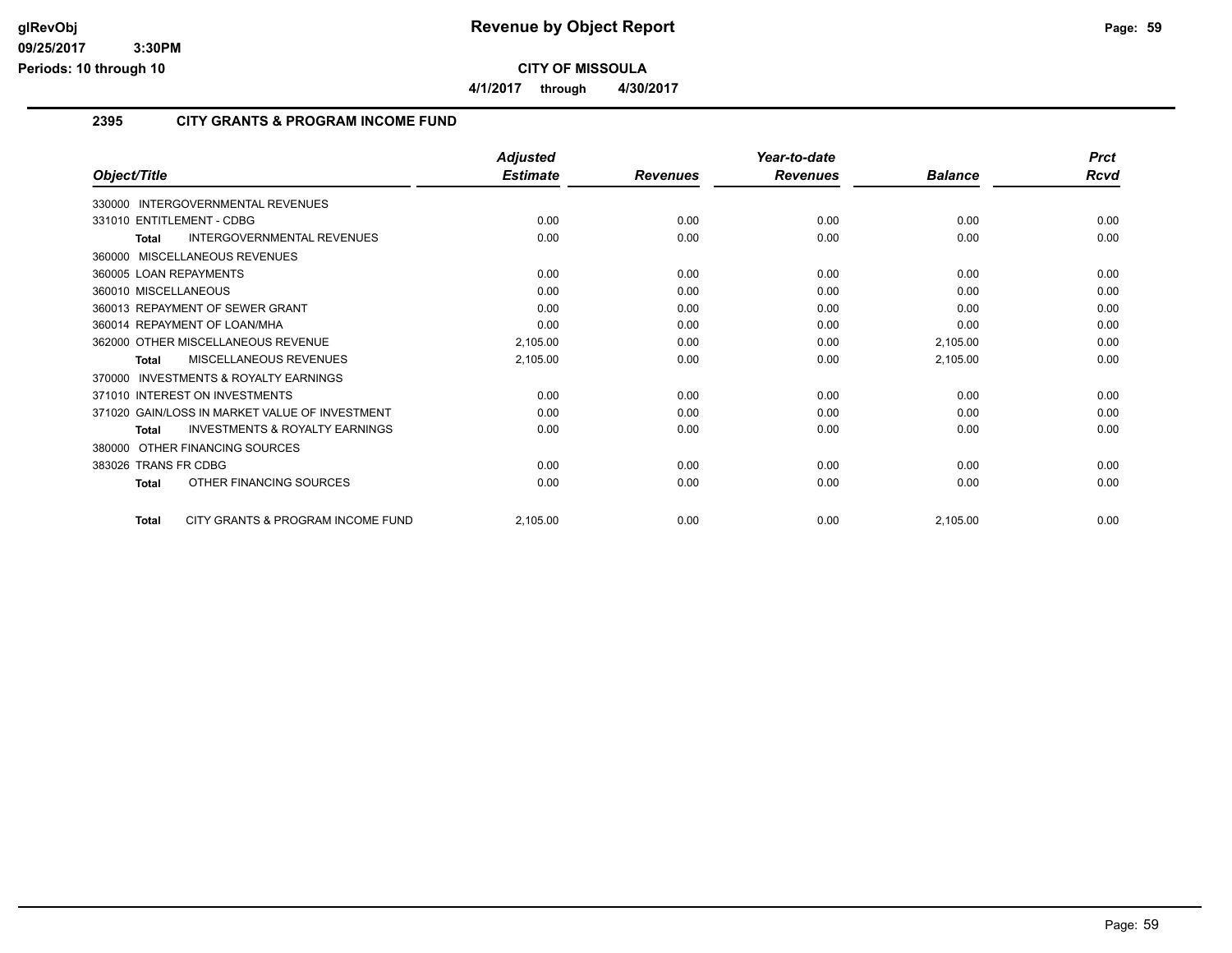**4/1/2017 through 4/30/2017**

## **2399 DANGEROUS BUILDING DEMOLITION & REPAIR F 2399 DANGEROUS BUILDING DEMOLITION & REPAIR F**

|                         |                                      | <b>Adjusted</b> |                 | Year-to-date    |                | Prct |
|-------------------------|--------------------------------------|-----------------|-----------------|-----------------|----------------|------|
| Object/Title            |                                      | <b>Estimate</b> | <b>Revenues</b> | <b>Revenues</b> | <b>Balance</b> | Rcvd |
|                         | 360000 MISCELLANEOUS REVENUES        |                 |                 |                 |                |      |
| 363000 ASSESSMENTS PAID |                                      | 15.000.00       | 0.00            | 0.00            | 15,000.00      | 0.00 |
| Total                   | MISCELLANEOUS REVENUES               | 15.000.00       | 0.00            | 0.00            | 15,000.00      | 0.00 |
| <b>Total</b>            | DANGEROUS BUILDING DEMOLITION & REP. | 15.000.00       | 0.00            | 0.00            | 15,000.00      | 0.00 |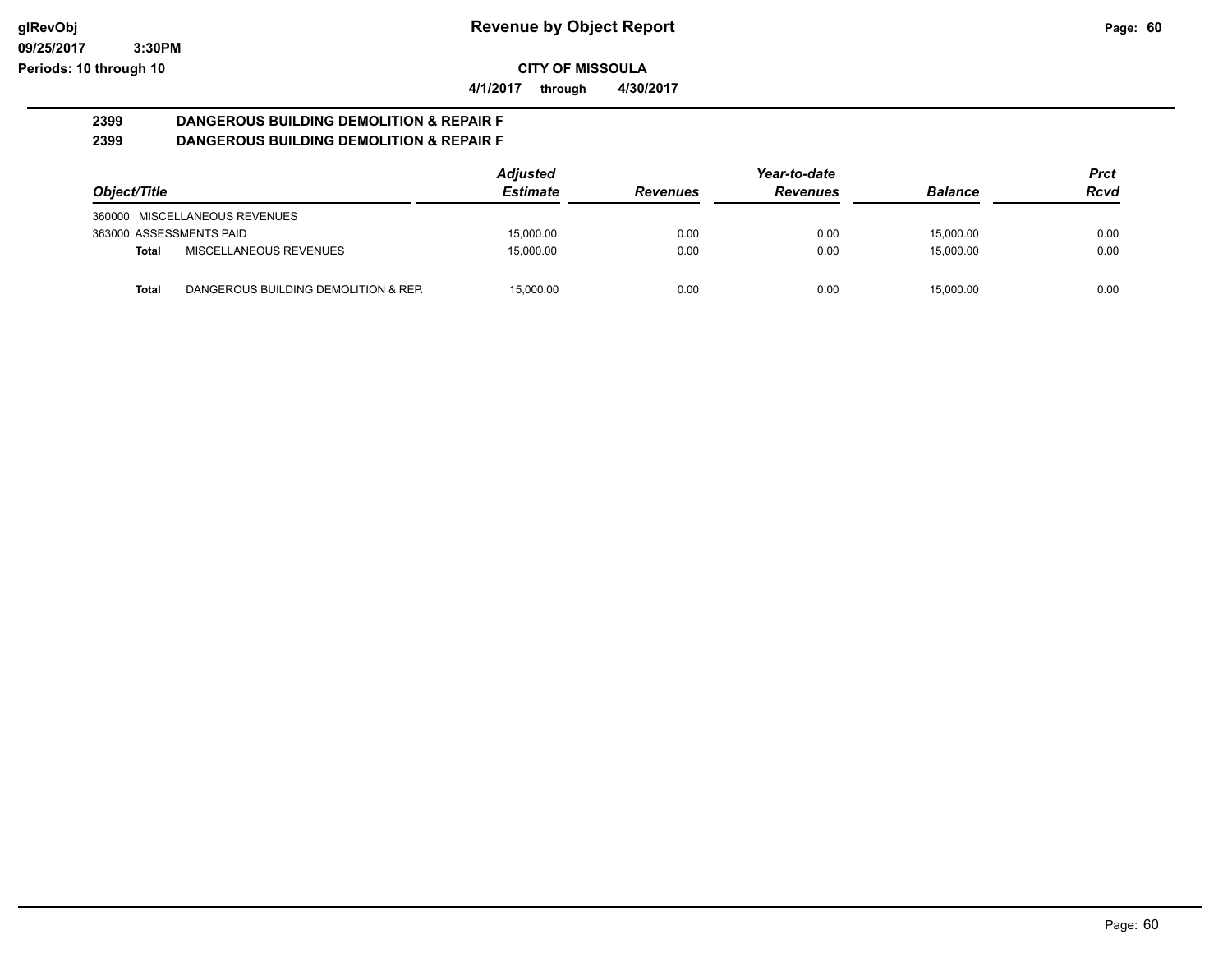**4/1/2017 through 4/30/2017**

## **2399 DANGEROUS BUILDING DEMOLITION & REPAIR F**

|                         |                                     | <b>Adjusted</b><br><b>Estimate</b> |                 | Year-to-date    |                | <b>Prct</b><br><b>Rcvd</b> |
|-------------------------|-------------------------------------|------------------------------------|-----------------|-----------------|----------------|----------------------------|
| Object/Title            |                                     |                                    | <b>Revenues</b> | <b>Revenues</b> | <b>Balance</b> |                            |
|                         | 360000 MISCELLANEOUS REVENUES       |                                    |                 |                 |                |                            |
| 363000 ASSESSMENTS PAID |                                     | 15.000.00                          | 0.00            | 0.00            | 15.000.00      | 0.00                       |
| <b>Total</b>            | MISCELLANEOUS REVENUES              | 15.000.00                          | 0.00            | 0.00            | 15.000.00      | 0.00                       |
| <b>Total</b>            | DANGEROUS BUILDING DEMOLITION & REF | 15,000.00                          | 0.00            | 0.00            | 15.000.00      | 0.00                       |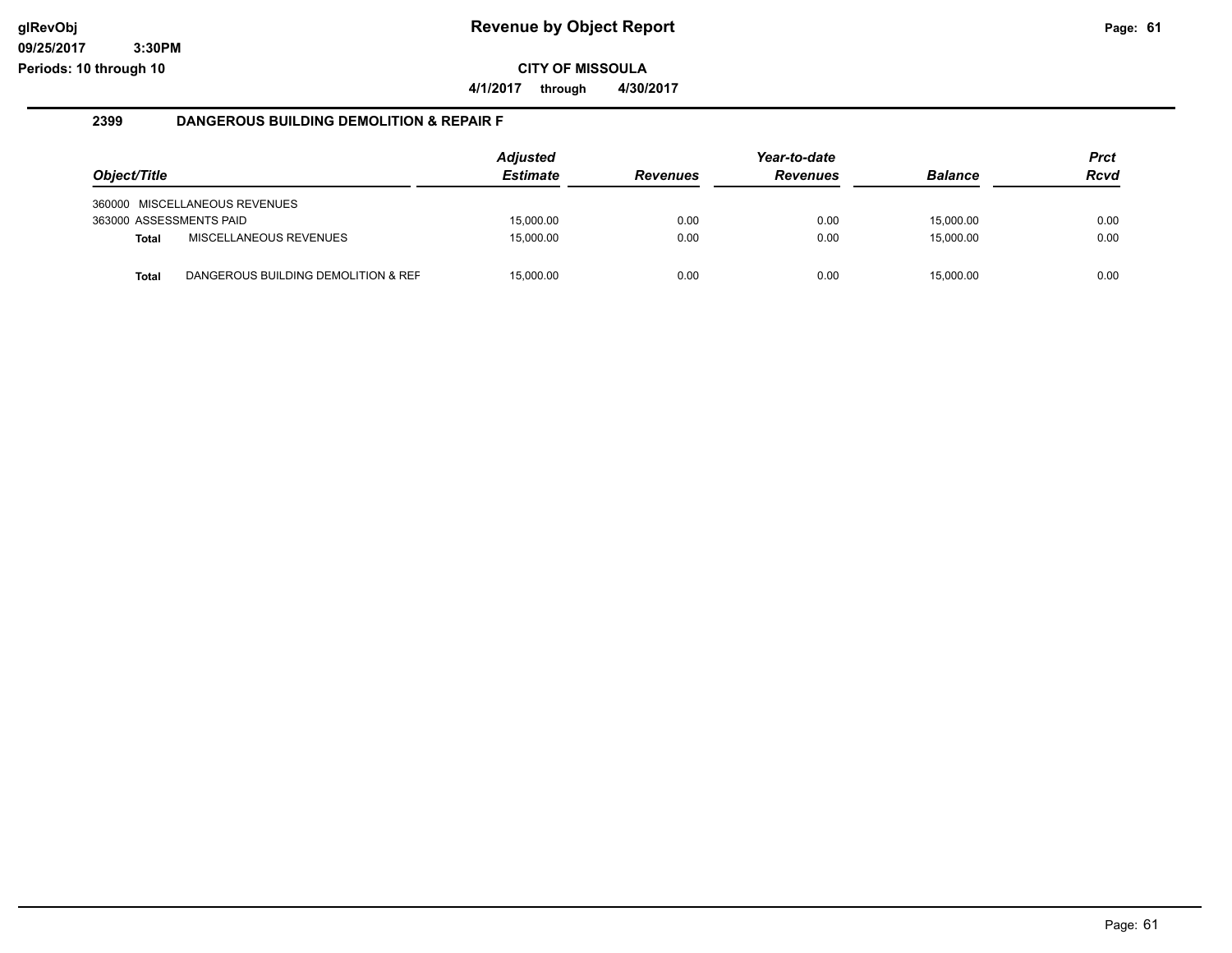**4/1/2017 through 4/30/2017**

## **2400 STREET LIGHTING ASSESSMENTS FUND 2400 STREET LIGHTING ASSESSMENTS FUND**

|                                                 |                                           | <b>Adiusted</b> |                 | Year-to-date    |                | <b>Prct</b> |
|-------------------------------------------------|-------------------------------------------|-----------------|-----------------|-----------------|----------------|-------------|
| Object/Title                                    |                                           | <b>Estimate</b> | <b>Revenues</b> | <b>Revenues</b> | <b>Balance</b> | <b>Rcvd</b> |
| 360000 MISCELLANEOUS REVENUES                   |                                           |                 |                 |                 |                |             |
| 360010 MISCELLANEOUS                            |                                           | 0.00            | 0.00            | 0.00            | 0.00           | 0.00        |
| 363010 LIGHTING ASSESSMENTS                     |                                           | 317.276.00      | 744.00          | 305,384.26      | 11.891.74      | 96.25       |
| 363040 PENALTY AND INTEREST                     |                                           | 0.00            | 34.77           | 411.51          | $-411.51$      | 0.00        |
| Total                                           | MISCELLANEOUS REVENUES                    | 317,276.00      | 778.77          | 305,795.77      | 11,480.23      | 96.38       |
| 370000 INVESTMENTS & ROYALTY EARNINGS           |                                           |                 |                 |                 |                |             |
| 371010 INTEREST ON INVESTMENTS                  |                                           | 0.00            | 0.00            | 0.00            | 0.00           | 0.00        |
| 371020 GAIN/LOSS IN MARKET VALUE OF INVESTMENTS |                                           | 0.00            | 0.00            | 0.00            | 0.00           | 0.00        |
| Total                                           | <b>INVESTMENTS &amp; ROYALTY EARNINGS</b> | 0.00            | 0.00            | 0.00            | 0.00           | 0.00        |
| <b>Total</b>                                    | STREET LIGHTING ASSESSMENTS FUND          | 317.276.00      | 778.77          | 305.795.77      | 11.480.23      | 96.38       |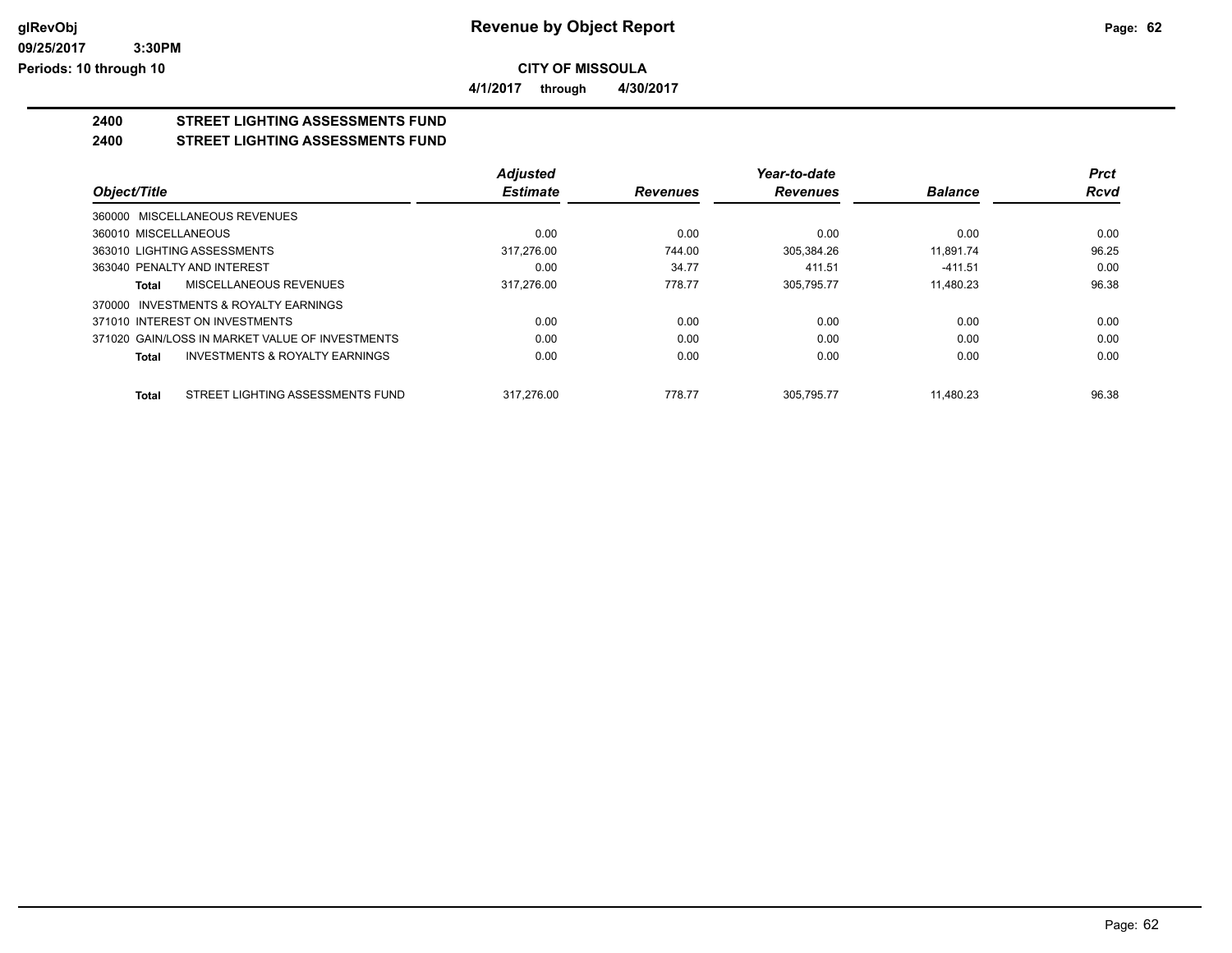**4/1/2017 through 4/30/2017**

## **2400 STREET LIGHTING ASSESSMENTS FUND**

| Object/Title                                       | <b>Adjusted</b><br><b>Estimate</b> | <b>Revenues</b> | Year-to-date<br><b>Revenues</b> | <b>Balance</b> | <b>Prct</b><br><b>Rcvd</b> |
|----------------------------------------------------|------------------------------------|-----------------|---------------------------------|----------------|----------------------------|
| 360000 MISCELLANEOUS REVENUES                      |                                    |                 |                                 |                |                            |
| 360010 MISCELLANEOUS                               | 0.00                               | 0.00            | 0.00                            | 0.00           | 0.00                       |
| 363010 LIGHTING ASSESSMENTS                        | 317.276.00                         | 744.00          | 305.384.26                      | 11.891.74      | 96.25                      |
| 363040 PENALTY AND INTEREST                        | 0.00                               | 34.77           | 411.51                          | $-411.51$      | 0.00                       |
| MISCELLANEOUS REVENUES<br>Total                    | 317,276.00                         | 778.77          | 305,795.77                      | 11,480.23      | 96.38                      |
| 370000 INVESTMENTS & ROYALTY EARNINGS              |                                    |                 |                                 |                |                            |
| 371010 INTEREST ON INVESTMENTS                     | 0.00                               | 0.00            | 0.00                            | 0.00           | 0.00                       |
| 371020 GAIN/LOSS IN MARKET VALUE OF INVESTMENT     | 0.00                               | 0.00            | 0.00                            | 0.00           | 0.00                       |
| <b>INVESTMENTS &amp; ROYALTY EARNINGS</b><br>Total | 0.00                               | 0.00            | 0.00                            | 0.00           | 0.00                       |
| STREET LIGHTING ASSESSMENTS FUND<br>Total          | 317.276.00                         | 778.77          | 305.795.77                      | 11.480.23      | 96.38                      |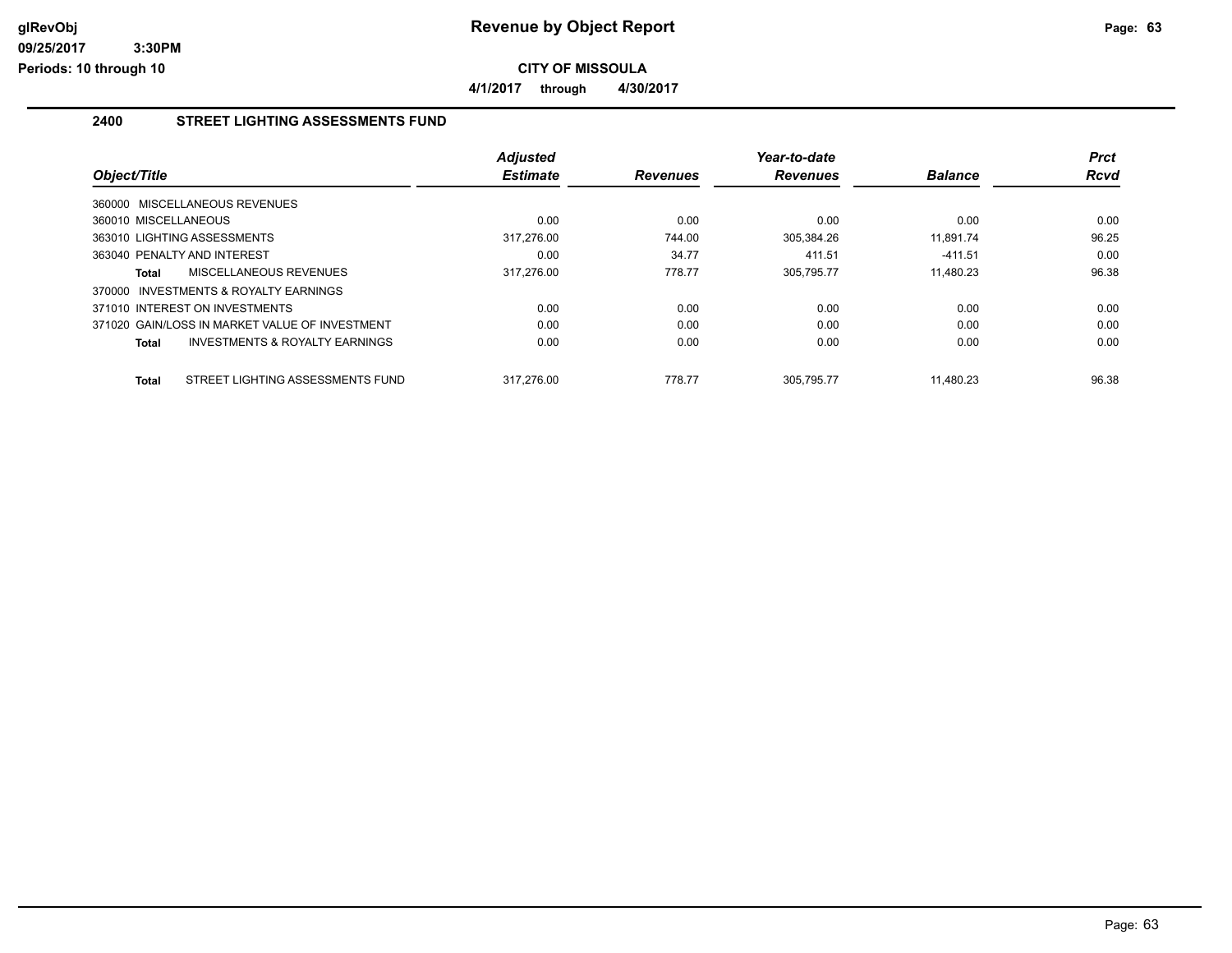**4/1/2017 through 4/30/2017**

## **2500 STREET MAINTENANCE ASSESSMENT FUND**

## **2500 STREET MAINTENANCE ASSESSMENT FUND**

|                                                    | <b>Adjusted</b> |                 | Year-to-date    |                | <b>Prct</b> |
|----------------------------------------------------|-----------------|-----------------|-----------------|----------------|-------------|
| Object/Title                                       | <b>Estimate</b> | <b>Revenues</b> | <b>Revenues</b> | <b>Balance</b> | Rcvd        |
| MISCELLANEOUS REVENUES<br>360000                   |                 |                 |                 |                |             |
| 363010 LIGHTING ASSESSMENTS                        | 62,780.00       | 544.35          | 36,338.84       | 26,441.16      | 57.88       |
| 363040 PENALTY AND INTEREST                        | 0.00            | 1.45            | $-130.77$       | 130.77         | 0.00        |
| MISCELLANEOUS REVENUES<br>Total                    | 62,780.00       | 545.80          | 36,208.07       | 26,571.93      | 57.67       |
| INVESTMENTS & ROYALTY EARNINGS<br>370000           |                 |                 |                 |                |             |
| 371010 INTEREST ON INVESTMENTS                     | 0.00            | 0.00            | 0.00            | 0.00           | 0.00        |
| 371020 GAIN/LOSS IN MARKET VALUE OF INVESTMENTS    | 0.00            | 0.00            | 0.00            | 0.00           | 0.00        |
| <b>INVESTMENTS &amp; ROYALTY EARNINGS</b><br>Total | 0.00            | 0.00            | 0.00            | 0.00           | 0.00        |
| OTHER FINANCING SOURCES<br>380000                  |                 |                 |                 |                |             |
| 383000 OPERATING TRANSFERS                         | 0.00            | 0.00            | 0.00            | 0.00           | 0.00        |
| OTHER FINANCING SOURCES<br><b>Total</b>            | 0.00            | 0.00            | 0.00            | 0.00           | 0.00        |
| STREET MAINTENANCE ASSESSMENT FUNI<br><b>Total</b> | 62.780.00       | 545.80          | 36.208.07       | 26.571.93      | 57.67       |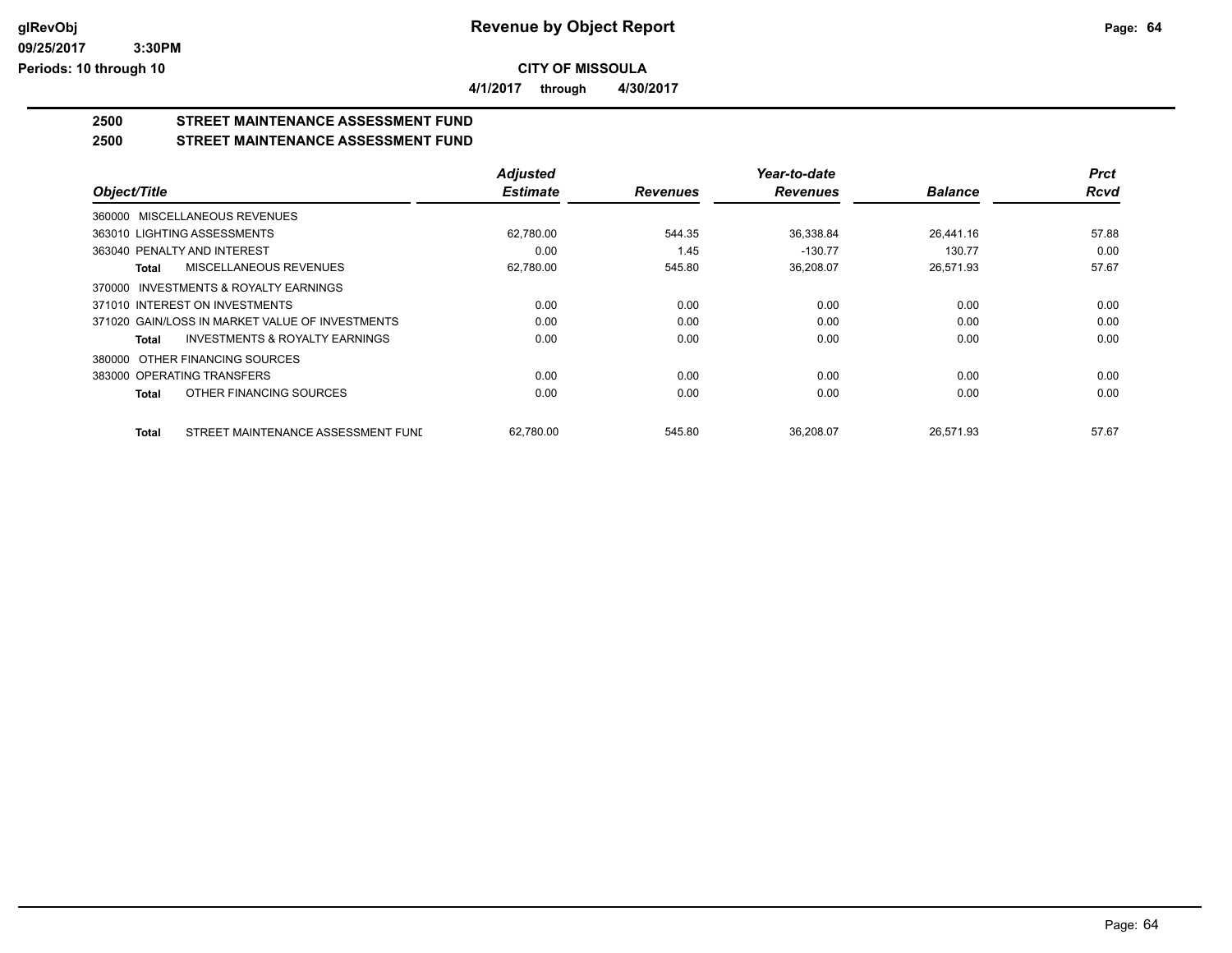**4/1/2017 through 4/30/2017**

## **2500 STREET MAINTENANCE ASSESSMENT FUND**

| Object/Title                                       | <b>Adjusted</b><br><b>Estimate</b> | <b>Revenues</b> | Year-to-date<br><b>Revenues</b> | <b>Balance</b> | <b>Prct</b><br>Rcvd |
|----------------------------------------------------|------------------------------------|-----------------|---------------------------------|----------------|---------------------|
| 360000 MISCELLANEOUS REVENUES                      |                                    |                 |                                 |                |                     |
| 363010 LIGHTING ASSESSMENTS                        | 62,780.00                          | 544.35          | 36,338.84                       | 26.441.16      | 57.88               |
| 363040 PENALTY AND INTEREST                        | 0.00                               | 1.45            | $-130.77$                       | 130.77         | 0.00                |
| MISCELLANEOUS REVENUES<br>Total                    | 62,780.00                          | 545.80          | 36,208.07                       | 26,571.93      | 57.67               |
| 370000 INVESTMENTS & ROYALTY EARNINGS              |                                    |                 |                                 |                |                     |
| 371010 INTEREST ON INVESTMENTS                     | 0.00                               | 0.00            | 0.00                            | 0.00           | 0.00                |
| 371020 GAIN/LOSS IN MARKET VALUE OF INVESTMENT     | 0.00                               | 0.00            | 0.00                            | 0.00           | 0.00                |
| <b>INVESTMENTS &amp; ROYALTY EARNINGS</b><br>Total | 0.00                               | 0.00            | 0.00                            | 0.00           | 0.00                |
| 380000 OTHER FINANCING SOURCES                     |                                    |                 |                                 |                |                     |
| 383000 OPERATING TRANSFERS                         | 0.00                               | 0.00            | 0.00                            | 0.00           | 0.00                |
| OTHER FINANCING SOURCES<br>Total                   | 0.00                               | 0.00            | 0.00                            | 0.00           | 0.00                |
| STREET MAINTENANCE ASSESSMENT FUNI<br>Total        | 62,780.00                          | 545.80          | 36,208.07                       | 26,571.93      | 57.67               |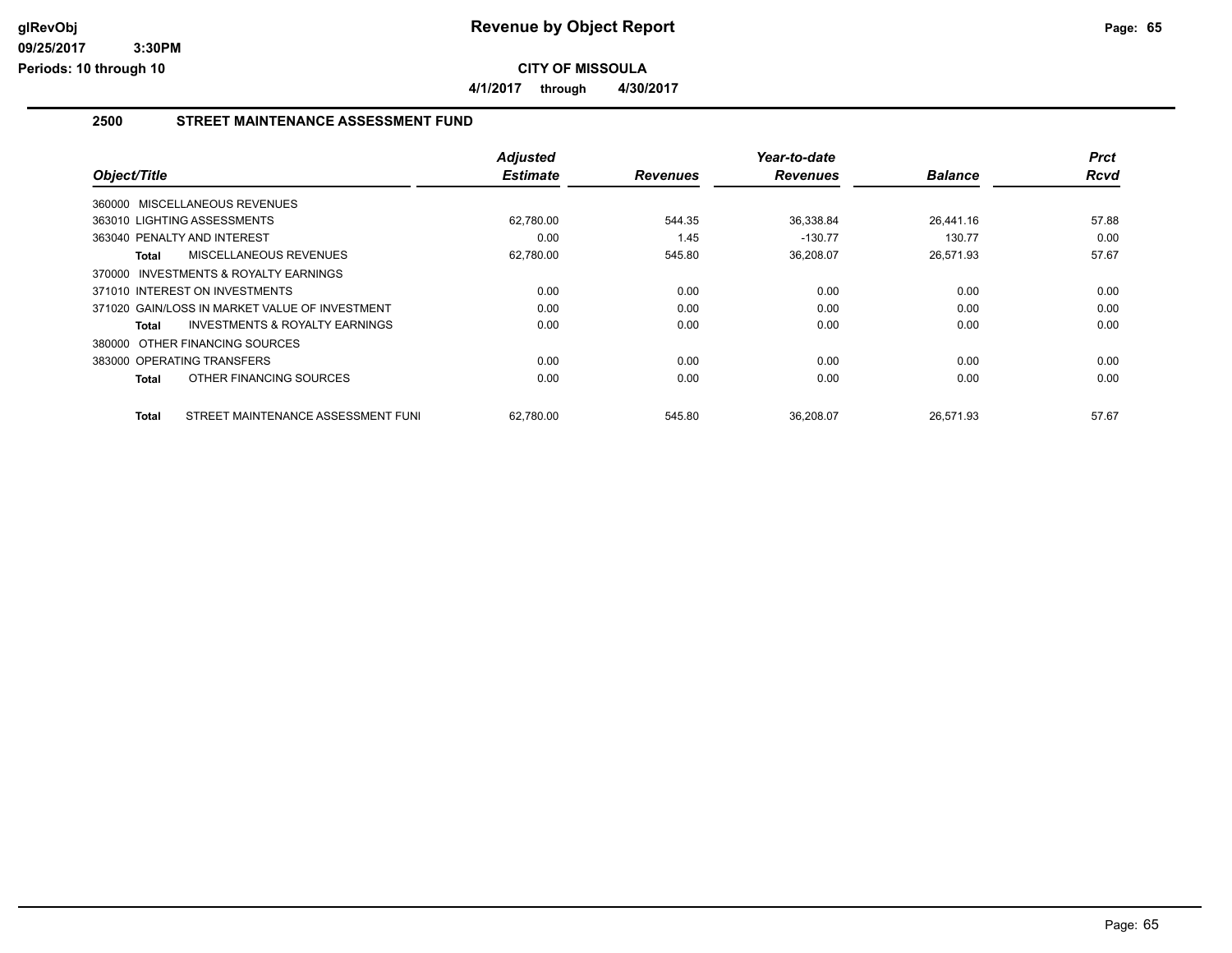## **09/25/2017 3:30PM Periods: 10 through 10**

**CITY OF MISSOULA**

**4/1/2017 through 4/30/2017**

## **2511 WILLOWWOOD PARK MAINTENANCE ASSESSMENT F 2511 WILLOWWOOD PARK MAINTENANCE ASSESSMENT F**

|              |                                       | <b>Adjusted</b> |                 | Year-to-date    |                | Prct |
|--------------|---------------------------------------|-----------------|-----------------|-----------------|----------------|------|
| Object/Title |                                       | <b>Estimate</b> | <b>Revenues</b> | <b>Revenues</b> | <b>Balance</b> | Rcvd |
|              | 370000 INVESTMENTS & ROYALTY EARNINGS |                 |                 |                 |                |      |
|              | 371010 INTEREST ON INVESTMENTS        | 0.00            | 0.00            | 0.00            | 0.00           | 0.00 |
| <b>Total</b> | INVESTMENTS & ROYALTY EARNINGS        | 0.00            | 0.00            | 0.00            | 0.00           | 0.00 |
| Total        | WILLOWWOOD PARK MAINTENANCE ASSES     | 0.00            | 0.00            | 0.00            | 0.00           | 0.00 |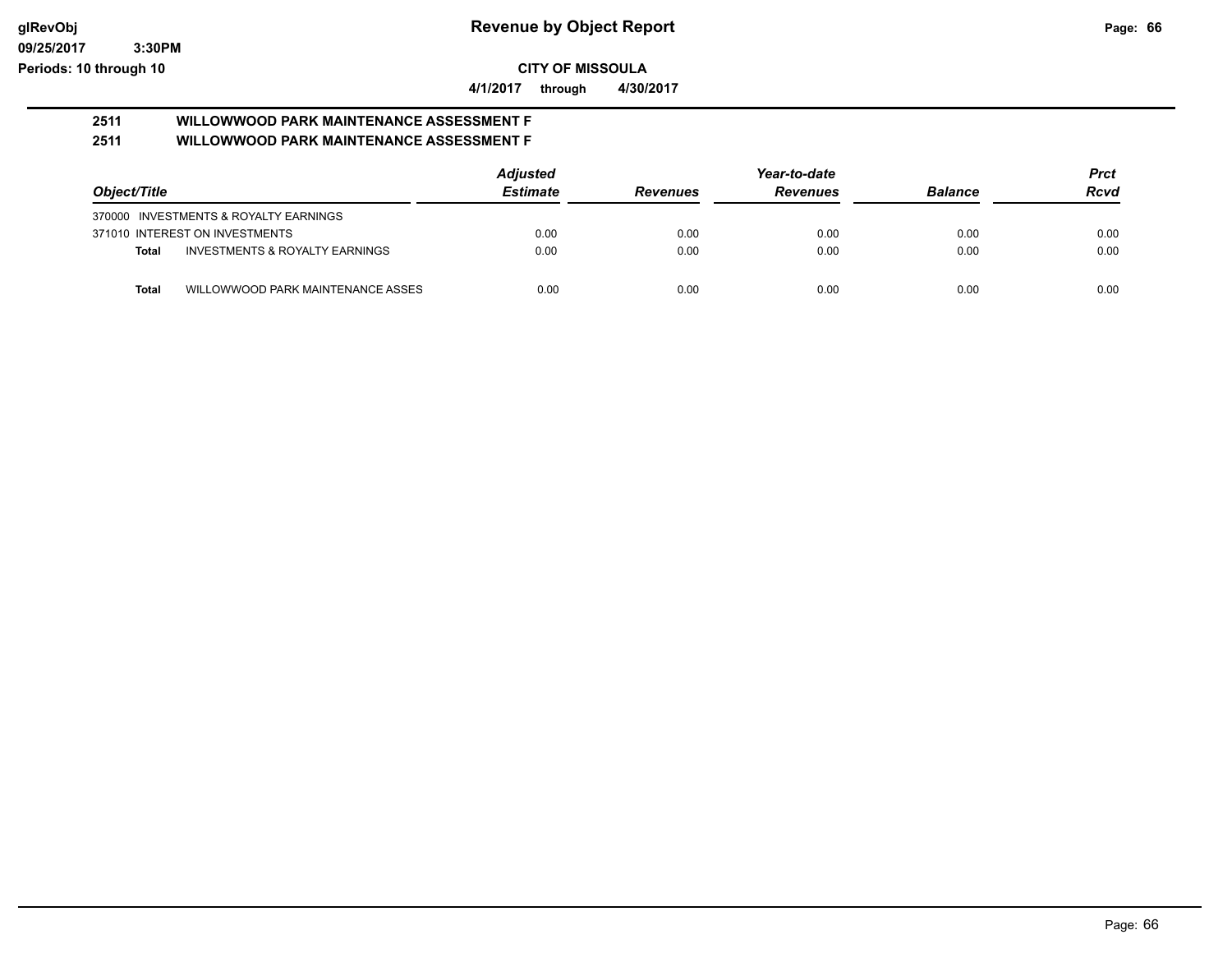**4/1/2017 through 4/30/2017**

## **2511 WILLOWWOOD PARK MAINTENANCE ASSESSMENT F**

|              |                                       | <b>Adjusted</b> |                 | Year-to-date    |                | <b>Prct</b> |
|--------------|---------------------------------------|-----------------|-----------------|-----------------|----------------|-------------|
| Object/Title |                                       | <b>Estimate</b> | <b>Revenues</b> | <b>Revenues</b> | <b>Balance</b> | <b>Rcvd</b> |
|              | 370000 INVESTMENTS & ROYALTY EARNINGS |                 |                 |                 |                |             |
|              | 371010 INTEREST ON INVESTMENTS        | 0.00            | 0.00            | 0.00            | 0.00           | 0.00        |
| <b>Total</b> | INVESTMENTS & ROYALTY EARNINGS        | 0.00            | 0.00            | 0.00            | 0.00           | 0.00        |
| Total        | WILLOWWOOD PARK MAINTENANCE ASSES     | 0.00            | 0.00            | 0.00            | 0.00           | 0.00        |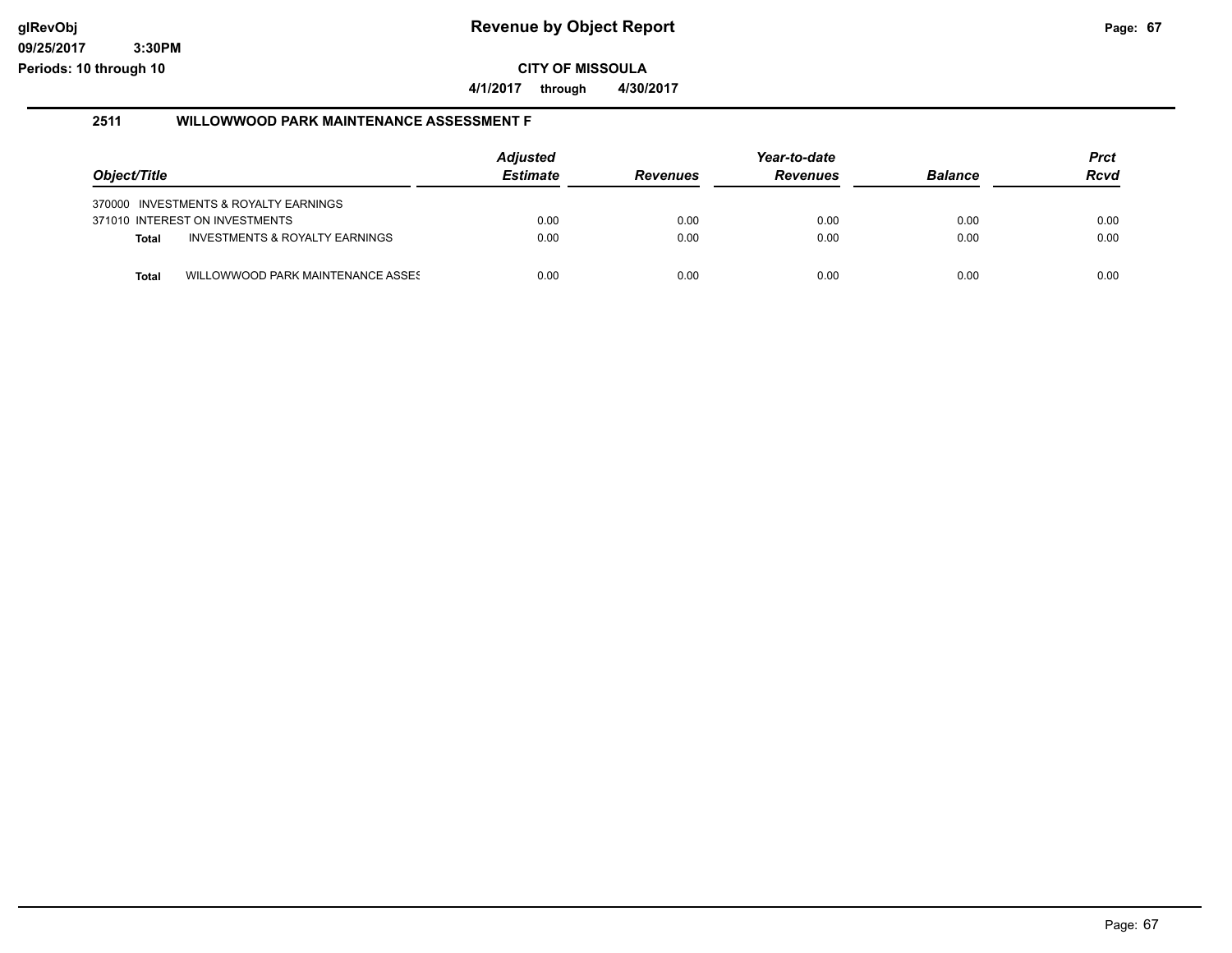**4/1/2017 through 4/30/2017**

**2512 ROAD DISTRICT #1**

**2512 ROAD DISTRICT #1**

|                                                     | <b>Adjusted</b> |                 | Year-to-date    |                | <b>Prct</b> |
|-----------------------------------------------------|-----------------|-----------------|-----------------|----------------|-------------|
| Object/Title                                        | <b>Estimate</b> | <b>Revenues</b> | <b>Revenues</b> | <b>Balance</b> | <b>Rcvd</b> |
| <b>INTERGOVERNMENTAL REVENUES</b><br>330000         |                 |                 |                 |                |             |
| 336023 STATE CONTRIB. - PERS                        | 0.00            | 1.28            | 13.09           | $-13.09$       | 0.00        |
| <b>INTERGOVERNMENTAL REVENUES</b><br>Total          | 0.00            | 1.28            | 13.09           | $-13.09$       | 0.00        |
| 360000 MISCELLANEOUS REVENUES                       |                 |                 |                 |                |             |
| 363020 PROPERTY ASSESSMENTS                         | 1,645,581.00    | 7,886.00        | 890,543.67      | 755,037.33     | 54.12       |
| 363040 PENALTY AND INTEREST                         | 0.00            | 108.21          | 1,177.57        | $-1,177.57$    | 0.00        |
| MISCELLANEOUS REVENUES<br>Total                     | 1,645,581.00    | 7,994.21        | 891,721.24      | 753,859.76     | 54.19       |
| <b>INVESTMENTS &amp; ROYALTY EARNINGS</b><br>370000 |                 |                 |                 |                |             |
| 371010 INTEREST ON INVESTMENTS                      | 0.00            | 0.00            | 0.00            | 0.00           | 0.00        |
| <b>INVESTMENTS &amp; ROYALTY EARNINGS</b><br>Total  | 0.00            | 0.00            | 0.00            | 0.00           | 0.00        |
| OTHER FINANCING SOURCES<br>380000                   |                 |                 |                 |                |             |
| 381090 PROCEEDS FROM CAPITAL LEASE                  | 0.00            | 0.00            | 0.00            | 0.00           | 0.00        |
| OTHER FINANCING SOURCES<br>Total                    | 0.00            | 0.00            | 0.00            | 0.00           | 0.00        |
| <b>ROAD DISTRICT #1</b><br><b>Total</b>             | 1,645,581.00    | 7,995.49        | 891,734.33      | 753,846.67     | 54.19       |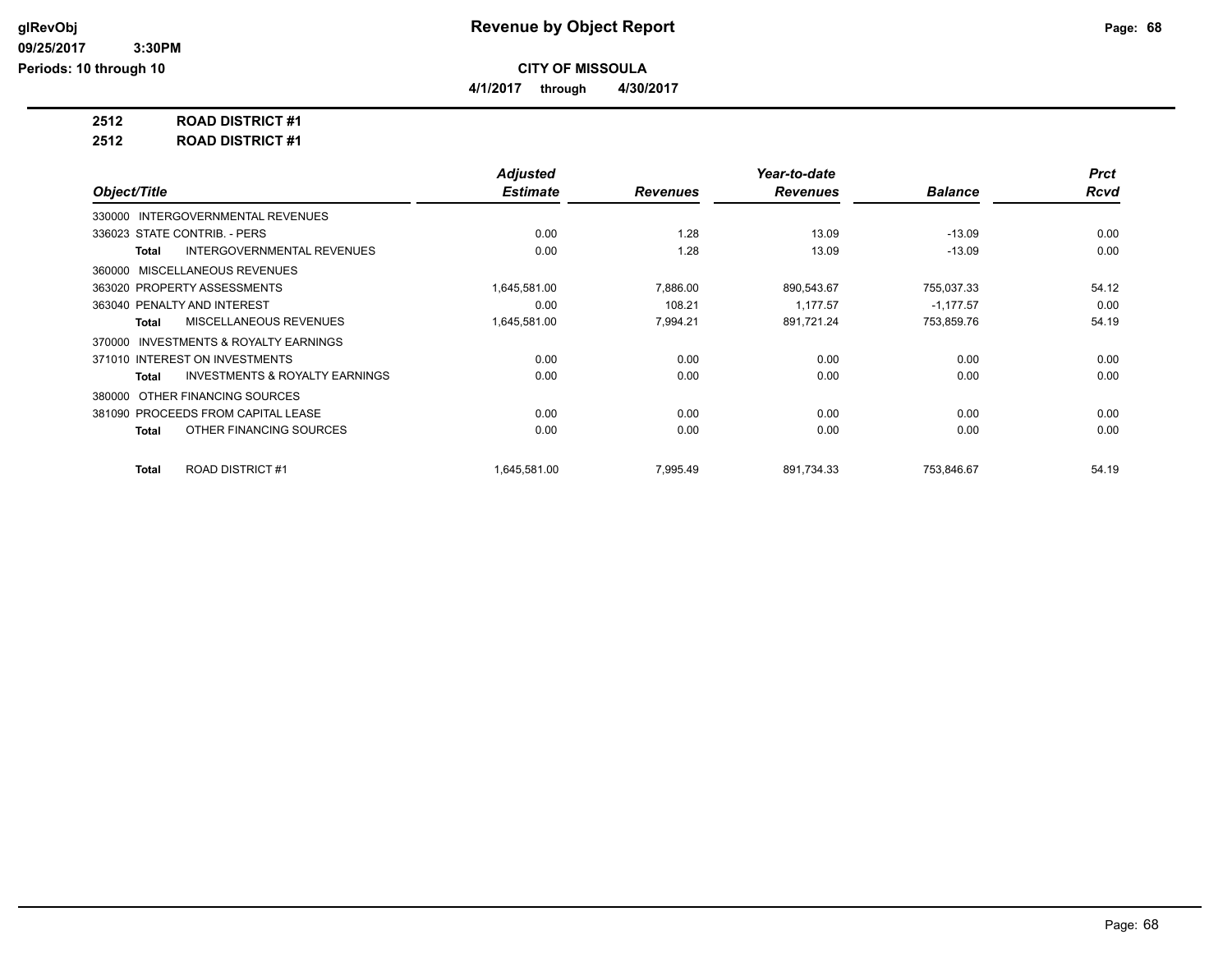**4/1/2017 through 4/30/2017**

## **2512 ROAD DISTRICT #1**

|              |                                           | <b>Adjusted</b> |                 | Year-to-date    |                | <b>Prct</b> |
|--------------|-------------------------------------------|-----------------|-----------------|-----------------|----------------|-------------|
| Object/Title |                                           | <b>Estimate</b> | <b>Revenues</b> | <b>Revenues</b> | <b>Balance</b> | <b>Rcvd</b> |
|              | 330000 INTERGOVERNMENTAL REVENUES         |                 |                 |                 |                |             |
|              | 336023 STATE CONTRIB. - PERS              | 0.00            | 1.28            | 13.09           | $-13.09$       | 0.00        |
| <b>Total</b> | <b>INTERGOVERNMENTAL REVENUES</b>         | 0.00            | 1.28            | 13.09           | $-13.09$       | 0.00        |
| 360000       | MISCELLANEOUS REVENUES                    |                 |                 |                 |                |             |
|              | 363020 PROPERTY ASSESSMENTS               | 1,645,581.00    | 7,886.00        | 890,543.67      | 755,037.33     | 54.12       |
|              | 363040 PENALTY AND INTEREST               | 0.00            | 108.21          | 1.177.57        | $-1.177.57$    | 0.00        |
| Total        | <b>MISCELLANEOUS REVENUES</b>             | 1,645,581.00    | 7,994.21        | 891,721.24      | 753,859.76     | 54.19       |
| 370000       | <b>INVESTMENTS &amp; ROYALTY EARNINGS</b> |                 |                 |                 |                |             |
|              | 371010 INTEREST ON INVESTMENTS            | 0.00            | 0.00            | 0.00            | 0.00           | 0.00        |
| Total        | <b>INVESTMENTS &amp; ROYALTY EARNINGS</b> | 0.00            | 0.00            | 0.00            | 0.00           | 0.00        |
|              | 380000 OTHER FINANCING SOURCES            |                 |                 |                 |                |             |
|              | 381090 PROCEEDS FROM CAPITAL LEASE        | 0.00            | 0.00            | 0.00            | 0.00           | 0.00        |
| Total        | OTHER FINANCING SOURCES                   | 0.00            | 0.00            | 0.00            | 0.00           | 0.00        |
| Total        | <b>ROAD DISTRICT #1</b>                   | 1,645,581.00    | 7,995.49        | 891,734.33      | 753,846.67     | 54.19       |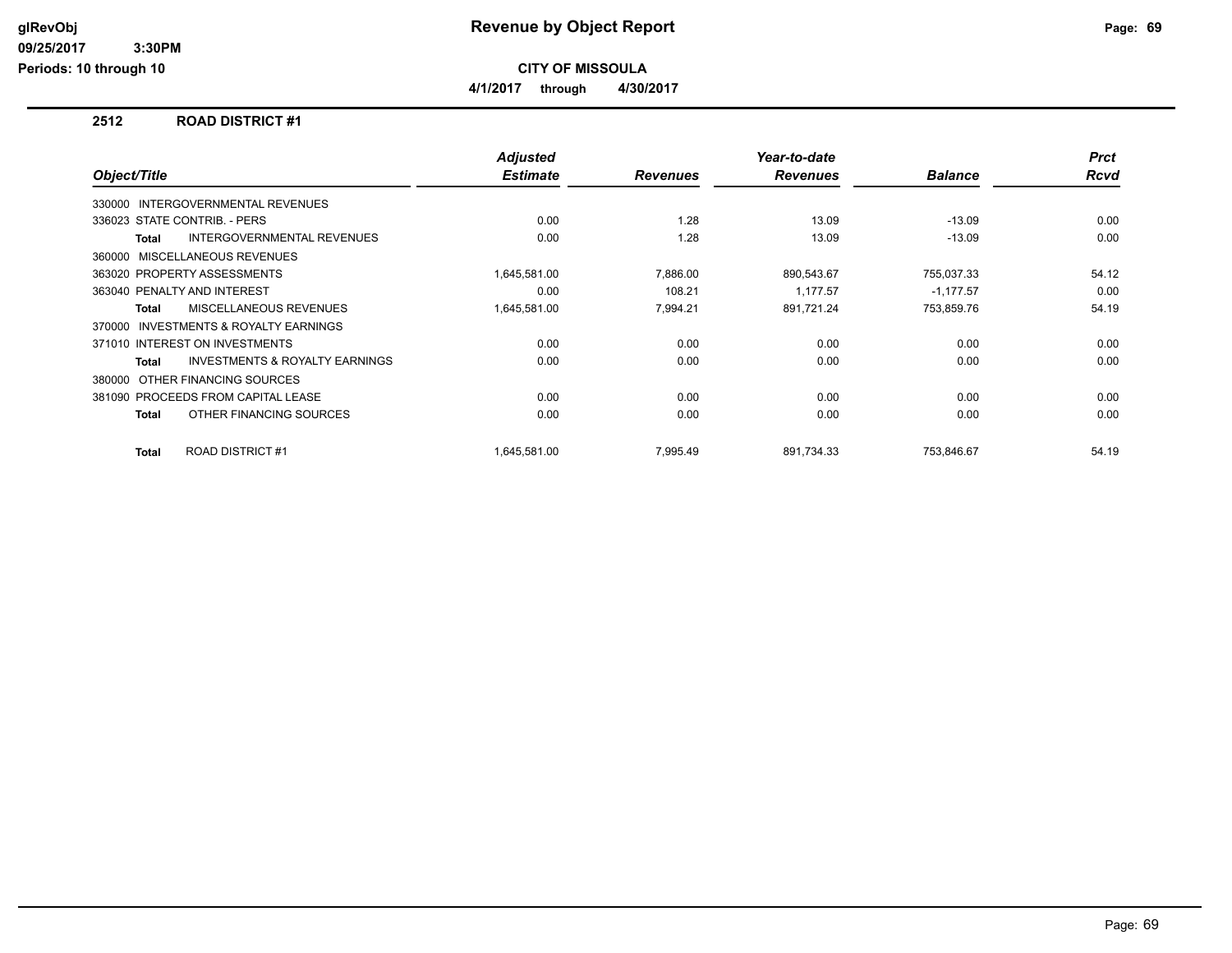**4/1/2017 through 4/30/2017**

**2513 PARK DISTRICT #1**

**2513 PARK DISTRICT #1**

|                                                    | <b>Adjusted</b> |                 | Year-to-date    |                | <b>Prct</b> |
|----------------------------------------------------|-----------------|-----------------|-----------------|----------------|-------------|
| Object/Title                                       | <b>Estimate</b> | <b>Revenues</b> | <b>Revenues</b> | <b>Balance</b> | Rcvd        |
| <b>INTERGOVERNMENTAL REVENUES</b><br>330000        |                 |                 |                 |                |             |
| 336023 STATE CONTRIB. - PERS                       | 0.00            | 18.48           | 146.74          | $-146.74$      | 0.00        |
| <b>INTERGOVERNMENTAL REVENUES</b><br>Total         | 0.00            | 18.48           | 146.74          | $-146.74$      | 0.00        |
| 360000 MISCELLANEOUS REVENUES                      |                 |                 |                 |                |             |
| 363020 PROPERTY ASSESSMENTS                        | 1,297,626.00    | 6,209.00        | 692,657.62      | 604,968.38     | 53.38       |
| 363040 PENALTY AND INTEREST                        | 0.00            | 83.57           | 9,935.62        | $-9,935.62$    | 0.00        |
| MISCELLANEOUS REVENUES<br>Total                    | 1,297,626.00    | 6,292.57        | 702,593.24      | 595,032.76     | 54.14       |
| 370000 INVESTMENTS & ROYALTY EARNINGS              |                 |                 |                 |                |             |
| 371010 INTEREST ON INVESTMENTS                     | 0.00            | 0.00            | 0.00            | 0.00           | 0.00        |
| <b>INVESTMENTS &amp; ROYALTY EARNINGS</b><br>Total | 0.00            | 0.00            | 0.00            | 0.00           | 0.00        |
| 380000 OTHER FINANCING SOURCES                     |                 |                 |                 |                |             |
| 381090 PROCEEDS FROM CAPITAL LEASE                 | 0.00            | 0.00            | 0.00            | 0.00           | 0.00        |
| 383000 OPERATING TRANSFERS                         | 10,075.00       | 0.00            | 10,075.00       | 0.00           | 100.00      |
| OTHER FINANCING SOURCES<br><b>Total</b>            | 10,075.00       | 0.00            | 10,075.00       | 0.00           | 100.00      |
| PARK DISTRICT #1<br><b>Total</b>                   | 1,307,701.00    | 6,311.05        | 712,814.98      | 594,886.02     | 54.51       |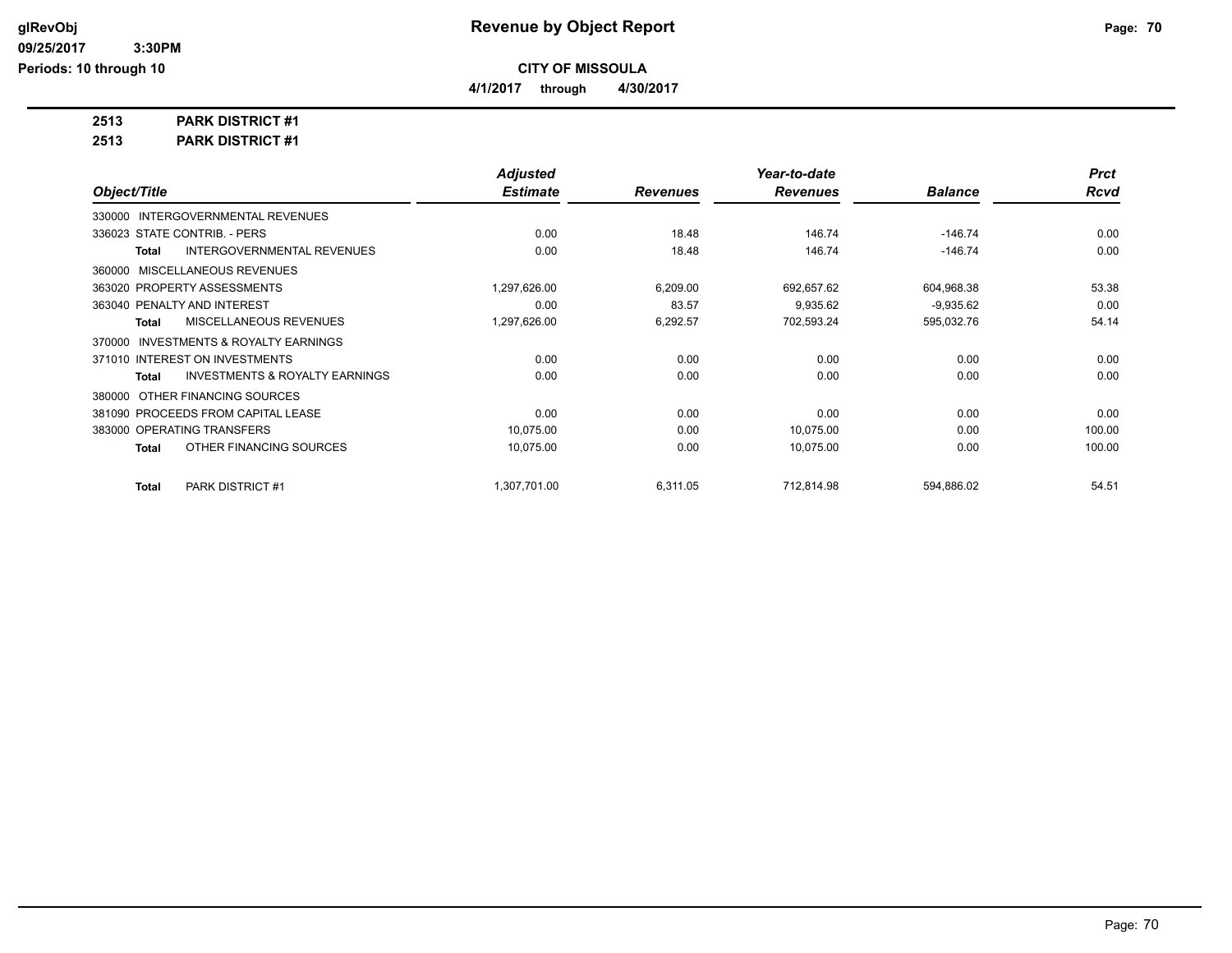**4/1/2017 through 4/30/2017**

## **2513 PARK DISTRICT #1**

|                                                     | <b>Adjusted</b> |                 | Year-to-date    |                | <b>Prct</b> |
|-----------------------------------------------------|-----------------|-----------------|-----------------|----------------|-------------|
| Object/Title                                        | <b>Estimate</b> | <b>Revenues</b> | <b>Revenues</b> | <b>Balance</b> | <b>Rcvd</b> |
| 330000 INTERGOVERNMENTAL REVENUES                   |                 |                 |                 |                |             |
| 336023 STATE CONTRIB. - PERS                        | 0.00            | 18.48           | 146.74          | $-146.74$      | 0.00        |
| <b>INTERGOVERNMENTAL REVENUES</b><br><b>Total</b>   | 0.00            | 18.48           | 146.74          | $-146.74$      | 0.00        |
| MISCELLANEOUS REVENUES<br>360000                    |                 |                 |                 |                |             |
| 363020 PROPERTY ASSESSMENTS                         | 1,297,626.00    | 6,209.00        | 692,657.62      | 604,968.38     | 53.38       |
| 363040 PENALTY AND INTEREST                         | 0.00            | 83.57           | 9,935.62        | $-9,935.62$    | 0.00        |
| <b>MISCELLANEOUS REVENUES</b><br>Total              | 1,297,626.00    | 6,292.57        | 702,593.24      | 595,032.76     | 54.14       |
| <b>INVESTMENTS &amp; ROYALTY EARNINGS</b><br>370000 |                 |                 |                 |                |             |
| 371010 INTEREST ON INVESTMENTS                      | 0.00            | 0.00            | 0.00            | 0.00           | 0.00        |
| <b>INVESTMENTS &amp; ROYALTY EARNINGS</b><br>Total  | 0.00            | 0.00            | 0.00            | 0.00           | 0.00        |
| OTHER FINANCING SOURCES<br>380000                   |                 |                 |                 |                |             |
| 381090 PROCEEDS FROM CAPITAL LEASE                  | 0.00            | 0.00            | 0.00            | 0.00           | 0.00        |
| 383000 OPERATING TRANSFERS                          | 10,075.00       | 0.00            | 10,075.00       | 0.00           | 100.00      |
| OTHER FINANCING SOURCES<br>Total                    | 10,075.00       | 0.00            | 10,075.00       | 0.00           | 100.00      |
| <b>PARK DISTRICT #1</b><br><b>Total</b>             | 1.307.701.00    | 6,311.05        | 712.814.98      | 594,886.02     | 54.51       |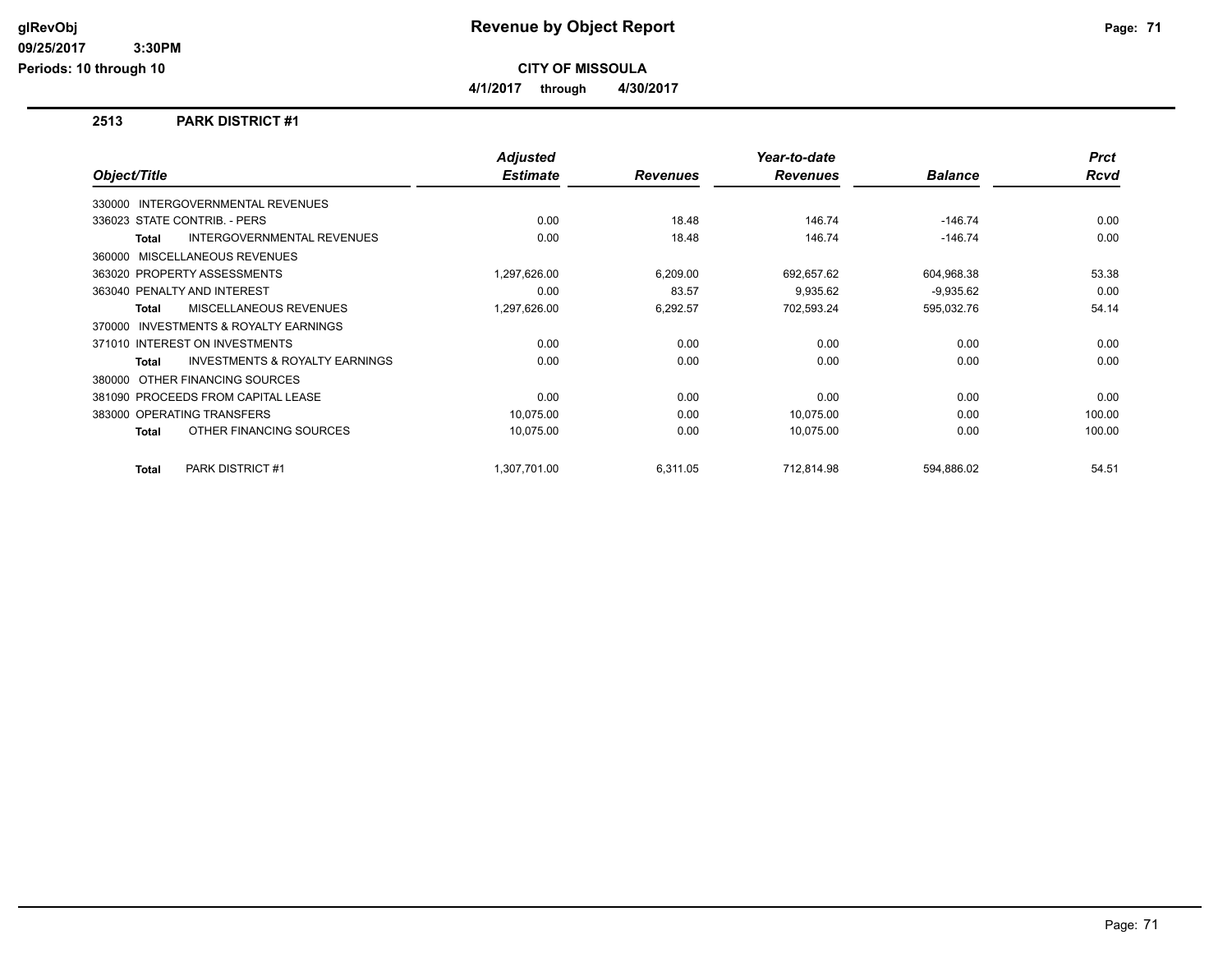**4/1/2017 through 4/30/2017**

## **2820 STATE GAS TAX FUND**

**2820 STATE GAS TAX FUND**

|                                |                                   | <b>Adjusted</b> |                 | Year-to-date    |                | <b>Prct</b> |
|--------------------------------|-----------------------------------|-----------------|-----------------|-----------------|----------------|-------------|
| Object/Title                   |                                   | <b>Estimate</b> | <b>Revenues</b> | <b>Revenues</b> | <b>Balance</b> | <b>Rcvd</b> |
|                                | 330000 INTERGOVERNMENTAL REVENUES |                 |                 |                 |                |             |
| 331052 MDT CMAQ STRIPING GRANT |                                   | 0.00            | 0.00            | 0.00            | 0.00           | 0.00        |
| 334040 GAS TAX APPORTIONMENT   |                                   | 1.081.510.00    | 90.125.79       | 901.257.92      | 180.252.08     | 83.33       |
| <b>Total</b>                   | <b>INTERGOVERNMENTAL REVENUES</b> | 1,081,510.00    | 90.125.79       | 901,257.92      | 180.252.08     | 83.33       |
| 380000 OTHER FINANCING SOURCES |                                   |                 |                 |                 |                |             |
| 383000 OPERATING TRANSFERS     |                                   | 0.00            | 0.00            | 0.00            | 0.00           | 0.00        |
| <b>Total</b>                   | OTHER FINANCING SOURCES           | 0.00            | 0.00            | 0.00            | 0.00           | 0.00        |
| <b>Total</b>                   | STATE GAS TAX FUND                | 1.081.510.00    | 90.125.79       | 901.257.92      | 180.252.08     | 83.33       |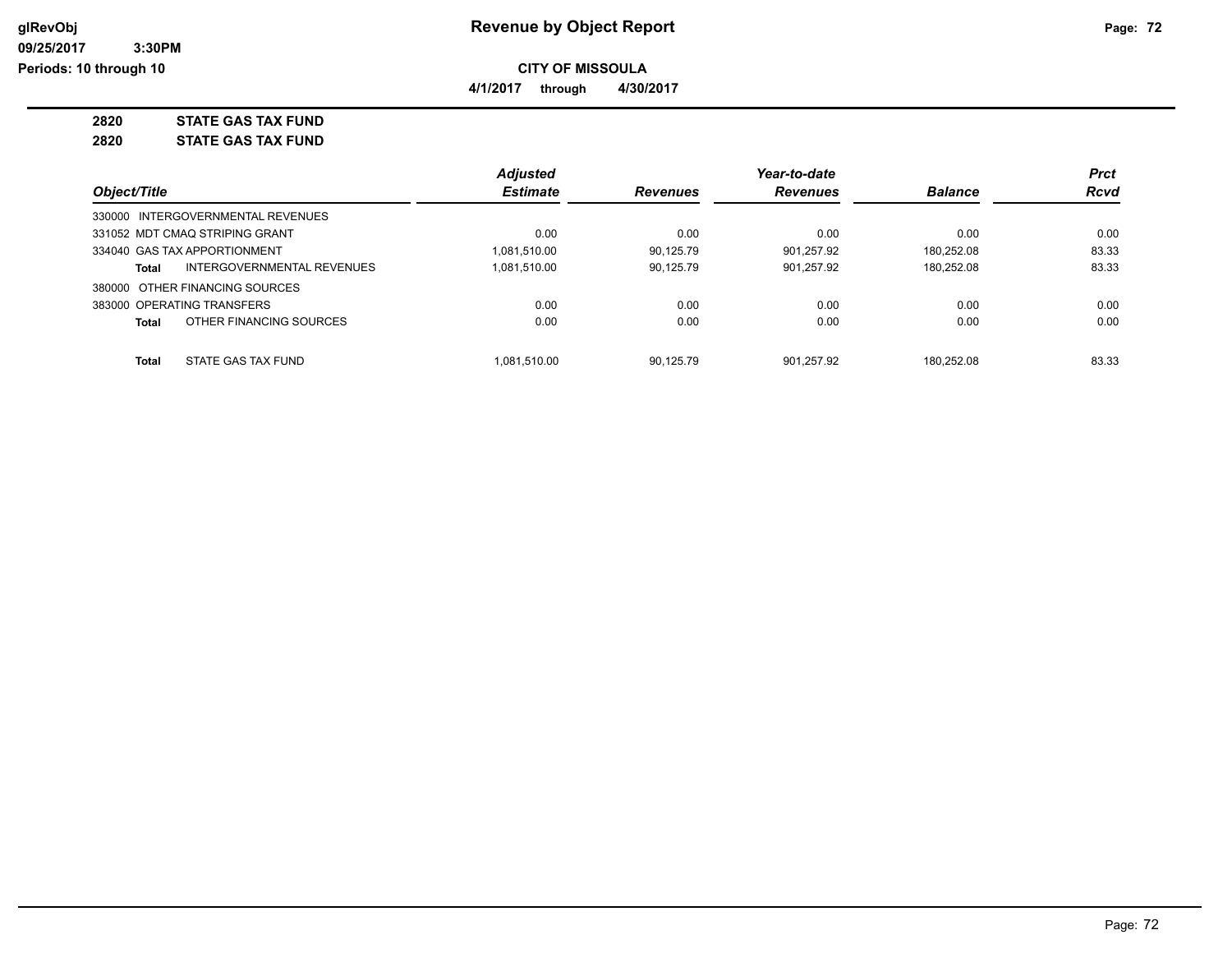**4/1/2017 through 4/30/2017**

#### **2820 STATE GAS TAX FUND**

|              |                                   | <b>Adjusted</b> |                 | Year-to-date    |                | <b>Prct</b> |
|--------------|-----------------------------------|-----------------|-----------------|-----------------|----------------|-------------|
| Object/Title |                                   | <b>Estimate</b> | <b>Revenues</b> | <b>Revenues</b> | <b>Balance</b> | <b>Rcvd</b> |
|              | 330000 INTERGOVERNMENTAL REVENUES |                 |                 |                 |                |             |
|              | 331052 MDT CMAQ STRIPING GRANT    | 0.00            | 0.00            | 0.00            | 0.00           | 0.00        |
|              | 334040 GAS TAX APPORTIONMENT      | 1.081.510.00    | 90.125.79       | 901.257.92      | 180.252.08     | 83.33       |
| <b>Total</b> | INTERGOVERNMENTAL REVENUES        | 1,081,510.00    | 90.125.79       | 901,257.92      | 180.252.08     | 83.33       |
|              | 380000 OTHER FINANCING SOURCES    |                 |                 |                 |                |             |
|              | 383000 OPERATING TRANSFERS        | 0.00            | 0.00            | 0.00            | 0.00           | 0.00        |
| Total        | OTHER FINANCING SOURCES           | 0.00            | 0.00            | 0.00            | 0.00           | 0.00        |
| <b>Total</b> | STATE GAS TAX FUND                | 1.081.510.00    | 90.125.79       | 901.257.92      | 180.252.08     | 83.33       |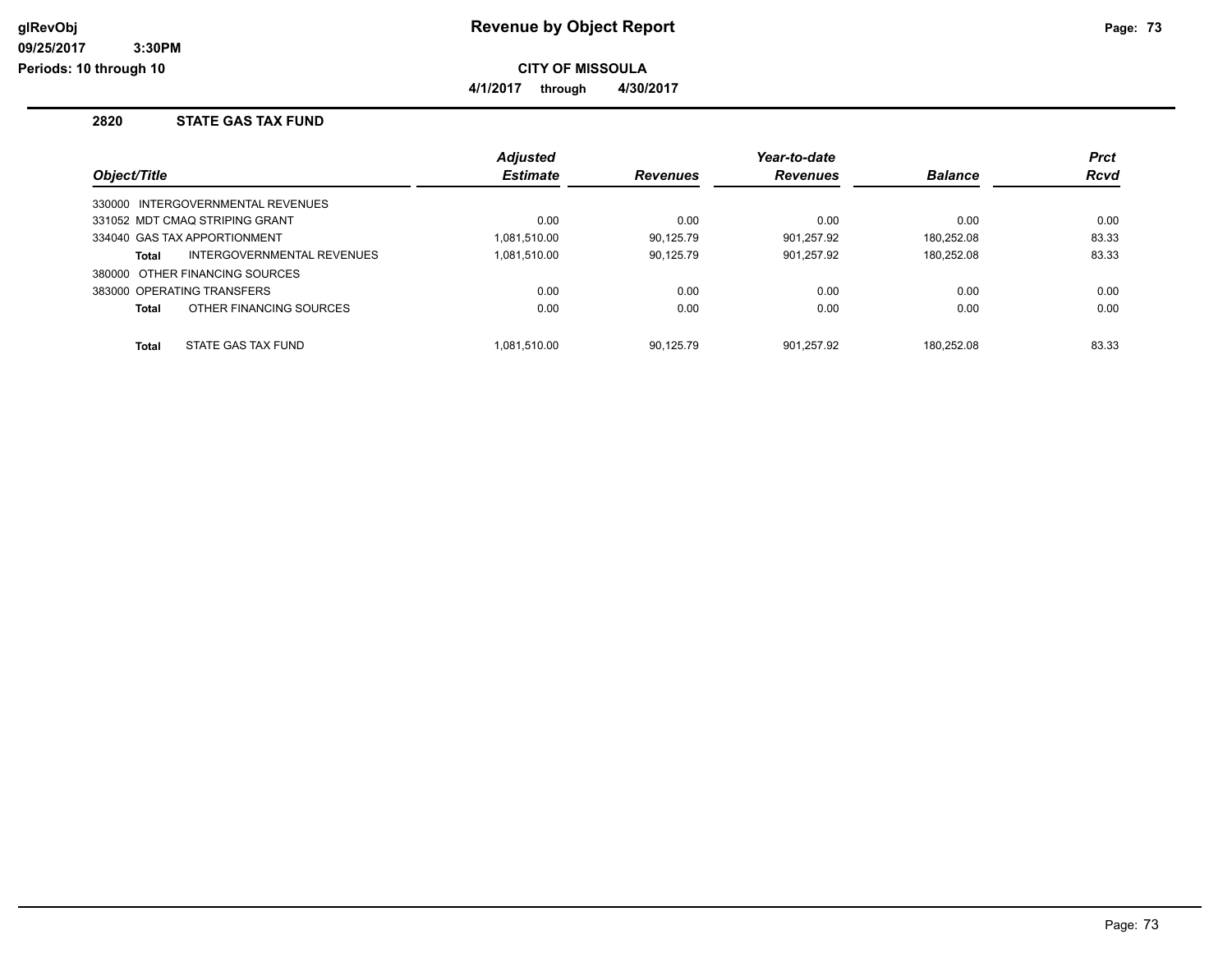**4/1/2017 through 4/30/2017**

### **2917 CRIME VICTIM SURCHARGE**

**2917 CRIME VICTIM SURCHARGE**

|                                                 | <b>Adjusted</b> |                                    | Year-to-date |                |      |
|-------------------------------------------------|-----------------|------------------------------------|--------------|----------------|------|
| Object/Title                                    | <b>Estimate</b> | <b>Revenues</b><br><b>Revenues</b> |              | <b>Balance</b> | Rcvd |
| 370000 INVESTMENTS & ROYALTY EARNINGS           |                 |                                    |              |                |      |
| 371010 INTEREST ON INVESTMENTS                  | 0.00            | 0.00                               | 0.00         | 0.00           | 0.00 |
| 371020 GAIN/LOSS IN MARKET VALUE OF INVESTMENTS | 0.00            | 0.00                               | 0.00         | 0.00           | 0.00 |
| INVESTMENTS & ROYALTY EARNINGS<br>Total         | 0.00            | 0.00                               | 0.00         | 0.00           | 0.00 |
| Total<br>CRIME VICTIM SURCHARGE                 | 0.00            | 0.00                               | 0.00         | 0.00           | 0.00 |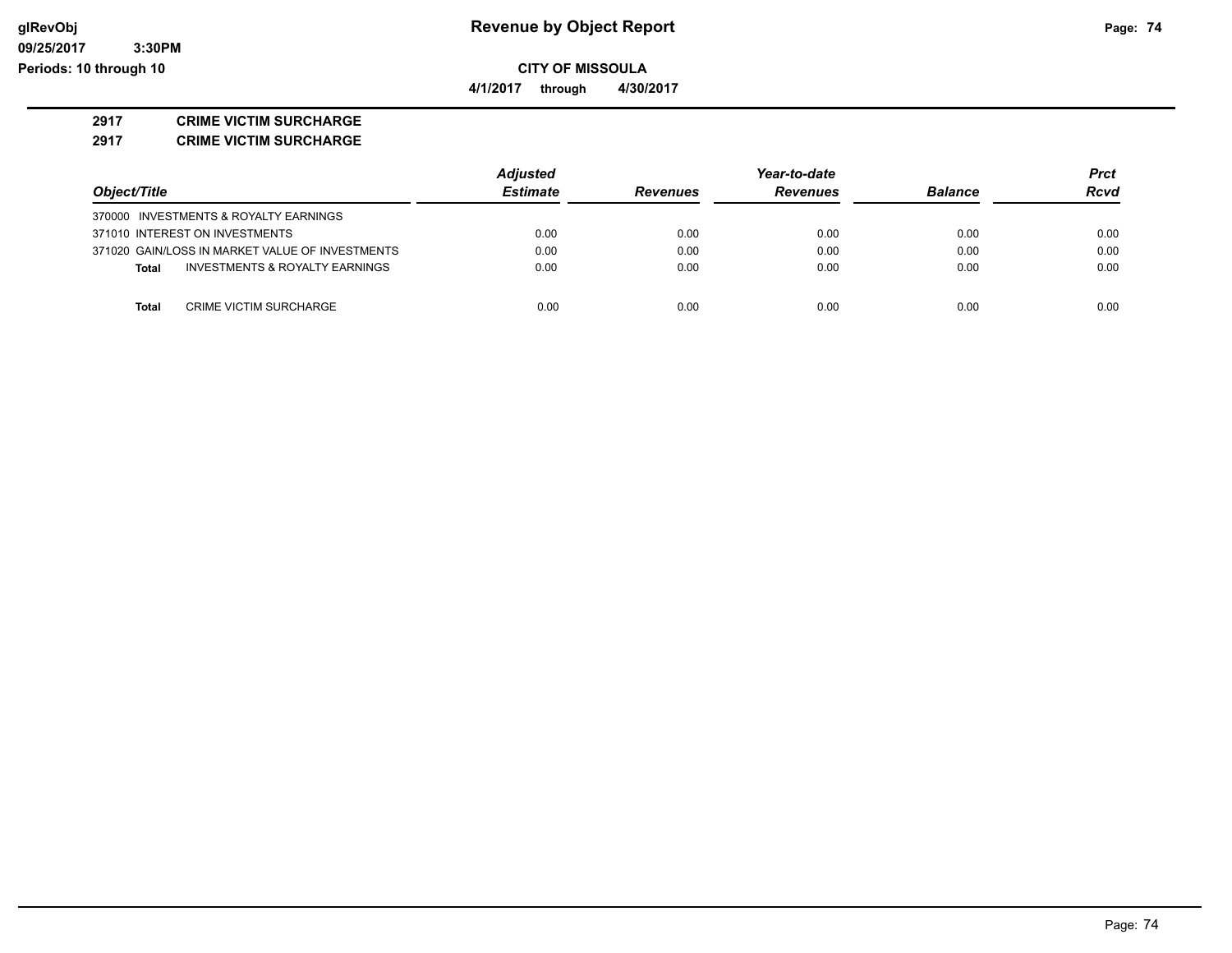**Periods: 10 through 10**

**CITY OF MISSOULA**

**4/1/2017 through 4/30/2017**

#### **2917 CRIME VICTIM SURCHARGE**

 **3:30PM**

| Object/Title                                       | <b>Adjusted</b><br><b>Estimate</b> | <b>Revenues</b> | Year-to-date<br><b>Revenues</b> | <b>Balance</b> | <b>Prct</b><br><b>Rcvd</b> |
|----------------------------------------------------|------------------------------------|-----------------|---------------------------------|----------------|----------------------------|
| 370000 INVESTMENTS & ROYALTY EARNINGS              |                                    |                 |                                 |                |                            |
| 371010 INTEREST ON INVESTMENTS                     | 0.00                               | 0.00            | 0.00                            | 0.00           | 0.00                       |
| 371020 GAIN/LOSS IN MARKET VALUE OF INVESTMENT     | 0.00                               | 0.00            | 0.00                            | 0.00           | 0.00                       |
| <b>INVESTMENTS &amp; ROYALTY EARNINGS</b><br>Total | 0.00                               | 0.00            | 0.00                            | 0.00           | 0.00                       |
|                                                    |                                    |                 |                                 |                |                            |
| CRIME VICTIM SURCHARGE<br>Total                    | 0.00                               | 0.00            | 0.00                            | 0.00           | 0.00                       |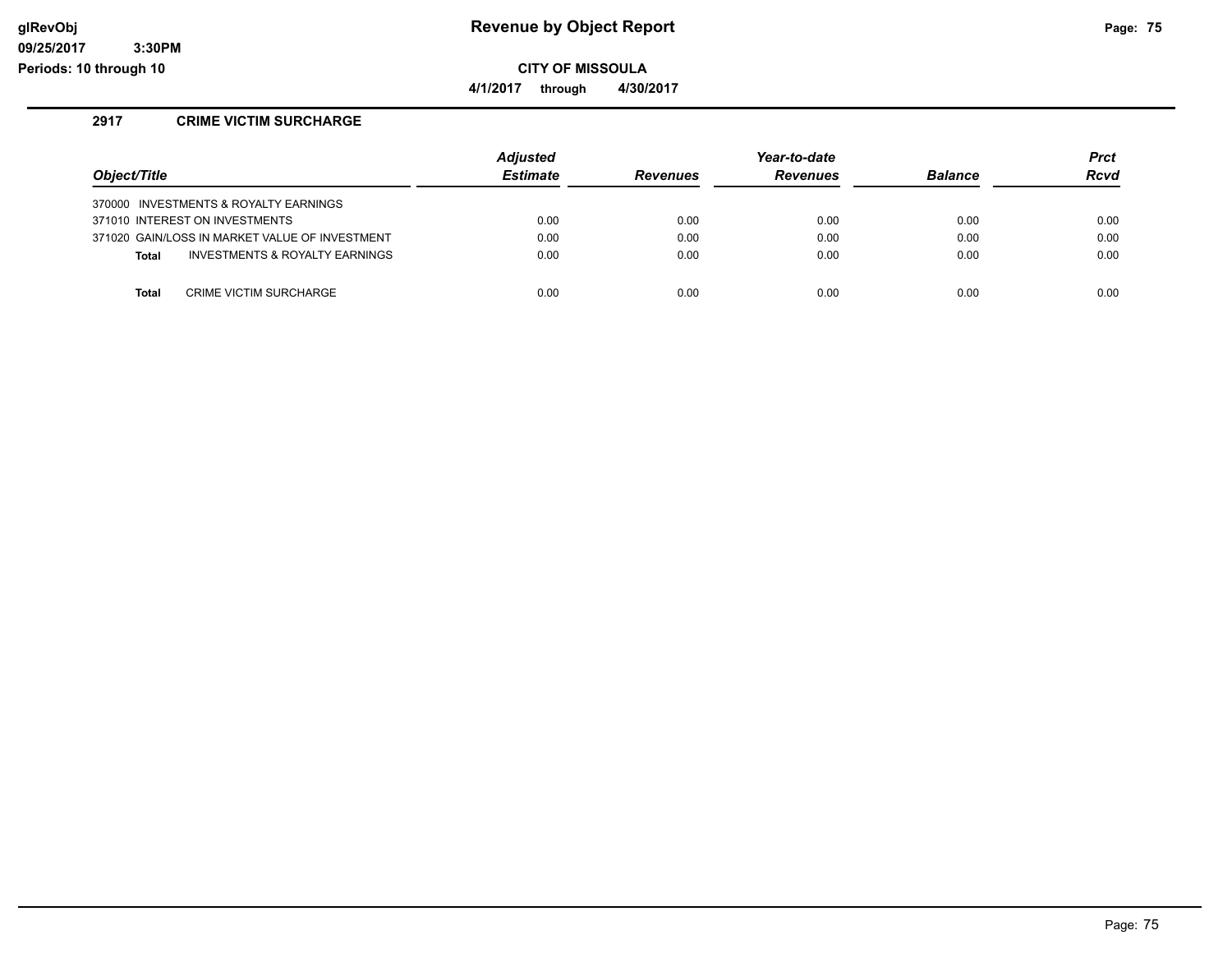**4/1/2017 through 4/30/2017**

# **2918 LAW ENFORCEMENT BLOCK GRANT FUND**

# **2918 LAW ENFORCEMENT BLOCK GRANT FUND**

|                                                           | <b>Adjusted</b> |                 | Year-to-date    |                | <b>Prct</b> |
|-----------------------------------------------------------|-----------------|-----------------|-----------------|----------------|-------------|
| Object/Title                                              | <b>Estimate</b> | <b>Revenues</b> | <b>Revenues</b> | <b>Balance</b> | <b>Rcvd</b> |
| 330000 INTERGOVERNMENTAL REVENUES                         |                 |                 |                 |                |             |
| 331000 FEDERAL GRANTS                                     | 0.00            | 0.00            | 0.00            | 0.00           | 0.00        |
| 331001 BYRNE DISCRETIONARY                                | 0.00            | 0.00            | 0.00            | 0.00           | 0.00        |
| 331022 EQUIPMENT GRANT                                    | 0.00            | 0.00            | 0.00            | 0.00           | 0.00        |
| 331023 COPS HIRING GRANT 2011                             | 40,000.00       | 14,416.24       | 36,349.56       | 3,650.44       | 90.87       |
| 331024 DEPT OF JUSTICE GRANTS                             | 0.00            | 0.00            | 0.00            | 0.00           | 0.00        |
| 331026 ICAC GRANT                                         | 0.00            | 0.00            | 0.00            | 0.00           | 0.00        |
| 331027 JAG GRANTS REVENUE                                 | 60,373.00       | 17,249.00       | 60,373.00       | 0.00           | 100.00      |
| 336021 STATE CONTRIB - POLICE RETIREMENT                  | 0.00            | 0.00            | 0.00            | 0.00           | 0.00        |
| <b>INTERGOVERNMENTAL REVENUES</b><br><b>Total</b>         | 100,373.00      | 31,665.24       | 96,722.56       | 3,650.44       | 96.36       |
| 340000 CHARGES FOR SERVICES                               |                 |                 |                 |                |             |
| 342010 POLICE/BID AGREEMENT                               | 0.00            | 0.00            | 0.00            | 0.00           | 0.00        |
| <b>CHARGES FOR SERVICES</b><br>Total                      | 0.00            | 0.00            | 0.00            | 0.00           | 0.00        |
| 360000 MISCELLANEOUS REVENUES                             |                 |                 |                 |                |             |
| 360010 MISCELLANEOUS                                      | 0.00            | 0.00            | 0.00            | 0.00           | 0.00        |
| MISCELLANEOUS REVENUES<br>Total                           | 0.00            | 0.00            | 0.00            | 0.00           | 0.00        |
| <b>INVESTMENTS &amp; ROYALTY EARNINGS</b><br>370000       |                 |                 |                 |                |             |
| 371010 INTEREST ON INVESTMENTS                            | 0.00            | 0.00            | 0.00            | 0.00           | 0.00        |
| 371020 GAIN/LOSS IN MARKET VALUE OF INVESTMENTS           | 0.00            | 0.00            | 0.00            | 0.00           | 0.00        |
| <b>INVESTMENTS &amp; ROYALTY EARNINGS</b><br><b>Total</b> | 0.00            | 0.00            | 0.00            | 0.00           | 0.00        |
| OTHER FINANCING SOURCES<br>380000                         |                 |                 |                 |                |             |
| 383023 TRANS FR DRUG FORFEITURE                           | 0.00            | 0.00            | 0.00            | 0.00           | 0.00        |
| 383036 TRANSFER - GRANT                                   | 0.00            | 0.00            | 0.00            | 0.00           | 0.00        |
| OTHER FINANCING SOURCES<br><b>Total</b>                   | 0.00            | 0.00            | 0.00            | 0.00           | 0.00        |
|                                                           |                 |                 |                 |                |             |
| LAW ENFORCEMENT BLOCK GRANT FUND<br><b>Total</b>          | 100,373.00      | 31,665.24       | 96,722.56       | 3,650.44       | 96.36       |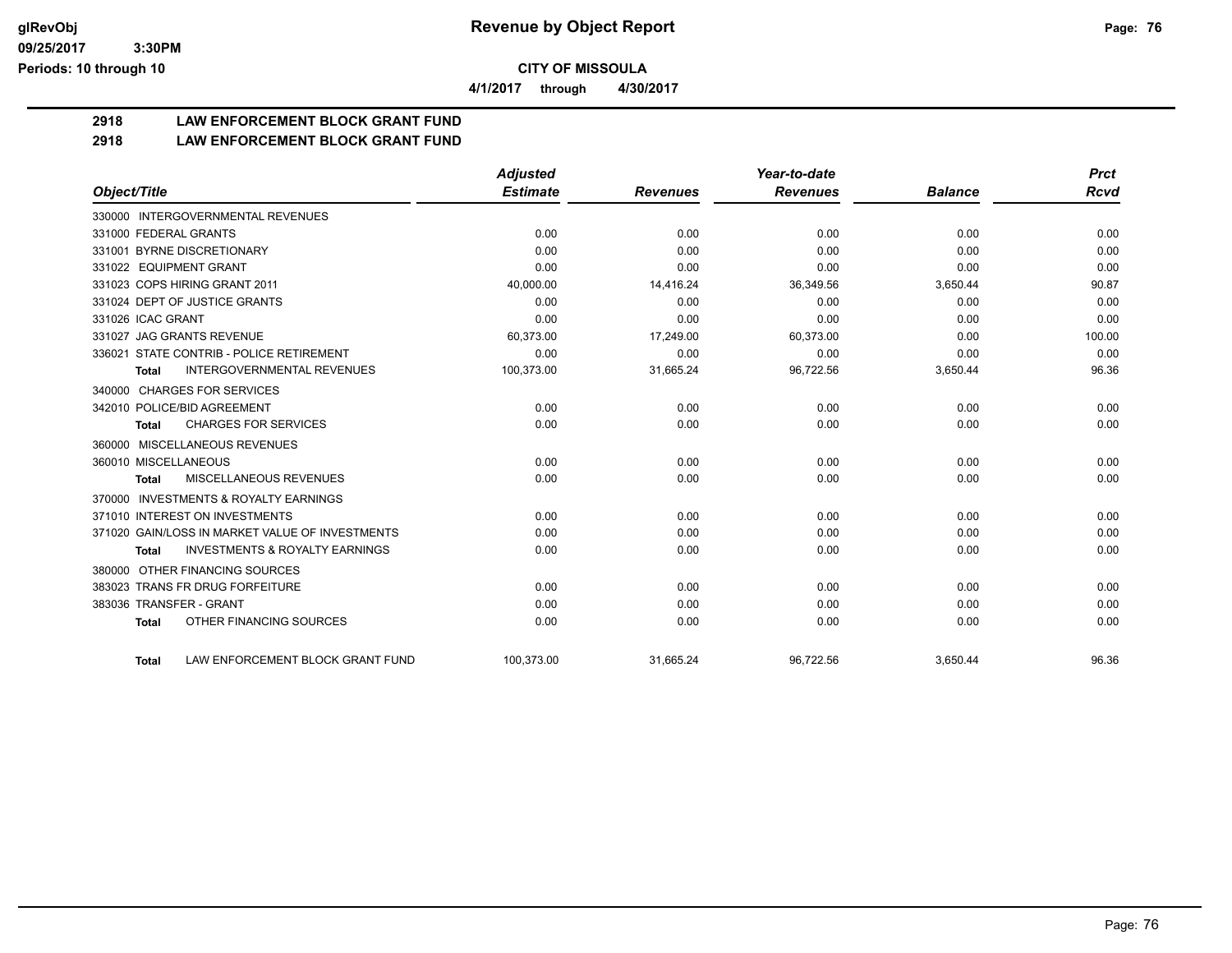**4/1/2017 through 4/30/2017**

# **2918 LAW ENFORCEMENT BLOCK GRANT FUND**

|                                                           | <b>Adjusted</b> |                 | Year-to-date    |                | <b>Prct</b> |
|-----------------------------------------------------------|-----------------|-----------------|-----------------|----------------|-------------|
| Object/Title                                              | <b>Estimate</b> | <b>Revenues</b> | <b>Revenues</b> | <b>Balance</b> | <b>Rcvd</b> |
| 330000 INTERGOVERNMENTAL REVENUES                         |                 |                 |                 |                |             |
| 331000 FEDERAL GRANTS                                     | 0.00            | 0.00            | 0.00            | 0.00           | 0.00        |
| 331001 BYRNE DISCRETIONARY                                | 0.00            | 0.00            | 0.00            | 0.00           | 0.00        |
| 331022 EQUIPMENT GRANT                                    | 0.00            | 0.00            | 0.00            | 0.00           | 0.00        |
| 331023 COPS HIRING GRANT 2011                             | 40,000.00       | 14,416.24       | 36,349.56       | 3,650.44       | 90.87       |
| 331024 DEPT OF JUSTICE GRANTS                             | 0.00            | 0.00            | 0.00            | 0.00           | 0.00        |
| 331026 ICAC GRANT                                         | 0.00            | 0.00            | 0.00            | 0.00           | 0.00        |
| 331027 JAG GRANTS REVENUE                                 | 60,373.00       | 17,249.00       | 60,373.00       | 0.00           | 100.00      |
| 336021 STATE CONTRIB - POLICE RETIREMENT                  | 0.00            | 0.00            | 0.00            | 0.00           | 0.00        |
| <b>INTERGOVERNMENTAL REVENUES</b><br><b>Total</b>         | 100,373.00      | 31,665.24       | 96,722.56       | 3,650.44       | 96.36       |
| 340000 CHARGES FOR SERVICES                               |                 |                 |                 |                |             |
| 342010 POLICE/BID AGREEMENT                               | 0.00            | 0.00            | 0.00            | 0.00           | 0.00        |
| <b>CHARGES FOR SERVICES</b><br><b>Total</b>               | 0.00            | 0.00            | 0.00            | 0.00           | 0.00        |
| 360000 MISCELLANEOUS REVENUES                             |                 |                 |                 |                |             |
| 360010 MISCELLANEOUS                                      | 0.00            | 0.00            | 0.00            | 0.00           | 0.00        |
| <b>MISCELLANEOUS REVENUES</b><br><b>Total</b>             | 0.00            | 0.00            | 0.00            | 0.00           | 0.00        |
| <b>INVESTMENTS &amp; ROYALTY EARNINGS</b><br>370000       |                 |                 |                 |                |             |
| 371010 INTEREST ON INVESTMENTS                            | 0.00            | 0.00            | 0.00            | 0.00           | 0.00        |
| 371020 GAIN/LOSS IN MARKET VALUE OF INVESTMENT            | 0.00            | 0.00            | 0.00            | 0.00           | 0.00        |
| <b>INVESTMENTS &amp; ROYALTY EARNINGS</b><br><b>Total</b> | 0.00            | 0.00            | 0.00            | 0.00           | 0.00        |
| 380000 OTHER FINANCING SOURCES                            |                 |                 |                 |                |             |
| 383023 TRANS FR DRUG FORFEITURE                           | 0.00            | 0.00            | 0.00            | 0.00           | 0.00        |
| 383036 TRANSFER - GRANT                                   | 0.00            | 0.00            | 0.00            | 0.00           | 0.00        |
| OTHER FINANCING SOURCES<br><b>Total</b>                   | 0.00            | 0.00            | 0.00            | 0.00           | 0.00        |
| LAW ENFORCEMENT BLOCK GRANT FUND<br><b>Total</b>          | 100.373.00      | 31,665.24       | 96,722.56       | 3,650.44       | 96.36       |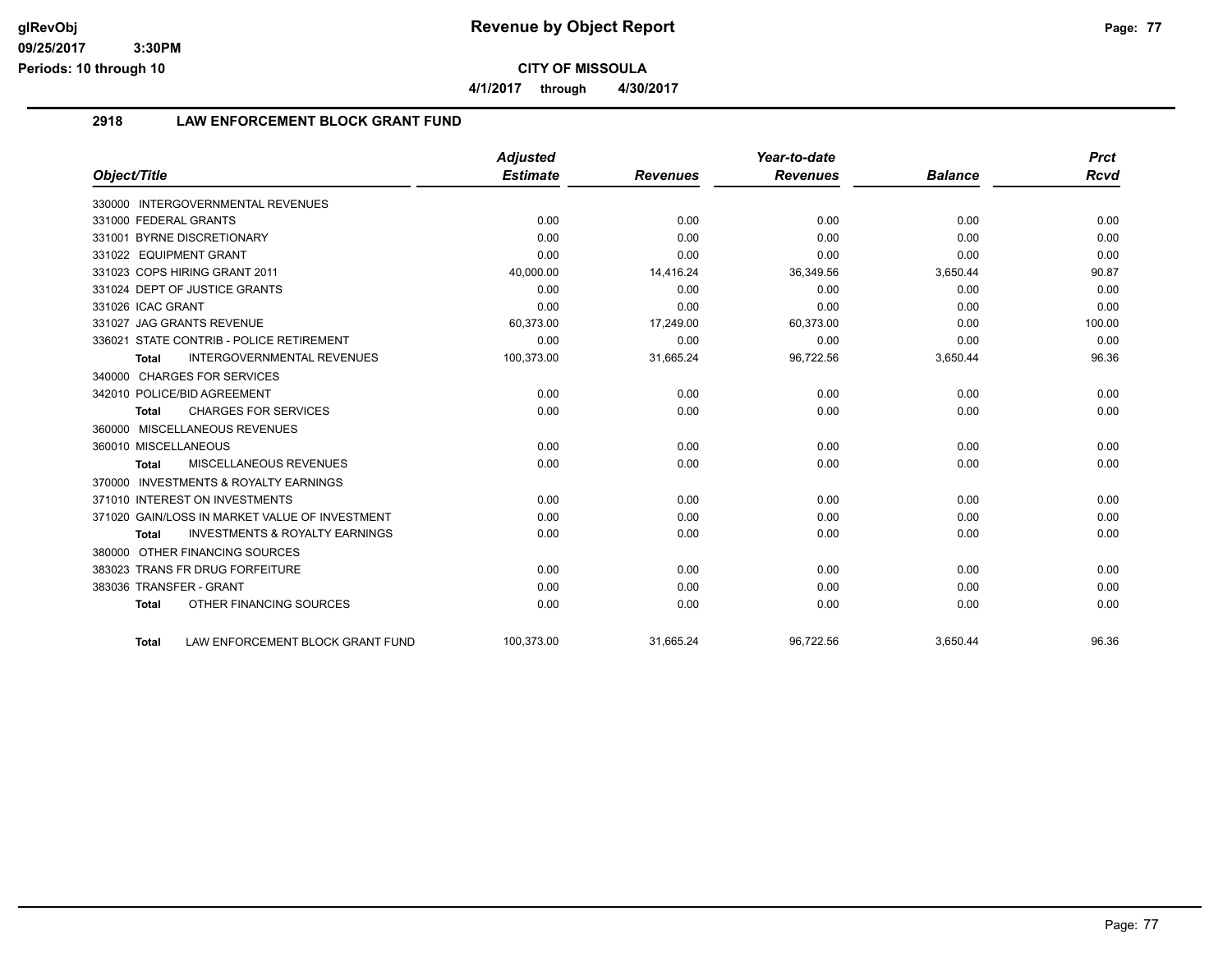**4/1/2017 through 4/30/2017**

# **2919 HIDTA FUND**

**2919 HIDTA FUND**

|                                                    | <b>Adjusted</b> |                 | Year-to-date    |                | <b>Prct</b> |
|----------------------------------------------------|-----------------|-----------------|-----------------|----------------|-------------|
| Object/Title                                       | <b>Estimate</b> | <b>Revenues</b> | <b>Revenues</b> | <b>Balance</b> | <b>Rcvd</b> |
| 340000 CHARGES FOR SERVICES                        |                 |                 |                 |                |             |
| 342013 SECURITY INVEST FEES                        | 140,600.00      | 9,042.50        | 35.727.25       | 104,872.75     | 25.41       |
| 342014 POLICE DEPARTMENT SERVICE FEES              | 0.00            | 0.00            | 13.663.75       | $-13,663.75$   | 0.00        |
| <b>CHARGES FOR SERVICES</b><br>Total               | 140,600.00      | 9,042.50        | 49,391.00       | 91,209.00      | 35.13       |
| 360000 MISCELLANEOUS REVENUES                      |                 |                 |                 |                |             |
| 360010 MISCELLANEOUS                               | 0.00            | 0.00            | 0.00            | 0.00           | 0.00        |
| MISCELLANEOUS REVENUES<br>Total                    | 0.00            | 0.00            | 0.00            | 0.00           | 0.00        |
| 370000 INVESTMENTS & ROYALTY EARNINGS              |                 |                 |                 |                |             |
| 371010 INTEREST ON INVESTMENTS                     | 0.00            | 0.00            | 0.00            | 0.00           | 0.00        |
| <b>INVESTMENTS &amp; ROYALTY EARNINGS</b><br>Total | 0.00            | 0.00            | 0.00            | 0.00           | 0.00        |
| <b>HIDTA FUND</b><br>Total                         | 140.600.00      | 9.042.50        | 49.391.00       | 91.209.00      | 35.13       |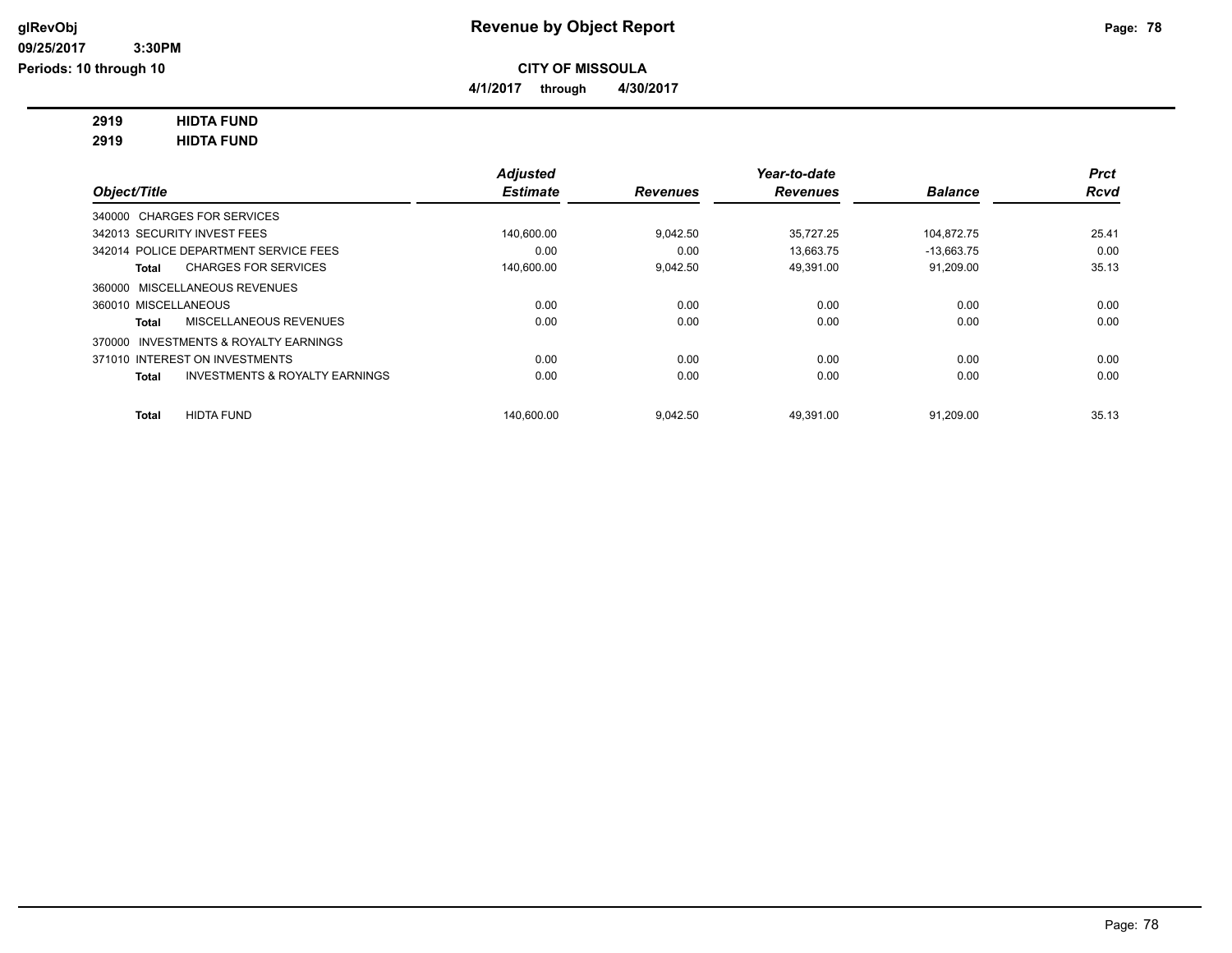**4/1/2017 through 4/30/2017**

**2919 HIDTA FUND**

|                                                           | <b>Adjusted</b> |                 | Year-to-date    |                | <b>Prct</b> |
|-----------------------------------------------------------|-----------------|-----------------|-----------------|----------------|-------------|
| Object/Title                                              | <b>Estimate</b> | <b>Revenues</b> | <b>Revenues</b> | <b>Balance</b> | <b>Rcvd</b> |
| 340000 CHARGES FOR SERVICES                               |                 |                 |                 |                |             |
| 342013 SECURITY INVEST FEES                               | 140.600.00      | 9.042.50        | 35,727.25       | 104,872.75     | 25.41       |
| 342014 POLICE DEPARTMENT SERVICE FEES                     | 0.00            | 0.00            | 13.663.75       | $-13.663.75$   | 0.00        |
| <b>CHARGES FOR SERVICES</b><br>Total                      | 140,600.00      | 9,042.50        | 49,391.00       | 91,209.00      | 35.13       |
| 360000 MISCELLANEOUS REVENUES                             |                 |                 |                 |                |             |
| 360010 MISCELLANEOUS                                      | 0.00            | 0.00            | 0.00            | 0.00           | 0.00        |
| MISCELLANEOUS REVENUES<br>Total                           | 0.00            | 0.00            | 0.00            | 0.00           | 0.00        |
| 370000 INVESTMENTS & ROYALTY EARNINGS                     |                 |                 |                 |                |             |
| 371010 INTEREST ON INVESTMENTS                            | 0.00            | 0.00            | 0.00            | 0.00           | 0.00        |
| <b>INVESTMENTS &amp; ROYALTY EARNINGS</b><br><b>Total</b> | 0.00            | 0.00            | 0.00            | 0.00           | 0.00        |
| <b>HIDTA FUND</b><br>Total                                | 140.600.00      | 9.042.50        | 49.391.00       | 91,209.00      | 35.13       |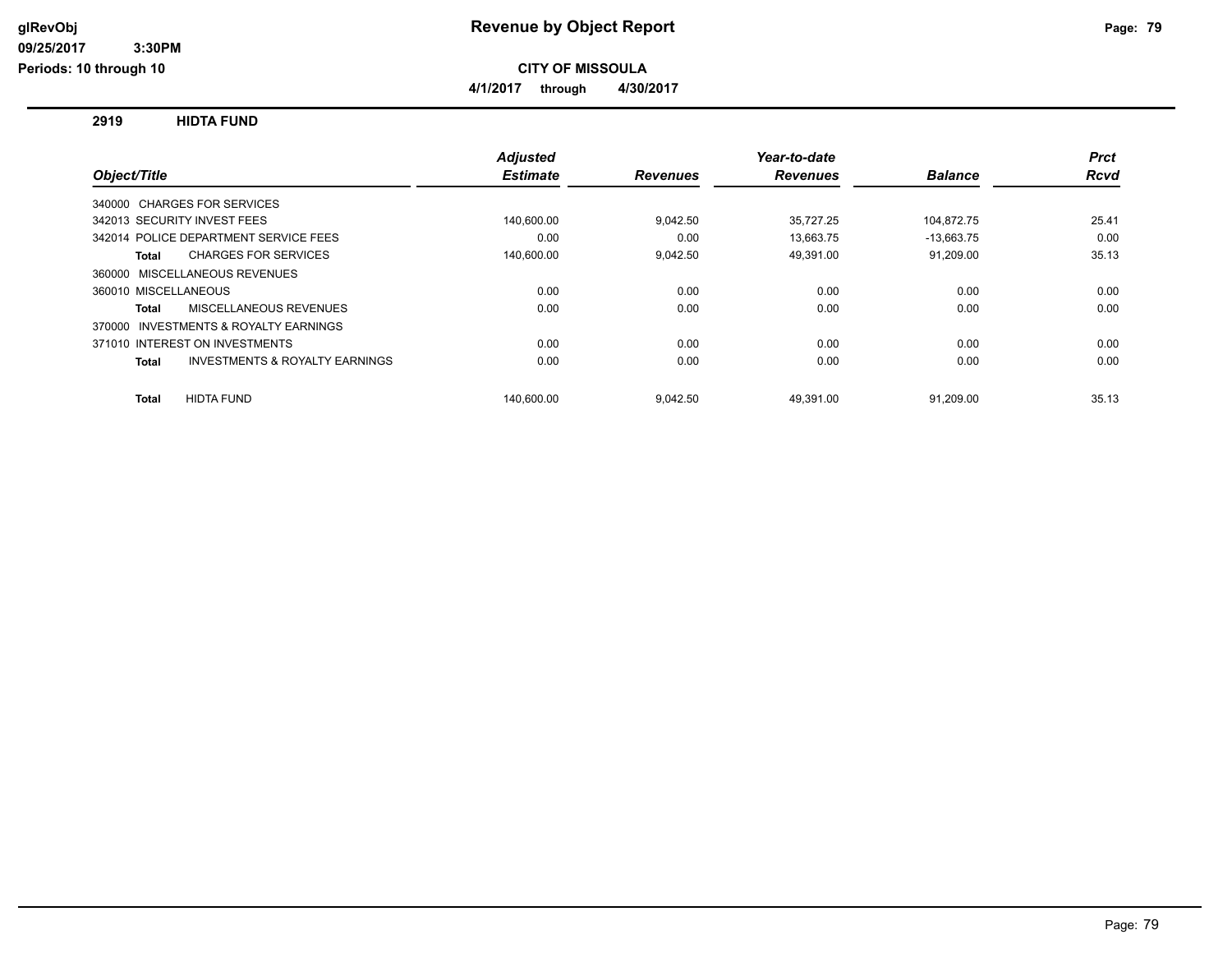**4/1/2017 through 4/30/2017**

# **2939 CDBG PROGRAM INCOME ACCOUNT**

# **2939 CDBG PROGRAM INCOME ACCOUNT**

|                                                    | <b>Adjusted</b> |                 | Year-to-date    |                | <b>Prct</b> |
|----------------------------------------------------|-----------------|-----------------|-----------------|----------------|-------------|
| Object/Title                                       | <b>Estimate</b> | <b>Revenues</b> | <b>Revenues</b> | <b>Balance</b> | Rcvd        |
| 330000 INTERGOVERNMENTAL REVENUES                  |                 |                 |                 |                |             |
| 331000 FEDERAL GRANTS                              | 14,383.00       | 0.00            | 29,370.12       | $-14,987.12$   | 204.20      |
| <b>INTERGOVERNMENTAL REVENUES</b><br>Total         | 14,383.00       | 0.00            | 29,370.12       | $-14,987.12$   | 204.20      |
| 360000 MISCELLANEOUS REVENUES                      |                 |                 |                 |                |             |
| 360010 MISCELLANEOUS                               | 0.00            | 0.00            | 0.00            | 0.00           | 0.00        |
| MISCELLANEOUS REVENUES<br>Total                    | 0.00            | 0.00            | 0.00            | 0.00           | 0.00        |
| 370000 INVESTMENTS & ROYALTY EARNINGS              |                 |                 |                 |                |             |
| 371010 INTEREST ON INVESTMENTS                     | 0.00            | 0.00            | 0.00            | 0.00           | 0.00        |
| 371020 GAIN/LOSS IN MARKET VALUE OF INVESTMENTS    | 0.00            | 0.00            | 0.00            | 0.00           | 0.00        |
| <b>INVESTMENTS &amp; ROYALTY EARNINGS</b><br>Total | 0.00            | 0.00            | 0.00            | 0.00           | 0.00        |
| 380000 OTHER FINANCING SOURCES                     |                 |                 |                 |                |             |
| 383000 OPERATING TRANSFERS                         | 0.00            | 0.00            | 0.00            | 0.00           | 0.00        |
| 383009 TRANS FR TITLE I                            | 0.00            | 0.00            | 0.00            | 0.00           | 0.00        |
| OTHER FINANCING SOURCES<br>Total                   | 0.00            | 0.00            | 0.00            | 0.00           | 0.00        |
| CDBG PROGRAM INCOME ACCOUNT<br><b>Total</b>        | 14,383.00       | 0.00            | 29,370.12       | $-14,987.12$   | 204.20      |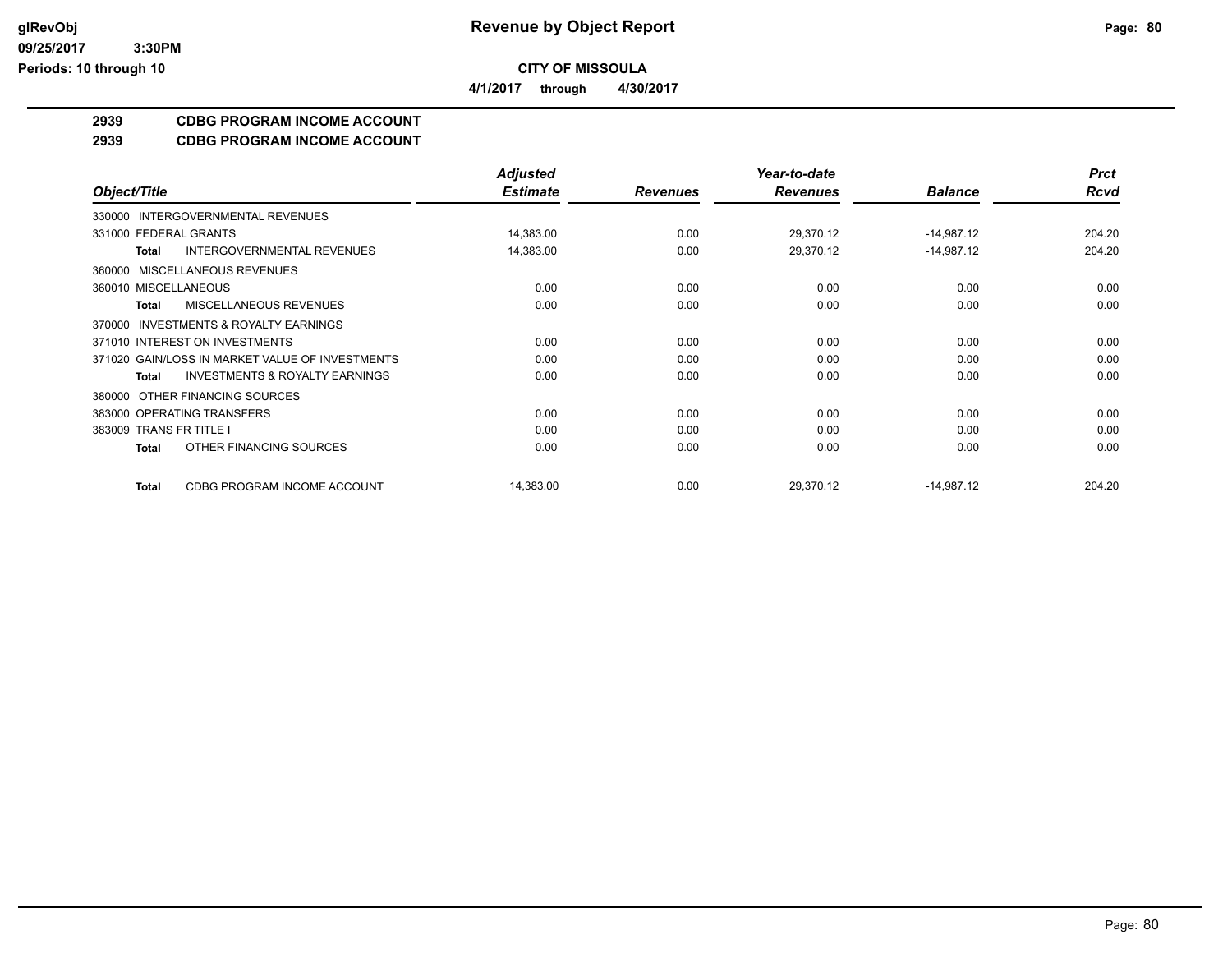**4/1/2017 through 4/30/2017**

# **2939 CDBG PROGRAM INCOME ACCOUNT**

|                                                           | <b>Adjusted</b> |                 | Year-to-date    |                | <b>Prct</b> |
|-----------------------------------------------------------|-----------------|-----------------|-----------------|----------------|-------------|
| Object/Title                                              | <b>Estimate</b> | <b>Revenues</b> | <b>Revenues</b> | <b>Balance</b> | Rcvd        |
| 330000 INTERGOVERNMENTAL REVENUES                         |                 |                 |                 |                |             |
| 331000 FEDERAL GRANTS                                     | 14,383.00       | 0.00            | 29,370.12       | $-14,987.12$   | 204.20      |
| INTERGOVERNMENTAL REVENUES<br><b>Total</b>                | 14,383.00       | 0.00            | 29,370.12       | $-14,987.12$   | 204.20      |
| 360000 MISCELLANEOUS REVENUES                             |                 |                 |                 |                |             |
| 360010 MISCELLANEOUS                                      | 0.00            | 0.00            | 0.00            | 0.00           | 0.00        |
| MISCELLANEOUS REVENUES<br><b>Total</b>                    | 0.00            | 0.00            | 0.00            | 0.00           | 0.00        |
| INVESTMENTS & ROYALTY EARNINGS<br>370000                  |                 |                 |                 |                |             |
| 371010 INTEREST ON INVESTMENTS                            | 0.00            | 0.00            | 0.00            | 0.00           | 0.00        |
| 371020 GAIN/LOSS IN MARKET VALUE OF INVESTMENT            | 0.00            | 0.00            | 0.00            | 0.00           | 0.00        |
| <b>INVESTMENTS &amp; ROYALTY EARNINGS</b><br><b>Total</b> | 0.00            | 0.00            | 0.00            | 0.00           | 0.00        |
| 380000 OTHER FINANCING SOURCES                            |                 |                 |                 |                |             |
| 383000 OPERATING TRANSFERS                                | 0.00            | 0.00            | 0.00            | 0.00           | 0.00        |
| 383009 TRANS FR TITLE I                                   | 0.00            | 0.00            | 0.00            | 0.00           | 0.00        |
| OTHER FINANCING SOURCES<br><b>Total</b>                   | 0.00            | 0.00            | 0.00            | 0.00           | 0.00        |
| CDBG PROGRAM INCOME ACCOUNT<br><b>Total</b>               | 14,383.00       | 0.00            | 29,370.12       | $-14,987.12$   | 204.20      |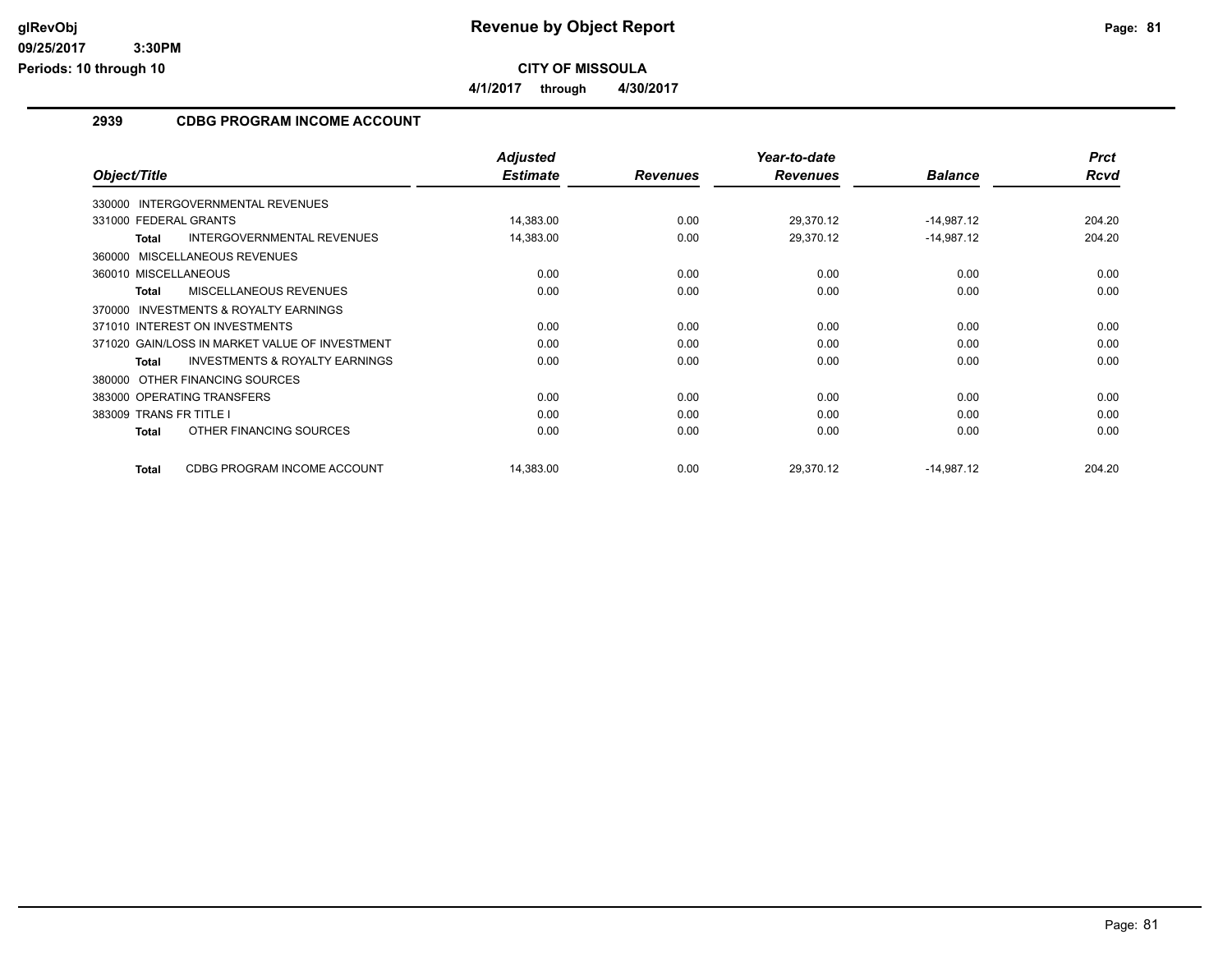**4/1/2017 through 4/30/2017**

# **2940 CDBG FUND**

**2940 CDBG FUND**

|                            |                                           | <b>Adjusted</b> |                 | Year-to-date    |                | <b>Prct</b> |
|----------------------------|-------------------------------------------|-----------------|-----------------|-----------------|----------------|-------------|
| Object/Title               |                                           | <b>Estimate</b> | <b>Revenues</b> | <b>Revenues</b> | <b>Balance</b> | <b>Rcvd</b> |
|                            | 330000 INTERGOVERNMENTAL REVENUES         |                 |                 |                 |                |             |
| 331010 ENTITLEMENT - CDBG  |                                           | 577,639.00      | 13,594.66       | 280,450.75      | 297,188.25     | 48.55       |
|                            | 331012 ARRA/CDBG STIMULUS REVENUE         | 112,504.00      | 0.00            | 0.00            | 112,504.00     | 0.00        |
| Total                      | <b>INTERGOVERNMENTAL REVENUES</b>         | 690,143.00      | 13,594.66       | 280,450.75      | 409,692.25     | 40.64       |
| 360000                     | MISCELLANEOUS REVENUES                    |                 |                 |                 |                |             |
| 360010 MISCELLANEOUS       |                                           | 0.00            | 0.00            | 0.00            | 0.00           | 0.00        |
| Total                      | MISCELLANEOUS REVENUES                    | 0.00            | 0.00            | 0.00            | 0.00           | 0.00        |
| 370000                     | <b>INVESTMENTS &amp; ROYALTY EARNINGS</b> |                 |                 |                 |                |             |
|                            | 371010 INTEREST ON INVESTMENTS            | 0.00            | 0.00            | 0.00            | 0.00           | 0.00        |
| Total                      | <b>INVESTMENTS &amp; ROYALTY EARNINGS</b> | 0.00            | 0.00            | 0.00            | 0.00           | 0.00        |
| 380000                     | OTHER FINANCING SOURCES                   |                 |                 |                 |                |             |
| 383000 OPERATING TRANSFERS |                                           | 0.00            | 0.00            | 0.00            | 0.00           | 0.00        |
| 383009 TRANS FR TITLE I    |                                           | 0.00            | 0.00            | 0.00            | 0.00           | 0.00        |
| Total                      | OTHER FINANCING SOURCES                   | 0.00            | 0.00            | 0.00            | 0.00           | 0.00        |
| <b>Total</b>               | <b>CDBG FUND</b>                          | 690,143.00      | 13,594.66       | 280,450.75      | 409,692.25     | 40.64       |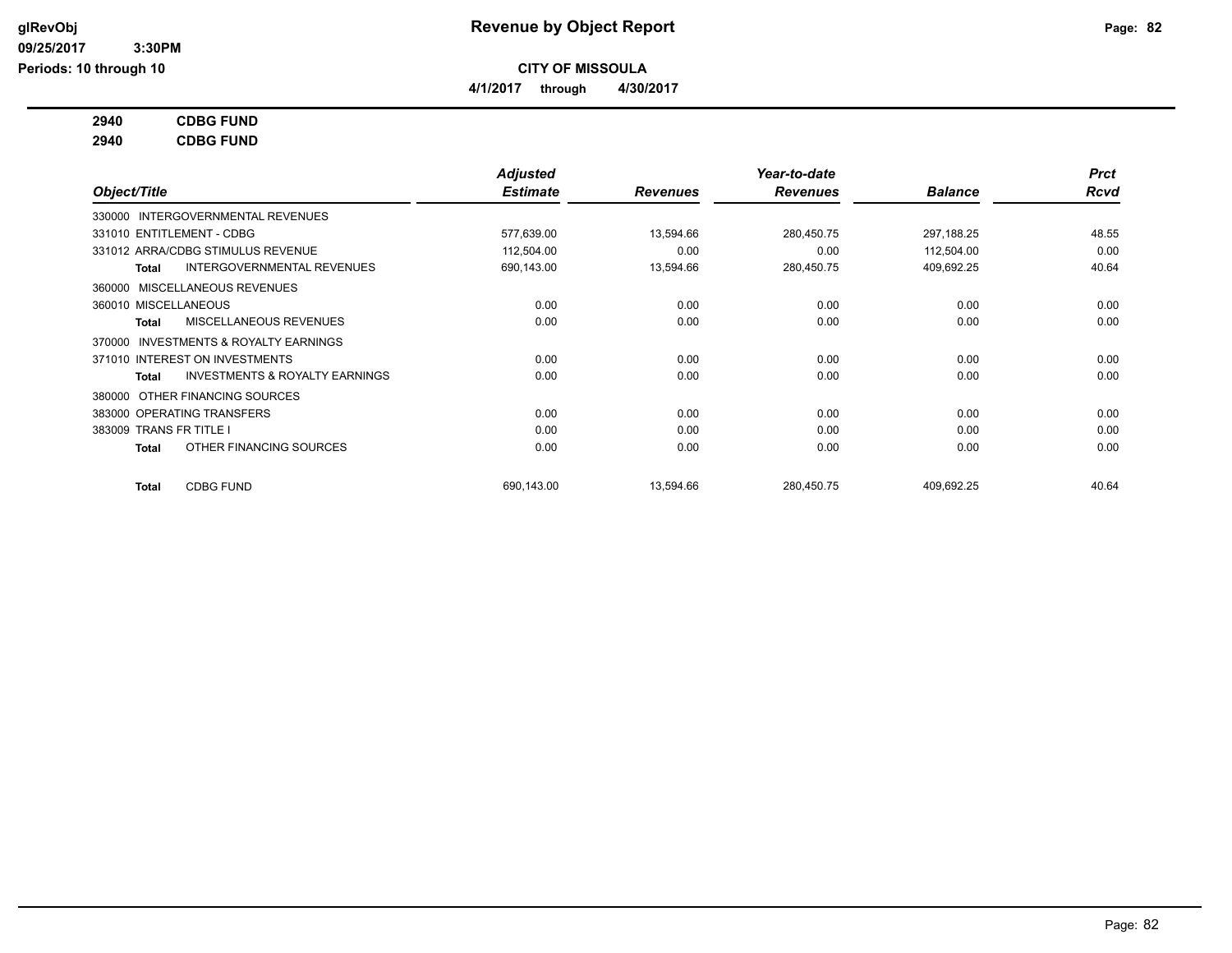**Periods: 10 through 10**

**CITY OF MISSOULA**

**4/1/2017 through 4/30/2017**

**2940 CDBG FUND**

 **3:30PM**

|                                                     | <b>Adjusted</b> |                 | Year-to-date    |                | <b>Prct</b> |
|-----------------------------------------------------|-----------------|-----------------|-----------------|----------------|-------------|
| Object/Title                                        | <b>Estimate</b> | <b>Revenues</b> | <b>Revenues</b> | <b>Balance</b> | Rcvd        |
| 330000 INTERGOVERNMENTAL REVENUES                   |                 |                 |                 |                |             |
| 331010 ENTITLEMENT - CDBG                           | 577,639.00      | 13,594.66       | 280,450.75      | 297,188.25     | 48.55       |
| 331012 ARRA/CDBG STIMULUS REVENUE                   | 112,504.00      | 0.00            | 0.00            | 112,504.00     | 0.00        |
| <b>INTERGOVERNMENTAL REVENUES</b><br><b>Total</b>   | 690,143.00      | 13,594.66       | 280,450.75      | 409,692.25     | 40.64       |
| 360000 MISCELLANEOUS REVENUES                       |                 |                 |                 |                |             |
| 360010 MISCELLANEOUS                                | 0.00            | 0.00            | 0.00            | 0.00           | 0.00        |
| <b>MISCELLANEOUS REVENUES</b><br><b>Total</b>       | 0.00            | 0.00            | 0.00            | 0.00           | 0.00        |
| <b>INVESTMENTS &amp; ROYALTY EARNINGS</b><br>370000 |                 |                 |                 |                |             |
| 371010 INTEREST ON INVESTMENTS                      | 0.00            | 0.00            | 0.00            | 0.00           | 0.00        |
| <b>INVESTMENTS &amp; ROYALTY EARNINGS</b><br>Total  | 0.00            | 0.00            | 0.00            | 0.00           | 0.00        |
| 380000 OTHER FINANCING SOURCES                      |                 |                 |                 |                |             |
| 383000 OPERATING TRANSFERS                          | 0.00            | 0.00            | 0.00            | 0.00           | 0.00        |
| 383009 TRANS FR TITLE I                             | 0.00            | 0.00            | 0.00            | 0.00           | 0.00        |
| OTHER FINANCING SOURCES<br>Total                    | 0.00            | 0.00            | 0.00            | 0.00           | 0.00        |
| <b>CDBG FUND</b><br><b>Total</b>                    | 690,143.00      | 13,594.66       | 280,450.75      | 409,692.25     | 40.64       |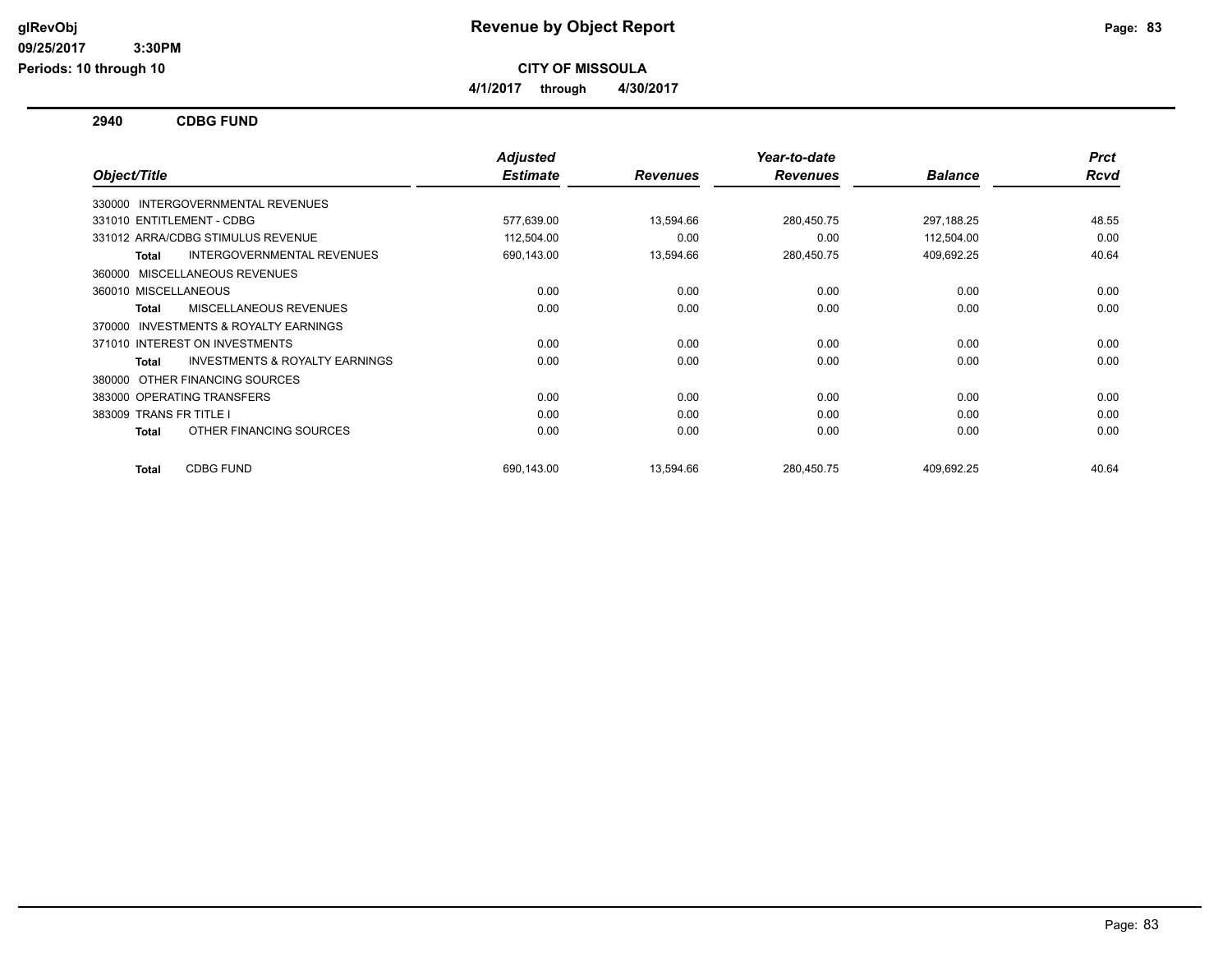**4/1/2017 through 4/30/2017**

# **2941 HOME FUND**

**2941 HOME FUND**

|                                                           | <b>Adjusted</b> |                 | Year-to-date    |                | <b>Prct</b> |
|-----------------------------------------------------------|-----------------|-----------------|-----------------|----------------|-------------|
| Object/Title                                              | <b>Estimate</b> | <b>Revenues</b> | <b>Revenues</b> | <b>Balance</b> | <b>Rcvd</b> |
| 330000 INTERGOVERNMENTAL REVENUES                         |                 |                 |                 |                |             |
| 330000 INTERGOVERNMENTAL REVENUES                         | 57,448.00       | 0.00            | $-15,236.31$    | 72,684.31      | $-26.52$    |
| 331016 HOMEWORD 1800 PHILLIPS                             | 0.00            | 0.00            | 337.28          | $-337.28$      | 0.00        |
| 331033 WORD                                               | 0.00            | 0.00            | 2,899.28        | $-2,899.28$    | 0.00        |
| 334145 WESTERN MT MENTAL HEALTH CTR                       | 0.00            | 0.00            | 0.00            | 0.00           | 0.00        |
| 334149 MISSOULA HOMEOWNERSHIP PROGRAM                     | 0.00            | 0.00            | 0.00            | 0.00           | 0.00        |
| 334153 FY14 DISTRICT XI HRC TBRA                          | 0.00            | 0.00            | $-8.00$         | 8.00           | 0.00        |
| 334154 HOMEWORD SWEETGRASS                                | 0.00            | 0.00            | 102,627.00      | $-102,627.00$  | 0.00        |
| 334155 FY08 NMCDC                                         | 0.00            | 0.00            | 0.00            | 0.00           | 0.00        |
| 334156 HOME PROGRAM INCOME                                | 437,800.00      | 0.00            | 0.00            | 437,800.00     | 0.00        |
| 334157 FY09 MHA                                           | 0.00            | 0.00            | 0.00            | 0.00           | 0.00        |
| 334159 FY09 HOMEWORD                                      | 0.00            | 0.00            | 0.00            | 0.00           | 0.00        |
| 334160 FY09 NMCDC                                         | 0.00            | 0.00            | 0.00            | 0.00           | 0.00        |
| 334161 FY10 DISTRICT XI HRC                               | 0.00            | 0.00            | 0.00            | 0.00           | 0.00        |
| 334163 FY10 homeWORD/SOLSTICE APT                         | 0.00            | 0.00            | 0.00            | 0.00           | 0.00        |
| <b>INTERGOVERNMENTAL REVENUES</b><br><b>Total</b>         | 495,248.00      | 0.00            | 90,619.25       | 404,628.75     | 18.30       |
| 340000 CHARGES FOR SERVICES                               |                 |                 |                 |                |             |
| 341450 *** Title Not Found ***                            | 0.00            | 0.00            | 0.00            | 0.00           | 0.00        |
| <b>CHARGES FOR SERVICES</b><br><b>Total</b>               | 0.00            | 0.00            | 0.00            | 0.00           | 0.00        |
| 360000 MISCELLANEOUS REVENUES                             |                 |                 |                 |                |             |
| 360005 LOAN REPAYMENTS                                    | 0.00            | 0.00            | 0.00            | 0.00           | 0.00        |
| 360010 MISCELLANEOUS                                      | 0.00            | 0.00            | 0.00            | 0.00           | 0.00        |
| MISCELLANEOUS REVENUES<br><b>Total</b>                    | 0.00            | 0.00            | 0.00            | 0.00           | 0.00        |
| 370000 INVESTMENTS & ROYALTY EARNINGS                     |                 |                 |                 |                |             |
| 371020 GAIN/LOSS IN MARKET VALUE OF INVESTMENTS           | 0.00            | 0.00            | 0.00            | 0.00           | 0.00        |
| <b>INVESTMENTS &amp; ROYALTY EARNINGS</b><br><b>Total</b> | 0.00            | 0.00            | 0.00            | 0.00           | 0.00        |
| <b>HOME FUND</b><br><b>Total</b>                          | 495.248.00      | 0.00            | 90,619.25       | 404,628.75     | 18.30       |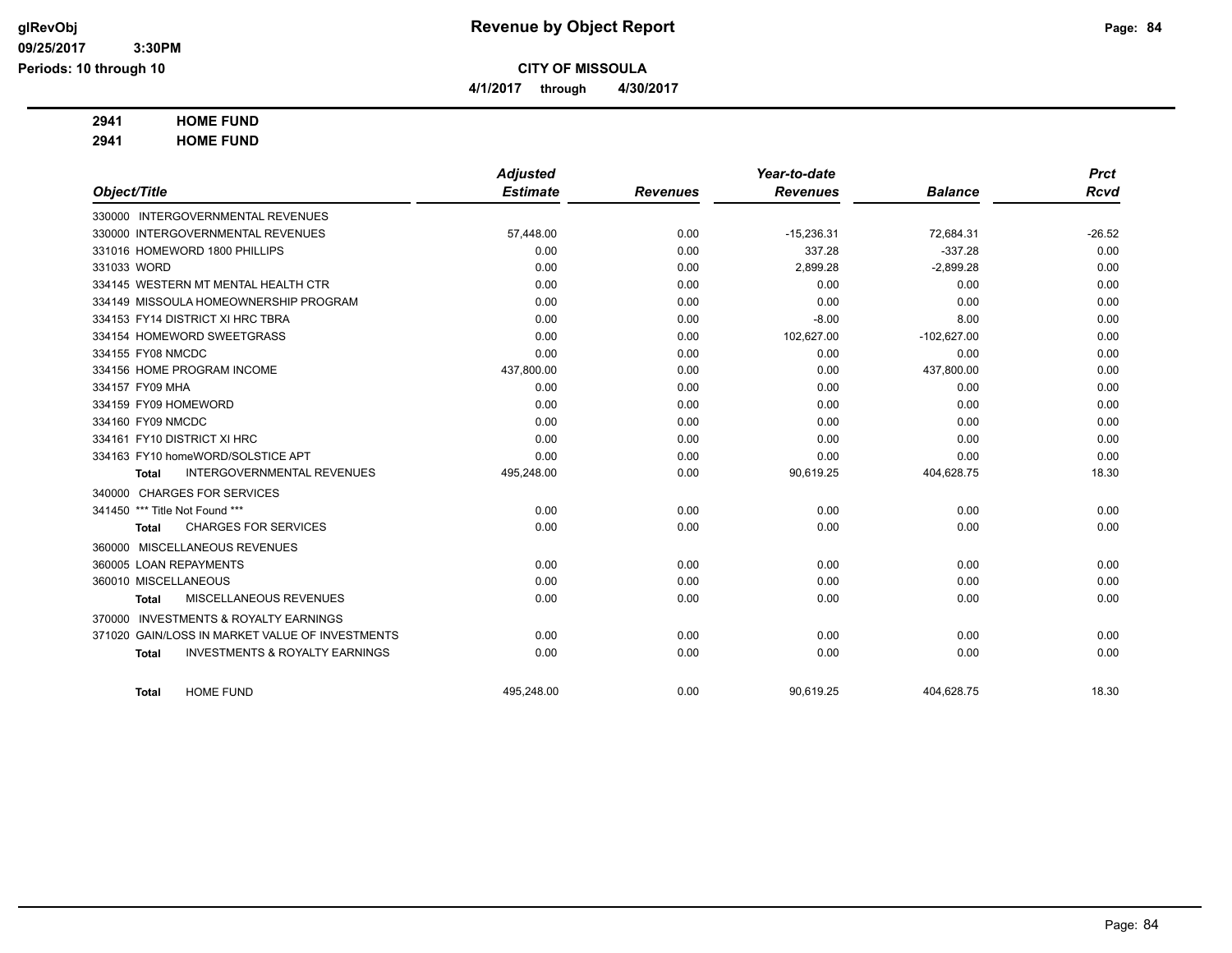**4/1/2017 through 4/30/2017**

**2941 HOME FUND**

|                                                           | <b>Adjusted</b> |                 | Year-to-date    |                | <b>Prct</b> |
|-----------------------------------------------------------|-----------------|-----------------|-----------------|----------------|-------------|
| Object/Title                                              | <b>Estimate</b> | <b>Revenues</b> | <b>Revenues</b> | <b>Balance</b> | <b>Rcvd</b> |
| 330000 INTERGOVERNMENTAL REVENUES                         |                 |                 |                 |                |             |
| 330000 INTERGOVERNMENTAL REVENUES                         | 57,448.00       | 0.00            | $-15,236.31$    | 72,684.31      | $-26.52$    |
| 331016 HOMEWORD 1800 PHILLIPS                             | 0.00            | 0.00            | 337.28          | $-337.28$      | 0.00        |
| 331033 WORD                                               | 0.00            | 0.00            | 2.899.28        | $-2.899.28$    | 0.00        |
| 334145 WESTERN MT MENTAL HEALTH CTR                       | 0.00            | 0.00            | 0.00            | 0.00           | 0.00        |
| 334149 MISSOULA HOMEOWNERSHIP PROGRAM                     | 0.00            | 0.00            | 0.00            | 0.00           | 0.00        |
| 334153 FY14 DISTRICT XI HRC TBRA                          | 0.00            | 0.00            | $-8.00$         | 8.00           | 0.00        |
| 334154 HOMEWORD SWEETGRASS                                | 0.00            | 0.00            | 102,627.00      | $-102,627.00$  | 0.00        |
| 334155 FY08 NMCDC                                         | 0.00            | 0.00            | 0.00            | 0.00           | 0.00        |
| 334156 HOME PROGRAM INCOME                                | 437,800.00      | 0.00            | 0.00            | 437,800.00     | 0.00        |
| 334157 FY09 MHA                                           | 0.00            | 0.00            | 0.00            | 0.00           | 0.00        |
| 334159 FY09 HOMEWORD                                      | 0.00            | 0.00            | 0.00            | 0.00           | 0.00        |
| 334160 FY09 NMCDC                                         | 0.00            | 0.00            | 0.00            | 0.00           | 0.00        |
| 334161 FY10 DISTRICT XI HRC                               | 0.00            | 0.00            | 0.00            | 0.00           | 0.00        |
| 334163 FY10 homeWORD/SOLSTICE APT                         | 0.00            | 0.00            | 0.00            | 0.00           | 0.00        |
| <b>INTERGOVERNMENTAL REVENUES</b><br><b>Total</b>         | 495,248.00      | 0.00            | 90,619.25       | 404,628.75     | 18.30       |
| 340000 CHARGES FOR SERVICES                               |                 |                 |                 |                |             |
| 341450 *** Title Not Found ***                            | 0.00            | 0.00            | 0.00            | 0.00           | 0.00        |
| <b>CHARGES FOR SERVICES</b><br><b>Total</b>               | 0.00            | 0.00            | 0.00            | 0.00           | 0.00        |
| 360000 MISCELLANEOUS REVENUES                             |                 |                 |                 |                |             |
| 360005 LOAN REPAYMENTS                                    | 0.00            | 0.00            | 0.00            | 0.00           | 0.00        |
| 360010 MISCELLANEOUS                                      | 0.00            | 0.00            | 0.00            | 0.00           | 0.00        |
| <b>MISCELLANEOUS REVENUES</b><br><b>Total</b>             | 0.00            | 0.00            | 0.00            | 0.00           | 0.00        |
| 370000 INVESTMENTS & ROYALTY EARNINGS                     |                 |                 |                 |                |             |
| 371020 GAIN/LOSS IN MARKET VALUE OF INVESTMENT            | 0.00            | 0.00            | 0.00            | 0.00           | 0.00        |
| <b>INVESTMENTS &amp; ROYALTY EARNINGS</b><br><b>Total</b> | 0.00            | 0.00            | 0.00            | 0.00           | 0.00        |
| <b>HOME FUND</b><br><b>Total</b>                          | 495,248.00      | 0.00            | 90,619.25       | 404,628.75     | 18.30       |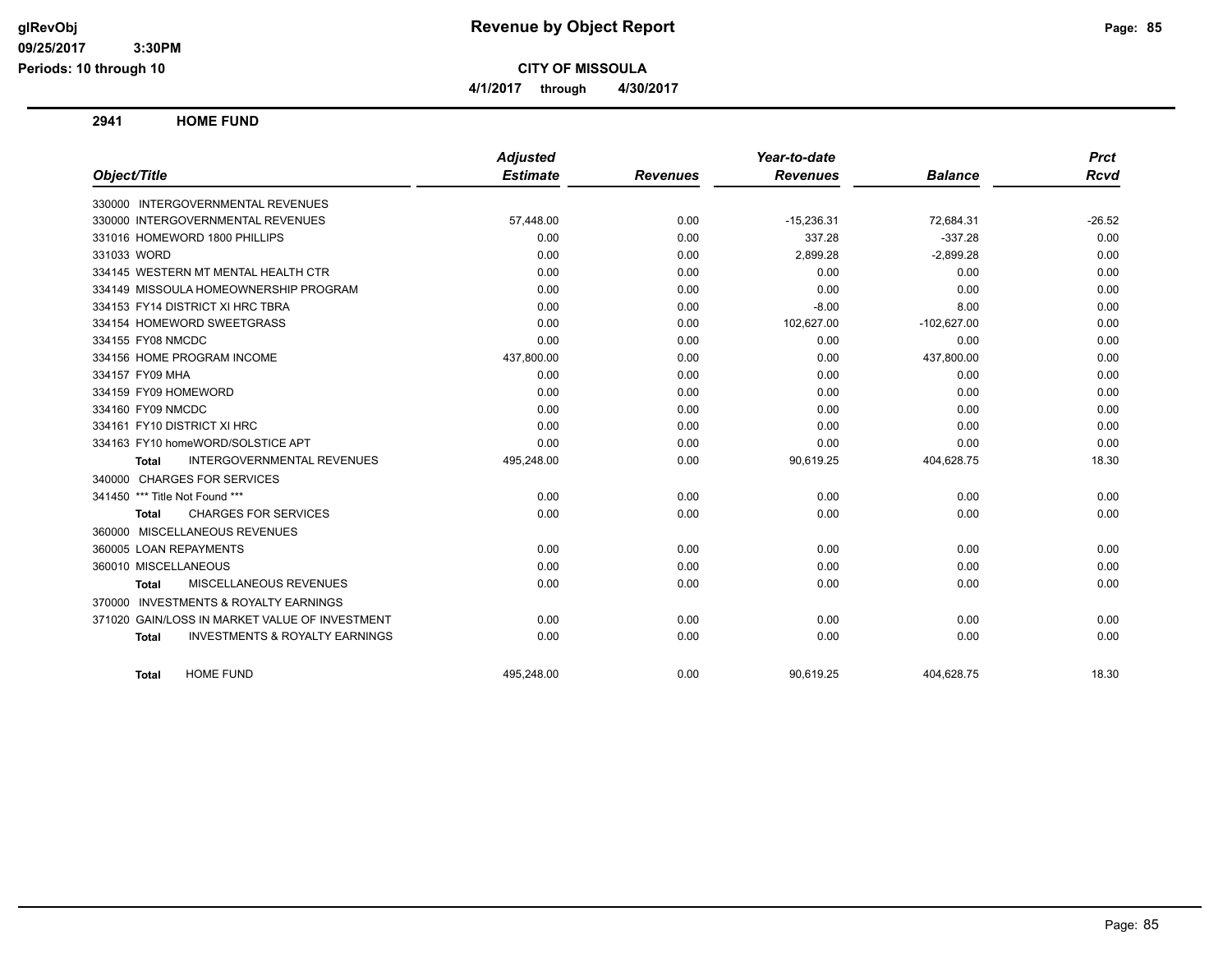**4/1/2017 through 4/30/2017**

# **2942 ADDI PROGRAM**

**2942 ADDI PROGRAM**

|                                                    | <b>Adjusted</b> |                 | Year-to-date    |                | Prct        |
|----------------------------------------------------|-----------------|-----------------|-----------------|----------------|-------------|
| Object/Title                                       | <b>Estimate</b> | <b>Revenues</b> | <b>Revenues</b> | <b>Balance</b> | <b>Rcvd</b> |
| 330000 INTERGOVERNMENTAL REVENUES                  |                 |                 |                 |                |             |
| 330000 INTERGOVERNMENTAL REVENUES                  | 0.00            | 0.00            | 0.00            | 0.00           | 0.00        |
| 334146 ADDI FUNDS-1ST TIME HOMEBUYERS              | 0.00            | 0.00            | 0.00            | 0.00           | 0.00        |
| INTERGOVERNMENTAL REVENUES<br>Total                | 0.00            | 0.00            | 0.00            | 0.00           | 0.00        |
| 370000 INVESTMENTS & ROYALTY EARNINGS              |                 |                 |                 |                |             |
| 371010 INTEREST ON INVESTMENTS                     | 0.00            | 0.00            | 0.00            | 0.00           | 0.00        |
| 371020 GAIN/LOSS IN MARKET VALUE OF INVESTMENTS    | 0.00            | 0.00            | 0.00            | 0.00           | 0.00        |
| <b>INVESTMENTS &amp; ROYALTY EARNINGS</b><br>Total | 0.00            | 0.00            | 0.00            | 0.00           | 0.00        |
| ADDI PROGRAM                                       | 0.00            | 0.00            | 0.00            | 0.00           | 0.00        |
| Total                                              |                 |                 |                 |                |             |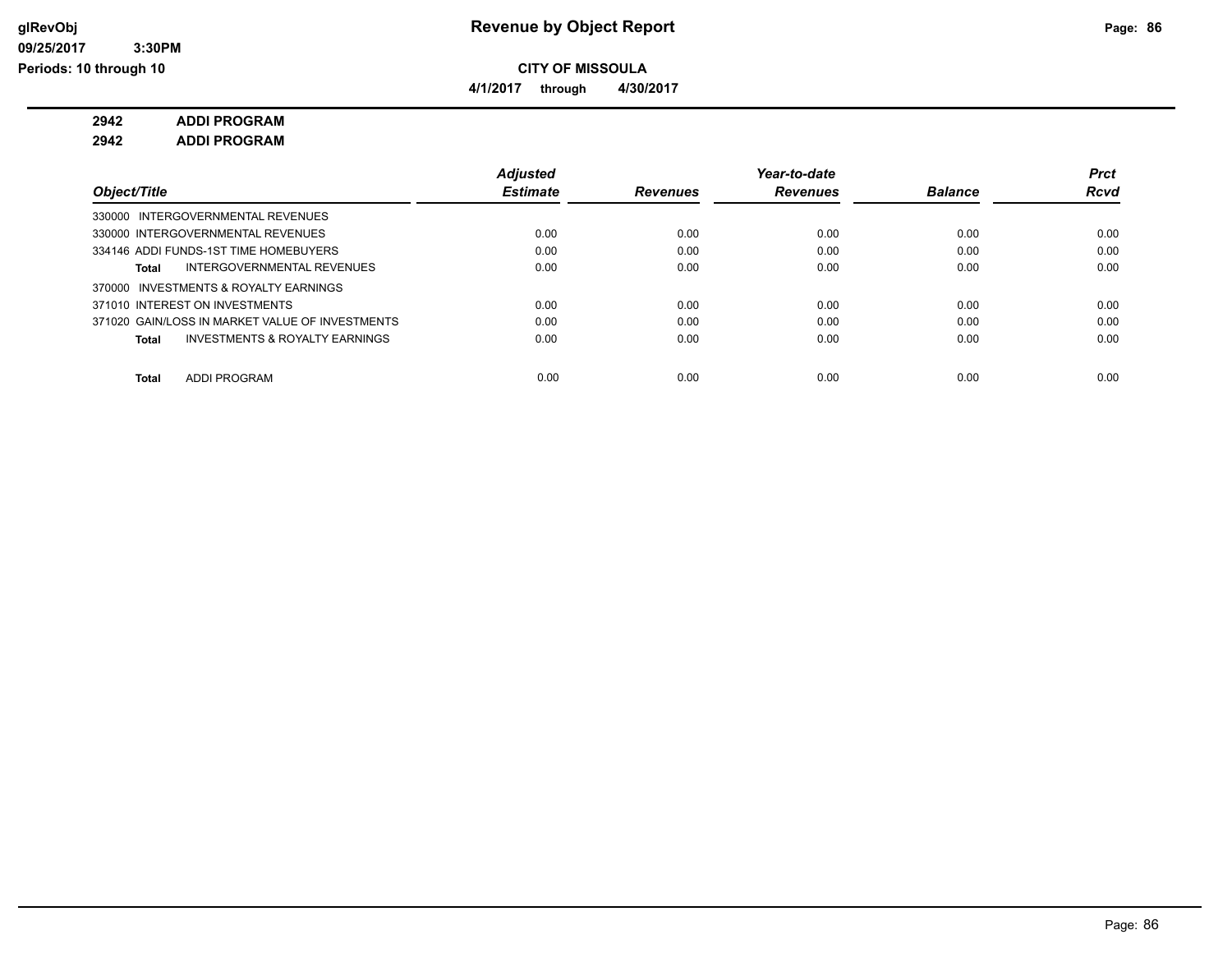**4/1/2017 through 4/30/2017**

#### **2942 ADDI PROGRAM**

|                                                | <b>Adiusted</b> |                 | Year-to-date    |                | <b>Prct</b> |
|------------------------------------------------|-----------------|-----------------|-----------------|----------------|-------------|
| Obiect/Title                                   | <b>Estimate</b> | <b>Revenues</b> | <b>Revenues</b> | <b>Balance</b> | <b>Rcvd</b> |
| 330000 INTERGOVERNMENTAL REVENUES              |                 |                 |                 |                |             |
| 330000 INTERGOVERNMENTAL REVENUES              | 0.00            | 0.00            | 0.00            | 0.00           | 0.00        |
| 334146 ADDI FUNDS-1ST TIME HOMEBUYERS          | 0.00            | 0.00            | 0.00            | 0.00           | 0.00        |
| INTERGOVERNMENTAL REVENUES<br>Total            | 0.00            | 0.00            | 0.00            | 0.00           | 0.00        |
| 370000 INVESTMENTS & ROYALTY EARNINGS          |                 |                 |                 |                |             |
| 371010 INTEREST ON INVESTMENTS                 | 0.00            | 0.00            | 0.00            | 0.00           | 0.00        |
| 371020 GAIN/LOSS IN MARKET VALUE OF INVESTMENT | 0.00            | 0.00            | 0.00            | 0.00           | 0.00        |
| INVESTMENTS & ROYALTY EARNINGS<br>Total        | 0.00            | 0.00            | 0.00            | 0.00           | 0.00        |
| ADDI PROGRAM<br><b>Total</b>                   | 0.00            | 0.00            | 0.00            | 0.00           | 0.00        |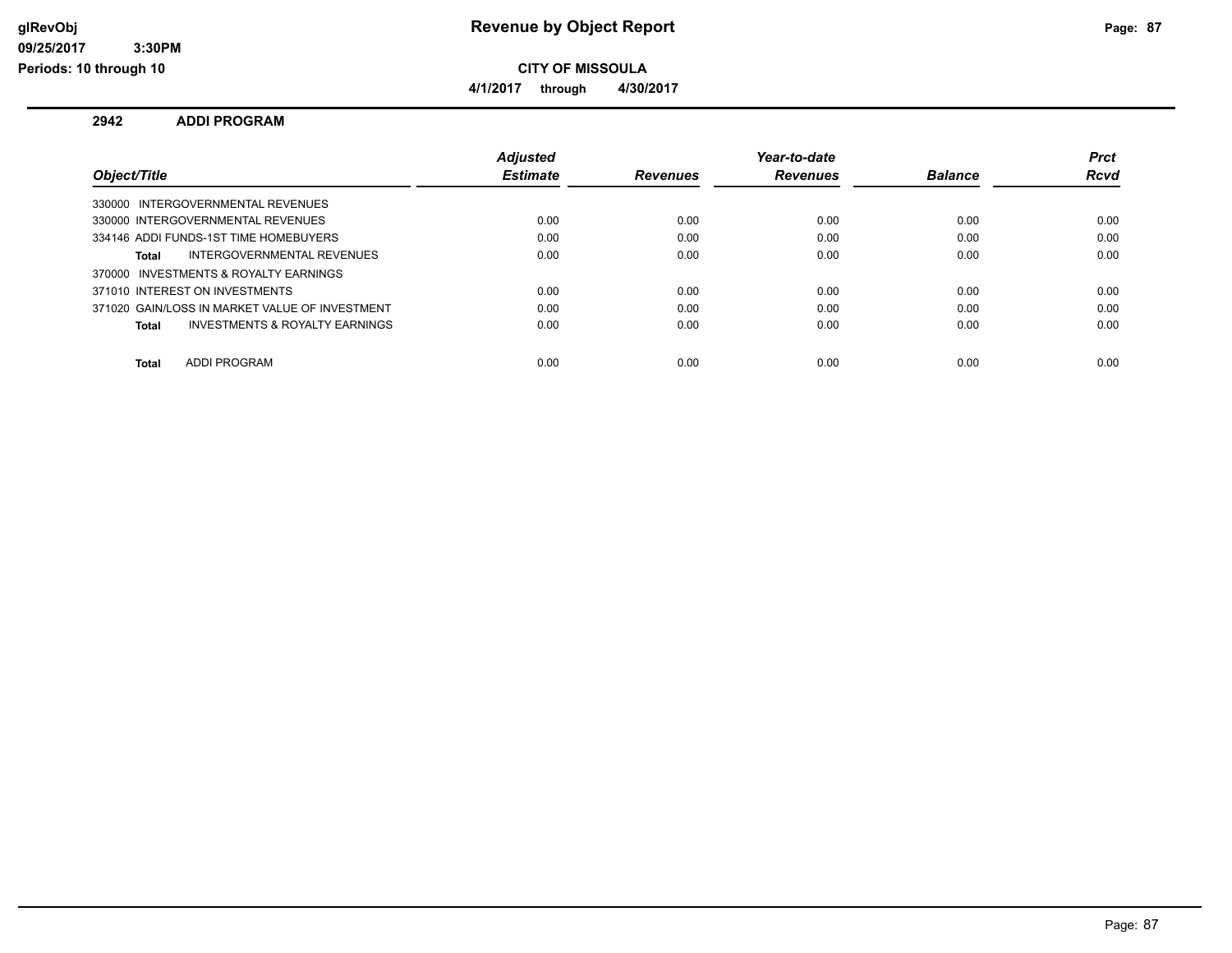**4/1/2017 through 4/30/2017**

#### **2943 CITY HOME PROGRAM INCOME**

#### **2943 CITY HOME PROGRAM INCOME**

|                                            | <b>Adjusted</b> |                 | Year-to-date    |                | <b>Prct</b> |
|--------------------------------------------|-----------------|-----------------|-----------------|----------------|-------------|
| Object/Title                               | <b>Estimate</b> | <b>Revenues</b> | <b>Revenues</b> | <b>Balance</b> | <b>Rcvd</b> |
| 330000 INTERGOVERNMENTAL REVENUES          |                 |                 |                 |                |             |
| 334156 *** Title Not Found ***             | 0.00            | 0.00            | 40,183.85       | $-40,183.85$   | 0.00        |
| <b>INTERGOVERNMENTAL REVENUES</b><br>Total | 0.00            | 0.00            | 40,183.85       | $-40,183.85$   | 0.00        |
| 360000 MISCELLANEOUS REVENUES              |                 |                 |                 |                |             |
| 360005 LOAN REPAYMENTS                     | 25,000.00       | 0.00            | 0.00            | 25.000.00      | 0.00        |
| 360010 MISCELLANEOUS                       | 0.00            | 66.67           | 600.03          | $-600.03$      | 0.00        |
| MISCELLANEOUS REVENUES<br>Total            | 25,000.00       | 66.67           | 600.03          | 24,399.97      | 2.40        |
| 380000 OTHER FINANCING SOURCES             |                 |                 |                 |                |             |
| 383000 OPERATING TRANSFERS                 | 0.00            | 0.00            | 0.00            | 0.00           | 0.00        |
| OTHER FINANCING SOURCES<br>Total           | 0.00            | 0.00            | 0.00            | 0.00           | 0.00        |
| CITY HOME PROGRAM INCOME<br>Total          | 25.000.00       | 66.67           | 40.783.88       | $-15.783.88$   | 163.14      |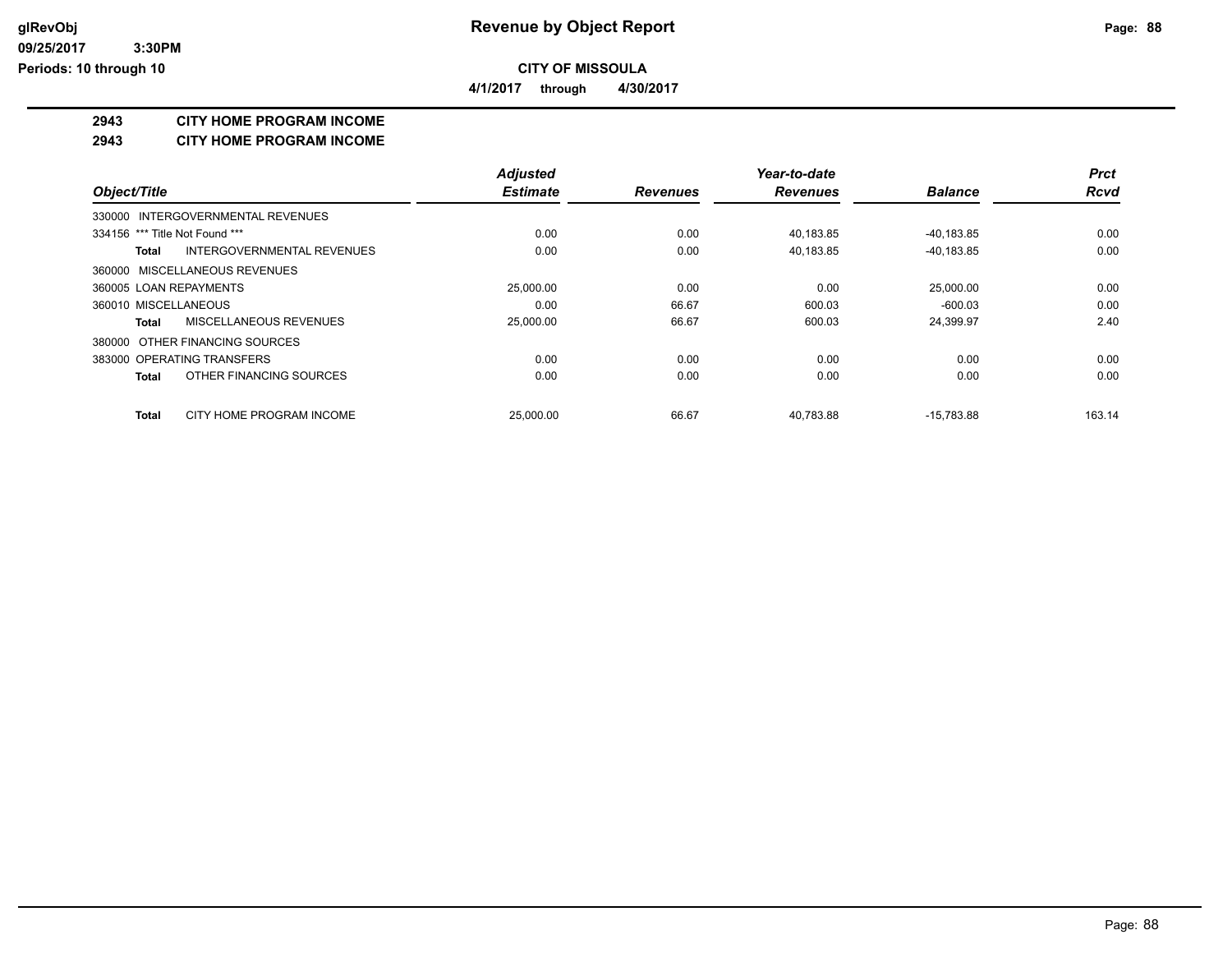**4/1/2017 through 4/30/2017**

# **2943 CITY HOME PROGRAM INCOME**

|                                          | <b>Adjusted</b> |                 | Year-to-date    |                | <b>Prct</b> |
|------------------------------------------|-----------------|-----------------|-----------------|----------------|-------------|
| Object/Title                             | <b>Estimate</b> | <b>Revenues</b> | <b>Revenues</b> | <b>Balance</b> | <b>Rcvd</b> |
| 330000 INTERGOVERNMENTAL REVENUES        |                 |                 |                 |                |             |
| 334156 *** Title Not Found ***           | 0.00            | 0.00            | 40,183.85       | $-40,183.85$   | 0.00        |
| INTERGOVERNMENTAL REVENUES<br>Total      | 0.00            | 0.00            | 40,183.85       | $-40,183.85$   | 0.00        |
| 360000 MISCELLANEOUS REVENUES            |                 |                 |                 |                |             |
| 360005 LOAN REPAYMENTS                   | 25,000.00       | 0.00            | 0.00            | 25.000.00      | 0.00        |
| 360010 MISCELLANEOUS                     | 0.00            | 66.67           | 600.03          | $-600.03$      | 0.00        |
| MISCELLANEOUS REVENUES<br>Total          | 25,000.00       | 66.67           | 600.03          | 24.399.97      | 2.40        |
| 380000 OTHER FINANCING SOURCES           |                 |                 |                 |                |             |
| 383000 OPERATING TRANSFERS               | 0.00            | 0.00            | 0.00            | 0.00           | 0.00        |
| OTHER FINANCING SOURCES<br><b>Total</b>  | 0.00            | 0.00            | 0.00            | 0.00           | 0.00        |
| CITY HOME PROGRAM INCOME<br><b>Total</b> | 25.000.00       | 66.67           | 40.783.88       | $-15.783.88$   | 163.14      |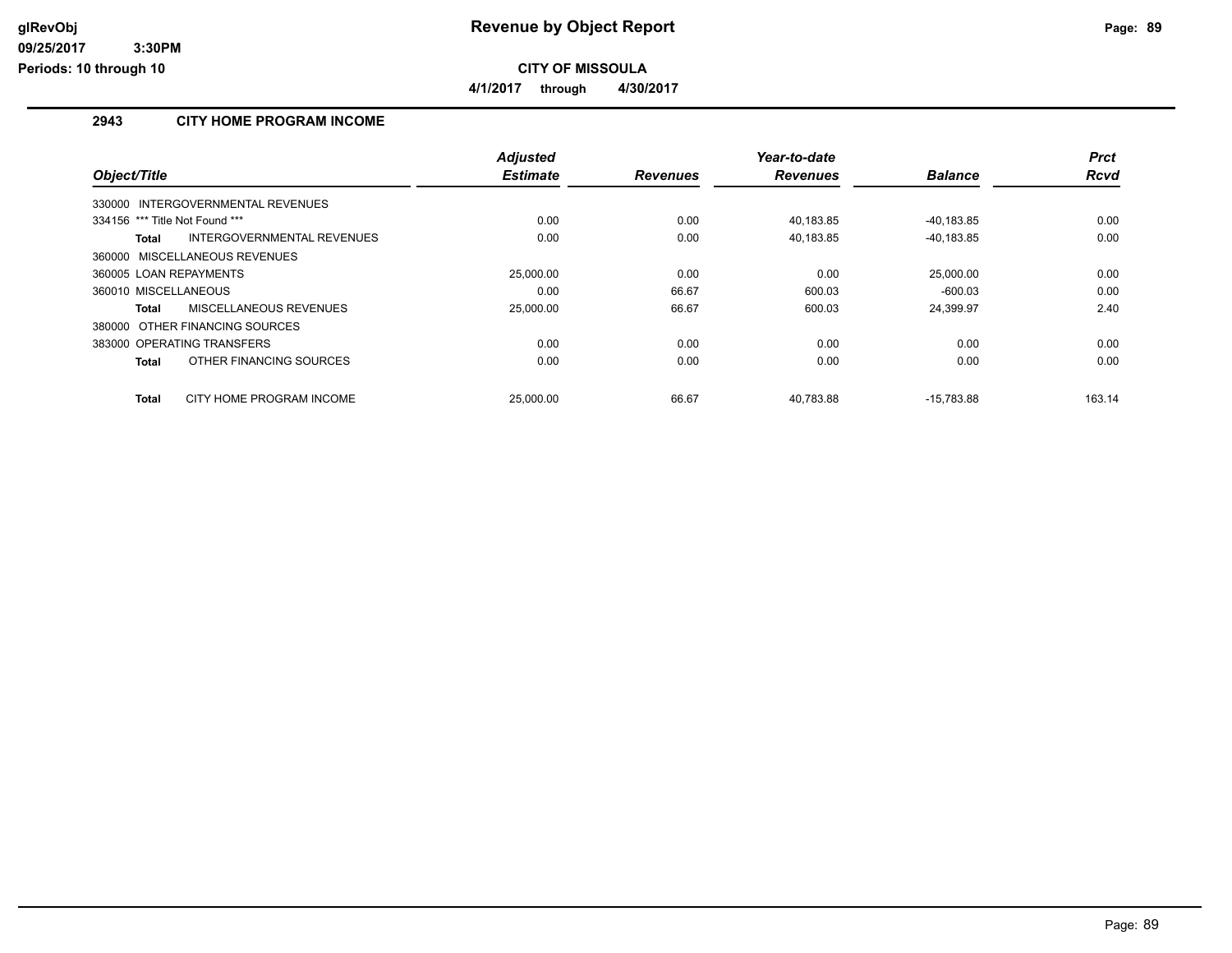**4/1/2017 through 4/30/2017**

# **2944 NEIGHBORHOOD STABILIZATION PROGRAM**

# **2944 NEIGHBORHOOD STABILIZATION PROGRAM**

|                                                    | <b>Adjusted</b> |                 | Year-to-date    |                | Prct |
|----------------------------------------------------|-----------------|-----------------|-----------------|----------------|------|
| Object/Title                                       | <b>Estimate</b> | <b>Revenues</b> | <b>Revenues</b> | <b>Balance</b> | Rcvd |
| 330000 INTERGOVERNMENTAL REVENUES                  |                 |                 |                 |                |      |
| 331011 NSP GRANT/SILVERTIP PROJECT                 | 0.00            | 0.00            | 0.00            | 0.00           | 0.00 |
| 331017 HUD 6.7M/SILVERTIP APTS                     | 0.00            | 0.00            | 0.00            | 0.00           | 0.00 |
| 331018 MHA 1M/SILVERTIP APTS                       | 0.00            | 0.00            | 0.00            | 0.00           | 0.00 |
| INTERGOVERNMENTAL REVENUES<br>Total                | 0.00            | 0.00            | 0.00            | 0.00           | 0.00 |
| NEIGHBORHOOD STABILIZATION PROGRAM<br><b>Total</b> | 0.00            | 0.00            | 0.00            | 0.00           | 0.00 |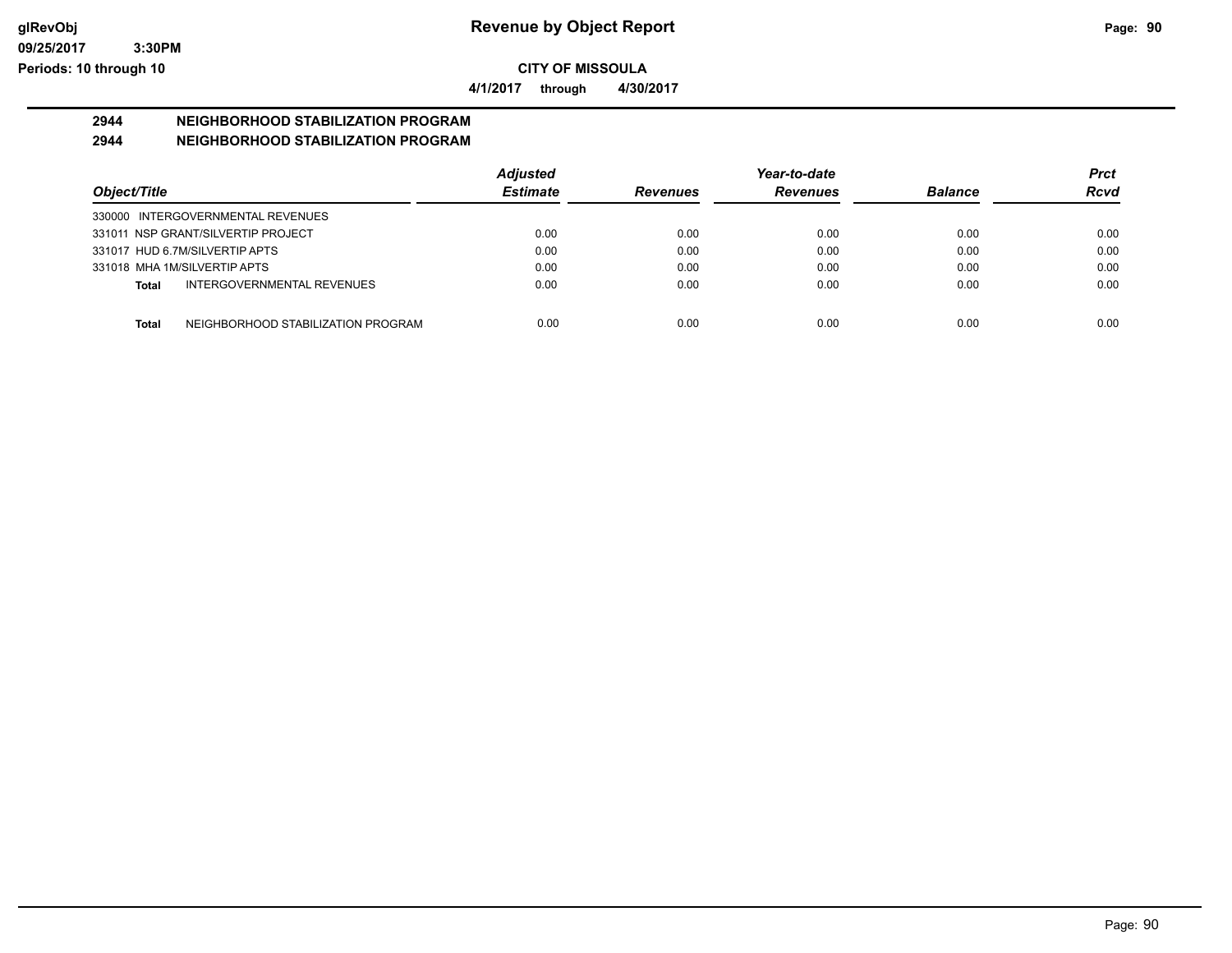**4/1/2017 through 4/30/2017**

#### **2944 NEIGHBORHOOD STABILIZATION PROGRAM**

| Obiect/Title |                                    | <b>Adjusted</b><br><b>Estimate</b> | <b>Revenues</b> | Year-to-date<br><b>Revenues</b> | <b>Balance</b> | <b>Prct</b><br><b>Rcvd</b> |
|--------------|------------------------------------|------------------------------------|-----------------|---------------------------------|----------------|----------------------------|
|              | 330000 INTERGOVERNMENTAL REVENUES  |                                    |                 |                                 |                |                            |
|              | 331011 NSP GRANT/SILVERTIP PROJECT | 0.00                               | 0.00            | 0.00                            | 0.00           | 0.00                       |
|              | 331017 HUD 6.7M/SILVERTIP APTS     | 0.00                               | 0.00            | 0.00                            | 0.00           | 0.00                       |
|              | 331018 MHA 1M/SILVERTIP APTS       | 0.00                               | 0.00            | 0.00                            | 0.00           | 0.00                       |
| Total        | INTERGOVERNMENTAL REVENUES         | 0.00                               | 0.00            | 0.00                            | 0.00           | 0.00                       |
| <b>Total</b> | NEIGHBORHOOD STABILIZATION PROGRAM | 0.00                               | 0.00            | 0.00                            | 0.00           | 0.00                       |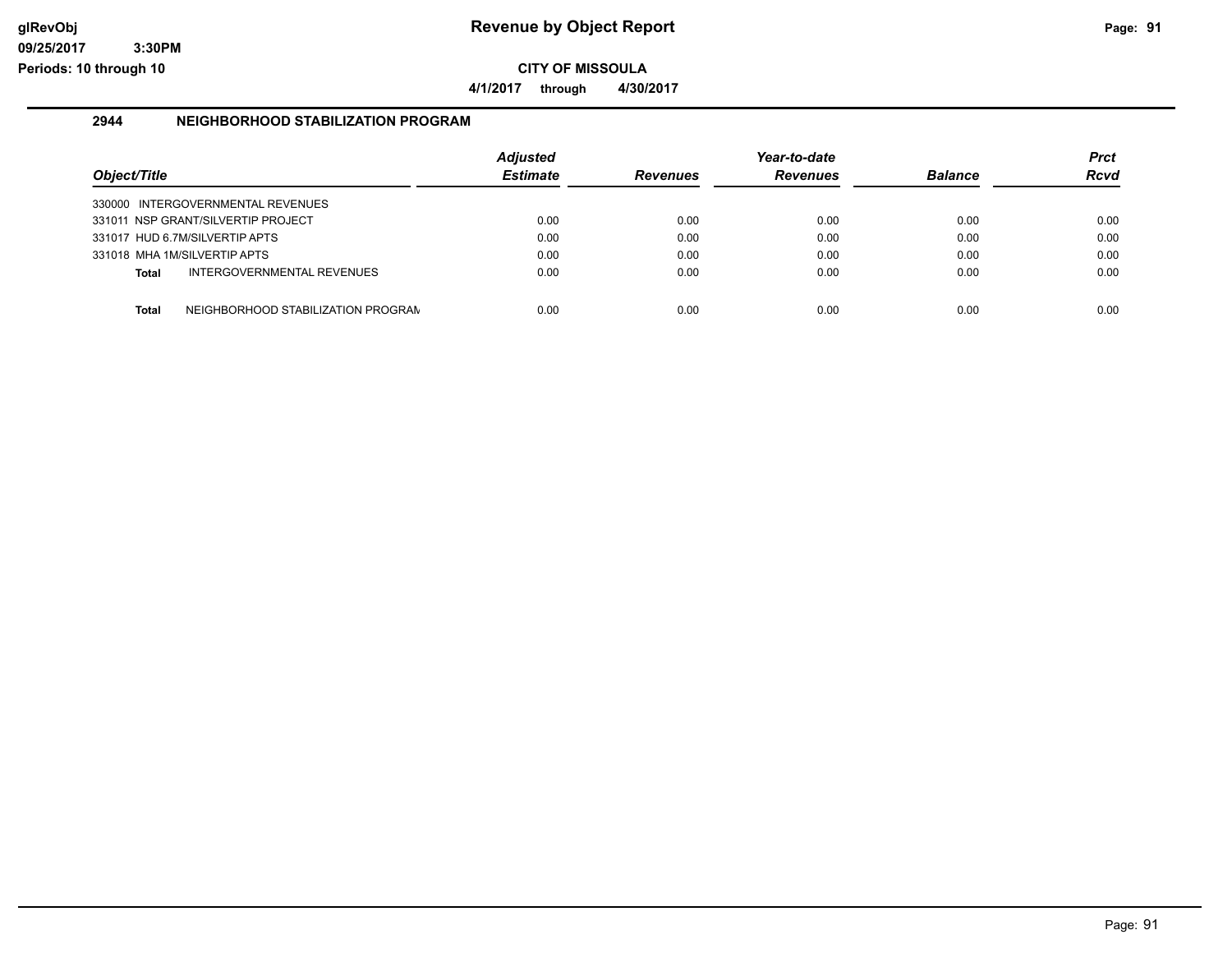**4/1/2017 through 4/30/2017**

**2955 TRANSPORTATION**

**2955 TRANSPORTATION**

|                                                           | <b>Adjusted</b> |                 | Year-to-date    |                | <b>Prct</b> |
|-----------------------------------------------------------|-----------------|-----------------|-----------------|----------------|-------------|
| Object/Title                                              | <b>Estimate</b> | <b>Revenues</b> | <b>Revenues</b> | <b>Balance</b> | Rcvd        |
| 330000 INTERGOVERNMENTAL REVENUES                         |                 |                 |                 |                |             |
| 330000 INTERGOVERNMENTAL REVENUES                         | 0.00            | 0.00            | 0.00            | 0.00           | 0.00        |
| 330005 MUTD GRANT ADMIN FEE                               | 0.00            | 4,514.65        | 4,514.65        | $-4,514.65$    | 0.00        |
| 331054 FHWA PL GRANT                                      | 851,201.00      | 134,139.70      | 336,564.20      | 514,636.80     | 39.54       |
| 331055 FTA GRANT                                          | 166,584.00      | 24,133.28       | 86,282.93       | 80,301.07      | 51.80       |
| 331056 MDT FEDERAL CMAQ                                   | 285,698.00      | 0.00            | 61.460.97       | 224.237.03     | 21.51       |
| 336023 STATE CONTRIB. - PERS                              | 0.00            | 32.06           | 320.87          | $-320.87$      | 0.00        |
| 336030 COUNTY CONTRIBUTION                                | 9,900.00        | 9,900.00        | 22,923.60       | $-13,023.60$   | 231.55      |
| <b>INTERGOVERNMENTAL REVENUES</b><br><b>Total</b>         | 1,313,383.00    | 172,719.69      | 512,067.22      | 801,315.78     | 38.99       |
| <b>MISCELLANEOUS REVENUES</b><br>360000                   |                 |                 |                 |                |             |
| 362000 OTHER MISCELLANEOUS REVENUE                        | 10,000.00       | 0.00            | 0.00            | 10,000.00      | 0.00        |
| 362007 *** Title Not Found ***                            | 0.00            | 0.00            | 0.00            | 0.00           | 0.00        |
| 365016 LOCAL MATCH MDT                                    | 30,000.00       | 9,341.84        | 15.970.52       | 14,029.48      | 53.24       |
| MISCELLANEOUS REVENUES<br><b>Total</b>                    | 40,000.00       | 9,341.84        | 15,970.52       | 24,029.48      | 39.93       |
| <b>INVESTMENTS &amp; ROYALTY EARNINGS</b><br>370000       |                 |                 |                 |                |             |
| 371010 INTEREST ON INVESTMENTS                            | 0.00            | 0.00            | 0.00            | 0.00           | 0.00        |
| <b>INVESTMENTS &amp; ROYALTY EARNINGS</b><br><b>Total</b> | 0.00            | 0.00            | 0.00            | 0.00           | 0.00        |
| OTHER FINANCING SOURCES<br>380000                         |                 |                 |                 |                |             |
| 383000 OPERATING TRANSFERS                                | 82.086.00       | 0.00            | 41.043.00       | 41,043.00      | 50.00       |
| 383029 TRANS FR GENERAL                                   | 9.900.00        | 0.00            | 9.900.00        | 0.00           | 100.00      |
| OTHER FINANCING SOURCES<br><b>Total</b>                   | 91,986.00       | 0.00            | 50,943.00       | 41,043.00      | 55.38       |
| <b>TRANSPORTATION</b><br><b>Total</b>                     | 1,445,369.00    | 182,061.53      | 578,980.74      | 866,388.26     | 40.06       |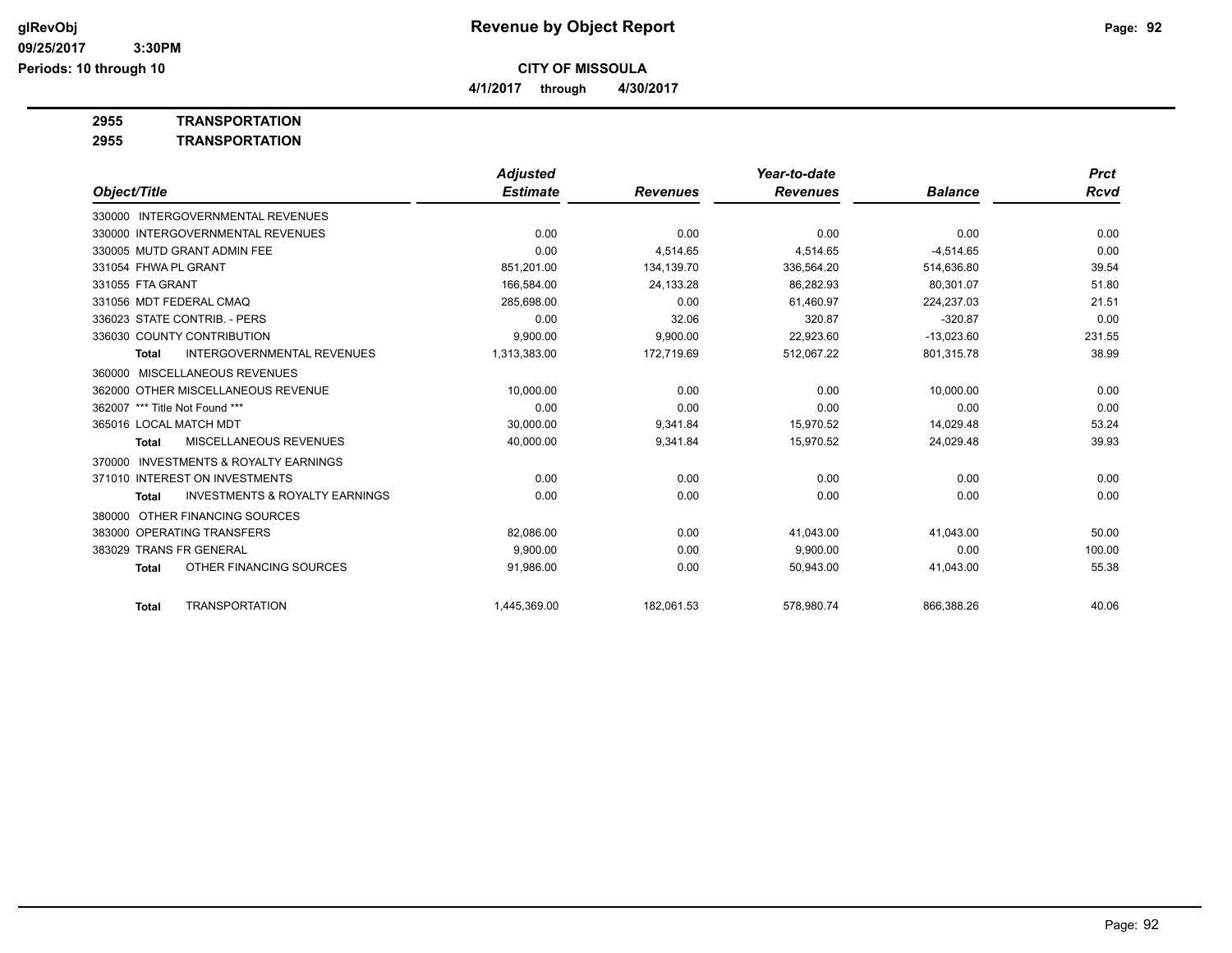**4/1/2017 through 4/30/2017**

#### **2955 TRANSPORTATION**

|                                                           | <b>Adjusted</b> |                 | Year-to-date    |                | <b>Prct</b> |
|-----------------------------------------------------------|-----------------|-----------------|-----------------|----------------|-------------|
| Object/Title                                              | <b>Estimate</b> | <b>Revenues</b> | <b>Revenues</b> | <b>Balance</b> | Rcvd        |
| 330000 INTERGOVERNMENTAL REVENUES                         |                 |                 |                 |                |             |
| 330000 INTERGOVERNMENTAL REVENUES                         | 0.00            | 0.00            | 0.00            | 0.00           | 0.00        |
| 330005 MUTD GRANT ADMIN FEE                               | 0.00            | 4,514.65        | 4,514.65        | $-4,514.65$    | 0.00        |
| 331054 FHWA PL GRANT                                      | 851,201.00      | 134,139.70      | 336,564.20      | 514,636.80     | 39.54       |
| 331055 FTA GRANT                                          | 166,584.00      | 24,133.28       | 86,282.93       | 80,301.07      | 51.80       |
| 331056 MDT FEDERAL CMAQ                                   | 285,698.00      | 0.00            | 61,460.97       | 224,237.03     | 21.51       |
| 336023 STATE CONTRIB. - PERS                              | 0.00            | 32.06           | 320.87          | $-320.87$      | 0.00        |
| 336030 COUNTY CONTRIBUTION                                | 9,900.00        | 9,900.00        | 22,923.60       | $-13,023.60$   | 231.55      |
| <b>INTERGOVERNMENTAL REVENUES</b><br><b>Total</b>         | 1,313,383.00    | 172,719.69      | 512,067.22      | 801,315.78     | 38.99       |
| 360000 MISCELLANEOUS REVENUES                             |                 |                 |                 |                |             |
| 362000 OTHER MISCELLANEOUS REVENUE                        | 10,000.00       | 0.00            | 0.00            | 10,000.00      | 0.00        |
| 362007 *** Title Not Found ***                            | 0.00            | 0.00            | 0.00            | 0.00           | 0.00        |
| 365016 LOCAL MATCH MDT                                    | 30,000.00       | 9,341.84        | 15,970.52       | 14,029.48      | 53.24       |
| MISCELLANEOUS REVENUES<br><b>Total</b>                    | 40,000.00       | 9,341.84        | 15,970.52       | 24,029.48      | 39.93       |
| 370000 INVESTMENTS & ROYALTY EARNINGS                     |                 |                 |                 |                |             |
| 371010 INTEREST ON INVESTMENTS                            | 0.00            | 0.00            | 0.00            | 0.00           | 0.00        |
| <b>INVESTMENTS &amp; ROYALTY EARNINGS</b><br><b>Total</b> | 0.00            | 0.00            | 0.00            | 0.00           | 0.00        |
| 380000 OTHER FINANCING SOURCES                            |                 |                 |                 |                |             |
| 383000 OPERATING TRANSFERS                                | 82,086.00       | 0.00            | 41,043.00       | 41,043.00      | 50.00       |
| 383029 TRANS FR GENERAL                                   | 9,900.00        | 0.00            | 9,900.00        | 0.00           | 100.00      |
| OTHER FINANCING SOURCES<br><b>Total</b>                   | 91,986.00       | 0.00            | 50,943.00       | 41,043.00      | 55.38       |
| <b>TRANSPORTATION</b><br><b>Total</b>                     | 1.445.369.00    | 182.061.53      | 578.980.74      | 866.388.26     | 40.06       |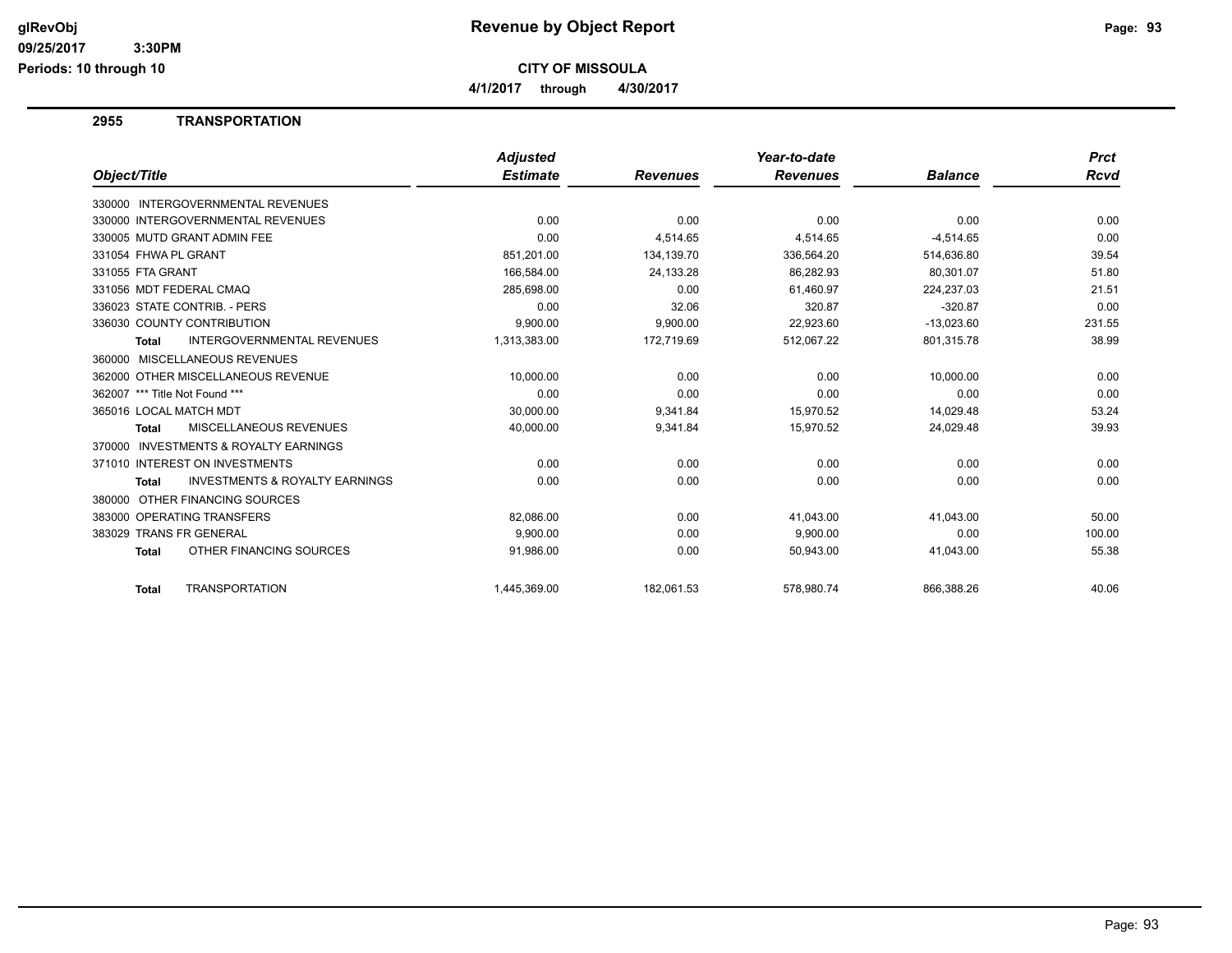**4/1/2017 through 4/30/2017**

**2987 FEDERAL TRANSPORTATION FUND**

**2987 FEDERAL TRANSPORTATION FUND**

|                                                           | <b>Adjusted</b> |                 | Year-to-date    |                | <b>Prct</b> |
|-----------------------------------------------------------|-----------------|-----------------|-----------------|----------------|-------------|
| Object/Title                                              | <b>Estimate</b> | <b>Revenues</b> | <b>Revenues</b> | <b>Balance</b> | <b>Rcvd</b> |
| 330000 INTERGOVERNMENTAL REVENUES                         |                 |                 |                 |                |             |
| 331053 CTEP PLAYFAIR                                      | 0.00            | 0.00            | 53,488.16       | $-53,488.16$   | 0.00        |
| 331180 LIBRARY LITERACY GRANT                             | 0.00            | 0.00            | 0.00            | 0.00           | 0.00        |
| 334045 MONTANA DEPARTMENT TRANSPORTATION                  | 0.00            | 0.00            | 0.00            | 0.00           | 0.00        |
| 334251 RTP/TAP STATE GRANTS                               | 0.00            | 0.00            | 0.00            | 0.00           | 0.00        |
| 336023 STATE CONTRIB. - PERS                              | 0.00            | 0.00            | 0.48            | $-0.48$        | 0.00        |
| <b>INTERGOVERNMENTAL REVENUES</b><br><b>Total</b>         | 0.00            | 0.00            | 53,488.64       | $-53,488.64$   | 0.00        |
| 340000 CHARGES FOR SERVICES                               |                 |                 |                 |                |             |
| 343011 STREET AND ROADWAY REPAIR CHARGES                  | 0.00            | 0.00            | 0.00            | 0.00           | 0.00        |
| <b>CHARGES FOR SERVICES</b><br>Total                      | 0.00            | 0.00            | 0.00            | 0.00           | 0.00        |
| 360000 MISCELLANEOUS REVENUES                             |                 |                 |                 |                |             |
| 360010 MISCELLANEOUS                                      | 0.00            | 0.00            | 0.00            | 0.00           | 0.00        |
| 365000 DONATIONS                                          | 0.00            | 0.00            | 0.00            | 0.00           | 0.00        |
| MISCELLANEOUS REVENUES<br>Total                           | 0.00            | 0.00            | 0.00            | 0.00           | 0.00        |
| 370000 INVESTMENTS & ROYALTY EARNINGS                     |                 |                 |                 |                |             |
| 371010 INTEREST ON INVESTMENTS                            | 0.00            | 0.00            | 0.00            | 0.00           | 0.00        |
| 371020 GAIN/LOSS IN MARKET VALUE OF INVESTMENTS           | 0.00            | 0.00            | 0.00            | 0.00           | 0.00        |
| <b>INVESTMENTS &amp; ROYALTY EARNINGS</b><br><b>Total</b> | 0.00            | 0.00            | 0.00            | 0.00           | 0.00        |
| 380000 OTHER FINANCING SOURCES                            |                 |                 |                 |                |             |
| 381009 TRANSFERS IN-OPEN SPACE BOND                       | 0.00            | 0.00            | 0.00            | 0.00           | 0.00        |
| 383000 OPERATING TRANSFERS                                | 0.00            | 0.00            | 0.00            | 0.00           | 0.00        |
| 383002 TRANS FR GAS TAX                                   | 0.00            | 0.00            | 0.00            | 0.00           | 0.00        |
| 383010 TRANS FR CIP                                       | 0.00            | 0.00            | 0.00            | 0.00           | 0.00        |
| 383014 TRANS FR MRA                                       | 0.00            | 0.00            | 0.00            | 0.00           | 0.00        |
| 383021 TRANS FR P&R TRAILS DEVLP                          | 0.00            | 0.00            | 0.00            | 0.00           | 0.00        |
| 383043 TRANSFERS FROM IMPACT FEES                         | 0.00            | 0.00            | 0.00            | 0.00           | 0.00        |
| OTHER FINANCING SOURCES<br><b>Total</b>                   | 0.00            | 0.00            | 0.00            | 0.00           | 0.00        |
| FEDERAL TRANSPORTATION FUND<br>Total                      | 0.00            | 0.00            | 53,488.64       | $-53,488.64$   | 0.00        |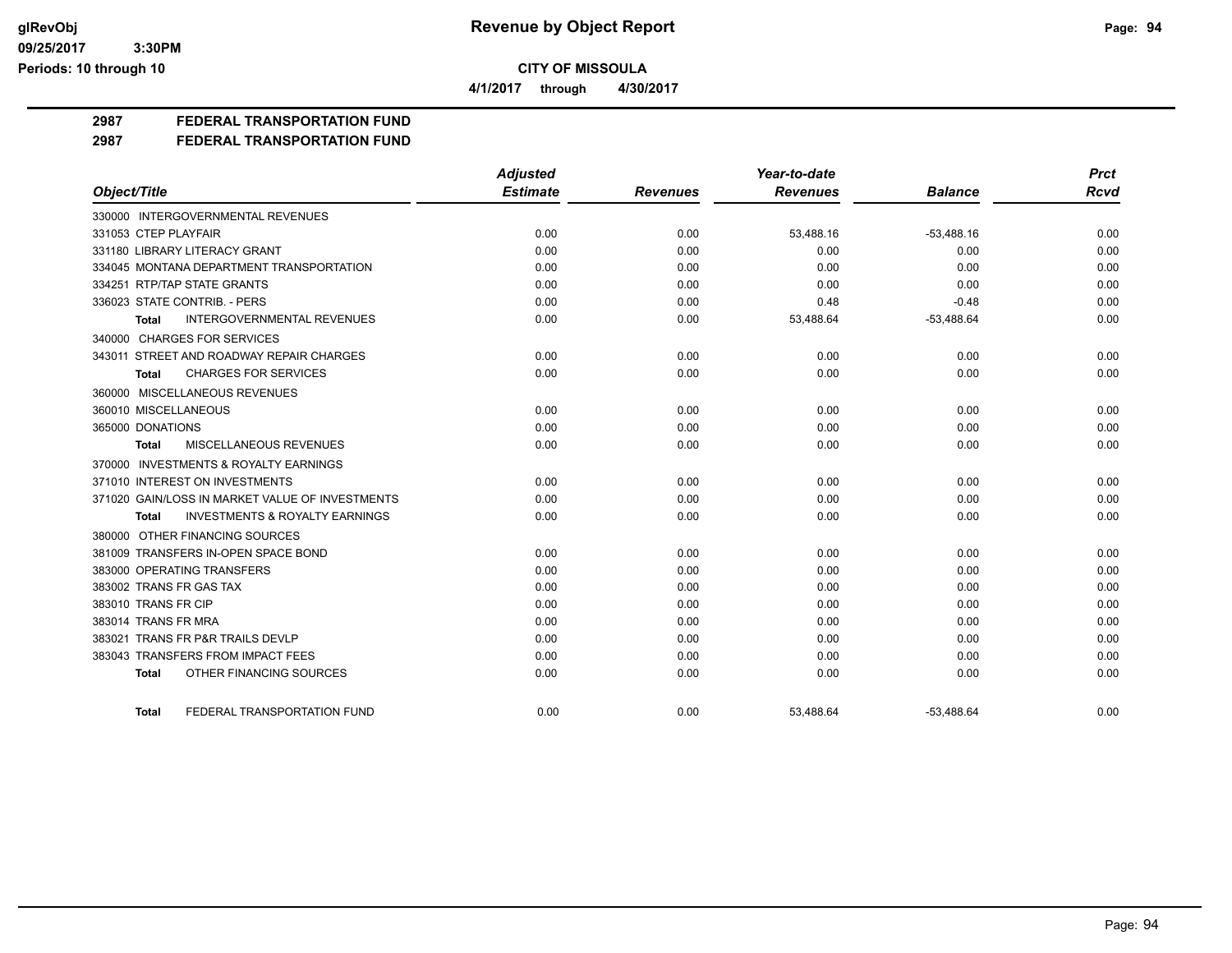**4/1/2017 through 4/30/2017**

## **2987 FEDERAL TRANSPORTATION FUND**

|                                                           | <b>Adjusted</b> |                 | Year-to-date    |                | <b>Prct</b> |
|-----------------------------------------------------------|-----------------|-----------------|-----------------|----------------|-------------|
| Object/Title                                              | <b>Estimate</b> | <b>Revenues</b> | <b>Revenues</b> | <b>Balance</b> | <b>Rcvd</b> |
| 330000 INTERGOVERNMENTAL REVENUES                         |                 |                 |                 |                |             |
| 331053 CTEP PLAYFAIR                                      | 0.00            | 0.00            | 53,488.16       | $-53,488.16$   | 0.00        |
| 331180 LIBRARY LITERACY GRANT                             | 0.00            | 0.00            | 0.00            | 0.00           | 0.00        |
| 334045 MONTANA DEPARTMENT TRANSPORTATION                  | 0.00            | 0.00            | 0.00            | 0.00           | 0.00        |
| 334251 RTP/TAP STATE GRANTS                               | 0.00            | 0.00            | 0.00            | 0.00           | 0.00        |
| 336023 STATE CONTRIB. - PERS                              | 0.00            | 0.00            | 0.48            | $-0.48$        | 0.00        |
| <b>INTERGOVERNMENTAL REVENUES</b><br><b>Total</b>         | 0.00            | 0.00            | 53,488.64       | $-53,488.64$   | 0.00        |
| 340000 CHARGES FOR SERVICES                               |                 |                 |                 |                |             |
| 343011 STREET AND ROADWAY REPAIR CHARGES                  | 0.00            | 0.00            | 0.00            | 0.00           | 0.00        |
| <b>CHARGES FOR SERVICES</b><br><b>Total</b>               | 0.00            | 0.00            | 0.00            | 0.00           | 0.00        |
| 360000 MISCELLANEOUS REVENUES                             |                 |                 |                 |                |             |
| 360010 MISCELLANEOUS                                      | 0.00            | 0.00            | 0.00            | 0.00           | 0.00        |
| 365000 DONATIONS                                          | 0.00            | 0.00            | 0.00            | 0.00           | 0.00        |
| <b>MISCELLANEOUS REVENUES</b><br><b>Total</b>             | 0.00            | 0.00            | 0.00            | 0.00           | 0.00        |
| 370000 INVESTMENTS & ROYALTY EARNINGS                     |                 |                 |                 |                |             |
| 371010 INTEREST ON INVESTMENTS                            | 0.00            | 0.00            | 0.00            | 0.00           | 0.00        |
| 371020 GAIN/LOSS IN MARKET VALUE OF INVESTMENT            | 0.00            | 0.00            | 0.00            | 0.00           | 0.00        |
| <b>INVESTMENTS &amp; ROYALTY EARNINGS</b><br><b>Total</b> | 0.00            | 0.00            | 0.00            | 0.00           | 0.00        |
| 380000 OTHER FINANCING SOURCES                            |                 |                 |                 |                |             |
| 381009 TRANSFERS IN-OPEN SPACE BOND                       | 0.00            | 0.00            | 0.00            | 0.00           | 0.00        |
| 383000 OPERATING TRANSFERS                                | 0.00            | 0.00            | 0.00            | 0.00           | 0.00        |
| 383002 TRANS FR GAS TAX                                   | 0.00            | 0.00            | 0.00            | 0.00           | 0.00        |
| 383010 TRANS FR CIP                                       | 0.00            | 0.00            | 0.00            | 0.00           | 0.00        |
| 383014 TRANS FR MRA                                       | 0.00            | 0.00            | 0.00            | 0.00           | 0.00        |
| 383021 TRANS FR P&R TRAILS DEVLP                          | 0.00            | 0.00            | 0.00            | 0.00           | 0.00        |
| 383043 TRANSFERS FROM IMPACT FEES                         | 0.00            | 0.00            | 0.00            | 0.00           | 0.00        |
| OTHER FINANCING SOURCES<br><b>Total</b>                   | 0.00            | 0.00            | 0.00            | 0.00           | 0.00        |
| FEDERAL TRANSPORTATION FUND<br><b>Total</b>               | 0.00            | 0.00            | 53,488.64       | $-53,488.64$   | 0.00        |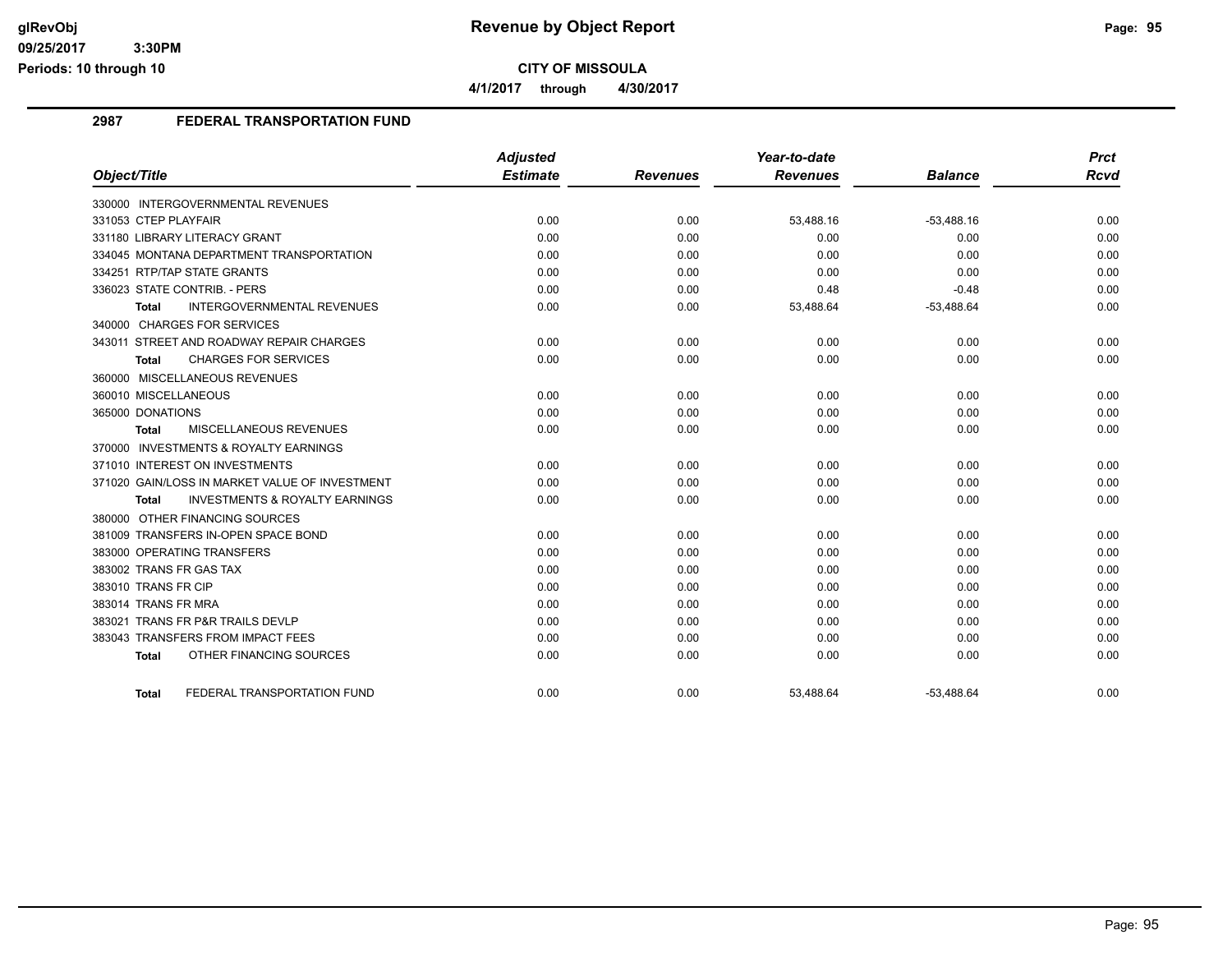**4/1/2017 through 4/30/2017**

**2988 GRANTS & DONATIONS FUND**

| Object/Title                                      | <b>Adjusted</b> |                 | Year-to-date    |                | <b>Prct</b> |
|---------------------------------------------------|-----------------|-----------------|-----------------|----------------|-------------|
|                                                   | <b>Estimate</b> | <b>Revenues</b> | <b>Revenues</b> | <b>Balance</b> | Rcvd        |
| 330000 INTERGOVERNMENTAL REVENUES                 |                 |                 |                 |                |             |
| 331013 NORTHSIDE PED BRIDGE/ARRA-CDBG GRANT       | 0.00            | 0.00            | 0.00            | 0.00           | 0.00        |
| 331014 EECBG GRANT                                | 0.00            | 0.00            | 0.00            | 0.00           | 0.00        |
| 331022 EQUIPMENT GRANT                            | 0.00            | 0.00            | 0.00            | 0.00           | 0.00        |
| 331025 DV ACCOUNTABILITY PROJECT                  | 0.00            | 0.00            | 0.00            | 0.00           | 0.00        |
| 331026 FY09 POLICE ICAC FEDERAL GRANT             | 0.00            | 0.00            | 48,401.27       | $-48,401.27$   | 0.00        |
| 331028 DUI-COPS IN SHOPS                          | 0.00            | 0.00            | 0.00            | 0.00           | 0.00        |
| 331029 CHRP GRANT                                 | 0.00            | 0.00            | 0.00            | 0.00           | 0.00        |
| 331030 COMMUNITY RESOURCE OFFICER/MCPS            | 0.00            | 0.00            | 0.00            | 0.00           | 0.00        |
| 331038 EPA BROWNSFIELD GRANT                      | 509,603.00      | 0.00            | 36,265.08       | 473,337.92     | 7.12        |
| 331090 EPA GRANT                                  | 378,075.00      | 0.00            | 59,928.93       | 318,146.07     | 15.85       |
| 331113 *** Title Not Found ***                    | 60,000.00       | 54,546.00       | 54,546.00       | 5,454.00       | 90.91       |
| 331178 DUI TASK FORCE GRANT                       | 0.00            | 0.00            | 0.00            | 0.00           | 0.00        |
| 331181 GRANTS/DONATIONS - FORT MISSOULA           | 0.00            | 0.00            | 0.00            | 0.00           | 0.00        |
| 334013 STATE GRANT - OT SEATBELT                  | 0.00            | 0.00            | 0.00            | 0.00           | 0.00        |
| 334014 *** Title Not Found ***                    | 0.00            | 0.00            | 0.00            | 0.00           | 0.00        |
| 334015 COPS TECHNOLOGY GRANT                      | 0.00            | 0.00            | 0.00            | 0.00           | 0.00        |
| 334016 BULLETPROOF VEST GRANT                     | 0.00            | 0.00            | 0.00            | 0.00           | 0.00        |
| 334018 STATE GRANT - CAPITAL                      | 0.00            | 0.00            | 0.00            | 0.00           | 0.00        |
| 334020 UNDERAGE DRINKING GRANT                    | 0.00            | 0.00            | 0.00            | 0.00           | 0.00        |
| 334025 COUNTY WEED                                | 0.00            | 0.00            | 0.00            | 0.00           | 0.00        |
| 334028 DEPT OF AG INTERN GRANT                    | 0.00            | 0.00            | 0.00            | 0.00           | 0.00        |
| 334076 BIG SKY TRUST FUND GRANTS                  | 0.00            | 0.00            | 0.00            | 0.00           | 0.00        |
| 334121 DNRC-EPA AREA WIDE ASSESSMENT GRANT        | 0.00            | 0.00            | 0.00            | 0.00           | 0.00        |
| 336021 STATE CONTRIB - POLICE RETIREMENT          | 0.00            | 0.00            | 0.00            | 0.00           | 0.00        |
| 336023 STATE CONTRIB. - PERS                      | 0.00            | 0.00            | 4.26            | $-4.26$        | 0.00        |
| <b>INTERGOVERNMENTAL REVENUES</b><br><b>Total</b> | 947,678.00      | 54,546.00       | 199,145.54      | 748,532.46     | 21.01       |
| 340000 CHARGES FOR SERVICES                       |                 |                 |                 |                |             |
| 342000 ANTI-GRAFFITI PROJECT                      | 0.00            | 0.00            | 0.00            | 0.00           | 0.00        |
| 342013 SECURITY INVEST FEES                       | 0.00            | 0.00            | 0.00            | 0.00           | 0.00        |
| <b>CHARGES FOR SERVICES</b><br><b>Total</b>       | 0.00            | 0.00            | 0.00            | 0.00           | 0.00        |
| 360000 MISCELLANEOUS REVENUES                     |                 |                 |                 |                |             |
| 360010 MISCELLANEOUS                              | 0.00            | 0.00            | 0.00            | 0.00           | 0.00        |
| 365000 DONATIONS                                  | 21,910.00       | 0.00            | 50.00           | 21,860.00      | 0.23        |
| 365015 GREEN BLOCK PILOT PROJECT                  | 0.00            | 0.00            | 0.00            | 0.00           | 0.00        |
| 365021 PARKS AND RECS GRANTS & CONTRIBUTIONS      | 0.00            | 0.00            | 0.00            | 0.00           | 0.00        |
| MISCELLANEOUS REVENUES<br><b>Total</b>            | 21,910.00       | 0.00            | 50.00           | 21,860.00      | 0.23        |
| 380000 OTHER FINANCING SOURCES                    |                 |                 |                 |                |             |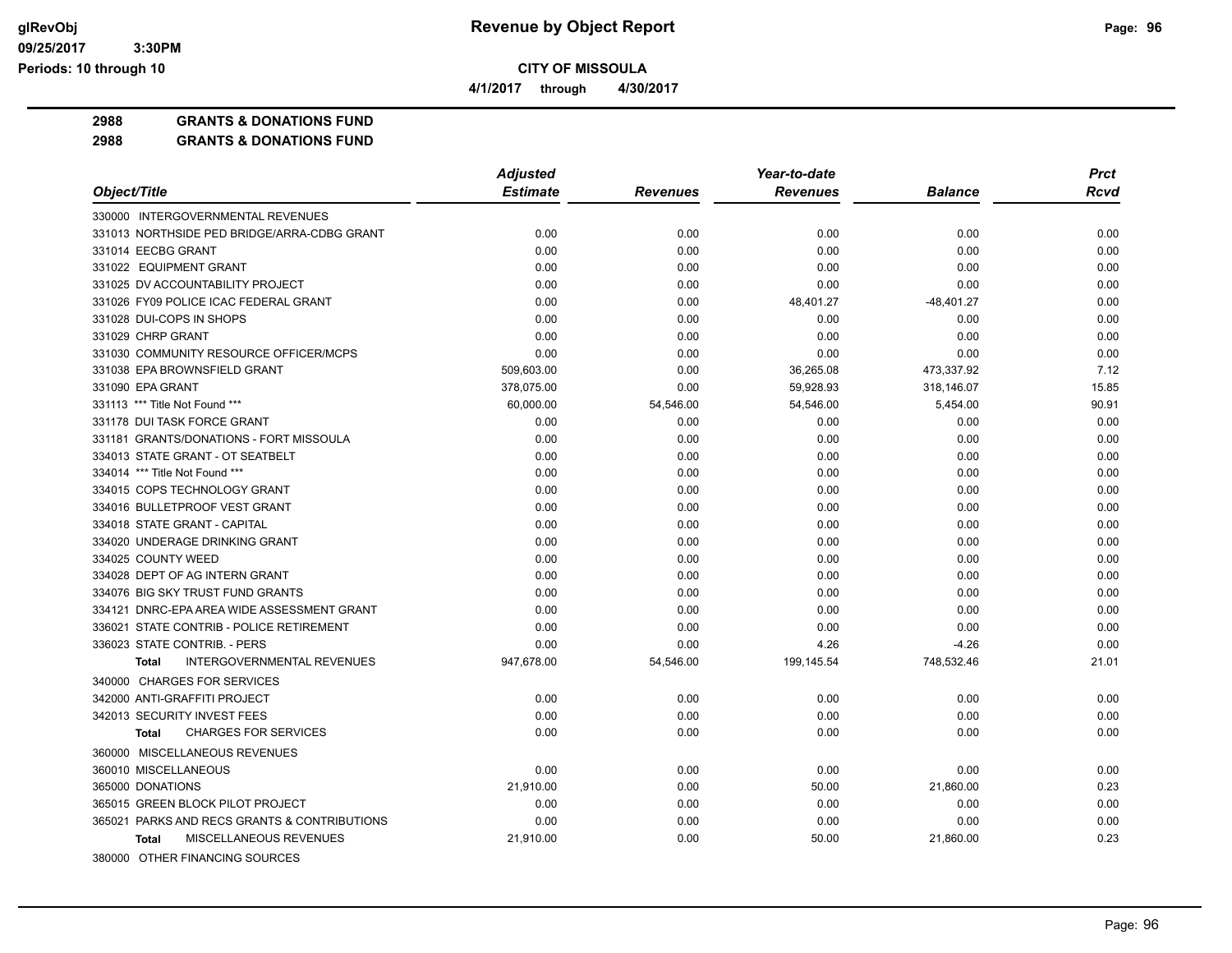**09/25/2017 3:30PM Periods: 10 through 10**

**CITY OF MISSOULA**

**4/1/2017 through 4/30/2017**

## **2988 GRANTS & DONATIONS FUND**

|                                                    | <b>Adjusted</b> |                 | Year-to-date    |                | Prct  |
|----------------------------------------------------|-----------------|-----------------|-----------------|----------------|-------|
| Object/Title                                       | <b>Estimate</b> | <b>Revenues</b> | <b>Revenues</b> | <b>Balance</b> | Rcvd  |
| 383002 TRANS FR GAS TAX                            | 0.00            | 0.00            | 0.00            | 0.00           | 0.00  |
| 383022 TRANS FR OPEN SPACE BOND                    | 0.00            | 0.00            | 0.00            | 0.00           | 0.00  |
| 383042 TRANSFERS FROM OTHER FUNDS                  | 0.00            | 0.00            | 0.00            | 0.00           | 0.00  |
| OTHER FINANCING SOURCES<br><b>Total</b>            | 0.00            | 0.00            | 0.00            | 0.00           | 0.00  |
| <b>Total</b><br><b>GRANTS &amp; DONATIONS FUND</b> | 969.588.00      | 54.546.00       | 199.195.54      | 770.392.46     | 20.54 |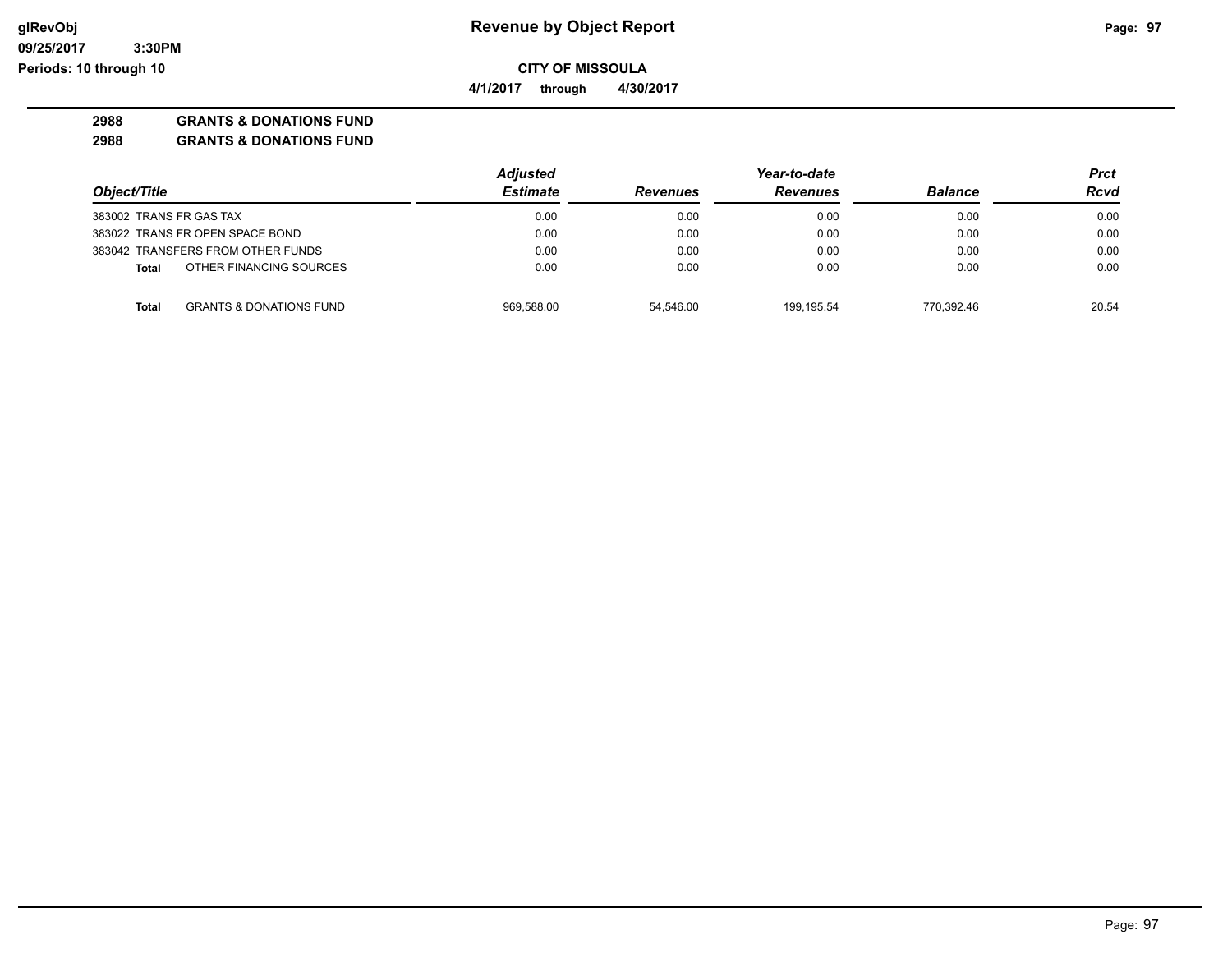**4/1/2017 through 4/30/2017**

|                                                   | <b>Adjusted</b> |                 | Year-to-date    |                |             |
|---------------------------------------------------|-----------------|-----------------|-----------------|----------------|-------------|
| Object/Title                                      | <b>Estimate</b> | <b>Revenues</b> | <b>Revenues</b> | <b>Balance</b> | <b>Rcvd</b> |
| 330000 INTERGOVERNMENTAL REVENUES                 |                 |                 |                 |                |             |
| 331013 NORTHSIDE PED BRIDGE/ARRA-CDBG GRANT       | 0.00            | 0.00            | 0.00            | 0.00           | 0.00        |
| 331014 EECBG GRANT                                | 0.00            | 0.00            | 0.00            | 0.00           | 0.00        |
| 331022 EQUIPMENT GRANT                            | 0.00            | 0.00            | 0.00            | 0.00           | 0.00        |
| 331025 DV ACCOUNTABILITY PROJECT                  | 0.00            | 0.00            | 0.00            | 0.00           | 0.00        |
| 331026 FY09 POLICE ICAC FEDERAL GRANT             | 0.00            | 0.00            | 48,401.27       | $-48,401.27$   | 0.00        |
| 331028 DUI-COPS IN SHOPS                          | 0.00            | 0.00            | 0.00            | 0.00           | 0.00        |
| 331029 CHRP GRANT                                 | 0.00            | 0.00            | 0.00            | 0.00           | 0.00        |
| 331030 COMMUNITY RESOURCE OFFICER/MCPS            | 0.00            | 0.00            | 0.00            | 0.00           | 0.00        |
| 331038 EPA BROWNSFIELD GRANT                      | 509,603.00      | 0.00            | 36,265.08       | 473,337.92     | 7.12        |
| 331090 EPA GRANT                                  | 378,075.00      | 0.00            | 59,928.93       | 318,146.07     | 15.85       |
| 331113 *** Title Not Found ***                    | 60,000.00       | 54,546.00       | 54,546.00       | 5,454.00       | 90.91       |
| 331178 DUI TASK FORCE GRANT                       | 0.00            | 0.00            | 0.00            | 0.00           | 0.00        |
| 331181 GRANTS/DONATIONS - FORT MISSOULA           | 0.00            | 0.00            | 0.00            | 0.00           | 0.00        |
| 334013 STATE GRANT - OT SEATBELT                  | 0.00            | 0.00            | 0.00            | 0.00           | 0.00        |
| 334014 *** Title Not Found ***                    | 0.00            | 0.00            | 0.00            | 0.00           | 0.00        |
| 334015 COPS TECHNOLOGY GRANT                      | 0.00            | 0.00            | 0.00            | 0.00           | 0.00        |
| 334016 BULLETPROOF VEST GRANT                     | 0.00            | 0.00            | 0.00            | 0.00           | 0.00        |
| 334018 STATE GRANT - CAPITAL                      | 0.00            | 0.00            | 0.00            | 0.00           | 0.00        |
| 334020 UNDERAGE DRINKING GRANT                    | 0.00            | 0.00            | 0.00            | 0.00           | 0.00        |
| 334025 COUNTY WEED                                | 0.00            | 0.00            | 0.00            | 0.00           | 0.00        |
| 334028 DEPT OF AG INTERN GRANT                    | 0.00            | 0.00            | 0.00            | 0.00           | 0.00        |
| 334076 BIG SKY TRUST FUND GRANTS                  | 0.00            | 0.00            | 0.00            | 0.00           | 0.00        |
| 334121 DNRC-EPA AREA WIDE ASSESSMENT GRANT        | 0.00            | 0.00            | 0.00            | 0.00           | 0.00        |
| 336021 STATE CONTRIB - POLICE RETIREMENT          | 0.00            | 0.00            | 0.00            | 0.00           | 0.00        |
| 336023 STATE CONTRIB. - PERS                      | 0.00            | 0.00            | 4.26            | $-4.26$        | 0.00        |
| <b>INTERGOVERNMENTAL REVENUES</b><br><b>Total</b> | 947,678.00      | 54,546.00       | 199,145.54      | 748,532.46     | 21.01       |
| 340000 CHARGES FOR SERVICES                       |                 |                 |                 |                |             |
| 342000 ANTI-GRAFFITI PROJECT                      | 0.00            | 0.00            | 0.00            | 0.00           | 0.00        |
| 342013 SECURITY INVEST FEES                       | 0.00            | 0.00            | 0.00            | 0.00           | 0.00        |
| <b>CHARGES FOR SERVICES</b><br><b>Total</b>       | 0.00            | 0.00            | 0.00            | 0.00           | 0.00        |
| 360000 MISCELLANEOUS REVENUES                     |                 |                 |                 |                |             |
| 360010 MISCELLANEOUS                              | 0.00            | 0.00            | 0.00            | 0.00           | 0.00        |
| 365000 DONATIONS                                  | 21,910.00       | 0.00            | 50.00           | 21,860.00      | 0.23        |
| 365015 GREEN BLOCK PILOT PROJECT                  | 0.00            | 0.00            | 0.00            | 0.00           | 0.00        |
| 365021 PARKS AND RECS GRANTS & CONTRIBUTIONS      | 0.00            | 0.00            | 0.00            | 0.00           | 0.00        |
| <b>MISCELLANEOUS REVENUES</b><br><b>Total</b>     | 21,910.00       | 0.00            | 50.00           | 21,860.00      | 0.23        |
| 380000 OTHER FINANCING SOURCES                    |                 |                 |                 |                |             |
| 383002 TRANS FR GAS TAX                           | 0.00            | 0.00            | 0.00            | 0.00           | 0.00        |
|                                                   |                 |                 |                 |                |             |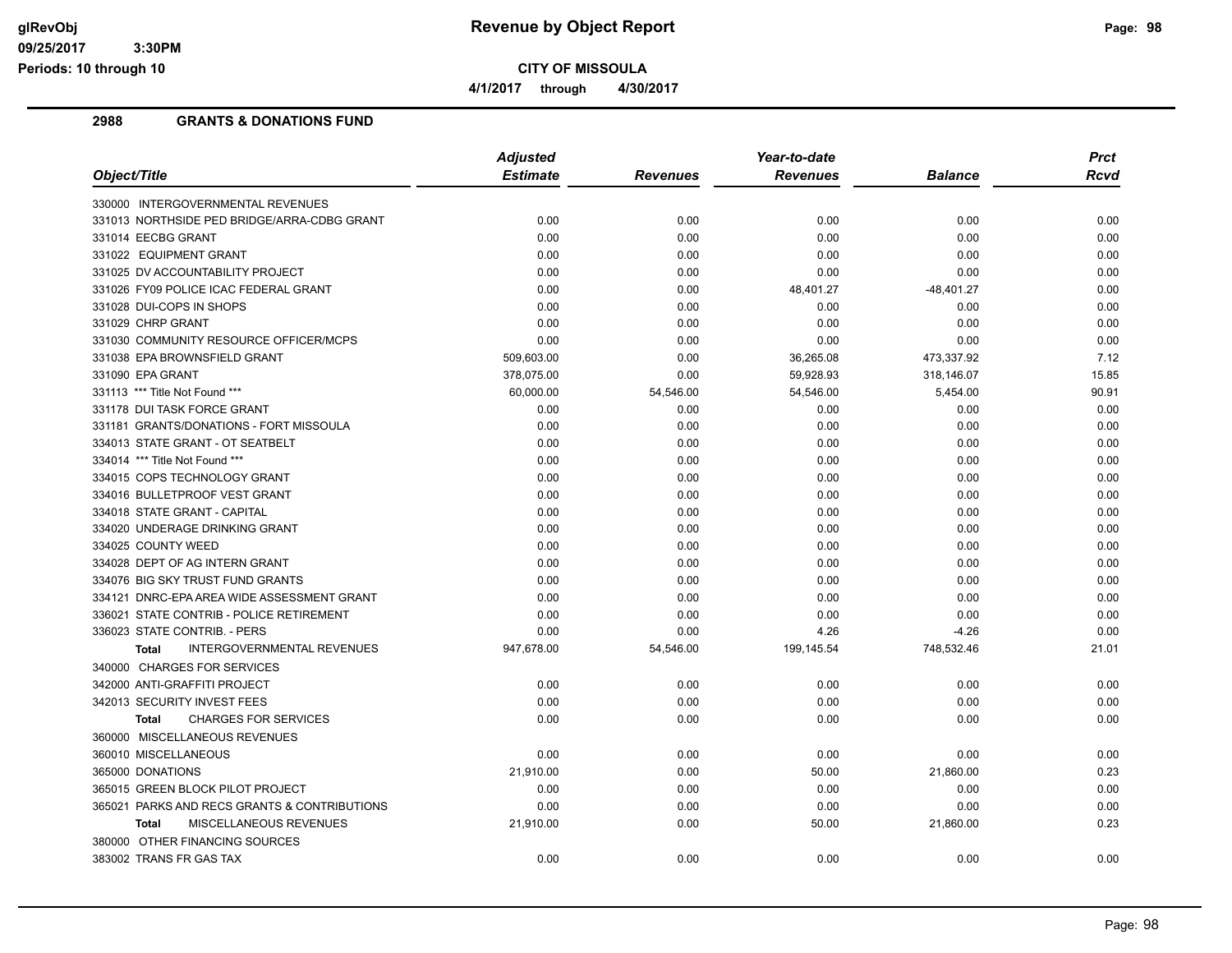**4/1/2017 through 4/30/2017**

|                                 |                                    | <b>Adjusted</b> |                 | Prct            |                |             |
|---------------------------------|------------------------------------|-----------------|-----------------|-----------------|----------------|-------------|
| Object/Title                    |                                    | <b>Estimate</b> | <b>Revenues</b> | <b>Revenues</b> | <b>Balance</b> | <b>Rcvd</b> |
| 383022 TRANS FR OPEN SPACE BOND |                                    | 0.00            | 0.00            | 0.00            | 0.00           | 0.00        |
|                                 | 383042 TRANSFERS FROM OTHER FUNDS  | 0.00            | 0.00            | 0.00            | 0.00           | 0.00        |
| <b>Total</b>                    | OTHER FINANCING SOURCES            | 0.00            | 0.00            | 0.00            | 0.00           | 0.00        |
| <b>Total</b>                    | <b>GRANTS &amp; DONATIONS FUND</b> | 969.588.00      | 54.546.00       | 199.195.54      | 770.392.46     | 20.54       |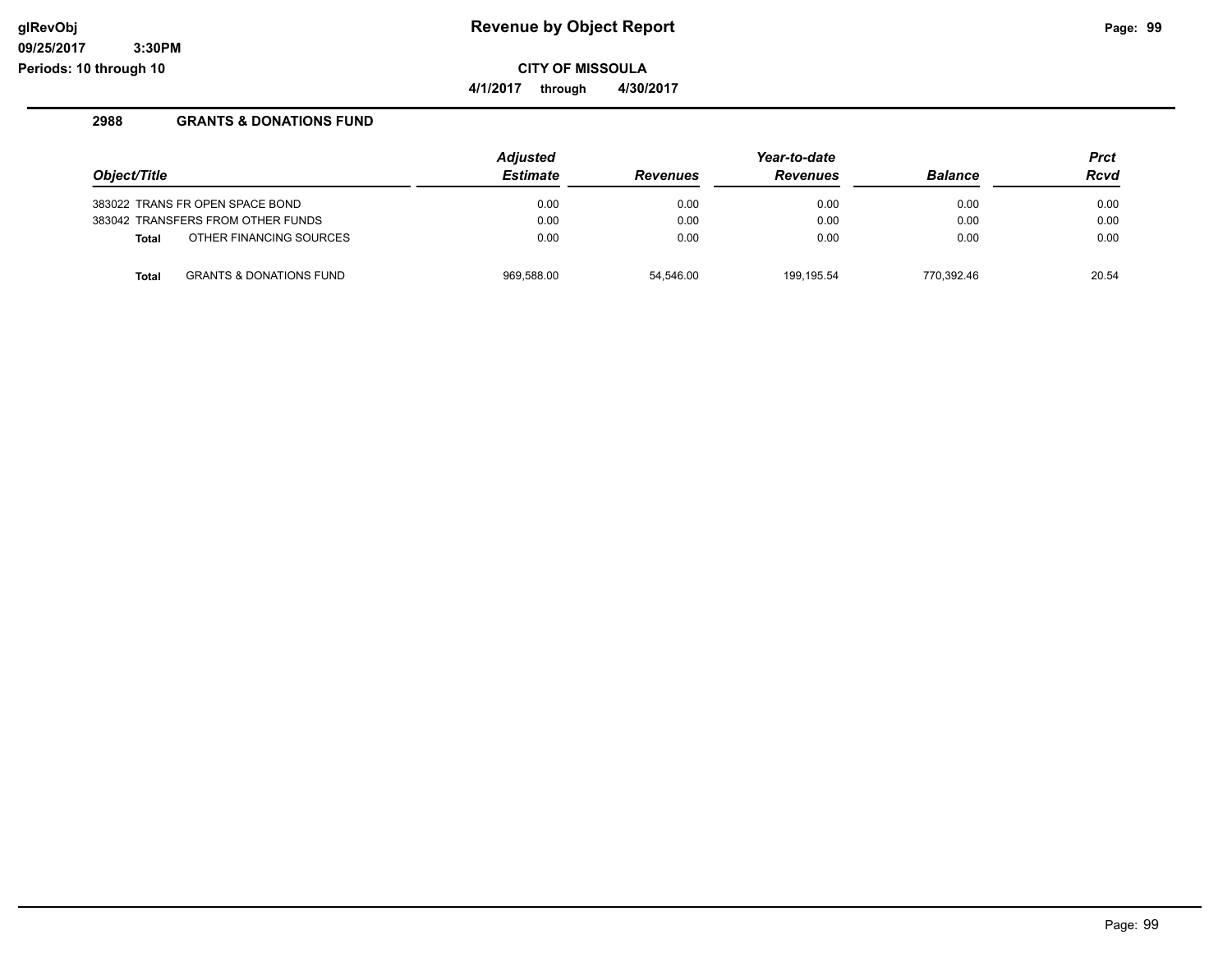**4/1/2017 through 4/30/2017**

# **2989 POLICE GRANTS & DONATIONS**

#### **2989 POLICE GRANTS & DONATIONS**

|                                                   | <b>Adjusted</b> |                 | Year-to-date    |                | <b>Prct</b> |
|---------------------------------------------------|-----------------|-----------------|-----------------|----------------|-------------|
| Object/Title                                      | <b>Estimate</b> | <b>Revenues</b> | <b>Revenues</b> | <b>Balance</b> | Rcvd        |
| 330000 INTERGOVERNMENTAL REVENUES                 |                 |                 |                 |                |             |
| 331022 EQUIPMENT GRANT                            | 44,100.00       | 0.00            | 0.00            | 44,100.00      | 0.00        |
| 331026 ICAC GRANT                                 | 105,411.00      | 0.00            | 0.00            | 105,411.00     | 0.00        |
| 331028 JAG VII                                    | 5,000.00        | 0.00            | 0.00            | 5,000.00       | 0.00        |
| 334013 STATE GRANT - OT SEATBELT                  | 53,600.00       | 0.00            | 27,481.03       | 26,118.97      | 51.27       |
| 334015 COPS TECHNOLOGY GRANT                      | 279,242.00      | 36,532.98       | 151,147.42      | 128,094.58     | 54.13       |
| 334016 BULLETPROOF VEST GRANT                     | 10,500.00       | 0.00            | 0.00            | 10,500.00      | 0.00        |
| 334020 UNDERAGE DRINKING GRANT                    | 10,903.00       | 0.00            | 0.00            | 10,903.00      | 0.00        |
| 336021 STATE CONTRIB - POLICE RETIREMENT          | 0.00            | 0.00            | 0.00            | 0.00           | 0.00        |
| 336023 STATE CONTRIB. - PERS                      | 0.00            | 0.00            | 0.00            | 0.00           | 0.00        |
| <b>INTERGOVERNMENTAL REVENUES</b><br><b>Total</b> | 508,756.00      | 36,532.98       | 178,628.45      | 330, 127.55    | 35.11       |
| <b>CHARGES FOR SERVICES</b><br>340000             |                 |                 |                 |                |             |
| 342000 *** Title Not Found ***                    | 5,000.00        | 0.00            | 787.50          | 4,212.50       | 15.75       |
| <b>CHARGES FOR SERVICES</b><br><b>Total</b>       | 5,000.00        | 0.00            | 787.50          | 4,212.50       | 15.75       |
| MISCELLANEOUS REVENUES<br>360000                  |                 |                 |                 |                |             |
| 365000 DONATIONS                                  | 20,000.00       | 0.00            | 0.00            | 20,000.00      | 0.00        |
| <b>MISCELLANEOUS REVENUES</b><br><b>Total</b>     | 20,000.00       | 0.00            | 0.00            | 20,000.00      | 0.00        |
| POLICE GRANTS & DONATIONS<br><b>Total</b>         | 533,756.00      | 36,532.98       | 179,415.95      | 354,340.05     | 33.61       |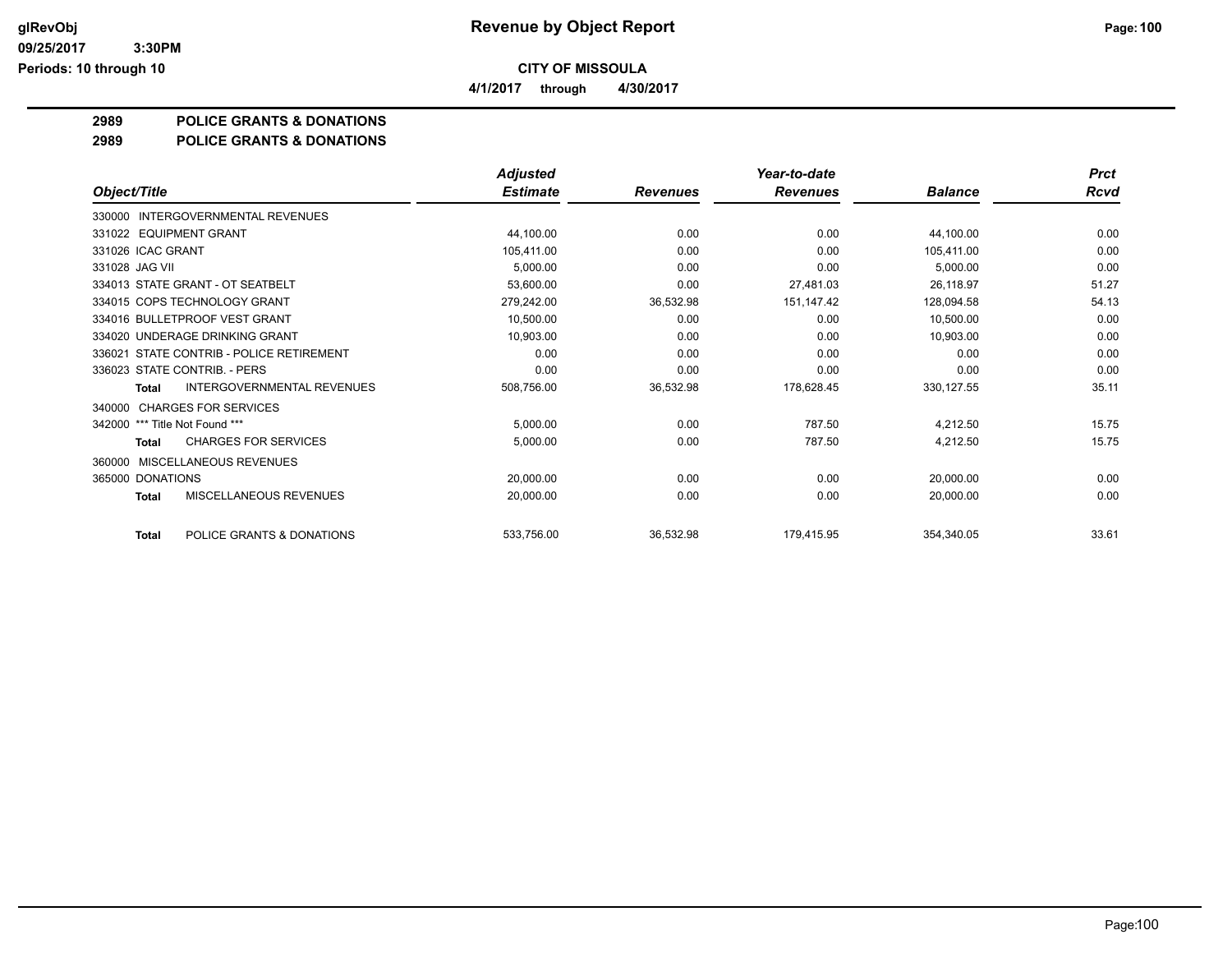**4/1/2017 through 4/30/2017**

# **2989 POLICE GRANTS & DONATIONS**

|                                                   | <b>Adjusted</b> |                 | Year-to-date    |                | <b>Prct</b> |
|---------------------------------------------------|-----------------|-----------------|-----------------|----------------|-------------|
| Object/Title                                      | <b>Estimate</b> | <b>Revenues</b> | <b>Revenues</b> | <b>Balance</b> | Rcvd        |
| 330000 INTERGOVERNMENTAL REVENUES                 |                 |                 |                 |                |             |
| 331022 EQUIPMENT GRANT                            | 44,100.00       | 0.00            | 0.00            | 44,100.00      | 0.00        |
| 331026 ICAC GRANT                                 | 105,411.00      | 0.00            | 0.00            | 105,411.00     | 0.00        |
| 331028 JAG VII                                    | 5,000.00        | 0.00            | 0.00            | 5,000.00       | 0.00        |
| 334013 STATE GRANT - OT SEATBELT                  | 53,600.00       | 0.00            | 27,481.03       | 26,118.97      | 51.27       |
| 334015 COPS TECHNOLOGY GRANT                      | 279,242.00      | 36,532.98       | 151,147.42      | 128,094.58     | 54.13       |
| 334016 BULLETPROOF VEST GRANT                     | 10,500.00       | 0.00            | 0.00            | 10,500.00      | 0.00        |
| 334020 UNDERAGE DRINKING GRANT                    | 10,903.00       | 0.00            | 0.00            | 10,903.00      | 0.00        |
| 336021 STATE CONTRIB - POLICE RETIREMENT          | 0.00            | 0.00            | 0.00            | 0.00           | 0.00        |
| 336023 STATE CONTRIB. - PERS                      | 0.00            | 0.00            | 0.00            | 0.00           | 0.00        |
| <b>INTERGOVERNMENTAL REVENUES</b><br><b>Total</b> | 508,756.00      | 36,532.98       | 178,628.45      | 330,127.55     | 35.11       |
| 340000 CHARGES FOR SERVICES                       |                 |                 |                 |                |             |
| 342000 *** Title Not Found ***                    | 5,000.00        | 0.00            | 787.50          | 4,212.50       | 15.75       |
| <b>CHARGES FOR SERVICES</b><br><b>Total</b>       | 5,000.00        | 0.00            | 787.50          | 4,212.50       | 15.75       |
| 360000 MISCELLANEOUS REVENUES                     |                 |                 |                 |                |             |
| 365000 DONATIONS                                  | 20,000.00       | 0.00            | 0.00            | 20,000.00      | 0.00        |
| MISCELLANEOUS REVENUES<br><b>Total</b>            | 20,000.00       | 0.00            | 0.00            | 20,000.00      | 0.00        |
| POLICE GRANTS & DONATIONS<br><b>Total</b>         | 533,756.00      | 36,532.98       | 179,415.95      | 354,340.05     | 33.61       |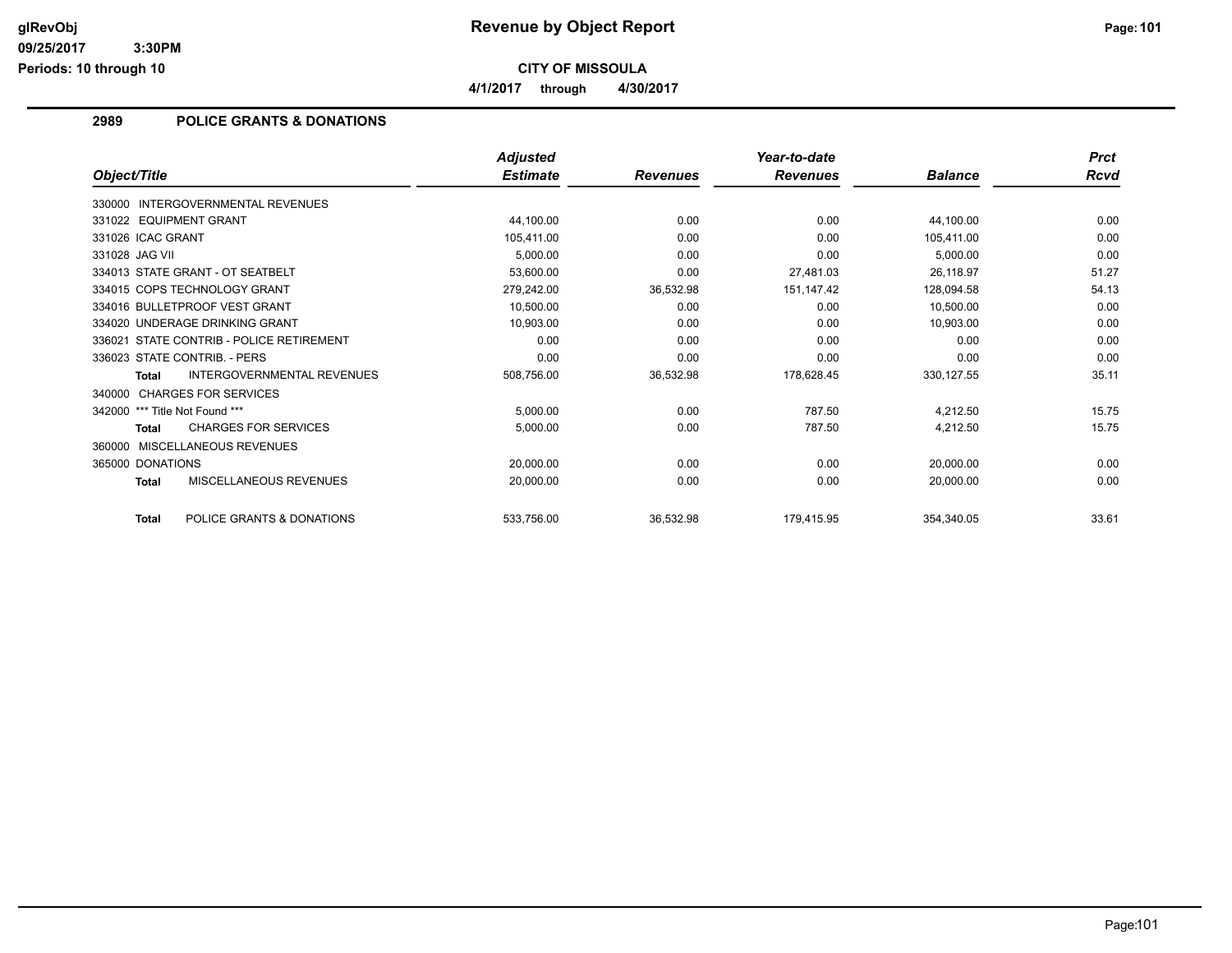**4/1/2017 through 4/30/2017**

**3000 SID REVOLVING FUND**

**3000 SID REVOLVING FUND**

|                                                           | <b>Adjusted</b> |                 | Year-to-date    |                | <b>Prct</b> |
|-----------------------------------------------------------|-----------------|-----------------|-----------------|----------------|-------------|
| Object/Title                                              | <b>Estimate</b> | <b>Revenues</b> | <b>Revenues</b> | <b>Balance</b> | Rcvd        |
| 360000 MISCELLANEOUS REVENUES                             |                 |                 |                 |                |             |
| 360000 MISCELLANEOUS REVENUES                             | 0.00            | 0.00            | 0.00            | 0.00           | 0.00        |
| 360010 MISCELLANEOUS                                      | 0.00            | 0.00            | 0.00            | 0.00           | 0.00        |
| 362000 OTHER MISCELLANEOUS REVENUE                        | 0.00            | 0.00            | 0.00            | 0.00           | 0.00        |
| MISCELLANEOUS REVENUES<br><b>Total</b>                    | 0.00            | 0.00            | 0.00            | 0.00           | 0.00        |
| INVESTMENTS & ROYALTY EARNINGS<br>370000                  |                 |                 |                 |                |             |
| 371010 INTEREST ON INVESTMENTS                            | 0.00            | 0.00            | 0.00            | 0.00           | 0.00        |
| 371020 GAIN/LOSS IN MARKET VALUE OF INVESTMENTS           | 0.00            | 0.00            | 0.00            | 0.00           | 0.00        |
| <b>INVESTMENTS &amp; ROYALTY EARNINGS</b><br><b>Total</b> | 0.00            | 0.00            | 0.00            | 0.00           | 0.00        |
| OTHER FINANCING SOURCES<br>380000                         |                 |                 |                 |                |             |
| 380000 OTHER FINANCING SOURCES                            | 0.00            | 0.00            | 0.00            | 0.00           | 0.00        |
| 381002 SRF LOAN                                           | 0.00            | 0.00            | 0.00            | 0.00           | 0.00        |
| 381009 TRANSFERS IN                                       | 0.00            | 0.00            | 0.00            | 0.00           | 0.00        |
| 381030 SID BONDS PROCEEDS                                 | 0.00            | 0.00            | 0.00            | 0.00           | 0.00        |
| 383000 OPERATING TRANSFERS                                | 0.00            | 0.00            | 144,634.25      | $-144,634.25$  | 0.00        |
| 383039 FROM SID TRANSFERS                                 | 0.00            | 0.00            | 0.00            | 0.00           | 0.00        |
| OTHER FINANCING SOURCES<br><b>Total</b>                   | 0.00            | 0.00            | 144,634.25      | $-144,634.25$  | 0.00        |
| SID REVOLVING FUND<br><b>Total</b>                        | 0.00            | 0.00            | 144,634.25      | $-144,634.25$  | 0.00        |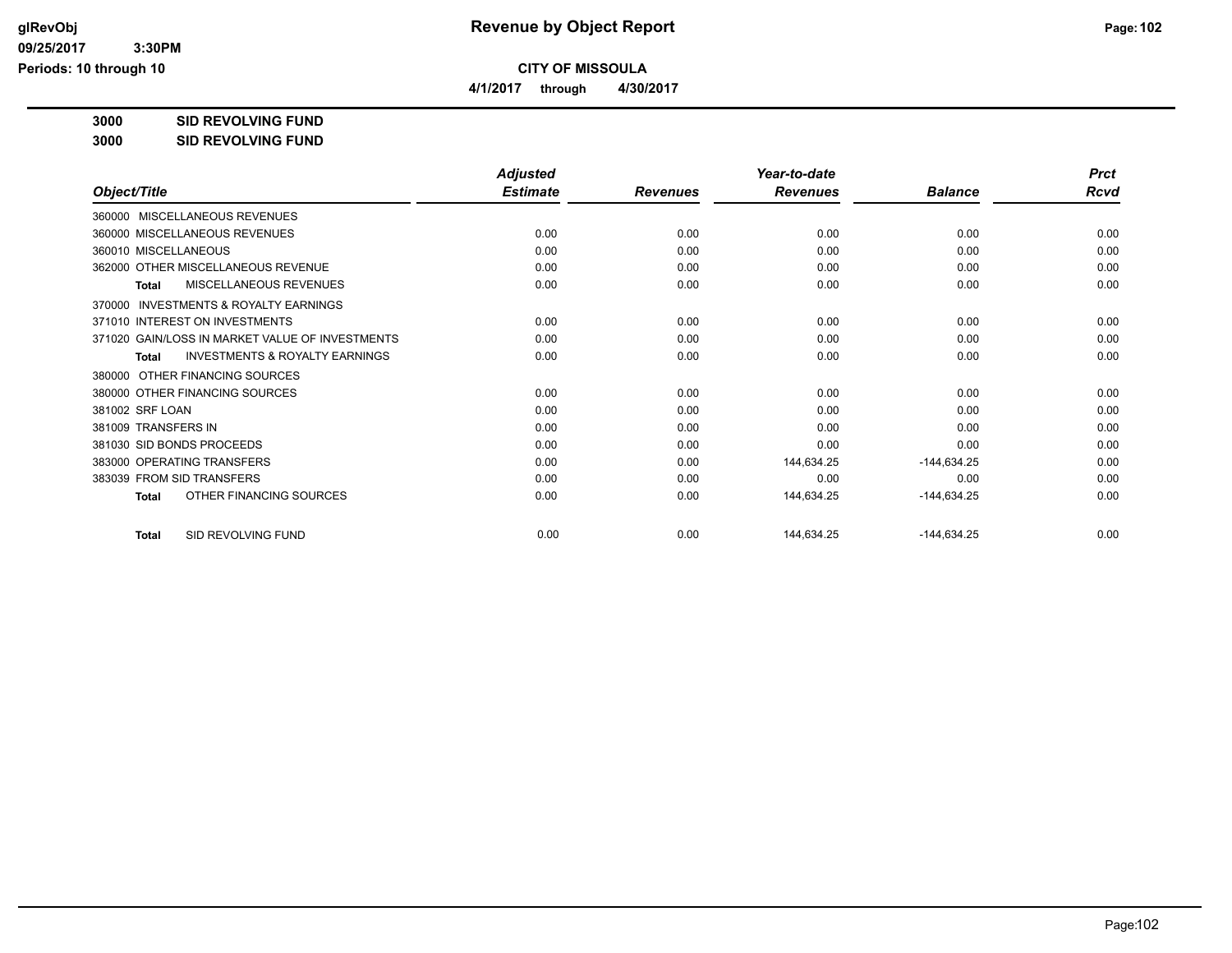**4/1/2017 through 4/30/2017**

#### **3000 SID REVOLVING FUND**

|                                                           | <b>Adjusted</b> |                 | Year-to-date    |                | <b>Prct</b> |
|-----------------------------------------------------------|-----------------|-----------------|-----------------|----------------|-------------|
| Object/Title                                              | <b>Estimate</b> | <b>Revenues</b> | <b>Revenues</b> | <b>Balance</b> | Rcvd        |
| 360000 MISCELLANEOUS REVENUES                             |                 |                 |                 |                |             |
| 360000 MISCELLANEOUS REVENUES                             | 0.00            | 0.00            | 0.00            | 0.00           | 0.00        |
| 360010 MISCELLANEOUS                                      | 0.00            | 0.00            | 0.00            | 0.00           | 0.00        |
| 362000 OTHER MISCELLANEOUS REVENUE                        | 0.00            | 0.00            | 0.00            | 0.00           | 0.00        |
| MISCELLANEOUS REVENUES<br>Total                           | 0.00            | 0.00            | 0.00            | 0.00           | 0.00        |
| <b>INVESTMENTS &amp; ROYALTY EARNINGS</b><br>370000       |                 |                 |                 |                |             |
| 371010 INTEREST ON INVESTMENTS                            | 0.00            | 0.00            | 0.00            | 0.00           | 0.00        |
| 371020 GAIN/LOSS IN MARKET VALUE OF INVESTMENT            | 0.00            | 0.00            | 0.00            | 0.00           | 0.00        |
| <b>INVESTMENTS &amp; ROYALTY EARNINGS</b><br><b>Total</b> | 0.00            | 0.00            | 0.00            | 0.00           | 0.00        |
| 380000 OTHER FINANCING SOURCES                            |                 |                 |                 |                |             |
| 380000 OTHER FINANCING SOURCES                            | 0.00            | 0.00            | 0.00            | 0.00           | 0.00        |
| 381002 SRF LOAN                                           | 0.00            | 0.00            | 0.00            | 0.00           | 0.00        |
| 381009 TRANSFERS IN                                       | 0.00            | 0.00            | 0.00            | 0.00           | 0.00        |
| 381030 SID BONDS PROCEEDS                                 | 0.00            | 0.00            | 0.00            | 0.00           | 0.00        |
| 383000 OPERATING TRANSFERS                                | 0.00            | 0.00            | 144,634.25      | $-144,634.25$  | 0.00        |
| 383039 FROM SID TRANSFERS                                 | 0.00            | 0.00            | 0.00            | 0.00           | 0.00        |
| OTHER FINANCING SOURCES<br><b>Total</b>                   | 0.00            | 0.00            | 144,634.25      | $-144,634.25$  | 0.00        |
| SID REVOLVING FUND<br><b>Total</b>                        | 0.00            | 0.00            | 144,634.25      | $-144,634.25$  | 0.00        |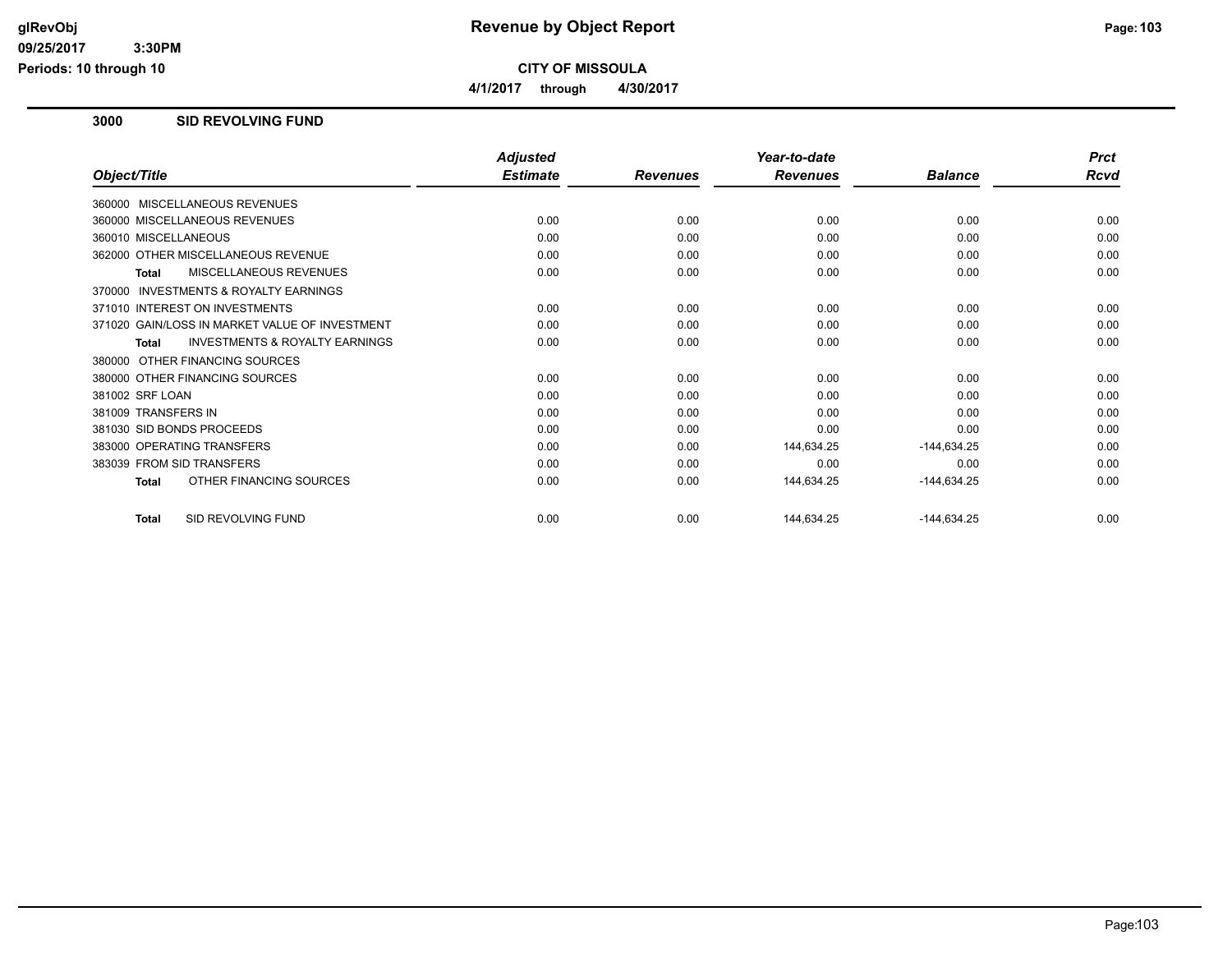**4/1/2017 through 4/30/2017**

# **3065 1998 PUBLIC SAFETY G O BONDS FUND**

**3065 1998 PUBLIC SAFETY G O BONDS FUND**

|                                                           | <b>Adjusted</b> |                 | Year-to-date    |                | <b>Prct</b> |
|-----------------------------------------------------------|-----------------|-----------------|-----------------|----------------|-------------|
| Object/Title                                              | <b>Estimate</b> | <b>Revenues</b> | <b>Revenues</b> | <b>Balance</b> | Rcvd        |
| 310000 TAXES/ASSESSMENTS                                  |                 |                 |                 |                |             |
| 310000 TAXES/ASSESSMENTS                                  | 0.00            | 0.00            | 0.00            | 0.00           | 0.00        |
| 311000 GENERAL PROPERTY TAXES                             | 0.00            | 0.00            | 0.00            | 0.00           | 0.00        |
| 311001 CURRENT TAXES                                      | 0.00            | 0.00            | 0.00            | 0.00           | 0.00        |
| 311030 MOTOR VEHICLE TAXES                                | 0.00            | 0.00            | 0.00            | 0.00           | 0.00        |
| 312000 PENALTIES & INTEREST - DELINQUENT TAXES            | 0.00            | 0.00            | 0.00            | 0.00           | 0.00        |
| 312001 PENALTIES & INTEREST                               | 0.00            | 0.00            | 0.00            | 0.00           | 0.00        |
| 314000 PROP TAX - OTHER THAN ASSESSED VAL                 | 0.00            | 0.00            | 0.00            | 0.00           | 0.00        |
| 314001 LIGHT VEHICLE TAX                                  | 0.00            | 0.00            | 0.00            | 0.00           | 0.00        |
| TAXES/ASSESSMENTS<br><b>Total</b>                         | 0.00            | 0.00            | 0.00            | 0.00           | 0.00        |
| 330000 INTERGOVERNMENTAL REVENUES                         |                 |                 |                 |                |             |
| 334056 BANK CORP. LIC. TAX - (PREVIOUS YEARS)             | 0.00            | 0.00            | 0.00            | 0.00           | 0.00        |
| 335210 PERSONAL PROPERTY TAX REIMBURSEMENT                | 0.00            | 0.00            | 0.00            | 0.00           | 0.00        |
| 335230 HB 124 REVENUE                                     | 0.00            | 0.00            | 0.00            | 0.00           | 0.00        |
| 335250 STATE REIMB - SB #184                              | 0.00            | 0.00            | 0.00            | 0.00           | 0.00        |
| <b>INTERGOVERNMENTAL REVENUES</b><br><b>Total</b>         | 0.00            | 0.00            | 0.00            | 0.00           | 0.00        |
| 360000 MISCELLANEOUS REVENUES                             |                 |                 |                 |                |             |
| 360010 MISCELLANEOUS                                      | 0.00            | 0.00            | 0.00            | 0.00           | 0.00        |
| MISCELLANEOUS REVENUES<br>Total                           | 0.00            | 0.00            | 0.00            | 0.00           | 0.00        |
| 370000 INVESTMENTS & ROYALTY EARNINGS                     |                 |                 |                 |                |             |
| 371010 INTEREST ON INVESTMENTS                            | 0.00            | 0.00            | 0.00            | 0.00           | 0.00        |
| 371020 GAIN/LOSS IN MARKET VALUE OF INVESTMENTS           | 0.00            | 0.00            | 0.00            | 0.00           | 0.00        |
| <b>INVESTMENTS &amp; ROYALTY EARNINGS</b><br><b>Total</b> | 0.00            | 0.00            | 0.00            | 0.00           | 0.00        |
| 380000 OTHER FINANCING SOURCES                            |                 |                 |                 |                |             |
| 381010 BOND PROCEEDS                                      | 0.00            | 0.00            | 0.00            | 0.00           | 0.00        |
| 383042 TRANSFERS FROM OTHER FUNDS                         | 0.00            | 0.00            | 0.00            | 0.00           | 0.00        |
| OTHER FINANCING SOURCES<br><b>Total</b>                   | 0.00            | 0.00            | 0.00            | 0.00           | 0.00        |
| 1998 PUBLIC SAFETY G O BONDS FUND<br>Total                | 0.00            | 0.00            | 0.00            | 0.00           | 0.00        |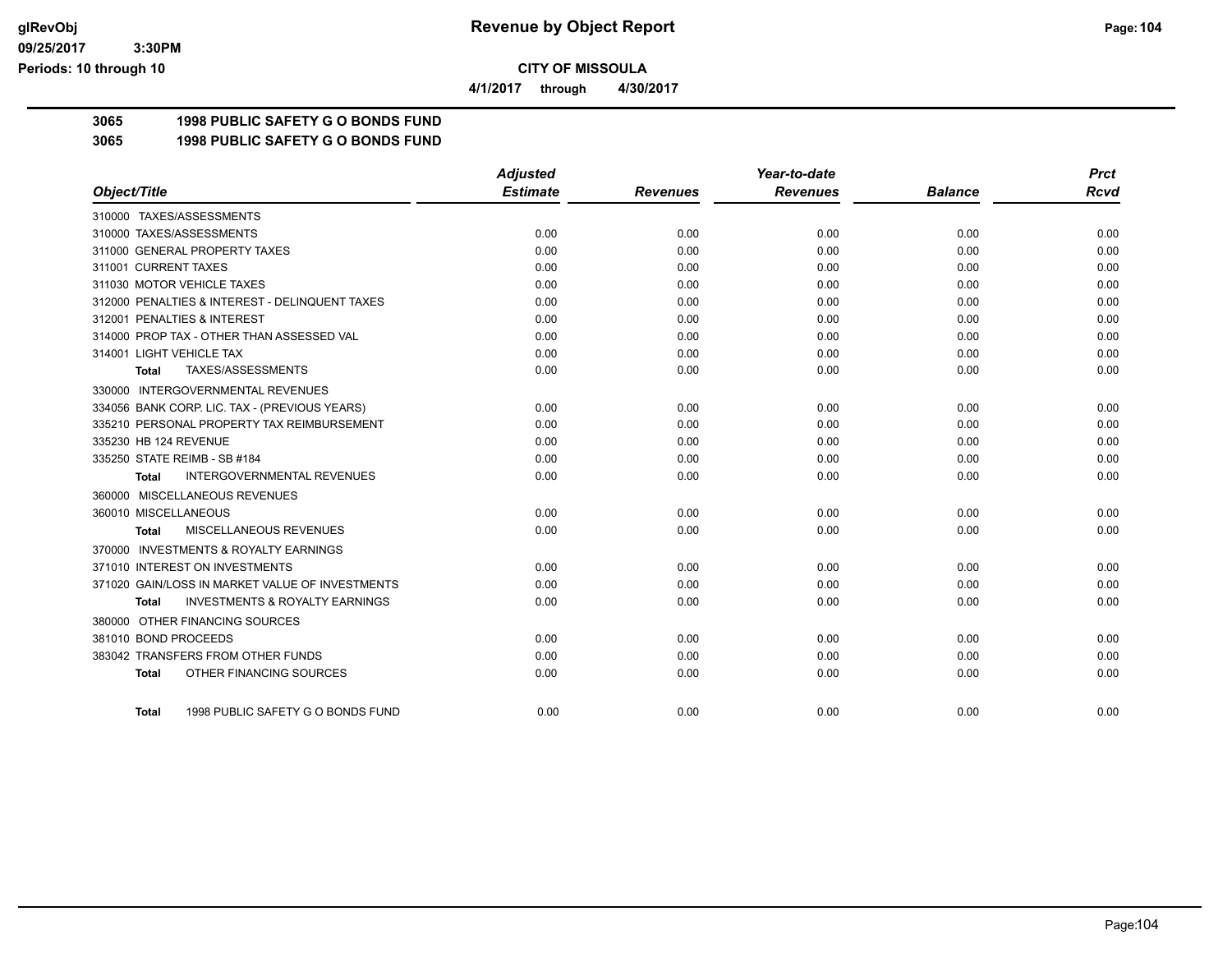**4/1/2017 through 4/30/2017**

# **3065 1998 PUBLIC SAFETY G O BONDS FUND**

|                                                    | <b>Adjusted</b> |                 | Year-to-date    |                | <b>Prct</b> |
|----------------------------------------------------|-----------------|-----------------|-----------------|----------------|-------------|
| Object/Title                                       | <b>Estimate</b> | <b>Revenues</b> | <b>Revenues</b> | <b>Balance</b> | <b>Rcvd</b> |
| 310000 TAXES/ASSESSMENTS                           |                 |                 |                 |                |             |
| 310000 TAXES/ASSESSMENTS                           | 0.00            | 0.00            | 0.00            | 0.00           | 0.00        |
| 311000 GENERAL PROPERTY TAXES                      | 0.00            | 0.00            | 0.00            | 0.00           | 0.00        |
| 311001 CURRENT TAXES                               | 0.00            | 0.00            | 0.00            | 0.00           | 0.00        |
| 311030 MOTOR VEHICLE TAXES                         | 0.00            | 0.00            | 0.00            | 0.00           | 0.00        |
| 312000 PENALTIES & INTEREST - DELINQUENT TAXES     | 0.00            | 0.00            | 0.00            | 0.00           | 0.00        |
| 312001 PENALTIES & INTEREST                        | 0.00            | 0.00            | 0.00            | 0.00           | 0.00        |
| 314000 PROP TAX - OTHER THAN ASSESSED VAL          | 0.00            | 0.00            | 0.00            | 0.00           | 0.00        |
| 314001 LIGHT VEHICLE TAX                           | 0.00            | 0.00            | 0.00            | 0.00           | 0.00        |
| TAXES/ASSESSMENTS<br><b>Total</b>                  | 0.00            | 0.00            | 0.00            | 0.00           | 0.00        |
| 330000 INTERGOVERNMENTAL REVENUES                  |                 |                 |                 |                |             |
| 334056 BANK CORP. LIC. TAX - (PREVIOUS YEARS)      | 0.00            | 0.00            | 0.00            | 0.00           | 0.00        |
| 335210 PERSONAL PROPERTY TAX REIMBURSEMENT         | 0.00            | 0.00            | 0.00            | 0.00           | 0.00        |
| 335230 HB 124 REVENUE                              | 0.00            | 0.00            | 0.00            | 0.00           | 0.00        |
| 335250 STATE REIMB - SB #184                       | 0.00            | 0.00            | 0.00            | 0.00           | 0.00        |
| <b>INTERGOVERNMENTAL REVENUES</b><br><b>Total</b>  | 0.00            | 0.00            | 0.00            | 0.00           | 0.00        |
| 360000 MISCELLANEOUS REVENUES                      |                 |                 |                 |                |             |
| 360010 MISCELLANEOUS                               | 0.00            | 0.00            | 0.00            | 0.00           | 0.00        |
| MISCELLANEOUS REVENUES<br>Total                    | 0.00            | 0.00            | 0.00            | 0.00           | 0.00        |
| 370000 INVESTMENTS & ROYALTY EARNINGS              |                 |                 |                 |                |             |
| 371010 INTEREST ON INVESTMENTS                     | 0.00            | 0.00            | 0.00            | 0.00           | 0.00        |
| 371020 GAIN/LOSS IN MARKET VALUE OF INVESTMENT     | 0.00            | 0.00            | 0.00            | 0.00           | 0.00        |
| <b>INVESTMENTS &amp; ROYALTY EARNINGS</b><br>Total | 0.00            | 0.00            | 0.00            | 0.00           | 0.00        |
| 380000 OTHER FINANCING SOURCES                     |                 |                 |                 |                |             |
| 381010 BOND PROCEEDS                               | 0.00            | 0.00            | 0.00            | 0.00           | 0.00        |
| 383042 TRANSFERS FROM OTHER FUNDS                  | 0.00            | 0.00            | 0.00            | 0.00           | 0.00        |
| OTHER FINANCING SOURCES<br><b>Total</b>            | 0.00            | 0.00            | 0.00            | 0.00           | 0.00        |
| 1998 PUBLIC SAFETY G O BONDS FUND<br><b>Total</b>  | 0.00            | 0.00            | 0.00            | 0.00           | 0.00        |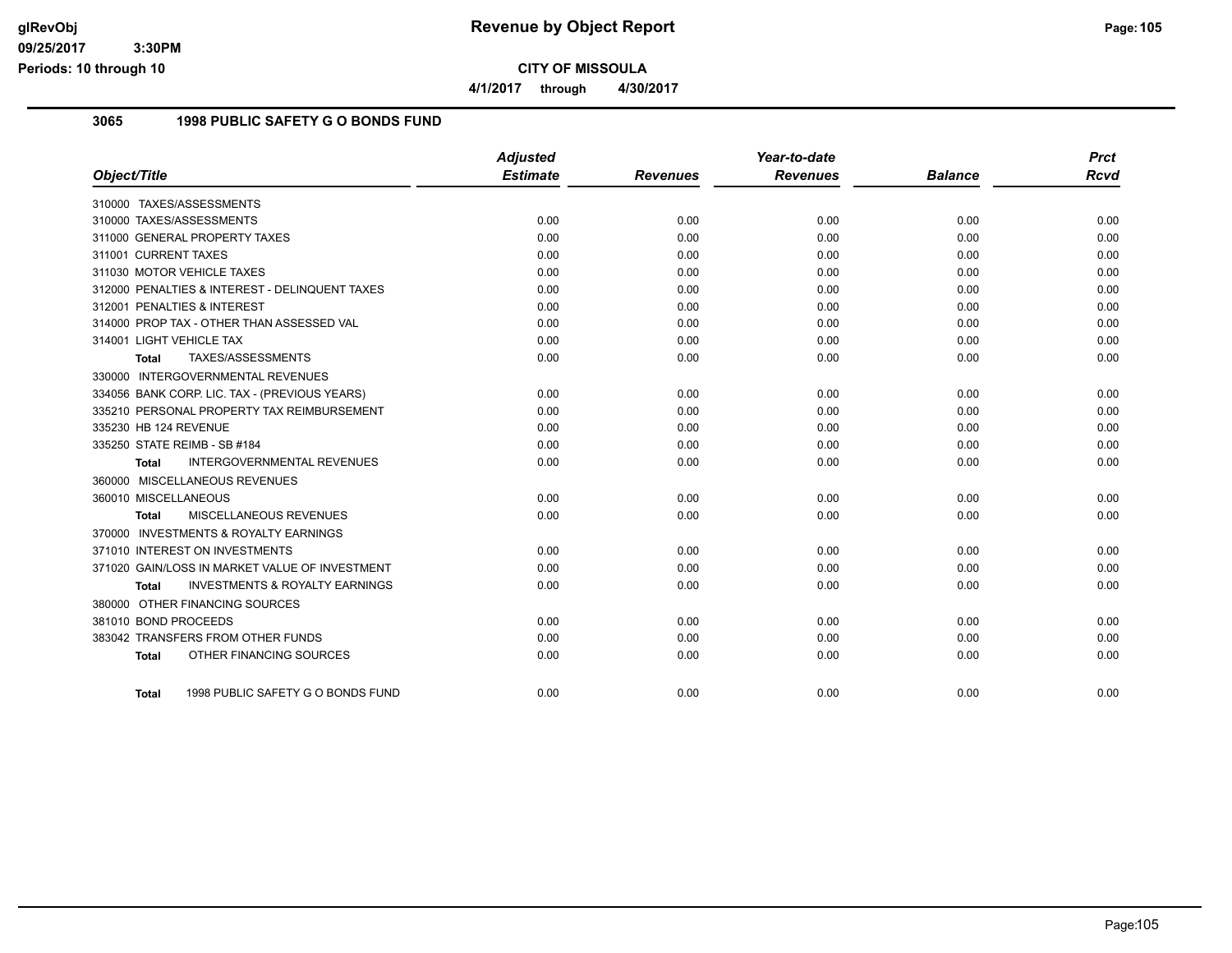**4/1/2017 through 4/30/2017**

**3070 1996 OPEN SPACE GO BONDS**

**3070 1996 OPEN SPACE GO BONDS**

|                                                     | <b>Adjusted</b> |                 | Year-to-date    |                | <b>Prct</b> |
|-----------------------------------------------------|-----------------|-----------------|-----------------|----------------|-------------|
| Object/Title                                        | <b>Estimate</b> | <b>Revenues</b> | <b>Revenues</b> | <b>Balance</b> | Rcvd        |
| 310000 TAXES/ASSESSMENTS                            |                 |                 |                 |                |             |
| 310000 TAXES/ASSESSMENTS                            | 0.00            | 0.00            | 0.00            | 0.00           | 0.00        |
| 311000 GENERAL PROPERTY TAXES                       | 0.00            | 0.00            | 0.00            | 0.00           | 0.00        |
| 311030 MOTOR VEHICLE TAXES                          | 0.00            | 0.00            | 0.00            | 0.00           | 0.00        |
| 312000 PENALTIES & INTEREST - DELINQUENT TAXES      | 0.00            | 0.00            | 0.00            | 0.00           | 0.00        |
| 312001 PENALTIES & INTEREST                         | 0.00            | 0.00            | 0.00            | 0.00           | 0.00        |
| 314000 PROP TAX - OTHER THAN ASSESSED VAL           | 0.00            | 0.00            | 0.00            | 0.00           | 0.00        |
| 314001 LIGHT VEHICLE TAX                            | 0.00            | 0.00            | 0.00            | 0.00           | 0.00        |
| TAXES/ASSESSMENTS<br><b>Total</b>                   | 0.00            | 0.00            | 0.00            | 0.00           | 0.00        |
| <b>INTERGOVERNMENTAL REVENUES</b><br>330000         |                 |                 |                 |                |             |
| 334056 BANK CORP. LIC. TAX - (PREVIOUS YEARS)       | 0.00            | 0.00            | 0.00            | 0.00           | 0.00        |
| 335210 PERSONAL PROPERTY TAX REIMBURSEMENT          | 0.00            | 0.00            | 0.00            | 0.00           | 0.00        |
| 335250 STATE REIMB - SB #184                        | 0.00            | 0.00            | 0.00            | 0.00           | 0.00        |
| <b>INTERGOVERNMENTAL REVENUES</b><br><b>Total</b>   | 0.00            | 0.00            | 0.00            | 0.00           | 0.00        |
| <b>INVESTMENTS &amp; ROYALTY EARNINGS</b><br>370000 |                 |                 |                 |                |             |
| 371010 INTEREST ON INVESTMENTS                      | 0.00            | 0.00            | 0.00            | 0.00           | 0.00        |
| 371020 GAIN/LOSS IN MARKET VALUE OF INVESTMENTS     | 0.00            | 0.00            | 0.00            | 0.00           | 0.00        |
| <b>INVESTMENTS &amp; ROYALTY EARNINGS</b><br>Total  | 0.00            | 0.00            | 0.00            | 0.00           | 0.00        |
| OTHER FINANCING SOURCES<br>380000                   |                 |                 |                 |                |             |
| 381010 BOND PROCEEDS                                | 0.00            | 0.00            | 0.00            | 0.00           | 0.00        |
| OTHER FINANCING SOURCES<br><b>Total</b>             | 0.00            | 0.00            | 0.00            | 0.00           | 0.00        |
| 1996 OPEN SPACE GO BONDS<br><b>Total</b>            | 0.00            | 0.00            | 0.00            | 0.00           | 0.00        |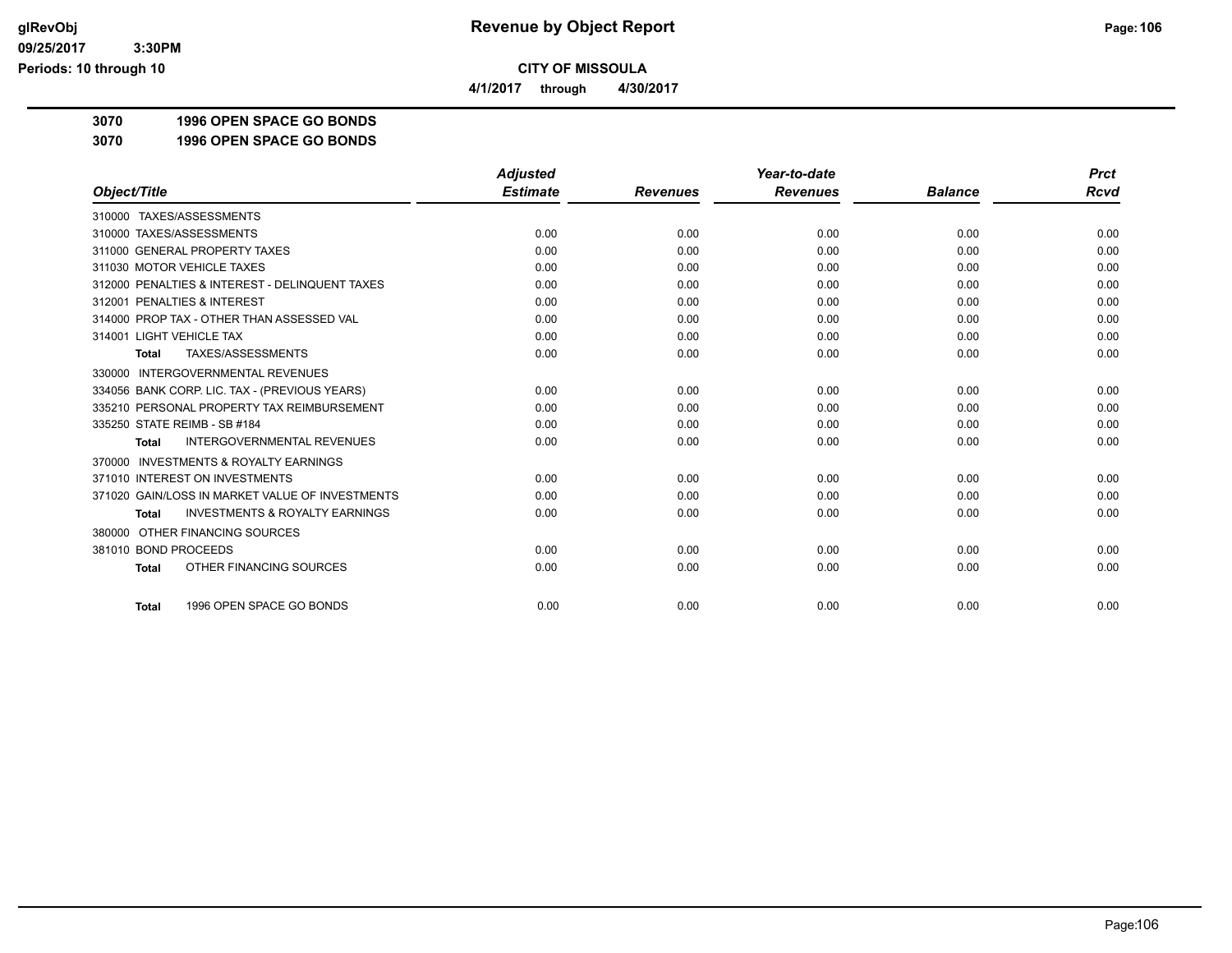**4/1/2017 through 4/30/2017**

# **3070 1996 OPEN SPACE GO BONDS**

|                                                           | <b>Adjusted</b> |                 | Year-to-date    |                | <b>Prct</b> |
|-----------------------------------------------------------|-----------------|-----------------|-----------------|----------------|-------------|
| Object/Title                                              | <b>Estimate</b> | <b>Revenues</b> | <b>Revenues</b> | <b>Balance</b> | Rcvd        |
| 310000 TAXES/ASSESSMENTS                                  |                 |                 |                 |                |             |
| 310000 TAXES/ASSESSMENTS                                  | 0.00            | 0.00            | 0.00            | 0.00           | 0.00        |
| 311000 GENERAL PROPERTY TAXES                             | 0.00            | 0.00            | 0.00            | 0.00           | 0.00        |
| 311030 MOTOR VEHICLE TAXES                                | 0.00            | 0.00            | 0.00            | 0.00           | 0.00        |
| 312000 PENALTIES & INTEREST - DELINQUENT TAXES            | 0.00            | 0.00            | 0.00            | 0.00           | 0.00        |
| 312001 PENALTIES & INTEREST                               | 0.00            | 0.00            | 0.00            | 0.00           | 0.00        |
| 314000 PROP TAX - OTHER THAN ASSESSED VAL                 | 0.00            | 0.00            | 0.00            | 0.00           | 0.00        |
| 314001 LIGHT VEHICLE TAX                                  | 0.00            | 0.00            | 0.00            | 0.00           | 0.00        |
| <b>TAXES/ASSESSMENTS</b><br><b>Total</b>                  | 0.00            | 0.00            | 0.00            | 0.00           | 0.00        |
| 330000 INTERGOVERNMENTAL REVENUES                         |                 |                 |                 |                |             |
| 334056 BANK CORP. LIC. TAX - (PREVIOUS YEARS)             | 0.00            | 0.00            | 0.00            | 0.00           | 0.00        |
| 335210 PERSONAL PROPERTY TAX REIMBURSEMENT                | 0.00            | 0.00            | 0.00            | 0.00           | 0.00        |
| 335250 STATE REIMB - SB #184                              | 0.00            | 0.00            | 0.00            | 0.00           | 0.00        |
| INTERGOVERNMENTAL REVENUES<br><b>Total</b>                | 0.00            | 0.00            | 0.00            | 0.00           | 0.00        |
| 370000 INVESTMENTS & ROYALTY EARNINGS                     |                 |                 |                 |                |             |
| 371010 INTEREST ON INVESTMENTS                            | 0.00            | 0.00            | 0.00            | 0.00           | 0.00        |
| 371020 GAIN/LOSS IN MARKET VALUE OF INVESTMENT            | 0.00            | 0.00            | 0.00            | 0.00           | 0.00        |
| <b>INVESTMENTS &amp; ROYALTY EARNINGS</b><br><b>Total</b> | 0.00            | 0.00            | 0.00            | 0.00           | 0.00        |
| 380000 OTHER FINANCING SOURCES                            |                 |                 |                 |                |             |
| 381010 BOND PROCEEDS                                      | 0.00            | 0.00            | 0.00            | 0.00           | 0.00        |
| OTHER FINANCING SOURCES<br><b>Total</b>                   | 0.00            | 0.00            | 0.00            | 0.00           | 0.00        |
| 1996 OPEN SPACE GO BONDS<br><b>Total</b>                  | 0.00            | 0.00            | 0.00            | 0.00           | 0.00        |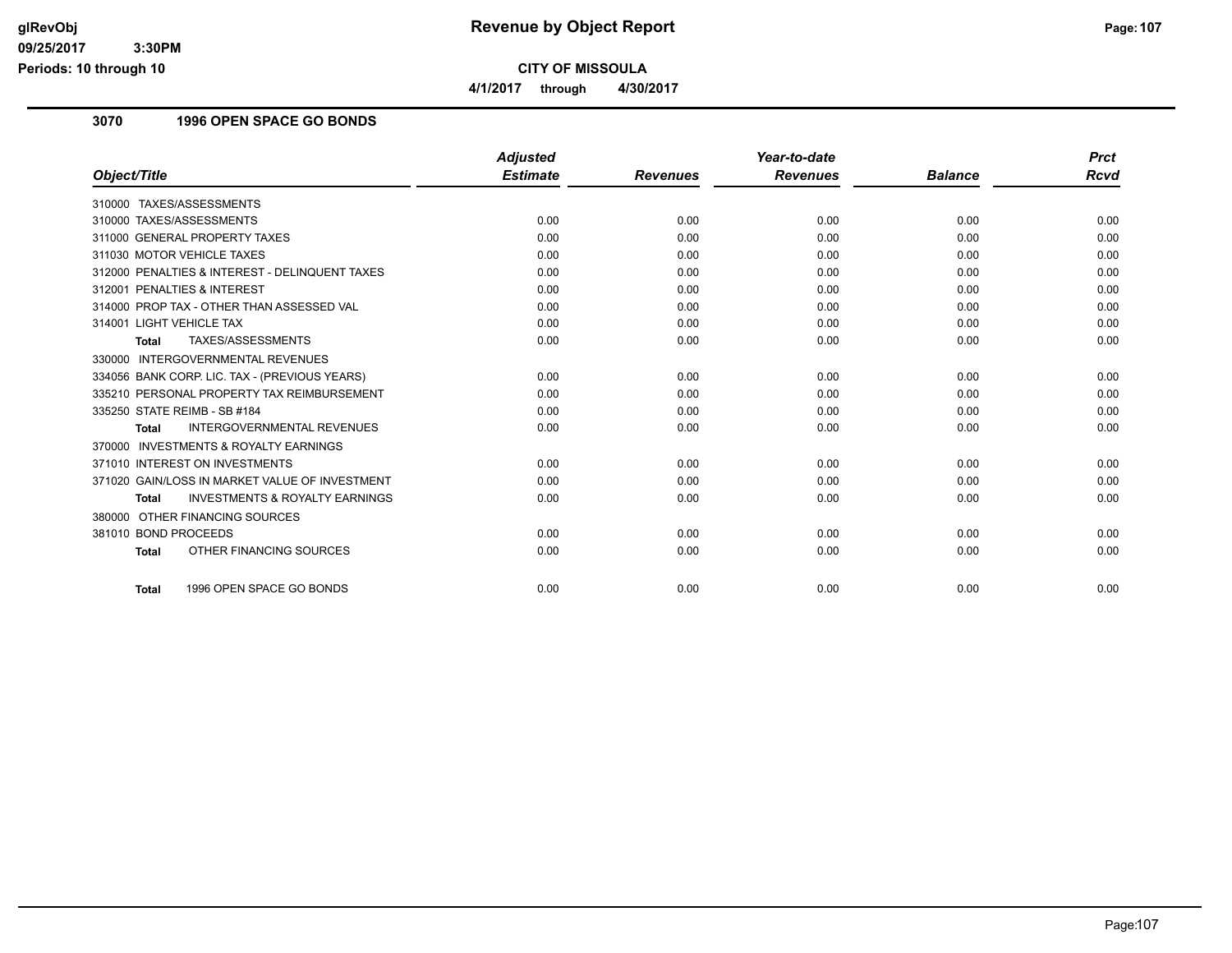**4/1/2017 through 4/30/2017**

# **3075 1997 OPEN SPACE G O BOND FUND**

## **3075 1997 OPEN SPACE G O BOND FUND**

|                                                           | <b>Adjusted</b> |                 | Year-to-date    |                | <b>Prct</b> |
|-----------------------------------------------------------|-----------------|-----------------|-----------------|----------------|-------------|
| Object/Title                                              | <b>Estimate</b> | <b>Revenues</b> | <b>Revenues</b> | <b>Balance</b> | Rcvd        |
| 310000 TAXES/ASSESSMENTS                                  |                 |                 |                 |                |             |
| 310000 TAXES/ASSESSMENTS                                  | 0.00            | 0.00            | 0.00            | 0.00           | 0.00        |
| 311000 GENERAL PROPERTY TAXES                             | 0.00            | 0.00            | 0.00            | 0.00           | 0.00        |
| 311030 MOTOR VEHICLE TAXES                                | 0.00            | 0.00            | 0.00            | 0.00           | 0.00        |
| 312000 PENALTIES & INTEREST - DELINQUENT TAXES            | 0.00            | 0.00            | 0.00            | 0.00           | 0.00        |
| 312001 PENALTIES & INTEREST                               | 0.00            | 0.00            | 0.00            | 0.00           | 0.00        |
| 314000 PROP TAX - OTHER THAN ASSESSED VAL                 | 0.00            | 0.00            | 0.00            | 0.00           | 0.00        |
| 314001 LIGHT VEHICLE TAX                                  | 0.00            | 0.00            | 0.00            | 0.00           | 0.00        |
| TAXES/ASSESSMENTS<br>Total                                | 0.00            | 0.00            | 0.00            | 0.00           | 0.00        |
| 330000 INTERGOVERNMENTAL REVENUES                         |                 |                 |                 |                |             |
| 334056 BANK CORP. LIC. TAX - (PREVIOUS YEARS)             | 0.00            | 0.00            | 0.00            | 0.00           | 0.00        |
| 335210 PERSONAL PROPERTY TAX REIMBURSEMENT                | 0.00            | 0.00            | 0.00            | 0.00           | 0.00        |
| 335250 STATE REIMB - SB #184                              | 0.00            | 0.00            | 0.00            | 0.00           | 0.00        |
| INTERGOVERNMENTAL REVENUES<br><b>Total</b>                | 0.00            | 0.00            | 0.00            | 0.00           | 0.00        |
| 360000 MISCELLANEOUS REVENUES                             |                 |                 |                 |                |             |
| 360010 MISCELLANEOUS                                      | 0.00            | 0.00            | 0.00            | 0.00           | 0.00        |
| MISCELLANEOUS REVENUES<br><b>Total</b>                    | 0.00            | 0.00            | 0.00            | 0.00           | 0.00        |
| <b>INVESTMENTS &amp; ROYALTY EARNINGS</b><br>370000       |                 |                 |                 |                |             |
| 371010 INTEREST ON INVESTMENTS                            | 0.00            | 0.00            | 0.00            | 0.00           | 0.00        |
| 371020 GAIN/LOSS IN MARKET VALUE OF INVESTMENTS           | 0.00            | 0.00            | 0.00            | 0.00           | 0.00        |
| <b>INVESTMENTS &amp; ROYALTY EARNINGS</b><br><b>Total</b> | 0.00            | 0.00            | 0.00            | 0.00           | 0.00        |
| 380000 OTHER FINANCING SOURCES                            |                 |                 |                 |                |             |
| 380000 OTHER FINANCING SOURCES                            | 0.00            | 0.00            | 0.00            | 0.00           | 0.00        |
| 381010 BOND PROCEEDS                                      | 0.00            | 0.00            | 0.00            | 0.00           | 0.00        |
| OTHER FINANCING SOURCES<br><b>Total</b>                   | 0.00            | 0.00            | 0.00            | 0.00           | 0.00        |
|                                                           |                 |                 |                 |                |             |
| 1997 OPEN SPACE G O BOND FUND<br><b>Total</b>             | 0.00            | 0.00            | 0.00            | 0.00           | 0.00        |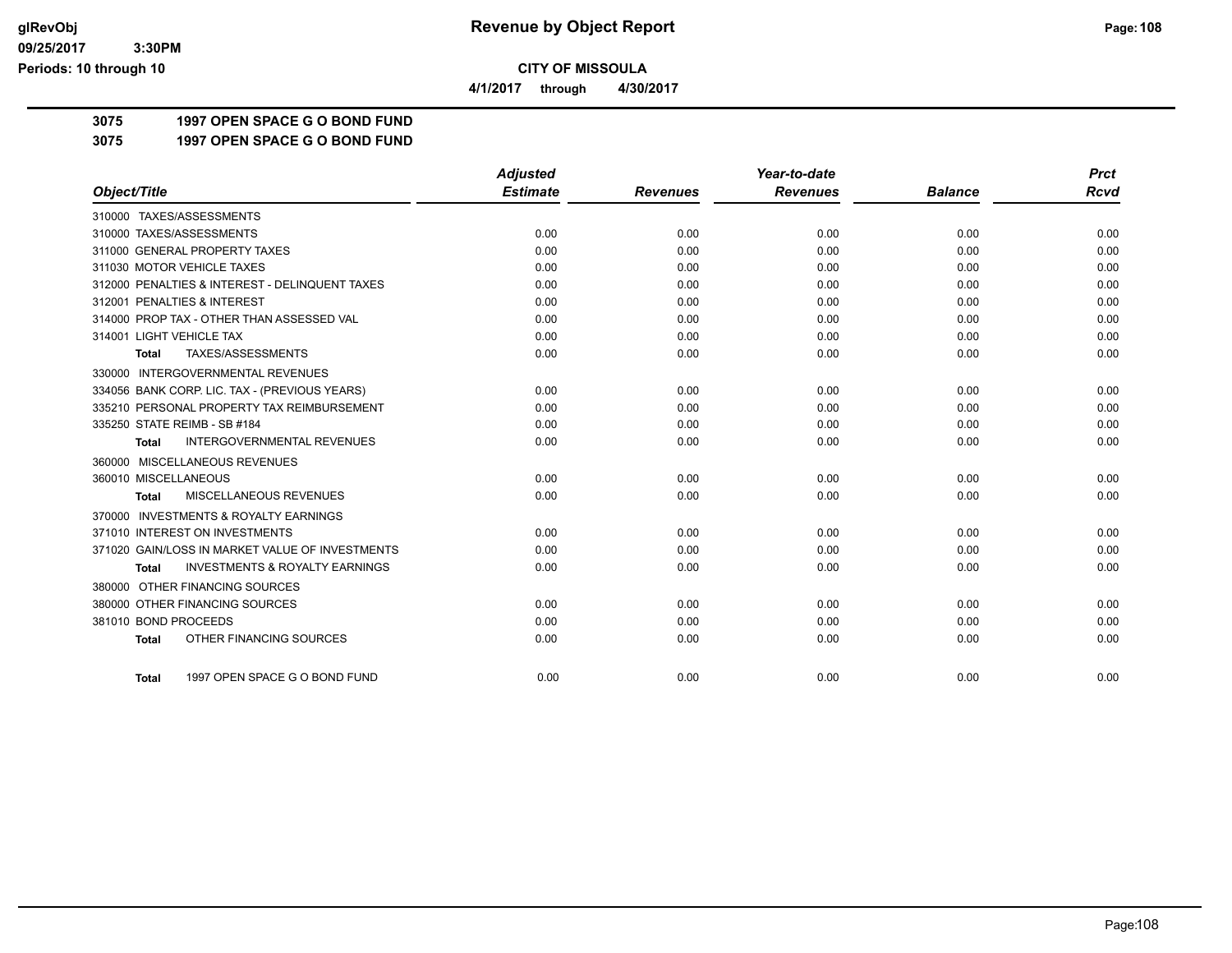**4/1/2017 through 4/30/2017**

## **3075 1997 OPEN SPACE G O BOND FUND**

|                                                           | <b>Adjusted</b> |                 | Year-to-date    |                | <b>Prct</b> |
|-----------------------------------------------------------|-----------------|-----------------|-----------------|----------------|-------------|
| Object/Title                                              | <b>Estimate</b> | <b>Revenues</b> | <b>Revenues</b> | <b>Balance</b> | <b>Rcvd</b> |
| 310000 TAXES/ASSESSMENTS                                  |                 |                 |                 |                |             |
| 310000 TAXES/ASSESSMENTS                                  | 0.00            | 0.00            | 0.00            | 0.00           | 0.00        |
| 311000 GENERAL PROPERTY TAXES                             | 0.00            | 0.00            | 0.00            | 0.00           | 0.00        |
| 311030 MOTOR VEHICLE TAXES                                | 0.00            | 0.00            | 0.00            | 0.00           | 0.00        |
| 312000 PENALTIES & INTEREST - DELINQUENT TAXES            | 0.00            | 0.00            | 0.00            | 0.00           | 0.00        |
| 312001 PENALTIES & INTEREST                               | 0.00            | 0.00            | 0.00            | 0.00           | 0.00        |
| 314000 PROP TAX - OTHER THAN ASSESSED VAL                 | 0.00            | 0.00            | 0.00            | 0.00           | 0.00        |
| 314001 LIGHT VEHICLE TAX                                  | 0.00            | 0.00            | 0.00            | 0.00           | 0.00        |
| TAXES/ASSESSMENTS<br><b>Total</b>                         | 0.00            | 0.00            | 0.00            | 0.00           | 0.00        |
| 330000 INTERGOVERNMENTAL REVENUES                         |                 |                 |                 |                |             |
| 334056 BANK CORP. LIC. TAX - (PREVIOUS YEARS)             | 0.00            | 0.00            | 0.00            | 0.00           | 0.00        |
| 335210 PERSONAL PROPERTY TAX REIMBURSEMENT                | 0.00            | 0.00            | 0.00            | 0.00           | 0.00        |
| 335250 STATE REIMB - SB #184                              | 0.00            | 0.00            | 0.00            | 0.00           | 0.00        |
| <b>INTERGOVERNMENTAL REVENUES</b><br><b>Total</b>         | 0.00            | 0.00            | 0.00            | 0.00           | 0.00        |
| 360000 MISCELLANEOUS REVENUES                             |                 |                 |                 |                |             |
| 360010 MISCELLANEOUS                                      | 0.00            | 0.00            | 0.00            | 0.00           | 0.00        |
| <b>MISCELLANEOUS REVENUES</b><br><b>Total</b>             | 0.00            | 0.00            | 0.00            | 0.00           | 0.00        |
| 370000 INVESTMENTS & ROYALTY EARNINGS                     |                 |                 |                 |                |             |
| 371010 INTEREST ON INVESTMENTS                            | 0.00            | 0.00            | 0.00            | 0.00           | 0.00        |
| 371020 GAIN/LOSS IN MARKET VALUE OF INVESTMENT            | 0.00            | 0.00            | 0.00            | 0.00           | 0.00        |
| <b>INVESTMENTS &amp; ROYALTY EARNINGS</b><br><b>Total</b> | 0.00            | 0.00            | 0.00            | 0.00           | 0.00        |
| 380000 OTHER FINANCING SOURCES                            |                 |                 |                 |                |             |
| 380000 OTHER FINANCING SOURCES                            | 0.00            | 0.00            | 0.00            | 0.00           | 0.00        |
| 381010 BOND PROCEEDS                                      | 0.00            | 0.00            | 0.00            | 0.00           | 0.00        |
| OTHER FINANCING SOURCES<br><b>Total</b>                   | 0.00            | 0.00            | 0.00            | 0.00           | 0.00        |
| 1997 OPEN SPACE G O BOND FUND<br><b>Total</b>             | 0.00            | 0.00            | 0.00            | 0.00           | 0.00        |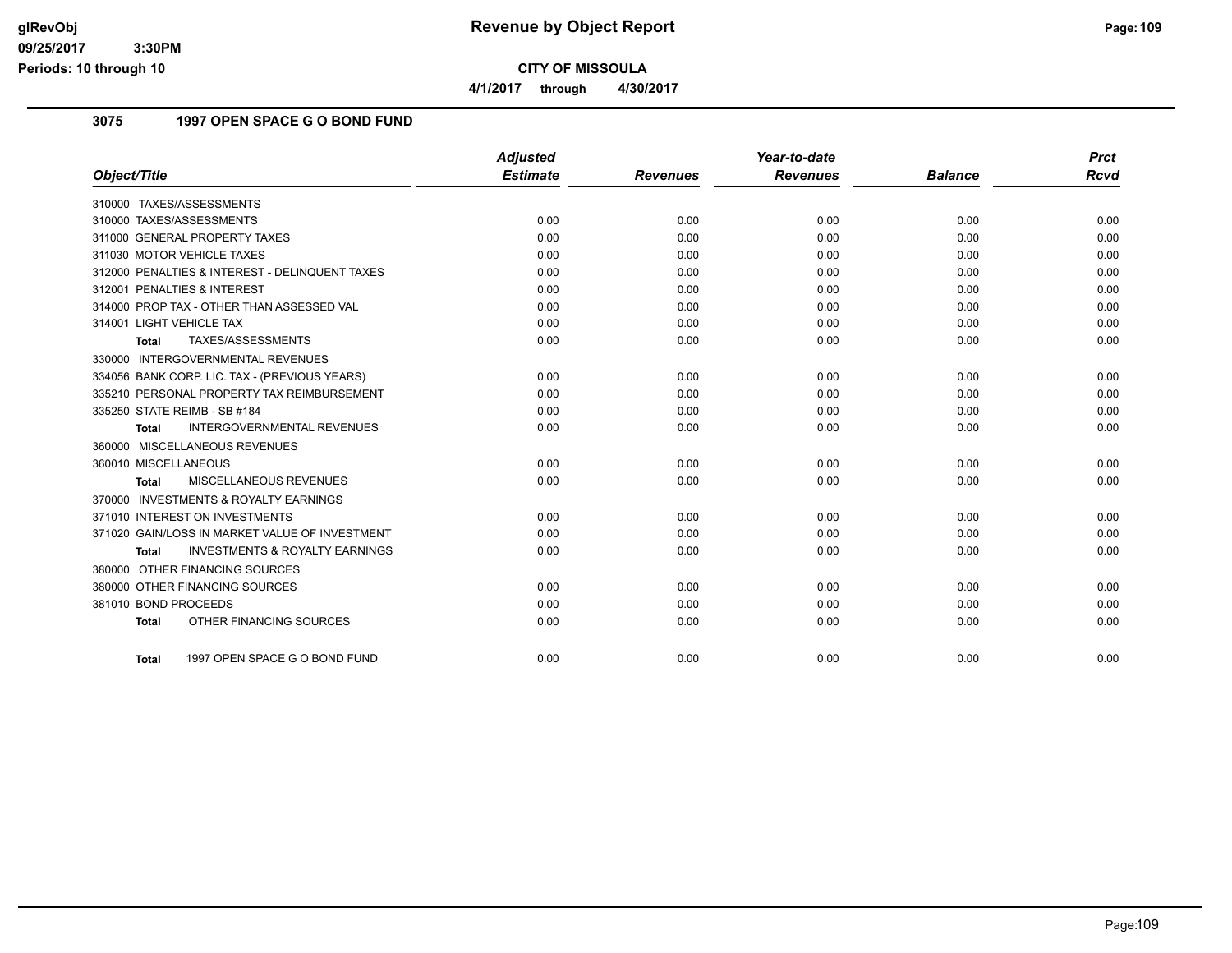**4/1/2017 through 4/30/2017**

## **3080 1994 FIRE EQUIP/CITY HALLS REFUND BOND F**

**3080 1994 FIRE EQUIP/CITY HALLS REFUND BOND F**

|                                                        | <b>Adjusted</b> |                 | Year-to-date    |                | <b>Prct</b> |
|--------------------------------------------------------|-----------------|-----------------|-----------------|----------------|-------------|
| Object/Title                                           | <b>Estimate</b> | <b>Revenues</b> | <b>Revenues</b> | <b>Balance</b> | <b>Rcvd</b> |
| 310000 TAXES/ASSESSMENTS                               |                 |                 |                 |                |             |
| 310000 TAXES/ASSESSMENTS                               | 0.00            | 0.00            | 0.00            | 0.00           | 0.00        |
| 311000 GENERAL PROPERTY TAXES                          | 0.00            | 0.00            | 0.00            | 0.00           | 0.00        |
| 311030 MOTOR VEHICLE TAXES                             | 0.00            | 0.00            | 0.00            | 0.00           | 0.00        |
| 312000 PENALTIES & INTEREST - DELINQUENT TAXES         | 0.00            | 0.00            | 0.00            | 0.00           | 0.00        |
| 312001 PENALTIES & INTEREST                            | 0.00            | 0.00            | 0.00            | 0.00           | 0.00        |
| 314000 PROP TAX - OTHER THAN ASSESSED VAL              | 0.00            | 0.00            | 0.00            | 0.00           | 0.00        |
| 314001 LIGHT VEHICLE TAX                               | 0.00            | 0.00            | 0.00            | 0.00           | 0.00        |
| TAXES/ASSESSMENTS<br>Total                             | 0.00            | 0.00            | 0.00            | 0.00           | 0.00        |
| 330000 INTERGOVERNMENTAL REVENUES                      |                 |                 |                 |                |             |
| 334056 BANK CORP. LIC. TAX - (PREVIOUS YEARS)          | 0.00            | 0.00            | 0.00            | 0.00           | 0.00        |
| 335210 PERSONAL PROPERTY TAX REIMBURSEMENT             | 0.00            | 0.00            | 0.00            | 0.00           | 0.00        |
| 335250 STATE REIMB - SB #184                           | 0.00            | 0.00            | 0.00            | 0.00           | 0.00        |
| <b>INTERGOVERNMENTAL REVENUES</b><br><b>Total</b>      | 0.00            | 0.00            | 0.00            | 0.00           | 0.00        |
| 360000 MISCELLANEOUS REVENUES                          |                 |                 |                 |                |             |
| 360010 MISCELLANEOUS                                   | 0.00            | 0.00            | 0.00            | 0.00           | 0.00        |
| <b>MISCELLANEOUS REVENUES</b><br>Total                 | 0.00            | 0.00            | 0.00            | 0.00           | 0.00        |
| <b>INVESTMENTS &amp; ROYALTY EARNINGS</b><br>370000    |                 |                 |                 |                |             |
| 371010 INTEREST ON INVESTMENTS                         | 0.00            | 0.00            | 0.00            | 0.00           | 0.00        |
| 371020 GAIN/LOSS IN MARKET VALUE OF INVESTMENTS        | 0.00            | 0.00            | 0.00            | 0.00           | 0.00        |
| <b>INVESTMENTS &amp; ROYALTY EARNINGS</b><br>Total     | 0.00            | 0.00            | 0.00            | 0.00           | 0.00        |
| 380000 OTHER FINANCING SOURCES                         |                 |                 |                 |                |             |
| 380000 OTHER FINANCING SOURCES                         | 0.00            | 0.00            | 0.00            | 0.00           | 0.00        |
| 381010 BOND PROCEEDS                                   | 0.00            | 0.00            | 0.00            | 0.00           | 0.00        |
| OTHER FINANCING SOURCES<br><b>Total</b>                | 0.00            | 0.00            | 0.00            | 0.00           | 0.00        |
| 1994 FIRE EQUIP/CITY HALLS REFUND BONI<br><b>Total</b> | 0.00            | 0.00            | 0.00            | 0.00           | 0.00        |
|                                                        |                 |                 |                 |                |             |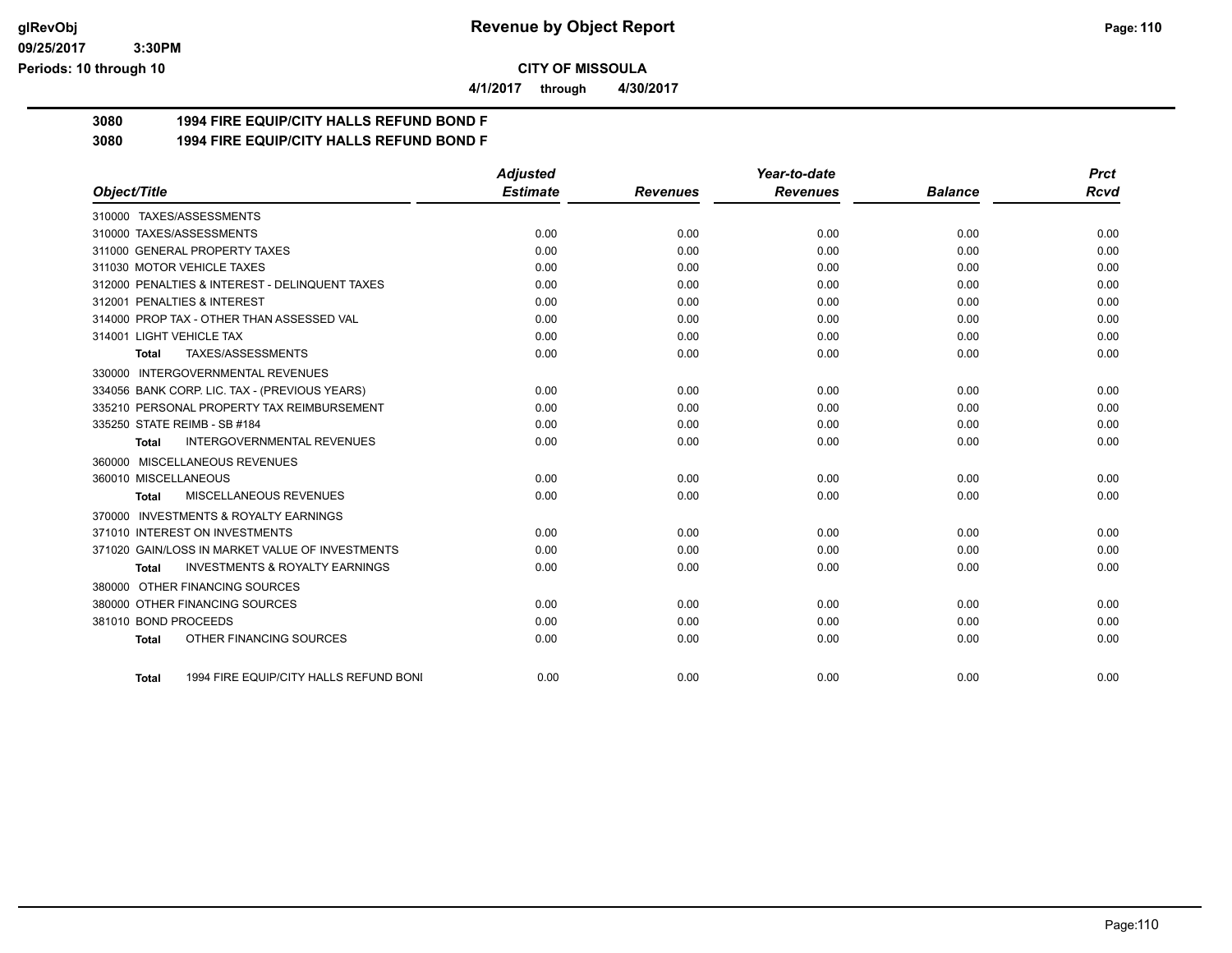**4/1/2017 through 4/30/2017**

## **3080 1994 FIRE EQUIP/CITY HALLS REFUND BOND F**

|                                                           | <b>Adjusted</b> |                 | Year-to-date    |                | <b>Prct</b> |
|-----------------------------------------------------------|-----------------|-----------------|-----------------|----------------|-------------|
| Object/Title                                              | <b>Estimate</b> | <b>Revenues</b> | <b>Revenues</b> | <b>Balance</b> | <b>Rcvd</b> |
| 310000 TAXES/ASSESSMENTS                                  |                 |                 |                 |                |             |
| 310000 TAXES/ASSESSMENTS                                  | 0.00            | 0.00            | 0.00            | 0.00           | 0.00        |
| 311000 GENERAL PROPERTY TAXES                             | 0.00            | 0.00            | 0.00            | 0.00           | 0.00        |
| 311030 MOTOR VEHICLE TAXES                                | 0.00            | 0.00            | 0.00            | 0.00           | 0.00        |
| 312000 PENALTIES & INTEREST - DELINQUENT TAXES            | 0.00            | 0.00            | 0.00            | 0.00           | 0.00        |
| 312001 PENALTIES & INTEREST                               | 0.00            | 0.00            | 0.00            | 0.00           | 0.00        |
| 314000 PROP TAX - OTHER THAN ASSESSED VAL                 | 0.00            | 0.00            | 0.00            | 0.00           | 0.00        |
| 314001 LIGHT VEHICLE TAX                                  | 0.00            | 0.00            | 0.00            | 0.00           | 0.00        |
| TAXES/ASSESSMENTS<br><b>Total</b>                         | 0.00            | 0.00            | 0.00            | 0.00           | 0.00        |
| 330000 INTERGOVERNMENTAL REVENUES                         |                 |                 |                 |                |             |
| 334056 BANK CORP. LIC. TAX - (PREVIOUS YEARS)             | 0.00            | 0.00            | 0.00            | 0.00           | 0.00        |
| 335210 PERSONAL PROPERTY TAX REIMBURSEMENT                | 0.00            | 0.00            | 0.00            | 0.00           | 0.00        |
| 335250 STATE REIMB - SB #184                              | 0.00            | 0.00            | 0.00            | 0.00           | 0.00        |
| <b>INTERGOVERNMENTAL REVENUES</b><br><b>Total</b>         | 0.00            | 0.00            | 0.00            | 0.00           | 0.00        |
| 360000 MISCELLANEOUS REVENUES                             |                 |                 |                 |                |             |
| 360010 MISCELLANEOUS                                      | 0.00            | 0.00            | 0.00            | 0.00           | 0.00        |
| MISCELLANEOUS REVENUES<br><b>Total</b>                    | 0.00            | 0.00            | 0.00            | 0.00           | 0.00        |
| 370000 INVESTMENTS & ROYALTY EARNINGS                     |                 |                 |                 |                |             |
| 371010 INTEREST ON INVESTMENTS                            | 0.00            | 0.00            | 0.00            | 0.00           | 0.00        |
| 371020 GAIN/LOSS IN MARKET VALUE OF INVESTMENT            | 0.00            | 0.00            | 0.00            | 0.00           | 0.00        |
| <b>INVESTMENTS &amp; ROYALTY EARNINGS</b><br><b>Total</b> | 0.00            | 0.00            | 0.00            | 0.00           | 0.00        |
| 380000 OTHER FINANCING SOURCES                            |                 |                 |                 |                |             |
| 380000 OTHER FINANCING SOURCES                            | 0.00            | 0.00            | 0.00            | 0.00           | 0.00        |
| 381010 BOND PROCEEDS                                      | 0.00            | 0.00            | 0.00            | 0.00           | 0.00        |
| OTHER FINANCING SOURCES<br><b>Total</b>                   | 0.00            | 0.00            | 0.00            | 0.00           | 0.00        |
| 1994 FIRE EQUIP/CITY HALLS REFUND BON<br>Total            | 0.00            | 0.00            | 0.00            | 0.00           | 0.00        |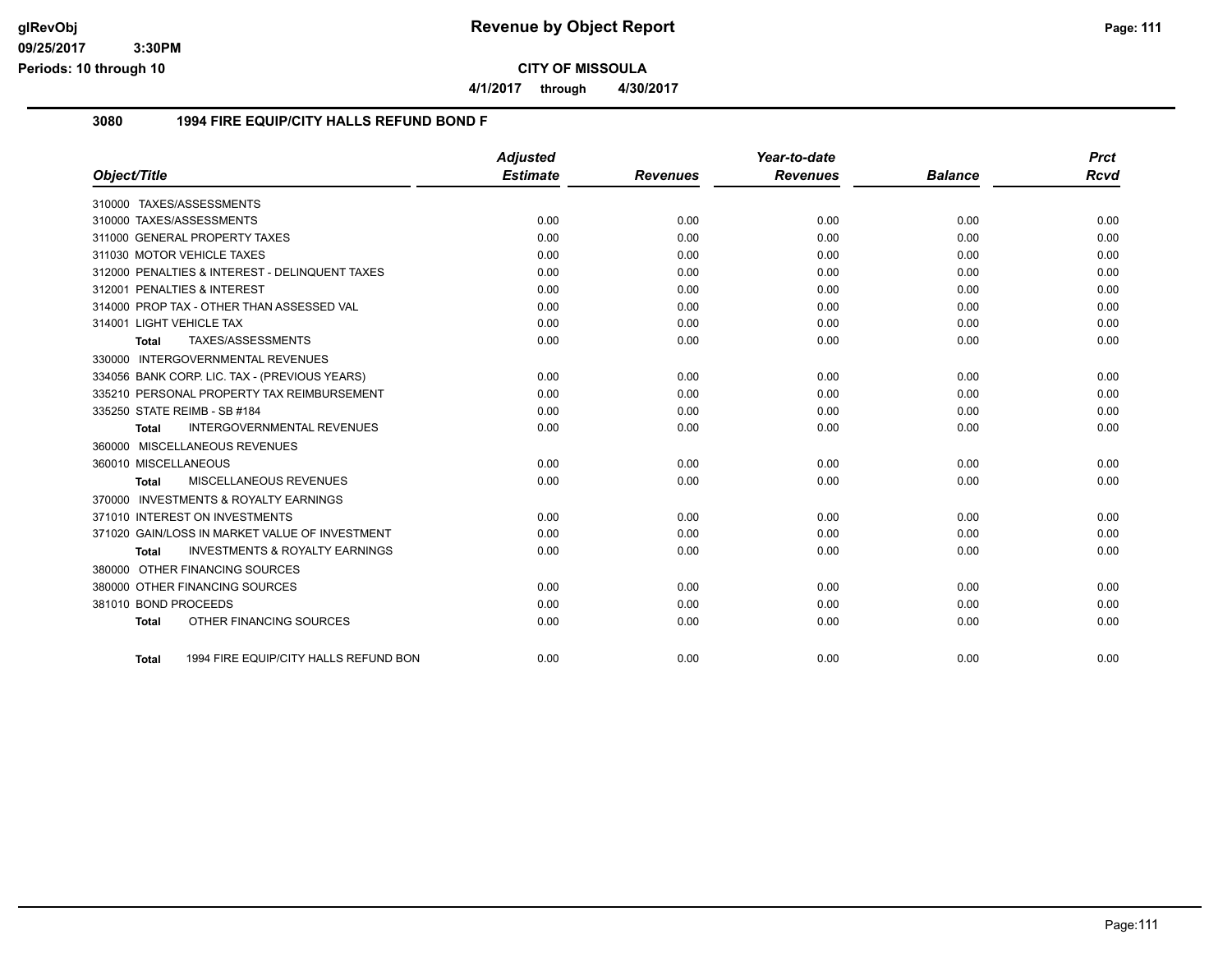**4/1/2017 through 4/30/2017**

**3085 1993 FIRE STATION G O BOND FUND**

**3085 1993 FIRE STATION G O BOND FUND**

|                                                           | <b>Adjusted</b> |                 | Year-to-date    |                | <b>Prct</b> |
|-----------------------------------------------------------|-----------------|-----------------|-----------------|----------------|-------------|
| Object/Title                                              | <b>Estimate</b> | <b>Revenues</b> | <b>Revenues</b> | <b>Balance</b> | Rcvd        |
| 310000 TAXES/ASSESSMENTS                                  |                 |                 |                 |                |             |
| 310000 TAXES/ASSESSMENTS                                  | 0.00            | 0.00            | 0.00            | 0.00           | 0.00        |
| 311000 GENERAL PROPERTY TAXES                             | 0.00            | 0.00            | 0.00            | 0.00           | 0.00        |
| 311030 MOTOR VEHICLE TAXES                                | 0.00            | 0.00            | 0.00            | 0.00           | 0.00        |
| 312000 PENALTIES & INTEREST - DELINQUENT TAXES            | 0.00            | 0.00            | 0.00            | 0.00           | 0.00        |
| 312001 PENALTIES & INTEREST                               | 0.00            | 0.00            | 0.00            | 0.00           | 0.00        |
| 314000 PROP TAX - OTHER THAN ASSESSED VAL                 | 0.00            | 0.00            | 0.00            | 0.00           | 0.00        |
| 314001 LIGHT VEHICLE TAX                                  | 0.00            | 0.00            | 0.00            | 0.00           | 0.00        |
| TAXES/ASSESSMENTS<br><b>Total</b>                         | 0.00            | 0.00            | 0.00            | 0.00           | 0.00        |
| <b>INTERGOVERNMENTAL REVENUES</b><br>330000               |                 |                 |                 |                |             |
| 334056 BANK CORP. LIC. TAX - (PREVIOUS YEARS)             | 0.00            | 0.00            | 0.00            | 0.00           | 0.00        |
| 335210 PERSONAL PROPERTY TAX REIMBURSEMENT                | 0.00            | 0.00            | 0.00            | 0.00           | 0.00        |
| 335250 STATE REIMB - SB #184                              | 0.00            | 0.00            | 0.00            | 0.00           | 0.00        |
| <b>INTERGOVERNMENTAL REVENUES</b><br><b>Total</b>         | 0.00            | 0.00            | 0.00            | 0.00           | 0.00        |
| MISCELLANEOUS REVENUES<br>360000                          |                 |                 |                 |                |             |
| 360010 MISCELLANEOUS                                      | 0.00            | 0.00            | 0.00            | 0.00           | 0.00        |
| <b>MISCELLANEOUS REVENUES</b><br><b>Total</b>             | 0.00            | 0.00            | 0.00            | 0.00           | 0.00        |
| <b>INVESTMENTS &amp; ROYALTY EARNINGS</b><br>370000       |                 |                 |                 |                |             |
| 371010 INTEREST ON INVESTMENTS                            | 0.00            | 0.00            | 0.00            | 0.00           | 0.00        |
| 371020 GAIN/LOSS IN MARKET VALUE OF INVESTMENTS           | 0.00            | 0.00            | 0.00            | 0.00           | 0.00        |
| <b>INVESTMENTS &amp; ROYALTY EARNINGS</b><br><b>Total</b> | 0.00            | 0.00            | 0.00            | 0.00           | 0.00        |
|                                                           |                 |                 |                 |                |             |
| 1993 FIRE STATION G O BOND FUND<br><b>Total</b>           | 0.00            | 0.00            | 0.00            | 0.00           | 0.00        |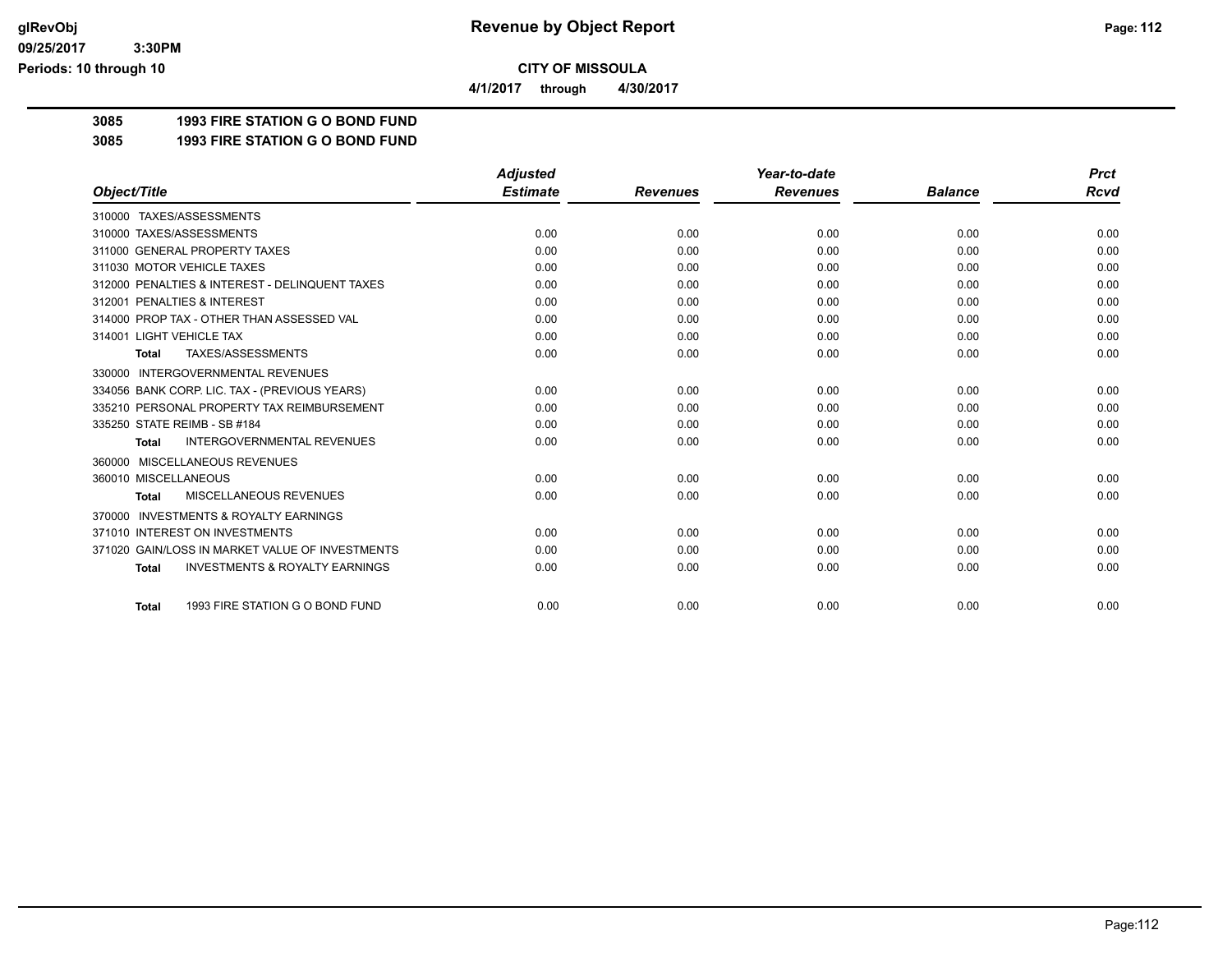**4/1/2017 through 4/30/2017**

## **3085 1993 FIRE STATION G O BOND FUND**

|                                                           | <b>Adjusted</b> |                 | Year-to-date    |                | <b>Prct</b> |
|-----------------------------------------------------------|-----------------|-----------------|-----------------|----------------|-------------|
| Object/Title                                              | <b>Estimate</b> | <b>Revenues</b> | <b>Revenues</b> | <b>Balance</b> | Rcvd        |
| 310000 TAXES/ASSESSMENTS                                  |                 |                 |                 |                |             |
| 310000 TAXES/ASSESSMENTS                                  | 0.00            | 0.00            | 0.00            | 0.00           | 0.00        |
| 311000 GENERAL PROPERTY TAXES                             | 0.00            | 0.00            | 0.00            | 0.00           | 0.00        |
| 311030 MOTOR VEHICLE TAXES                                | 0.00            | 0.00            | 0.00            | 0.00           | 0.00        |
| 312000 PENALTIES & INTEREST - DELINQUENT TAXES            | 0.00            | 0.00            | 0.00            | 0.00           | 0.00        |
| 312001 PENALTIES & INTEREST                               | 0.00            | 0.00            | 0.00            | 0.00           | 0.00        |
| 314000 PROP TAX - OTHER THAN ASSESSED VAL                 | 0.00            | 0.00            | 0.00            | 0.00           | 0.00        |
| 314001 LIGHT VEHICLE TAX                                  | 0.00            | 0.00            | 0.00            | 0.00           | 0.00        |
| TAXES/ASSESSMENTS<br><b>Total</b>                         | 0.00            | 0.00            | 0.00            | 0.00           | 0.00        |
| 330000 INTERGOVERNMENTAL REVENUES                         |                 |                 |                 |                |             |
| 334056 BANK CORP. LIC. TAX - (PREVIOUS YEARS)             | 0.00            | 0.00            | 0.00            | 0.00           | 0.00        |
| 335210 PERSONAL PROPERTY TAX REIMBURSEMENT                | 0.00            | 0.00            | 0.00            | 0.00           | 0.00        |
| 335250 STATE REIMB - SB #184                              | 0.00            | 0.00            | 0.00            | 0.00           | 0.00        |
| <b>INTERGOVERNMENTAL REVENUES</b><br><b>Total</b>         | 0.00            | 0.00            | 0.00            | 0.00           | 0.00        |
| 360000 MISCELLANEOUS REVENUES                             |                 |                 |                 |                |             |
| 360010 MISCELLANEOUS                                      | 0.00            | 0.00            | 0.00            | 0.00           | 0.00        |
| <b>MISCELLANEOUS REVENUES</b><br><b>Total</b>             | 0.00            | 0.00            | 0.00            | 0.00           | 0.00        |
| 370000 INVESTMENTS & ROYALTY EARNINGS                     |                 |                 |                 |                |             |
| 371010 INTEREST ON INVESTMENTS                            | 0.00            | 0.00            | 0.00            | 0.00           | 0.00        |
| 371020 GAIN/LOSS IN MARKET VALUE OF INVESTMENT            | 0.00            | 0.00            | 0.00            | 0.00           | 0.00        |
| <b>INVESTMENTS &amp; ROYALTY EARNINGS</b><br><b>Total</b> | 0.00            | 0.00            | 0.00            | 0.00           | 0.00        |
| 1993 FIRE STATION G O BOND FUND<br><b>Total</b>           | 0.00            | 0.00            | 0.00            | 0.00           | 0.00        |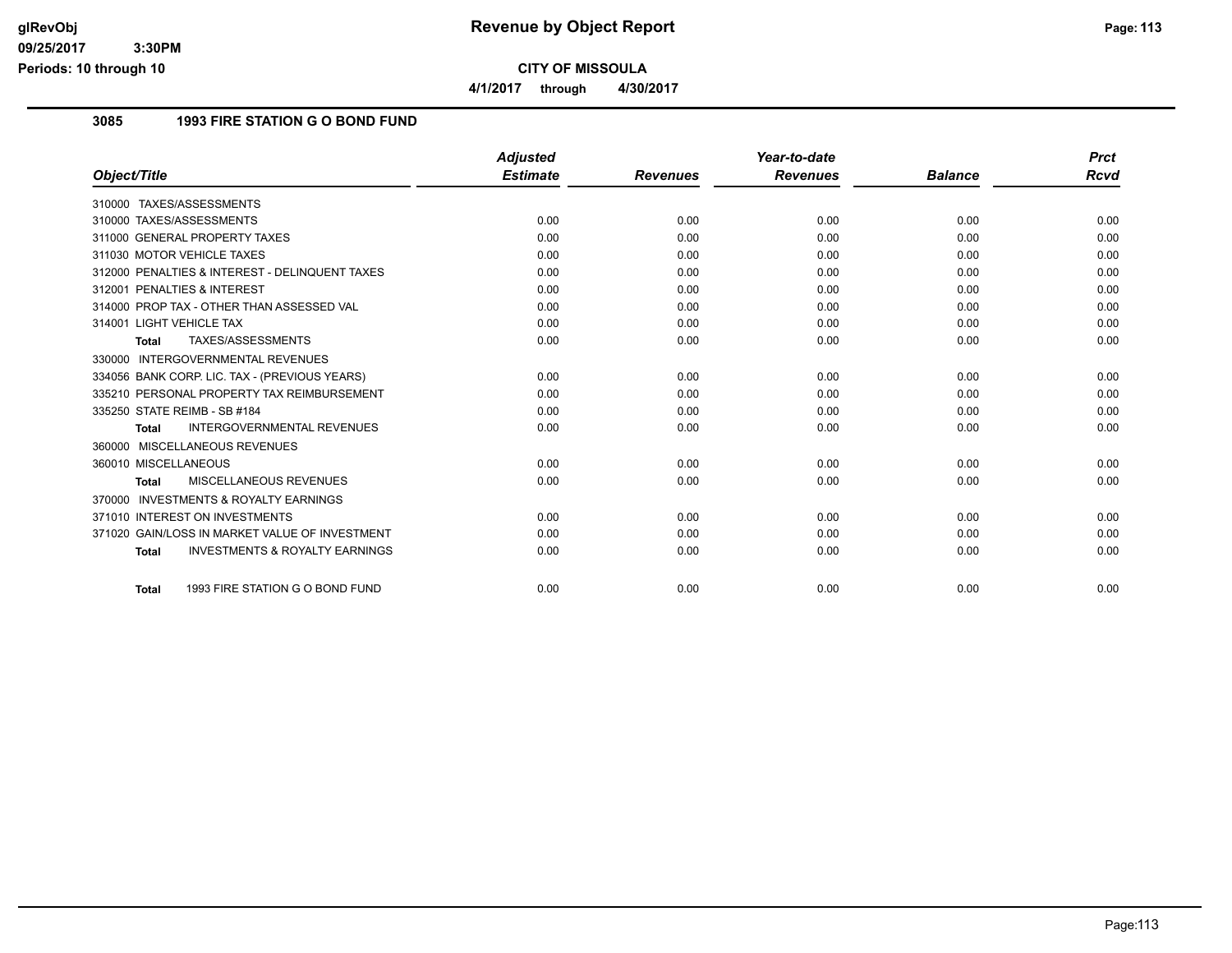**4/1/2017 through 4/30/2017**

**3090 2004 AQUATICS BOND**

**3090 2004 AQUATICS BOND**

|                                                           | <b>Adjusted</b> |                 | Year-to-date    |                | <b>Prct</b> |
|-----------------------------------------------------------|-----------------|-----------------|-----------------|----------------|-------------|
| Object/Title                                              | <b>Estimate</b> | <b>Revenues</b> | <b>Revenues</b> | <b>Balance</b> | <b>Rcvd</b> |
| 310000 TAXES/ASSESSMENTS                                  |                 |                 |                 |                |             |
| 310000 TAXES/ASSESSMENTS                                  | 0.00            | 0.00            | 0.00            | 0.00           | 0.00        |
| 311000 GENERAL PROPERTY TAXES                             | 0.00            | 0.00            | 0.00            | 0.00           | 0.00        |
| 311030 MOTOR VEHICLE TAXES                                | 0.00            | 0.00            | 0.00            | 0.00           | 0.00        |
| 312000 PENALTIES & INTEREST - DELINQUENT TAXES            | 0.00            | 0.00            | 0.00            | 0.00           | 0.00        |
| 312001 PENALTIES & INTEREST                               | 0.00            | 0.00            | 115.02          | $-115.02$      | 0.00        |
| 314000 PROP TAX - OTHER THAN ASSESSED VAL                 | 0.00            | 0.00            | 0.00            | 0.00           | 0.00        |
| 314001 LIGHT VEHICLE TAX                                  | 0.00            | 0.00            | 0.00            | 0.00           | 0.00        |
| TAXES/ASSESSMENTS<br><b>Total</b>                         | 0.00            | 0.00            | 115.02          | $-115.02$      | 0.00        |
| 330000 INTERGOVERNMENTAL REVENUES                         |                 |                 |                 |                |             |
| 334056 BANK CORP. LIC. TAX - (PREVIOUS YEARS)             | 0.00            | 0.00            | 0.00            | 0.00           | 0.00        |
| 335210 PERSONAL PROPERTY TAX REIMBURSEMENT                | 0.00            | 0.00            | 0.00            | 0.00           | 0.00        |
| 335250 STATE REIMB - SB #184                              | 0.00            | 0.00            | 0.00            | 0.00           | 0.00        |
| <b>INTERGOVERNMENTAL REVENUES</b><br><b>Total</b>         | 0.00            | 0.00            | 0.00            | 0.00           | 0.00        |
| 360000 MISCELLANEOUS REVENUES                             |                 |                 |                 |                |             |
| 360010 MISCELLANEOUS                                      | 0.00            | 0.00            | 0.00            | 0.00           | 0.00        |
| MISCELLANEOUS REVENUES<br><b>Total</b>                    | 0.00            | 0.00            | 0.00            | 0.00           | 0.00        |
| 370000 INVESTMENTS & ROYALTY EARNINGS                     |                 |                 |                 |                |             |
| 371010 INTEREST ON INVESTMENTS                            | 0.00            | 0.00            | 0.00            | 0.00           | 0.00        |
| 371020 GAIN/LOSS IN MARKET VALUE OF INVESTMENTS           | 0.00            | 0.00            | 0.00            | 0.00           | 0.00        |
| <b>INVESTMENTS &amp; ROYALTY EARNINGS</b><br><b>Total</b> | 0.00            | 0.00            | 0.00            | 0.00           | 0.00        |
| 380000 OTHER FINANCING SOURCES                            |                 |                 |                 |                |             |
| 383043 TRANSFERS FROM IMPACT FEES                         | 0.00            | 0.00            | 0.00            | 0.00           | 0.00        |
| OTHER FINANCING SOURCES<br><b>Total</b>                   | 0.00            | 0.00            | 0.00            | 0.00           | 0.00        |
| 2004 AQUATICS BOND<br><b>Total</b>                        | 0.00            | 0.00            | 115.02          | $-115.02$      | 0.00        |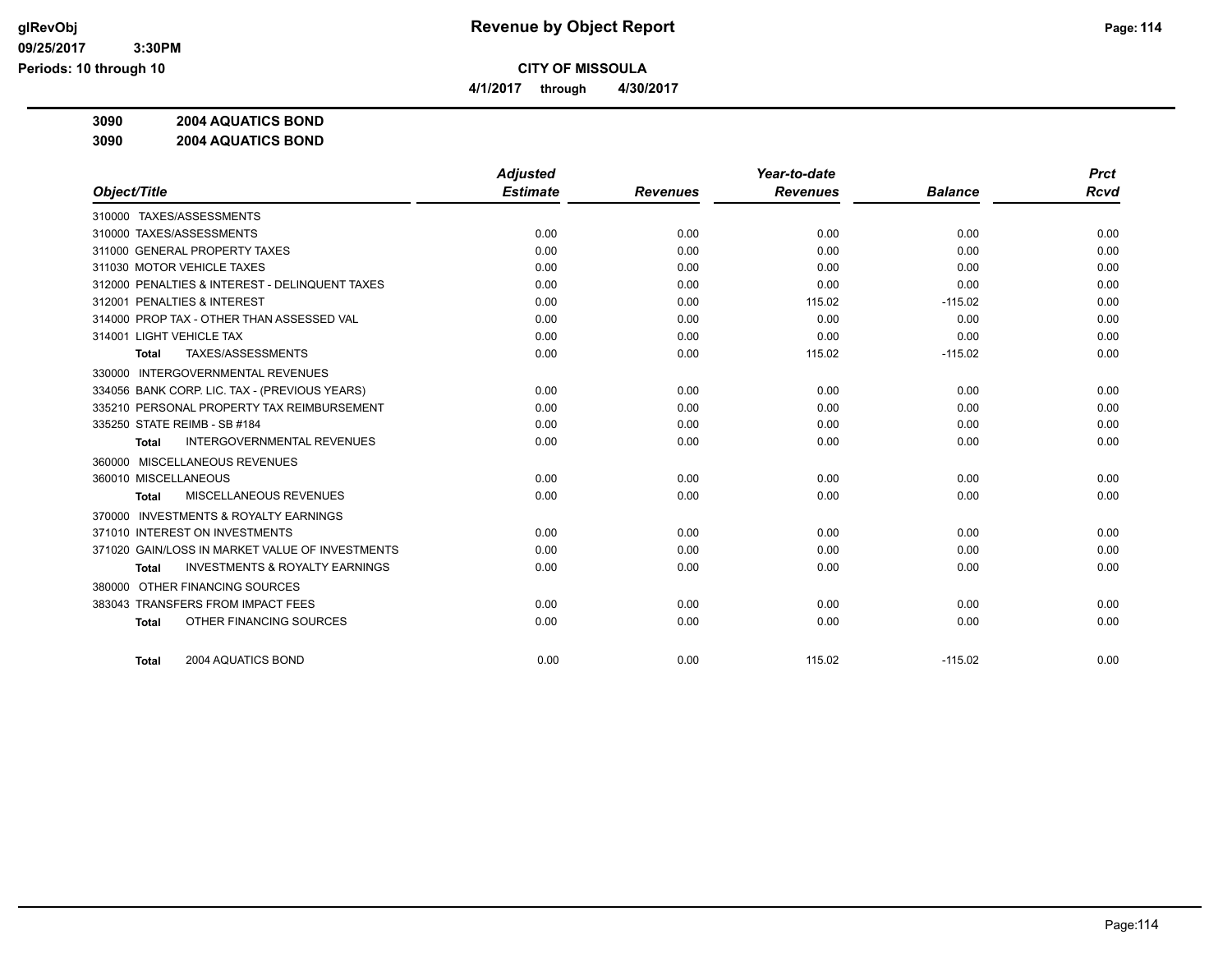**4/1/2017 through 4/30/2017**

## **3090 2004 AQUATICS BOND**

|                                                           | <b>Adjusted</b> |                 | Year-to-date    |                | <b>Prct</b> |
|-----------------------------------------------------------|-----------------|-----------------|-----------------|----------------|-------------|
| Object/Title                                              | <b>Estimate</b> | <b>Revenues</b> | <b>Revenues</b> | <b>Balance</b> | <b>Rcvd</b> |
| 310000 TAXES/ASSESSMENTS                                  |                 |                 |                 |                |             |
| 310000 TAXES/ASSESSMENTS                                  | 0.00            | 0.00            | 0.00            | 0.00           | 0.00        |
| 311000 GENERAL PROPERTY TAXES                             | 0.00            | 0.00            | 0.00            | 0.00           | 0.00        |
| 311030 MOTOR VEHICLE TAXES                                | 0.00            | 0.00            | 0.00            | 0.00           | 0.00        |
| 312000 PENALTIES & INTEREST - DELINQUENT TAXES            | 0.00            | 0.00            | 0.00            | 0.00           | 0.00        |
| 312001 PENALTIES & INTEREST                               | 0.00            | 0.00            | 115.02          | $-115.02$      | 0.00        |
| 314000 PROP TAX - OTHER THAN ASSESSED VAL                 | 0.00            | 0.00            | 0.00            | 0.00           | 0.00        |
| 314001 LIGHT VEHICLE TAX                                  | 0.00            | 0.00            | 0.00            | 0.00           | 0.00        |
| TAXES/ASSESSMENTS<br><b>Total</b>                         | 0.00            | 0.00            | 115.02          | $-115.02$      | 0.00        |
| 330000 INTERGOVERNMENTAL REVENUES                         |                 |                 |                 |                |             |
| 334056 BANK CORP. LIC. TAX - (PREVIOUS YEARS)             | 0.00            | 0.00            | 0.00            | 0.00           | 0.00        |
| 335210 PERSONAL PROPERTY TAX REIMBURSEMENT                | 0.00            | 0.00            | 0.00            | 0.00           | 0.00        |
| 335250 STATE REIMB - SB #184                              | 0.00            | 0.00            | 0.00            | 0.00           | 0.00        |
| <b>INTERGOVERNMENTAL REVENUES</b><br><b>Total</b>         | 0.00            | 0.00            | 0.00            | 0.00           | 0.00        |
| 360000 MISCELLANEOUS REVENUES                             |                 |                 |                 |                |             |
| 360010 MISCELLANEOUS                                      | 0.00            | 0.00            | 0.00            | 0.00           | 0.00        |
| <b>MISCELLANEOUS REVENUES</b><br><b>Total</b>             | 0.00            | 0.00            | 0.00            | 0.00           | 0.00        |
| 370000 INVESTMENTS & ROYALTY EARNINGS                     |                 |                 |                 |                |             |
| 371010 INTEREST ON INVESTMENTS                            | 0.00            | 0.00            | 0.00            | 0.00           | 0.00        |
| 371020 GAIN/LOSS IN MARKET VALUE OF INVESTMENT            | 0.00            | 0.00            | 0.00            | 0.00           | 0.00        |
| <b>INVESTMENTS &amp; ROYALTY EARNINGS</b><br><b>Total</b> | 0.00            | 0.00            | 0.00            | 0.00           | 0.00        |
| 380000 OTHER FINANCING SOURCES                            |                 |                 |                 |                |             |
| 383043 TRANSFERS FROM IMPACT FEES                         | 0.00            | 0.00            | 0.00            | 0.00           | 0.00        |
| OTHER FINANCING SOURCES<br><b>Total</b>                   | 0.00            | 0.00            | 0.00            | 0.00           | 0.00        |
| 2004 AQUATICS BOND<br><b>Total</b>                        | 0.00            | 0.00            | 115.02          | $-115.02$      | 0.00        |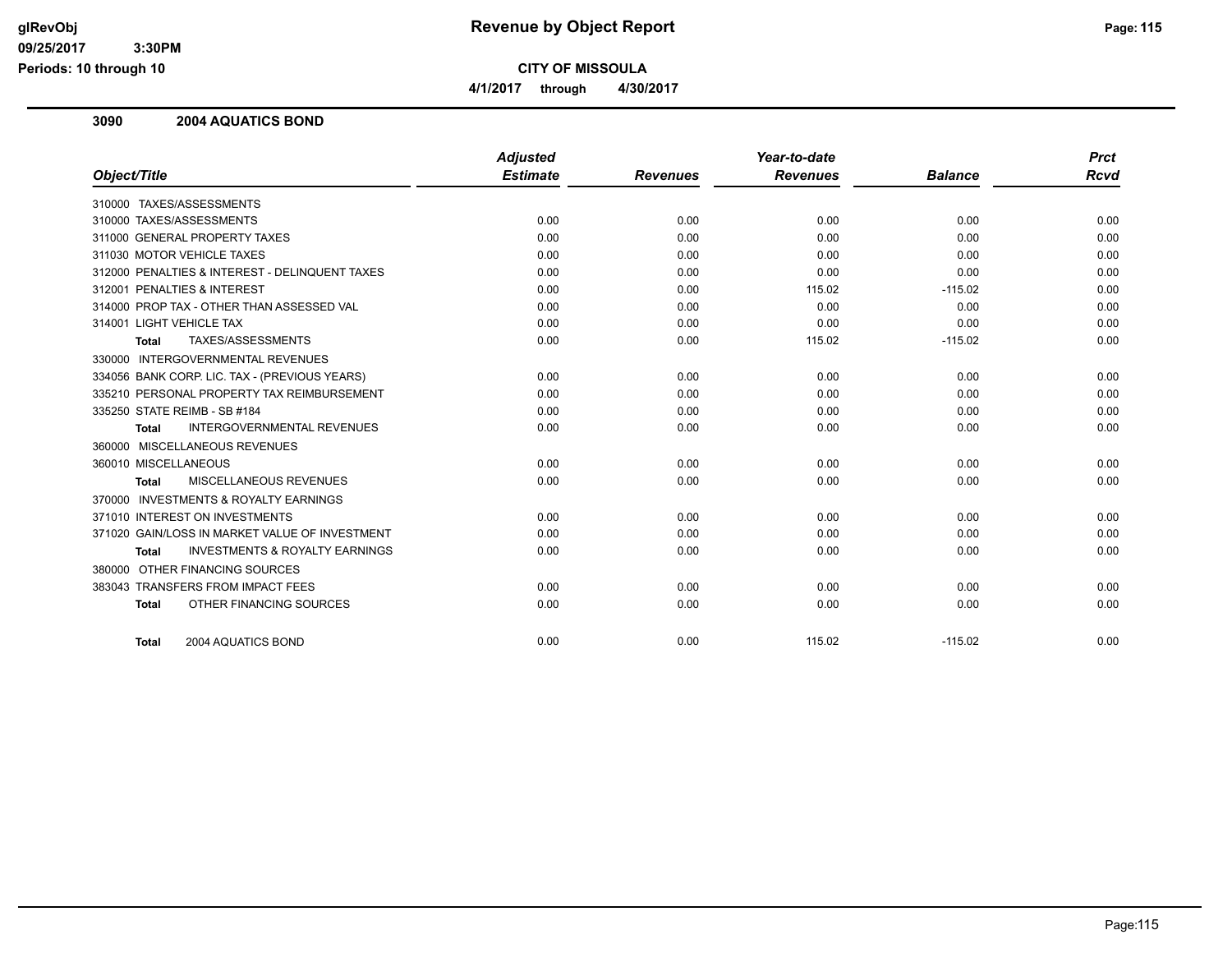**4/1/2017 through 4/30/2017**

## **3091 SERIES 2012A AQUATICS REFUNDING BOND**

## **3091 SERIES 2012A AQUATICS REFUNDING BOND**

|                                                           | <b>Adjusted</b> |                 | Year-to-date    |                | <b>Prct</b> |
|-----------------------------------------------------------|-----------------|-----------------|-----------------|----------------|-------------|
| Object/Title                                              | <b>Estimate</b> | <b>Revenues</b> | <b>Revenues</b> | <b>Balance</b> | Rcvd        |
| TAXES/ASSESSMENTS<br>310000                               |                 |                 |                 |                |             |
| 310000 TAXES/ASSESSMENTS                                  | 0.00            | 0.00            | 0.00            | 0.00           | 0.00        |
| 311000 GENERAL PROPERTY TAXES                             | 593,785.00      | 2,619.57        | 313,590.65      | 280,194.35     | 52.81       |
| 312000 PENALTIES & INTEREST - DELINQUENT TAXES            | 0.00            | 0.00            | 0.00            | 0.00           | 0.00        |
| 312001 PENALTIES & INTEREST                               | 0.00            | 267.67          | 505.67          | $-505.67$      | 0.00        |
| 314000 PROP TAX - OTHER THAN ASSESSED VAL                 | 0.00            | 0.00            | 0.00            | 0.00           | 0.00        |
| TAXES/ASSESSMENTS<br><b>Total</b>                         | 593,785.00      | 2,887.24        | 314,096.32      | 279,688.68     | 52.90       |
| <b>MISCELLANEOUS REVENUES</b><br>360000                   |                 |                 |                 |                |             |
| 360010 MISCELLANEOUS                                      | 0.00            | 0.00            | 0.00            | 0.00           | 0.00        |
| <b>MISCELLANEOUS REVENUES</b><br><b>Total</b>             | 0.00            | 0.00            | 0.00            | 0.00           | 0.00        |
| <b>INVESTMENTS &amp; ROYALTY EARNINGS</b><br>370000       |                 |                 |                 |                |             |
| 371010 INTEREST ON INVESTMENTS                            | 0.00            | 0.00            | 0.00            | 0.00           | 0.00        |
| 371020 GAIN/LOSS IN MARKET VALUE OF INVESTMENTS           | 0.00            | 0.00            | 0.00            | 0.00           | 0.00        |
| <b>INVESTMENTS &amp; ROYALTY EARNINGS</b><br><b>Total</b> | 0.00            | 0.00            | 0.00            | 0.00           | 0.00        |
| OTHER FINANCING SOURCES<br>380000                         |                 |                 |                 |                |             |
| 381010 BOND PROCEEDS                                      | 0.00            | 21,700.00       | 21,700.00       | $-21,700.00$   | 0.00        |
| OTHER FINANCING SOURCES<br><b>Total</b>                   | 0.00            | 21,700.00       | 21,700.00       | $-21,700.00$   | 0.00        |
| SERIES 2012A AQUATICS REFUNDING BONI<br>Total             | 593,785.00      | 24,587.24       | 335,796.32      | 257,988.68     | 56.55       |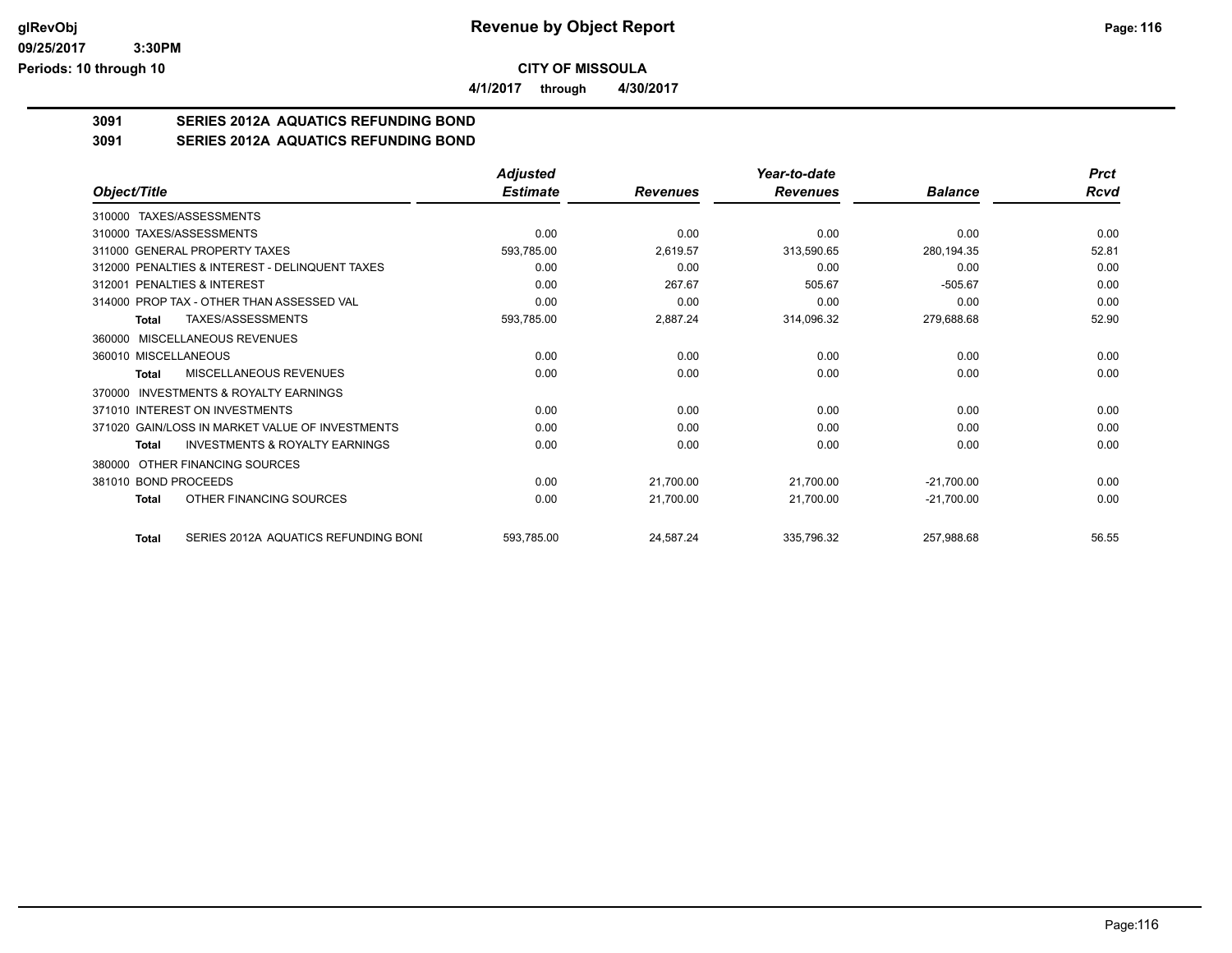**4/1/2017 through 4/30/2017**

## **3091 SERIES 2012A AQUATICS REFUNDING BOND**

|                                                           | <b>Adjusted</b> |                 | Year-to-date    |                | <b>Prct</b> |
|-----------------------------------------------------------|-----------------|-----------------|-----------------|----------------|-------------|
| Object/Title                                              | <b>Estimate</b> | <b>Revenues</b> | <b>Revenues</b> | <b>Balance</b> | <b>Rcvd</b> |
| 310000 TAXES/ASSESSMENTS                                  |                 |                 |                 |                |             |
| 310000 TAXES/ASSESSMENTS                                  | 0.00            | 0.00            | 0.00            | 0.00           | 0.00        |
| 311000 GENERAL PROPERTY TAXES                             | 593,785.00      | 2,619.57        | 313,590.65      | 280,194.35     | 52.81       |
| 312000 PENALTIES & INTEREST - DELINQUENT TAXES            | 0.00            | 0.00            | 0.00            | 0.00           | 0.00        |
| PENALTIES & INTEREST<br>312001                            | 0.00            | 267.67          | 505.67          | $-505.67$      | 0.00        |
| 314000 PROP TAX - OTHER THAN ASSESSED VAL                 | 0.00            | 0.00            | 0.00            | 0.00           | 0.00        |
| TAXES/ASSESSMENTS<br>Total                                | 593,785.00      | 2,887.24        | 314,096.32      | 279,688.68     | 52.90       |
| 360000 MISCELLANEOUS REVENUES                             |                 |                 |                 |                |             |
| 360010 MISCELLANEOUS                                      | 0.00            | 0.00            | 0.00            | 0.00           | 0.00        |
| MISCELLANEOUS REVENUES<br>Total                           | 0.00            | 0.00            | 0.00            | 0.00           | 0.00        |
| <b>INVESTMENTS &amp; ROYALTY EARNINGS</b><br>370000       |                 |                 |                 |                |             |
| 371010 INTEREST ON INVESTMENTS                            | 0.00            | 0.00            | 0.00            | 0.00           | 0.00        |
| 371020 GAIN/LOSS IN MARKET VALUE OF INVESTMENT            | 0.00            | 0.00            | 0.00            | 0.00           | 0.00        |
| <b>INVESTMENTS &amp; ROYALTY EARNINGS</b><br><b>Total</b> | 0.00            | 0.00            | 0.00            | 0.00           | 0.00        |
| OTHER FINANCING SOURCES<br>380000                         |                 |                 |                 |                |             |
| 381010 BOND PROCEEDS                                      | 0.00            | 21,700.00       | 21,700.00       | $-21,700.00$   | 0.00        |
| OTHER FINANCING SOURCES<br><b>Total</b>                   | 0.00            | 21,700.00       | 21,700.00       | $-21,700.00$   | 0.00        |
| SERIES 2012A AQUATICS REFUNDING BON<br><b>Total</b>       | 593,785.00      | 24,587.24       | 335,796.32      | 257,988.68     | 56.55       |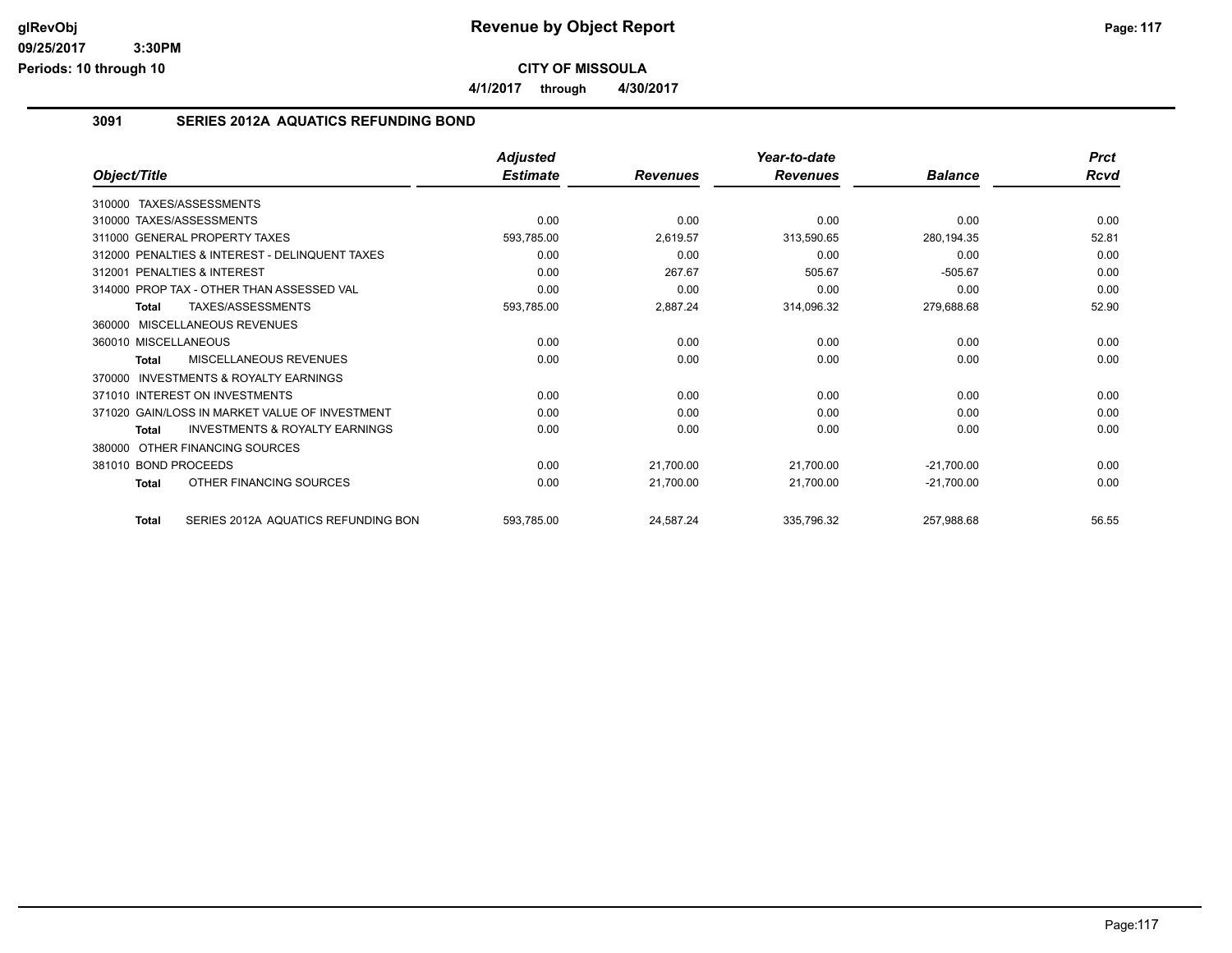**4/1/2017 through 4/30/2017**

## **3092 Series 2013A GO REFUNDING BONDS**

## **3092 Series 2013A GO REFUNDING BONDS**

|                                                     | <b>Adjusted</b> |                 | Year-to-date    |                | <b>Prct</b> |
|-----------------------------------------------------|-----------------|-----------------|-----------------|----------------|-------------|
| Object/Title                                        | <b>Estimate</b> | <b>Revenues</b> | <b>Revenues</b> | <b>Balance</b> | <b>Rcvd</b> |
| 310000 TAXES/ASSESSMENTS                            |                 |                 |                 |                |             |
| 310000 TAXES/ASSESSMENTS                            | 0.00            | 0.00            | 0.00            | 0.00           | 0.00        |
| 311000 GENERAL PROPERTY TAXES                       | 670,470.00      | 2,958.83        | 354,234.32      | 316,235.68     | 52.83       |
| 312000 PENALTIES & INTEREST - DELINQUENT TAXES      | 0.00            | 0.00            | 0.00            | 0.00           | 0.00        |
| 312001 PENALTIES & INTEREST                         | 0.00            | 301.31          | 455.33          | $-455.33$      | 0.00        |
| TAXES/ASSESSMENTS<br>Total                          | 670,470.00      | 3,260.14        | 354,689.65      | 315,780.35     | 52.90       |
| <b>INVESTMENTS &amp; ROYALTY EARNINGS</b><br>370000 |                 |                 |                 |                |             |
| 371010 INTEREST ON INVESTMENTS                      | 0.00            | 0.00            | 0.00            | 0.00           | 0.00        |
| 371020 GAIN/LOSS IN MARKET VALUE OF INVESTMENTS     | 0.00            | 0.00            | 0.00            | 0.00           | 0.00        |
| <b>INVESTMENTS &amp; ROYALTY EARNINGS</b><br>Total  | 0.00            | 0.00            | 0.00            | 0.00           | 0.00        |
| OTHER FINANCING SOURCES<br>380000                   |                 |                 |                 |                |             |
| 381010 BOND PROCEEDS                                | 0.00            | 0.00            | 0.00            | 0.00           | 0.00        |
| OTHER FINANCING SOURCES<br>Total                    | 0.00            | 0.00            | 0.00            | 0.00           | 0.00        |
| Series 2013A GO REFUNDING BONDS<br><b>Total</b>     | 670,470.00      | 3,260.14        | 354,689.65      | 315,780.35     | 52.90       |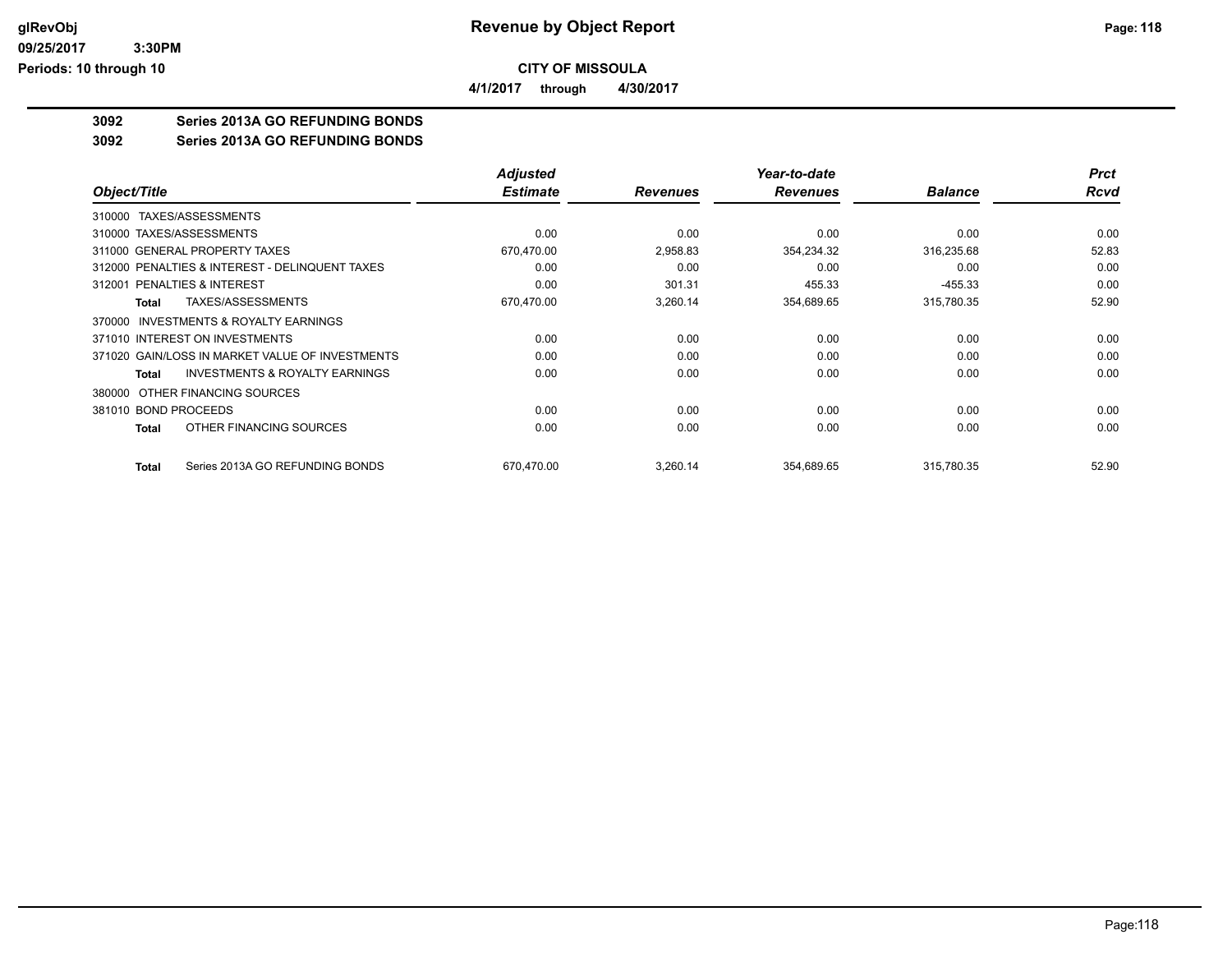**4/1/2017 through 4/30/2017**

## **3092 Series 2013A GO REFUNDING BONDS**

| Object/Title                                              | <b>Adjusted</b><br><b>Estimate</b> | <b>Revenues</b> | Year-to-date<br><b>Revenues</b> | <b>Balance</b> | <b>Prct</b><br><b>Rcvd</b> |
|-----------------------------------------------------------|------------------------------------|-----------------|---------------------------------|----------------|----------------------------|
| 310000 TAXES/ASSESSMENTS                                  |                                    |                 |                                 |                |                            |
| 310000 TAXES/ASSESSMENTS                                  | 0.00                               | 0.00            | 0.00                            | 0.00           | 0.00                       |
| 311000 GENERAL PROPERTY TAXES                             | 670,470.00                         | 2,958.83        | 354,234.32                      | 316,235.68     | 52.83                      |
| 312000 PENALTIES & INTEREST - DELINQUENT TAXES            | 0.00                               | 0.00            | 0.00                            | 0.00           | 0.00                       |
| 312001 PENALTIES & INTEREST                               | 0.00                               | 301.31          | 455.33                          | $-455.33$      | 0.00                       |
| TAXES/ASSESSMENTS<br><b>Total</b>                         | 670,470.00                         | 3,260.14        | 354,689.65                      | 315,780.35     | 52.90                      |
| <b>INVESTMENTS &amp; ROYALTY EARNINGS</b><br>370000       |                                    |                 |                                 |                |                            |
| 371010 INTEREST ON INVESTMENTS                            | 0.00                               | 0.00            | 0.00                            | 0.00           | 0.00                       |
| 371020 GAIN/LOSS IN MARKET VALUE OF INVESTMENT            | 0.00                               | 0.00            | 0.00                            | 0.00           | 0.00                       |
| <b>INVESTMENTS &amp; ROYALTY EARNINGS</b><br><b>Total</b> | 0.00                               | 0.00            | 0.00                            | 0.00           | 0.00                       |
| 380000 OTHER FINANCING SOURCES                            |                                    |                 |                                 |                |                            |
| 381010 BOND PROCEEDS                                      | 0.00                               | 0.00            | 0.00                            | 0.00           | 0.00                       |
| OTHER FINANCING SOURCES<br><b>Total</b>                   | 0.00                               | 0.00            | 0.00                            | 0.00           | 0.00                       |
| Series 2013A GO REFUNDING BONDS<br><b>Total</b>           | 670.470.00                         | 3,260.14        | 354.689.65                      | 315,780.35     | 52.90                      |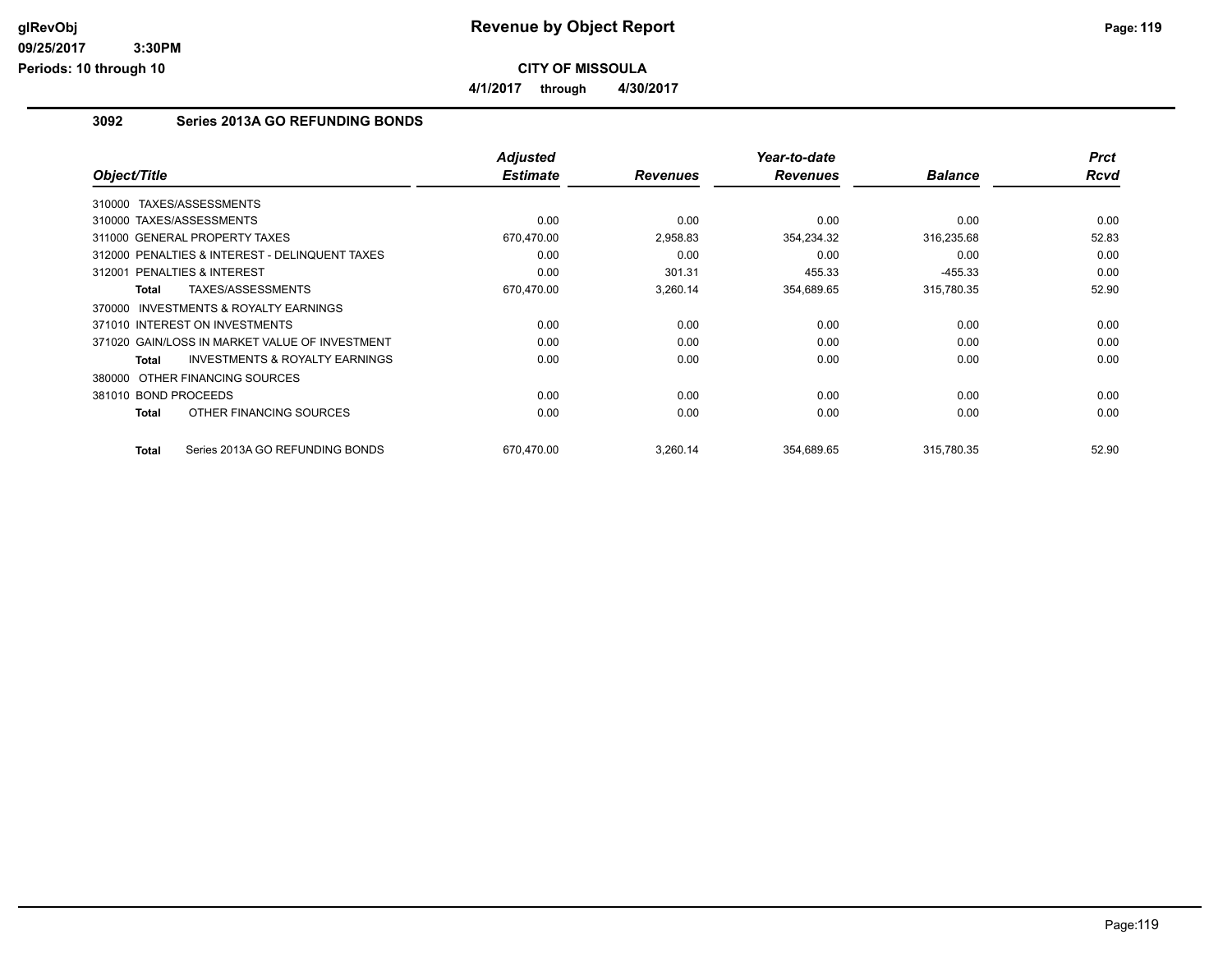**4/1/2017 through 4/30/2017**

## **3095 2004 REFUNDING BONDS DEBT SERVICE**

## **3095 2004 REFUNDING BONDS DEBT SERVICE**

|                                                           | <b>Adjusted</b> |                 | Year-to-date    |                | <b>Prct</b> |
|-----------------------------------------------------------|-----------------|-----------------|-----------------|----------------|-------------|
| Object/Title                                              | <b>Estimate</b> | <b>Revenues</b> | <b>Revenues</b> | <b>Balance</b> | <b>Rcvd</b> |
| 310000 TAXES/ASSESSMENTS                                  |                 |                 |                 |                |             |
| 310000 TAXES/ASSESSMENTS                                  | 0.00            | 0.00            | 0.00            | 0.00           | 0.00        |
| 311000 GENERAL PROPERTY TAXES                             | 0.00            | 4.16            | $-8.52$         | 8.52           | 0.00        |
| 311030 MOTOR VEHICLE TAXES                                | 0.00            | 0.00            | 0.00            | 0.00           | 0.00        |
| 312000 PENALTIES & INTEREST - DELINQUENT TAXES            | 0.00            | 0.00            | 0.00            | 0.00           | 0.00        |
| 312001 PENALTIES & INTEREST                               | 0.00            | 2.09            | 3.10            | $-3.10$        | 0.00        |
| 314000 PROP TAX - OTHER THAN ASSESSED VAL                 | 0.00            | 0.00            | 0.00            | 0.00           | 0.00        |
| 314001 LIGHT VEHICLE TAX                                  | 0.00            | 0.00            | 0.00            | 0.00           | 0.00        |
| TAXES/ASSESSMENTS<br>Total                                | 0.00            | 6.25            | $-5.42$         | 5.42           | 0.00        |
| 330000 INTERGOVERNMENTAL REVENUES                         |                 |                 |                 |                |             |
| 334056 BANK CORP. LIC. TAX - (PREVIOUS YEARS)             | 0.00            | 0.00            | 0.00            | 0.00           | 0.00        |
| 335210 PERSONAL PROPERTY TAX REIMBURSEMENT                | 0.00            | 0.00            | 0.00            | 0.00           | 0.00        |
| 335250 STATE REIMB - SB #184                              | 0.00            | 0.00            | 0.00            | 0.00           | 0.00        |
| <b>INTERGOVERNMENTAL REVENUES</b><br>Total                | 0.00            | 0.00            | 0.00            | 0.00           | 0.00        |
| 360000 MISCELLANEOUS REVENUES                             |                 |                 |                 |                |             |
| 360010 MISCELLANEOUS                                      | 0.00            | 0.00            | 0.00            | 0.00           | 0.00        |
| <b>MISCELLANEOUS REVENUES</b><br><b>Total</b>             | 0.00            | 0.00            | 0.00            | 0.00           | 0.00        |
| 370000 INVESTMENTS & ROYALTY EARNINGS                     |                 |                 |                 |                |             |
| 371010 INTEREST ON INVESTMENTS                            | 0.00            | 0.00            | 0.00            | 0.00           | 0.00        |
| 371020 GAIN/LOSS IN MARKET VALUE OF INVESTMENTS           | 0.00            | 0.00            | 0.00            | 0.00           | 0.00        |
| <b>INVESTMENTS &amp; ROYALTY EARNINGS</b><br><b>Total</b> | 0.00            | 0.00            | 0.00            | 0.00           | 0.00        |
| 380000 OTHER FINANCING SOURCES                            |                 |                 |                 |                |             |
| 380000 OTHER FINANCING SOURCES                            | 0.00            | 0.00            | 0.00            | 0.00           | 0.00        |
| 381009 TRANSFERS IN                                       | 0.00            | 0.00            | 0.00            | 0.00           | 0.00        |
| 381010 BOND PROCEEDS                                      | 0.00            | 0.00            | 0.00            | 0.00           | 0.00        |
| 383043 TRANSFERS FROM IMPACT FEES                         | 0.00            | 0.00            | 0.00            | 0.00           | 0.00        |
| OTHER FINANCING SOURCES<br><b>Total</b>                   | 0.00            | 0.00            | 0.00            | 0.00           | 0.00        |
| 2004 REFUNDING BONDS DEBT SERVICE<br>Total                | 0.00            | 6.25            | $-5.42$         | 5.42           | 0.00        |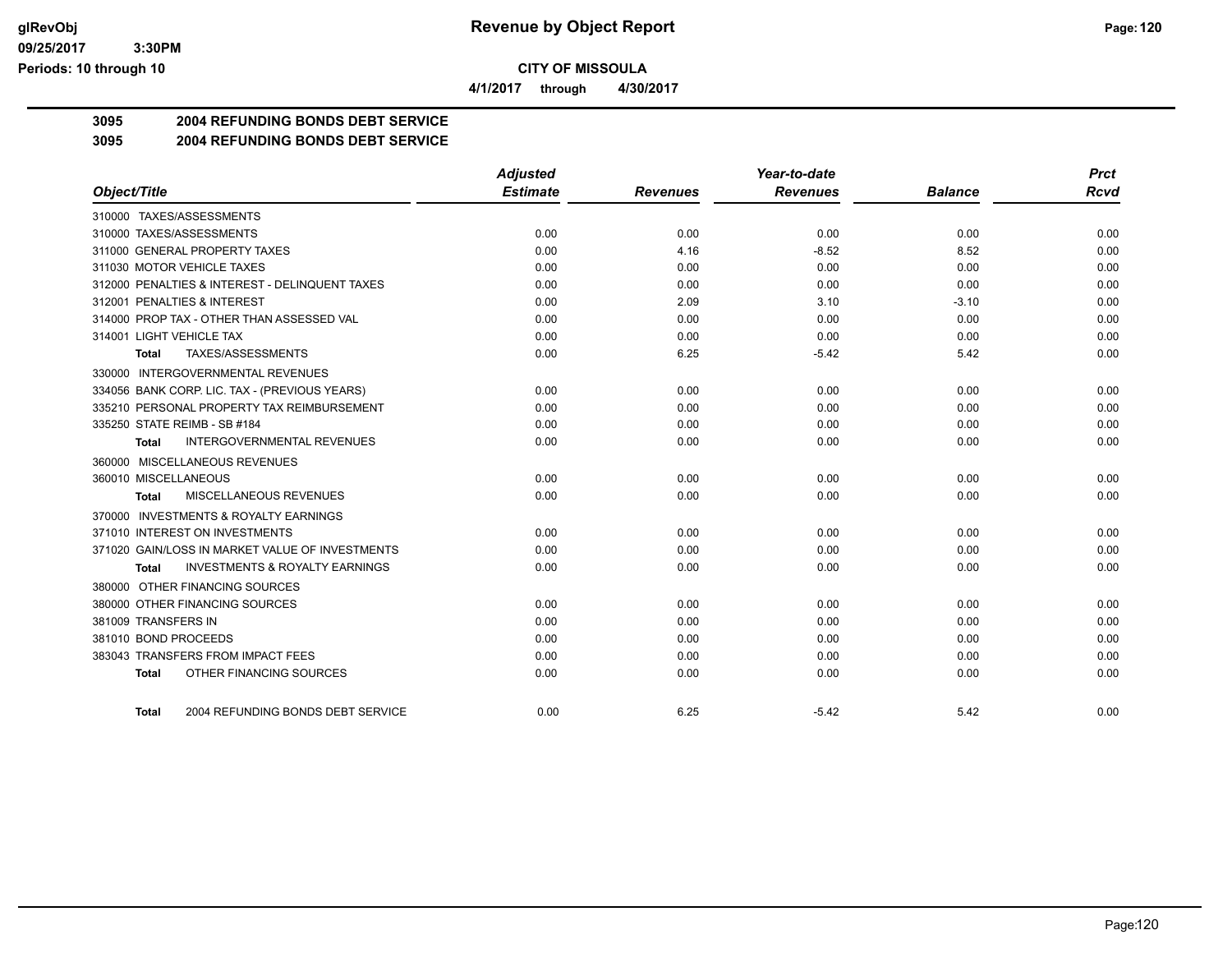**4/1/2017 through 4/30/2017**

## **3095 2004 REFUNDING BONDS DEBT SERVICE**

|                                                           | <b>Adjusted</b><br><b>Estimate</b> |                 | Year-to-date<br><b>Revenues</b> |                | <b>Prct</b> |
|-----------------------------------------------------------|------------------------------------|-----------------|---------------------------------|----------------|-------------|
| Object/Title                                              |                                    | <b>Revenues</b> |                                 | <b>Balance</b> | <b>Rcvd</b> |
| 310000 TAXES/ASSESSMENTS                                  |                                    |                 |                                 |                |             |
| 310000 TAXES/ASSESSMENTS                                  | 0.00                               | 0.00            | 0.00                            | 0.00           | 0.00        |
| 311000 GENERAL PROPERTY TAXES                             | 0.00                               | 4.16            | $-8.52$                         | 8.52           | 0.00        |
| 311030 MOTOR VEHICLE TAXES                                | 0.00                               | 0.00            | 0.00                            | 0.00           | 0.00        |
| 312000 PENALTIES & INTEREST - DELINQUENT TAXES            | 0.00                               | 0.00            | 0.00                            | 0.00           | 0.00        |
| 312001 PENALTIES & INTEREST                               | 0.00                               | 2.09            | 3.10                            | $-3.10$        | 0.00        |
| 314000 PROP TAX - OTHER THAN ASSESSED VAL                 | 0.00                               | 0.00            | 0.00                            | 0.00           | 0.00        |
| 314001 LIGHT VEHICLE TAX                                  | 0.00                               | 0.00            | 0.00                            | 0.00           | 0.00        |
| TAXES/ASSESSMENTS<br><b>Total</b>                         | 0.00                               | 6.25            | $-5.42$                         | 5.42           | 0.00        |
| 330000 INTERGOVERNMENTAL REVENUES                         |                                    |                 |                                 |                |             |
| 334056 BANK CORP. LIC. TAX - (PREVIOUS YEARS)             | 0.00                               | 0.00            | 0.00                            | 0.00           | 0.00        |
| 335210 PERSONAL PROPERTY TAX REIMBURSEMENT                | 0.00                               | 0.00            | 0.00                            | 0.00           | 0.00        |
| 335250 STATE REIMB - SB #184                              | 0.00                               | 0.00            | 0.00                            | 0.00           | 0.00        |
| INTERGOVERNMENTAL REVENUES<br><b>Total</b>                | 0.00                               | 0.00            | 0.00                            | 0.00           | 0.00        |
| 360000 MISCELLANEOUS REVENUES                             |                                    |                 |                                 |                |             |
| 360010 MISCELLANEOUS                                      | 0.00                               | 0.00            | 0.00                            | 0.00           | 0.00        |
| <b>MISCELLANEOUS REVENUES</b><br>Total                    | 0.00                               | 0.00            | 0.00                            | 0.00           | 0.00        |
| 370000 INVESTMENTS & ROYALTY EARNINGS                     |                                    |                 |                                 |                |             |
| 371010 INTEREST ON INVESTMENTS                            | 0.00                               | 0.00            | 0.00                            | 0.00           | 0.00        |
| 371020 GAIN/LOSS IN MARKET VALUE OF INVESTMENT            | 0.00                               | 0.00            | 0.00                            | 0.00           | 0.00        |
| <b>INVESTMENTS &amp; ROYALTY EARNINGS</b><br><b>Total</b> | 0.00                               | 0.00            | 0.00                            | 0.00           | 0.00        |
| 380000 OTHER FINANCING SOURCES                            |                                    |                 |                                 |                |             |
| 380000 OTHER FINANCING SOURCES                            | 0.00                               | 0.00            | 0.00                            | 0.00           | 0.00        |
| 381009 TRANSFERS IN                                       | 0.00                               | 0.00            | 0.00                            | 0.00           | 0.00        |
| 381010 BOND PROCEEDS                                      | 0.00                               | 0.00            | 0.00                            | 0.00           | 0.00        |
| 383043 TRANSFERS FROM IMPACT FEES                         | 0.00                               | 0.00            | 0.00                            | 0.00           | 0.00        |
| OTHER FINANCING SOURCES<br><b>Total</b>                   | 0.00                               | 0.00            | 0.00                            | 0.00           | 0.00        |
|                                                           |                                    |                 |                                 |                |             |
| 2004 REFUNDING BONDS DEBT SERVICE<br><b>Total</b>         | 0.00                               | 6.25            | $-5.42$                         | 5.42           | 0.00        |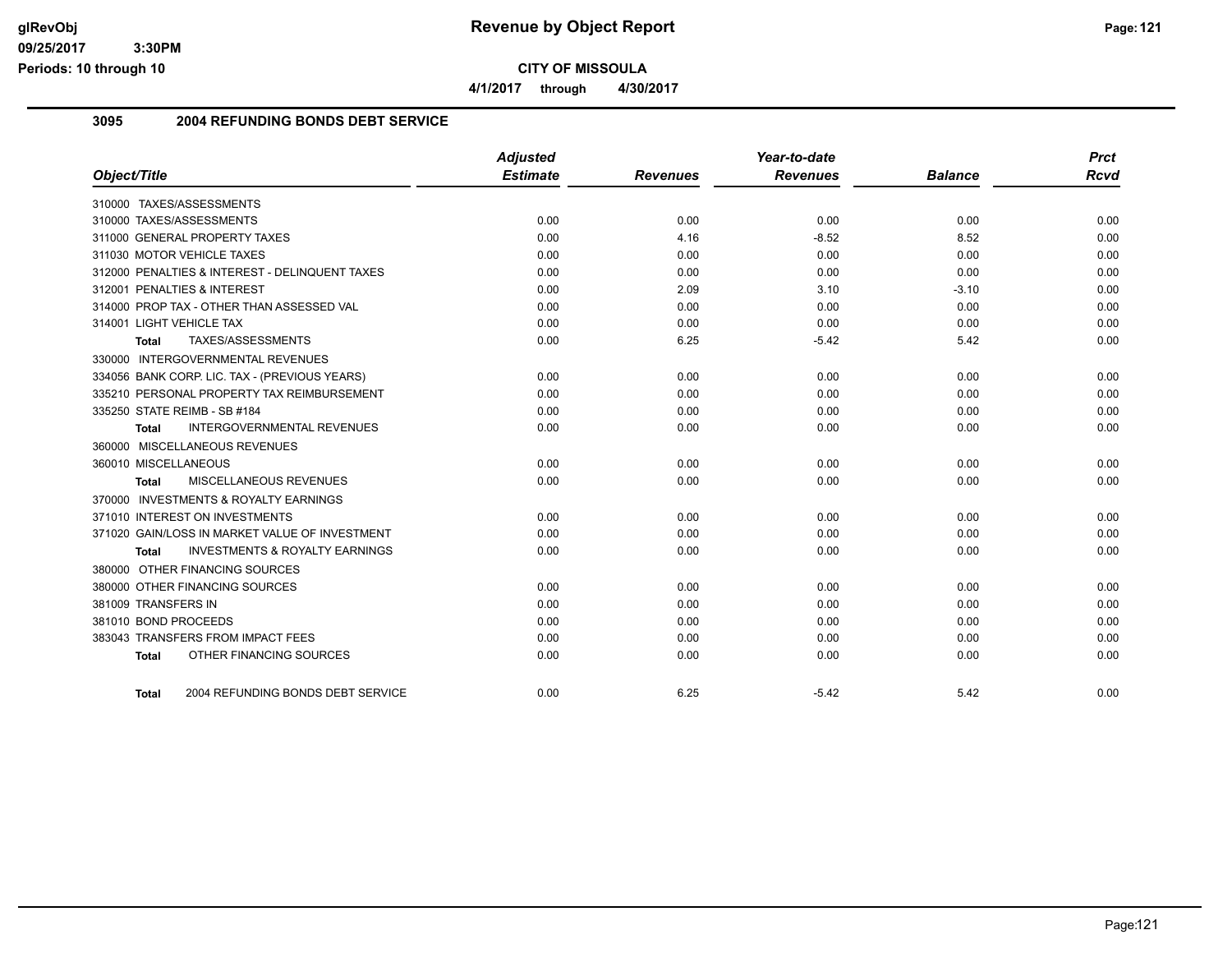**4/1/2017 through 4/30/2017**

**3096 NEW FIRE STATION GO BOND**

**3096 NEW FIRE STATION GO BOND**

|                                                    | <b>Adjusted</b> |                 | Year-to-date    |                | <b>Prct</b> |
|----------------------------------------------------|-----------------|-----------------|-----------------|----------------|-------------|
| Object/Title                                       | <b>Estimate</b> | <b>Revenues</b> | <b>Revenues</b> | <b>Balance</b> | <b>Rcvd</b> |
| 310000 TAXES/ASSESSMENTS                           |                 |                 |                 |                |             |
| 310000 TAXES/ASSESSMENTS                           | 0.00            | 0.00            | 0.00            | 0.00           | 0.00        |
| 311000 GENERAL PROPERTY TAXES                      | 0.00            | 41.41           | 453.46          | $-453.46$      | 0.00        |
| 311030 MOTOR VEHICLE TAXES                         | 0.00            | 0.00            | 0.00            | 0.00           | 0.00        |
| <b>PENALTIES &amp; INTEREST</b><br>312001          | 0.00            | 5.74            | 15.34           | $-15.34$       | 0.00        |
| TAXES/ASSESSMENTS<br>Total                         | 0.00            | 47.15           | 468.80          | $-468.80$      | 0.00        |
| 370000 INVESTMENTS & ROYALTY EARNINGS              |                 |                 |                 |                |             |
| 371010 INTEREST ON INVESTMENTS                     | 0.00            | 0.00            | 0.00            | 0.00           | 0.00        |
| 371020 GAIN/LOSS IN MARKET VALUE OF INVESTMENTS    | 0.00            | 0.00            | 0.00            | 0.00           | 0.00        |
| <b>INVESTMENTS &amp; ROYALTY EARNINGS</b><br>Total | 0.00            | 0.00            | 0.00            | 0.00           | 0.00        |
| OTHER FINANCING SOURCES<br>380000                  |                 |                 |                 |                |             |
| 383000 OPERATING TRANSFERS                         | 0.00            | 0.00            | 0.00            | 0.00           | 0.00        |
| OTHER FINANCING SOURCES<br>Total                   | 0.00            | 0.00            | 0.00            | 0.00           | 0.00        |
| NEW FIRE STATION GO BOND<br><b>Total</b>           | 0.00            | 47.15           | 468.80          | $-468.80$      | 0.00        |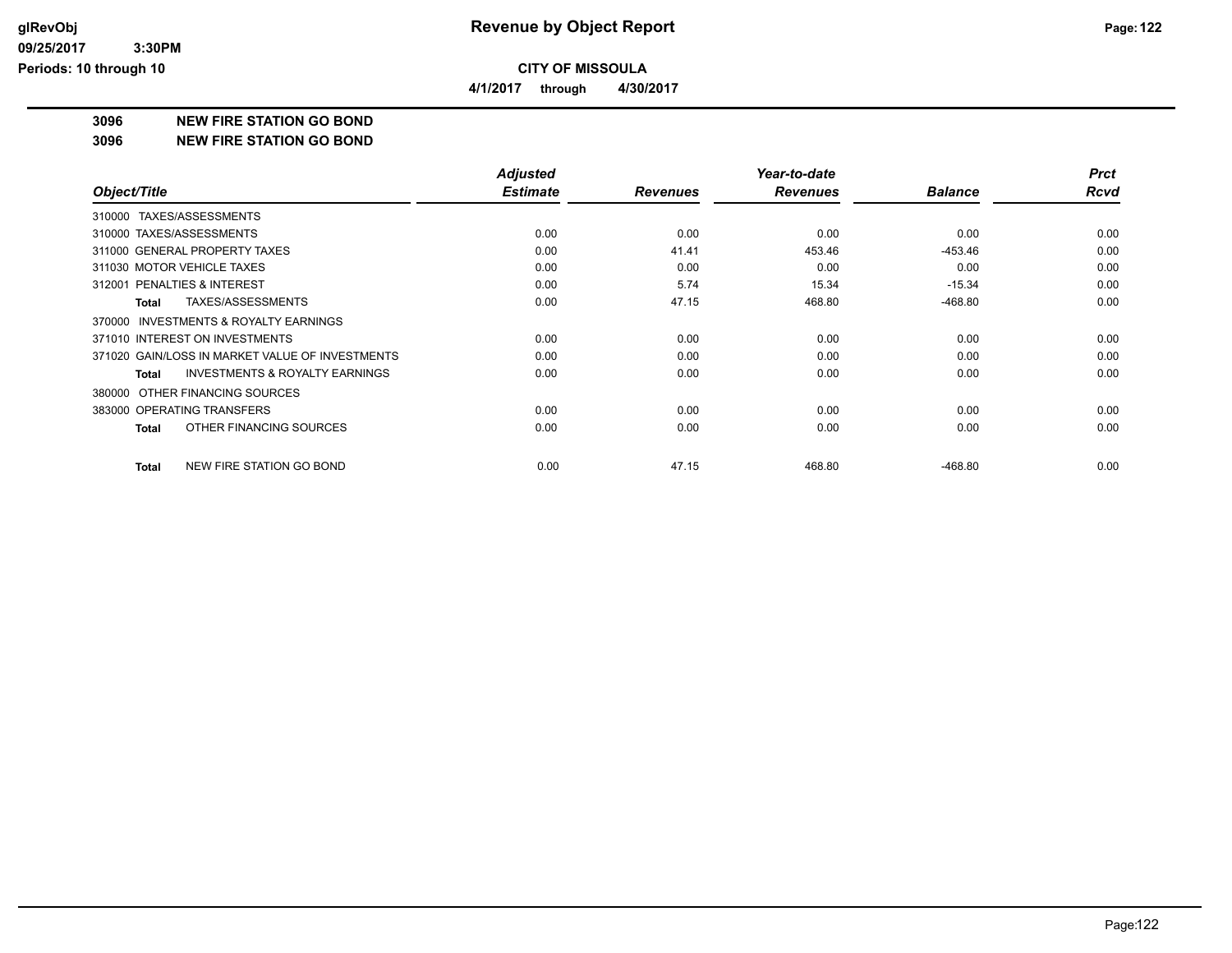**4/1/2017 through 4/30/2017**

## **3096 NEW FIRE STATION GO BOND**

| Object/Title                                              | <b>Adjusted</b><br><b>Estimate</b> | <b>Revenues</b> | Year-to-date<br><b>Revenues</b> | <b>Balance</b> | <b>Prct</b><br><b>Rcvd</b> |
|-----------------------------------------------------------|------------------------------------|-----------------|---------------------------------|----------------|----------------------------|
| TAXES/ASSESSMENTS<br>310000                               |                                    |                 |                                 |                |                            |
| 310000 TAXES/ASSESSMENTS                                  | 0.00                               | 0.00            | 0.00                            | 0.00           | 0.00                       |
| 311000 GENERAL PROPERTY TAXES                             | 0.00                               | 41.41           | 453.46                          | $-453.46$      | 0.00                       |
| 311030 MOTOR VEHICLE TAXES                                | 0.00                               | 0.00            | 0.00                            | 0.00           | 0.00                       |
| 312001 PENALTIES & INTEREST                               | 0.00                               | 5.74            | 15.34                           | $-15.34$       | 0.00                       |
| TAXES/ASSESSMENTS<br><b>Total</b>                         | 0.00                               | 47.15           | 468.80                          | $-468.80$      | 0.00                       |
| <b>INVESTMENTS &amp; ROYALTY EARNINGS</b><br>370000       |                                    |                 |                                 |                |                            |
| 371010 INTEREST ON INVESTMENTS                            | 0.00                               | 0.00            | 0.00                            | 0.00           | 0.00                       |
| 371020 GAIN/LOSS IN MARKET VALUE OF INVESTMENT            | 0.00                               | 0.00            | 0.00                            | 0.00           | 0.00                       |
| <b>INVESTMENTS &amp; ROYALTY EARNINGS</b><br><b>Total</b> | 0.00                               | 0.00            | 0.00                            | 0.00           | 0.00                       |
| 380000 OTHER FINANCING SOURCES                            |                                    |                 |                                 |                |                            |
| 383000 OPERATING TRANSFERS                                | 0.00                               | 0.00            | 0.00                            | 0.00           | 0.00                       |
| OTHER FINANCING SOURCES<br><b>Total</b>                   | 0.00                               | 0.00            | 0.00                            | 0.00           | 0.00                       |
| <b>NEW FIRE STATION GO BOND</b><br><b>Total</b>           | 0.00                               | 47.15           | 468.80                          | $-468.80$      | 0.00                       |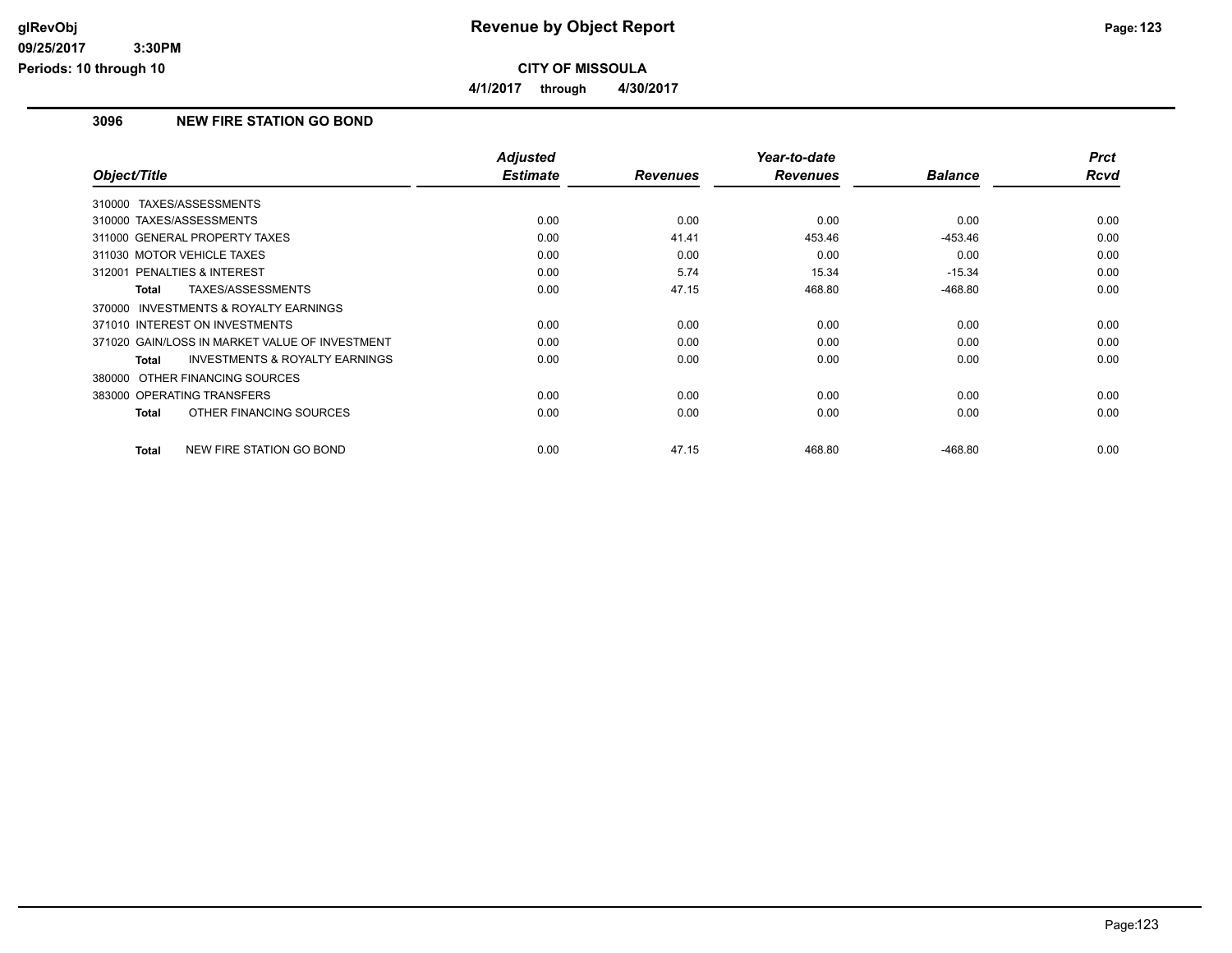**4/1/2017 through 4/30/2017**

**3097 2007 REFUNDING BONDS**

**3097 2007 REFUNDING BONDS**

|                                                     | <b>Adjusted</b> |                 | Year-to-date    |                | <b>Prct</b> |
|-----------------------------------------------------|-----------------|-----------------|-----------------|----------------|-------------|
| Object/Title                                        | <b>Estimate</b> | <b>Revenues</b> | <b>Revenues</b> | <b>Balance</b> | Rcvd        |
| 310000 TAXES/ASSESSMENTS                            |                 |                 |                 |                |             |
| 310000 TAXES/ASSESSMENTS                            | 0.00            | 0.00            | 0.00            | 0.00           | 0.00        |
| 311000 GENERAL PROPERTY TAXES                       | 0.00            | 0.00            | 0.00            | 0.00           | 0.00        |
| 311030 MOTOR VEHICLE TAXES                          | 0.00            | 0.00            | 0.00            | 0.00           | 0.00        |
| 312001 PENALTIES & INTEREST                         | 0.00            | 0.00            | 0.00            | 0.00           | 0.00        |
| TAXES/ASSESSMENTS<br>Total                          | 0.00            | 0.00            | 0.00            | 0.00           | 0.00        |
| <b>INVESTMENTS &amp; ROYALTY EARNINGS</b><br>370000 |                 |                 |                 |                |             |
| 371010 INTEREST ON INVESTMENTS                      | 0.00            | 0.00            | 0.00            | 0.00           | 0.00        |
| 371020 GAIN/LOSS IN MARKET VALUE OF INVESTMENTS     | 0.00            | 0.00            | 0.00            | 0.00           | 0.00        |
| <b>INVESTMENTS &amp; ROYALTY EARNINGS</b><br>Total  | 0.00            | 0.00            | 0.00            | 0.00           | 0.00        |
| OTHER FINANCING SOURCES<br>380000                   |                 |                 |                 |                |             |
| 381010 BOND PROCEEDS                                | 0.00            | 0.00            | 0.00            | 0.00           | 0.00        |
| 383042 TRANSFERS FROM OTHER FUNDS                   | 0.00            | 0.00            | 0.00            | 0.00           | 0.00        |
| 383043 TRANSFERS FROM IMPACT FEES                   | 0.00            | 0.00            | 0.00            | 0.00           | 0.00        |
| OTHER FINANCING SOURCES<br>Total                    | 0.00            | 0.00            | 0.00            | 0.00           | 0.00        |
| 2007 REFUNDING BONDS<br>Total                       | 0.00            | 0.00            | 0.00            | 0.00           | 0.00        |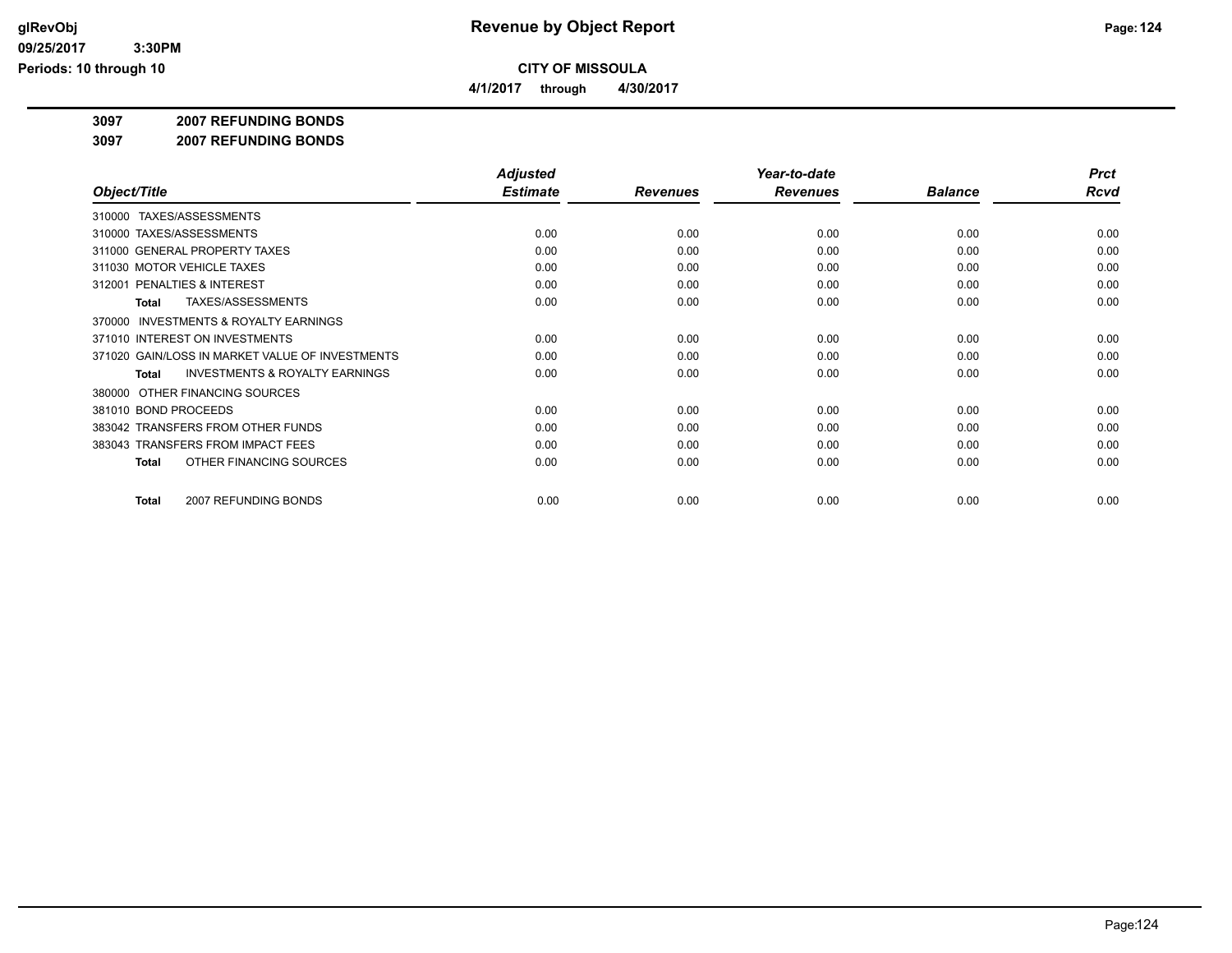**4/1/2017 through 4/30/2017**

## **3097 2007 REFUNDING BONDS**

|                                                           | <b>Adjusted</b> |                 | Year-to-date    |                | <b>Prct</b> |
|-----------------------------------------------------------|-----------------|-----------------|-----------------|----------------|-------------|
| Object/Title                                              | <b>Estimate</b> | <b>Revenues</b> | <b>Revenues</b> | <b>Balance</b> | <b>Rcvd</b> |
| 310000 TAXES/ASSESSMENTS                                  |                 |                 |                 |                |             |
| 310000 TAXES/ASSESSMENTS                                  | 0.00            | 0.00            | 0.00            | 0.00           | 0.00        |
| 311000 GENERAL PROPERTY TAXES                             | 0.00            | 0.00            | 0.00            | 0.00           | 0.00        |
| 311030 MOTOR VEHICLE TAXES                                | 0.00            | 0.00            | 0.00            | 0.00           | 0.00        |
| 312001 PENALTIES & INTEREST                               | 0.00            | 0.00            | 0.00            | 0.00           | 0.00        |
| TAXES/ASSESSMENTS<br><b>Total</b>                         | 0.00            | 0.00            | 0.00            | 0.00           | 0.00        |
| <b>INVESTMENTS &amp; ROYALTY EARNINGS</b><br>370000       |                 |                 |                 |                |             |
| 371010 INTEREST ON INVESTMENTS                            | 0.00            | 0.00            | 0.00            | 0.00           | 0.00        |
| 371020 GAIN/LOSS IN MARKET VALUE OF INVESTMENT            | 0.00            | 0.00            | 0.00            | 0.00           | 0.00        |
| <b>INVESTMENTS &amp; ROYALTY EARNINGS</b><br><b>Total</b> | 0.00            | 0.00            | 0.00            | 0.00           | 0.00        |
| 380000 OTHER FINANCING SOURCES                            |                 |                 |                 |                |             |
| 381010 BOND PROCEEDS                                      | 0.00            | 0.00            | 0.00            | 0.00           | 0.00        |
| 383042 TRANSFERS FROM OTHER FUNDS                         | 0.00            | 0.00            | 0.00            | 0.00           | 0.00        |
| 383043 TRANSFERS FROM IMPACT FEES                         | 0.00            | 0.00            | 0.00            | 0.00           | 0.00        |
| OTHER FINANCING SOURCES<br><b>Total</b>                   | 0.00            | 0.00            | 0.00            | 0.00           | 0.00        |
| 2007 REFUNDING BONDS<br>Total                             | 0.00            | 0.00            | 0.00            | 0.00           | 0.00        |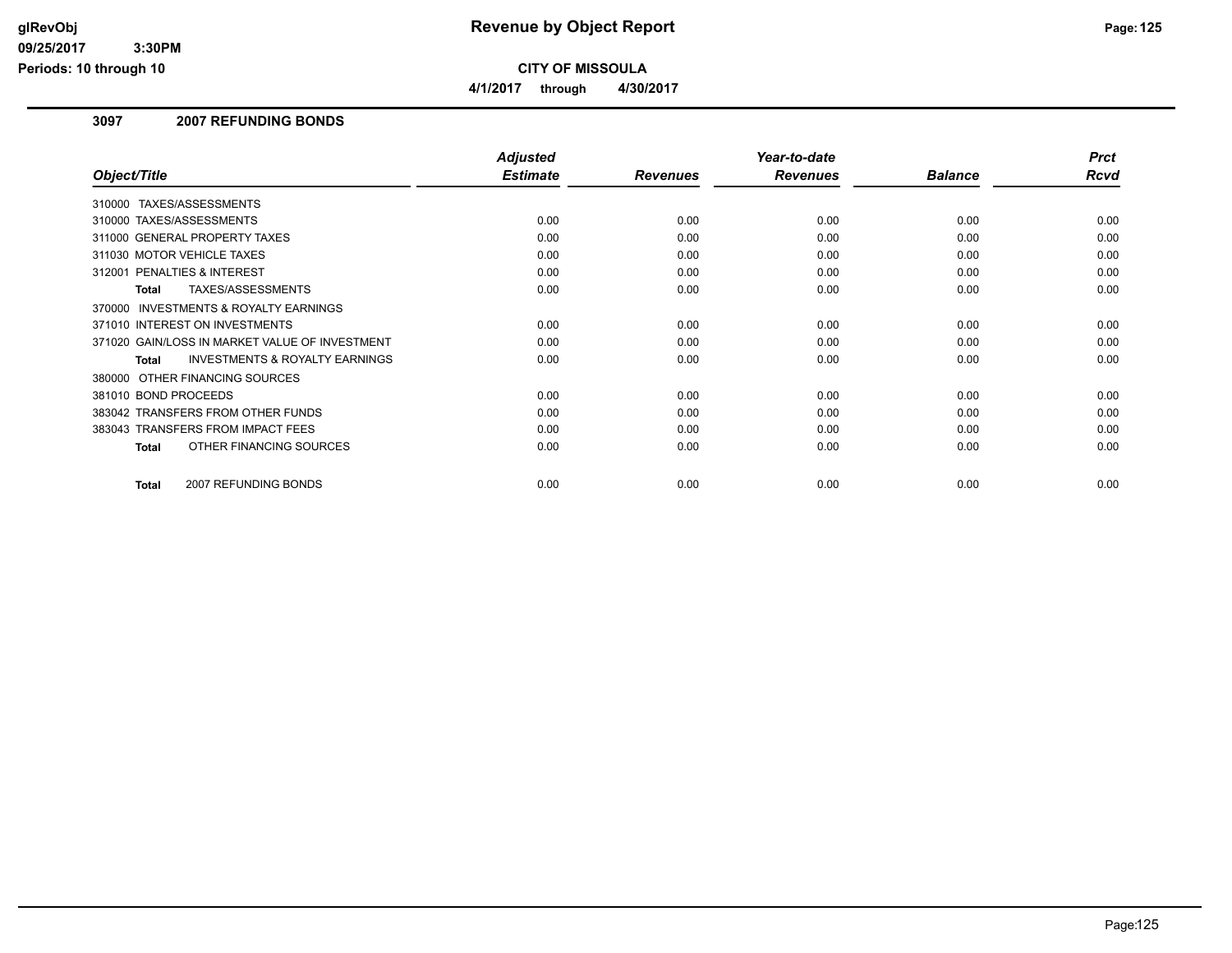**4/1/2017 through 4/30/2017**

## **3100 SIDEWALK & CURB WARRANTS FUND**

## **3100 SIDEWALK & CURB WARRANTS FUND**

|                                                           | <b>Adjusted</b> |                 | Year-to-date    |                |      |
|-----------------------------------------------------------|-----------------|-----------------|-----------------|----------------|------|
| Object/Title                                              | <b>Estimate</b> | <b>Revenues</b> | <b>Revenues</b> | <b>Balance</b> | Rcvd |
| TAXES/ASSESSMENTS<br>310000                               |                 |                 |                 |                |      |
| 312001 PENALTIES & INTEREST                               | 0.00            | 0.00            | 0.00            | 0.00           | 0.00 |
| <b>TAXES/ASSESSMENTS</b><br><b>Total</b>                  | 0.00            | 0.00            | 0.00            | 0.00           | 0.00 |
| MISCELLANEOUS REVENUES<br>360000                          |                 |                 |                 |                |      |
| 360010 MISCELLANEOUS                                      | 0.00            | 0.00            | 0.00            | 0.00           | 0.00 |
| 363020 PROPERTY ASSESSMENTS                               | 0.00            | 0.00            | 0.00            | 0.00           | 0.00 |
| PAYOFF PRINCIPAL ASSESSMENTS<br>363021                    | 0.00            | 0.00            | 0.00            | 0.00           | 0.00 |
| 363022 BOND INTEREST ASSESSMENTS                          | 0.00            | 0.00            | 0.00            | 0.00           | 0.00 |
| 363030 SIDEWALK AND CURB ASSESSMENTS                      | 0.00            | 0.00            | 0.00            | 0.00           | 0.00 |
| 363040 PENALTY AND INTEREST                               | 0.00            | 0.00            | 0.00            | 0.00           | 0.00 |
| MISCELLANEOUS REVENUES<br><b>Total</b>                    | 0.00            | 0.00            | 0.00            | 0.00           | 0.00 |
| <b>INVESTMENTS &amp; ROYALTY EARNINGS</b><br>370000       |                 |                 |                 |                |      |
| 371010 INTEREST ON INVESTMENTS                            | 0.00            | 0.00            | 0.00            | 0.00           | 0.00 |
| 371020 GAIN/LOSS IN MARKET VALUE OF INVESTMENTS           | 0.00            | 0.00            | 0.00            | 0.00           | 0.00 |
| <b>INVESTMENTS &amp; ROYALTY EARNINGS</b><br><b>Total</b> | 0.00            | 0.00            | 0.00            | 0.00           | 0.00 |
| OTHER FINANCING SOURCES<br>380000                         |                 |                 |                 |                |      |
| 383042 TRANSFERS FROM OTHER FUNDS                         | 100.000.00      | 0.00            | 0.00            | 100.000.00     | 0.00 |
| OTHER FINANCING SOURCES<br><b>Total</b>                   | 100,000.00      | 0.00            | 0.00            | 100,000.00     | 0.00 |
| SIDEWALK & CURB WARRANTS FUND<br><b>Total</b>             | 100,000.00      | 0.00            | 0.00            | 100,000.00     | 0.00 |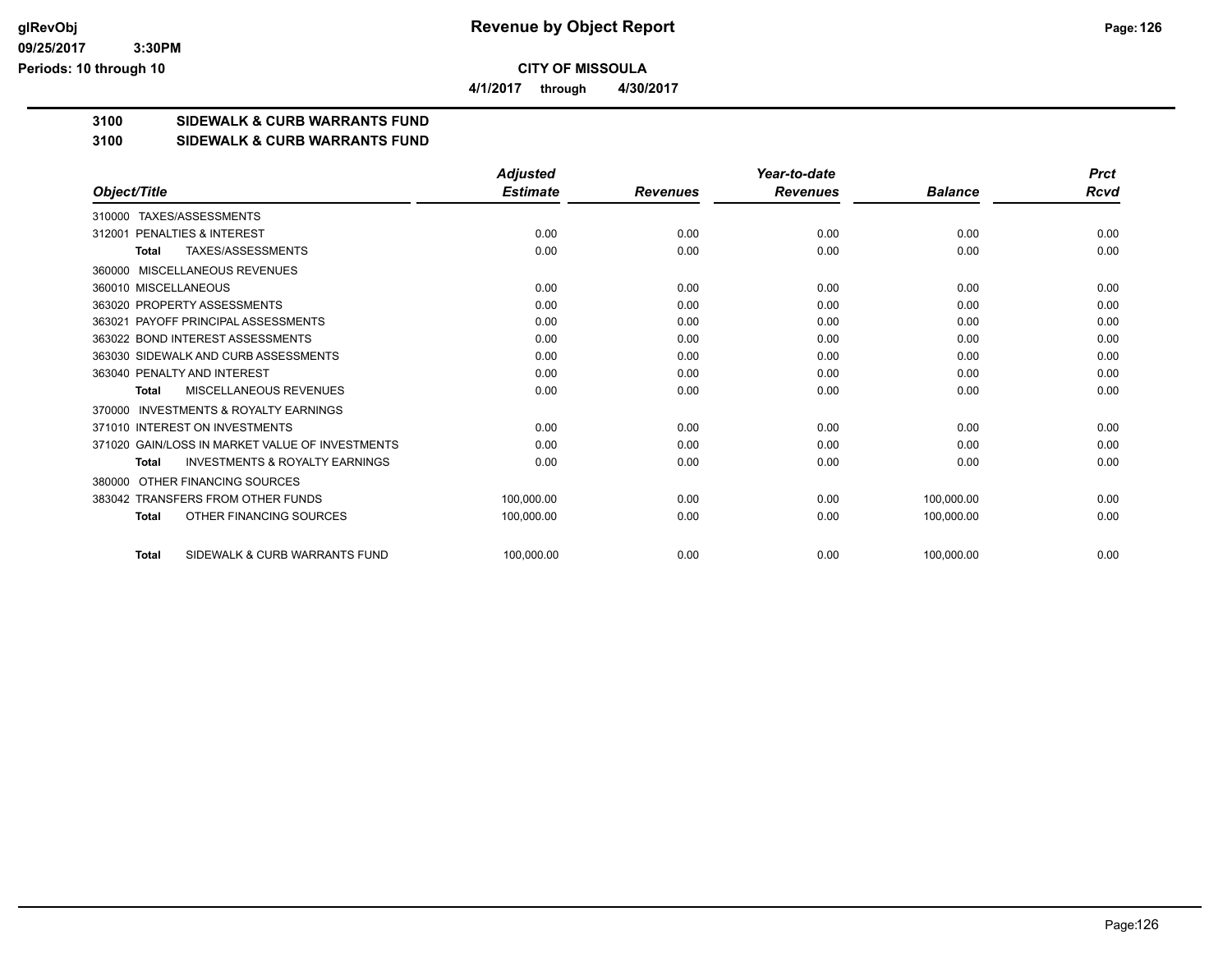**4/1/2017 through 4/30/2017**

## **3100 SIDEWALK & CURB WARRANTS FUND**

|                                                           | <b>Adjusted</b> |                 | Year-to-date    |                | <b>Prct</b> |
|-----------------------------------------------------------|-----------------|-----------------|-----------------|----------------|-------------|
| Object/Title                                              | <b>Estimate</b> | <b>Revenues</b> | <b>Revenues</b> | <b>Balance</b> | Rcvd        |
| TAXES/ASSESSMENTS<br>310000                               |                 |                 |                 |                |             |
| <b>PENALTIES &amp; INTEREST</b><br>312001                 | 0.00            | 0.00            | 0.00            | 0.00           | 0.00        |
| TAXES/ASSESSMENTS<br><b>Total</b>                         | 0.00            | 0.00            | 0.00            | 0.00           | 0.00        |
| 360000 MISCELLANEOUS REVENUES                             |                 |                 |                 |                |             |
| 360010 MISCELLANEOUS                                      | 0.00            | 0.00            | 0.00            | 0.00           | 0.00        |
| 363020 PROPERTY ASSESSMENTS                               | 0.00            | 0.00            | 0.00            | 0.00           | 0.00        |
| 363021 PAYOFF PRINCIPAL ASSESSMENTS                       | 0.00            | 0.00            | 0.00            | 0.00           | 0.00        |
| 363022 BOND INTEREST ASSESSMENTS                          | 0.00            | 0.00            | 0.00            | 0.00           | 0.00        |
| 363030 SIDEWALK AND CURB ASSESSMENTS                      | 0.00            | 0.00            | 0.00            | 0.00           | 0.00        |
| 363040 PENALTY AND INTEREST                               | 0.00            | 0.00            | 0.00            | 0.00           | 0.00        |
| <b>MISCELLANEOUS REVENUES</b><br><b>Total</b>             | 0.00            | 0.00            | 0.00            | 0.00           | 0.00        |
| <b>INVESTMENTS &amp; ROYALTY EARNINGS</b><br>370000       |                 |                 |                 |                |             |
| 371010 INTEREST ON INVESTMENTS                            | 0.00            | 0.00            | 0.00            | 0.00           | 0.00        |
| 371020 GAIN/LOSS IN MARKET VALUE OF INVESTMENT            | 0.00            | 0.00            | 0.00            | 0.00           | 0.00        |
| <b>INVESTMENTS &amp; ROYALTY EARNINGS</b><br><b>Total</b> | 0.00            | 0.00            | 0.00            | 0.00           | 0.00        |
| OTHER FINANCING SOURCES<br>380000                         |                 |                 |                 |                |             |
| 383042 TRANSFERS FROM OTHER FUNDS                         | 100,000.00      | 0.00            | 0.00            | 100,000.00     | 0.00        |
| OTHER FINANCING SOURCES<br><b>Total</b>                   | 100,000.00      | 0.00            | 0.00            | 100,000.00     | 0.00        |
| SIDEWALK & CURB WARRANTS FUND<br><b>Total</b>             | 100,000.00      | 0.00            | 0.00            | 100,000.00     | 0.00        |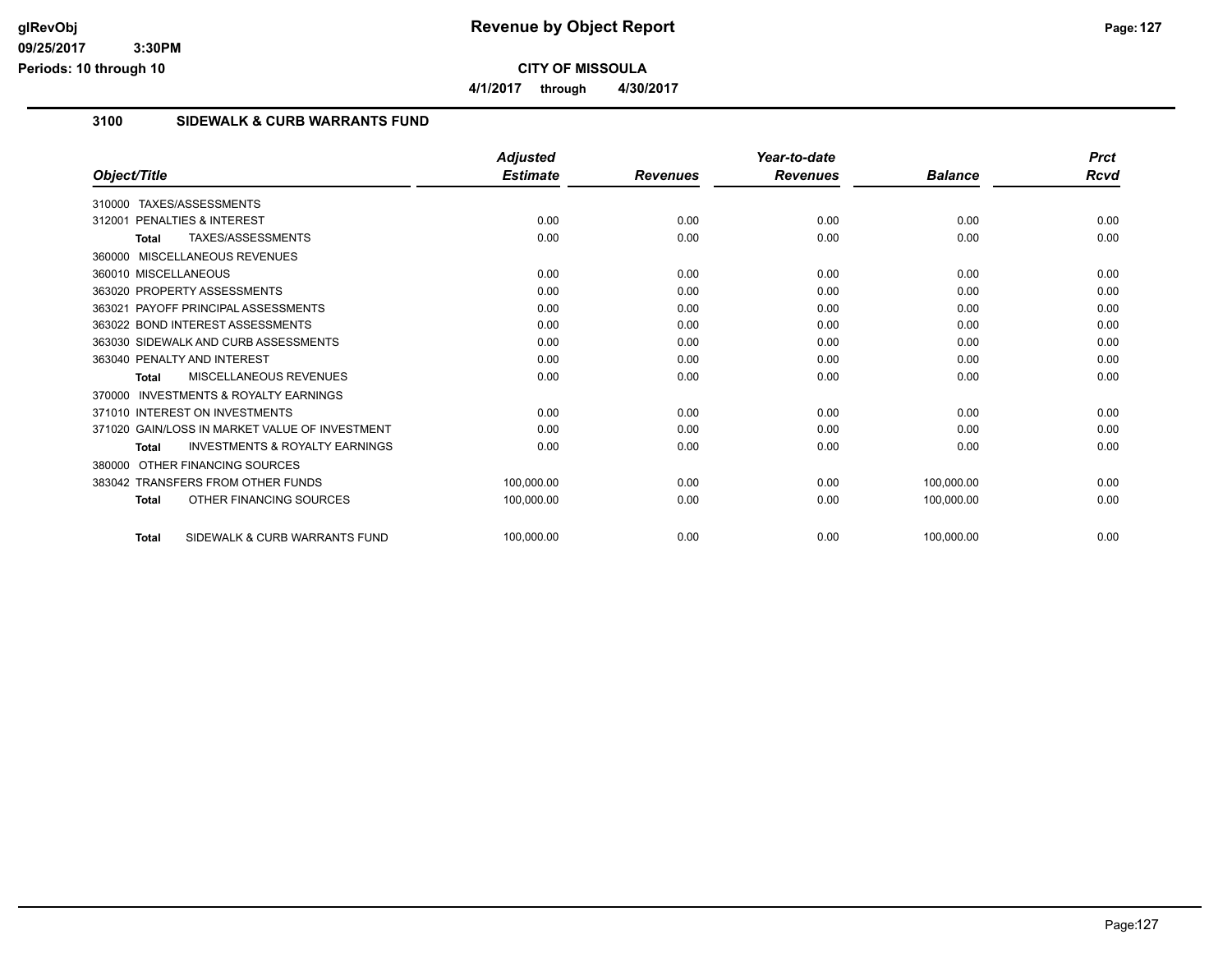## **09/25/2017 3:30PM**

**Periods: 10 through 10**

**CITY OF MISSOULA**

**4/1/2017 through 4/30/2017**

## **3200 FY99 SIDEWALK & CURB DEBT SERVICE FUND**

## **3200 FY99 SIDEWALK & CURB DEBT SERVICE FUND**

|                                                           | <b>Adjusted</b> |                 | Year-to-date    |                | <b>Prct</b> |
|-----------------------------------------------------------|-----------------|-----------------|-----------------|----------------|-------------|
| Object/Title                                              | <b>Estimate</b> | <b>Revenues</b> | <b>Revenues</b> | <b>Balance</b> | Rcvd        |
| TAXES/ASSESSMENTS<br>310000                               |                 |                 |                 |                |             |
| PENALTIES & INTEREST<br>312001                            | 0.00            | 0.00            | 0.00            | 0.00           | 0.00        |
| TAXES/ASSESSMENTS<br><b>Total</b>                         | 0.00            | 0.00            | 0.00            | 0.00           | 0.00        |
| MISCELLANEOUS REVENUES<br>360000                          |                 |                 |                 |                |             |
| 363020 PROPERTY ASSESSMENTS                               | 0.00            | 0.00            | 0.00            | 0.00           | 0.00        |
| 363021 PAYOFF PRINCIPAL ASSESSMENTS                       | 0.00            | 0.00            | 0.00            | 0.00           | 0.00        |
| 363022 BOND INTEREST ASSESSMENTS                          | 0.00            | 0.00            | 0.00            | 0.00           | 0.00        |
| 363040 PENALTY AND INTEREST                               | 0.00            | 0.00            | 0.00            | 0.00           | 0.00        |
| <b>MISCELLANEOUS REVENUES</b><br><b>Total</b>             | 0.00            | 0.00            | 0.00            | 0.00           | 0.00        |
| <b>INVESTMENTS &amp; ROYALTY EARNINGS</b><br>370000       |                 |                 |                 |                |             |
| 371010 INTEREST ON INVESTMENTS                            | 0.00            | 0.00            | 0.00            | 0.00           | 0.00        |
| 371020 GAIN/LOSS IN MARKET VALUE OF INVESTMENTS           | 0.00            | 0.00            | 0.00            | 0.00           | 0.00        |
| <b>INVESTMENTS &amp; ROYALTY EARNINGS</b><br><b>Total</b> | 0.00            | 0.00            | 0.00            | 0.00           | 0.00        |
| OTHER FINANCING SOURCES<br>380000                         |                 |                 |                 |                |             |
| 381009 TRANSFERS IN                                       | 0.00            | 0.00            | 0.00            | 0.00           | 0.00        |
| OTHER FINANCING SOURCES<br><b>Total</b>                   | 0.00            | 0.00            | 0.00            | 0.00           | 0.00        |
| <b>FY99 SIDEWALK &amp; CURB DEBT SERVICE FUI</b><br>Total | 0.00            | 0.00            | 0.00            | 0.00           | 0.00        |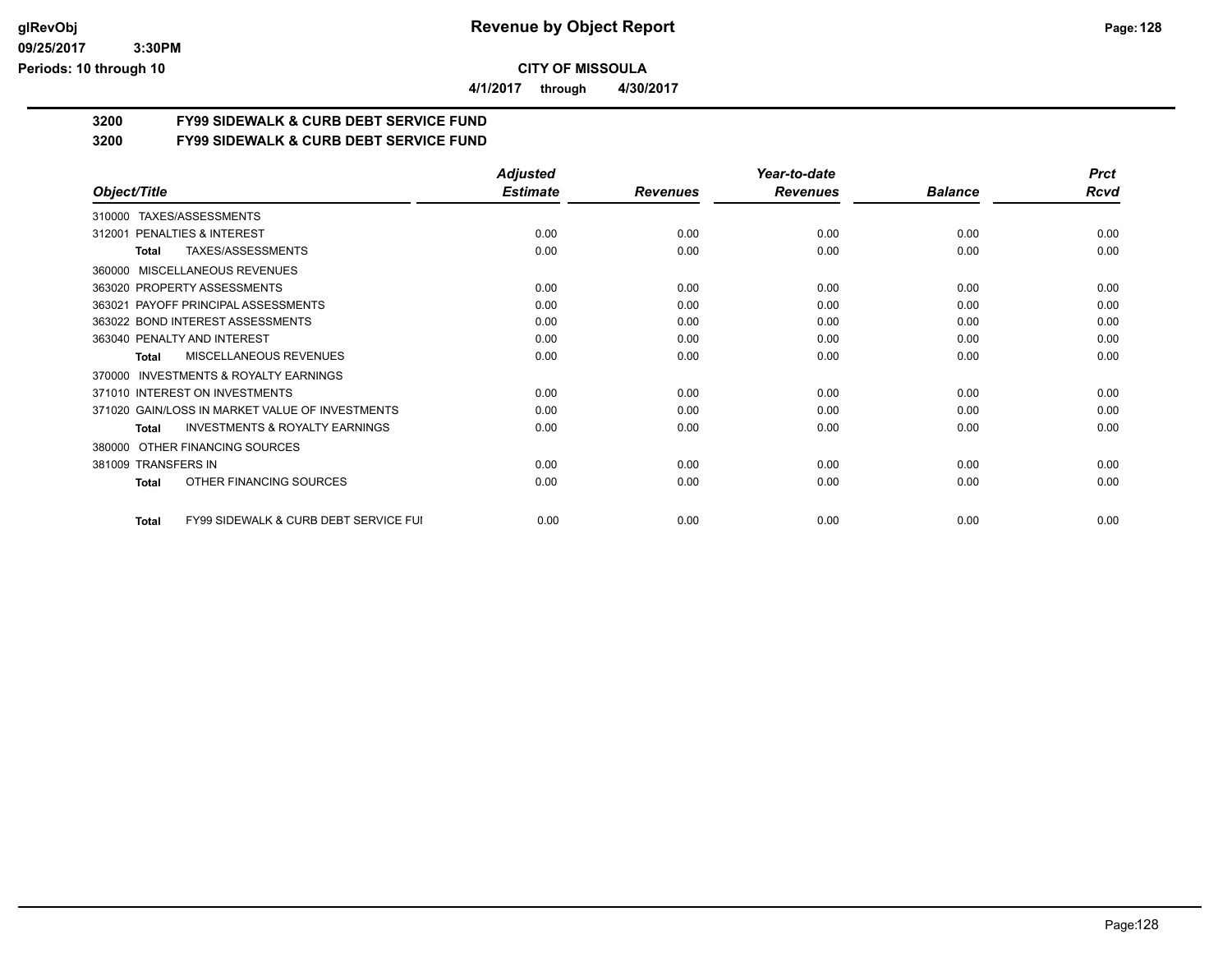**4/1/2017 through 4/30/2017**

## **3200 FY99 SIDEWALK & CURB DEBT SERVICE FUND**

|                                                           | <b>Adjusted</b> |                 | Year-to-date    |                | <b>Prct</b> |
|-----------------------------------------------------------|-----------------|-----------------|-----------------|----------------|-------------|
| Object/Title                                              | <b>Estimate</b> | <b>Revenues</b> | <b>Revenues</b> | <b>Balance</b> | <b>Rcvd</b> |
| TAXES/ASSESSMENTS<br>310000                               |                 |                 |                 |                |             |
| PENALTIES & INTEREST<br>312001                            | 0.00            | 0.00            | 0.00            | 0.00           | 0.00        |
| TAXES/ASSESSMENTS<br>Total                                | 0.00            | 0.00            | 0.00            | 0.00           | 0.00        |
| MISCELLANEOUS REVENUES<br>360000                          |                 |                 |                 |                |             |
| 363020 PROPERTY ASSESSMENTS                               | 0.00            | 0.00            | 0.00            | 0.00           | 0.00        |
| PAYOFF PRINCIPAL ASSESSMENTS<br>363021                    | 0.00            | 0.00            | 0.00            | 0.00           | 0.00        |
| 363022 BOND INTEREST ASSESSMENTS                          | 0.00            | 0.00            | 0.00            | 0.00           | 0.00        |
| 363040 PENALTY AND INTEREST                               | 0.00            | 0.00            | 0.00            | 0.00           | 0.00        |
| <b>MISCELLANEOUS REVENUES</b><br>Total                    | 0.00            | 0.00            | 0.00            | 0.00           | 0.00        |
| INVESTMENTS & ROYALTY EARNINGS<br>370000                  |                 |                 |                 |                |             |
| 371010 INTEREST ON INVESTMENTS                            | 0.00            | 0.00            | 0.00            | 0.00           | 0.00        |
| 371020 GAIN/LOSS IN MARKET VALUE OF INVESTMENT            | 0.00            | 0.00            | 0.00            | 0.00           | 0.00        |
| <b>INVESTMENTS &amp; ROYALTY EARNINGS</b><br><b>Total</b> | 0.00            | 0.00            | 0.00            | 0.00           | 0.00        |
| OTHER FINANCING SOURCES<br>380000                         |                 |                 |                 |                |             |
| 381009 TRANSFERS IN                                       | 0.00            | 0.00            | 0.00            | 0.00           | 0.00        |
| OTHER FINANCING SOURCES<br>Total                          | 0.00            | 0.00            | 0.00            | 0.00           | 0.00        |
| FY99 SIDEWALK & CURB DEBT SERVICE FU<br><b>Total</b>      | 0.00            | 0.00            | 0.00            | 0.00           | 0.00        |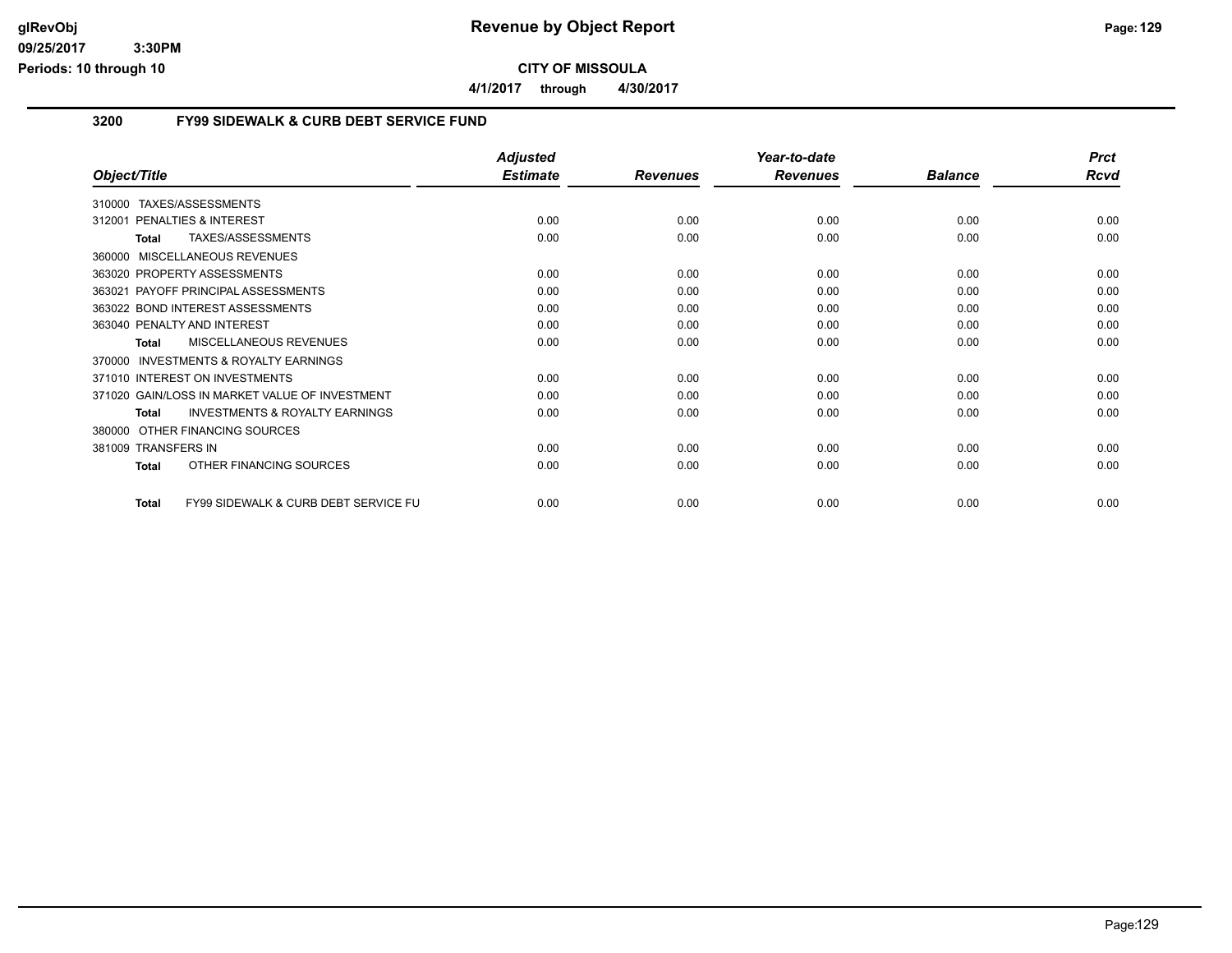## **09/25/2017 3:30PM Periods: 10 through 10**

**CITY OF MISSOULA**

**4/1/2017 through 4/30/2017**

# **3300 FY00 SIDEWALK & CURB DEBT SERVICE FUND**

**3300 FY00 SIDEWALK & CURB DEBT SERVICE FUND**

|                                                       | <b>Adjusted</b> |                 | Year-to-date    |                | <b>Prct</b> |
|-------------------------------------------------------|-----------------|-----------------|-----------------|----------------|-------------|
| Object/Title                                          | <b>Estimate</b> | <b>Revenues</b> | <b>Revenues</b> | <b>Balance</b> | <b>Rcvd</b> |
| 360000 MISCELLANEOUS REVENUES                         |                 |                 |                 |                |             |
| 363020 PROPERTY ASSESSMENTS                           | 0.00            | 0.00            | 0.00            | 0.00           | 0.00        |
| 363021 PAYOFF PRINCIPAL ASSESSMENTS                   | 0.00            | 0.00            | 0.00            | 0.00           | 0.00        |
| 363022 BOND INTEREST ASSESSMENTS                      | 0.00            | 0.00            | 0.00            | 0.00           | 0.00        |
| 363040 PENALTY AND INTEREST                           | 0.00            | 0.00            | 0.00            | 0.00           | 0.00        |
| <b>MISCELLANEOUS REVENUES</b><br>Total                | 0.00            | 0.00            | 0.00            | 0.00           | 0.00        |
| 370000 INVESTMENTS & ROYALTY EARNINGS                 |                 |                 |                 |                |             |
| 371010 INTEREST ON INVESTMENTS                        | 0.00            | 0.00            | 0.00            | 0.00           | 0.00        |
| 371020 GAIN/LOSS IN MARKET VALUE OF INVESTMENTS       | 0.00            | 0.00            | 0.00            | 0.00           | 0.00        |
| <b>INVESTMENTS &amp; ROYALTY EARNINGS</b><br>Total    | 0.00            | 0.00            | 0.00            | 0.00           | 0.00        |
| FY00 SIDEWALK & CURB DEBT SERVICE FUI<br><b>Total</b> | 0.00            | 0.00            | 0.00            | 0.00           | 0.00        |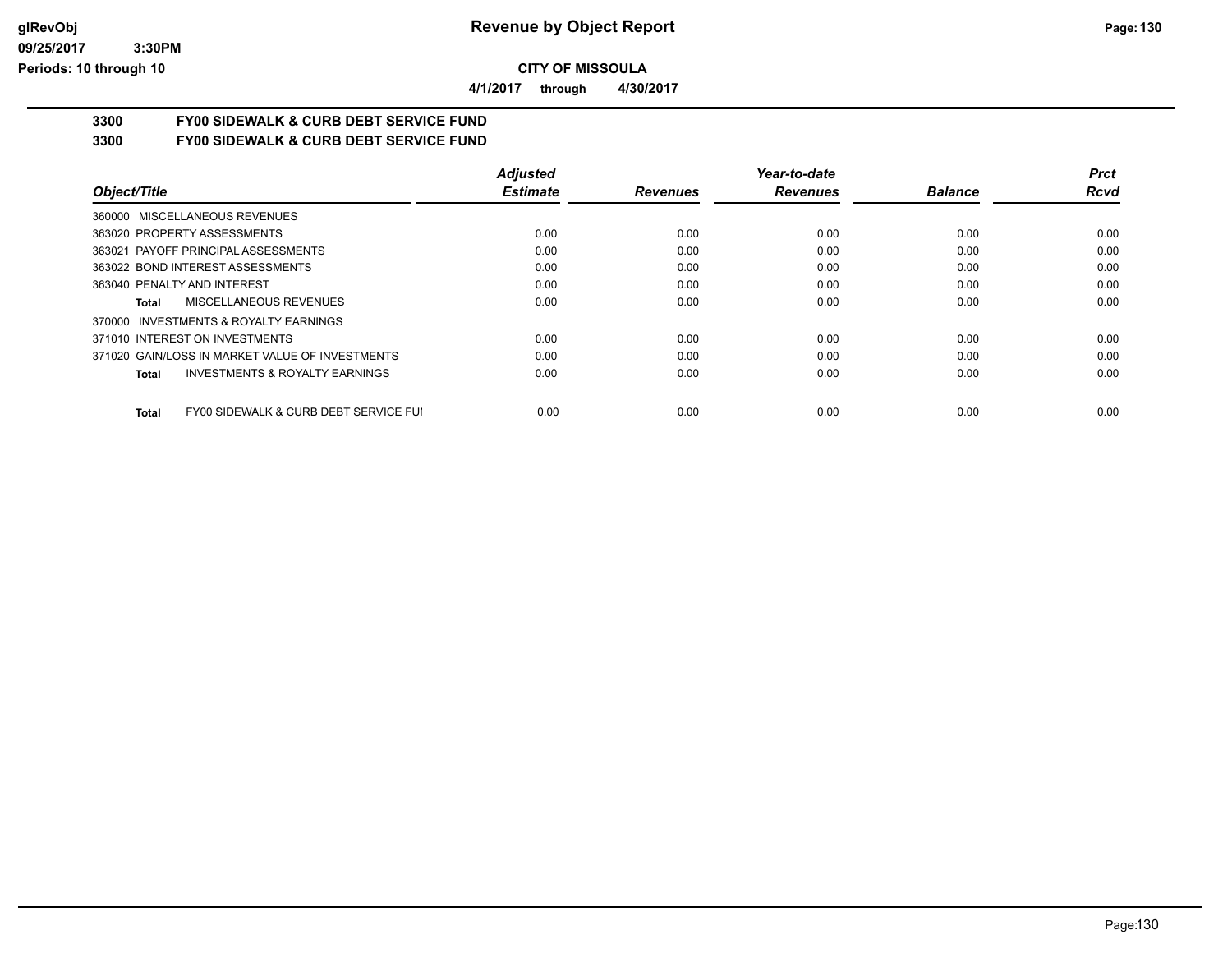**4/1/2017 through 4/30/2017**

## **3300 FY00 SIDEWALK & CURB DEBT SERVICE FUND**

|                                                    | <b>Adjusted</b> |                 | Year-to-date    |                | <b>Prct</b> |
|----------------------------------------------------|-----------------|-----------------|-----------------|----------------|-------------|
| Object/Title                                       | <b>Estimate</b> | <b>Revenues</b> | <b>Revenues</b> | <b>Balance</b> | Rcvd        |
| 360000 MISCELLANEOUS REVENUES                      |                 |                 |                 |                |             |
| 363020 PROPERTY ASSESSMENTS                        | 0.00            | 0.00            | 0.00            | 0.00           | 0.00        |
| 363021 PAYOFF PRINCIPAL ASSESSMENTS                | 0.00            | 0.00            | 0.00            | 0.00           | 0.00        |
| 363022 BOND INTEREST ASSESSMENTS                   | 0.00            | 0.00            | 0.00            | 0.00           | 0.00        |
| 363040 PENALTY AND INTEREST                        | 0.00            | 0.00            | 0.00            | 0.00           | 0.00        |
| <b>MISCELLANEOUS REVENUES</b><br>Total             | 0.00            | 0.00            | 0.00            | 0.00           | 0.00        |
| 370000 INVESTMENTS & ROYALTY EARNINGS              |                 |                 |                 |                |             |
| 371010 INTEREST ON INVESTMENTS                     | 0.00            | 0.00            | 0.00            | 0.00           | 0.00        |
| 371020 GAIN/LOSS IN MARKET VALUE OF INVESTMENT     | 0.00            | 0.00            | 0.00            | 0.00           | 0.00        |
| <b>INVESTMENTS &amp; ROYALTY EARNINGS</b><br>Total | 0.00            | 0.00            | 0.00            | 0.00           | 0.00        |
| FY00 SIDEWALK & CURB DEBT SERVICE FU<br>Total      | 0.00            | 0.00            | 0.00            | 0.00           | 0.00        |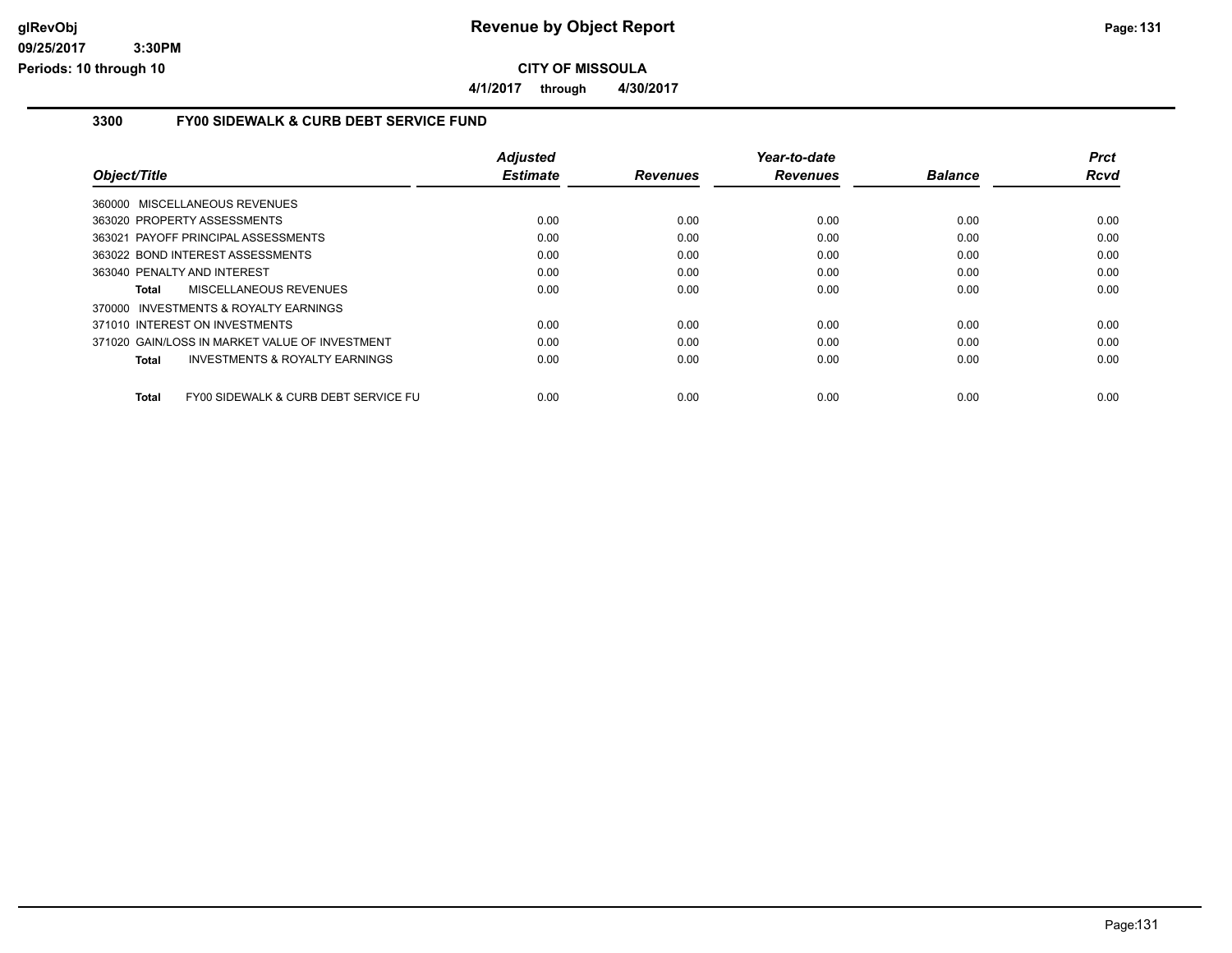**4/1/2017 through 4/30/2017**

**3305 JUDGMENT LEVIES**

**3305 JUDGMENT LEVIES**

|                                 | <b>Adjusted</b> |                 | Year-to-date    |                | <b>Prct</b> |
|---------------------------------|-----------------|-----------------|-----------------|----------------|-------------|
| Object/Title                    | <b>Estimate</b> | <b>Revenues</b> | <b>Revenues</b> | <b>Balance</b> | <b>Rcvd</b> |
| 310000 TAXES/ASSESSMENTS        |                 |                 |                 |                |             |
| 311000 GENERAL PROPERTY TAXES   | 0.00            | 0.05            | $-1.84$         | 1.84           | 0.00        |
| 312001 PENALTIES & INTEREST     | 0.00            | 0.01            | 0.07            | $-0.07$        | 0.00        |
| TAXES/ASSESSMENTS<br>Total      | 0.00            | 0.06            | $-1.77$         | 1.77           | 0.00        |
|                                 |                 |                 |                 |                |             |
| Total<br><b>JUDGMENT LEVIES</b> | 0.00            | 0.06            | $-1.77$         | 1.77           | 0.00        |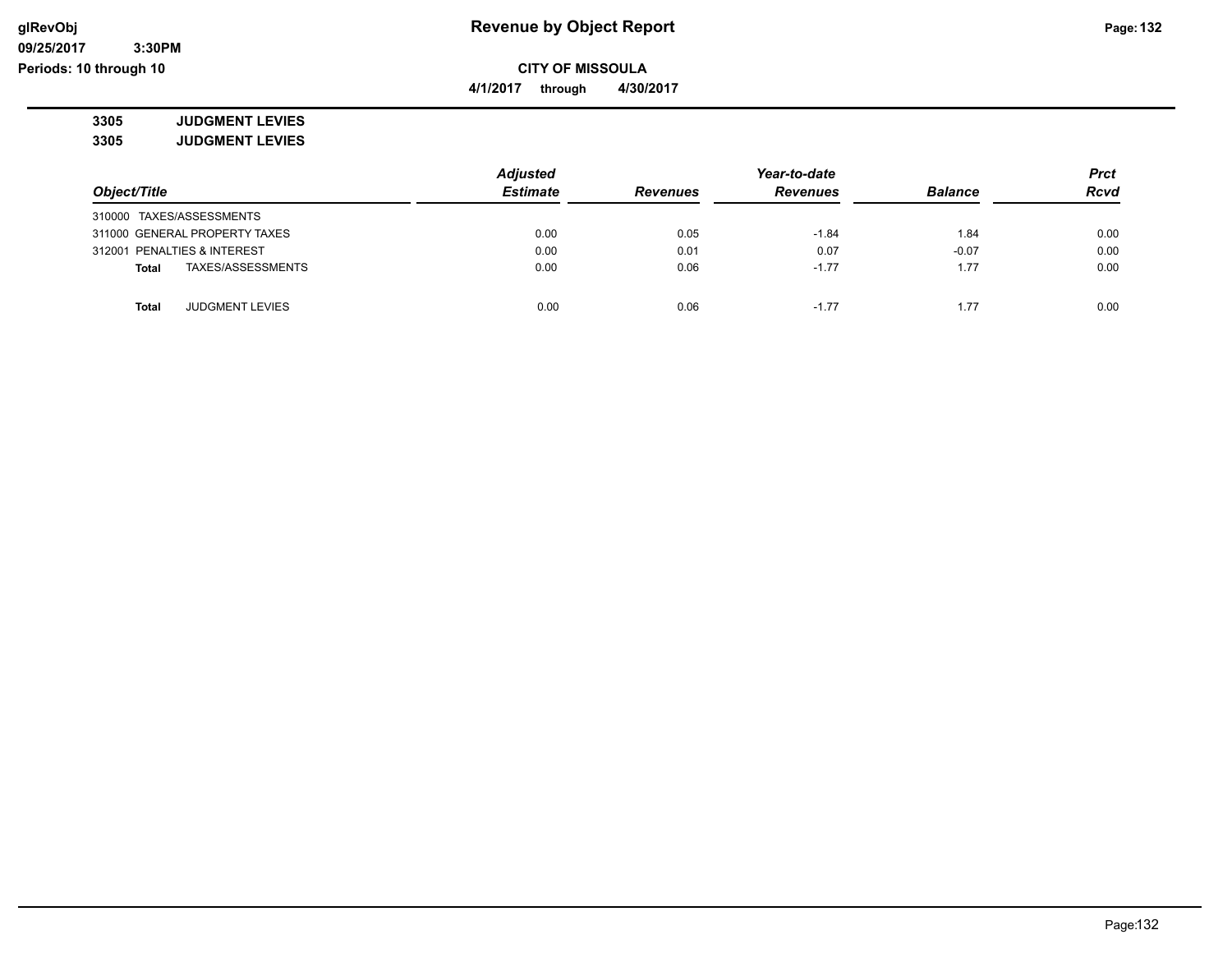**Periods: 10 through 10**

**CITY OF MISSOULA**

**4/1/2017 through 4/30/2017**

## **3305 JUDGMENT LEVIES**

|                                        | Adjusted        |                 | Year-to-date    |                | <b>Prct</b> |
|----------------------------------------|-----------------|-----------------|-----------------|----------------|-------------|
| Object/Title                           | <b>Estimate</b> | <b>Revenues</b> | <b>Revenues</b> | <b>Balance</b> | <b>Rcvd</b> |
| 310000 TAXES/ASSESSMENTS               |                 |                 |                 |                |             |
| 311000 GENERAL PROPERTY TAXES          | 0.00            | 0.05            | $-1.84$         | 1.84           | 0.00        |
| 312001 PENALTIES & INTEREST            | 0.00            | 0.01            | 0.07            | $-0.07$        | 0.00        |
| TAXES/ASSESSMENTS<br><b>Total</b>      | 0.00            | 0.06            | $-1.77$         | 1.77           | 0.00        |
|                                        |                 |                 |                 |                |             |
| <b>JUDGMENT LEVIES</b><br><b>Total</b> | 0.00            | 0.06            | $-1.77$         | 1.77           | 0.00        |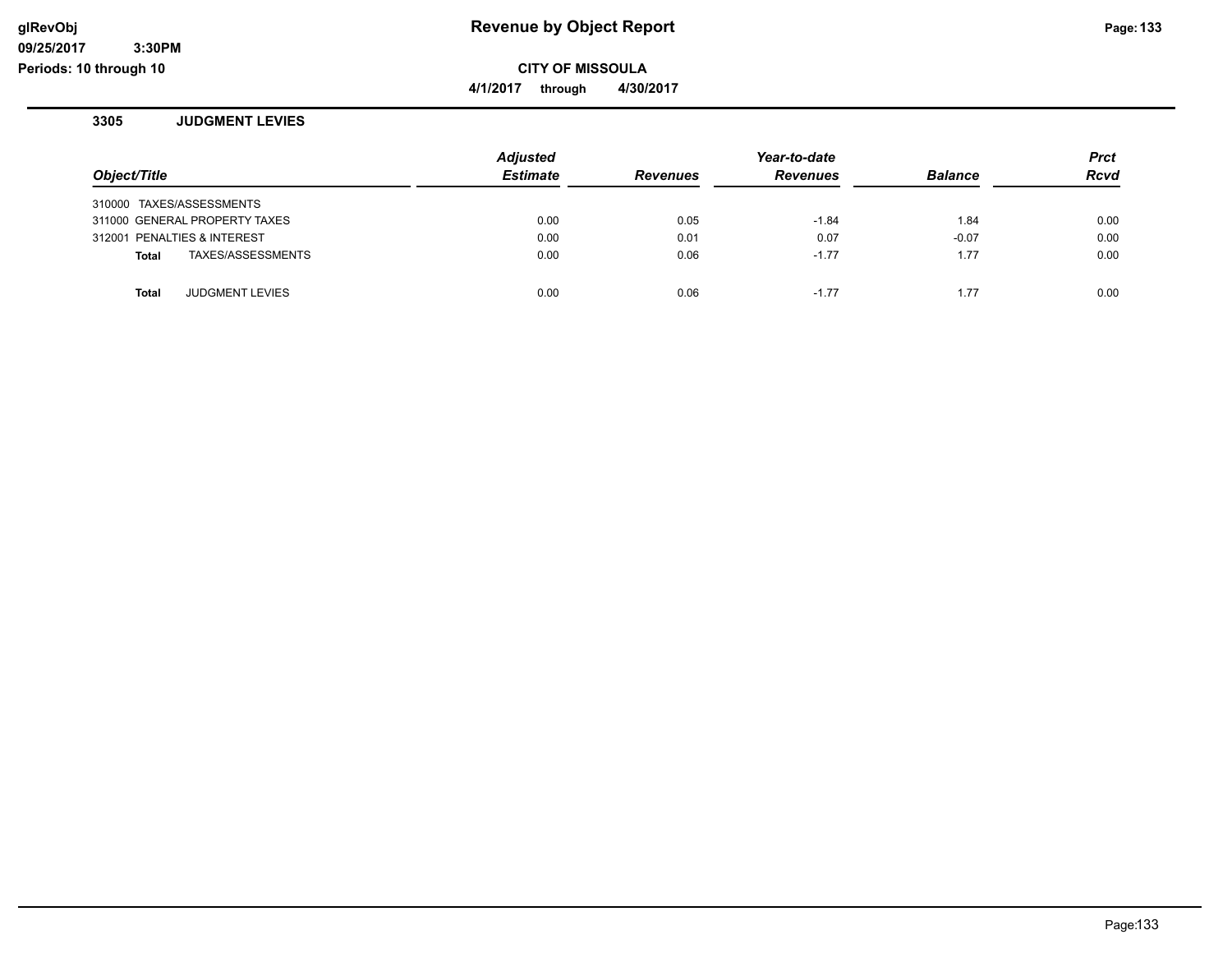# **09/25/2017**

**Periods: 10 through 10**

 **3:30PM**

**CITY OF MISSOULA**

**4/1/2017 through 4/30/2017**

# **3400 FY01 SIDEWALK & CURB DEBT SERVICE FUND**

## **3400 FY01 SIDEWALK & CURB DEBT SERVICE FUND**

|                                                                  | <b>Adjusted</b> |                 | Year-to-date    |                | <b>Prct</b> |
|------------------------------------------------------------------|-----------------|-----------------|-----------------|----------------|-------------|
| Object/Title                                                     | <b>Estimate</b> | <b>Revenues</b> | <b>Revenues</b> | <b>Balance</b> | Rcvd        |
| 310000 TAXES/ASSESSMENTS                                         |                 |                 |                 |                |             |
| 312001 PENALTIES & INTEREST                                      | 0.00            | 0.00            | 0.00            | 0.00           | 0.00        |
| TAXES/ASSESSMENTS<br>Total                                       | 0.00            | 0.00            | 0.00            | 0.00           | 0.00        |
| MISCELLANEOUS REVENUES<br>360000                                 |                 |                 |                 |                |             |
| 360010 MISCELLANEOUS                                             | 0.00            | 0.00            | 0.00            | 0.00           | 0.00        |
| 363020 PROPERTY ASSESSMENTS                                      | 0.00            | 0.00            | 0.00            | 0.00           | 0.00        |
| 363021 PAYOFF PRINCIPAL ASSESSMENTS                              | 0.00            | 0.00            | 0.00            | 0.00           | 0.00        |
| 363022 BOND INTEREST ASSESSMENTS                                 | 0.00            | 0.00            | 0.00            | 0.00           | 0.00        |
| 363040 PENALTY AND INTEREST                                      | 0.00            | 0.00            | 0.00            | 0.00           | 0.00        |
| MISCELLANEOUS REVENUES<br>Total                                  | 0.00            | 0.00            | 0.00            | 0.00           | 0.00        |
| <b>INVESTMENTS &amp; ROYALTY EARNINGS</b><br>370000              |                 |                 |                 |                |             |
| 371010 INTEREST ON INVESTMENTS                                   | 0.00            | 0.00            | 0.00            | 0.00           | 0.00        |
| 371020 GAIN/LOSS IN MARKET VALUE OF INVESTMENTS                  | 0.00            | 0.00            | 0.00            | 0.00           | 0.00        |
| <b>INVESTMENTS &amp; ROYALTY EARNINGS</b><br>Total               | 0.00            | 0.00            | 0.00            | 0.00           | 0.00        |
| <b>FY01 SIDEWALK &amp; CURB DEBT SERVICE FUI</b><br><b>Total</b> | 0.00            | 0.00            | 0.00            | 0.00           | 0.00        |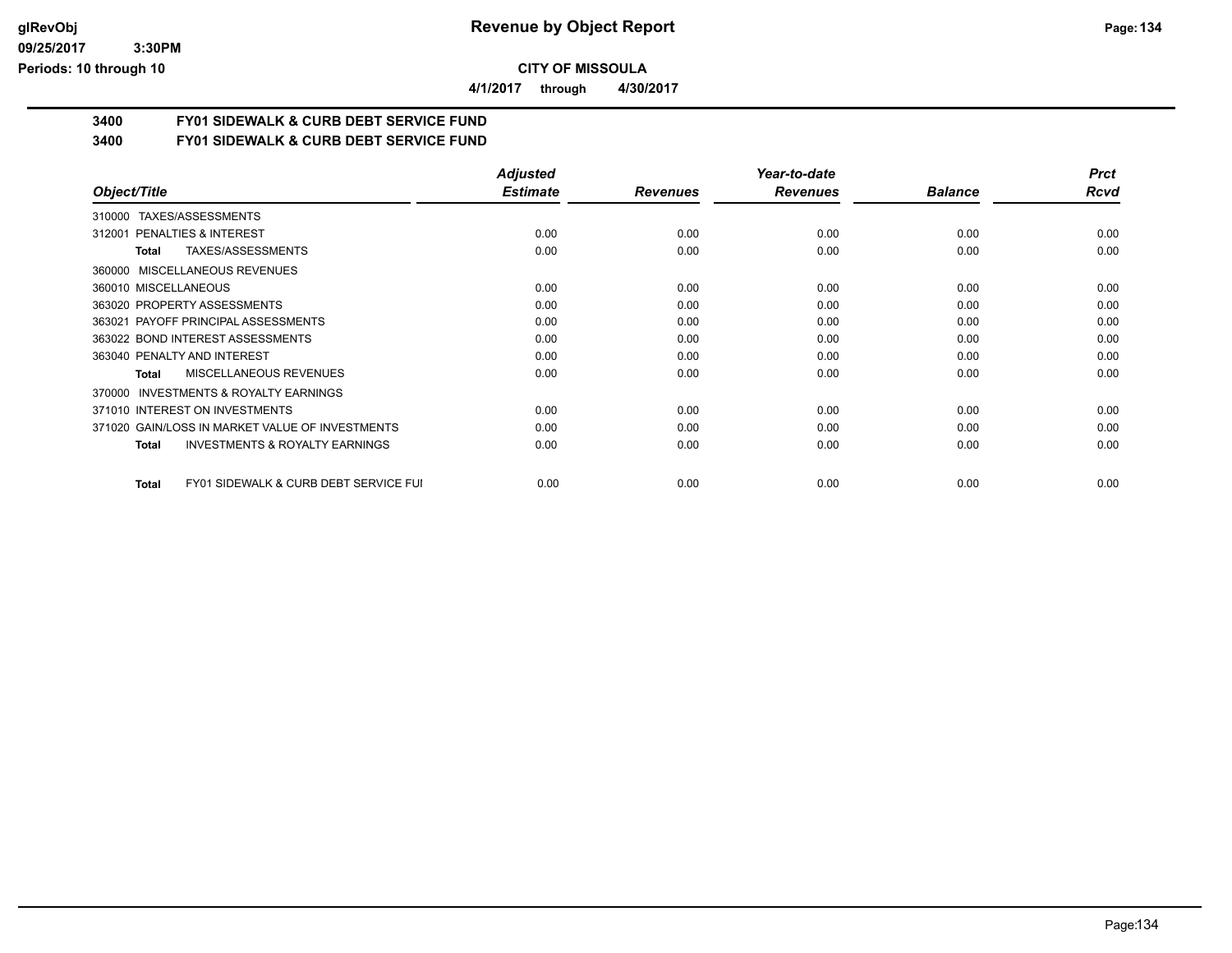**4/1/2017 through 4/30/2017**

## **3400 FY01 SIDEWALK & CURB DEBT SERVICE FUND**

|                                                           | <b>Adjusted</b> |                 | Year-to-date    |                | <b>Prct</b> |
|-----------------------------------------------------------|-----------------|-----------------|-----------------|----------------|-------------|
| Object/Title                                              | <b>Estimate</b> | <b>Revenues</b> | <b>Revenues</b> | <b>Balance</b> | <b>Rcvd</b> |
| 310000 TAXES/ASSESSMENTS                                  |                 |                 |                 |                |             |
| 312001 PENALTIES & INTEREST                               | 0.00            | 0.00            | 0.00            | 0.00           | 0.00        |
| TAXES/ASSESSMENTS<br><b>Total</b>                         | 0.00            | 0.00            | 0.00            | 0.00           | 0.00        |
| 360000 MISCELLANEOUS REVENUES                             |                 |                 |                 |                |             |
| 360010 MISCELLANEOUS                                      | 0.00            | 0.00            | 0.00            | 0.00           | 0.00        |
| 363020 PROPERTY ASSESSMENTS                               | 0.00            | 0.00            | 0.00            | 0.00           | 0.00        |
| 363021 PAYOFF PRINCIPAL ASSESSMENTS                       | 0.00            | 0.00            | 0.00            | 0.00           | 0.00        |
| 363022 BOND INTEREST ASSESSMENTS                          | 0.00            | 0.00            | 0.00            | 0.00           | 0.00        |
| 363040 PENALTY AND INTEREST                               | 0.00            | 0.00            | 0.00            | 0.00           | 0.00        |
| <b>MISCELLANEOUS REVENUES</b><br><b>Total</b>             | 0.00            | 0.00            | 0.00            | 0.00           | 0.00        |
| <b>INVESTMENTS &amp; ROYALTY EARNINGS</b><br>370000       |                 |                 |                 |                |             |
| 371010 INTEREST ON INVESTMENTS                            | 0.00            | 0.00            | 0.00            | 0.00           | 0.00        |
| 371020 GAIN/LOSS IN MARKET VALUE OF INVESTMENT            | 0.00            | 0.00            | 0.00            | 0.00           | 0.00        |
| <b>INVESTMENTS &amp; ROYALTY EARNINGS</b><br><b>Total</b> | 0.00            | 0.00            | 0.00            | 0.00           | 0.00        |
| FY01 SIDEWALK & CURB DEBT SERVICE FU<br><b>Total</b>      | 0.00            | 0.00            | 0.00            | 0.00           | 0.00        |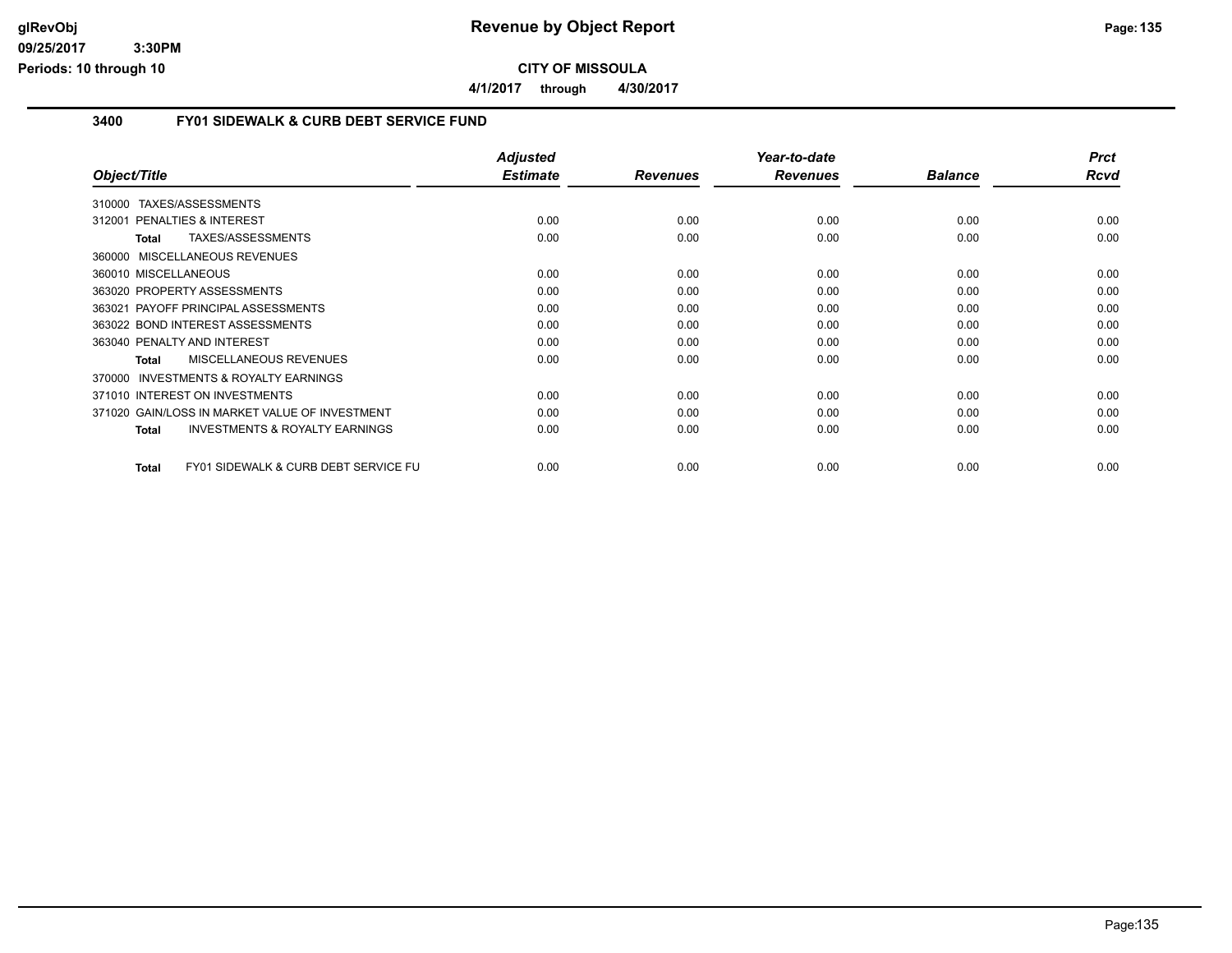## **09/25/2017 3:30PM Periods: 10 through 10**

## **CITY OF MISSOULA**

**4/1/2017 through 4/30/2017**

# **3410 FY02 SIDEWALK & CURB DEBT SERVICE FUND**

**3410 FY02 SIDEWALK & CURB DEBT SERVICE FUND**

|                                                    | <b>Adjusted</b> |                 | Year-to-date    |                | <b>Prct</b> |
|----------------------------------------------------|-----------------|-----------------|-----------------|----------------|-------------|
| Object/Title                                       | <b>Estimate</b> | <b>Revenues</b> | <b>Revenues</b> | <b>Balance</b> | <b>Rcvd</b> |
| 360000 MISCELLANEOUS REVENUES                      |                 |                 |                 |                |             |
| 363020 PROPERTY ASSESSMENTS                        | 0.00            | 0.00            | 0.00            | 0.00           | 0.00        |
| 363021 PAYOFF PRINCIPAL ASSESSMENTS                | 0.00            | 0.00            | 0.00            | 0.00           | 0.00        |
| 363022 BOND INTEREST ASSESSMENTS                   | 0.00            | 0.00            | 0.00            | 0.00           | 0.00        |
| 363040 PENALTY AND INTEREST                        | 0.00            | 0.00            | 0.00            | 0.00           | 0.00        |
| MISCELLANEOUS REVENUES<br>Total                    | 0.00            | 0.00            | 0.00            | 0.00           | 0.00        |
| 370000 INVESTMENTS & ROYALTY EARNINGS              |                 |                 |                 |                |             |
| 371010 INTEREST ON INVESTMENTS                     | 0.00            | 0.00            | 0.00            | 0.00           | 0.00        |
| 371020 GAIN/LOSS IN MARKET VALUE OF INVESTMENTS    | 0.00            | 0.00            | 0.00            | 0.00           | 0.00        |
| <b>INVESTMENTS &amp; ROYALTY EARNINGS</b><br>Total | 0.00            | 0.00            | 0.00            | 0.00           | 0.00        |
| FY02 SIDEWALK & CURB DEBT SERVICE FUI<br>Total     | 0.00            | 0.00            | 0.00            | 0.00           | 0.00        |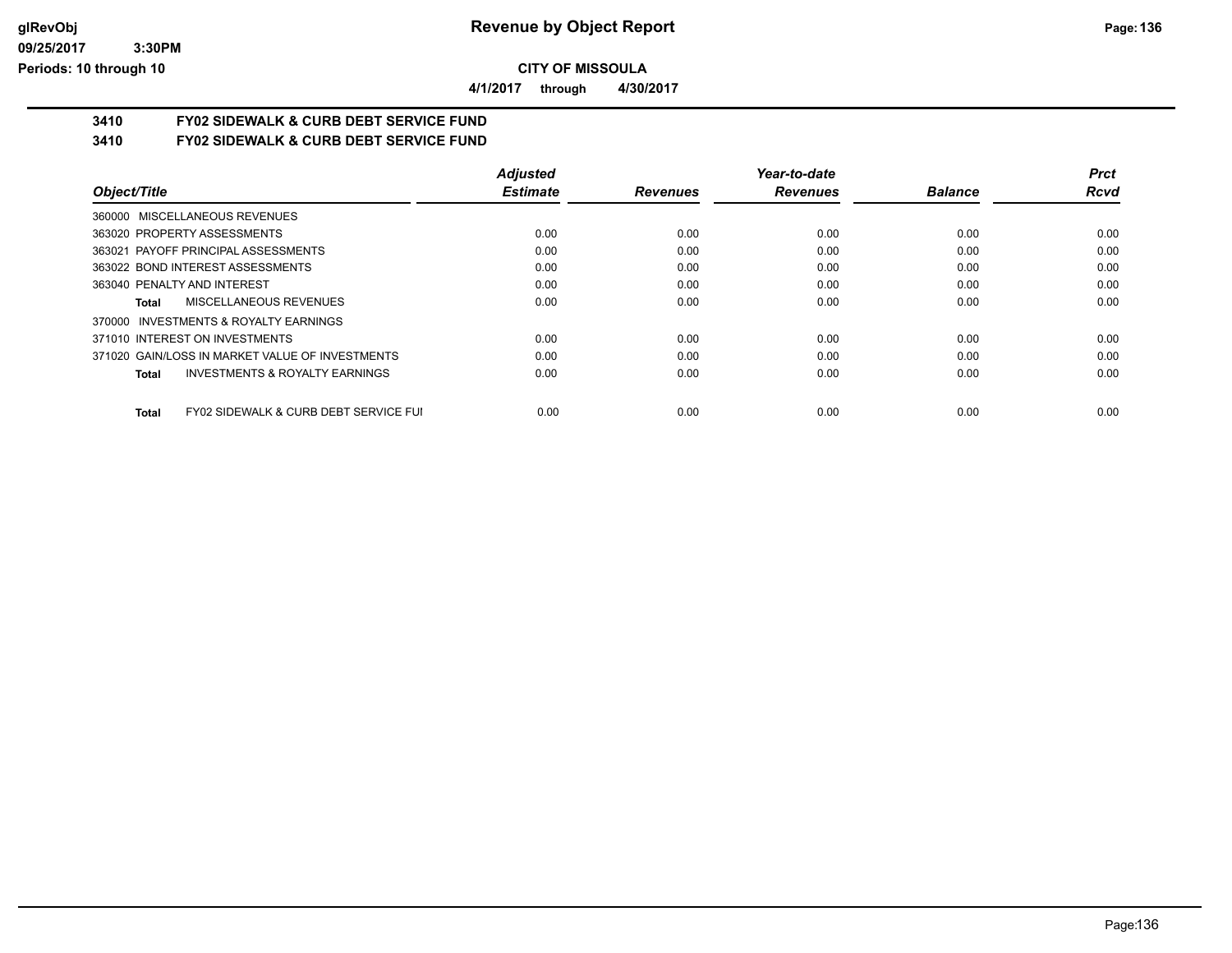**4/1/2017 through 4/30/2017**

## **3410 FY02 SIDEWALK & CURB DEBT SERVICE FUND**

|                                                      | <b>Adjusted</b> |                 | Year-to-date    |                | <b>Prct</b> |
|------------------------------------------------------|-----------------|-----------------|-----------------|----------------|-------------|
| Object/Title                                         | <b>Estimate</b> | <b>Revenues</b> | <b>Revenues</b> | <b>Balance</b> | <b>Rcvd</b> |
| 360000 MISCELLANEOUS REVENUES                        |                 |                 |                 |                |             |
| 363020 PROPERTY ASSESSMENTS                          | 0.00            | 0.00            | 0.00            | 0.00           | 0.00        |
| 363021 PAYOFF PRINCIPAL ASSESSMENTS                  | 0.00            | 0.00            | 0.00            | 0.00           | 0.00        |
| 363022 BOND INTEREST ASSESSMENTS                     | 0.00            | 0.00            | 0.00            | 0.00           | 0.00        |
| 363040 PENALTY AND INTEREST                          | 0.00            | 0.00            | 0.00            | 0.00           | 0.00        |
| MISCELLANEOUS REVENUES<br>Total                      | 0.00            | 0.00            | 0.00            | 0.00           | 0.00        |
| 370000 INVESTMENTS & ROYALTY EARNINGS                |                 |                 |                 |                |             |
| 371010 INTEREST ON INVESTMENTS                       | 0.00            | 0.00            | 0.00            | 0.00           | 0.00        |
| 371020 GAIN/LOSS IN MARKET VALUE OF INVESTMENT       | 0.00            | 0.00            | 0.00            | 0.00           | 0.00        |
| <b>INVESTMENTS &amp; ROYALTY EARNINGS</b><br>Total   | 0.00            | 0.00            | 0.00            | 0.00           | 0.00        |
| FY02 SIDEWALK & CURB DEBT SERVICE FU<br><b>Total</b> | 0.00            | 0.00            | 0.00            | 0.00           | 0.00        |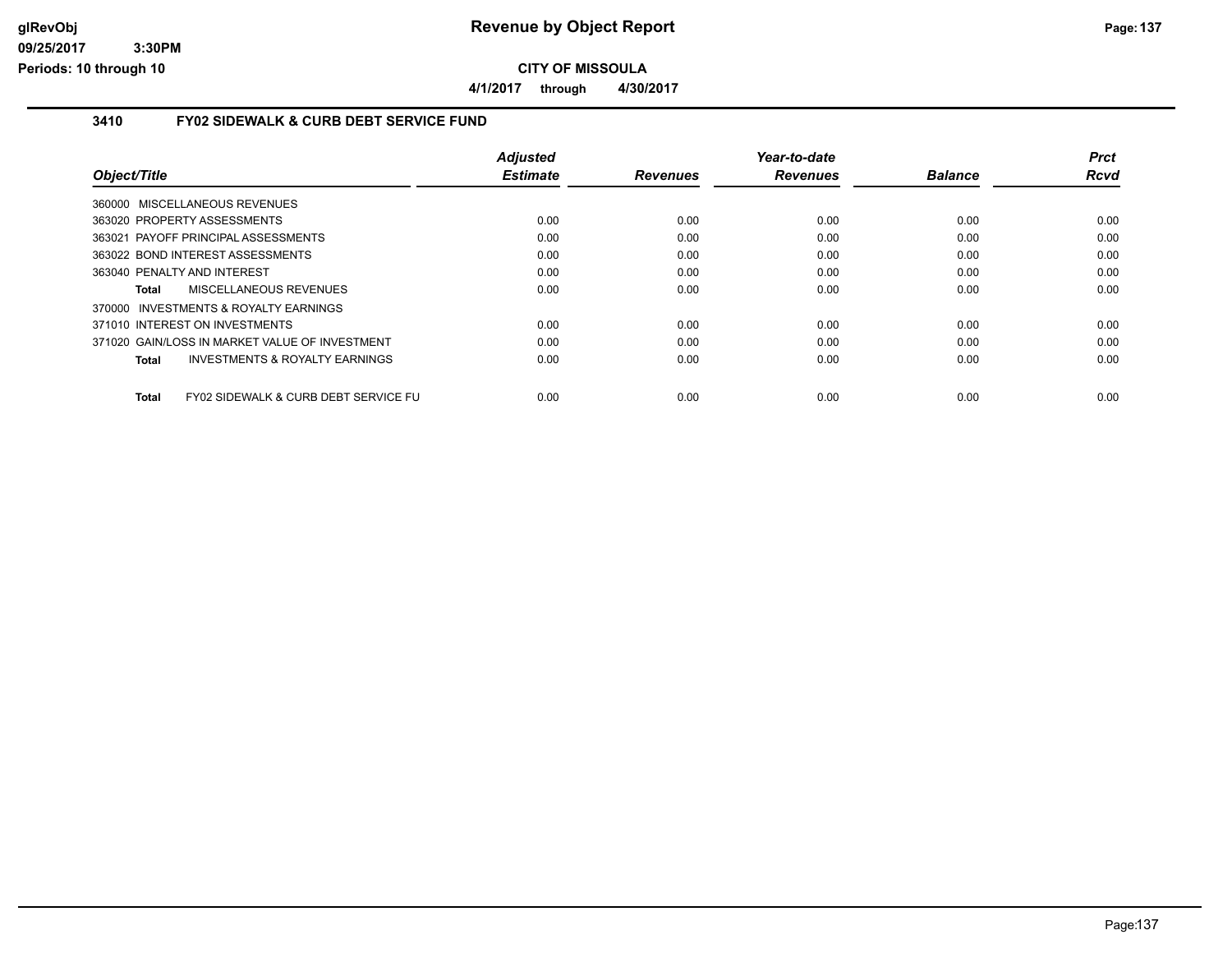**4/1/2017 through 4/30/2017**

## **3420 FY03 SIDEWALK & CURB DEBT SERVICE**

## **3420 FY03 SIDEWALK & CURB DEBT SERVICE**

|                                                     | <b>Adjusted</b> |                 | Year-to-date    |                | <b>Prct</b> |
|-----------------------------------------------------|-----------------|-----------------|-----------------|----------------|-------------|
| Object/Title                                        | <b>Estimate</b> | <b>Revenues</b> | <b>Revenues</b> | <b>Balance</b> | Rcvd        |
| MISCELLANEOUS REVENUES<br>360000                    |                 |                 |                 |                |             |
| 363020 PROPERTY ASSESSMENTS                         | 0.00            | 0.00            | 0.00            | 0.00           | 0.00        |
| 363021 PAYOFF PRINCIPAL ASSESSMENTS                 | 0.00            | 0.00            | 0.00            | 0.00           | 0.00        |
| 363022 BOND INTEREST ASSESSMENTS                    | 0.00            | 0.00            | 0.00            | 0.00           | 0.00        |
| 363040 PENALTY AND INTEREST                         | 0.00            | 0.00            | 0.00            | 0.00           | 0.00        |
| <b>MISCELLANEOUS REVENUES</b><br><b>Total</b>       | 0.00            | 0.00            | 0.00            | 0.00           | 0.00        |
| <b>INVESTMENTS &amp; ROYALTY EARNINGS</b><br>370000 |                 |                 |                 |                |             |
| 371010 INTEREST ON INVESTMENTS                      | 0.00            | 0.00            | 0.00            | 0.00           | 0.00        |
| 371020 GAIN/LOSS IN MARKET VALUE OF INVESTMENTS     | 0.00            | 0.00            | 0.00            | 0.00           | 0.00        |
| <b>INVESTMENTS &amp; ROYALTY EARNINGS</b><br>Total  | 0.00            | 0.00            | 0.00            | 0.00           | 0.00        |
| OTHER FINANCING SOURCES<br>380000                   |                 |                 |                 |                |             |
| 381009 TRANSFERS IN                                 | 0.00            | 0.00            | 0.00            | 0.00           | 0.00        |
| OTHER FINANCING SOURCES<br><b>Total</b>             | 0.00            | 0.00            | 0.00            | 0.00           | 0.00        |
| FY03 SIDEWALK & CURB DEBT SERVICE<br><b>Total</b>   | 0.00            | 0.00            | 0.00            | 0.00           | 0.00        |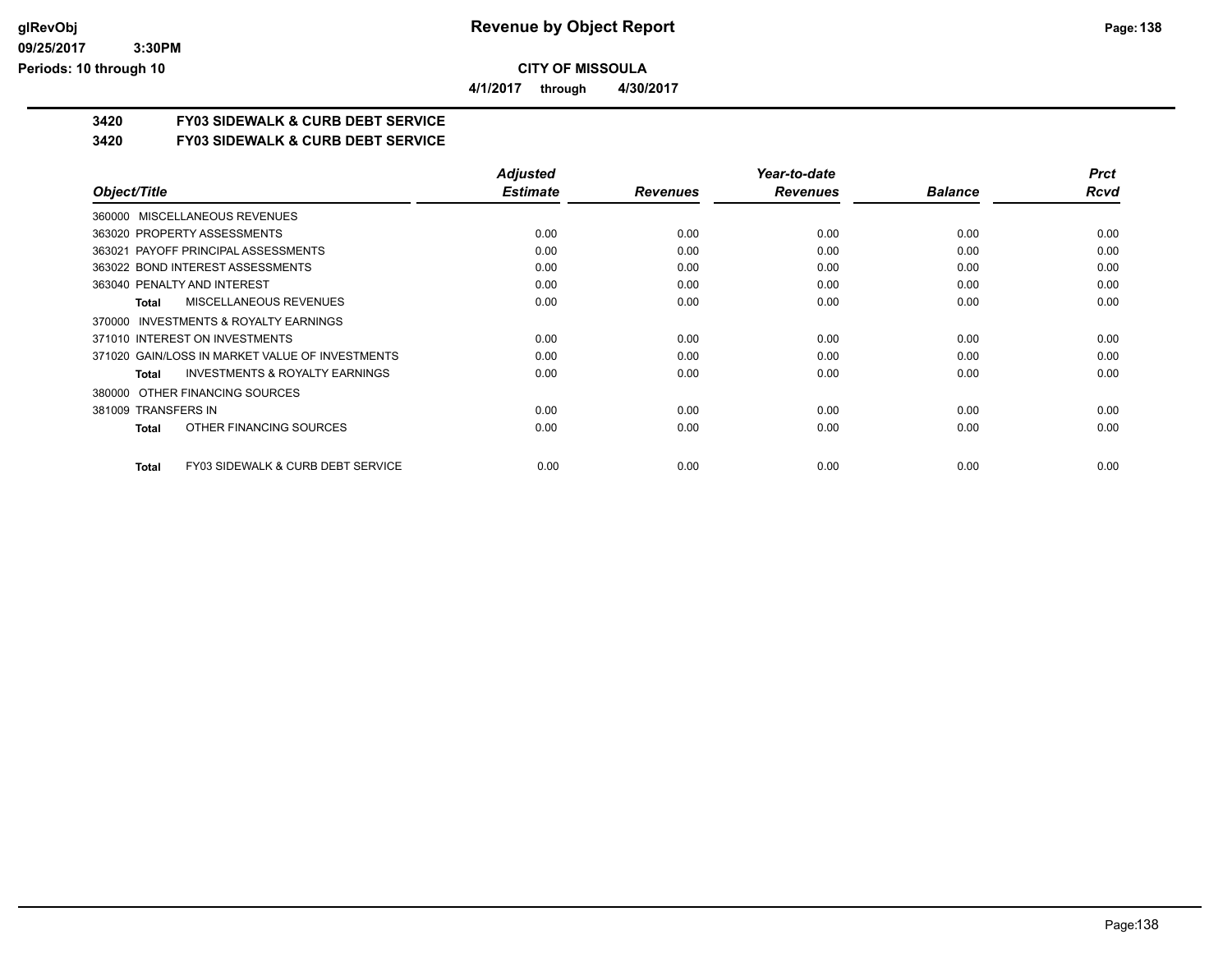**4/1/2017 through 4/30/2017**

## **3420 FY03 SIDEWALK & CURB DEBT SERVICE**

| Object/Title                                        | <b>Adjusted</b><br><b>Estimate</b> | <b>Revenues</b> | Year-to-date<br><b>Revenues</b> | <b>Balance</b> | <b>Prct</b><br>Rcvd |
|-----------------------------------------------------|------------------------------------|-----------------|---------------------------------|----------------|---------------------|
| 360000 MISCELLANEOUS REVENUES                       |                                    |                 |                                 |                |                     |
| 363020 PROPERTY ASSESSMENTS                         | 0.00                               | 0.00            | 0.00                            | 0.00           | 0.00                |
| 363021 PAYOFF PRINCIPAL ASSESSMENTS                 | 0.00                               | 0.00            | 0.00                            | 0.00           | 0.00                |
| 363022 BOND INTEREST ASSESSMENTS                    | 0.00                               | 0.00            | 0.00                            | 0.00           | 0.00                |
| 363040 PENALTY AND INTEREST                         | 0.00                               | 0.00            | 0.00                            | 0.00           | 0.00                |
| <b>MISCELLANEOUS REVENUES</b><br>Total              | 0.00                               | 0.00            | 0.00                            | 0.00           | 0.00                |
| <b>INVESTMENTS &amp; ROYALTY EARNINGS</b><br>370000 |                                    |                 |                                 |                |                     |
| 371010 INTEREST ON INVESTMENTS                      | 0.00                               | 0.00            | 0.00                            | 0.00           | 0.00                |
| 371020 GAIN/LOSS IN MARKET VALUE OF INVESTMENT      | 0.00                               | 0.00            | 0.00                            | 0.00           | 0.00                |
| <b>INVESTMENTS &amp; ROYALTY EARNINGS</b><br>Total  | 0.00                               | 0.00            | 0.00                            | 0.00           | 0.00                |
| 380000 OTHER FINANCING SOURCES                      |                                    |                 |                                 |                |                     |
| 381009 TRANSFERS IN                                 | 0.00                               | 0.00            | 0.00                            | 0.00           | 0.00                |
| OTHER FINANCING SOURCES<br><b>Total</b>             | 0.00                               | 0.00            | 0.00                            | 0.00           | 0.00                |
| FY03 SIDEWALK & CURB DEBT SERVICE<br>Total          | 0.00                               | 0.00            | 0.00                            | 0.00           | 0.00                |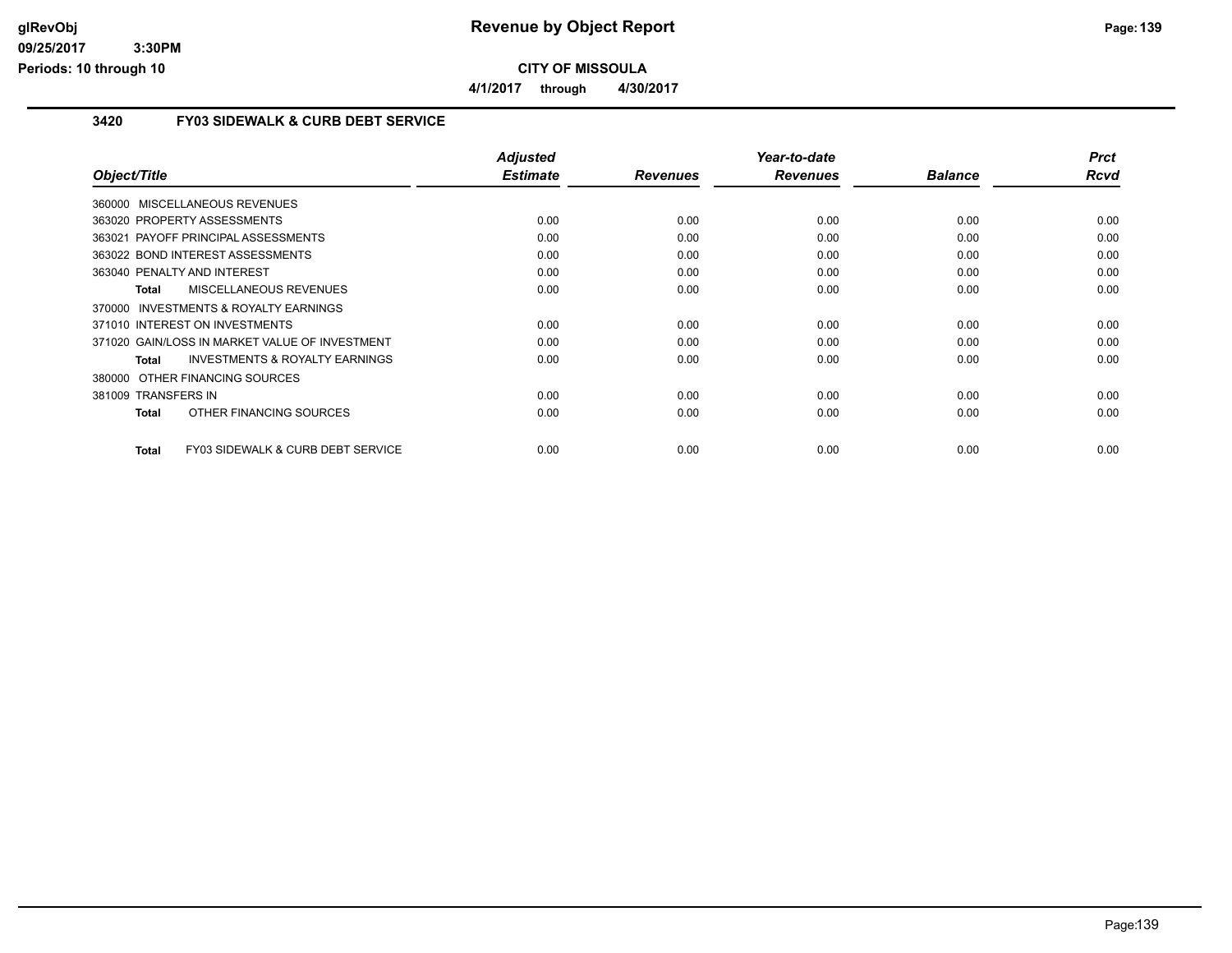**4/1/2017 through 4/30/2017**

## **3430 FY04 SIDEWALK CURB DEBT SERVICE**

## **3430 FY04 SIDEWALK CURB DEBT SERVICE**

|                                                    | <b>Adjusted</b> |                 | Year-to-date    |                | <b>Prct</b> |
|----------------------------------------------------|-----------------|-----------------|-----------------|----------------|-------------|
| Object/Title                                       | <b>Estimate</b> | <b>Revenues</b> | <b>Revenues</b> | <b>Balance</b> | Rcvd        |
| 360000 MISCELLANEOUS REVENUES                      |                 |                 |                 |                |             |
| 363020 PROPERTY ASSESSMENTS                        | 0.00            | 0.00            | 0.00            | 0.00           | 0.00        |
| 363021 PAYOFF PRINCIPAL ASSESSMENTS                | 0.00            | 0.00            | 0.00            | 0.00           | 0.00        |
| 363022 BOND INTEREST ASSESSMENTS                   | 0.00            | 0.00            | 0.00            | 0.00           | 0.00        |
| 363040 PENALTY AND INTEREST                        | 0.00            | 0.00            | 0.00            | 0.00           | 0.00        |
| MISCELLANEOUS REVENUES<br>Total                    | 0.00            | 0.00            | 0.00            | 0.00           | 0.00        |
| 370000 INVESTMENTS & ROYALTY EARNINGS              |                 |                 |                 |                |             |
| 371010 INTEREST ON INVESTMENTS                     | 0.00            | 0.00            | 0.00            | 0.00           | 0.00        |
| 371020 GAIN/LOSS IN MARKET VALUE OF INVESTMENTS    | 0.00            | 0.00            | 0.00            | 0.00           | 0.00        |
| <b>INVESTMENTS &amp; ROYALTY EARNINGS</b><br>Total | 0.00            | 0.00            | 0.00            | 0.00           | 0.00        |
| 380000 OTHER FINANCING SOURCES                     |                 |                 |                 |                |             |
| 381030 SID BOND PROCEEDS                           | 0.00            | 0.00            | 0.00            | 0.00           | 0.00        |
| OTHER FINANCING SOURCES<br><b>Total</b>            | 0.00            | 0.00            | 0.00            | 0.00           | 0.00        |
| FY04 SIDEWALK CURB DEBT SERVICE<br><b>Total</b>    | 0.00            | 0.00            | 0.00            | 0.00           | 0.00        |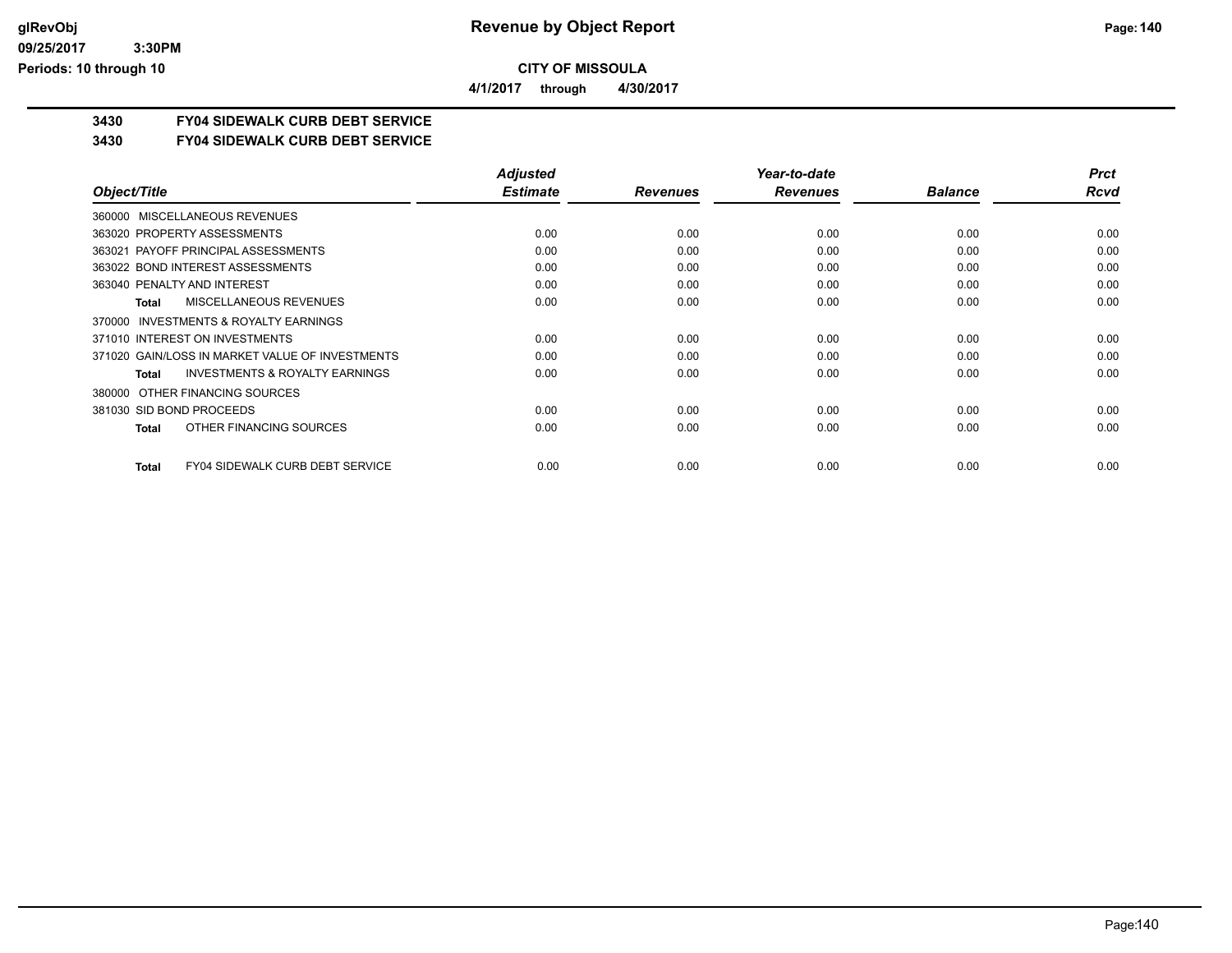**4/1/2017 through 4/30/2017**

## **3430 FY04 SIDEWALK CURB DEBT SERVICE**

| Object/Title                                        | <b>Adjusted</b><br><b>Estimate</b> | <b>Revenues</b> | Year-to-date<br><b>Revenues</b> | <b>Balance</b> | <b>Prct</b><br>Rcvd |
|-----------------------------------------------------|------------------------------------|-----------------|---------------------------------|----------------|---------------------|
| 360000 MISCELLANEOUS REVENUES                       |                                    |                 |                                 |                |                     |
| 363020 PROPERTY ASSESSMENTS                         | 0.00                               | 0.00            | 0.00                            | 0.00           | 0.00                |
| 363021 PAYOFF PRINCIPAL ASSESSMENTS                 | 0.00                               | 0.00            | 0.00                            | 0.00           | 0.00                |
| 363022 BOND INTEREST ASSESSMENTS                    | 0.00                               | 0.00            | 0.00                            | 0.00           | 0.00                |
| 363040 PENALTY AND INTEREST                         | 0.00                               | 0.00            | 0.00                            | 0.00           | 0.00                |
| <b>MISCELLANEOUS REVENUES</b><br>Total              | 0.00                               | 0.00            | 0.00                            | 0.00           | 0.00                |
| <b>INVESTMENTS &amp; ROYALTY EARNINGS</b><br>370000 |                                    |                 |                                 |                |                     |
| 371010 INTEREST ON INVESTMENTS                      | 0.00                               | 0.00            | 0.00                            | 0.00           | 0.00                |
| 371020 GAIN/LOSS IN MARKET VALUE OF INVESTMENT      | 0.00                               | 0.00            | 0.00                            | 0.00           | 0.00                |
| <b>INVESTMENTS &amp; ROYALTY EARNINGS</b><br>Total  | 0.00                               | 0.00            | 0.00                            | 0.00           | 0.00                |
| 380000 OTHER FINANCING SOURCES                      |                                    |                 |                                 |                |                     |
| 381030 SID BOND PROCEEDS                            | 0.00                               | 0.00            | 0.00                            | 0.00           | 0.00                |
| OTHER FINANCING SOURCES<br><b>Total</b>             | 0.00                               | 0.00            | 0.00                            | 0.00           | 0.00                |
|                                                     |                                    |                 |                                 |                |                     |
| FY04 SIDEWALK CURB DEBT SERVICE<br>Total            | 0.00                               | 0.00            | 0.00                            | 0.00           | 0.00                |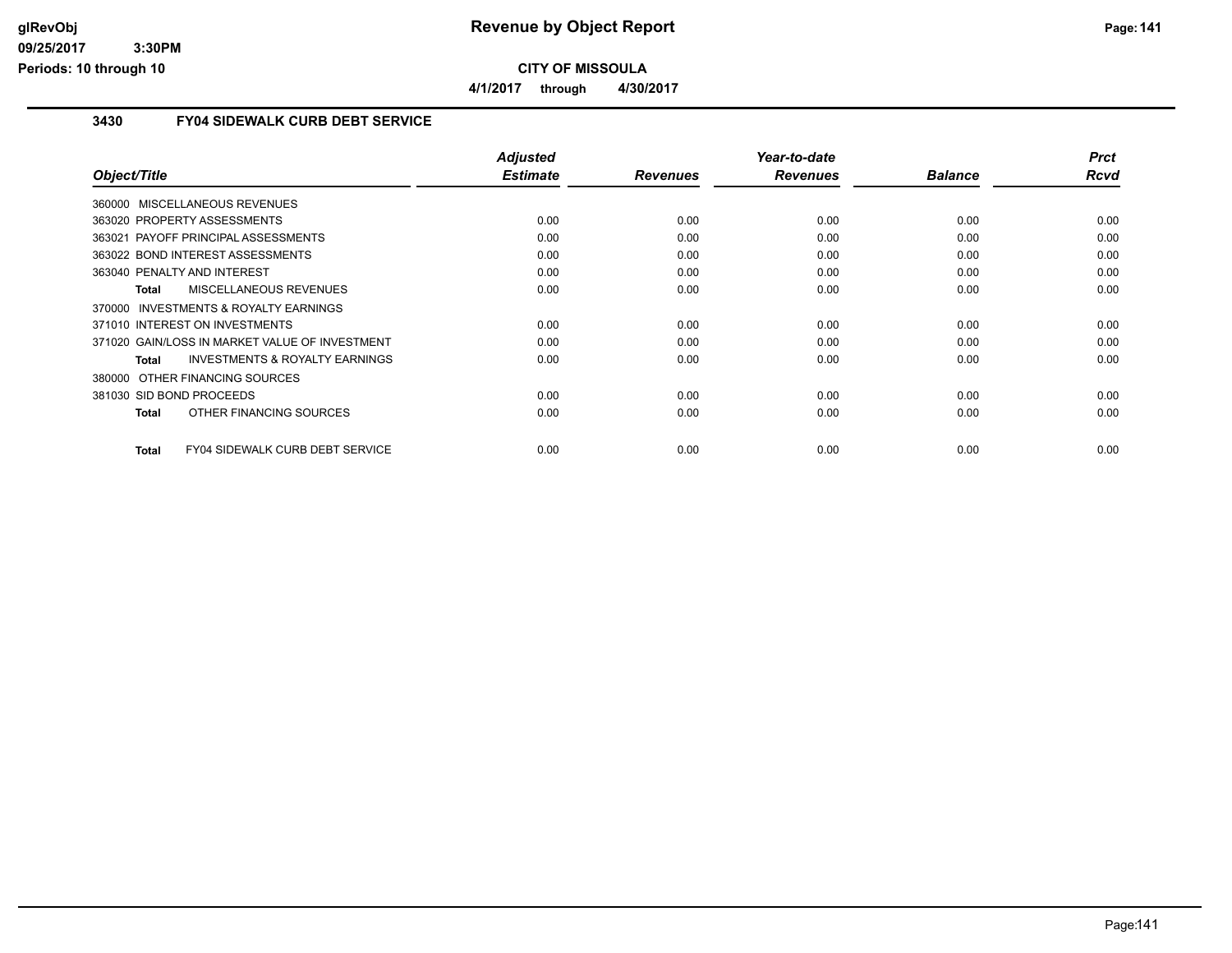**4/1/2017 through 4/30/2017**

**3433 SID 433 DEBT SERVICE**

**3433 SID 433 DEBT SERVICE**

|                                                 | <b>Adiusted</b> |                 | Year-to-date    |                | <b>Prct</b> |
|-------------------------------------------------|-----------------|-----------------|-----------------|----------------|-------------|
| Object/Title                                    | <b>Estimate</b> | <b>Revenues</b> | <b>Revenues</b> | <b>Balance</b> | <b>Rcvd</b> |
| 360000 MISCELLANEOUS REVENUES                   |                 |                 |                 |                |             |
| 363020 PROPERTY ASSESSMENTS                     | 0.00            | 0.00            | 0.00            | 0.00           | 0.00        |
| 363021 PAYOFF PRINCIPAL ASSESSMENTS             | 0.00            | 0.00            | 0.00            | 0.00           | 0.00        |
| 363022 BOND INTEREST ASSESSMENTS                | 0.00            | 0.00            | 0.00            | 0.00           | 0.00        |
| 363040 PENALTY AND INTEREST                     | 0.00            | 0.00            | 0.00            | 0.00           | 0.00        |
| MISCELLANEOUS REVENUES<br>Total                 | 0.00            | 0.00            | 0.00            | 0.00           | 0.00        |
| 370000 INVESTMENTS & ROYALTY EARNINGS           |                 |                 |                 |                |             |
| 371010 INTEREST ON INVESTMENTS                  | 0.00            | 0.00            | 0.00            | 0.00           | 0.00        |
| 371020 GAIN/LOSS IN MARKET VALUE OF INVESTMENTS | 0.00            | 0.00            | 0.00            | 0.00           | 0.00        |
| INVESTMENTS & ROYALTY EARNINGS<br><b>Total</b>  | 0.00            | 0.00            | 0.00            | 0.00           | 0.00        |
| SID 433 DEBT SERVICE<br>Total                   | 0.00            | 0.00            | 0.00            | 0.00           | 0.00        |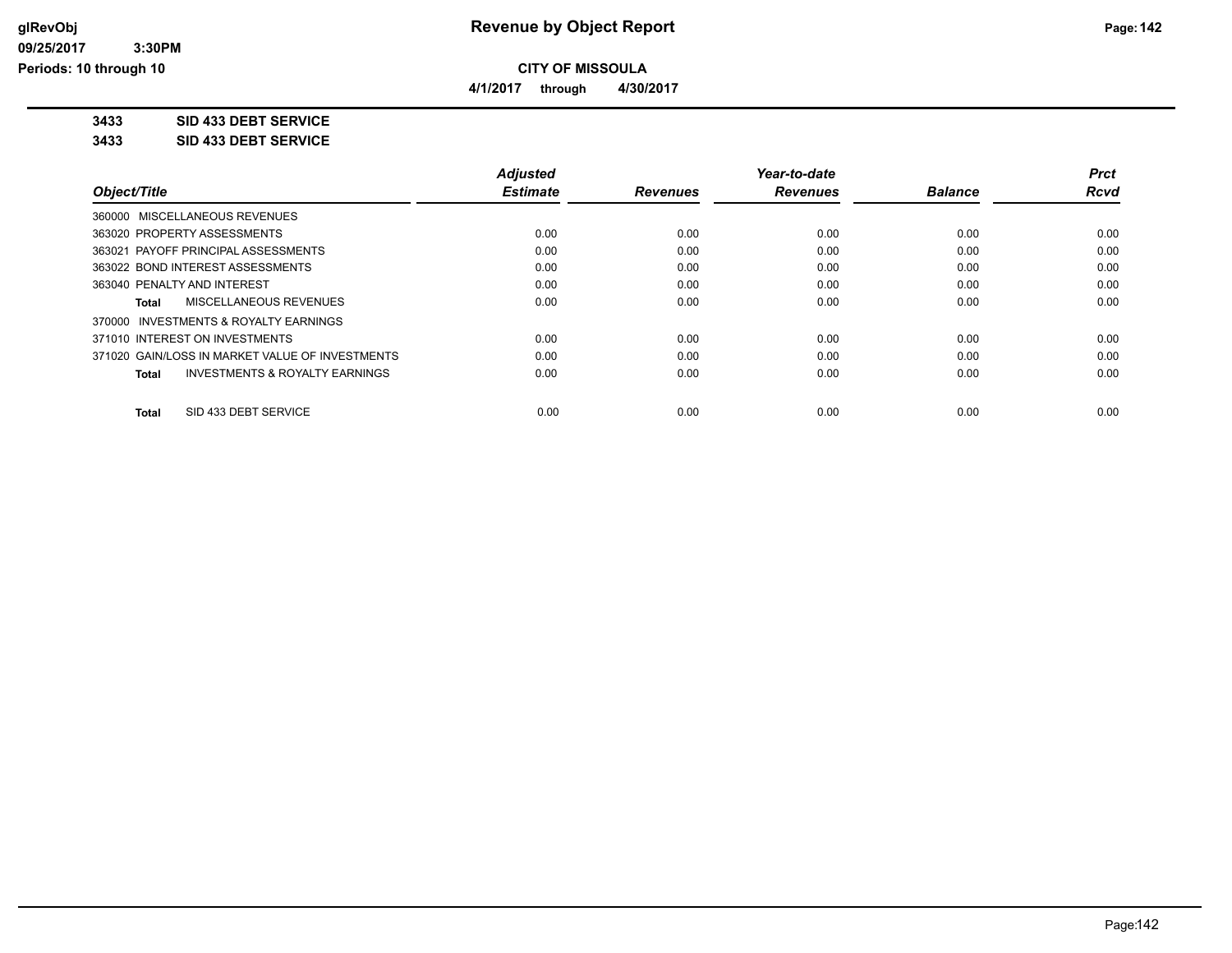**4/1/2017 through 4/30/2017**

## **3433 SID 433 DEBT SERVICE**

|                                                           | <b>Adjusted</b> |                 | Year-to-date    |                | <b>Prct</b> |
|-----------------------------------------------------------|-----------------|-----------------|-----------------|----------------|-------------|
| Object/Title                                              | <b>Estimate</b> | <b>Revenues</b> | <b>Revenues</b> | <b>Balance</b> | <b>Rcvd</b> |
| 360000 MISCELLANEOUS REVENUES                             |                 |                 |                 |                |             |
| 363020 PROPERTY ASSESSMENTS                               | 0.00            | 0.00            | 0.00            | 0.00           | 0.00        |
| 363021 PAYOFF PRINCIPAL ASSESSMENTS                       | 0.00            | 0.00            | 0.00            | 0.00           | 0.00        |
| 363022 BOND INTEREST ASSESSMENTS                          | 0.00            | 0.00            | 0.00            | 0.00           | 0.00        |
| 363040 PENALTY AND INTEREST                               | 0.00            | 0.00            | 0.00            | 0.00           | 0.00        |
| MISCELLANEOUS REVENUES<br>Total                           | 0.00            | 0.00            | 0.00            | 0.00           | 0.00        |
| INVESTMENTS & ROYALTY EARNINGS<br>370000                  |                 |                 |                 |                |             |
| 371010 INTEREST ON INVESTMENTS                            | 0.00            | 0.00            | 0.00            | 0.00           | 0.00        |
| 371020 GAIN/LOSS IN MARKET VALUE OF INVESTMENT            | 0.00            | 0.00            | 0.00            | 0.00           | 0.00        |
| <b>INVESTMENTS &amp; ROYALTY EARNINGS</b><br><b>Total</b> | 0.00            | 0.00            | 0.00            | 0.00           | 0.00        |
|                                                           |                 |                 |                 |                |             |
| SID 433 DEBT SERVICE<br><b>Total</b>                      | 0.00            | 0.00            | 0.00            | 0.00           | 0.00        |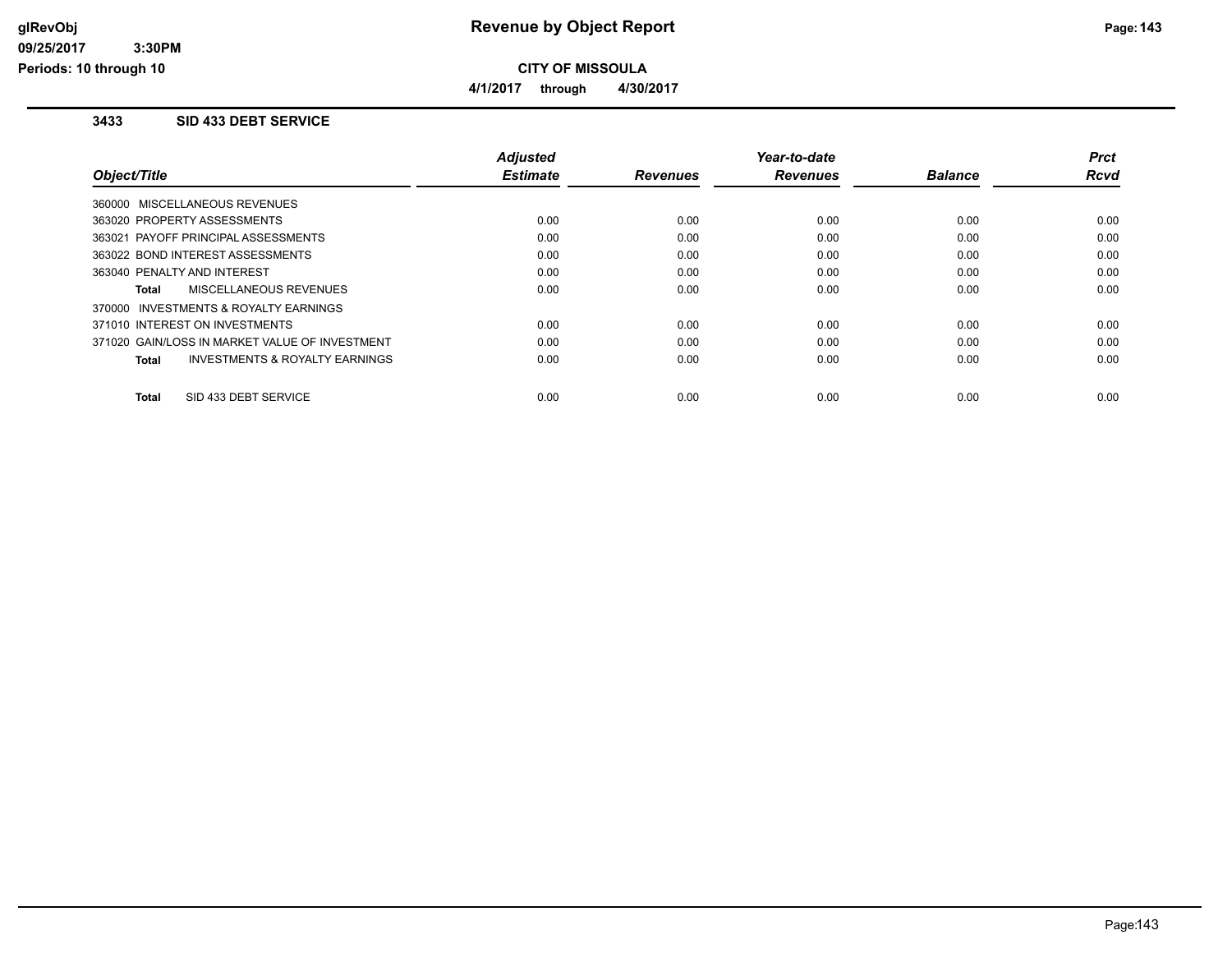**4/1/2017 through 4/30/2017**

**3440 FY05 SIDEWALK AND CURB**

**3440 FY05 SIDEWALK AND CURB**

|                                                           | <b>Adjusted</b> |                 | Year-to-date    |                | <b>Prct</b> |
|-----------------------------------------------------------|-----------------|-----------------|-----------------|----------------|-------------|
| Object/Title                                              | <b>Estimate</b> | <b>Revenues</b> | <b>Revenues</b> | <b>Balance</b> | Rcvd        |
| <b>MISCELLANEOUS REVENUES</b><br>360000                   |                 |                 |                 |                |             |
| 363020 PROPERTY ASSESSMENTS                               | 36,628.00       | 0.00            | 12,703.58       | 23,924.42      | 34.68       |
| 363021 PAYOFF PRINCIPAL ASSESSMENTS                       | 0.00            | 0.00            | 1,185.43        | $-1,185.43$    | 0.00        |
| 363022 BOND INTEREST ASSESSMENTS                          | 0.00            | 0.00            | 0.00            | 0.00           | 0.00        |
| 363040 PENALTY AND INTEREST                               | 0.00            | 0.00            | 1.35            | $-1.35$        | 0.00        |
| <b>MISCELLANEOUS REVENUES</b><br>Total                    | 36,628.00       | 0.00            | 13,890.36       | 22,737.64      | 37.92       |
| INVESTMENTS & ROYALTY EARNINGS<br>370000                  |                 |                 |                 |                |             |
| 371010 INTEREST ON INVESTMENTS                            | 0.00            | 0.00            | 0.00            | 0.00           | 0.00        |
| 371020 GAIN/LOSS IN MARKET VALUE OF INVESTMENTS           | 0.00            | 0.00            | 0.00            | 0.00           | 0.00        |
| 371500 INTEREST ON INTERFUND LOAN                         | 0.00            | 0.00            | 0.00            | 0.00           | 0.00        |
| <b>INVESTMENTS &amp; ROYALTY EARNINGS</b><br><b>Total</b> | 0.00            | 0.00            | 0.00            | 0.00           | 0.00        |
| OTHER FINANCING SOURCES<br>380000                         |                 |                 |                 |                |             |
| 381030 SID BONDS PROCEEDS                                 | 0.00            | 0.00            | 0.00            | 0.00           | 0.00        |
| OTHER FINANCING SOURCES<br><b>Total</b>                   | 0.00            | 0.00            | 0.00            | 0.00           | 0.00        |
| <b>FY05 SIDEWALK AND CURB</b><br><b>Total</b>             | 36,628.00       | 0.00            | 13,890.36       | 22,737.64      | 37.92       |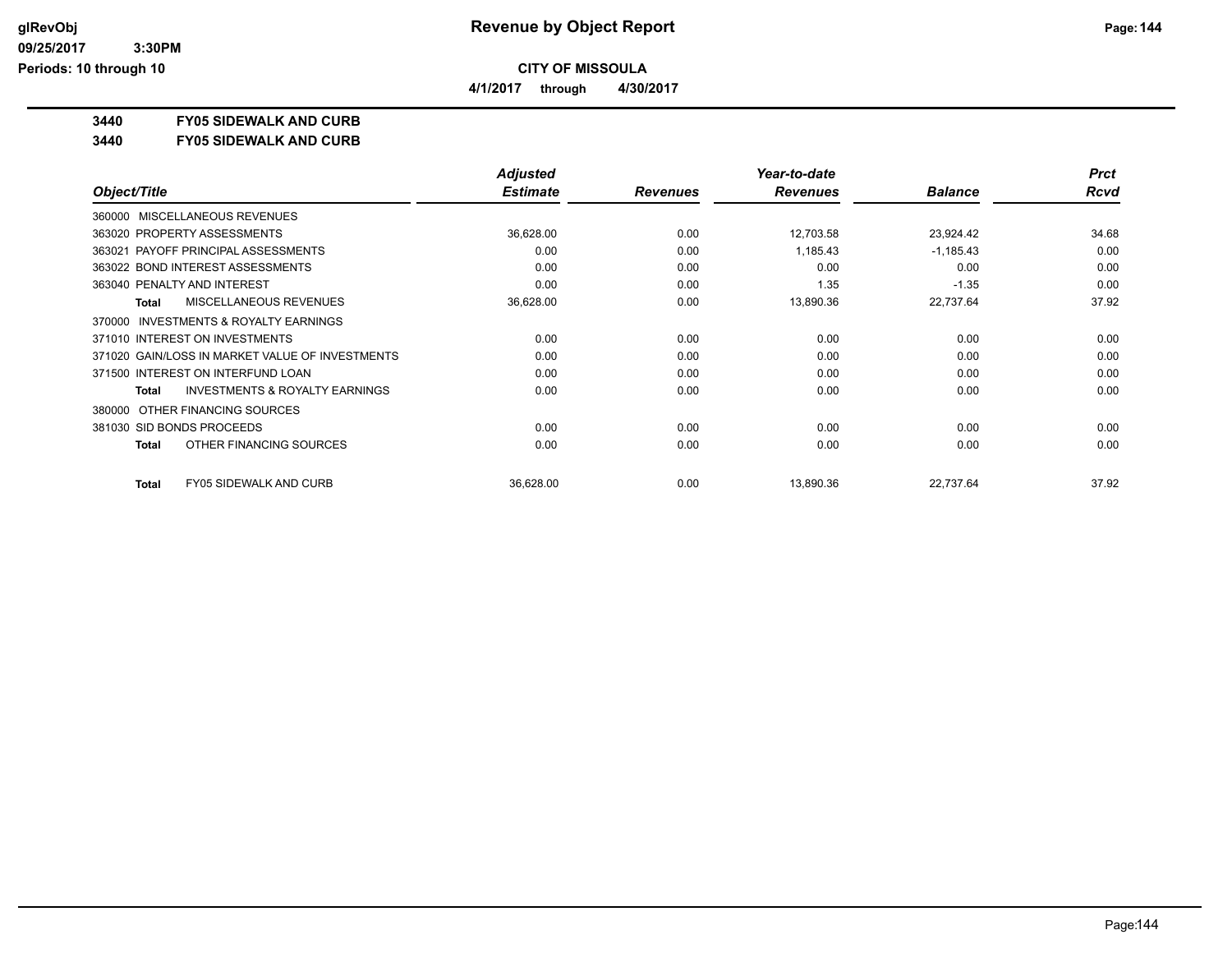**4/1/2017 through 4/30/2017**

# **3440 FY05 SIDEWALK AND CURB**

|                                                           | <b>Adjusted</b> |                 | Year-to-date    |                | <b>Prct</b> |
|-----------------------------------------------------------|-----------------|-----------------|-----------------|----------------|-------------|
| Object/Title                                              | <b>Estimate</b> | <b>Revenues</b> | <b>Revenues</b> | <b>Balance</b> | Rcvd        |
| 360000 MISCELLANEOUS REVENUES                             |                 |                 |                 |                |             |
| 363020 PROPERTY ASSESSMENTS                               | 36,628.00       | 0.00            | 12,703.58       | 23,924.42      | 34.68       |
| 363021 PAYOFF PRINCIPAL ASSESSMENTS                       | 0.00            | 0.00            | 1,185.43        | $-1,185.43$    | 0.00        |
| 363022 BOND INTEREST ASSESSMENTS                          | 0.00            | 0.00            | 0.00            | 0.00           | 0.00        |
| 363040 PENALTY AND INTEREST                               | 0.00            | 0.00            | 1.35            | $-1.35$        | 0.00        |
| <b>MISCELLANEOUS REVENUES</b><br><b>Total</b>             | 36,628.00       | 0.00            | 13,890.36       | 22,737.64      | 37.92       |
| 370000 INVESTMENTS & ROYALTY EARNINGS                     |                 |                 |                 |                |             |
| 371010 INTEREST ON INVESTMENTS                            | 0.00            | 0.00            | 0.00            | 0.00           | 0.00        |
| 371020 GAIN/LOSS IN MARKET VALUE OF INVESTMENT            | 0.00            | 0.00            | 0.00            | 0.00           | 0.00        |
| 371500 INTEREST ON INTERFUND LOAN                         | 0.00            | 0.00            | 0.00            | 0.00           | 0.00        |
| <b>INVESTMENTS &amp; ROYALTY EARNINGS</b><br><b>Total</b> | 0.00            | 0.00            | 0.00            | 0.00           | 0.00        |
| 380000 OTHER FINANCING SOURCES                            |                 |                 |                 |                |             |
| 381030 SID BONDS PROCEEDS                                 | 0.00            | 0.00            | 0.00            | 0.00           | 0.00        |
| OTHER FINANCING SOURCES<br><b>Total</b>                   | 0.00            | 0.00            | 0.00            | 0.00           | 0.00        |
| <b>FY05 SIDEWALK AND CURB</b><br><b>Total</b>             | 36,628.00       | 0.00            | 13,890.36       | 22,737.64      | 37.92       |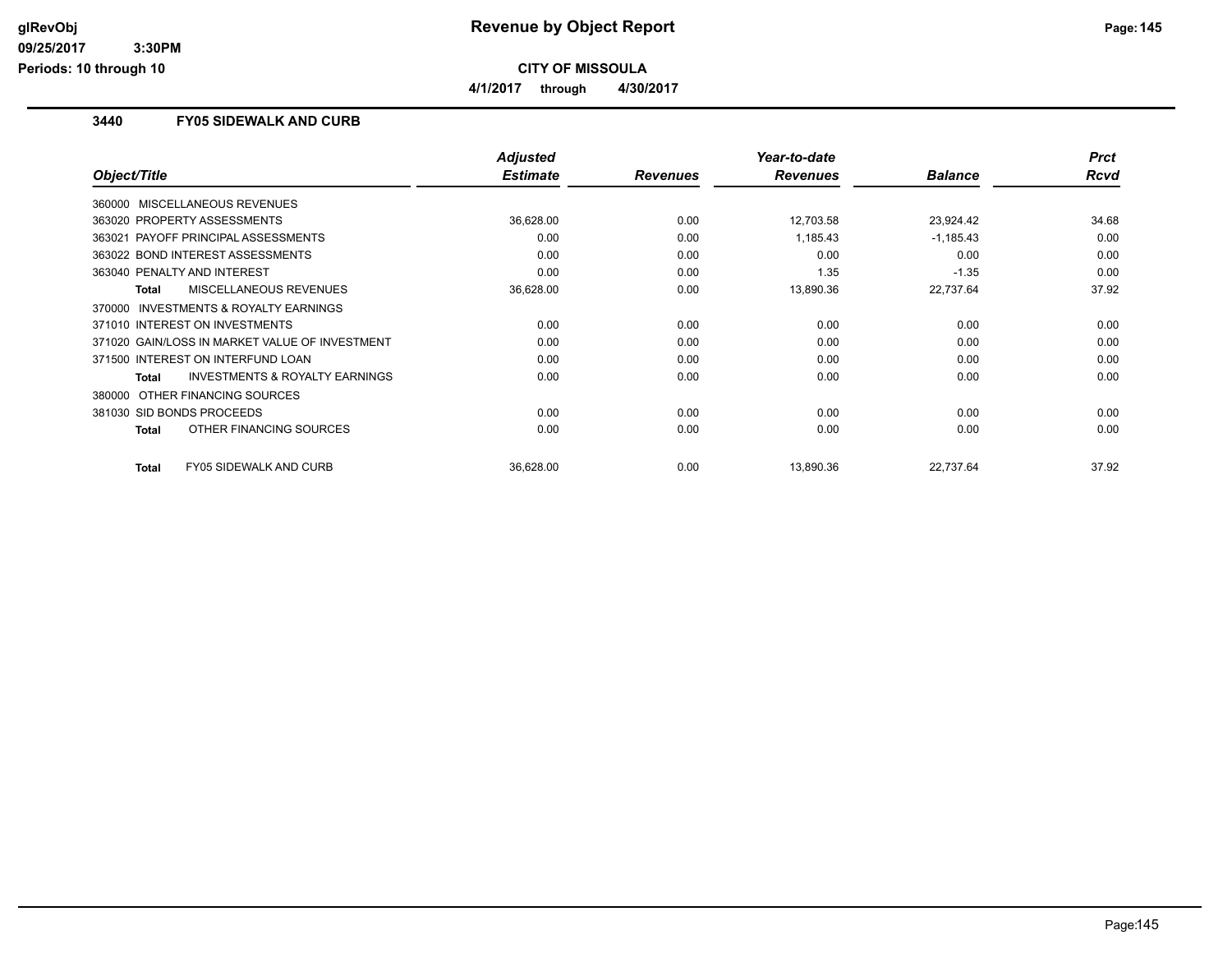**4/1/2017 through 4/30/2017**

**3441 FY06 SIDEWALK & CURB DEBT**

**3441 FY06 SIDEWALK & CURB DEBT**

|                                                      | <b>Adjusted</b> |                 | Year-to-date    |                | <b>Prct</b> |
|------------------------------------------------------|-----------------|-----------------|-----------------|----------------|-------------|
| Object/Title                                         | <b>Estimate</b> | <b>Revenues</b> | <b>Revenues</b> | <b>Balance</b> | <b>Rcvd</b> |
| 360000 MISCELLANEOUS REVENUES                        |                 |                 |                 |                |             |
| 363020 PROPERTY ASSESSMENTS                          | 0.00            | 0.00            | 0.00            | 0.00           | 0.00        |
| MISCELLANEOUS REVENUES<br>Total                      | 0.00            | 0.00            | 0.00            | 0.00           | 0.00        |
| 370000 INVESTMENTS & ROYALTY EARNINGS                |                 |                 |                 |                |             |
| 371010 INTEREST ON INVESTMENTS                       | 0.00            | 0.00            | 0.00            | 0.00           | 0.00        |
| 371020 GAIN/LOSS IN MARKET VALUE OF INVESTMENTS      | 0.00            | 0.00            | 0.00            | 0.00           | 0.00        |
| <b>INVESTMENTS &amp; ROYALTY EARNINGS</b><br>Total   | 0.00            | 0.00            | 0.00            | 0.00           | 0.00        |
| <b>Total</b><br><b>FY06 SIDEWALK &amp; CURB DEBT</b> | 0.00            | 0.00            | 0.00            | 0.00           | 0.00        |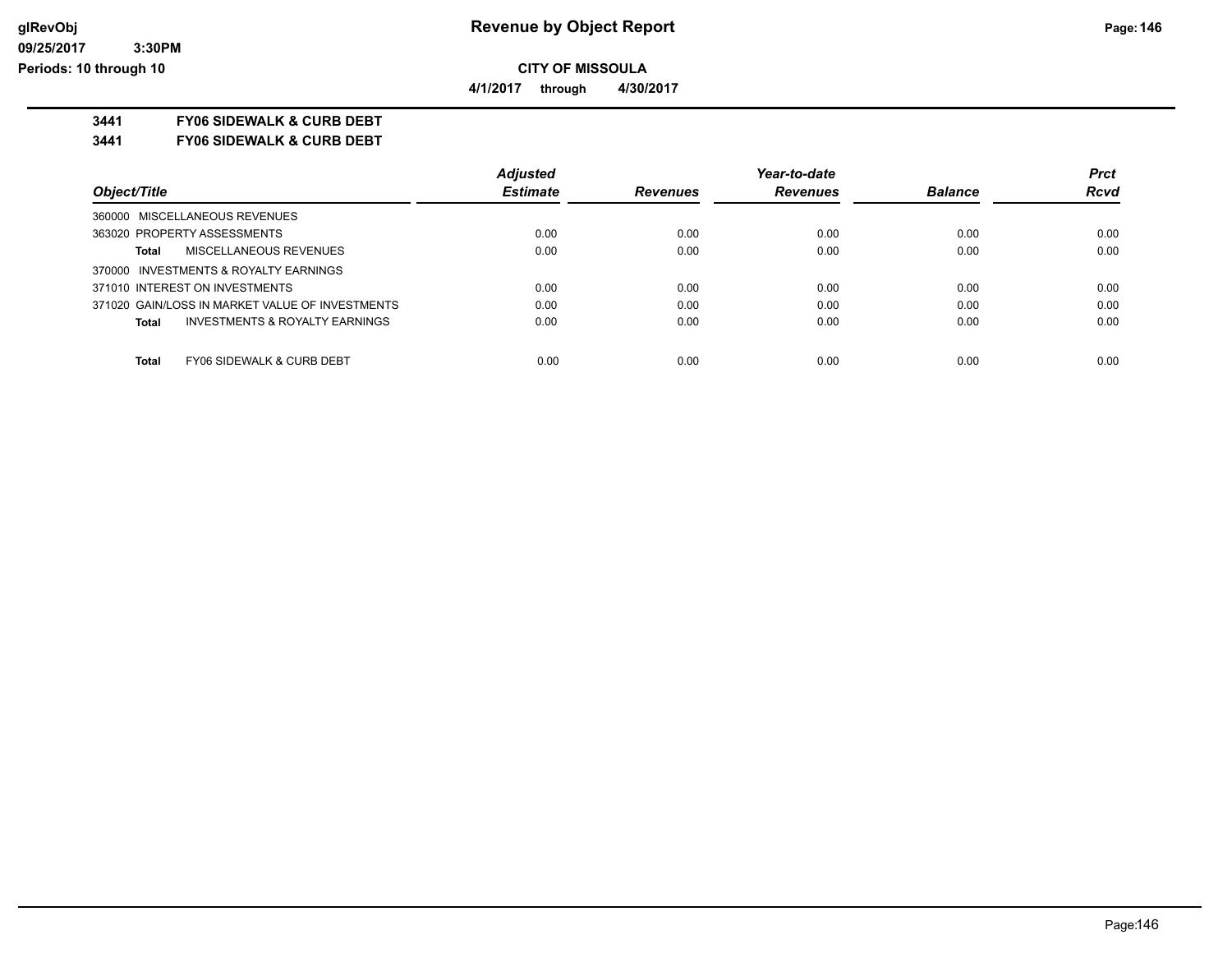**4/1/2017 through 4/30/2017**

# **3441 FY06 SIDEWALK & CURB DEBT**

|                                                    | <b>Adjusted</b> |                 | Year-to-date    |                | <b>Prct</b> |
|----------------------------------------------------|-----------------|-----------------|-----------------|----------------|-------------|
| Object/Title                                       | <b>Estimate</b> | <b>Revenues</b> | <b>Revenues</b> | <b>Balance</b> | <b>Rcvd</b> |
| MISCELLANEOUS REVENUES<br>360000                   |                 |                 |                 |                |             |
| 363020 PROPERTY ASSESSMENTS                        | 0.00            | 0.00            | 0.00            | 0.00           | 0.00        |
| MISCELLANEOUS REVENUES<br>Total                    | 0.00            | 0.00            | 0.00            | 0.00           | 0.00        |
| 370000 INVESTMENTS & ROYALTY EARNINGS              |                 |                 |                 |                |             |
| 371010 INTEREST ON INVESTMENTS                     | 0.00            | 0.00            | 0.00            | 0.00           | 0.00        |
| 371020 GAIN/LOSS IN MARKET VALUE OF INVESTMENT     | 0.00            | 0.00            | 0.00            | 0.00           | 0.00        |
| <b>INVESTMENTS &amp; ROYALTY EARNINGS</b><br>Total | 0.00            | 0.00            | 0.00            | 0.00           | 0.00        |
| Total<br><b>FY06 SIDEWALK &amp; CURB DEBT</b>      | 0.00            | 0.00            | 0.00            | 0.00           | 0.00        |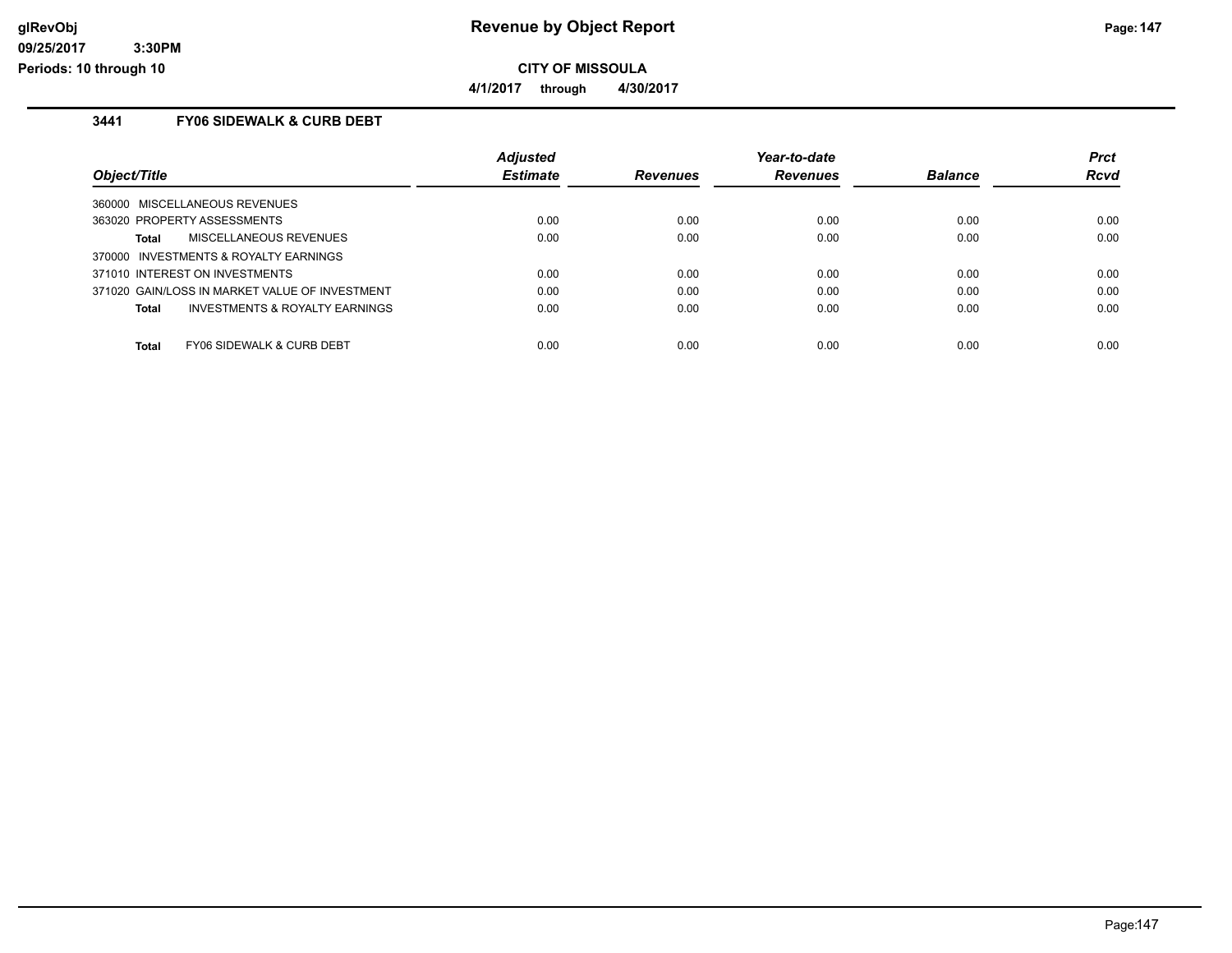**4/1/2017 through 4/30/2017**

**3449 SID 449 DEBT SERVICE**

**3449 SID 449 DEBT SERVICE**

|                                                           | <b>Adiusted</b> |                 | Year-to-date    |                | <b>Prct</b> |
|-----------------------------------------------------------|-----------------|-----------------|-----------------|----------------|-------------|
| Object/Title                                              | <b>Estimate</b> | <b>Revenues</b> | <b>Revenues</b> | <b>Balance</b> | <b>Rcvd</b> |
| 360000 MISCELLANEOUS REVENUES                             |                 |                 |                 |                |             |
| 363020 PROPERTY ASSESSMENTS                               | 0.00            | 0.00            | 0.00            | 0.00           | 0.00        |
| 363021 PAYOFF PRINCIPAL ASSESSMENTS                       | 0.00            | 0.00            | 0.00            | 0.00           | 0.00        |
| 363022 BOND INTEREST ASSESSMENTS                          | 0.00            | 0.00            | 0.00            | 0.00           | 0.00        |
| 363040 PENALTY AND INTEREST                               | 0.00            | 0.00            | 0.00            | 0.00           | 0.00        |
| MISCELLANEOUS REVENUES<br>Total                           | 0.00            | 0.00            | 0.00            | 0.00           | 0.00        |
| 370000 INVESTMENTS & ROYALTY EARNINGS                     |                 |                 |                 |                |             |
| 371010 INTEREST ON INVESTMENTS                            | 0.00            | 0.00            | 0.00            | 0.00           | 0.00        |
| 371020 GAIN/LOSS IN MARKET VALUE OF INVESTMENTS           | 0.00            | 0.00            | 0.00            | 0.00           | 0.00        |
| <b>INVESTMENTS &amp; ROYALTY EARNINGS</b><br><b>Total</b> | 0.00            | 0.00            | 0.00            | 0.00           | 0.00        |
| SID 449 DEBT SERVICE<br>Total                             | 0.00            | 0.00            | 0.00            | 0.00           | 0.00        |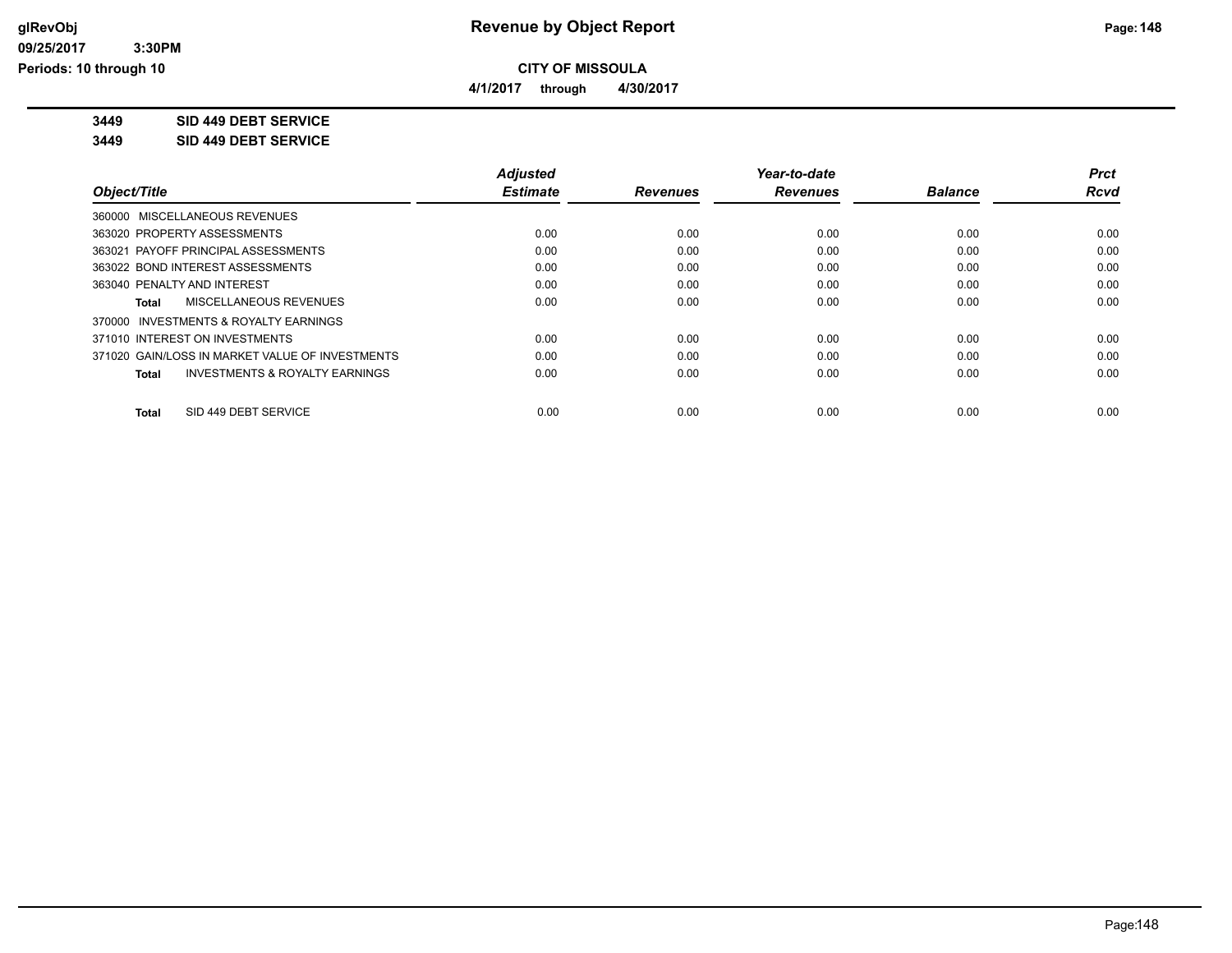**4/1/2017 through 4/30/2017**

## **3449 SID 449 DEBT SERVICE**

|                                                           | <b>Adjusted</b> |                 | Year-to-date    |                | <b>Prct</b> |
|-----------------------------------------------------------|-----------------|-----------------|-----------------|----------------|-------------|
| Object/Title                                              | <b>Estimate</b> | <b>Revenues</b> | <b>Revenues</b> | <b>Balance</b> | <b>Rcvd</b> |
| 360000 MISCELLANEOUS REVENUES                             |                 |                 |                 |                |             |
| 363020 PROPERTY ASSESSMENTS                               | 0.00            | 0.00            | 0.00            | 0.00           | 0.00        |
| 363021 PAYOFF PRINCIPAL ASSESSMENTS                       | 0.00            | 0.00            | 0.00            | 0.00           | 0.00        |
| 363022 BOND INTEREST ASSESSMENTS                          | 0.00            | 0.00            | 0.00            | 0.00           | 0.00        |
| 363040 PENALTY AND INTEREST                               | 0.00            | 0.00            | 0.00            | 0.00           | 0.00        |
| MISCELLANEOUS REVENUES<br>Total                           | 0.00            | 0.00            | 0.00            | 0.00           | 0.00        |
| INVESTMENTS & ROYALTY EARNINGS<br>370000                  |                 |                 |                 |                |             |
| 371010 INTEREST ON INVESTMENTS                            | 0.00            | 0.00            | 0.00            | 0.00           | 0.00        |
| 371020 GAIN/LOSS IN MARKET VALUE OF INVESTMENT            | 0.00            | 0.00            | 0.00            | 0.00           | 0.00        |
| <b>INVESTMENTS &amp; ROYALTY EARNINGS</b><br><b>Total</b> | 0.00            | 0.00            | 0.00            | 0.00           | 0.00        |
|                                                           |                 |                 |                 |                |             |
| SID 449 DEBT SERVICE<br><b>Total</b>                      | 0.00            | 0.00            | 0.00            | 0.00           | 0.00        |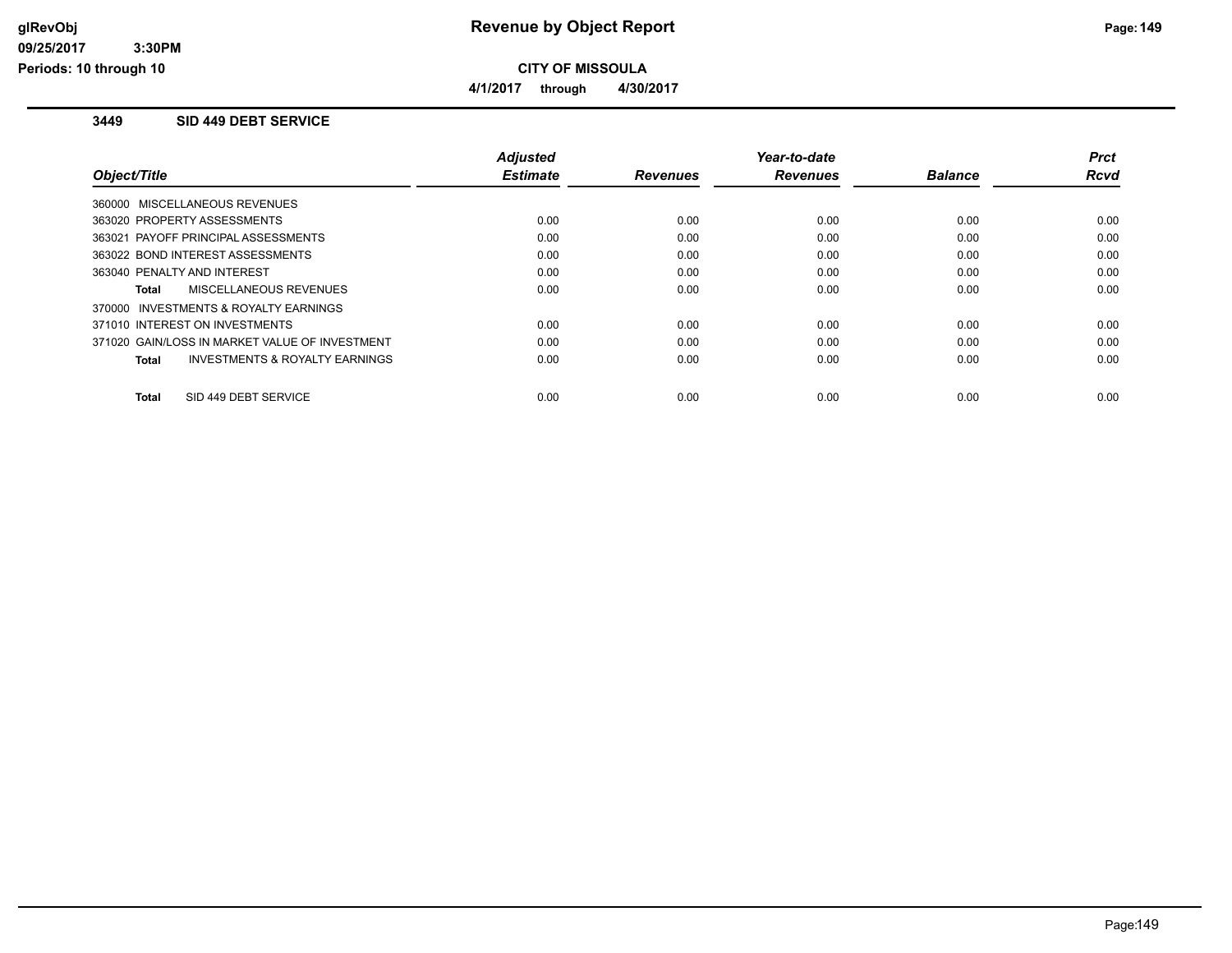**4/1/2017 through 4/30/2017**

**3450 FY06 SIDEWALK AND CURB**

**3450 FY06 SIDEWALK AND CURB**

|                                                           | <b>Adjusted</b> |                 | Year-to-date    |                | <b>Prct</b> |
|-----------------------------------------------------------|-----------------|-----------------|-----------------|----------------|-------------|
| Object/Title                                              | <b>Estimate</b> | <b>Revenues</b> | <b>Revenues</b> | <b>Balance</b> | <b>Rcvd</b> |
| MISCELLANEOUS REVENUES<br>360000                          |                 |                 |                 |                |             |
| 363020 PROPERTY ASSESSMENTS                               | 27,475.00       | 0.00            | 14,993.97       | 12,481.03      | 54.57       |
| 363021 PAYOFF PRINCIPAL ASSESSMENTS                       | 0.00            | 0.00            | 228.94          | $-228.94$      | 0.00        |
| 363022 BOND INTEREST ASSESSMENTS                          | 0.00            | 0.00            | 0.00            | 0.00           | 0.00        |
| 363040 PENALTY AND INTEREST                               | 0.00            | 0.00            | 7.80            | $-7.80$        | 0.00        |
| MISCELLANEOUS REVENUES<br><b>Total</b>                    | 27,475.00       | 0.00            | 15,230.71       | 12,244.29      | 55.43       |
| <b>INVESTMENTS &amp; ROYALTY EARNINGS</b><br>370000       |                 |                 |                 |                |             |
| 371010 INTEREST ON INVESTMENTS                            | 0.00            | 0.00            | 0.00            | 0.00           | 0.00        |
| 371020 GAIN/LOSS IN MARKET VALUE OF INVESTMENTS           | 0.00            | 0.00            | 0.00            | 0.00           | 0.00        |
| 371500 INTEREST ON INTERFUND LOAN                         | 0.00            | 0.00            | 0.00            | 0.00           | 0.00        |
| <b>INVESTMENTS &amp; ROYALTY EARNINGS</b><br><b>Total</b> | 0.00            | 0.00            | 0.00            | 0.00           | 0.00        |
| OTHER FINANCING SOURCES<br>380000                         |                 |                 |                 |                |             |
| 381030 SID BONDS PROCEEDS                                 | 0.00            | 0.00            | 0.00            | 0.00           | 0.00        |
| 383042 TRANSFERS FROM OTHER FUNDS                         | 0.00            | 0.00            | 0.00            | 0.00           | 0.00        |
| OTHER FINANCING SOURCES<br><b>Total</b>                   | 0.00            | 0.00            | 0.00            | 0.00           | 0.00        |
| FY06 SIDEWALK AND CURB<br>Total                           | 27,475.00       | 0.00            | 15,230.71       | 12,244.29      | 55.43       |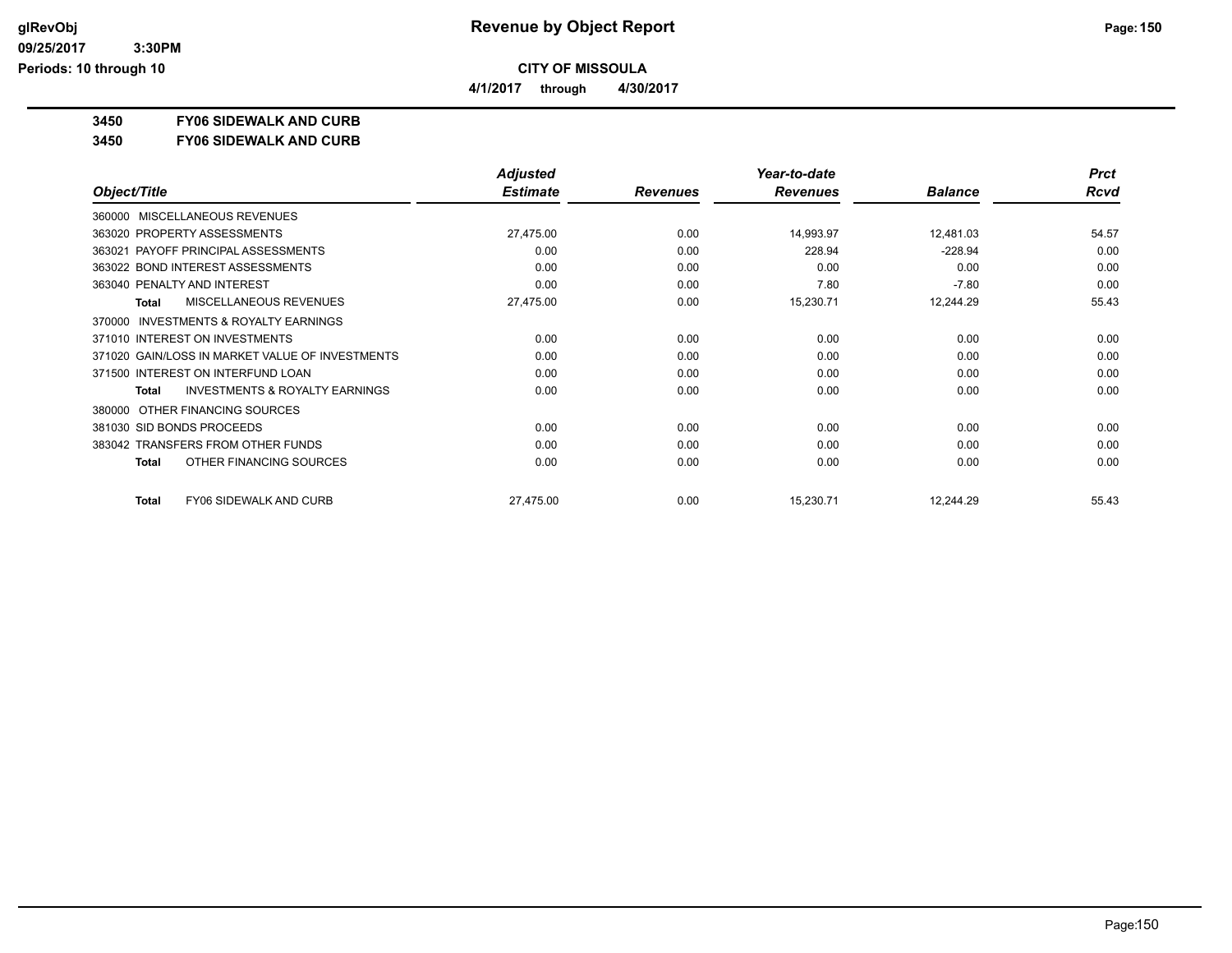**4/1/2017 through 4/30/2017**

# **3450 FY06 SIDEWALK AND CURB**

|                                                     | <b>Adjusted</b> |                 | Year-to-date    |                | <b>Prct</b> |
|-----------------------------------------------------|-----------------|-----------------|-----------------|----------------|-------------|
| Object/Title                                        | <b>Estimate</b> | <b>Revenues</b> | <b>Revenues</b> | <b>Balance</b> | <b>Rcvd</b> |
| 360000 MISCELLANEOUS REVENUES                       |                 |                 |                 |                |             |
| 363020 PROPERTY ASSESSMENTS                         | 27,475.00       | 0.00            | 14,993.97       | 12,481.03      | 54.57       |
| 363021 PAYOFF PRINCIPAL ASSESSMENTS                 | 0.00            | 0.00            | 228.94          | $-228.94$      | 0.00        |
| 363022 BOND INTEREST ASSESSMENTS                    | 0.00            | 0.00            | 0.00            | 0.00           | 0.00        |
| 363040 PENALTY AND INTEREST                         | 0.00            | 0.00            | 7.80            | $-7.80$        | 0.00        |
| <b>MISCELLANEOUS REVENUES</b><br><b>Total</b>       | 27,475.00       | 0.00            | 15,230.71       | 12,244.29      | 55.43       |
| <b>INVESTMENTS &amp; ROYALTY EARNINGS</b><br>370000 |                 |                 |                 |                |             |
| 371010 INTEREST ON INVESTMENTS                      | 0.00            | 0.00            | 0.00            | 0.00           | 0.00        |
| 371020 GAIN/LOSS IN MARKET VALUE OF INVESTMENT      | 0.00            | 0.00            | 0.00            | 0.00           | 0.00        |
| 371500 INTEREST ON INTERFUND LOAN                   | 0.00            | 0.00            | 0.00            | 0.00           | 0.00        |
| <b>INVESTMENTS &amp; ROYALTY EARNINGS</b><br>Total  | 0.00            | 0.00            | 0.00            | 0.00           | 0.00        |
| 380000 OTHER FINANCING SOURCES                      |                 |                 |                 |                |             |
| 381030 SID BONDS PROCEEDS                           | 0.00            | 0.00            | 0.00            | 0.00           | 0.00        |
| 383042 TRANSFERS FROM OTHER FUNDS                   | 0.00            | 0.00            | 0.00            | 0.00           | 0.00        |
| OTHER FINANCING SOURCES<br>Total                    | 0.00            | 0.00            | 0.00            | 0.00           | 0.00        |
| FY06 SIDEWALK AND CURB<br>Total                     | 27,475.00       | 0.00            | 15,230.71       | 12,244.29      | 55.43       |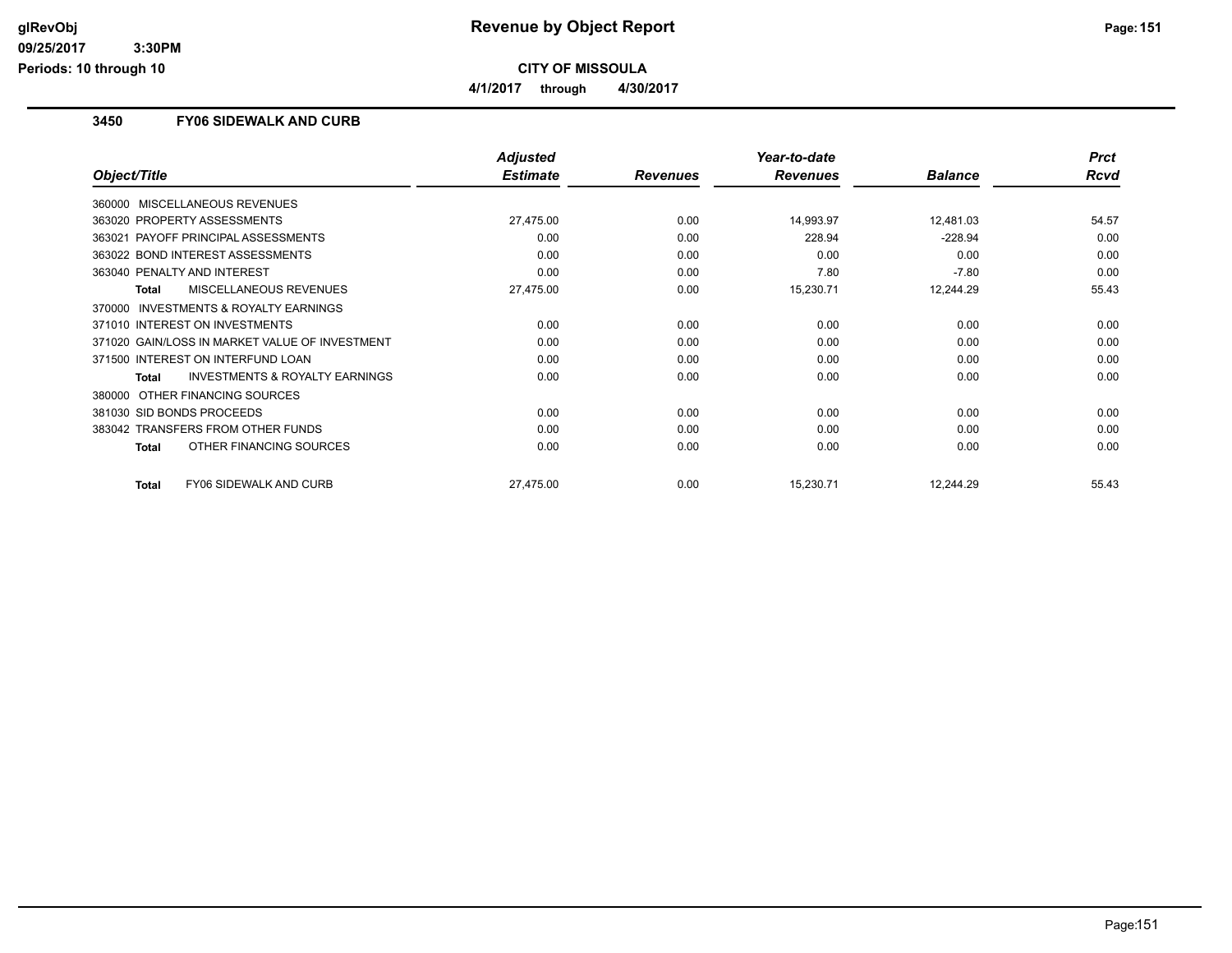**4/1/2017 through 4/30/2017**

**3460 FY07 SIDEWALK AND CURB DEBT**

#### **3460 FY07 SIDEWALK AND CURB DEBT**

|                                                           | <b>Adjusted</b> |                 | Year-to-date    |                | <b>Prct</b> |
|-----------------------------------------------------------|-----------------|-----------------|-----------------|----------------|-------------|
| Object/Title                                              | <b>Estimate</b> | <b>Revenues</b> | <b>Revenues</b> | <b>Balance</b> | Rcvd        |
| MISCELLANEOUS REVENUES<br>360000                          |                 |                 |                 |                |             |
| 363020 PROPERTY ASSESSMENTS                               | 56,830.00       | 632.97          | 29,797.97       | 27,032.03      | 52.43       |
| PAYOFF PRINCIPAL ASSESSMENTS<br>363021                    | 0.00            | 0.00            | 0.00            | 0.00           | 0.00        |
| 363022 BOND INTEREST ASSESSMENTS                          | 0.00            | 0.00            | 0.00            | 0.00           | 0.00        |
| 363040 PENALTY AND INTEREST                               | 0.00            | 27.05           | 56.09           | $-56.09$       | 0.00        |
| <b>MISCELLANEOUS REVENUES</b><br><b>Total</b>             | 56,830.00       | 660.02          | 29,854.06       | 26,975.94      | 52.53       |
| <b>INVESTMENTS &amp; ROYALTY EARNINGS</b><br>370000       |                 |                 |                 |                |             |
| 371010 INTEREST ON INVESTMENTS                            | 0.00            | 0.00            | 0.00            | 0.00           | 0.00        |
| 371020 GAIN/LOSS IN MARKET VALUE OF INVESTMENTS           | 0.00            | 0.00            | 0.00            | 0.00           | 0.00        |
| 371500 INTEREST ON INTERFUND LOAN                         | 0.00            | 0.00            | 0.00            | 0.00           | 0.00        |
| <b>INVESTMENTS &amp; ROYALTY EARNINGS</b><br><b>Total</b> | 0.00            | 0.00            | 0.00            | 0.00           | 0.00        |
| OTHER FINANCING SOURCES<br>380000                         |                 |                 |                 |                |             |
| 381030 SID BONDS PROCEEDS                                 | 0.00            | 0.00            | 0.00            | 0.00           | 0.00        |
| 383042 TRANSFERS FROM OTHER FUNDS                         | 0.00            | 0.00            | 0.00            | 0.00           | 0.00        |
| OTHER FINANCING SOURCES<br><b>Total</b>                   | 0.00            | 0.00            | 0.00            | 0.00           | 0.00        |
| <b>FY07 SIDEWALK AND CURB DEBT</b><br>Total               | 56,830.00       | 660.02          | 29,854.06       | 26,975.94      | 52.53       |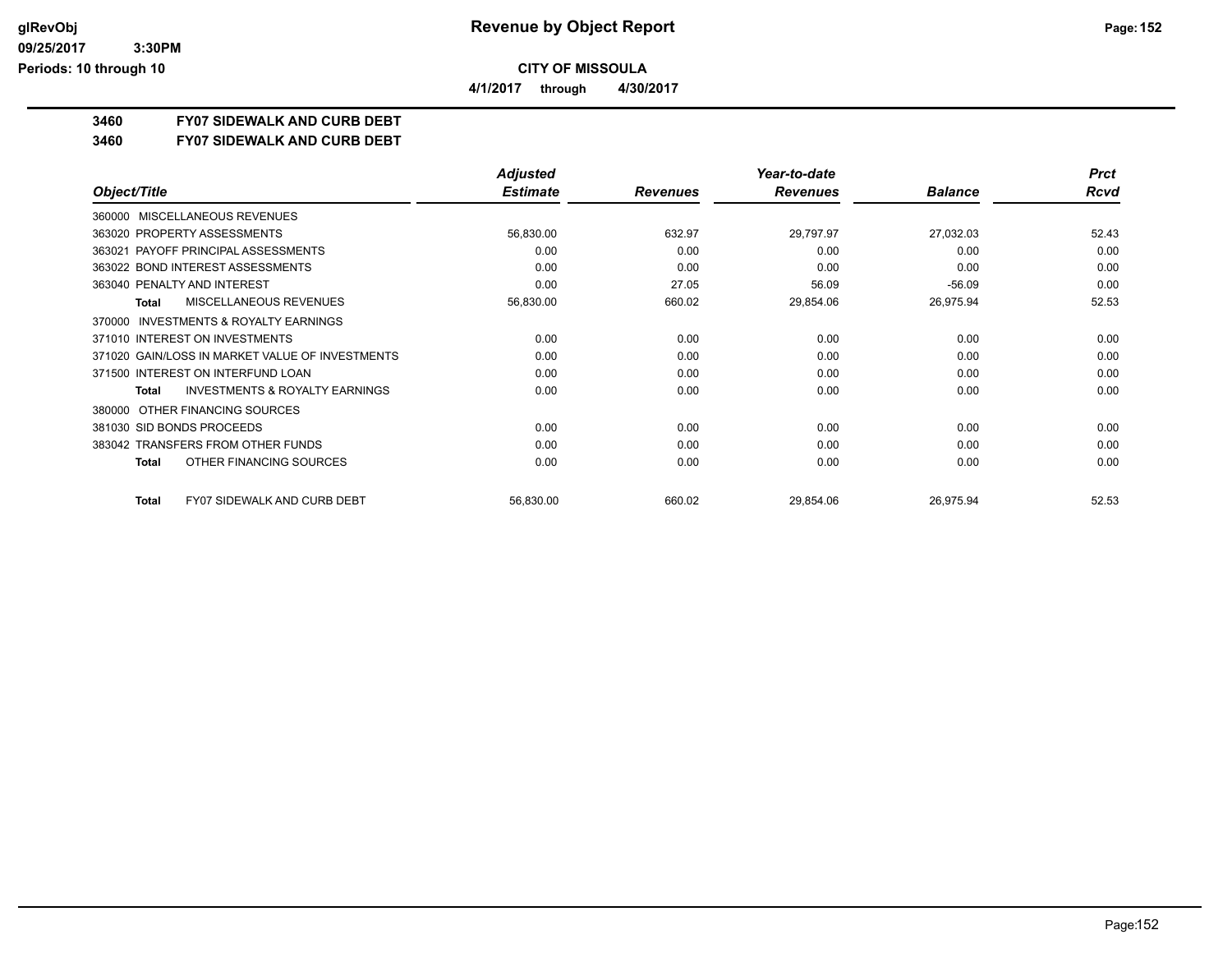**4/1/2017 through 4/30/2017**

# **3460 FY07 SIDEWALK AND CURB DEBT**

|                                                     | <b>Adjusted</b> |                 | Year-to-date    |                | <b>Prct</b> |
|-----------------------------------------------------|-----------------|-----------------|-----------------|----------------|-------------|
| Object/Title                                        | <b>Estimate</b> | <b>Revenues</b> | <b>Revenues</b> | <b>Balance</b> | <b>Rcvd</b> |
| 360000 MISCELLANEOUS REVENUES                       |                 |                 |                 |                |             |
| 363020 PROPERTY ASSESSMENTS                         | 56,830.00       | 632.97          | 29,797.97       | 27,032.03      | 52.43       |
| 363021 PAYOFF PRINCIPAL ASSESSMENTS                 | 0.00            | 0.00            | 0.00            | 0.00           | 0.00        |
| 363022 BOND INTEREST ASSESSMENTS                    | 0.00            | 0.00            | 0.00            | 0.00           | 0.00        |
| 363040 PENALTY AND INTEREST                         | 0.00            | 27.05           | 56.09           | $-56.09$       | 0.00        |
| <b>MISCELLANEOUS REVENUES</b><br><b>Total</b>       | 56,830.00       | 660.02          | 29,854.06       | 26,975.94      | 52.53       |
| <b>INVESTMENTS &amp; ROYALTY EARNINGS</b><br>370000 |                 |                 |                 |                |             |
| 371010 INTEREST ON INVESTMENTS                      | 0.00            | 0.00            | 0.00            | 0.00           | 0.00        |
| 371020 GAIN/LOSS IN MARKET VALUE OF INVESTMENT      | 0.00            | 0.00            | 0.00            | 0.00           | 0.00        |
| 371500 INTEREST ON INTERFUND LOAN                   | 0.00            | 0.00            | 0.00            | 0.00           | 0.00        |
| <b>INVESTMENTS &amp; ROYALTY EARNINGS</b><br>Total  | 0.00            | 0.00            | 0.00            | 0.00           | 0.00        |
| 380000 OTHER FINANCING SOURCES                      |                 |                 |                 |                |             |
| 381030 SID BONDS PROCEEDS                           | 0.00            | 0.00            | 0.00            | 0.00           | 0.00        |
| 383042 TRANSFERS FROM OTHER FUNDS                   | 0.00            | 0.00            | 0.00            | 0.00           | 0.00        |
| OTHER FINANCING SOURCES<br><b>Total</b>             | 0.00            | 0.00            | 0.00            | 0.00           | 0.00        |
| <b>FY07 SIDEWALK AND CURB DEBT</b><br><b>Total</b>  | 56,830.00       | 660.02          | 29,854.06       | 26,975.94      | 52.53       |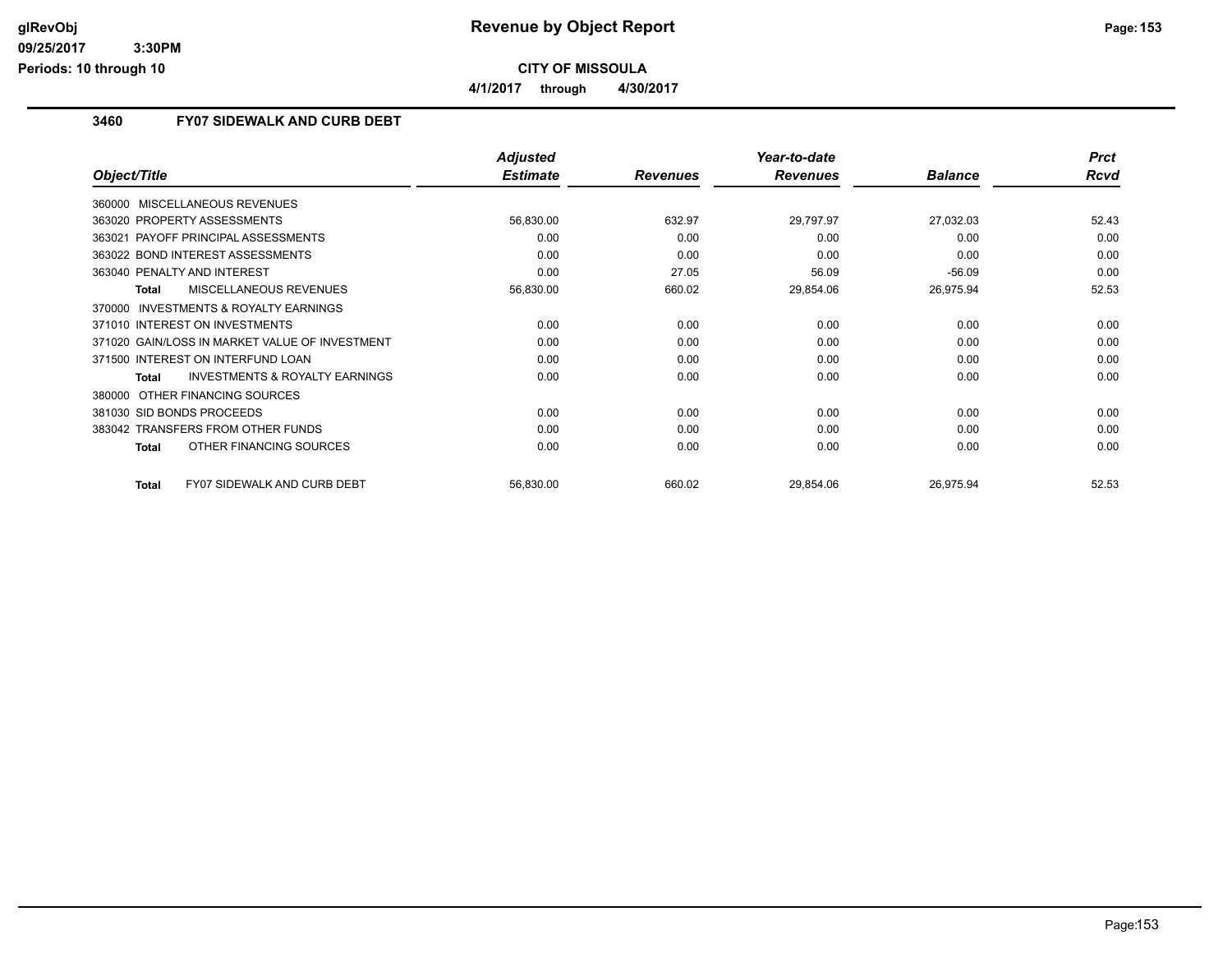**4/1/2017 through 4/30/2017**

# **3461 SERIES 2008A SIDEWALK AND CURB**

#### **3461 SERIES 2008A SIDEWALK AND CURB**

|                                                    | <b>Adjusted</b> |                 | Year-to-date    |                | <b>Prct</b> |
|----------------------------------------------------|-----------------|-----------------|-----------------|----------------|-------------|
| Object/Title                                       | <b>Estimate</b> | <b>Revenues</b> | <b>Revenues</b> | <b>Balance</b> | <b>Rcvd</b> |
| 360000 MISCELLANEOUS REVENUES                      |                 |                 |                 |                |             |
| 363020 PROPERTY ASSESSMENTS                        | 27,838.00       | 0.00            | 11,795.82       | 16.042.18      | 42.37       |
| 363021 PAYOFF PRINCIPAL ASSESSMENTS                | 0.00            | 0.00            | 22,391.91       | $-22,391.91$   | 0.00        |
| 363022 BOND INTEREST ASSESSMENTS                   | 0.00            | 0.00            | 0.00            | 0.00           | 0.00        |
| 363040 PENALTY AND INTEREST                        | 0.00            | 0.00            | 9.45            | $-9.45$        | 0.00        |
| MISCELLANEOUS REVENUES<br>Total                    | 27,838.00       | 0.00            | 34,197.18       | $-6,359.18$    | 122.84      |
| 370000 INVESTMENTS & ROYALTY EARNINGS              |                 |                 |                 |                |             |
| 371010 INTEREST ON INVESTMENTS                     | 0.00            | 0.00            | 0.00            | 0.00           | 0.00        |
| 371020 GAIN/LOSS IN MARKET VALUE OF INVESTMENTS    | 0.00            | 0.00            | 0.00            | 0.00           | 0.00        |
| <b>INVESTMENTS &amp; ROYALTY EARNINGS</b><br>Total | 0.00            | 0.00            | 0.00            | 0.00           | 0.00        |
| OTHER FINANCING SOURCES<br>380000                  |                 |                 |                 |                |             |
| 381030 SID BONDS PROCEEDS                          | 0.00            | 0.00            | 0.00            | 0.00           | 0.00        |
| OTHER FINANCING SOURCES<br>Total                   | 0.00            | 0.00            | 0.00            | 0.00           | 0.00        |
| SERIES 2008A SIDEWALK AND CURB<br><b>Total</b>     | 27.838.00       | 0.00            | 34,197.18       | $-6,359.18$    | 122.84      |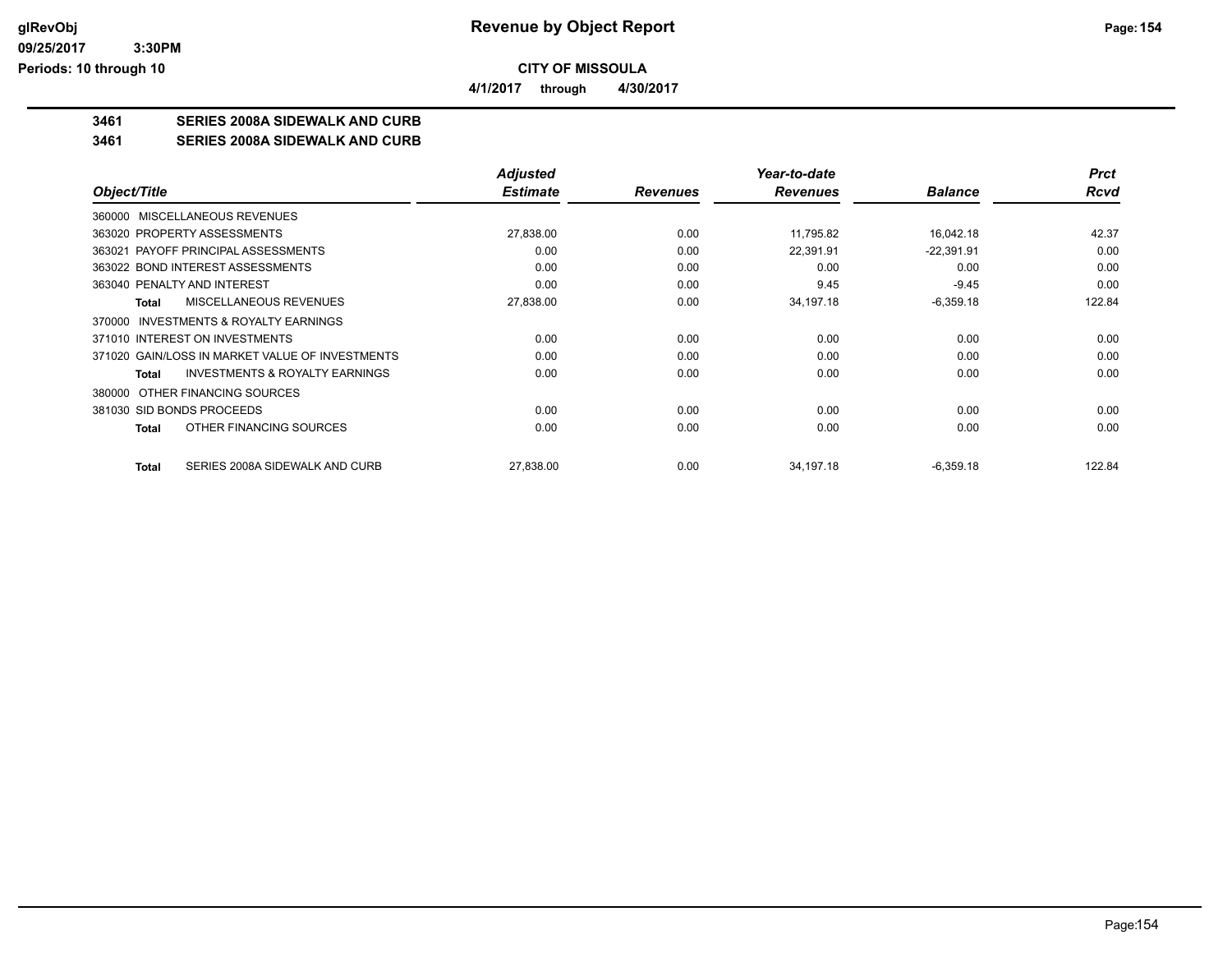**4/1/2017 through 4/30/2017**

# **3461 SERIES 2008A SIDEWALK AND CURB**

|                                                     | <b>Adjusted</b> |                 | Year-to-date    |                | <b>Prct</b> |
|-----------------------------------------------------|-----------------|-----------------|-----------------|----------------|-------------|
| Object/Title                                        | <b>Estimate</b> | <b>Revenues</b> | <b>Revenues</b> | <b>Balance</b> | Rcvd        |
| 360000 MISCELLANEOUS REVENUES                       |                 |                 |                 |                |             |
| 363020 PROPERTY ASSESSMENTS                         | 27.838.00       | 0.00            | 11,795.82       | 16.042.18      | 42.37       |
| 363021 PAYOFF PRINCIPAL ASSESSMENTS                 | 0.00            | 0.00            | 22,391.91       | $-22,391.91$   | 0.00        |
| 363022 BOND INTEREST ASSESSMENTS                    | 0.00            | 0.00            | 0.00            | 0.00           | 0.00        |
| 363040 PENALTY AND INTEREST                         | 0.00            | 0.00            | 9.45            | $-9.45$        | 0.00        |
| <b>MISCELLANEOUS REVENUES</b><br>Total              | 27,838.00       | 0.00            | 34,197.18       | $-6,359.18$    | 122.84      |
| <b>INVESTMENTS &amp; ROYALTY EARNINGS</b><br>370000 |                 |                 |                 |                |             |
| 371010 INTEREST ON INVESTMENTS                      | 0.00            | 0.00            | 0.00            | 0.00           | 0.00        |
| 371020 GAIN/LOSS IN MARKET VALUE OF INVESTMENT      | 0.00            | 0.00            | 0.00            | 0.00           | 0.00        |
| <b>INVESTMENTS &amp; ROYALTY EARNINGS</b><br>Total  | 0.00            | 0.00            | 0.00            | 0.00           | 0.00        |
| 380000 OTHER FINANCING SOURCES                      |                 |                 |                 |                |             |
| 381030 SID BONDS PROCEEDS                           | 0.00            | 0.00            | 0.00            | 0.00           | 0.00        |
| OTHER FINANCING SOURCES<br>Total                    | 0.00            | 0.00            | 0.00            | 0.00           | 0.00        |
| SERIES 2008A SIDEWALK AND CURB<br>Total             | 27.838.00       | 0.00            | 34,197.18       | $-6,359.18$    | 122.84      |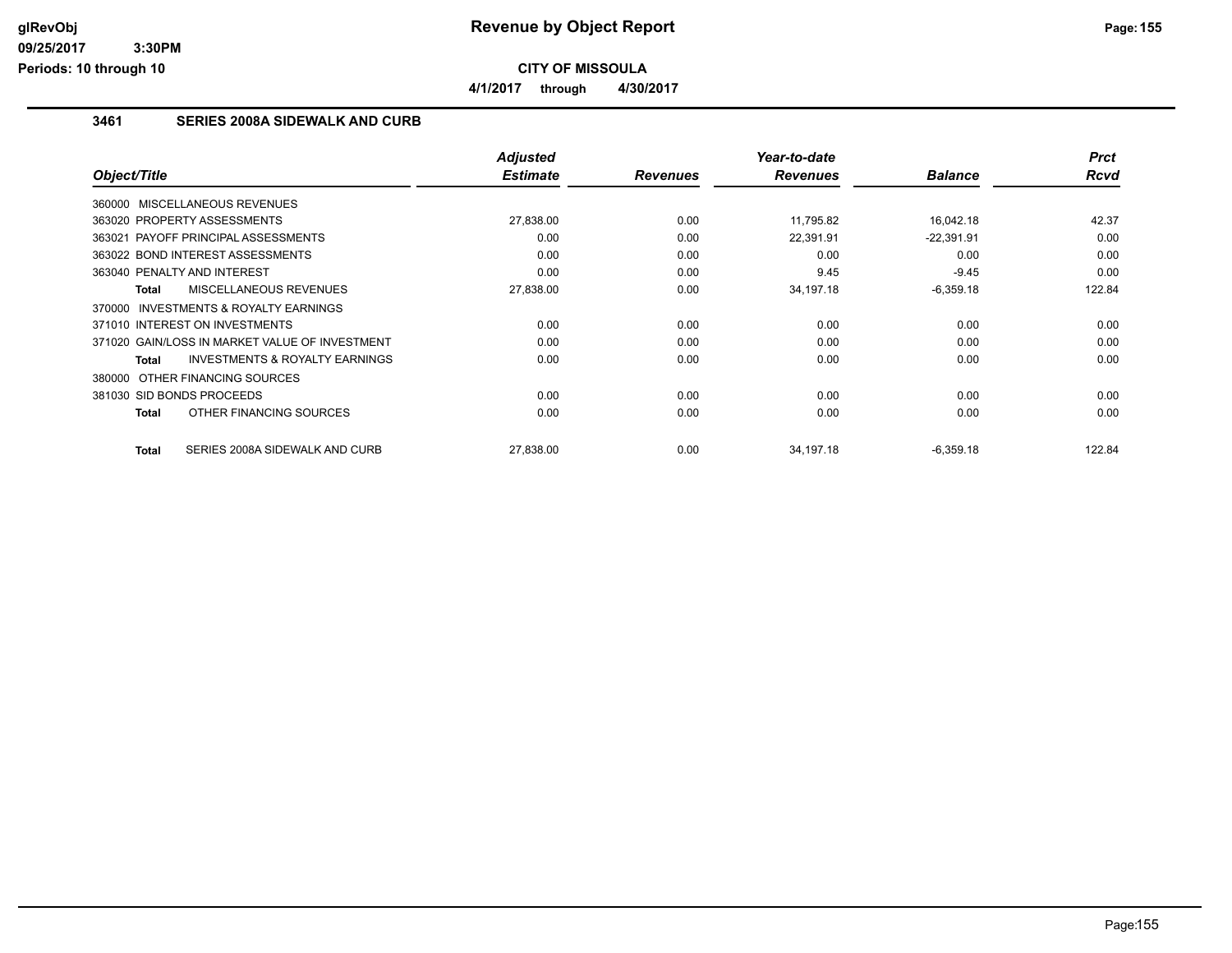**4/1/2017 through 4/30/2017**

# **3462 SERIES 2009 SIDEWALK AND CURB**

## **3462 SERIES 2009 SIDEWALK AND CURB**

|                                                           | <b>Adjusted</b> |                 | Year-to-date    |                | <b>Prct</b> |
|-----------------------------------------------------------|-----------------|-----------------|-----------------|----------------|-------------|
| Object/Title                                              | <b>Estimate</b> | <b>Revenues</b> | <b>Revenues</b> | <b>Balance</b> | Rcvd        |
| <b>MISCELLANEOUS REVENUES</b><br>360000                   |                 |                 |                 |                |             |
| 363020 PROPERTY ASSESSMENTS                               | 63,368.00       | 0.00            | 33,592.59       | 29,775.41      | 53.01       |
| 363021 PAYOFF PRINCIPAL ASSESSMENTS                       | 0.00            | 695.12          | 14,324.31       | $-14,324.31$   | 0.00        |
| 363022 BOND INTEREST ASSESSMENTS                          | 0.00            | 0.00            | 0.00            | 0.00           | 0.00        |
| 363040 PENALTY AND INTEREST                               | 0.00            | 0.00            | 94.79           | $-94.79$       | 0.00        |
| <b>MISCELLANEOUS REVENUES</b><br>Total                    | 63,368.00       | 695.12          | 48,011.69       | 15,356.31      | 75.77       |
| <b>INVESTMENTS &amp; ROYALTY EARNINGS</b><br>370000       |                 |                 |                 |                |             |
| 371010 INTEREST ON INVESTMENTS                            | 0.00            | 0.00            | 0.00            | 0.00           | 0.00        |
| 371020 GAIN/LOSS IN MARKET VALUE OF INVESTMENTS           | 0.00            | 0.00            | 0.00            | 0.00           | 0.00        |
| <b>INVESTMENTS &amp; ROYALTY EARNINGS</b><br><b>Total</b> | 0.00            | 0.00            | 0.00            | 0.00           | 0.00        |
| OTHER FINANCING SOURCES<br>380000                         |                 |                 |                 |                |             |
| 381030 SID BONDS PROCEEDS                                 | 0.00            | 0.00            | 0.00            | 0.00           | 0.00        |
| 383042 TRANSFERS FROM OTHER FUNDS                         | 0.00            | 0.00            | 0.00            | 0.00           | 0.00        |
| OTHER FINANCING SOURCES<br><b>Total</b>                   | 0.00            | 0.00            | 0.00            | 0.00           | 0.00        |
| SERIES 2009 SIDEWALK AND CURB<br><b>Total</b>             | 63,368.00       | 695.12          | 48,011.69       | 15,356.31      | 75.77       |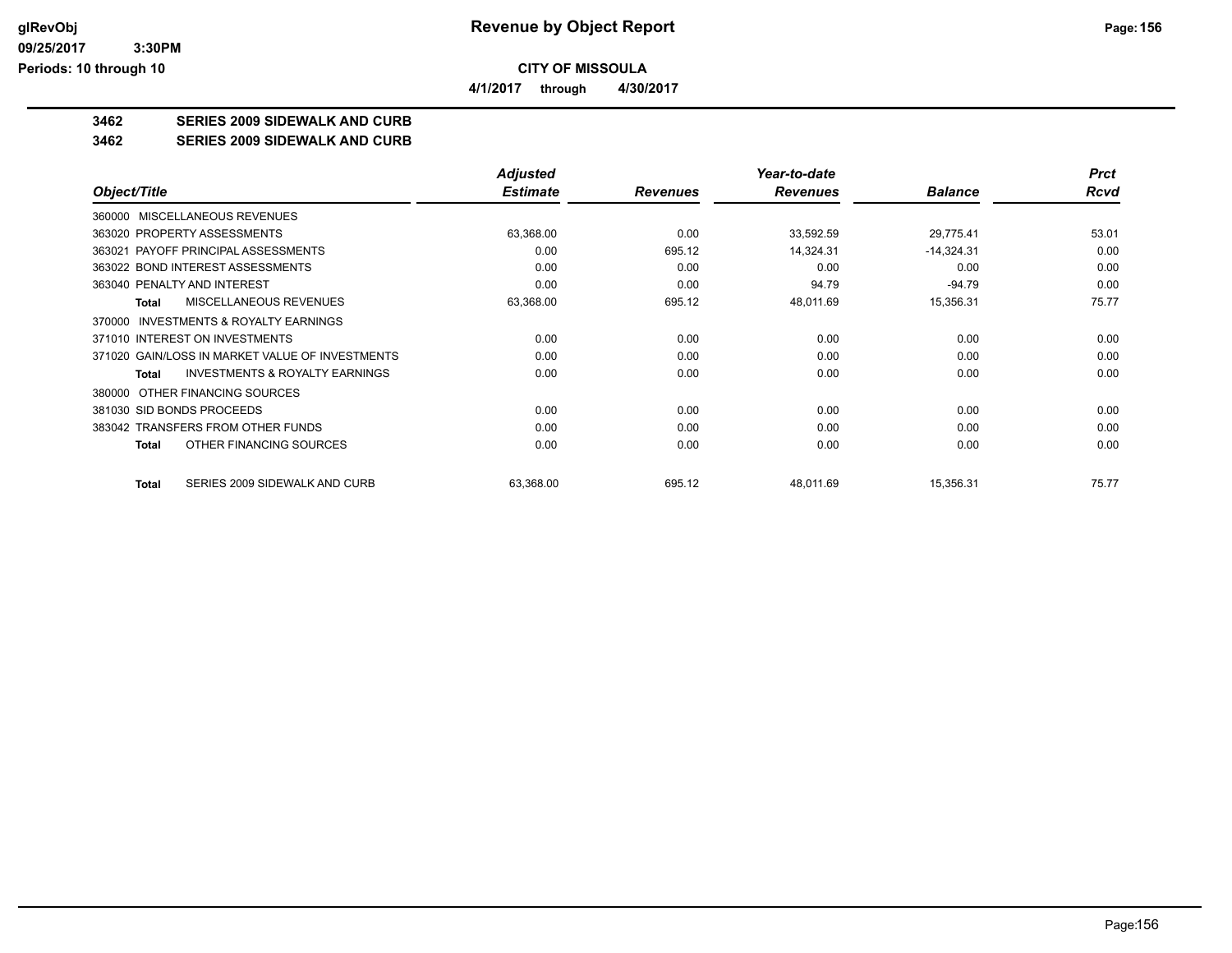**4/1/2017 through 4/30/2017**

# **3462 SERIES 2009 SIDEWALK AND CURB**

|                                                     | <b>Adjusted</b> |                 | Year-to-date    |                | <b>Prct</b> |
|-----------------------------------------------------|-----------------|-----------------|-----------------|----------------|-------------|
| Object/Title                                        | <b>Estimate</b> | <b>Revenues</b> | <b>Revenues</b> | <b>Balance</b> | <b>Rcvd</b> |
| 360000 MISCELLANEOUS REVENUES                       |                 |                 |                 |                |             |
| 363020 PROPERTY ASSESSMENTS                         | 63,368.00       | 0.00            | 33,592.59       | 29,775.41      | 53.01       |
| 363021 PAYOFF PRINCIPAL ASSESSMENTS                 | 0.00            | 695.12          | 14,324.31       | $-14,324.31$   | 0.00        |
| 363022 BOND INTEREST ASSESSMENTS                    | 0.00            | 0.00            | 0.00            | 0.00           | 0.00        |
| 363040 PENALTY AND INTEREST                         | 0.00            | 0.00            | 94.79           | $-94.79$       | 0.00        |
| MISCELLANEOUS REVENUES<br>Total                     | 63,368.00       | 695.12          | 48,011.69       | 15,356.31      | 75.77       |
| <b>INVESTMENTS &amp; ROYALTY EARNINGS</b><br>370000 |                 |                 |                 |                |             |
| 371010 INTEREST ON INVESTMENTS                      | 0.00            | 0.00            | 0.00            | 0.00           | 0.00        |
| 371020 GAIN/LOSS IN MARKET VALUE OF INVESTMENT      | 0.00            | 0.00            | 0.00            | 0.00           | 0.00        |
| <b>INVESTMENTS &amp; ROYALTY EARNINGS</b><br>Total  | 0.00            | 0.00            | 0.00            | 0.00           | 0.00        |
| 380000 OTHER FINANCING SOURCES                      |                 |                 |                 |                |             |
| 381030 SID BONDS PROCEEDS                           | 0.00            | 0.00            | 0.00            | 0.00           | 0.00        |
| 383042 TRANSFERS FROM OTHER FUNDS                   | 0.00            | 0.00            | 0.00            | 0.00           | 0.00        |
| OTHER FINANCING SOURCES<br>Total                    | 0.00            | 0.00            | 0.00            | 0.00           | 0.00        |
| SERIES 2009 SIDEWALK AND CURB<br>Total              | 63,368.00       | 695.12          | 48,011.69       | 15,356.31      | 75.77       |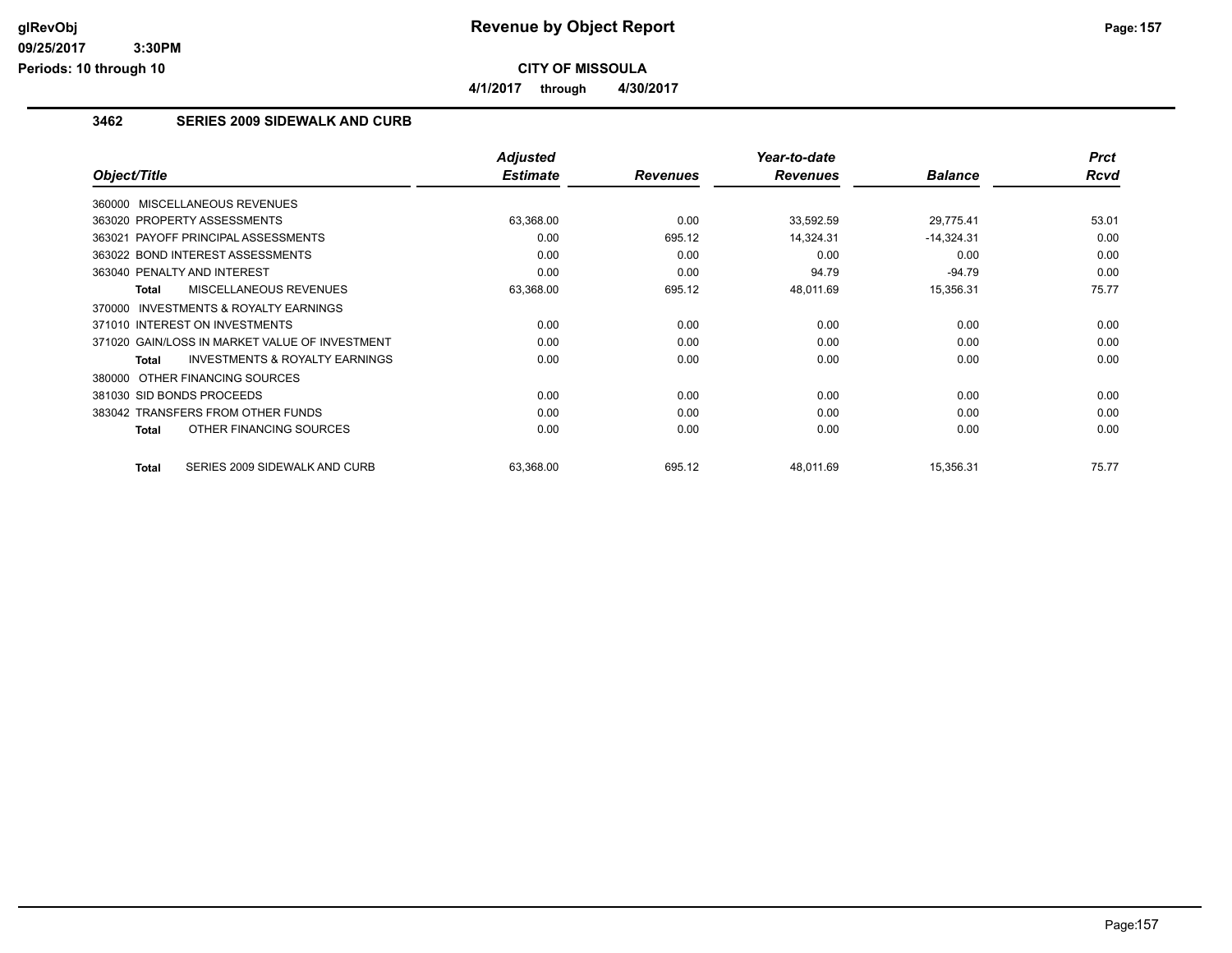**4/1/2017 through 4/30/2017**

# **3463 SERIES 2010 SIDEWALK AND CURB**

# **3463 SERIES 2010 SIDEWALK AND CURB**

|                                                     | <b>Adjusted</b> |                 | Year-to-date    |                | <b>Prct</b> |
|-----------------------------------------------------|-----------------|-----------------|-----------------|----------------|-------------|
| Object/Title                                        | <b>Estimate</b> | <b>Revenues</b> | <b>Revenues</b> | <b>Balance</b> | Rcvd        |
| MISCELLANEOUS REVENUES<br>360000                    |                 |                 |                 |                |             |
| 363020 PROPERTY ASSESSMENTS                         | 96,850.00       | 575.75          | 42,737.78       | 54,112.22      | 44.13       |
| 363021 PAYOFF PRINCIPAL ASSESSMENTS                 | 0.00            | 0.00            | 6,147.22        | $-6,147.22$    | 0.00        |
| 363022 BOND INTEREST ASSESSMENTS                    | 0.00            | 0.00            | 0.00            | 0.00           | 0.00        |
| 363040 PENALTY AND INTEREST                         | 0.00            | 0.00            | 86.41           | $-86.41$       | 0.00        |
| MISCELLANEOUS REVENUES<br><b>Total</b>              | 96,850.00       | 575.75          | 48,971.41       | 47,878.59      | 50.56       |
| <b>INVESTMENTS &amp; ROYALTY EARNINGS</b><br>370000 |                 |                 |                 |                |             |
| 371010 INTEREST ON INVESTMENTS                      | 0.00            | 0.00            | 0.00            | 0.00           | 0.00        |
| 371020 GAIN/LOSS IN MARKET VALUE OF INVESTMENTS     | 0.00            | 0.00            | 0.00            | 0.00           | 0.00        |
| <b>INVESTMENTS &amp; ROYALTY EARNINGS</b><br>Total  | 0.00            | 0.00            | 0.00            | 0.00           | 0.00        |
| OTHER FINANCING SOURCES<br>380000                   |                 |                 |                 |                |             |
| 381030 SID BONDS PROCEEDS                           | 0.00            | 0.00            | 0.00            | 0.00           | 0.00        |
| 383042 TRANSFERS FROM OTHER FUNDS                   | 0.00            | 0.00            | 0.00            | 0.00           | 0.00        |
| OTHER FINANCING SOURCES<br>Total                    | 0.00            | 0.00            | 0.00            | 0.00           | 0.00        |
| SERIES 2010 SIDEWALK AND CURB<br>Total              | 96,850.00       | 575.75          | 48,971.41       | 47,878.59      | 50.56       |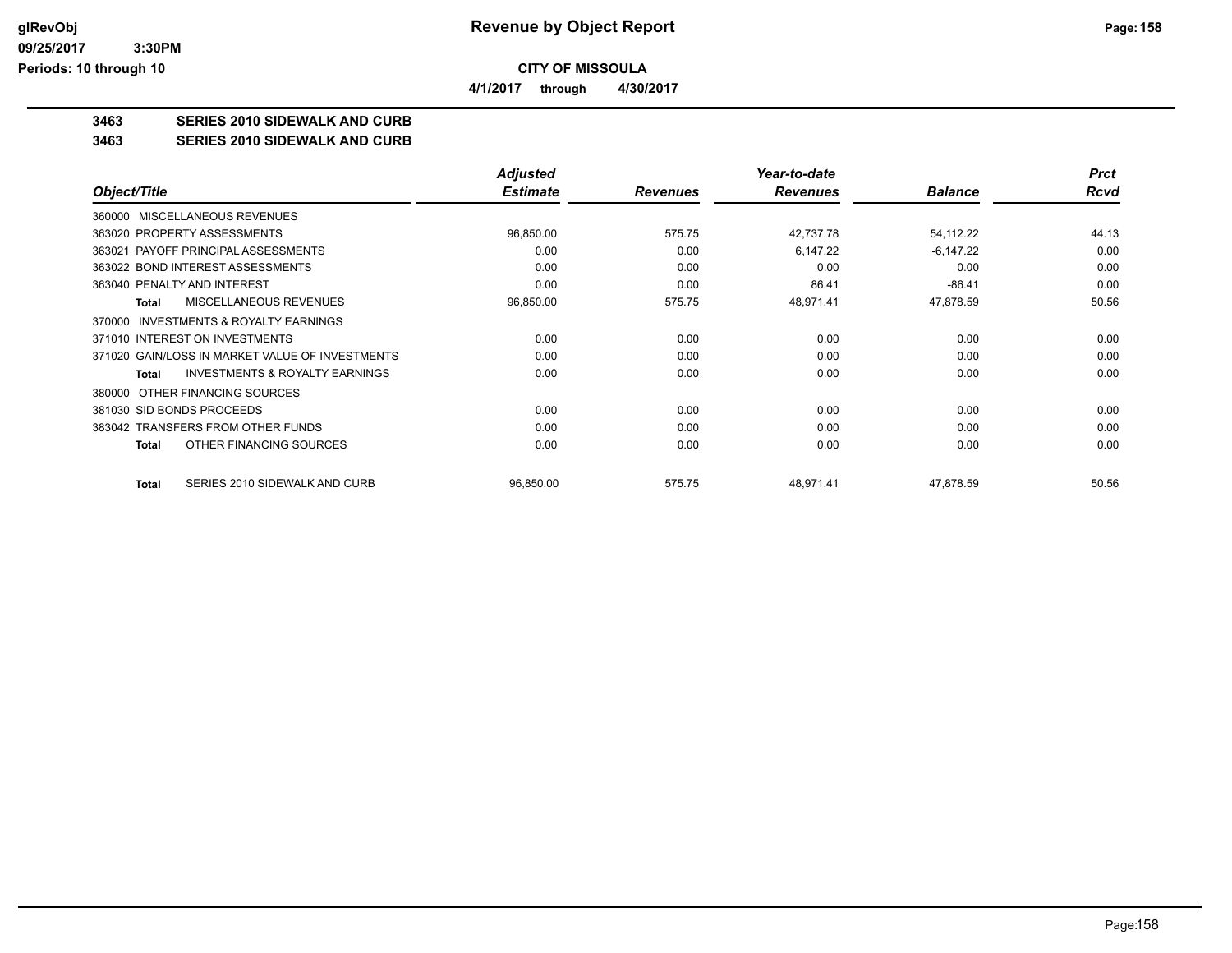**4/1/2017 through 4/30/2017**

# **3463 SERIES 2010 SIDEWALK AND CURB**

|                                                     | <b>Adjusted</b> |                 | Year-to-date    |                | <b>Prct</b> |
|-----------------------------------------------------|-----------------|-----------------|-----------------|----------------|-------------|
| Object/Title                                        | <b>Estimate</b> | <b>Revenues</b> | <b>Revenues</b> | <b>Balance</b> | Rcvd        |
| 360000 MISCELLANEOUS REVENUES                       |                 |                 |                 |                |             |
| 363020 PROPERTY ASSESSMENTS                         | 96,850.00       | 575.75          | 42,737.78       | 54,112.22      | 44.13       |
| 363021 PAYOFF PRINCIPAL ASSESSMENTS                 | 0.00            | 0.00            | 6,147.22        | $-6,147.22$    | 0.00        |
| 363022 BOND INTEREST ASSESSMENTS                    | 0.00            | 0.00            | 0.00            | 0.00           | 0.00        |
| 363040 PENALTY AND INTEREST                         | 0.00            | 0.00            | 86.41           | $-86.41$       | 0.00        |
| MISCELLANEOUS REVENUES<br>Total                     | 96,850.00       | 575.75          | 48,971.41       | 47,878.59      | 50.56       |
| <b>INVESTMENTS &amp; ROYALTY EARNINGS</b><br>370000 |                 |                 |                 |                |             |
| 371010 INTEREST ON INVESTMENTS                      | 0.00            | 0.00            | 0.00            | 0.00           | 0.00        |
| 371020 GAIN/LOSS IN MARKET VALUE OF INVESTMENT      | 0.00            | 0.00            | 0.00            | 0.00           | 0.00        |
| <b>INVESTMENTS &amp; ROYALTY EARNINGS</b><br>Total  | 0.00            | 0.00            | 0.00            | 0.00           | 0.00        |
| 380000 OTHER FINANCING SOURCES                      |                 |                 |                 |                |             |
| 381030 SID BONDS PROCEEDS                           | 0.00            | 0.00            | 0.00            | 0.00           | 0.00        |
| 383042 TRANSFERS FROM OTHER FUNDS                   | 0.00            | 0.00            | 0.00            | 0.00           | 0.00        |
| OTHER FINANCING SOURCES<br>Total                    | 0.00            | 0.00            | 0.00            | 0.00           | 0.00        |
| SERIES 2010 SIDEWALK AND CURB<br><b>Total</b>       | 96,850.00       | 575.75          | 48,971.41       | 47,878.59      | 50.56       |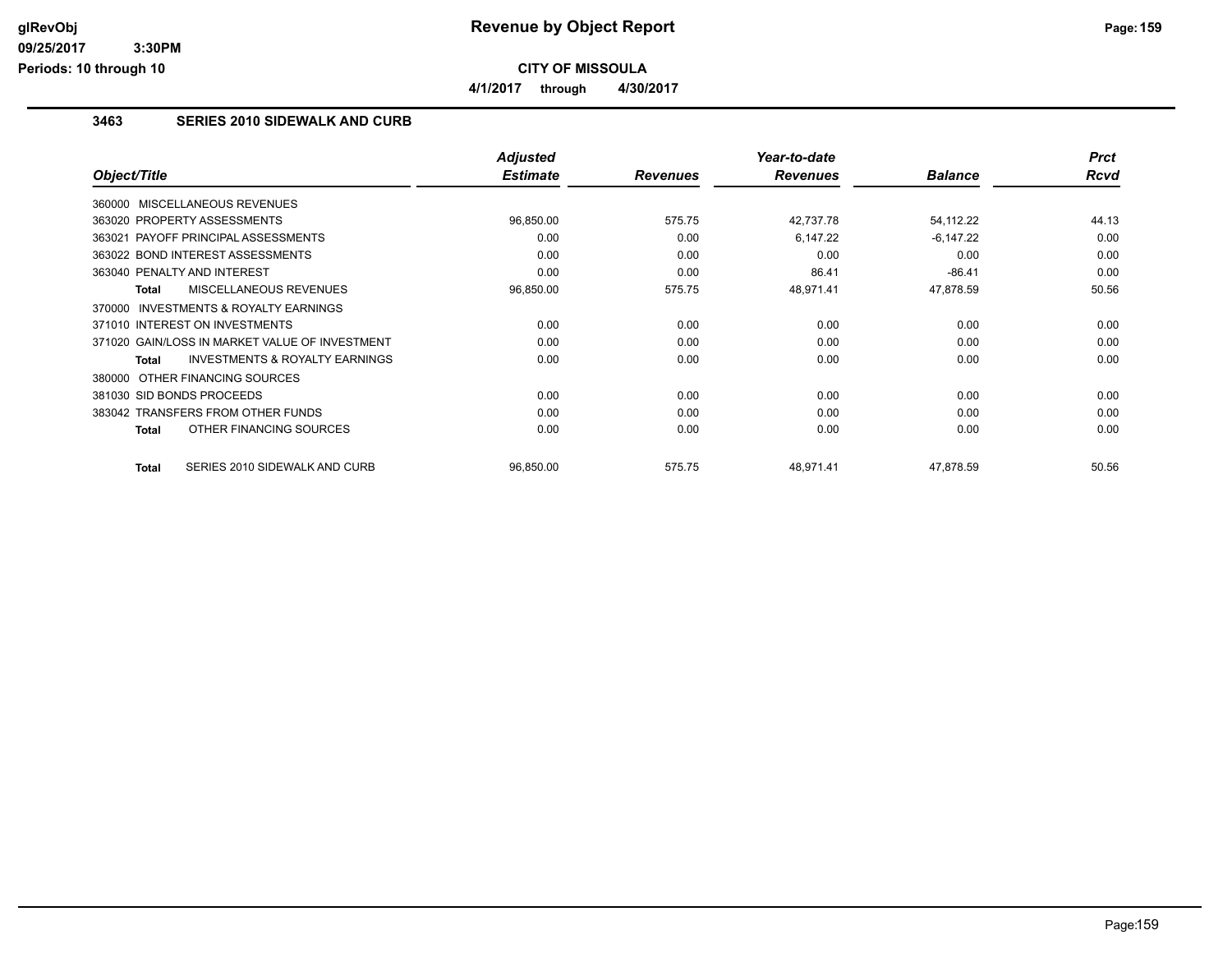**4/1/2017 through 4/30/2017**

**3464 FY12 S/C DEBT SERVICE**

**3464 FY12 S/C DEBT SERVICE**

|                                                    | <b>Adjusted</b> |                 | Year-to-date    |                | <b>Prct</b> |
|----------------------------------------------------|-----------------|-----------------|-----------------|----------------|-------------|
| Object/Title                                       | <b>Estimate</b> | <b>Revenues</b> | <b>Revenues</b> | <b>Balance</b> | Rcvd        |
| MISCELLANEOUS REVENUES<br>360000                   |                 |                 |                 |                |             |
| 363020 PROPERTY ASSESSMENTS                        | 70,910.00       | 66.17           | 36,312.95       | 34,597.05      | 51.21       |
| 363021 PAYOFF PRINCIPAL ASSESSMENTS                | 0.00            | 794.18          | 1,536.79        | $-1,536.79$    | 0.00        |
| 363022 BOND INTEREST ASSESSMENTS                   | 0.00            | 0.00            | 0.00            | 0.00           | 0.00        |
| 363040 PENALTY AND INTEREST                        | 0.00            | 0.00            | 44.23           | $-44.23$       | 0.00        |
| MISCELLANEOUS REVENUES<br><b>Total</b>             | 70,910.00       | 860.35          | 37,893.97       | 33,016.03      | 53.44       |
| INVESTMENTS & ROYALTY EARNINGS<br>370000           |                 |                 |                 |                |             |
| 371010 INTEREST ON INVESTMENTS                     | 0.00            | 0.00            | 0.00            | 0.00           | 0.00        |
| 371020 GAIN/LOSS IN MARKET VALUE OF INVESTMENTS    | 0.00            | 0.00            | 0.00            | 0.00           | 0.00        |
| <b>INVESTMENTS &amp; ROYALTY EARNINGS</b><br>Total | 0.00            | 0.00            | 0.00            | 0.00           | 0.00        |
| OTHER FINANCING SOURCES<br>380000                  |                 |                 |                 |                |             |
| 381030 SID BONDS PROCEEDS                          | 0.00            | 0.00            | 0.00            | 0.00           | 0.00        |
| 383042 TRANSFERS FROM OTHER FUNDS                  | 0.00            | 0.00            | 0.00            | 0.00           | 0.00        |
| OTHER FINANCING SOURCES<br><b>Total</b>            | 0.00            | 0.00            | 0.00            | 0.00           | 0.00        |
| FY12 S/C DEBT SERVICE<br><b>Total</b>              | 70,910.00       | 860.35          | 37,893.97       | 33,016.03      | 53.44       |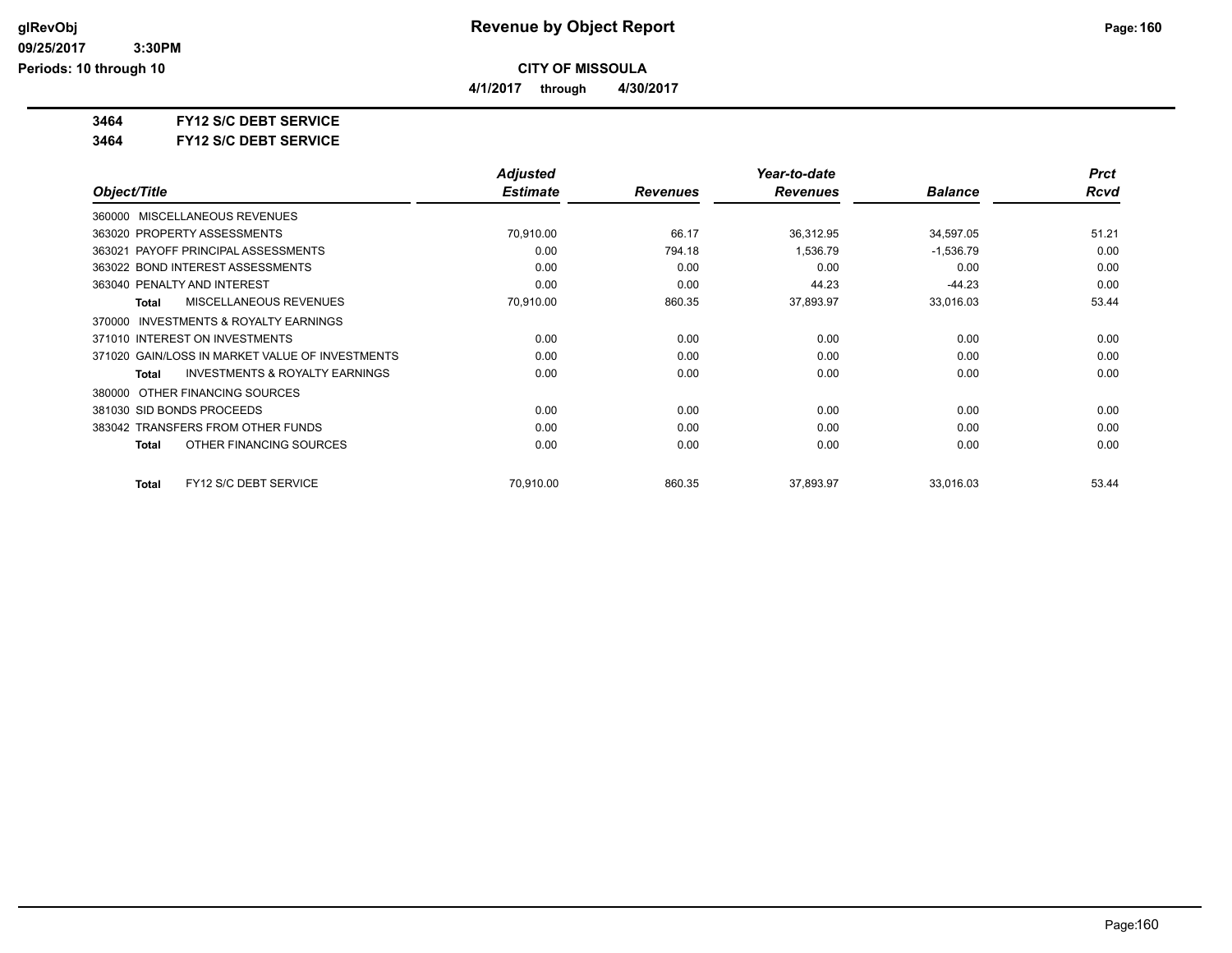**4/1/2017 through 4/30/2017**

# **3464 FY12 S/C DEBT SERVICE**

|                                                     | <b>Adjusted</b> |                 | Year-to-date    |                | <b>Prct</b> |
|-----------------------------------------------------|-----------------|-----------------|-----------------|----------------|-------------|
| Object/Title                                        | <b>Estimate</b> | <b>Revenues</b> | <b>Revenues</b> | <b>Balance</b> | <b>Rcvd</b> |
| 360000 MISCELLANEOUS REVENUES                       |                 |                 |                 |                |             |
| 363020 PROPERTY ASSESSMENTS                         | 70,910.00       | 66.17           | 36,312.95       | 34,597.05      | 51.21       |
| 363021 PAYOFF PRINCIPAL ASSESSMENTS                 | 0.00            | 794.18          | 1,536.79        | $-1,536.79$    | 0.00        |
| 363022 BOND INTEREST ASSESSMENTS                    | 0.00            | 0.00            | 0.00            | 0.00           | 0.00        |
| 363040 PENALTY AND INTEREST                         | 0.00            | 0.00            | 44.23           | $-44.23$       | 0.00        |
| MISCELLANEOUS REVENUES<br>Total                     | 70,910.00       | 860.35          | 37,893.97       | 33,016.03      | 53.44       |
| <b>INVESTMENTS &amp; ROYALTY EARNINGS</b><br>370000 |                 |                 |                 |                |             |
| 371010 INTEREST ON INVESTMENTS                      | 0.00            | 0.00            | 0.00            | 0.00           | 0.00        |
| 371020 GAIN/LOSS IN MARKET VALUE OF INVESTMENT      | 0.00            | 0.00            | 0.00            | 0.00           | 0.00        |
| <b>INVESTMENTS &amp; ROYALTY EARNINGS</b><br>Total  | 0.00            | 0.00            | 0.00            | 0.00           | 0.00        |
| 380000 OTHER FINANCING SOURCES                      |                 |                 |                 |                |             |
| 381030 SID BONDS PROCEEDS                           | 0.00            | 0.00            | 0.00            | 0.00           | 0.00        |
| 383042 TRANSFERS FROM OTHER FUNDS                   | 0.00            | 0.00            | 0.00            | 0.00           | 0.00        |
| OTHER FINANCING SOURCES<br>Total                    | 0.00            | 0.00            | 0.00            | 0.00           | 0.00        |
| FY12 S/C DEBT SERVICE<br>Total                      | 70.910.00       | 860.35          | 37,893.97       | 33.016.03      | 53.44       |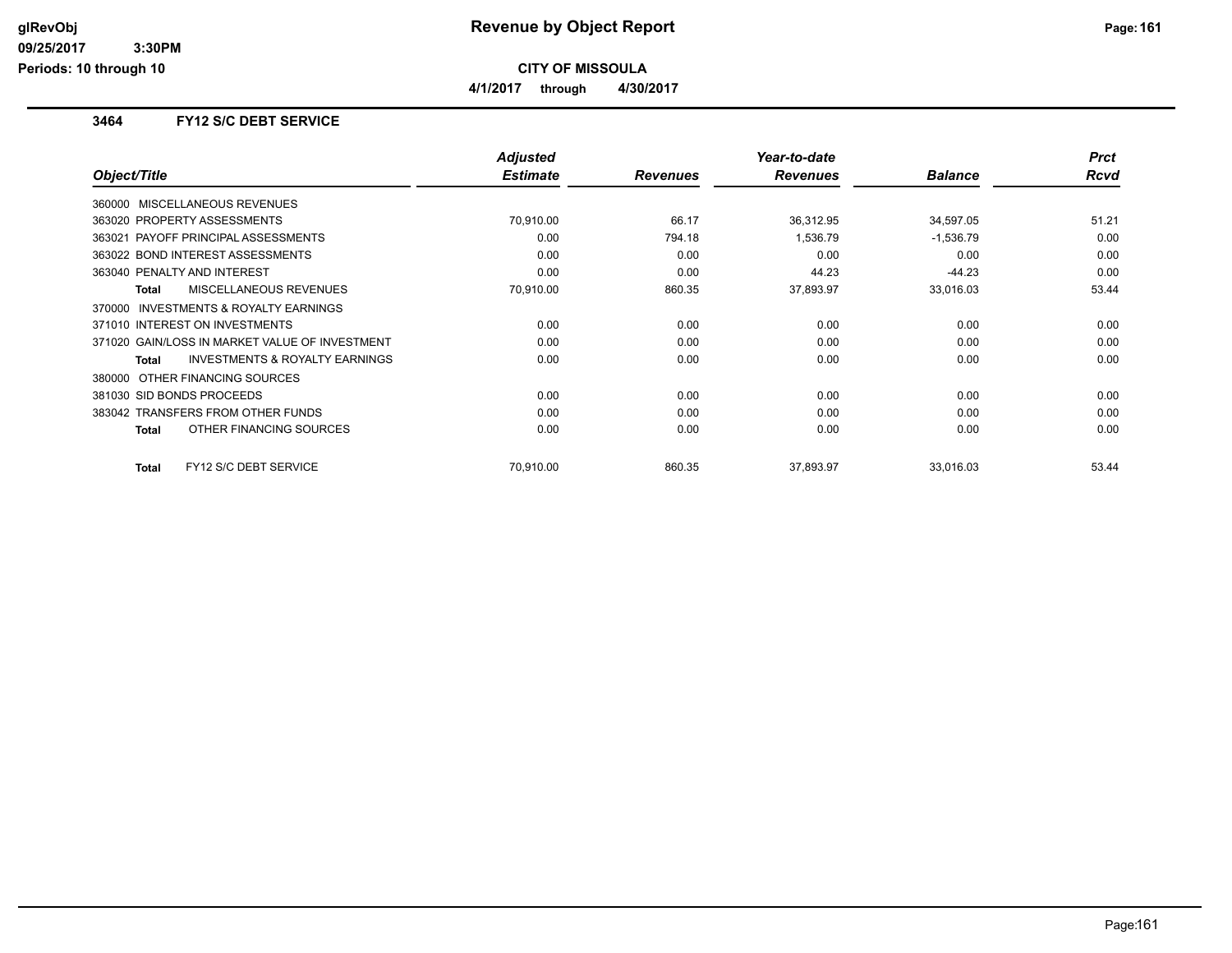**4/1/2017 through 4/30/2017**

# **3465 FY13 SIDEWALK/CURB DEBT SERVICE**

## **3465 FY13 SIDEWALK/CURB DEBT SERVICE**

|                                                     | <b>Adjusted</b> |                 | Year-to-date    |                | <b>Prct</b> |
|-----------------------------------------------------|-----------------|-----------------|-----------------|----------------|-------------|
| Object/Title                                        | <b>Estimate</b> | <b>Revenues</b> | <b>Revenues</b> | <b>Balance</b> | Rcvd        |
| 360000 MISCELLANEOUS REVENUES                       |                 |                 |                 |                |             |
| 363020 PROPERTY ASSESSMENTS                         | 39,067.00       | 287.53          | 20,383.80       | 18,683.20      | 52.18       |
| PAYOFF PRINCIPAL ASSESSMENTS<br>363021              | 0.00            | 0.00            | 495.68          | $-495.68$      | 0.00        |
| 363022 BOND INTEREST ASSESSMENTS                    | 0.00            | 0.00            | 0.00            | 0.00           | 0.00        |
| 363040 PENALTY AND INTEREST                         | 0.00            | 5.42            | 19.76           | $-19.76$       | 0.00        |
| <b>MISCELLANEOUS REVENUES</b><br>Total              | 39,067.00       | 292.95          | 20,899.24       | 18,167.76      | 53.50       |
| <b>INVESTMENTS &amp; ROYALTY EARNINGS</b><br>370000 |                 |                 |                 |                |             |
| 371010 INTEREST ON INVESTMENTS                      | 0.00            | 0.00            | 0.00            | 0.00           | 0.00        |
| 371020 GAIN/LOSS IN MARKET VALUE OF INVESTMENTS     | 0.00            | 0.00            | 0.00            | 0.00           | 0.00        |
| <b>INVESTMENTS &amp; ROYALTY EARNINGS</b><br>Total  | 0.00            | 0.00            | 0.00            | 0.00           | 0.00        |
| 380000 OTHER FINANCING SOURCES                      |                 |                 |                 |                |             |
| 381030 SID BONDS PROCEEDS                           | 0.00            | 0.00            | 0.00            | 0.00           | 0.00        |
| 383042 TRANSFERS FROM OTHER FUNDS                   | 0.00            | 0.00            | 0.00            | 0.00           | 0.00        |
| OTHER FINANCING SOURCES<br>Total                    | 0.00            | 0.00            | 0.00            | 0.00           | 0.00        |
| FY13 SIDEWALK/CURB DEBT SERVICE<br>Total            | 39,067.00       | 292.95          | 20,899.24       | 18,167.76      | 53.50       |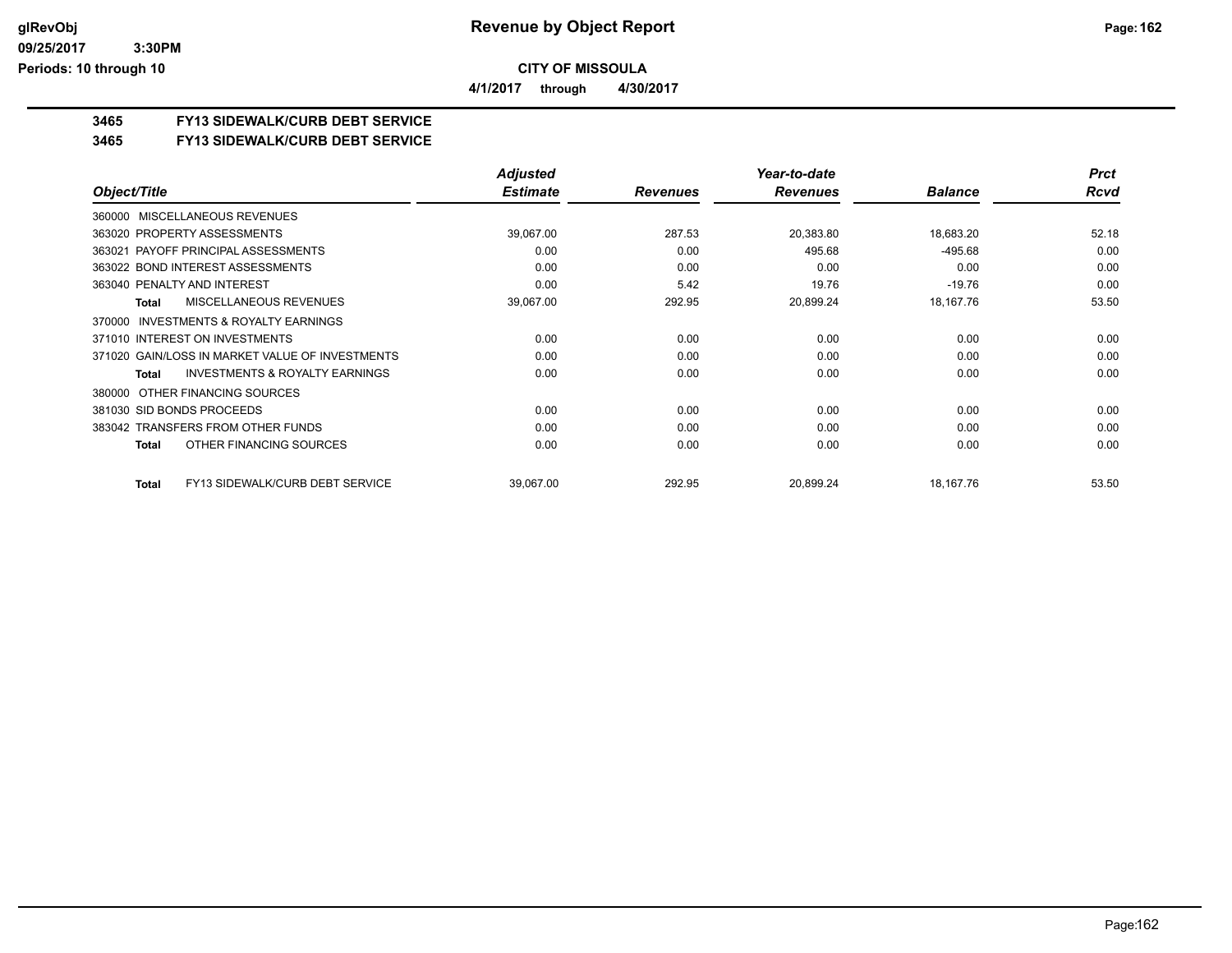**4/1/2017 through 4/30/2017**

# **3465 FY13 SIDEWALK/CURB DEBT SERVICE**

|                                                           | <b>Adjusted</b> |                 | Year-to-date    |                | <b>Prct</b> |
|-----------------------------------------------------------|-----------------|-----------------|-----------------|----------------|-------------|
| Object/Title                                              | <b>Estimate</b> | <b>Revenues</b> | <b>Revenues</b> | <b>Balance</b> | Rcvd        |
| 360000 MISCELLANEOUS REVENUES                             |                 |                 |                 |                |             |
| 363020 PROPERTY ASSESSMENTS                               | 39,067.00       | 287.53          | 20,383.80       | 18,683.20      | 52.18       |
| 363021 PAYOFF PRINCIPAL ASSESSMENTS                       | 0.00            | 0.00            | 495.68          | -495.68        | 0.00        |
| 363022 BOND INTEREST ASSESSMENTS                          | 0.00            | 0.00            | 0.00            | 0.00           | 0.00        |
| 363040 PENALTY AND INTEREST                               | 0.00            | 5.42            | 19.76           | $-19.76$       | 0.00        |
| <b>MISCELLANEOUS REVENUES</b><br>Total                    | 39,067.00       | 292.95          | 20,899.24       | 18,167.76      | 53.50       |
| <b>INVESTMENTS &amp; ROYALTY EARNINGS</b><br>370000       |                 |                 |                 |                |             |
| 371010 INTEREST ON INVESTMENTS                            | 0.00            | 0.00            | 0.00            | 0.00           | 0.00        |
| 371020 GAIN/LOSS IN MARKET VALUE OF INVESTMENT            | 0.00            | 0.00            | 0.00            | 0.00           | 0.00        |
| <b>INVESTMENTS &amp; ROYALTY EARNINGS</b><br><b>Total</b> | 0.00            | 0.00            | 0.00            | 0.00           | 0.00        |
| 380000 OTHER FINANCING SOURCES                            |                 |                 |                 |                |             |
| 381030 SID BONDS PROCEEDS                                 | 0.00            | 0.00            | 0.00            | 0.00           | 0.00        |
| 383042 TRANSFERS FROM OTHER FUNDS                         | 0.00            | 0.00            | 0.00            | 0.00           | 0.00        |
| OTHER FINANCING SOURCES<br>Total                          | 0.00            | 0.00            | 0.00            | 0.00           | 0.00        |
| FY13 SIDEWALK/CURB DEBT SERVICE<br>Total                  | 39,067.00       | 292.95          | 20,899.24       | 18,167.76      | 53.50       |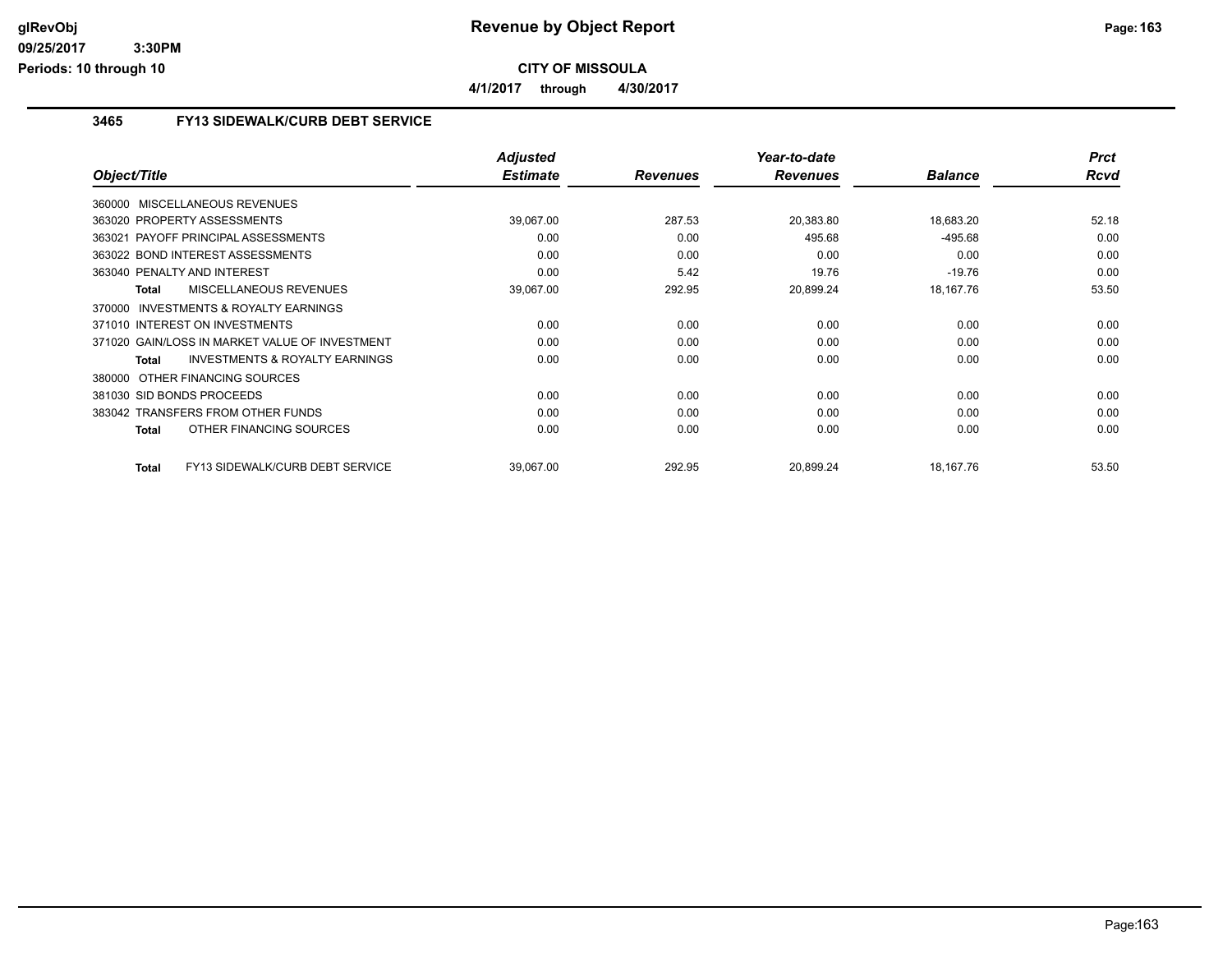**4/1/2017 through 4/30/2017**

# **3466 FY15 SIDEWALK/CURB DEBT SERVICE**

## **3466 FY15 SIDEWALK/CURB DEBT SERVICE**

|                                                     | <b>Adjusted</b> |                 | Year-to-date    |                | <b>Prct</b> |
|-----------------------------------------------------|-----------------|-----------------|-----------------|----------------|-------------|
| Object/Title                                        | <b>Estimate</b> | <b>Revenues</b> | <b>Revenues</b> | <b>Balance</b> | Rcvd        |
| 360000 MISCELLANEOUS REVENUES                       |                 |                 |                 |                |             |
| 363020 PROPERTY ASSESSMENTS                         | 57,525.00       | 160.08          | 28,566.24       | 28,958.76      | 49.66       |
| PAYOFF PRINCIPAL ASSESSMENTS<br>363021              | 0.00            | 0.00            | 15,423.29       | $-15,423.29$   | 0.00        |
| 363022 BOND INTEREST ASSESSMENTS                    | 0.00            | 0.00            | 0.00            | 0.00           | 0.00        |
| 363040 PENALTY AND INTEREST                         | 0.00            | 0.00            | 6.97            | $-6.97$        | 0.00        |
| <b>MISCELLANEOUS REVENUES</b><br>Total              | 57,525.00       | 160.08          | 43,996.50       | 13,528.50      | 76.48       |
| <b>INVESTMENTS &amp; ROYALTY EARNINGS</b><br>370000 |                 |                 |                 |                |             |
| 371010 INTEREST ON INVESTMENTS                      | 0.00            | 0.00            | 0.00            | 0.00           | 0.00        |
| 371020 GAIN/LOSS IN MARKET VALUE OF INVESTMENTS     | 0.00            | 0.00            | 0.00            | 0.00           | 0.00        |
| <b>INVESTMENTS &amp; ROYALTY EARNINGS</b><br>Total  | 0.00            | 0.00            | 0.00            | 0.00           | 0.00        |
| 380000 OTHER FINANCING SOURCES                      |                 |                 |                 |                |             |
| 381030 SID BONDS PROCEEDS                           | 0.00            | 0.00            | 0.00            | 0.00           | 0.00        |
| 383042 TRANSFERS FROM OTHER FUNDS                   | 0.00            | 0.00            | 0.00            | 0.00           | 0.00        |
| OTHER FINANCING SOURCES<br>Total                    | 0.00            | 0.00            | 0.00            | 0.00           | 0.00        |
| <b>FY15 SIDEWALK/CURB DEBT SERVICE</b><br>Total     | 57,525.00       | 160.08          | 43,996.50       | 13,528.50      | 76.48       |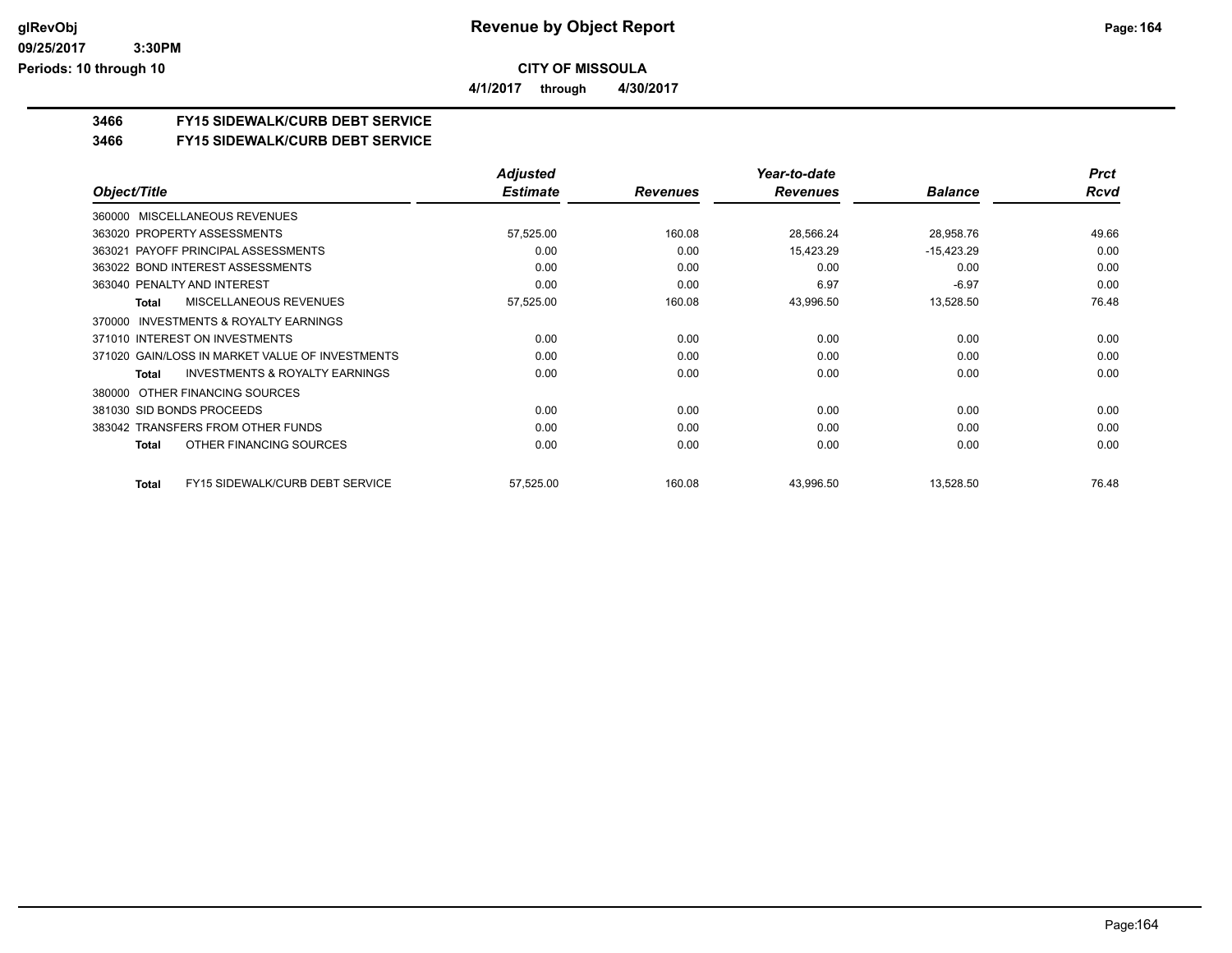**4/1/2017 through 4/30/2017**

# **3466 FY15 SIDEWALK/CURB DEBT SERVICE**

|                                                           | <b>Adjusted</b> |                 | Year-to-date    |                | <b>Prct</b> |
|-----------------------------------------------------------|-----------------|-----------------|-----------------|----------------|-------------|
| Object/Title                                              | <b>Estimate</b> | <b>Revenues</b> | <b>Revenues</b> | <b>Balance</b> | Rcvd        |
| 360000 MISCELLANEOUS REVENUES                             |                 |                 |                 |                |             |
| 363020 PROPERTY ASSESSMENTS                               | 57,525.00       | 160.08          | 28,566.24       | 28,958.76      | 49.66       |
| 363021 PAYOFF PRINCIPAL ASSESSMENTS                       | 0.00            | 0.00            | 15,423.29       | $-15,423.29$   | 0.00        |
| 363022 BOND INTEREST ASSESSMENTS                          | 0.00            | 0.00            | 0.00            | 0.00           | 0.00        |
| 363040 PENALTY AND INTEREST                               | 0.00            | 0.00            | 6.97            | $-6.97$        | 0.00        |
| <b>MISCELLANEOUS REVENUES</b><br><b>Total</b>             | 57,525.00       | 160.08          | 43,996.50       | 13,528.50      | 76.48       |
| <b>INVESTMENTS &amp; ROYALTY EARNINGS</b><br>370000       |                 |                 |                 |                |             |
| 371010 INTEREST ON INVESTMENTS                            | 0.00            | 0.00            | 0.00            | 0.00           | 0.00        |
| 371020 GAIN/LOSS IN MARKET VALUE OF INVESTMENT            | 0.00            | 0.00            | 0.00            | 0.00           | 0.00        |
| <b>INVESTMENTS &amp; ROYALTY EARNINGS</b><br><b>Total</b> | 0.00            | 0.00            | 0.00            | 0.00           | 0.00        |
| 380000 OTHER FINANCING SOURCES                            |                 |                 |                 |                |             |
| 381030 SID BONDS PROCEEDS                                 | 0.00            | 0.00            | 0.00            | 0.00           | 0.00        |
| 383042 TRANSFERS FROM OTHER FUNDS                         | 0.00            | 0.00            | 0.00            | 0.00           | 0.00        |
| OTHER FINANCING SOURCES<br>Total                          | 0.00            | 0.00            | 0.00            | 0.00           | 0.00        |
| FY15 SIDEWALK/CURB DEBT SERVICE<br>Total                  | 57,525.00       | 160.08          | 43,996.50       | 13,528.50      | 76.48       |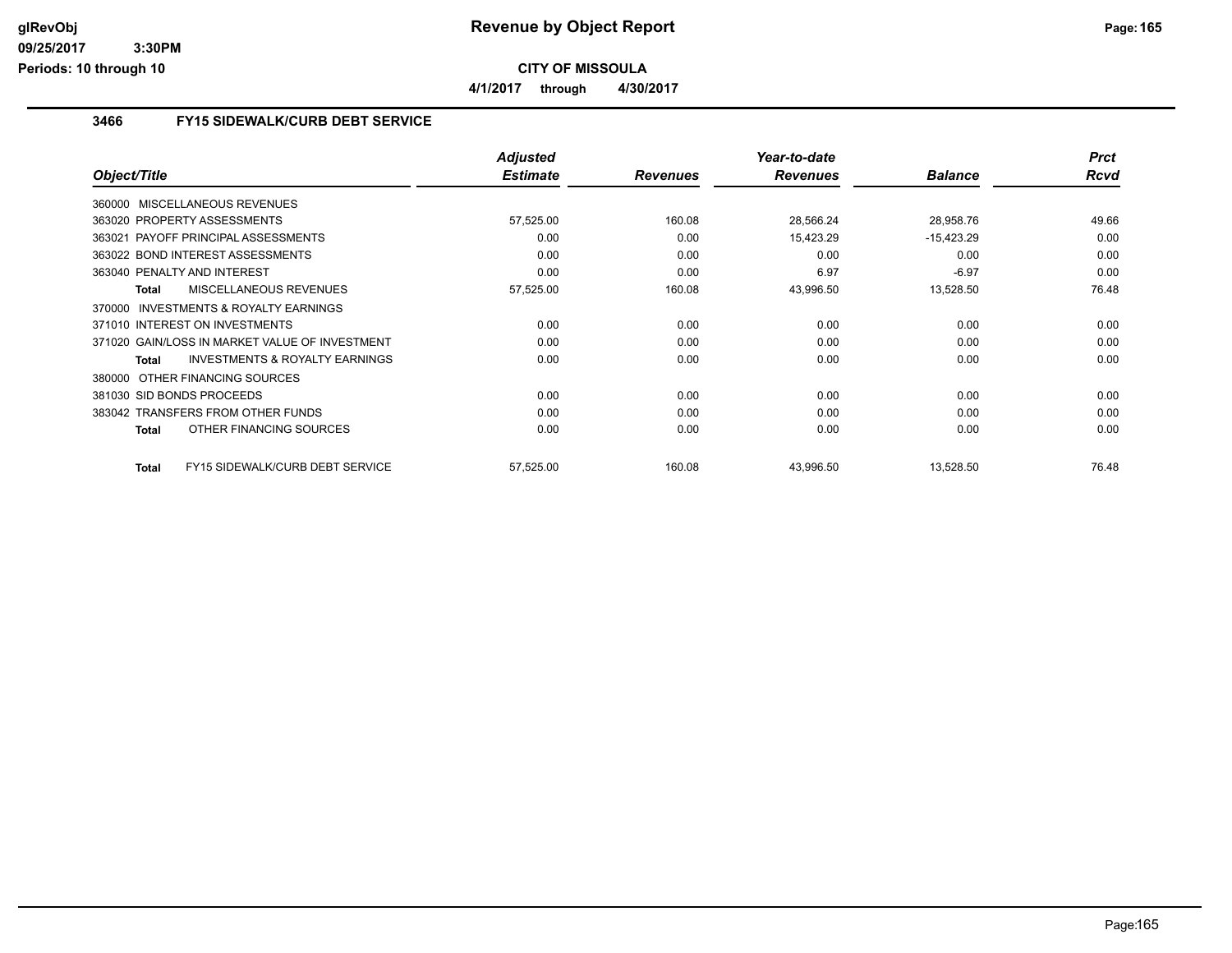**4/1/2017 through 4/30/2017**

# **3467 FY16 SIDEWALK/CURB DEBT SERVICE**

# **3467 FY16 SIDEWALK/CURB DEBT SERVICE**

|                                                    | <b>Adjusted</b> |                 | Year-to-date    |                | <b>Prct</b> |
|----------------------------------------------------|-----------------|-----------------|-----------------|----------------|-------------|
| Object/Title                                       | <b>Estimate</b> | <b>Revenues</b> | <b>Revenues</b> | <b>Balance</b> | Rcvd        |
| 360000 MISCELLANEOUS REVENUES                      |                 |                 |                 |                |             |
| 363020 PROPERTY ASSESSMENTS                        | 0.00            | 0.00            | 17,547.80       | $-17,547.80$   | 0.00        |
| 363021 PAYOFF PRINCIPAL ASSESSMENTS                | 0.00            | 0.00            | 7.291.23        | $-7.291.23$    | 0.00        |
| 363022 BOND INTEREST ASSESSMENTS                   | 0.00            | 0.00            | 0.00            | 0.00           | 0.00        |
| 363040 PENALTY AND INTEREST                        | 0.00            | 0.00            | 37.22           | $-37.22$       | 0.00        |
| MISCELLANEOUS REVENUES<br>Total                    | 0.00            | 0.00            | 24,876.25       | $-24,876.25$   | 0.00        |
| INVESTMENTS & ROYALTY EARNINGS<br>370000           |                 |                 |                 |                |             |
| 371010 INTEREST ON INVESTMENTS                     | 0.00            | 0.00            | 0.00            | 0.00           | 0.00        |
| 371020 GAIN/LOSS IN MARKET VALUE OF INVESTMENTS    | 0.00            | 0.00            | 0.00            | 0.00           | 0.00        |
| <b>INVESTMENTS &amp; ROYALTY EARNINGS</b><br>Total | 0.00            | 0.00            | 0.00            | 0.00           | 0.00        |
| 380000 OTHER FINANCING SOURCES                     |                 |                 |                 |                |             |
| 381030 SID BONDS PROCEEDS                          | 0.00            | 0.00            | 0.00            | 0.00           | 0.00        |
| 383042 TRANSFERS FROM OTHER FUNDS                  | 0.00            | 0.00            | 0.00            | 0.00           | 0.00        |
| OTHER FINANCING SOURCES<br>Total                   | 0.00            | 0.00            | 0.00            | 0.00           | 0.00        |
| FY16 SIDEWALK/CURB DEBT SERVICE<br>Total           | 0.00            | 0.00            | 24,876.25       | $-24,876.25$   | 0.00        |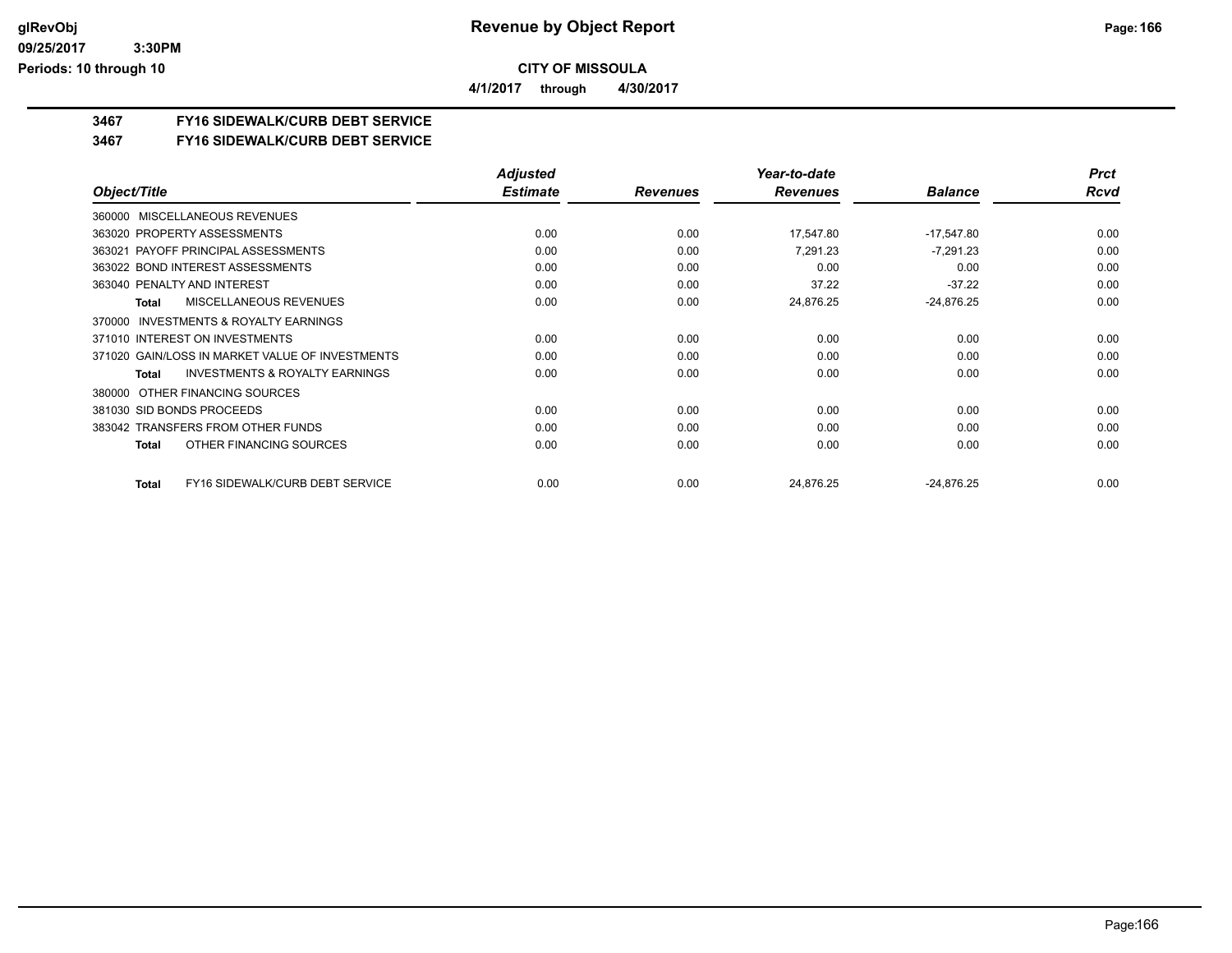**4/1/2017 through 4/30/2017**

# **3467 FY16 SIDEWALK/CURB DEBT SERVICE**

|                                                    | <b>Adjusted</b> |                 | Year-to-date    |                | <b>Prct</b> |
|----------------------------------------------------|-----------------|-----------------|-----------------|----------------|-------------|
| Object/Title                                       | <b>Estimate</b> | <b>Revenues</b> | <b>Revenues</b> | <b>Balance</b> | <b>Rcvd</b> |
| 360000 MISCELLANEOUS REVENUES                      |                 |                 |                 |                |             |
| 363020 PROPERTY ASSESSMENTS                        | 0.00            | 0.00            | 17,547.80       | $-17,547.80$   | 0.00        |
| 363021 PAYOFF PRINCIPAL ASSESSMENTS                | 0.00            | 0.00            | 7,291.23        | $-7,291.23$    | 0.00        |
| 363022 BOND INTEREST ASSESSMENTS                   | 0.00            | 0.00            | 0.00            | 0.00           | 0.00        |
| 363040 PENALTY AND INTEREST                        | 0.00            | 0.00            | 37.22           | $-37.22$       | 0.00        |
| MISCELLANEOUS REVENUES<br><b>Total</b>             | 0.00            | 0.00            | 24,876.25       | $-24,876.25$   | 0.00        |
| INVESTMENTS & ROYALTY EARNINGS<br>370000           |                 |                 |                 |                |             |
| 371010 INTEREST ON INVESTMENTS                     | 0.00            | 0.00            | 0.00            | 0.00           | 0.00        |
| 371020 GAIN/LOSS IN MARKET VALUE OF INVESTMENT     | 0.00            | 0.00            | 0.00            | 0.00           | 0.00        |
| <b>INVESTMENTS &amp; ROYALTY EARNINGS</b><br>Total | 0.00            | 0.00            | 0.00            | 0.00           | 0.00        |
| OTHER FINANCING SOURCES<br>380000                  |                 |                 |                 |                |             |
| 381030 SID BONDS PROCEEDS                          | 0.00            | 0.00            | 0.00            | 0.00           | 0.00        |
| 383042 TRANSFERS FROM OTHER FUNDS                  | 0.00            | 0.00            | 0.00            | 0.00           | 0.00        |
| OTHER FINANCING SOURCES<br>Total                   | 0.00            | 0.00            | 0.00            | 0.00           | 0.00        |
| FY16 SIDEWALK/CURB DEBT SERVICE<br><b>Total</b>    | 0.00            | 0.00            | 24,876.25       | $-24,876.25$   | 0.00        |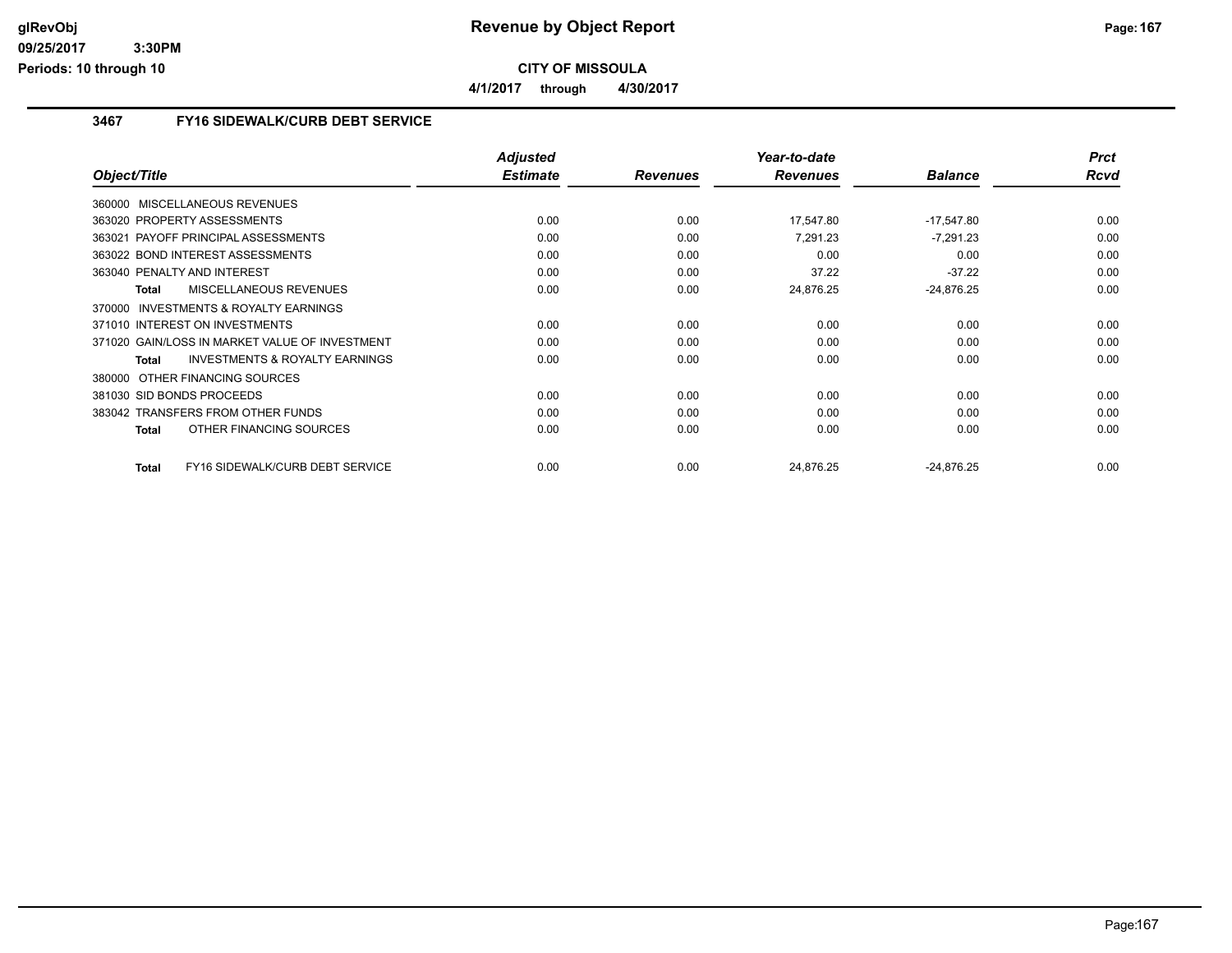**4/1/2017 through 4/30/2017**

**3470 SID 470 DEBT SERVICE FUND**

**3470 SID 470 DEBT SERVICE FUND**

|                                                           | <b>Adjusted</b> |                 | Year-to-date    |                | <b>Prct</b> |
|-----------------------------------------------------------|-----------------|-----------------|-----------------|----------------|-------------|
| Object/Title                                              | <b>Estimate</b> | <b>Revenues</b> | <b>Revenues</b> | <b>Balance</b> | <b>Rcvd</b> |
| TAXES/ASSESSMENTS<br>310000                               |                 |                 |                 |                |             |
| PENALTIES & INTEREST<br>312001                            | 0.00            | 0.00            | 0.00            | 0.00           | 0.00        |
| TAXES/ASSESSMENTS<br><b>Total</b>                         | 0.00            | 0.00            | 0.00            | 0.00           | 0.00        |
| MISCELLANEOUS REVENUES<br>360000                          |                 |                 |                 |                |             |
| 363020 PROPERTY ASSESSMENTS                               | 0.00            | 0.00            | 0.00            | 0.00           | 0.00        |
| 363021 PAYOFF PRINCIPAL ASSESSMENTS                       | 0.00            | 0.00            | 0.00            | 0.00           | 0.00        |
| 363022 BOND INTEREST ASSESSMENTS                          | 0.00            | 0.00            | 0.00            | 0.00           | 0.00        |
| 363040 PENALTY AND INTEREST                               | 0.00            | 0.00            | 0.00            | 0.00           | 0.00        |
| MISCELLANEOUS REVENUES<br><b>Total</b>                    | 0.00            | 0.00            | 0.00            | 0.00           | 0.00        |
| <b>INVESTMENTS &amp; ROYALTY EARNINGS</b><br>370000       |                 |                 |                 |                |             |
| 371010 INTEREST ON INVESTMENTS                            | 0.00            | 0.00            | 0.00            | 0.00           | 0.00        |
| 371020 GAIN/LOSS IN MARKET VALUE OF INVESTMENTS           | 0.00            | 0.00            | 0.00            | 0.00           | 0.00        |
| <b>INVESTMENTS &amp; ROYALTY EARNINGS</b><br><b>Total</b> | 0.00            | 0.00            | 0.00            | 0.00           | 0.00        |
| OTHER FINANCING SOURCES<br>380000                         |                 |                 |                 |                |             |
| 381009 TRANSFERS IN                                       | 0.00            | 0.00            | 0.00            | 0.00           | 0.00        |
| OTHER FINANCING SOURCES<br><b>Total</b>                   | 0.00            | 0.00            | 0.00            | 0.00           | 0.00        |
| SID 470 DEBT SERVICE FUND<br><b>Total</b>                 | 0.00            | 0.00            | 0.00            | 0.00           | 0.00        |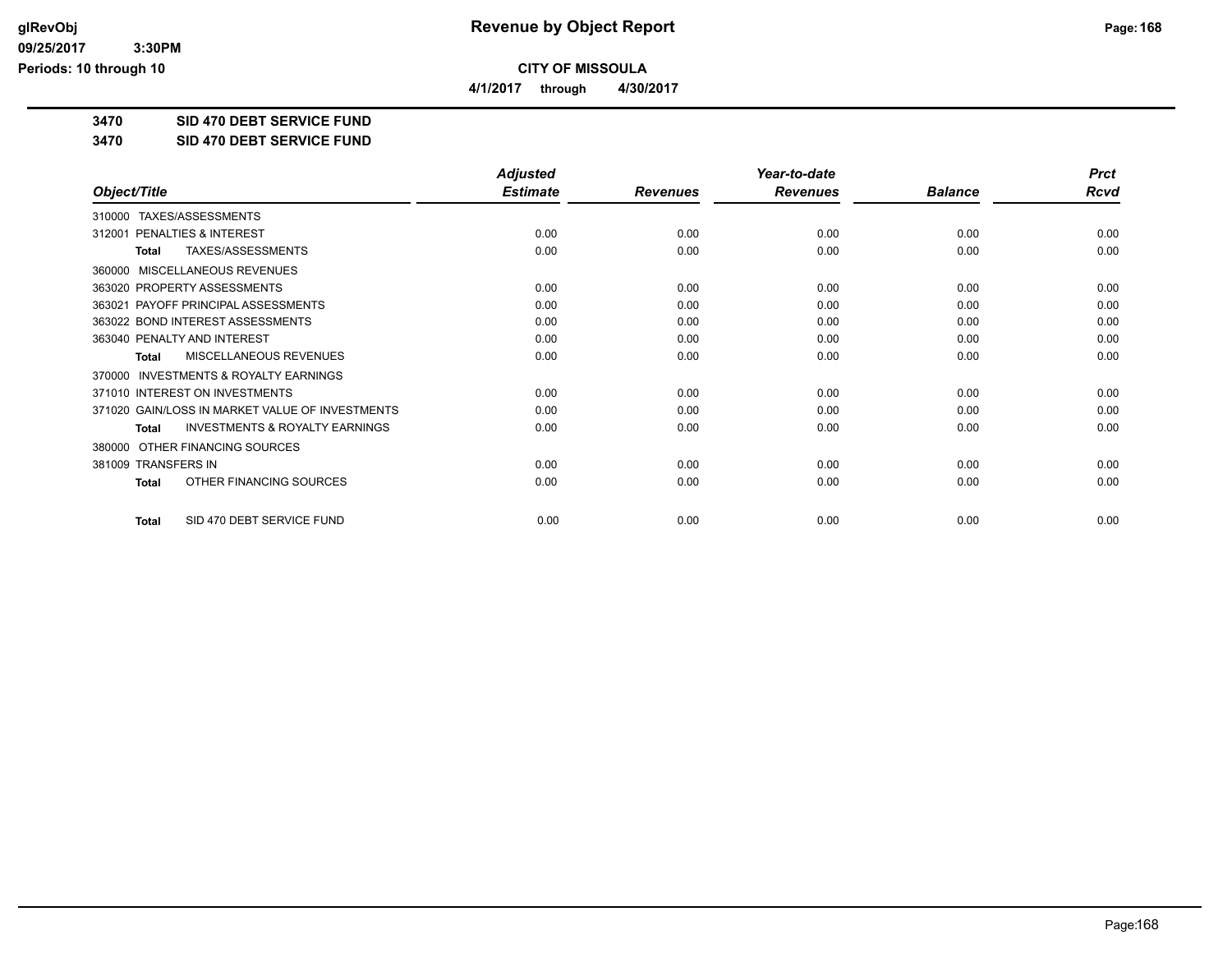**4/1/2017 through 4/30/2017**

# **3470 SID 470 DEBT SERVICE FUND**

|                                                           | <b>Adjusted</b> |                 | Year-to-date    |                | <b>Prct</b> |
|-----------------------------------------------------------|-----------------|-----------------|-----------------|----------------|-------------|
| Object/Title                                              | <b>Estimate</b> | <b>Revenues</b> | <b>Revenues</b> | <b>Balance</b> | <b>Rcvd</b> |
| TAXES/ASSESSMENTS<br>310000                               |                 |                 |                 |                |             |
| 312001 PENALTIES & INTEREST                               | 0.00            | 0.00            | 0.00            | 0.00           | 0.00        |
| TAXES/ASSESSMENTS<br>Total                                | 0.00            | 0.00            | 0.00            | 0.00           | 0.00        |
| MISCELLANEOUS REVENUES<br>360000                          |                 |                 |                 |                |             |
| 363020 PROPERTY ASSESSMENTS                               | 0.00            | 0.00            | 0.00            | 0.00           | 0.00        |
| 363021 PAYOFF PRINCIPAL ASSESSMENTS                       | 0.00            | 0.00            | 0.00            | 0.00           | 0.00        |
| 363022 BOND INTEREST ASSESSMENTS                          | 0.00            | 0.00            | 0.00            | 0.00           | 0.00        |
| 363040 PENALTY AND INTEREST                               | 0.00            | 0.00            | 0.00            | 0.00           | 0.00        |
| MISCELLANEOUS REVENUES<br><b>Total</b>                    | 0.00            | 0.00            | 0.00            | 0.00           | 0.00        |
| <b>INVESTMENTS &amp; ROYALTY EARNINGS</b><br>370000       |                 |                 |                 |                |             |
| 371010 INTEREST ON INVESTMENTS                            | 0.00            | 0.00            | 0.00            | 0.00           | 0.00        |
| 371020 GAIN/LOSS IN MARKET VALUE OF INVESTMENT            | 0.00            | 0.00            | 0.00            | 0.00           | 0.00        |
| <b>INVESTMENTS &amp; ROYALTY EARNINGS</b><br><b>Total</b> | 0.00            | 0.00            | 0.00            | 0.00           | 0.00        |
| OTHER FINANCING SOURCES<br>380000                         |                 |                 |                 |                |             |
| 381009 TRANSFERS IN                                       | 0.00            | 0.00            | 0.00            | 0.00           | 0.00        |
| OTHER FINANCING SOURCES<br>Total                          | 0.00            | 0.00            | 0.00            | 0.00           | 0.00        |
| SID 470 DEBT SERVICE FUND<br><b>Total</b>                 | 0.00            | 0.00            | 0.00            | 0.00           | 0.00        |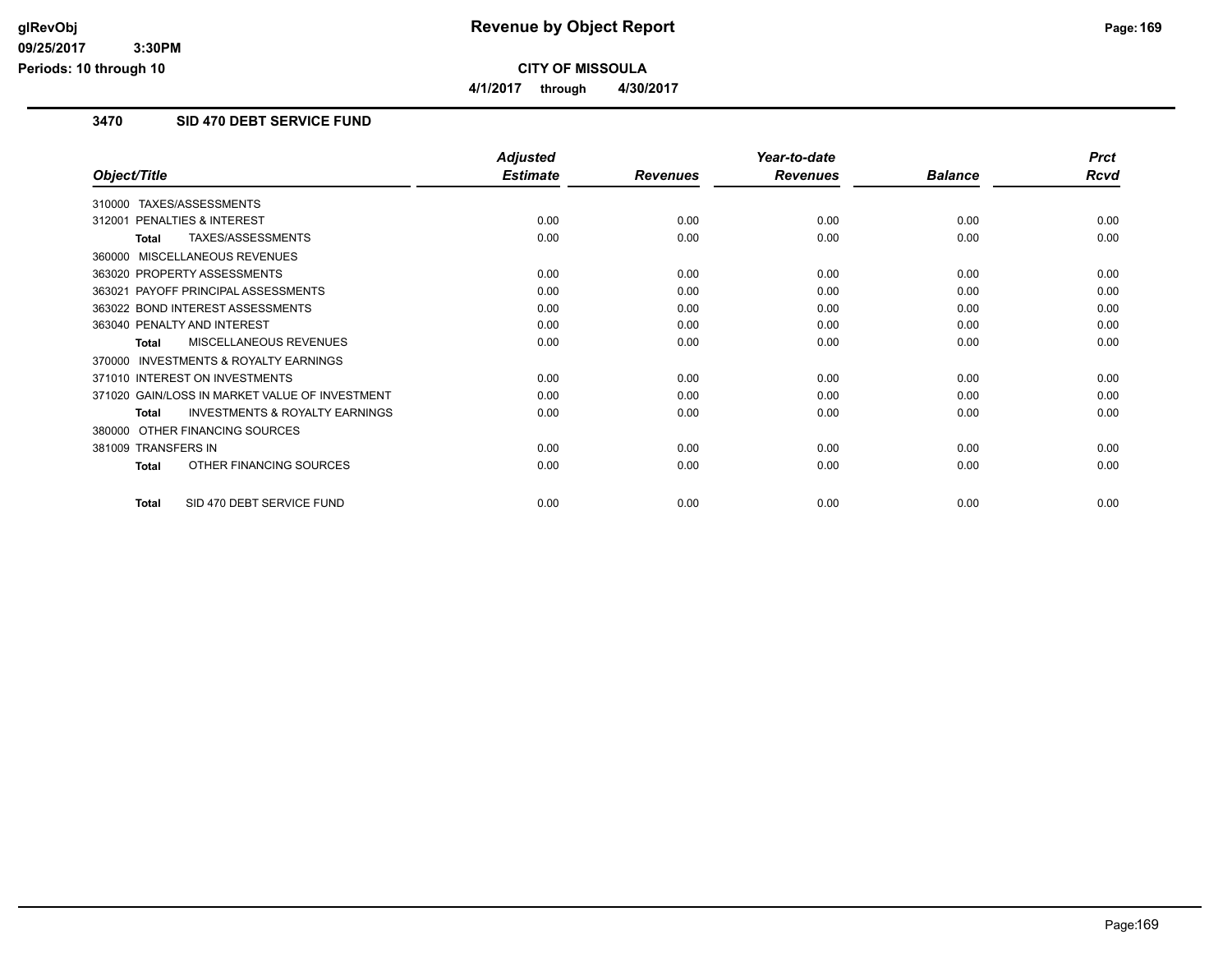**4/1/2017 through 4/30/2017**

**3491 SID 491 DEBT SERVICE FUND**

**3491 SID 491 DEBT SERVICE FUND**

|                                                           | <b>Adjusted</b> |                 | Year-to-date    |                | <b>Prct</b> |
|-----------------------------------------------------------|-----------------|-----------------|-----------------|----------------|-------------|
| Object/Title                                              | <b>Estimate</b> | <b>Revenues</b> | <b>Revenues</b> | <b>Balance</b> | <b>Rcvd</b> |
| TAXES/ASSESSMENTS<br>310000                               |                 |                 |                 |                |             |
| PENALTIES & INTEREST<br>312001                            | 0.00            | 0.00            | 0.00            | 0.00           | 0.00        |
| TAXES/ASSESSMENTS<br>Total                                | 0.00            | 0.00            | 0.00            | 0.00           | 0.00        |
| MISCELLANEOUS REVENUES<br>360000                          |                 |                 |                 |                |             |
| 360010 MISCELLANEOUS                                      | 0.00            | 0.00            | 0.00            | 0.00           | 0.00        |
| 363020 PROPERTY ASSESSMENTS                               | 0.00            | 0.00            | 0.00            | 0.00           | 0.00        |
| 363021 PAYOFF PRINCIPAL ASSESSMENTS                       | 0.00            | 0.00            | 0.00            | 0.00           | 0.00        |
| 363022 BOND INTEREST ASSESSMENTS                          | 0.00            | 0.00            | 0.00            | 0.00           | 0.00        |
| 363040 PENALTY AND INTEREST                               | 0.00            | 0.00            | 0.00            | 0.00           | 0.00        |
| MISCELLANEOUS REVENUES<br><b>Total</b>                    | 0.00            | 0.00            | 0.00            | 0.00           | 0.00        |
| <b>INVESTMENTS &amp; ROYALTY EARNINGS</b><br>370000       |                 |                 |                 |                |             |
| 371010 INTEREST ON INVESTMENTS                            | 0.00            | 0.00            | 0.00            | 0.00           | 0.00        |
| 371020 GAIN/LOSS IN MARKET VALUE OF INVESTMENTS           | 0.00            | 0.00            | 0.00            | 0.00           | 0.00        |
| <b>INVESTMENTS &amp; ROYALTY EARNINGS</b><br><b>Total</b> | 0.00            | 0.00            | 0.00            | 0.00           | 0.00        |
| OTHER FINANCING SOURCES<br>380000                         |                 |                 |                 |                |             |
| 381009 TRANSFERS IN                                       | 0.00            | 0.00            | 0.00            | 0.00           | 0.00        |
| OTHER FINANCING SOURCES<br>Total                          | 0.00            | 0.00            | 0.00            | 0.00           | 0.00        |
| SID 491 DEBT SERVICE FUND<br><b>Total</b>                 | 0.00            | 0.00            | 0.00            | 0.00           | 0.00        |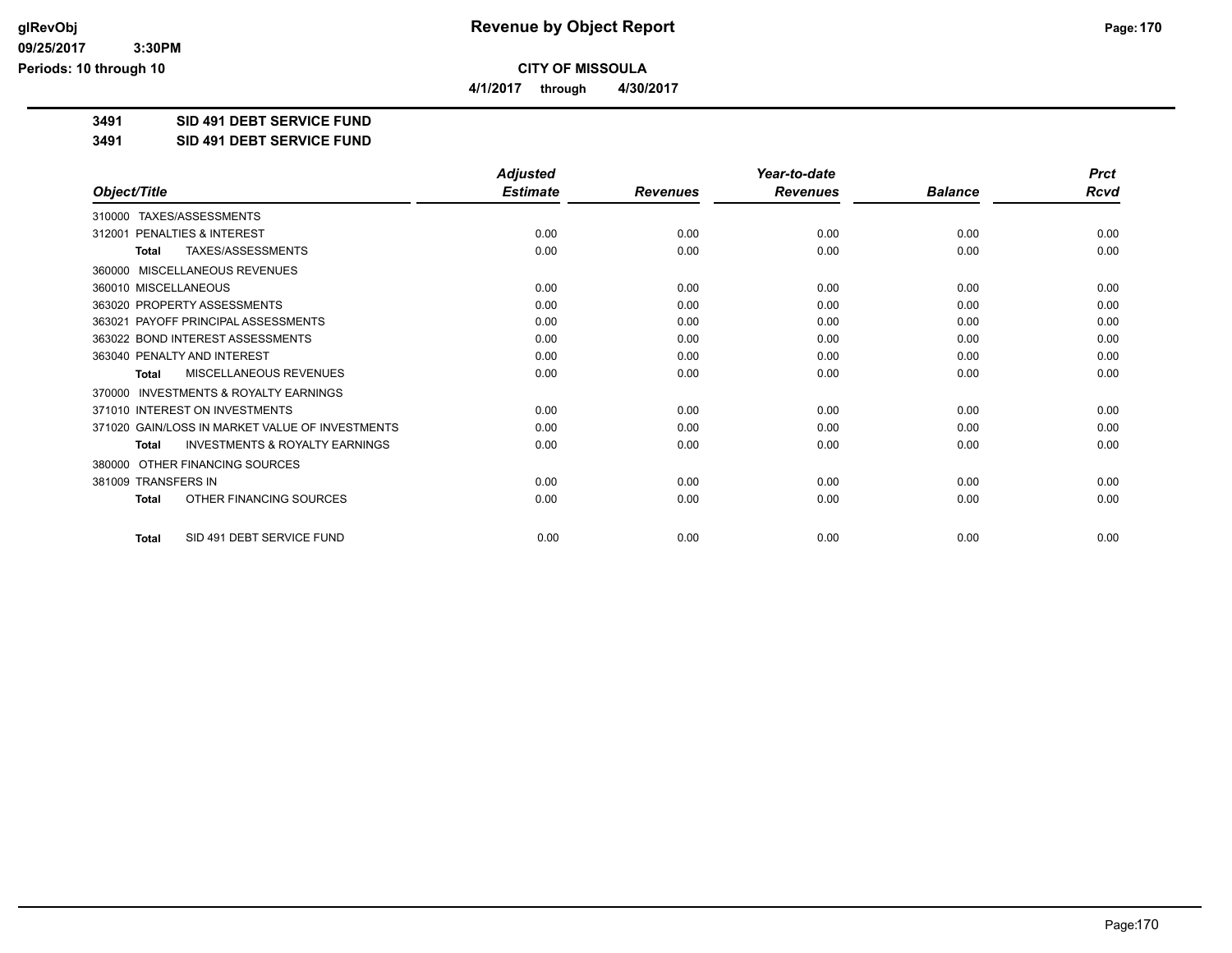**4/1/2017 through 4/30/2017**

# **3491 SID 491 DEBT SERVICE FUND**

|                                                           | <b>Adjusted</b> |                 | Year-to-date    |                | <b>Prct</b> |
|-----------------------------------------------------------|-----------------|-----------------|-----------------|----------------|-------------|
| Object/Title                                              | <b>Estimate</b> | <b>Revenues</b> | <b>Revenues</b> | <b>Balance</b> | <b>Rcvd</b> |
| 310000 TAXES/ASSESSMENTS                                  |                 |                 |                 |                |             |
| PENALTIES & INTEREST<br>312001                            | 0.00            | 0.00            | 0.00            | 0.00           | 0.00        |
| TAXES/ASSESSMENTS<br><b>Total</b>                         | 0.00            | 0.00            | 0.00            | 0.00           | 0.00        |
| 360000 MISCELLANEOUS REVENUES                             |                 |                 |                 |                |             |
| 360010 MISCELLANEOUS                                      | 0.00            | 0.00            | 0.00            | 0.00           | 0.00        |
| 363020 PROPERTY ASSESSMENTS                               | 0.00            | 0.00            | 0.00            | 0.00           | 0.00        |
| 363021 PAYOFF PRINCIPAL ASSESSMENTS                       | 0.00            | 0.00            | 0.00            | 0.00           | 0.00        |
| 363022 BOND INTEREST ASSESSMENTS                          | 0.00            | 0.00            | 0.00            | 0.00           | 0.00        |
| 363040 PENALTY AND INTEREST                               | 0.00            | 0.00            | 0.00            | 0.00           | 0.00        |
| MISCELLANEOUS REVENUES<br><b>Total</b>                    | 0.00            | 0.00            | 0.00            | 0.00           | 0.00        |
| 370000 INVESTMENTS & ROYALTY EARNINGS                     |                 |                 |                 |                |             |
| 371010 INTEREST ON INVESTMENTS                            | 0.00            | 0.00            | 0.00            | 0.00           | 0.00        |
| 371020 GAIN/LOSS IN MARKET VALUE OF INVESTMENT            | 0.00            | 0.00            | 0.00            | 0.00           | 0.00        |
| <b>INVESTMENTS &amp; ROYALTY EARNINGS</b><br><b>Total</b> | 0.00            | 0.00            | 0.00            | 0.00           | 0.00        |
| 380000 OTHER FINANCING SOURCES                            |                 |                 |                 |                |             |
| 381009 TRANSFERS IN                                       | 0.00            | 0.00            | 0.00            | 0.00           | 0.00        |
| OTHER FINANCING SOURCES<br>Total                          | 0.00            | 0.00            | 0.00            | 0.00           | 0.00        |
| SID 491 DEBT SERVICE FUND<br><b>Total</b>                 | 0.00            | 0.00            | 0.00            | 0.00           | 0.00        |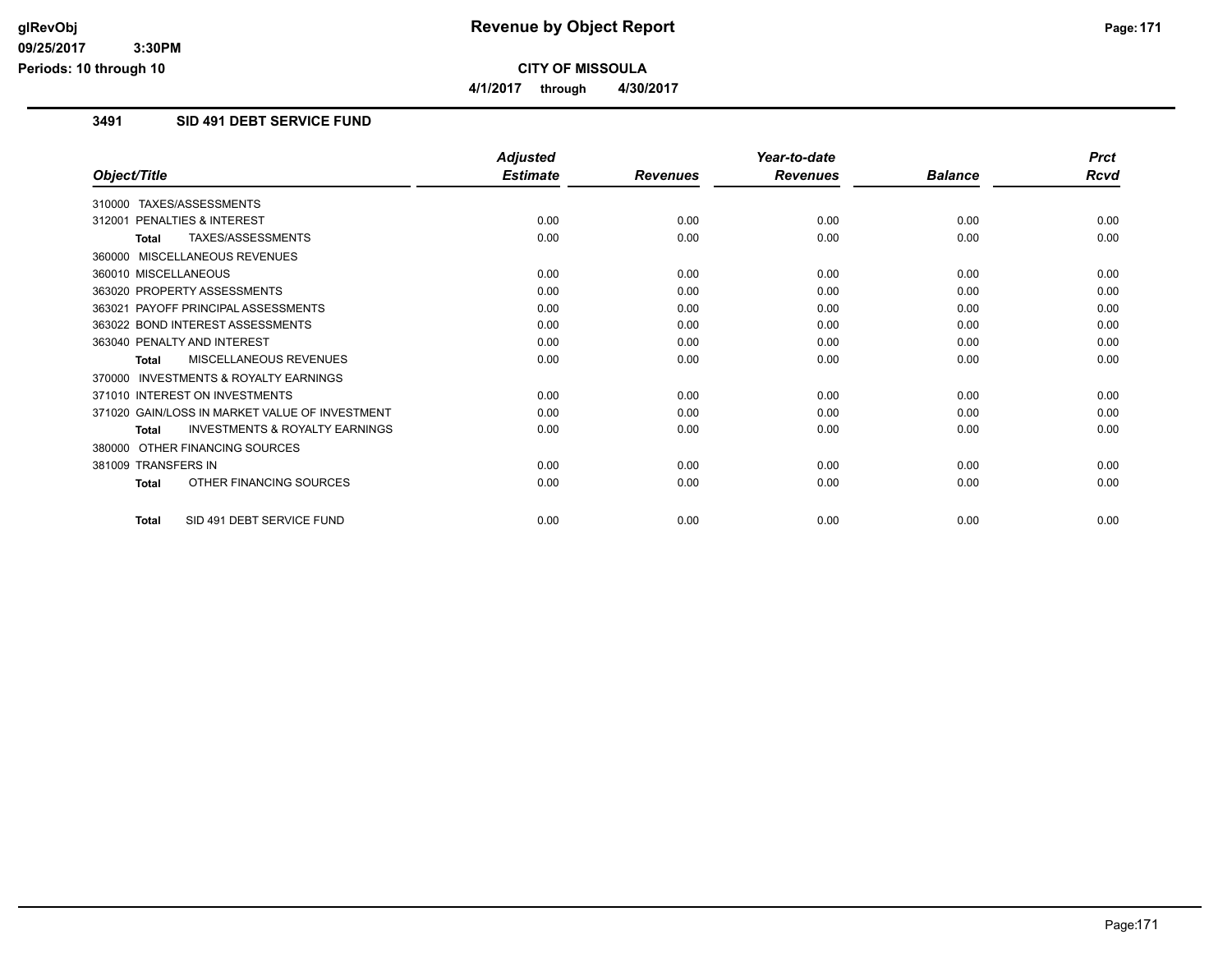**4/1/2017 through 4/30/2017**

**3492 SID 492/499 DEBT SERVICE FUND**

**3492 SID 492/499 DEBT SERVICE FUND**

|                                                    | <b>Adjusted</b> |                 | Year-to-date    |                | <b>Prct</b> |
|----------------------------------------------------|-----------------|-----------------|-----------------|----------------|-------------|
| Object/Title                                       | <b>Estimate</b> | <b>Revenues</b> | <b>Revenues</b> | <b>Balance</b> | <b>Rcvd</b> |
| 360000 MISCELLANEOUS REVENUES                      |                 |                 |                 |                |             |
| 360010 MISCELLANEOUS                               | 0.00            | 0.00            | 0.00            | 0.00           | 0.00        |
| 363040 PENALTY AND INTEREST                        | 0.00            | 0.00            | 0.00            | 0.00           | 0.00        |
| <b>MISCELLANEOUS REVENUES</b><br>Total             | 0.00            | 0.00            | 0.00            | 0.00           | 0.00        |
| 370000 INVESTMENTS & ROYALTY EARNINGS              |                 |                 |                 |                |             |
| 371010 INTEREST ON INVESTMENTS                     | 0.00            | 0.00            | 0.00            | 0.00           | 0.00        |
| 371020 GAIN/LOSS IN MARKET VALUE OF INVESTMENTS    | 0.00            | 0.00            | 0.00            | 0.00           | 0.00        |
| <b>INVESTMENTS &amp; ROYALTY EARNINGS</b><br>Total | 0.00            | 0.00            | 0.00            | 0.00           | 0.00        |
| 380000 OTHER FINANCING SOURCES                     |                 |                 |                 |                |             |
| 381009 TRANSFERS IN                                | 0.00            | 0.00            | 0.00            | 0.00           | 0.00        |
| OTHER FINANCING SOURCES<br><b>Total</b>            | 0.00            | 0.00            | 0.00            | 0.00           | 0.00        |
| SID 492/499 DEBT SERVICE FUND<br><b>Total</b>      | 0.00            | 0.00            | 0.00            | 0.00           | 0.00        |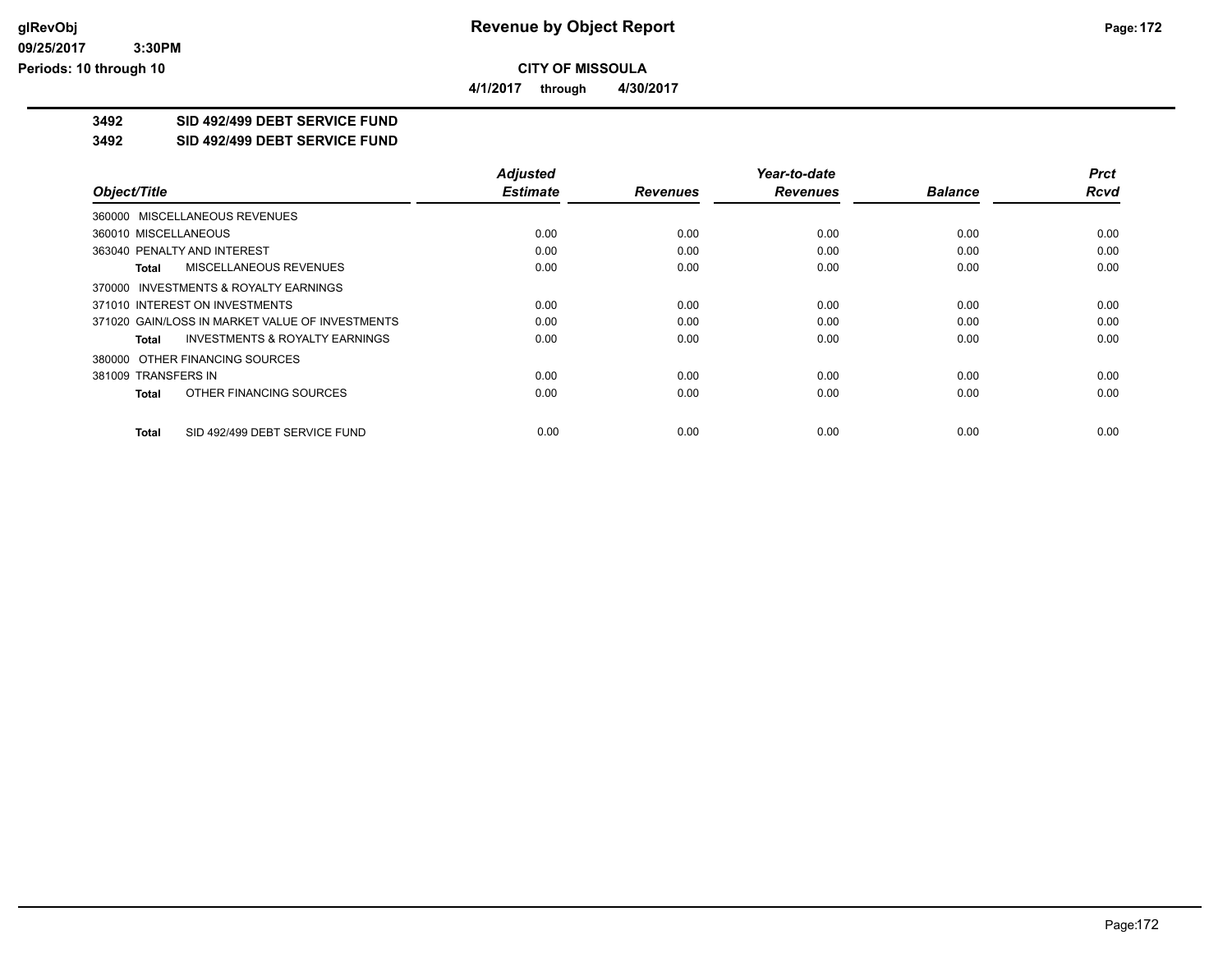**4/1/2017 through 4/30/2017**

# **3492 SID 492/499 DEBT SERVICE FUND**

| Object/Title                                       | <b>Adjusted</b><br><b>Estimate</b> | <b>Revenues</b> | Year-to-date<br><b>Revenues</b> | <b>Balance</b> | <b>Prct</b><br><b>Rcvd</b> |
|----------------------------------------------------|------------------------------------|-----------------|---------------------------------|----------------|----------------------------|
| 360000 MISCELLANEOUS REVENUES                      |                                    |                 |                                 |                |                            |
| 360010 MISCELLANEOUS                               | 0.00                               | 0.00            | 0.00                            | 0.00           | 0.00                       |
| 363040 PENALTY AND INTEREST                        | 0.00                               | 0.00            | 0.00                            | 0.00           | 0.00                       |
| MISCELLANEOUS REVENUES<br>Total                    | 0.00                               | 0.00            | 0.00                            | 0.00           | 0.00                       |
| 370000 INVESTMENTS & ROYALTY EARNINGS              |                                    |                 |                                 |                |                            |
| 371010 INTEREST ON INVESTMENTS                     | 0.00                               | 0.00            | 0.00                            | 0.00           | 0.00                       |
| 371020 GAIN/LOSS IN MARKET VALUE OF INVESTMENT     | 0.00                               | 0.00            | 0.00                            | 0.00           | 0.00                       |
| <b>INVESTMENTS &amp; ROYALTY EARNINGS</b><br>Total | 0.00                               | 0.00            | 0.00                            | 0.00           | 0.00                       |
| 380000 OTHER FINANCING SOURCES                     |                                    |                 |                                 |                |                            |
| 381009 TRANSFERS IN                                | 0.00                               | 0.00            | 0.00                            | 0.00           | 0.00                       |
| OTHER FINANCING SOURCES<br><b>Total</b>            | 0.00                               | 0.00            | 0.00                            | 0.00           | 0.00                       |
| SID 492/499 DEBT SERVICE FUND<br><b>Total</b>      | 0.00                               | 0.00            | 0.00                            | 0.00           | 0.00                       |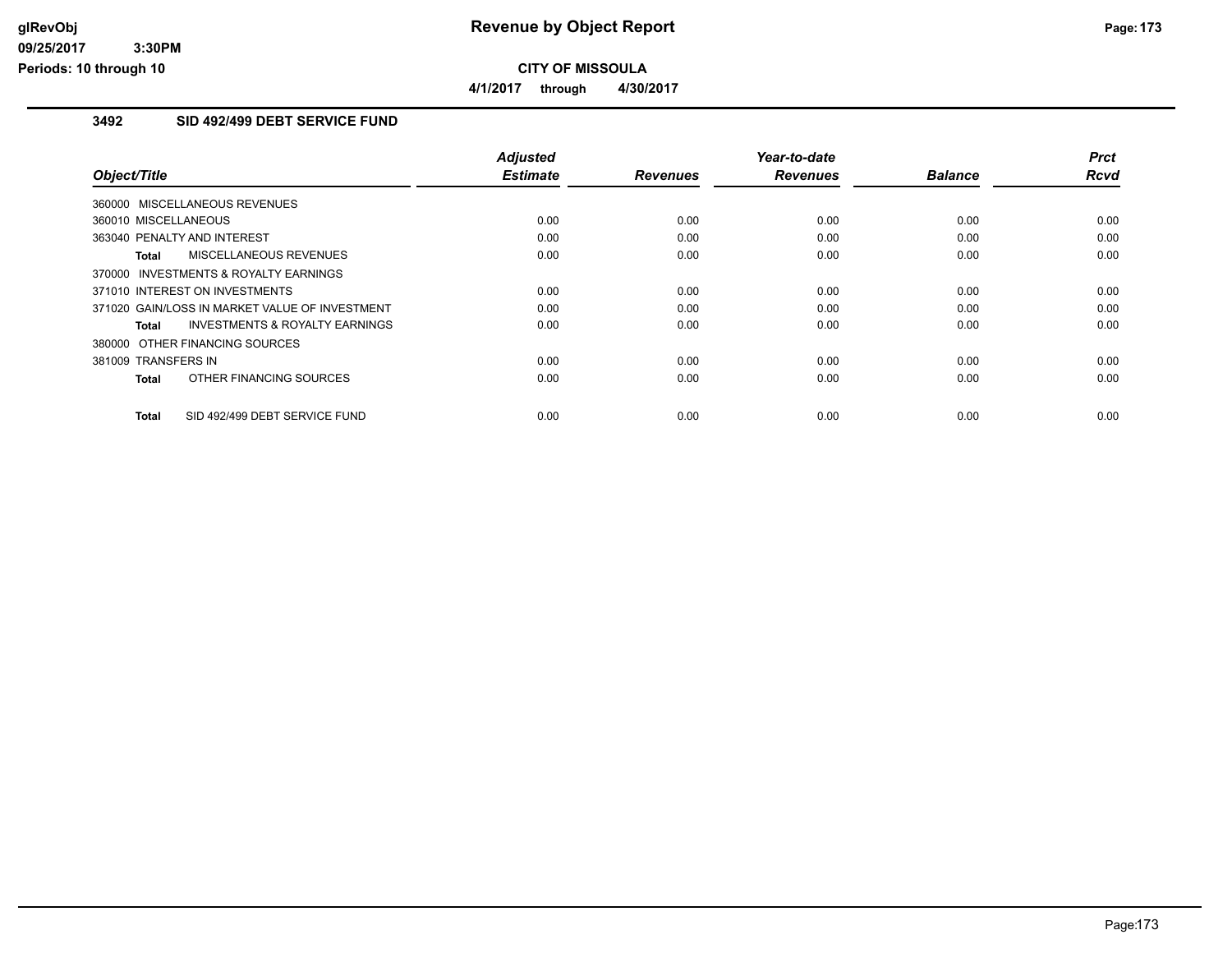**4/1/2017 through 4/30/2017**

**3494 SID 494 DEBT SERVICE**

**3494 SID 494 DEBT SERVICE**

|                                                           | <b>Adjusted</b> |                 | Year-to-date    |                | <b>Prct</b> |
|-----------------------------------------------------------|-----------------|-----------------|-----------------|----------------|-------------|
| Object/Title                                              | <b>Estimate</b> | <b>Revenues</b> | <b>Revenues</b> | <b>Balance</b> | <b>Rcvd</b> |
| TAXES/ASSESSMENTS<br>310000                               |                 |                 |                 |                |             |
| PENALTIES & INTEREST<br>312001                            | 0.00            | 0.00            | 0.00            | 0.00           | 0.00        |
| TAXES/ASSESSMENTS<br>Total                                | 0.00            | 0.00            | 0.00            | 0.00           | 0.00        |
| MISCELLANEOUS REVENUES<br>360000                          |                 |                 |                 |                |             |
| 360010 MISCELLANEOUS                                      | 0.00            | 0.00            | 0.00            | 0.00           | 0.00        |
| 363020 PROPERTY ASSESSMENTS                               | 0.00            | 0.00            | 0.00            | 0.00           | 0.00        |
| 363021 PAYOFF PRINCIPAL ASSESSMENTS                       | 0.00            | 0.00            | 0.00            | 0.00           | 0.00        |
| 363022 BOND INTEREST ASSESSMENTS                          | 0.00            | 0.00            | 0.00            | 0.00           | 0.00        |
| 363040 PENALTY AND INTEREST                               | 0.00            | 0.00            | 0.00            | 0.00           | 0.00        |
| MISCELLANEOUS REVENUES<br><b>Total</b>                    | 0.00            | 0.00            | 0.00            | 0.00           | 0.00        |
| <b>INVESTMENTS &amp; ROYALTY EARNINGS</b><br>370000       |                 |                 |                 |                |             |
| 371010 INTEREST ON INVESTMENTS                            | 0.00            | 0.00            | 0.00            | 0.00           | 0.00        |
| 371020 GAIN/LOSS IN MARKET VALUE OF INVESTMENTS           | 0.00            | 0.00            | 0.00            | 0.00           | 0.00        |
| <b>INVESTMENTS &amp; ROYALTY EARNINGS</b><br><b>Total</b> | 0.00            | 0.00            | 0.00            | 0.00           | 0.00        |
| OTHER FINANCING SOURCES<br>380000                         |                 |                 |                 |                |             |
| 381009 TRANSFERS IN                                       | 0.00            | 0.00            | 0.00            | 0.00           | 0.00        |
| OTHER FINANCING SOURCES<br>Total                          | 0.00            | 0.00            | 0.00            | 0.00           | 0.00        |
| SID 494 DEBT SERVICE<br><b>Total</b>                      | 0.00            | 0.00            | 0.00            | 0.00           | 0.00        |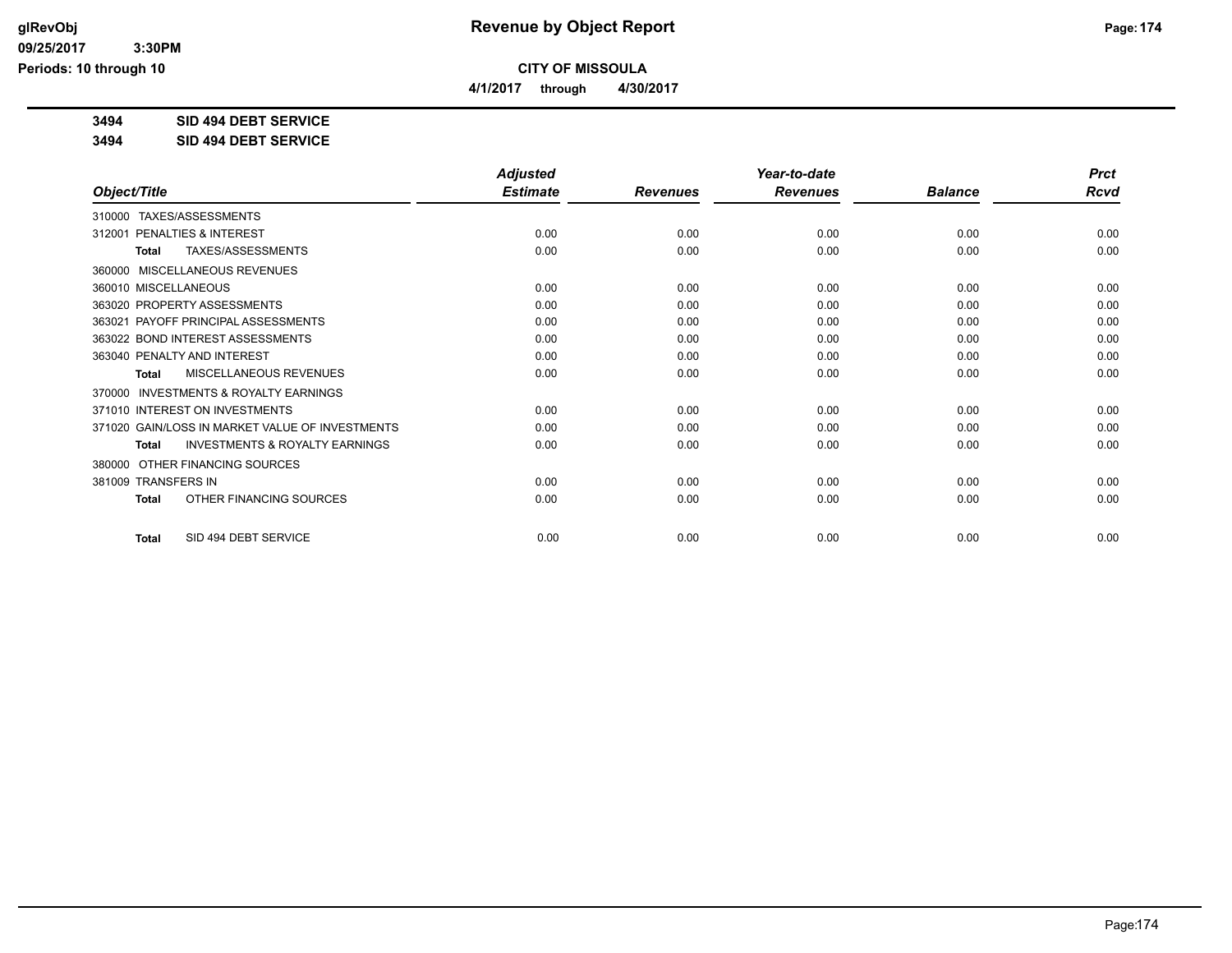**4/1/2017 through 4/30/2017**

## **3494 SID 494 DEBT SERVICE**

|                                                           | <b>Adjusted</b> |                 | Year-to-date    |                | <b>Prct</b> |
|-----------------------------------------------------------|-----------------|-----------------|-----------------|----------------|-------------|
| Object/Title                                              | <b>Estimate</b> | <b>Revenues</b> | <b>Revenues</b> | <b>Balance</b> | Rcvd        |
| 310000 TAXES/ASSESSMENTS                                  |                 |                 |                 |                |             |
| PENALTIES & INTEREST<br>312001                            | 0.00            | 0.00            | 0.00            | 0.00           | 0.00        |
| TAXES/ASSESSMENTS<br><b>Total</b>                         | 0.00            | 0.00            | 0.00            | 0.00           | 0.00        |
| 360000 MISCELLANEOUS REVENUES                             |                 |                 |                 |                |             |
| 360010 MISCELLANEOUS                                      | 0.00            | 0.00            | 0.00            | 0.00           | 0.00        |
| 363020 PROPERTY ASSESSMENTS                               | 0.00            | 0.00            | 0.00            | 0.00           | 0.00        |
| 363021 PAYOFF PRINCIPAL ASSESSMENTS                       | 0.00            | 0.00            | 0.00            | 0.00           | 0.00        |
| 363022 BOND INTEREST ASSESSMENTS                          | 0.00            | 0.00            | 0.00            | 0.00           | 0.00        |
| 363040 PENALTY AND INTEREST                               | 0.00            | 0.00            | 0.00            | 0.00           | 0.00        |
| <b>MISCELLANEOUS REVENUES</b><br><b>Total</b>             | 0.00            | 0.00            | 0.00            | 0.00           | 0.00        |
| 370000 INVESTMENTS & ROYALTY EARNINGS                     |                 |                 |                 |                |             |
| 371010 INTEREST ON INVESTMENTS                            | 0.00            | 0.00            | 0.00            | 0.00           | 0.00        |
| 371020 GAIN/LOSS IN MARKET VALUE OF INVESTMENT            | 0.00            | 0.00            | 0.00            | 0.00           | 0.00        |
| <b>INVESTMENTS &amp; ROYALTY EARNINGS</b><br><b>Total</b> | 0.00            | 0.00            | 0.00            | 0.00           | 0.00        |
| 380000 OTHER FINANCING SOURCES                            |                 |                 |                 |                |             |
| 381009 TRANSFERS IN                                       | 0.00            | 0.00            | 0.00            | 0.00           | 0.00        |
| OTHER FINANCING SOURCES<br>Total                          | 0.00            | 0.00            | 0.00            | 0.00           | 0.00        |
| SID 494 DEBT SERVICE<br><b>Total</b>                      | 0.00            | 0.00            | 0.00            | 0.00           | 0.00        |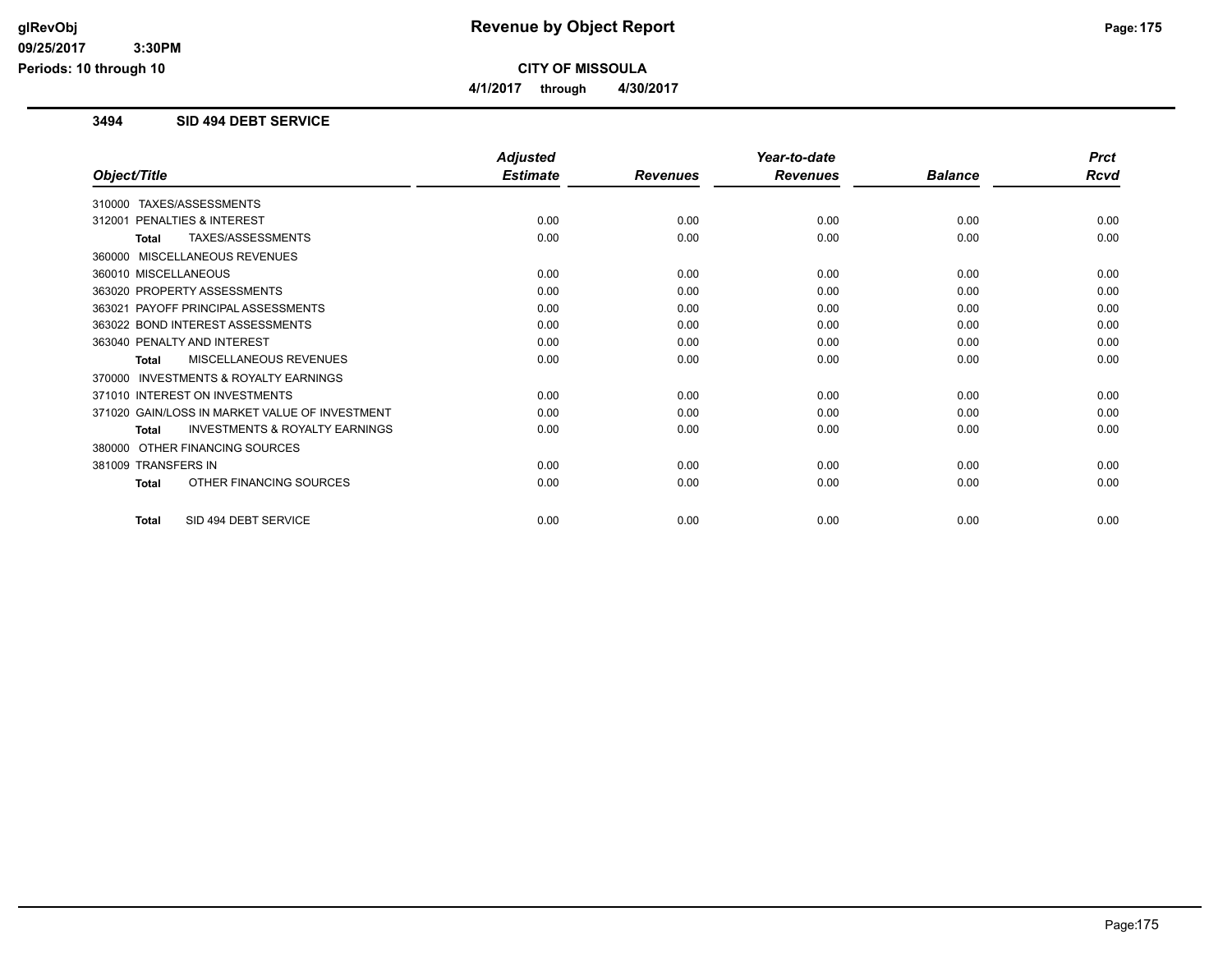**4/1/2017 through 4/30/2017**

**3495 SID 495 DEBT SERVICE FUND**

**3495 SID 495 DEBT SERVICE FUND**

|                                                           | <b>Adjusted</b> |                 | Year-to-date    |                | <b>Prct</b> |
|-----------------------------------------------------------|-----------------|-----------------|-----------------|----------------|-------------|
| Object/Title                                              | <b>Estimate</b> | <b>Revenues</b> | <b>Revenues</b> | <b>Balance</b> | <b>Rcvd</b> |
| TAXES/ASSESSMENTS<br>310000                               |                 |                 |                 |                |             |
| PENALTIES & INTEREST<br>312001                            | 0.00            | 0.00            | 0.00            | 0.00           | 0.00        |
| TAXES/ASSESSMENTS<br>Total                                | 0.00            | 0.00            | 0.00            | 0.00           | 0.00        |
| MISCELLANEOUS REVENUES<br>360000                          |                 |                 |                 |                |             |
| 360010 MISCELLANEOUS                                      | 0.00            | 0.00            | 0.00            | 0.00           | 0.00        |
| 363020 PROPERTY ASSESSMENTS                               | 0.00            | 0.00            | 0.00            | 0.00           | 0.00        |
| 363021 PAYOFF PRINCIPAL ASSESSMENTS                       | 0.00            | 0.00            | 0.00            | 0.00           | 0.00        |
| 363022 BOND INTEREST ASSESSMENTS                          | 0.00            | 0.00            | 0.00            | 0.00           | 0.00        |
| 363040 PENALTY AND INTEREST                               | 0.00            | 0.00            | 0.00            | 0.00           | 0.00        |
| MISCELLANEOUS REVENUES<br><b>Total</b>                    | 0.00            | 0.00            | 0.00            | 0.00           | 0.00        |
| <b>INVESTMENTS &amp; ROYALTY EARNINGS</b><br>370000       |                 |                 |                 |                |             |
| 371010 INTEREST ON INVESTMENTS                            | 0.00            | 0.00            | 0.00            | 0.00           | 0.00        |
| 371020 GAIN/LOSS IN MARKET VALUE OF INVESTMENTS           | 0.00            | 0.00            | 0.00            | 0.00           | 0.00        |
| <b>INVESTMENTS &amp; ROYALTY EARNINGS</b><br><b>Total</b> | 0.00            | 0.00            | 0.00            | 0.00           | 0.00        |
| OTHER FINANCING SOURCES<br>380000                         |                 |                 |                 |                |             |
| 381009 TRANSFERS IN                                       | 0.00            | 0.00            | 0.00            | 0.00           | 0.00        |
| OTHER FINANCING SOURCES<br>Total                          | 0.00            | 0.00            | 0.00            | 0.00           | 0.00        |
| SID 495 DEBT SERVICE FUND<br><b>Total</b>                 | 0.00            | 0.00            | 0.00            | 0.00           | 0.00        |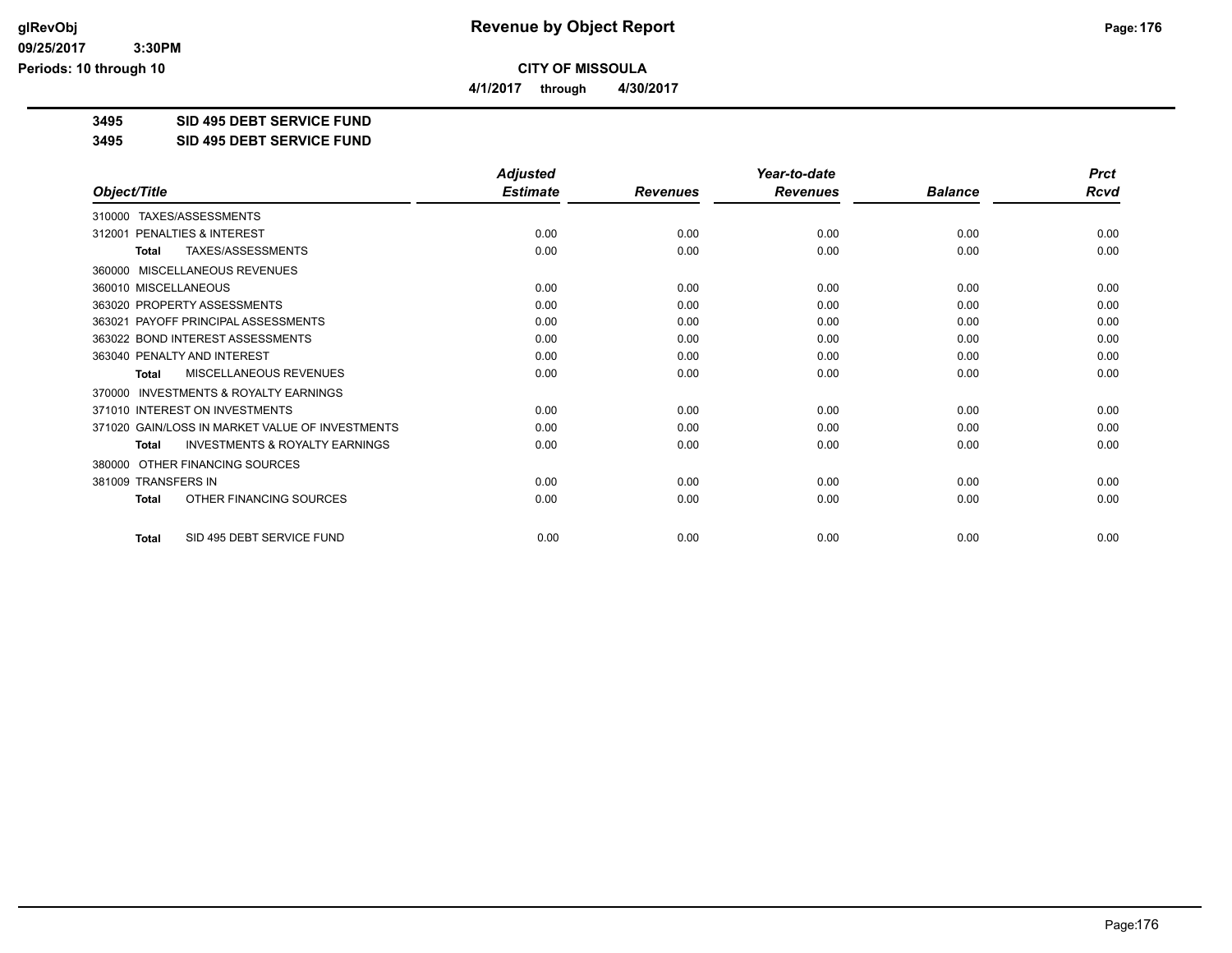**Periods: 10 through 10**

**CITY OF MISSOULA**

**4/1/2017 through 4/30/2017**

# **3495 SID 495 DEBT SERVICE FUND**

|                                                     | <b>Adjusted</b> |                 | Year-to-date    |                | <b>Prct</b> |
|-----------------------------------------------------|-----------------|-----------------|-----------------|----------------|-------------|
| Object/Title                                        | <b>Estimate</b> | <b>Revenues</b> | <b>Revenues</b> | <b>Balance</b> | <b>Rcvd</b> |
| 310000 TAXES/ASSESSMENTS                            |                 |                 |                 |                |             |
| 312001 PENALTIES & INTEREST                         | 0.00            | 0.00            | 0.00            | 0.00           | 0.00        |
| TAXES/ASSESSMENTS<br><b>Total</b>                   | 0.00            | 0.00            | 0.00            | 0.00           | 0.00        |
| 360000 MISCELLANEOUS REVENUES                       |                 |                 |                 |                |             |
| 360010 MISCELLANEOUS                                | 0.00            | 0.00            | 0.00            | 0.00           | 0.00        |
| 363020 PROPERTY ASSESSMENTS                         | 0.00            | 0.00            | 0.00            | 0.00           | 0.00        |
| 363021 PAYOFF PRINCIPAL ASSESSMENTS                 | 0.00            | 0.00            | 0.00            | 0.00           | 0.00        |
| 363022 BOND INTEREST ASSESSMENTS                    | 0.00            | 0.00            | 0.00            | 0.00           | 0.00        |
| 363040 PENALTY AND INTEREST                         | 0.00            | 0.00            | 0.00            | 0.00           | 0.00        |
| MISCELLANEOUS REVENUES<br><b>Total</b>              | 0.00            | 0.00            | 0.00            | 0.00           | 0.00        |
| <b>INVESTMENTS &amp; ROYALTY EARNINGS</b><br>370000 |                 |                 |                 |                |             |
| 371010 INTEREST ON INVESTMENTS                      | 0.00            | 0.00            | 0.00            | 0.00           | 0.00        |
| 371020 GAIN/LOSS IN MARKET VALUE OF INVESTMENT      | 0.00            | 0.00            | 0.00            | 0.00           | 0.00        |
| <b>INVESTMENTS &amp; ROYALTY EARNINGS</b><br>Total  | 0.00            | 0.00            | 0.00            | 0.00           | 0.00        |
| 380000 OTHER FINANCING SOURCES                      |                 |                 |                 |                |             |
| 381009 TRANSFERS IN                                 | 0.00            | 0.00            | 0.00            | 0.00           | 0.00        |
| OTHER FINANCING SOURCES<br><b>Total</b>             | 0.00            | 0.00            | 0.00            | 0.00           | 0.00        |
| SID 495 DEBT SERVICE FUND<br><b>Total</b>           | 0.00            | 0.00            | 0.00            | 0.00           | 0.00        |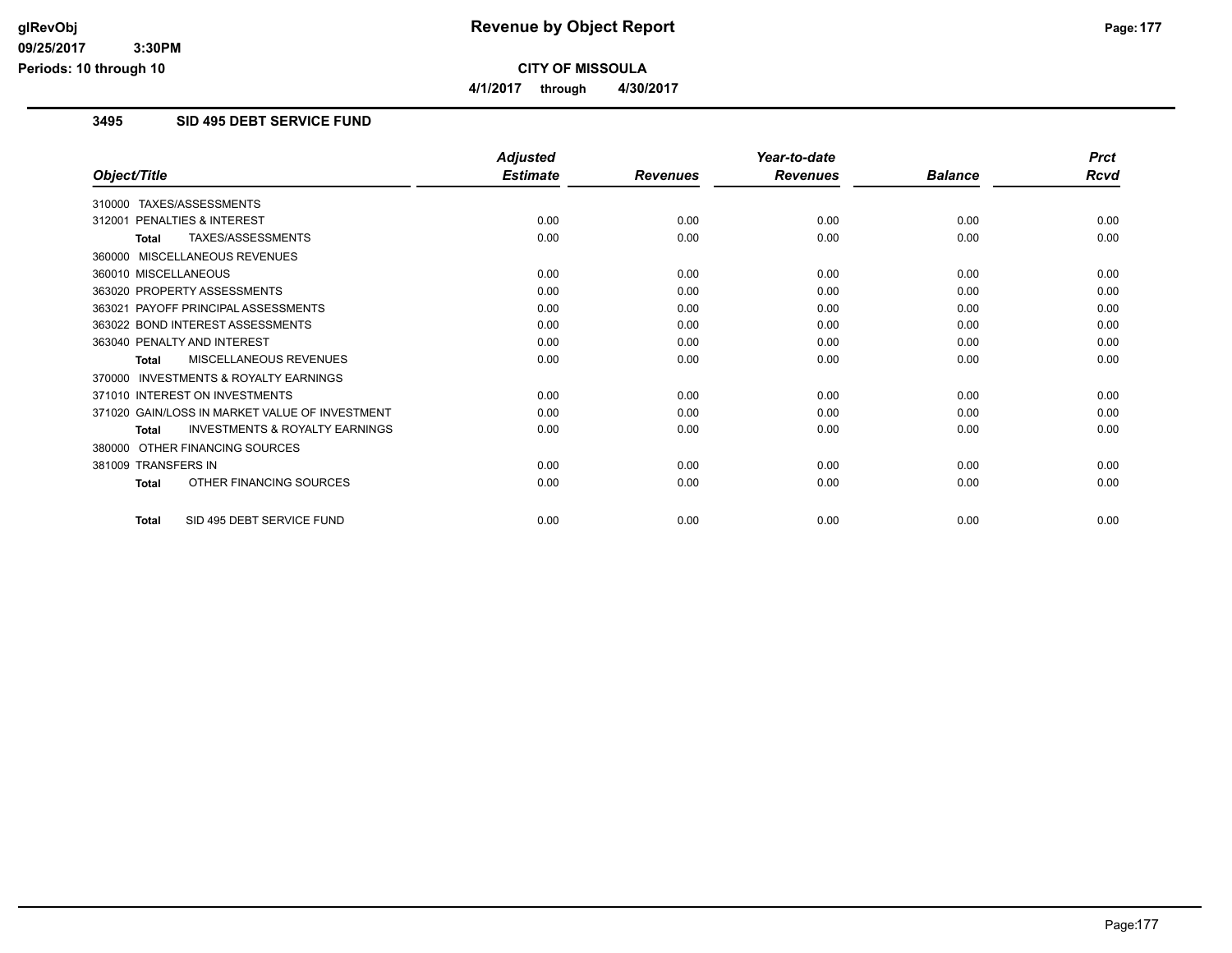**4/1/2017 through 4/30/2017**

**3496 SID 496 DEBT SERVICE FUND**

**3496 SID 496 DEBT SERVICE FUND**

|                                                           | <b>Adjusted</b> |                 | Year-to-date    |                | <b>Prct</b> |
|-----------------------------------------------------------|-----------------|-----------------|-----------------|----------------|-------------|
| Object/Title                                              | <b>Estimate</b> | <b>Revenues</b> | <b>Revenues</b> | <b>Balance</b> | <b>Rcvd</b> |
| TAXES/ASSESSMENTS<br>310000                               |                 |                 |                 |                |             |
| PENALTIES & INTEREST<br>312001                            | 0.00            | 0.00            | 0.00            | 0.00           | 0.00        |
| <b>TAXES/ASSESSMENTS</b><br>Total                         | 0.00            | 0.00            | 0.00            | 0.00           | 0.00        |
| MISCELLANEOUS REVENUES<br>360000                          |                 |                 |                 |                |             |
| 360010 MISCELLANEOUS                                      | 0.00            | 0.00            | 0.00            | 0.00           | 0.00        |
| 363020 PROPERTY ASSESSMENTS                               | 0.00            | 0.00            | 0.00            | 0.00           | 0.00        |
| 363021 PAYOFF PRINCIPAL ASSESSMENTS                       | 0.00            | 0.00            | 0.00            | 0.00           | 0.00        |
| 363022 BOND INTEREST ASSESSMENTS                          | 0.00            | 0.00            | 0.00            | 0.00           | 0.00        |
| 363040 PENALTY AND INTEREST                               | 0.00            | 0.00            | 0.00            | 0.00           | 0.00        |
| MISCELLANEOUS REVENUES<br>Total                           | 0.00            | 0.00            | 0.00            | 0.00           | 0.00        |
| <b>INVESTMENTS &amp; ROYALTY EARNINGS</b><br>370000       |                 |                 |                 |                |             |
| 371010 INTEREST ON INVESTMENTS                            | 0.00            | 0.00            | 0.00            | 0.00           | 0.00        |
| 371020 GAIN/LOSS IN MARKET VALUE OF INVESTMENTS           | 0.00            | 0.00            | 0.00            | 0.00           | 0.00        |
| <b>INVESTMENTS &amp; ROYALTY EARNINGS</b><br><b>Total</b> | 0.00            | 0.00            | 0.00            | 0.00           | 0.00        |
| OTHER FINANCING SOURCES<br>380000                         |                 |                 |                 |                |             |
| 381009 TRANSFERS IN                                       | 0.00            | 0.00            | 0.00            | 0.00           | 0.00        |
| OTHER FINANCING SOURCES<br><b>Total</b>                   | 0.00            | 0.00            | 0.00            | 0.00           | 0.00        |
| SID 496 DEBT SERVICE FUND<br><b>Total</b>                 | 0.00            | 0.00            | 0.00            | 0.00           | 0.00        |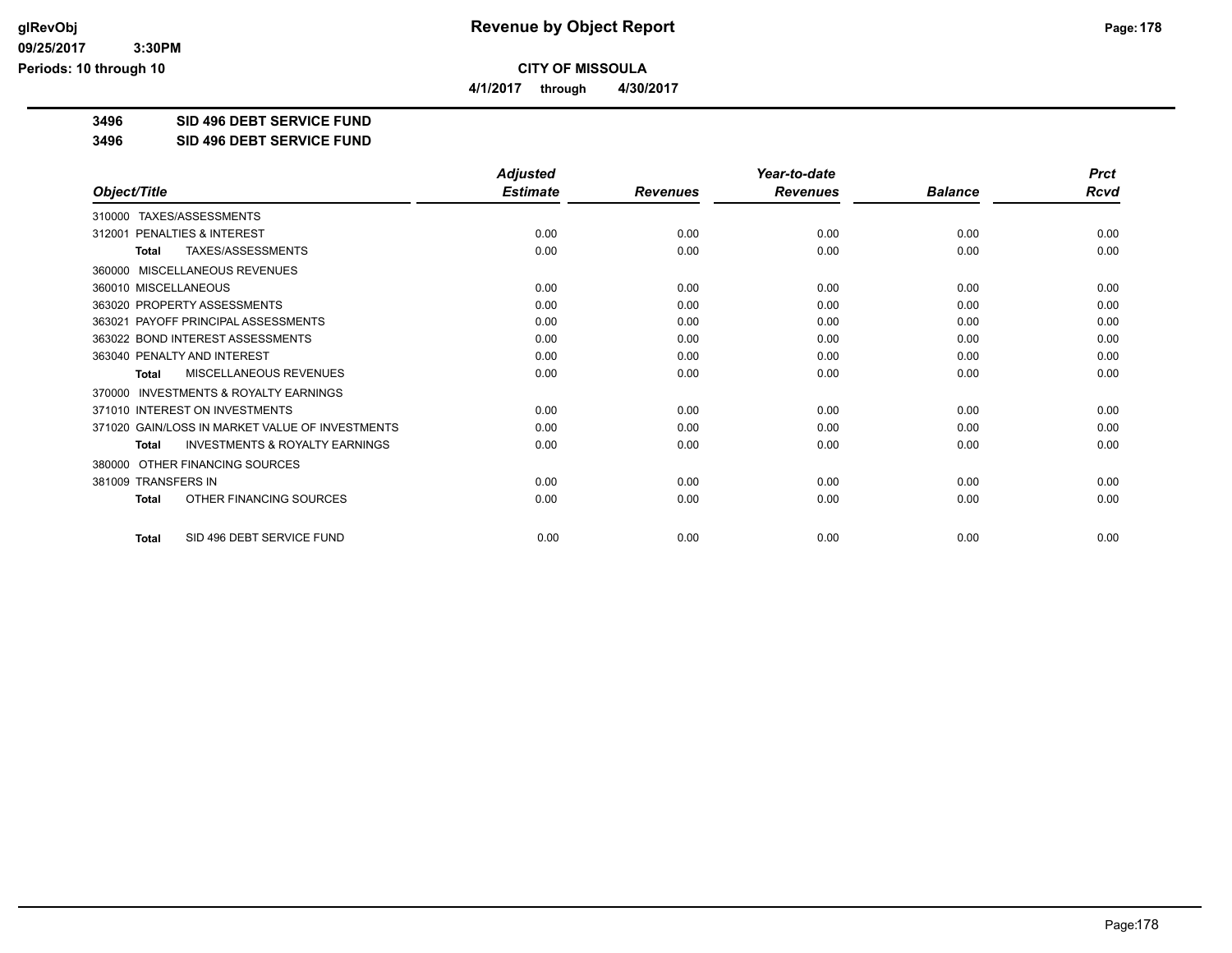**Periods: 10 through 10**

**CITY OF MISSOULA**

**4/1/2017 through 4/30/2017**

# **3496 SID 496 DEBT SERVICE FUND**

|                                                           | <b>Adjusted</b> |                 | Year-to-date    |                | <b>Prct</b> |
|-----------------------------------------------------------|-----------------|-----------------|-----------------|----------------|-------------|
| Object/Title                                              | <b>Estimate</b> | <b>Revenues</b> | <b>Revenues</b> | <b>Balance</b> | <b>Rcvd</b> |
| 310000 TAXES/ASSESSMENTS                                  |                 |                 |                 |                |             |
| PENALTIES & INTEREST<br>312001                            | 0.00            | 0.00            | 0.00            | 0.00           | 0.00        |
| TAXES/ASSESSMENTS<br>Total                                | 0.00            | 0.00            | 0.00            | 0.00           | 0.00        |
| 360000 MISCELLANEOUS REVENUES                             |                 |                 |                 |                |             |
| 360010 MISCELLANEOUS                                      | 0.00            | 0.00            | 0.00            | 0.00           | 0.00        |
| 363020 PROPERTY ASSESSMENTS                               | 0.00            | 0.00            | 0.00            | 0.00           | 0.00        |
| 363021 PAYOFF PRINCIPAL ASSESSMENTS                       | 0.00            | 0.00            | 0.00            | 0.00           | 0.00        |
| 363022 BOND INTEREST ASSESSMENTS                          | 0.00            | 0.00            | 0.00            | 0.00           | 0.00        |
| 363040 PENALTY AND INTEREST                               | 0.00            | 0.00            | 0.00            | 0.00           | 0.00        |
| <b>MISCELLANEOUS REVENUES</b><br><b>Total</b>             | 0.00            | 0.00            | 0.00            | 0.00           | 0.00        |
| 370000 INVESTMENTS & ROYALTY EARNINGS                     |                 |                 |                 |                |             |
| 371010 INTEREST ON INVESTMENTS                            | 0.00            | 0.00            | 0.00            | 0.00           | 0.00        |
| 371020 GAIN/LOSS IN MARKET VALUE OF INVESTMENT            | 0.00            | 0.00            | 0.00            | 0.00           | 0.00        |
| <b>INVESTMENTS &amp; ROYALTY EARNINGS</b><br><b>Total</b> | 0.00            | 0.00            | 0.00            | 0.00           | 0.00        |
| 380000 OTHER FINANCING SOURCES                            |                 |                 |                 |                |             |
| 381009 TRANSFERS IN                                       | 0.00            | 0.00            | 0.00            | 0.00           | 0.00        |
| OTHER FINANCING SOURCES<br>Total                          | 0.00            | 0.00            | 0.00            | 0.00           | 0.00        |
| SID 496 DEBT SERVICE FUND<br><b>Total</b>                 | 0.00            | 0.00            | 0.00            | 0.00           | 0.00        |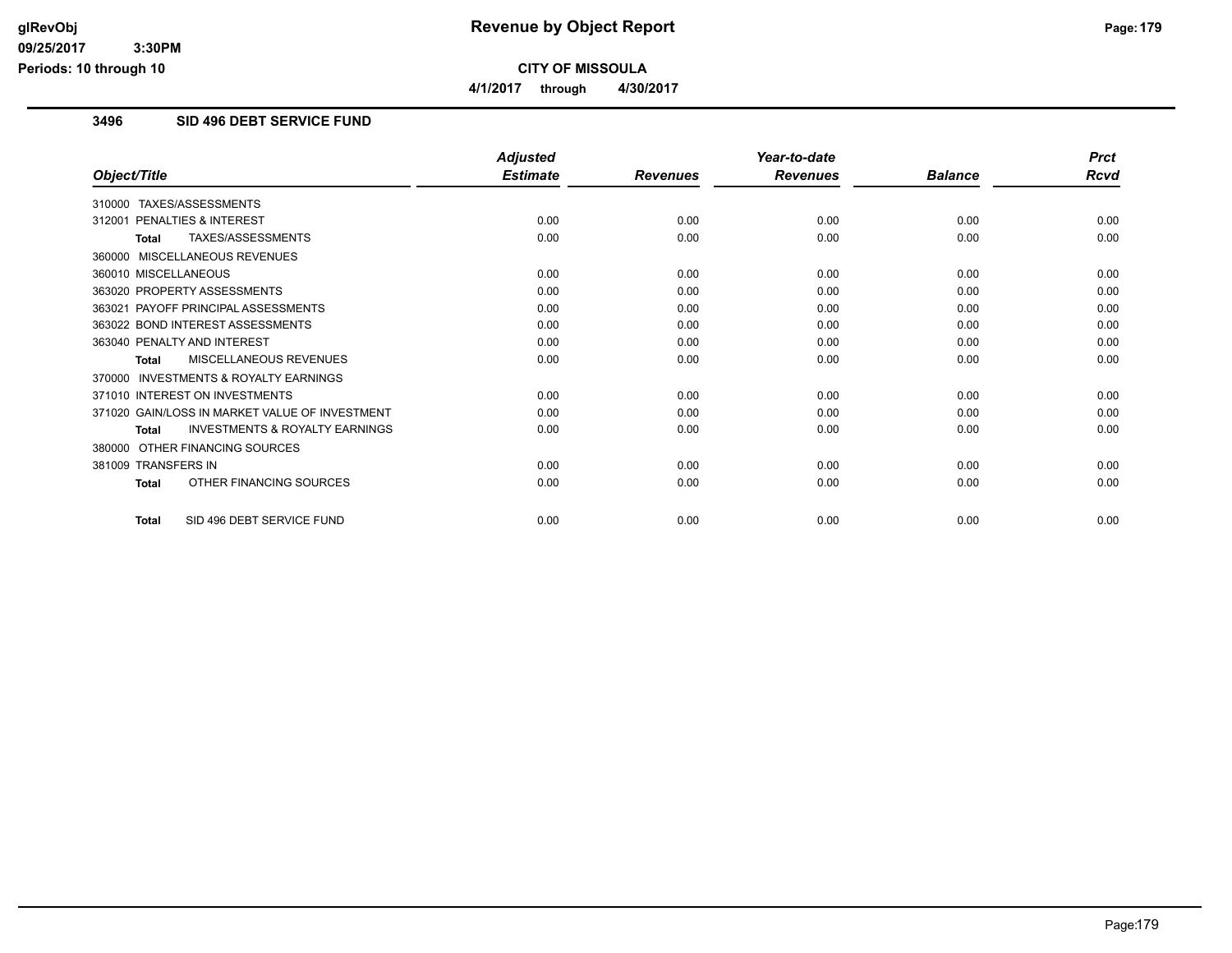**4/1/2017 through 4/30/2017**

**3497 SID 497 DEBT SERVICE FUND**

**3497 SID 497 DEBT SERVICE FUND**

|                                                           | <b>Adjusted</b> |                 | Year-to-date    |                | <b>Prct</b> |
|-----------------------------------------------------------|-----------------|-----------------|-----------------|----------------|-------------|
| Object/Title                                              | <b>Estimate</b> | <b>Revenues</b> | <b>Revenues</b> | <b>Balance</b> | Rcvd        |
| TAXES/ASSESSMENTS<br>310000                               |                 |                 |                 |                |             |
| 312001 PENALTIES & INTEREST                               | 0.00            | 0.00            | 0.00            | 0.00           | 0.00        |
| TAXES/ASSESSMENTS<br><b>Total</b>                         | 0.00            | 0.00            | 0.00            | 0.00           | 0.00        |
| MISCELLANEOUS REVENUES<br>360000                          |                 |                 |                 |                |             |
| 360010 MISCELLANEOUS                                      | 0.00            | 0.00            | 0.00            | 0.00           | 0.00        |
| 363020 PROPERTY ASSESSMENTS                               | 0.00            | 0.00            | 0.00            | 0.00           | 0.00        |
| 363021 PAYOFF PRINCIPAL ASSESSMENTS                       | 0.00            | 0.00            | 0.00            | 0.00           | 0.00        |
| 363022 BOND INTEREST ASSESSMENTS                          | 0.00            | 0.00            | 0.00            | 0.00           | 0.00        |
| 363040 PENALTY AND INTEREST                               | 0.00            | 0.00            | 0.00            | 0.00           | 0.00        |
| <b>MISCELLANEOUS REVENUES</b><br>Total                    | 0.00            | 0.00            | 0.00            | 0.00           | 0.00        |
| <b>INVESTMENTS &amp; ROYALTY EARNINGS</b><br>370000       |                 |                 |                 |                |             |
| 371010 INTEREST ON INVESTMENTS                            | 0.00            | 0.00            | 0.00            | 0.00           | 0.00        |
| 371020 GAIN/LOSS IN MARKET VALUE OF INVESTMENTS           | 0.00            | 0.00            | 0.00            | 0.00           | 0.00        |
| <b>INVESTMENTS &amp; ROYALTY EARNINGS</b><br><b>Total</b> | 0.00            | 0.00            | 0.00            | 0.00           | 0.00        |
| SID 497 DEBT SERVICE FUND<br><b>Total</b>                 | 0.00            | 0.00            | 0.00            | 0.00           | 0.00        |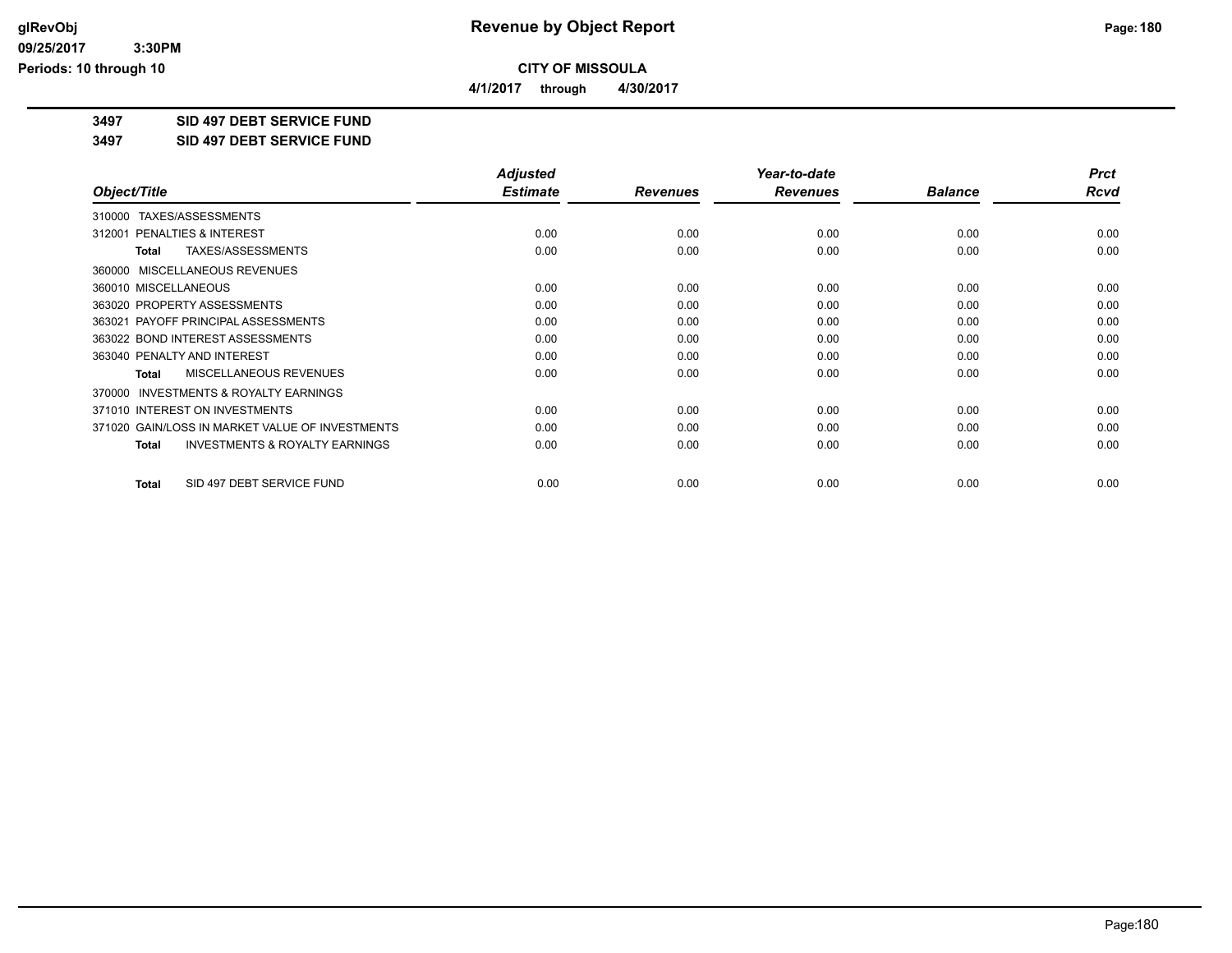**4/1/2017 through 4/30/2017**

# **3497 SID 497 DEBT SERVICE FUND**

| Object/Title                                              | <b>Adjusted</b><br><b>Estimate</b> | <b>Revenues</b> | Year-to-date<br><b>Revenues</b> | <b>Balance</b> | <b>Prct</b><br><b>Rcvd</b> |
|-----------------------------------------------------------|------------------------------------|-----------------|---------------------------------|----------------|----------------------------|
|                                                           |                                    |                 |                                 |                |                            |
| 310000 TAXES/ASSESSMENTS                                  |                                    |                 |                                 |                |                            |
| 312001 PENALTIES & INTEREST                               | 0.00                               | 0.00            | 0.00                            | 0.00           | 0.00                       |
| TAXES/ASSESSMENTS<br><b>Total</b>                         | 0.00                               | 0.00            | 0.00                            | 0.00           | 0.00                       |
| 360000 MISCELLANEOUS REVENUES                             |                                    |                 |                                 |                |                            |
| 360010 MISCELLANEOUS                                      | 0.00                               | 0.00            | 0.00                            | 0.00           | 0.00                       |
| 363020 PROPERTY ASSESSMENTS                               | 0.00                               | 0.00            | 0.00                            | 0.00           | 0.00                       |
| 363021 PAYOFF PRINCIPAL ASSESSMENTS                       | 0.00                               | 0.00            | 0.00                            | 0.00           | 0.00                       |
| 363022 BOND INTEREST ASSESSMENTS                          | 0.00                               | 0.00            | 0.00                            | 0.00           | 0.00                       |
| 363040 PENALTY AND INTEREST                               | 0.00                               | 0.00            | 0.00                            | 0.00           | 0.00                       |
| MISCELLANEOUS REVENUES<br><b>Total</b>                    | 0.00                               | 0.00            | 0.00                            | 0.00           | 0.00                       |
| INVESTMENTS & ROYALTY EARNINGS<br>370000                  |                                    |                 |                                 |                |                            |
| 371010 INTEREST ON INVESTMENTS                            | 0.00                               | 0.00            | 0.00                            | 0.00           | 0.00                       |
| 371020 GAIN/LOSS IN MARKET VALUE OF INVESTMENT            | 0.00                               | 0.00            | 0.00                            | 0.00           | 0.00                       |
| <b>INVESTMENTS &amp; ROYALTY EARNINGS</b><br><b>Total</b> | 0.00                               | 0.00            | 0.00                            | 0.00           | 0.00                       |
| SID 497 DEBT SERVICE FUND<br><b>Total</b>                 | 0.00                               | 0.00            | 0.00                            | 0.00           | 0.00                       |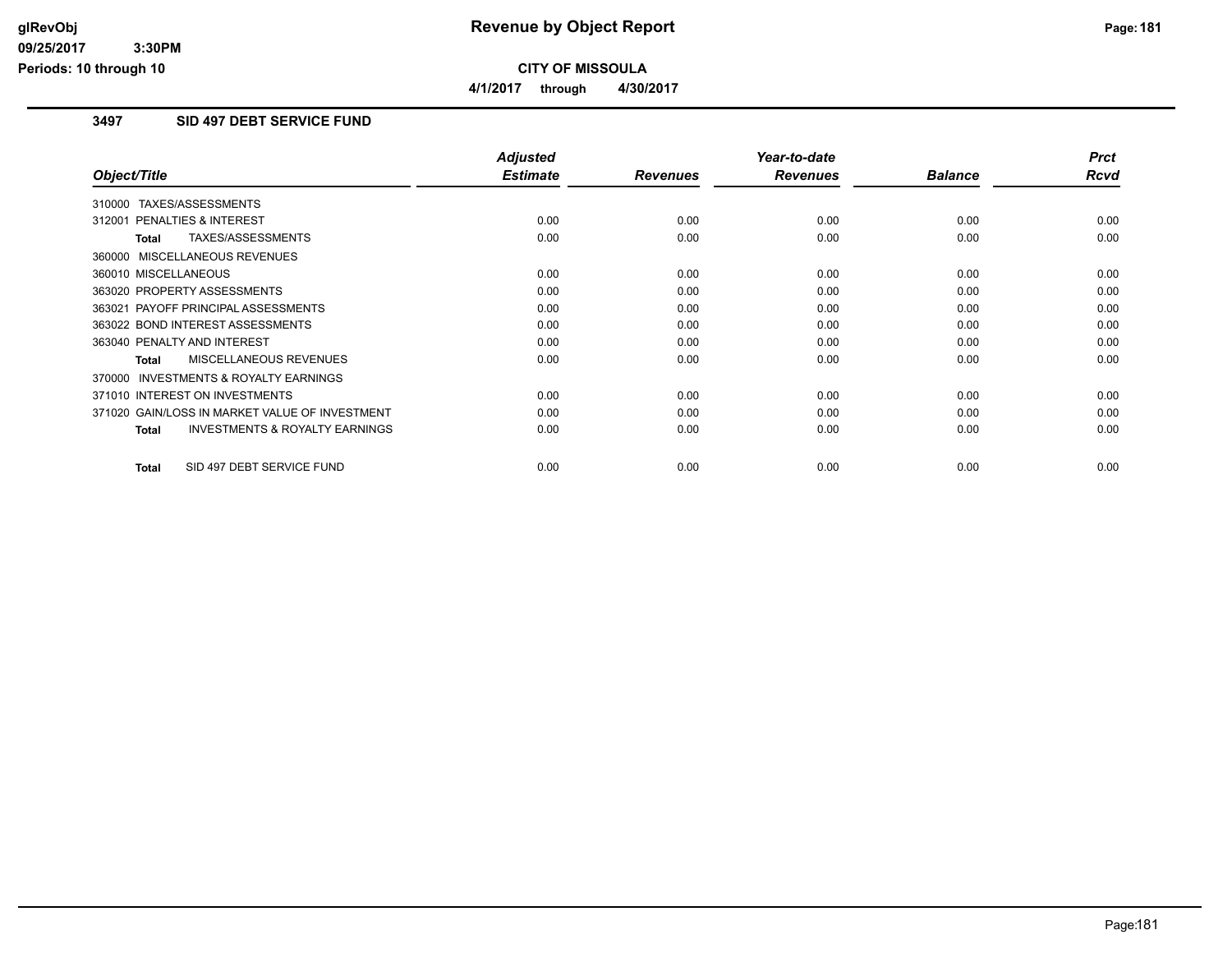**4/1/2017 through 4/30/2017**

**3498 SID 498 DEBT SERVICE FUND**

**3498 SID 498 DEBT SERVICE FUND**

|                                                           | <b>Adjusted</b> |                 | Year-to-date    |                | <b>Prct</b> |
|-----------------------------------------------------------|-----------------|-----------------|-----------------|----------------|-------------|
| Object/Title                                              | <b>Estimate</b> | <b>Revenues</b> | <b>Revenues</b> | <b>Balance</b> | <b>Rcvd</b> |
| TAXES/ASSESSMENTS<br>310000                               |                 |                 |                 |                |             |
| 312001 PENALTIES & INTEREST                               | 0.00            | 0.00            | 0.00            | 0.00           | 0.00        |
| <b>TAXES/ASSESSMENTS</b><br><b>Total</b>                  | 0.00            | 0.00            | 0.00            | 0.00           | 0.00        |
| MISCELLANEOUS REVENUES<br>360000                          |                 |                 |                 |                |             |
| 360010 MISCELLANEOUS                                      | 0.00            | 0.00            | 0.00            | 0.00           | 0.00        |
| 363020 PROPERTY ASSESSMENTS                               | 0.00            | 0.00            | 0.00            | 0.00           | 0.00        |
| 363021 PAYOFF PRINCIPAL ASSESSMENTS                       | 0.00            | 0.00            | 0.00            | 0.00           | 0.00        |
| 363022 BOND INTEREST ASSESSMENTS                          | 0.00            | 0.00            | 0.00            | 0.00           | 0.00        |
| 363040 PENALTY AND INTEREST                               | 0.00            | 0.00            | 0.00            | 0.00           | 0.00        |
| <b>MISCELLANEOUS REVENUES</b><br><b>Total</b>             | 0.00            | 0.00            | 0.00            | 0.00           | 0.00        |
| <b>INVESTMENTS &amp; ROYALTY EARNINGS</b><br>370000       |                 |                 |                 |                |             |
| 371010 INTEREST ON INVESTMENTS                            | 0.00            | 0.00            | 0.00            | 0.00           | 0.00        |
| 371020 GAIN/LOSS IN MARKET VALUE OF INVESTMENTS           | 0.00            | 0.00            | 0.00            | 0.00           | 0.00        |
| 371500 INTEREST ON INTERFUND LOAN                         | 0.00            | 0.00            | 0.00            | 0.00           | 0.00        |
| <b>INVESTMENTS &amp; ROYALTY EARNINGS</b><br><b>Total</b> | 0.00            | 0.00            | 0.00            | 0.00           | 0.00        |
| OTHER FINANCING SOURCES<br>380000                         |                 |                 |                 |                |             |
| 381009 TRANSFERS IN                                       | 0.00            | 0.00            | 0.00            | 0.00           | 0.00        |
| OTHER FINANCING SOURCES<br><b>Total</b>                   | 0.00            | 0.00            | 0.00            | 0.00           | 0.00        |
| SID 498 DEBT SERVICE FUND<br>Total                        | 0.00            | 0.00            | 0.00            | 0.00           | 0.00        |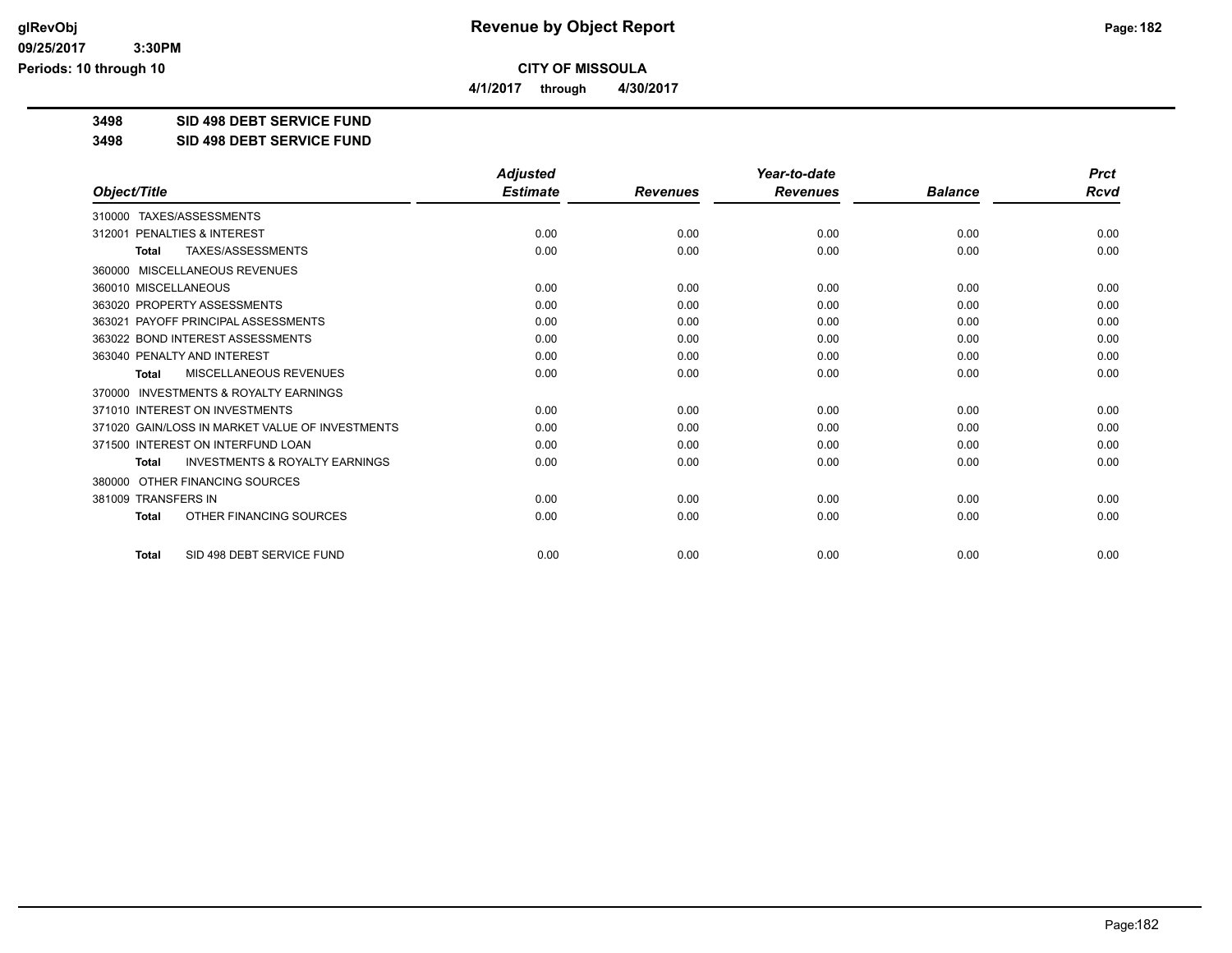**Periods: 10 through 10**

**CITY OF MISSOULA**

**4/1/2017 through 4/30/2017**

# **3498 SID 498 DEBT SERVICE FUND**

|                                                           | <b>Adjusted</b> |                 | Year-to-date    |                | <b>Prct</b> |
|-----------------------------------------------------------|-----------------|-----------------|-----------------|----------------|-------------|
| Object/Title                                              | <b>Estimate</b> | <b>Revenues</b> | <b>Revenues</b> | <b>Balance</b> | <b>Rcvd</b> |
| TAXES/ASSESSMENTS<br>310000                               |                 |                 |                 |                |             |
| <b>PENALTIES &amp; INTEREST</b><br>312001                 | 0.00            | 0.00            | 0.00            | 0.00           | 0.00        |
| TAXES/ASSESSMENTS<br><b>Total</b>                         | 0.00            | 0.00            | 0.00            | 0.00           | 0.00        |
| 360000 MISCELLANEOUS REVENUES                             |                 |                 |                 |                |             |
| 360010 MISCELLANEOUS                                      | 0.00            | 0.00            | 0.00            | 0.00           | 0.00        |
| 363020 PROPERTY ASSESSMENTS                               | 0.00            | 0.00            | 0.00            | 0.00           | 0.00        |
| 363021 PAYOFF PRINCIPAL ASSESSMENTS                       | 0.00            | 0.00            | 0.00            | 0.00           | 0.00        |
| 363022 BOND INTEREST ASSESSMENTS                          | 0.00            | 0.00            | 0.00            | 0.00           | 0.00        |
| 363040 PENALTY AND INTEREST                               | 0.00            | 0.00            | 0.00            | 0.00           | 0.00        |
| <b>MISCELLANEOUS REVENUES</b><br>Total                    | 0.00            | 0.00            | 0.00            | 0.00           | 0.00        |
| 370000 INVESTMENTS & ROYALTY EARNINGS                     |                 |                 |                 |                |             |
| 371010 INTEREST ON INVESTMENTS                            | 0.00            | 0.00            | 0.00            | 0.00           | 0.00        |
| 371020 GAIN/LOSS IN MARKET VALUE OF INVESTMENT            | 0.00            | 0.00            | 0.00            | 0.00           | 0.00        |
| 371500 INTEREST ON INTERFUND LOAN                         | 0.00            | 0.00            | 0.00            | 0.00           | 0.00        |
| <b>INVESTMENTS &amp; ROYALTY EARNINGS</b><br><b>Total</b> | 0.00            | 0.00            | 0.00            | 0.00           | 0.00        |
| 380000 OTHER FINANCING SOURCES                            |                 |                 |                 |                |             |
| 381009 TRANSFERS IN                                       | 0.00            | 0.00            | 0.00            | 0.00           | 0.00        |
| OTHER FINANCING SOURCES<br><b>Total</b>                   | 0.00            | 0.00            | 0.00            | 0.00           | 0.00        |
| SID 498 DEBT SERVICE FUND<br><b>Total</b>                 | 0.00            | 0.00            | 0.00            | 0.00           | 0.00        |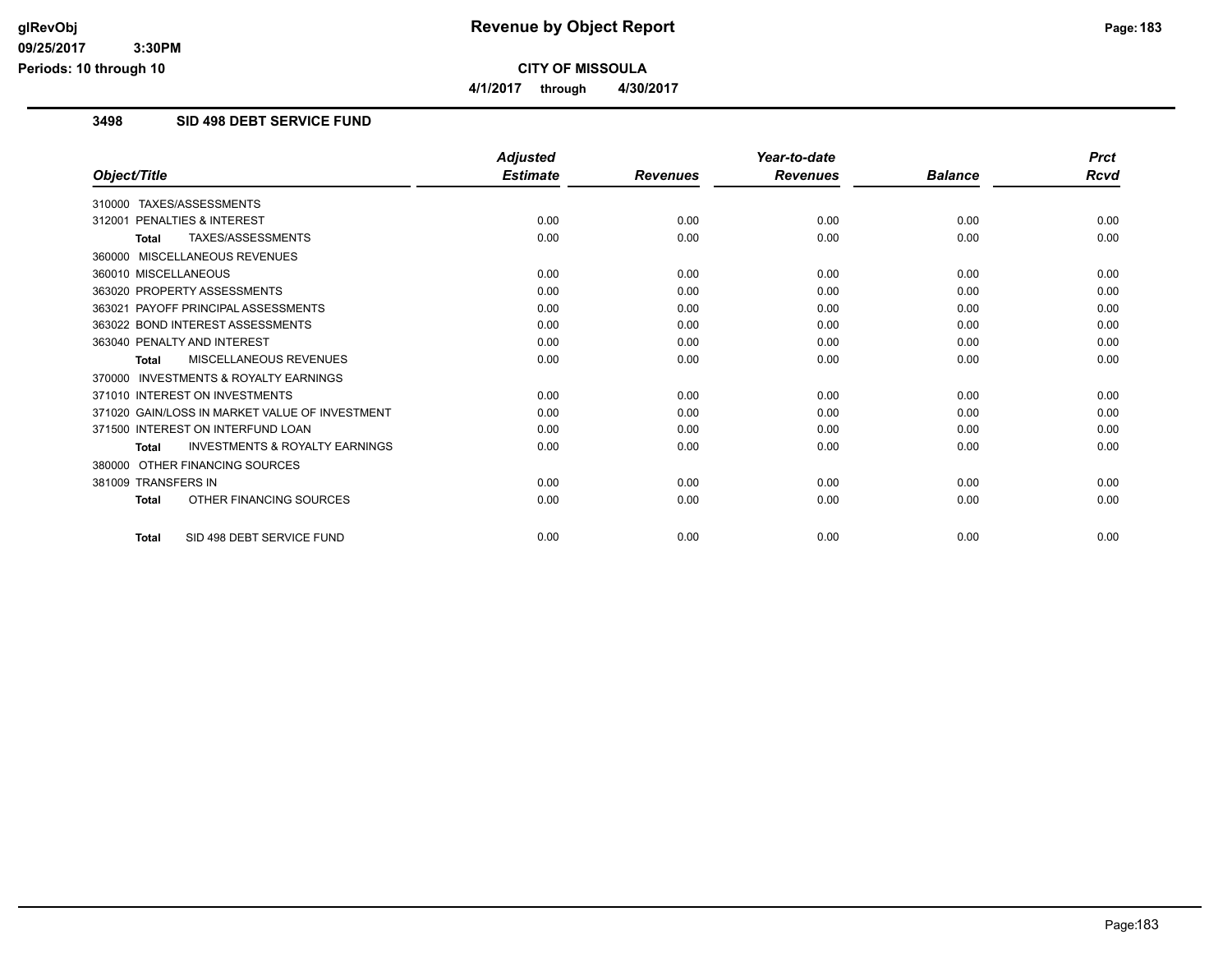**4/1/2017 through 4/30/2017**

**3500 SID 500 DEBT SERVICE FUND**

**3500 SID 500 DEBT SERVICE FUND**

|                                                           | <b>Adjusted</b> |                 | Year-to-date    |                | <b>Prct</b> |
|-----------------------------------------------------------|-----------------|-----------------|-----------------|----------------|-------------|
| Object/Title                                              | <b>Estimate</b> | <b>Revenues</b> | <b>Revenues</b> | <b>Balance</b> | Rcvd        |
| 310000 TAXES/ASSESSMENTS                                  |                 |                 |                 |                |             |
| 312001 PENALTIES & INTEREST                               | 0.00            | 0.00            | 0.00            | 0.00           | 0.00        |
| TAXES/ASSESSMENTS<br><b>Total</b>                         | 0.00            | 0.00            | 0.00            | 0.00           | 0.00        |
| MISCELLANEOUS REVENUES<br>360000                          |                 |                 |                 |                |             |
| 360010 MISCELLANEOUS                                      | 0.00            | 0.00            | 0.00            | 0.00           | 0.00        |
| 363020 PROPERTY ASSESSMENTS                               | 0.00            | 0.00            | 0.00            | 0.00           | 0.00        |
| 363021 PAYOFF PRINCIPAL ASSESSMENTS                       | 0.00            | 0.00            | 0.00            | 0.00           | 0.00        |
| 363022 BOND INTEREST ASSESSMENTS                          | 0.00            | 0.00            | 0.00            | 0.00           | 0.00        |
| 363040 PENALTY AND INTEREST                               | 0.00            | 0.00            | 0.00            | 0.00           | 0.00        |
| <b>MISCELLANEOUS REVENUES</b><br>Total                    | 0.00            | 0.00            | 0.00            | 0.00           | 0.00        |
| 370000 INVESTMENTS & ROYALTY EARNINGS                     |                 |                 |                 |                |             |
| 371010 INTEREST ON INVESTMENTS                            | 0.00            | 0.00            | 0.00            | 0.00           | 0.00        |
| 371020 GAIN/LOSS IN MARKET VALUE OF INVESTMENTS           | 0.00            | 0.00            | 0.00            | 0.00           | 0.00        |
| <b>INVESTMENTS &amp; ROYALTY EARNINGS</b><br><b>Total</b> | 0.00            | 0.00            | 0.00            | 0.00           | 0.00        |
| SID 500 DEBT SERVICE FUND<br><b>Total</b>                 | 0.00            | 0.00            | 0.00            | 0.00           | 0.00        |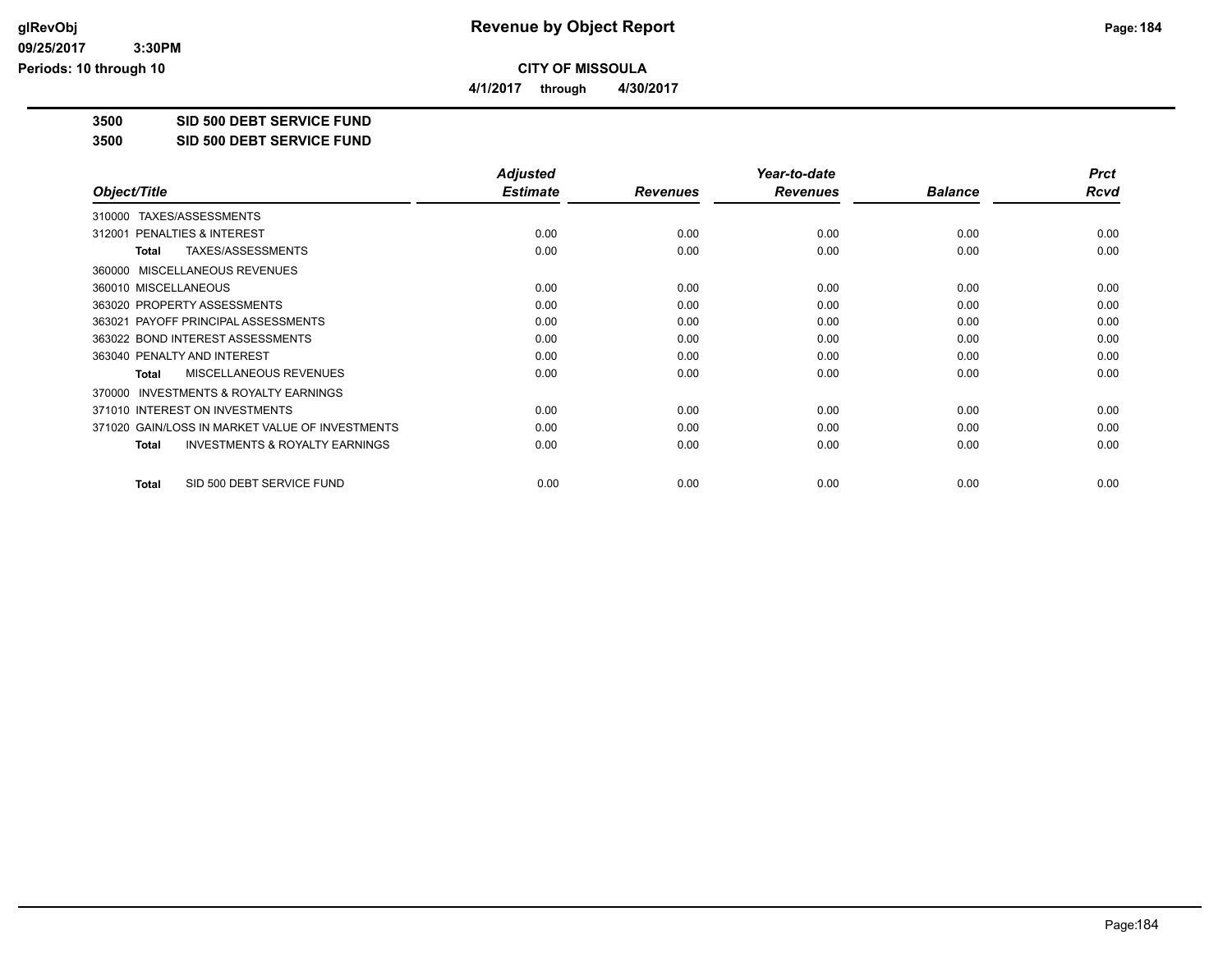**4/1/2017 through 4/30/2017**

# **3500 SID 500 DEBT SERVICE FUND**

|                                                           | <b>Adjusted</b> |                 | Year-to-date    |                | <b>Prct</b> |
|-----------------------------------------------------------|-----------------|-----------------|-----------------|----------------|-------------|
| Object/Title                                              | <b>Estimate</b> | <b>Revenues</b> | <b>Revenues</b> | <b>Balance</b> | <b>Rcvd</b> |
| 310000 TAXES/ASSESSMENTS                                  |                 |                 |                 |                |             |
| 312001 PENALTIES & INTEREST                               | 0.00            | 0.00            | 0.00            | 0.00           | 0.00        |
| TAXES/ASSESSMENTS<br><b>Total</b>                         | 0.00            | 0.00            | 0.00            | 0.00           | 0.00        |
| 360000 MISCELLANEOUS REVENUES                             |                 |                 |                 |                |             |
| 360010 MISCELLANEOUS                                      | 0.00            | 0.00            | 0.00            | 0.00           | 0.00        |
| 363020 PROPERTY ASSESSMENTS                               | 0.00            | 0.00            | 0.00            | 0.00           | 0.00        |
| 363021 PAYOFF PRINCIPAL ASSESSMENTS                       | 0.00            | 0.00            | 0.00            | 0.00           | 0.00        |
| 363022 BOND INTEREST ASSESSMENTS                          | 0.00            | 0.00            | 0.00            | 0.00           | 0.00        |
| 363040 PENALTY AND INTEREST                               | 0.00            | 0.00            | 0.00            | 0.00           | 0.00        |
| MISCELLANEOUS REVENUES<br>Total                           | 0.00            | 0.00            | 0.00            | 0.00           | 0.00        |
| INVESTMENTS & ROYALTY EARNINGS<br>370000                  |                 |                 |                 |                |             |
| 371010 INTEREST ON INVESTMENTS                            | 0.00            | 0.00            | 0.00            | 0.00           | 0.00        |
| 371020 GAIN/LOSS IN MARKET VALUE OF INVESTMENT            | 0.00            | 0.00            | 0.00            | 0.00           | 0.00        |
| <b>INVESTMENTS &amp; ROYALTY EARNINGS</b><br><b>Total</b> | 0.00            | 0.00            | 0.00            | 0.00           | 0.00        |
| SID 500 DEBT SERVICE FUND<br><b>Total</b>                 | 0.00            | 0.00            | 0.00            | 0.00           | 0.00        |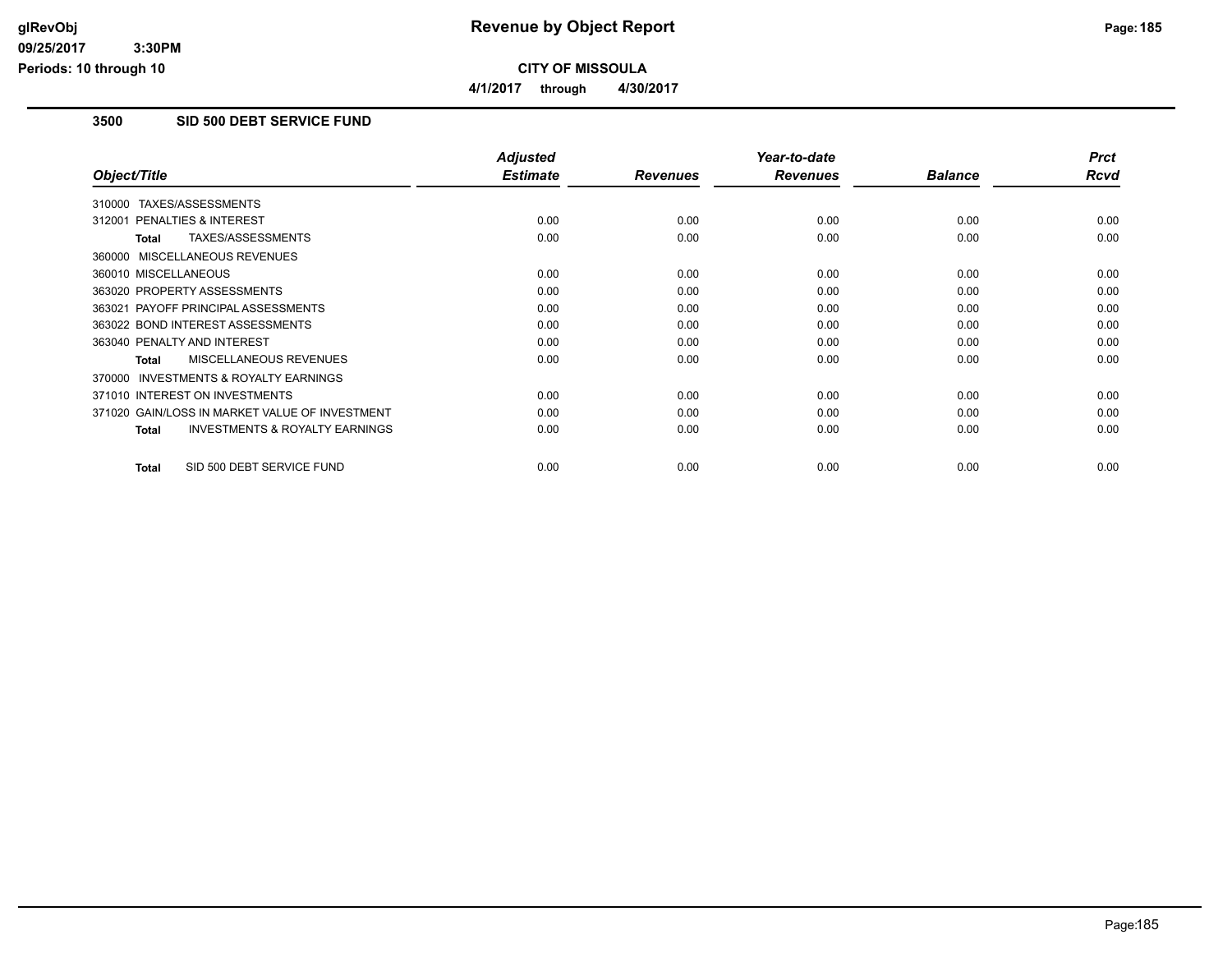**4/1/2017 through 4/30/2017**

**3501 SID 501 DEBT SERVICE FUND**

**3501 SID 501 DEBT SERVICE FUND**

|                                                           | <b>Adjusted</b> |                 | Year-to-date    |                | <b>Prct</b> |
|-----------------------------------------------------------|-----------------|-----------------|-----------------|----------------|-------------|
| Object/Title                                              | <b>Estimate</b> | <b>Revenues</b> | <b>Revenues</b> | <b>Balance</b> | Rcvd        |
| TAXES/ASSESSMENTS<br>310000                               |                 |                 |                 |                |             |
| 312001 PENALTIES & INTEREST                               | 0.00            | 0.00            | 0.00            | 0.00           | 0.00        |
| TAXES/ASSESSMENTS<br><b>Total</b>                         | 0.00            | 0.00            | 0.00            | 0.00           | 0.00        |
| MISCELLANEOUS REVENUES<br>360000                          |                 |                 |                 |                |             |
| 360010 MISCELLANEOUS                                      | 0.00            | 0.00            | 0.00            | 0.00           | 0.00        |
| 363020 PROPERTY ASSESSMENTS                               | 0.00            | 0.00            | 0.00            | 0.00           | 0.00        |
| 363021 PAYOFF PRINCIPAL ASSESSMENTS                       | 0.00            | 0.00            | 0.00            | 0.00           | 0.00        |
| 363022 BOND INTEREST ASSESSMENTS                          | 0.00            | 0.00            | 0.00            | 0.00           | 0.00        |
| 363040 PENALTY AND INTEREST                               | 0.00            | 0.00            | 0.00            | 0.00           | 0.00        |
| <b>MISCELLANEOUS REVENUES</b><br>Total                    | 0.00            | 0.00            | 0.00            | 0.00           | 0.00        |
| <b>INVESTMENTS &amp; ROYALTY EARNINGS</b><br>370000       |                 |                 |                 |                |             |
| 371010 INTEREST ON INVESTMENTS                            | 0.00            | 0.00            | 0.00            | 0.00           | 0.00        |
| 371020 GAIN/LOSS IN MARKET VALUE OF INVESTMENTS           | 0.00            | 0.00            | 0.00            | 0.00           | 0.00        |
| <b>INVESTMENTS &amp; ROYALTY EARNINGS</b><br><b>Total</b> | 0.00            | 0.00            | 0.00            | 0.00           | 0.00        |
| SID 501 DEBT SERVICE FUND<br><b>Total</b>                 | 0.00            | 0.00            | 0.00            | 0.00           | 0.00        |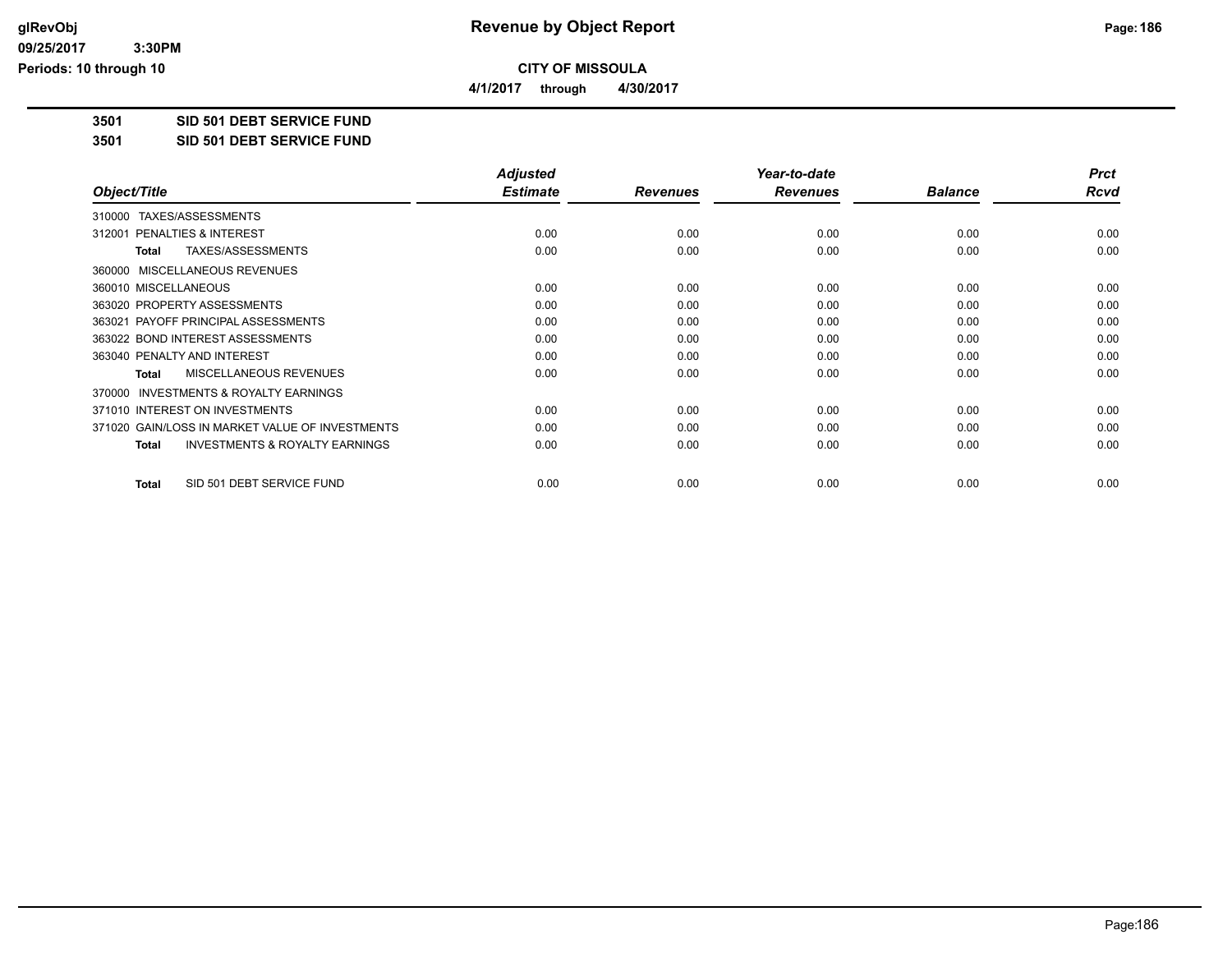**4/1/2017 through 4/30/2017**

# **3501 SID 501 DEBT SERVICE FUND**

|                                                           | <b>Adjusted</b> |                 | Year-to-date    |                | <b>Prct</b> |
|-----------------------------------------------------------|-----------------|-----------------|-----------------|----------------|-------------|
| Object/Title                                              | <b>Estimate</b> | <b>Revenues</b> | <b>Revenues</b> | <b>Balance</b> | Rcvd        |
| TAXES/ASSESSMENTS<br>310000                               |                 |                 |                 |                |             |
| 312001 PENALTIES & INTEREST                               | 0.00            | 0.00            | 0.00            | 0.00           | 0.00        |
| TAXES/ASSESSMENTS<br><b>Total</b>                         | 0.00            | 0.00            | 0.00            | 0.00           | 0.00        |
| 360000 MISCELLANEOUS REVENUES                             |                 |                 |                 |                |             |
| 360010 MISCELLANEOUS                                      | 0.00            | 0.00            | 0.00            | 0.00           | 0.00        |
| 363020 PROPERTY ASSESSMENTS                               | 0.00            | 0.00            | 0.00            | 0.00           | 0.00        |
| 363021 PAYOFF PRINCIPAL ASSESSMENTS                       | 0.00            | 0.00            | 0.00            | 0.00           | 0.00        |
| 363022 BOND INTEREST ASSESSMENTS                          | 0.00            | 0.00            | 0.00            | 0.00           | 0.00        |
| 363040 PENALTY AND INTEREST                               | 0.00            | 0.00            | 0.00            | 0.00           | 0.00        |
| <b>MISCELLANEOUS REVENUES</b><br><b>Total</b>             | 0.00            | 0.00            | 0.00            | 0.00           | 0.00        |
| 370000 INVESTMENTS & ROYALTY EARNINGS                     |                 |                 |                 |                |             |
| 371010 INTEREST ON INVESTMENTS                            | 0.00            | 0.00            | 0.00            | 0.00           | 0.00        |
| 371020 GAIN/LOSS IN MARKET VALUE OF INVESTMENT            | 0.00            | 0.00            | 0.00            | 0.00           | 0.00        |
| <b>INVESTMENTS &amp; ROYALTY EARNINGS</b><br><b>Total</b> | 0.00            | 0.00            | 0.00            | 0.00           | 0.00        |
| SID 501 DEBT SERVICE FUND<br><b>Total</b>                 | 0.00            | 0.00            | 0.00            | 0.00           | 0.00        |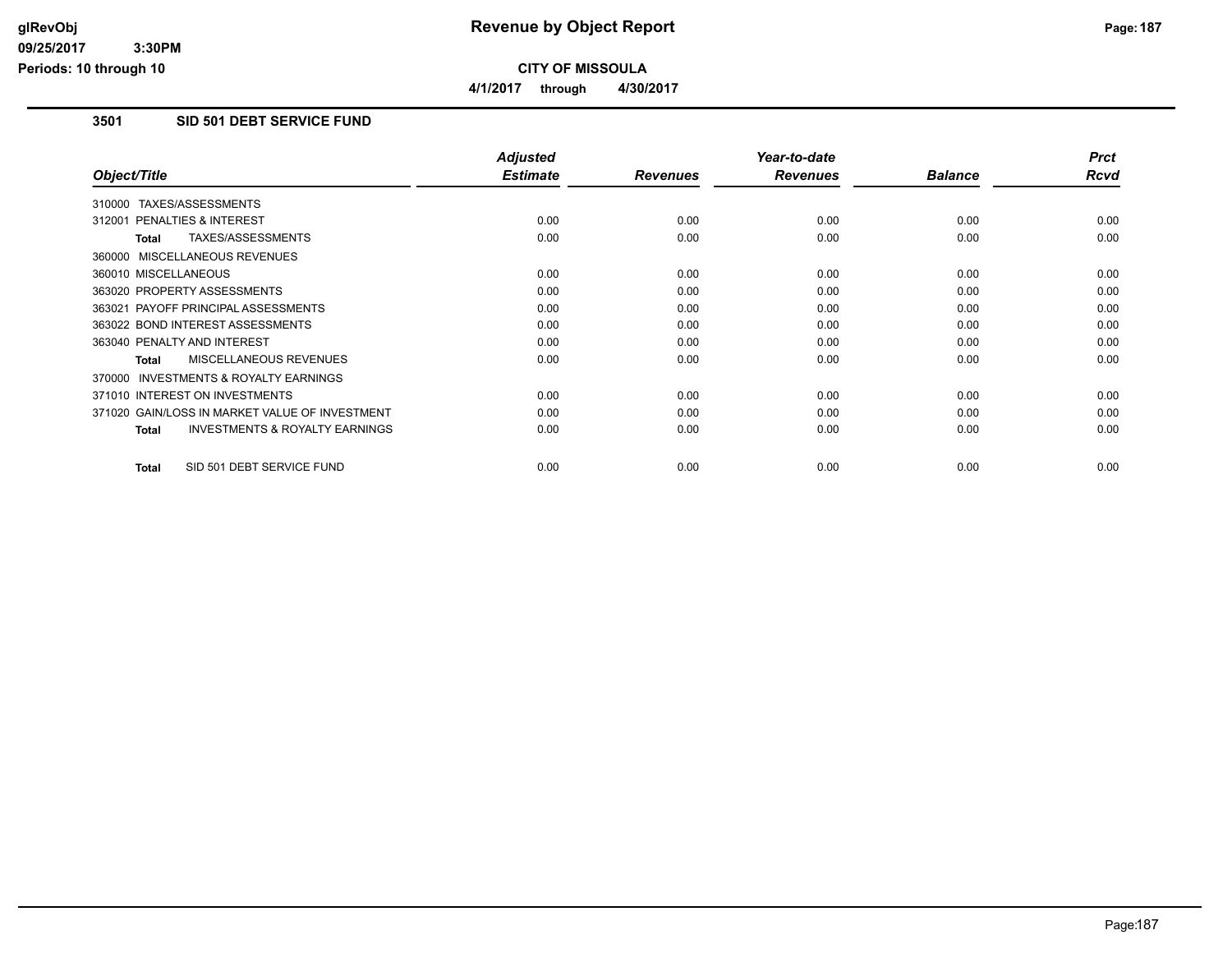**4/1/2017 through 4/30/2017**

**3502 SID 502 DEBT SERVICE FUND**

**3502 SID 502 DEBT SERVICE FUND**

|                                                           | <b>Adjusted</b> |                 | Year-to-date    |                | <b>Prct</b> |
|-----------------------------------------------------------|-----------------|-----------------|-----------------|----------------|-------------|
| Object/Title                                              | <b>Estimate</b> | <b>Revenues</b> | <b>Revenues</b> | <b>Balance</b> | Rcvd        |
| TAXES/ASSESSMENTS<br>310000                               |                 |                 |                 |                |             |
| 312001 PENALTIES & INTEREST                               | 0.00            | 0.00            | 0.00            | 0.00           | 0.00        |
| TAXES/ASSESSMENTS<br><b>Total</b>                         | 0.00            | 0.00            | 0.00            | 0.00           | 0.00        |
| MISCELLANEOUS REVENUES<br>360000                          |                 |                 |                 |                |             |
| 360010 MISCELLANEOUS                                      | 0.00            | 0.00            | 0.00            | 0.00           | 0.00        |
| 363020 PROPERTY ASSESSMENTS                               | 0.00            | 0.00            | 0.00            | 0.00           | 0.00        |
| 363021 PAYOFF PRINCIPAL ASSESSMENTS                       | 0.00            | 0.00            | 0.00            | 0.00           | 0.00        |
| 363022 BOND INTEREST ASSESSMENTS                          | 0.00            | 0.00            | 0.00            | 0.00           | 0.00        |
| 363040 PENALTY AND INTEREST                               | 0.00            | 0.00            | 0.00            | 0.00           | 0.00        |
| <b>MISCELLANEOUS REVENUES</b><br><b>Total</b>             | 0.00            | 0.00            | 0.00            | 0.00           | 0.00        |
| 370000 INVESTMENTS & ROYALTY EARNINGS                     |                 |                 |                 |                |             |
| 371010 INTEREST ON INVESTMENTS                            | 0.00            | 0.00            | 0.00            | 0.00           | 0.00        |
| 371020 GAIN/LOSS IN MARKET VALUE OF INVESTMENTS           | 0.00            | 0.00            | 0.00            | 0.00           | 0.00        |
| <b>INVESTMENTS &amp; ROYALTY EARNINGS</b><br><b>Total</b> | 0.00            | 0.00            | 0.00            | 0.00           | 0.00        |
| SID 502 DEBT SERVICE FUND<br><b>Total</b>                 | 0.00            | 0.00            | 0.00            | 0.00           | 0.00        |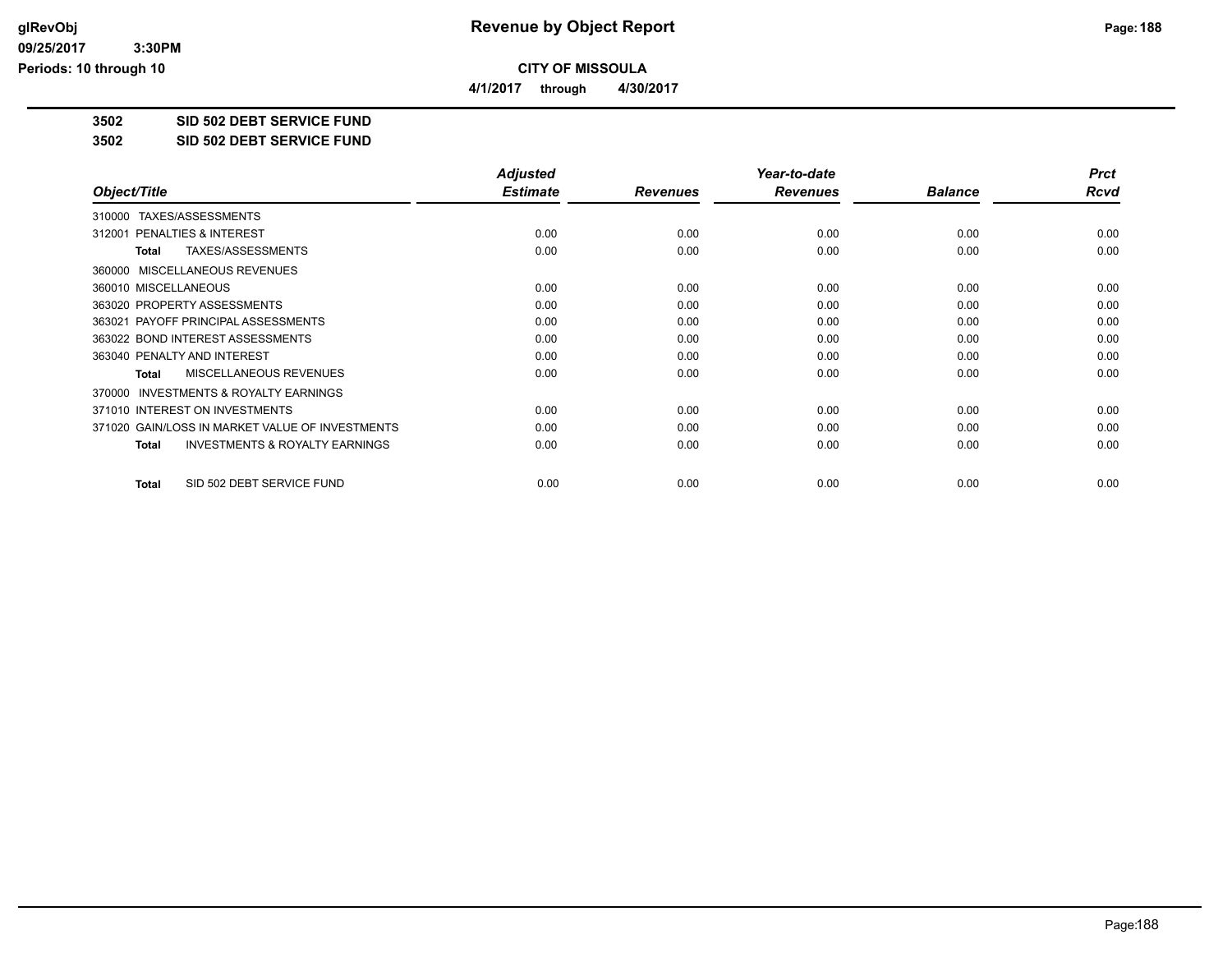**4/1/2017 through 4/30/2017**

## **3502 SID 502 DEBT SERVICE FUND**

|                                                           | <b>Adjusted</b><br><b>Estimate</b> |                 | Year-to-date    |                | <b>Prct</b> |
|-----------------------------------------------------------|------------------------------------|-----------------|-----------------|----------------|-------------|
| Object/Title                                              |                                    | <b>Revenues</b> | <b>Revenues</b> | <b>Balance</b> | <b>Rcvd</b> |
| 310000 TAXES/ASSESSMENTS                                  |                                    |                 |                 |                |             |
| 312001 PENALTIES & INTEREST                               | 0.00                               | 0.00            | 0.00            | 0.00           | 0.00        |
| TAXES/ASSESSMENTS<br><b>Total</b>                         | 0.00                               | 0.00            | 0.00            | 0.00           | 0.00        |
| 360000 MISCELLANEOUS REVENUES                             |                                    |                 |                 |                |             |
| 360010 MISCELLANEOUS                                      | 0.00                               | 0.00            | 0.00            | 0.00           | 0.00        |
| 363020 PROPERTY ASSESSMENTS                               | 0.00                               | 0.00            | 0.00            | 0.00           | 0.00        |
| 363021 PAYOFF PRINCIPAL ASSESSMENTS                       | 0.00                               | 0.00            | 0.00            | 0.00           | 0.00        |
| 363022 BOND INTEREST ASSESSMENTS                          | 0.00                               | 0.00            | 0.00            | 0.00           | 0.00        |
| 363040 PENALTY AND INTEREST                               | 0.00                               | 0.00            | 0.00            | 0.00           | 0.00        |
| MISCELLANEOUS REVENUES<br>Total                           | 0.00                               | 0.00            | 0.00            | 0.00           | 0.00        |
| <b>INVESTMENTS &amp; ROYALTY EARNINGS</b><br>370000       |                                    |                 |                 |                |             |
| 371010 INTEREST ON INVESTMENTS                            | 0.00                               | 0.00            | 0.00            | 0.00           | 0.00        |
| 371020 GAIN/LOSS IN MARKET VALUE OF INVESTMENT            | 0.00                               | 0.00            | 0.00            | 0.00           | 0.00        |
| <b>INVESTMENTS &amp; ROYALTY EARNINGS</b><br><b>Total</b> | 0.00                               | 0.00            | 0.00            | 0.00           | 0.00        |
|                                                           |                                    |                 |                 |                |             |
| SID 502 DEBT SERVICE FUND<br><b>Total</b>                 | 0.00                               | 0.00            | 0.00            | 0.00           | 0.00        |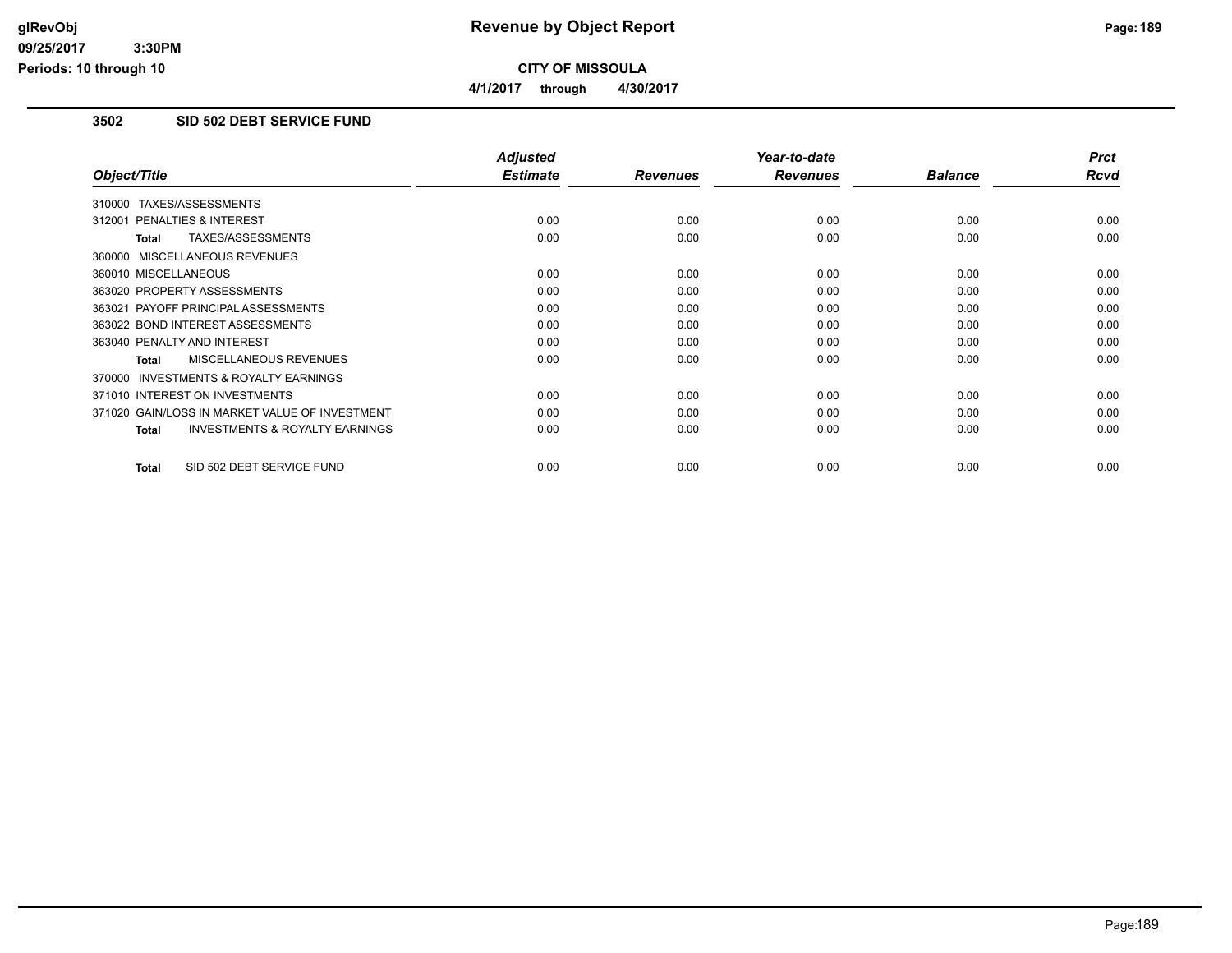**4/1/2017 through 4/30/2017**

**3503 SID 503 DEBT SERVICE FUND**

**3503 SID 503 DEBT SERVICE FUND**

|                                                           | <b>Adjusted</b> |                 | Year-to-date    |                | <b>Prct</b> |
|-----------------------------------------------------------|-----------------|-----------------|-----------------|----------------|-------------|
| Object/Title                                              | <b>Estimate</b> | <b>Revenues</b> | <b>Revenues</b> | <b>Balance</b> | Rcvd        |
| TAXES/ASSESSMENTS<br>310000                               |                 |                 |                 |                |             |
| 312001 PENALTIES & INTEREST                               | 0.00            | 0.00            | 0.00            | 0.00           | 0.00        |
| TAXES/ASSESSMENTS<br>Total                                | 0.00            | 0.00            | 0.00            | 0.00           | 0.00        |
| MISCELLANEOUS REVENUES<br>360000                          |                 |                 |                 |                |             |
| 360010 MISCELLANEOUS                                      | 0.00            | 0.00            | 0.00            | 0.00           | 0.00        |
| 363020 PROPERTY ASSESSMENTS                               | 0.00            | 0.00            | 0.00            | 0.00           | 0.00        |
| 363021 PAYOFF PRINCIPAL ASSESSMENTS                       | 0.00            | 0.00            | 0.00            | 0.00           | 0.00        |
| 363022 BOND INTEREST ASSESSMENTS                          | 0.00            | 0.00            | 0.00            | 0.00           | 0.00        |
| 363040 PENALTY AND INTEREST                               | 0.00            | 0.00            | 0.00            | 0.00           | 0.00        |
| <b>MISCELLANEOUS REVENUES</b><br><b>Total</b>             | 0.00            | 0.00            | 0.00            | 0.00           | 0.00        |
| 370000 INVESTMENTS & ROYALTY EARNINGS                     |                 |                 |                 |                |             |
| 371010 INTEREST ON INVESTMENTS                            | 0.00            | 0.00            | 0.00            | 0.00           | 0.00        |
| 371020 GAIN/LOSS IN MARKET VALUE OF INVESTMENTS           | 0.00            | 0.00            | 0.00            | 0.00           | 0.00        |
| <b>INVESTMENTS &amp; ROYALTY EARNINGS</b><br><b>Total</b> | 0.00            | 0.00            | 0.00            | 0.00           | 0.00        |
| SID 503 DEBT SERVICE FUND<br><b>Total</b>                 | 0.00            | 0.00            | 0.00            | 0.00           | 0.00        |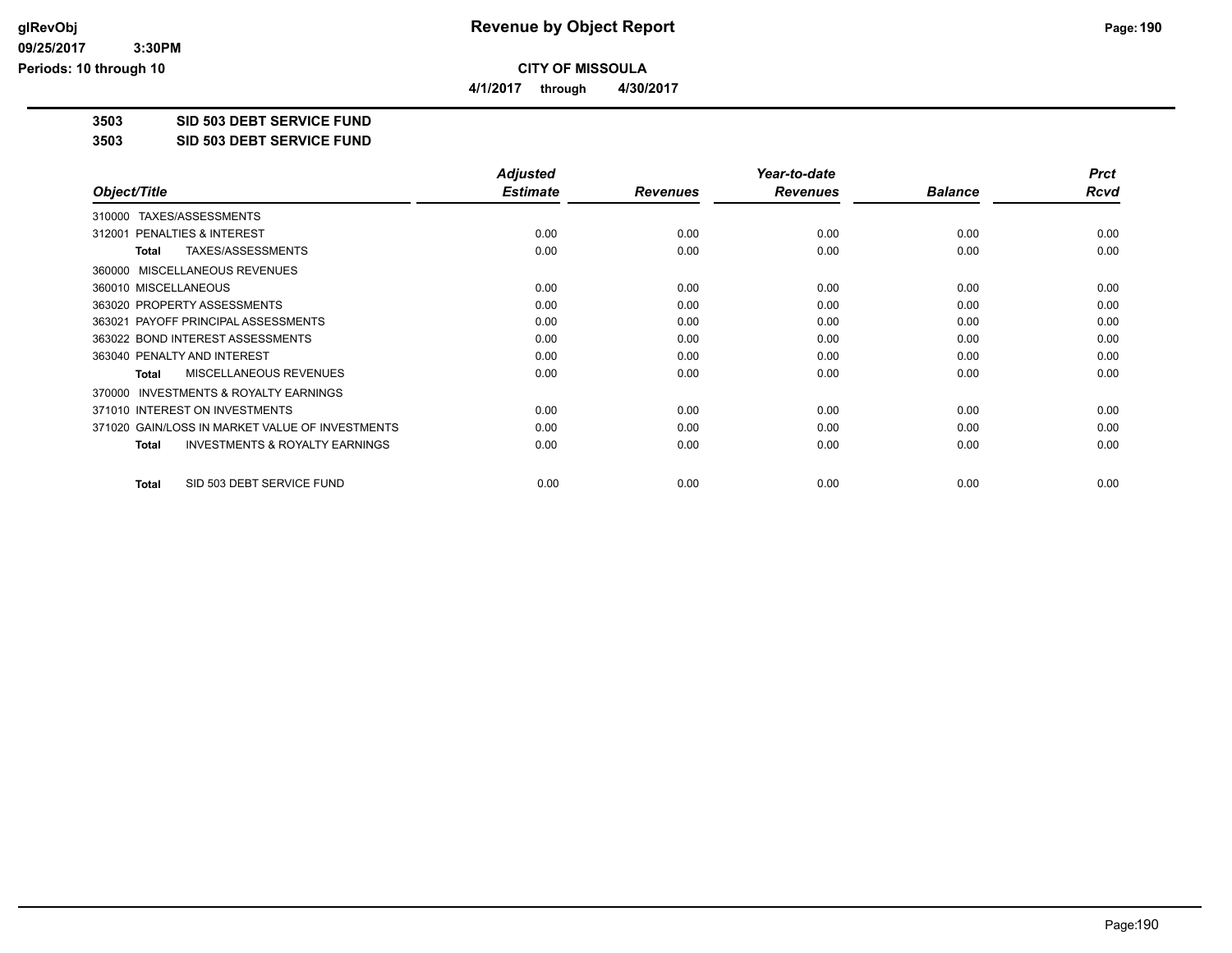**4/1/2017 through 4/30/2017**

# **3503 SID 503 DEBT SERVICE FUND**

|                                                           | <b>Adjusted</b> |                 | Year-to-date    |                | <b>Prct</b> |
|-----------------------------------------------------------|-----------------|-----------------|-----------------|----------------|-------------|
| Object/Title                                              | <b>Estimate</b> | <b>Revenues</b> | <b>Revenues</b> | <b>Balance</b> | Rcvd        |
| 310000 TAXES/ASSESSMENTS                                  |                 |                 |                 |                |             |
| 312001 PENALTIES & INTEREST                               | 0.00            | 0.00            | 0.00            | 0.00           | 0.00        |
| TAXES/ASSESSMENTS<br><b>Total</b>                         | 0.00            | 0.00            | 0.00            | 0.00           | 0.00        |
| 360000 MISCELLANEOUS REVENUES                             |                 |                 |                 |                |             |
| 360010 MISCELLANEOUS                                      | 0.00            | 0.00            | 0.00            | 0.00           | 0.00        |
| 363020 PROPERTY ASSESSMENTS                               | 0.00            | 0.00            | 0.00            | 0.00           | 0.00        |
| 363021 PAYOFF PRINCIPAL ASSESSMENTS                       | 0.00            | 0.00            | 0.00            | 0.00           | 0.00        |
| 363022 BOND INTEREST ASSESSMENTS                          | 0.00            | 0.00            | 0.00            | 0.00           | 0.00        |
| 363040 PENALTY AND INTEREST                               | 0.00            | 0.00            | 0.00            | 0.00           | 0.00        |
| MISCELLANEOUS REVENUES<br>Total                           | 0.00            | 0.00            | 0.00            | 0.00           | 0.00        |
| INVESTMENTS & ROYALTY EARNINGS<br>370000                  |                 |                 |                 |                |             |
| 371010 INTEREST ON INVESTMENTS                            | 0.00            | 0.00            | 0.00            | 0.00           | 0.00        |
| 371020 GAIN/LOSS IN MARKET VALUE OF INVESTMENT            | 0.00            | 0.00            | 0.00            | 0.00           | 0.00        |
| <b>INVESTMENTS &amp; ROYALTY EARNINGS</b><br><b>Total</b> | 0.00            | 0.00            | 0.00            | 0.00           | 0.00        |
| SID 503 DEBT SERVICE FUND<br><b>Total</b>                 | 0.00            | 0.00            | 0.00            | 0.00           | 0.00        |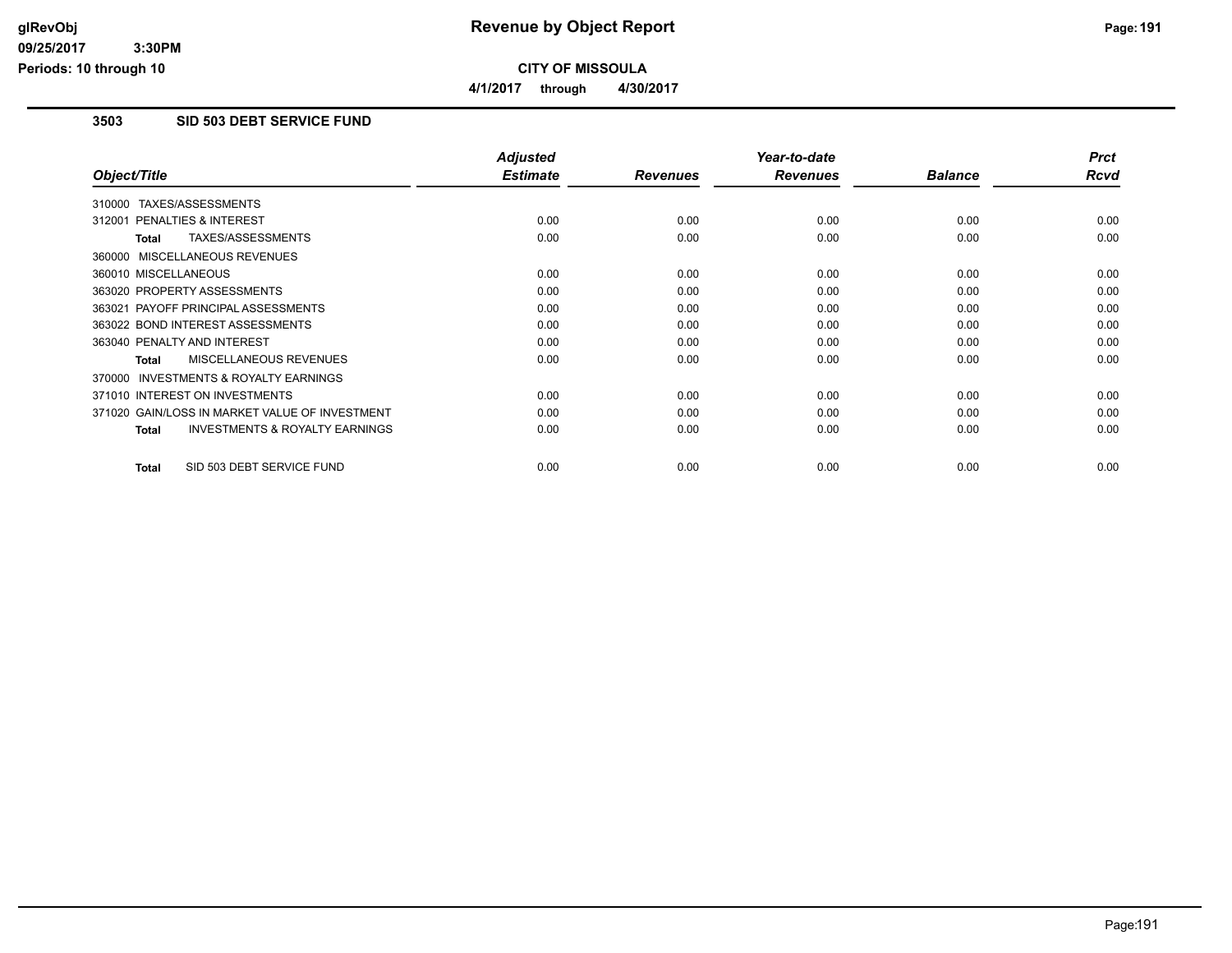**4/1/2017 through 4/30/2017**

**3504 SID 504 DEBT SERVICE FUND**

**3504 SID 504 DEBT SERVICE FUND**

|                                                           | <b>Adjusted</b> |                 | Year-to-date    |                | <b>Prct</b> |
|-----------------------------------------------------------|-----------------|-----------------|-----------------|----------------|-------------|
| Object/Title                                              | <b>Estimate</b> | <b>Revenues</b> | <b>Revenues</b> | <b>Balance</b> | <b>Rcvd</b> |
| TAXES/ASSESSMENTS<br>310000                               |                 |                 |                 |                |             |
| PENALTIES & INTEREST<br>312001                            | 0.00            | 0.00            | 0.00            | 0.00           | 0.00        |
| <b>TAXES/ASSESSMENTS</b><br>Total                         | 0.00            | 0.00            | 0.00            | 0.00           | 0.00        |
| MISCELLANEOUS REVENUES<br>360000                          |                 |                 |                 |                |             |
| 360010 MISCELLANEOUS                                      | 0.00            | 0.00            | 0.00            | 0.00           | 0.00        |
| 363020 PROPERTY ASSESSMENTS                               | 0.00            | 0.00            | 0.00            | 0.00           | 0.00        |
| 363021 PAYOFF PRINCIPAL ASSESSMENTS                       | 0.00            | 0.00            | 0.00            | 0.00           | 0.00        |
| 363022 BOND INTEREST ASSESSMENTS                          | 0.00            | 0.00            | 0.00            | 0.00           | 0.00        |
| 363040 PENALTY AND INTEREST                               | 0.00            | 0.00            | 0.00            | 0.00           | 0.00        |
| MISCELLANEOUS REVENUES<br>Total                           | 0.00            | 0.00            | 0.00            | 0.00           | 0.00        |
| <b>INVESTMENTS &amp; ROYALTY EARNINGS</b><br>370000       |                 |                 |                 |                |             |
| 371010 INTEREST ON INVESTMENTS                            | 0.00            | 0.00            | 0.00            | 0.00           | 0.00        |
| 371020 GAIN/LOSS IN MARKET VALUE OF INVESTMENTS           | 0.00            | 0.00            | 0.00            | 0.00           | 0.00        |
| <b>INVESTMENTS &amp; ROYALTY EARNINGS</b><br><b>Total</b> | 0.00            | 0.00            | 0.00            | 0.00           | 0.00        |
| OTHER FINANCING SOURCES<br>380000                         |                 |                 |                 |                |             |
| 381009 TRANSFERS IN                                       | 0.00            | 0.00            | 0.00            | 0.00           | 0.00        |
| OTHER FINANCING SOURCES<br><b>Total</b>                   | 0.00            | 0.00            | 0.00            | 0.00           | 0.00        |
| SID 504 DEBT SERVICE FUND<br><b>Total</b>                 | 0.00            | 0.00            | 0.00            | 0.00           | 0.00        |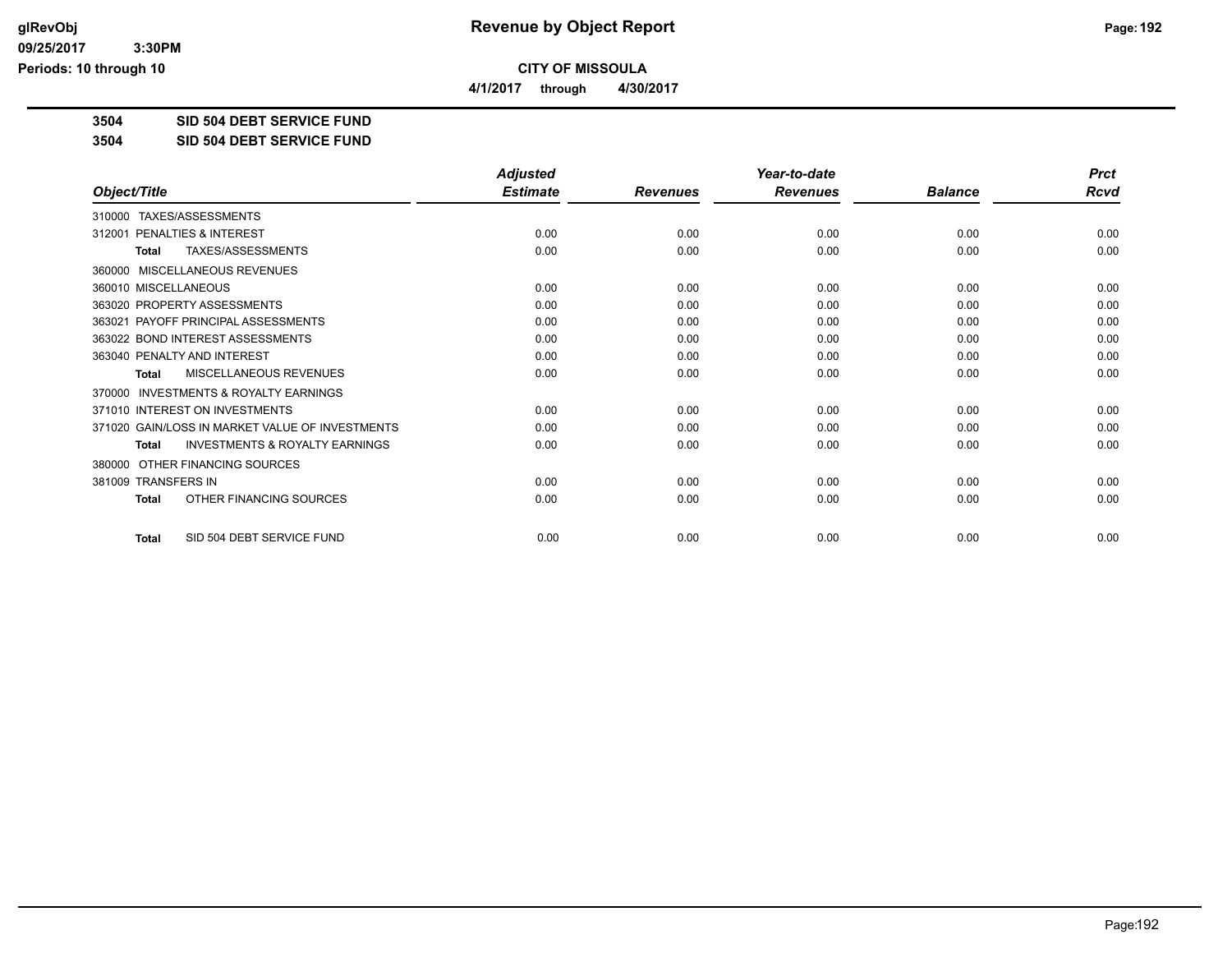**4/1/2017 through 4/30/2017**

## **3504 SID 504 DEBT SERVICE FUND**

|                                                           | <b>Adjusted</b> |                 | Year-to-date    |                | <b>Prct</b> |
|-----------------------------------------------------------|-----------------|-----------------|-----------------|----------------|-------------|
| Object/Title                                              | <b>Estimate</b> | <b>Revenues</b> | <b>Revenues</b> | <b>Balance</b> | <b>Rcvd</b> |
| 310000 TAXES/ASSESSMENTS                                  |                 |                 |                 |                |             |
| 312001 PENALTIES & INTEREST                               | 0.00            | 0.00            | 0.00            | 0.00           | 0.00        |
| TAXES/ASSESSMENTS<br>Total                                | 0.00            | 0.00            | 0.00            | 0.00           | 0.00        |
| 360000 MISCELLANEOUS REVENUES                             |                 |                 |                 |                |             |
| 360010 MISCELLANEOUS                                      | 0.00            | 0.00            | 0.00            | 0.00           | 0.00        |
| 363020 PROPERTY ASSESSMENTS                               | 0.00            | 0.00            | 0.00            | 0.00           | 0.00        |
| 363021 PAYOFF PRINCIPAL ASSESSMENTS                       | 0.00            | 0.00            | 0.00            | 0.00           | 0.00        |
| 363022 BOND INTEREST ASSESSMENTS                          | 0.00            | 0.00            | 0.00            | 0.00           | 0.00        |
| 363040 PENALTY AND INTEREST                               | 0.00            | 0.00            | 0.00            | 0.00           | 0.00        |
| MISCELLANEOUS REVENUES<br><b>Total</b>                    | 0.00            | 0.00            | 0.00            | 0.00           | 0.00        |
| <b>INVESTMENTS &amp; ROYALTY EARNINGS</b><br>370000       |                 |                 |                 |                |             |
| 371010 INTEREST ON INVESTMENTS                            | 0.00            | 0.00            | 0.00            | 0.00           | 0.00        |
| 371020 GAIN/LOSS IN MARKET VALUE OF INVESTMENT            | 0.00            | 0.00            | 0.00            | 0.00           | 0.00        |
| <b>INVESTMENTS &amp; ROYALTY EARNINGS</b><br><b>Total</b> | 0.00            | 0.00            | 0.00            | 0.00           | 0.00        |
| 380000 OTHER FINANCING SOURCES                            |                 |                 |                 |                |             |
| 381009 TRANSFERS IN                                       | 0.00            | 0.00            | 0.00            | 0.00           | 0.00        |
| OTHER FINANCING SOURCES<br><b>Total</b>                   | 0.00            | 0.00            | 0.00            | 0.00           | 0.00        |
| SID 504 DEBT SERVICE FUND<br><b>Total</b>                 | 0.00            | 0.00            | 0.00            | 0.00           | 0.00        |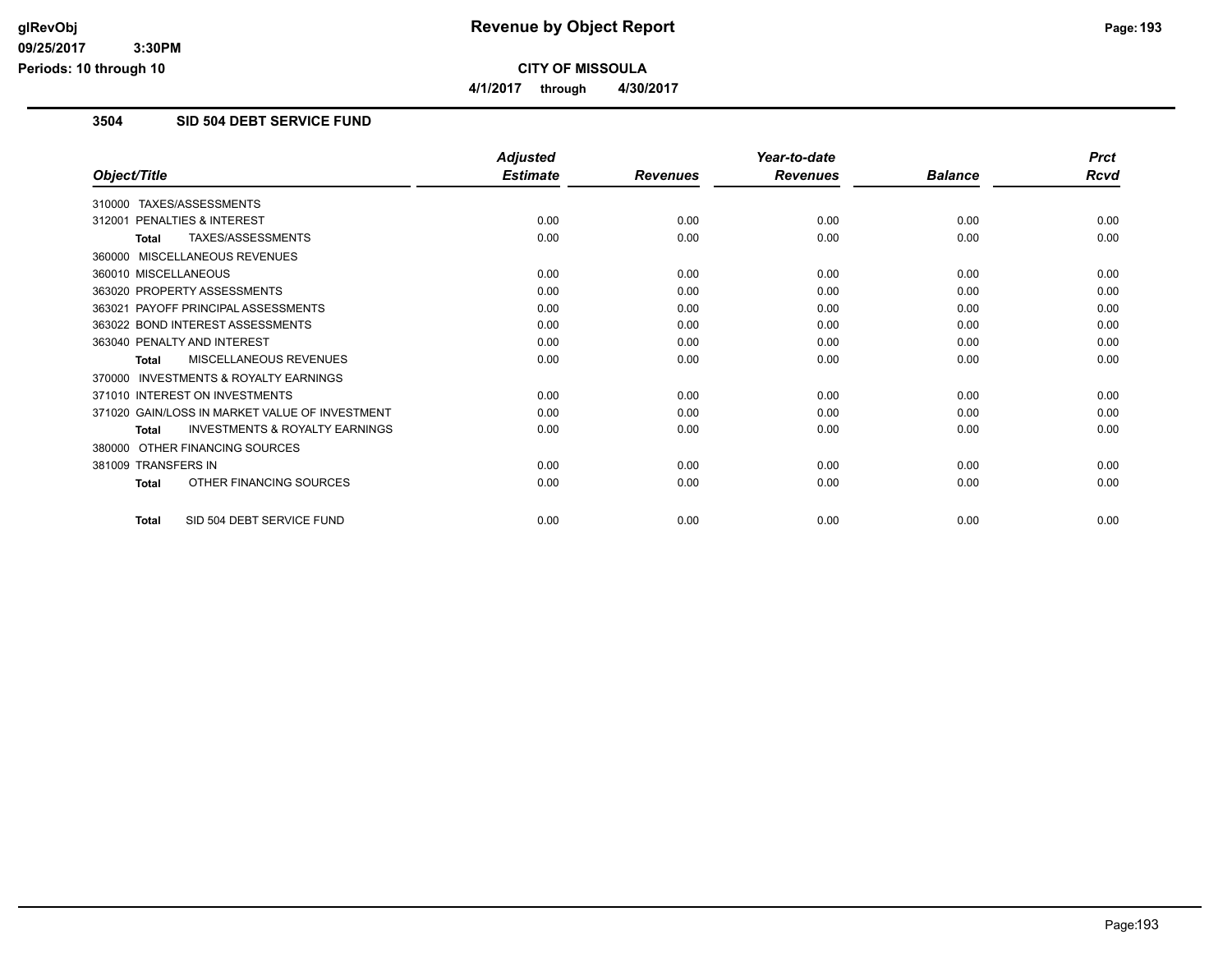**4/1/2017 through 4/30/2017**

**3505 SID 505 DEBT SERVICE FUND**

**3505 SID 505 DEBT SERVICE FUND**

|                                                           | <b>Adjusted</b> |                 | Year-to-date    |                | <b>Prct</b> |
|-----------------------------------------------------------|-----------------|-----------------|-----------------|----------------|-------------|
| Object/Title                                              | <b>Estimate</b> | <b>Revenues</b> | <b>Revenues</b> | <b>Balance</b> | Rcvd        |
| 310000 TAXES/ASSESSMENTS                                  |                 |                 |                 |                |             |
| 312001 PENALTIES & INTEREST                               | 0.00            | 0.00            | 0.00            | 0.00           | 0.00        |
| TAXES/ASSESSMENTS<br><b>Total</b>                         | 0.00            | 0.00            | 0.00            | 0.00           | 0.00        |
| MISCELLANEOUS REVENUES<br>360000                          |                 |                 |                 |                |             |
| 360010 MISCELLANEOUS                                      | 0.00            | 0.00            | 0.00            | 0.00           | 0.00        |
| 363020 PROPERTY ASSESSMENTS                               | 0.00            | 0.00            | 0.00            | 0.00           | 0.00        |
| 363021 PAYOFF PRINCIPAL ASSESSMENTS                       | 0.00            | 0.00            | 0.00            | 0.00           | 0.00        |
| 363022 BOND INTEREST ASSESSMENTS                          | 0.00            | 0.00            | 0.00            | 0.00           | 0.00        |
| 363040 PENALTY AND INTEREST                               | 0.00            | 0.00            | 0.00            | 0.00           | 0.00        |
| <b>MISCELLANEOUS REVENUES</b><br><b>Total</b>             | 0.00            | 0.00            | 0.00            | 0.00           | 0.00        |
| 370000 INVESTMENTS & ROYALTY EARNINGS                     |                 |                 |                 |                |             |
| 371010 INTEREST ON INVESTMENTS                            | 0.00            | 0.00            | 0.00            | 0.00           | 0.00        |
| 371020 GAIN/LOSS IN MARKET VALUE OF INVESTMENTS           | 0.00            | 0.00            | 0.00            | 0.00           | 0.00        |
| <b>INVESTMENTS &amp; ROYALTY EARNINGS</b><br><b>Total</b> | 0.00            | 0.00            | 0.00            | 0.00           | 0.00        |
| SID 505 DEBT SERVICE FUND<br><b>Total</b>                 | 0.00            | 0.00            | 0.00            | 0.00           | 0.00        |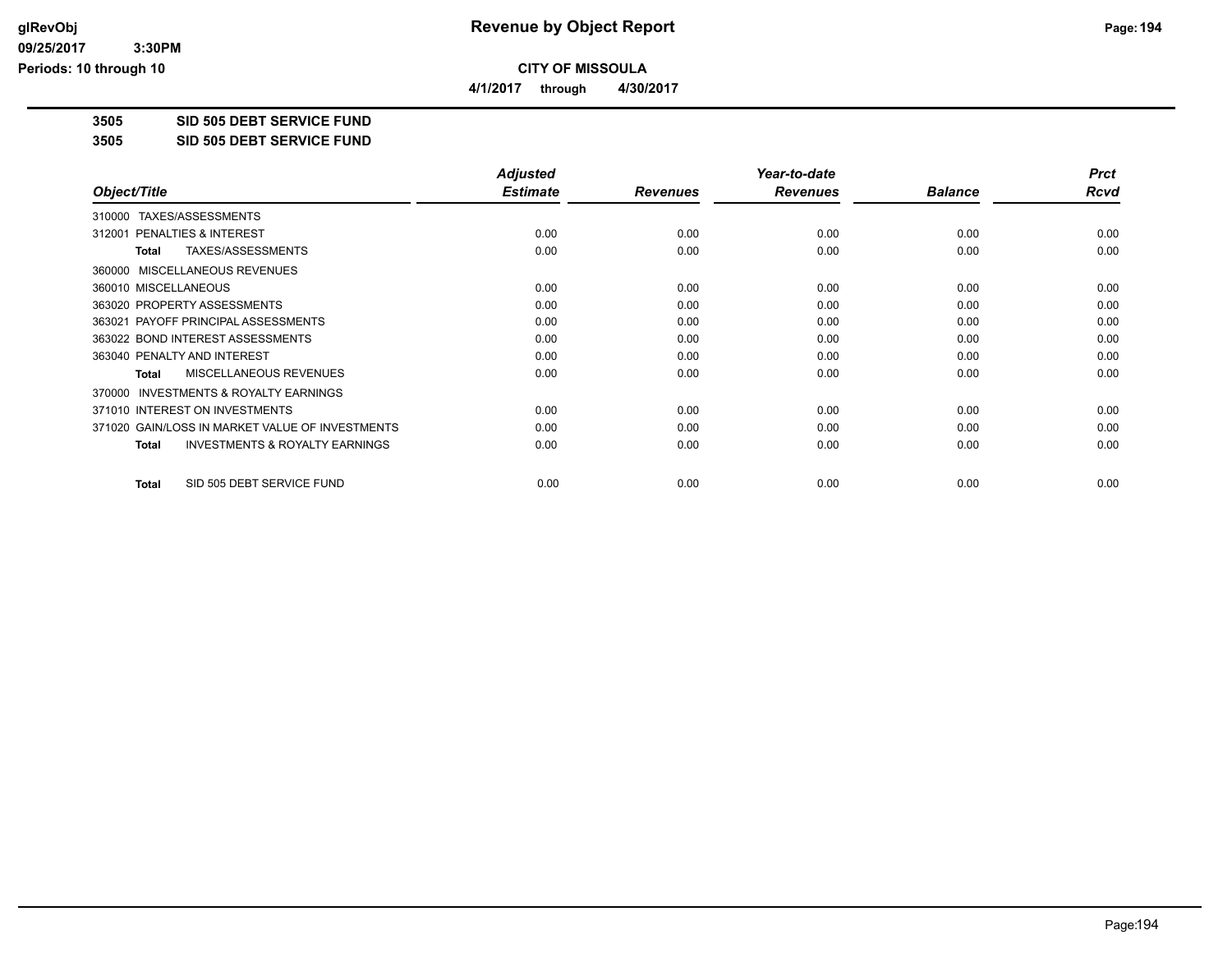**4/1/2017 through 4/30/2017**

# **3505 SID 505 DEBT SERVICE FUND**

|                                                           | <b>Adjusted</b> |                 | Year-to-date    |                | <b>Prct</b> |
|-----------------------------------------------------------|-----------------|-----------------|-----------------|----------------|-------------|
| Object/Title                                              | <b>Estimate</b> | <b>Revenues</b> | <b>Revenues</b> | <b>Balance</b> | Rcvd        |
| 310000 TAXES/ASSESSMENTS                                  |                 |                 |                 |                |             |
| 312001 PENALTIES & INTEREST                               | 0.00            | 0.00            | 0.00            | 0.00           | 0.00        |
| TAXES/ASSESSMENTS<br>Total                                | 0.00            | 0.00            | 0.00            | 0.00           | 0.00        |
| 360000 MISCELLANEOUS REVENUES                             |                 |                 |                 |                |             |
| 360010 MISCELLANEOUS                                      | 0.00            | 0.00            | 0.00            | 0.00           | 0.00        |
| 363020 PROPERTY ASSESSMENTS                               | 0.00            | 0.00            | 0.00            | 0.00           | 0.00        |
| 363021 PAYOFF PRINCIPAL ASSESSMENTS                       | 0.00            | 0.00            | 0.00            | 0.00           | 0.00        |
| 363022 BOND INTEREST ASSESSMENTS                          | 0.00            | 0.00            | 0.00            | 0.00           | 0.00        |
| 363040 PENALTY AND INTEREST                               | 0.00            | 0.00            | 0.00            | 0.00           | 0.00        |
| MISCELLANEOUS REVENUES<br>Total                           | 0.00            | 0.00            | 0.00            | 0.00           | 0.00        |
| <b>INVESTMENTS &amp; ROYALTY EARNINGS</b><br>370000       |                 |                 |                 |                |             |
| 371010 INTEREST ON INVESTMENTS                            | 0.00            | 0.00            | 0.00            | 0.00           | 0.00        |
| 371020 GAIN/LOSS IN MARKET VALUE OF INVESTMENT            | 0.00            | 0.00            | 0.00            | 0.00           | 0.00        |
| <b>INVESTMENTS &amp; ROYALTY EARNINGS</b><br><b>Total</b> | 0.00            | 0.00            | 0.00            | 0.00           | 0.00        |
| SID 505 DEBT SERVICE FUND<br><b>Total</b>                 | 0.00            | 0.00            | 0.00            | 0.00           | 0.00        |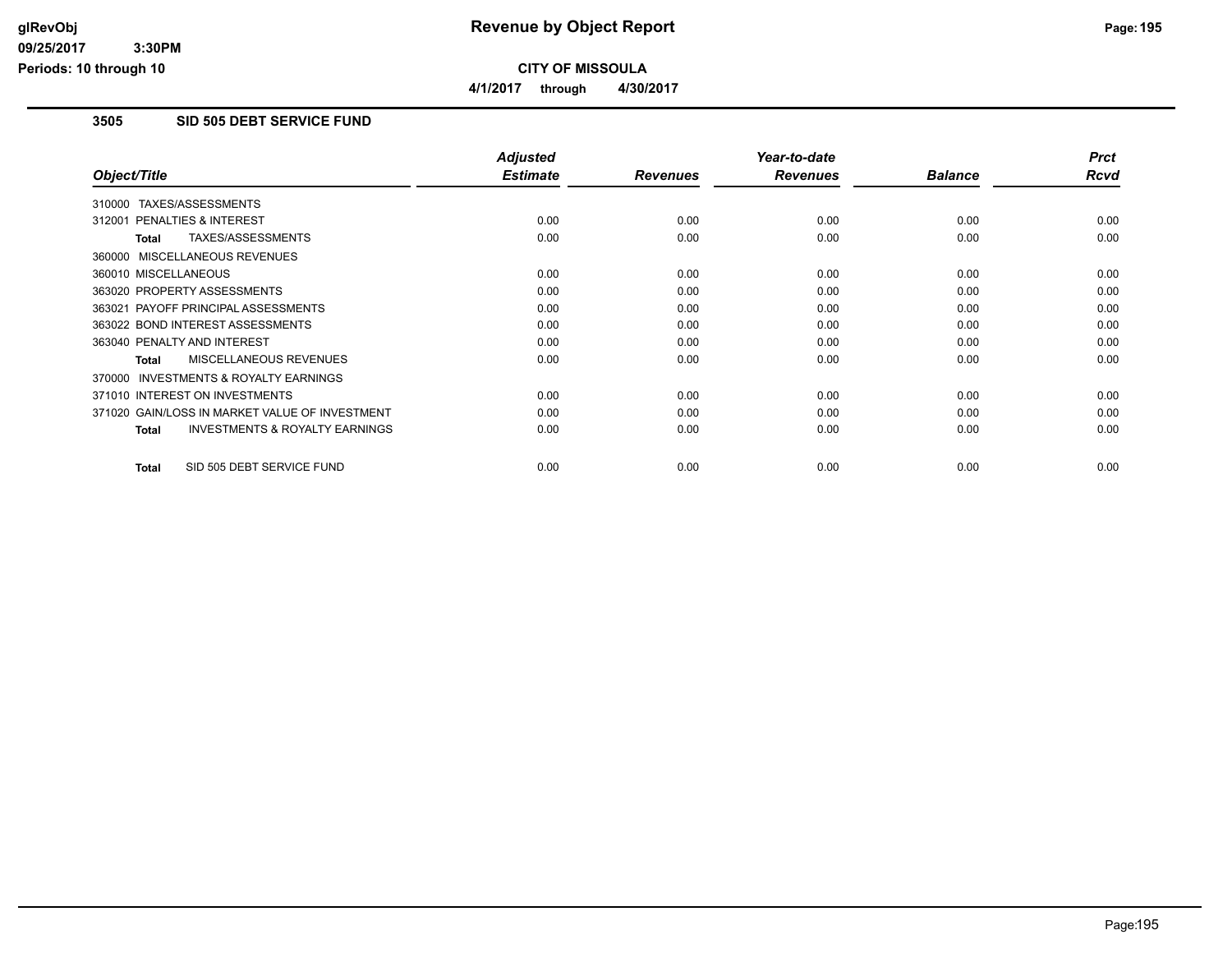**4/1/2017 through 4/30/2017**

**3506 SID 506 DEBT SERVICE FUND**

**3506 SID 506 DEBT SERVICE FUND**

|                                                           | <b>Adjusted</b> |                 | Year-to-date    |                | <b>Prct</b> |
|-----------------------------------------------------------|-----------------|-----------------|-----------------|----------------|-------------|
| Object/Title                                              | <b>Estimate</b> | <b>Revenues</b> | <b>Revenues</b> | <b>Balance</b> | <b>Rcvd</b> |
| TAXES/ASSESSMENTS<br>310000                               |                 |                 |                 |                |             |
| PENALTIES & INTEREST<br>312001                            | 0.00            | 0.00            | 0.00            | 0.00           | 0.00        |
| TAXES/ASSESSMENTS<br>Total                                | 0.00            | 0.00            | 0.00            | 0.00           | 0.00        |
| MISCELLANEOUS REVENUES<br>360000                          |                 |                 |                 |                |             |
| 360010 MISCELLANEOUS                                      | 0.00            | 0.00            | 0.00            | 0.00           | 0.00        |
| 363020 PROPERTY ASSESSMENTS                               | 0.00            | 0.00            | 0.00            | 0.00           | 0.00        |
| 363021 PAYOFF PRINCIPAL ASSESSMENTS                       | 0.00            | 0.00            | 0.00            | 0.00           | 0.00        |
| 363022 BOND INTEREST ASSESSMENTS                          | 0.00            | 0.00            | 0.00            | 0.00           | 0.00        |
| 363040 PENALTY AND INTEREST                               | 0.00            | 0.00            | 0.00            | 0.00           | 0.00        |
| MISCELLANEOUS REVENUES<br><b>Total</b>                    | 0.00            | 0.00            | 0.00            | 0.00           | 0.00        |
| <b>INVESTMENTS &amp; ROYALTY EARNINGS</b><br>370000       |                 |                 |                 |                |             |
| 371010 INTEREST ON INVESTMENTS                            | 0.00            | 0.00            | 0.00            | 0.00           | 0.00        |
| 371020 GAIN/LOSS IN MARKET VALUE OF INVESTMENTS           | 0.00            | 0.00            | 0.00            | 0.00           | 0.00        |
| <b>INVESTMENTS &amp; ROYALTY EARNINGS</b><br><b>Total</b> | 0.00            | 0.00            | 0.00            | 0.00           | 0.00        |
| OTHER FINANCING SOURCES<br>380000                         |                 |                 |                 |                |             |
| 381009 TRANSFERS IN                                       | 0.00            | 0.00            | 0.00            | 0.00           | 0.00        |
| OTHER FINANCING SOURCES<br><b>Total</b>                   | 0.00            | 0.00            | 0.00            | 0.00           | 0.00        |
| SID 506 DEBT SERVICE FUND<br><b>Total</b>                 | 0.00            | 0.00            | 0.00            | 0.00           | 0.00        |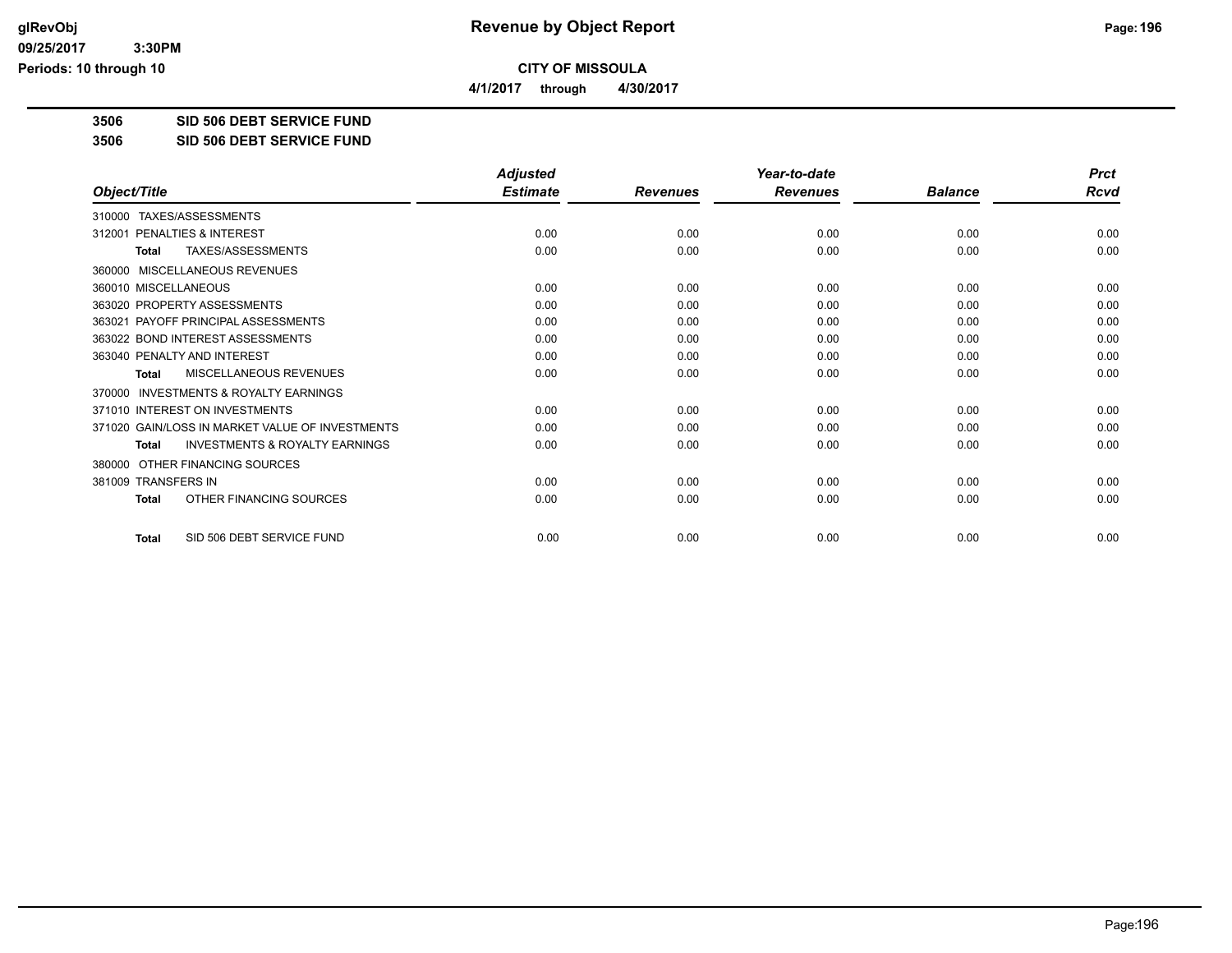**4/1/2017 through 4/30/2017**

# **3506 SID 506 DEBT SERVICE FUND**

|                                                           | <b>Adjusted</b> |                 | Year-to-date    |                | <b>Prct</b> |
|-----------------------------------------------------------|-----------------|-----------------|-----------------|----------------|-------------|
| Object/Title                                              | <b>Estimate</b> | <b>Revenues</b> | <b>Revenues</b> | <b>Balance</b> | <b>Rcvd</b> |
| 310000 TAXES/ASSESSMENTS                                  |                 |                 |                 |                |             |
| 312001 PENALTIES & INTEREST                               | 0.00            | 0.00            | 0.00            | 0.00           | 0.00        |
| TAXES/ASSESSMENTS<br><b>Total</b>                         | 0.00            | 0.00            | 0.00            | 0.00           | 0.00        |
| 360000 MISCELLANEOUS REVENUES                             |                 |                 |                 |                |             |
| 360010 MISCELLANEOUS                                      | 0.00            | 0.00            | 0.00            | 0.00           | 0.00        |
| 363020 PROPERTY ASSESSMENTS                               | 0.00            | 0.00            | 0.00            | 0.00           | 0.00        |
| 363021 PAYOFF PRINCIPAL ASSESSMENTS                       | 0.00            | 0.00            | 0.00            | 0.00           | 0.00        |
| 363022 BOND INTEREST ASSESSMENTS                          | 0.00            | 0.00            | 0.00            | 0.00           | 0.00        |
| 363040 PENALTY AND INTEREST                               | 0.00            | 0.00            | 0.00            | 0.00           | 0.00        |
| MISCELLANEOUS REVENUES<br><b>Total</b>                    | 0.00            | 0.00            | 0.00            | 0.00           | 0.00        |
| <b>INVESTMENTS &amp; ROYALTY EARNINGS</b><br>370000       |                 |                 |                 |                |             |
| 371010 INTEREST ON INVESTMENTS                            | 0.00            | 0.00            | 0.00            | 0.00           | 0.00        |
| 371020 GAIN/LOSS IN MARKET VALUE OF INVESTMENT            | 0.00            | 0.00            | 0.00            | 0.00           | 0.00        |
| <b>INVESTMENTS &amp; ROYALTY EARNINGS</b><br><b>Total</b> | 0.00            | 0.00            | 0.00            | 0.00           | 0.00        |
| 380000 OTHER FINANCING SOURCES                            |                 |                 |                 |                |             |
| 381009 TRANSFERS IN                                       | 0.00            | 0.00            | 0.00            | 0.00           | 0.00        |
| OTHER FINANCING SOURCES<br><b>Total</b>                   | 0.00            | 0.00            | 0.00            | 0.00           | 0.00        |
| SID 506 DEBT SERVICE FUND<br><b>Total</b>                 | 0.00            | 0.00            | 0.00            | 0.00           | 0.00        |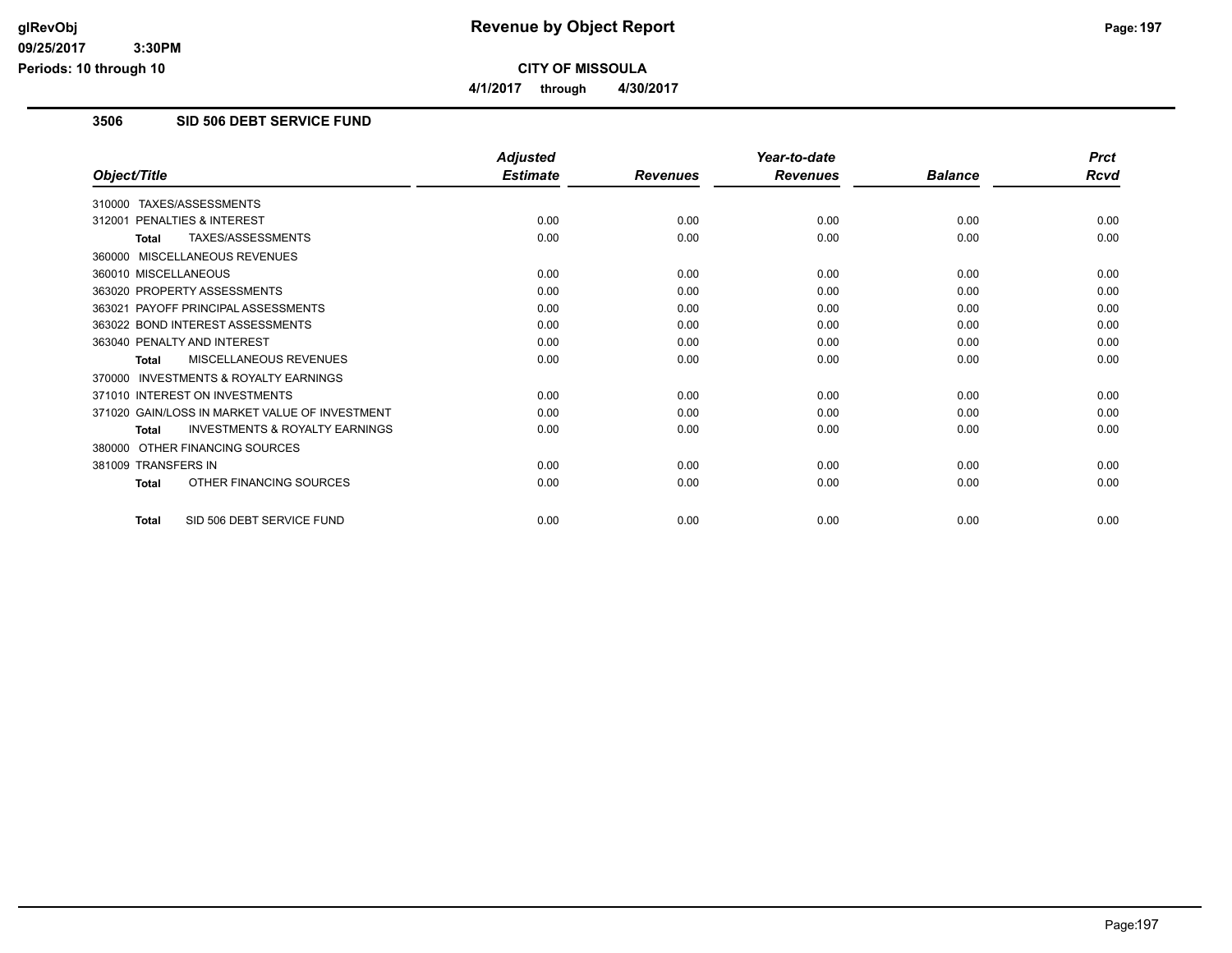**4/1/2017 through 4/30/2017**

**3507 SID 507 DEBT SERVICE FUND**

**3507 SID 507 DEBT SERVICE FUND**

|                                                           | <b>Adjusted</b> |                 | Year-to-date    |                | <b>Prct</b> |
|-----------------------------------------------------------|-----------------|-----------------|-----------------|----------------|-------------|
| Object/Title                                              | <b>Estimate</b> | <b>Revenues</b> | <b>Revenues</b> | <b>Balance</b> | <b>Rcvd</b> |
| TAXES/ASSESSMENTS<br>310000                               |                 |                 |                 |                |             |
| PENALTIES & INTEREST<br>312001                            | 0.00            | 0.00            | 0.00            | 0.00           | 0.00        |
| TAXES/ASSESSMENTS<br><b>Total</b>                         | 0.00            | 0.00            | 0.00            | 0.00           | 0.00        |
| 360000 MISCELLANEOUS REVENUES                             |                 |                 |                 |                |             |
| 360010 MISCELLANEOUS                                      | 0.00            | 0.00            | 0.00            | 0.00           | 0.00        |
| 363020 PROPERTY ASSESSMENTS                               | 0.00            | 0.00            | 0.00            | 0.00           | 0.00        |
| PAYOFF PRINCIPAL ASSESSMENTS<br>363021                    | 0.00            | 0.00            | 0.00            | 0.00           | 0.00        |
| 363022 BOND INTEREST ASSESSMENTS                          | 0.00            | 0.00            | 0.00            | 0.00           | 0.00        |
| 363040 PENALTY AND INTEREST                               | 0.00            | 0.00            | 0.00            | 0.00           | 0.00        |
| MISCELLANEOUS REVENUES<br><b>Total</b>                    | 0.00            | 0.00            | 0.00            | 0.00           | 0.00        |
| <b>INVESTMENTS &amp; ROYALTY EARNINGS</b><br>370000       |                 |                 |                 |                |             |
| 371010 INTEREST ON INVESTMENTS                            | 0.00            | 0.00            | 0.00            | 0.00           | 0.00        |
| 371020 GAIN/LOSS IN MARKET VALUE OF INVESTMENTS           | 0.00            | 0.00            | 0.00            | 0.00           | 0.00        |
| <b>INVESTMENTS &amp; ROYALTY EARNINGS</b><br><b>Total</b> | 0.00            | 0.00            | 0.00            | 0.00           | 0.00        |
| OTHER FINANCING SOURCES<br>380000                         |                 |                 |                 |                |             |
| 381009 TRANSFERS IN                                       | 0.00            | 0.00            | 0.00            | 0.00           | 0.00        |
| OTHER FINANCING SOURCES<br><b>Total</b>                   | 0.00            | 0.00            | 0.00            | 0.00           | 0.00        |
| SID 507 DEBT SERVICE FUND<br><b>Total</b>                 | 0.00            | 0.00            | 0.00            | 0.00           | 0.00        |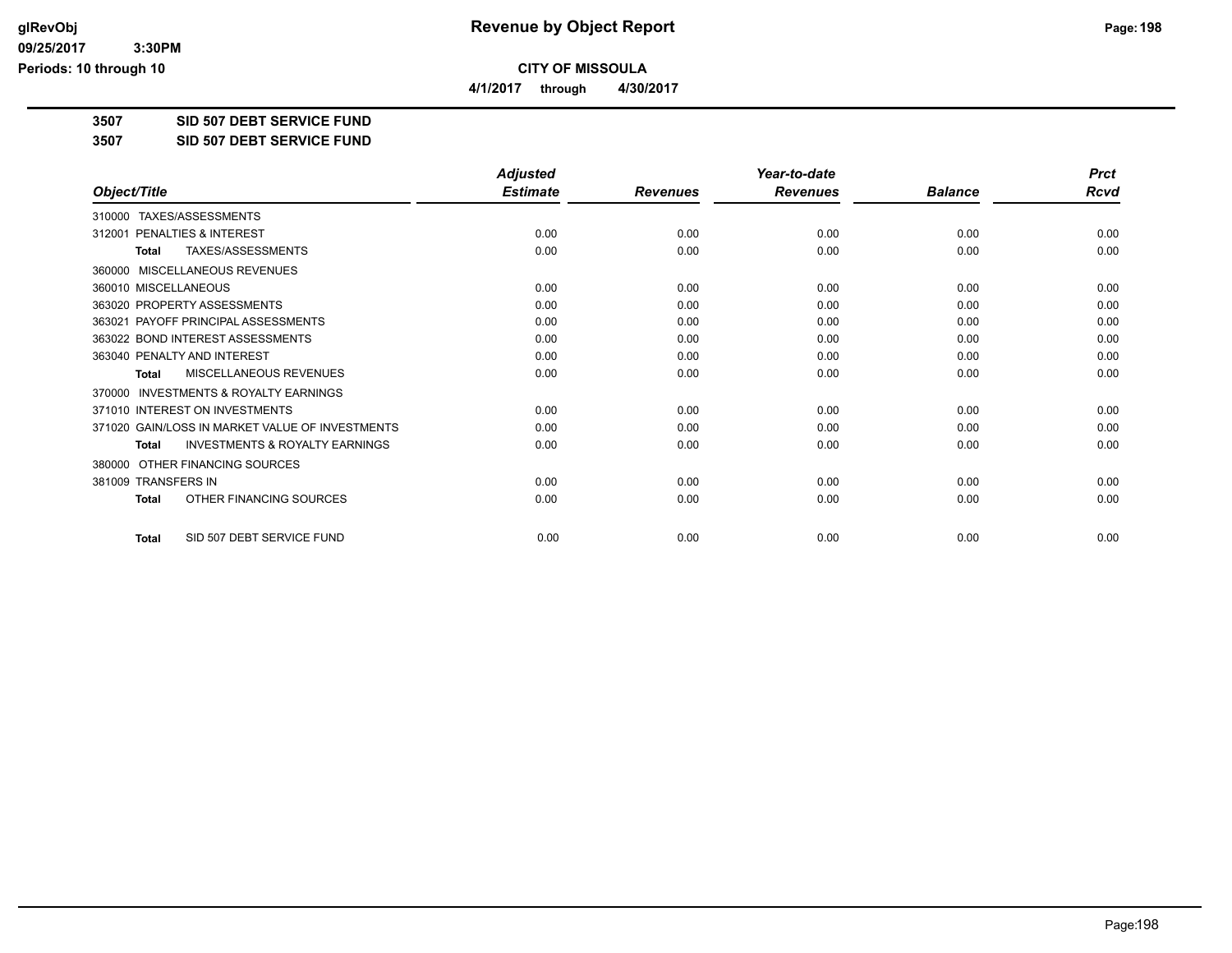**4/1/2017 through 4/30/2017**

# **3507 SID 507 DEBT SERVICE FUND**

|                                                           | <b>Adjusted</b> |                 | Year-to-date    |                | <b>Prct</b> |
|-----------------------------------------------------------|-----------------|-----------------|-----------------|----------------|-------------|
| Object/Title                                              | <b>Estimate</b> | <b>Revenues</b> | <b>Revenues</b> | <b>Balance</b> | <b>Rcvd</b> |
| 310000 TAXES/ASSESSMENTS                                  |                 |                 |                 |                |             |
| 312001 PENALTIES & INTEREST                               | 0.00            | 0.00            | 0.00            | 0.00           | 0.00        |
| TAXES/ASSESSMENTS<br><b>Total</b>                         | 0.00            | 0.00            | 0.00            | 0.00           | 0.00        |
| 360000 MISCELLANEOUS REVENUES                             |                 |                 |                 |                |             |
| 360010 MISCELLANEOUS                                      | 0.00            | 0.00            | 0.00            | 0.00           | 0.00        |
| 363020 PROPERTY ASSESSMENTS                               | 0.00            | 0.00            | 0.00            | 0.00           | 0.00        |
| 363021 PAYOFF PRINCIPAL ASSESSMENTS                       | 0.00            | 0.00            | 0.00            | 0.00           | 0.00        |
| 363022 BOND INTEREST ASSESSMENTS                          | 0.00            | 0.00            | 0.00            | 0.00           | 0.00        |
| 363040 PENALTY AND INTEREST                               | 0.00            | 0.00            | 0.00            | 0.00           | 0.00        |
| MISCELLANEOUS REVENUES<br><b>Total</b>                    | 0.00            | 0.00            | 0.00            | 0.00           | 0.00        |
| <b>INVESTMENTS &amp; ROYALTY EARNINGS</b><br>370000       |                 |                 |                 |                |             |
| 371010 INTEREST ON INVESTMENTS                            | 0.00            | 0.00            | 0.00            | 0.00           | 0.00        |
| 371020 GAIN/LOSS IN MARKET VALUE OF INVESTMENT            | 0.00            | 0.00            | 0.00            | 0.00           | 0.00        |
| <b>INVESTMENTS &amp; ROYALTY EARNINGS</b><br><b>Total</b> | 0.00            | 0.00            | 0.00            | 0.00           | 0.00        |
| 380000 OTHER FINANCING SOURCES                            |                 |                 |                 |                |             |
| 381009 TRANSFERS IN                                       | 0.00            | 0.00            | 0.00            | 0.00           | 0.00        |
| OTHER FINANCING SOURCES<br><b>Total</b>                   | 0.00            | 0.00            | 0.00            | 0.00           | 0.00        |
| SID 507 DEBT SERVICE FUND<br><b>Total</b>                 | 0.00            | 0.00            | 0.00            | 0.00           | 0.00        |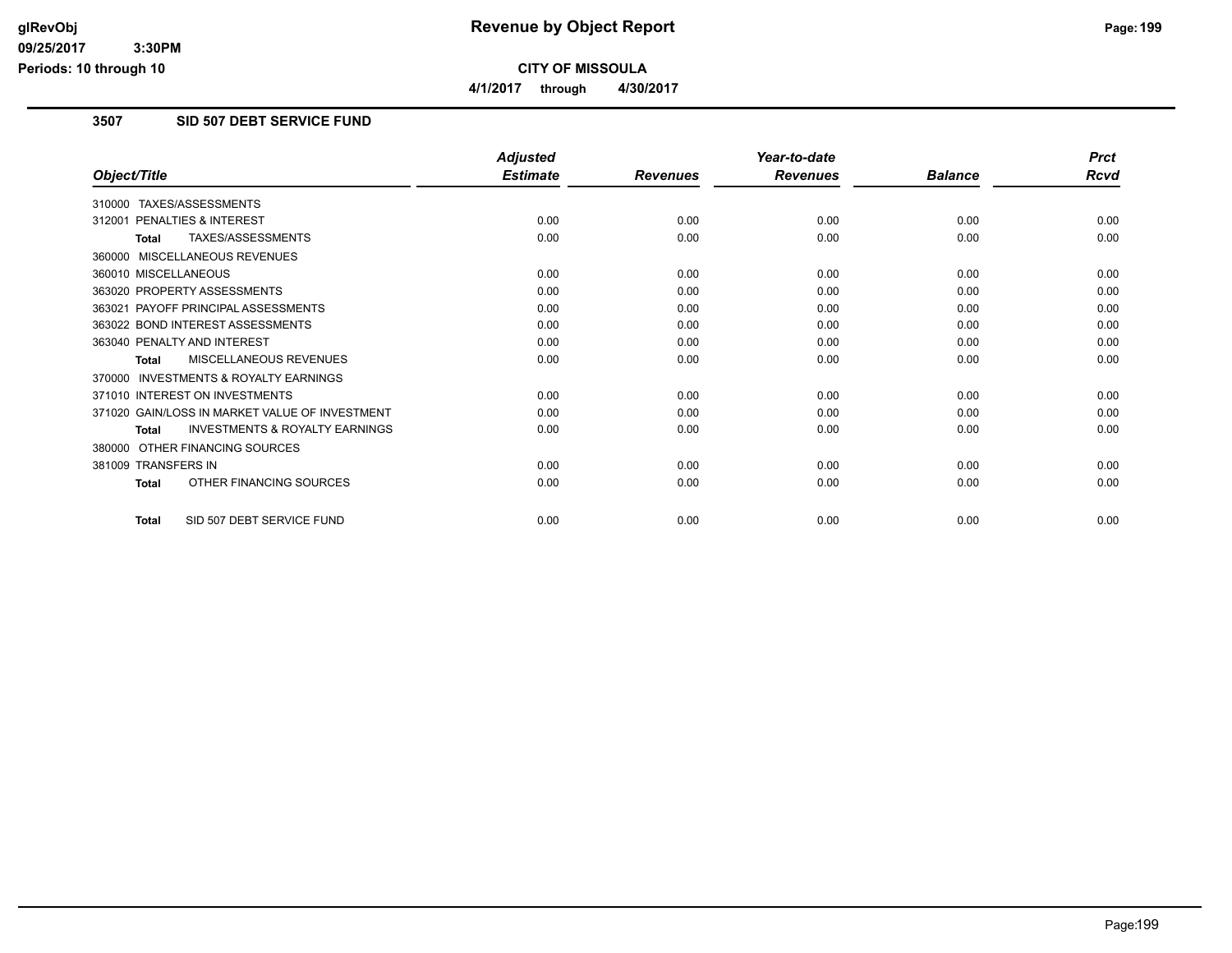**4/1/2017 through 4/30/2017**

**3508 SID 508 DEBT SERVICE FUND**

**3508 SID 508 DEBT SERVICE FUND**

|                                                           | <b>Adjusted</b> |                 | Year-to-date    |                | <b>Prct</b> |
|-----------------------------------------------------------|-----------------|-----------------|-----------------|----------------|-------------|
| Object/Title                                              | <b>Estimate</b> | <b>Revenues</b> | <b>Revenues</b> | <b>Balance</b> | <b>Rcvd</b> |
| TAXES/ASSESSMENTS<br>310000                               |                 |                 |                 |                |             |
| PENALTIES & INTEREST<br>312001                            | 0.00            | 0.00            | 0.00            | 0.00           | 0.00        |
| TAXES/ASSESSMENTS<br>Total                                | 0.00            | 0.00            | 0.00            | 0.00           | 0.00        |
| MISCELLANEOUS REVENUES<br>360000                          |                 |                 |                 |                |             |
| 360010 MISCELLANEOUS                                      | 0.00            | 0.00            | 0.00            | 0.00           | 0.00        |
| 363020 PROPERTY ASSESSMENTS                               | 0.00            | 0.00            | 0.00            | 0.00           | 0.00        |
| 363021 PAYOFF PRINCIPAL ASSESSMENTS                       | 0.00            | 0.00            | 0.00            | 0.00           | 0.00        |
| 363022 BOND INTEREST ASSESSMENTS                          | 0.00            | 0.00            | 0.00            | 0.00           | 0.00        |
| 363040 PENALTY AND INTEREST                               | 0.00            | 0.00            | 0.00            | 0.00           | 0.00        |
| <b>MISCELLANEOUS REVENUES</b><br><b>Total</b>             | 0.00            | 0.00            | 0.00            | 0.00           | 0.00        |
| <b>INVESTMENTS &amp; ROYALTY EARNINGS</b><br>370000       |                 |                 |                 |                |             |
| 371010 INTEREST ON INVESTMENTS                            | 0.00            | 0.00            | 0.00            | 0.00           | 0.00        |
| 371020 GAIN/LOSS IN MARKET VALUE OF INVESTMENTS           | 0.00            | 0.00            | 0.00            | 0.00           | 0.00        |
| <b>INVESTMENTS &amp; ROYALTY EARNINGS</b><br><b>Total</b> | 0.00            | 0.00            | 0.00            | 0.00           | 0.00        |
| OTHER FINANCING SOURCES<br>380000                         |                 |                 |                 |                |             |
| 381009 TRANSFERS IN                                       | 0.00            | 0.00            | 0.00            | 0.00           | 0.00        |
| OTHER FINANCING SOURCES<br><b>Total</b>                   | 0.00            | 0.00            | 0.00            | 0.00           | 0.00        |
| SID 508 DEBT SERVICE FUND<br><b>Total</b>                 | 0.00            | 0.00            | 0.00            | 0.00           | 0.00        |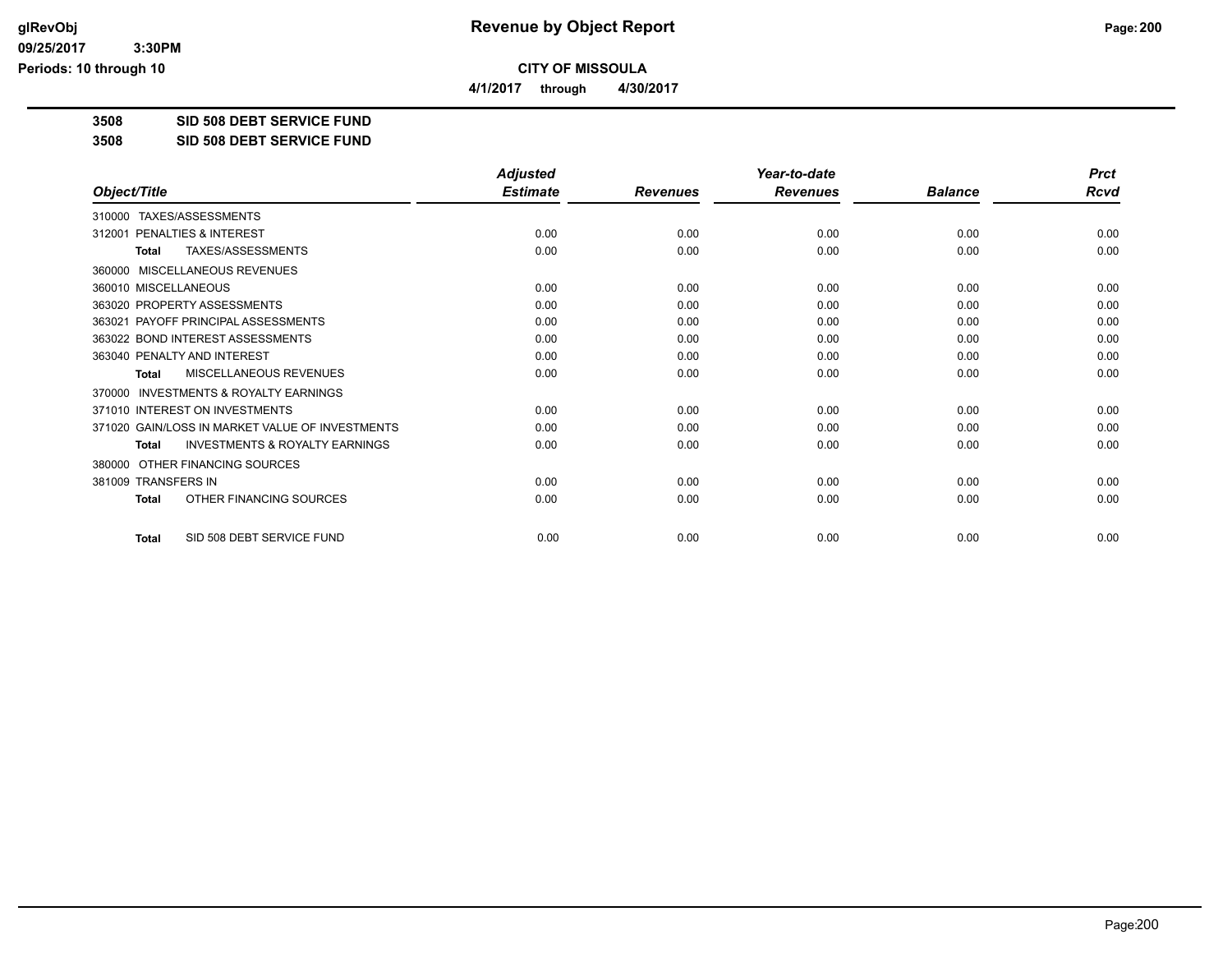**4/1/2017 through 4/30/2017**

# **3508 SID 508 DEBT SERVICE FUND**

|                                                           | <b>Adjusted</b> |                 | Year-to-date    |                | <b>Prct</b> |
|-----------------------------------------------------------|-----------------|-----------------|-----------------|----------------|-------------|
| Object/Title                                              | <b>Estimate</b> | <b>Revenues</b> | <b>Revenues</b> | <b>Balance</b> | <b>Rcvd</b> |
| 310000 TAXES/ASSESSMENTS                                  |                 |                 |                 |                |             |
| 312001 PENALTIES & INTEREST                               | 0.00            | 0.00            | 0.00            | 0.00           | 0.00        |
| TAXES/ASSESSMENTS<br><b>Total</b>                         | 0.00            | 0.00            | 0.00            | 0.00           | 0.00        |
| 360000 MISCELLANEOUS REVENUES                             |                 |                 |                 |                |             |
| 360010 MISCELLANEOUS                                      | 0.00            | 0.00            | 0.00            | 0.00           | 0.00        |
| 363020 PROPERTY ASSESSMENTS                               | 0.00            | 0.00            | 0.00            | 0.00           | 0.00        |
| 363021 PAYOFF PRINCIPAL ASSESSMENTS                       | 0.00            | 0.00            | 0.00            | 0.00           | 0.00        |
| 363022 BOND INTEREST ASSESSMENTS                          | 0.00            | 0.00            | 0.00            | 0.00           | 0.00        |
| 363040 PENALTY AND INTEREST                               | 0.00            | 0.00            | 0.00            | 0.00           | 0.00        |
| MISCELLANEOUS REVENUES<br><b>Total</b>                    | 0.00            | 0.00            | 0.00            | 0.00           | 0.00        |
| <b>INVESTMENTS &amp; ROYALTY EARNINGS</b><br>370000       |                 |                 |                 |                |             |
| 371010 INTEREST ON INVESTMENTS                            | 0.00            | 0.00            | 0.00            | 0.00           | 0.00        |
| 371020 GAIN/LOSS IN MARKET VALUE OF INVESTMENT            | 0.00            | 0.00            | 0.00            | 0.00           | 0.00        |
| <b>INVESTMENTS &amp; ROYALTY EARNINGS</b><br><b>Total</b> | 0.00            | 0.00            | 0.00            | 0.00           | 0.00        |
| 380000 OTHER FINANCING SOURCES                            |                 |                 |                 |                |             |
| 381009 TRANSFERS IN                                       | 0.00            | 0.00            | 0.00            | 0.00           | 0.00        |
| OTHER FINANCING SOURCES<br><b>Total</b>                   | 0.00            | 0.00            | 0.00            | 0.00           | 0.00        |
| SID 508 DEBT SERVICE FUND<br><b>Total</b>                 | 0.00            | 0.00            | 0.00            | 0.00           | 0.00        |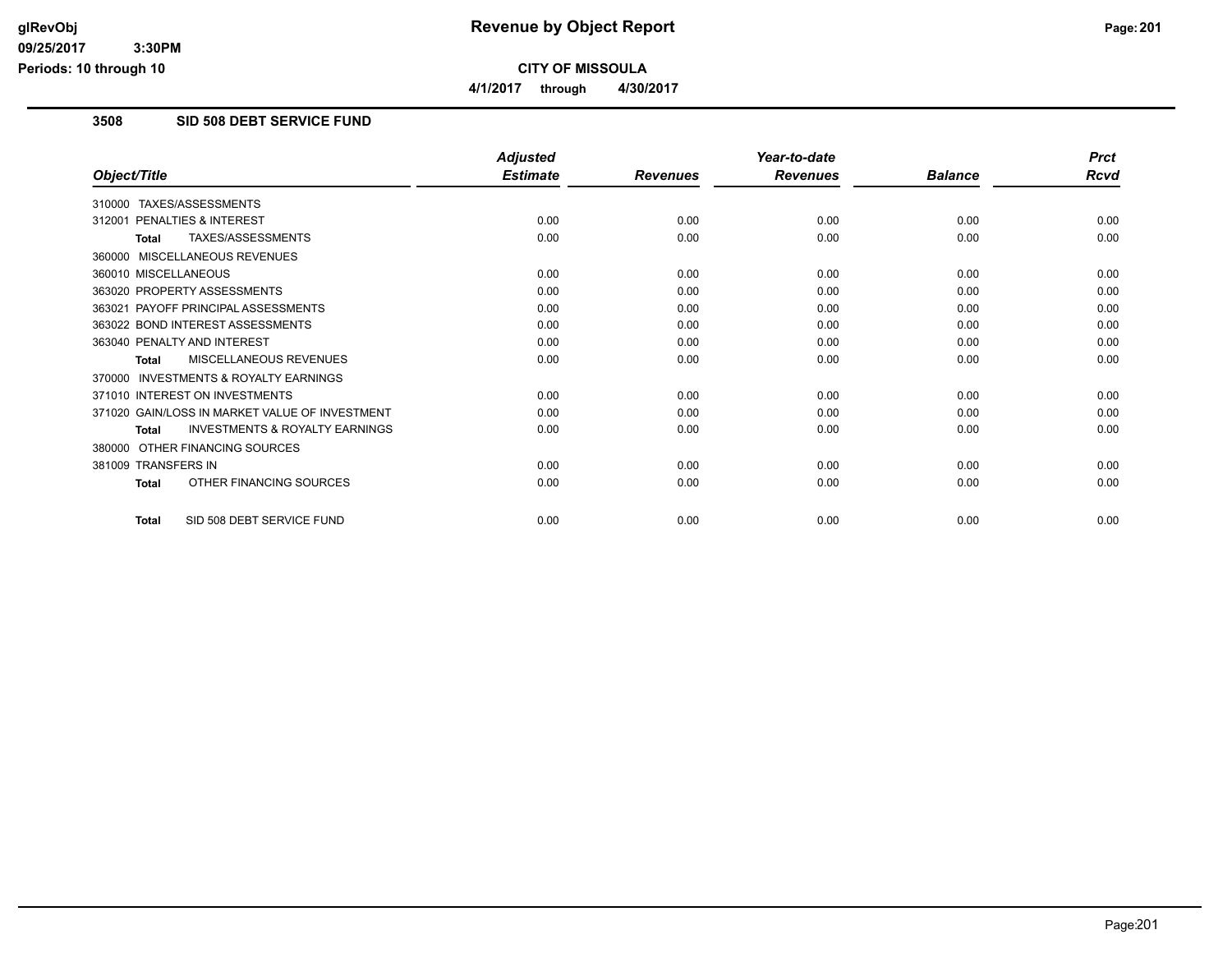**4/1/2017 through 4/30/2017**

**3510 SID 510 DEBT SERVICE FUND**

**3510 SID 510 DEBT SERVICE FUND**

|                                                    | <b>Adjusted</b> |                 | Year-to-date    |                | <b>Prct</b> |
|----------------------------------------------------|-----------------|-----------------|-----------------|----------------|-------------|
| Object/Title                                       | <b>Estimate</b> | <b>Revenues</b> | <b>Revenues</b> | <b>Balance</b> | <b>Rcvd</b> |
| TAXES/ASSESSMENTS<br>310000                        |                 |                 |                 |                |             |
| <b>PENALTIES &amp; INTEREST</b><br>312001          | 0.00            | 0.00            | 0.00            | 0.00           | 0.00        |
| TAXES/ASSESSMENTS<br>Total                         | 0.00            | 0.00            | 0.00            | 0.00           | 0.00        |
| 360000 MISCELLANEOUS REVENUES                      |                 |                 |                 |                |             |
| 360010 MISCELLANEOUS                               | 0.00            | 0.00            | 0.00            | 0.00           | 0.00        |
| 363020 PROPERTY ASSESSMENTS                        | 0.00            | 0.00            | 0.00            | 0.00           | 0.00        |
| PAYOFF PRINCIPAL ASSESSMENTS<br>363021             | 0.00            | 0.00            | 0.00            | 0.00           | 0.00        |
| 363022 BOND INTEREST ASSESSMENTS                   | 0.00            | 0.00            | 0.00            | 0.00           | 0.00        |
| 363040 PENALTY AND INTEREST                        | 0.00            | 0.00            | 0.00            | 0.00           | 0.00        |
| MISCELLANEOUS REVENUES<br>Total                    | 0.00            | 0.00            | 0.00            | 0.00           | 0.00        |
| 370000 INVESTMENTS & ROYALTY EARNINGS              |                 |                 |                 |                |             |
| 371010 INTEREST ON INVESTMENTS                     | 0.00            | 0.00            | 0.00            | 0.00           | 0.00        |
| 371020 GAIN/LOSS IN MARKET VALUE OF INVESTMENTS    | 0.00            | 0.00            | 0.00            | 0.00           | 0.00        |
| 371500 INTEREST ON INTERFUND LOAN                  | 0.00            | 0.00            | 0.00            | 0.00           | 0.00        |
| <b>INVESTMENTS &amp; ROYALTY EARNINGS</b><br>Total | 0.00            | 0.00            | 0.00            | 0.00           | 0.00        |
| SID 510 DEBT SERVICE FUND<br>Total                 | 0.00            | 0.00            | 0.00            | 0.00           | 0.00        |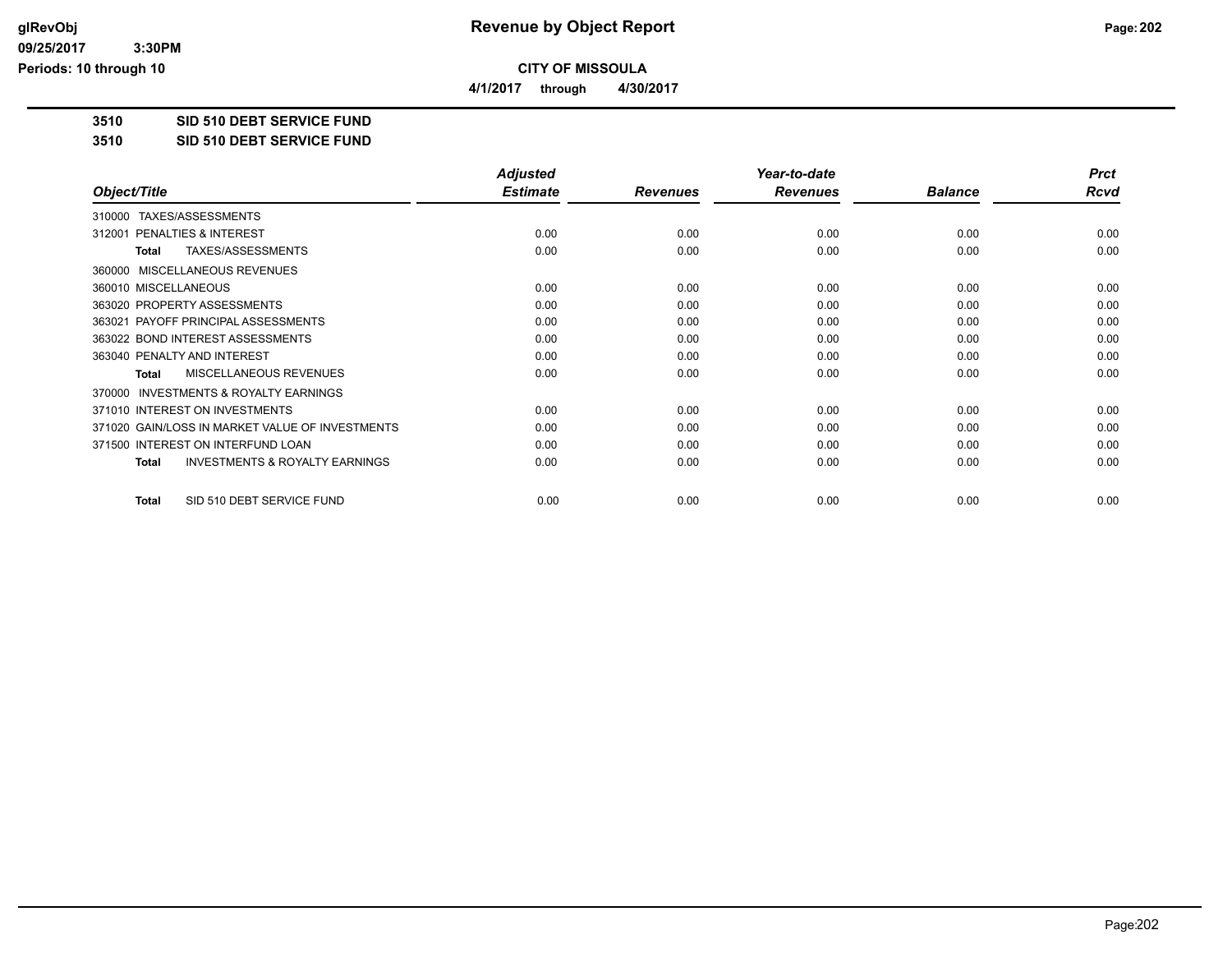**4/1/2017 through 4/30/2017**

# **3510 SID 510 DEBT SERVICE FUND**

|                                                           | <b>Adjusted</b> |                 | Year-to-date    |                | <b>Prct</b> |
|-----------------------------------------------------------|-----------------|-----------------|-----------------|----------------|-------------|
| Object/Title                                              | <b>Estimate</b> | <b>Revenues</b> | <b>Revenues</b> | <b>Balance</b> | <b>Rcvd</b> |
| 310000 TAXES/ASSESSMENTS                                  |                 |                 |                 |                |             |
| PENALTIES & INTEREST<br>312001                            | 0.00            | 0.00            | 0.00            | 0.00           | 0.00        |
| TAXES/ASSESSMENTS<br><b>Total</b>                         | 0.00            | 0.00            | 0.00            | 0.00           | 0.00        |
| 360000 MISCELLANEOUS REVENUES                             |                 |                 |                 |                |             |
| 360010 MISCELLANEOUS                                      | 0.00            | 0.00            | 0.00            | 0.00           | 0.00        |
| 363020 PROPERTY ASSESSMENTS                               | 0.00            | 0.00            | 0.00            | 0.00           | 0.00        |
| 363021 PAYOFF PRINCIPAL ASSESSMENTS                       | 0.00            | 0.00            | 0.00            | 0.00           | 0.00        |
| 363022 BOND INTEREST ASSESSMENTS                          | 0.00            | 0.00            | 0.00            | 0.00           | 0.00        |
| 363040 PENALTY AND INTEREST                               | 0.00            | 0.00            | 0.00            | 0.00           | 0.00        |
| MISCELLANEOUS REVENUES<br><b>Total</b>                    | 0.00            | 0.00            | 0.00            | 0.00           | 0.00        |
| 370000 INVESTMENTS & ROYALTY EARNINGS                     |                 |                 |                 |                |             |
| 371010 INTEREST ON INVESTMENTS                            | 0.00            | 0.00            | 0.00            | 0.00           | 0.00        |
| 371020 GAIN/LOSS IN MARKET VALUE OF INVESTMENT            | 0.00            | 0.00            | 0.00            | 0.00           | 0.00        |
| 371500 INTEREST ON INTERFUND LOAN                         | 0.00            | 0.00            | 0.00            | 0.00           | 0.00        |
| <b>INVESTMENTS &amp; ROYALTY EARNINGS</b><br><b>Total</b> | 0.00            | 0.00            | 0.00            | 0.00           | 0.00        |
| SID 510 DEBT SERVICE FUND<br><b>Total</b>                 | 0.00            | 0.00            | 0.00            | 0.00           | 0.00        |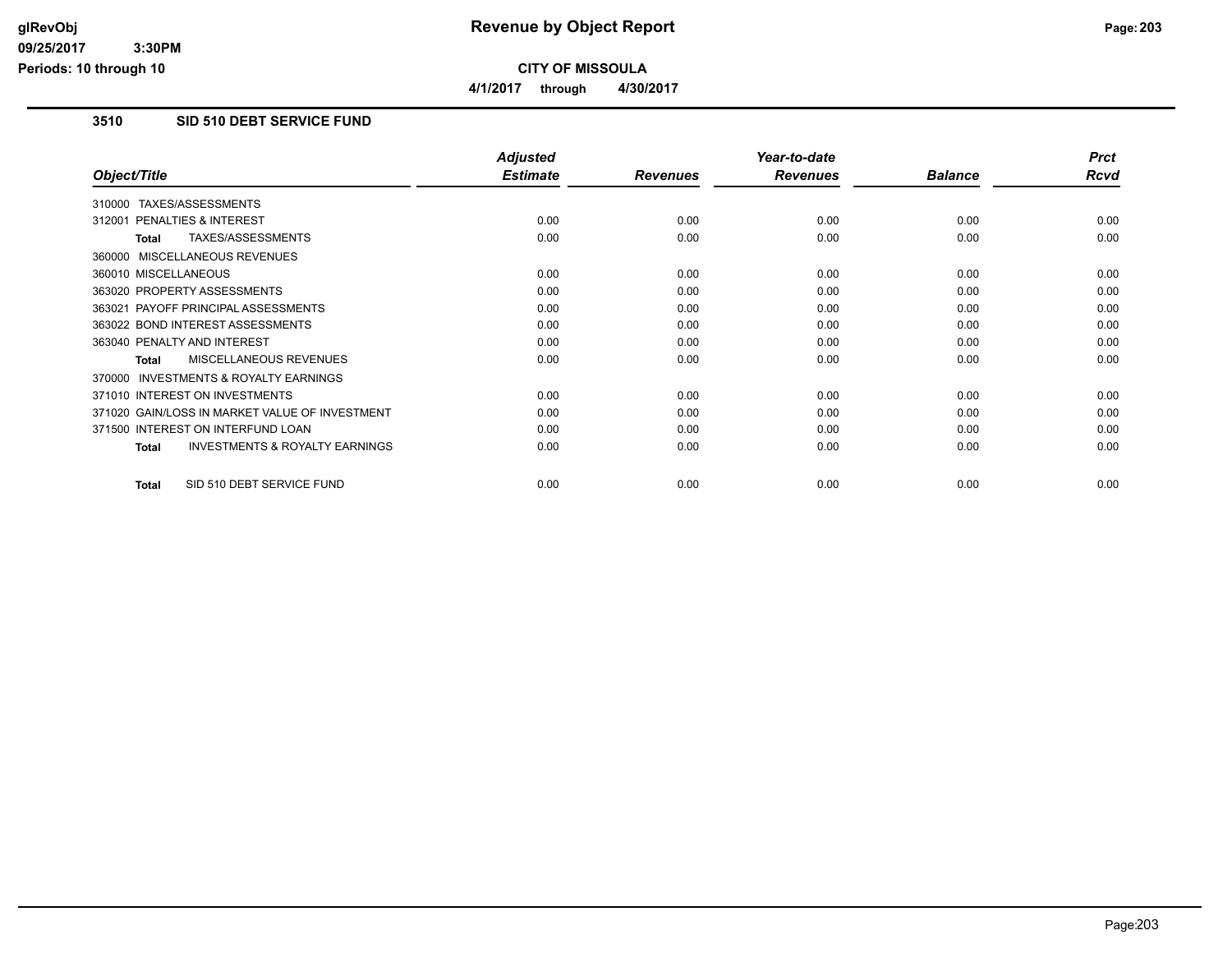**4/1/2017 through 4/30/2017**

**3511 SID 511 DEBT SERVICE FUND**

**3511 SID 511 DEBT SERVICE FUND**

|                                                           | <b>Adjusted</b> |                 | Year-to-date    |                | <b>Prct</b> |
|-----------------------------------------------------------|-----------------|-----------------|-----------------|----------------|-------------|
| Object/Title                                              | <b>Estimate</b> | <b>Revenues</b> | <b>Revenues</b> | <b>Balance</b> | Rcvd        |
| 310000 TAXES/ASSESSMENTS                                  |                 |                 |                 |                |             |
| 312001 PENALTIES & INTEREST                               | 0.00            | 0.00            | 0.00            | 0.00           | 0.00        |
| TAXES/ASSESSMENTS<br>Total                                | 0.00            | 0.00            | 0.00            | 0.00           | 0.00        |
| 360000 MISCELLANEOUS REVENUES                             |                 |                 |                 |                |             |
| 360010 MISCELLANEOUS                                      | 0.00            | 0.00            | 0.00            | 0.00           | 0.00        |
| 363020 PROPERTY ASSESSMENTS                               | 0.00            | 0.00            | 0.00            | 0.00           | 0.00        |
| 363021 PAYOFF PRINCIPAL ASSESSMENTS                       | 0.00            | 0.00            | 0.00            | 0.00           | 0.00        |
| 363022 BOND INTEREST ASSESSMENTS                          | 0.00            | 0.00            | 0.00            | 0.00           | 0.00        |
| 363040 PENALTY AND INTEREST                               | 0.00            | 0.00            | 0.00            | 0.00           | 0.00        |
| MISCELLANEOUS REVENUES<br><b>Total</b>                    | 0.00            | 0.00            | 0.00            | 0.00           | 0.00        |
| 370000 INVESTMENTS & ROYALTY EARNINGS                     |                 |                 |                 |                |             |
| 371010 INTEREST ON INVESTMENTS                            | 0.00            | 0.00            | 0.00            | 0.00           | 0.00        |
| 371020 GAIN/LOSS IN MARKET VALUE OF INVESTMENTS           | 0.00            | 0.00            | 0.00            | 0.00           | 0.00        |
| <b>INVESTMENTS &amp; ROYALTY EARNINGS</b><br><b>Total</b> | 0.00            | 0.00            | 0.00            | 0.00           | 0.00        |
| SID 511 DEBT SERVICE FUND<br>Total                        | 0.00            | 0.00            | 0.00            | 0.00           | 0.00        |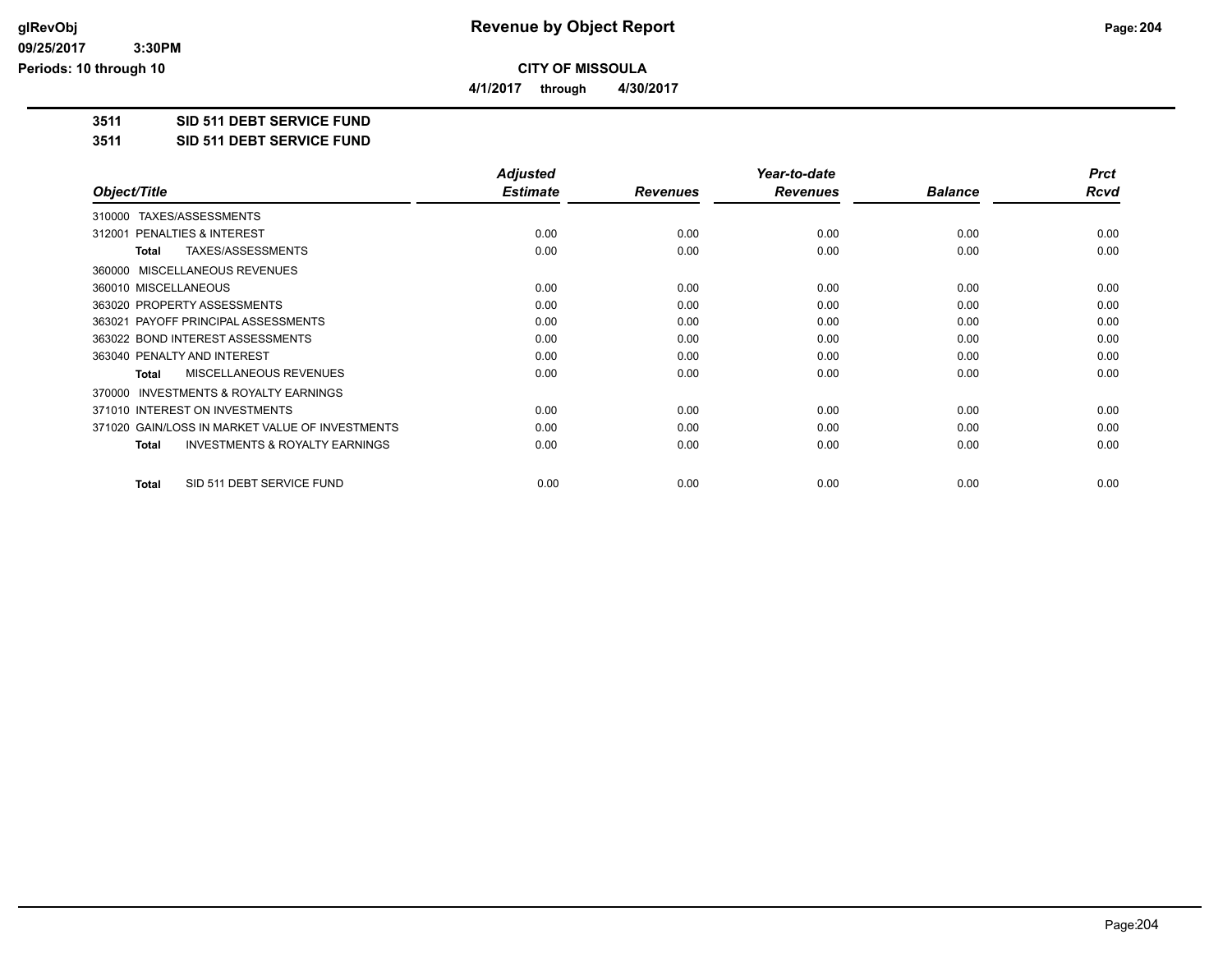**4/1/2017 through 4/30/2017**

# **3511 SID 511 DEBT SERVICE FUND**

|                                                           | <b>Adjusted</b> |                 | Year-to-date    |                | <b>Prct</b> |
|-----------------------------------------------------------|-----------------|-----------------|-----------------|----------------|-------------|
| Object/Title                                              | <b>Estimate</b> | <b>Revenues</b> | <b>Revenues</b> | <b>Balance</b> | <b>Rcvd</b> |
| TAXES/ASSESSMENTS<br>310000                               |                 |                 |                 |                |             |
| 312001 PENALTIES & INTEREST                               | 0.00            | 0.00            | 0.00            | 0.00           | 0.00        |
| TAXES/ASSESSMENTS<br><b>Total</b>                         | 0.00            | 0.00            | 0.00            | 0.00           | 0.00        |
| 360000 MISCELLANEOUS REVENUES                             |                 |                 |                 |                |             |
| 360010 MISCELLANEOUS                                      | 0.00            | 0.00            | 0.00            | 0.00           | 0.00        |
| 363020 PROPERTY ASSESSMENTS                               | 0.00            | 0.00            | 0.00            | 0.00           | 0.00        |
| 363021 PAYOFF PRINCIPAL ASSESSMENTS                       | 0.00            | 0.00            | 0.00            | 0.00           | 0.00        |
| 363022 BOND INTEREST ASSESSMENTS                          | 0.00            | 0.00            | 0.00            | 0.00           | 0.00        |
| 363040 PENALTY AND INTEREST                               | 0.00            | 0.00            | 0.00            | 0.00           | 0.00        |
| <b>MISCELLANEOUS REVENUES</b><br><b>Total</b>             | 0.00            | 0.00            | 0.00            | 0.00           | 0.00        |
| 370000 INVESTMENTS & ROYALTY EARNINGS                     |                 |                 |                 |                |             |
| 371010 INTEREST ON INVESTMENTS                            | 0.00            | 0.00            | 0.00            | 0.00           | 0.00        |
| 371020 GAIN/LOSS IN MARKET VALUE OF INVESTMENT            | 0.00            | 0.00            | 0.00            | 0.00           | 0.00        |
| <b>INVESTMENTS &amp; ROYALTY EARNINGS</b><br><b>Total</b> | 0.00            | 0.00            | 0.00            | 0.00           | 0.00        |
| SID 511 DEBT SERVICE FUND<br><b>Total</b>                 | 0.00            | 0.00            | 0.00            | 0.00           | 0.00        |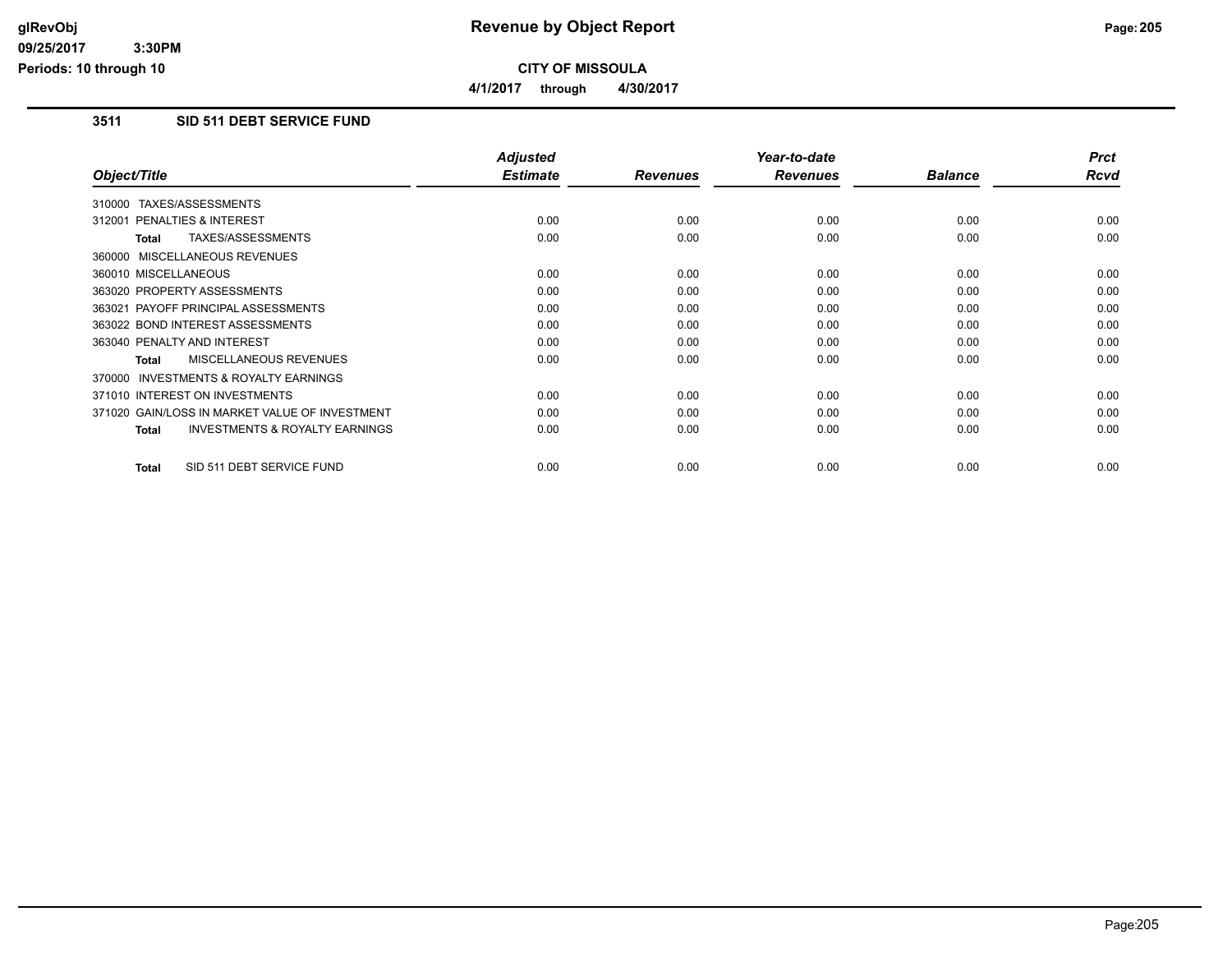**4/1/2017 through 4/30/2017**

**3512 SID 512 DEBT SERVICE FUND**

**3512 SID 512 DEBT SERVICE FUND**

|                                                           | <b>Adjusted</b> |                 | Year-to-date    |                | <b>Prct</b> |
|-----------------------------------------------------------|-----------------|-----------------|-----------------|----------------|-------------|
| Object/Title                                              | <b>Estimate</b> | <b>Revenues</b> | <b>Revenues</b> | <b>Balance</b> | <b>Rcvd</b> |
| TAXES/ASSESSMENTS<br>310000                               |                 |                 |                 |                |             |
| PENALTIES & INTEREST<br>312001                            | 0.00            | 0.00            | 0.00            | 0.00           | 0.00        |
| TAXES/ASSESSMENTS<br><b>Total</b>                         | 0.00            | 0.00            | 0.00            | 0.00           | 0.00        |
| MISCELLANEOUS REVENUES<br>360000                          |                 |                 |                 |                |             |
| 360010 MISCELLANEOUS                                      | 0.00            | 0.00            | 0.00            | 0.00           | 0.00        |
| 363020 PROPERTY ASSESSMENTS                               | 21,937.00       | 380.54          | 46,312.94       | $-24,375.94$   | 211.12      |
| 363021 PAYOFF PRINCIPAL ASSESSMENTS                       | 0.00            | 279.72          | 345.00          | $-345.00$      | 0.00        |
| 363022 BOND INTEREST ASSESSMENTS                          | 0.00            | 0.00            | 0.00            | 0.00           | 0.00        |
| 363040 PENALTY AND INTEREST                               | 0.00            | 9.75            | 64.74           | $-64.74$       | 0.00        |
| <b>MISCELLANEOUS REVENUES</b><br><b>Total</b>             | 21,937.00       | 670.01          | 46,722.68       | $-24,785.68$   | 212.99      |
| <b>INVESTMENTS &amp; ROYALTY EARNINGS</b><br>370000       |                 |                 |                 |                |             |
| 371010 INTEREST ON INVESTMENTS                            | 0.00            | 0.00            | 0.00            | 0.00           | 0.00        |
| 371020 GAIN/LOSS IN MARKET VALUE OF INVESTMENTS           | 0.00            | 0.00            | 0.00            | 0.00           | 0.00        |
| 371500 INTEREST ON INTERFUND LOAN                         | 0.00            | 0.00            | 0.00            | 0.00           | 0.00        |
| <b>INVESTMENTS &amp; ROYALTY EARNINGS</b><br><b>Total</b> | 0.00            | 0.00            | 0.00            | 0.00           | 0.00        |
| SID 512 DEBT SERVICE FUND<br><b>Total</b>                 | 21,937.00       | 670.01          | 46,722.68       | $-24,785.68$   | 212.99      |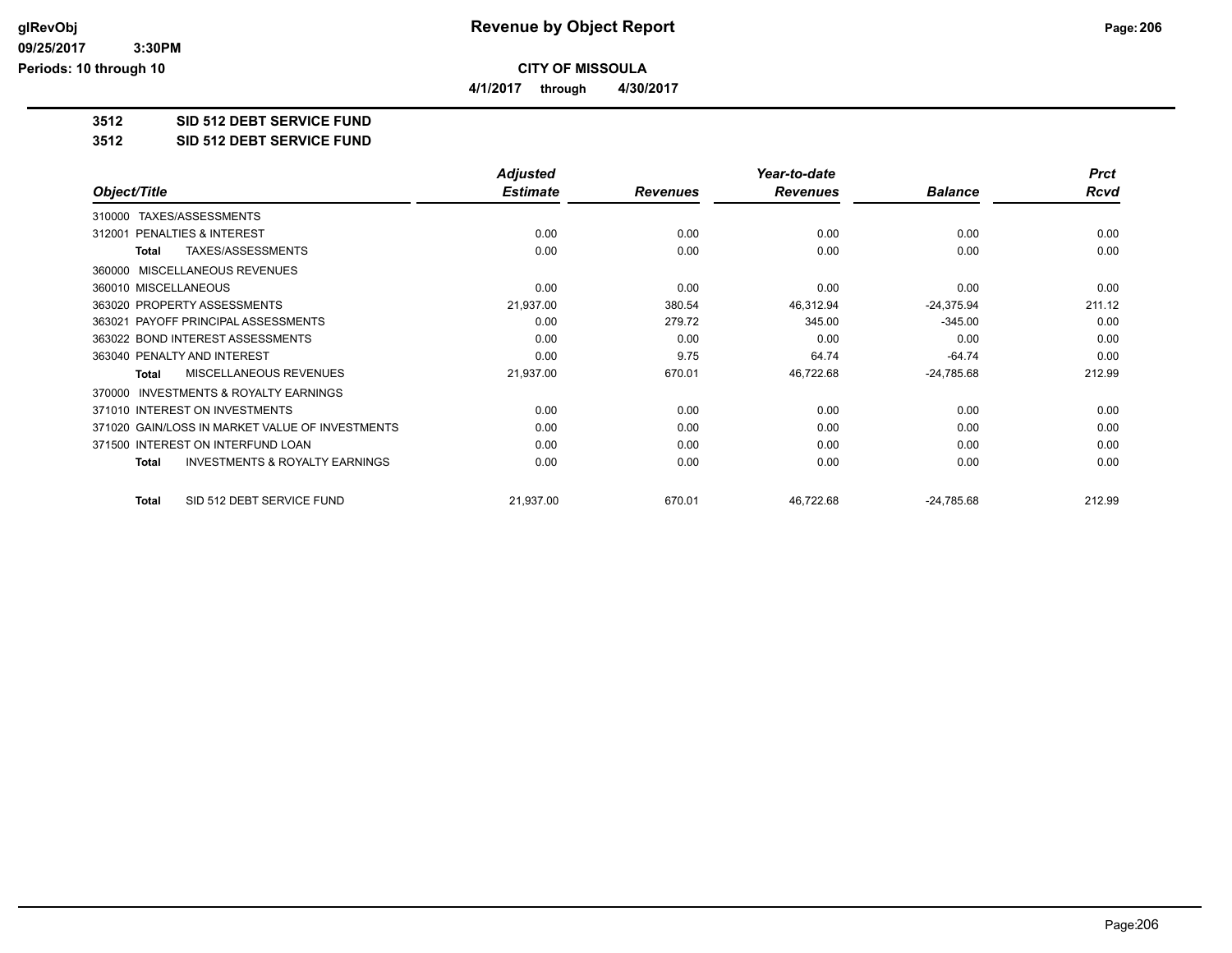**4/1/2017 through 4/30/2017**

# **3512 SID 512 DEBT SERVICE FUND**

|                                                           | <b>Adjusted</b> |                 | Year-to-date    |                | <b>Prct</b> |
|-----------------------------------------------------------|-----------------|-----------------|-----------------|----------------|-------------|
| Object/Title                                              | <b>Estimate</b> | <b>Revenues</b> | <b>Revenues</b> | <b>Balance</b> | <b>Rcvd</b> |
| TAXES/ASSESSMENTS<br>310000                               |                 |                 |                 |                |             |
| 312001 PENALTIES & INTEREST                               | 0.00            | 0.00            | 0.00            | 0.00           | 0.00        |
| TAXES/ASSESSMENTS<br><b>Total</b>                         | 0.00            | 0.00            | 0.00            | 0.00           | 0.00        |
| 360000 MISCELLANEOUS REVENUES                             |                 |                 |                 |                |             |
| 360010 MISCELLANEOUS                                      | 0.00            | 0.00            | 0.00            | 0.00           | 0.00        |
| 363020 PROPERTY ASSESSMENTS                               | 21,937.00       | 380.54          | 46,312.94       | $-24,375.94$   | 211.12      |
| 363021 PAYOFF PRINCIPAL ASSESSMENTS                       | 0.00            | 279.72          | 345.00          | $-345.00$      | 0.00        |
| 363022 BOND INTEREST ASSESSMENTS                          | 0.00            | 0.00            | 0.00            | 0.00           | 0.00        |
| 363040 PENALTY AND INTEREST                               | 0.00            | 9.75            | 64.74           | $-64.74$       | 0.00        |
| MISCELLANEOUS REVENUES<br><b>Total</b>                    | 21,937.00       | 670.01          | 46,722.68       | $-24,785.68$   | 212.99      |
| <b>INVESTMENTS &amp; ROYALTY EARNINGS</b><br>370000       |                 |                 |                 |                |             |
| 371010 INTEREST ON INVESTMENTS                            | 0.00            | 0.00            | 0.00            | 0.00           | 0.00        |
| 371020 GAIN/LOSS IN MARKET VALUE OF INVESTMENT            | 0.00            | 0.00            | 0.00            | 0.00           | 0.00        |
| 371500 INTEREST ON INTERFUND LOAN                         | 0.00            | 0.00            | 0.00            | 0.00           | 0.00        |
| <b>INVESTMENTS &amp; ROYALTY EARNINGS</b><br><b>Total</b> | 0.00            | 0.00            | 0.00            | 0.00           | 0.00        |
| SID 512 DEBT SERVICE FUND<br><b>Total</b>                 | 21,937.00       | 670.01          | 46,722.68       | $-24,785.68$   | 212.99      |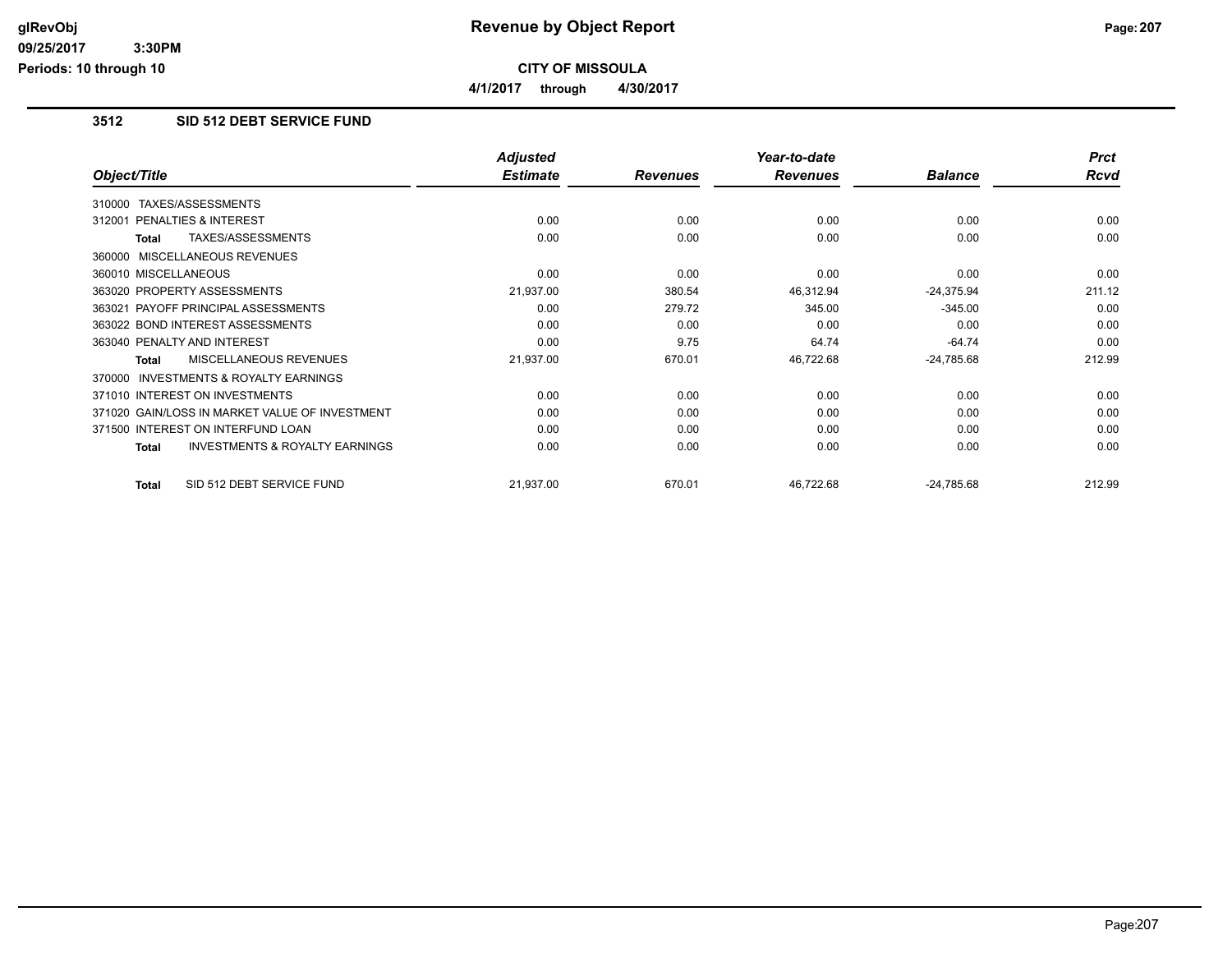**4/1/2017 through 4/30/2017**

**3513 SID 513 DEBT SERVICE FUND**

**3513 SID 513 DEBT SERVICE FUND**

|                                                           | <b>Adjusted</b> |                 | Year-to-date    |                | <b>Prct</b> |
|-----------------------------------------------------------|-----------------|-----------------|-----------------|----------------|-------------|
| Object/Title                                              | <b>Estimate</b> | <b>Revenues</b> | <b>Revenues</b> | <b>Balance</b> | Rcvd        |
| TAXES/ASSESSMENTS<br>310000                               |                 |                 |                 |                |             |
| PENALTIES & INTEREST<br>312001                            | 0.00            | 0.00            | 0.00            | 0.00           | 0.00        |
| TAXES/ASSESSMENTS<br>Total                                | 0.00            | 0.00            | 0.00            | 0.00           | 0.00        |
| MISCELLANEOUS REVENUES<br>360000                          |                 |                 |                 |                |             |
| 360010 MISCELLANEOUS                                      | 0.00            | 0.00            | 0.00            | 0.00           | 0.00        |
| 363020 PROPERTY ASSESSMENTS                               | 0.00            | 0.00            | 0.00            | 0.00           | 0.00        |
| 363021 PAYOFF PRINCIPAL ASSESSMENTS                       | 0.00            | 0.00            | 0.00            | 0.00           | 0.00        |
| 363022 BOND INTEREST ASSESSMENTS                          | 0.00            | 0.00            | 0.00            | 0.00           | 0.00        |
| 363040 PENALTY AND INTEREST                               | 0.00            | 0.00            | 0.00            | 0.00           | 0.00        |
| <b>MISCELLANEOUS REVENUES</b><br>Total                    | 0.00            | 0.00            | 0.00            | 0.00           | 0.00        |
| INVESTMENTS & ROYALTY EARNINGS<br>370000                  |                 |                 |                 |                |             |
| 371010 INTEREST ON INVESTMENTS                            | 0.00            | 0.00            | 0.00            | 0.00           | 0.00        |
| 371020 GAIN/LOSS IN MARKET VALUE OF INVESTMENTS           | 0.00            | 0.00            | 0.00            | 0.00           | 0.00        |
| <b>INVESTMENTS &amp; ROYALTY EARNINGS</b><br><b>Total</b> | 0.00            | 0.00            | 0.00            | 0.00           | 0.00        |
| OTHER FINANCING SOURCES<br>380000                         |                 |                 |                 |                |             |
| 381009 TRANSFERS IN                                       | 0.00            | 0.00            | 0.00            | 0.00           | 0.00        |
| OTHER FINANCING SOURCES<br><b>Total</b>                   | 0.00            | 0.00            | 0.00            | 0.00           | 0.00        |
| SID 513 DEBT SERVICE FUND<br><b>Total</b>                 | 0.00            | 0.00            | 0.00            | 0.00           | 0.00        |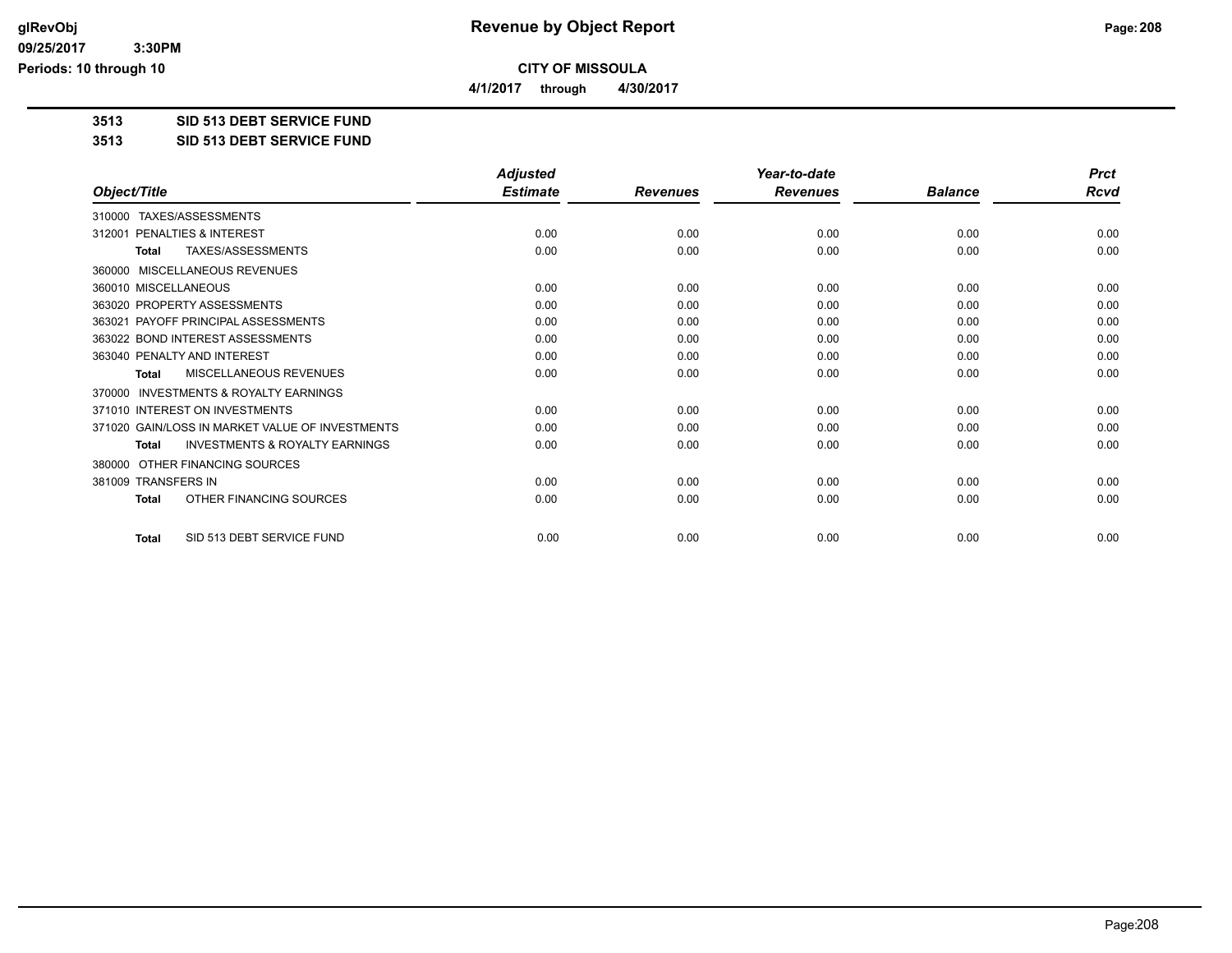**4/1/2017 through 4/30/2017**

# **3513 SID 513 DEBT SERVICE FUND**

|                                                           | <b>Adjusted</b> |                 | Year-to-date    |                | <b>Prct</b> |
|-----------------------------------------------------------|-----------------|-----------------|-----------------|----------------|-------------|
| Object/Title                                              | <b>Estimate</b> | <b>Revenues</b> | <b>Revenues</b> | <b>Balance</b> | <b>Rcvd</b> |
| 310000 TAXES/ASSESSMENTS                                  |                 |                 |                 |                |             |
| PENALTIES & INTEREST<br>312001                            | 0.00            | 0.00            | 0.00            | 0.00           | 0.00        |
| TAXES/ASSESSMENTS<br>Total                                | 0.00            | 0.00            | 0.00            | 0.00           | 0.00        |
| 360000 MISCELLANEOUS REVENUES                             |                 |                 |                 |                |             |
| 360010 MISCELLANEOUS                                      | 0.00            | 0.00            | 0.00            | 0.00           | 0.00        |
| 363020 PROPERTY ASSESSMENTS                               | 0.00            | 0.00            | 0.00            | 0.00           | 0.00        |
| 363021 PAYOFF PRINCIPAL ASSESSMENTS                       | 0.00            | 0.00            | 0.00            | 0.00           | 0.00        |
| 363022 BOND INTEREST ASSESSMENTS                          | 0.00            | 0.00            | 0.00            | 0.00           | 0.00        |
| 363040 PENALTY AND INTEREST                               | 0.00            | 0.00            | 0.00            | 0.00           | 0.00        |
| <b>MISCELLANEOUS REVENUES</b><br><b>Total</b>             | 0.00            | 0.00            | 0.00            | 0.00           | 0.00        |
| 370000 INVESTMENTS & ROYALTY EARNINGS                     |                 |                 |                 |                |             |
| 371010 INTEREST ON INVESTMENTS                            | 0.00            | 0.00            | 0.00            | 0.00           | 0.00        |
| 371020 GAIN/LOSS IN MARKET VALUE OF INVESTMENT            | 0.00            | 0.00            | 0.00            | 0.00           | 0.00        |
| <b>INVESTMENTS &amp; ROYALTY EARNINGS</b><br><b>Total</b> | 0.00            | 0.00            | 0.00            | 0.00           | 0.00        |
| 380000 OTHER FINANCING SOURCES                            |                 |                 |                 |                |             |
| 381009 TRANSFERS IN                                       | 0.00            | 0.00            | 0.00            | 0.00           | 0.00        |
| OTHER FINANCING SOURCES<br>Total                          | 0.00            | 0.00            | 0.00            | 0.00           | 0.00        |
| SID 513 DEBT SERVICE FUND<br><b>Total</b>                 | 0.00            | 0.00            | 0.00            | 0.00           | 0.00        |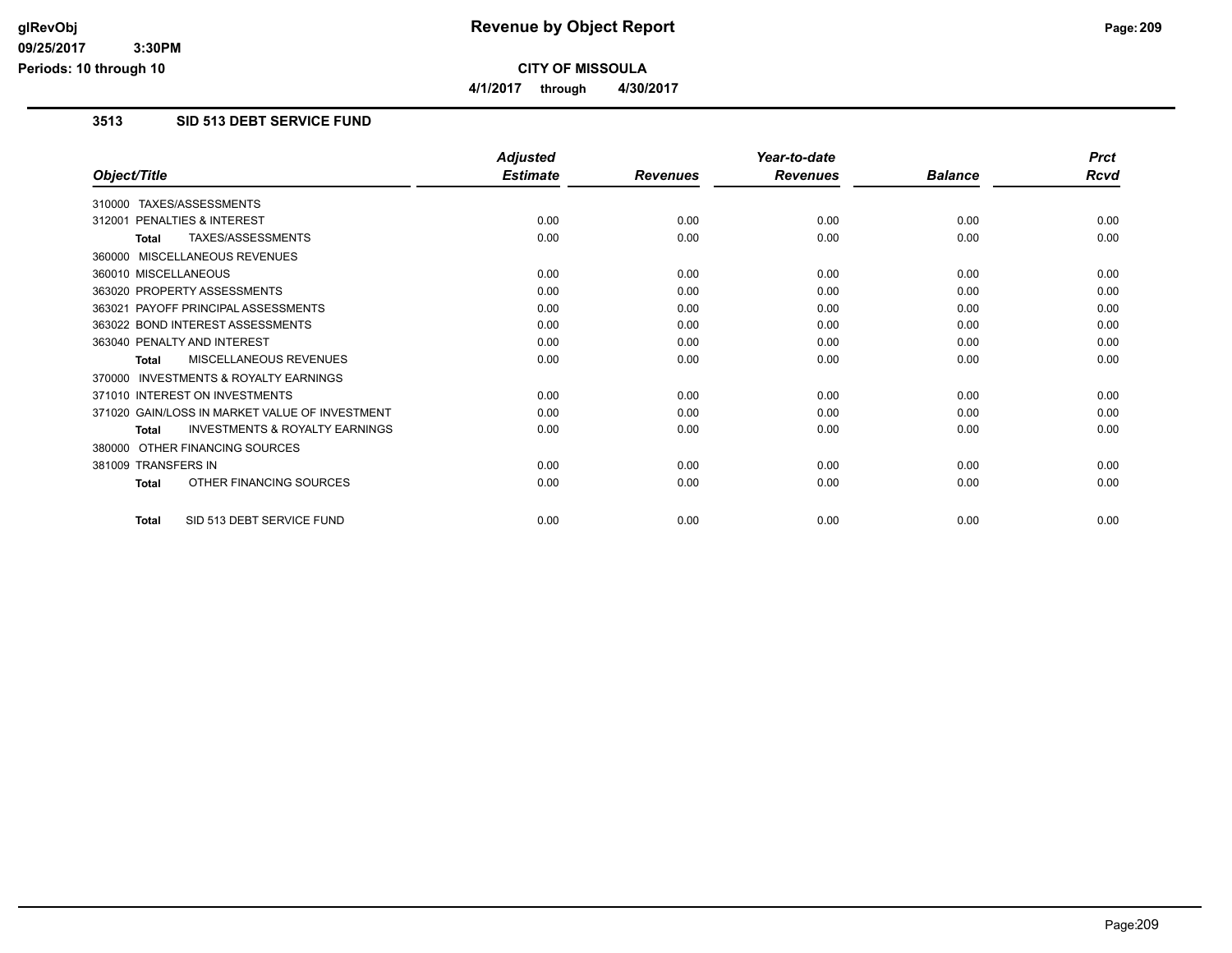**4/1/2017 through 4/30/2017**

**3514 SID 514 DEBT SERVICE FUND**

**3514 SID 514 DEBT SERVICE FUND**

|                                                           | <b>Adjusted</b> |                 | Year-to-date    |                | <b>Prct</b> |
|-----------------------------------------------------------|-----------------|-----------------|-----------------|----------------|-------------|
| Object/Title                                              | <b>Estimate</b> | <b>Revenues</b> | <b>Revenues</b> | <b>Balance</b> | <b>Rcvd</b> |
| TAXES/ASSESSMENTS<br>310000                               |                 |                 |                 |                |             |
| PENALTIES & INTEREST<br>312001                            | 0.00            | 0.00            | 0.00            | 0.00           | 0.00        |
| TAXES/ASSESSMENTS<br>Total                                | 0.00            | 0.00            | 0.00            | 0.00           | 0.00        |
| MISCELLANEOUS REVENUES<br>360000                          |                 |                 |                 |                |             |
| 360010 MISCELLANEOUS                                      | 0.00            | 0.00            | 0.00            | 0.00           | 0.00        |
| 363020 PROPERTY ASSESSMENTS                               | 0.00            | 0.00            | 0.00            | 0.00           | 0.00        |
| 363021 PAYOFF PRINCIPAL ASSESSMENTS                       | 0.00            | 0.00            | 0.00            | 0.00           | 0.00        |
| 363022 BOND INTEREST ASSESSMENTS                          | 0.00            | 0.00            | 0.00            | 0.00           | 0.00        |
| 363040 PENALTY AND INTEREST                               | 0.00            | 0.00            | 0.00            | 0.00           | 0.00        |
| MISCELLANEOUS REVENUES<br><b>Total</b>                    | 0.00            | 0.00            | 0.00            | 0.00           | 0.00        |
| <b>INVESTMENTS &amp; ROYALTY EARNINGS</b><br>370000       |                 |                 |                 |                |             |
| 371010 INTEREST ON INVESTMENTS                            | 0.00            | 0.00            | 0.00            | 0.00           | 0.00        |
| 371020 GAIN/LOSS IN MARKET VALUE OF INVESTMENTS           | 0.00            | 0.00            | 0.00            | 0.00           | 0.00        |
| <b>INVESTMENTS &amp; ROYALTY EARNINGS</b><br><b>Total</b> | 0.00            | 0.00            | 0.00            | 0.00           | 0.00        |
| OTHER FINANCING SOURCES<br>380000                         |                 |                 |                 |                |             |
| 383042 TRANSFERS FROM OTHER FUNDS                         | 0.00            | 0.00            | 0.00            | 0.00           | 0.00        |
| OTHER FINANCING SOURCES<br><b>Total</b>                   | 0.00            | 0.00            | 0.00            | 0.00           | 0.00        |
| SID 514 DEBT SERVICE FUND<br><b>Total</b>                 | 0.00            | 0.00            | 0.00            | 0.00           | 0.00        |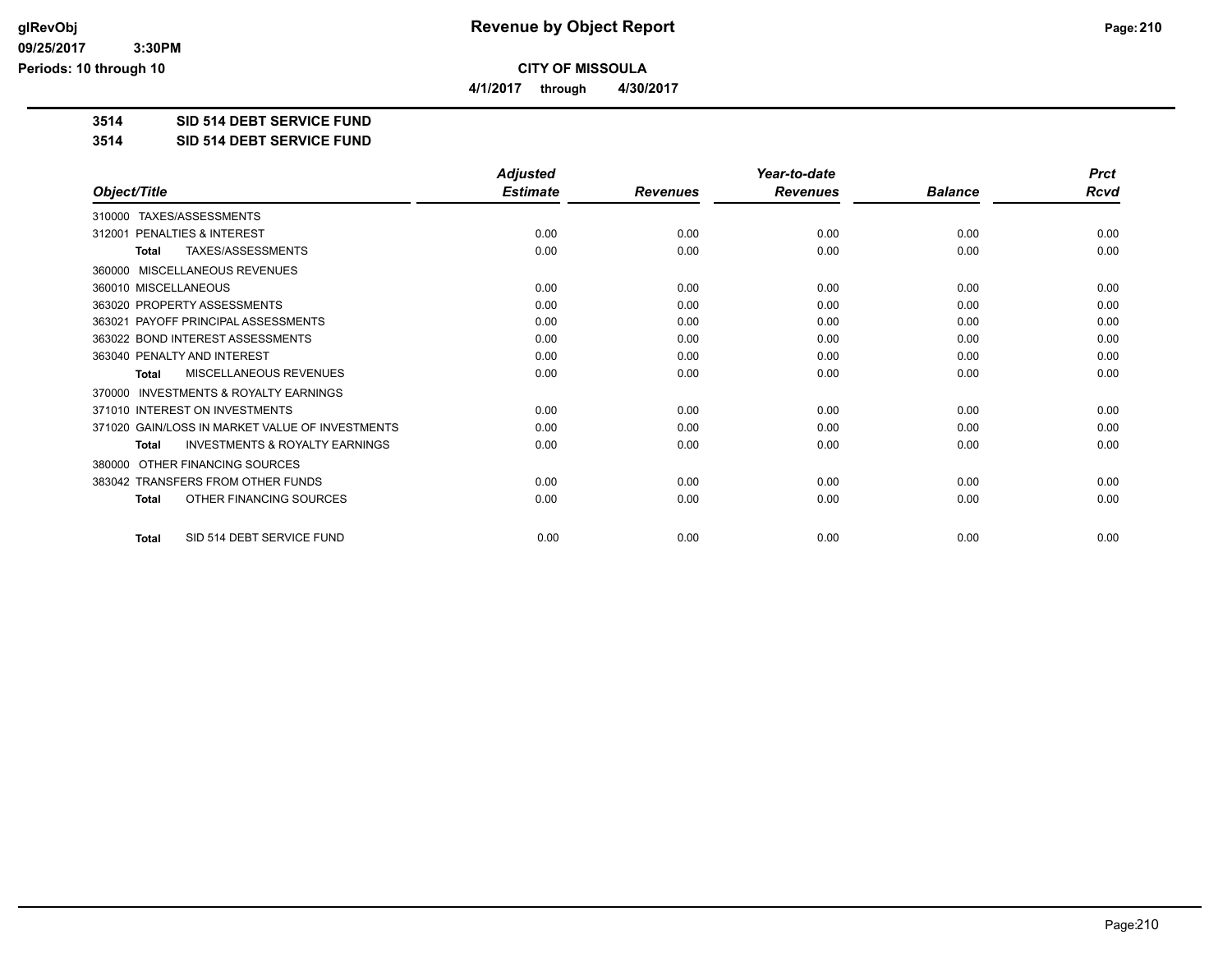**4/1/2017 through 4/30/2017**

## **3514 SID 514 DEBT SERVICE FUND**

|                                                           | <b>Adjusted</b> |                 | Year-to-date    |                | <b>Prct</b> |
|-----------------------------------------------------------|-----------------|-----------------|-----------------|----------------|-------------|
| Object/Title                                              | <b>Estimate</b> | <b>Revenues</b> | <b>Revenues</b> | <b>Balance</b> | Rcvd        |
| 310000 TAXES/ASSESSMENTS                                  |                 |                 |                 |                |             |
| PENALTIES & INTEREST<br>312001                            | 0.00            | 0.00            | 0.00            | 0.00           | 0.00        |
| TAXES/ASSESSMENTS<br><b>Total</b>                         | 0.00            | 0.00            | 0.00            | 0.00           | 0.00        |
| 360000 MISCELLANEOUS REVENUES                             |                 |                 |                 |                |             |
| 360010 MISCELLANEOUS                                      | 0.00            | 0.00            | 0.00            | 0.00           | 0.00        |
| 363020 PROPERTY ASSESSMENTS                               | 0.00            | 0.00            | 0.00            | 0.00           | 0.00        |
| 363021 PAYOFF PRINCIPAL ASSESSMENTS                       | 0.00            | 0.00            | 0.00            | 0.00           | 0.00        |
| 363022 BOND INTEREST ASSESSMENTS                          | 0.00            | 0.00            | 0.00            | 0.00           | 0.00        |
| 363040 PENALTY AND INTEREST                               | 0.00            | 0.00            | 0.00            | 0.00           | 0.00        |
| MISCELLANEOUS REVENUES<br><b>Total</b>                    | 0.00            | 0.00            | 0.00            | 0.00           | 0.00        |
| 370000 INVESTMENTS & ROYALTY EARNINGS                     |                 |                 |                 |                |             |
| 371010 INTEREST ON INVESTMENTS                            | 0.00            | 0.00            | 0.00            | 0.00           | 0.00        |
| 371020 GAIN/LOSS IN MARKET VALUE OF INVESTMENT            | 0.00            | 0.00            | 0.00            | 0.00           | 0.00        |
| <b>INVESTMENTS &amp; ROYALTY EARNINGS</b><br><b>Total</b> | 0.00            | 0.00            | 0.00            | 0.00           | 0.00        |
| 380000 OTHER FINANCING SOURCES                            |                 |                 |                 |                |             |
| 383042 TRANSFERS FROM OTHER FUNDS                         | 0.00            | 0.00            | 0.00            | 0.00           | 0.00        |
| OTHER FINANCING SOURCES<br><b>Total</b>                   | 0.00            | 0.00            | 0.00            | 0.00           | 0.00        |
| SID 514 DEBT SERVICE FUND<br><b>Total</b>                 | 0.00            | 0.00            | 0.00            | 0.00           | 0.00        |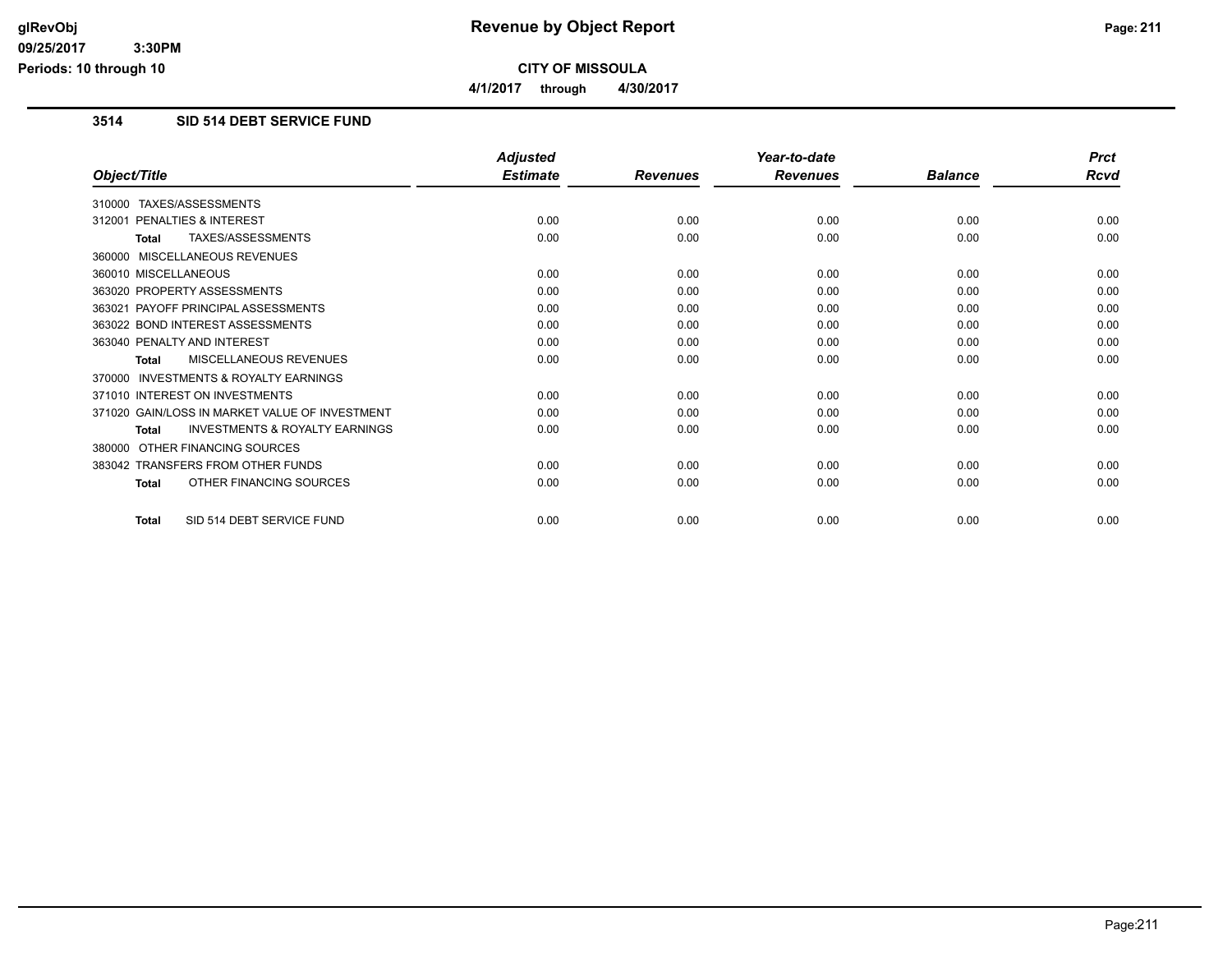**4/1/2017 through 4/30/2017**

**3515 SID 515 DEBT SERVICE FUND**

**3515 SID 515 DEBT SERVICE FUND**

|                                                     | <b>Adjusted</b> |                 | Year-to-date    |                | <b>Prct</b> |
|-----------------------------------------------------|-----------------|-----------------|-----------------|----------------|-------------|
| Object/Title                                        | <b>Estimate</b> | <b>Revenues</b> | <b>Revenues</b> | <b>Balance</b> | <b>Rcvd</b> |
| TAXES/ASSESSMENTS<br>310000                         |                 |                 |                 |                |             |
| PENALTIES & INTEREST<br>312001                      | 0.00            | 0.00            | 0.00            | 0.00           | 0.00        |
| TAXES/ASSESSMENTS<br>Total                          | 0.00            | 0.00            | 0.00            | 0.00           | 0.00        |
| MISCELLANEOUS REVENUES<br>360000                    |                 |                 |                 |                |             |
| 363020 PROPERTY ASSESSMENTS                         | 0.00            | 0.00            | 0.00            | 0.00           | 0.00        |
| 363021 PAYOFF PRINCIPAL ASSESSMENTS                 | 0.00            | 0.00            | 0.00            | 0.00           | 0.00        |
| 363022 BOND INTEREST ASSESSMENTS                    | 0.00            | 0.00            | 0.00            | 0.00           | 0.00        |
| 363040 PENALTY AND INTEREST                         | 0.00            | 0.00            | 0.00            | 0.00           | 0.00        |
| <b>MISCELLANEOUS REVENUES</b><br><b>Total</b>       | 0.00            | 0.00            | 0.00            | 0.00           | 0.00        |
| <b>INVESTMENTS &amp; ROYALTY EARNINGS</b><br>370000 |                 |                 |                 |                |             |
| 371010 INTEREST ON INVESTMENTS                      | 0.00            | 0.00            | 0.00            | 0.00           | 0.00        |
| 371020 GAIN/LOSS IN MARKET VALUE OF INVESTMENTS     | 0.00            | 0.00            | 0.00            | 0.00           | 0.00        |
| <b>INVESTMENTS &amp; ROYALTY EARNINGS</b><br>Total  | 0.00            | 0.00            | 0.00            | 0.00           | 0.00        |
| OTHER FINANCING SOURCES<br>380000                   |                 |                 |                 |                |             |
| 383042 TRANSFERS FROM OTHER FUNDS                   | 0.00            | 0.00            | 0.00            | 0.00           | 0.00        |
| OTHER FINANCING SOURCES<br><b>Total</b>             | 0.00            | 0.00            | 0.00            | 0.00           | 0.00        |
|                                                     |                 |                 |                 |                |             |
| SID 515 DEBT SERVICE FUND<br><b>Total</b>           | 0.00            | 0.00            | 0.00            | 0.00           | 0.00        |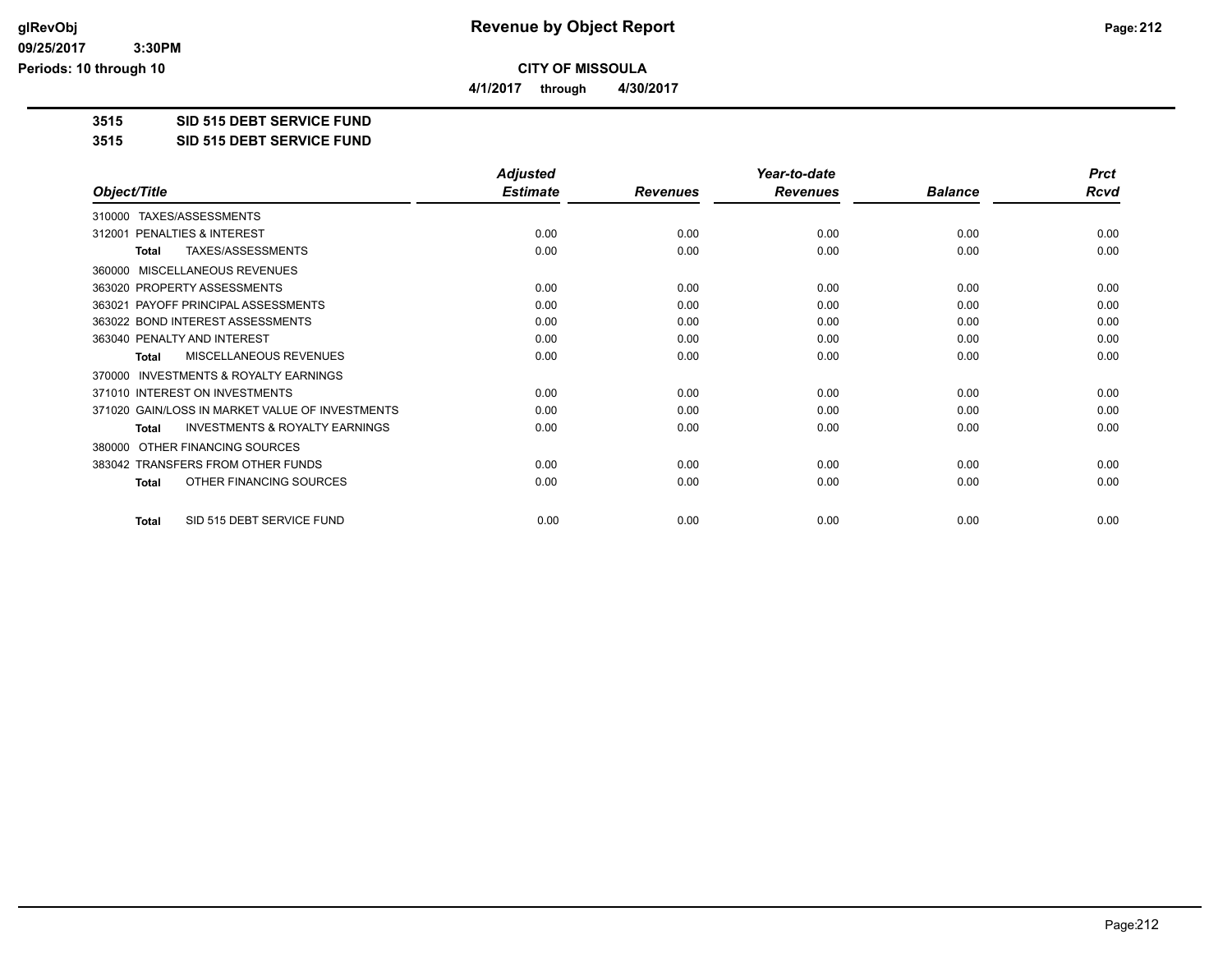**4/1/2017 through 4/30/2017**

# **3515 SID 515 DEBT SERVICE FUND**

|                                                           | <b>Adjusted</b> |                 | Year-to-date    |                | <b>Prct</b> |
|-----------------------------------------------------------|-----------------|-----------------|-----------------|----------------|-------------|
| Object/Title                                              | <b>Estimate</b> | <b>Revenues</b> | <b>Revenues</b> | <b>Balance</b> | <b>Rcvd</b> |
| TAXES/ASSESSMENTS<br>310000                               |                 |                 |                 |                |             |
| 312001 PENALTIES & INTEREST                               | 0.00            | 0.00            | 0.00            | 0.00           | 0.00        |
| TAXES/ASSESSMENTS<br>Total                                | 0.00            | 0.00            | 0.00            | 0.00           | 0.00        |
| <b>MISCELLANEOUS REVENUES</b><br>360000                   |                 |                 |                 |                |             |
| 363020 PROPERTY ASSESSMENTS                               | 0.00            | 0.00            | 0.00            | 0.00           | 0.00        |
| 363021 PAYOFF PRINCIPAL ASSESSMENTS                       | 0.00            | 0.00            | 0.00            | 0.00           | 0.00        |
| 363022 BOND INTEREST ASSESSMENTS                          | 0.00            | 0.00            | 0.00            | 0.00           | 0.00        |
| 363040 PENALTY AND INTEREST                               | 0.00            | 0.00            | 0.00            | 0.00           | 0.00        |
| MISCELLANEOUS REVENUES<br><b>Total</b>                    | 0.00            | 0.00            | 0.00            | 0.00           | 0.00        |
| <b>INVESTMENTS &amp; ROYALTY EARNINGS</b><br>370000       |                 |                 |                 |                |             |
| 371010 INTEREST ON INVESTMENTS                            | 0.00            | 0.00            | 0.00            | 0.00           | 0.00        |
| 371020 GAIN/LOSS IN MARKET VALUE OF INVESTMENT            | 0.00            | 0.00            | 0.00            | 0.00           | 0.00        |
| <b>INVESTMENTS &amp; ROYALTY EARNINGS</b><br><b>Total</b> | 0.00            | 0.00            | 0.00            | 0.00           | 0.00        |
| OTHER FINANCING SOURCES<br>380000                         |                 |                 |                 |                |             |
| 383042 TRANSFERS FROM OTHER FUNDS                         | 0.00            | 0.00            | 0.00            | 0.00           | 0.00        |
| OTHER FINANCING SOURCES<br>Total                          | 0.00            | 0.00            | 0.00            | 0.00           | 0.00        |
| SID 515 DEBT SERVICE FUND<br><b>Total</b>                 | 0.00            | 0.00            | 0.00            | 0.00           | 0.00        |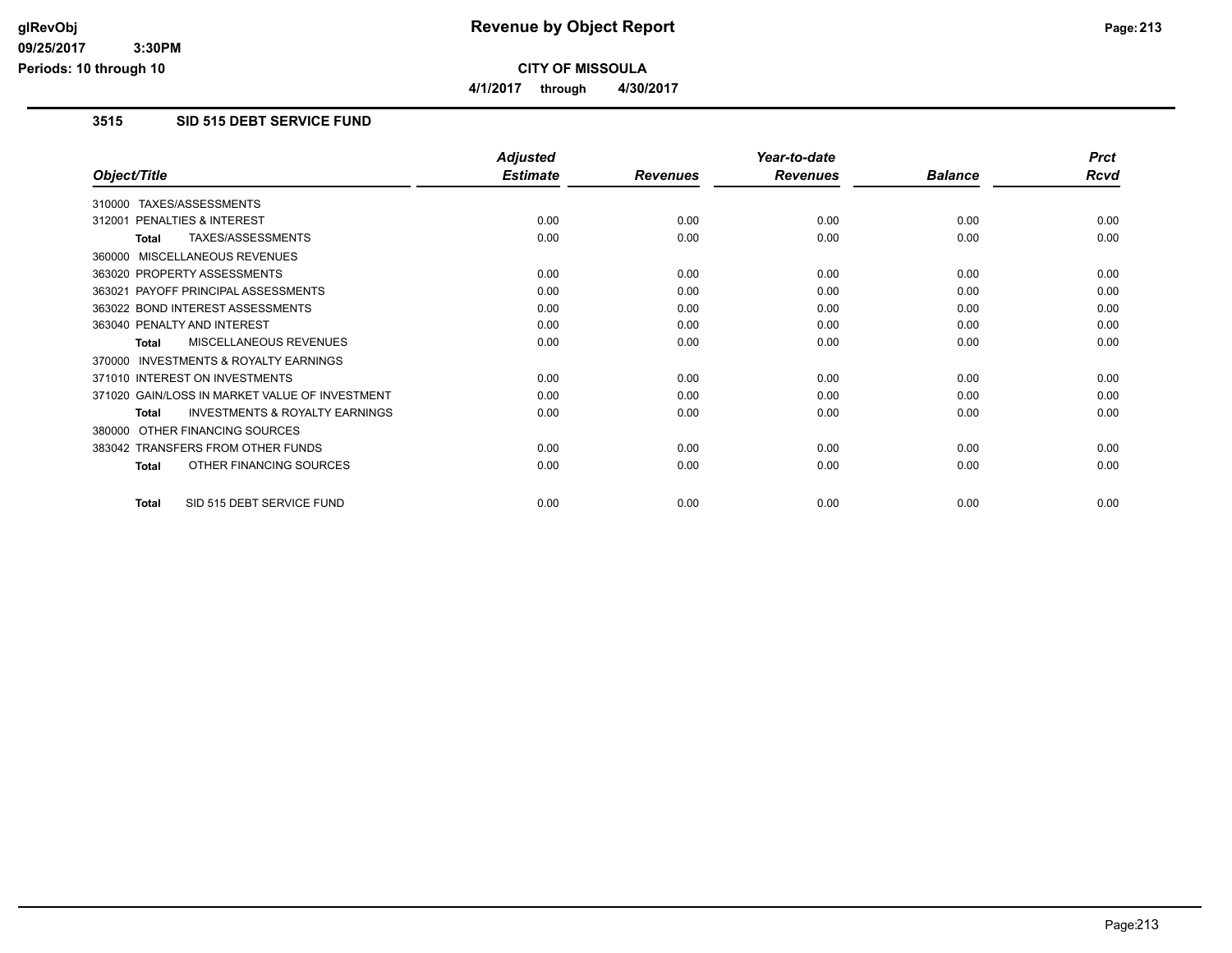**4/1/2017 through 4/30/2017**

**3517 SID 517 DEBT SERVICE FUND**

**3517 SID 517 DEBT SERVICE FUND**

|                                                           | <b>Adjusted</b> |                 | Year-to-date    |                | <b>Prct</b> |
|-----------------------------------------------------------|-----------------|-----------------|-----------------|----------------|-------------|
| Object/Title                                              | <b>Estimate</b> | <b>Revenues</b> | <b>Revenues</b> | <b>Balance</b> | Rcvd        |
| 310000 TAXES/ASSESSMENTS                                  |                 |                 |                 |                |             |
| PENALTIES & INTEREST<br>312001                            | 0.00            | 0.00            | 0.00            | 0.00           | 0.00        |
| TAXES/ASSESSMENTS<br>Total                                | 0.00            | 0.00            | 0.00            | 0.00           | 0.00        |
| 360000 MISCELLANEOUS REVENUES                             |                 |                 |                 |                |             |
| 360010 MISCELLANEOUS                                      | 0.00            | 0.00            | 0.00            | 0.00           | 0.00        |
| 363020 PROPERTY ASSESSMENTS                               | 0.00            | 0.00            | 0.00            | 0.00           | 0.00        |
| 363021 PAYOFF PRINCIPAL ASSESSMENTS                       | 0.00            | 0.00            | 0.00            | 0.00           | 0.00        |
| 363022 BOND INTEREST ASSESSMENTS                          | 0.00            | 0.00            | 0.00            | 0.00           | 0.00        |
| 363040 PENALTY AND INTEREST                               | 0.00            | 0.00            | 0.00            | 0.00           | 0.00        |
| MISCELLANEOUS REVENUES<br>Total                           | 0.00            | 0.00            | 0.00            | 0.00           | 0.00        |
| <b>INVESTMENTS &amp; ROYALTY EARNINGS</b><br>370000       |                 |                 |                 |                |             |
| 371010 INTEREST ON INVESTMENTS                            | 0.00            | 0.00            | 0.00            | 0.00           | 0.00        |
| 371020 GAIN/LOSS IN MARKET VALUE OF INVESTMENTS           | 0.00            | 0.00            | 0.00            | 0.00           | 0.00        |
| <b>INVESTMENTS &amp; ROYALTY EARNINGS</b><br><b>Total</b> | 0.00            | 0.00            | 0.00            | 0.00           | 0.00        |
| 380000 OTHER FINANCING SOURCES                            |                 |                 |                 |                |             |
| 381009 TRANSFERS IN                                       | 0.00            | 0.00            | 0.00            | 0.00           | 0.00        |
| OTHER FINANCING SOURCES<br><b>Total</b>                   | 0.00            | 0.00            | 0.00            | 0.00           | 0.00        |
| SID 517 DEBT SERVICE FUND<br><b>Total</b>                 | 0.00            | 0.00            | 0.00            | 0.00           | 0.00        |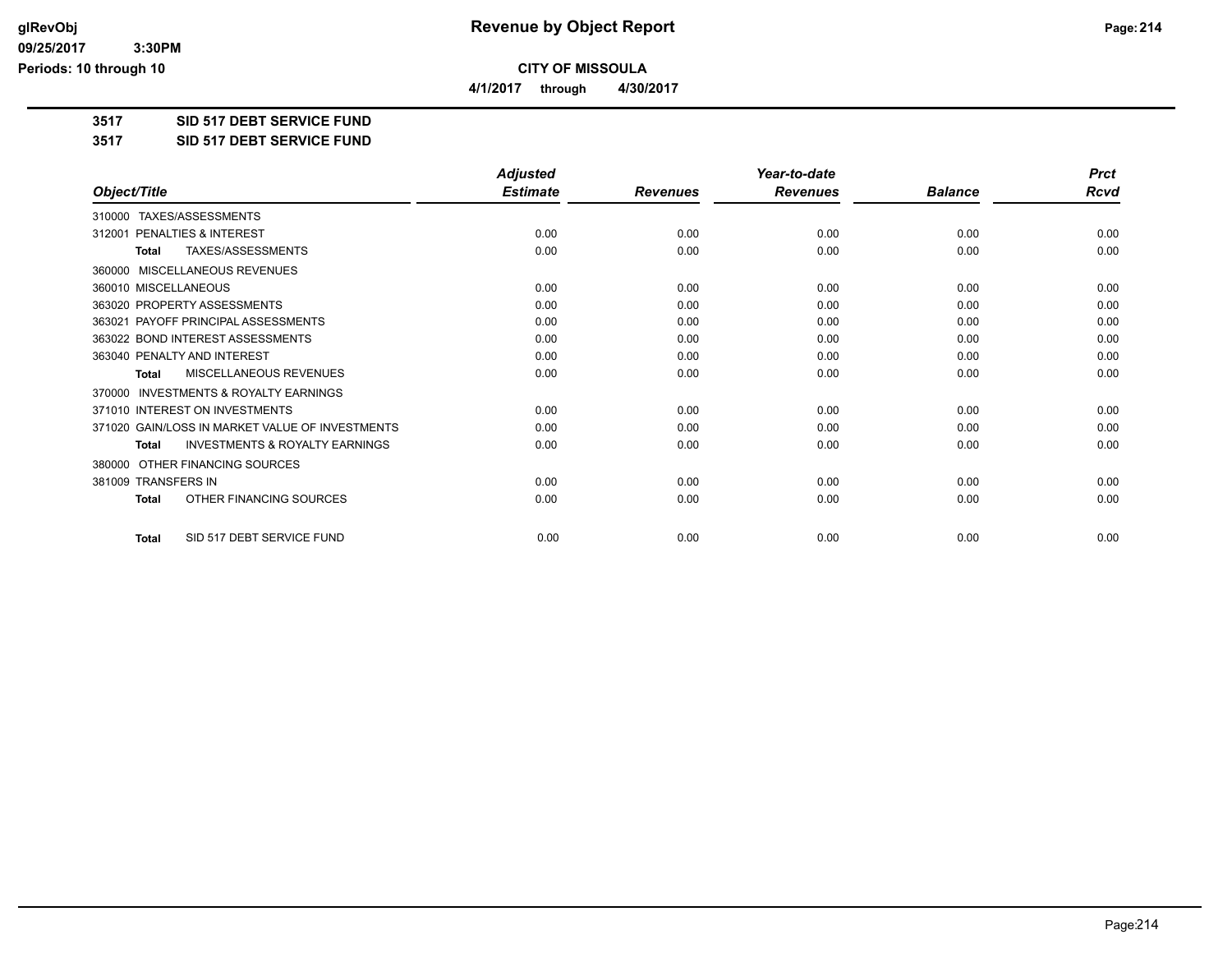**4/1/2017 through 4/30/2017**

# **3517 SID 517 DEBT SERVICE FUND**

|                                                           | <b>Adjusted</b> |                 | Year-to-date    |                | <b>Prct</b> |
|-----------------------------------------------------------|-----------------|-----------------|-----------------|----------------|-------------|
| Object/Title                                              | <b>Estimate</b> | <b>Revenues</b> | <b>Revenues</b> | <b>Balance</b> | Rcvd        |
| 310000 TAXES/ASSESSMENTS                                  |                 |                 |                 |                |             |
| PENALTIES & INTEREST<br>312001                            | 0.00            | 0.00            | 0.00            | 0.00           | 0.00        |
| TAXES/ASSESSMENTS<br><b>Total</b>                         | 0.00            | 0.00            | 0.00            | 0.00           | 0.00        |
| 360000 MISCELLANEOUS REVENUES                             |                 |                 |                 |                |             |
| 360010 MISCELLANEOUS                                      | 0.00            | 0.00            | 0.00            | 0.00           | 0.00        |
| 363020 PROPERTY ASSESSMENTS                               | 0.00            | 0.00            | 0.00            | 0.00           | 0.00        |
| 363021 PAYOFF PRINCIPAL ASSESSMENTS                       | 0.00            | 0.00            | 0.00            | 0.00           | 0.00        |
| 363022 BOND INTEREST ASSESSMENTS                          | 0.00            | 0.00            | 0.00            | 0.00           | 0.00        |
| 363040 PENALTY AND INTEREST                               | 0.00            | 0.00            | 0.00            | 0.00           | 0.00        |
| MISCELLANEOUS REVENUES<br><b>Total</b>                    | 0.00            | 0.00            | 0.00            | 0.00           | 0.00        |
| 370000 INVESTMENTS & ROYALTY EARNINGS                     |                 |                 |                 |                |             |
| 371010 INTEREST ON INVESTMENTS                            | 0.00            | 0.00            | 0.00            | 0.00           | 0.00        |
| 371020 GAIN/LOSS IN MARKET VALUE OF INVESTMENT            | 0.00            | 0.00            | 0.00            | 0.00           | 0.00        |
| <b>INVESTMENTS &amp; ROYALTY EARNINGS</b><br><b>Total</b> | 0.00            | 0.00            | 0.00            | 0.00           | 0.00        |
| 380000 OTHER FINANCING SOURCES                            |                 |                 |                 |                |             |
| 381009 TRANSFERS IN                                       | 0.00            | 0.00            | 0.00            | 0.00           | 0.00        |
| OTHER FINANCING SOURCES<br><b>Total</b>                   | 0.00            | 0.00            | 0.00            | 0.00           | 0.00        |
| SID 517 DEBT SERVICE FUND<br><b>Total</b>                 | 0.00            | 0.00            | 0.00            | 0.00           | 0.00        |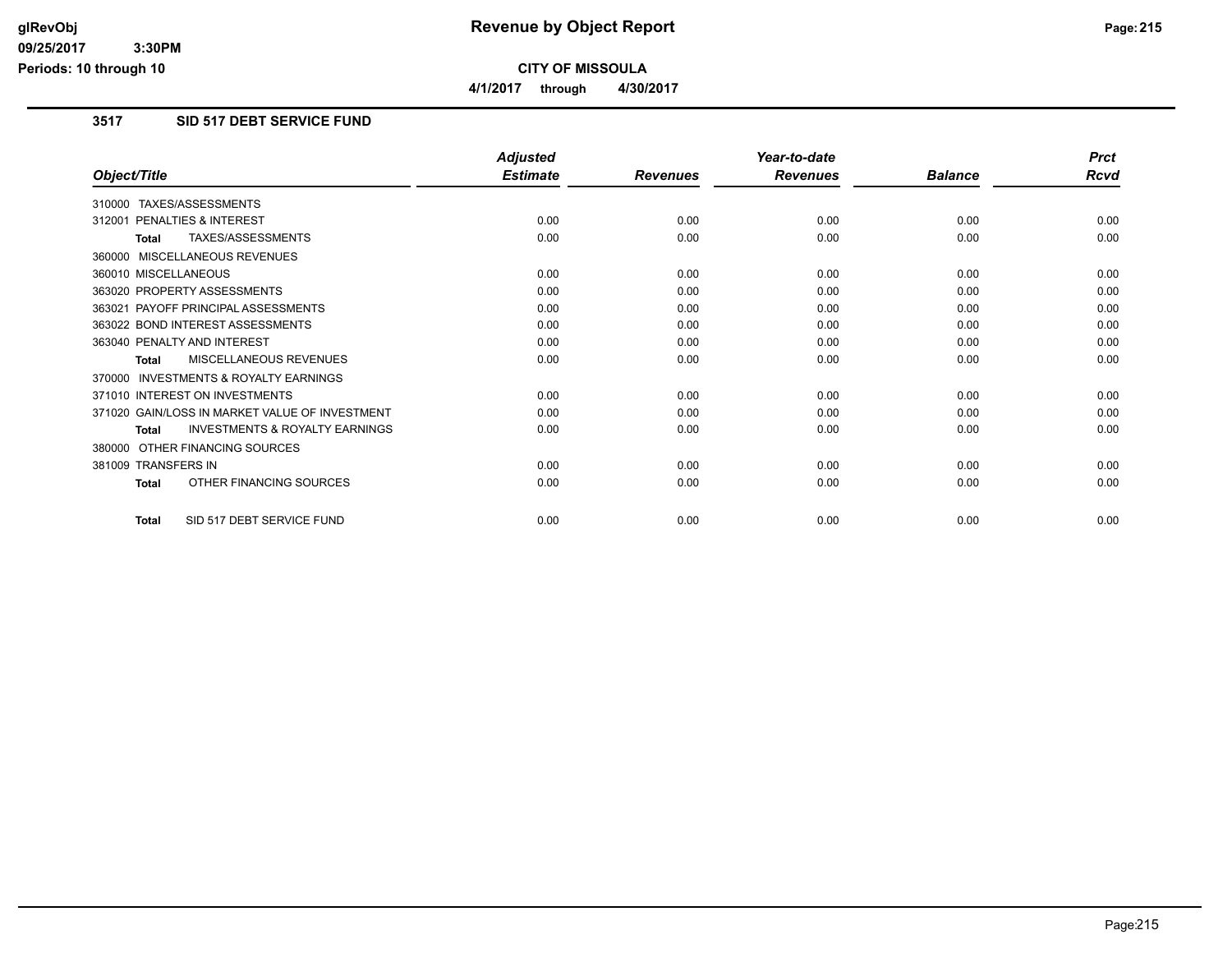**4/1/2017 through 4/30/2017**

**3518 SID 518 DEBT SERVICE FUND**

**3518 SID 518 DEBT SERVICE FUND**

|                                                           | <b>Adjusted</b> |                 | Year-to-date    |                | <b>Prct</b> |
|-----------------------------------------------------------|-----------------|-----------------|-----------------|----------------|-------------|
| Object/Title                                              | <b>Estimate</b> | <b>Revenues</b> | <b>Revenues</b> | <b>Balance</b> | <b>Rcvd</b> |
| TAXES/ASSESSMENTS<br>310000                               |                 |                 |                 |                |             |
| PENALTIES & INTEREST<br>312001                            | 0.00            | 0.00            | 0.00            | 0.00           | 0.00        |
| TAXES/ASSESSMENTS<br><b>Total</b>                         | 0.00            | 0.00            | 0.00            | 0.00           | 0.00        |
| MISCELLANEOUS REVENUES<br>360000                          |                 |                 |                 |                |             |
| 363020 PROPERTY ASSESSMENTS                               | 0.00            | 0.00            | 0.00            | 0.00           | 0.00        |
| 363021 PAYOFF PRINCIPAL ASSESSMENTS                       | 0.00            | 0.00            | 0.00            | 0.00           | 0.00        |
| 363022 BOND INTEREST ASSESSMENTS                          | 0.00            | 0.00            | 0.00            | 0.00           | 0.00        |
| 363040 PENALTY AND INTEREST                               | 0.00            | 0.00            | 0.00            | 0.00           | 0.00        |
| MISCELLANEOUS REVENUES<br><b>Total</b>                    | 0.00            | 0.00            | 0.00            | 0.00           | 0.00        |
| <b>INVESTMENTS &amp; ROYALTY EARNINGS</b><br>370000       |                 |                 |                 |                |             |
| 371010 INTEREST ON INVESTMENTS                            | 0.00            | 0.00            | 0.00            | 0.00           | 0.00        |
| 371020 GAIN/LOSS IN MARKET VALUE OF INVESTMENTS           | 0.00            | 0.00            | 0.00            | 0.00           | 0.00        |
| <b>INVESTMENTS &amp; ROYALTY EARNINGS</b><br><b>Total</b> | 0.00            | 0.00            | 0.00            | 0.00           | 0.00        |
| OTHER FINANCING SOURCES<br>380000                         |                 |                 |                 |                |             |
| 381009 TRANSFERS IN                                       | 0.00            | 0.00            | 0.00            | 0.00           | 0.00        |
| 383000 OPERATING TRANSFERS                                | 0.00            | 0.00            | 0.00            | 0.00           | 0.00        |
| OTHER FINANCING SOURCES<br><b>Total</b>                   | 0.00            | 0.00            | 0.00            | 0.00           | 0.00        |
| SID 518 DEBT SERVICE FUND<br><b>Total</b>                 | 0.00            | 0.00            | 0.00            | 0.00           | 0.00        |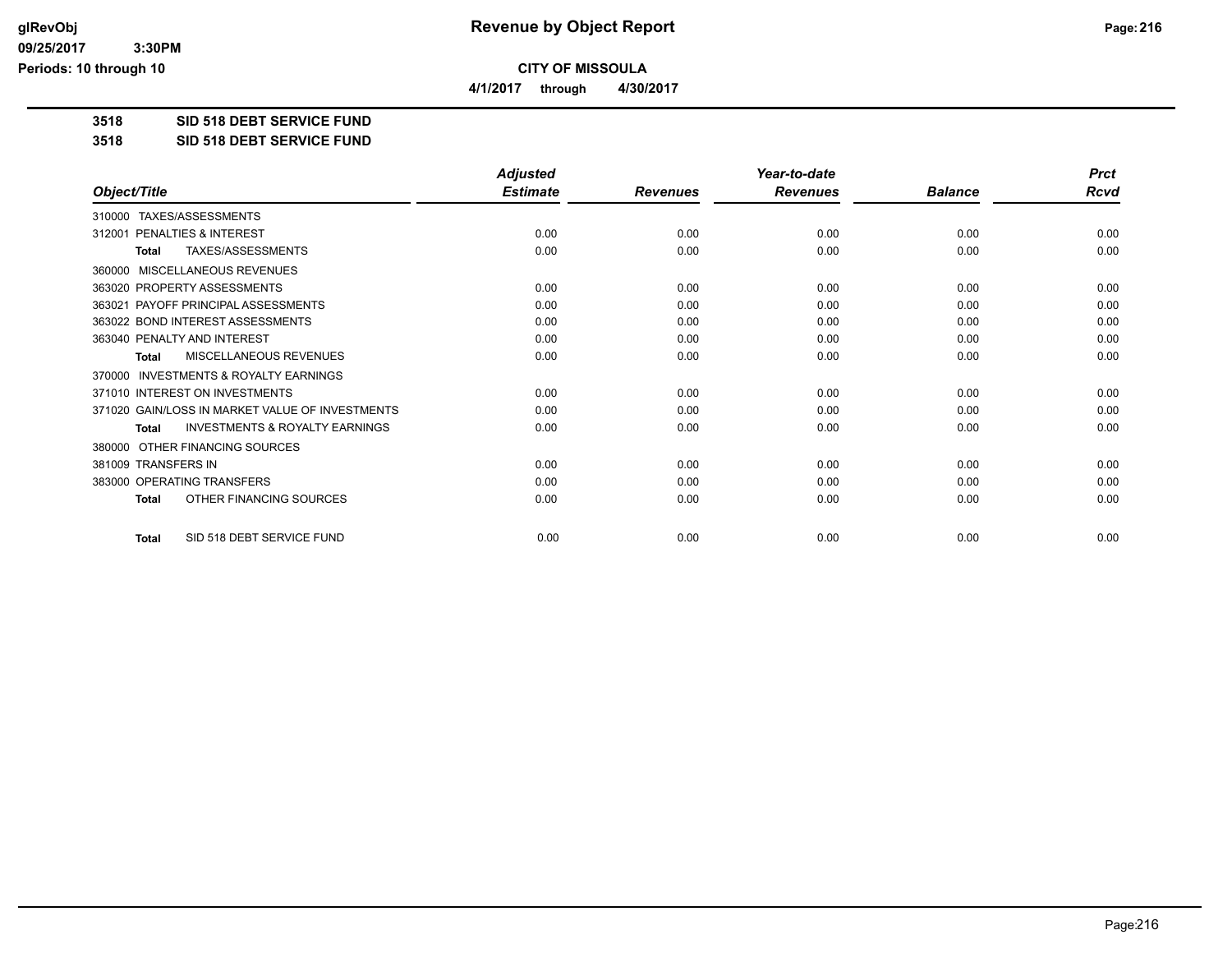**4/1/2017 through 4/30/2017**

#### **3518 SID 518 DEBT SERVICE FUND**

|                                                           | <b>Adjusted</b> |                 | Year-to-date    |                | <b>Prct</b> |
|-----------------------------------------------------------|-----------------|-----------------|-----------------|----------------|-------------|
| Object/Title                                              | <b>Estimate</b> | <b>Revenues</b> | <b>Revenues</b> | <b>Balance</b> | <b>Rcvd</b> |
| 310000 TAXES/ASSESSMENTS                                  |                 |                 |                 |                |             |
| 312001 PENALTIES & INTEREST                               | 0.00            | 0.00            | 0.00            | 0.00           | 0.00        |
| TAXES/ASSESSMENTS<br><b>Total</b>                         | 0.00            | 0.00            | 0.00            | 0.00           | 0.00        |
| 360000 MISCELLANEOUS REVENUES                             |                 |                 |                 |                |             |
| 363020 PROPERTY ASSESSMENTS                               | 0.00            | 0.00            | 0.00            | 0.00           | 0.00        |
| 363021 PAYOFF PRINCIPAL ASSESSMENTS                       | 0.00            | 0.00            | 0.00            | 0.00           | 0.00        |
| 363022 BOND INTEREST ASSESSMENTS                          | 0.00            | 0.00            | 0.00            | 0.00           | 0.00        |
| 363040 PENALTY AND INTEREST                               | 0.00            | 0.00            | 0.00            | 0.00           | 0.00        |
| MISCELLANEOUS REVENUES<br>Total                           | 0.00            | 0.00            | 0.00            | 0.00           | 0.00        |
| <b>INVESTMENTS &amp; ROYALTY EARNINGS</b><br>370000       |                 |                 |                 |                |             |
| 371010 INTEREST ON INVESTMENTS                            | 0.00            | 0.00            | 0.00            | 0.00           | 0.00        |
| 371020 GAIN/LOSS IN MARKET VALUE OF INVESTMENT            | 0.00            | 0.00            | 0.00            | 0.00           | 0.00        |
| <b>INVESTMENTS &amp; ROYALTY EARNINGS</b><br><b>Total</b> | 0.00            | 0.00            | 0.00            | 0.00           | 0.00        |
| 380000 OTHER FINANCING SOURCES                            |                 |                 |                 |                |             |
| 381009 TRANSFERS IN                                       | 0.00            | 0.00            | 0.00            | 0.00           | 0.00        |
| 383000 OPERATING TRANSFERS                                | 0.00            | 0.00            | 0.00            | 0.00           | 0.00        |
| OTHER FINANCING SOURCES<br>Total                          | 0.00            | 0.00            | 0.00            | 0.00           | 0.00        |
| SID 518 DEBT SERVICE FUND<br>Total                        | 0.00            | 0.00            | 0.00            | 0.00           | 0.00        |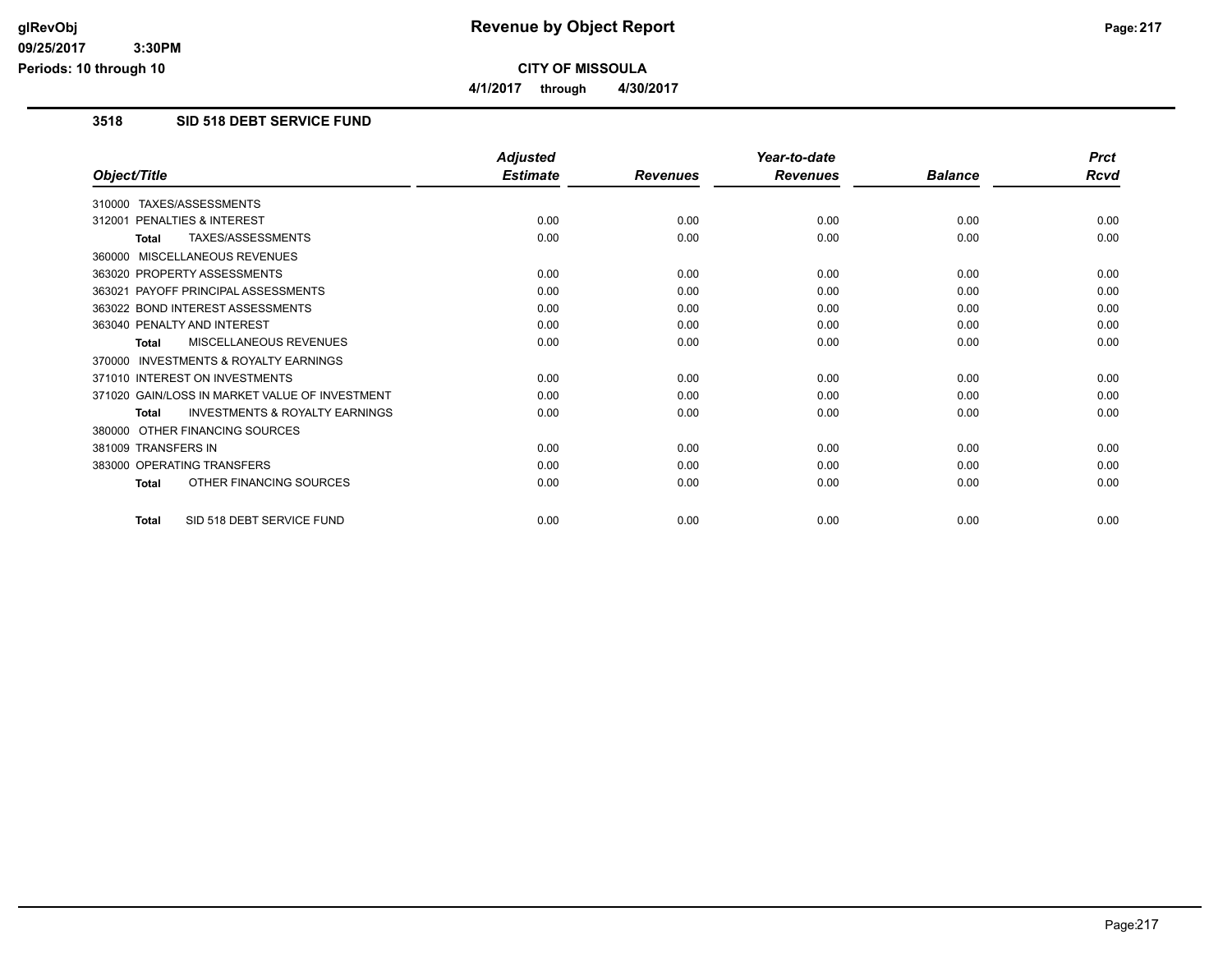**4/1/2017 through 4/30/2017**

**3519 SID 519 DEBT SERVICE FUND**

**3519 SID 519 DEBT SERVICE FUND**

|                                                           | <b>Adjusted</b> |                 | Year-to-date    |                | <b>Prct</b> |
|-----------------------------------------------------------|-----------------|-----------------|-----------------|----------------|-------------|
| Object/Title                                              | <b>Estimate</b> | <b>Revenues</b> | <b>Revenues</b> | <b>Balance</b> | <b>Rcvd</b> |
| TAXES/ASSESSMENTS<br>310000                               |                 |                 |                 |                |             |
| PENALTIES & INTEREST<br>312001                            | 0.00            | 0.00            | 0.00            | 0.00           | 0.00        |
| TAXES/ASSESSMENTS<br><b>Total</b>                         | 0.00            | 0.00            | 0.00            | 0.00           | 0.00        |
| MISCELLANEOUS REVENUES<br>360000                          |                 |                 |                 |                |             |
| 360010 MISCELLANEOUS                                      | 0.00            | 0.00            | 0.00            | 0.00           | 0.00        |
| 363020 PROPERTY ASSESSMENTS                               | 0.00            | 0.00            | 0.00            | 0.00           | 0.00        |
| 363021 PAYOFF PRINCIPAL ASSESSMENTS                       | 0.00            | 0.00            | 0.00            | 0.00           | 0.00        |
| 363022 BOND INTEREST ASSESSMENTS                          | 0.00            | 0.00            | 0.00            | 0.00           | 0.00        |
| 363040 PENALTY AND INTEREST                               | 0.00            | 0.00            | 0.00            | 0.00           | 0.00        |
| MISCELLANEOUS REVENUES<br><b>Total</b>                    | 0.00            | 0.00            | 0.00            | 0.00           | 0.00        |
| <b>INVESTMENTS &amp; ROYALTY EARNINGS</b><br>370000       |                 |                 |                 |                |             |
| 371010 INTEREST ON INVESTMENTS                            | 0.00            | 0.00            | 0.00            | 0.00           | 0.00        |
| 371020 GAIN/LOSS IN MARKET VALUE OF INVESTMENTS           | 0.00            | 0.00            | 0.00            | 0.00           | 0.00        |
| <b>INVESTMENTS &amp; ROYALTY EARNINGS</b><br><b>Total</b> | 0.00            | 0.00            | 0.00            | 0.00           | 0.00        |
| OTHER FINANCING SOURCES<br>380000                         |                 |                 |                 |                |             |
| 381009 TRANSFERS IN                                       | 0.00            | 0.00            | 0.00            | 0.00           | 0.00        |
| OTHER FINANCING SOURCES<br><b>Total</b>                   | 0.00            | 0.00            | 0.00            | 0.00           | 0.00        |
| SID 519 DEBT SERVICE FUND<br><b>Total</b>                 | 0.00            | 0.00            | 0.00            | 0.00           | 0.00        |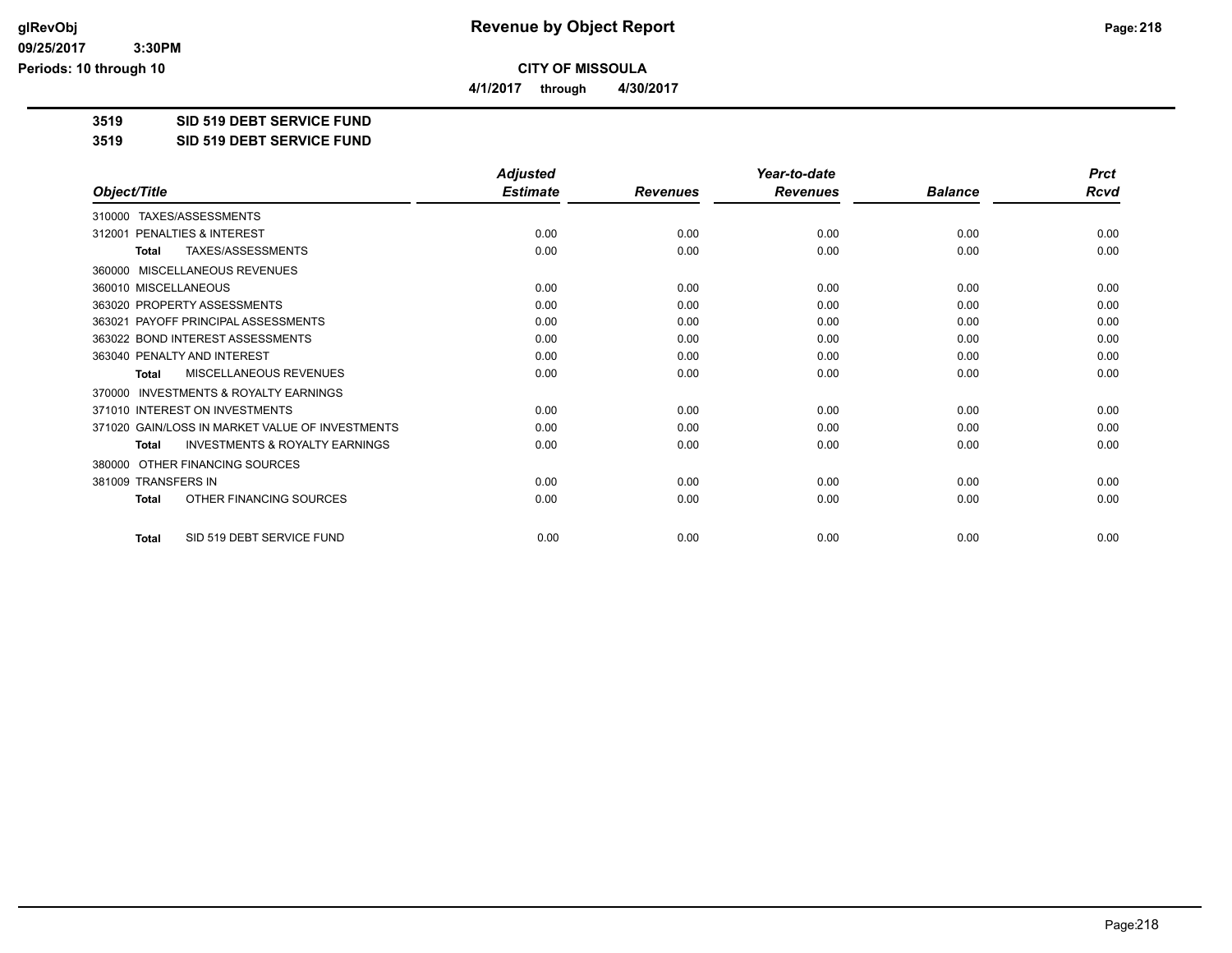**4/1/2017 through 4/30/2017**

### **3519 SID 519 DEBT SERVICE FUND**

|                                                           | <b>Adjusted</b> |                 | Year-to-date    |                | <b>Prct</b> |
|-----------------------------------------------------------|-----------------|-----------------|-----------------|----------------|-------------|
| Object/Title                                              | <b>Estimate</b> | <b>Revenues</b> | <b>Revenues</b> | <b>Balance</b> | <b>Rcvd</b> |
| 310000 TAXES/ASSESSMENTS                                  |                 |                 |                 |                |             |
| PENALTIES & INTEREST<br>312001                            | 0.00            | 0.00            | 0.00            | 0.00           | 0.00        |
| <b>TAXES/ASSESSMENTS</b><br>Total                         | 0.00            | 0.00            | 0.00            | 0.00           | 0.00        |
| 360000 MISCELLANEOUS REVENUES                             |                 |                 |                 |                |             |
| 360010 MISCELLANEOUS                                      | 0.00            | 0.00            | 0.00            | 0.00           | 0.00        |
| 363020 PROPERTY ASSESSMENTS                               | 0.00            | 0.00            | 0.00            | 0.00           | 0.00        |
| 363021 PAYOFF PRINCIPAL ASSESSMENTS                       | 0.00            | 0.00            | 0.00            | 0.00           | 0.00        |
| 363022 BOND INTEREST ASSESSMENTS                          | 0.00            | 0.00            | 0.00            | 0.00           | 0.00        |
| 363040 PENALTY AND INTEREST                               | 0.00            | 0.00            | 0.00            | 0.00           | 0.00        |
| <b>MISCELLANEOUS REVENUES</b><br><b>Total</b>             | 0.00            | 0.00            | 0.00            | 0.00           | 0.00        |
| 370000 INVESTMENTS & ROYALTY EARNINGS                     |                 |                 |                 |                |             |
| 371010 INTEREST ON INVESTMENTS                            | 0.00            | 0.00            | 0.00            | 0.00           | 0.00        |
| 371020 GAIN/LOSS IN MARKET VALUE OF INVESTMENT            | 0.00            | 0.00            | 0.00            | 0.00           | 0.00        |
| <b>INVESTMENTS &amp; ROYALTY EARNINGS</b><br><b>Total</b> | 0.00            | 0.00            | 0.00            | 0.00           | 0.00        |
| 380000 OTHER FINANCING SOURCES                            |                 |                 |                 |                |             |
| 381009 TRANSFERS IN                                       | 0.00            | 0.00            | 0.00            | 0.00           | 0.00        |
| OTHER FINANCING SOURCES<br><b>Total</b>                   | 0.00            | 0.00            | 0.00            | 0.00           | 0.00        |
| SID 519 DEBT SERVICE FUND<br><b>Total</b>                 | 0.00            | 0.00            | 0.00            | 0.00           | 0.00        |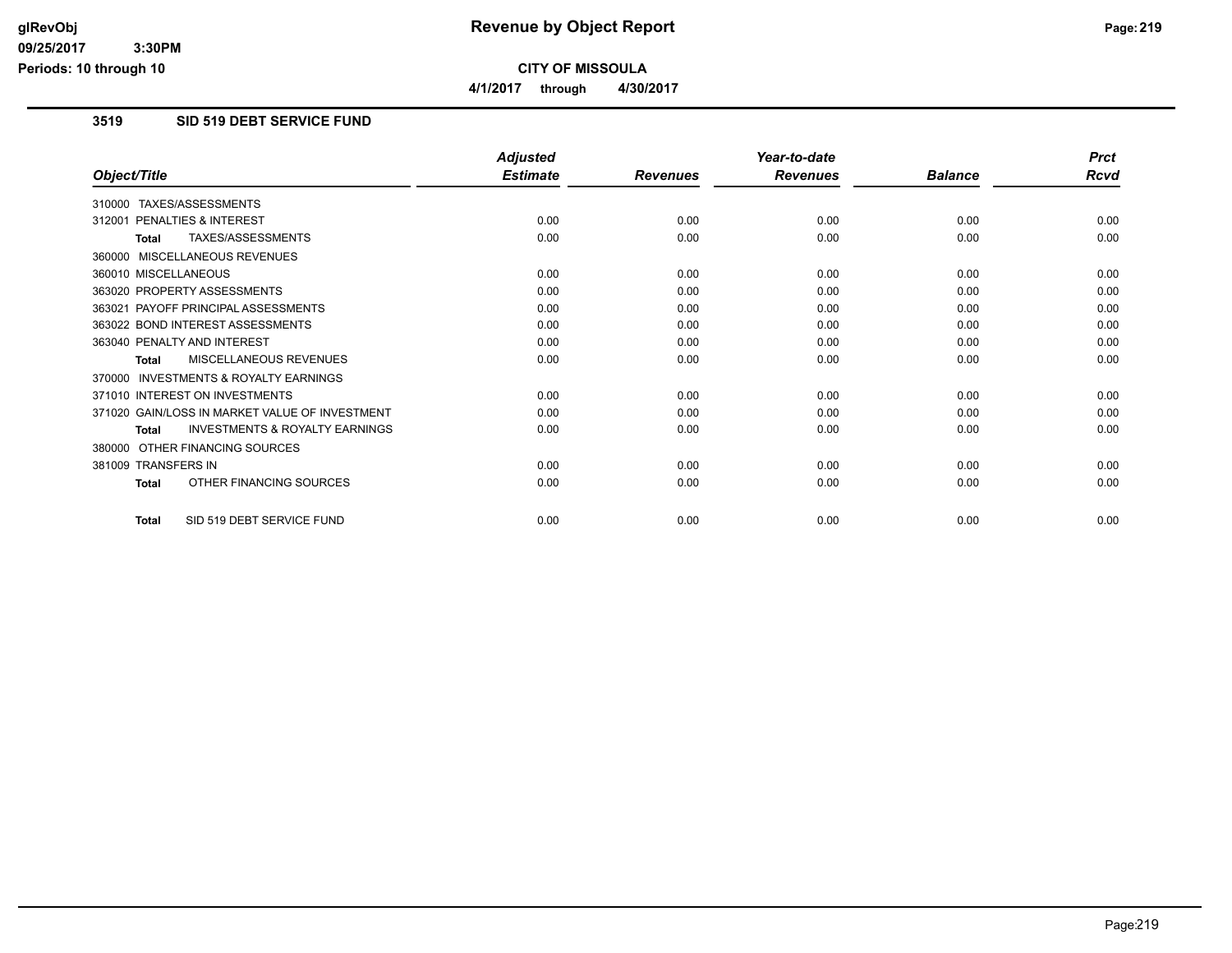**4/1/2017 through 4/30/2017**

**3520 SID 520 DEBT SERVICE FUND**

**3520 SID 520 DEBT SERVICE FUND**

|                                                           | <b>Adjusted</b> |                 | Year-to-date    |                | <b>Prct</b> |
|-----------------------------------------------------------|-----------------|-----------------|-----------------|----------------|-------------|
| Object/Title                                              | <b>Estimate</b> | <b>Revenues</b> | <b>Revenues</b> | <b>Balance</b> | <b>Rcvd</b> |
| TAXES/ASSESSMENTS<br>310000                               |                 |                 |                 |                |             |
| PENALTIES & INTEREST<br>312001                            | 0.00            | 0.00            | 0.00            | 0.00           | 0.00        |
| TAXES/ASSESSMENTS<br><b>Total</b>                         | 0.00            | 0.00            | 0.00            | 0.00           | 0.00        |
| MISCELLANEOUS REVENUES<br>360000                          |                 |                 |                 |                |             |
| 360010 MISCELLANEOUS                                      | 0.00            | 0.00            | 0.00            | 0.00           | 0.00        |
| 363020 PROPERTY ASSESSMENTS                               | 159,340.00      | 839.91          | 73,804.90       | 85,535.10      | 46.32       |
| 363021 PAYOFF PRINCIPAL ASSESSMENTS                       | 0.00            | 0.00            | 1,497.33        | $-1,497.33$    | 0.00        |
| 363022 BOND INTEREST ASSESSMENTS                          | 0.00            | 0.00            | 0.00            | 0.00           | 0.00        |
| 363040 PENALTY AND INTEREST                               | 0.00            | 9.02            | 119.28          | $-119.28$      | 0.00        |
| <b>MISCELLANEOUS REVENUES</b><br><b>Total</b>             | 159,340.00      | 848.93          | 75,421.51       | 83,918.49      | 47.33       |
| <b>INVESTMENTS &amp; ROYALTY EARNINGS</b><br>370000       |                 |                 |                 |                |             |
| 371010 INTEREST ON INVESTMENTS                            | 0.00            | 0.00            | 0.00            | 0.00           | 0.00        |
| 371020 GAIN/LOSS IN MARKET VALUE OF INVESTMENTS           | 0.00            | 0.00            | 0.00            | 0.00           | 0.00        |
| <b>INVESTMENTS &amp; ROYALTY EARNINGS</b><br><b>Total</b> | 0.00            | 0.00            | 0.00            | 0.00           | 0.00        |
| OTHER FINANCING SOURCES<br>380000                         |                 |                 |                 |                |             |
| 383000 OPERATING TRANSFERS                                | 0.00            | 0.00            | 0.00            | 0.00           | 0.00        |
| OTHER FINANCING SOURCES<br>Total                          | 0.00            | 0.00            | 0.00            | 0.00           | 0.00        |
| SID 520 DEBT SERVICE FUND<br><b>Total</b>                 | 159,340.00      | 848.93          | 75,421.51       | 83,918.49      | 47.33       |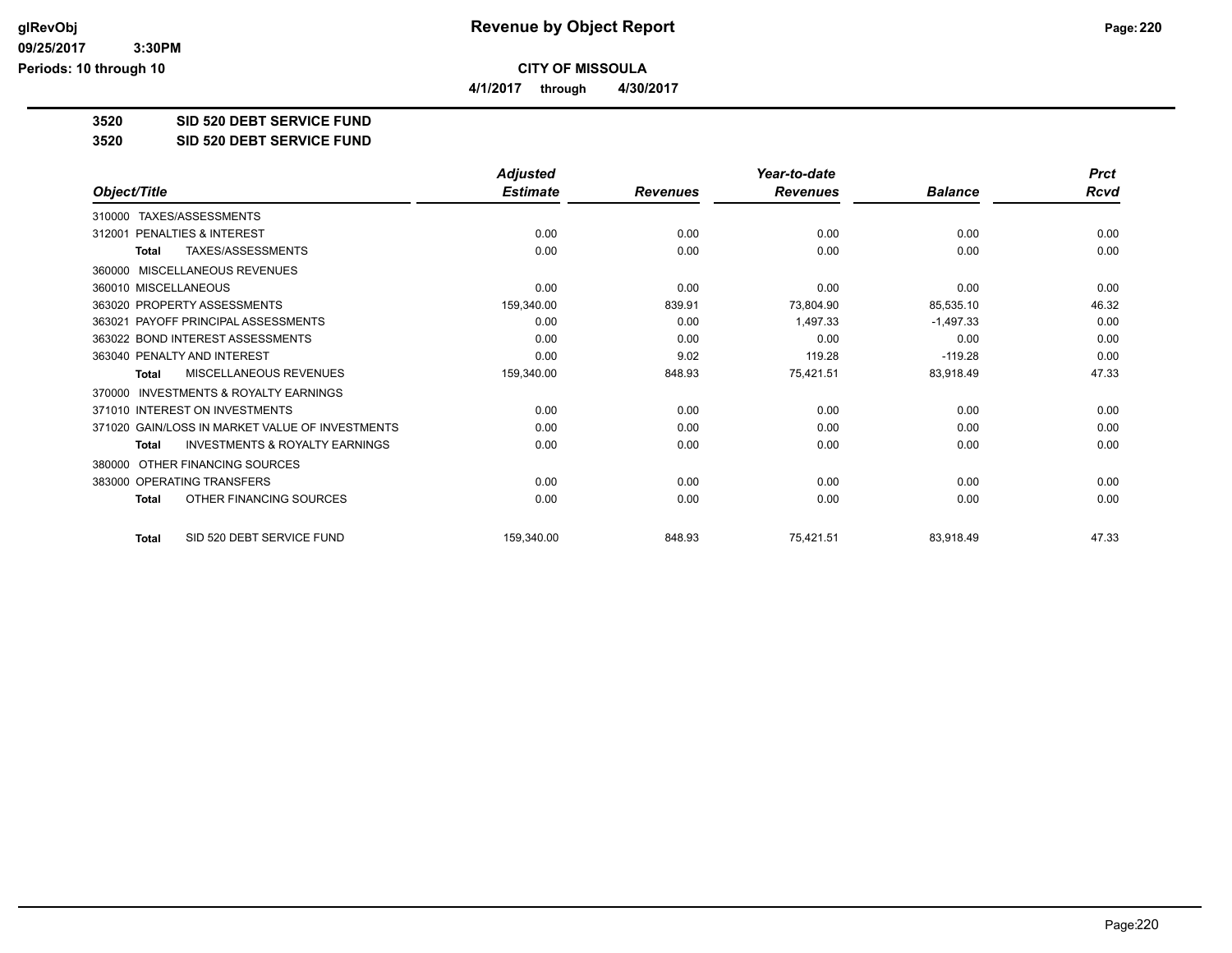**4/1/2017 through 4/30/2017**

# **3520 SID 520 DEBT SERVICE FUND**

|                                                           | <b>Adjusted</b> |                 | Year-to-date    |                | <b>Prct</b> |
|-----------------------------------------------------------|-----------------|-----------------|-----------------|----------------|-------------|
| Object/Title                                              | <b>Estimate</b> | <b>Revenues</b> | <b>Revenues</b> | <b>Balance</b> | <b>Rcvd</b> |
| TAXES/ASSESSMENTS<br>310000                               |                 |                 |                 |                |             |
| PENALTIES & INTEREST<br>312001                            | 0.00            | 0.00            | 0.00            | 0.00           | 0.00        |
| <b>TAXES/ASSESSMENTS</b><br><b>Total</b>                  | 0.00            | 0.00            | 0.00            | 0.00           | 0.00        |
| MISCELLANEOUS REVENUES<br>360000                          |                 |                 |                 |                |             |
| 360010 MISCELLANEOUS                                      | 0.00            | 0.00            | 0.00            | 0.00           | 0.00        |
| 363020 PROPERTY ASSESSMENTS                               | 159,340.00      | 839.91          | 73,804.90       | 85,535.10      | 46.32       |
| 363021 PAYOFF PRINCIPAL ASSESSMENTS                       | 0.00            | 0.00            | 1,497.33        | $-1,497.33$    | 0.00        |
| 363022 BOND INTEREST ASSESSMENTS                          | 0.00            | 0.00            | 0.00            | 0.00           | 0.00        |
| 363040 PENALTY AND INTEREST                               | 0.00            | 9.02            | 119.28          | $-119.28$      | 0.00        |
| <b>MISCELLANEOUS REVENUES</b><br><b>Total</b>             | 159,340.00      | 848.93          | 75,421.51       | 83,918.49      | 47.33       |
| <b>INVESTMENTS &amp; ROYALTY EARNINGS</b><br>370000       |                 |                 |                 |                |             |
| 371010 INTEREST ON INVESTMENTS                            | 0.00            | 0.00            | 0.00            | 0.00           | 0.00        |
| 371020 GAIN/LOSS IN MARKET VALUE OF INVESTMENT            | 0.00            | 0.00            | 0.00            | 0.00           | 0.00        |
| <b>INVESTMENTS &amp; ROYALTY EARNINGS</b><br><b>Total</b> | 0.00            | 0.00            | 0.00            | 0.00           | 0.00        |
| OTHER FINANCING SOURCES<br>380000                         |                 |                 |                 |                |             |
| 383000 OPERATING TRANSFERS                                | 0.00            | 0.00            | 0.00            | 0.00           | 0.00        |
| OTHER FINANCING SOURCES<br><b>Total</b>                   | 0.00            | 0.00            | 0.00            | 0.00           | 0.00        |
| SID 520 DEBT SERVICE FUND<br><b>Total</b>                 | 159,340.00      | 848.93          | 75,421.51       | 83,918.49      | 47.33       |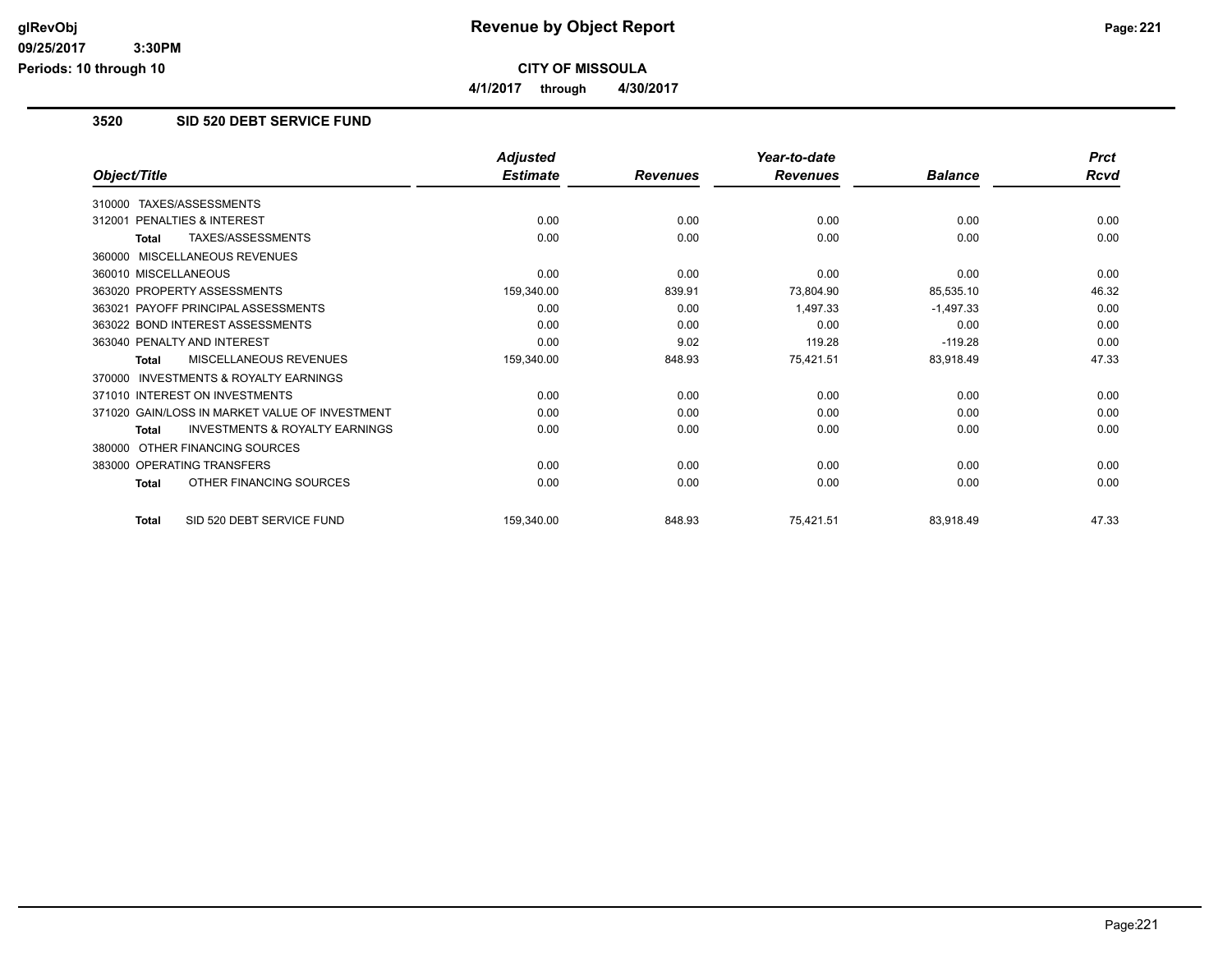**4/1/2017 through 4/30/2017**

**3521 SID 521 DEBT SERVICE FUND**

**3521 SID 521 DEBT SERVICE FUND**

|                                                           | <b>Adjusted</b> |                 | Year-to-date    |                | <b>Prct</b> |
|-----------------------------------------------------------|-----------------|-----------------|-----------------|----------------|-------------|
| Object/Title                                              | <b>Estimate</b> | <b>Revenues</b> | <b>Revenues</b> | <b>Balance</b> | <b>Rcvd</b> |
| <b>TAXES/ASSESSMENTS</b><br>310000                        |                 |                 |                 |                |             |
| PENALTIES & INTEREST<br>312001                            | 0.00            | 0.00            | 0.00            | 0.00           | 0.00        |
| TAXES/ASSESSMENTS<br>Total                                | 0.00            | 0.00            | 0.00            | 0.00           | 0.00        |
| MISCELLANEOUS REVENUES<br>360000                          |                 |                 |                 |                |             |
| 360010 MISCELLANEOUS                                      | 0.00            | 0.00            | 0.00            | 0.00           | 0.00        |
| 363020 PROPERTY ASSESSMENTS                               | 98.00           | 0.00            | 0.00            | 98.00          | 0.00        |
| 363021 PAYOFF PRINCIPAL ASSESSMENTS                       | 0.00            | 0.00            | 0.00            | 0.00           | 0.00        |
| 363022 BOND INTEREST ASSESSMENTS                          | 0.00            | 0.00            | 0.00            | 0.00           | 0.00        |
| 363040 PENALTY AND INTEREST                               | 0.00            | 0.00            | 0.00            | 0.00           | 0.00        |
| MISCELLANEOUS REVENUES<br>Total                           | 98.00           | 0.00            | 0.00            | 98.00          | 0.00        |
| <b>INVESTMENTS &amp; ROYALTY EARNINGS</b><br>370000       |                 |                 |                 |                |             |
| 371010 INTEREST ON INVESTMENTS                            | 0.00            | 0.00            | 0.00            | 0.00           | 0.00        |
| 371020 GAIN/LOSS IN MARKET VALUE OF INVESTMENTS           | 0.00            | 0.00            | 0.00            | 0.00           | 0.00        |
| <b>INVESTMENTS &amp; ROYALTY EARNINGS</b><br><b>Total</b> | 0.00            | 0.00            | 0.00            | 0.00           | 0.00        |
| OTHER FINANCING SOURCES<br>380000                         |                 |                 |                 |                |             |
| 381009 TRANSFERS IN                                       | 0.00            | 0.00            | 0.00            | 0.00           | 0.00        |
| OTHER FINANCING SOURCES<br><b>Total</b>                   | 0.00            | 0.00            | 0.00            | 0.00           | 0.00        |
| SID 521 DEBT SERVICE FUND<br><b>Total</b>                 | 98.00           | 0.00            | 0.00            | 98.00          | 0.00        |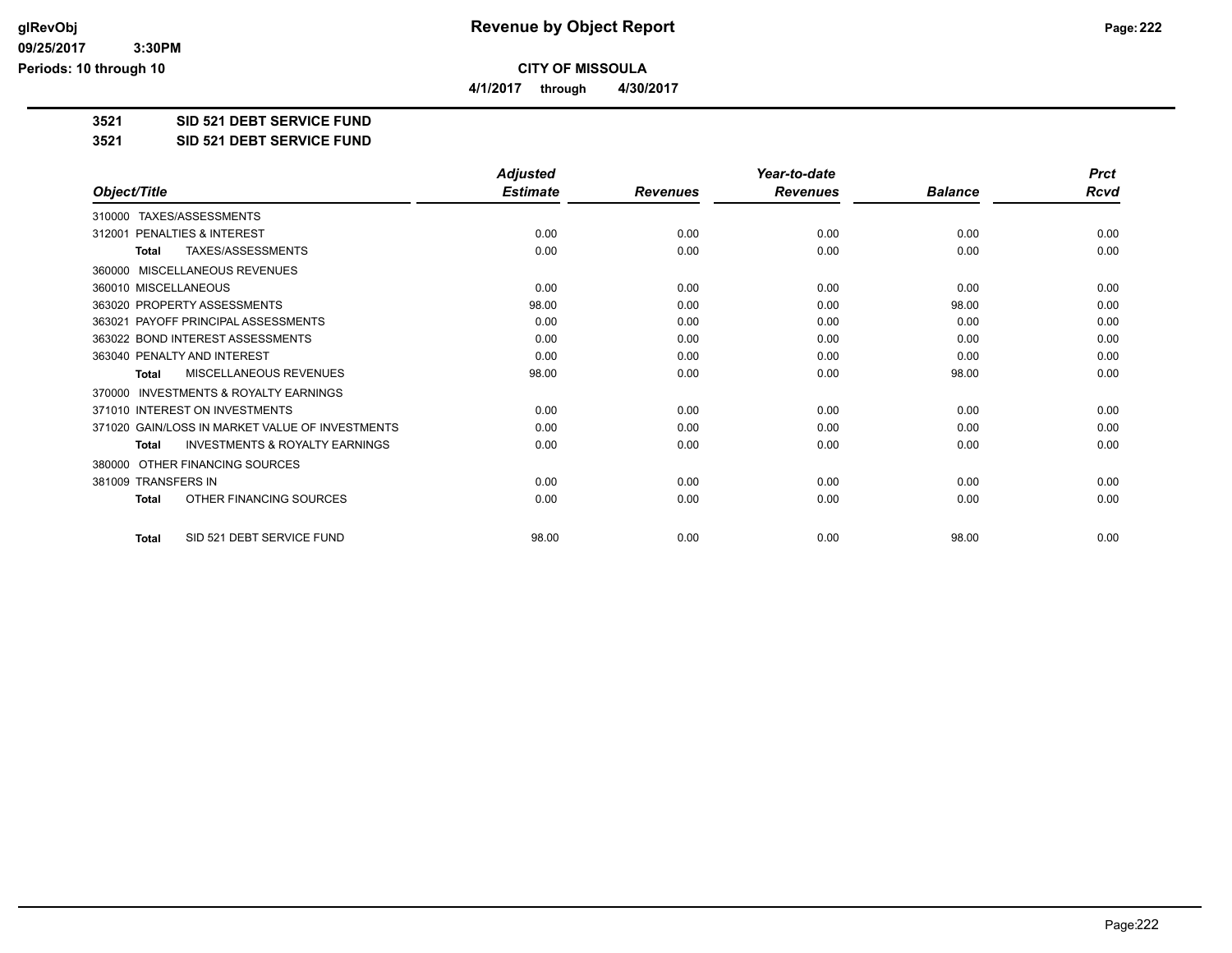**4/1/2017 through 4/30/2017**

# **3521 SID 521 DEBT SERVICE FUND**

|                                                           | <b>Adjusted</b> |                 | Year-to-date    |                | <b>Prct</b> |
|-----------------------------------------------------------|-----------------|-----------------|-----------------|----------------|-------------|
| Object/Title                                              | <b>Estimate</b> | <b>Revenues</b> | <b>Revenues</b> | <b>Balance</b> | Rcvd        |
| 310000 TAXES/ASSESSMENTS                                  |                 |                 |                 |                |             |
| PENALTIES & INTEREST<br>312001                            | 0.00            | 0.00            | 0.00            | 0.00           | 0.00        |
| TAXES/ASSESSMENTS<br><b>Total</b>                         | 0.00            | 0.00            | 0.00            | 0.00           | 0.00        |
| 360000 MISCELLANEOUS REVENUES                             |                 |                 |                 |                |             |
| 360010 MISCELLANEOUS                                      | 0.00            | 0.00            | 0.00            | 0.00           | 0.00        |
| 363020 PROPERTY ASSESSMENTS                               | 98.00           | 0.00            | 0.00            | 98.00          | 0.00        |
| 363021 PAYOFF PRINCIPAL ASSESSMENTS                       | 0.00            | 0.00            | 0.00            | 0.00           | 0.00        |
| 363022 BOND INTEREST ASSESSMENTS                          | 0.00            | 0.00            | 0.00            | 0.00           | 0.00        |
| 363040 PENALTY AND INTEREST                               | 0.00            | 0.00            | 0.00            | 0.00           | 0.00        |
| MISCELLANEOUS REVENUES<br><b>Total</b>                    | 98.00           | 0.00            | 0.00            | 98.00          | 0.00        |
| 370000 INVESTMENTS & ROYALTY EARNINGS                     |                 |                 |                 |                |             |
| 371010 INTEREST ON INVESTMENTS                            | 0.00            | 0.00            | 0.00            | 0.00           | 0.00        |
| 371020 GAIN/LOSS IN MARKET VALUE OF INVESTMENT            | 0.00            | 0.00            | 0.00            | 0.00           | 0.00        |
| <b>INVESTMENTS &amp; ROYALTY EARNINGS</b><br><b>Total</b> | 0.00            | 0.00            | 0.00            | 0.00           | 0.00        |
| 380000 OTHER FINANCING SOURCES                            |                 |                 |                 |                |             |
| 381009 TRANSFERS IN                                       | 0.00            | 0.00            | 0.00            | 0.00           | 0.00        |
| OTHER FINANCING SOURCES<br><b>Total</b>                   | 0.00            | 0.00            | 0.00            | 0.00           | 0.00        |
| SID 521 DEBT SERVICE FUND<br><b>Total</b>                 | 98.00           | 0.00            | 0.00            | 98.00          | 0.00        |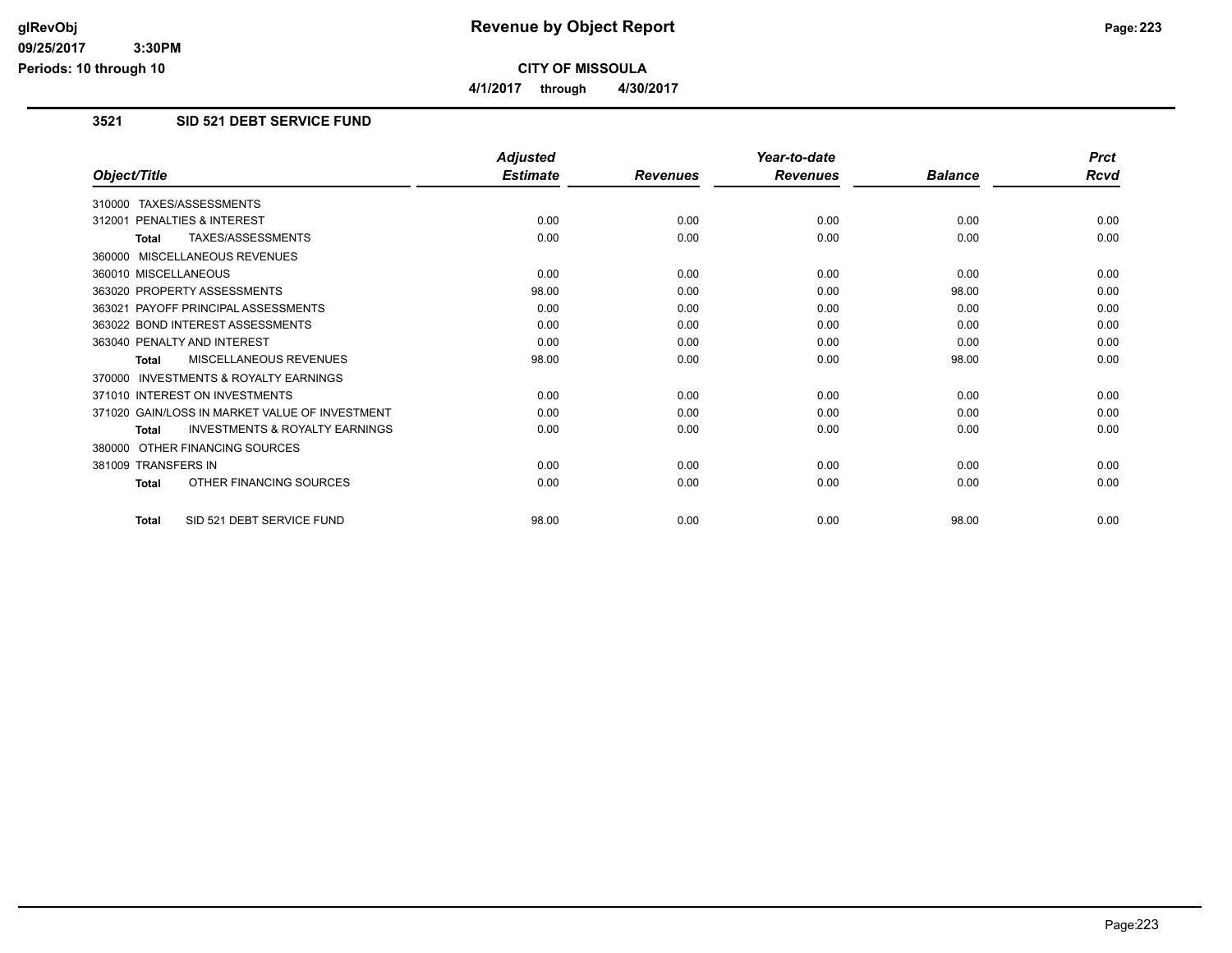**4/1/2017 through 4/30/2017**

**3522 SID 522 DEBT SERVICE FUND**

**3522 SID 522 DEBT SERVICE FUND**

|                                                           | <b>Adjusted</b> |                 | Year-to-date    |                | <b>Prct</b> |
|-----------------------------------------------------------|-----------------|-----------------|-----------------|----------------|-------------|
| Object/Title                                              | <b>Estimate</b> | <b>Revenues</b> | <b>Revenues</b> | <b>Balance</b> | Rcvd        |
| TAXES/ASSESSMENTS<br>310000                               |                 |                 |                 |                |             |
| 312001 PENALTIES & INTEREST                               | 0.00            | 0.00            | 0.00            | 0.00           | 0.00        |
| TAXES/ASSESSMENTS<br><b>Total</b>                         | 0.00            | 0.00            | 0.00            | 0.00           | 0.00        |
| MISCELLANEOUS REVENUES<br>360000                          |                 |                 |                 |                |             |
| 360010 MISCELLANEOUS                                      | 0.00            | 0.00            | 0.00            | 0.00           | 0.00        |
| 363020 PROPERTY ASSESSMENTS                               | 142.00          | 0.00            | 0.00            | 142.00         | 0.00        |
| 363021 PAYOFF PRINCIPAL ASSESSMENTS                       | 0.00            | 0.00            | 0.00            | 0.00           | 0.00        |
| 363022 BOND INTEREST ASSESSMENTS                          | 0.00            | 0.00            | 0.00            | 0.00           | 0.00        |
| 363040 PENALTY AND INTEREST                               | 0.00            | 0.00            | 0.00            | 0.00           | 0.00        |
| <b>MISCELLANEOUS REVENUES</b><br><b>Total</b>             | 142.00          | 0.00            | 0.00            | 142.00         | 0.00        |
| 370000 INVESTMENTS & ROYALTY EARNINGS                     |                 |                 |                 |                |             |
| 371010 INTEREST ON INVESTMENTS                            | 0.00            | 0.00            | 0.00            | 0.00           | 0.00        |
| 371020 GAIN/LOSS IN MARKET VALUE OF INVESTMENTS           | 0.00            | 0.00            | 0.00            | 0.00           | 0.00        |
| <b>INVESTMENTS &amp; ROYALTY EARNINGS</b><br><b>Total</b> | 0.00            | 0.00            | 0.00            | 0.00           | 0.00        |
| SID 522 DEBT SERVICE FUND<br><b>Total</b>                 | 142.00          | 0.00            | 0.00            | 142.00         | 0.00        |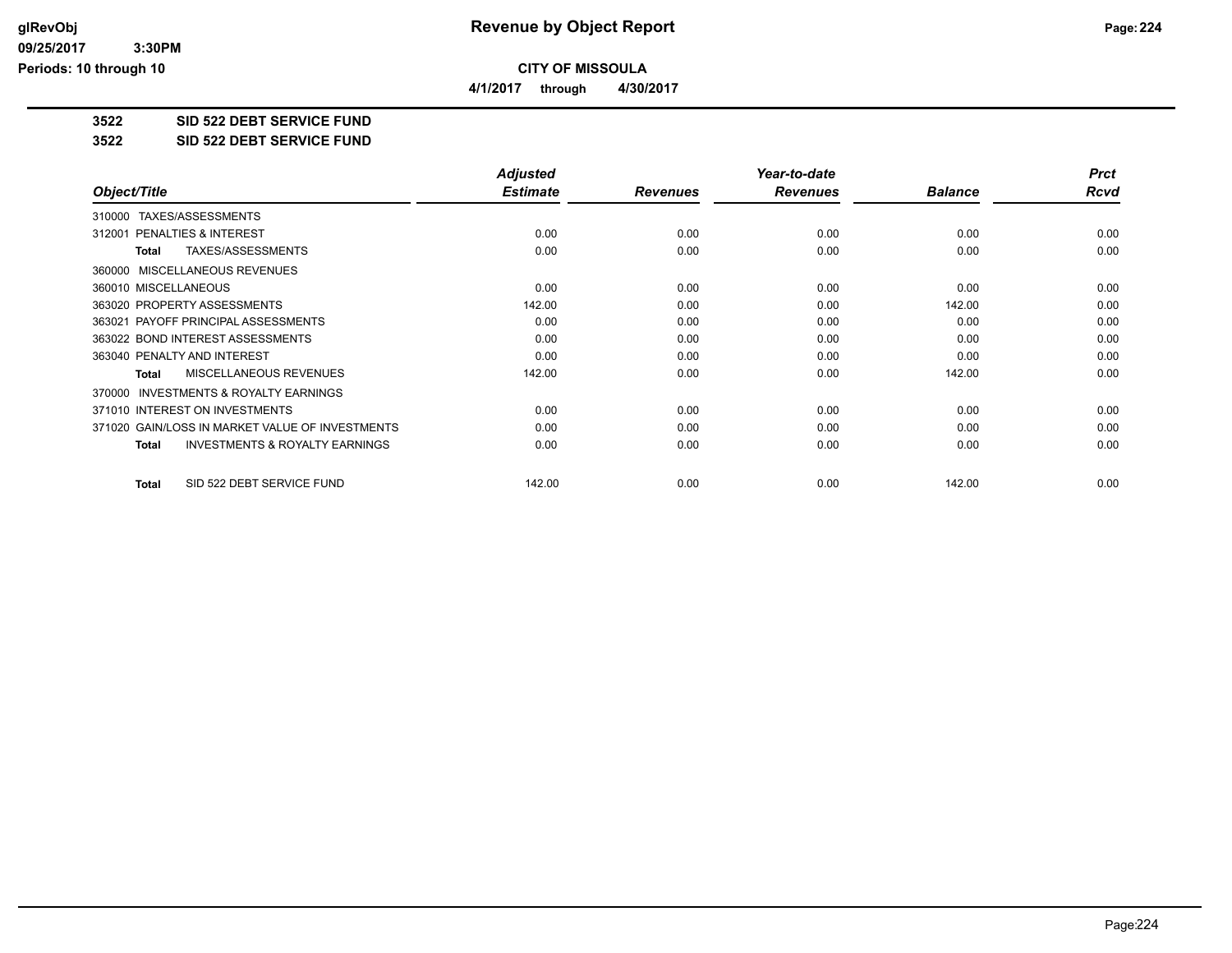**4/1/2017 through 4/30/2017**

### **3522 SID 522 DEBT SERVICE FUND**

|                                                           | <b>Adjusted</b> |                 | Year-to-date    |                | <b>Prct</b> |
|-----------------------------------------------------------|-----------------|-----------------|-----------------|----------------|-------------|
| Object/Title                                              | <b>Estimate</b> | <b>Revenues</b> | <b>Revenues</b> | <b>Balance</b> | Rcvd        |
| TAXES/ASSESSMENTS<br>310000                               |                 |                 |                 |                |             |
| 312001 PENALTIES & INTEREST                               | 0.00            | 0.00            | 0.00            | 0.00           | 0.00        |
| TAXES/ASSESSMENTS<br><b>Total</b>                         | 0.00            | 0.00            | 0.00            | 0.00           | 0.00        |
| 360000 MISCELLANEOUS REVENUES                             |                 |                 |                 |                |             |
| 360010 MISCELLANEOUS                                      | 0.00            | 0.00            | 0.00            | 0.00           | 0.00        |
| 363020 PROPERTY ASSESSMENTS                               | 142.00          | 0.00            | 0.00            | 142.00         | 0.00        |
| 363021 PAYOFF PRINCIPAL ASSESSMENTS                       | 0.00            | 0.00            | 0.00            | 0.00           | 0.00        |
| 363022 BOND INTEREST ASSESSMENTS                          | 0.00            | 0.00            | 0.00            | 0.00           | 0.00        |
| 363040 PENALTY AND INTEREST                               | 0.00            | 0.00            | 0.00            | 0.00           | 0.00        |
| <b>MISCELLANEOUS REVENUES</b><br><b>Total</b>             | 142.00          | 0.00            | 0.00            | 142.00         | 0.00        |
| 370000 INVESTMENTS & ROYALTY EARNINGS                     |                 |                 |                 |                |             |
| 371010 INTEREST ON INVESTMENTS                            | 0.00            | 0.00            | 0.00            | 0.00           | 0.00        |
| 371020 GAIN/LOSS IN MARKET VALUE OF INVESTMENT            | 0.00            | 0.00            | 0.00            | 0.00           | 0.00        |
| <b>INVESTMENTS &amp; ROYALTY EARNINGS</b><br><b>Total</b> | 0.00            | 0.00            | 0.00            | 0.00           | 0.00        |
| SID 522 DEBT SERVICE FUND<br><b>Total</b>                 | 142.00          | 0.00            | 0.00            | 142.00         | 0.00        |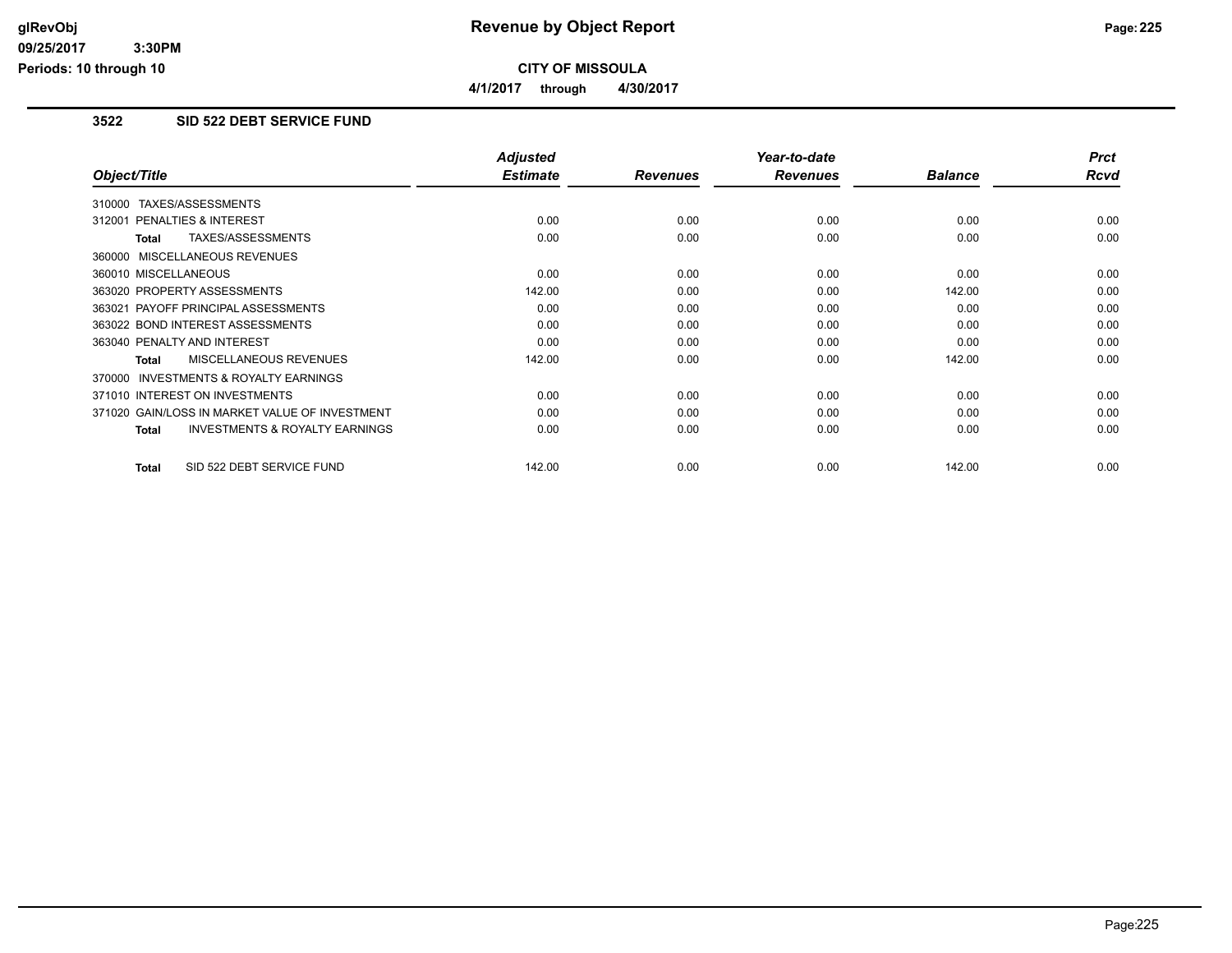**4/1/2017 through 4/30/2017**

**3524 SID 524 DEBT SERVICE FUND**

**3524 SID 524 DEBT SERVICE FUND**

|                                                    | <b>Adjusted</b> |                 | Year-to-date    |                | <b>Prct</b> |
|----------------------------------------------------|-----------------|-----------------|-----------------|----------------|-------------|
| Object/Title                                       | <b>Estimate</b> | <b>Revenues</b> | <b>Revenues</b> | <b>Balance</b> | Rcvd        |
| TAXES/ASSESSMENTS<br>310000                        |                 |                 |                 |                |             |
| <b>PENALTIES &amp; INTEREST</b><br>312001          | 0.00            | 0.00            | 0.00            | 0.00           | 0.00        |
| TAXES/ASSESSMENTS<br>Total                         | 0.00            | 0.00            | 0.00            | 0.00           | 0.00        |
| 360000 MISCELLANEOUS REVENUES                      |                 |                 |                 |                |             |
| 363020 PROPERTY ASSESSMENTS                        | 305,600.00      | 998.68          | 132,078.98      | 173,521.02     | 43.22       |
| 363021 PAYOFF PRINCIPAL ASSESSMENTS                | 0.00            | 0.00            | 8,932.94        | $-8,932.94$    | 0.00        |
| 363022 BOND INTEREST ASSESSMENTS                   | 0.00            | 0.00            | 0.00            | 0.00           | 0.00        |
| 363040 PENALTY AND INTEREST                        | 0.00            | 12.93           | 203.03          | $-203.03$      | 0.00        |
| <b>MISCELLANEOUS REVENUES</b><br>Total             | 305,600.00      | 1,011.61        | 141,214.95      | 164,385.05     | 46.21       |
| INVESTMENTS & ROYALTY EARNINGS<br>370000           |                 |                 |                 |                |             |
| 371010 INTEREST ON INVESTMENTS                     | 0.00            | 0.00            | 0.00            | 0.00           | 0.00        |
| 371020 GAIN/LOSS IN MARKET VALUE OF INVESTMENTS    | 0.00            | 0.00            | 0.00            | 0.00           | 0.00        |
| 371500 INTEREST ON INTERFUND LOAN                  | 0.00            | 0.00            | 0.00            | 0.00           | 0.00        |
| <b>INVESTMENTS &amp; ROYALTY EARNINGS</b><br>Total | 0.00            | 0.00            | 0.00            | 0.00           | 0.00        |
| SID 524 DEBT SERVICE FUND<br><b>Total</b>          | 305,600.00      | 1,011.61        | 141,214.95      | 164,385.05     | 46.21       |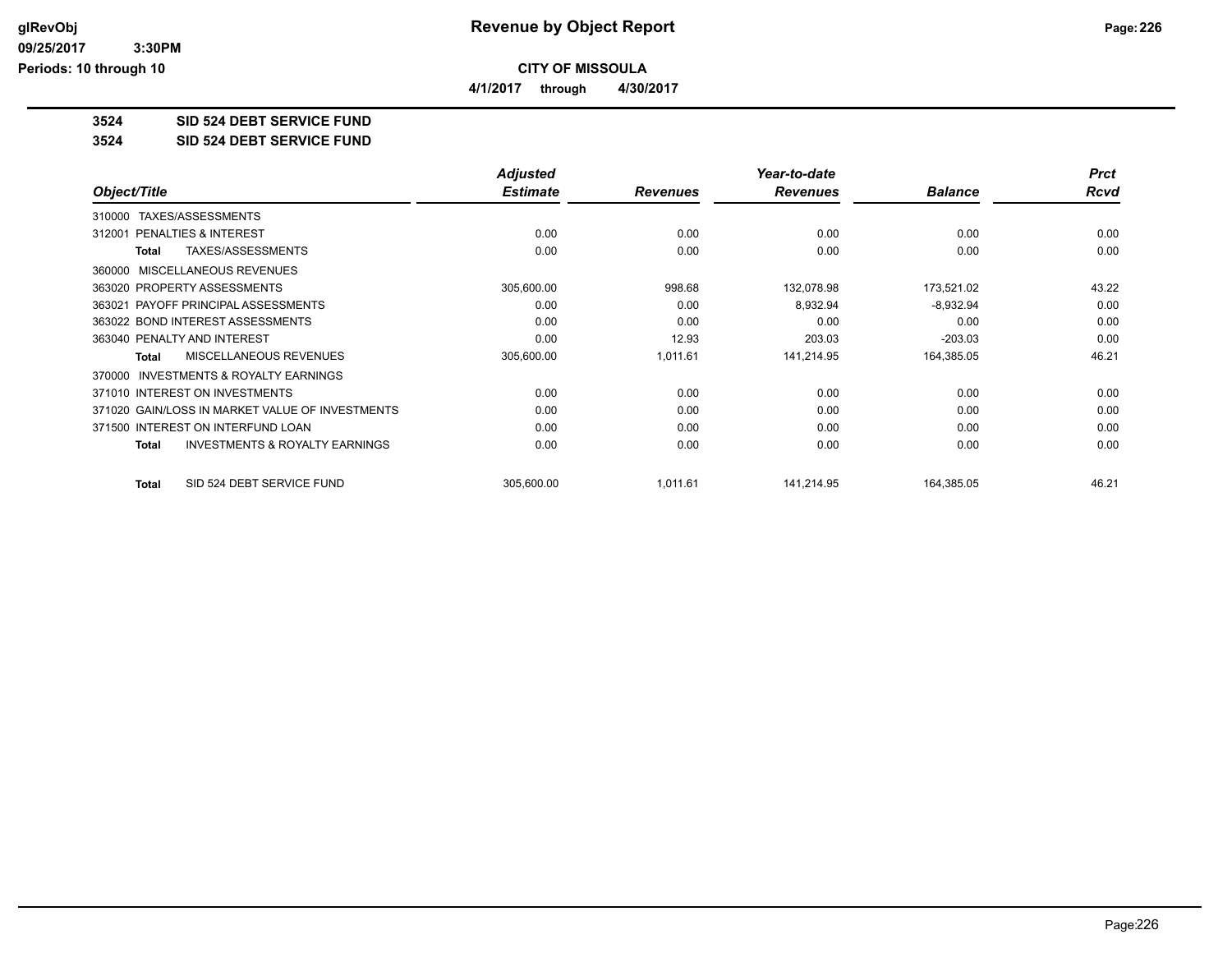**4/1/2017 through 4/30/2017**

### **3524 SID 524 DEBT SERVICE FUND**

|                                                    | <b>Adjusted</b> |                 | Year-to-date    |                | <b>Prct</b> |
|----------------------------------------------------|-----------------|-----------------|-----------------|----------------|-------------|
| Object/Title                                       | <b>Estimate</b> | <b>Revenues</b> | <b>Revenues</b> | <b>Balance</b> | Rcvd        |
| TAXES/ASSESSMENTS<br>310000                        |                 |                 |                 |                |             |
| 312001 PENALTIES & INTEREST                        | 0.00            | 0.00            | 0.00            | 0.00           | 0.00        |
| TAXES/ASSESSMENTS<br>Total                         | 0.00            | 0.00            | 0.00            | 0.00           | 0.00        |
| 360000 MISCELLANEOUS REVENUES                      |                 |                 |                 |                |             |
| 363020 PROPERTY ASSESSMENTS                        | 305,600.00      | 998.68          | 132,078.98      | 173,521.02     | 43.22       |
| 363021 PAYOFF PRINCIPAL ASSESSMENTS                | 0.00            | 0.00            | 8,932.94        | $-8,932.94$    | 0.00        |
| 363022 BOND INTEREST ASSESSMENTS                   | 0.00            | 0.00            | 0.00            | 0.00           | 0.00        |
| 363040 PENALTY AND INTEREST                        | 0.00            | 12.93           | 203.03          | $-203.03$      | 0.00        |
| <b>MISCELLANEOUS REVENUES</b><br>Total             | 305,600.00      | 1,011.61        | 141,214.95      | 164,385.05     | 46.21       |
| INVESTMENTS & ROYALTY EARNINGS<br>370000           |                 |                 |                 |                |             |
| 371010 INTEREST ON INVESTMENTS                     | 0.00            | 0.00            | 0.00            | 0.00           | 0.00        |
| 371020 GAIN/LOSS IN MARKET VALUE OF INVESTMENT     | 0.00            | 0.00            | 0.00            | 0.00           | 0.00        |
| 371500 INTEREST ON INTERFUND LOAN                  | 0.00            | 0.00            | 0.00            | 0.00           | 0.00        |
| <b>INVESTMENTS &amp; ROYALTY EARNINGS</b><br>Total | 0.00            | 0.00            | 0.00            | 0.00           | 0.00        |
| SID 524 DEBT SERVICE FUND<br><b>Total</b>          | 305,600.00      | 1,011.61        | 141,214.95      | 164,385.05     | 46.21       |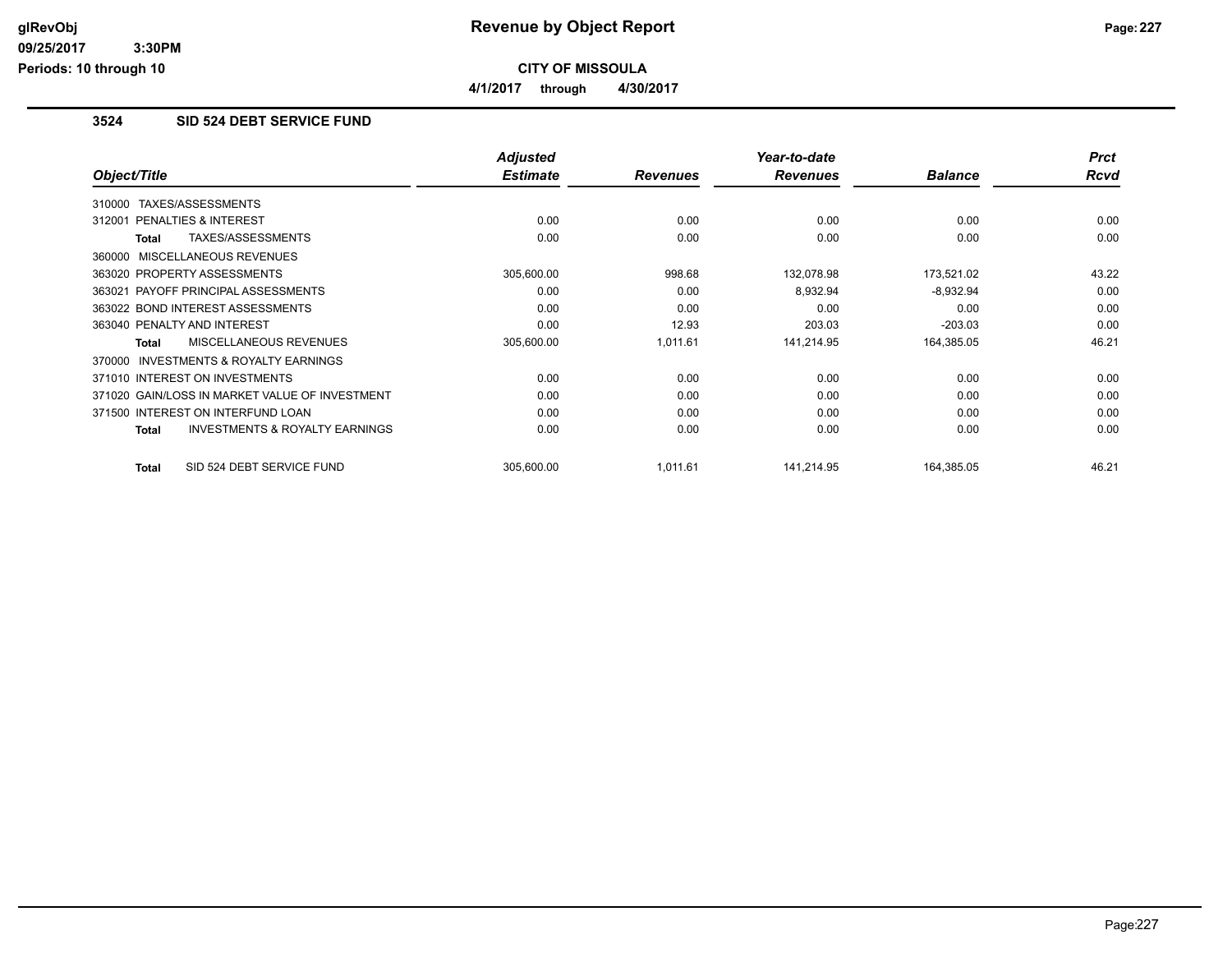**4/1/2017 through 4/30/2017**

**3525 SID 525 DEBT SERVICE FUND**

**3525 SID 525 DEBT SERVICE FUND**

|                                                           | <b>Adjusted</b> |                 | Year-to-date    | <b>Prct</b>    |             |
|-----------------------------------------------------------|-----------------|-----------------|-----------------|----------------|-------------|
| Object/Title                                              | <b>Estimate</b> | <b>Revenues</b> | <b>Revenues</b> | <b>Balance</b> | <b>Rcvd</b> |
| TAXES/ASSESSMENTS<br>310000                               |                 |                 |                 |                |             |
| PENALTIES & INTEREST<br>312001                            | 0.00            | 0.00            | 0.00            | 0.00           | 0.00        |
| TAXES/ASSESSMENTS<br>Total                                | 0.00            | 0.00            | 0.00            | 0.00           | 0.00        |
| <b>MISCELLANEOUS REVENUES</b><br>360000                   |                 |                 |                 |                |             |
| 360010 MISCELLANEOUS                                      | 0.00            | 0.00            | 0.00            | 0.00           | 0.00        |
| 363020 PROPERTY ASSESSMENTS                               | 32,440.00       | 399.08          | 17,269.98       | 15,170.02      | 53.24       |
| 363021 PAYOFF PRINCIPAL ASSESSMENTS                       | 0.00            | 347.94          | 347.94          | $-347.94$      | 0.00        |
| 363022 BOND INTEREST ASSESSMENTS                          | 0.00            | 0.00            | 0.00            | 0.00           | 0.00        |
| 363040 PENALTY AND INTEREST                               | 0.00            | 0.00            | 40.44           | $-40.44$       | 0.00        |
| <b>MISCELLANEOUS REVENUES</b><br>Total                    | 32,440.00       | 747.02          | 17,658.36       | 14,781.64      | 54.43       |
| INVESTMENTS & ROYALTY EARNINGS<br>370000                  |                 |                 |                 |                |             |
| 371010 INTEREST ON INVESTMENTS                            | 0.00            | 0.00            | 0.00            | 0.00           | 0.00        |
| 371020 GAIN/LOSS IN MARKET VALUE OF INVESTMENTS           | 0.00            | 0.00            | 0.00            | 0.00           | 0.00        |
| 371500 INTEREST ON INTERFUND LOAN                         | 0.00            | 0.00            | 0.00            | 0.00           | 0.00        |
| <b>INVESTMENTS &amp; ROYALTY EARNINGS</b><br><b>Total</b> | 0.00            | 0.00            | 0.00            | 0.00           | 0.00        |
| SID 525 DEBT SERVICE FUND<br>Total                        | 32,440.00       | 747.02          | 17,658.36       | 14,781.64      | 54.43       |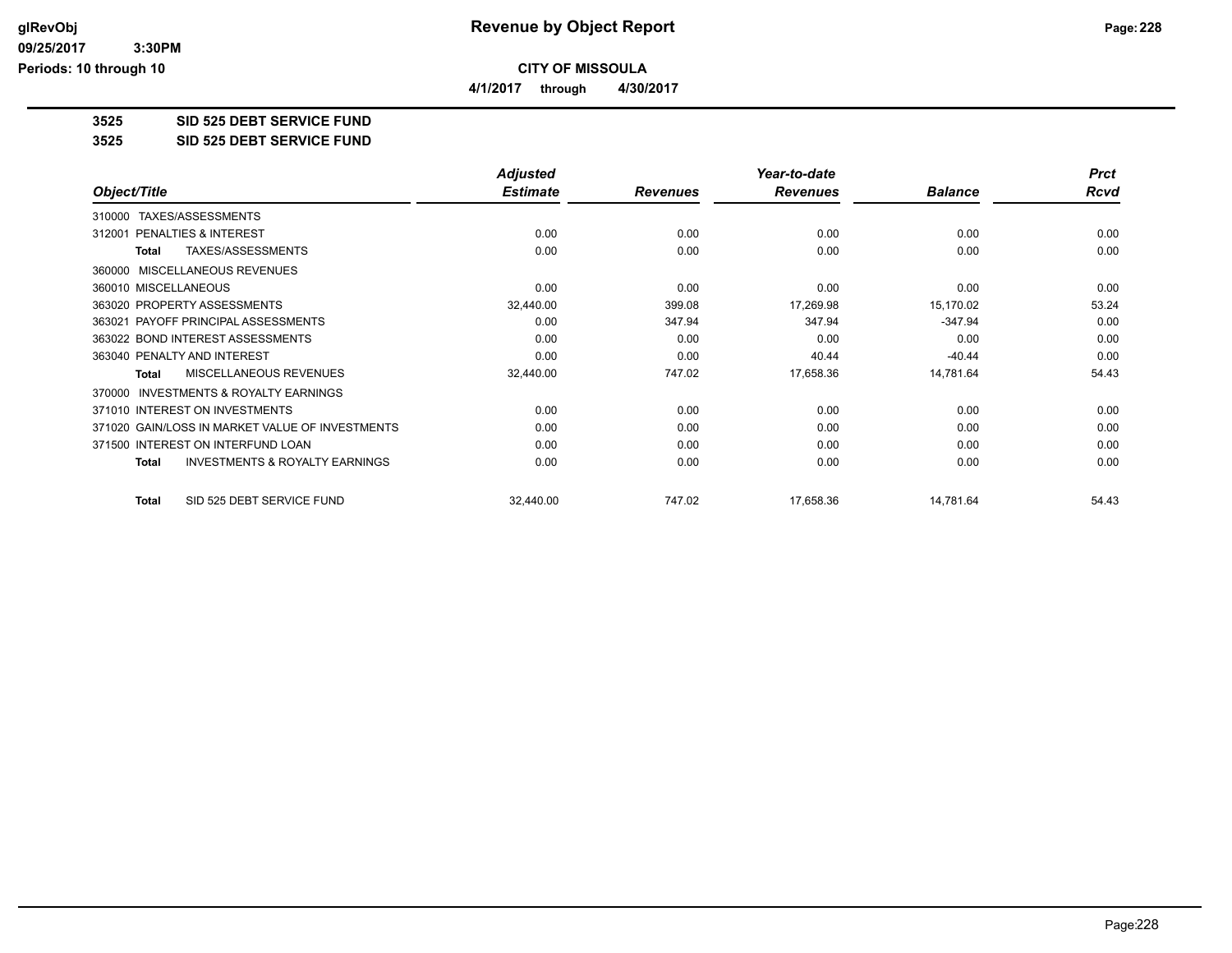**4/1/2017 through 4/30/2017**

# **3525 SID 525 DEBT SERVICE FUND**

|                                                           | <b>Adjusted</b> |                 | Year-to-date    |                | <b>Prct</b> |
|-----------------------------------------------------------|-----------------|-----------------|-----------------|----------------|-------------|
| Object/Title                                              | <b>Estimate</b> | <b>Revenues</b> | <b>Revenues</b> | <b>Balance</b> | Rcvd        |
| TAXES/ASSESSMENTS<br>310000                               |                 |                 |                 |                |             |
| <b>PENALTIES &amp; INTEREST</b><br>312001                 | 0.00            | 0.00            | 0.00            | 0.00           | 0.00        |
| TAXES/ASSESSMENTS<br><b>Total</b>                         | 0.00            | 0.00            | 0.00            | 0.00           | 0.00        |
| 360000 MISCELLANEOUS REVENUES                             |                 |                 |                 |                |             |
| 360010 MISCELLANEOUS                                      | 0.00            | 0.00            | 0.00            | 0.00           | 0.00        |
| 363020 PROPERTY ASSESSMENTS                               | 32,440.00       | 399.08          | 17,269.98       | 15,170.02      | 53.24       |
| 363021 PAYOFF PRINCIPAL ASSESSMENTS                       | 0.00            | 347.94          | 347.94          | $-347.94$      | 0.00        |
| 363022 BOND INTEREST ASSESSMENTS                          | 0.00            | 0.00            | 0.00            | 0.00           | 0.00        |
| 363040 PENALTY AND INTEREST                               | 0.00            | 0.00            | 40.44           | $-40.44$       | 0.00        |
| <b>MISCELLANEOUS REVENUES</b><br><b>Total</b>             | 32,440.00       | 747.02          | 17,658.36       | 14,781.64      | 54.43       |
| <b>INVESTMENTS &amp; ROYALTY EARNINGS</b><br>370000       |                 |                 |                 |                |             |
| 371010 INTEREST ON INVESTMENTS                            | 0.00            | 0.00            | 0.00            | 0.00           | 0.00        |
| 371020 GAIN/LOSS IN MARKET VALUE OF INVESTMENT            | 0.00            | 0.00            | 0.00            | 0.00           | 0.00        |
| 371500 INTEREST ON INTERFUND LOAN                         | 0.00            | 0.00            | 0.00            | 0.00           | 0.00        |
| <b>INVESTMENTS &amp; ROYALTY EARNINGS</b><br><b>Total</b> | 0.00            | 0.00            | 0.00            | 0.00           | 0.00        |
| SID 525 DEBT SERVICE FUND<br><b>Total</b>                 | 32,440.00       | 747.02          | 17,658.36       | 14,781.64      | 54.43       |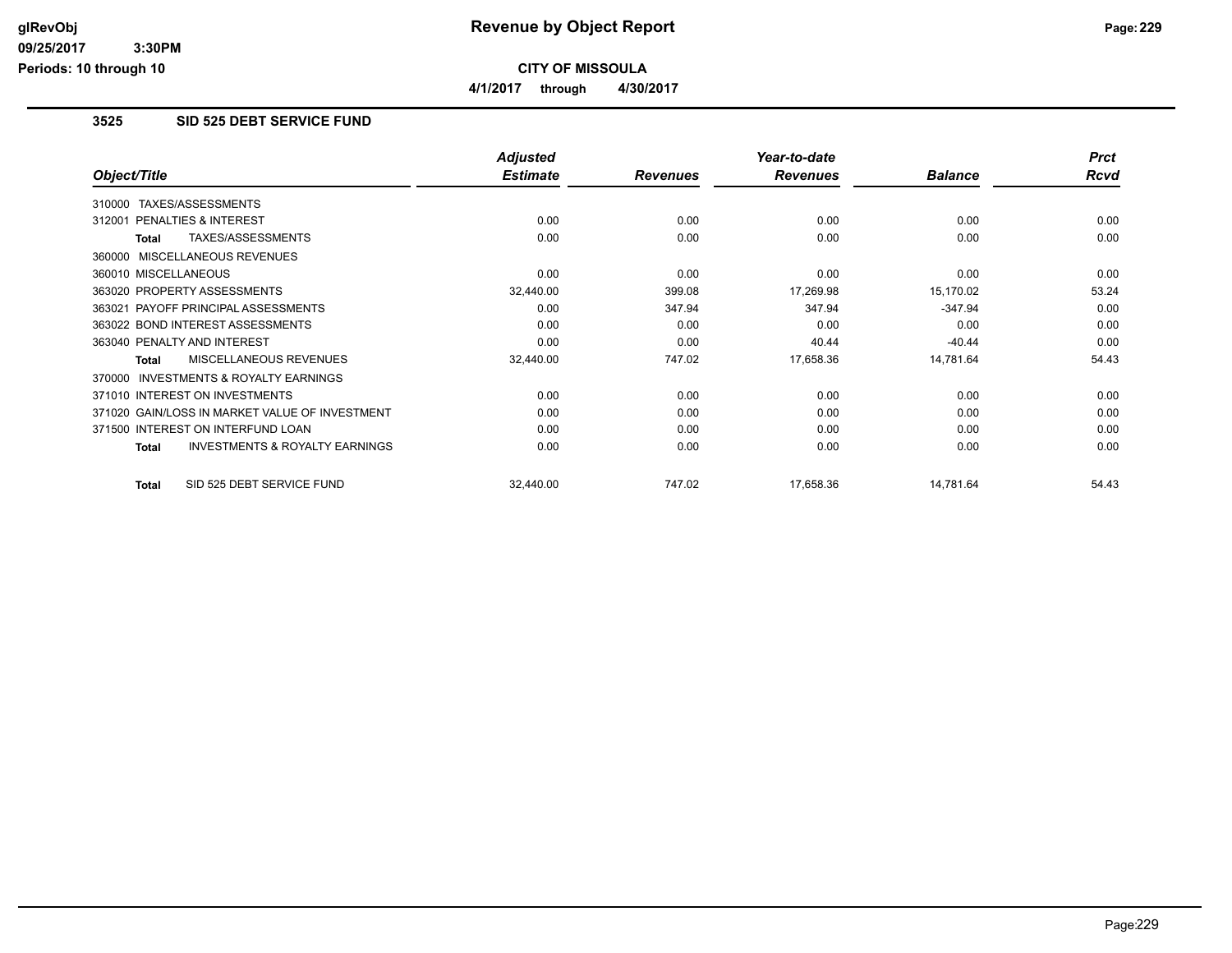**4/1/2017 through 4/30/2017**

**3526 SID 526 DEBT SERVICE FUND**

**3526 SID 526 DEBT SERVICE FUND**

|                                                           | <b>Adjusted</b> |                 | Year-to-date    |                | <b>Prct</b> |
|-----------------------------------------------------------|-----------------|-----------------|-----------------|----------------|-------------|
| Object/Title                                              | <b>Estimate</b> | <b>Revenues</b> | <b>Revenues</b> | <b>Balance</b> | <b>Rcvd</b> |
| TAXES/ASSESSMENTS<br>310000                               |                 |                 |                 |                |             |
| <b>PENALTIES &amp; INTEREST</b><br>312001                 | 0.00            | 0.00            | 0.00            | 0.00           | 0.00        |
| TAXES/ASSESSMENTS<br><b>Total</b>                         | 0.00            | 0.00            | 0.00            | 0.00           | 0.00        |
| MISCELLANEOUS REVENUES<br>360000                          |                 |                 |                 |                |             |
| 360010 MISCELLANEOUS                                      | 0.00            | 0.00            | 0.00            | 0.00           | 0.00        |
| 363020 PROPERTY ASSESSMENTS                               | 193,100.00      | 469.38          | 65,114.39       | 127,985.61     | 33.72       |
| 363021 PAYOFF PRINCIPAL ASSESSMENTS                       | 0.00            | 904.72          | 9,248.43        | $-9,248.43$    | 0.00        |
| 363022 BOND INTEREST ASSESSMENTS                          | 0.00            | 0.00            | 0.00            | 0.00           | 0.00        |
| 363040 PENALTY AND INTEREST                               | 0.00            | 5.38            | 40.77           | $-40.77$       | 0.00        |
| <b>MISCELLANEOUS REVENUES</b><br><b>Total</b>             | 193,100.00      | 1,379.48        | 74,403.59       | 118,696.41     | 38.53       |
| <b>INVESTMENTS &amp; ROYALTY EARNINGS</b><br>370000       |                 |                 |                 |                |             |
| 371010 INTEREST ON INVESTMENTS                            | 0.00            | 0.00            | 0.00            | 0.00           | 0.00        |
| 371020 GAIN/LOSS IN MARKET VALUE OF INVESTMENTS           | 0.00            | 0.00            | 0.00            | 0.00           | 0.00        |
| 371500 INTEREST ON INTERFUND LOAN                         | 0.00            | 0.00            | 0.00            | 0.00           | 0.00        |
| <b>INVESTMENTS &amp; ROYALTY EARNINGS</b><br><b>Total</b> | 0.00            | 0.00            | 0.00            | 0.00           | 0.00        |
| SID 526 DEBT SERVICE FUND<br><b>Total</b>                 | 193,100.00      | 1,379.48        | 74,403.59       | 118,696.41     | 38.53       |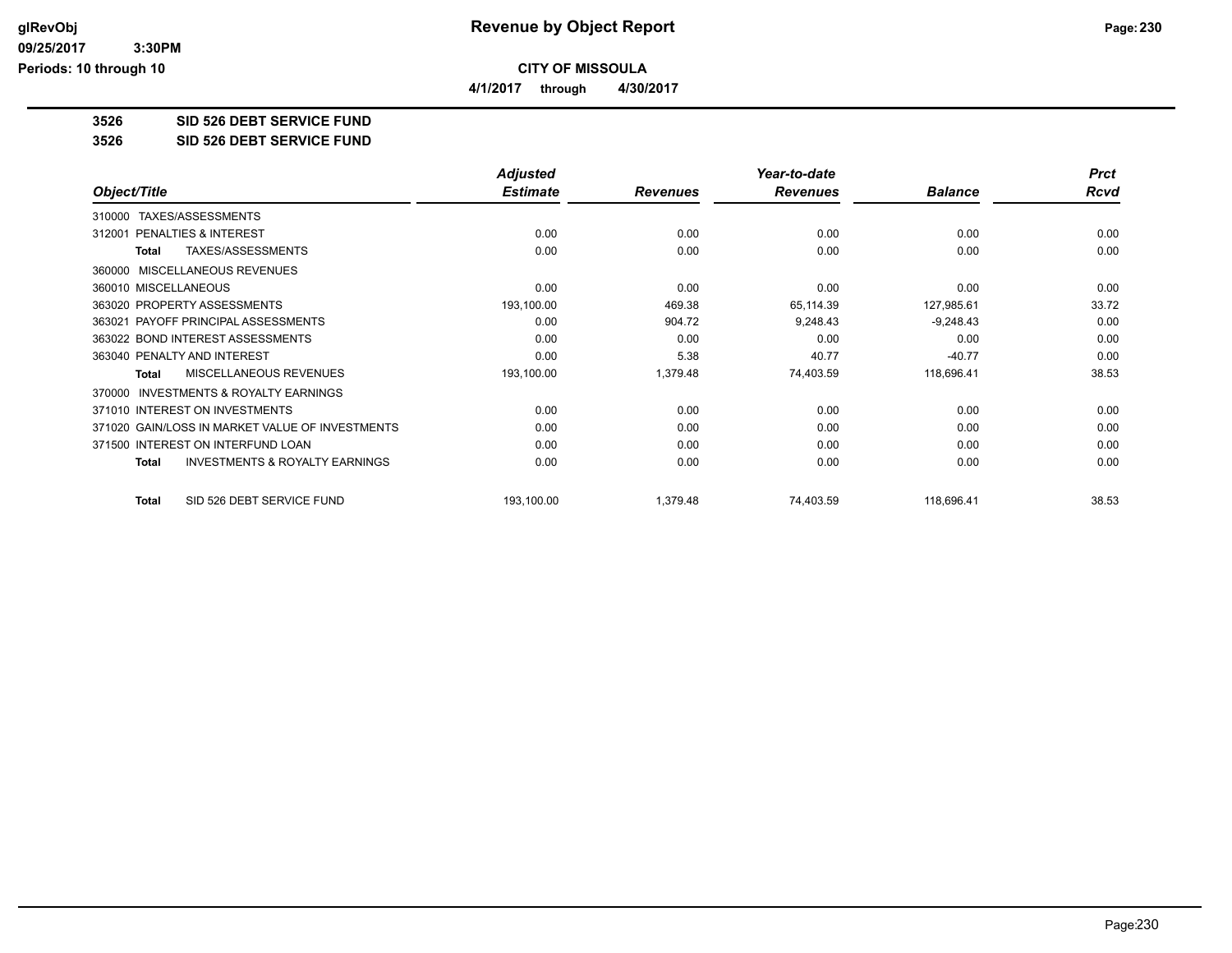**4/1/2017 through 4/30/2017**

# **3526 SID 526 DEBT SERVICE FUND**

|                                                           | <b>Adjusted</b> |                 | Year-to-date    |                | <b>Prct</b> |
|-----------------------------------------------------------|-----------------|-----------------|-----------------|----------------|-------------|
| Object/Title                                              | <b>Estimate</b> | <b>Revenues</b> | <b>Revenues</b> | <b>Balance</b> | Rcvd        |
| TAXES/ASSESSMENTS<br>310000                               |                 |                 |                 |                |             |
| <b>PENALTIES &amp; INTEREST</b><br>312001                 | 0.00            | 0.00            | 0.00            | 0.00           | 0.00        |
| TAXES/ASSESSMENTS<br><b>Total</b>                         | 0.00            | 0.00            | 0.00            | 0.00           | 0.00        |
| 360000 MISCELLANEOUS REVENUES                             |                 |                 |                 |                |             |
| 360010 MISCELLANEOUS                                      | 0.00            | 0.00            | 0.00            | 0.00           | 0.00        |
| 363020 PROPERTY ASSESSMENTS                               | 193,100.00      | 469.38          | 65,114.39       | 127,985.61     | 33.72       |
| 363021 PAYOFF PRINCIPAL ASSESSMENTS                       | 0.00            | 904.72          | 9,248.43        | $-9,248.43$    | 0.00        |
| 363022 BOND INTEREST ASSESSMENTS                          | 0.00            | 0.00            | 0.00            | 0.00           | 0.00        |
| 363040 PENALTY AND INTEREST                               | 0.00            | 5.38            | 40.77           | $-40.77$       | 0.00        |
| <b>MISCELLANEOUS REVENUES</b><br><b>Total</b>             | 193,100.00      | 1,379.48        | 74,403.59       | 118,696.41     | 38.53       |
| <b>INVESTMENTS &amp; ROYALTY EARNINGS</b><br>370000       |                 |                 |                 |                |             |
| 371010 INTEREST ON INVESTMENTS                            | 0.00            | 0.00            | 0.00            | 0.00           | 0.00        |
| 371020 GAIN/LOSS IN MARKET VALUE OF INVESTMENT            | 0.00            | 0.00            | 0.00            | 0.00           | 0.00        |
| 371500 INTEREST ON INTERFUND LOAN                         | 0.00            | 0.00            | 0.00            | 0.00           | 0.00        |
| <b>INVESTMENTS &amp; ROYALTY EARNINGS</b><br><b>Total</b> | 0.00            | 0.00            | 0.00            | 0.00           | 0.00        |
| SID 526 DEBT SERVICE FUND<br><b>Total</b>                 | 193,100.00      | 1,379.48        | 74,403.59       | 118,696.41     | 38.53       |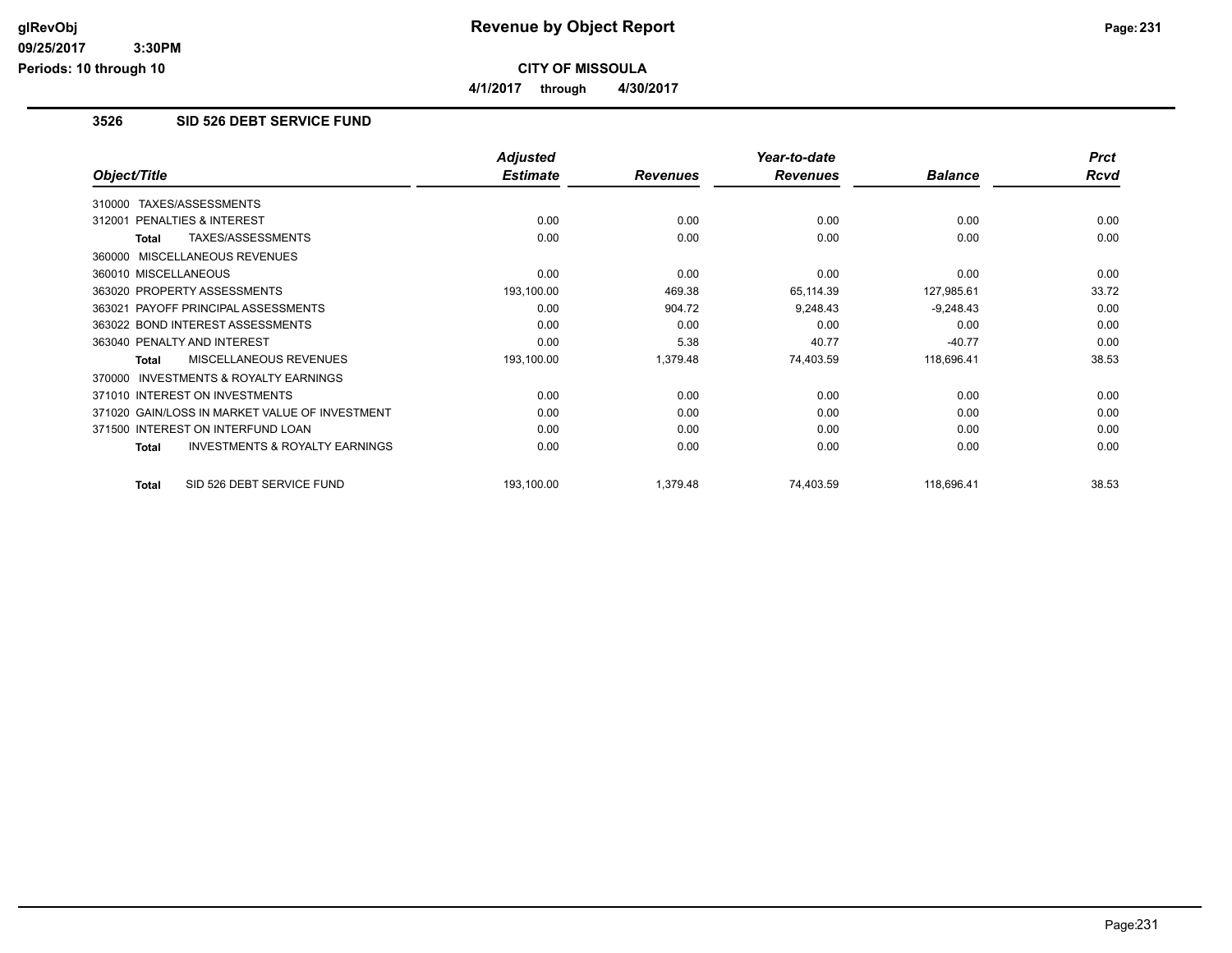**4/1/2017 through 4/30/2017**

**3527 SID 527 DEBT SERVICE FUND**

**3527 SID 527 DEBT SERVICE FUND**

|                                                           | <b>Adjusted</b> |                 | Year-to-date    |                | <b>Prct</b> |
|-----------------------------------------------------------|-----------------|-----------------|-----------------|----------------|-------------|
| Object/Title                                              | <b>Estimate</b> | <b>Revenues</b> | <b>Revenues</b> | <b>Balance</b> | <b>Rcvd</b> |
| TAXES/ASSESSMENTS<br>310000                               |                 |                 |                 |                |             |
| PENALTIES & INTEREST<br>312001                            | 0.00            | 0.00            | 0.00            | 0.00           | 0.00        |
| TAXES/ASSESSMENTS<br><b>Total</b>                         | 0.00            | 0.00            | 0.00            | 0.00           | 0.00        |
| MISCELLANEOUS REVENUES<br>360000                          |                 |                 |                 |                |             |
| 360010 MISCELLANEOUS                                      | 0.00            | 0.00            | 0.00            | 0.00           | 0.00        |
| 363020 PROPERTY ASSESSMENTS                               | 0.00            | 0.00            | 0.00            | 0.00           | 0.00        |
| 363021 PAYOFF PRINCIPAL ASSESSMENTS                       | 0.00            | 0.00            | 0.00            | 0.00           | 0.00        |
| 363022 BOND INTEREST ASSESSMENTS                          | 0.00            | 0.00            | 0.00            | 0.00           | 0.00        |
| 363040 PENALTY AND INTEREST                               | 0.00            | 0.00            | 0.00            | 0.00           | 0.00        |
| MISCELLANEOUS REVENUES<br>Total                           | 0.00            | 0.00            | 0.00            | 0.00           | 0.00        |
| <b>INVESTMENTS &amp; ROYALTY EARNINGS</b><br>370000       |                 |                 |                 |                |             |
| 371010 INTEREST ON INVESTMENTS                            | 0.00            | 0.00            | 0.00            | 0.00           | 0.00        |
| 371020 GAIN/LOSS IN MARKET VALUE OF INVESTMENTS           | 0.00            | 0.00            | 0.00            | 0.00           | 0.00        |
| <b>INVESTMENTS &amp; ROYALTY EARNINGS</b><br><b>Total</b> | 0.00            | 0.00            | 0.00            | 0.00           | 0.00        |
| OTHER FINANCING SOURCES<br>380000                         |                 |                 |                 |                |             |
| 381030 SID BONDS PROCEEDS                                 | 0.00            | 0.00            | 0.00            | 0.00           | 0.00        |
| OTHER FINANCING SOURCES<br><b>Total</b>                   | 0.00            | 0.00            | 0.00            | 0.00           | 0.00        |
| SID 527 DEBT SERVICE FUND<br><b>Total</b>                 | 0.00            | 0.00            | 0.00            | 0.00           | 0.00        |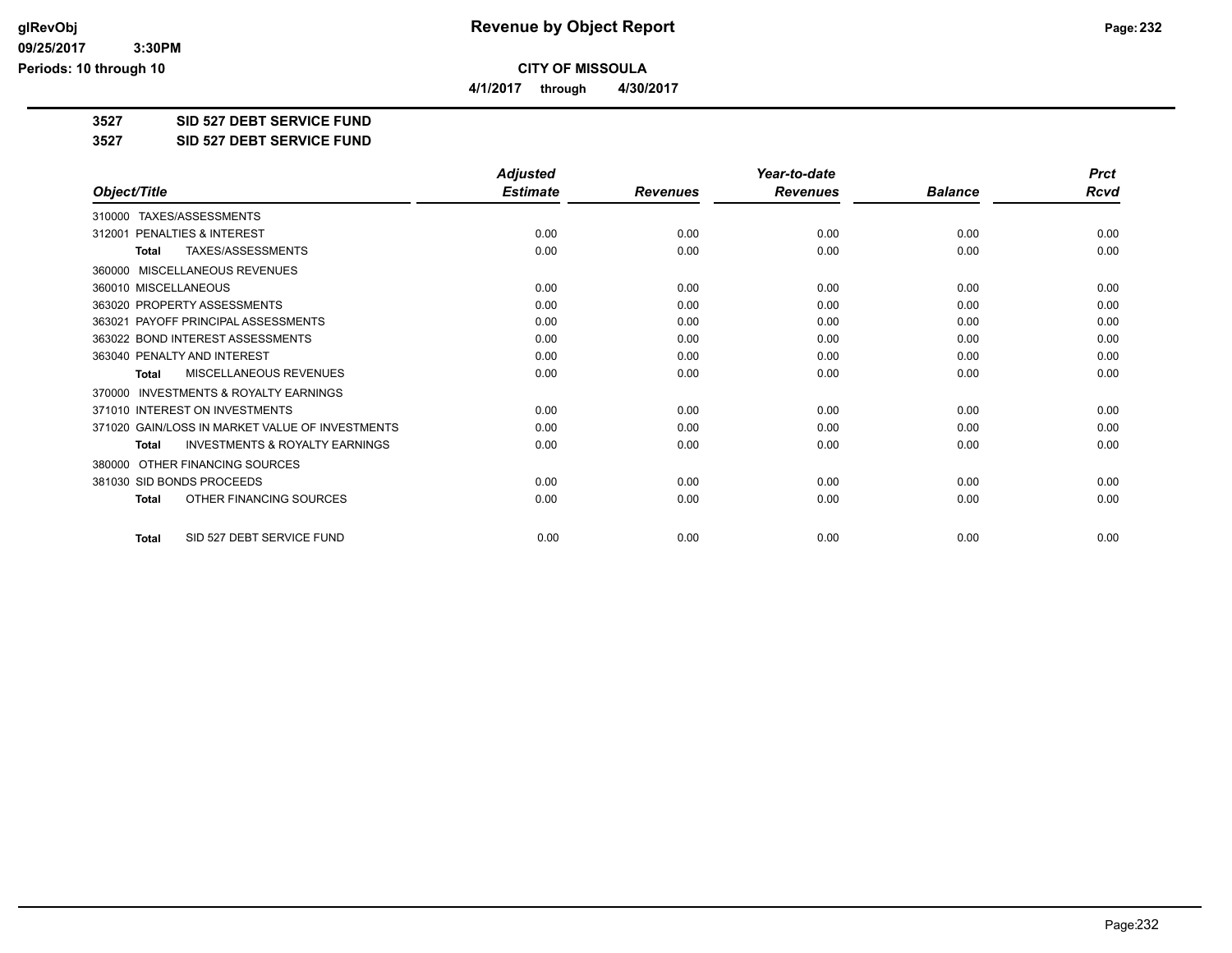**4/1/2017 through 4/30/2017**

# **3527 SID 527 DEBT SERVICE FUND**

|                                                     | <b>Adjusted</b> |                 | Year-to-date    |                | <b>Prct</b> |
|-----------------------------------------------------|-----------------|-----------------|-----------------|----------------|-------------|
| Object/Title                                        | <b>Estimate</b> | <b>Revenues</b> | <b>Revenues</b> | <b>Balance</b> | <b>Rcvd</b> |
| 310000 TAXES/ASSESSMENTS                            |                 |                 |                 |                |             |
| 312001 PENALTIES & INTEREST                         | 0.00            | 0.00            | 0.00            | 0.00           | 0.00        |
| TAXES/ASSESSMENTS<br><b>Total</b>                   | 0.00            | 0.00            | 0.00            | 0.00           | 0.00        |
| 360000 MISCELLANEOUS REVENUES                       |                 |                 |                 |                |             |
| 360010 MISCELLANEOUS                                | 0.00            | 0.00            | 0.00            | 0.00           | 0.00        |
| 363020 PROPERTY ASSESSMENTS                         | 0.00            | 0.00            | 0.00            | 0.00           | 0.00        |
| 363021 PAYOFF PRINCIPAL ASSESSMENTS                 | 0.00            | 0.00            | 0.00            | 0.00           | 0.00        |
| 363022 BOND INTEREST ASSESSMENTS                    | 0.00            | 0.00            | 0.00            | 0.00           | 0.00        |
| 363040 PENALTY AND INTEREST                         | 0.00            | 0.00            | 0.00            | 0.00           | 0.00        |
| MISCELLANEOUS REVENUES<br><b>Total</b>              | 0.00            | 0.00            | 0.00            | 0.00           | 0.00        |
| <b>INVESTMENTS &amp; ROYALTY EARNINGS</b><br>370000 |                 |                 |                 |                |             |
| 371010 INTEREST ON INVESTMENTS                      | 0.00            | 0.00            | 0.00            | 0.00           | 0.00        |
| 371020 GAIN/LOSS IN MARKET VALUE OF INVESTMENT      | 0.00            | 0.00            | 0.00            | 0.00           | 0.00        |
| <b>INVESTMENTS &amp; ROYALTY EARNINGS</b><br>Total  | 0.00            | 0.00            | 0.00            | 0.00           | 0.00        |
| 380000 OTHER FINANCING SOURCES                      |                 |                 |                 |                |             |
| 381030 SID BONDS PROCEEDS                           | 0.00            | 0.00            | 0.00            | 0.00           | 0.00        |
| OTHER FINANCING SOURCES<br><b>Total</b>             | 0.00            | 0.00            | 0.00            | 0.00           | 0.00        |
| SID 527 DEBT SERVICE FUND<br><b>Total</b>           | 0.00            | 0.00            | 0.00            | 0.00           | 0.00        |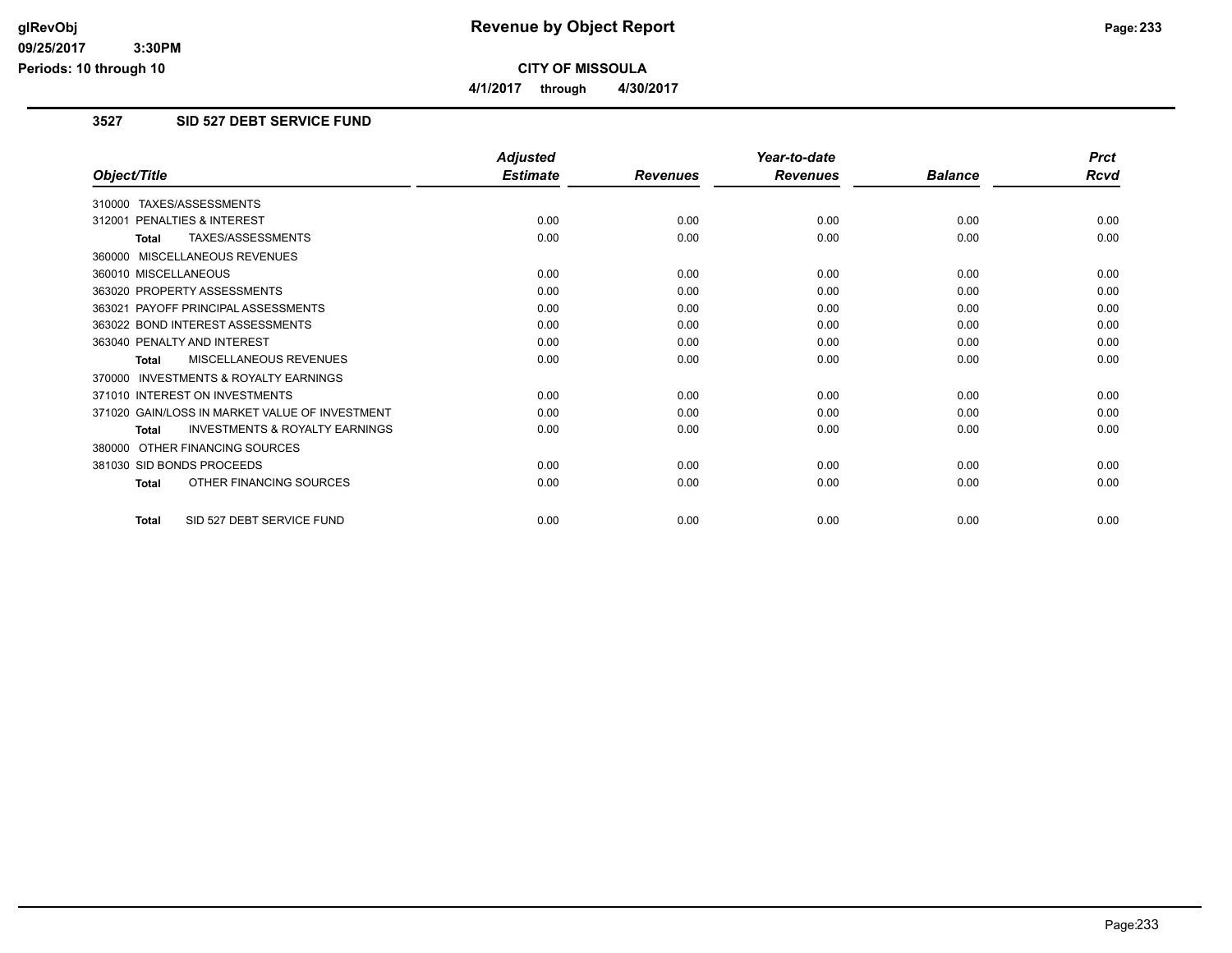**4/1/2017 through 4/30/2017**

**3530 SID 530 DEBT SERVICE FUND**

**3530 SID 530 DEBT SERVICE FUND**

| <b>Adjusted</b> |                 | Year-to-date    |                | <b>Prct</b> |
|-----------------|-----------------|-----------------|----------------|-------------|
| <b>Estimate</b> | <b>Revenues</b> | <b>Revenues</b> | <b>Balance</b> | Rcvd        |
|                 |                 |                 |                |             |
| 0.00            | 0.00            | 0.00            | 0.00           | 0.00        |
| 0.00            | 0.00            | 0.00            | 0.00           | 0.00        |
|                 |                 |                 |                |             |
| 0.00            | 0.00            | 0.00            | 0.00           | 0.00        |
| 0.00            | 0.00            | 0.00            | 0.00           | 0.00        |
| 0.00            | 0.00            | 0.00            | 0.00           | 0.00        |
| 0.00            | 0.00            | 0.00            | 0.00           | 0.00        |
| 0.00            | 0.00            | 0.00            | 0.00           | 0.00        |
| 0.00            | 0.00            | 0.00            | 0.00           | 0.00        |
|                 |                 |                 |                |             |
| 0.00            | 0.00            | 0.00            | 0.00           | 0.00        |
| 0.00            | 0.00            | 0.00            | 0.00           | 0.00        |
| 0.00            | 0.00            | 0.00            | 0.00           | 0.00        |
| 0.00            | 0.00            | 0.00            | 0.00           | 0.00        |
|                 |                 |                 |                |             |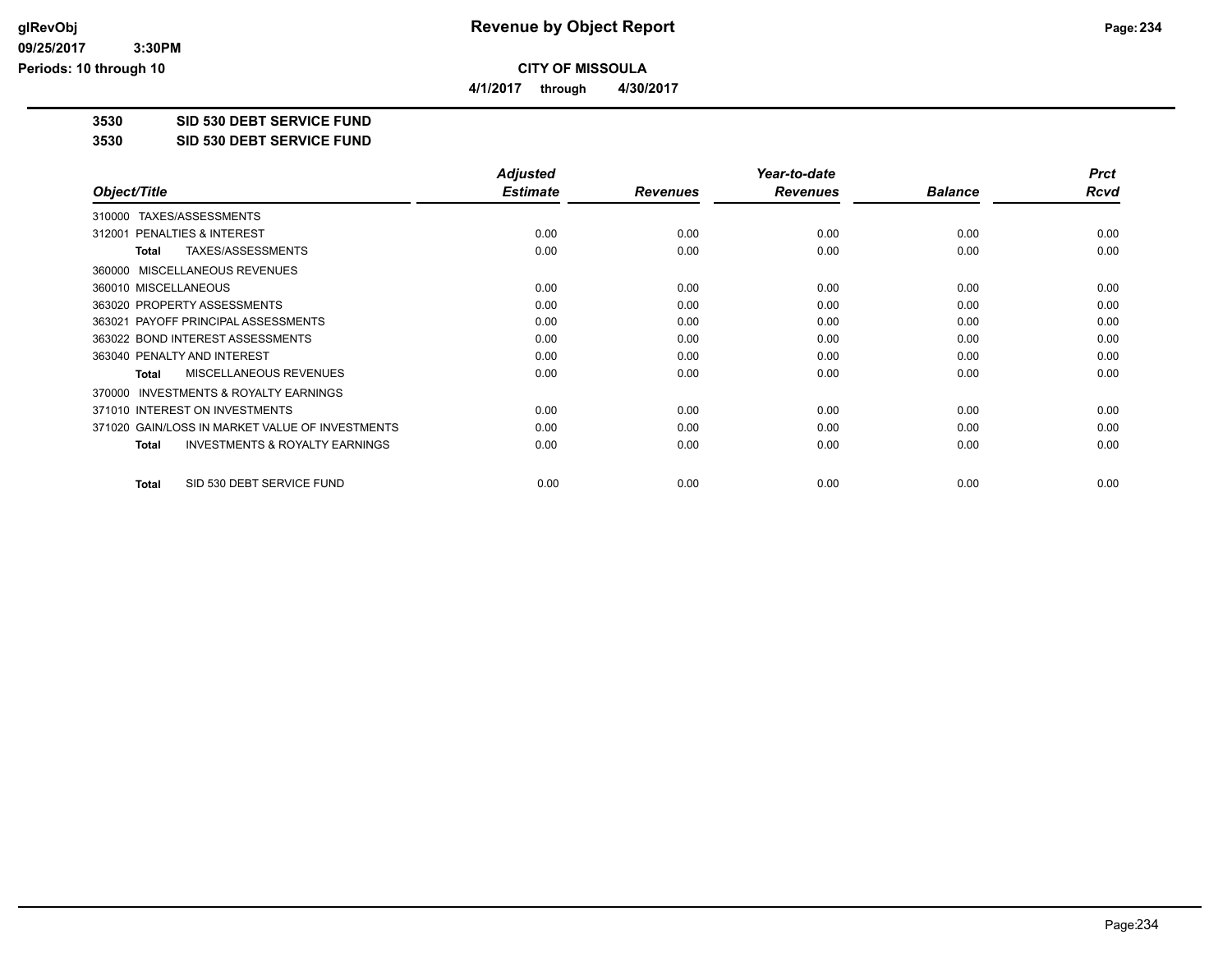**4/1/2017 through 4/30/2017**

### **3530 SID 530 DEBT SERVICE FUND**

|                                                           | <b>Adjusted</b> |                 | Year-to-date    |                | <b>Prct</b> |
|-----------------------------------------------------------|-----------------|-----------------|-----------------|----------------|-------------|
| Object/Title                                              | <b>Estimate</b> | <b>Revenues</b> | <b>Revenues</b> | <b>Balance</b> | Rcvd        |
| 310000 TAXES/ASSESSMENTS                                  |                 |                 |                 |                |             |
| 312001 PENALTIES & INTEREST                               | 0.00            | 0.00            | 0.00            | 0.00           | 0.00        |
| TAXES/ASSESSMENTS<br><b>Total</b>                         | 0.00            | 0.00            | 0.00            | 0.00           | 0.00        |
| 360000 MISCELLANEOUS REVENUES                             |                 |                 |                 |                |             |
| 360010 MISCELLANEOUS                                      | 0.00            | 0.00            | 0.00            | 0.00           | 0.00        |
| 363020 PROPERTY ASSESSMENTS                               | 0.00            | 0.00            | 0.00            | 0.00           | 0.00        |
| 363021 PAYOFF PRINCIPAL ASSESSMENTS                       | 0.00            | 0.00            | 0.00            | 0.00           | 0.00        |
| 363022 BOND INTEREST ASSESSMENTS                          | 0.00            | 0.00            | 0.00            | 0.00           | 0.00        |
| 363040 PENALTY AND INTEREST                               | 0.00            | 0.00            | 0.00            | 0.00           | 0.00        |
| <b>MISCELLANEOUS REVENUES</b><br><b>Total</b>             | 0.00            | 0.00            | 0.00            | 0.00           | 0.00        |
| <b>INVESTMENTS &amp; ROYALTY EARNINGS</b><br>370000       |                 |                 |                 |                |             |
| 371010 INTEREST ON INVESTMENTS                            | 0.00            | 0.00            | 0.00            | 0.00           | 0.00        |
| 371020 GAIN/LOSS IN MARKET VALUE OF INVESTMENT            | 0.00            | 0.00            | 0.00            | 0.00           | 0.00        |
| <b>INVESTMENTS &amp; ROYALTY EARNINGS</b><br><b>Total</b> | 0.00            | 0.00            | 0.00            | 0.00           | 0.00        |
| SID 530 DEBT SERVICE FUND<br><b>Total</b>                 | 0.00            | 0.00            | 0.00            | 0.00           | 0.00        |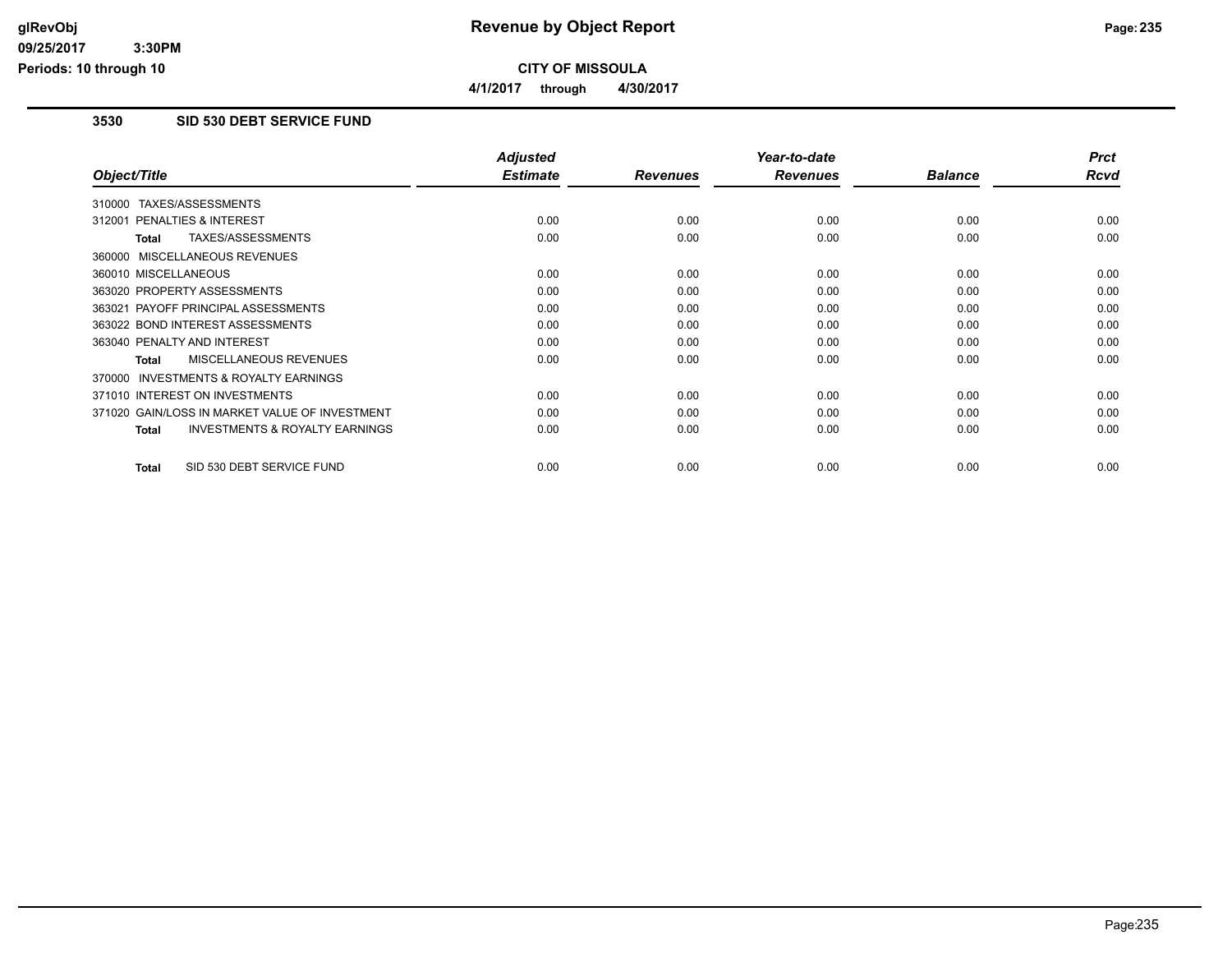**4/1/2017 through 4/30/2017**

**3531 SID 531 HICKORY ST CALMING**

**3531 SID 531 HICKORY ST CALMING**

|                                                           | <b>Adjusted</b> |                 | Year-to-date    |                | <b>Prct</b> |
|-----------------------------------------------------------|-----------------|-----------------|-----------------|----------------|-------------|
| Object/Title                                              | <b>Estimate</b> | <b>Revenues</b> | <b>Revenues</b> | <b>Balance</b> | <b>Rcvd</b> |
| TAXES/ASSESSMENTS<br>310000                               |                 |                 |                 |                |             |
| PENALTIES & INTEREST<br>312001                            | 0.00            | 0.00            | 0.00            | 0.00           | 0.00        |
| TAXES/ASSESSMENTS<br><b>Total</b>                         | 0.00            | 0.00            | 0.00            | 0.00           | 0.00        |
| 360000 MISCELLANEOUS REVENUES                             |                 |                 |                 |                |             |
| 360010 MISCELLANEOUS                                      | 0.00            | 0.00            | 0.00            | 0.00           | 0.00        |
| 363020 PROPERTY ASSESSMENTS                               | 0.00            | 0.00            | 0.00            | 0.00           | 0.00        |
| PAYOFF PRINCIPAL ASSESSMENTS<br>363021                    | 0.00            | 0.00            | 0.00            | 0.00           | 0.00        |
| 363022 BOND INTEREST ASSESSMENTS                          | 0.00            | 0.00            | 0.00            | 0.00           | 0.00        |
| 363040 PENALTY AND INTEREST                               | 0.00            | 0.00            | 0.00            | 0.00           | 0.00        |
| MISCELLANEOUS REVENUES<br><b>Total</b>                    | 0.00            | 0.00            | 0.00            | 0.00           | 0.00        |
| <b>INVESTMENTS &amp; ROYALTY EARNINGS</b><br>370000       |                 |                 |                 |                |             |
| 371010 INTEREST ON INVESTMENTS                            | 0.00            | 0.00            | 0.00            | 0.00           | 0.00        |
| 371020 GAIN/LOSS IN MARKET VALUE OF INVESTMENTS           | 0.00            | 0.00            | 0.00            | 0.00           | 0.00        |
| <b>INVESTMENTS &amp; ROYALTY EARNINGS</b><br><b>Total</b> | 0.00            | 0.00            | 0.00            | 0.00           | 0.00        |
| OTHER FINANCING SOURCES<br>380000                         |                 |                 |                 |                |             |
| 383000 OPERATING TRANSFERS                                | 0.00            | 0.00            | 0.00            | 0.00           | 0.00        |
| OTHER FINANCING SOURCES<br><b>Total</b>                   | 0.00            | 0.00            | 0.00            | 0.00           | 0.00        |
| SID 531 HICKORY ST CALMING<br><b>Total</b>                | 0.00            | 0.00            | 0.00            | 0.00           | 0.00        |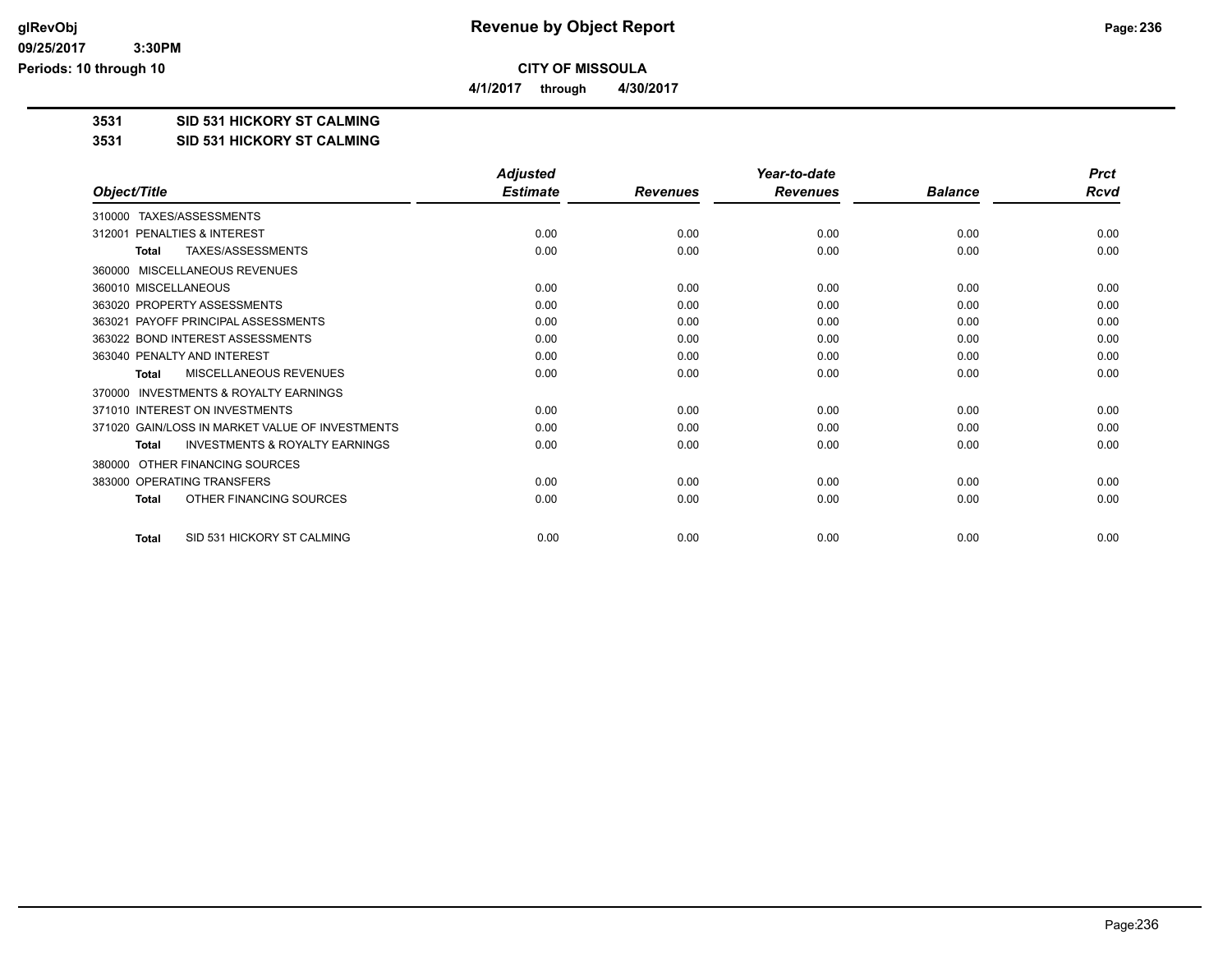**4/1/2017 through 4/30/2017**

# **3531 SID 531 HICKORY ST CALMING**

|                                                           | <b>Adjusted</b> |                 | Year-to-date    |                | <b>Prct</b> |
|-----------------------------------------------------------|-----------------|-----------------|-----------------|----------------|-------------|
| Object/Title                                              | <b>Estimate</b> | <b>Revenues</b> | <b>Revenues</b> | <b>Balance</b> | <b>Rcvd</b> |
| 310000 TAXES/ASSESSMENTS                                  |                 |                 |                 |                |             |
| PENALTIES & INTEREST<br>312001                            | 0.00            | 0.00            | 0.00            | 0.00           | 0.00        |
| TAXES/ASSESSMENTS<br><b>Total</b>                         | 0.00            | 0.00            | 0.00            | 0.00           | 0.00        |
| 360000 MISCELLANEOUS REVENUES                             |                 |                 |                 |                |             |
| 360010 MISCELLANEOUS                                      | 0.00            | 0.00            | 0.00            | 0.00           | 0.00        |
| 363020 PROPERTY ASSESSMENTS                               | 0.00            | 0.00            | 0.00            | 0.00           | 0.00        |
| 363021 PAYOFF PRINCIPAL ASSESSMENTS                       | 0.00            | 0.00            | 0.00            | 0.00           | 0.00        |
| 363022 BOND INTEREST ASSESSMENTS                          | 0.00            | 0.00            | 0.00            | 0.00           | 0.00        |
| 363040 PENALTY AND INTEREST                               | 0.00            | 0.00            | 0.00            | 0.00           | 0.00        |
| <b>MISCELLANEOUS REVENUES</b><br><b>Total</b>             | 0.00            | 0.00            | 0.00            | 0.00           | 0.00        |
| 370000 INVESTMENTS & ROYALTY EARNINGS                     |                 |                 |                 |                |             |
| 371010 INTEREST ON INVESTMENTS                            | 0.00            | 0.00            | 0.00            | 0.00           | 0.00        |
| 371020 GAIN/LOSS IN MARKET VALUE OF INVESTMENT            | 0.00            | 0.00            | 0.00            | 0.00           | 0.00        |
| <b>INVESTMENTS &amp; ROYALTY EARNINGS</b><br><b>Total</b> | 0.00            | 0.00            | 0.00            | 0.00           | 0.00        |
| 380000 OTHER FINANCING SOURCES                            |                 |                 |                 |                |             |
| 383000 OPERATING TRANSFERS                                | 0.00            | 0.00            | 0.00            | 0.00           | 0.00        |
| OTHER FINANCING SOURCES<br><b>Total</b>                   | 0.00            | 0.00            | 0.00            | 0.00           | 0.00        |
| SID 531 HICKORY ST CALMING<br><b>Total</b>                | 0.00            | 0.00            | 0.00            | 0.00           | 0.00        |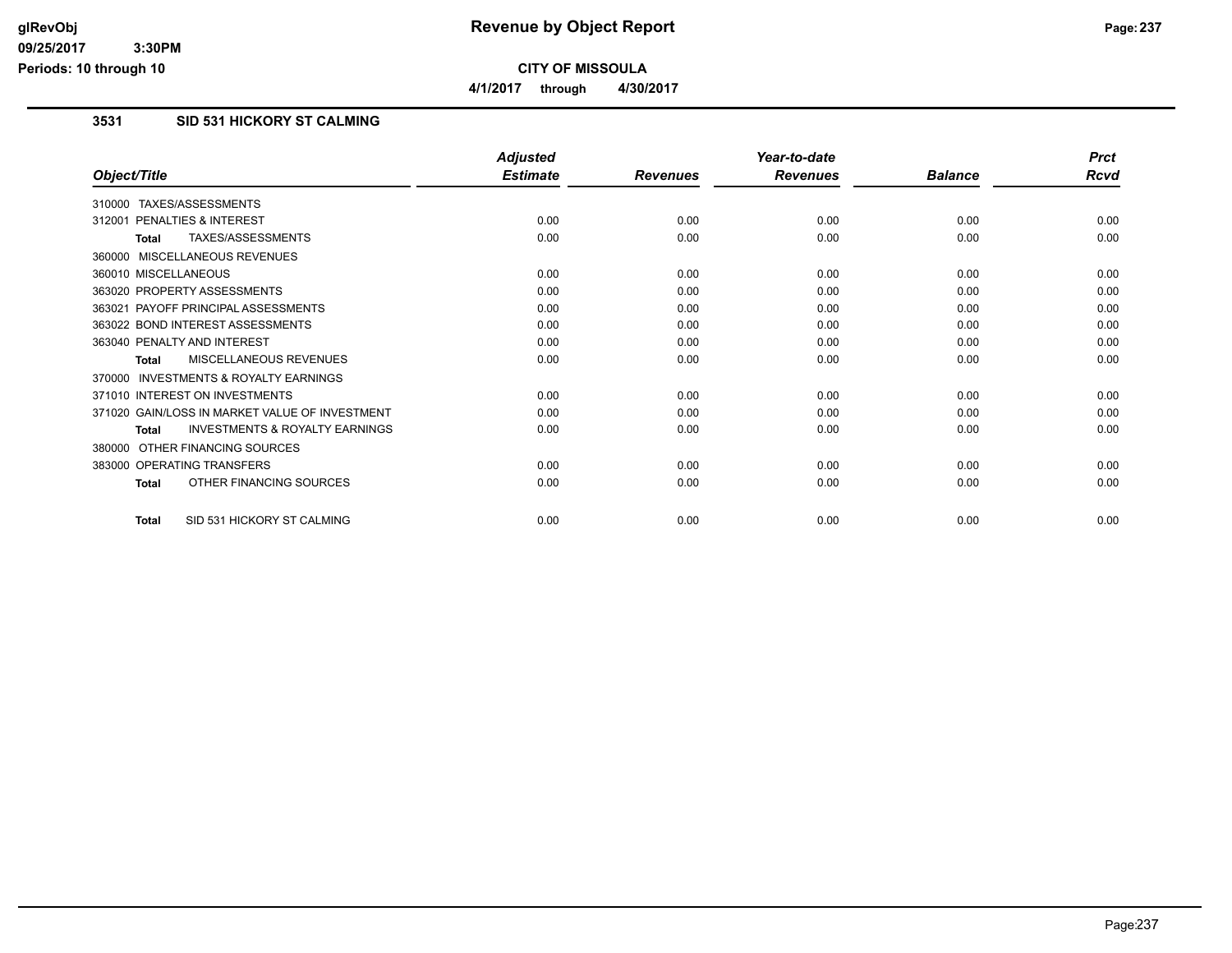**4/1/2017 through 4/30/2017**

**3532 SID 532 DEBT SERVICE FUND**

**3532 SID 532 DEBT SERVICE FUND**

|                                                           | <b>Adjusted</b> |                 | Year-to-date    |                | <b>Prct</b> |
|-----------------------------------------------------------|-----------------|-----------------|-----------------|----------------|-------------|
| Object/Title                                              | <b>Estimate</b> | <b>Revenues</b> | <b>Revenues</b> | <b>Balance</b> | Rcvd        |
| 360000 MISCELLANEOUS REVENUES                             |                 |                 |                 |                |             |
| 363020 PROPERTY ASSESSMENTS                               | 40,633.00       | 86.47           | 17,034.59       | 23,598.41      | 41.92       |
| 363021 PAYOFF PRINCIPAL ASSESSMENTS                       | 0.00            | 0.00            | 946.40          | $-946.40$      | 0.00        |
| 363022 BOND INTEREST ASSESSMENTS                          | 0.00            | 0.00            | 0.00            | 0.00           | 0.00        |
| 363040 PENALTY AND INTEREST                               | 0.00            | 0.00            | 31.01           | $-31.01$       | 0.00        |
| MISCELLANEOUS REVENUES<br><b>Total</b>                    | 40,633.00       | 86.47           | 18.012.00       | 22,621.00      | 44.33       |
| 370000 INVESTMENTS & ROYALTY EARNINGS                     |                 |                 |                 |                |             |
| 371010 INTEREST ON INVESTMENTS                            | 0.00            | 0.00            | 0.00            | 0.00           | 0.00        |
| 371020 GAIN/LOSS IN MARKET VALUE OF INVESTMENTS           | 0.00            | 0.00            | 0.00            | 0.00           | 0.00        |
| <b>INVESTMENTS &amp; ROYALTY EARNINGS</b><br><b>Total</b> | 0.00            | 0.00            | 0.00            | 0.00           | 0.00        |
| SID 532 DEBT SERVICE FUND<br><b>Total</b>                 | 40.633.00       | 86.47           | 18.012.00       | 22.621.00      | 44.33       |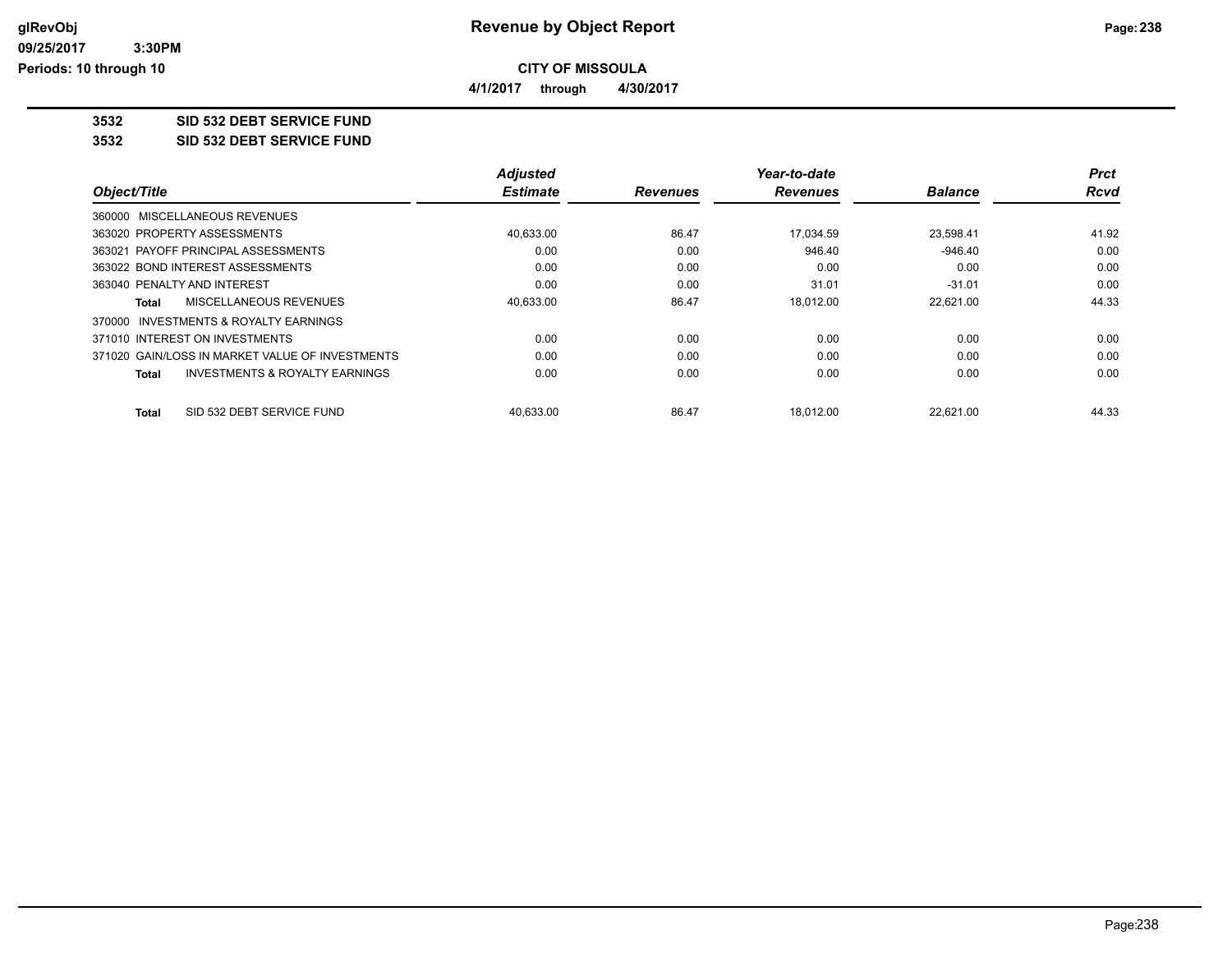**4/1/2017 through 4/30/2017**

### **3532 SID 532 DEBT SERVICE FUND**

|                                                           | <b>Adjusted</b> |                 | Year-to-date    |                | <b>Prct</b> |
|-----------------------------------------------------------|-----------------|-----------------|-----------------|----------------|-------------|
| Object/Title                                              | <b>Estimate</b> | <b>Revenues</b> | <b>Revenues</b> | <b>Balance</b> | <b>Rcvd</b> |
| 360000 MISCELLANEOUS REVENUES                             |                 |                 |                 |                |             |
| 363020 PROPERTY ASSESSMENTS                               | 40.633.00       | 86.47           | 17.034.59       | 23.598.41      | 41.92       |
| 363021 PAYOFF PRINCIPAL ASSESSMENTS                       | 0.00            | 0.00            | 946.40          | $-946.40$      | 0.00        |
| 363022 BOND INTEREST ASSESSMENTS                          | 0.00            | 0.00            | 0.00            | 0.00           | 0.00        |
| 363040 PENALTY AND INTEREST                               | 0.00            | 0.00            | 31.01           | $-31.01$       | 0.00        |
| MISCELLANEOUS REVENUES<br><b>Total</b>                    | 40,633.00       | 86.47           | 18,012.00       | 22,621.00      | 44.33       |
| <b>INVESTMENTS &amp; ROYALTY EARNINGS</b><br>370000       |                 |                 |                 |                |             |
| 371010 INTEREST ON INVESTMENTS                            | 0.00            | 0.00            | 0.00            | 0.00           | 0.00        |
| 371020 GAIN/LOSS IN MARKET VALUE OF INVESTMENT            | 0.00            | 0.00            | 0.00            | 0.00           | 0.00        |
| <b>INVESTMENTS &amp; ROYALTY EARNINGS</b><br><b>Total</b> | 0.00            | 0.00            | 0.00            | 0.00           | 0.00        |
| SID 532 DEBT SERVICE FUND<br><b>Total</b>                 | 40.633.00       | 86.47           | 18.012.00       | 22.621.00      | 44.33       |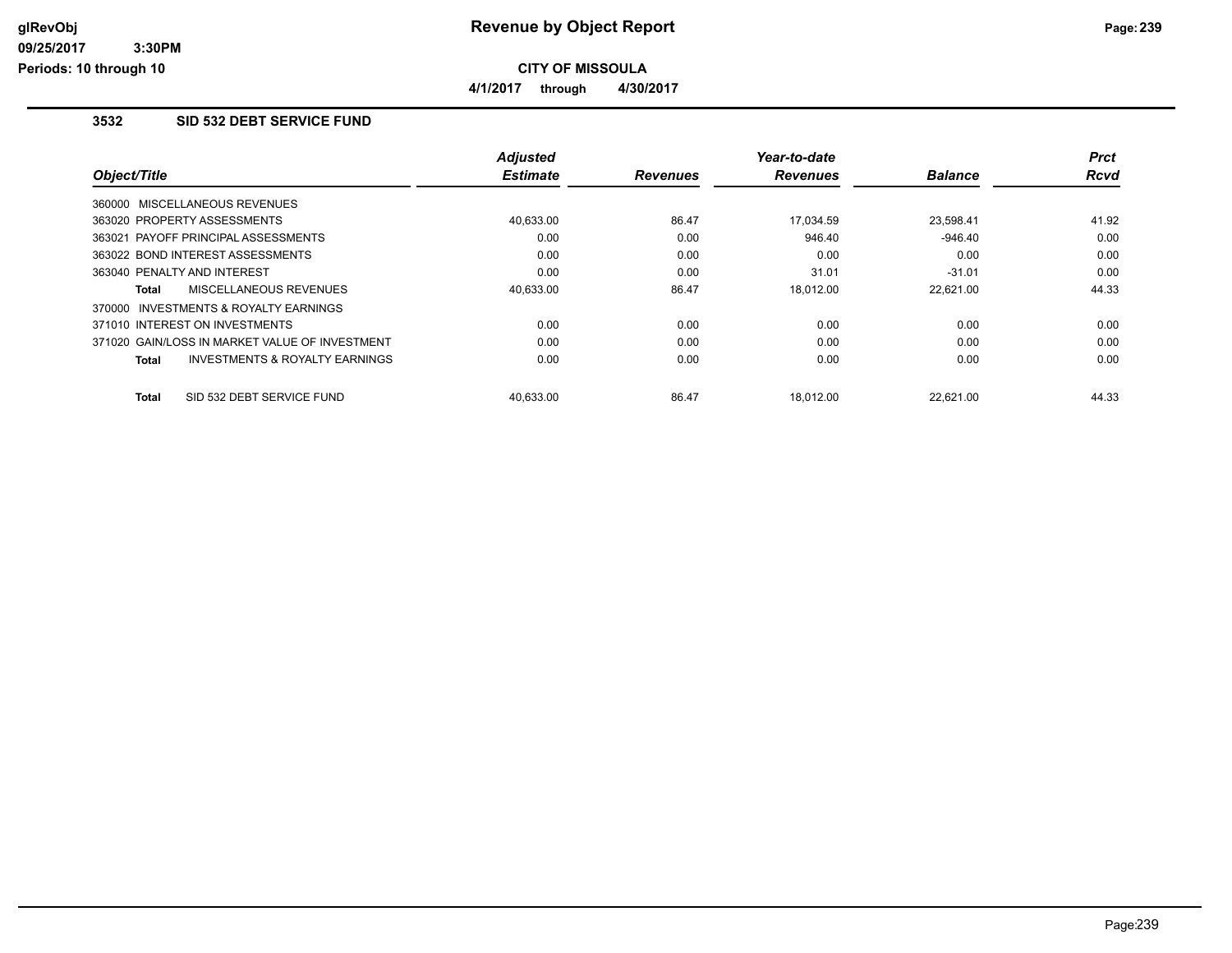**4/1/2017 through 4/30/2017**

# **3533 GILBERT ST SEWER SID DEBT FUND**

#### **3533 GILBERT ST SEWER SID DEBT FUND**

|                                                           | <b>Adjusted</b> |                 | Year-to-date    |                | <b>Prct</b> |
|-----------------------------------------------------------|-----------------|-----------------|-----------------|----------------|-------------|
| Object/Title                                              | <b>Estimate</b> | <b>Revenues</b> | <b>Revenues</b> | <b>Balance</b> | <b>Rcvd</b> |
| TAXES/ASSESSMENTS<br>310000                               |                 |                 |                 |                |             |
| <b>PENALTIES &amp; INTEREST</b><br>312001                 | 0.00            | 0.00            | 0.00            | 0.00           | 0.00        |
| <b>TAXES/ASSESSMENTS</b><br><b>Total</b>                  | 0.00            | 0.00            | 0.00            | 0.00           | 0.00        |
| MISCELLANEOUS REVENUES<br>360000                          |                 |                 |                 |                |             |
| 363020 PROPERTY ASSESSMENTS                               | 16,875.00       | 0.00            | 6,770.63        | 10,104.37      | 40.12       |
| PAYOFF PRINCIPAL ASSESSMENTS<br>363021                    | 0.00            | 0.00            | 1,910.85        | $-1,910.85$    | 0.00        |
| 363022 BOND INTEREST ASSESSMENTS                          | 0.00            | 0.00            | 0.00            | 0.00           | 0.00        |
| 363040 PENALTY AND INTEREST                               | 0.00            | 0.00            | 2.63            | $-2.63$        | 0.00        |
| <b>MISCELLANEOUS REVENUES</b><br><b>Total</b>             | 16,875.00       | 0.00            | 8,684.11        | 8,190.89       | 51.46       |
| <b>INVESTMENTS &amp; ROYALTY EARNINGS</b><br>370000       |                 |                 |                 |                |             |
| 371010 INTEREST ON INVESTMENTS                            | 0.00            | 0.00            | 0.00            | 0.00           | 0.00        |
| 371020 GAIN/LOSS IN MARKET VALUE OF INVESTMENTS           | 0.00            | 0.00            | 0.00            | 0.00           | 0.00        |
| <b>INVESTMENTS &amp; ROYALTY EARNINGS</b><br><b>Total</b> | 0.00            | 0.00            | 0.00            | 0.00           | 0.00        |
| OTHER FINANCING SOURCES<br>380000                         |                 |                 |                 |                |             |
| 381009 TRANSFERS IN                                       | 0.00            | 0.00            | 0.00            | 0.00           | 0.00        |
| OTHER FINANCING SOURCES<br><b>Total</b>                   | 0.00            | 0.00            | 0.00            | 0.00           | 0.00        |
| GILBERT ST SEWER SID DEBT FUND<br><b>Total</b>            | 16,875.00       | 0.00            | 8,684.11        | 8,190.89       | 51.46       |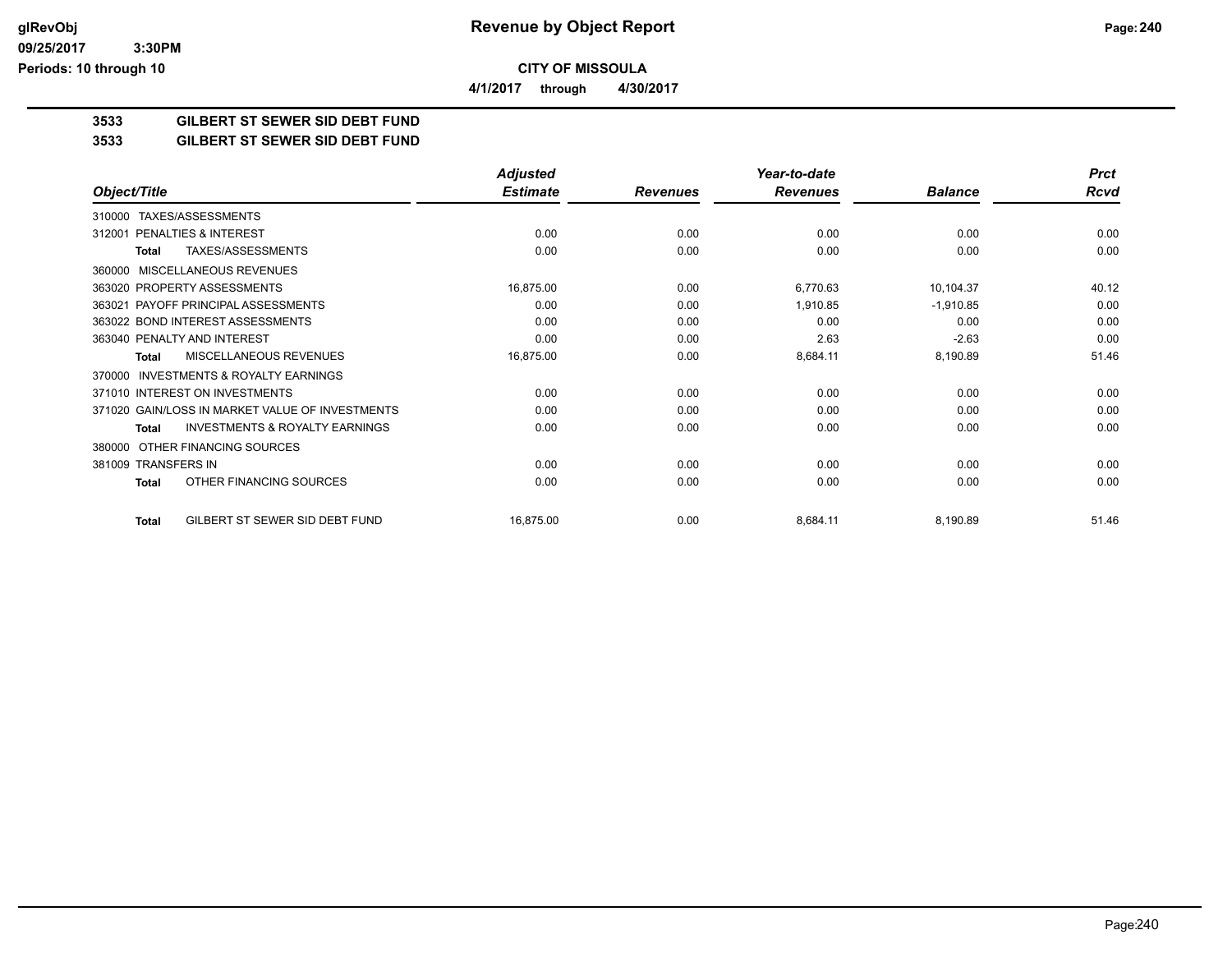**4/1/2017 through 4/30/2017**

# **3533 GILBERT ST SEWER SID DEBT FUND**

|                                                    | <b>Adjusted</b> |                 | Year-to-date    |                | <b>Prct</b> |
|----------------------------------------------------|-----------------|-----------------|-----------------|----------------|-------------|
| Object/Title                                       | <b>Estimate</b> | <b>Revenues</b> | <b>Revenues</b> | <b>Balance</b> | <b>Rcvd</b> |
| TAXES/ASSESSMENTS<br>310000                        |                 |                 |                 |                |             |
| 312001 PENALTIES & INTEREST                        | 0.00            | 0.00            | 0.00            | 0.00           | 0.00        |
| TAXES/ASSESSMENTS<br><b>Total</b>                  | 0.00            | 0.00            | 0.00            | 0.00           | 0.00        |
| MISCELLANEOUS REVENUES<br>360000                   |                 |                 |                 |                |             |
| 363020 PROPERTY ASSESSMENTS                        | 16,875.00       | 0.00            | 6,770.63        | 10,104.37      | 40.12       |
| 363021 PAYOFF PRINCIPAL ASSESSMENTS                | 0.00            | 0.00            | 1,910.85        | $-1,910.85$    | 0.00        |
| 363022 BOND INTEREST ASSESSMENTS                   | 0.00            | 0.00            | 0.00            | 0.00           | 0.00        |
| 363040 PENALTY AND INTEREST                        | 0.00            | 0.00            | 2.63            | $-2.63$        | 0.00        |
| <b>MISCELLANEOUS REVENUES</b><br>Total             | 16,875.00       | 0.00            | 8,684.11        | 8,190.89       | 51.46       |
| 370000 INVESTMENTS & ROYALTY EARNINGS              |                 |                 |                 |                |             |
| 371010 INTEREST ON INVESTMENTS                     | 0.00            | 0.00            | 0.00            | 0.00           | 0.00        |
| 371020 GAIN/LOSS IN MARKET VALUE OF INVESTMENT     | 0.00            | 0.00            | 0.00            | 0.00           | 0.00        |
| <b>INVESTMENTS &amp; ROYALTY EARNINGS</b><br>Total | 0.00            | 0.00            | 0.00            | 0.00           | 0.00        |
| 380000 OTHER FINANCING SOURCES                     |                 |                 |                 |                |             |
| 381009 TRANSFERS IN                                | 0.00            | 0.00            | 0.00            | 0.00           | 0.00        |
| OTHER FINANCING SOURCES<br><b>Total</b>            | 0.00            | 0.00            | 0.00            | 0.00           | 0.00        |
| GILBERT ST SEWER SID DEBT FUND<br><b>Total</b>     | 16,875.00       | 0.00            | 8,684.11        | 8,190.89       | 51.46       |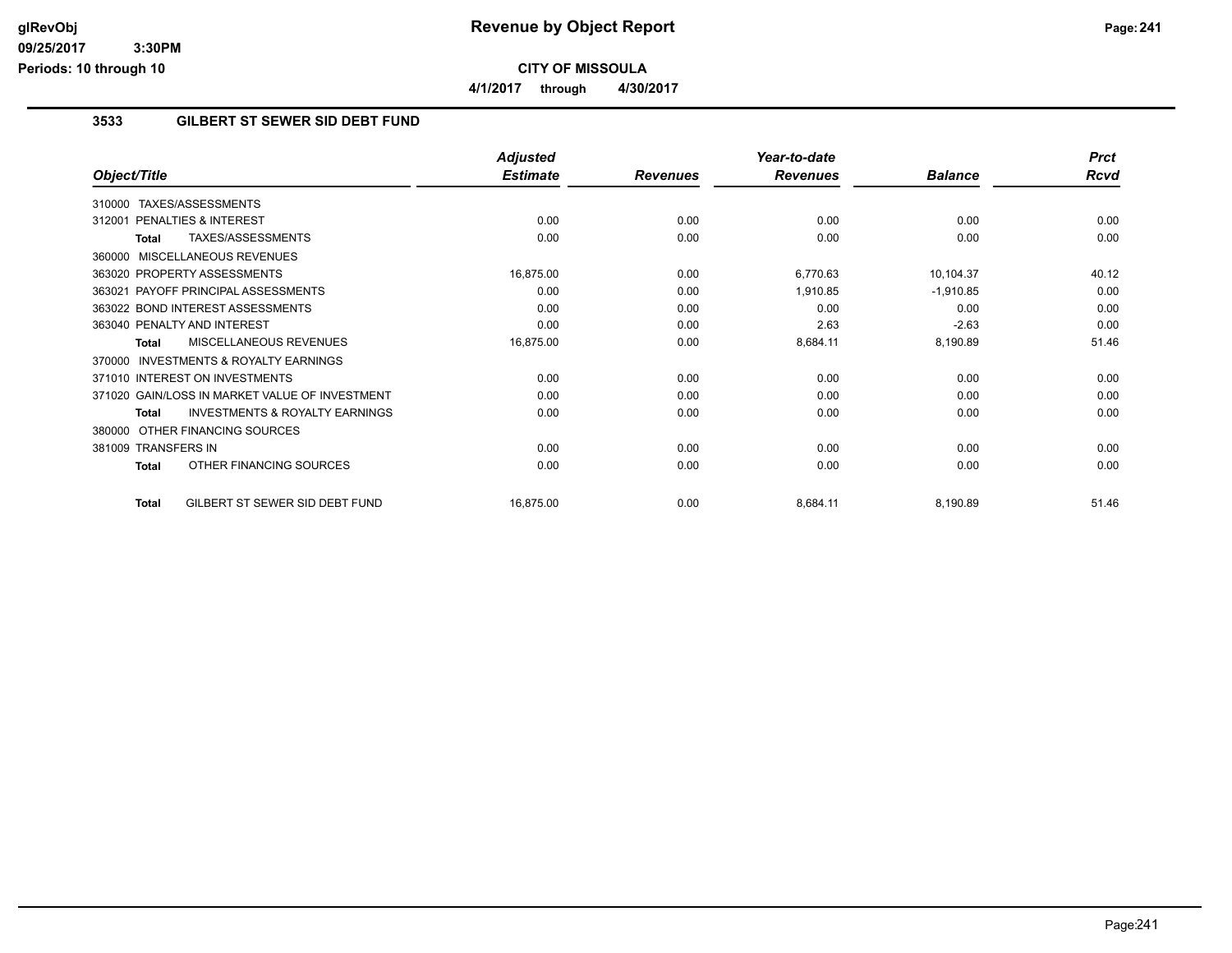**4/1/2017 through 4/30/2017**

### **3534 LINCOLNWOOD SEWER PHASE I**

#### **3534 LINCOLNWOOD SEWER PHASE I**

|                                                           | <b>Adjusted</b> |                 | Year-to-date    |                | <b>Prct</b> |
|-----------------------------------------------------------|-----------------|-----------------|-----------------|----------------|-------------|
| Object/Title                                              | <b>Estimate</b> | <b>Revenues</b> | <b>Revenues</b> | <b>Balance</b> | <b>Rcvd</b> |
| TAXES/ASSESSMENTS<br>310000                               |                 |                 |                 |                |             |
| <b>PENALTIES &amp; INTEREST</b><br>312001                 | 0.00            | 0.00            | 0.00            | 0.00           | 0.00        |
| TAXES/ASSESSMENTS<br><b>Total</b>                         | 0.00            | 0.00            | 0.00            | 0.00           | 0.00        |
| MISCELLANEOUS REVENUES<br>360000                          |                 |                 |                 |                |             |
| 363020 PROPERTY ASSESSMENTS                               | 17,513.00       | 0.00            | 7,871.29        | 9,641.71       | 44.95       |
| 363021 PAYOFF PRINCIPAL ASSESSMENTS                       | 0.00            | 0.00            | 0.00            | 0.00           | 0.00        |
| 363022 BOND INTEREST ASSESSMENTS                          | 0.00            | 0.00            | 0.00            | 0.00           | 0.00        |
| 363040 PENALTY AND INTEREST                               | 0.00            | 0.00            | 4.28            | $-4.28$        | 0.00        |
| <b>MISCELLANEOUS REVENUES</b><br><b>Total</b>             | 17,513.00       | 0.00            | 7.875.57        | 9,637.43       | 44.97       |
| <b>INVESTMENTS &amp; ROYALTY EARNINGS</b><br>370000       |                 |                 |                 |                |             |
| 371010 INTEREST ON INVESTMENTS                            | 0.00            | 0.00            | 0.00            | 0.00           | 0.00        |
| 371020 GAIN/LOSS IN MARKET VALUE OF INVESTMENTS           | 0.00            | 0.00            | 0.00            | 0.00           | 0.00        |
| <b>INVESTMENTS &amp; ROYALTY EARNINGS</b><br><b>Total</b> | 0.00            | 0.00            | 0.00            | 0.00           | 0.00        |
| LINCOLNWOOD SEWER PHASE I<br><b>Total</b>                 | 17,513.00       | 0.00            | 7.875.57        | 9,637.43       | 44.97       |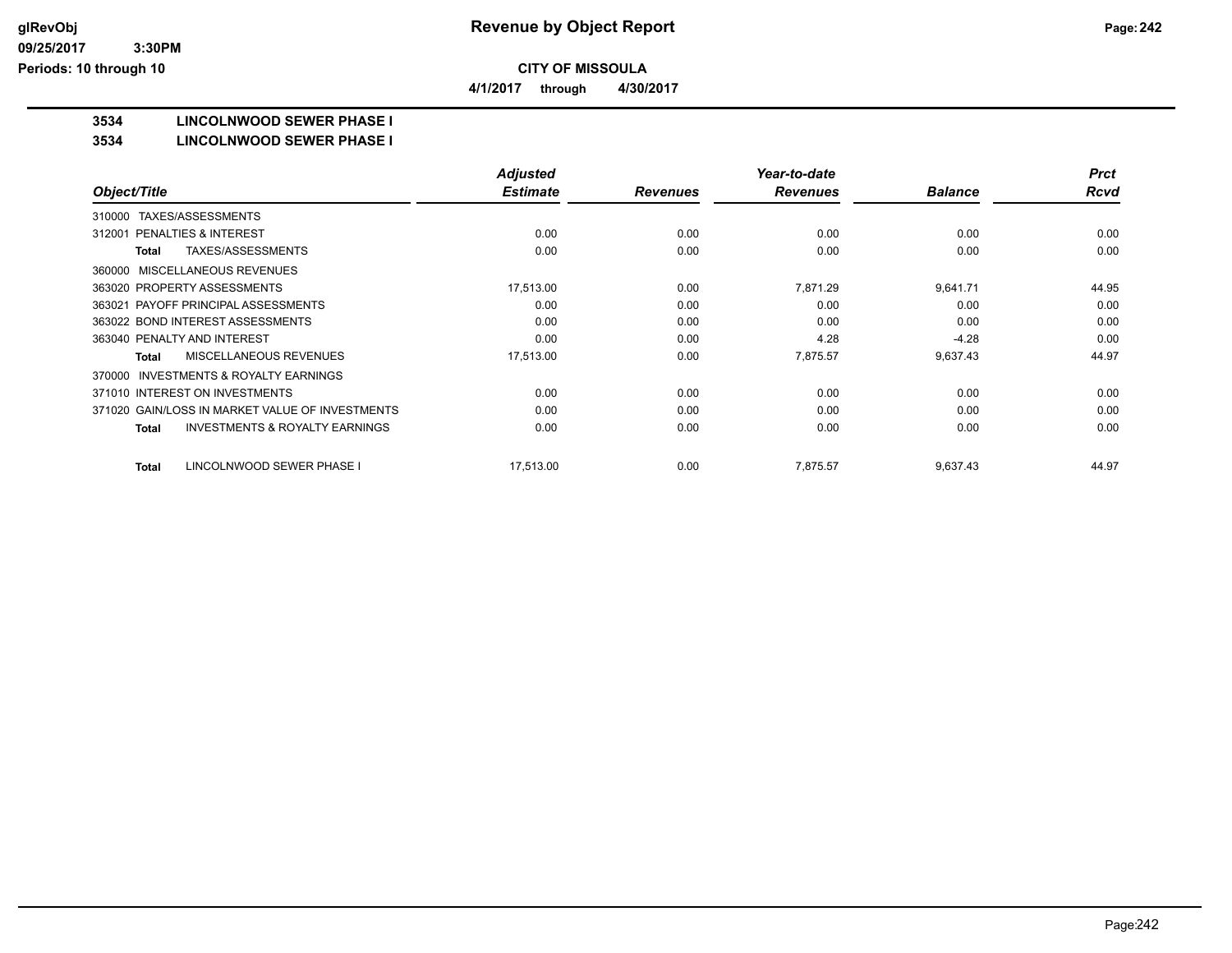**4/1/2017 through 4/30/2017**

# **3534 LINCOLNWOOD SEWER PHASE I**

|                                                     | <b>Adjusted</b> |                 | Year-to-date    |                | <b>Prct</b> |
|-----------------------------------------------------|-----------------|-----------------|-----------------|----------------|-------------|
| Object/Title                                        | <b>Estimate</b> | <b>Revenues</b> | <b>Revenues</b> | <b>Balance</b> | <b>Rcvd</b> |
| TAXES/ASSESSMENTS<br>310000                         |                 |                 |                 |                |             |
| 312001 PENALTIES & INTEREST                         | 0.00            | 0.00            | 0.00            | 0.00           | 0.00        |
| TAXES/ASSESSMENTS<br>Total                          | 0.00            | 0.00            | 0.00            | 0.00           | 0.00        |
| 360000 MISCELLANEOUS REVENUES                       |                 |                 |                 |                |             |
| 363020 PROPERTY ASSESSMENTS                         | 17,513.00       | 0.00            | 7,871.29        | 9,641.71       | 44.95       |
| 363021 PAYOFF PRINCIPAL ASSESSMENTS                 | 0.00            | 0.00            | 0.00            | 0.00           | 0.00        |
| 363022 BOND INTEREST ASSESSMENTS                    | 0.00            | 0.00            | 0.00            | 0.00           | 0.00        |
| 363040 PENALTY AND INTEREST                         | 0.00            | 0.00            | 4.28            | $-4.28$        | 0.00        |
| MISCELLANEOUS REVENUES<br><b>Total</b>              | 17,513.00       | 0.00            | 7,875.57        | 9,637.43       | 44.97       |
| <b>INVESTMENTS &amp; ROYALTY EARNINGS</b><br>370000 |                 |                 |                 |                |             |
| 371010 INTEREST ON INVESTMENTS                      | 0.00            | 0.00            | 0.00            | 0.00           | 0.00        |
| 371020 GAIN/LOSS IN MARKET VALUE OF INVESTMENT      | 0.00            | 0.00            | 0.00            | 0.00           | 0.00        |
| <b>INVESTMENTS &amp; ROYALTY EARNINGS</b><br>Total  | 0.00            | 0.00            | 0.00            | 0.00           | 0.00        |
| LINCOLNWOOD SEWER PHASE I<br><b>Total</b>           | 17,513.00       | 0.00            | 7.875.57        | 9,637.43       | 44.97       |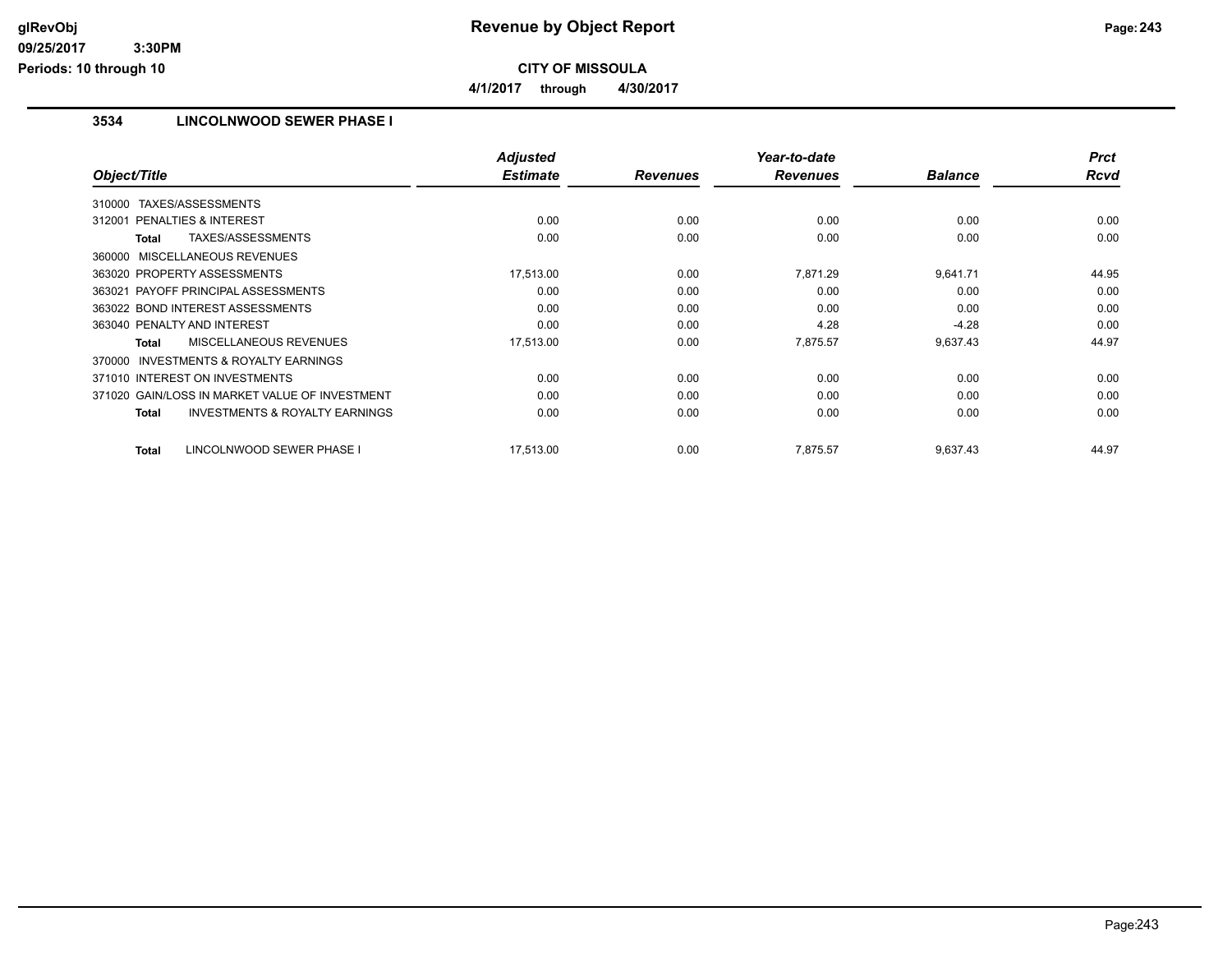**4/1/2017 through 4/30/2017**

# **3535 SLANT STREET TRAFFIC CALMING**

#### **3535 SLANT STREET TRAFFIC CALMING**

|                                                           | <b>Adjusted</b> |                 | Year-to-date    |                | <b>Prct</b> |
|-----------------------------------------------------------|-----------------|-----------------|-----------------|----------------|-------------|
| Object/Title                                              | <b>Estimate</b> | <b>Revenues</b> | <b>Revenues</b> | <b>Balance</b> | <b>Rcvd</b> |
| <b>TAXES/ASSESSMENTS</b><br>310000                        |                 |                 |                 |                |             |
| PENALTIES & INTEREST<br>312001                            | 0.00            | 0.00            | 0.00            | 0.00           | 0.00        |
| TAXES/ASSESSMENTS<br>Total                                | 0.00            | 0.00            | 0.00            | 0.00           | 0.00        |
| MISCELLANEOUS REVENUES<br>360000                          |                 |                 |                 |                |             |
| 360010 MISCELLANEOUS                                      | 0.00            | 0.00            | 0.00            | 0.00           | 0.00        |
| 363020 PROPERTY ASSESSMENTS                               | 0.00            | 0.00            | 23.01           | $-23.01$       | 0.00        |
| 363021 PAYOFF PRINCIPAL ASSESSMENTS                       | 0.00            | 0.00            | 0.00            | 0.00           | 0.00        |
| 363022 BOND INTEREST ASSESSMENTS                          | 0.00            | 0.00            | 0.00            | 0.00           | 0.00        |
| 363040 PENALTY AND INTEREST                               | 0.00            | 0.00            | 0.49            | $-0.49$        | 0.00        |
| MISCELLANEOUS REVENUES<br>Total                           | 0.00            | 0.00            | 23.50           | $-23.50$       | 0.00        |
| <b>INVESTMENTS &amp; ROYALTY EARNINGS</b><br>370000       |                 |                 |                 |                |             |
| 371010 INTEREST ON INVESTMENTS                            | 0.00            | 0.00            | 0.00            | 0.00           | 0.00        |
| 371020 GAIN/LOSS IN MARKET VALUE OF INVESTMENTS           | 0.00            | 0.00            | 0.00            | 0.00           | 0.00        |
| <b>INVESTMENTS &amp; ROYALTY EARNINGS</b><br><b>Total</b> | 0.00            | 0.00            | 0.00            | 0.00           | 0.00        |
| OTHER FINANCING SOURCES<br>380000                         |                 |                 |                 |                |             |
| 383000 OPERATING TRANSFERS                                | 0.00            | 0.00            | 0.00            | 0.00           | 0.00        |
| OTHER FINANCING SOURCES<br><b>Total</b>                   | 0.00            | 0.00            | 0.00            | 0.00           | 0.00        |
| SLANT STREET TRAFFIC CALMING<br><b>Total</b>              | 0.00            | 0.00            | 23.50           | $-23.50$       | 0.00        |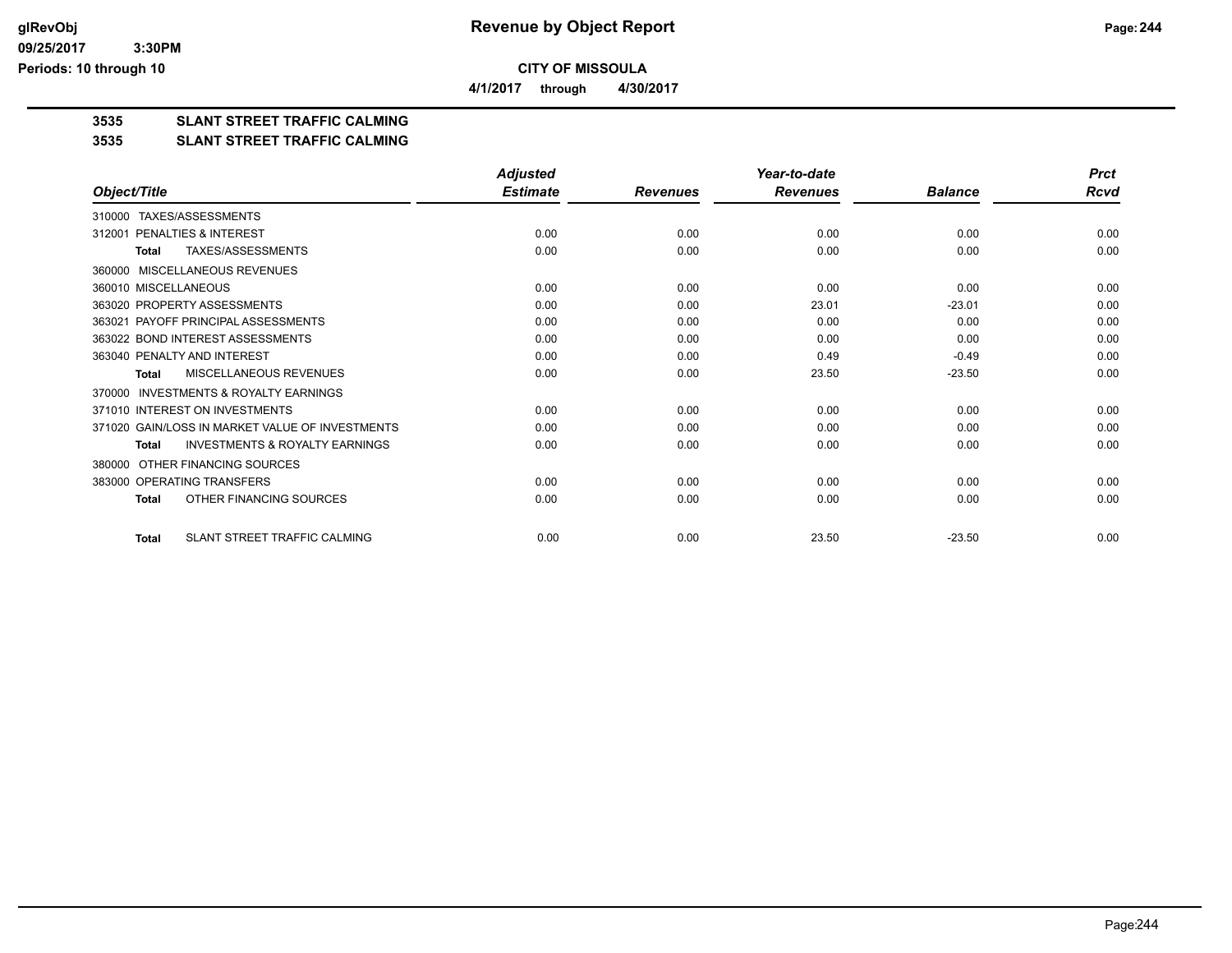**4/1/2017 through 4/30/2017**

# **3535 SLANT STREET TRAFFIC CALMING**

|                                                           | <b>Adjusted</b> |                 | Year-to-date    |                | <b>Prct</b> |
|-----------------------------------------------------------|-----------------|-----------------|-----------------|----------------|-------------|
| Object/Title                                              | <b>Estimate</b> | <b>Revenues</b> | <b>Revenues</b> | <b>Balance</b> | Rcvd        |
| 310000 TAXES/ASSESSMENTS                                  |                 |                 |                 |                |             |
| PENALTIES & INTEREST<br>312001                            | 0.00            | 0.00            | 0.00            | 0.00           | 0.00        |
| TAXES/ASSESSMENTS<br><b>Total</b>                         | 0.00            | 0.00            | 0.00            | 0.00           | 0.00        |
| 360000 MISCELLANEOUS REVENUES                             |                 |                 |                 |                |             |
| 360010 MISCELLANEOUS                                      | 0.00            | 0.00            | 0.00            | 0.00           | 0.00        |
| 363020 PROPERTY ASSESSMENTS                               | 0.00            | 0.00            | 23.01           | $-23.01$       | 0.00        |
| 363021 PAYOFF PRINCIPAL ASSESSMENTS                       | 0.00            | 0.00            | 0.00            | 0.00           | 0.00        |
| 363022 BOND INTEREST ASSESSMENTS                          | 0.00            | 0.00            | 0.00            | 0.00           | 0.00        |
| 363040 PENALTY AND INTEREST                               | 0.00            | 0.00            | 0.49            | $-0.49$        | 0.00        |
| MISCELLANEOUS REVENUES<br><b>Total</b>                    | 0.00            | 0.00            | 23.50           | $-23.50$       | 0.00        |
| 370000 INVESTMENTS & ROYALTY EARNINGS                     |                 |                 |                 |                |             |
| 371010 INTEREST ON INVESTMENTS                            | 0.00            | 0.00            | 0.00            | 0.00           | 0.00        |
| 371020 GAIN/LOSS IN MARKET VALUE OF INVESTMENT            | 0.00            | 0.00            | 0.00            | 0.00           | 0.00        |
| <b>INVESTMENTS &amp; ROYALTY EARNINGS</b><br><b>Total</b> | 0.00            | 0.00            | 0.00            | 0.00           | 0.00        |
| 380000 OTHER FINANCING SOURCES                            |                 |                 |                 |                |             |
| 383000 OPERATING TRANSFERS                                | 0.00            | 0.00            | 0.00            | 0.00           | 0.00        |
| OTHER FINANCING SOURCES<br><b>Total</b>                   | 0.00            | 0.00            | 0.00            | 0.00           | 0.00        |
| SLANT STREET TRAFFIC CALMING<br><b>Total</b>              | 0.00            | 0.00            | 23.50           | $-23.50$       | 0.00        |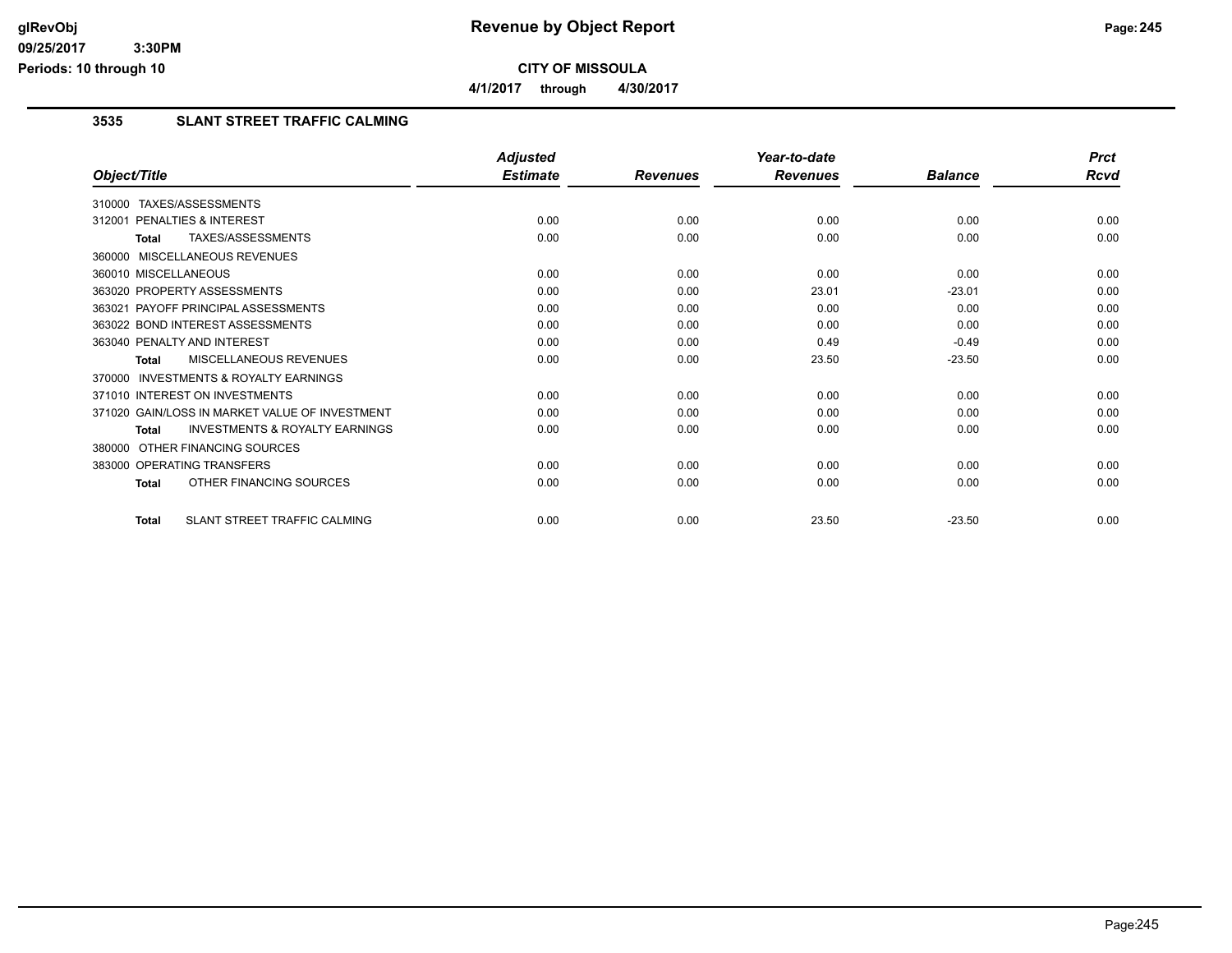**4/1/2017 through 4/30/2017**

### **3536 LINCOLNWOOD SEWER PHASE II**

#### **3536 LINCOLNWOOD SEWER PHASE II**

|                                                           | <b>Adjusted</b> |                 | Year-to-date    |                | <b>Prct</b> |
|-----------------------------------------------------------|-----------------|-----------------|-----------------|----------------|-------------|
| Object/Title                                              | <b>Estimate</b> | <b>Revenues</b> | <b>Revenues</b> | <b>Balance</b> | Rcvd        |
| TAXES/ASSESSMENTS<br>310000                               |                 |                 |                 |                |             |
| <b>PENALTIES &amp; INTEREST</b><br>312001                 | 0.00            | 0.00            | 0.00            | 0.00           | 0.00        |
| TAXES/ASSESSMENTS<br><b>Total</b>                         | 0.00            | 0.00            | 0.00            | 0.00           | 0.00        |
| MISCELLANEOUS REVENUES<br>360000                          |                 |                 |                 |                |             |
| 363020 PROPERTY ASSESSMENTS                               | 31,544.00       | 328.50          | 14,321.88       | 17,222.12      | 45.40       |
| 363021 PAYOFF PRINCIPAL ASSESSMENTS                       | 0.00            | 0.00            | 3.352.17        | $-3.352.17$    | 0.00        |
| 363022 BOND INTEREST ASSESSMENTS                          | 0.00            | 0.00            | 0.00            | 0.00           | 0.00        |
| 363040 PENALTY AND INTEREST                               | 0.00            | 15.31           | 21.61           | $-21.61$       | 0.00        |
| <b>MISCELLANEOUS REVENUES</b><br><b>Total</b>             | 31,544.00       | 343.81          | 17,695.66       | 13,848.34      | 56.10       |
| <b>INVESTMENTS &amp; ROYALTY EARNINGS</b><br>370000       |                 |                 |                 |                |             |
| 371010 INTEREST ON INVESTMENTS                            | 0.00            | 0.00            | 0.00            | 0.00           | 0.00        |
| 371020 GAIN/LOSS IN MARKET VALUE OF INVESTMENTS           | 0.00            | 0.00            | 0.00            | 0.00           | 0.00        |
| <b>INVESTMENTS &amp; ROYALTY EARNINGS</b><br><b>Total</b> | 0.00            | 0.00            | 0.00            | 0.00           | 0.00        |
| LINCOLNWOOD SEWER PHASE II<br><b>Total</b>                | 31,544.00       | 343.81          | 17,695.66       | 13,848.34      | 56.10       |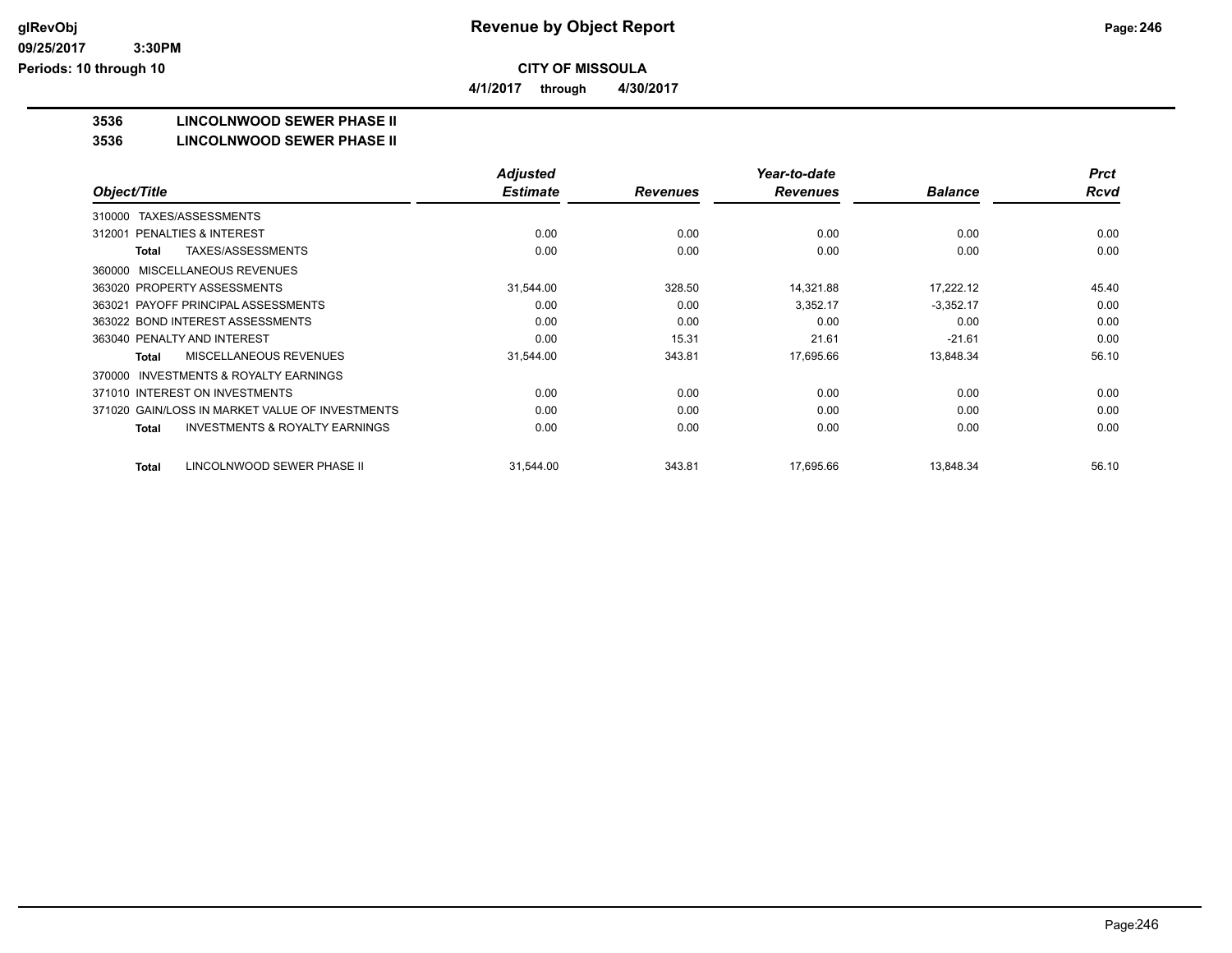**4/1/2017 through 4/30/2017**

# **3536 LINCOLNWOOD SEWER PHASE II**

|                                                     | <b>Adjusted</b> |                 | Year-to-date    |                | <b>Prct</b> |
|-----------------------------------------------------|-----------------|-----------------|-----------------|----------------|-------------|
| Object/Title                                        | <b>Estimate</b> | <b>Revenues</b> | <b>Revenues</b> | <b>Balance</b> | <b>Rcvd</b> |
| TAXES/ASSESSMENTS<br>310000                         |                 |                 |                 |                |             |
| 312001 PENALTIES & INTEREST                         | 0.00            | 0.00            | 0.00            | 0.00           | 0.00        |
| TAXES/ASSESSMENTS<br>Total                          | 0.00            | 0.00            | 0.00            | 0.00           | 0.00        |
| 360000 MISCELLANEOUS REVENUES                       |                 |                 |                 |                |             |
| 363020 PROPERTY ASSESSMENTS                         | 31,544.00       | 328.50          | 14,321.88       | 17,222.12      | 45.40       |
| 363021 PAYOFF PRINCIPAL ASSESSMENTS                 | 0.00            | 0.00            | 3,352.17        | $-3,352.17$    | 0.00        |
| 363022 BOND INTEREST ASSESSMENTS                    | 0.00            | 0.00            | 0.00            | 0.00           | 0.00        |
| 363040 PENALTY AND INTEREST                         | 0.00            | 15.31           | 21.61           | $-21.61$       | 0.00        |
| <b>MISCELLANEOUS REVENUES</b><br><b>Total</b>       | 31,544.00       | 343.81          | 17,695.66       | 13,848.34      | 56.10       |
| <b>INVESTMENTS &amp; ROYALTY EARNINGS</b><br>370000 |                 |                 |                 |                |             |
| 371010 INTEREST ON INVESTMENTS                      | 0.00            | 0.00            | 0.00            | 0.00           | 0.00        |
| 371020 GAIN/LOSS IN MARKET VALUE OF INVESTMENT      | 0.00            | 0.00            | 0.00            | 0.00           | 0.00        |
| <b>INVESTMENTS &amp; ROYALTY EARNINGS</b><br>Total  | 0.00            | 0.00            | 0.00            | 0.00           | 0.00        |
| LINCOLNWOOD SEWER PHASE II<br><b>Total</b>          | 31,544.00       | 343.81          | 17.695.66       | 13.848.34      | 56.10       |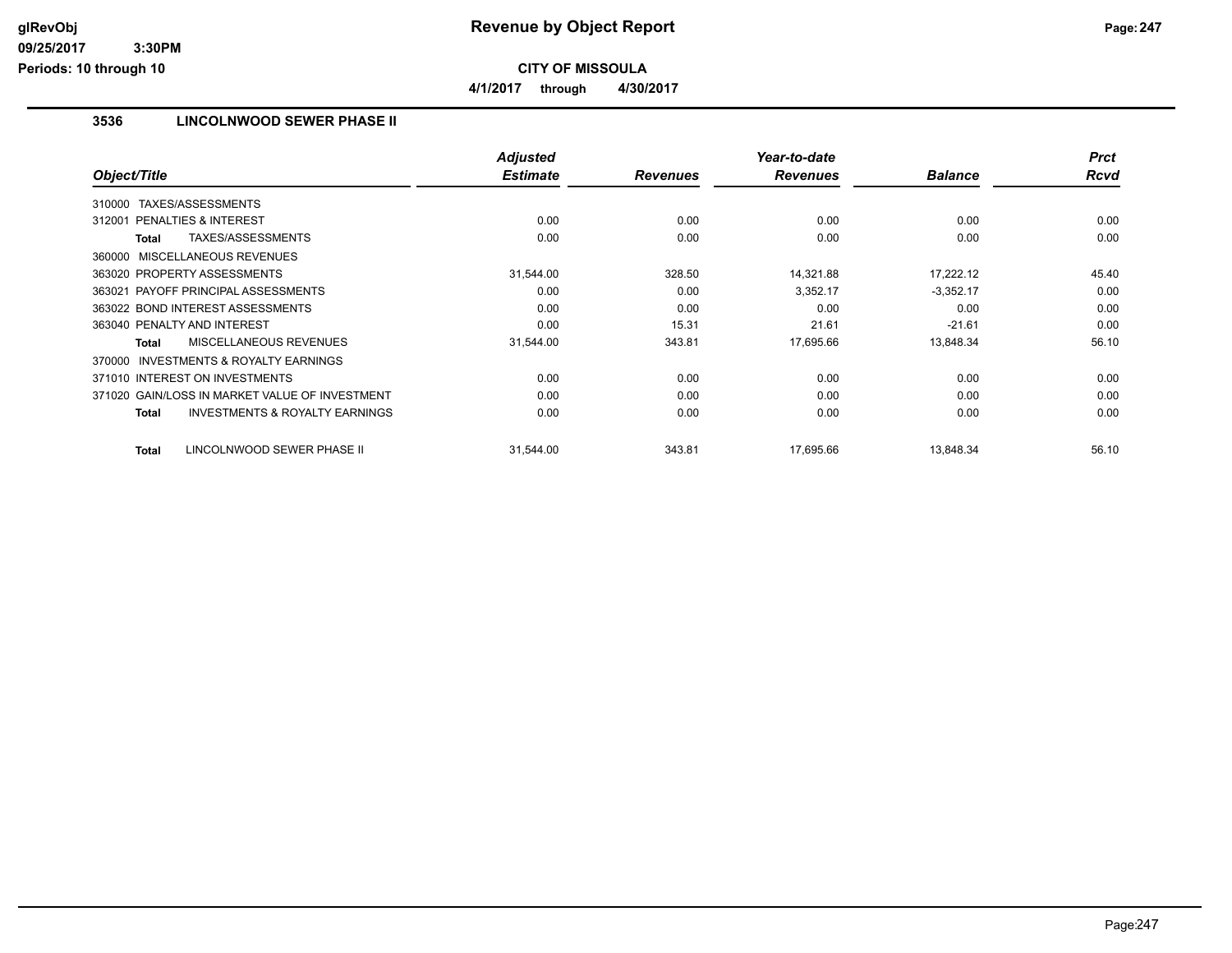**4/1/2017 through 4/30/2017**

#### **3539 SOUTH 4TH STREET W TRAFFIC**

#### **3539 SOUTH 4TH STREET W TRAFFIC**

|                                                     | <b>Adjusted</b> |                 | Year-to-date    |                | <b>Prct</b> |
|-----------------------------------------------------|-----------------|-----------------|-----------------|----------------|-------------|
| Object/Title                                        | <b>Estimate</b> | <b>Revenues</b> | <b>Revenues</b> | <b>Balance</b> | <b>Rcvd</b> |
| 310000 TAXES/ASSESSMENTS                            |                 |                 |                 |                |             |
| PENALTIES & INTEREST<br>312001                      | 0.00            | 0.00            | 0.00            | 0.00           | 0.00        |
| TAXES/ASSESSMENTS<br><b>Total</b>                   | 0.00            | 0.00            | 0.00            | 0.00           | 0.00        |
| MISCELLANEOUS REVENUES<br>360000                    |                 |                 |                 |                |             |
| 360010 MISCELLANEOUS                                | 0.00            | 0.00            | 0.00            | 0.00           | 0.00        |
| 363020 PROPERTY ASSESSMENTS                         | 0.00            | 0.00            | 0.00            | 0.00           | 0.00        |
| 363021 PAYOFF PRINCIPAL ASSESSMENTS                 | 0.00            | 0.00            | 0.00            | 0.00           | 0.00        |
| 363022 BOND INTEREST ASSESSMENTS                    | 0.00            | 0.00            | 0.00            | 0.00           | 0.00        |
| 363040 PENALTY AND INTEREST                         | 0.00            | 0.00            | 0.00            | 0.00           | 0.00        |
| MISCELLANEOUS REVENUES<br>Total                     | 0.00            | 0.00            | 0.00            | 0.00           | 0.00        |
| <b>INVESTMENTS &amp; ROYALTY EARNINGS</b><br>370000 |                 |                 |                 |                |             |
| 371010 INTEREST ON INVESTMENTS                      | 0.00            | 0.00            | 0.00            | 0.00           | 0.00        |
| 371020 GAIN/LOSS IN MARKET VALUE OF INVESTMENTS     | 0.00            | 0.00            | 0.00            | 0.00           | 0.00        |
| <b>INVESTMENTS &amp; ROYALTY EARNINGS</b><br>Total  | 0.00            | 0.00            | 0.00            | 0.00           | 0.00        |
| OTHER FINANCING SOURCES<br>380000                   |                 |                 |                 |                |             |
| 383000 OPERATING TRANSFERS                          | 0.00            | 0.00            | 0.00            | 0.00           | 0.00        |
| OTHER FINANCING SOURCES<br><b>Total</b>             | 0.00            | 0.00            | 0.00            | 0.00           | 0.00        |
| SOUTH 4TH STREET W TRAFFIC<br><b>Total</b>          | 0.00            | 0.00            | 0.00            | 0.00           | 0.00        |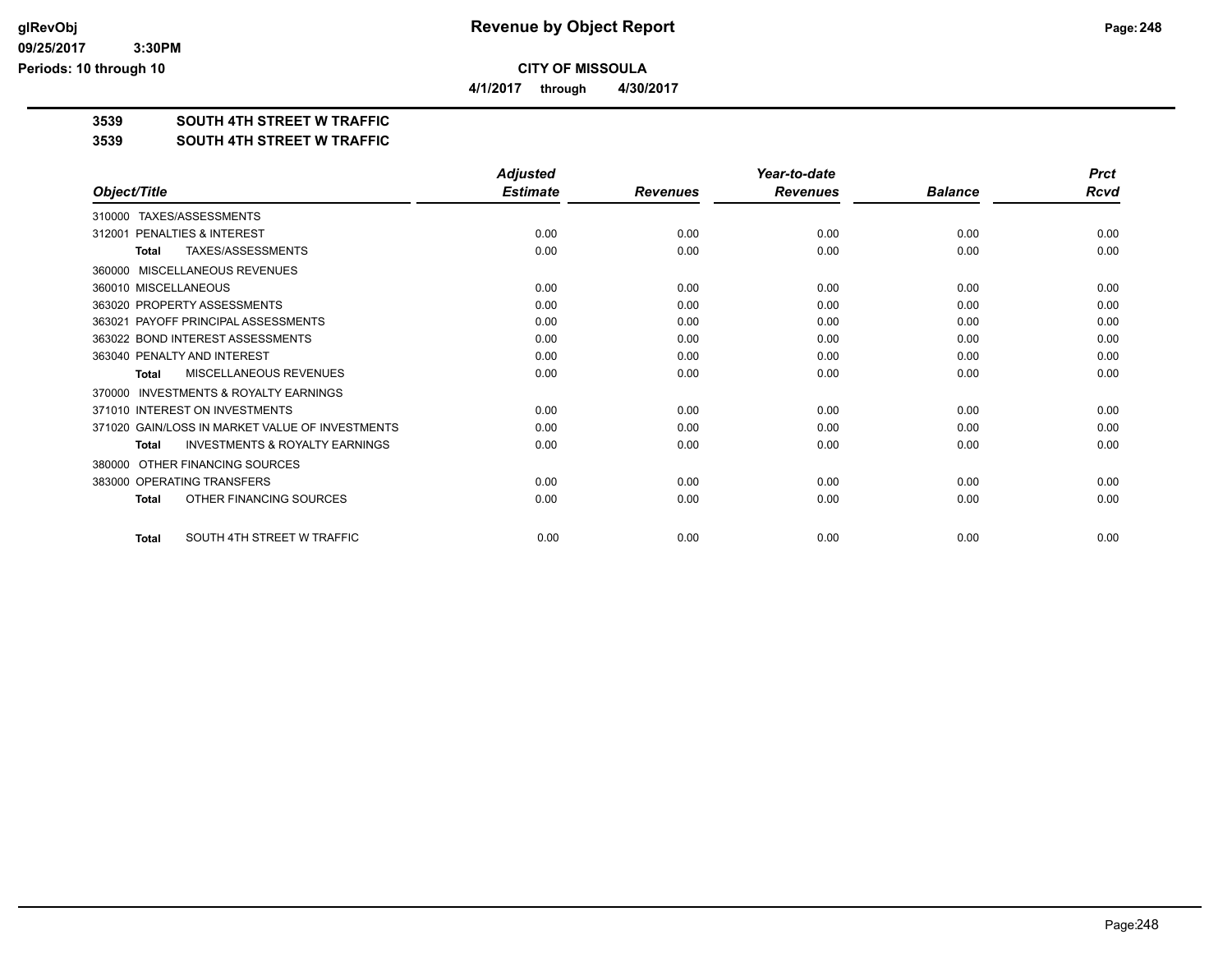**4/1/2017 through 4/30/2017**

# **3539 SOUTH 4TH STREET W TRAFFIC**

|                                                           | <b>Adjusted</b> |                 | Year-to-date    |                | <b>Prct</b> |
|-----------------------------------------------------------|-----------------|-----------------|-----------------|----------------|-------------|
| Object/Title                                              | <b>Estimate</b> | <b>Revenues</b> | <b>Revenues</b> | <b>Balance</b> | <b>Rcvd</b> |
| 310000 TAXES/ASSESSMENTS                                  |                 |                 |                 |                |             |
| 312001 PENALTIES & INTEREST                               | 0.00            | 0.00            | 0.00            | 0.00           | 0.00        |
| TAXES/ASSESSMENTS<br><b>Total</b>                         | 0.00            | 0.00            | 0.00            | 0.00           | 0.00        |
| 360000 MISCELLANEOUS REVENUES                             |                 |                 |                 |                |             |
| 360010 MISCELLANEOUS                                      | 0.00            | 0.00            | 0.00            | 0.00           | 0.00        |
| 363020 PROPERTY ASSESSMENTS                               | 0.00            | 0.00            | 0.00            | 0.00           | 0.00        |
| 363021 PAYOFF PRINCIPAL ASSESSMENTS                       | 0.00            | 0.00            | 0.00            | 0.00           | 0.00        |
| 363022 BOND INTEREST ASSESSMENTS                          | 0.00            | 0.00            | 0.00            | 0.00           | 0.00        |
| 363040 PENALTY AND INTEREST                               | 0.00            | 0.00            | 0.00            | 0.00           | 0.00        |
| MISCELLANEOUS REVENUES<br><b>Total</b>                    | 0.00            | 0.00            | 0.00            | 0.00           | 0.00        |
| INVESTMENTS & ROYALTY EARNINGS<br>370000                  |                 |                 |                 |                |             |
| 371010 INTEREST ON INVESTMENTS                            | 0.00            | 0.00            | 0.00            | 0.00           | 0.00        |
| 371020 GAIN/LOSS IN MARKET VALUE OF INVESTMENT            | 0.00            | 0.00            | 0.00            | 0.00           | 0.00        |
| <b>INVESTMENTS &amp; ROYALTY EARNINGS</b><br><b>Total</b> | 0.00            | 0.00            | 0.00            | 0.00           | 0.00        |
| OTHER FINANCING SOURCES<br>380000                         |                 |                 |                 |                |             |
| 383000 OPERATING TRANSFERS                                | 0.00            | 0.00            | 0.00            | 0.00           | 0.00        |
| OTHER FINANCING SOURCES<br><b>Total</b>                   | 0.00            | 0.00            | 0.00            | 0.00           | 0.00        |
| SOUTH 4TH STREET W TRAFFIC<br><b>Total</b>                | 0.00            | 0.00            | 0.00            | 0.00           | 0.00        |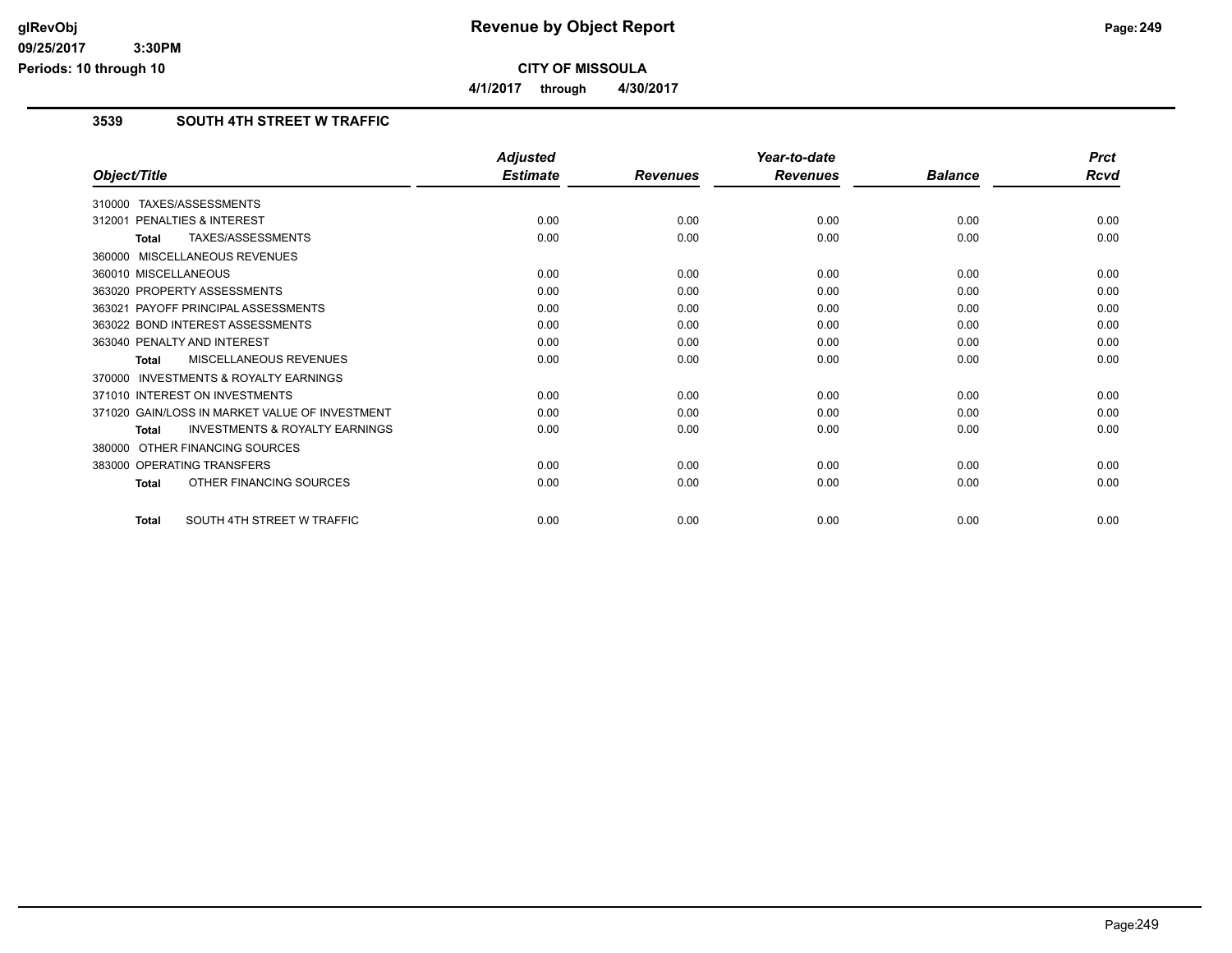**4/1/2017 through 4/30/2017**

**3540 SID 540 DEBT SERVICE FUND**

**3540 SID 540 DEBT SERVICE FUND**

|                                       |                                           | <b>Adjusted</b> |                 | Year-to-date    |                | <b>Prct</b> |
|---------------------------------------|-------------------------------------------|-----------------|-----------------|-----------------|----------------|-------------|
| Object/Title                          |                                           | <b>Estimate</b> | <b>Revenues</b> | <b>Revenues</b> | <b>Balance</b> | Rcvd        |
| 360000 MISCELLANEOUS REVENUES         |                                           |                 |                 |                 |                |             |
| 363020 PROPERTY ASSESSMENTS           |                                           | 121,253.00      | 441.14          | 47.205.35       | 74.047.65      | 38.93       |
| 363021 PAYOFF PRINCIPAL ASSESSMENTS   |                                           | 0.00            | 0.00            | 7.863.21        | $-7.863.21$    | 0.00        |
| 363040 PENALTY AND INTEREST           |                                           | 0.00            | 3.18            | 28.39           | $-28.39$       | 0.00        |
| Total                                 | MISCELLANEOUS REVENUES                    | 121,253.00      | 444.32          | 55.096.95       | 66.156.05      | 45.44       |
| 370000 INVESTMENTS & ROYALTY EARNINGS |                                           |                 |                 |                 |                |             |
| 371010 INTEREST ON INVESTMENTS        |                                           | 0.00            | 0.00            | 0.00            | 0.00           | 0.00        |
| 371500 INTEREST ON INTERFUND LOAN     |                                           | 0.00            | 0.00            | 0.00            | 0.00           | 0.00        |
| <b>Total</b>                          | <b>INVESTMENTS &amp; ROYALTY EARNINGS</b> | 0.00            | 0.00            | 0.00            | 0.00           | 0.00        |
| Total                                 | SID 540 DEBT SERVICE FUND                 | 121.253.00      | 444.32          | 55.096.95       | 66.156.05      | 45.44       |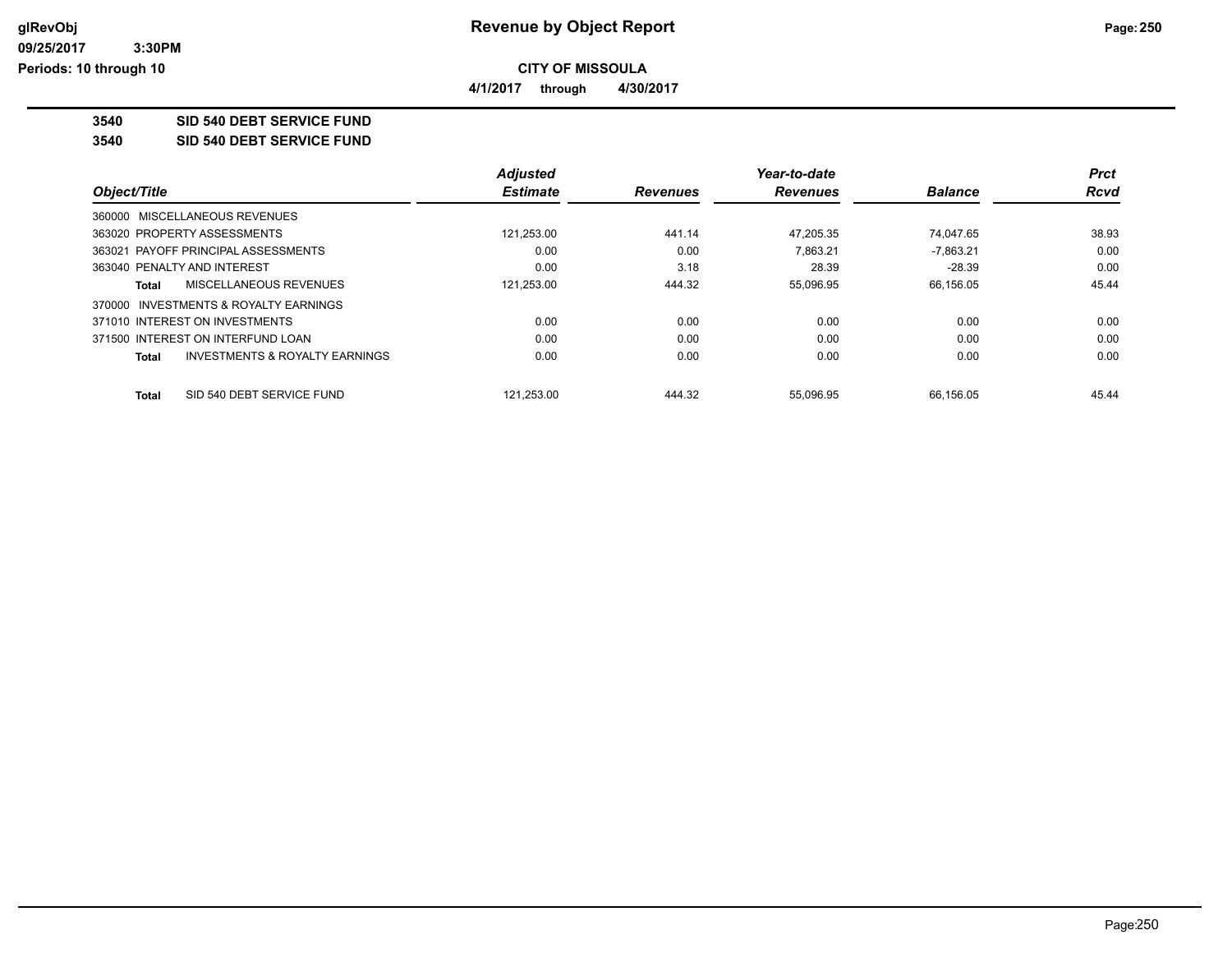**4/1/2017 through 4/30/2017**

### **3540 SID 540 DEBT SERVICE FUND**

| Object/Title                                              | <b>Adiusted</b><br><b>Estimate</b> | <b>Revenues</b> | Year-to-date<br><b>Revenues</b> | <b>Balance</b> | <b>Prct</b><br><b>Rcvd</b> |
|-----------------------------------------------------------|------------------------------------|-----------------|---------------------------------|----------------|----------------------------|
| 360000 MISCELLANEOUS REVENUES                             |                                    |                 |                                 |                |                            |
| 363020 PROPERTY ASSESSMENTS                               | 121.253.00                         | 441.14          | 47.205.35                       | 74.047.65      | 38.93                      |
| 363021 PAYOFF PRINCIPAL ASSESSMENTS                       | 0.00                               | 0.00            | 7.863.21                        | $-7.863.21$    | 0.00                       |
| 363040 PENALTY AND INTEREST                               | 0.00                               | 3.18            | 28.39                           | $-28.39$       | 0.00                       |
| MISCELLANEOUS REVENUES<br>Total                           | 121,253.00                         | 444.32          | 55.096.95                       | 66.156.05      | 45.44                      |
| 370000 INVESTMENTS & ROYALTY EARNINGS                     |                                    |                 |                                 |                |                            |
| 371010 INTEREST ON INVESTMENTS                            | 0.00                               | 0.00            | 0.00                            | 0.00           | 0.00                       |
| 371500 INTEREST ON INTERFUND LOAN                         | 0.00                               | 0.00            | 0.00                            | 0.00           | 0.00                       |
| <b>INVESTMENTS &amp; ROYALTY EARNINGS</b><br><b>Total</b> | 0.00                               | 0.00            | 0.00                            | 0.00           | 0.00                       |
| SID 540 DEBT SERVICE FUND<br><b>Total</b>                 | 121.253.00                         | 444.32          | 55.096.95                       | 66.156.05      | 45.44                      |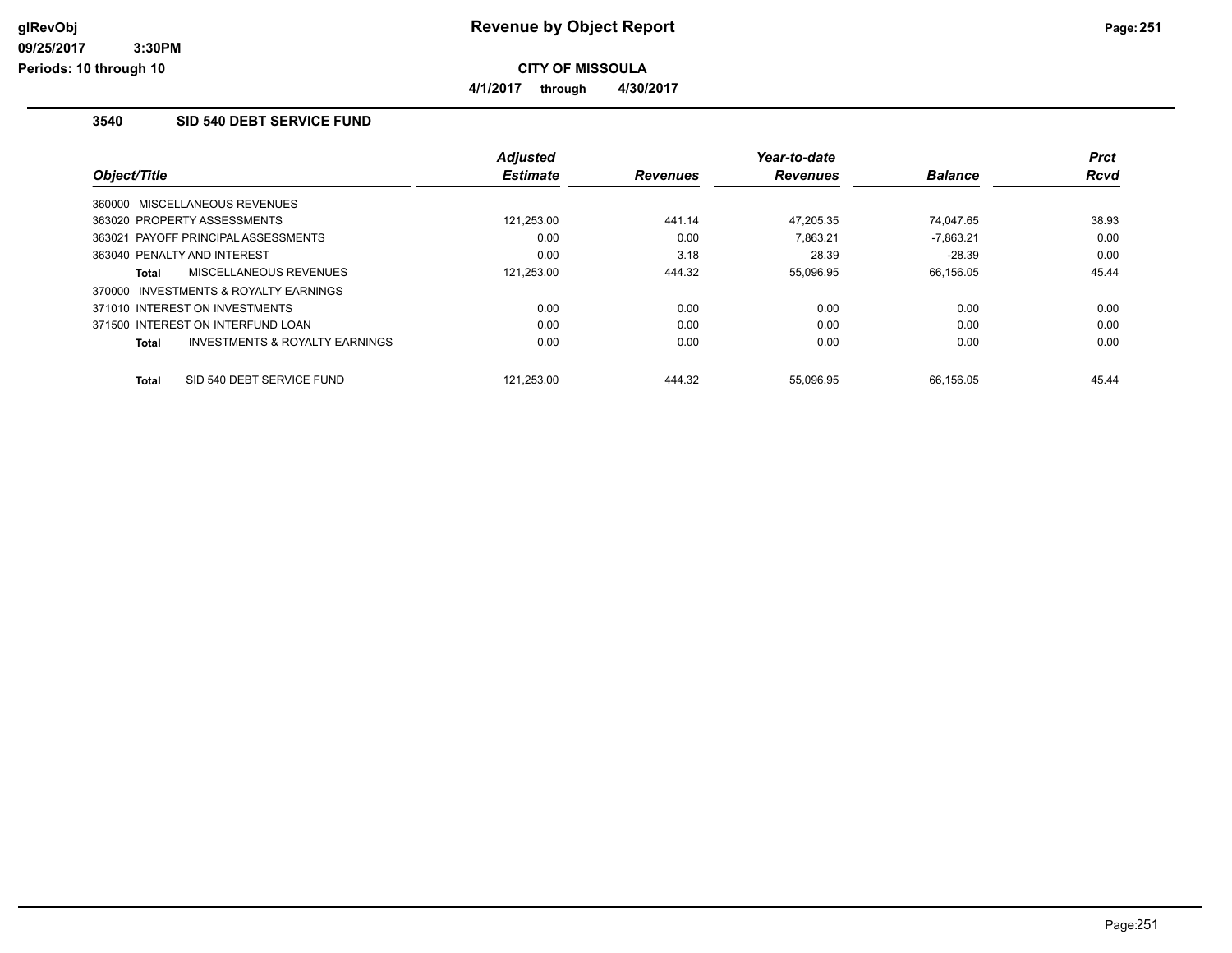**4/1/2017 through 4/30/2017**

**3541 SID 541 DEBT SERVICE**

**3541 SID 541 DEBT SERVICE**

|                                         | <b>Adjusted</b> |                 | Year-to-date    |                | <b>Prct</b> |
|-----------------------------------------|-----------------|-----------------|-----------------|----------------|-------------|
| Object/Title                            | <b>Estimate</b> | <b>Revenues</b> | <b>Revenues</b> | <b>Balance</b> | <b>Rcvd</b> |
| 360000 MISCELLANEOUS REVENUES           |                 |                 |                 |                |             |
| 363020 PROPERTY ASSESSMENTS             | 58,098.00       | 215.88          | 29,975.90       | 28,122.10      | 51.60       |
| 363021 PAYOFF PRINCIPAL ASSESSMENTS     | 0.00            | 924.30          | 3,923.76        | $-3,923.76$    | 0.00        |
| 363040 PENALTY AND INTEREST             | 0.00            | 2.51            | 22.40           | $-22.40$       | 0.00        |
| MISCELLANEOUS REVENUES<br>Total         | 58,098.00       | 1,142.69        | 33,922.06       | 24.175.94      | 58.39       |
| 370000 INVESTMENTS & ROYALTY EARNINGS   |                 |                 |                 |                |             |
| 371010 INTEREST ON INVESTMENTS          | 0.00            | 0.00            | 0.00            | 0.00           | 0.00        |
| INVESTMENTS & ROYALTY EARNINGS<br>Total | 0.00            | 0.00            | 0.00            | 0.00           | 0.00        |
| 380000 OTHER FINANCING SOURCES          |                 |                 |                 |                |             |
| 381030 SID BONDS PROCEEDS               | 0.00            | 0.00            | 0.00            | 0.00           | 0.00        |
| OTHER FINANCING SOURCES<br>Total        | 0.00            | 0.00            | 0.00            | 0.00           | 0.00        |
| SID 541 DEBT SERVICE<br>Total           | 58.098.00       | 1.142.69        | 33,922.06       | 24,175.94      | 58.39       |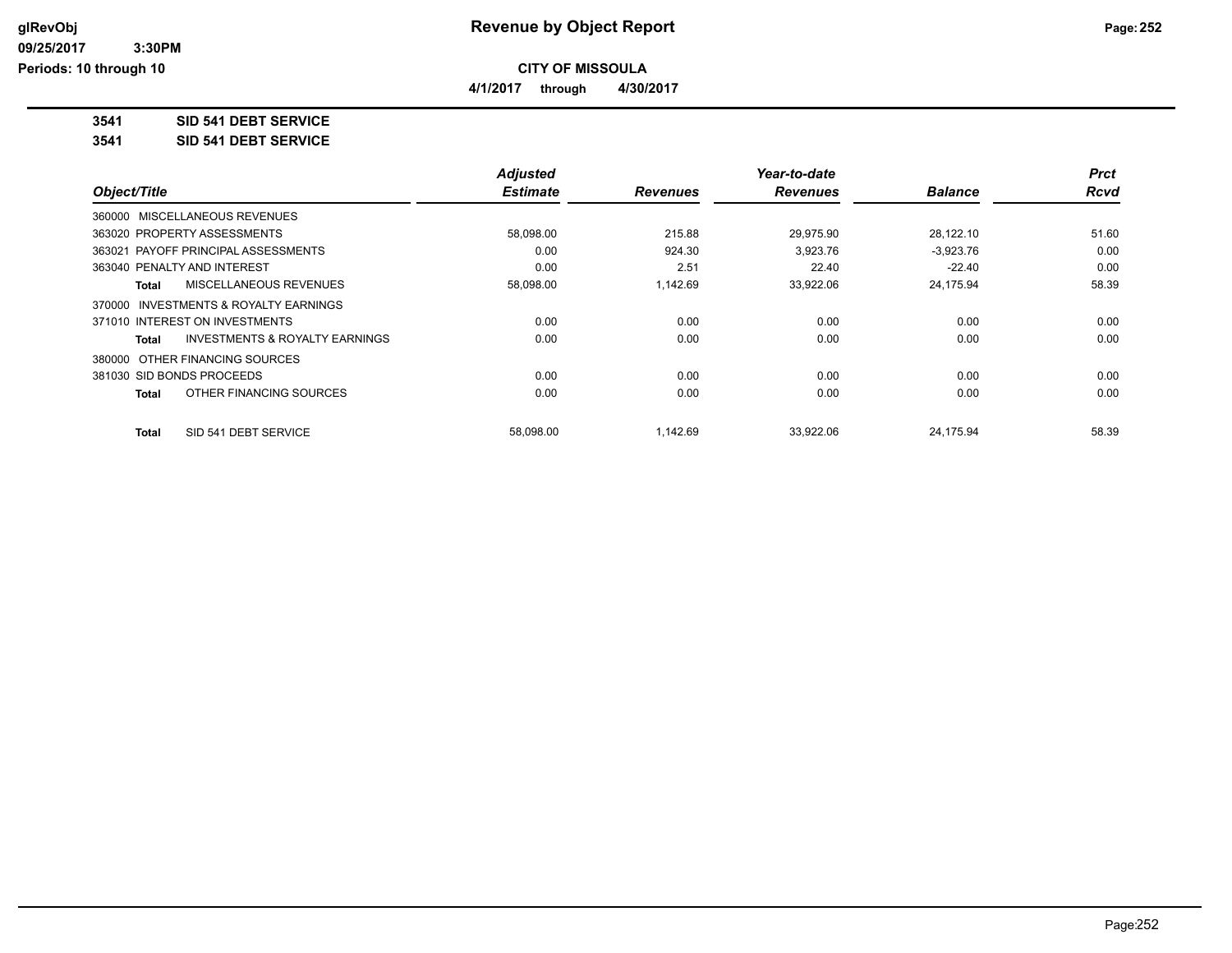**4/1/2017 through 4/30/2017**

# **3541 SID 541 DEBT SERVICE**

| Object/Title                                        | <b>Adjusted</b><br><b>Estimate</b> | <b>Revenues</b> | Year-to-date<br><b>Revenues</b> | <b>Balance</b> | <b>Prct</b><br>Rcvd |
|-----------------------------------------------------|------------------------------------|-----------------|---------------------------------|----------------|---------------------|
|                                                     |                                    |                 |                                 |                |                     |
| 360000 MISCELLANEOUS REVENUES                       |                                    |                 |                                 |                |                     |
| 363020 PROPERTY ASSESSMENTS                         | 58,098.00                          | 215.88          | 29.975.90                       | 28.122.10      | 51.60               |
| 363021 PAYOFF PRINCIPAL ASSESSMENTS                 | 0.00                               | 924.30          | 3,923.76                        | $-3,923.76$    | 0.00                |
| 363040 PENALTY AND INTEREST                         | 0.00                               | 2.51            | 22.40                           | $-22.40$       | 0.00                |
| MISCELLANEOUS REVENUES<br>Total                     | 58,098.00                          | 1.142.69        | 33,922.06                       | 24.175.94      | 58.39               |
| <b>INVESTMENTS &amp; ROYALTY EARNINGS</b><br>370000 |                                    |                 |                                 |                |                     |
| 371010 INTEREST ON INVESTMENTS                      | 0.00                               | 0.00            | 0.00                            | 0.00           | 0.00                |
| <b>INVESTMENTS &amp; ROYALTY EARNINGS</b><br>Total  | 0.00                               | 0.00            | 0.00                            | 0.00           | 0.00                |
| 380000 OTHER FINANCING SOURCES                      |                                    |                 |                                 |                |                     |
| 381030 SID BONDS PROCEEDS                           | 0.00                               | 0.00            | 0.00                            | 0.00           | 0.00                |
| OTHER FINANCING SOURCES<br><b>Total</b>             | 0.00                               | 0.00            | 0.00                            | 0.00           | 0.00                |
| SID 541 DEBT SERVICE<br><b>Total</b>                | 58.098.00                          | 1.142.69        | 33.922.06                       | 24.175.94      | 58.39               |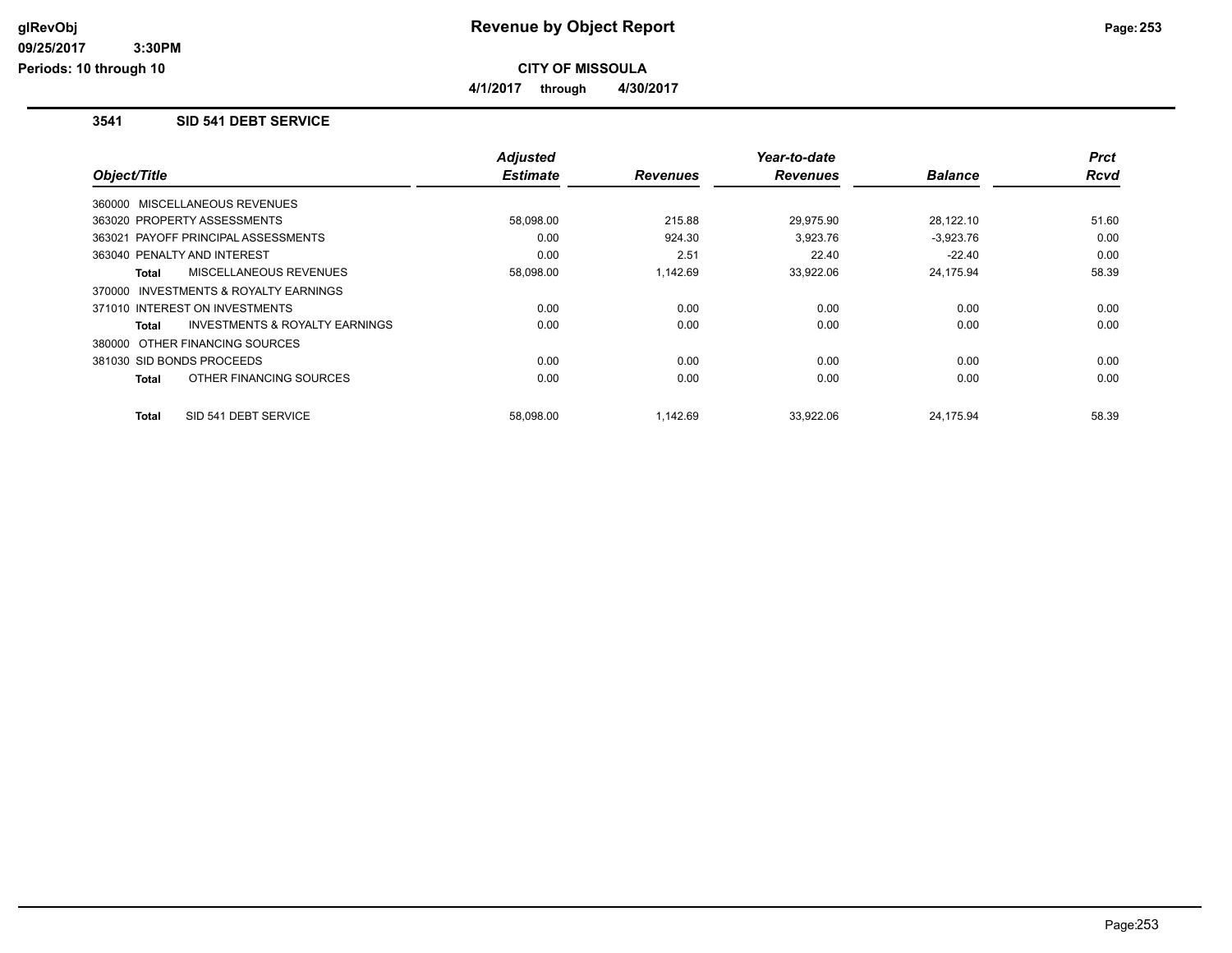**4/1/2017 through 4/30/2017**

**3543 SID 543 DEBT SERVICE**

**3543 SID 543 DEBT SERVICE**

|                                                | <b>Adjusted</b> |                 | Year-to-date    |                | <b>Prct</b> |
|------------------------------------------------|-----------------|-----------------|-----------------|----------------|-------------|
| Object/Title                                   | <b>Estimate</b> | <b>Revenues</b> | <b>Revenues</b> | <b>Balance</b> | Rcvd        |
| 360000 MISCELLANEOUS REVENUES                  |                 |                 |                 |                |             |
| 363020 PROPERTY ASSESSMENTS                    | 0.00            | 37.28           | 4.931.92        | $-4.931.92$    | 0.00        |
| 363021 PAYOFF PRINCIPAL ASSESSMENTS            | 0.00            | 0.00            | 127.24          | $-127.24$      | 0.00        |
| 363040 PENALTY AND INTEREST                    | 0.00            | 0.00            | 6.19            | $-6.19$        | 0.00        |
| MISCELLANEOUS REVENUES<br>Total                | 0.00            | 37.28           | 5.065.35        | $-5.065.35$    | 0.00        |
| 370000 INVESTMENTS & ROYALTY EARNINGS          |                 |                 |                 |                |             |
| 371010 INTEREST ON INVESTMENTS                 | 0.00            | 0.00            | 0.00            | 0.00           | 0.00        |
| INVESTMENTS & ROYALTY EARNINGS<br><b>Total</b> | 0.00            | 0.00            | 0.00            | 0.00           | 0.00        |
| SID 543 DEBT SERVICE<br>Total                  | 0.00            | 37.28           | 5.065.35        | $-5.065.35$    | 0.00        |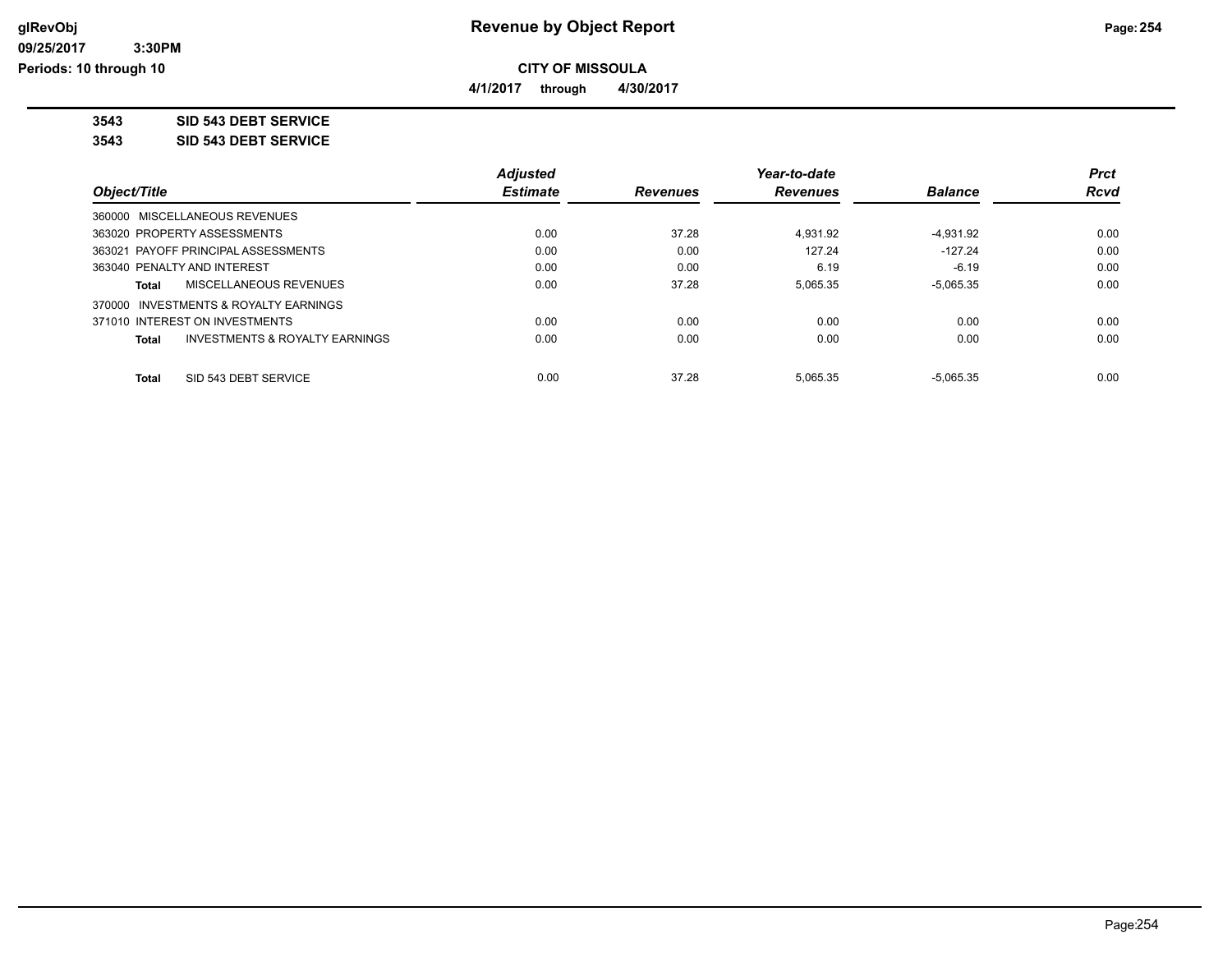**4/1/2017 through 4/30/2017**

#### **3543 SID 543 DEBT SERVICE**

|                                          | <b>Adjusted</b> |                 | Year-to-date    |                | <b>Prct</b> |
|------------------------------------------|-----------------|-----------------|-----------------|----------------|-------------|
| <b>Object/Title</b>                      | <b>Estimate</b> | <b>Revenues</b> | <b>Revenues</b> | <b>Balance</b> | <b>Rcvd</b> |
| 360000 MISCELLANEOUS REVENUES            |                 |                 |                 |                |             |
| 363020 PROPERTY ASSESSMENTS              | 0.00            | 37.28           | 4,931.92        | $-4,931.92$    | 0.00        |
| 363021 PAYOFF PRINCIPAL ASSESSMENTS      | 0.00            | 0.00            | 127.24          | $-127.24$      | 0.00        |
| 363040 PENALTY AND INTEREST              | 0.00            | 0.00            | 6.19            | $-6.19$        | 0.00        |
| MISCELLANEOUS REVENUES<br>Total          | 0.00            | 37.28           | 5.065.35        | $-5.065.35$    | 0.00        |
| INVESTMENTS & ROYALTY EARNINGS<br>370000 |                 |                 |                 |                |             |
| 371010 INTEREST ON INVESTMENTS           | 0.00            | 0.00            | 0.00            | 0.00           | 0.00        |
| INVESTMENTS & ROYALTY EARNINGS<br>Total  | 0.00            | 0.00            | 0.00            | 0.00           | 0.00        |
| SID 543 DEBT SERVICE<br><b>Total</b>     | 0.00            | 37.28           | 5.065.35        | $-5.065.35$    | 0.00        |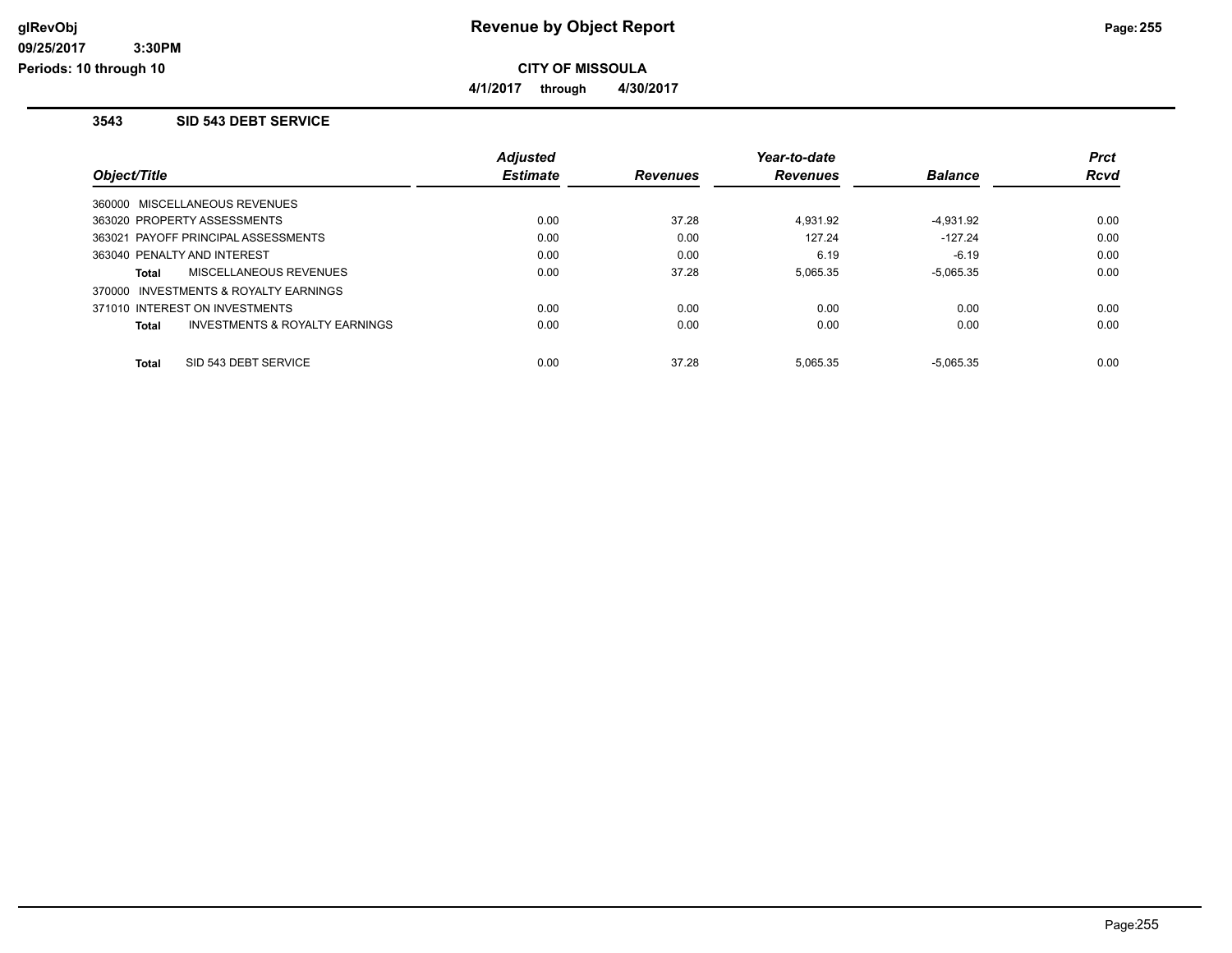**4/1/2017 through 4/30/2017**

# **3544 SID 544 RATTLESNAKE DEBT SERVICE**

# **3544 SID 544 RATTLESNAKE DEBT SERVICE**

|                                                  | <b>Adjusted</b> |                 | Year-to-date    |                | <b>Prct</b> |
|--------------------------------------------------|-----------------|-----------------|-----------------|----------------|-------------|
| Object/Title                                     | <b>Estimate</b> | <b>Revenues</b> | <b>Revenues</b> | <b>Balance</b> | <b>Rcvd</b> |
| 360000 MISCELLANEOUS REVENUES                    |                 |                 |                 |                |             |
| 363020 PROPERTY ASSESSMENTS                      | 139.497.00      | 353.20          | 78.598.51       | 60,898.49      | 56.34       |
| 363021 PAYOFF PRINCIPAL ASSESSMENTS              | 0.00            | 0.00            | 0.00            | 0.00           | 0.00        |
| 363040 PENALTY AND INTEREST                      | 0.00            | 0.00            | 65.42           | $-65.42$       | 0.00        |
| MISCELLANEOUS REVENUES<br>Total                  | 139.497.00      | 353.20          | 78.663.93       | 60.833.07      | 56.39       |
| 370000 INVESTMENTS & ROYALTY EARNINGS            |                 |                 |                 |                |             |
| 371010 INTEREST ON INVESTMENTS                   | 0.00            | 0.00            | 0.00            | 0.00           | 0.00        |
| INVESTMENTS & ROYALTY EARNINGS<br>Total          | 0.00            | 0.00            | 0.00            | 0.00           | 0.00        |
|                                                  |                 |                 |                 |                |             |
| SID 544 RATTLESNAKE DEBT SERVICE<br><b>Total</b> | 139.497.00      | 353.20          | 78.663.93       | 60.833.07      | 56.39       |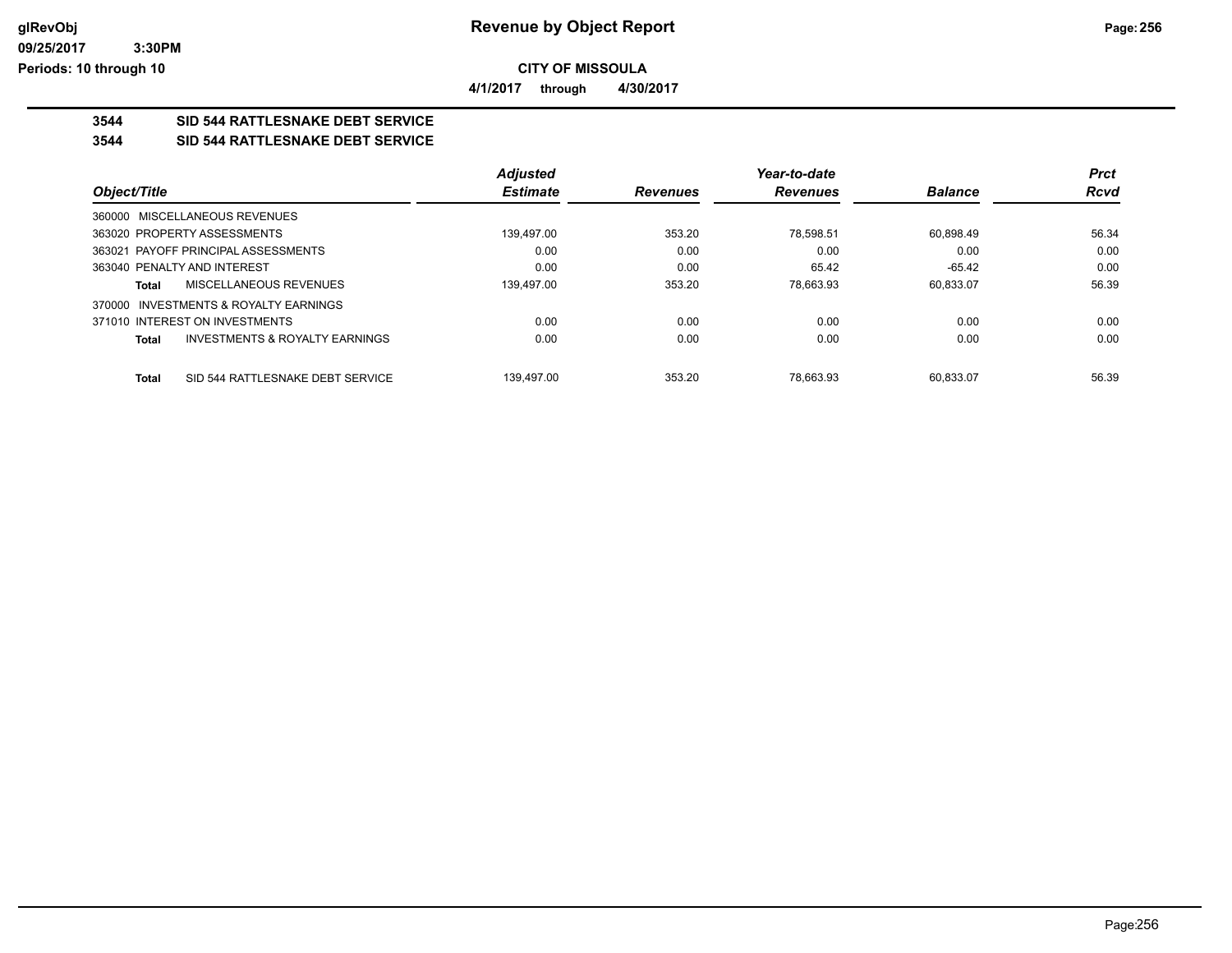**4/1/2017 through 4/30/2017**

# **3544 SID 544 RATTLESNAKE DEBT SERVICE**

|              |                                       | <b>Adjusted</b> |                 | Year-to-date    |                | <b>Prct</b> |
|--------------|---------------------------------------|-----------------|-----------------|-----------------|----------------|-------------|
| Object/Title |                                       | <b>Estimate</b> | <b>Revenues</b> | <b>Revenues</b> | <b>Balance</b> | <b>Rcvd</b> |
|              | 360000 MISCELLANEOUS REVENUES         |                 |                 |                 |                |             |
|              | 363020 PROPERTY ASSESSMENTS           | 139,497.00      | 353.20          | 78.598.51       | 60,898.49      | 56.34       |
|              | 363021 PAYOFF PRINCIPAL ASSESSMENTS   | 0.00            | 0.00            | 0.00            | 0.00           | 0.00        |
|              | 363040 PENALTY AND INTEREST           | 0.00            | 0.00            | 65.42           | $-65.42$       | 0.00        |
| Total        | MISCELLANEOUS REVENUES                | 139.497.00      | 353.20          | 78.663.93       | 60.833.07      | 56.39       |
|              | 370000 INVESTMENTS & ROYALTY EARNINGS |                 |                 |                 |                |             |
|              | 371010 INTEREST ON INVESTMENTS        | 0.00            | 0.00            | 0.00            | 0.00           | 0.00        |
| <b>Total</b> | INVESTMENTS & ROYALTY EARNINGS        | 0.00            | 0.00            | 0.00            | 0.00           | 0.00        |
| <b>Total</b> | SID 544 RATTLESNAKE DEBT SERVICE      | 139.497.00      | 353.20          | 78.663.93       | 60.833.07      | 56.39       |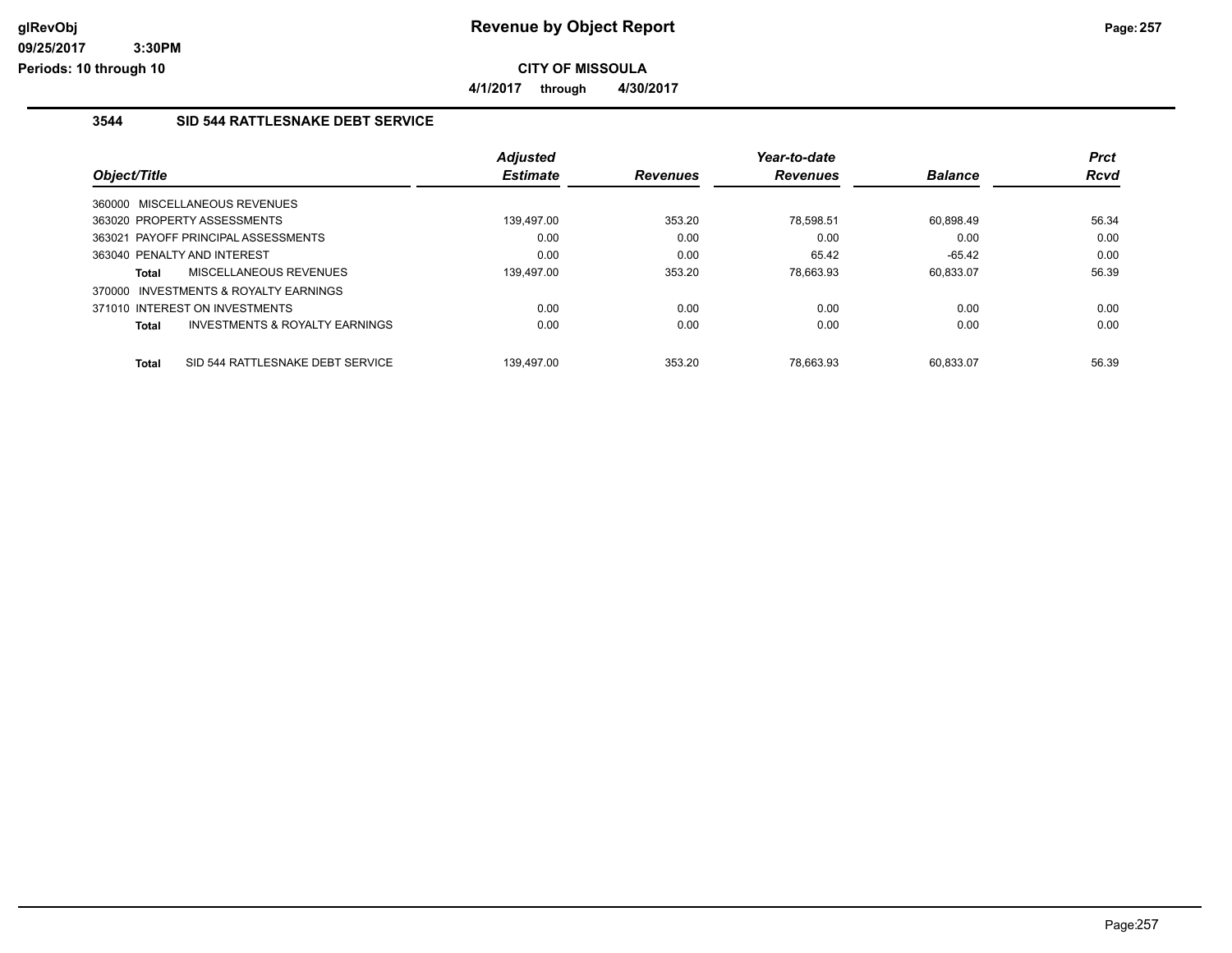**4/1/2017 through 4/30/2017**

**3545 SID 545 DEBT SERVICE**

**3545 SID 545 DEBT SERVICE**

|                                         | <b>Adjusted</b> |                 | Year-to-date    |                | <b>Prct</b> |
|-----------------------------------------|-----------------|-----------------|-----------------|----------------|-------------|
| Object/Title                            | <b>Estimate</b> | <b>Revenues</b> | <b>Revenues</b> | <b>Balance</b> | Rcvd        |
| 360000 MISCELLANEOUS REVENUES           |                 |                 |                 |                |             |
| 363020 PROPERTY ASSESSMENTS             | 0.00            | 0.00            | 1.001.96        | $-1.001.96$    | 0.00        |
| 363021 PAYOFF PRINCIPAL ASSESSMENTS     | 0.00            | 0.00            | 0.00            | 0.00           | 0.00        |
| 363040 PENALTY AND INTEREST             | 0.00            | 0.00            | 1.47            | $-1.47$        | 0.00        |
| MISCELLANEOUS REVENUES<br>Total         | 0.00            | 0.00            | 1,003.43        | $-1.003.43$    | 0.00        |
| 370000 INVESTMENTS & ROYALTY EARNINGS   |                 |                 |                 |                |             |
| 371010 INTEREST ON INVESTMENTS          | 0.00            | 0.00            | 0.00            | 0.00           | 0.00        |
| INVESTMENTS & ROYALTY EARNINGS<br>Total | 0.00            | 0.00            | 0.00            | 0.00           | 0.00        |
| SID 545 DEBT SERVICE<br><b>Total</b>    | 0.00            | 0.00            | 1.003.43        | $-1.003.43$    | 0.00        |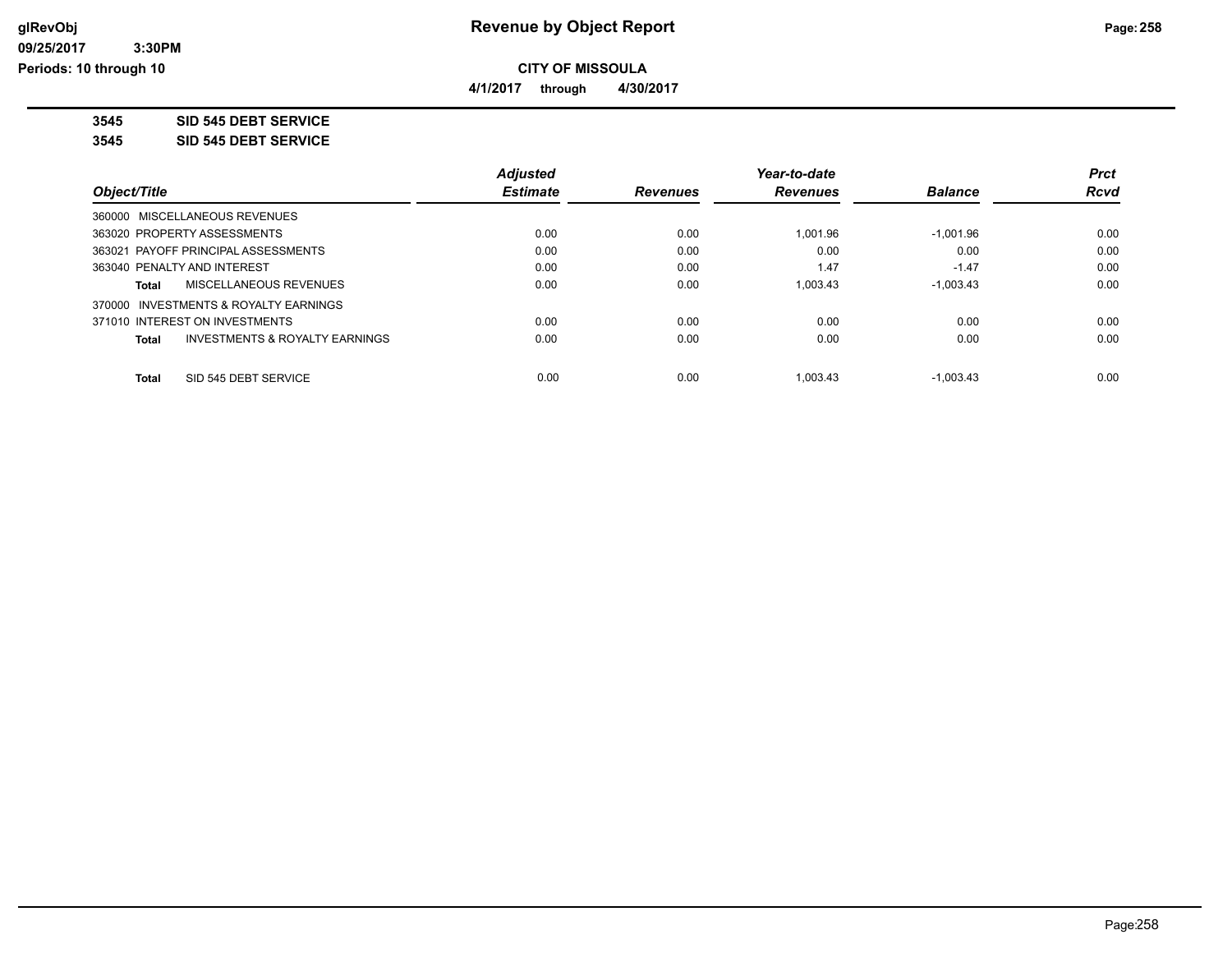**4/1/2017 through 4/30/2017**

## **3545 SID 545 DEBT SERVICE**

|                                                    | <b>Adjusted</b> |                 | Year-to-date    |                | <b>Prct</b> |
|----------------------------------------------------|-----------------|-----------------|-----------------|----------------|-------------|
| Object/Title                                       | <b>Estimate</b> | <b>Revenues</b> | <b>Revenues</b> | <b>Balance</b> | <b>Rcvd</b> |
| 360000 MISCELLANEOUS REVENUES                      |                 |                 |                 |                |             |
| 363020 PROPERTY ASSESSMENTS                        | 0.00            | 0.00            | 1.001.96        | $-1.001.96$    | 0.00        |
| 363021 PAYOFF PRINCIPAL ASSESSMENTS                | 0.00            | 0.00            | 0.00            | 0.00           | 0.00        |
| 363040 PENALTY AND INTEREST                        | 0.00            | 0.00            | 1.47            | $-1.47$        | 0.00        |
| MISCELLANEOUS REVENUES<br>Total                    | 0.00            | 0.00            | 1.003.43        | $-1.003.43$    | 0.00        |
| 370000 INVESTMENTS & ROYALTY EARNINGS              |                 |                 |                 |                |             |
| 371010 INTEREST ON INVESTMENTS                     | 0.00            | 0.00            | 0.00            | 0.00           | 0.00        |
| <b>INVESTMENTS &amp; ROYALTY EARNINGS</b><br>Total | 0.00            | 0.00            | 0.00            | 0.00           | 0.00        |
| SID 545 DEBT SERVICE<br>Total                      | 0.00            | 0.00            | 1.003.43        | $-1.003.43$    | 0.00        |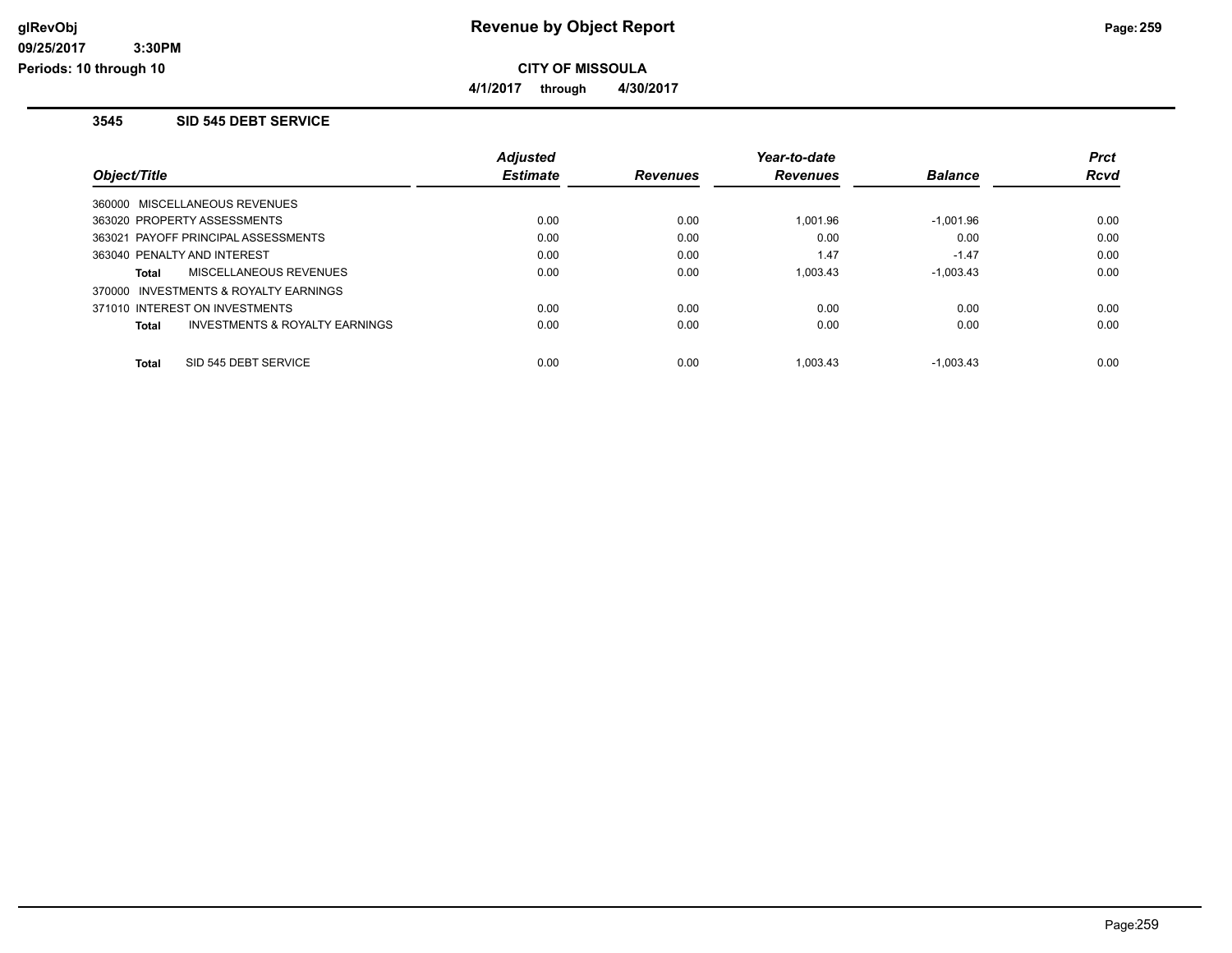**4/1/2017 through 4/30/2017**

**3546 SID 546 DEBT SERVICE**

**3546 SID 546 DEBT SERVICE**

|                                                | <b>Adjusted</b> |                 | Year-to-date    |                | <b>Prct</b> |
|------------------------------------------------|-----------------|-----------------|-----------------|----------------|-------------|
| Object/Title                                   | <b>Estimate</b> | <b>Revenues</b> | <b>Revenues</b> | <b>Balance</b> | <b>Rcvd</b> |
| 360000 MISCELLANEOUS REVENUES                  |                 |                 |                 |                |             |
| 363020 PROPERTY ASSESSMENTS                    | 0.00            | 0.00            | 867.97          | -867.97        | 0.00        |
| 363021 PAYOFF PRINCIPAL ASSESSMENTS            | 0.00            | 0.00            | 125.61          | $-125.61$      | 0.00        |
| 363040 PENALTY AND INTEREST                    | 0.00            | 0.00            | 0.84            | $-0.84$        | 0.00        |
| MISCELLANEOUS REVENUES<br>Total                | 0.00            | 0.00            | 994.42          | $-994.42$      | 0.00        |
| 370000 INVESTMENTS & ROYALTY EARNINGS          |                 |                 |                 |                |             |
| 371010 INTEREST ON INVESTMENTS                 | 0.00            | 0.00            | 0.00            | 0.00           | 0.00        |
| INVESTMENTS & ROYALTY EARNINGS<br><b>Total</b> | 0.00            | 0.00            | 0.00            | 0.00           | 0.00        |
|                                                |                 |                 |                 |                |             |
| SID 546 DEBT SERVICE<br><b>Total</b>           | 0.00            | 0.00            | 994.42          | $-994.42$      | 0.00        |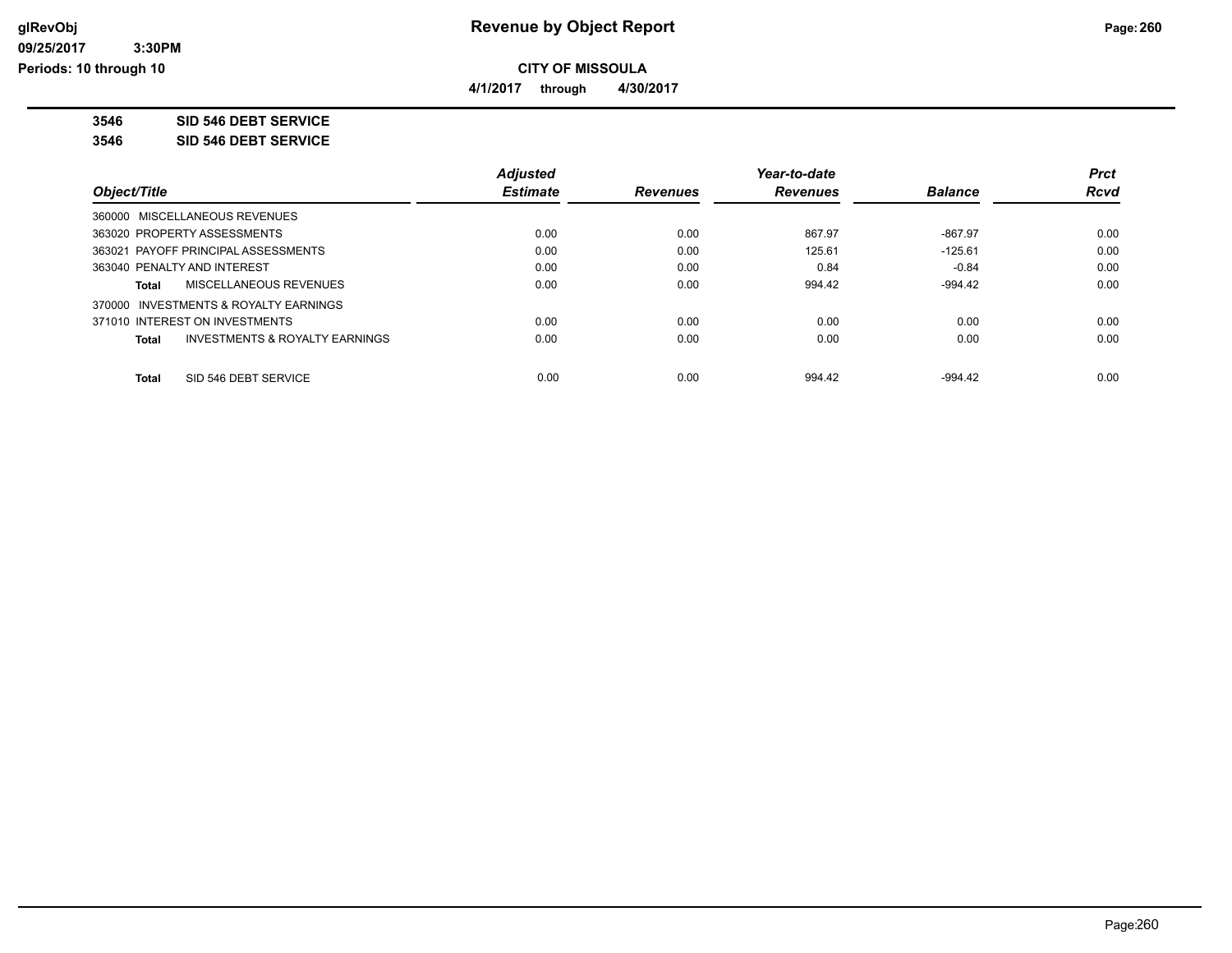**4/1/2017 through 4/30/2017**

# **3546 SID 546 DEBT SERVICE**

|                                                    | <b>Adjusted</b> |                 | Year-to-date    |                | <b>Prct</b> |
|----------------------------------------------------|-----------------|-----------------|-----------------|----------------|-------------|
| Object/Title                                       | <b>Estimate</b> | <b>Revenues</b> | <b>Revenues</b> | <b>Balance</b> | Rcvd        |
| 360000 MISCELLANEOUS REVENUES                      |                 |                 |                 |                |             |
| 363020 PROPERTY ASSESSMENTS                        | 0.00            | 0.00            | 867.97          | $-867.97$      | 0.00        |
| 363021 PAYOFF PRINCIPAL ASSESSMENTS                | 0.00            | 0.00            | 125.61          | $-125.61$      | 0.00        |
| 363040 PENALTY AND INTEREST                        | 0.00            | 0.00            | 0.84            | $-0.84$        | 0.00        |
| <b>MISCELLANEOUS REVENUES</b><br>Total             | 0.00            | 0.00            | 994.42          | $-994.42$      | 0.00        |
| 370000 INVESTMENTS & ROYALTY EARNINGS              |                 |                 |                 |                |             |
| 371010 INTEREST ON INVESTMENTS                     | 0.00            | 0.00            | 0.00            | 0.00           | 0.00        |
| Total<br><b>INVESTMENTS &amp; ROYALTY EARNINGS</b> | 0.00            | 0.00            | 0.00            | 0.00           | 0.00        |
| SID 546 DEBT SERVICE<br>Total                      | 0.00            | 0.00            | 994.42          | $-994.42$      | 0.00        |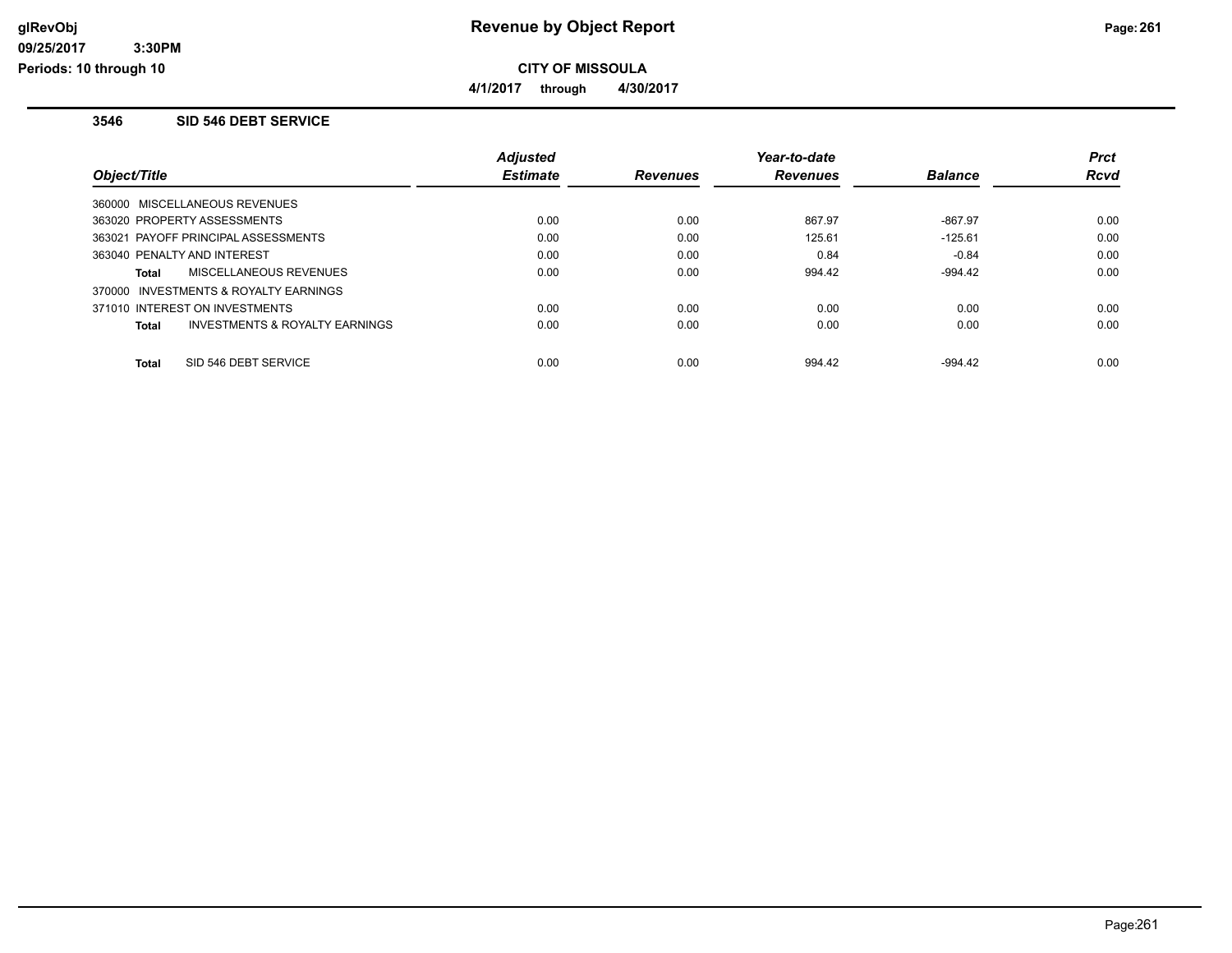**4/1/2017 through 4/30/2017**

**3548 SID 548-5TH, 6TH & ARTHUR**

**3548 SID 548-5TH, 6TH & ARTHUR**

|                                                    | <b>Adjusted</b> |                 | Year-to-date    |                | <b>Prct</b> |
|----------------------------------------------------|-----------------|-----------------|-----------------|----------------|-------------|
| Object/Title                                       | <b>Estimate</b> | <b>Revenues</b> | <b>Revenues</b> | <b>Balance</b> | Rcvd        |
| 360000 MISCELLANEOUS REVENUES                      |                 |                 |                 |                |             |
| 363020 PROPERTY ASSESSMENTS                        | 109.575.00      | 0.00            | 25.312.50       | 84.262.50      | 23.10       |
| 363021 PAYOFF PRINCIPAL ASSESSMENTS                | 0.00            | 0.00            | 0.00            | 0.00           | 0.00        |
| 363040 PENALTY AND INTEREST                        | 0.00            | 0.00            | 0.00            | 0.00           | 0.00        |
| MISCELLANEOUS REVENUES<br>Total                    | 109.575.00      | 0.00            | 25.312.50       | 84.262.50      | 23.10       |
| 370000 INVESTMENTS & ROYALTY EARNINGS              |                 |                 |                 |                |             |
| 371010 INTEREST ON INVESTMENTS                     | 0.00            | 0.00            | 0.00            | 0.00           | 0.00        |
| <b>INVESTMENTS &amp; ROYALTY EARNINGS</b><br>Total | 0.00            | 0.00            | 0.00            | 0.00           | 0.00        |
| SID 548-5TH, 6TH & ARTHUR<br>Total                 | 109.575.00      | 0.00            | 25.312.50       | 84.262.50      | 23.10       |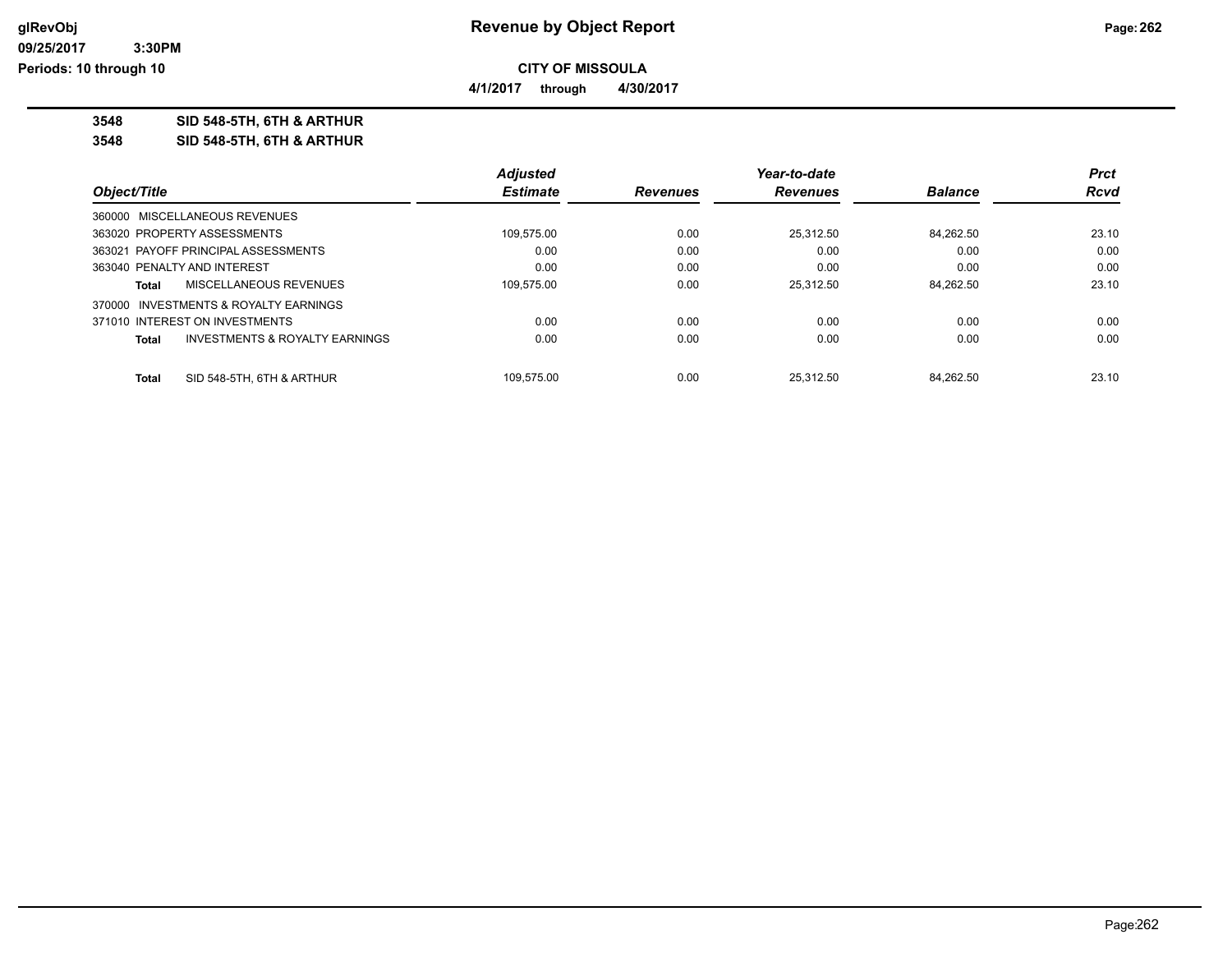**4/1/2017 through 4/30/2017**

# **3548 SID 548-5TH, 6TH & ARTHUR**

|              |                                           | <b>Adjusted</b> |                 | Year-to-date    |                | <b>Prct</b> |
|--------------|-------------------------------------------|-----------------|-----------------|-----------------|----------------|-------------|
| Object/Title |                                           | <b>Estimate</b> | <b>Revenues</b> | <b>Revenues</b> | <b>Balance</b> | <b>Rcvd</b> |
|              | 360000 MISCELLANEOUS REVENUES             |                 |                 |                 |                |             |
|              | 363020 PROPERTY ASSESSMENTS               | 109.575.00      | 0.00            | 25.312.50       | 84.262.50      | 23.10       |
|              | 363021 PAYOFF PRINCIPAL ASSESSMENTS       | 0.00            | 0.00            | 0.00            | 0.00           | 0.00        |
|              | 363040 PENALTY AND INTEREST               | 0.00            | 0.00            | 0.00            | 0.00           | 0.00        |
| Total        | MISCELLANEOUS REVENUES                    | 109.575.00      | 0.00            | 25.312.50       | 84.262.50      | 23.10       |
|              | 370000 INVESTMENTS & ROYALTY EARNINGS     |                 |                 |                 |                |             |
|              | 371010 INTEREST ON INVESTMENTS            | 0.00            | 0.00            | 0.00            | 0.00           | 0.00        |
| Total        | <b>INVESTMENTS &amp; ROYALTY EARNINGS</b> | 0.00            | 0.00            | 0.00            | 0.00           | 0.00        |
| <b>Total</b> | SID 548-5TH, 6TH & ARTHUR                 | 109.575.00      | 0.00            | 25.312.50       | 84.262.50      | 23.10       |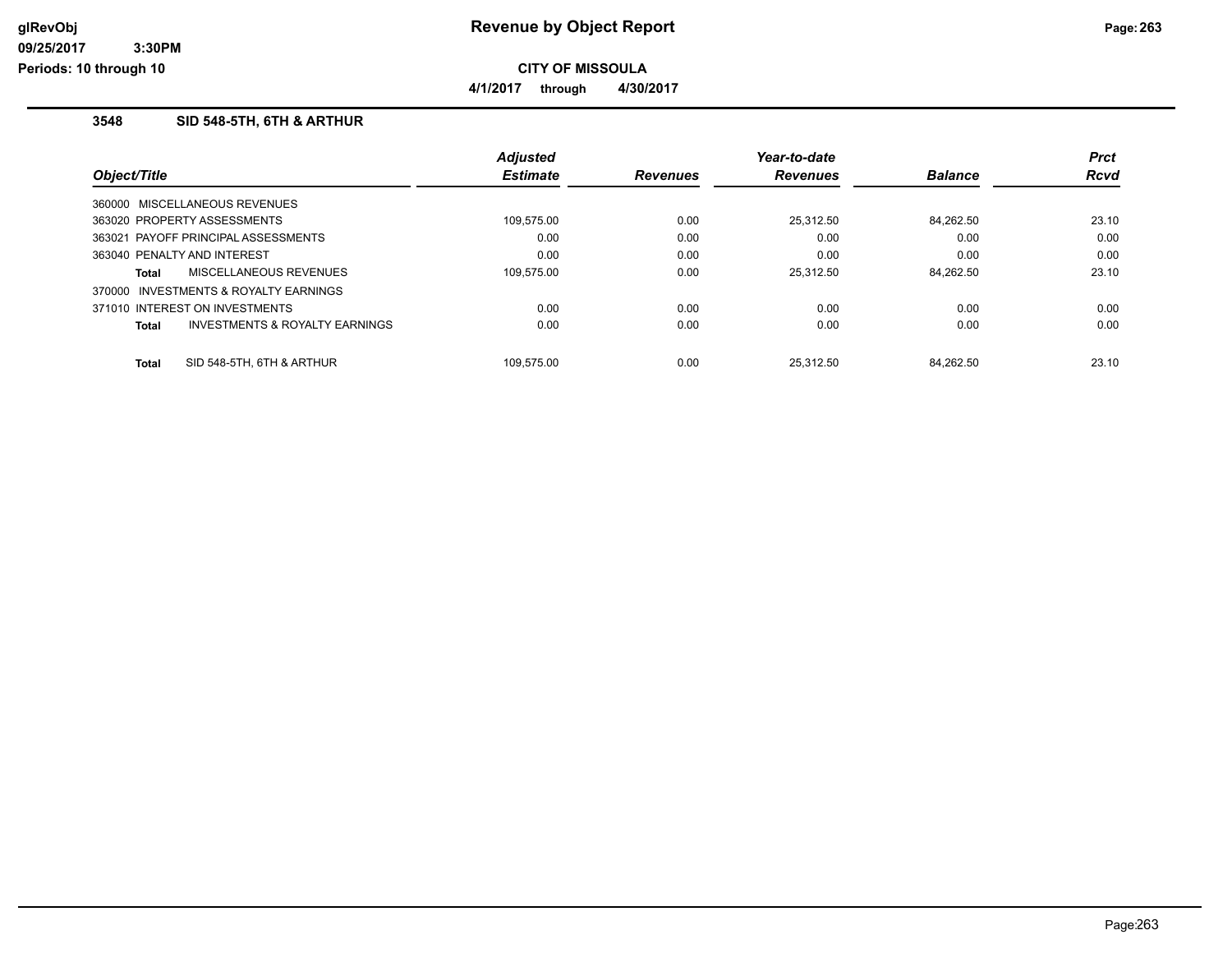**4/1/2017 through 4/30/2017**

**3549 SID 549 HILLVIEW WAY**

**3549 SID 549 HILLVIEW WAY**

|                                                           | <b>Adjusted</b> |                 | Year-to-date    |                | <b>Prct</b> |
|-----------------------------------------------------------|-----------------|-----------------|-----------------|----------------|-------------|
| Object/Title                                              | <b>Estimate</b> | <b>Revenues</b> | <b>Revenues</b> | <b>Balance</b> | Rcvd        |
| 360000 MISCELLANEOUS REVENUES                             |                 |                 |                 |                |             |
| 363020 PROPERTY ASSESSMENTS                               | 0.00            | 701.84          | 72.665.03       | $-72.665.03$   | 0.00        |
| 363021 PAYOFF PRINCIPAL ASSESSMENTS                       | 0.00            | 1.659.96        | 82.240.64       | $-82.240.64$   | 0.00        |
| 363040 PENALTY AND INTEREST                               | 0.00            | 8.64            | 35.85           | $-35.85$       | 0.00        |
| <b>MISCELLANEOUS REVENUES</b><br>Total                    | 0.00            | 2.370.44        | 154,941.52      | $-154.941.52$  | 0.00        |
| 370000 INVESTMENTS & ROYALTY EARNINGS                     |                 |                 |                 |                |             |
| 371010 INTEREST ON INVESTMENTS                            | 0.00            | 0.00            | 0.00            | 0.00           | 0.00        |
| <b>INVESTMENTS &amp; ROYALTY EARNINGS</b><br><b>Total</b> | 0.00            | 0.00            | 0.00            | 0.00           | 0.00        |
| SID 549 HILLVIEW WAY<br><b>Total</b>                      | 0.00            | 2.370.44        | 154.941.52      | $-154.941.52$  | 0.00        |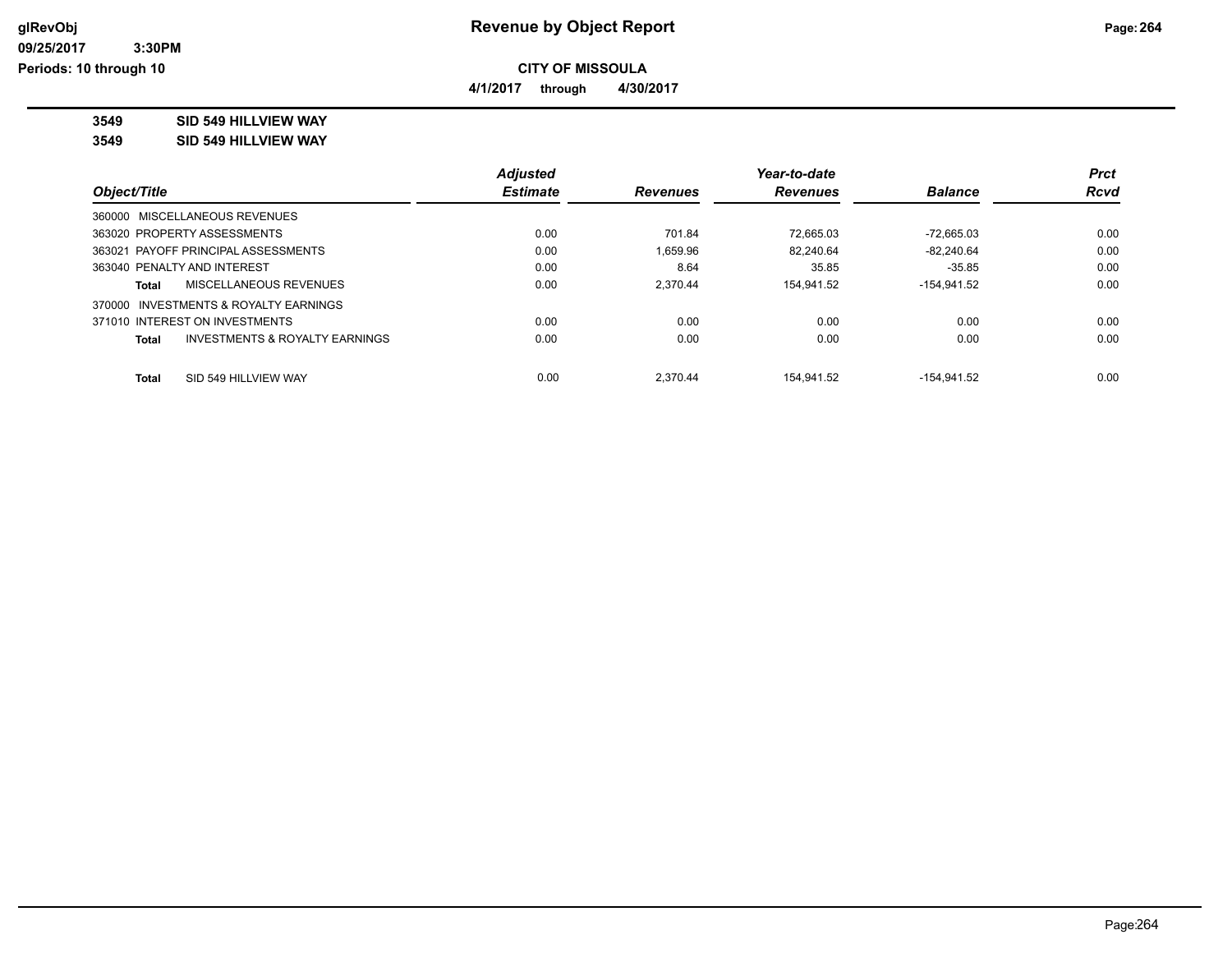**4/1/2017 through 4/30/2017**

## **3549 SID 549 HILLVIEW WAY**

|                                                | <b>Adjusted</b> |                 | Year-to-date    |                | <b>Prct</b> |
|------------------------------------------------|-----------------|-----------------|-----------------|----------------|-------------|
| Object/Title                                   | <b>Estimate</b> | <b>Revenues</b> | <b>Revenues</b> | <b>Balance</b> | <b>Rcvd</b> |
| 360000 MISCELLANEOUS REVENUES                  |                 |                 |                 |                |             |
| 363020 PROPERTY ASSESSMENTS                    | 0.00            | 701.84          | 72,665.03       | $-72,665.03$   | 0.00        |
| 363021 PAYOFF PRINCIPAL ASSESSMENTS            | 0.00            | 1.659.96        | 82.240.64       | $-82.240.64$   | 0.00        |
| 363040 PENALTY AND INTEREST                    | 0.00            | 8.64            | 35.85           | $-35.85$       | 0.00        |
| MISCELLANEOUS REVENUES<br>Total                | 0.00            | 2.370.44        | 154.941.52      | $-154.941.52$  | 0.00        |
| INVESTMENTS & ROYALTY EARNINGS<br>370000       |                 |                 |                 |                |             |
| 371010 INTEREST ON INVESTMENTS                 | 0.00            | 0.00            | 0.00            | 0.00           | 0.00        |
| INVESTMENTS & ROYALTY EARNINGS<br><b>Total</b> | 0.00            | 0.00            | 0.00            | 0.00           | 0.00        |
| SID 549 HILLVIEW WAY<br><b>Total</b>           | 0.00            | 2.370.44        | 154.941.52      | $-154.941.52$  | 0.00        |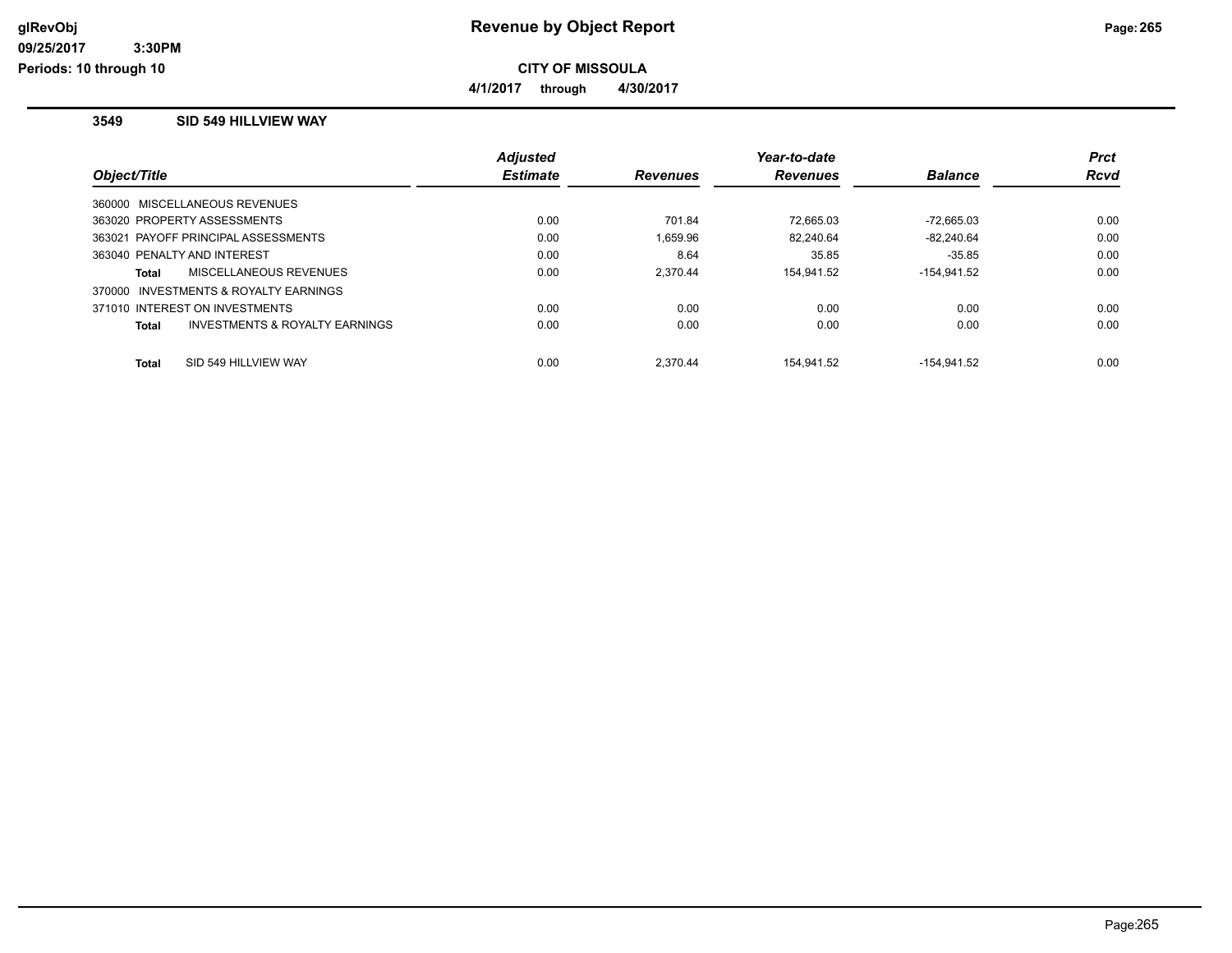**4/1/2017 through 4/30/2017**

# **4060 CAPITAL IMPROVEMENT PROGRAM FUND**

|                                                    | <b>Adjusted</b> |                 | Year-to-date    |                | <b>Prct</b> |
|----------------------------------------------------|-----------------|-----------------|-----------------|----------------|-------------|
| Object/Title                                       | <b>Estimate</b> | <b>Revenues</b> | <b>Revenues</b> | <b>Balance</b> | <b>Rcvd</b> |
| 330000 INTERGOVERNMENTAL REVENUES                  |                 |                 |                 |                |             |
| 331001 GRANTS                                      | 0.00            | 0.00            | 0.00            | 0.00           | 0.00        |
| 331002 COUNTY ASSISTANCE CIP PROJECTS              | 0.00            | 0.00            | 0.00            | 0.00           | 0.00        |
| 331003 STATE HOME PROGRAM INCOME                   | 0.00            | 0.00            | 0.00            | 0.00           | 0.00        |
| 331004 CITY ASSESSMENTS                            | 0.00            | 0.00            | 0.00            | 0.00           | 0.00        |
| 334040 GAS TAX APPORTIONMENT                       | 0.00            | 0.00            | 0.00            | 0.00           | 0.00        |
| 334061 IMPACT FEES-CLEARING ACCOUNT                | 0.00            | 0.00            | 0.00            | 0.00           | 0.00        |
| 334120 TSEP GRANT                                  | 0.00            | 0.00            | 0.00            | 0.00           | 0.00        |
| 334121 DNRC GRANT                                  | 0.00            | 0.00            | 0.00            | 0.00           | 0.00        |
| 334123 MAQI FEDERAL ASSISTANCE                     | 0.00            | 0.00            | 0.00            | 0.00           | 0.00        |
| 334124 GRANTS-CIP                                  | 0.00            | 0.00            | 0.00            | 0.00           | 0.00        |
| 334125 FIRE FIGHTER GRANT                          | 0.00            | 0.00            | 0.00            | 0.00           | 0.00        |
| 334126 DEVELOPER ASSESSMENTS                       | 0.00            | 0.00            | 0.00            | 0.00           | 0.00        |
| 334127 TONKIN TRAIL - FISH WILDLIFE PARKS          | 0.00            | 0.00            | 0.00            | 0.00           | 0.00        |
| 334128 CDBG FIRE HYDRANT GRANT                     | 0.00            | 0.00            | 0.00            | 0.00           | 0.00        |
| 334143 MONTANA TOURISM GRANT                       | 0.00            | 0.00            | 0.00            | 0.00           | 0.00        |
| 339000 PAYMENT IN LIEU OF TAXES                    | 0.00            | 0.00            | 0.00            | 0.00           | 0.00        |
| <b>INTERGOVERNMENTAL REVENUES</b><br><b>Total</b>  | 0.00            | 0.00            | 0.00            | 0.00           | 0.00        |
| 360000 MISCELLANEOUS REVENUES                      |                 |                 |                 |                |             |
| 360010 MISCELLANEOUS                               | 0.00            | 0.00            | 0.00            | 0.00           | 0.00        |
| 360011 YOUTH COUNCIL FUNDS                         | 0.00            | 0.00            | 0.00            | 0.00           | 0.00        |
| 360012 SEWER GRANT REPAYMENTS                      | 0.00            | 0.00            | 0.00            | 0.00           | 0.00        |
| 360016 MRA SHARE OF CIVIC STADIUM PARKING          | 0.00            | 0.00            | 0.00            | 0.00           | 0.00        |
| 362000 OTHER MISCELLANEOUS REVENUE                 | 0.00            | 0.00            | 0.00            | 0.00           | 0.00        |
| 365000 DONATIONS                                   | 0.00            | 0.00            | 0.00            | 0.00           | 0.00        |
| 365001 *** Title Not Found ***                     | 0.00            | 4,750.00        | 185,279.55      | $-185,279.55$  | 0.00        |
| 365030 WHITE PINE PARK DONATION-ZIP BEVERAGE       | 0.00            | 0.00            | 0.00            | 0.00           | 0.00        |
| MISCELLANEOUS REVENUES<br>Total                    | 0.00            | 4,750.00        | 185,279.55      | $-185,279.55$  | 0.00        |
| 370000 INVESTMENTS & ROYALTY EARNINGS              |                 |                 |                 |                |             |
| 371010 INTEREST ON INVESTMENTS                     | 0.00            | 0.00            | 665,421.00      | $-665,421.00$  | 0.00        |
| 371020 GAIN/LOSS IN MARKET VALUE OF INVESTMENTS    | 0.00            | 0.00            | 0.00            | 0.00           | 0.00        |
| <b>INVESTMENTS &amp; ROYALTY EARNINGS</b><br>Total | 0.00            | 0.00            | 665,421.00      | $-665,421.00$  | 0.00        |
| 380000 OTHER FINANCING SOURCES                     |                 |                 |                 |                |             |
| 381000 LOAN PROCEEDS                               | 0.00            | 0.00            | 0.00            | 0.00           | 0.00        |
| 381010 BOND PROCEEDS                               | 0.00            | 0.00            | 0.00            | 0.00           | 0.00        |
| 381011 \$1,860,000 General Fund Obligation Bond    | 0.00            | 0.00            | 0.00            | 0.00           | 0.00        |
| 381012 \$680,000 FIRE GF DEBT                      | 0.00            | 0.00            | 0.00            | 0.00           | 0.00        |
| 381015 \$1,010,000 LIMITED TAX GO BONDS 2010C      | 0.00            | 0.00            | 0.00            | 0.00           | 0.00        |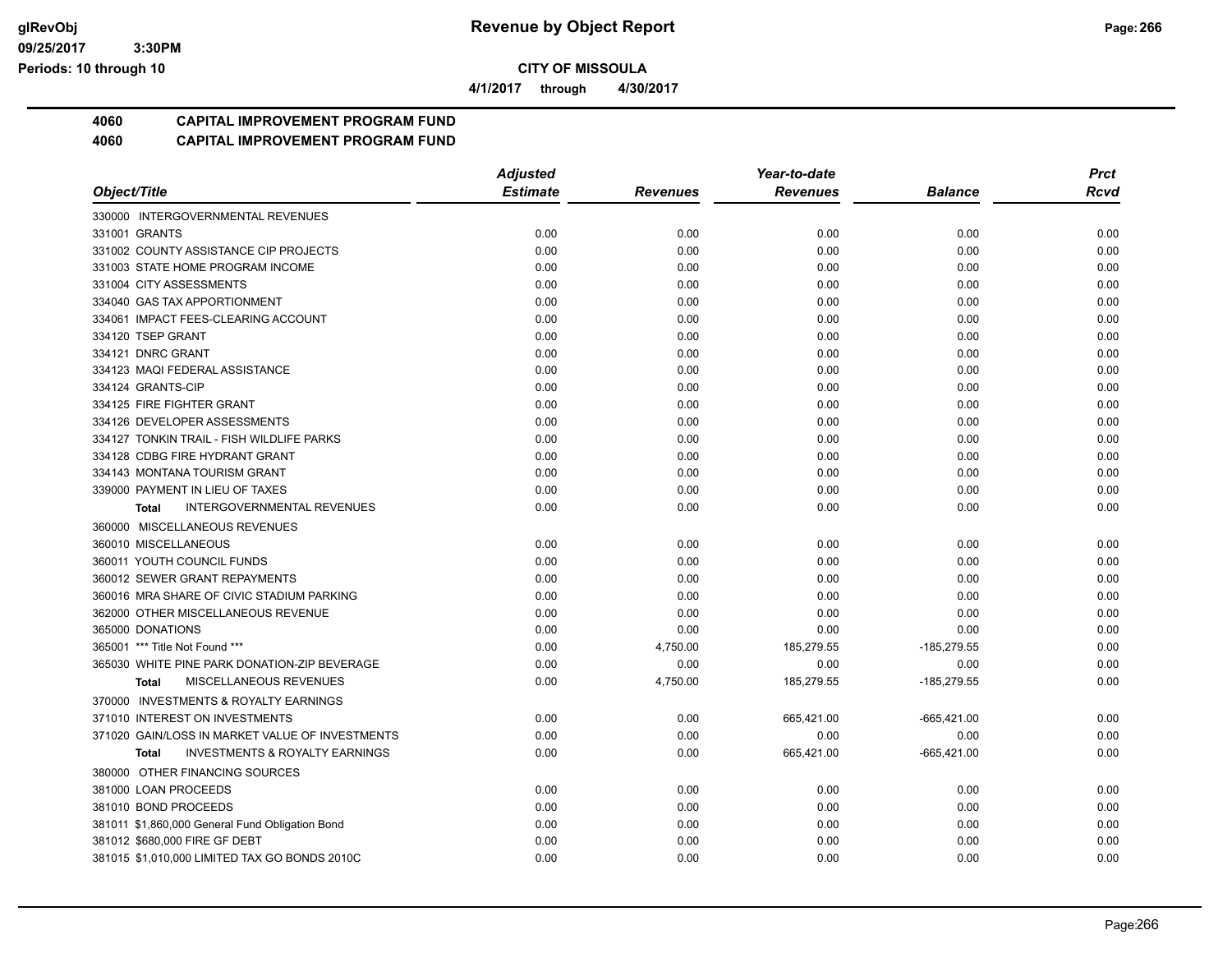**4/1/2017 through 4/30/2017**

# **4060 CAPITAL IMPROVEMENT PROGRAM FUND**

|                                                  | <b>Adjusted</b> |                 | Year-to-date    |                 | <b>Prct</b> |
|--------------------------------------------------|-----------------|-----------------|-----------------|-----------------|-------------|
| Object/Title                                     | <b>Estimate</b> | <b>Revenues</b> | <b>Revenues</b> | <b>Balance</b>  | Rcvd        |
| 381090 PROCEEDS FROM CAPITAL LEASE               | 316,129.00      | 0.00            | 1,758,426.64    | $-1,442,297.64$ | 556.24      |
| 382010 SALE OF FIXED ASSETS                      | 0.00            | 0.00            | 0.00            | 0.00            | 0.00        |
| 383009 TRANS FR TITLE I                          | 0.00            | 0.00            | 0.00            | 0.00            | 0.00        |
| 383010 TRANS FR CIP                              | 0.00            | 0.00            | 0.00            | 0.00            | 0.00        |
| 383014 TRANS FR MRA                              | 0.00            | 0.00            | 0.00            | 0.00            | 0.00        |
| 383015 TRANS FR MPC                              | 0.00            | 0.00            | 0.00            | 0.00            | 0.00        |
| 383017 TRANS FR BUILDING                         | 0.00            | 0.00            | 0.00            | 0.00            | 0.00        |
| 383020 TRANS FR CEMETERY CARE                    | 0.00            | 0.00            | 0.00            | 0.00            | 0.00        |
| 383025 TRANS FR SEWER R & D                      | 0.00            | 0.00            | 0.00            | 0.00            | 0.00        |
| 383029 TRANS FR GENERAL                          | 1,330,841.00    | 0.00            | 0.00            | 1,330,841.00    | 0.00        |
| 383041 TRANS FR CDBG                             | 0.00            | 0.00            | 0.00            | 0.00            | 0.00        |
| 383042 TRANSFERS FROM OTHER FUNDS                | 0.00            | 0.00            | 0.00            | 0.00            | 0.00        |
| 383043 TRANSFERS FROM IMPACT FEES                | 0.00            | 0.00            | 0.00            | 0.00            | 0.00        |
| 383044 TRANSFER FROM PYMT IN LIEU OF PARKS       | 0.00            | 0.00            | 0.00            | 0.00            | 0.00        |
| 383045 TRANSFER FROM PARK ENTERPRISE             | 0.00            | 0.00            | 0.00            | 0.00            | 0.00        |
| OTHER FINANCING SOURCES<br><b>Total</b>          | 1,646,970.00    | 0.00            | 1,758,426.64    | $-111,456.64$   | 106.77      |
| CAPITAL IMPROVEMENT PROGRAM FUND<br><b>Total</b> | 1,646,970.00    | 4,750.00        | 2,609,127.19    | $-962, 157.19$  | 158.42      |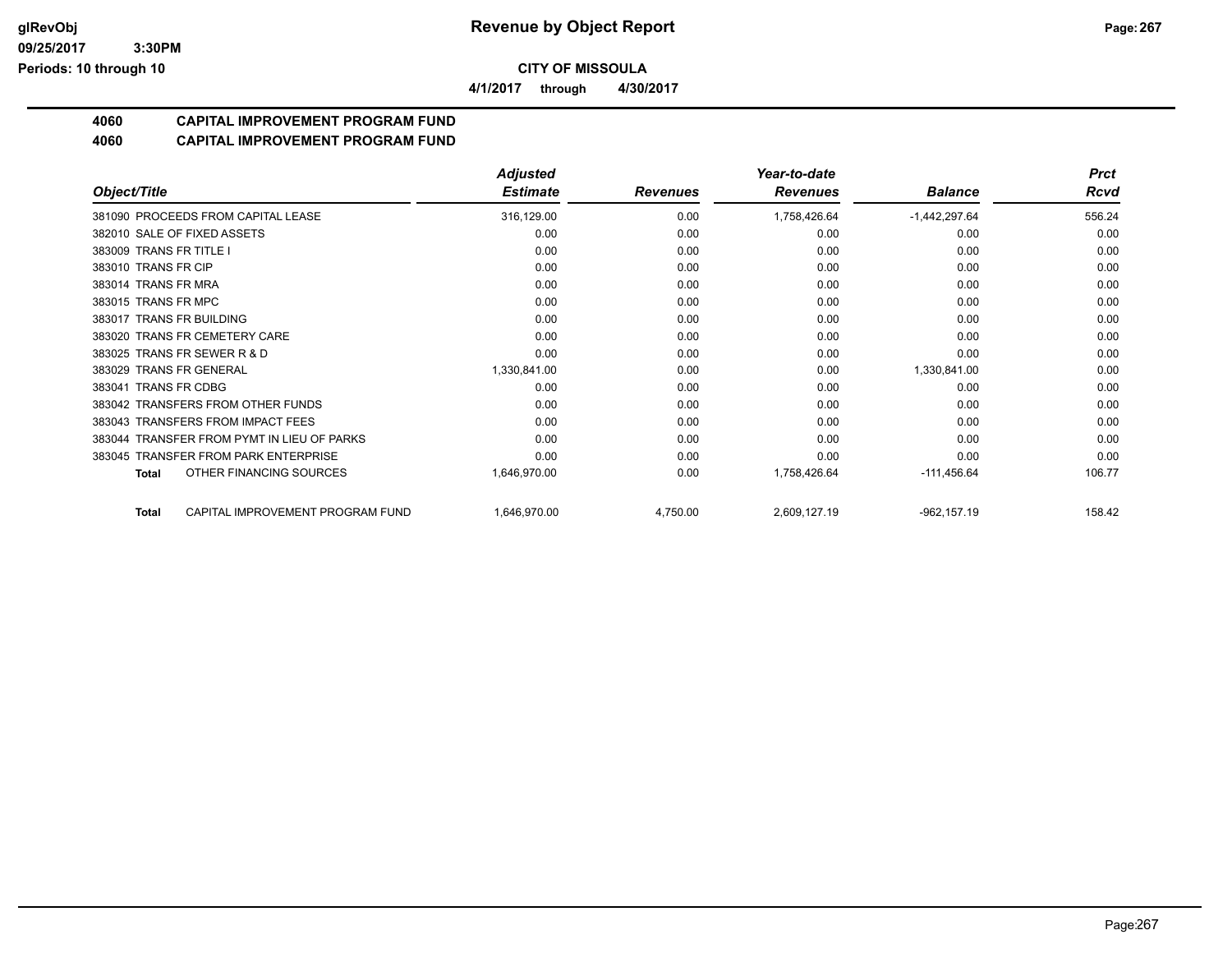**4/1/2017 through 4/30/2017**

|                                                           | <b>Adjusted</b> |                 | Year-to-date    |                 |             |
|-----------------------------------------------------------|-----------------|-----------------|-----------------|-----------------|-------------|
| Object/Title                                              | <b>Estimate</b> | <b>Revenues</b> | <b>Revenues</b> | <b>Balance</b>  | <b>Rcvd</b> |
| 330000 INTERGOVERNMENTAL REVENUES                         |                 |                 |                 |                 |             |
| 331001 GRANTS                                             | 0.00            | 0.00            | 0.00            | 0.00            | 0.00        |
| 331002 COUNTY ASSISTANCE CIP PROJECTS                     | 0.00            | 0.00            | 0.00            | 0.00            | 0.00        |
| 331003 STATE HOME PROGRAM INCOME                          | 0.00            | 0.00            | 0.00            | 0.00            | 0.00        |
| 331004 CITY ASSESSMENTS                                   | 0.00            | 0.00            | 0.00            | 0.00            | 0.00        |
| 334040 GAS TAX APPORTIONMENT                              | 0.00            | 0.00            | 0.00            | 0.00            | 0.00        |
| 334061 IMPACT FEES-CLEARING ACCOUNT                       | 0.00            | 0.00            | 0.00            | 0.00            | 0.00        |
| 334120 TSEP GRANT                                         | 0.00            | 0.00            | 0.00            | 0.00            | 0.00        |
| 334121 DNRC GRANT                                         | 0.00            | 0.00            | 0.00            | 0.00            | 0.00        |
| 334123 MAQI FEDERAL ASSISTANCE                            | 0.00            | 0.00            | 0.00            | 0.00            | 0.00        |
| 334124 GRANTS-CIP                                         | 0.00            | 0.00            | 0.00            | 0.00            | 0.00        |
| 334125 FIRE FIGHTER GRANT                                 | 0.00            | 0.00            | 0.00            | 0.00            | 0.00        |
| 334126 DEVELOPER ASSESSMENTS                              | 0.00            | 0.00            | 0.00            | 0.00            | 0.00        |
| 334127 TONKIN TRAIL - FISH WILDLIFE PARKS                 | 0.00            | 0.00            | 0.00            | 0.00            | 0.00        |
| 334128 CDBG FIRE HYDRANT GRANT                            | 0.00            | 0.00            | 0.00            | 0.00            | 0.00        |
| 334143 MONTANA TOURISM GRANT                              | 0.00            | 0.00            | 0.00            | 0.00            | 0.00        |
| 339000 PAYMENT IN LIEU OF TAXES                           | 0.00            | 0.00            | 0.00            | 0.00            | 0.00        |
| INTERGOVERNMENTAL REVENUES<br><b>Total</b>                | 0.00            | 0.00            | 0.00            | 0.00            | 0.00        |
| 360000 MISCELLANEOUS REVENUES                             |                 |                 |                 |                 |             |
| 360010 MISCELLANEOUS                                      | 0.00            | 0.00            | 0.00            | 0.00            | 0.00        |
| 360011 YOUTH COUNCIL FUNDS                                | 0.00            | 0.00            | 0.00            | 0.00            | 0.00        |
| 360012 SEWER GRANT REPAYMENTS                             | 0.00            | 0.00            | 0.00            | 0.00            | 0.00        |
| 360016 MRA SHARE OF CIVIC STADIUM PARKING                 | 0.00            | 0.00            | 0.00            | 0.00            | 0.00        |
| 362000 OTHER MISCELLANEOUS REVENUE                        | 0.00            | 0.00            | 0.00            | 0.00            | 0.00        |
| 365000 DONATIONS                                          | 0.00            | 0.00            | 0.00            | 0.00            | 0.00        |
| 365001 *** Title Not Found ***                            | 0.00            | 4,750.00        | 185,279.55      | $-185,279.55$   | 0.00        |
| 365030 WHITE PINE PARK DONATION-ZIP BEVERAGE              | 0.00            | 0.00            | 0.00            | 0.00            | 0.00        |
| MISCELLANEOUS REVENUES<br><b>Total</b>                    | 0.00            | 4,750.00        | 185,279.55      | $-185,279.55$   | 0.00        |
| 370000 INVESTMENTS & ROYALTY EARNINGS                     |                 |                 |                 |                 |             |
| 371010 INTEREST ON INVESTMENTS                            | 0.00            | 0.00            | 665,421.00      | $-665,421.00$   | 0.00        |
| 371020 GAIN/LOSS IN MARKET VALUE OF INVESTMENT            | 0.00            | 0.00            | 0.00            | 0.00            | 0.00        |
| <b>INVESTMENTS &amp; ROYALTY EARNINGS</b><br><b>Total</b> | 0.00            | 0.00            | 665,421.00      | $-665,421.00$   | 0.00        |
| 380000 OTHER FINANCING SOURCES                            |                 |                 |                 |                 |             |
| 381000 LOAN PROCEEDS                                      | 0.00            | 0.00            | 0.00            | 0.00            | 0.00        |
| 381010 BOND PROCEEDS                                      | 0.00            | 0.00            | 0.00            | 0.00            | 0.00        |
| 381011 \$1,860,000 General Fund Obligation Bond           | 0.00            | 0.00            | 0.00            | 0.00            | 0.00        |
| 381012 \$680,000 FIRE GF DEBT                             | 0.00            | 0.00            | 0.00            | 0.00            | 0.00        |
| 381015 \$1,010,000 LIMITED TAX GO BONDS 2010C             | 0.00            | 0.00            | 0.00            | 0.00            | 0.00        |
| 381090 PROCEEDS FROM CAPITAL LEASE                        | 316.129.00      | 0.00            | 1,758,426.64    | $-1.442.297.64$ | 556.24      |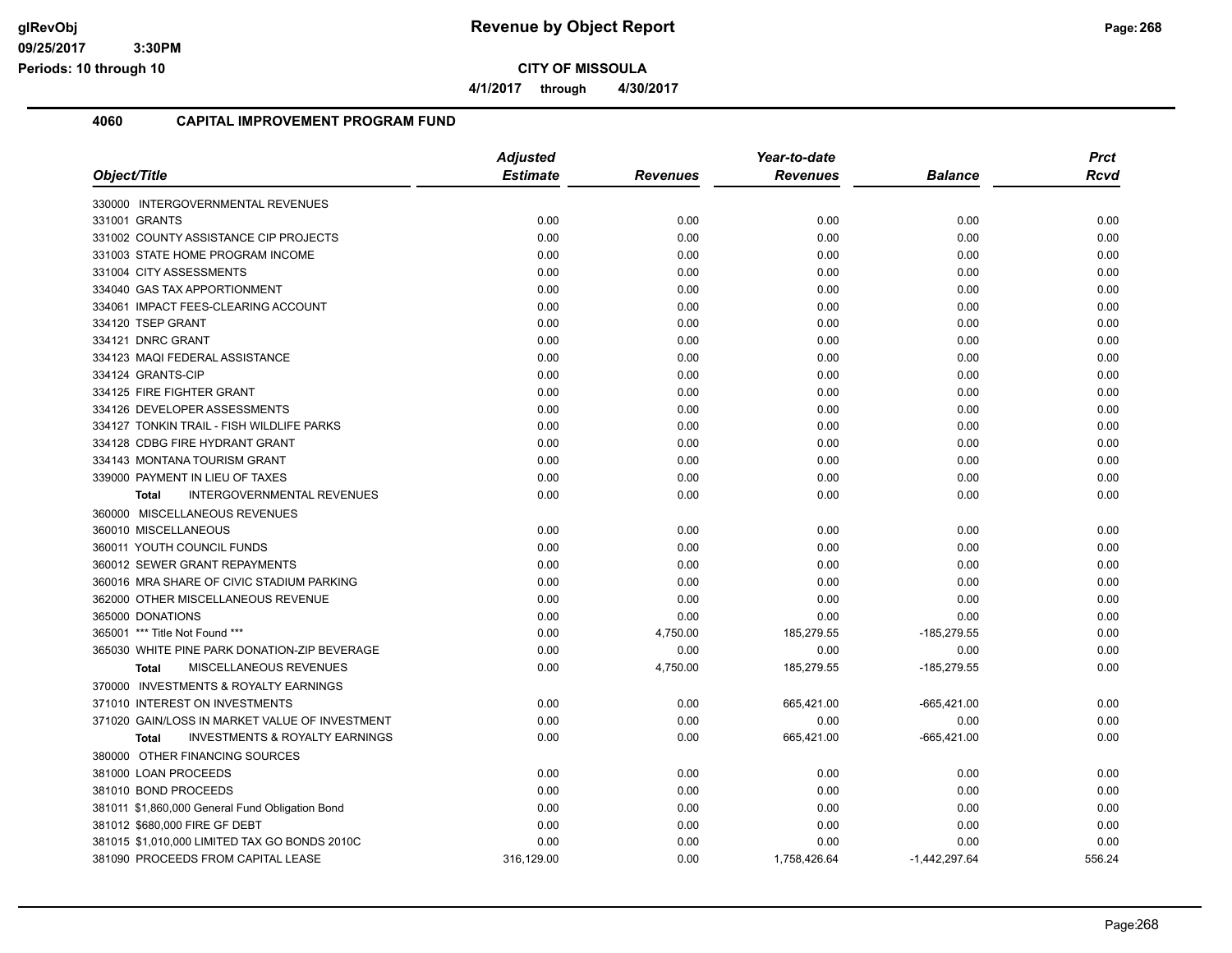**4/1/2017 through 4/30/2017**

|                                            | <b>Adjusted</b> |                 | Year-to-date    |                | <b>Prct</b> |
|--------------------------------------------|-----------------|-----------------|-----------------|----------------|-------------|
| Object/Title                               | <b>Estimate</b> | <b>Revenues</b> | <b>Revenues</b> | <b>Balance</b> | Rcvd        |
| 382010 SALE OF FIXED ASSETS                | 0.00            | 0.00            | 0.00            | 0.00           | 0.00        |
| 383009 TRANS FR TITLE I                    | 0.00            | 0.00            | 0.00            | 0.00           | 0.00        |
| 383010 TRANS FR CIP                        | 0.00            | 0.00            | 0.00            | 0.00           | 0.00        |
| 383014 TRANS FR MRA                        | 0.00            | 0.00            | 0.00            | 0.00           | 0.00        |
| 383015 TRANS FR MPC                        | 0.00            | 0.00            | 0.00            | 0.00           | 0.00        |
| 383017 TRANS FR BUILDING                   | 0.00            | 0.00            | 0.00            | 0.00           | 0.00        |
| 383020 TRANS FR CEMETERY CARE              | 0.00            | 0.00            | 0.00            | 0.00           | 0.00        |
| 383025 TRANS FR SEWER R & D                | 0.00            | 0.00            | 0.00            | 0.00           | 0.00        |
| 383029 TRANS FR GENERAL                    | 1,330,841.00    | 0.00            | 0.00            | 1,330,841.00   | 0.00        |
| 383041 TRANS FR CDBG                       | 0.00            | 0.00            | 0.00            | 0.00           | 0.00        |
| 383042 TRANSFERS FROM OTHER FUNDS          | 0.00            | 0.00            | 0.00            | 0.00           | 0.00        |
| 383043 TRANSFERS FROM IMPACT FEES          | 0.00            | 0.00            | 0.00            | 0.00           | 0.00        |
| 383044 TRANSFER FROM PYMT IN LIEU OF PARKS | 0.00            | 0.00            | 0.00            | 0.00           | 0.00        |
| 383045 TRANSFER FROM PARK ENTERPRISE       | 0.00            | 0.00            | 0.00            | 0.00           | 0.00        |
| OTHER FINANCING SOURCES<br><b>Total</b>    | 1,646,970.00    | 0.00            | 1,758,426.64    | $-111,456.64$  | 106.77      |
| CAPITAL IMPROVEMENT PROGRAM FUND<br>Total  | 1,646,970.00    | 4,750.00        | 2,609,127.19    | $-962, 157.19$ | 158.42      |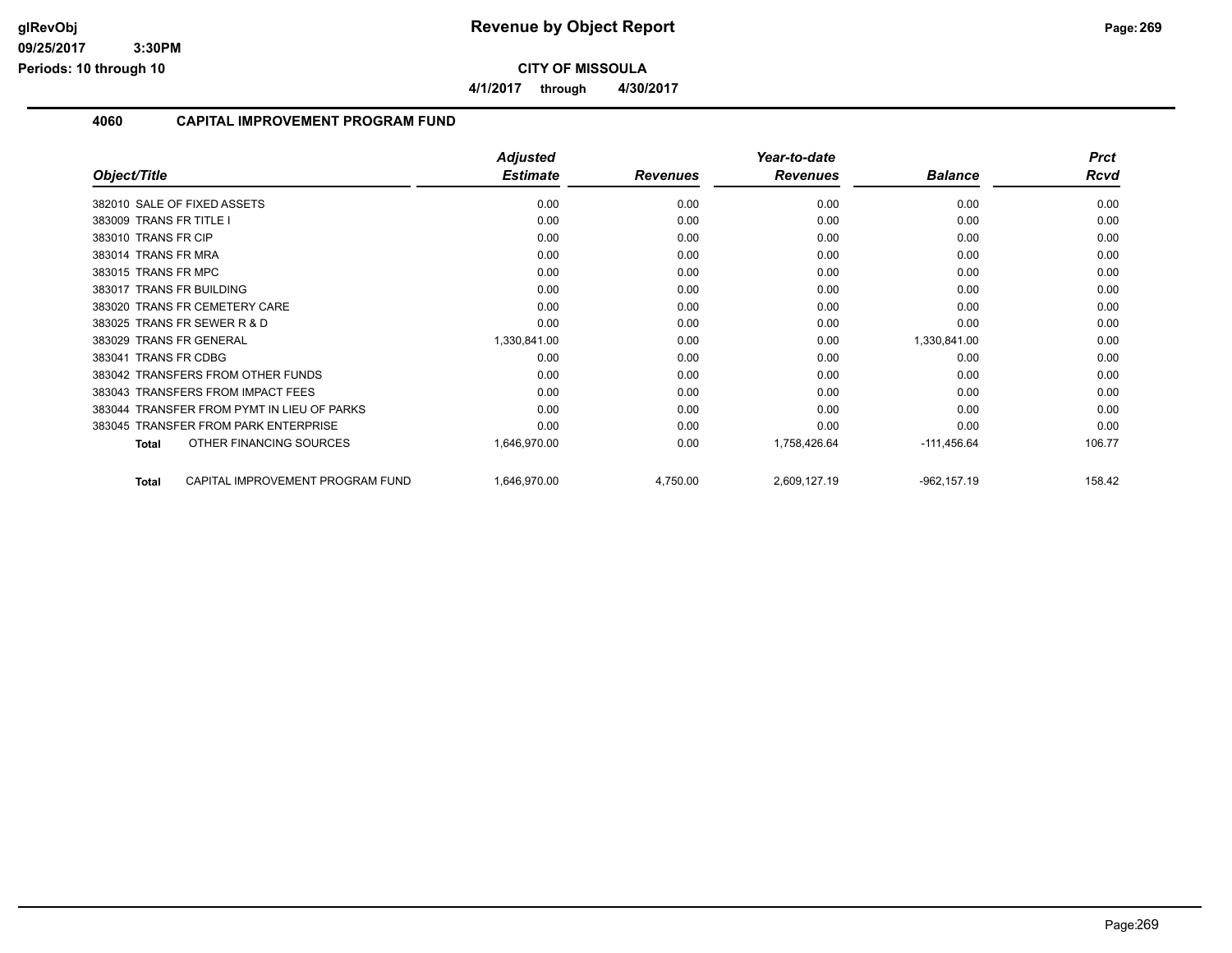**Periods: 10 through 10**

 **3:30PM**

**CITY OF MISSOULA**

**4/1/2017 through 4/30/2017**

# **4130 1997 G O BOND OPEN SPACE PURCHASE FUND**

# **4130 1997 G O BOND OPEN SPACE PURCHASE FUND**

|                                                           | <b>Adjusted</b> |                 | Year-to-date    |                | <b>Prct</b> |
|-----------------------------------------------------------|-----------------|-----------------|-----------------|----------------|-------------|
| Object/Title                                              | <b>Estimate</b> | <b>Revenues</b> | <b>Revenues</b> | <b>Balance</b> | Rcvd        |
| 330000 INTERGOVERNMENTAL REVENUES                         |                 |                 |                 |                |             |
| 330000 INTERGOVERNMENTAL REVENUES                         | 0.00            | 0.00            | 0.00            | 0.00           | 0.00        |
| 331156 CTEP GRANT - S HILLS TRAIL SYSTEM                  | 0.00            | 0.00            | 0.00            | 0.00           | 0.00        |
| 334014 *** Title Not Found ***                            | 0.00            | 0.00            | 0.00            | 0.00           | 0.00        |
| <b>INTERGOVERNMENTAL REVENUES</b><br><b>Total</b>         | 0.00            | 0.00            | 0.00            | 0.00           | 0.00        |
| 340000 CHARGES FOR SERVICES                               |                 |                 |                 |                |             |
| 343065 BUILDING RENTALS                                   | 0.00            | 0.00            | 0.00            | 0.00           | 0.00        |
| <b>CHARGES FOR SERVICES</b><br><b>Total</b>               | 0.00            | 0.00            | 0.00            | 0.00           | 0.00        |
| 360000 MISCELLANEOUS REVENUES                             |                 |                 |                 |                |             |
| 360010 MISCELLANEOUS                                      | 0.00            | 0.00            | 0.00            | 0.00           | 0.00        |
| 365000 DONATIONS                                          | 0.00            | 0.00            | 0.00            | 0.00           | 0.00        |
| <b>MISCELLANEOUS REVENUES</b><br><b>Total</b>             | 0.00            | 0.00            | 0.00            | 0.00           | 0.00        |
| <b>INVESTMENTS &amp; ROYALTY EARNINGS</b><br>370000       |                 |                 |                 |                |             |
| 371010 INTEREST ON INVESTMENTS                            | 0.00            | 0.00            | 0.00            | 0.00           | 0.00        |
| 371020 GAIN/LOSS IN MARKET VALUE OF INVESTMENTS           | 0.00            | 0.00            | 0.00            | 0.00           | 0.00        |
| <b>INVESTMENTS &amp; ROYALTY EARNINGS</b><br><b>Total</b> | 0.00            | 0.00            | 0.00            | 0.00           | 0.00        |
| 380000 OTHER FINANCING SOURCES                            |                 |                 |                 |                |             |
| 382010 SALE OF FIXED ASSETS                               | 0.00            | 0.00            | 0.00            | 0.00           | 0.00        |
| 383000 OPERATING TRANSFERS                                | 0.00            | 0.00            | 0.00            | 0.00           | 0.00        |
| OTHER FINANCING SOURCES<br><b>Total</b>                   | 0.00            | 0.00            | 0.00            | 0.00           | 0.00        |
| 1997 G O BOND OPEN SPACE PURCHASE FI<br><b>Total</b>      | 0.00            | 0.00            | 0.00            | 0.00           | 0.00        |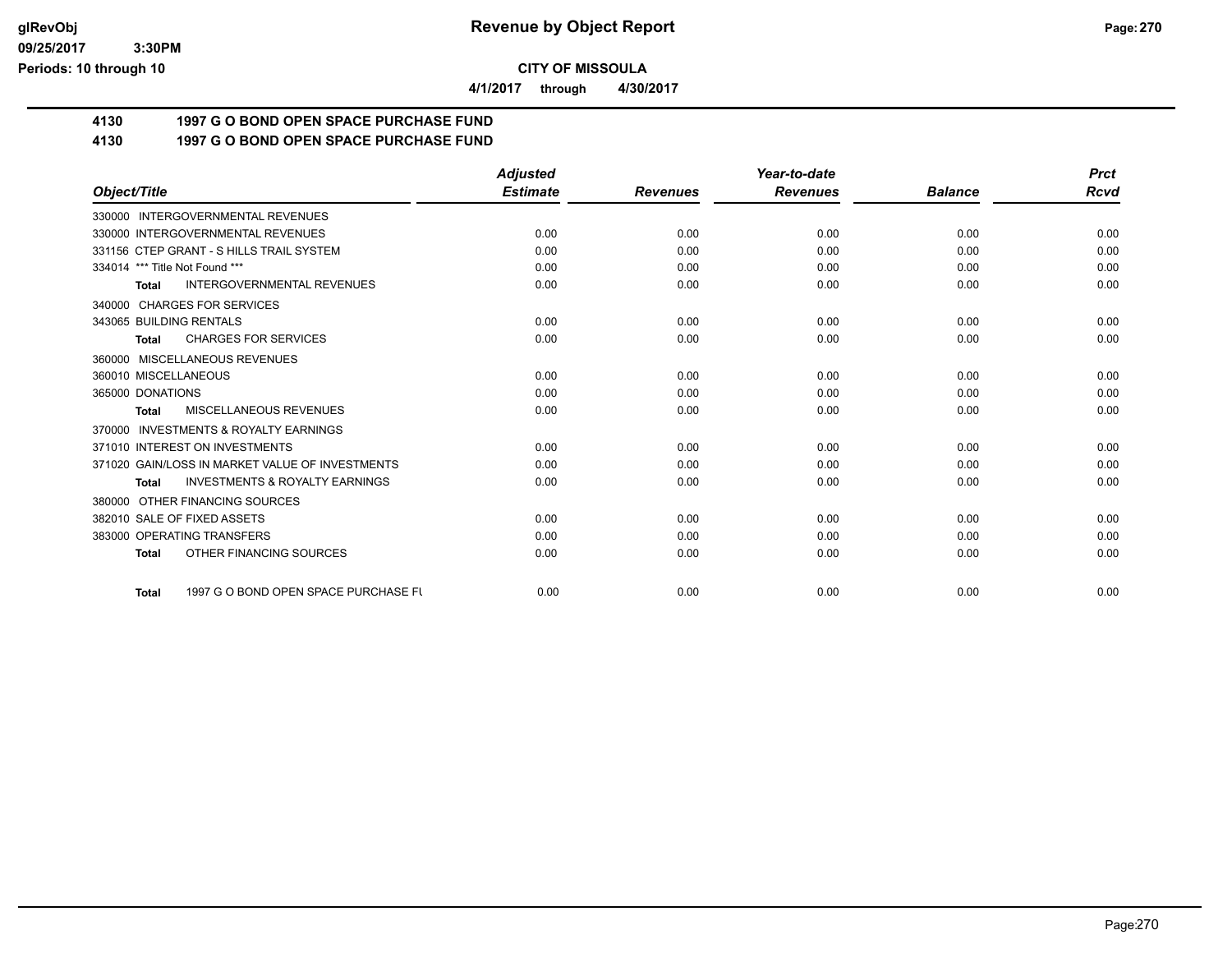**4/1/2017 through 4/30/2017**

# **4130 1997 G O BOND OPEN SPACE PURCHASE FUND**

|                                                           | <b>Adjusted</b> |                 | Year-to-date    |                | <b>Prct</b> |
|-----------------------------------------------------------|-----------------|-----------------|-----------------|----------------|-------------|
| Object/Title                                              | <b>Estimate</b> | <b>Revenues</b> | <b>Revenues</b> | <b>Balance</b> | <b>Rcvd</b> |
| 330000 INTERGOVERNMENTAL REVENUES                         |                 |                 |                 |                |             |
| 330000 INTERGOVERNMENTAL REVENUES                         | 0.00            | 0.00            | 0.00            | 0.00           | 0.00        |
| 331156 CTEP GRANT - S HILLS TRAIL SYSTEM                  | 0.00            | 0.00            | 0.00            | 0.00           | 0.00        |
| 334014 *** Title Not Found ***                            | 0.00            | 0.00            | 0.00            | 0.00           | 0.00        |
| <b>INTERGOVERNMENTAL REVENUES</b><br><b>Total</b>         | 0.00            | 0.00            | 0.00            | 0.00           | 0.00        |
| 340000 CHARGES FOR SERVICES                               |                 |                 |                 |                |             |
| 343065 BUILDING RENTALS                                   | 0.00            | 0.00            | 0.00            | 0.00           | 0.00        |
| <b>CHARGES FOR SERVICES</b><br><b>Total</b>               | 0.00            | 0.00            | 0.00            | 0.00           | 0.00        |
| 360000 MISCELLANEOUS REVENUES                             |                 |                 |                 |                |             |
| 360010 MISCELLANEOUS                                      | 0.00            | 0.00            | 0.00            | 0.00           | 0.00        |
| 365000 DONATIONS                                          | 0.00            | 0.00            | 0.00            | 0.00           | 0.00        |
| MISCELLANEOUS REVENUES<br><b>Total</b>                    | 0.00            | 0.00            | 0.00            | 0.00           | 0.00        |
| <b>INVESTMENTS &amp; ROYALTY EARNINGS</b><br>370000       |                 |                 |                 |                |             |
| 371010 INTEREST ON INVESTMENTS                            | 0.00            | 0.00            | 0.00            | 0.00           | 0.00        |
| 371020 GAIN/LOSS IN MARKET VALUE OF INVESTMENT            | 0.00            | 0.00            | 0.00            | 0.00           | 0.00        |
| <b>INVESTMENTS &amp; ROYALTY EARNINGS</b><br><b>Total</b> | 0.00            | 0.00            | 0.00            | 0.00           | 0.00        |
| 380000 OTHER FINANCING SOURCES                            |                 |                 |                 |                |             |
| 382010 SALE OF FIXED ASSETS                               | 0.00            | 0.00            | 0.00            | 0.00           | 0.00        |
| 383000 OPERATING TRANSFERS                                | 0.00            | 0.00            | 0.00            | 0.00           | 0.00        |
| OTHER FINANCING SOURCES<br><b>Total</b>                   | 0.00            | 0.00            | 0.00            | 0.00           | 0.00        |
| 1997 G O BOND OPEN SPACE PURCHASE F<br><b>Total</b>       | 0.00            | 0.00            | 0.00            | 0.00           | 0.00        |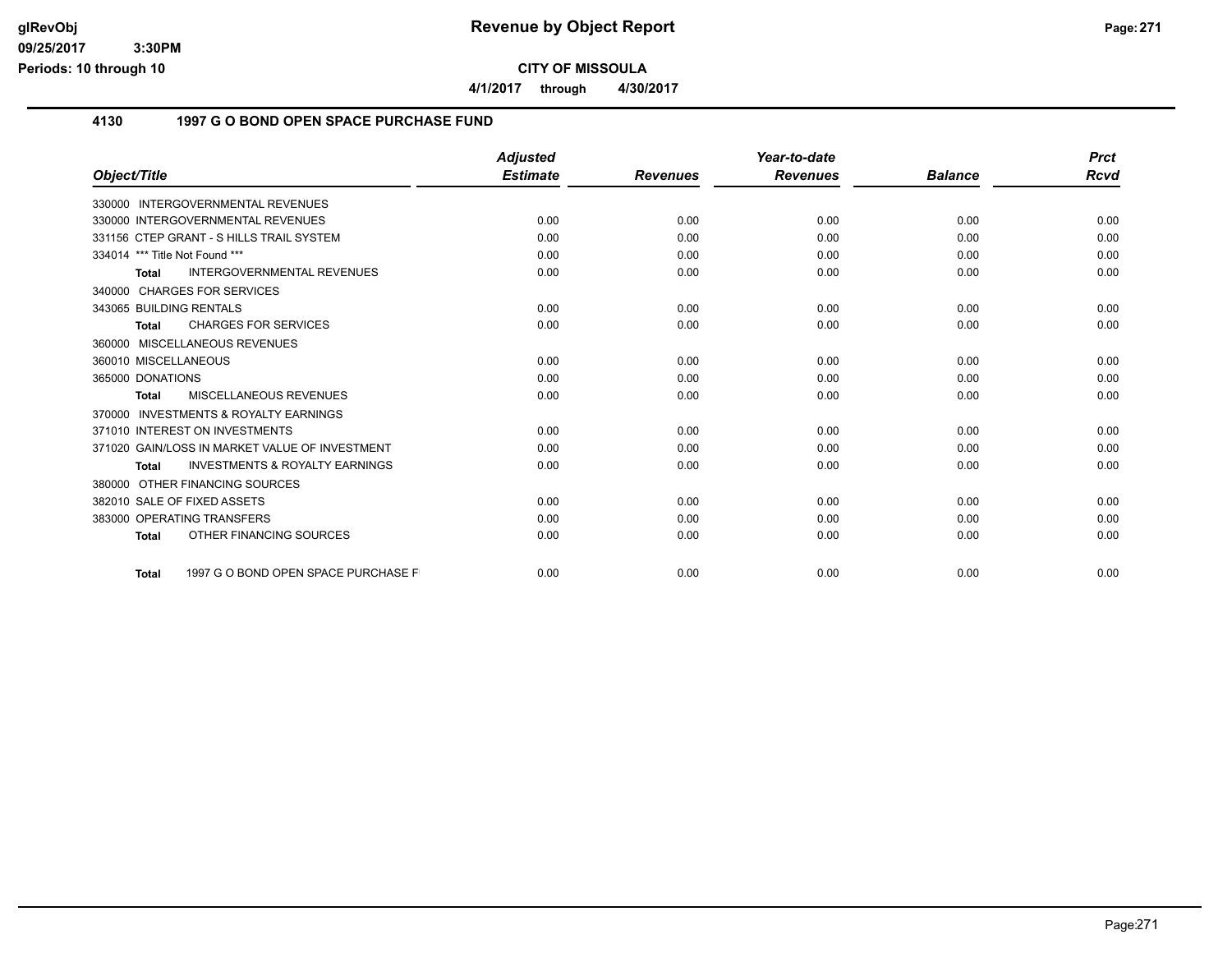**4/1/2017 through 4/30/2017**

#### **4196 NEW FIRE STATION GO BOND**

#### **4196 NEW FIRE STATION GO BOND**

|                                                    | <b>Adjusted</b> |                 | Year-to-date    |                | <b>Prct</b> |
|----------------------------------------------------|-----------------|-----------------|-----------------|----------------|-------------|
| Object/Title                                       | <b>Estimate</b> | <b>Revenues</b> | <b>Revenues</b> | <b>Balance</b> | <b>Rcvd</b> |
| 360000 MISCELLANEOUS REVENUES                      |                 |                 |                 |                |             |
| 365023 NORTHWESTERN ENERGY GRANT                   | 0.00            | 0.00            | 0.00            | 0.00           | 0.00        |
| <b>MISCELLANEOUS REVENUES</b><br>Total             | 0.00            | 0.00            | 0.00            | 0.00           | 0.00        |
| 370000 INVESTMENTS & ROYALTY EARNINGS              |                 |                 |                 |                |             |
| 371010 INTEREST ON INVESTMENTS                     | 0.00            | 0.00            | 0.00            | 0.00           | 0.00        |
| 371020 GAIN/LOSS IN MARKET VALUE OF INVESTMENTS    | 0.00            | 0.00            | 0.00            | 0.00           | 0.00        |
| <b>INVESTMENTS &amp; ROYALTY EARNINGS</b><br>Total | 0.00            | 0.00            | 0.00            | 0.00           | 0.00        |
| 380000 OTHER FINANCING SOURCES                     |                 |                 |                 |                |             |
| 381010 BOND PROCEEDS                               | 0.00            | 0.00            | 0.00            | 0.00           | 0.00        |
| 383000 OPERATING TRANSFERS                         | 0.00            | 0.00            | 0.00            | 0.00           | 0.00        |
| OTHER FINANCING SOURCES<br>Total                   | 0.00            | 0.00            | 0.00            | 0.00           | 0.00        |
| NEW FIRE STATION GO BOND<br>Total                  | 0.00            | 0.00            | 0.00            | 0.00           | 0.00        |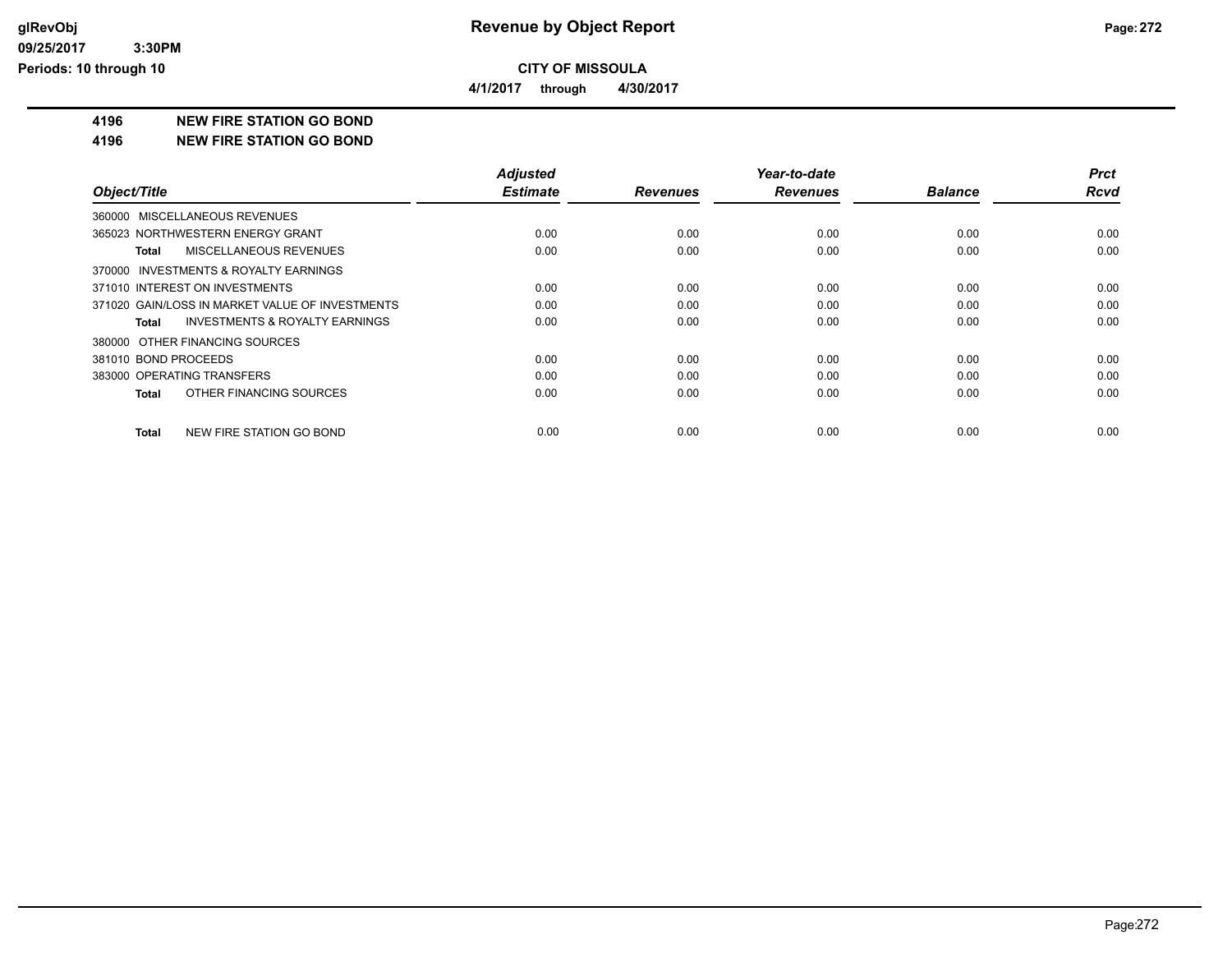**4/1/2017 through 4/30/2017**

# **4196 NEW FIRE STATION GO BOND**

| Object/Title                                       | Adjusted<br><b>Estimate</b> | <b>Revenues</b> | Year-to-date<br><b>Revenues</b> | <b>Balance</b> | <b>Prct</b><br><b>Rcvd</b> |
|----------------------------------------------------|-----------------------------|-----------------|---------------------------------|----------------|----------------------------|
| 360000 MISCELLANEOUS REVENUES                      |                             |                 |                                 |                |                            |
| 365023 NORTHWESTERN ENERGY GRANT                   | 0.00                        | 0.00            | 0.00                            | 0.00           | 0.00                       |
| MISCELLANEOUS REVENUES<br>Total                    | 0.00                        | 0.00            | 0.00                            | 0.00           | 0.00                       |
| 370000 INVESTMENTS & ROYALTY EARNINGS              |                             |                 |                                 |                |                            |
| 371010 INTEREST ON INVESTMENTS                     | 0.00                        | 0.00            | 0.00                            | 0.00           | 0.00                       |
| 371020 GAIN/LOSS IN MARKET VALUE OF INVESTMENT     | 0.00                        | 0.00            | 0.00                            | 0.00           | 0.00                       |
| <b>INVESTMENTS &amp; ROYALTY EARNINGS</b><br>Total | 0.00                        | 0.00            | 0.00                            | 0.00           | 0.00                       |
| 380000 OTHER FINANCING SOURCES                     |                             |                 |                                 |                |                            |
| 381010 BOND PROCEEDS                               | 0.00                        | 0.00            | 0.00                            | 0.00           | 0.00                       |
| 383000 OPERATING TRANSFERS                         | 0.00                        | 0.00            | 0.00                            | 0.00           | 0.00                       |
| OTHER FINANCING SOURCES<br>Total                   | 0.00                        | 0.00            | 0.00                            | 0.00           | 0.00                       |
| NEW FIRE STATION GO BOND<br><b>Total</b>           | 0.00                        | 0.00            | 0.00                            | 0.00           | 0.00                       |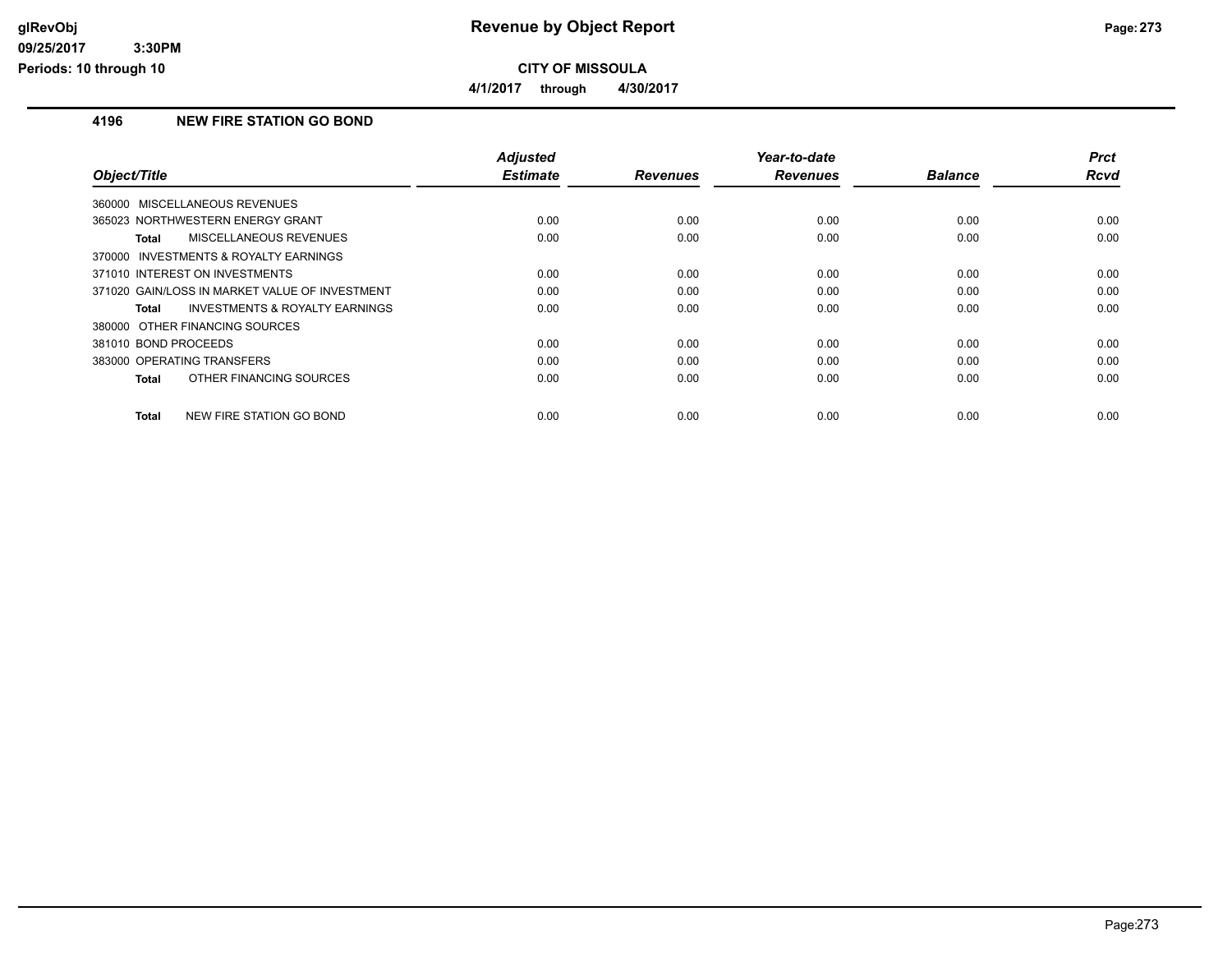**4/1/2017 through 4/30/2017**

# **4450 S/C CONSTRUCTION FUND FOR FY06**

**4450 S/C CONSTRUCTION FUND FOR FY06**

| Object/Title |                                                 | <b>Adjusted</b> |                 | Year-to-date    |                |             |
|--------------|-------------------------------------------------|-----------------|-----------------|-----------------|----------------|-------------|
|              |                                                 | <b>Estimate</b> | <b>Revenues</b> | <b>Revenues</b> | <b>Balance</b> | <b>Rcvd</b> |
|              | 370000 INVESTMENTS & ROYALTY EARNINGS           |                 |                 |                 |                |             |
|              | 371010 INTEREST ON INVESTMENTS                  | 0.00            | 0.00            | 0.00            | 0.00           | 0.00        |
|              | 371020 GAIN/LOSS IN MARKET VALUE OF INVESTMENTS | 0.00            | 0.00            | 0.00            | 0.00           | 0.00        |
| <b>Total</b> | INVESTMENTS & ROYALTY EARNINGS                  | 0.00            | 0.00            | 0.00            | 0.00           | 0.00        |
| <b>Total</b> | S/C CONSTRUCTION FUND FOR FY06                  | 0.00            | 0.00            | 0.00            | 0.00           | 0.00        |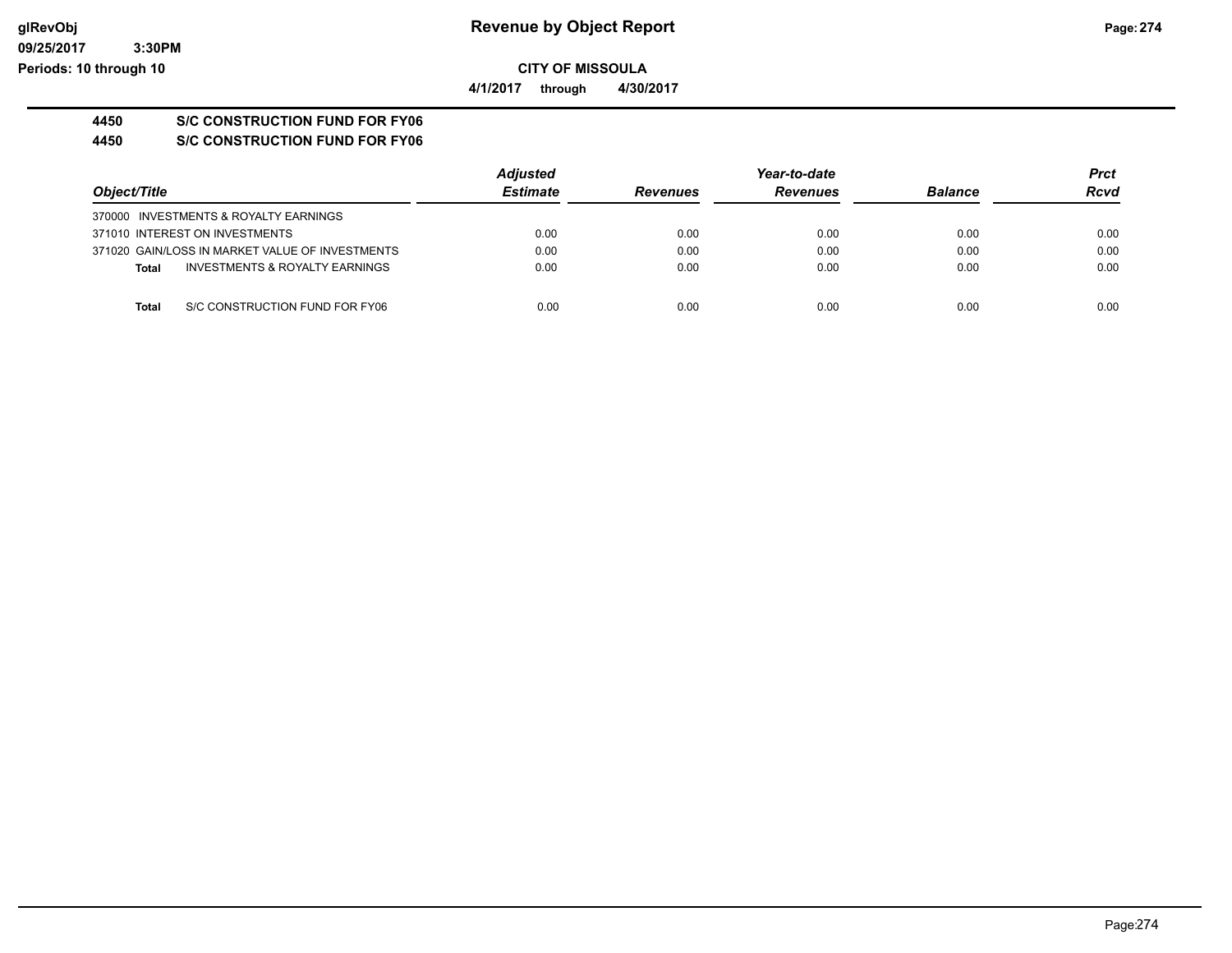**4/1/2017 through 4/30/2017**

# **4450 S/C CONSTRUCTION FUND FOR FY06**

| Object/Title                   |                                                | <b>Adjusted</b><br><b>Estimate</b> | <b>Revenues</b> | Year-to-date<br><b>Revenues</b> | <b>Balance</b> | <b>Prct</b><br><b>Rcvd</b> |
|--------------------------------|------------------------------------------------|------------------------------------|-----------------|---------------------------------|----------------|----------------------------|
|                                | 370000 INVESTMENTS & ROYALTY EARNINGS          |                                    |                 |                                 |                |                            |
| 371010 INTEREST ON INVESTMENTS |                                                | 0.00                               | 0.00            | 0.00                            | 0.00           | 0.00                       |
|                                | 371020 GAIN/LOSS IN MARKET VALUE OF INVESTMENT | 0.00                               | 0.00            | 0.00                            | 0.00           | 0.00                       |
| Total                          | INVESTMENTS & ROYALTY EARNINGS                 | 0.00                               | 0.00            | 0.00                            | 0.00           | 0.00                       |
|                                |                                                |                                    |                 |                                 |                |                            |
| Total                          | S/C CONSTRUCTION FUND FOR FY06                 | 0.00                               | 0.00            | 0.00                            | 0.00           | 0.00                       |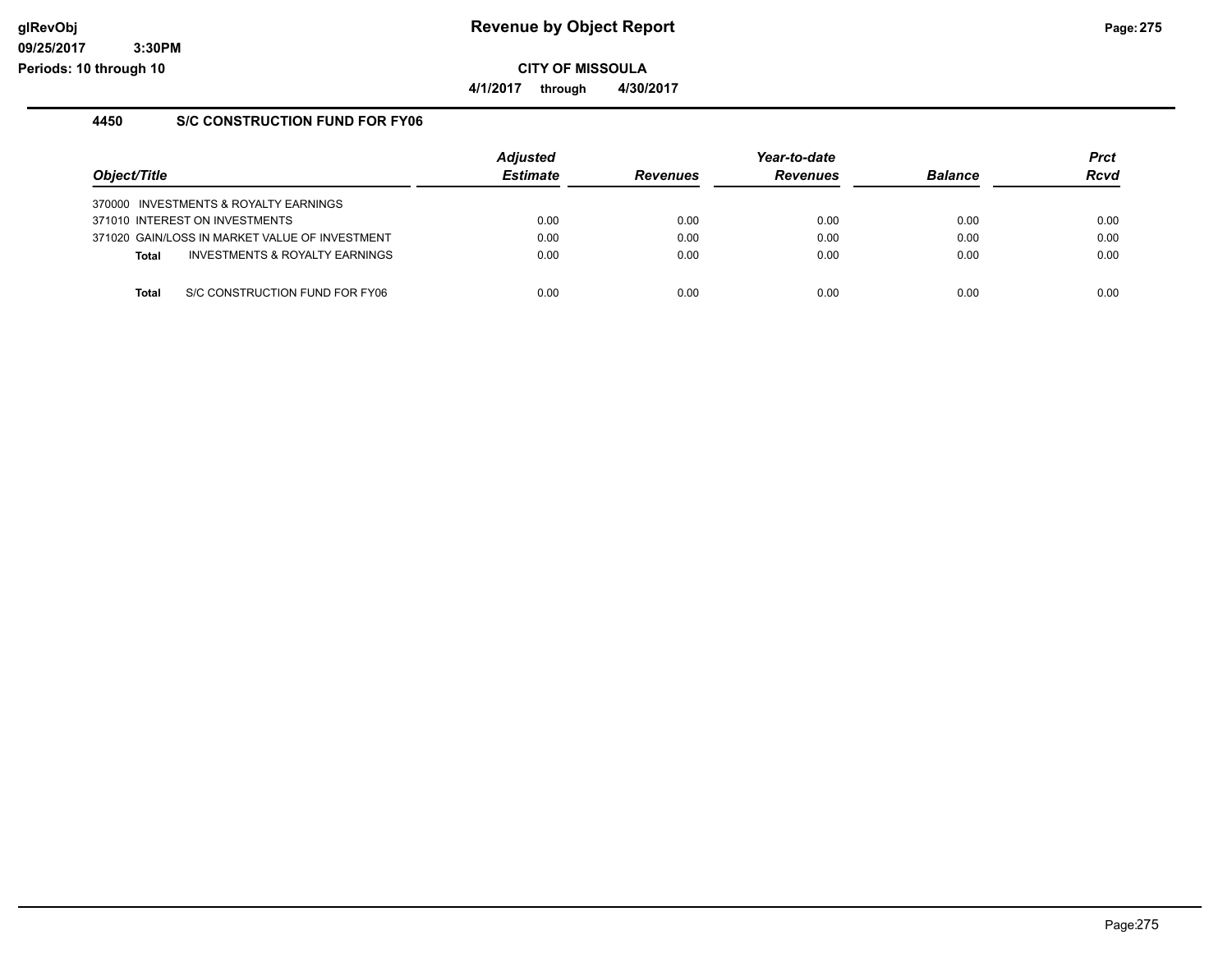**4/1/2017 through 4/30/2017**

**4451 FY07 S/C BOND FUND**

**4451 FY07 S/C BOND FUND**

| Object/Title                                       | <b>Adjusted</b><br><b>Estimate</b> | <b>Revenues</b> | Year-to-date<br><b>Revenues</b> | <b>Balance</b> | <b>Prct</b><br><b>Rcvd</b> |
|----------------------------------------------------|------------------------------------|-----------------|---------------------------------|----------------|----------------------------|
| 360000 MISCELLANEOUS REVENUES                      |                                    |                 |                                 |                |                            |
| 360010 MISCELLANEOUS                               | 0.00                               | 0.00            | 0.00                            | 0.00           | 0.00                       |
| MISCELLANEOUS REVENUES<br>Total                    | 0.00                               | 0.00            | 0.00                            | 0.00           | 0.00                       |
| 370000 INVESTMENTS & ROYALTY EARNINGS              |                                    |                 |                                 |                |                            |
| 371010 INTEREST ON INVESTMENTS                     | 0.00                               | 0.00            | 0.00                            | 0.00           | 0.00                       |
| 371020 GAIN/LOSS IN MARKET VALUE OF INVESTMENTS    | 0.00                               | 0.00            | 0.00                            | 0.00           | 0.00                       |
| <b>INVESTMENTS &amp; ROYALTY EARNINGS</b><br>Total | 0.00                               | 0.00            | 0.00                            | 0.00           | 0.00                       |
| 380000 OTHER FINANCING SOURCES                     |                                    |                 |                                 |                |                            |
| 381030 SID BONDS PROCEEDS                          | 0.00                               | 0.00            | 0.00                            | 0.00           | 0.00                       |
| OTHER FINANCING SOURCES<br><b>Total</b>            | 0.00                               | 0.00            | 0.00                            | 0.00           | 0.00                       |
| FY07 S/C BOND FUND<br><b>Total</b>                 | 0.00                               | 0.00            | 0.00                            | 0.00           | 0.00                       |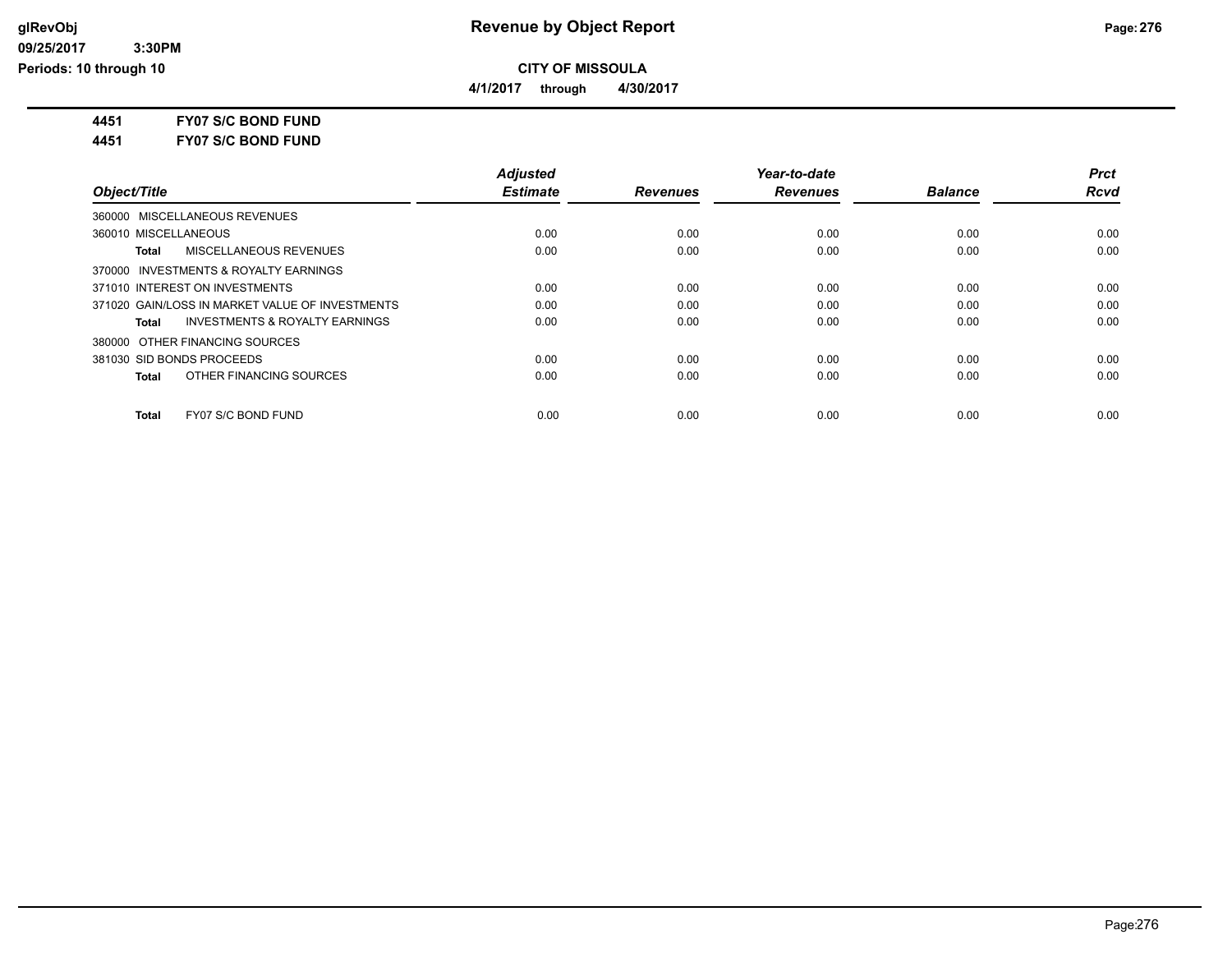**4/1/2017 through 4/30/2017**

#### **4451 FY07 S/C BOND FUND**

| Object/Title                                       | <b>Adjusted</b><br><b>Estimate</b> | <b>Revenues</b> | Year-to-date<br><b>Revenues</b> | <b>Balance</b> | <b>Prct</b><br><b>Rcvd</b> |
|----------------------------------------------------|------------------------------------|-----------------|---------------------------------|----------------|----------------------------|
|                                                    |                                    |                 |                                 |                |                            |
| 360000 MISCELLANEOUS REVENUES                      |                                    |                 |                                 |                |                            |
| 360010 MISCELLANEOUS                               | 0.00                               | 0.00            | 0.00                            | 0.00           | 0.00                       |
| MISCELLANEOUS REVENUES<br>Total                    | 0.00                               | 0.00            | 0.00                            | 0.00           | 0.00                       |
| 370000 INVESTMENTS & ROYALTY EARNINGS              |                                    |                 |                                 |                |                            |
| 371010 INTEREST ON INVESTMENTS                     | 0.00                               | 0.00            | 0.00                            | 0.00           | 0.00                       |
| 371020 GAIN/LOSS IN MARKET VALUE OF INVESTMENT     | 0.00                               | 0.00            | 0.00                            | 0.00           | 0.00                       |
| <b>INVESTMENTS &amp; ROYALTY EARNINGS</b><br>Total | 0.00                               | 0.00            | 0.00                            | 0.00           | 0.00                       |
| 380000 OTHER FINANCING SOURCES                     |                                    |                 |                                 |                |                            |
| 381030 SID BONDS PROCEEDS                          | 0.00                               | 0.00            | 0.00                            | 0.00           | 0.00                       |
| OTHER FINANCING SOURCES<br>Total                   | 0.00                               | 0.00            | 0.00                            | 0.00           | 0.00                       |
| FY07 S/C BOND FUND<br><b>Total</b>                 | 0.00                               | 0.00            | 0.00                            | 0.00           | 0.00                       |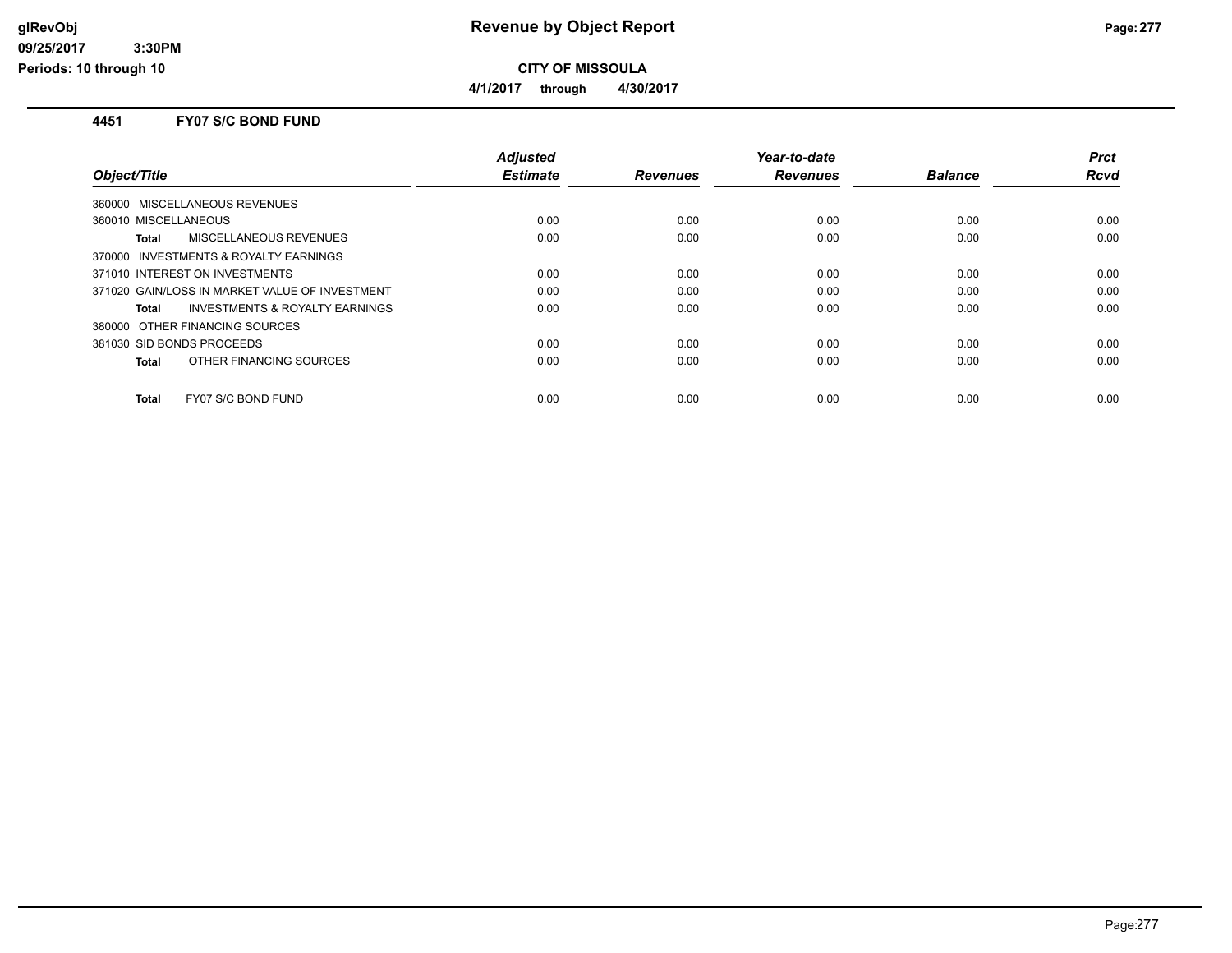**4/1/2017 through 4/30/2017**

# **4452 S/C CONSTRUCTION FUND FOR FY 08 BOND SAL**

# **4452 S/C CONSTRUCTION FUND FOR FY 08 BOND SAL**

|                                                      | <b>Adjusted</b> |                 | Year-to-date    |                | <b>Prct</b> |
|------------------------------------------------------|-----------------|-----------------|-----------------|----------------|-------------|
| Object/Title                                         | <b>Estimate</b> | <b>Revenues</b> | <b>Revenues</b> | <b>Balance</b> | <b>Rcvd</b> |
| 360000 MISCELLANEOUS REVENUES                        |                 |                 |                 |                |             |
| 360010 MISCELLANEOUS                                 | 0.00            | 0.00            | 0.00            | 0.00           | 0.00        |
| 362000 OTHER MISCELLANEOUS REVENUE                   | 0.00            | 0.00            | 0.00            | 0.00           | 0.00        |
| <b>MISCELLANEOUS REVENUES</b><br>Total               | 0.00            | 0.00            | 0.00            | 0.00           | 0.00        |
| 370000 INVESTMENTS & ROYALTY EARNINGS                |                 |                 |                 |                |             |
| 371010 INTEREST ON INVESTMENTS                       | 0.00            | 0.00            | 0.00            | 0.00           | 0.00        |
| 371020 GAIN/LOSS IN MARKET VALUE OF INVESTMENTS      | 0.00            | 0.00            | 0.00            | 0.00           | 0.00        |
| <b>INVESTMENTS &amp; ROYALTY EARNINGS</b><br>Total   | 0.00            | 0.00            | 0.00            | 0.00           | 0.00        |
| 380000 OTHER FINANCING SOURCES                       |                 |                 |                 |                |             |
| 381000 LOAN PROCEEDS                                 | 0.00            | 0.00            | 0.00            | 0.00           | 0.00        |
| 383042 TRANSFERS FROM OTHER FUNDS                    | 0.00            | 0.00            | 0.00            | 0.00           | 0.00        |
| OTHER FINANCING SOURCES<br>Total                     | 0.00            | 0.00            | 0.00            | 0.00           | 0.00        |
| S/C CONSTRUCTION FUND FOR FY 08 BONE<br><b>Total</b> | 0.00            | 0.00            | 0.00            | 0.00           | 0.00        |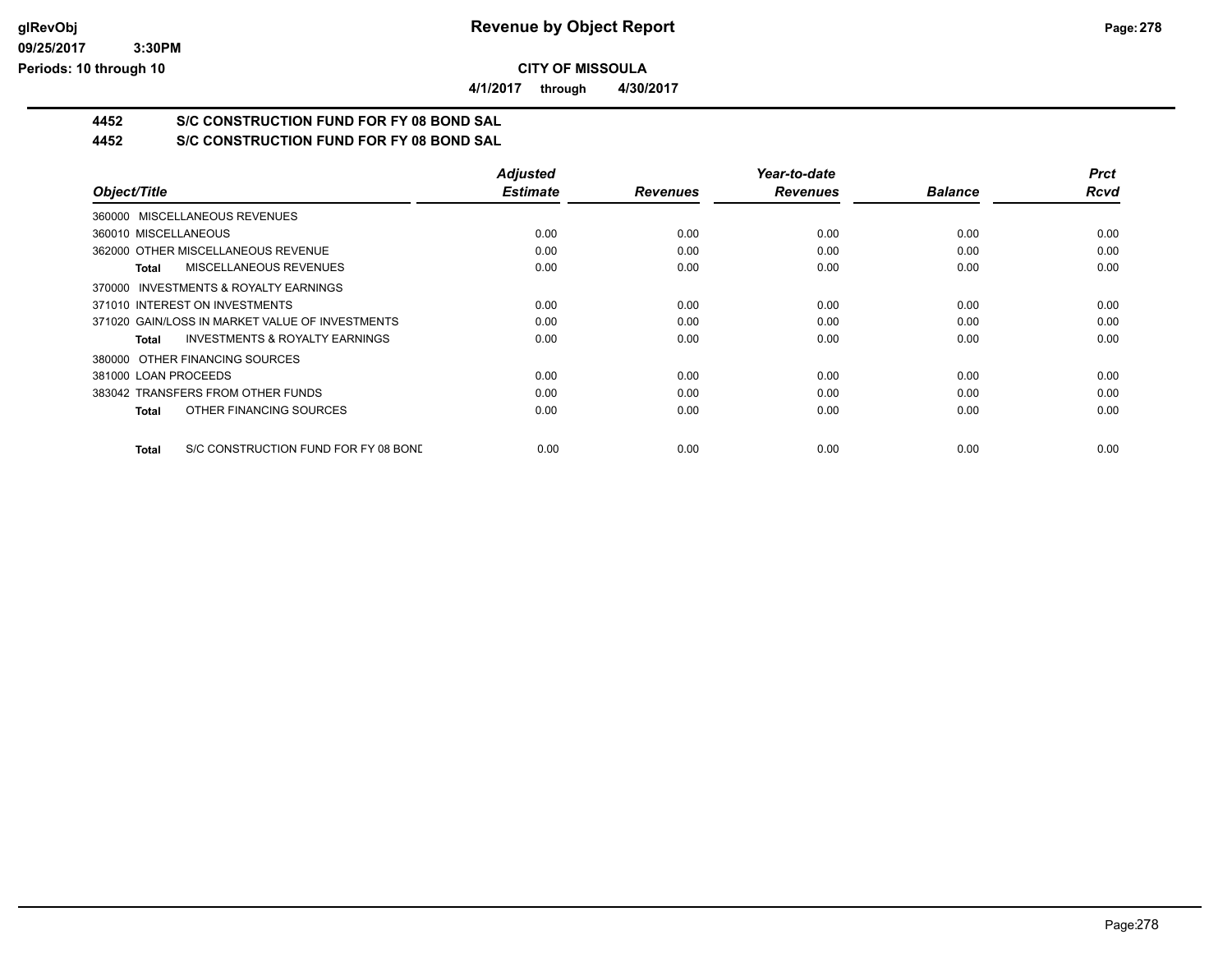**4/1/2017 through 4/30/2017**

# **4452 S/C CONSTRUCTION FUND FOR FY 08 BOND SAL**

| Object/Title                                       | <b>Adjusted</b><br><b>Estimate</b> | <b>Revenues</b> | Year-to-date<br><b>Revenues</b> | <b>Balance</b> | <b>Prct</b><br>Rcvd |
|----------------------------------------------------|------------------------------------|-----------------|---------------------------------|----------------|---------------------|
|                                                    |                                    |                 |                                 |                |                     |
| 360000 MISCELLANEOUS REVENUES                      |                                    |                 |                                 |                |                     |
| 360010 MISCELLANEOUS                               | 0.00                               | 0.00            | 0.00                            | 0.00           | 0.00                |
| 362000 OTHER MISCELLANEOUS REVENUE                 | 0.00                               | 0.00            | 0.00                            | 0.00           | 0.00                |
| MISCELLANEOUS REVENUES<br>Total                    | 0.00                               | 0.00            | 0.00                            | 0.00           | 0.00                |
| 370000 INVESTMENTS & ROYALTY EARNINGS              |                                    |                 |                                 |                |                     |
| 371010 INTEREST ON INVESTMENTS                     | 0.00                               | 0.00            | 0.00                            | 0.00           | 0.00                |
| 371020 GAIN/LOSS IN MARKET VALUE OF INVESTMENT     | 0.00                               | 0.00            | 0.00                            | 0.00           | 0.00                |
| <b>INVESTMENTS &amp; ROYALTY EARNINGS</b><br>Total | 0.00                               | 0.00            | 0.00                            | 0.00           | 0.00                |
| 380000 OTHER FINANCING SOURCES                     |                                    |                 |                                 |                |                     |
| 381000 LOAN PROCEEDS                               | 0.00                               | 0.00            | 0.00                            | 0.00           | 0.00                |
| 383042 TRANSFERS FROM OTHER FUNDS                  | 0.00                               | 0.00            | 0.00                            | 0.00           | 0.00                |
| OTHER FINANCING SOURCES<br>Total                   | 0.00                               | 0.00            | 0.00                            | 0.00           | 0.00                |
|                                                    |                                    |                 |                                 |                |                     |
| S/C CONSTRUCTION FUND FOR FY 08 BONI<br>Total      | 0.00                               | 0.00            | 0.00                            | 0.00           | 0.00                |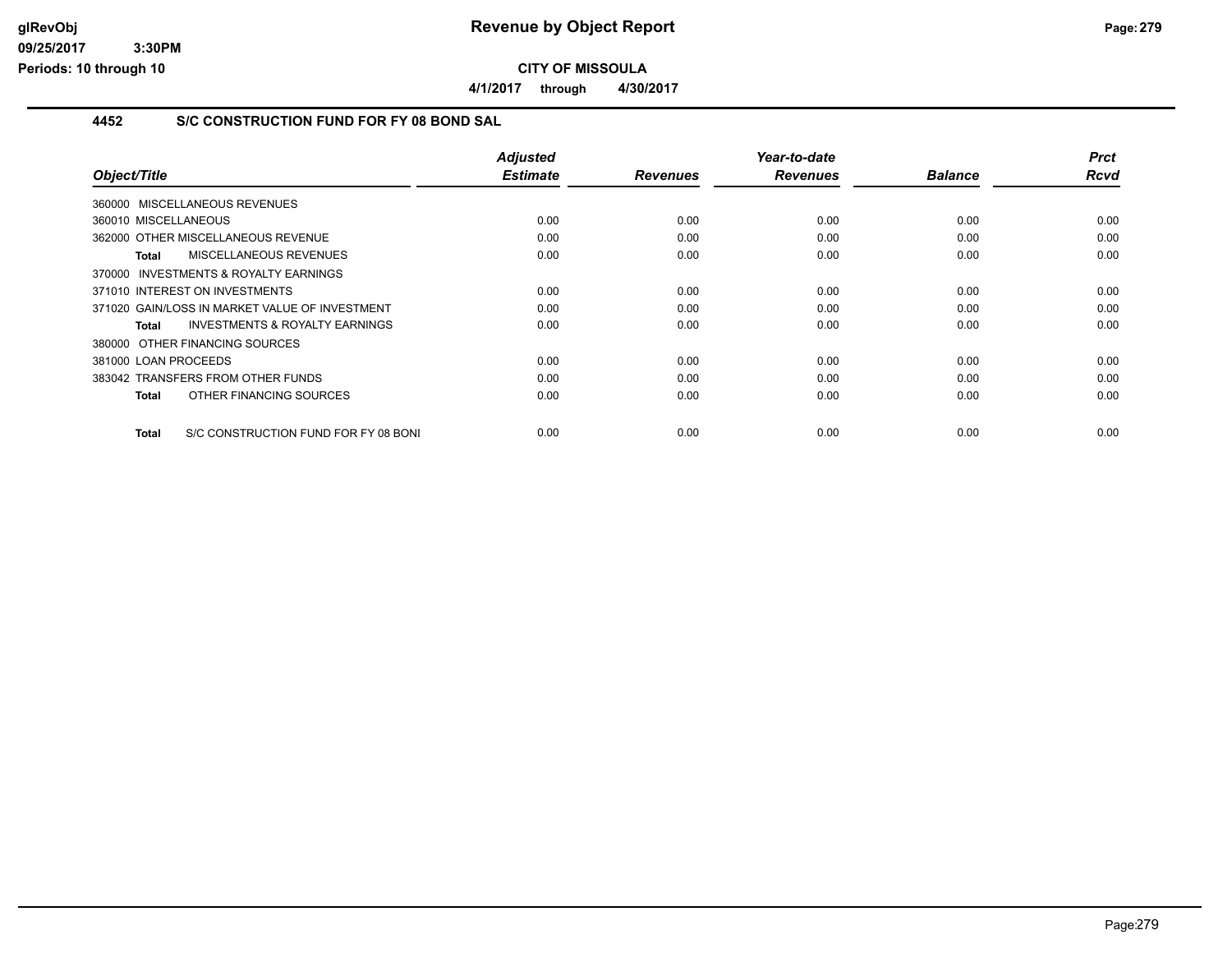**4/1/2017 through 4/30/2017**

# **4453 S/C CONSTRUCTION FUND FY09 BOND**

# **4453 S/C CONSTRUCTION FUND FY09 BOND**

|                                                    | <b>Adjusted</b> |                 | Year-to-date    |                | <b>Prct</b> |
|----------------------------------------------------|-----------------|-----------------|-----------------|----------------|-------------|
| Object/Title                                       | <b>Estimate</b> | <b>Revenues</b> | <b>Revenues</b> | <b>Balance</b> | <b>Rcvd</b> |
| 360000 MISCELLANEOUS REVENUES                      |                 |                 |                 |                |             |
| 360010 MISCELLANEOUS                               | 0.00            | 0.00            | 0.00            | 0.00           | 0.00        |
| 362000 OTHER MISCELLANEOUS REVENUE                 | 0.00            | 0.00            | 0.00            | 0.00           | 0.00        |
| <b>MISCELLANEOUS REVENUES</b><br>Total             | 0.00            | 0.00            | 0.00            | 0.00           | 0.00        |
| 370000 INVESTMENTS & ROYALTY EARNINGS              |                 |                 |                 |                |             |
| 371010 INTEREST ON INVESTMENTS                     | 0.00            | 0.00            | 0.00            | 0.00           | 0.00        |
| <b>INVESTMENTS &amp; ROYALTY EARNINGS</b><br>Total | 0.00            | 0.00            | 0.00            | 0.00           | 0.00        |
| 380000 OTHER FINANCING SOURCES                     |                 |                 |                 |                |             |
| 381030 SID BONDS PROCEEDS                          | 0.00            | 0.00            | 0.00            | 0.00           | 0.00        |
| 383000 OPERATING TRANSFERS                         | 0.00            | 0.00            | 0.00            | 0.00           | 0.00        |
| OTHER FINANCING SOURCES<br>Total                   | 0.00            | 0.00            | 0.00            | 0.00           | 0.00        |
| S/C CONSTRUCTION FUND FY09 BOND<br>Total           | 0.00            | 0.00            | 0.00            | 0.00           | 0.00        |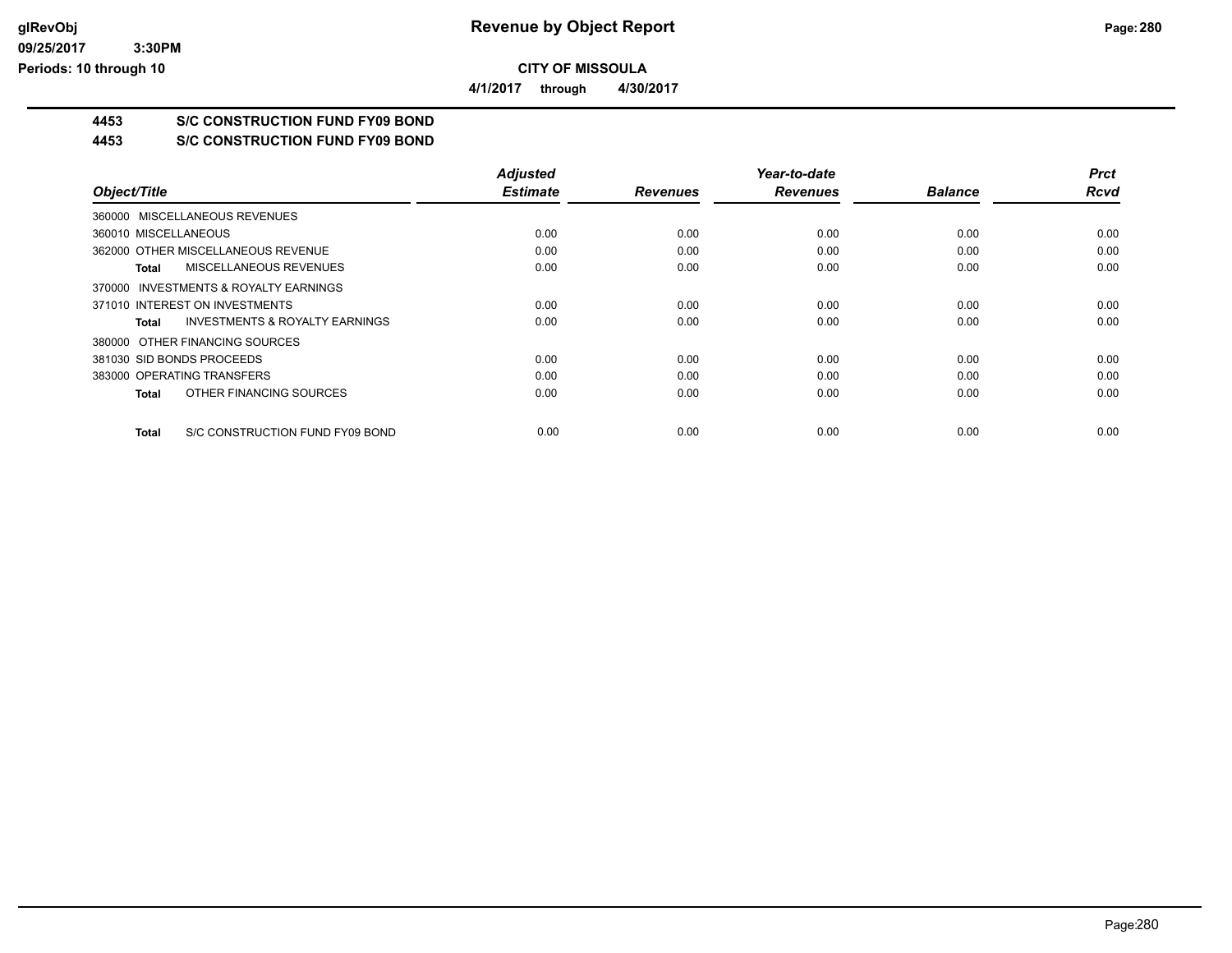**4/1/2017 through 4/30/2017**

# **4453 S/C CONSTRUCTION FUND FY09 BOND**

| Object/Title                                       | <b>Adjusted</b><br><b>Estimate</b> | <b>Revenues</b> | Year-to-date<br><b>Revenues</b> | <b>Balance</b> | <b>Prct</b><br>Rcvd |
|----------------------------------------------------|------------------------------------|-----------------|---------------------------------|----------------|---------------------|
| 360000 MISCELLANEOUS REVENUES                      |                                    |                 |                                 |                |                     |
| 360010 MISCELLANEOUS                               | 0.00                               | 0.00            | 0.00                            | 0.00           | 0.00                |
| 362000 OTHER MISCELLANEOUS REVENUE                 | 0.00                               | 0.00            | 0.00                            | 0.00           | 0.00                |
| MISCELLANEOUS REVENUES<br>Total                    | 0.00                               | 0.00            | 0.00                            | 0.00           | 0.00                |
| 370000 INVESTMENTS & ROYALTY EARNINGS              |                                    |                 |                                 |                |                     |
| 371010 INTEREST ON INVESTMENTS                     | 0.00                               | 0.00            | 0.00                            | 0.00           | 0.00                |
| <b>INVESTMENTS &amp; ROYALTY EARNINGS</b><br>Total | 0.00                               | 0.00            | 0.00                            | 0.00           | 0.00                |
| 380000 OTHER FINANCING SOURCES                     |                                    |                 |                                 |                |                     |
| 381030 SID BONDS PROCEEDS                          | 0.00                               | 0.00            | 0.00                            | 0.00           | 0.00                |
| 383000 OPERATING TRANSFERS                         | 0.00                               | 0.00            | 0.00                            | 0.00           | 0.00                |
| OTHER FINANCING SOURCES<br>Total                   | 0.00                               | 0.00            | 0.00                            | 0.00           | 0.00                |
| S/C CONSTRUCTION FUND FY09 BOND<br>Total           | 0.00                               | 0.00            | 0.00                            | 0.00           | 0.00                |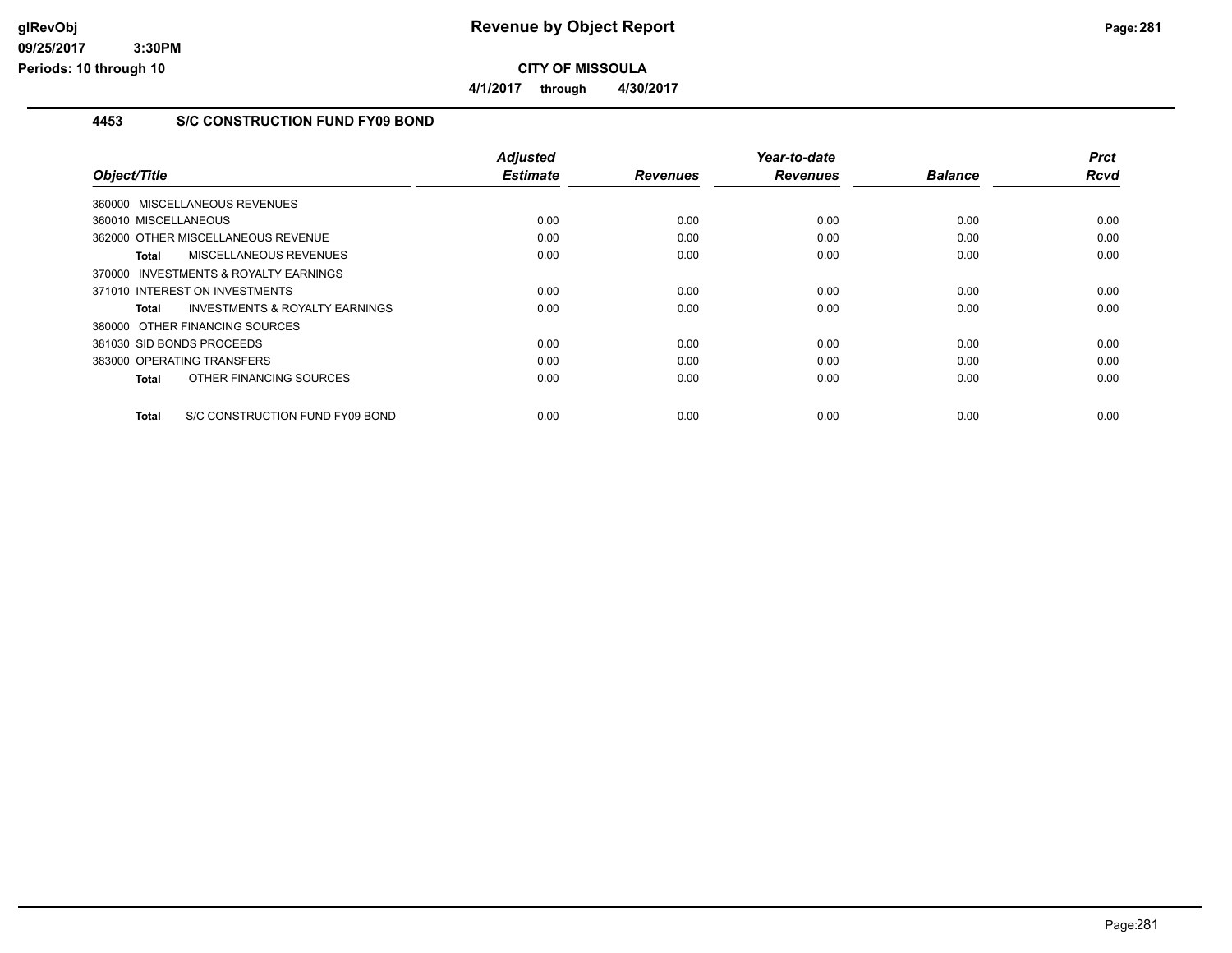**4/1/2017 through 4/30/2017**

# **4454 S/C CONSTRUCTION FUND FOR FY10**

**4454 S/C CONSTRUCTION FUND FOR FY10**

|                                                    | <b>Adjusted</b> |                 | Year-to-date    |                | <b>Prct</b> |
|----------------------------------------------------|-----------------|-----------------|-----------------|----------------|-------------|
| Object/Title                                       | <b>Estimate</b> | <b>Revenues</b> | <b>Revenues</b> | <b>Balance</b> | <b>Rcvd</b> |
| 360000 MISCELLANEOUS REVENUES                      |                 |                 |                 |                |             |
| 360010 MISCELLANEOUS                               | 0.00            | 0.00            | 0.00            | 0.00           | 0.00        |
| 362000 OTHER MISCELLANEOUS REVENUE                 | 0.00            | 0.00            | 0.00            | 0.00           | 0.00        |
| MISCELLANEOUS REVENUES<br>Total                    | 0.00            | 0.00            | 0.00            | 0.00           | 0.00        |
| 370000 INVESTMENTS & ROYALTY EARNINGS              |                 |                 |                 |                |             |
| 371010 INTEREST ON INVESTMENTS                     | 0.00            | 0.00            | 0.00            | 0.00           | 0.00        |
| <b>INVESTMENTS &amp; ROYALTY EARNINGS</b><br>Total | 0.00            | 0.00            | 0.00            | 0.00           | 0.00        |
| 380000 OTHER FINANCING SOURCES                     |                 |                 |                 |                |             |
| 381030 SID BONDS PROCEEDS                          | 0.00            | 0.00            | 0.00            | 0.00           | 0.00        |
| OTHER FINANCING SOURCES<br>Total                   | 0.00            | 0.00            | 0.00            | 0.00           | 0.00        |
| S/C CONSTRUCTION FUND FOR FY10<br><b>Total</b>     | 0.00            | 0.00            | 0.00            | 0.00           | 0.00        |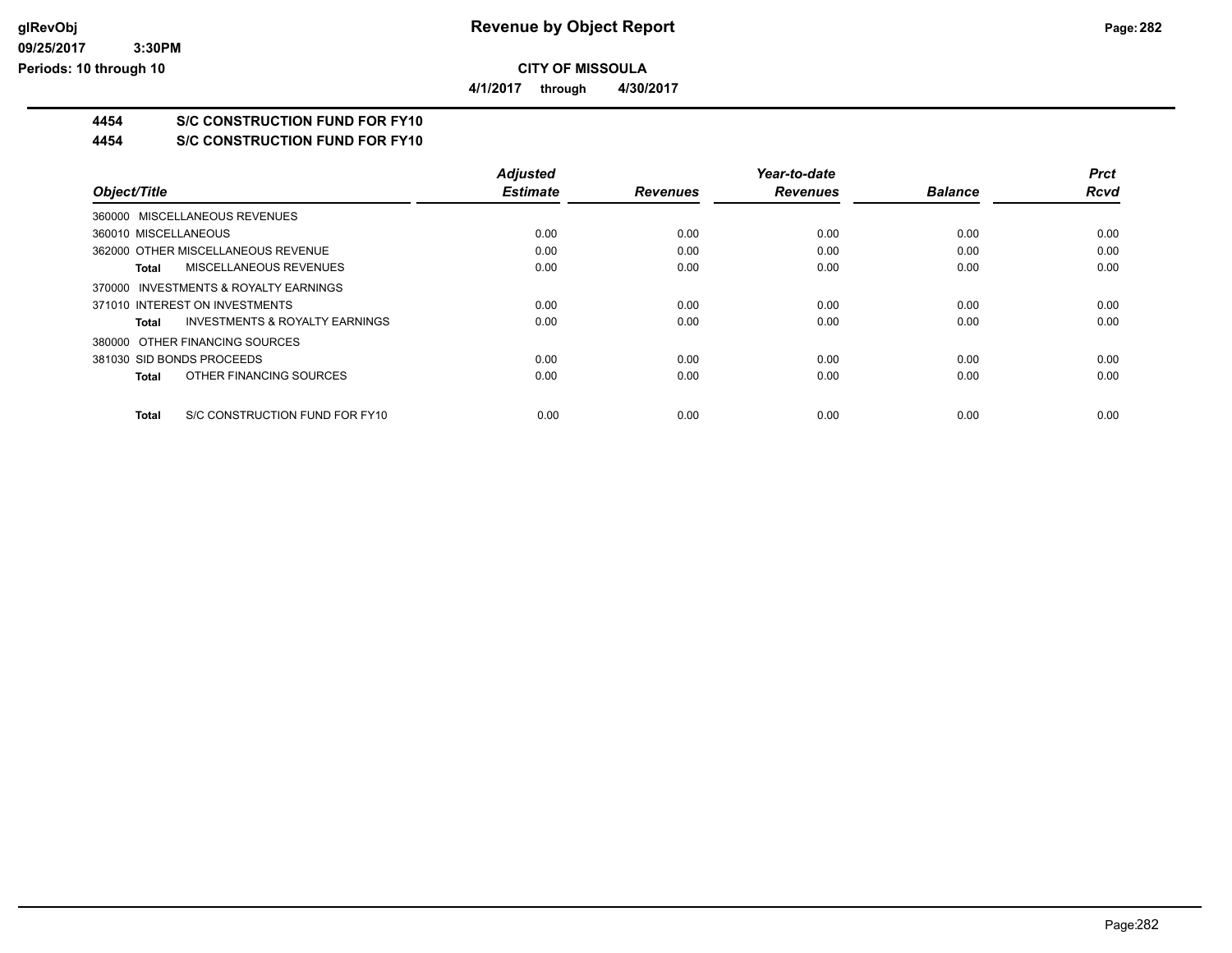**4/1/2017 through 4/30/2017**

# **4454 S/C CONSTRUCTION FUND FOR FY10**

| Object/Title                                              | <b>Adiusted</b><br><b>Estimate</b> | <b>Revenues</b> | Year-to-date<br><b>Revenues</b> | <b>Balance</b> | <b>Prct</b><br><b>Rcvd</b> |
|-----------------------------------------------------------|------------------------------------|-----------------|---------------------------------|----------------|----------------------------|
|                                                           |                                    |                 |                                 |                |                            |
| 360000 MISCELLANEOUS REVENUES                             |                                    |                 |                                 |                |                            |
| 360010 MISCELLANEOUS                                      | 0.00                               | 0.00            | 0.00                            | 0.00           | 0.00                       |
| 362000 OTHER MISCELLANEOUS REVENUE                        | 0.00                               | 0.00            | 0.00                            | 0.00           | 0.00                       |
| MISCELLANEOUS REVENUES<br><b>Total</b>                    | 0.00                               | 0.00            | 0.00                            | 0.00           | 0.00                       |
| 370000 INVESTMENTS & ROYALTY EARNINGS                     |                                    |                 |                                 |                |                            |
| 371010 INTEREST ON INVESTMENTS                            | 0.00                               | 0.00            | 0.00                            | 0.00           | 0.00                       |
| <b>INVESTMENTS &amp; ROYALTY EARNINGS</b><br><b>Total</b> | 0.00                               | 0.00            | 0.00                            | 0.00           | 0.00                       |
| 380000 OTHER FINANCING SOURCES                            |                                    |                 |                                 |                |                            |
| 381030 SID BONDS PROCEEDS                                 | 0.00                               | 0.00            | 0.00                            | 0.00           | 0.00                       |
| OTHER FINANCING SOURCES<br><b>Total</b>                   | 0.00                               | 0.00            | 0.00                            | 0.00           | 0.00                       |
| <b>Total</b><br>S/C CONSTRUCTION FUND FOR FY10            | 0.00                               | 0.00            | 0.00                            | 0.00           | 0.00                       |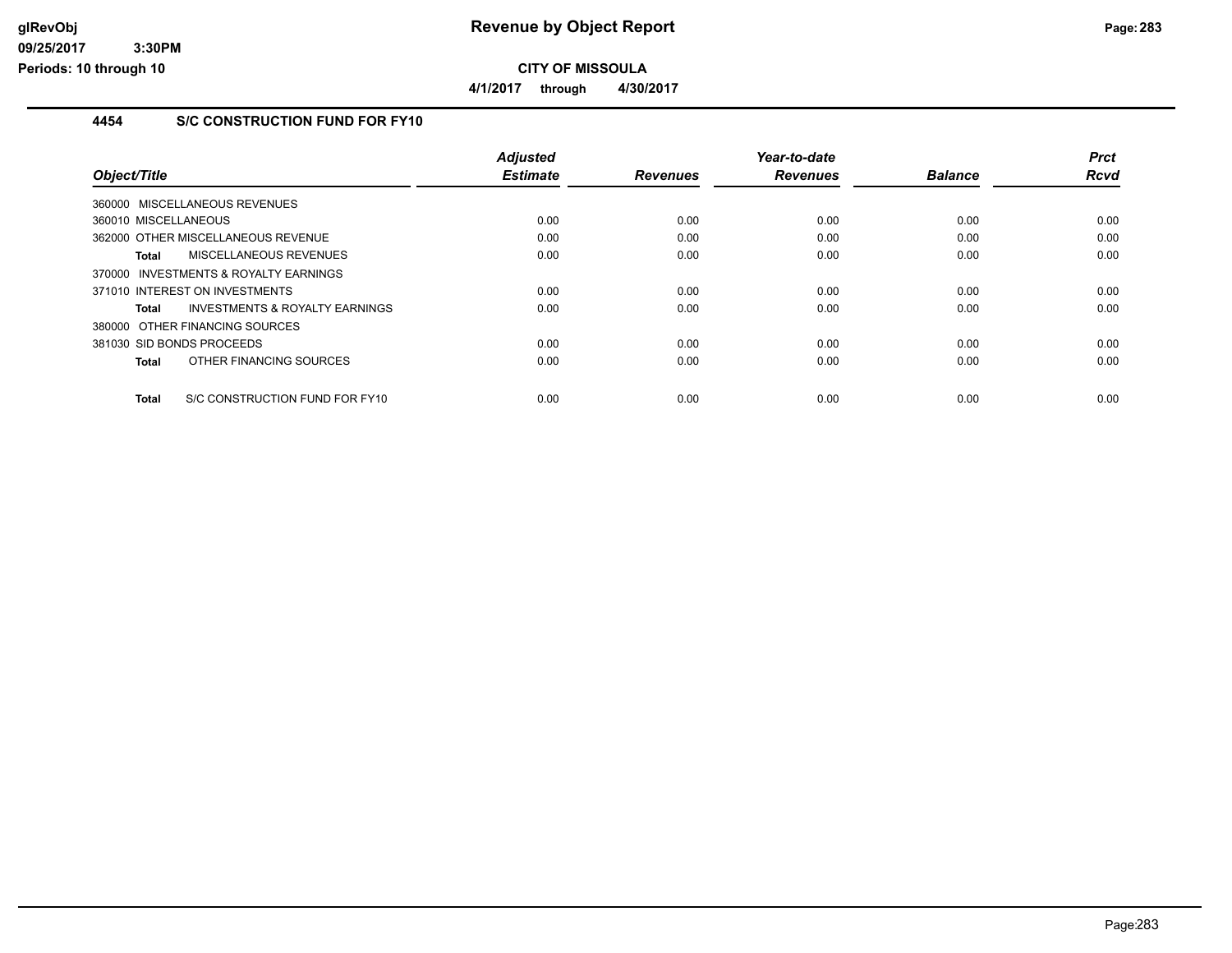**4/1/2017 through 4/30/2017**

# **4455 FY11 S/C CONSTRUCTION FUND**

#### **4455 FY11 S/C CONSTRUCTION FUND**

|                                                    | <b>Adjusted</b> |                 | Year-to-date    |                | <b>Prct</b> |
|----------------------------------------------------|-----------------|-----------------|-----------------|----------------|-------------|
| Object/Title                                       | <b>Estimate</b> | <b>Revenues</b> | <b>Revenues</b> | <b>Balance</b> | <b>Rcvd</b> |
| 360000 MISCELLANEOUS REVENUES                      |                 |                 |                 |                |             |
| 360010 MISCELLANEOUS                               | 0.00            | 0.00            | 0.00            | 0.00           | 0.00        |
| <b>MISCELLANEOUS REVENUES</b><br><b>Total</b>      | 0.00            | 0.00            | 0.00            | 0.00           | 0.00        |
| 370000 INVESTMENTS & ROYALTY EARNINGS              |                 |                 |                 |                |             |
| 371010 INTEREST ON INVESTMENTS                     | 0.00            | 0.00            | 0.00            | 0.00           | 0.00        |
| <b>INVESTMENTS &amp; ROYALTY EARNINGS</b><br>Total | 0.00            | 0.00            | 0.00            | 0.00           | 0.00        |
| 380000 OTHER FINANCING SOURCES                     |                 |                 |                 |                |             |
| 381030 SID BONDS PROCEEDS                          | 0.00            | 0.00            | 0.00            | 0.00           | 0.00        |
| OTHER FINANCING SOURCES<br><b>Total</b>            | 0.00            | 0.00            | 0.00            | 0.00           | 0.00        |
| <b>FY11 S/C CONSTRUCTION FUND</b><br><b>Total</b>  | 0.00            | 0.00            | 0.00            | 0.00           | 0.00        |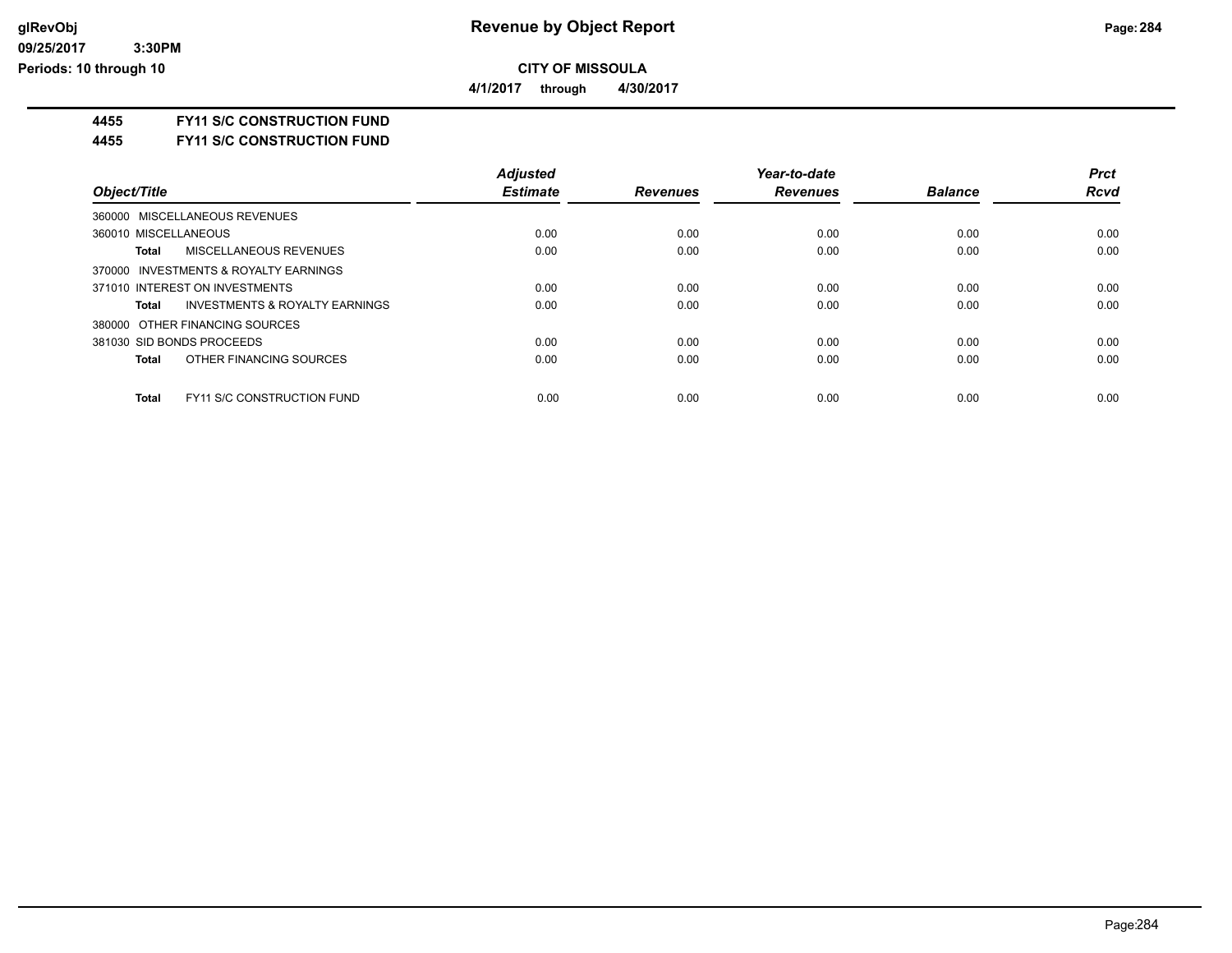**4/1/2017 through 4/30/2017**

# **4455 FY11 S/C CONSTRUCTION FUND**

| Object/Title                                        | <b>Adjusted</b><br><b>Estimate</b> | <b>Revenues</b> | Year-to-date<br><b>Revenues</b> | <b>Balance</b> | <b>Prct</b><br><b>Rcvd</b> |
|-----------------------------------------------------|------------------------------------|-----------------|---------------------------------|----------------|----------------------------|
| MISCELLANEOUS REVENUES<br>360000                    |                                    |                 |                                 |                |                            |
| 360010 MISCELLANEOUS                                | 0.00                               | 0.00            | 0.00                            | 0.00           | 0.00                       |
| MISCELLANEOUS REVENUES<br>Total                     | 0.00                               | 0.00            | 0.00                            | 0.00           | 0.00                       |
| <b>INVESTMENTS &amp; ROYALTY EARNINGS</b><br>370000 |                                    |                 |                                 |                |                            |
| 371010 INTEREST ON INVESTMENTS                      | 0.00                               | 0.00            | 0.00                            | 0.00           | 0.00                       |
| INVESTMENTS & ROYALTY EARNINGS<br><b>Total</b>      | 0.00                               | 0.00            | 0.00                            | 0.00           | 0.00                       |
| OTHER FINANCING SOURCES<br>380000                   |                                    |                 |                                 |                |                            |
| 381030 SID BONDS PROCEEDS                           | 0.00                               | 0.00            | 0.00                            | 0.00           | 0.00                       |
| OTHER FINANCING SOURCES<br><b>Total</b>             | 0.00                               | 0.00            | 0.00                            | 0.00           | 0.00                       |
| <b>FY11 S/C CONSTRUCTION FUND</b><br><b>Total</b>   | 0.00                               | 0.00            | 0.00                            | 0.00           | 0.00                       |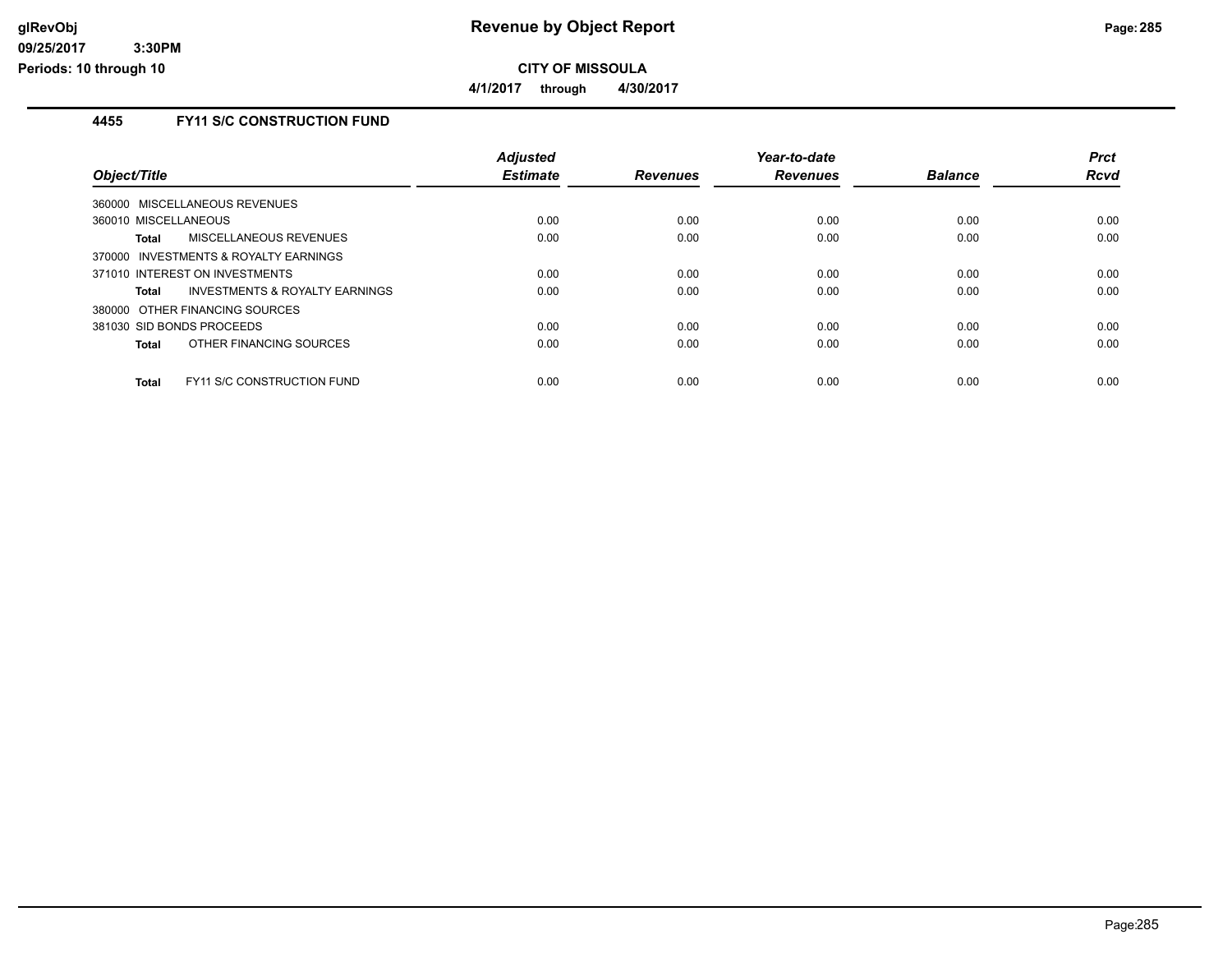**4/1/2017 through 4/30/2017**

# **4456 FY12 S/C CONSTRUCTION FUND**

#### **4456 FY12 S/C CONSTRUCTION FUND**

|                                                    | <b>Adjusted</b> |                 | Year-to-date    |                | <b>Prct</b> |
|----------------------------------------------------|-----------------|-----------------|-----------------|----------------|-------------|
| Object/Title                                       | <b>Estimate</b> | <b>Revenues</b> | <b>Revenues</b> | <b>Balance</b> | <b>Rcvd</b> |
| 360000 MISCELLANEOUS REVENUES                      |                 |                 |                 |                |             |
| 360010 MISCELLANEOUS                               | 0.00            | 0.00            | 0.00            | 0.00           | 0.00        |
| 362000 OTHER MISCELLANEOUS REVENUE                 | 0.00            | 0.00            | 0.00            | 0.00           | 0.00        |
| MISCELLANEOUS REVENUES<br>Total                    | 0.00            | 0.00            | 0.00            | 0.00           | 0.00        |
| 370000 INVESTMENTS & ROYALTY EARNINGS              |                 |                 |                 |                |             |
| 371010 INTEREST ON INVESTMENTS                     | 0.00            | 0.00            | 0.00            | 0.00           | 0.00        |
| <b>INVESTMENTS &amp; ROYALTY EARNINGS</b><br>Total | 0.00            | 0.00            | 0.00            | 0.00           | 0.00        |
| 380000 OTHER FINANCING SOURCES                     |                 |                 |                 |                |             |
| 381030 SID BONDS PROCEEDS                          | 0.00            | 0.00            | 0.00            | 0.00           | 0.00        |
| OTHER FINANCING SOURCES<br>Total                   | 0.00            | 0.00            | 0.00            | 0.00           | 0.00        |
| FY12 S/C CONSTRUCTION FUND<br><b>Total</b>         | 0.00            | 0.00            | 0.00            | 0.00           | 0.00        |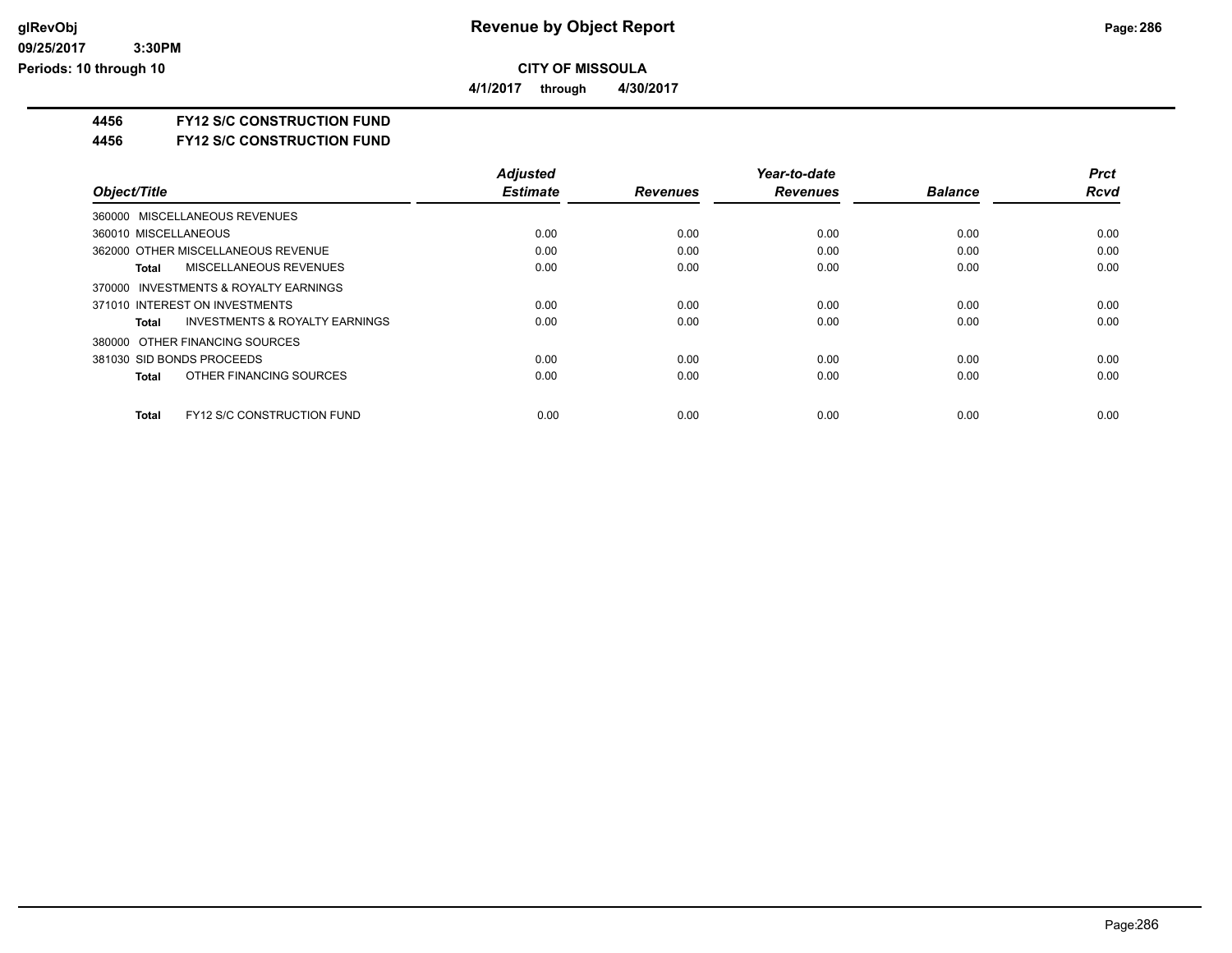**4/1/2017 through 4/30/2017**

# **4456 FY12 S/C CONSTRUCTION FUND**

| Object/Title                                       | <b>Adjusted</b><br><b>Estimate</b> | <b>Revenues</b> | Year-to-date<br><b>Revenues</b> | <b>Balance</b> | <b>Prct</b><br><b>Rcvd</b> |
|----------------------------------------------------|------------------------------------|-----------------|---------------------------------|----------------|----------------------------|
|                                                    |                                    |                 |                                 |                |                            |
| 360000 MISCELLANEOUS REVENUES                      |                                    |                 |                                 |                |                            |
| 360010 MISCELLANEOUS                               | 0.00                               | 0.00            | 0.00                            | 0.00           | 0.00                       |
| 362000 OTHER MISCELLANEOUS REVENUE                 | 0.00                               | 0.00            | 0.00                            | 0.00           | 0.00                       |
| MISCELLANEOUS REVENUES<br>Total                    | 0.00                               | 0.00            | 0.00                            | 0.00           | 0.00                       |
| 370000 INVESTMENTS & ROYALTY EARNINGS              |                                    |                 |                                 |                |                            |
| 371010 INTEREST ON INVESTMENTS                     | 0.00                               | 0.00            | 0.00                            | 0.00           | 0.00                       |
| <b>INVESTMENTS &amp; ROYALTY EARNINGS</b><br>Total | 0.00                               | 0.00            | 0.00                            | 0.00           | 0.00                       |
| 380000 OTHER FINANCING SOURCES                     |                                    |                 |                                 |                |                            |
| 381030 SID BONDS PROCEEDS                          | 0.00                               | 0.00            | 0.00                            | 0.00           | 0.00                       |
| OTHER FINANCING SOURCES<br>Total                   | 0.00                               | 0.00            | 0.00                            | 0.00           | 0.00                       |
|                                                    |                                    |                 |                                 |                |                            |
| <b>FY12 S/C CONSTRUCTION FUND</b><br>Total         | 0.00                               | 0.00            | 0.00                            | 0.00           | 0.00                       |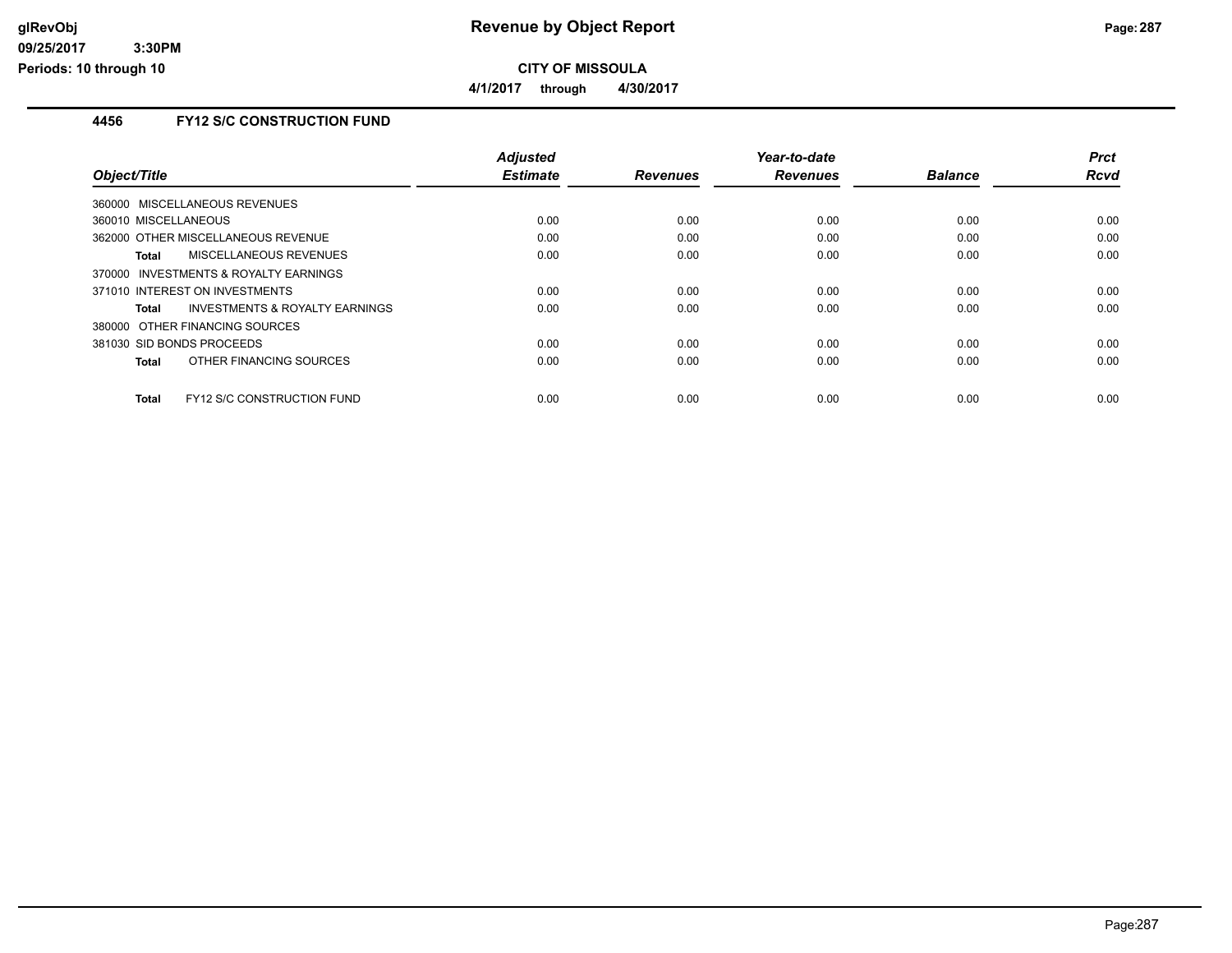**Periods: 10 through 10**

 **3:30PM**

**CITY OF MISSOULA**

**4/1/2017 through 4/30/2017**

# **4457 FY13 SIDEWALK/CURB CONSTRUCTION**

# **4457 FY13 SIDEWALK/CURB CONSTRUCTION**

|                                                    | <b>Adjusted</b> |                 | Year-to-date    |                | <b>Prct</b> |
|----------------------------------------------------|-----------------|-----------------|-----------------|----------------|-------------|
| Object/Title                                       | <b>Estimate</b> | <b>Revenues</b> | <b>Revenues</b> | <b>Balance</b> | <b>Rcvd</b> |
| 360000 MISCELLANEOUS REVENUES                      |                 |                 |                 |                |             |
| 360010 MISCELLANEOUS                               | 0.00            | 0.00            | 0.00            | 0.00           | 0.00        |
| MISCELLANEOUS REVENUES<br>Total                    | 0.00            | 0.00            | 0.00            | 0.00           | 0.00        |
| 370000 INVESTMENTS & ROYALTY EARNINGS              |                 |                 |                 |                |             |
| 371010 INTEREST ON INVESTMENTS                     | 0.00            | 0.00            | 0.00            | 0.00           | 0.00        |
| <b>INVESTMENTS &amp; ROYALTY EARNINGS</b><br>Total | 0.00            | 0.00            | 0.00            | 0.00           | 0.00        |
| 380000 OTHER FINANCING SOURCES                     |                 |                 |                 |                |             |
| 381030 SID BONDS PROCEEDS                          | 0.00            | 0.00            | 0.00            | 0.00           | 0.00        |
| 383000 OPERATING TRANSFERS                         | 0.00            | 0.00            | 0.00            | 0.00           | 0.00        |
| OTHER FINANCING SOURCES<br>Total                   | 0.00            | 0.00            | 0.00            | 0.00           | 0.00        |
| FY13 SIDEWALK/CURB CONSTRUCTION<br><b>Total</b>    | 0.00            | 0.00            | 0.00            | 0.00           | 0.00        |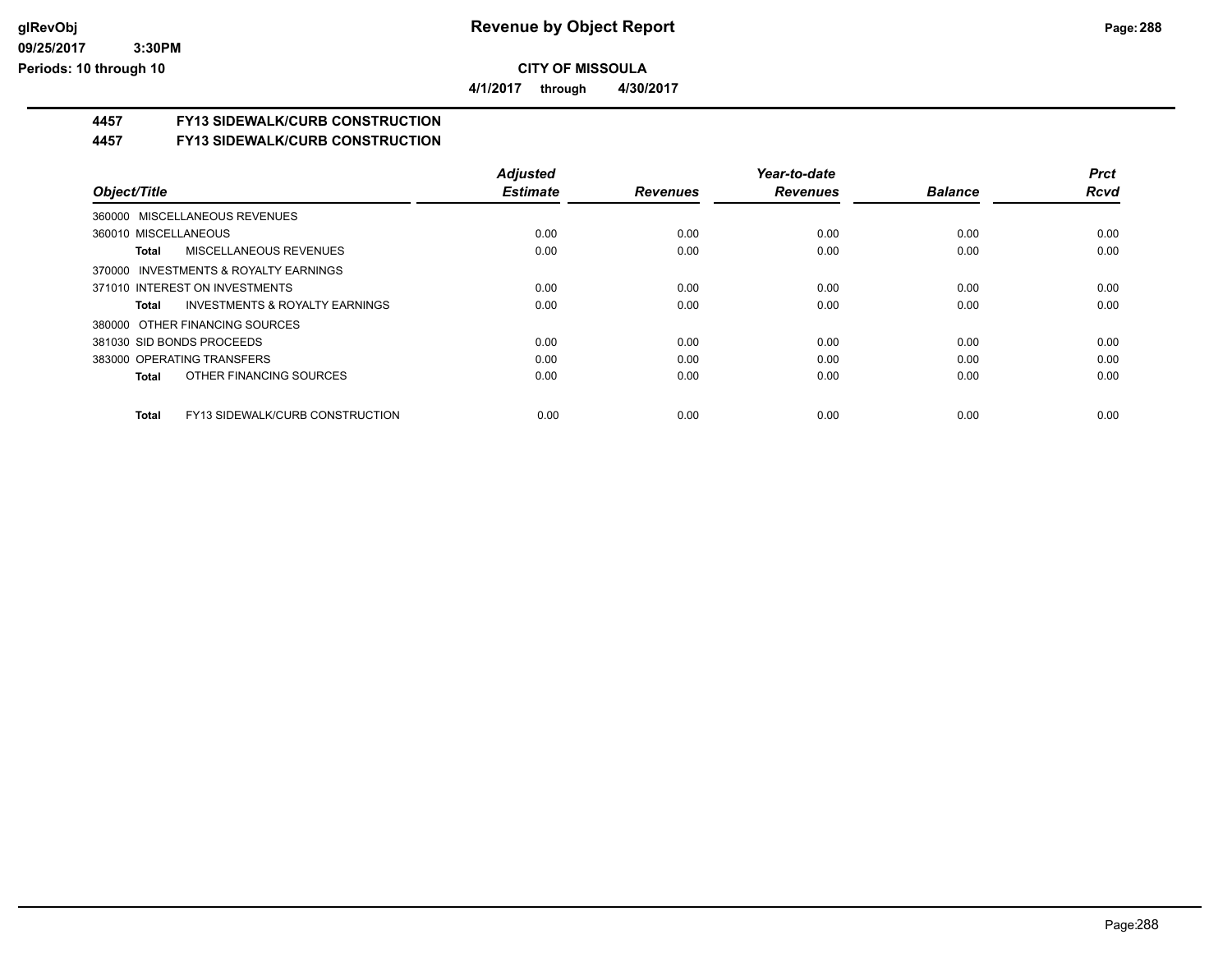**4/1/2017 through 4/30/2017**

# **4457 FY13 SIDEWALK/CURB CONSTRUCTION**

| Object/Title                                    | <b>Adjusted</b><br><b>Estimate</b> | <b>Revenues</b> | Year-to-date<br><b>Revenues</b> | <b>Balance</b> | <b>Prct</b><br><b>Rcvd</b> |
|-------------------------------------------------|------------------------------------|-----------------|---------------------------------|----------------|----------------------------|
|                                                 |                                    |                 |                                 |                |                            |
| MISCELLANEOUS REVENUES<br>360000                |                                    |                 |                                 |                |                            |
| 360010 MISCELLANEOUS                            | 0.00                               | 0.00            | 0.00                            | 0.00           | 0.00                       |
| MISCELLANEOUS REVENUES<br>Total                 | 0.00                               | 0.00            | 0.00                            | 0.00           | 0.00                       |
| 370000 INVESTMENTS & ROYALTY EARNINGS           |                                    |                 |                                 |                |                            |
| 371010 INTEREST ON INVESTMENTS                  | 0.00                               | 0.00            | 0.00                            | 0.00           | 0.00                       |
| INVESTMENTS & ROYALTY EARNINGS<br>Total         | 0.00                               | 0.00            | 0.00                            | 0.00           | 0.00                       |
| 380000 OTHER FINANCING SOURCES                  |                                    |                 |                                 |                |                            |
| 381030 SID BONDS PROCEEDS                       | 0.00                               | 0.00            | 0.00                            | 0.00           | 0.00                       |
| 383000 OPERATING TRANSFERS                      | 0.00                               | 0.00            | 0.00                            | 0.00           | 0.00                       |
| OTHER FINANCING SOURCES<br>Total                | 0.00                               | 0.00            | 0.00                            | 0.00           | 0.00                       |
|                                                 |                                    |                 |                                 |                |                            |
| FY13 SIDEWALK/CURB CONSTRUCTION<br><b>Total</b> | 0.00                               | 0.00            | 0.00                            | 0.00           | 0.00                       |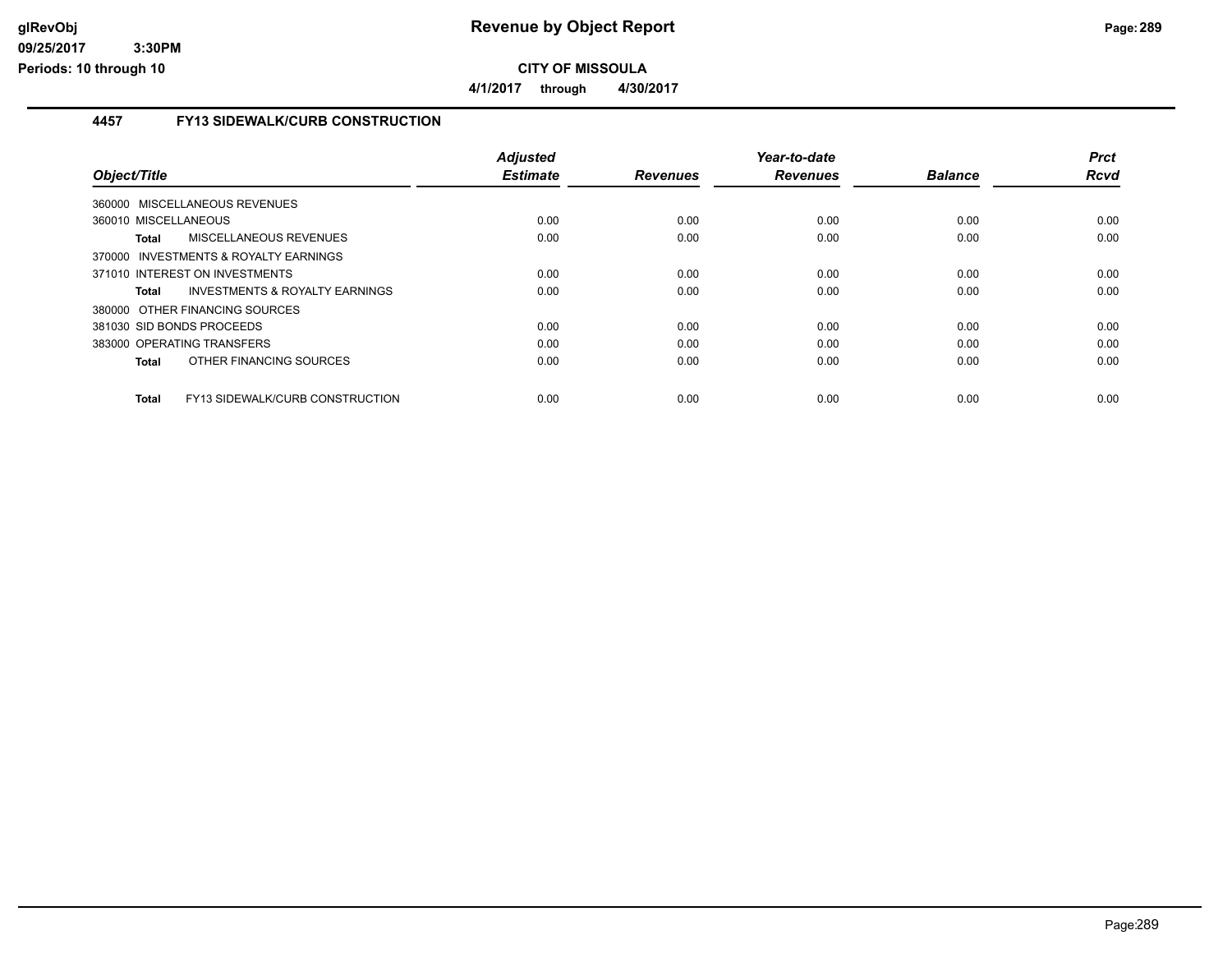**Periods: 10 through 10**

 **3:30PM**

**CITY OF MISSOULA**

**4/1/2017 through 4/30/2017**

# **4458 FY14 SIDEWALK & CURB CONSTRUCTION**

# **4458 FY14 SIDEWALK & CURB CONSTRUCTION**

|                                                       | <b>Adjusted</b> |                 | Year-to-date    |                | <b>Prct</b> |
|-------------------------------------------------------|-----------------|-----------------|-----------------|----------------|-------------|
| Object/Title                                          | <b>Estimate</b> | <b>Revenues</b> | <b>Revenues</b> | <b>Balance</b> | <b>Rcvd</b> |
| 360000 MISCELLANEOUS REVENUES                         |                 |                 |                 |                |             |
| 360010 MISCELLANEOUS                                  | 0.00            | 0.00            | 0.00            | 0.00           | 0.00        |
| <b>MISCELLANEOUS REVENUES</b><br>Total                | 0.00            | 0.00            | 0.00            | 0.00           | 0.00        |
| 370000 INVESTMENTS & ROYALTY EARNINGS                 |                 |                 |                 |                |             |
| 371010 INTEREST ON INVESTMENTS                        | 0.00            | 0.00            | 0.00            | 0.00           | 0.00        |
| <b>INVESTMENTS &amp; ROYALTY EARNINGS</b><br>Total    | 0.00            | 0.00            | 0.00            | 0.00           | 0.00        |
| 380000 OTHER FINANCING SOURCES                        |                 |                 |                 |                |             |
| 381030 SID BONDS PROCEEDS                             | 0.00            | 0.00            | 0.00            | 0.00           | 0.00        |
| OTHER FINANCING SOURCES<br>Total                      | 0.00            | 0.00            | 0.00            | 0.00           | 0.00        |
|                                                       |                 |                 |                 |                |             |
| <b>FY14 SIDEWALK &amp; CURB CONSTRUCTION</b><br>Total | 0.00            | 0.00            | 0.00            | 0.00           | 0.00        |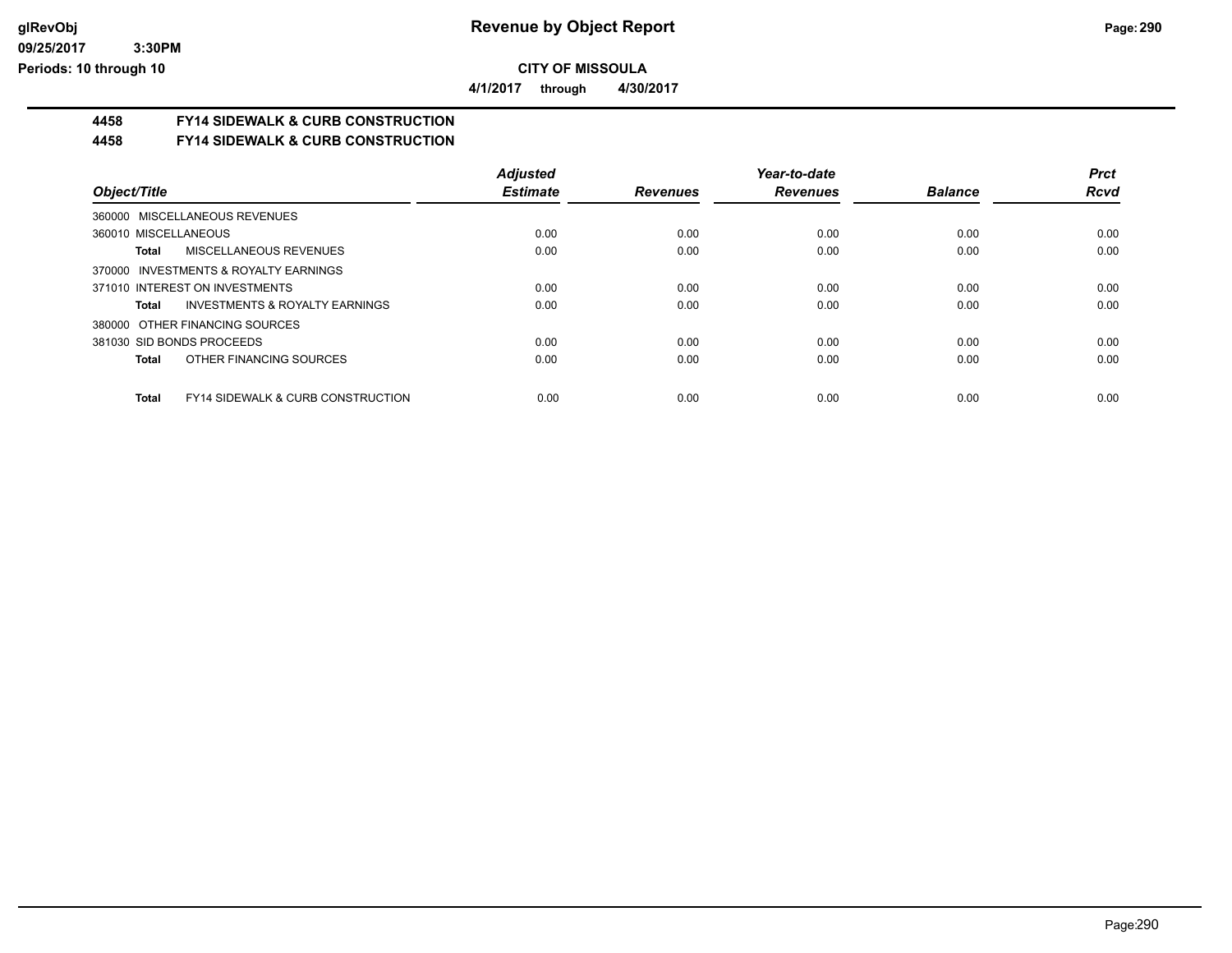**4/1/2017 through 4/30/2017**

# **4458 FY14 SIDEWALK & CURB CONSTRUCTION**

| Object/Title                          |                                              | <b>Adjusted</b><br><b>Estimate</b> | <b>Revenues</b> | Year-to-date<br><b>Revenues</b> | <b>Balance</b> | <b>Prct</b><br>Rcvd |
|---------------------------------------|----------------------------------------------|------------------------------------|-----------------|---------------------------------|----------------|---------------------|
| 360000 MISCELLANEOUS REVENUES         |                                              |                                    |                 |                                 |                |                     |
| 360010 MISCELLANEOUS                  |                                              | 0.00                               | 0.00            | 0.00                            | 0.00           | 0.00                |
| <b>Total</b>                          | <b>MISCELLANEOUS REVENUES</b>                | 0.00                               | 0.00            | 0.00                            | 0.00           | 0.00                |
| 370000 INVESTMENTS & ROYALTY EARNINGS |                                              |                                    |                 |                                 |                |                     |
| 371010 INTEREST ON INVESTMENTS        |                                              | 0.00                               | 0.00            | 0.00                            | 0.00           | 0.00                |
| <b>Total</b>                          | <b>INVESTMENTS &amp; ROYALTY EARNINGS</b>    | 0.00                               | 0.00            | 0.00                            | 0.00           | 0.00                |
| 380000 OTHER FINANCING SOURCES        |                                              |                                    |                 |                                 |                |                     |
| 381030 SID BONDS PROCEEDS             |                                              | 0.00                               | 0.00            | 0.00                            | 0.00           | 0.00                |
| <b>Total</b>                          | OTHER FINANCING SOURCES                      | 0.00                               | 0.00            | 0.00                            | 0.00           | 0.00                |
| <b>Total</b>                          | <b>FY14 SIDEWALK &amp; CURB CONSTRUCTION</b> | 0.00                               | 0.00            | 0.00                            | 0.00           | 0.00                |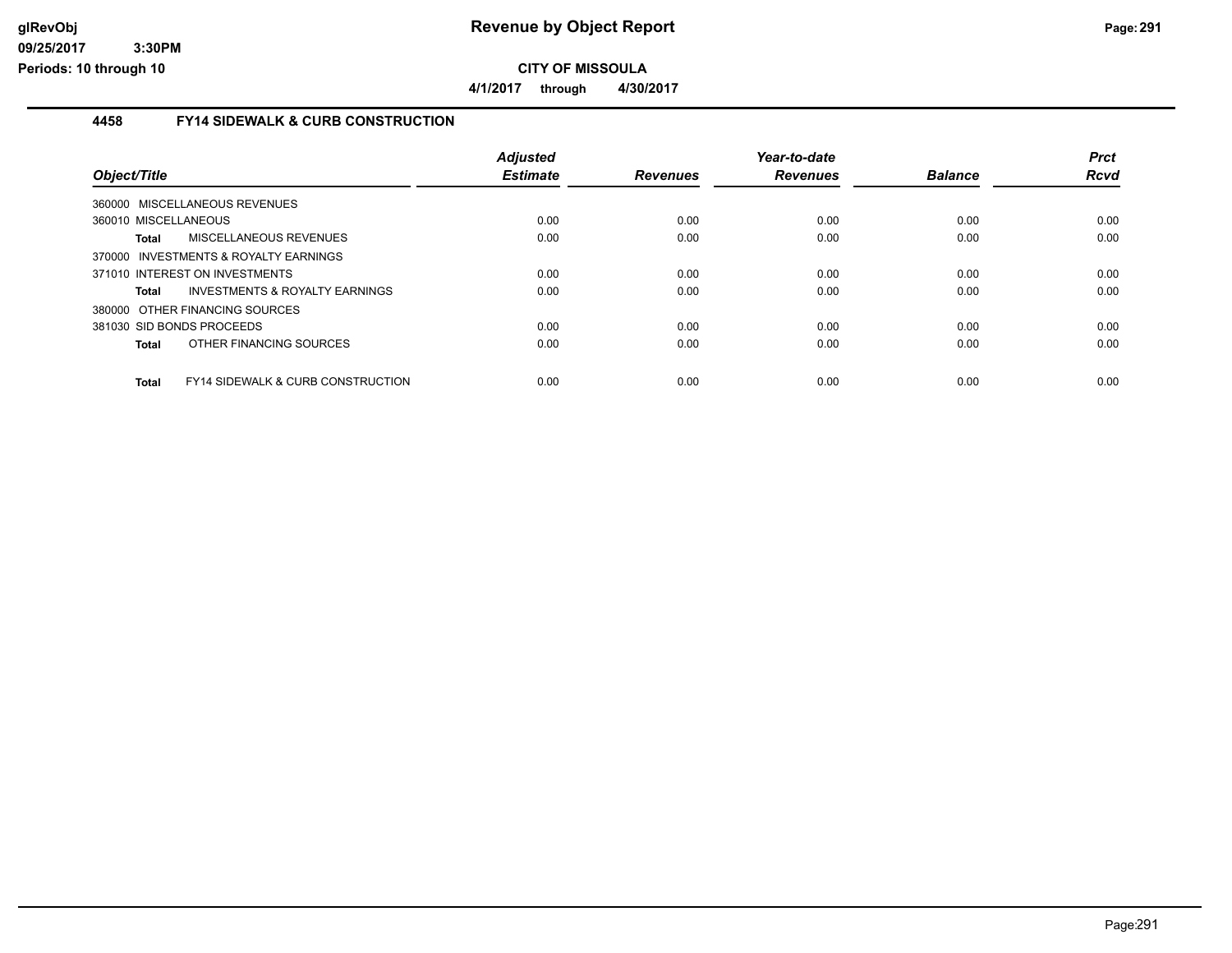**Periods: 10 through 10**

 **3:30PM**

**glRevObj Revenue by Object Report Page:292** 

**CITY OF MISSOULA**

**4/1/2017 through 4/30/2017**

# **4459 FY15 SIDEWALK/CURB CONSTRUCTION**

**4459 FY15 SIDEWALK/CURB CONSTRUCTION**

|                                                 | <b>Adjusted</b> |                 | Year-to-date    |                | <b>Prct</b> |
|-------------------------------------------------|-----------------|-----------------|-----------------|----------------|-------------|
| Object/Title                                    | <b>Estimate</b> | <b>Revenues</b> | <b>Revenues</b> | <b>Balance</b> | <b>Rcvd</b> |
| 330000 INTERGOVERNMENTAL REVENUES               |                 |                 |                 |                |             |
| 331156 CTEP GRANTS                              | 0.00            | 0.00            | 0.00            | 0.00           | 0.00        |
| INTERGOVERNMENTAL REVENUES<br>Total             | 0.00            | 0.00            | 0.00            | 0.00           | 0.00        |
| 360000 MISCELLANEOUS REVENUES                   |                 |                 |                 |                |             |
| 360010 MISCELLANEOUS                            | 0.00            | 0.00            | 0.00            | 0.00           | 0.00        |
| MISCELLANEOUS REVENUES<br>Total                 | 0.00            | 0.00            | 0.00            | 0.00           | 0.00        |
| 380000 OTHER FINANCING SOURCES                  |                 |                 |                 |                |             |
| 381030 SID BONDS PROCEEDS                       | 0.00            | 0.00            | 0.00            | 0.00           | 0.00        |
| OTHER FINANCING SOURCES<br>Total                | 0.00            | 0.00            | 0.00            | 0.00           | 0.00        |
| <b>FY15 SIDEWALK/CURB CONSTRUCTION</b><br>Total | 0.00            | 0.00            | 0.00            | 0.00           | 0.00        |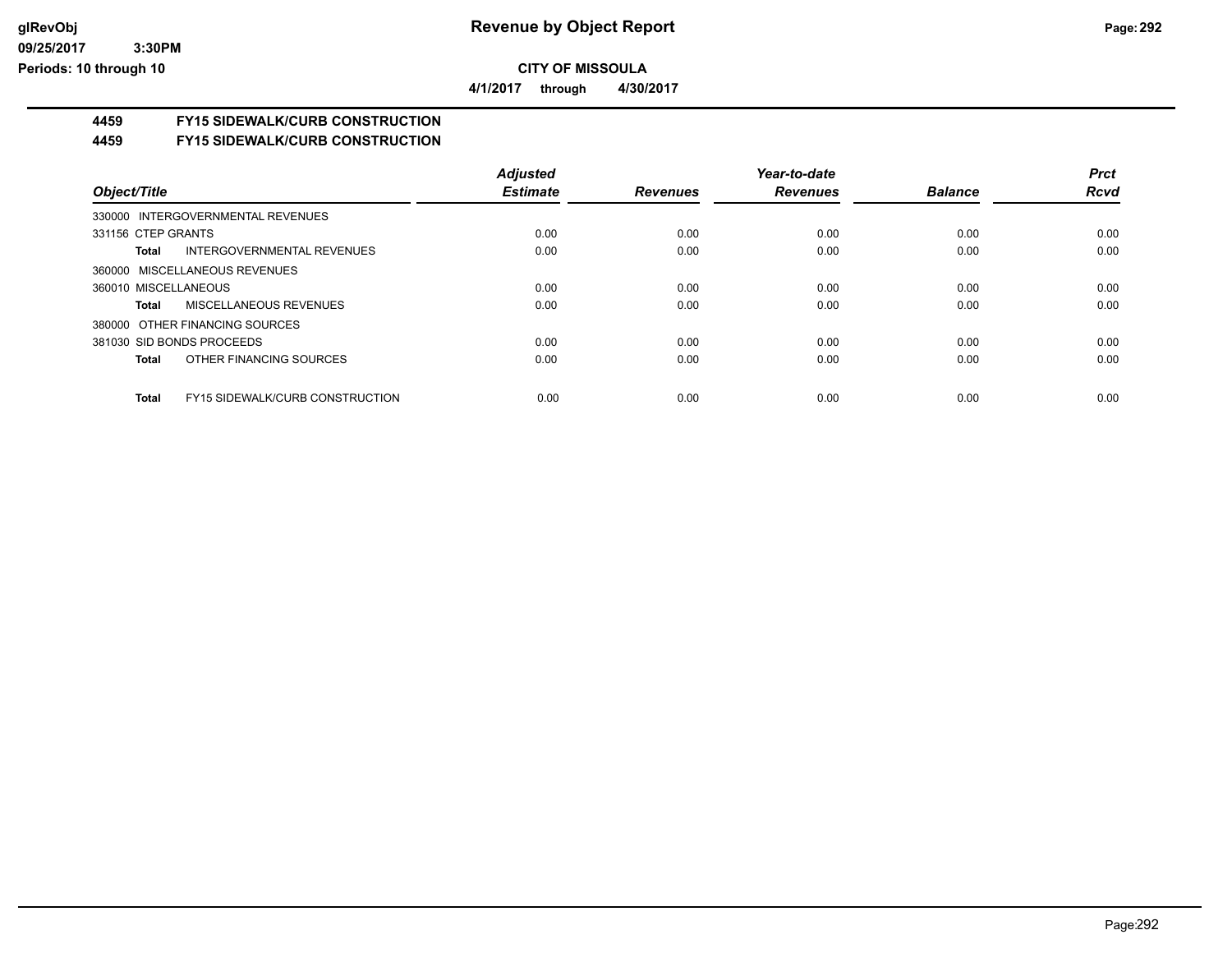**4/1/2017 through 4/30/2017**

# **4459 FY15 SIDEWALK/CURB CONSTRUCTION**

| Object/Title                                           | <b>Adjusted</b><br><b>Estimate</b> | <b>Revenues</b> | Year-to-date<br><b>Revenues</b> | <b>Balance</b> | <b>Prct</b><br><b>Rcvd</b> |
|--------------------------------------------------------|------------------------------------|-----------------|---------------------------------|----------------|----------------------------|
| 330000 INTERGOVERNMENTAL REVENUES                      |                                    |                 |                                 |                |                            |
| 331156 CTEP GRANTS                                     | 0.00                               | 0.00            | 0.00                            | 0.00           | 0.00                       |
| INTERGOVERNMENTAL REVENUES<br>Total                    | 0.00                               | 0.00            | 0.00                            | 0.00           | 0.00                       |
| 360000 MISCELLANEOUS REVENUES                          |                                    |                 |                                 |                |                            |
| 360010 MISCELLANEOUS                                   | 0.00                               | 0.00            | 0.00                            | 0.00           | 0.00                       |
| MISCELLANEOUS REVENUES<br>Total                        | 0.00                               | 0.00            | 0.00                            | 0.00           | 0.00                       |
| 380000 OTHER FINANCING SOURCES                         |                                    |                 |                                 |                |                            |
| 381030 SID BONDS PROCEEDS                              | 0.00                               | 0.00            | 0.00                            | 0.00           | 0.00                       |
| OTHER FINANCING SOURCES<br><b>Total</b>                | 0.00                               | 0.00            | 0.00                            | 0.00           | 0.00                       |
| <b>FY15 SIDEWALK/CURB CONSTRUCTION</b><br><b>Total</b> | 0.00                               | 0.00            | 0.00                            | 0.00           | 0.00                       |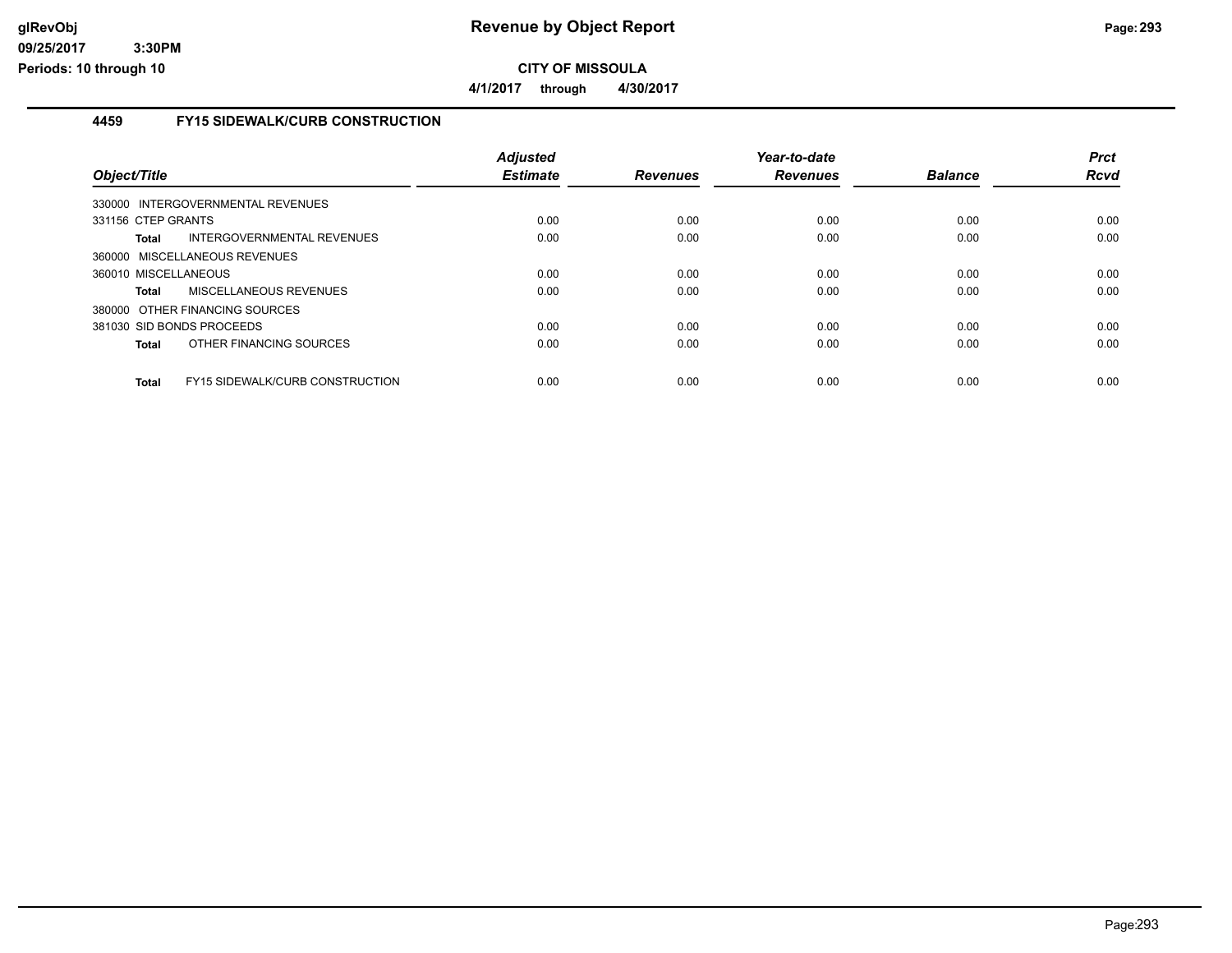**4/1/2017 through 4/30/2017**

# **4460 FY16 SIDEWALK/CURB CONSTRUCTION**

**4460 FY16 SIDEWALK/CURB CONSTRUCTION**

|                                                 | <b>Adjusted</b> |                 | Year-to-date    |                | <b>Prct</b> |
|-------------------------------------------------|-----------------|-----------------|-----------------|----------------|-------------|
| Object/Title                                    | <b>Estimate</b> | <b>Revenues</b> | <b>Revenues</b> | <b>Balance</b> | <b>Rcvd</b> |
| 330000 INTERGOVERNMENTAL REVENUES               |                 |                 |                 |                |             |
| 331156 CTEP GRANTS                              | 0.00            | 0.00            | 0.00            | 0.00           | 0.00        |
| INTERGOVERNMENTAL REVENUES<br>Total             | 0.00            | 0.00            | 0.00            | 0.00           | 0.00        |
| 360000 MISCELLANEOUS REVENUES                   |                 |                 |                 |                |             |
| 360010 MISCELLANEOUS                            | 0.00            | 0.00            | 0.00            | 0.00           | 0.00        |
| MISCELLANEOUS REVENUES<br>Total                 | 0.00            | 0.00            | 0.00            | 0.00           | 0.00        |
| 380000 OTHER FINANCING SOURCES                  |                 |                 |                 |                |             |
| 381030 SID BONDS PROCEEDS                       | 342.685.00      | 0.00            | 342.685.00      | 0.00           | 100.00      |
| OTHER FINANCING SOURCES<br>Total                | 342.685.00      | 0.00            | 342.685.00      | 0.00           | 100.00      |
| <b>FY16 SIDEWALK/CURB CONSTRUCTION</b><br>Total | 342.685.00      | 0.00            | 342.685.00      | 0.00           | 100.00      |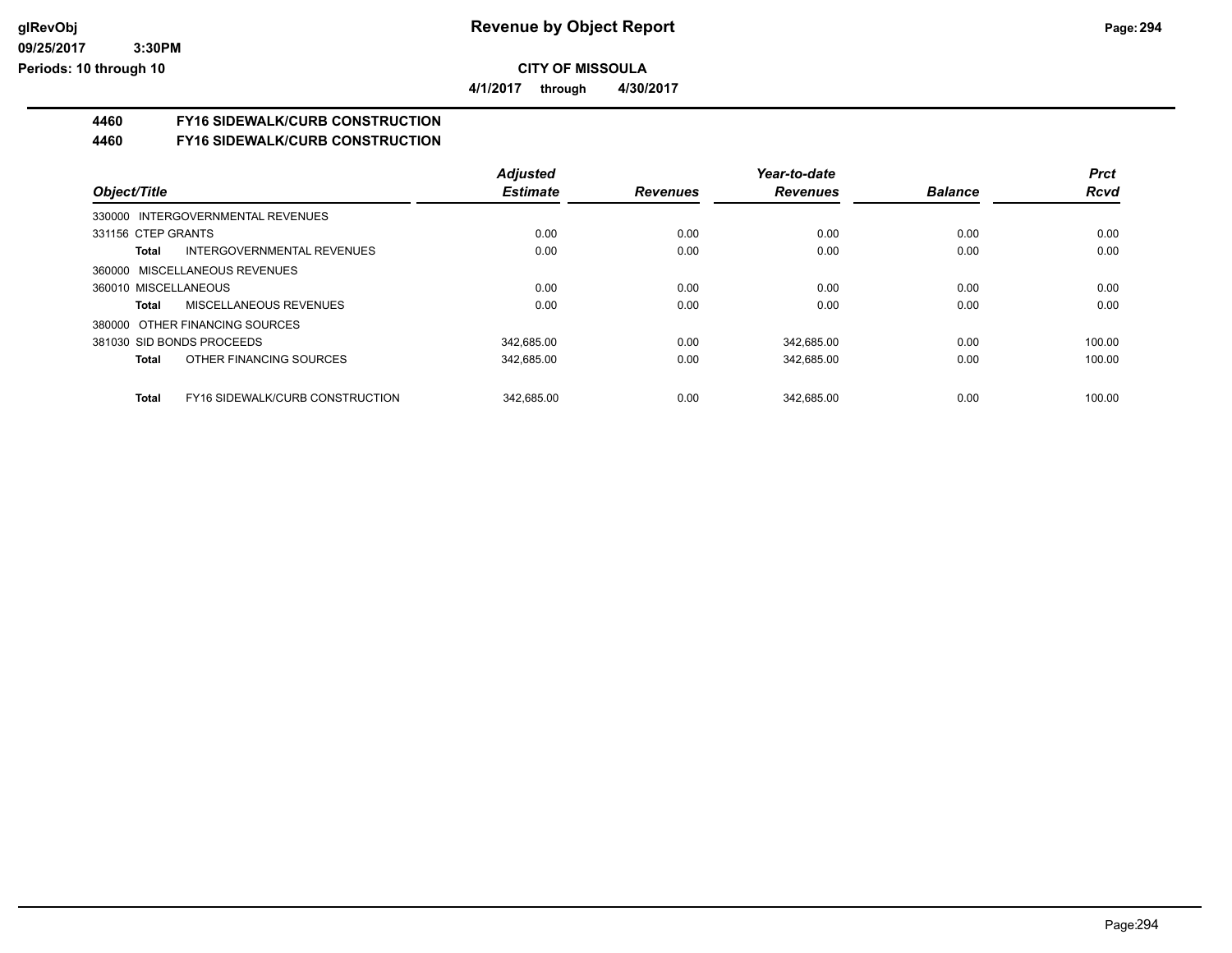**4/1/2017 through 4/30/2017**

# **4460 FY16 SIDEWALK/CURB CONSTRUCTION**

| Object/Title                                    | <b>Adjusted</b><br><b>Estimate</b> | <b>Revenues</b> | Year-to-date<br><b>Revenues</b> | <b>Balance</b> | <b>Prct</b><br><b>Rcvd</b> |
|-------------------------------------------------|------------------------------------|-----------------|---------------------------------|----------------|----------------------------|
| 330000 INTERGOVERNMENTAL REVENUES               |                                    |                 |                                 |                |                            |
| 331156 CTEP GRANTS                              | 0.00                               | 0.00            | 0.00                            | 0.00           | 0.00                       |
| INTERGOVERNMENTAL REVENUES<br>Total             | 0.00                               | 0.00            | 0.00                            | 0.00           | 0.00                       |
| 360000 MISCELLANEOUS REVENUES                   |                                    |                 |                                 |                |                            |
| 360010 MISCELLANEOUS                            | 0.00                               | 0.00            | 0.00                            | 0.00           | 0.00                       |
| MISCELLANEOUS REVENUES<br>Total                 | 0.00                               | 0.00            | 0.00                            | 0.00           | 0.00                       |
| 380000 OTHER FINANCING SOURCES                  |                                    |                 |                                 |                |                            |
| 381030 SID BONDS PROCEEDS                       | 342.685.00                         | 0.00            | 342.685.00                      | 0.00           | 100.00                     |
| OTHER FINANCING SOURCES<br>Total                | 342,685.00                         | 0.00            | 342,685.00                      | 0.00           | 100.00                     |
| FY16 SIDEWALK/CURB CONSTRUCTION<br><b>Total</b> | 342.685.00                         | 0.00            | 342.685.00                      | 0.00           | 100.00                     |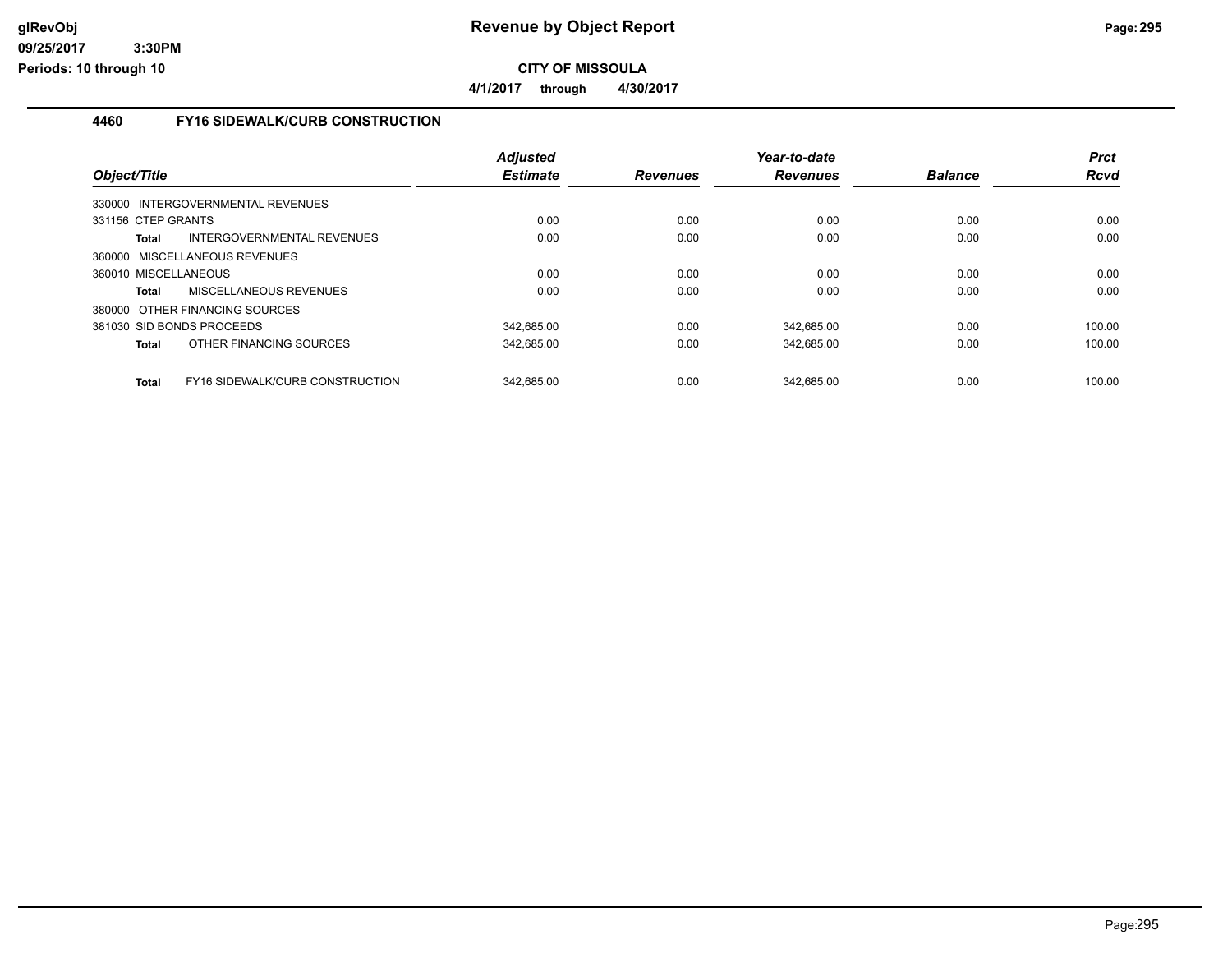**Periods: 10 through 10**

 **3:30PM**

**CITY OF MISSOULA**

**4/1/2017 through 4/30/2017**

# **4461 FY17 SIDEWALK/CURB CONSTRUCTION**

**4461 FY17 SIDEWALK/CURB CONSTRUCTION**

|                                                 | <b>Adjusted</b> |                 | Year-to-date    |                | <b>Prct</b> |
|-------------------------------------------------|-----------------|-----------------|-----------------|----------------|-------------|
| Object/Title                                    | <b>Estimate</b> | <b>Revenues</b> | <b>Revenues</b> | <b>Balance</b> | Rcvd        |
| 330000 INTERGOVERNMENTAL REVENUES               |                 |                 |                 |                |             |
| 331156 CTEP GRANTS                              | 0.00            | 0.00            | 0.00            | 0.00           | 0.00        |
| INTERGOVERNMENTAL REVENUES<br>Total             | 0.00            | 0.00            | 0.00            | 0.00           | 0.00        |
| 360000 MISCELLANEOUS REVENUES                   |                 |                 |                 |                |             |
| 360010 MISCELLANEOUS                            | 0.00            | $-3.722.02$     | 247.204.59      | $-247.204.59$  | 0.00        |
| MISCELLANEOUS REVENUES<br>Total                 | 0.00            | $-3,722.02$     | 247,204.59      | $-247,204.59$  | 0.00        |
| 380000 OTHER FINANCING SOURCES                  |                 |                 |                 |                |             |
| 381030 SID BONDS PROCEEDS                       | 0.00            | 0.00            | 0.00            | 0.00           | 0.00        |
| OTHER FINANCING SOURCES<br>Total                | 0.00            | 0.00            | 0.00            | 0.00           | 0.00        |
|                                                 |                 |                 |                 |                |             |
| <b>FY17 SIDEWALK/CURB CONSTRUCTION</b><br>Total | 0.00            | $-3.722.02$     | 247.204.59      | $-247.204.59$  | 0.00        |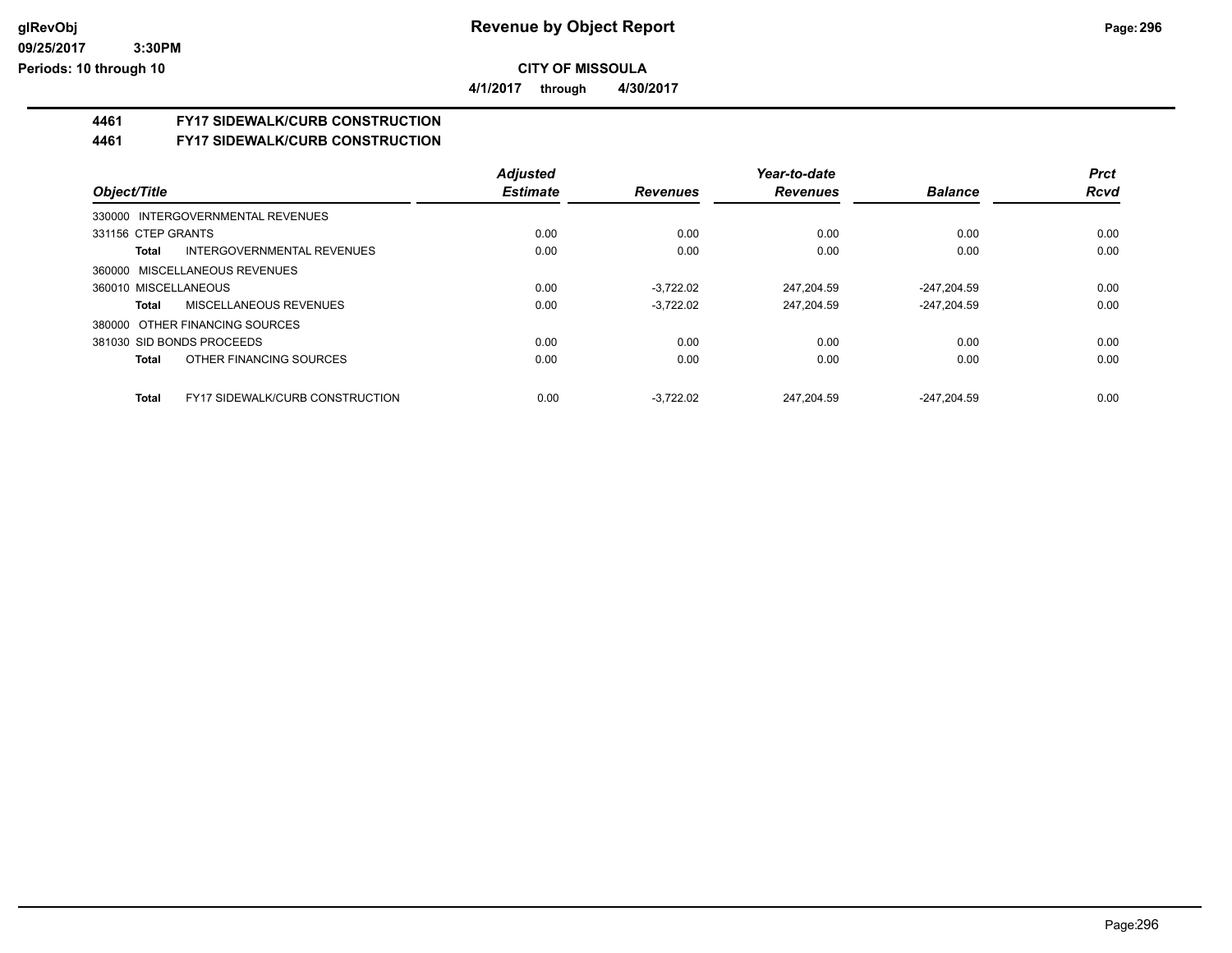**4/1/2017 through 4/30/2017**

# **4461 FY17 SIDEWALK/CURB CONSTRUCTION**

| Object/Title                      |                                        | <b>Adjusted</b><br><b>Estimate</b> | <b>Revenues</b> | Year-to-date<br><b>Revenues</b> | <b>Balance</b> | <b>Prct</b><br><b>Rcvd</b> |
|-----------------------------------|----------------------------------------|------------------------------------|-----------------|---------------------------------|----------------|----------------------------|
| 330000 INTERGOVERNMENTAL REVENUES |                                        |                                    |                 |                                 |                |                            |
| 331156 CTEP GRANTS                |                                        | 0.00                               | 0.00            | 0.00                            | 0.00           | 0.00                       |
| Total                             | INTERGOVERNMENTAL REVENUES             | 0.00                               | 0.00            | 0.00                            | 0.00           | 0.00                       |
| 360000 MISCELLANEOUS REVENUES     |                                        |                                    |                 |                                 |                |                            |
| 360010 MISCELLANEOUS              |                                        | 0.00                               | $-3.722.02$     | 247.204.59                      | $-247.204.59$  | 0.00                       |
| Total                             | MISCELLANEOUS REVENUES                 | 0.00                               | $-3.722.02$     | 247.204.59                      | $-247.204.59$  | 0.00                       |
| 380000 OTHER FINANCING SOURCES    |                                        |                                    |                 |                                 |                |                            |
| 381030 SID BONDS PROCEEDS         |                                        | 0.00                               | 0.00            | 0.00                            | 0.00           | 0.00                       |
| Total                             | OTHER FINANCING SOURCES                | 0.00                               | 0.00            | 0.00                            | 0.00           | 0.00                       |
| <b>Total</b>                      | <b>FY17 SIDEWALK/CURB CONSTRUCTION</b> | 0.00                               | $-3.722.02$     | 247.204.59                      | $-247.204.59$  | 0.00                       |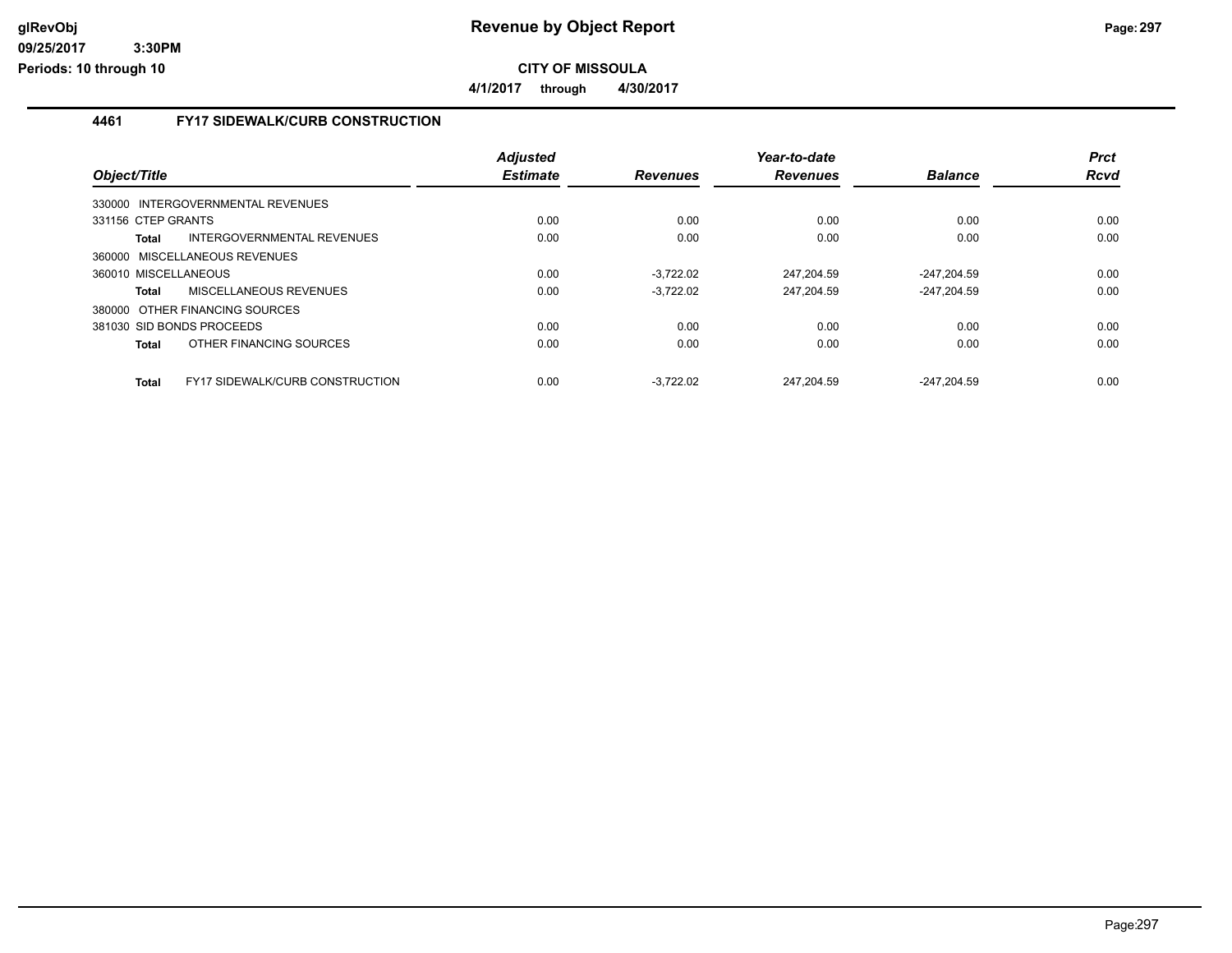**Periods: 10 through 10**

 **3:30PM**

**CITY OF MISSOULA**

**4/1/2017 through 4/30/2017**

# **4462 FY18 SIDEWALK/CURB CONSTRUCTION**

**4462 FY18 SIDEWALK/CURB CONSTRUCTION**

|                                                        | <b>Adjusted</b> |                 | Year-to-date    |                | <b>Prct</b> |
|--------------------------------------------------------|-----------------|-----------------|-----------------|----------------|-------------|
| Object/Title                                           | <b>Estimate</b> | <b>Revenues</b> | <b>Revenues</b> | <b>Balance</b> | <b>Rcvd</b> |
| 330000 INTERGOVERNMENTAL REVENUES                      |                 |                 |                 |                |             |
| 331156 CTEP GRANTS                                     | 0.00            | 0.00            | 0.00            | 0.00           | 0.00        |
| INTERGOVERNMENTAL REVENUES<br>Total                    | 0.00            | 0.00            | 0.00            | 0.00           | 0.00        |
| 360000 MISCELLANEOUS REVENUES                          |                 |                 |                 |                |             |
| 360010 MISCELLANEOUS                                   | 0.00            | 0.00            | 0.00            | 0.00           | 0.00        |
| MISCELLANEOUS REVENUES<br>Total                        | 0.00            | 0.00            | 0.00            | 0.00           | 0.00        |
| 380000 OTHER FINANCING SOURCES                         |                 |                 |                 |                |             |
| 381030 SID BONDS PROCEEDS                              | 0.00            | 0.00            | 0.00            | 0.00           | 0.00        |
| OTHER FINANCING SOURCES<br><b>Total</b>                | 0.00            | 0.00            | 0.00            | 0.00           | 0.00        |
| <b>FY18 SIDEWALK/CURB CONSTRUCTION</b><br><b>Total</b> | 0.00            | 0.00            | 0.00            | 0.00           | 0.00        |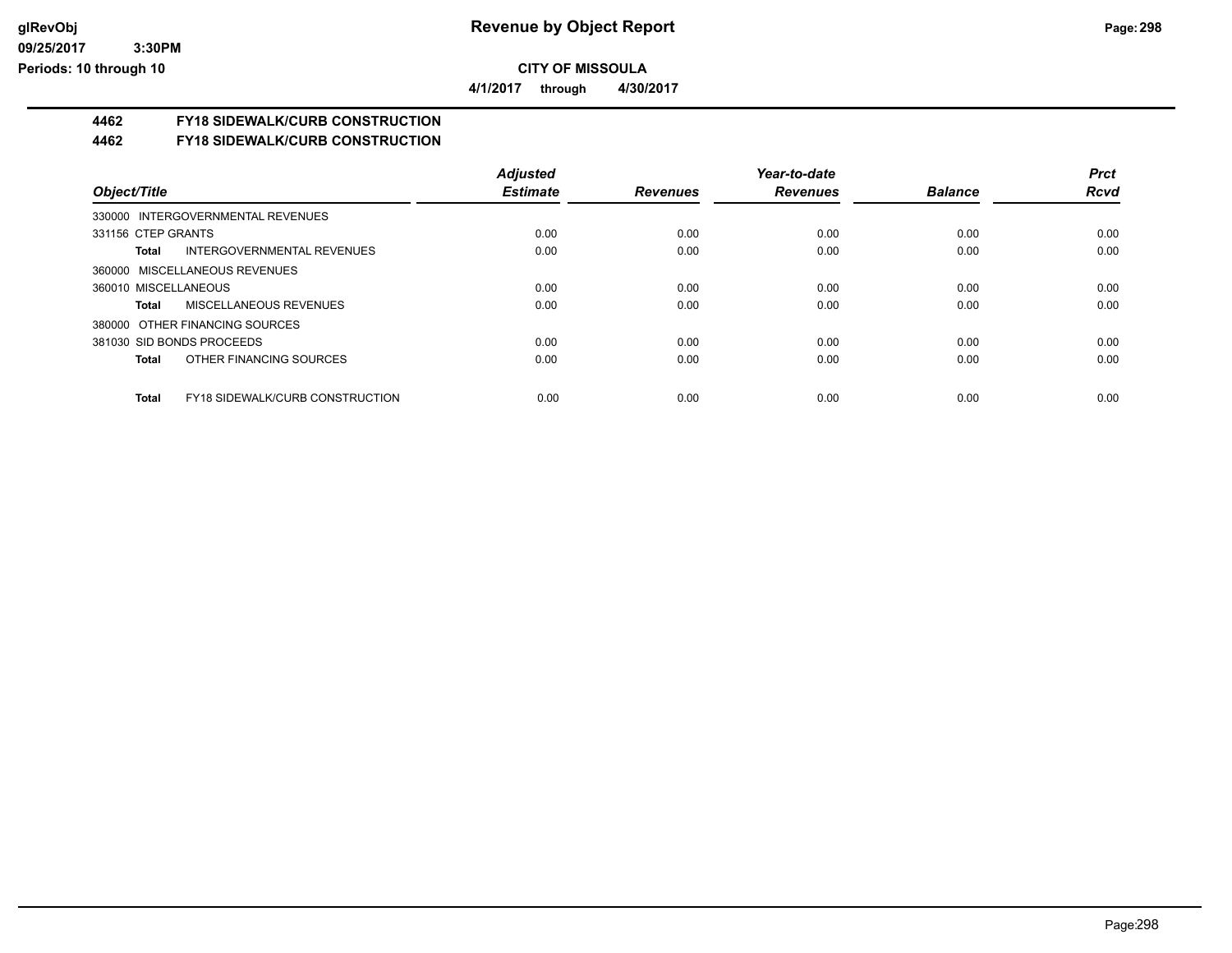**4/1/2017 through 4/30/2017**

# **4462 FY18 SIDEWALK/CURB CONSTRUCTION**

| Object/Title                                    | <b>Adjusted</b><br><b>Estimate</b> | <b>Revenues</b> | Year-to-date<br><b>Revenues</b> | <b>Balance</b> | <b>Prct</b><br><b>Rcvd</b> |
|-------------------------------------------------|------------------------------------|-----------------|---------------------------------|----------------|----------------------------|
| 330000 INTERGOVERNMENTAL REVENUES               |                                    |                 |                                 |                |                            |
| 331156 CTEP GRANTS                              | 0.00                               | 0.00            | 0.00                            | 0.00           | 0.00                       |
| INTERGOVERNMENTAL REVENUES<br>Total             | 0.00                               | 0.00            | 0.00                            | 0.00           | 0.00                       |
| 360000 MISCELLANEOUS REVENUES                   |                                    |                 |                                 |                |                            |
| 360010 MISCELLANEOUS                            | 0.00                               | 0.00            | 0.00                            | 0.00           | 0.00                       |
| MISCELLANEOUS REVENUES<br>Total                 | 0.00                               | 0.00            | 0.00                            | 0.00           | 0.00                       |
| 380000 OTHER FINANCING SOURCES                  |                                    |                 |                                 |                |                            |
| 381030 SID BONDS PROCEEDS                       | 0.00                               | 0.00            | 0.00                            | 0.00           | 0.00                       |
| OTHER FINANCING SOURCES<br><b>Total</b>         | 0.00                               | 0.00            | 0.00                            | 0.00           | 0.00                       |
| FY18 SIDEWALK/CURB CONSTRUCTION<br><b>Total</b> | 0.00                               | 0.00            | 0.00                            | 0.00           | 0.00                       |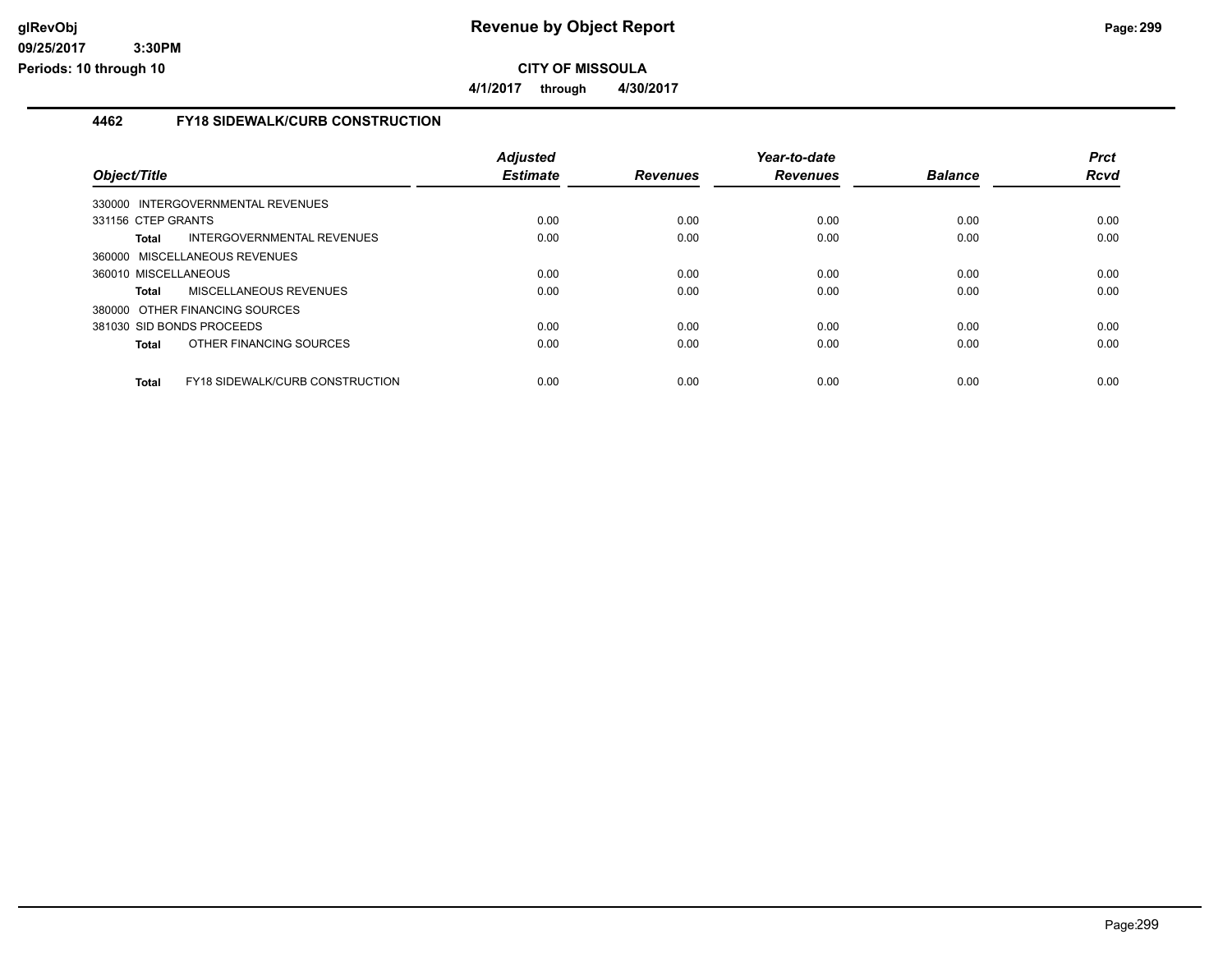**4/1/2017 through 4/30/2017**

# **4529 SID 529 CHRISTIAN DR TRAFFIC CALMING 4529 SID 529 CHRISTIAN DR TRAFFIC CALMING**

|                                |                                                 | <b>Adjusted</b> |                 | Year-to-date    |                | <b>Prct</b> |
|--------------------------------|-------------------------------------------------|-----------------|-----------------|-----------------|----------------|-------------|
| Obiect/Title                   |                                                 | <b>Estimate</b> | <b>Revenues</b> | <b>Revenues</b> | <b>Balance</b> | <b>Rcvd</b> |
|                                | 370000 INVESTMENTS & ROYALTY EARNINGS           |                 |                 |                 |                |             |
| 371010 INTEREST ON INVESTMENTS |                                                 | 0.00            | 0.00            | 0.00            | 0.00           | 0.00        |
|                                | 371020 GAIN/LOSS IN MARKET VALUE OF INVESTMENTS | 0.00            | 0.00            | 0.00            | 0.00           | 0.00        |
| Total                          | <b>INVESTMENTS &amp; ROYALTY EARNINGS</b>       | 0.00            | 0.00            | 0.00            | 0.00           | 0.00        |
| 380000 OTHER FINANCING SOURCES |                                                 |                 |                 |                 |                |             |
| 381000 LOAN PROCEEDS           |                                                 | 0.00            | 0.00            | 0.00            | 0.00           | 0.00        |
| 381002 SRF LOAN                |                                                 | 0.00            | 0.00            | 0.00            | 0.00           | 0.00        |
| 381030 SID BONDS PROCEEDS      |                                                 | 0.00            | 0.00            | 0.00            | 0.00           | 0.00        |
| <b>Total</b>                   | OTHER FINANCING SOURCES                         | 0.00            | 0.00            | 0.00            | 0.00           | 0.00        |
| <b>Total</b>                   | SID 529 CHRISTIAN DR TRAFFIC CALMING            | 0.00            | 0.00            | 0.00            | 0.00           | 0.00        |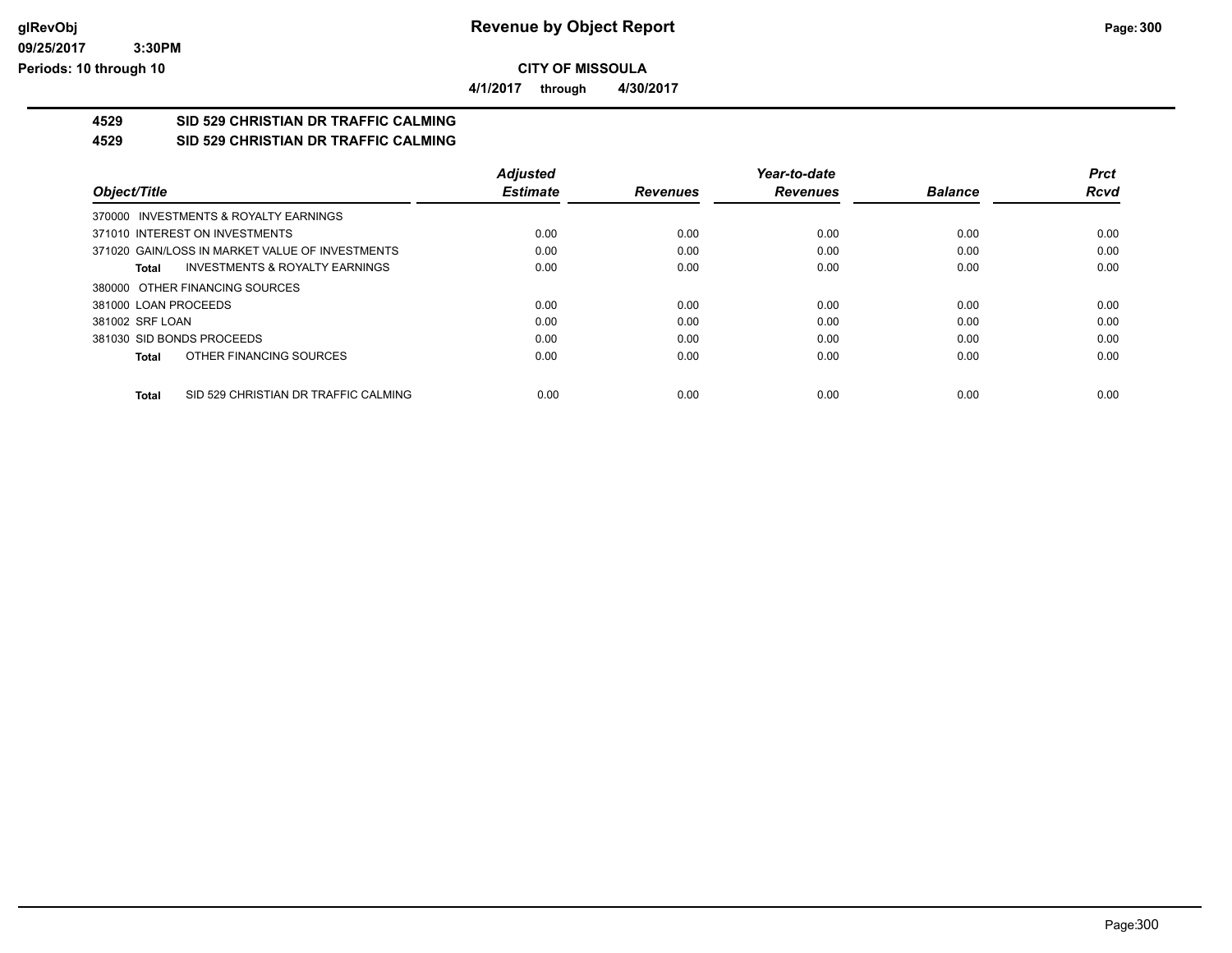**4/1/2017 through 4/30/2017**

# **4529 SID 529 CHRISTIAN DR TRAFFIC CALMING**

| Object/Title                                   | <b>Adjusted</b><br><b>Estimate</b> | <b>Revenues</b> | Year-to-date<br><b>Revenues</b> | <b>Balance</b> | <b>Prct</b><br>Rcvd |
|------------------------------------------------|------------------------------------|-----------------|---------------------------------|----------------|---------------------|
| 370000 INVESTMENTS & ROYALTY EARNINGS          |                                    |                 |                                 |                |                     |
| 371010 INTEREST ON INVESTMENTS                 | 0.00                               | 0.00            | 0.00                            | 0.00           | 0.00                |
| 371020 GAIN/LOSS IN MARKET VALUE OF INVESTMENT | 0.00                               | 0.00            | 0.00                            | 0.00           | 0.00                |
| INVESTMENTS & ROYALTY EARNINGS<br>Total        | 0.00                               | 0.00            | 0.00                            | 0.00           | 0.00                |
| 380000 OTHER FINANCING SOURCES                 |                                    |                 |                                 |                |                     |
| 381000 LOAN PROCEEDS                           | 0.00                               | 0.00            | 0.00                            | 0.00           | 0.00                |
| 381002 SRF LOAN                                | 0.00                               | 0.00            | 0.00                            | 0.00           | 0.00                |
| 381030 SID BONDS PROCEEDS                      | 0.00                               | 0.00            | 0.00                            | 0.00           | 0.00                |
| OTHER FINANCING SOURCES<br>Total               | 0.00                               | 0.00            | 0.00                            | 0.00           | 0.00                |
| SID 529 CHRISTIAN DR TRAFFIC CALMING<br>Total  | 0.00                               | 0.00            | 0.00                            | 0.00           | 0.00                |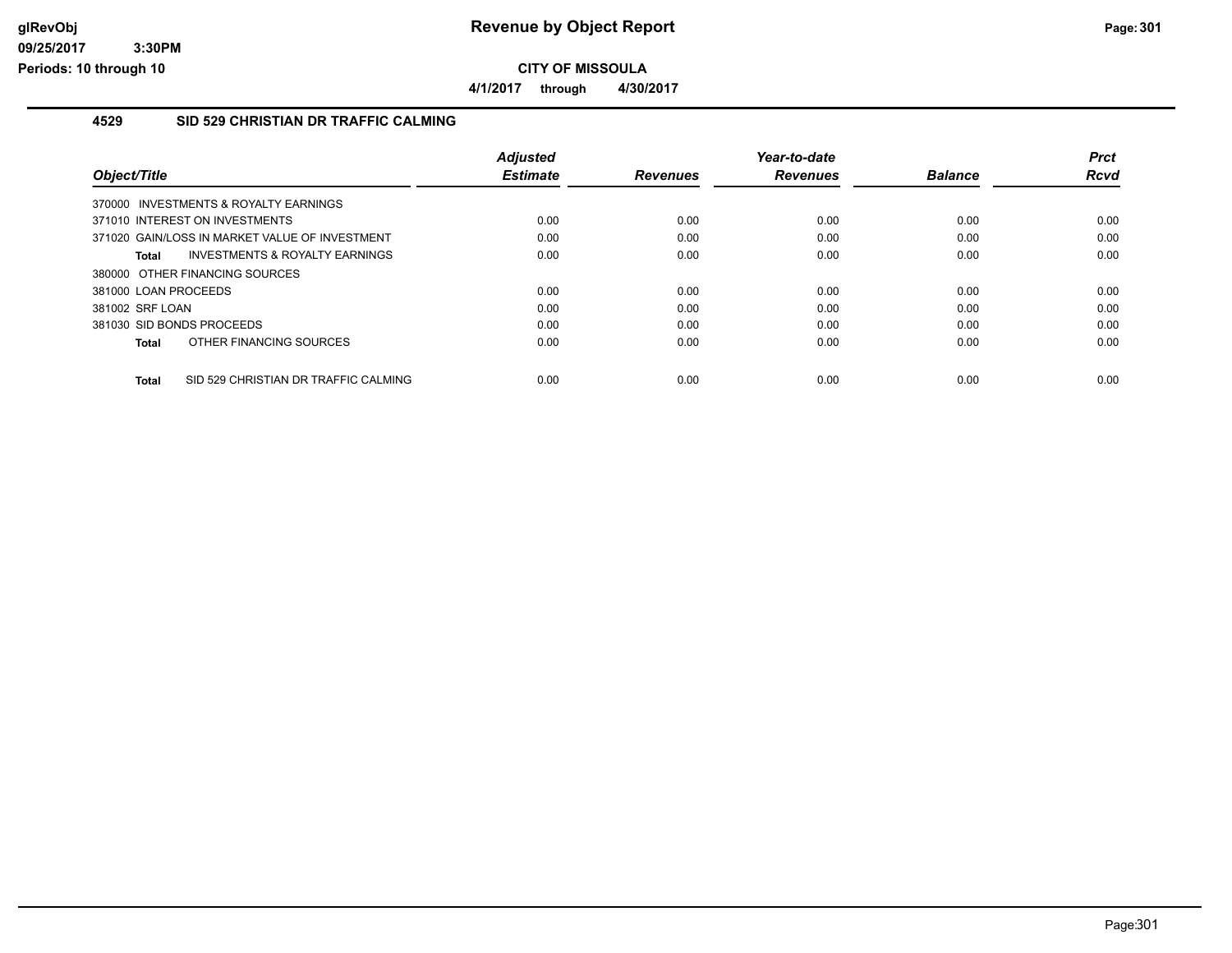**4/1/2017 through 4/30/2017**

# **4530 SID 530 CHRISTIAN DR CALMING**

**4530 SID 530 CHRISTIAN DR CALMING**

|                                                 | <b>Adjusted</b> |                 | Year-to-date    |                | Prct        |
|-------------------------------------------------|-----------------|-----------------|-----------------|----------------|-------------|
| Object/Title                                    | <b>Estimate</b> | <b>Revenues</b> | <b>Revenues</b> | <b>Balance</b> | <b>Rcvd</b> |
| 370000 INVESTMENTS & ROYALTY EARNINGS           |                 |                 |                 |                |             |
| 371010 INTEREST ON INVESTMENTS                  | 0.00            | 0.00            | 0.00            | 0.00           | 0.00        |
| 371020 GAIN/LOSS IN MARKET VALUE OF INVESTMENTS | 0.00            | 0.00            | 0.00            | 0.00           | 0.00        |
| INVESTMENTS & ROYALTY EARNINGS<br>Total         | 0.00            | 0.00            | 0.00            | 0.00           | 0.00        |
| 380000 OTHER FINANCING SOURCES                  |                 |                 |                 |                |             |
| 381000 LOAN PROCEEDS                            | 0.00            | 0.00            | 0.00            | 0.00           | 0.00        |
| 381002 SRF LOAN                                 | 0.00            | 0.00            | 0.00            | 0.00           | 0.00        |
| 381030 SID BONDS PROCEEDS                       | 0.00            | 0.00            | 0.00            | 0.00           | 0.00        |
| OTHER FINANCING SOURCES<br>Total                | 0.00            | 0.00            | 0.00            | 0.00           | 0.00        |
|                                                 |                 |                 |                 |                |             |
| SID 530 CHRISTIAN DR CALMING<br>Total           | 0.00            | 0.00            | 0.00            | 0.00           | 0.00        |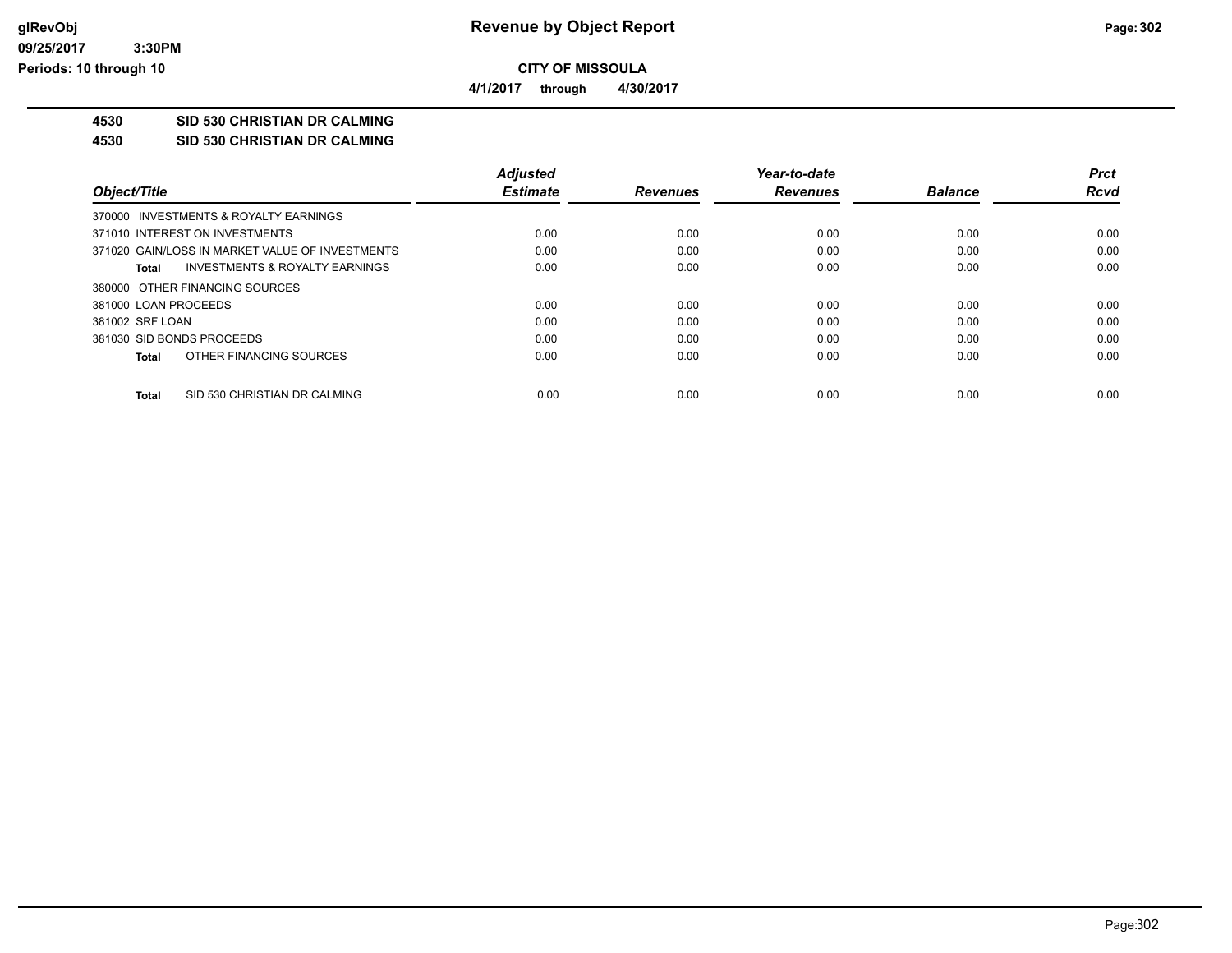**4/1/2017 through 4/30/2017**

# **4530 SID 530 CHRISTIAN DR CALMING**

| Object/Title                                   | <b>Adiusted</b><br><b>Estimate</b> | <b>Revenues</b> | Year-to-date<br><b>Revenues</b> | <b>Balance</b> | <b>Prct</b><br><b>Rcvd</b> |
|------------------------------------------------|------------------------------------|-----------------|---------------------------------|----------------|----------------------------|
| 370000 INVESTMENTS & ROYALTY EARNINGS          |                                    |                 |                                 |                |                            |
| 371010 INTEREST ON INVESTMENTS                 | 0.00                               | 0.00            | 0.00                            | 0.00           | 0.00                       |
| 371020 GAIN/LOSS IN MARKET VALUE OF INVESTMENT | 0.00                               | 0.00            | 0.00                            | 0.00           | 0.00                       |
| INVESTMENTS & ROYALTY EARNINGS<br>Total        | 0.00                               | 0.00            | 0.00                            | 0.00           | 0.00                       |
| 380000 OTHER FINANCING SOURCES                 |                                    |                 |                                 |                |                            |
| 381000 LOAN PROCEEDS                           | 0.00                               | 0.00            | 0.00                            | 0.00           | 0.00                       |
| 381002 SRF LOAN                                | 0.00                               | 0.00            | 0.00                            | 0.00           | 0.00                       |
| 381030 SID BONDS PROCEEDS                      | 0.00                               | 0.00            | 0.00                            | 0.00           | 0.00                       |
| OTHER FINANCING SOURCES<br>Total               | 0.00                               | 0.00            | 0.00                            | 0.00           | 0.00                       |
| SID 530 CHRISTIAN DR CALMING<br>Total          | 0.00                               | 0.00            | 0.00                            | 0.00           | 0.00                       |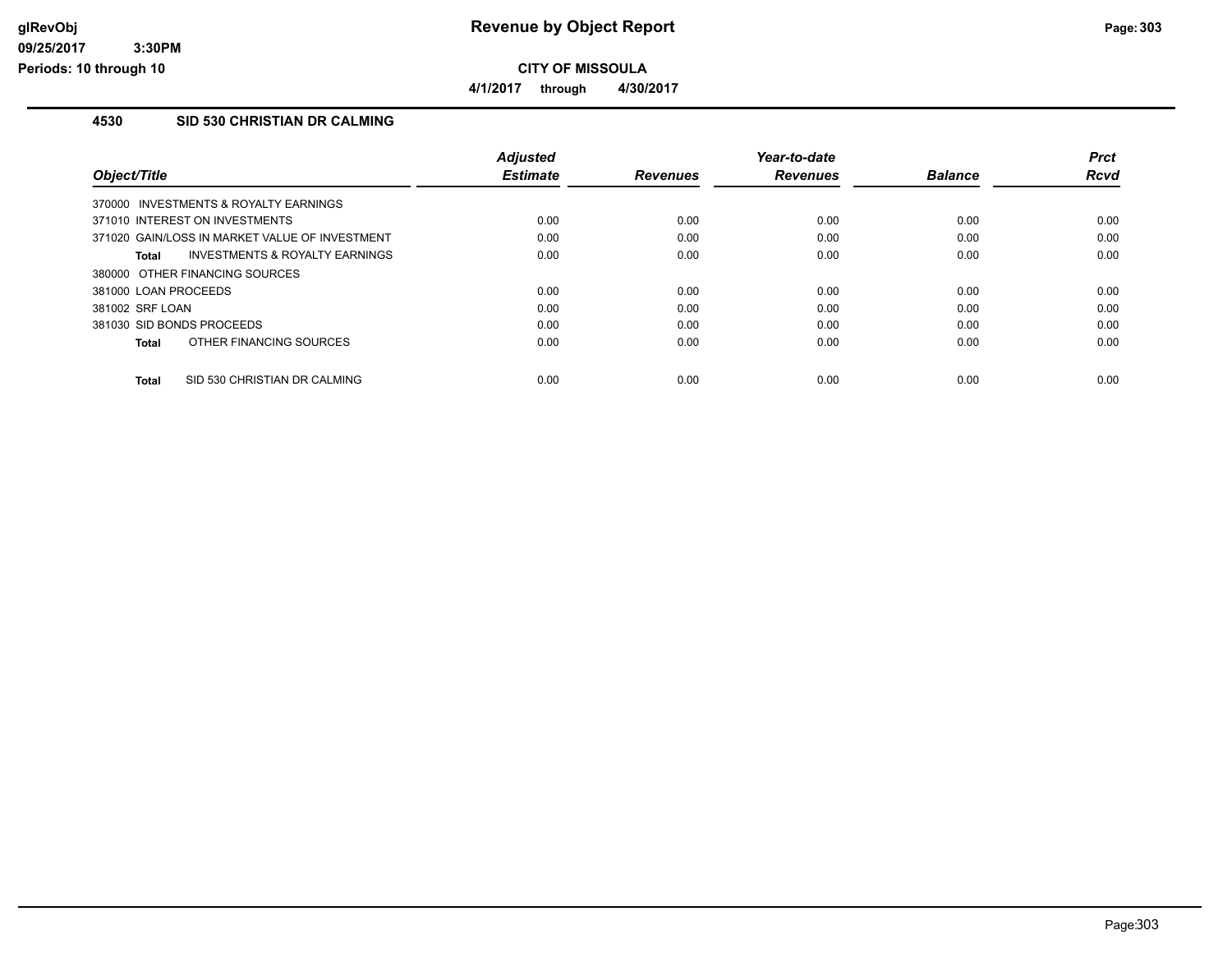**4/1/2017 through 4/30/2017**

### **4531 SID 531 TRAFFIC CALMING**

**4531 SID 531 TRAFFIC CALMING**

|                                                 | <b>Adjusted</b> |                 | Year-to-date    |                | <b>Prct</b> |
|-------------------------------------------------|-----------------|-----------------|-----------------|----------------|-------------|
| Object/Title                                    | <b>Estimate</b> | <b>Revenues</b> | <b>Revenues</b> | <b>Balance</b> | <b>Rcvd</b> |
| 370000 INVESTMENTS & ROYALTY EARNINGS           |                 |                 |                 |                |             |
| 371010 INTEREST ON INVESTMENTS                  | 0.00            | 0.00            | 0.00            | 0.00           | 0.00        |
| 371020 GAIN/LOSS IN MARKET VALUE OF INVESTMENTS | 0.00            | 0.00            | 0.00            | 0.00           | 0.00        |
| INVESTMENTS & ROYALTY EARNINGS<br>Total         | 0.00            | 0.00            | 0.00            | 0.00           | 0.00        |
| 380000 OTHER FINANCING SOURCES                  |                 |                 |                 |                |             |
| 383000 OPERATING TRANSFERS                      | 0.00            | 0.00            | 0.00            | 0.00           | 0.00        |
| OTHER FINANCING SOURCES<br><b>Total</b>         | 0.00            | 0.00            | 0.00            | 0.00           | 0.00        |
|                                                 |                 |                 |                 |                |             |
| <b>Total</b><br>SID 531 TRAFFIC CALMING         | 0.00            | 0.00            | 0.00            | 0.00           | 0.00        |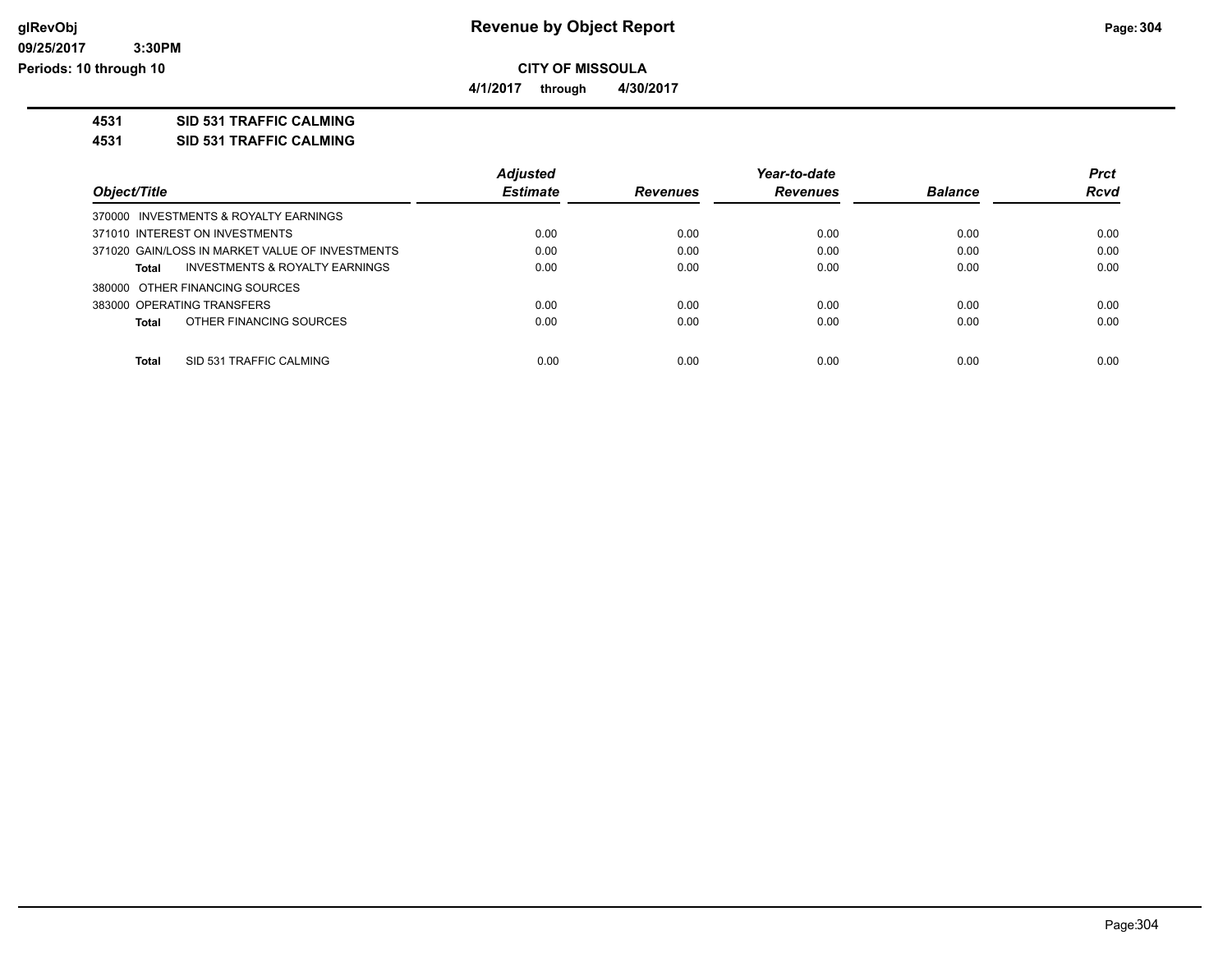**4/1/2017 through 4/30/2017**

# **4531 SID 531 TRAFFIC CALMING**

|                            |                                                | Adjusted        |                 | Year-to-date    |                | <b>Prct</b> |
|----------------------------|------------------------------------------------|-----------------|-----------------|-----------------|----------------|-------------|
| Object/Title               |                                                | <b>Estimate</b> | <b>Revenues</b> | <b>Revenues</b> | <b>Balance</b> | <b>Rcvd</b> |
|                            | 370000 INVESTMENTS & ROYALTY EARNINGS          |                 |                 |                 |                |             |
|                            | 371010 INTEREST ON INVESTMENTS                 | 0.00            | 0.00            | 0.00            | 0.00           | 0.00        |
|                            | 371020 GAIN/LOSS IN MARKET VALUE OF INVESTMENT | 0.00            | 0.00            | 0.00            | 0.00           | 0.00        |
| Total                      | INVESTMENTS & ROYALTY EARNINGS                 | 0.00            | 0.00            | 0.00            | 0.00           | 0.00        |
|                            | 380000 OTHER FINANCING SOURCES                 |                 |                 |                 |                |             |
| 383000 OPERATING TRANSFERS |                                                | 0.00            | 0.00            | 0.00            | 0.00           | 0.00        |
| Total                      | OTHER FINANCING SOURCES                        | 0.00            | 0.00            | 0.00            | 0.00           | 0.00        |
| <b>Total</b>               | SID 531 TRAFFIC CALMING                        | 0.00            | 0.00            | 0.00            | 0.00           | 0.00        |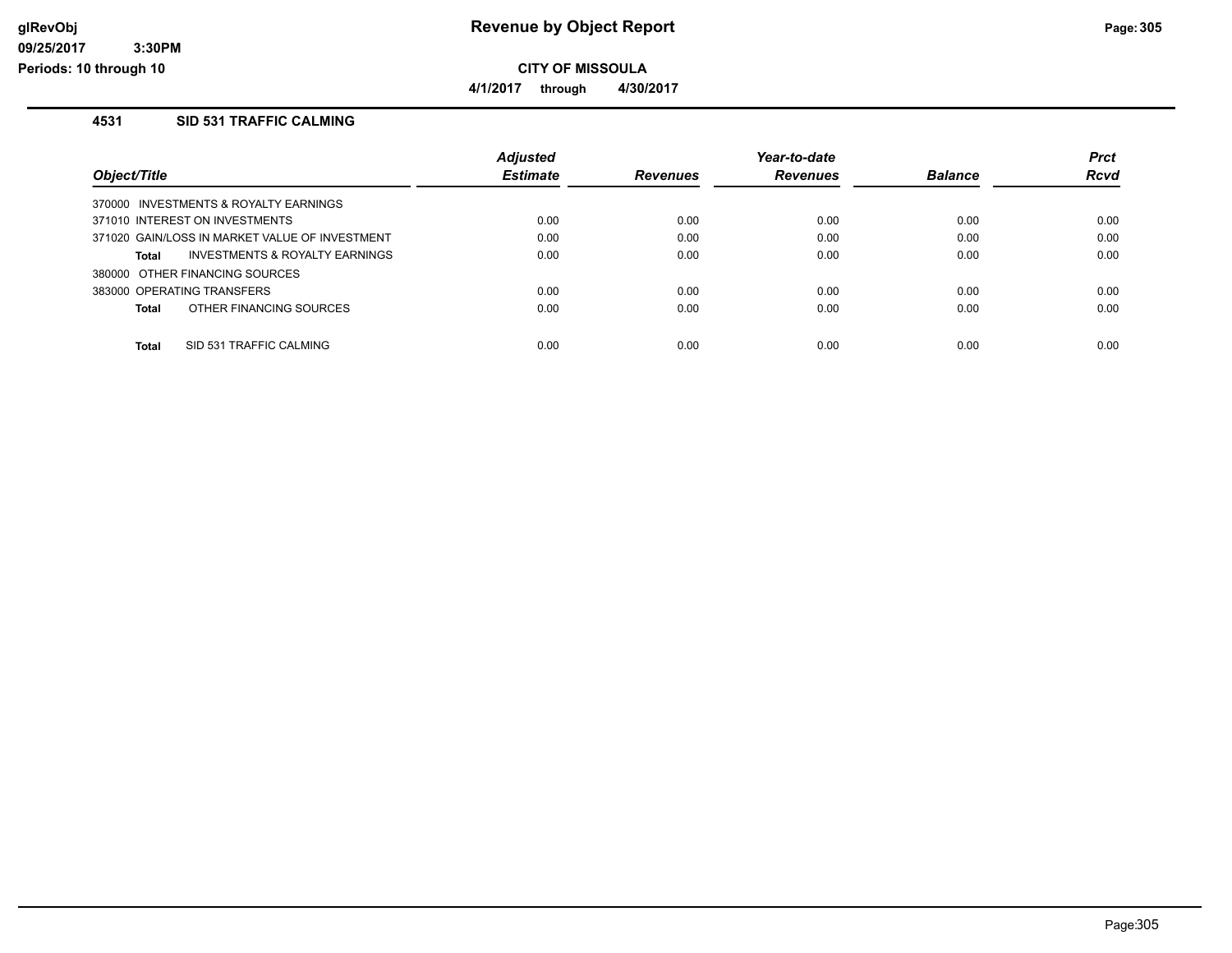**4/1/2017 through 4/30/2017**

### **4532 MALONEY RANCH SID**

**4532 MALONEY RANCH SID**

|                                                 | <b>Adjusted</b> |                 | Year-to-date    |                | <b>Prct</b> |
|-------------------------------------------------|-----------------|-----------------|-----------------|----------------|-------------|
| Object/Title                                    | <b>Estimate</b> | <b>Revenues</b> | <b>Revenues</b> | <b>Balance</b> | <b>Rcvd</b> |
| 370000 INVESTMENTS & ROYALTY EARNINGS           |                 |                 |                 |                |             |
| 371010 INTEREST ON INVESTMENTS                  | 0.00            | 0.00            | 0.00            | 0.00           | 0.00        |
| 371020 GAIN/LOSS IN MARKET VALUE OF INVESTMENTS | 0.00            | 0.00            | 0.00            | 0.00           | 0.00        |
| INVESTMENTS & ROYALTY EARNINGS<br>Total         | 0.00            | 0.00            | 0.00            | 0.00           | 0.00        |
| 380000 OTHER FINANCING SOURCES                  |                 |                 |                 |                |             |
| 381030 SID BONDS PROCEEDS                       | 0.00            | 0.00            | 0.00            | 0.00           | 0.00        |
| OTHER FINANCING SOURCES<br>Total                | 0.00            | 0.00            | 0.00            | 0.00           | 0.00        |
|                                                 |                 |                 |                 |                |             |
| <b>Total</b><br>MALONEY RANCH SID               | 0.00            | 0.00            | 0.00            | 0.00           | 0.00        |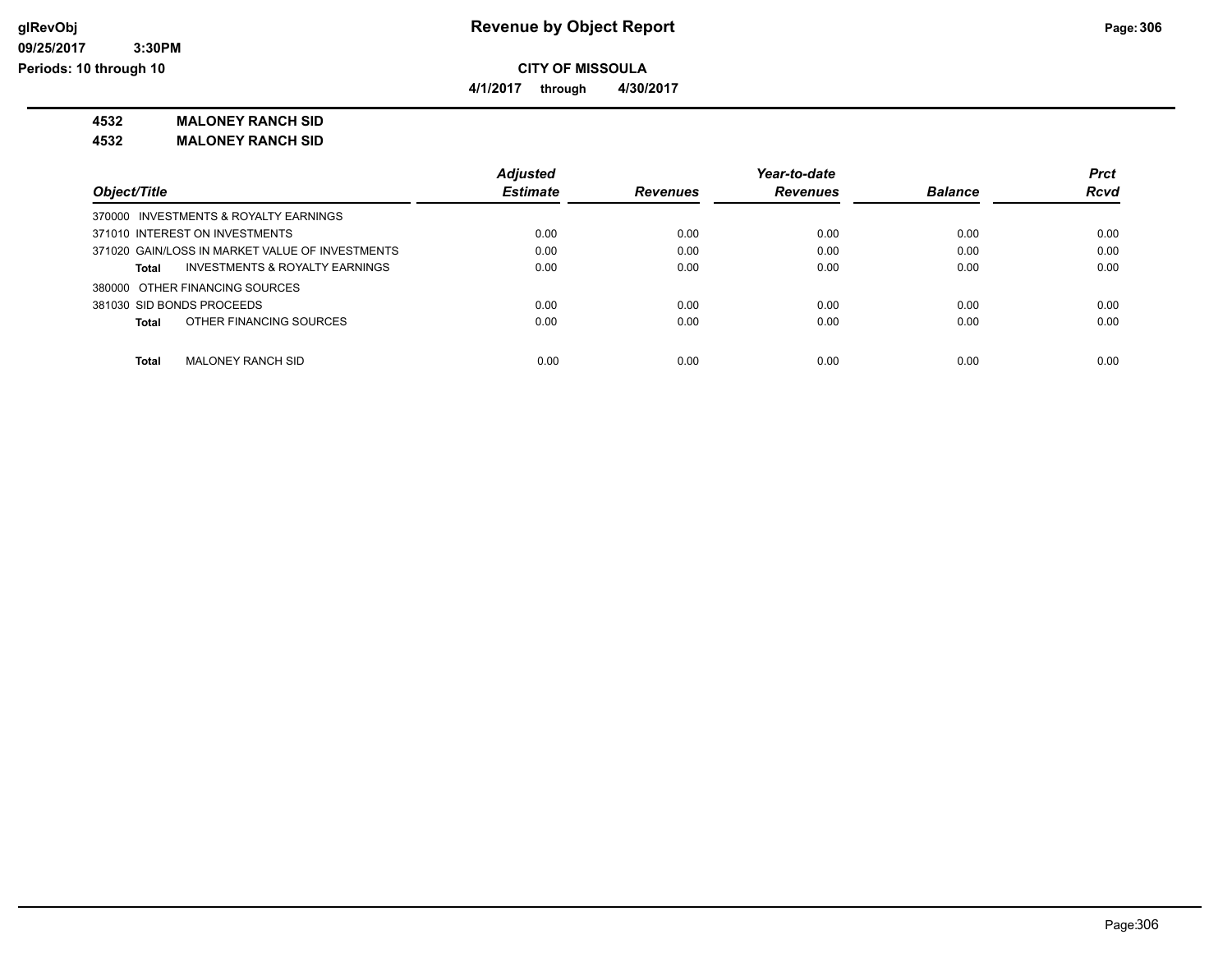**4/1/2017 through 4/30/2017**

### **4532 MALONEY RANCH SID**

|                                       |                                                | <b>Adjusted</b> |                 | Year-to-date    |                | <b>Prct</b> |
|---------------------------------------|------------------------------------------------|-----------------|-----------------|-----------------|----------------|-------------|
| Object/Title                          |                                                | <b>Estimate</b> | <b>Revenues</b> | <b>Revenues</b> | <b>Balance</b> | <b>Rcvd</b> |
| 370000 INVESTMENTS & ROYALTY EARNINGS |                                                |                 |                 |                 |                |             |
| 371010 INTEREST ON INVESTMENTS        |                                                | 0.00            | 0.00            | 0.00            | 0.00           | 0.00        |
|                                       | 371020 GAIN/LOSS IN MARKET VALUE OF INVESTMENT | 0.00            | 0.00            | 0.00            | 0.00           | 0.00        |
| Total                                 | INVESTMENTS & ROYALTY EARNINGS                 | 0.00            | 0.00            | 0.00            | 0.00           | 0.00        |
| 380000 OTHER FINANCING SOURCES        |                                                |                 |                 |                 |                |             |
| 381030 SID BONDS PROCEEDS             |                                                | 0.00            | 0.00            | 0.00            | 0.00           | 0.00        |
| Total                                 | OTHER FINANCING SOURCES                        | 0.00            | 0.00            | 0.00            | 0.00           | 0.00        |
| Total                                 | MALONEY RANCH SID                              | 0.00            | 0.00            | 0.00            | 0.00           | 0.00        |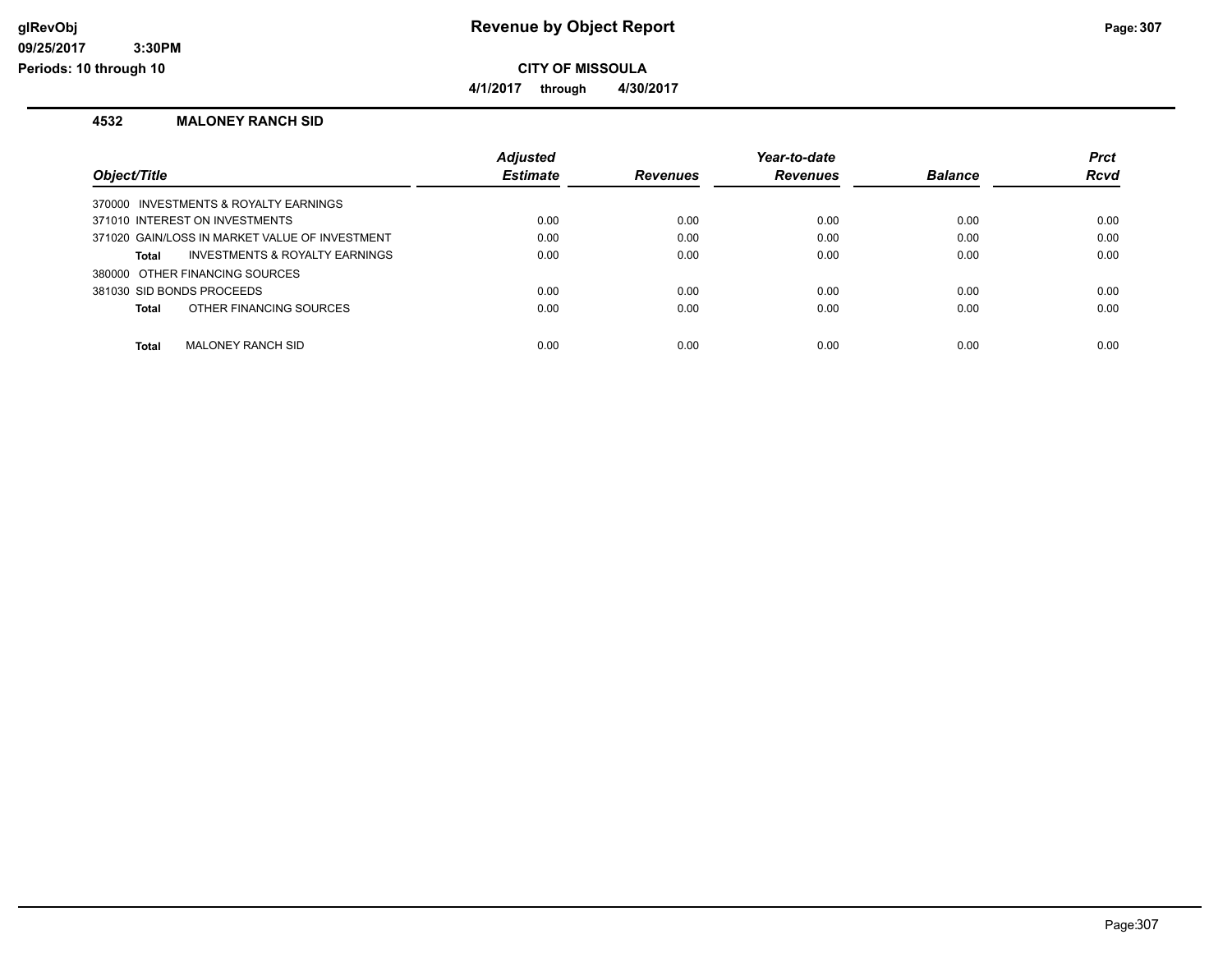**4/1/2017 through 4/30/2017**

# **4533 RATTLESNAKE SEWER SID**

**4533 RATTLESNAKE SEWER SID**

|                                                 | <b>Adjusted</b> |                 | Year-to-date    |                | <b>Prct</b> |
|-------------------------------------------------|-----------------|-----------------|-----------------|----------------|-------------|
| Object/Title                                    | <b>Estimate</b> | <b>Revenues</b> | <b>Revenues</b> | <b>Balance</b> | <b>Rcvd</b> |
| 330000 INTERGOVERNMENTAL REVENUES               |                 |                 |                 |                |             |
| 334121 DNRC GRANT                               | 0.00            | 0.00            | 0.00            | 0.00           | 0.00        |
| INTERGOVERNMENTAL REVENUES<br>Total             | 0.00            | 0.00            | 0.00            | 0.00           | 0.00        |
| 370000 INVESTMENTS & ROYALTY EARNINGS           |                 |                 |                 |                |             |
| 371010 INTEREST ON INVESTMENTS                  | 0.00            | 0.00            | 0.00            | 0.00           | 0.00        |
| 371020 GAIN/LOSS IN MARKET VALUE OF INVESTMENTS | 0.00            | 0.00            | 0.00            | 0.00           | 0.00        |
| INVESTMENTS & ROYALTY EARNINGS<br>Total         | 0.00            | 0.00            | 0.00            | 0.00           | 0.00        |
| 380000 OTHER FINANCING SOURCES                  |                 |                 |                 |                |             |
| 381002 SRF LOAN                                 | 0.00            | 0.00            | 0.00            | 0.00           | 0.00        |
| OTHER FINANCING SOURCES<br>Total                | 0.00            | 0.00            | 0.00            | 0.00           | 0.00        |
| RATTLESNAKE SEWER SID<br>Total                  | 0.00            | 0.00            | 0.00            | 0.00           | 0.00        |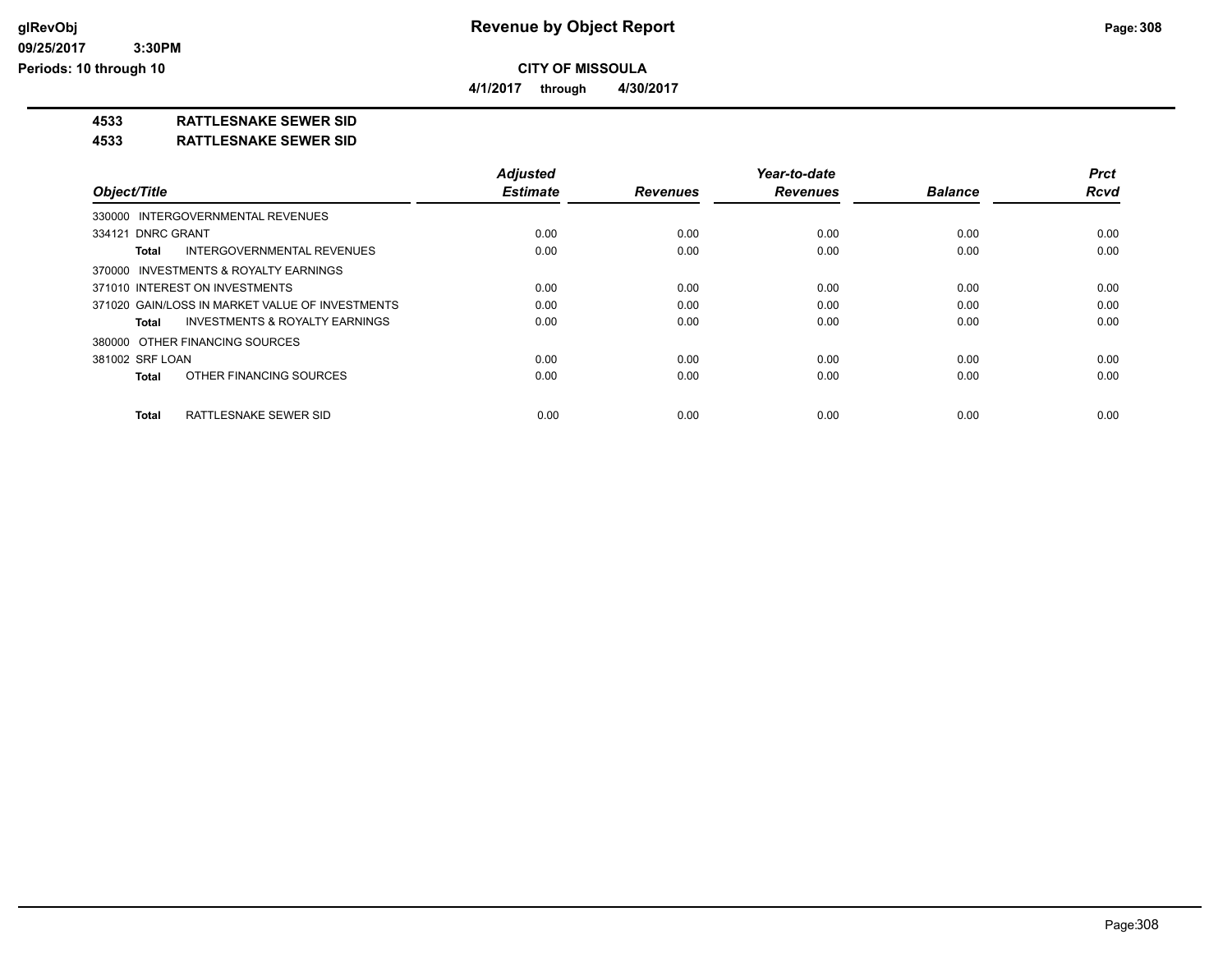**4/1/2017 through 4/30/2017**

# **4533 RATTLESNAKE SEWER SID**

|                                                    | <b>Adjusted</b> |                 | Year-to-date    |                | <b>Prct</b> |
|----------------------------------------------------|-----------------|-----------------|-----------------|----------------|-------------|
| Object/Title                                       | <b>Estimate</b> | <b>Revenues</b> | <b>Revenues</b> | <b>Balance</b> | <b>Rcvd</b> |
| 330000 INTERGOVERNMENTAL REVENUES                  |                 |                 |                 |                |             |
| 334121 DNRC GRANT                                  | 0.00            | 0.00            | 0.00            | 0.00           | 0.00        |
| INTERGOVERNMENTAL REVENUES<br>Total                | 0.00            | 0.00            | 0.00            | 0.00           | 0.00        |
| 370000 INVESTMENTS & ROYALTY EARNINGS              |                 |                 |                 |                |             |
| 371010 INTEREST ON INVESTMENTS                     | 0.00            | 0.00            | 0.00            | 0.00           | 0.00        |
| 371020 GAIN/LOSS IN MARKET VALUE OF INVESTMENT     | 0.00            | 0.00            | 0.00            | 0.00           | 0.00        |
| <b>INVESTMENTS &amp; ROYALTY EARNINGS</b><br>Total | 0.00            | 0.00            | 0.00            | 0.00           | 0.00        |
| 380000 OTHER FINANCING SOURCES                     |                 |                 |                 |                |             |
| 381002 SRF LOAN                                    | 0.00            | 0.00            | 0.00            | 0.00           | 0.00        |
| OTHER FINANCING SOURCES<br>Total                   | 0.00            | 0.00            | 0.00            | 0.00           | 0.00        |
| RATTLESNAKE SEWER SID<br><b>Total</b>              | 0.00            | 0.00            | 0.00            | 0.00           | 0.00        |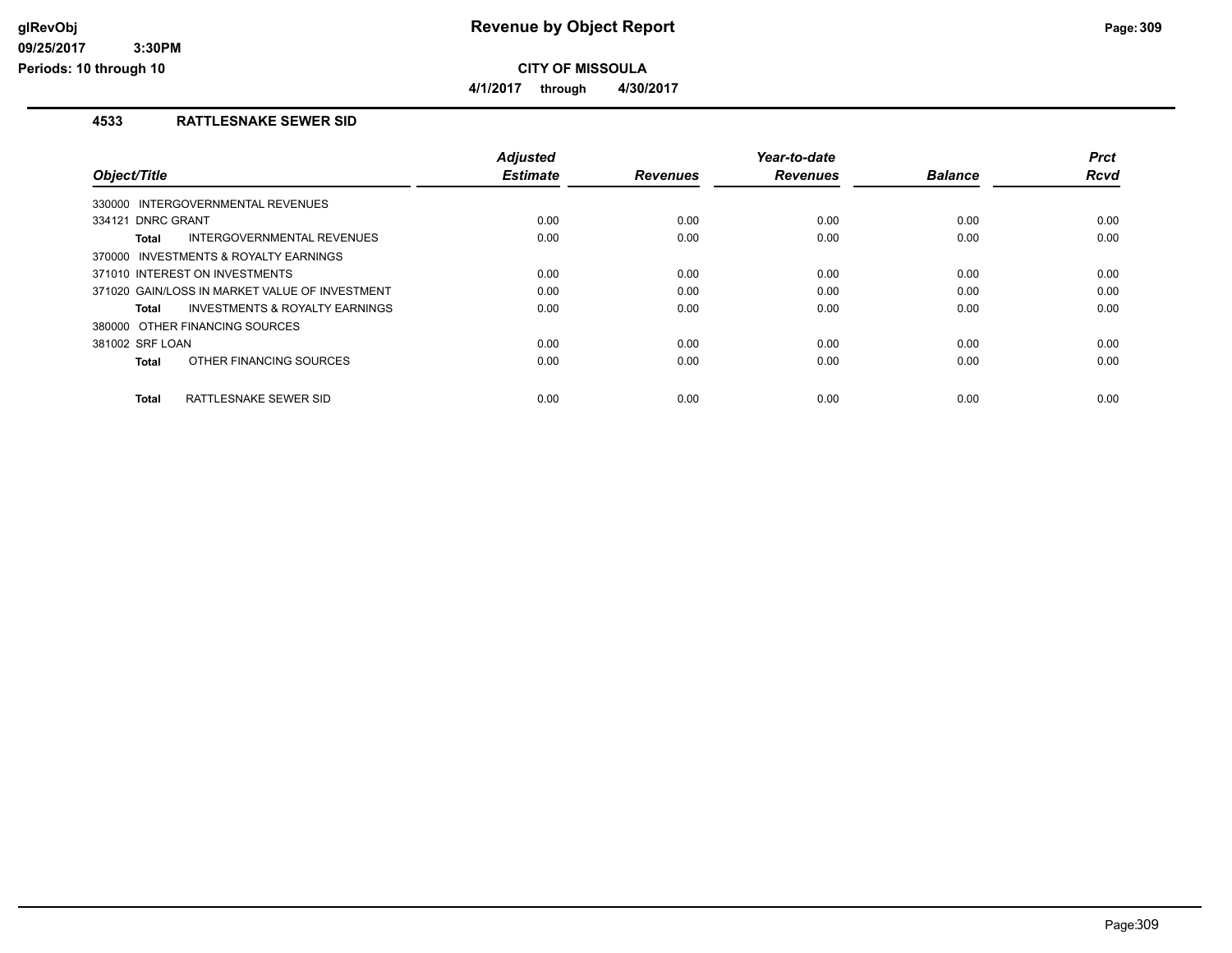**4/1/2017 through 4/30/2017**

# **4534 SID 534 LINCOLNWOOD**

#### **4534 SID 534 LINCOLNWOOD**

|                                                    | <b>Adjusted</b> |                 | Year-to-date    |                | <b>Prct</b> |
|----------------------------------------------------|-----------------|-----------------|-----------------|----------------|-------------|
| Object/Title                                       | <b>Estimate</b> | <b>Revenues</b> | <b>Revenues</b> | <b>Balance</b> | <b>Rcvd</b> |
| 330000 INTERGOVERNMENTAL REVENUES                  |                 |                 |                 |                |             |
| 334121 DNRC GRANT                                  | 0.00            | 0.00            | 0.00            | 0.00           | 0.00        |
| INTERGOVERNMENTAL REVENUES<br>Total                | 0.00            | 0.00            | 0.00            | 0.00           | 0.00        |
| 370000 INVESTMENTS & ROYALTY EARNINGS              |                 |                 |                 |                |             |
| 371010 INTEREST ON INVESTMENTS                     | 0.00            | 0.00            | 0.00            | 0.00           | 0.00        |
| 371020 GAIN/LOSS IN MARKET VALUE OF INVESTMENTS    | 0.00            | 0.00            | 0.00            | 0.00           | 0.00        |
| <b>INVESTMENTS &amp; ROYALTY EARNINGS</b><br>Total | 0.00            | 0.00            | 0.00            | 0.00           | 0.00        |
| 380000 OTHER FINANCING SOURCES                     |                 |                 |                 |                |             |
| 381002 SRF LOAN                                    | 0.00            | 0.00            | 0.00            | 0.00           | 0.00        |
| OTHER FINANCING SOURCES<br>Total                   | 0.00            | 0.00            | 0.00            | 0.00           | 0.00        |
| SID 534 LINCOLNWOOD<br>Total                       | 0.00            | 0.00            | 0.00            | 0.00           | 0.00        |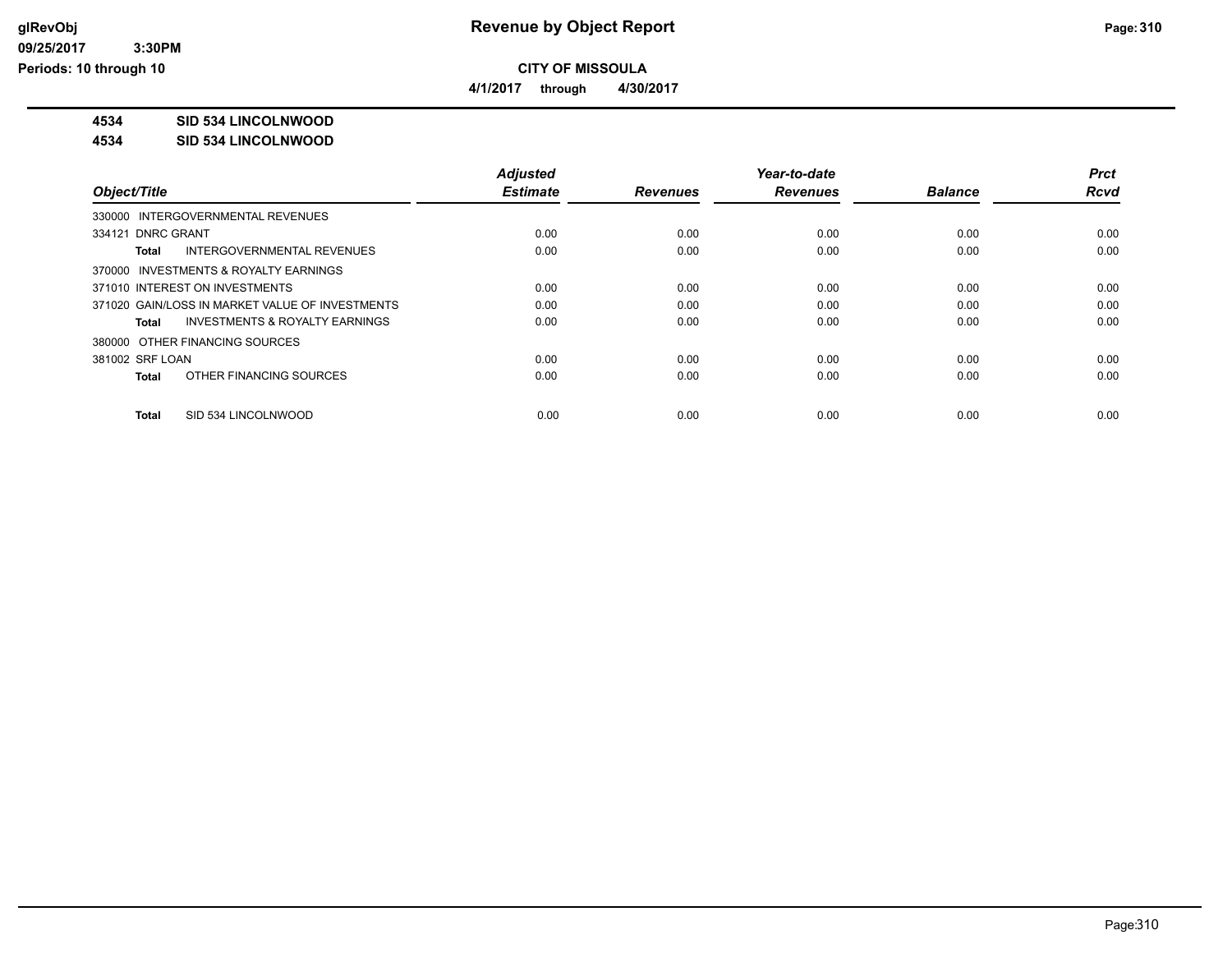**4/1/2017 through 4/30/2017**

# **4534 SID 534 LINCOLNWOOD**

|                                                    | <b>Adjusted</b> |                 | Year-to-date    |                | <b>Prct</b> |
|----------------------------------------------------|-----------------|-----------------|-----------------|----------------|-------------|
| Object/Title                                       | <b>Estimate</b> | <b>Revenues</b> | <b>Revenues</b> | <b>Balance</b> | <b>Rcvd</b> |
| 330000 INTERGOVERNMENTAL REVENUES                  |                 |                 |                 |                |             |
| 334121 DNRC GRANT                                  | 0.00            | 0.00            | 0.00            | 0.00           | 0.00        |
| INTERGOVERNMENTAL REVENUES<br>Total                | 0.00            | 0.00            | 0.00            | 0.00           | 0.00        |
| 370000 INVESTMENTS & ROYALTY EARNINGS              |                 |                 |                 |                |             |
| 371010 INTEREST ON INVESTMENTS                     | 0.00            | 0.00            | 0.00            | 0.00           | 0.00        |
| 371020 GAIN/LOSS IN MARKET VALUE OF INVESTMENT     | 0.00            | 0.00            | 0.00            | 0.00           | 0.00        |
| <b>INVESTMENTS &amp; ROYALTY EARNINGS</b><br>Total | 0.00            | 0.00            | 0.00            | 0.00           | 0.00        |
| 380000 OTHER FINANCING SOURCES                     |                 |                 |                 |                |             |
| 381002 SRF LOAN                                    | 0.00            | 0.00            | 0.00            | 0.00           | 0.00        |
| OTHER FINANCING SOURCES<br>Total                   | 0.00            | 0.00            | 0.00            | 0.00           | 0.00        |
| SID 534 LINCOLNWOOD<br>Total                       | 0.00            | 0.00            | 0.00            | 0.00           | 0.00        |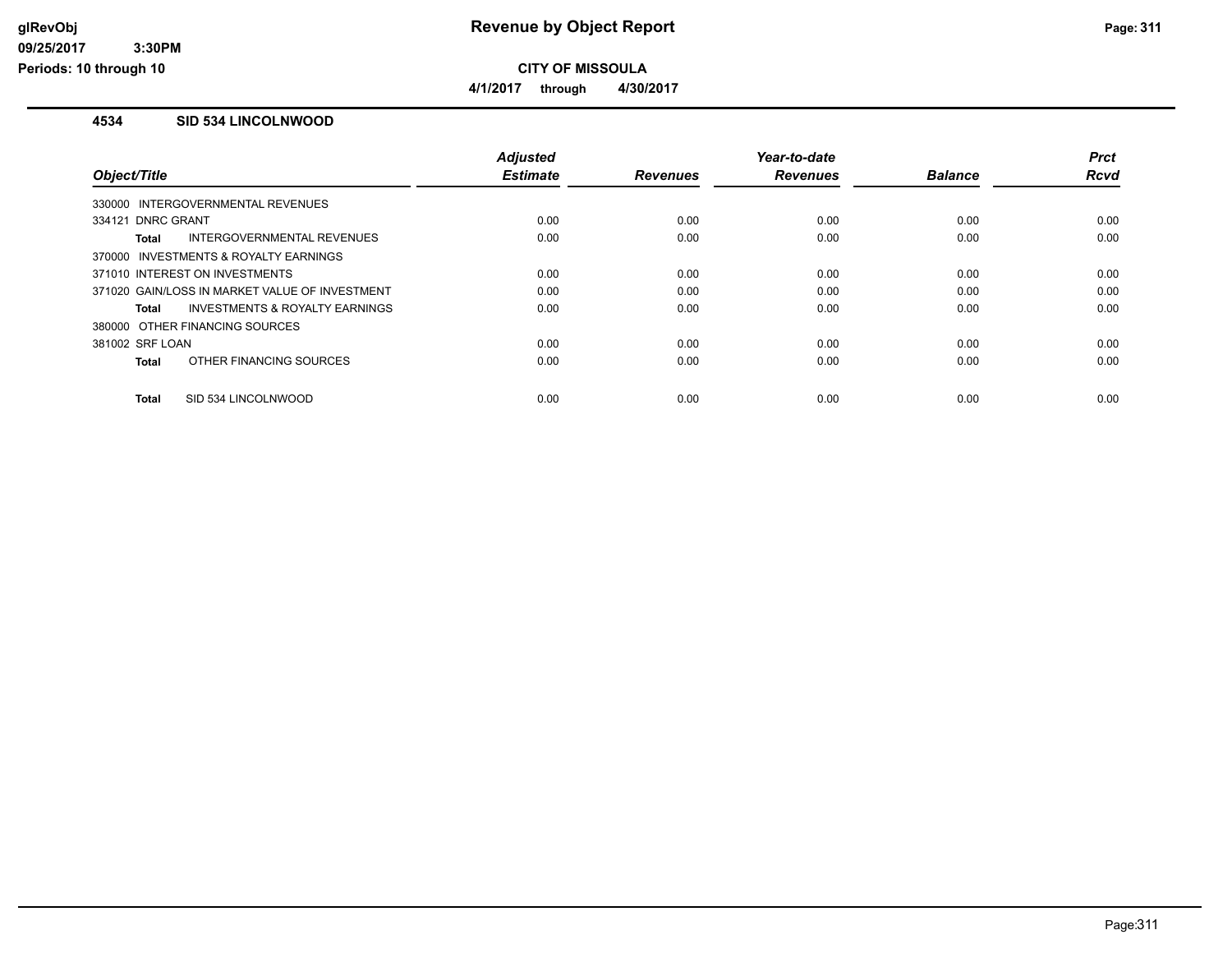**4/1/2017 through 4/30/2017**

# **4535 SLANT STREET TRAFFIC CALMING**

### **4535 SLANT STREET TRAFFIC CALMING**

| <b>Adjusted</b> |                 | Year-to-date    |                | <b>Prct</b> |
|-----------------|-----------------|-----------------|----------------|-------------|
| <b>Estimate</b> | <b>Revenues</b> | <b>Revenues</b> | <b>Balance</b> | <b>Rcvd</b> |
|                 |                 |                 |                |             |
| 0.00            | 0.00            | 0.00            | 0.00           | 0.00        |
| 0.00            | 0.00            | 0.00            | 0.00           | 0.00        |
| 0.00            | 0.00            | 0.00            | 0.00           | 0.00        |
|                 |                 |                 |                |             |
| 0.00            | 0.00            | 0.00            | 0.00           | 0.00        |
| 0.00            | 0.00            | 0.00            | 0.00           | 0.00        |
|                 |                 |                 |                | 0.00        |
|                 | 0.00            | 0.00            | 0.00           | 0.00        |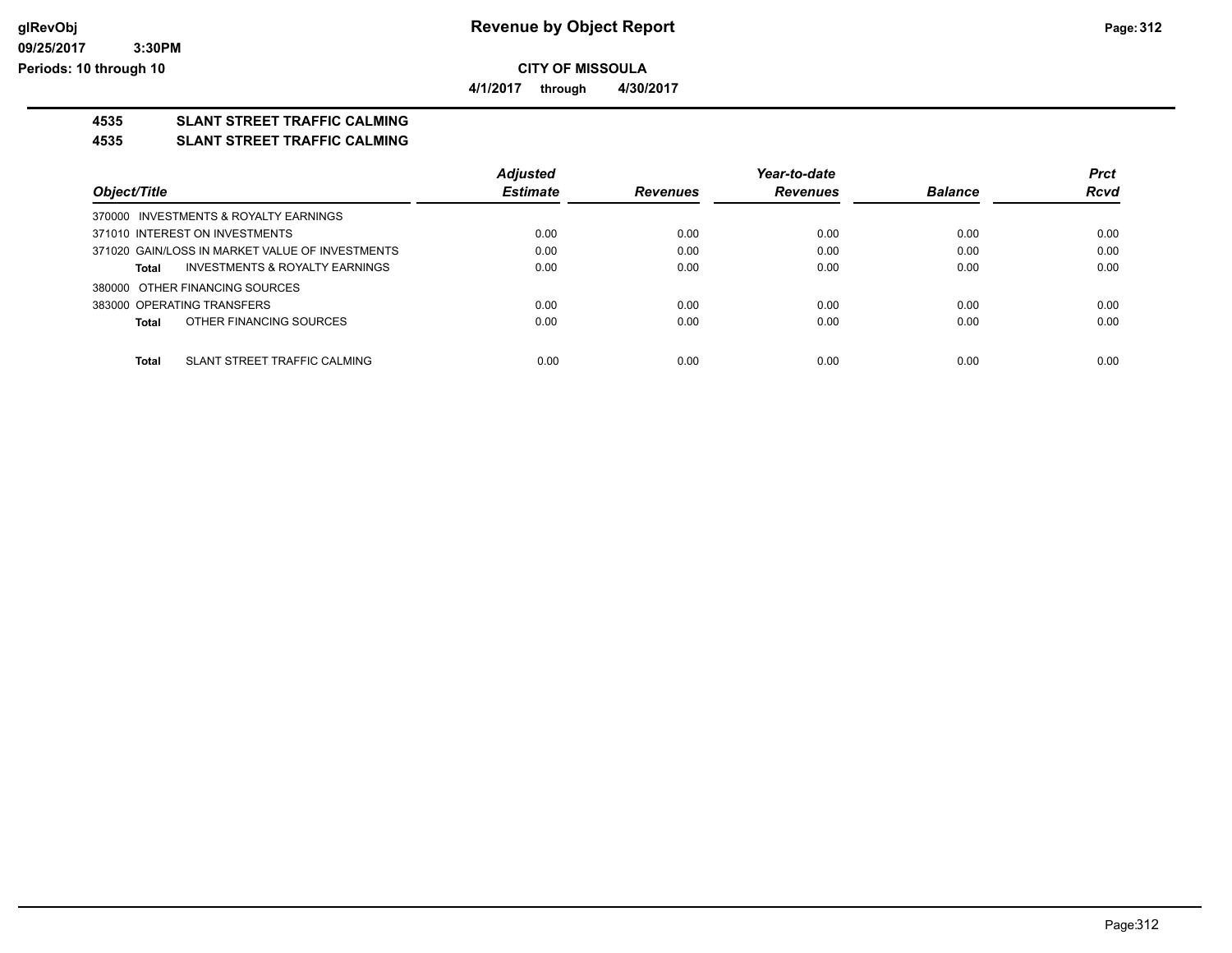**4/1/2017 through 4/30/2017**

# **4535 SLANT STREET TRAFFIC CALMING**

|                                                    | <b>Adjusted</b> |                 | Year-to-date    |                | <b>Prct</b> |
|----------------------------------------------------|-----------------|-----------------|-----------------|----------------|-------------|
| Object/Title                                       | <b>Estimate</b> | <b>Revenues</b> | <b>Revenues</b> | <b>Balance</b> | <b>Rcvd</b> |
| INVESTMENTS & ROYALTY EARNINGS<br>370000           |                 |                 |                 |                |             |
| 371010 INTEREST ON INVESTMENTS                     | 0.00            | 0.00            | 0.00            | 0.00           | 0.00        |
| 371020 GAIN/LOSS IN MARKET VALUE OF INVESTMENT     | 0.00            | 0.00            | 0.00            | 0.00           | 0.00        |
| <b>INVESTMENTS &amp; ROYALTY EARNINGS</b><br>Total | 0.00            | 0.00            | 0.00            | 0.00           | 0.00        |
| 380000 OTHER FINANCING SOURCES                     |                 |                 |                 |                |             |
| 383000 OPERATING TRANSFERS                         | 0.00            | 0.00            | 0.00            | 0.00           | 0.00        |
| OTHER FINANCING SOURCES<br>Total                   | 0.00            | 0.00            | 0.00            | 0.00           | 0.00        |
|                                                    |                 |                 |                 |                |             |
| Total<br>SLANT STREET TRAFFIC CALMING              | 0.00            | 0.00            | 0.00            | 0.00           | 0.00        |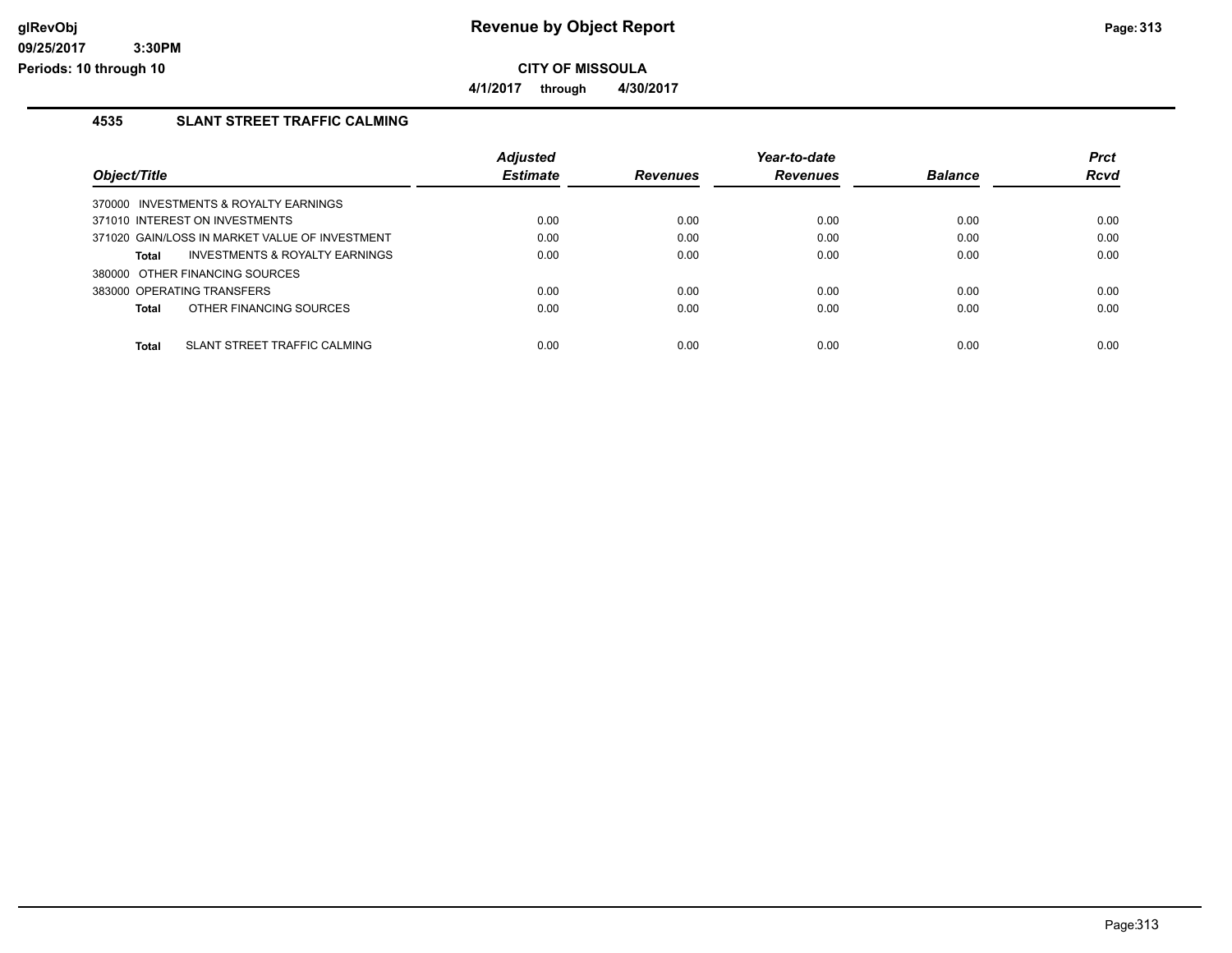**4/1/2017 through 4/30/2017**

# **4536 SID536 LINCOLNWOOD SWR PH2**

#### **4536 SID536 LINCOLNWOOD SWR PH2**

|                                                    | <b>Adjusted</b> |                 | Year-to-date    |                | <b>Prct</b> |
|----------------------------------------------------|-----------------|-----------------|-----------------|----------------|-------------|
| Object/Title                                       | <b>Estimate</b> | <b>Revenues</b> | <b>Revenues</b> | <b>Balance</b> | Rcvd        |
| 330000 INTERGOVERNMENTAL REVENUES                  |                 |                 |                 |                |             |
| 334121 DNRC GRANT                                  | 0.00            | 0.00            | 0.00            | 0.00           | 0.00        |
| <b>INTERGOVERNMENTAL REVENUES</b><br>Total         | 0.00            | 0.00            | 0.00            | 0.00           | 0.00        |
| 360000 MISCELLANEOUS REVENUES                      |                 |                 |                 |                |             |
| 365001 *** Title Not Found ***                     | 0.00            | 0.00            | 0.00            | 0.00           | 0.00        |
| <b>MISCELLANEOUS REVENUES</b><br>Total             | 0.00            | 0.00            | 0.00            | 0.00           | 0.00        |
| 370000 INVESTMENTS & ROYALTY EARNINGS              |                 |                 |                 |                |             |
| 371010 INTEREST ON INVESTMENTS                     | 0.00            | 0.00            | 0.00            | 0.00           | 0.00        |
| 371020 GAIN/LOSS IN MARKET VALUE OF INVESTMENTS    | 0.00            | 0.00            | 0.00            | 0.00           | 0.00        |
| <b>INVESTMENTS &amp; ROYALTY EARNINGS</b><br>Total | 0.00            | 0.00            | 0.00            | 0.00           | 0.00        |
| 380000 OTHER FINANCING SOURCES                     |                 |                 |                 |                |             |
| 381030 SID BONDS PROCEEDS                          | 0.00            | 0.00            | 0.00            | 0.00           | 0.00        |
| OTHER FINANCING SOURCES<br>Total                   | 0.00            | 0.00            | 0.00            | 0.00           | 0.00        |
|                                                    |                 |                 |                 |                |             |
| SID536 LINCOLNWOOD SWR PH2<br>Total                | 0.00            | 0.00            | 0.00            | 0.00           | 0.00        |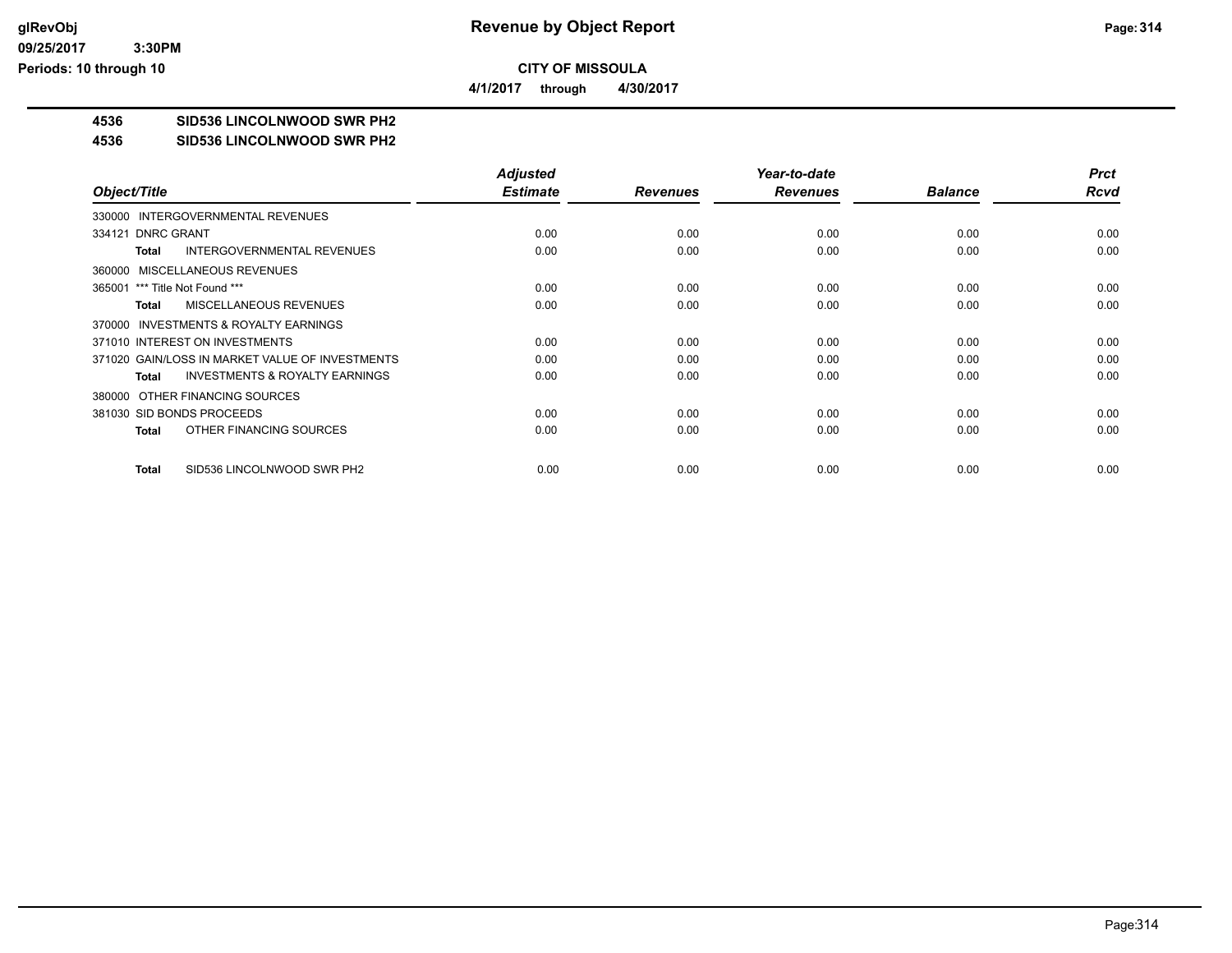**4/1/2017 through 4/30/2017**

# **4536 SID536 LINCOLNWOOD SWR PH2**

|                                                           | <b>Adjusted</b> |                 | Year-to-date    |                | <b>Prct</b> |
|-----------------------------------------------------------|-----------------|-----------------|-----------------|----------------|-------------|
| Object/Title                                              | <b>Estimate</b> | <b>Revenues</b> | <b>Revenues</b> | <b>Balance</b> | <b>Rcvd</b> |
| 330000 INTERGOVERNMENTAL REVENUES                         |                 |                 |                 |                |             |
| 334121 DNRC GRANT                                         | 0.00            | 0.00            | 0.00            | 0.00           | 0.00        |
| INTERGOVERNMENTAL REVENUES<br>Total                       | 0.00            | 0.00            | 0.00            | 0.00           | 0.00        |
| 360000 MISCELLANEOUS REVENUES                             |                 |                 |                 |                |             |
| 365001 *** Title Not Found ***                            | 0.00            | 0.00            | 0.00            | 0.00           | 0.00        |
| <b>MISCELLANEOUS REVENUES</b><br>Total                    | 0.00            | 0.00            | 0.00            | 0.00           | 0.00        |
| 370000 INVESTMENTS & ROYALTY EARNINGS                     |                 |                 |                 |                |             |
| 371010 INTEREST ON INVESTMENTS                            | 0.00            | 0.00            | 0.00            | 0.00           | 0.00        |
| 371020 GAIN/LOSS IN MARKET VALUE OF INVESTMENT            | 0.00            | 0.00            | 0.00            | 0.00           | 0.00        |
| <b>INVESTMENTS &amp; ROYALTY EARNINGS</b><br><b>Total</b> | 0.00            | 0.00            | 0.00            | 0.00           | 0.00        |
| 380000 OTHER FINANCING SOURCES                            |                 |                 |                 |                |             |
| 381030 SID BONDS PROCEEDS                                 | 0.00            | 0.00            | 0.00            | 0.00           | 0.00        |
| OTHER FINANCING SOURCES<br>Total                          | 0.00            | 0.00            | 0.00            | 0.00           | 0.00        |
| SID536 LINCOLNWOOD SWR PH2<br><b>Total</b>                | 0.00            | 0.00            | 0.00            | 0.00           | 0.00        |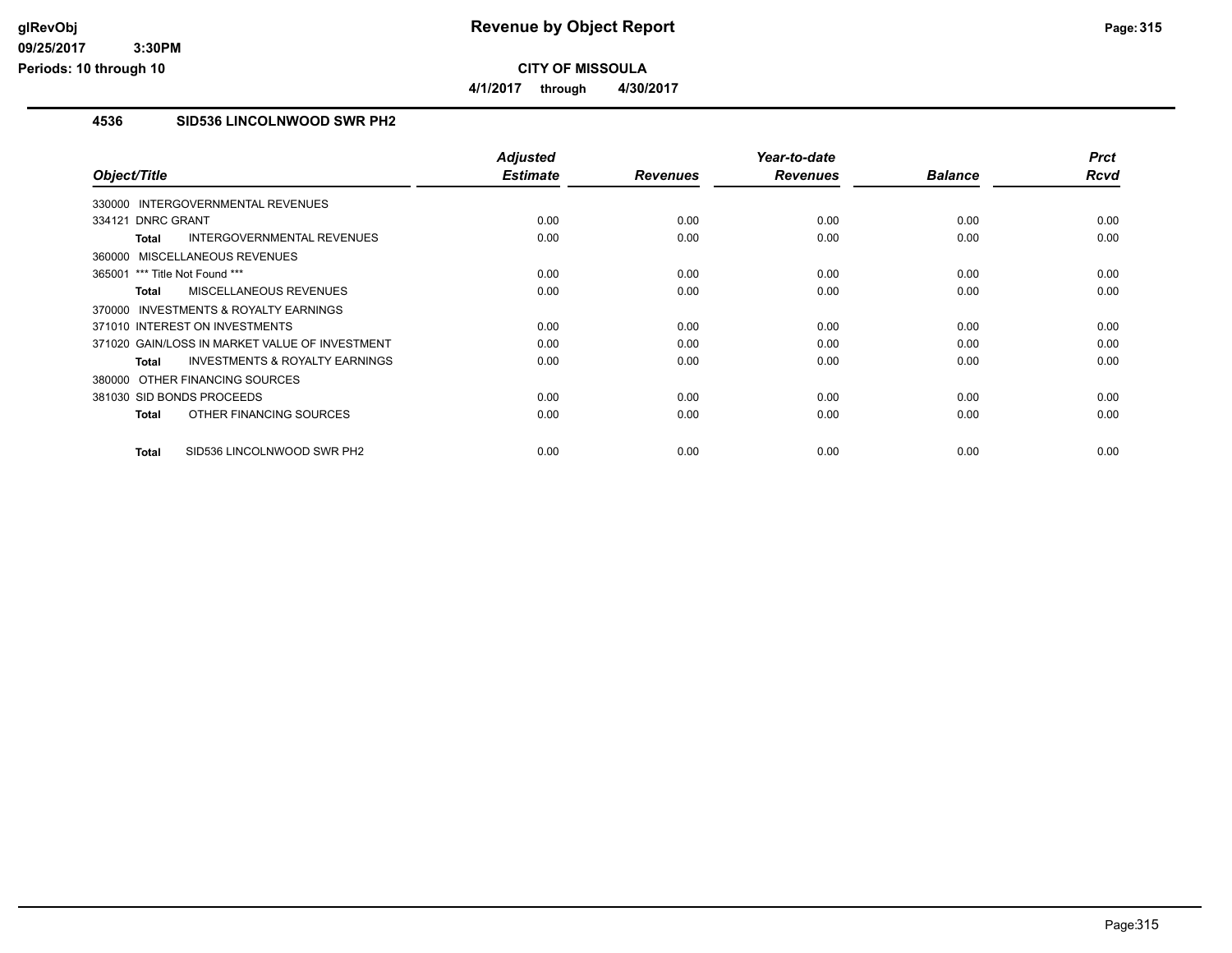**4/1/2017 through 4/30/2017**

# **4538 SID 538 HILLVIEW WAY**

**4538 SID 538 HILLVIEW WAY**

|                                                    | <b>Adjusted</b> |                 | Year-to-date    |                | <b>Prct</b> |
|----------------------------------------------------|-----------------|-----------------|-----------------|----------------|-------------|
| Object/Title                                       | <b>Estimate</b> | <b>Revenues</b> | <b>Revenues</b> | <b>Balance</b> | <b>Rcvd</b> |
| 370000 INVESTMENTS & ROYALTY EARNINGS              |                 |                 |                 |                |             |
| 371010 INTEREST ON INVESTMENTS                     | 0.00            | 0.00            | 0.00            | 0.00           | 0.00        |
| 371020 GAIN/LOSS IN MARKET VALUE OF INVESTMENTS    | 0.00            | 0.00            | 0.00            | 0.00           | 0.00        |
| <b>INVESTMENTS &amp; ROYALTY EARNINGS</b><br>Total | 0.00            | 0.00            | 0.00            | 0.00           | 0.00        |
| 380000 OTHER FINANCING SOURCES                     |                 |                 |                 |                |             |
| 383000 OPERATING TRANSFERS                         | 0.00            | 0.00            | 0.00            | 0.00           | 0.00        |
| OTHER FINANCING SOURCES<br>Total                   | 0.00            | 0.00            | 0.00            | 0.00           | 0.00        |
|                                                    |                 |                 |                 |                |             |
| Total<br>SID 538 HILLVIEW WAY                      | 0.00            | 0.00            | 0.00            | 0.00           | 0.00        |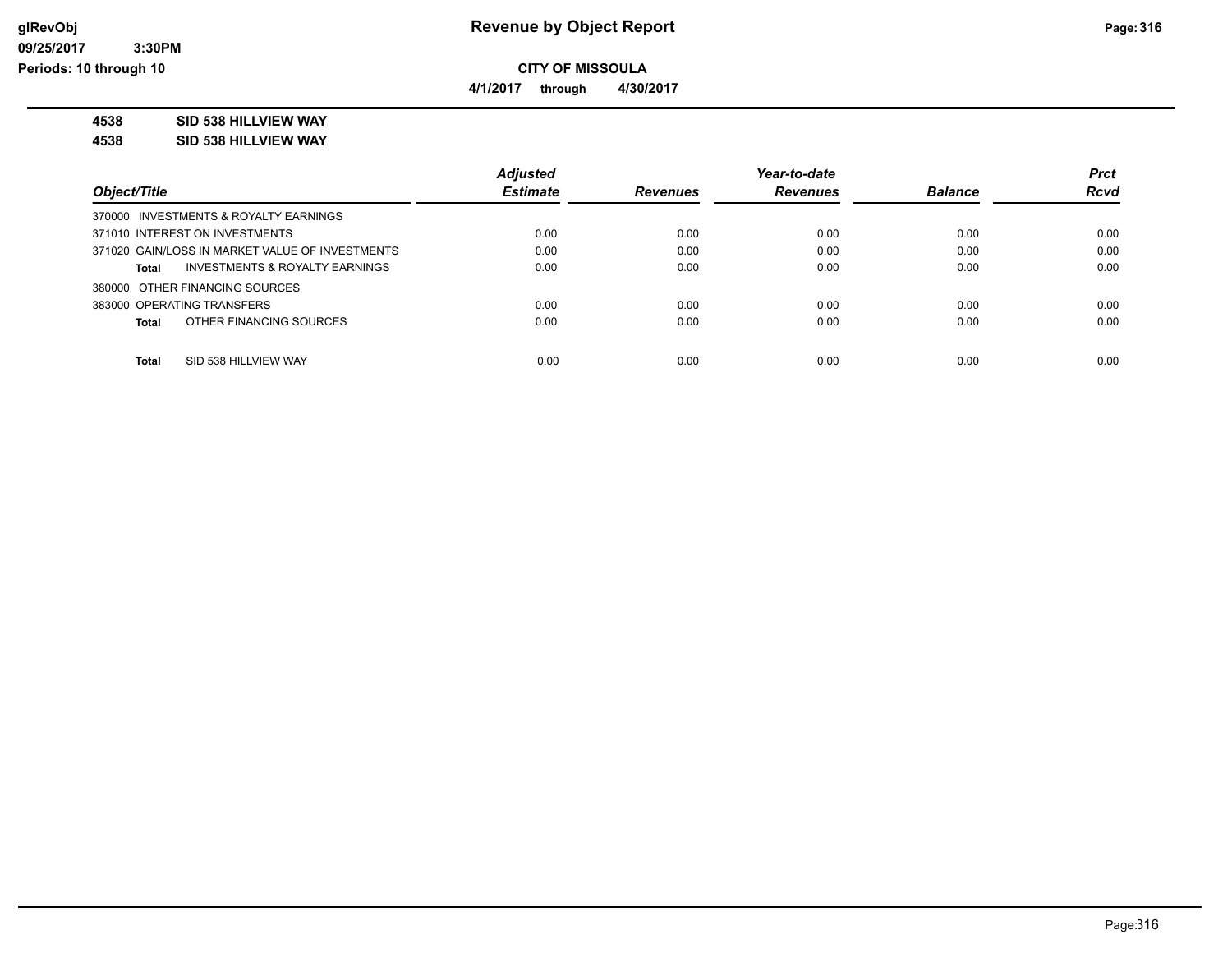**4/1/2017 through 4/30/2017**

#### **4538 SID 538 HILLVIEW WAY**

|                            |                                                | Adjusted        |                 | Year-to-date    |                | <b>Prct</b> |
|----------------------------|------------------------------------------------|-----------------|-----------------|-----------------|----------------|-------------|
| Object/Title               |                                                | <b>Estimate</b> | <b>Revenues</b> | <b>Revenues</b> | <b>Balance</b> | <b>Rcvd</b> |
|                            | 370000 INVESTMENTS & ROYALTY EARNINGS          |                 |                 |                 |                |             |
|                            | 371010 INTEREST ON INVESTMENTS                 | 0.00            | 0.00            | 0.00            | 0.00           | 0.00        |
|                            | 371020 GAIN/LOSS IN MARKET VALUE OF INVESTMENT | 0.00            | 0.00            | 0.00            | 0.00           | 0.00        |
| Total                      | INVESTMENTS & ROYALTY EARNINGS                 | 0.00            | 0.00            | 0.00            | 0.00           | 0.00        |
|                            | 380000 OTHER FINANCING SOURCES                 |                 |                 |                 |                |             |
| 383000 OPERATING TRANSFERS |                                                | 0.00            | 0.00            | 0.00            | 0.00           | 0.00        |
| Total                      | OTHER FINANCING SOURCES                        | 0.00            | 0.00            | 0.00            | 0.00           | 0.00        |
| <b>Total</b>               | SID 538 HILLVIEW WAY                           | 0.00            | 0.00            | 0.00            | 0.00           | 0.00        |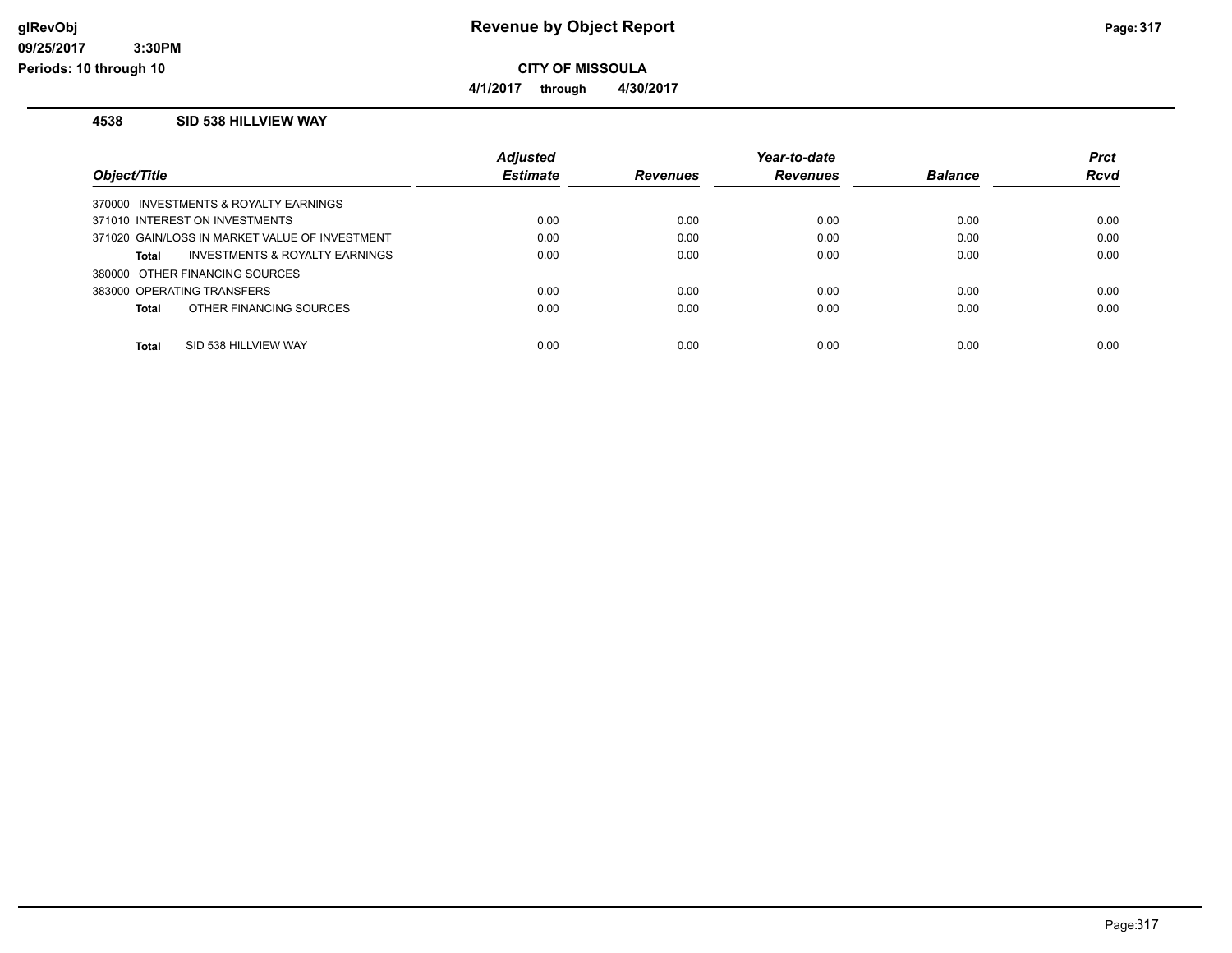**4/1/2017 through 4/30/2017**

**4539 SID 539 4th STREET**

**4539 SID 539 4th STREET**

|                                                           | <b>Adjusted</b> |                 | Year-to-date    |                | <b>Prct</b> |
|-----------------------------------------------------------|-----------------|-----------------|-----------------|----------------|-------------|
| Object/Title                                              | <b>Estimate</b> | <b>Revenues</b> | <b>Revenues</b> | <b>Balance</b> | <b>Rcvd</b> |
| 370000 INVESTMENTS & ROYALTY EARNINGS                     |                 |                 |                 |                |             |
| 371010 INTEREST ON INVESTMENTS                            | 0.00            | 0.00            | 0.00            | 0.00           | 0.00        |
| <b>INVESTMENTS &amp; ROYALTY EARNINGS</b><br><b>Total</b> | 0.00            | 0.00            | 0.00            | 0.00           | 0.00        |
| 380000 OTHER FINANCING SOURCES                            |                 |                 |                 |                |             |
| 383000 OPERATING TRANSFERS                                | 0.00            | 0.00            | 0.00            | 0.00           | 0.00        |
| OTHER FINANCING SOURCES<br><b>Total</b>                   | 0.00            | 0.00            | 0.00            | 0.00           | 0.00        |
|                                                           |                 |                 |                 |                |             |
| SID 539 4th STREET<br><b>Total</b>                        | 0.00            | 0.00            | 0.00            | 0.00           | 0.00        |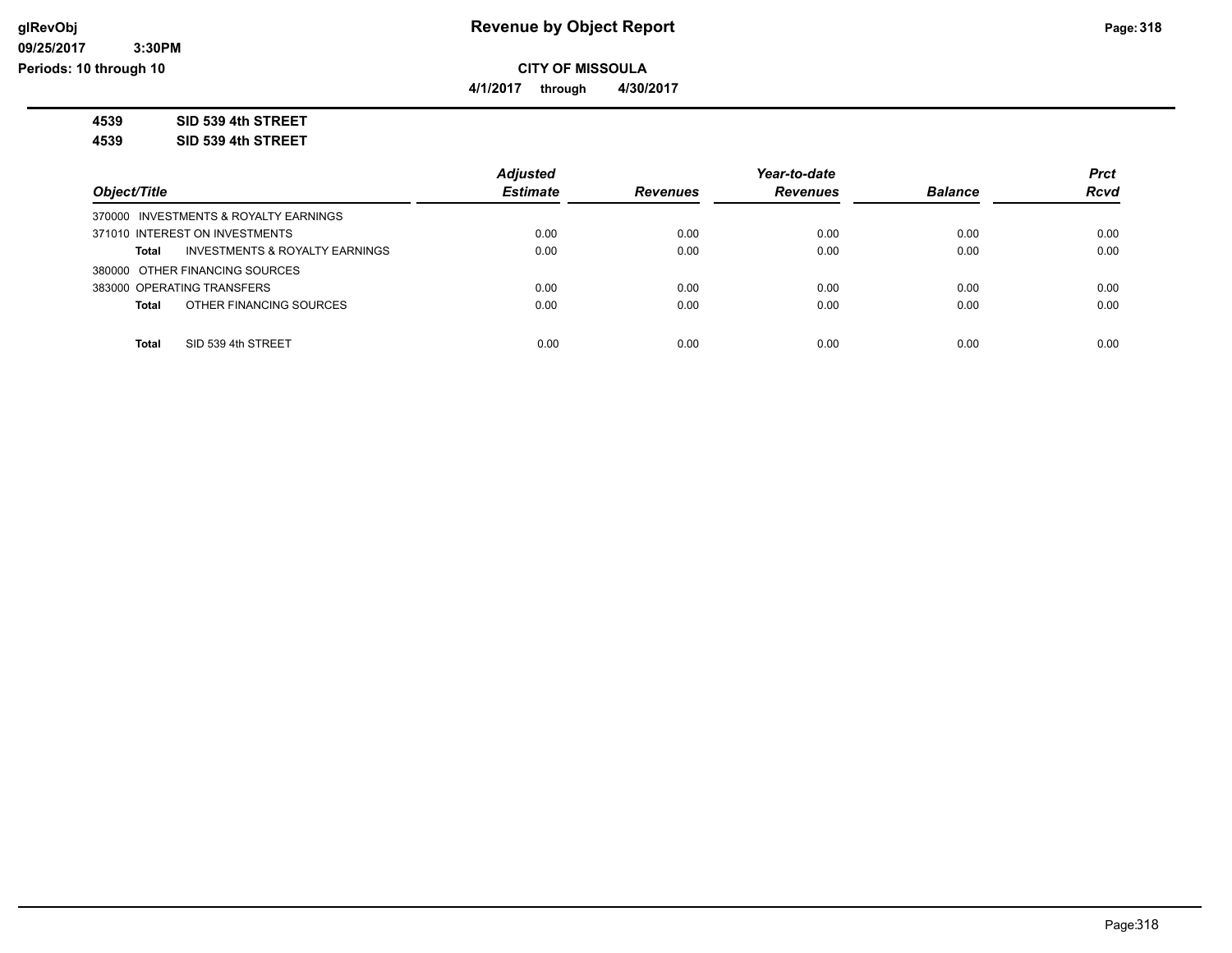**Periods: 10 through 10**

**CITY OF MISSOULA**

**4/1/2017 through 4/30/2017**

#### **4539 SID 539 4th STREET**

| Object/Title                            | <b>Adjusted</b><br><b>Estimate</b> | <b>Revenues</b> | Year-to-date<br><b>Revenues</b> | <b>Balance</b> | <b>Prct</b><br><b>Rcvd</b> |
|-----------------------------------------|------------------------------------|-----------------|---------------------------------|----------------|----------------------------|
| 370000 INVESTMENTS & ROYALTY EARNINGS   |                                    |                 |                                 |                |                            |
| 371010 INTEREST ON INVESTMENTS          | 0.00                               | 0.00            | 0.00                            | 0.00           | 0.00                       |
| INVESTMENTS & ROYALTY EARNINGS<br>Total | 0.00                               | 0.00            | 0.00                            | 0.00           | 0.00                       |
| 380000 OTHER FINANCING SOURCES          |                                    |                 |                                 |                |                            |
| 383000 OPERATING TRANSFERS              | 0.00                               | 0.00            | 0.00                            | 0.00           | 0.00                       |
| OTHER FINANCING SOURCES<br><b>Total</b> | 0.00                               | 0.00            | 0.00                            | 0.00           | 0.00                       |
|                                         |                                    |                 |                                 |                |                            |
| SID 539 4th STREET<br><b>Total</b>      | 0.00                               | 0.00            | 0.00                            | 0.00           | 0.00                       |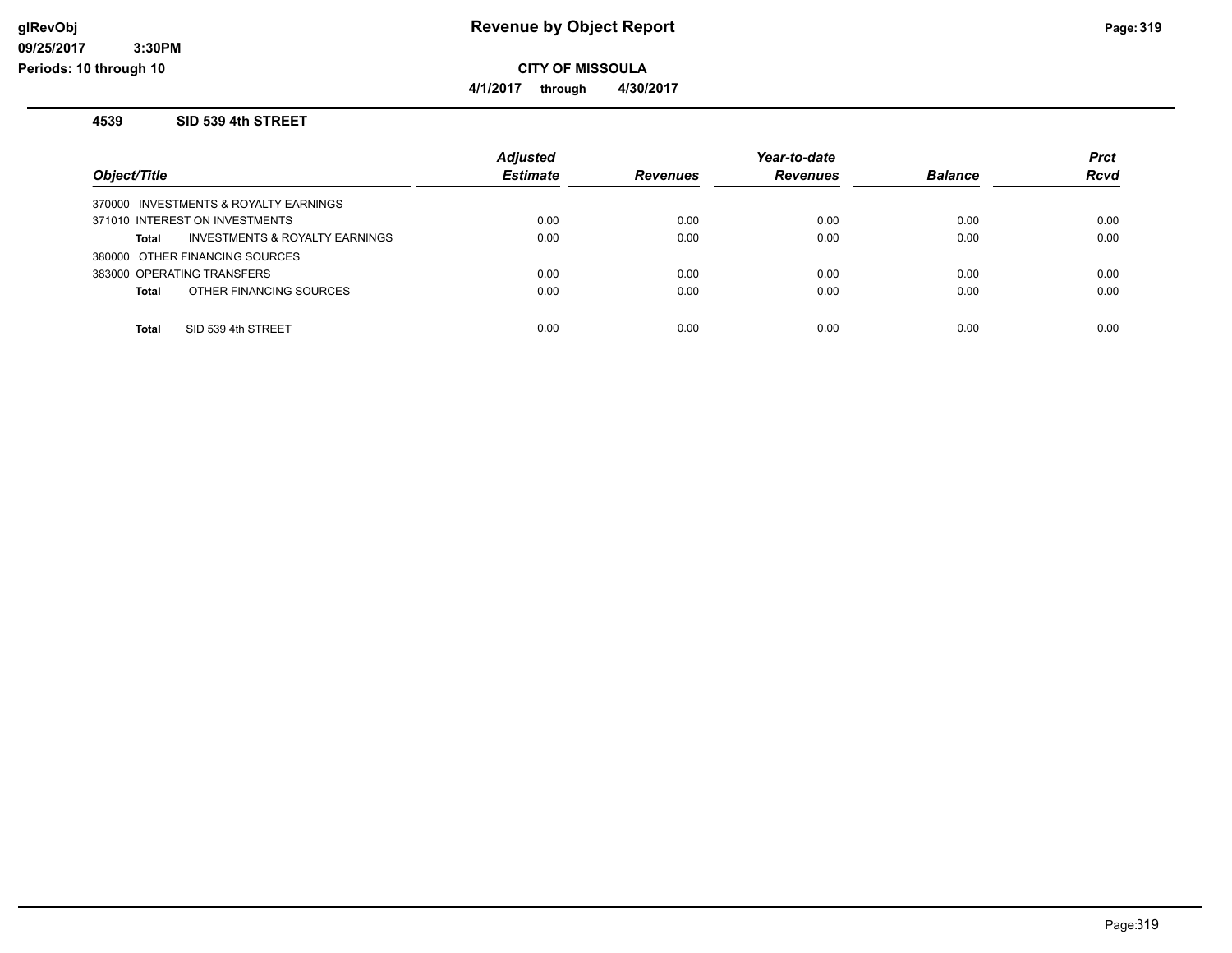**4/1/2017 through 4/30/2017**

**4540 SID 540 ENGLAND BLVD**

**4540 SID 540 ENGLAND BLVD**

|                                                     | <b>Adjusted</b> |                 | Year-to-date    |                | <b>Prct</b> |
|-----------------------------------------------------|-----------------|-----------------|-----------------|----------------|-------------|
| Object/Title                                        | <b>Estimate</b> | <b>Revenues</b> | <b>Revenues</b> | <b>Balance</b> | <b>Rcvd</b> |
| TAXES/ASSESSMENTS<br>310000                         |                 |                 |                 |                |             |
| PENALTIES & INTEREST<br>312001                      | 0.00            | 0.00            | 0.00            | 0.00           | 0.00        |
| TAXES/ASSESSMENTS<br>Total                          | 0.00            | 0.00            | 0.00            | 0.00           | 0.00        |
| MISCELLANEOUS REVENUES<br>360000                    |                 |                 |                 |                |             |
| 363020 PROPERTY ASSESSMENTS                         | 0.00            | 0.00            | 0.00            | 0.00           | 0.00        |
| 363021 PAYOFF PRINCIPAL ASSESSMENTS                 | 0.00            | 0.00            | 0.00            | 0.00           | 0.00        |
| 363022 BOND INTEREST ASSESSMENTS                    | 0.00            | 0.00            | 0.00            | 0.00           | 0.00        |
| 363040 PENALTY AND INTEREST                         | 0.00            | 0.00            | 0.00            | 0.00           | 0.00        |
| MISCELLANEOUS REVENUES<br><b>Total</b>              | 0.00            | 0.00            | 0.00            | 0.00           | 0.00        |
| <b>INVESTMENTS &amp; ROYALTY EARNINGS</b><br>370000 |                 |                 |                 |                |             |
| 371010 INTEREST ON INVESTMENTS                      | 0.00            | 0.00            | 0.00            | 0.00           | 0.00        |
| 371020 GAIN/LOSS IN MARKET VALUE OF INVESTMENTS     | 0.00            | 0.00            | 0.00            | 0.00           | 0.00        |
| <b>INVESTMENTS &amp; ROYALTY EARNINGS</b><br>Total  | 0.00            | 0.00            | 0.00            | 0.00           | 0.00        |
| OTHER FINANCING SOURCES<br>380000                   |                 |                 |                 |                |             |
| 381030 SID BONDS PROCEEDS                           | 0.00            | 0.00            | 0.00            | 0.00           | 0.00        |
| OTHER FINANCING SOURCES<br><b>Total</b>             | 0.00            | 0.00            | 0.00            | 0.00           | 0.00        |
| SID 540 ENGLAND BLVD<br><b>Total</b>                | 0.00            | 0.00            | 0.00            | 0.00           | 0.00        |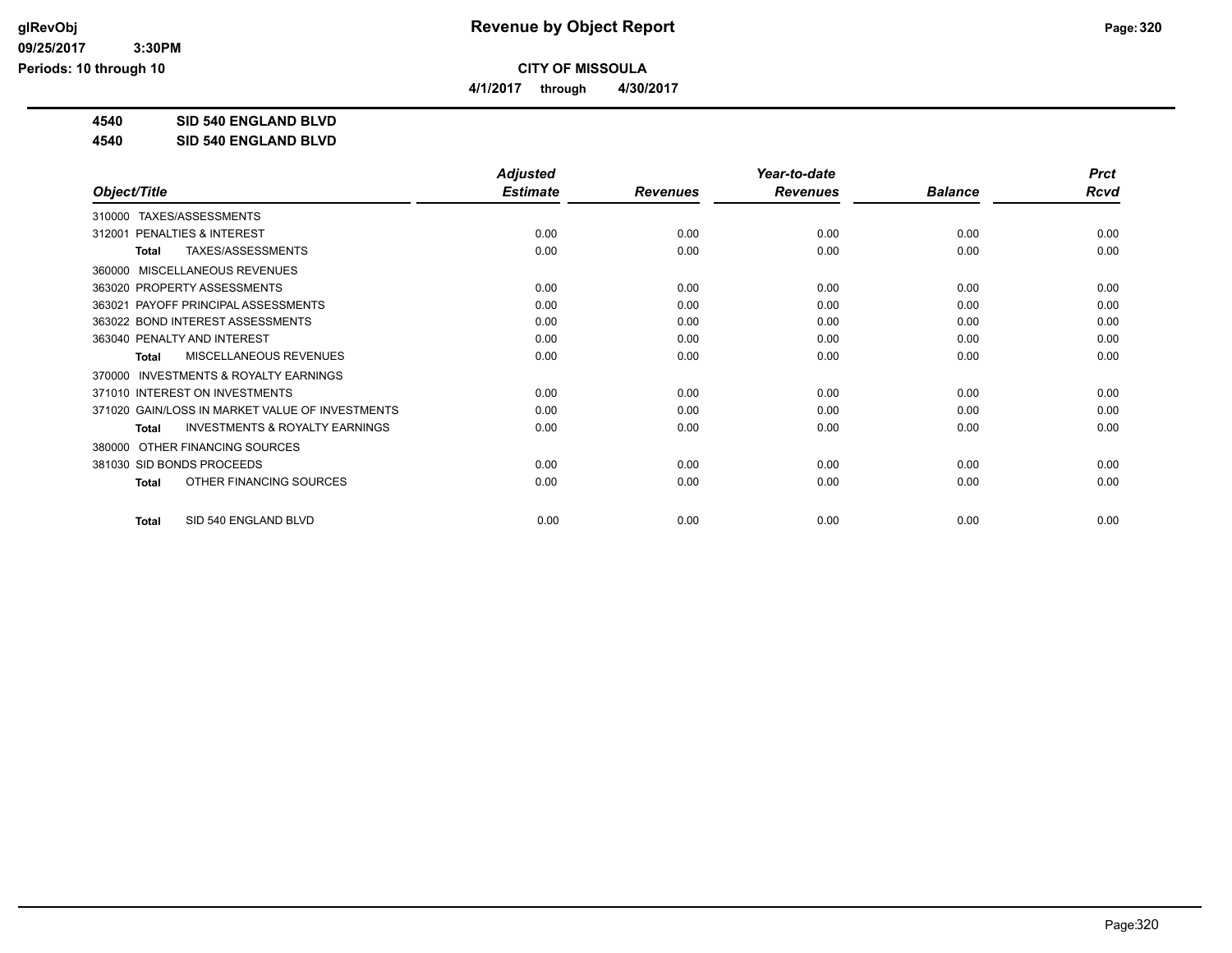**4/1/2017 through 4/30/2017**

# **4540 SID 540 ENGLAND BLVD**

|                                                           | <b>Adjusted</b> |                 | Year-to-date    |                | <b>Prct</b> |
|-----------------------------------------------------------|-----------------|-----------------|-----------------|----------------|-------------|
| Object/Title                                              | <b>Estimate</b> | <b>Revenues</b> | <b>Revenues</b> | <b>Balance</b> | <b>Rcvd</b> |
| TAXES/ASSESSMENTS<br>310000                               |                 |                 |                 |                |             |
| 312001 PENALTIES & INTEREST                               | 0.00            | 0.00            | 0.00            | 0.00           | 0.00        |
| TAXES/ASSESSMENTS<br><b>Total</b>                         | 0.00            | 0.00            | 0.00            | 0.00           | 0.00        |
| 360000 MISCELLANEOUS REVENUES                             |                 |                 |                 |                |             |
| 363020 PROPERTY ASSESSMENTS                               | 0.00            | 0.00            | 0.00            | 0.00           | 0.00        |
| 363021 PAYOFF PRINCIPAL ASSESSMENTS                       | 0.00            | 0.00            | 0.00            | 0.00           | 0.00        |
| 363022 BOND INTEREST ASSESSMENTS                          | 0.00            | 0.00            | 0.00            | 0.00           | 0.00        |
| 363040 PENALTY AND INTEREST                               | 0.00            | 0.00            | 0.00            | 0.00           | 0.00        |
| MISCELLANEOUS REVENUES<br>Total                           | 0.00            | 0.00            | 0.00            | 0.00           | 0.00        |
| 370000 INVESTMENTS & ROYALTY EARNINGS                     |                 |                 |                 |                |             |
| 371010 INTEREST ON INVESTMENTS                            | 0.00            | 0.00            | 0.00            | 0.00           | 0.00        |
| 371020 GAIN/LOSS IN MARKET VALUE OF INVESTMENT            | 0.00            | 0.00            | 0.00            | 0.00           | 0.00        |
| <b>INVESTMENTS &amp; ROYALTY EARNINGS</b><br><b>Total</b> | 0.00            | 0.00            | 0.00            | 0.00           | 0.00        |
| 380000 OTHER FINANCING SOURCES                            |                 |                 |                 |                |             |
| 381030 SID BONDS PROCEEDS                                 | 0.00            | 0.00            | 0.00            | 0.00           | 0.00        |
| OTHER FINANCING SOURCES<br>Total                          | 0.00            | 0.00            | 0.00            | 0.00           | 0.00        |
| SID 540 ENGLAND BLVD<br><b>Total</b>                      | 0.00            | 0.00            | 0.00            | 0.00           | 0.00        |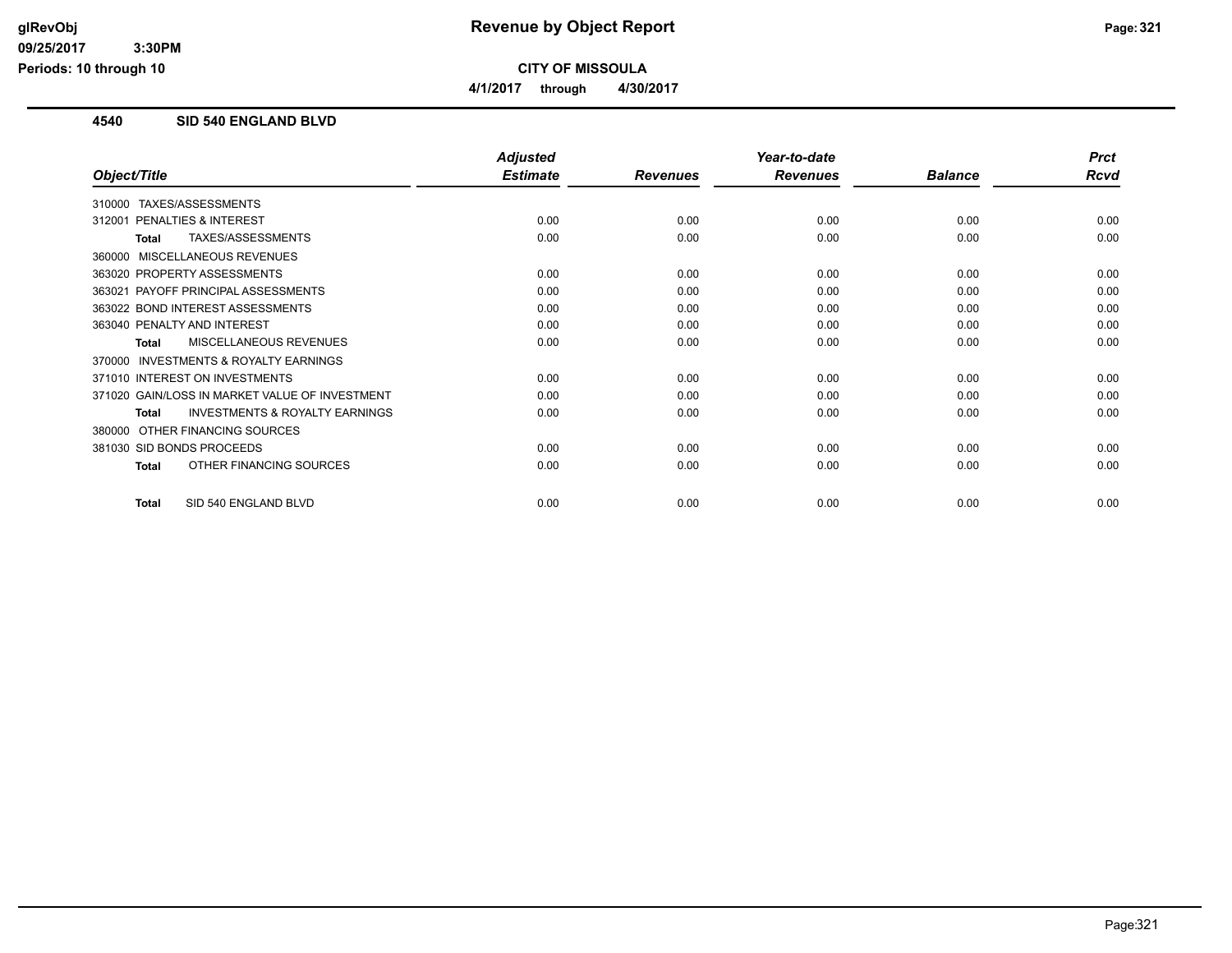**4/1/2017 through 4/30/2017**

**4541 SID 541 PINEVIEW PARK**

**4541 SID 541 PINEVIEW PARK**

|                                                     | <b>Adjusted</b> |                 | Year-to-date    |                | <b>Prct</b> |
|-----------------------------------------------------|-----------------|-----------------|-----------------|----------------|-------------|
| Object/Title                                        | <b>Estimate</b> | <b>Revenues</b> | <b>Revenues</b> | <b>Balance</b> | <b>Rcvd</b> |
| TAXES/ASSESSMENTS<br>310000                         |                 |                 |                 |                |             |
| PENALTIES & INTEREST<br>312001                      | 0.00            | 0.00            | 0.00            | 0.00           | 0.00        |
| <b>TAXES/ASSESSMENTS</b><br><b>Total</b>            | 0.00            | 0.00            | 0.00            | 0.00           | 0.00        |
| MISCELLANEOUS REVENUES<br>360000                    |                 |                 |                 |                |             |
| 363020 PROPERTY ASSESSMENTS                         | 0.00            | 0.00            | 0.00            | 0.00           | 0.00        |
| 363021 PAYOFF PRINCIPAL ASSESSMENTS                 | 0.00            | 0.00            | 0.00            | 0.00           | 0.00        |
| 363022 BOND INTEREST ASSESSMENTS                    | 0.00            | 0.00            | 0.00            | 0.00           | 0.00        |
| 363040 PENALTY AND INTEREST                         | 0.00            | 0.00            | 0.00            | 0.00           | 0.00        |
| <b>MISCELLANEOUS REVENUES</b><br><b>Total</b>       | 0.00            | 0.00            | 0.00            | 0.00           | 0.00        |
| <b>INVESTMENTS &amp; ROYALTY EARNINGS</b><br>370000 |                 |                 |                 |                |             |
| 371010 INTEREST ON INVESTMENTS                      | 0.00            | 0.00            | 0.00            | 0.00           | 0.00        |
| 371020 GAIN/LOSS IN MARKET VALUE OF INVESTMENTS     | 0.00            | 0.00            | 0.00            | 0.00           | 0.00        |
| <b>INVESTMENTS &amp; ROYALTY EARNINGS</b><br>Total  | 0.00            | 0.00            | 0.00            | 0.00           | 0.00        |
| OTHER FINANCING SOURCES<br>380000                   |                 |                 |                 |                |             |
| 381030 SID BONDS PROCEEDS                           | 0.00            | 0.00            | 0.00            | 0.00           | 0.00        |
| OTHER FINANCING SOURCES<br><b>Total</b>             | 0.00            | 0.00            | 0.00            | 0.00           | 0.00        |
| SID 541 PINEVIEW PARK<br><b>Total</b>               | 0.00            | 0.00            | 0.00            | 0.00           | 0.00        |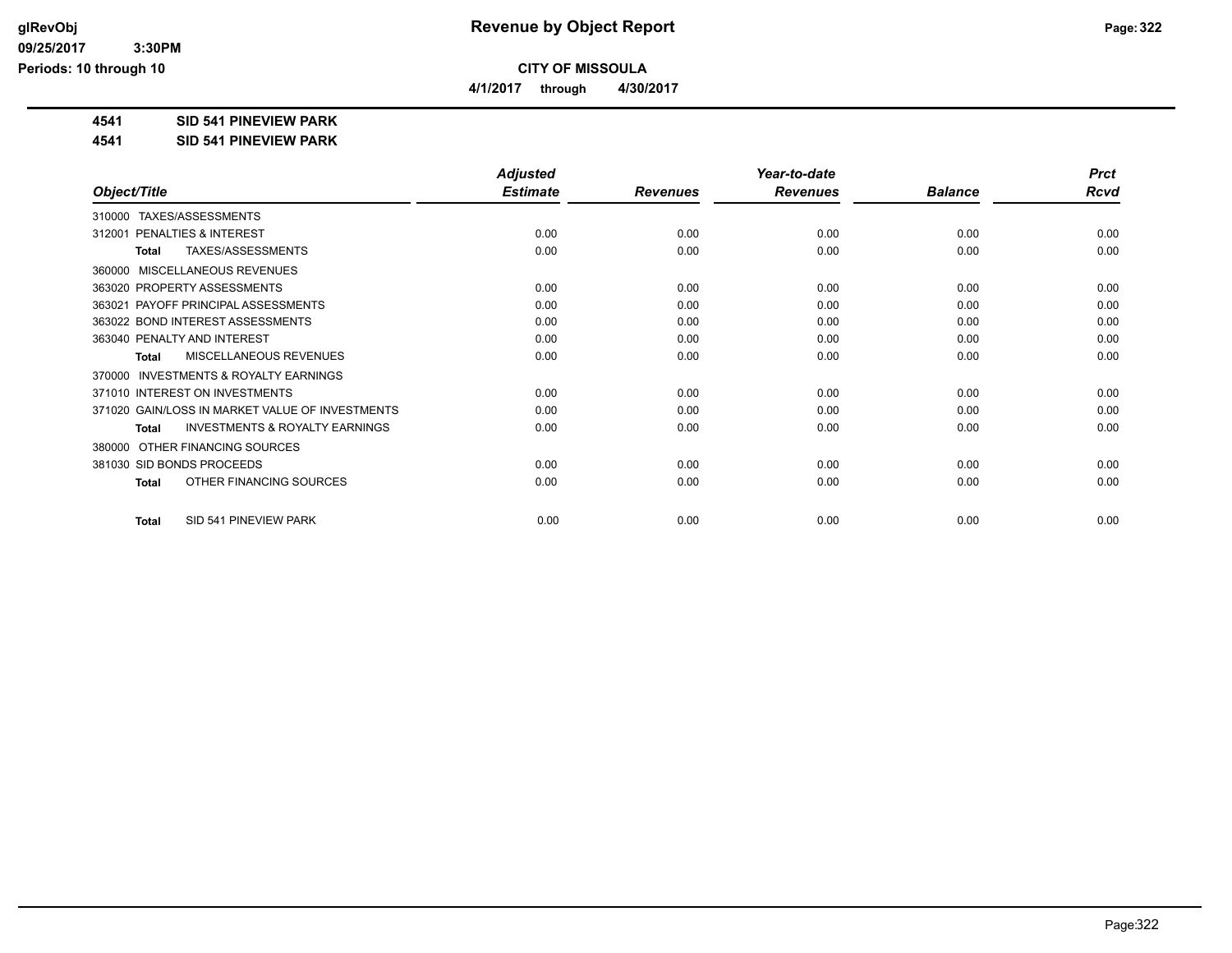**4/1/2017 through 4/30/2017**

# **4541 SID 541 PINEVIEW PARK**

|                                                           | <b>Adjusted</b> |                 | Year-to-date    |                | <b>Prct</b> |
|-----------------------------------------------------------|-----------------|-----------------|-----------------|----------------|-------------|
| Object/Title                                              | <b>Estimate</b> | <b>Revenues</b> | <b>Revenues</b> | <b>Balance</b> | <b>Rcvd</b> |
| TAXES/ASSESSMENTS<br>310000                               |                 |                 |                 |                |             |
| 312001 PENALTIES & INTEREST                               | 0.00            | 0.00            | 0.00            | 0.00           | 0.00        |
| TAXES/ASSESSMENTS<br><b>Total</b>                         | 0.00            | 0.00            | 0.00            | 0.00           | 0.00        |
| 360000 MISCELLANEOUS REVENUES                             |                 |                 |                 |                |             |
| 363020 PROPERTY ASSESSMENTS                               | 0.00            | 0.00            | 0.00            | 0.00           | 0.00        |
| 363021 PAYOFF PRINCIPAL ASSESSMENTS                       | 0.00            | 0.00            | 0.00            | 0.00           | 0.00        |
| 363022 BOND INTEREST ASSESSMENTS                          | 0.00            | 0.00            | 0.00            | 0.00           | 0.00        |
| 363040 PENALTY AND INTEREST                               | 0.00            | 0.00            | 0.00            | 0.00           | 0.00        |
| MISCELLANEOUS REVENUES<br>Total                           | 0.00            | 0.00            | 0.00            | 0.00           | 0.00        |
| 370000 INVESTMENTS & ROYALTY EARNINGS                     |                 |                 |                 |                |             |
| 371010 INTEREST ON INVESTMENTS                            | 0.00            | 0.00            | 0.00            | 0.00           | 0.00        |
| 371020 GAIN/LOSS IN MARKET VALUE OF INVESTMENT            | 0.00            | 0.00            | 0.00            | 0.00           | 0.00        |
| <b>INVESTMENTS &amp; ROYALTY EARNINGS</b><br><b>Total</b> | 0.00            | 0.00            | 0.00            | 0.00           | 0.00        |
| 380000 OTHER FINANCING SOURCES                            |                 |                 |                 |                |             |
| 381030 SID BONDS PROCEEDS                                 | 0.00            | 0.00            | 0.00            | 0.00           | 0.00        |
| OTHER FINANCING SOURCES<br>Total                          | 0.00            | 0.00            | 0.00            | 0.00           | 0.00        |
| SID 541 PINEVIEW PARK<br><b>Total</b>                     | 0.00            | 0.00            | 0.00            | 0.00           | 0.00        |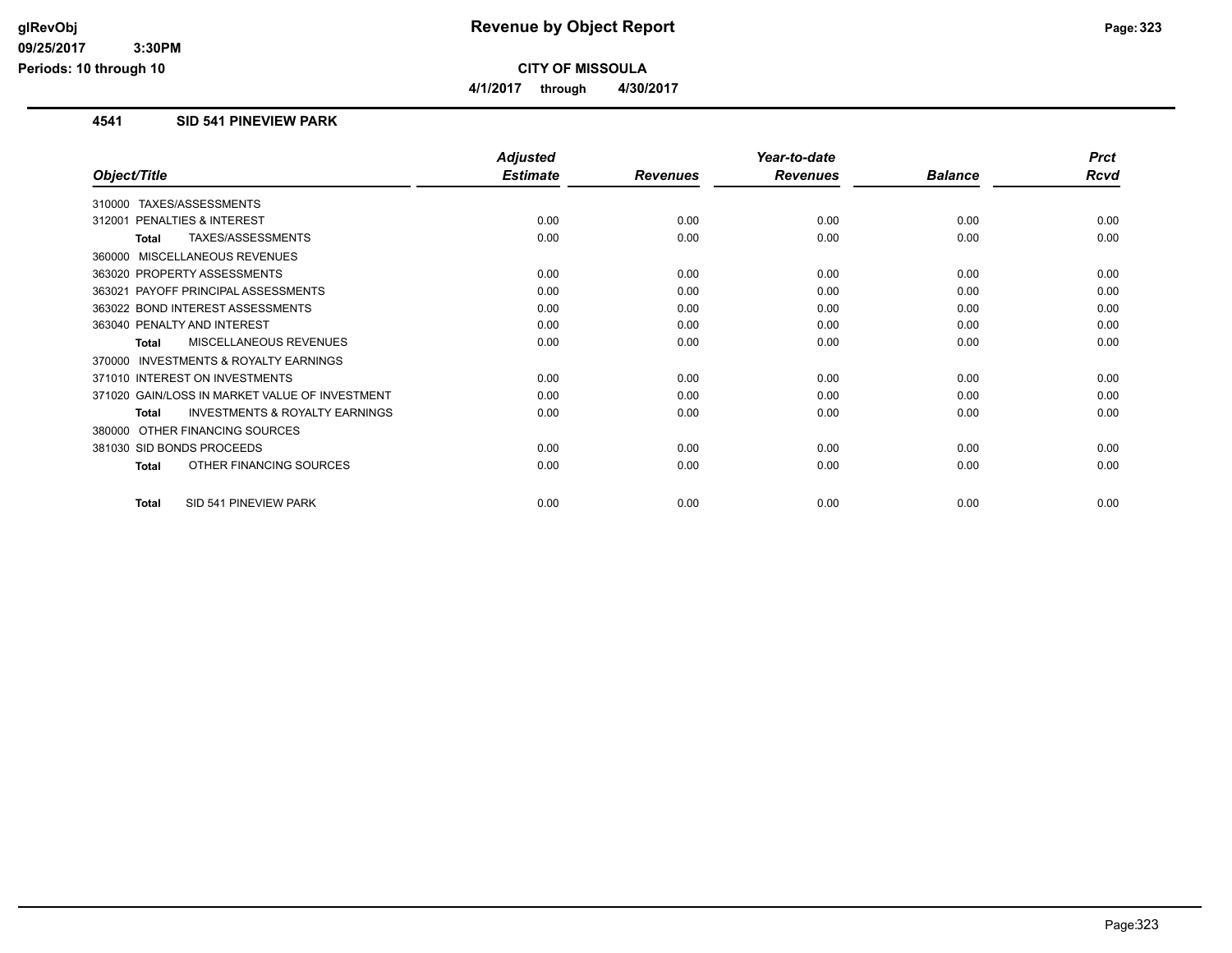**4/1/2017 through 4/30/2017**

# **4542 SID 542 HILLVIEW WAY**

**4542 SID 542 HILLVIEW WAY**

|                                                    | <b>Adjusted</b> |                 | Year-to-date    |                | <b>Prct</b> |
|----------------------------------------------------|-----------------|-----------------|-----------------|----------------|-------------|
| Object/Title                                       | <b>Estimate</b> | <b>Revenues</b> | <b>Revenues</b> | <b>Balance</b> | <b>Rcvd</b> |
| 370000 INVESTMENTS & ROYALTY EARNINGS              |                 |                 |                 |                |             |
| 371010 INTEREST ON INVESTMENTS                     | 0.00            | 0.00            | 0.00            | 0.00           | 0.00        |
| 371020 GAIN/LOSS IN MARKET VALUE OF INVESTMENTS    | 0.00            | 0.00            | 0.00            | 0.00           | 0.00        |
| <b>INVESTMENTS &amp; ROYALTY EARNINGS</b><br>Total | 0.00            | 0.00            | 0.00            | 0.00           | 0.00        |
| 380000 OTHER FINANCING SOURCES                     |                 |                 |                 |                |             |
| 381030 SID BONDS PROCEEDS                          | 0.00            | 0.00            | 0.00            | 0.00           | 0.00        |
| 383000 OPERATING TRANSFERS                         | 0.00            | 0.00            | 0.00            | 0.00           | 0.00        |
| OTHER FINANCING SOURCES<br>Total                   | 0.00            | 0.00            | 0.00            | 0.00           | 0.00        |
|                                                    |                 |                 |                 |                |             |
| SID 542 HILLVIEW WAY<br><b>Total</b>               | 0.00            | 0.00            | 0.00            | 0.00           | 0.00        |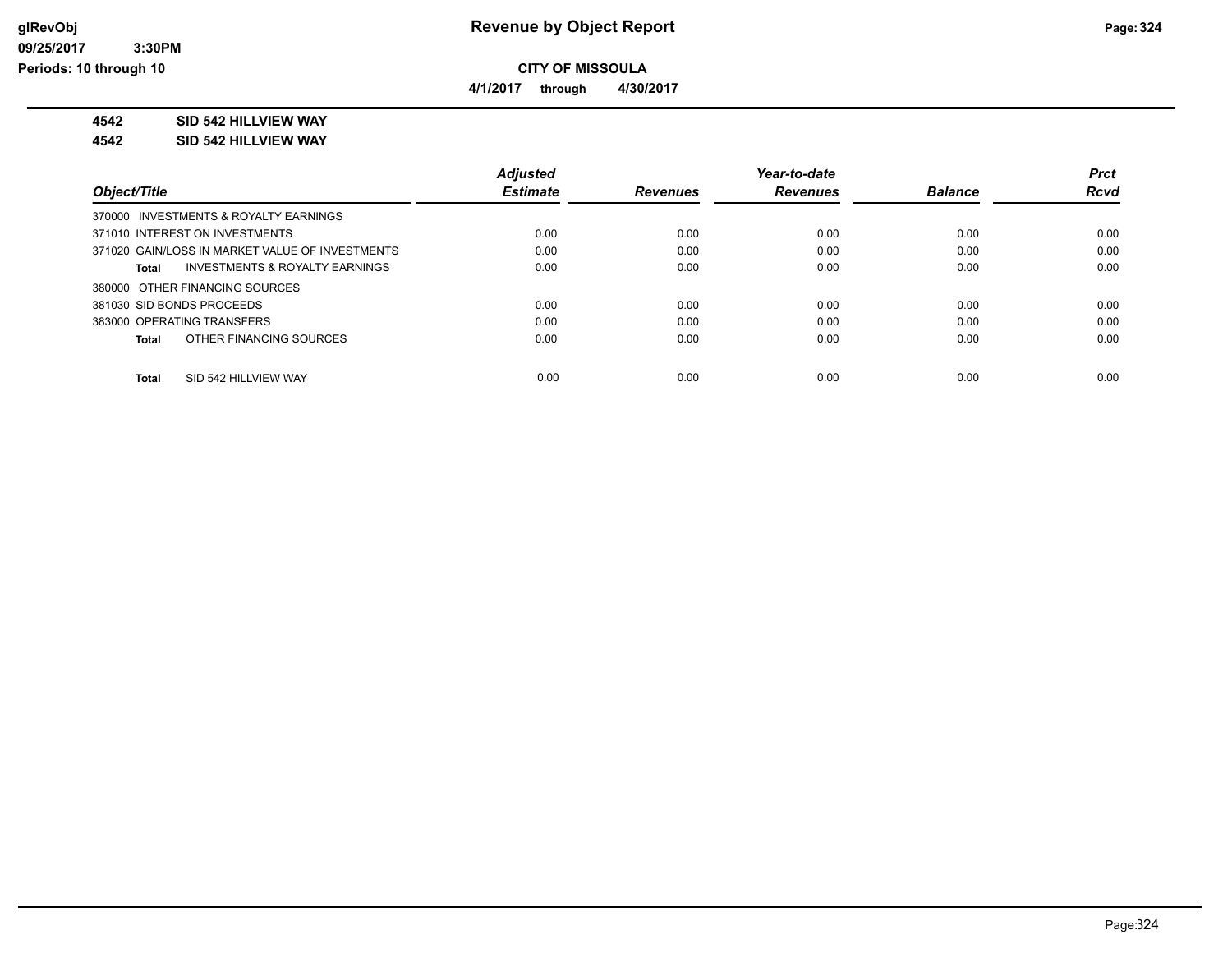**4/1/2017 through 4/30/2017**

#### **4542 SID 542 HILLVIEW WAY**

|                                                | <b>Adjusted</b> |                 | Year-to-date    |                | <b>Prct</b> |
|------------------------------------------------|-----------------|-----------------|-----------------|----------------|-------------|
| Object/Title                                   | <b>Estimate</b> | <b>Revenues</b> | <b>Revenues</b> | <b>Balance</b> | Rcvd        |
| 370000 INVESTMENTS & ROYALTY EARNINGS          |                 |                 |                 |                |             |
| 371010 INTEREST ON INVESTMENTS                 | 0.00            | 0.00            | 0.00            | 0.00           | 0.00        |
| 371020 GAIN/LOSS IN MARKET VALUE OF INVESTMENT | 0.00            | 0.00            | 0.00            | 0.00           | 0.00        |
| INVESTMENTS & ROYALTY EARNINGS<br>Total        | 0.00            | 0.00            | 0.00            | 0.00           | 0.00        |
| 380000 OTHER FINANCING SOURCES                 |                 |                 |                 |                |             |
| 381030 SID BONDS PROCEEDS                      | 0.00            | 0.00            | 0.00            | 0.00           | 0.00        |
| 383000 OPERATING TRANSFERS                     | 0.00            | 0.00            | 0.00            | 0.00           | 0.00        |
| OTHER FINANCING SOURCES<br>Total               | 0.00            | 0.00            | 0.00            | 0.00           | 0.00        |
| SID 542 HILLVIEW WAY<br>Total                  | 0.00            | 0.00            | 0.00            | 0.00           | 0.00        |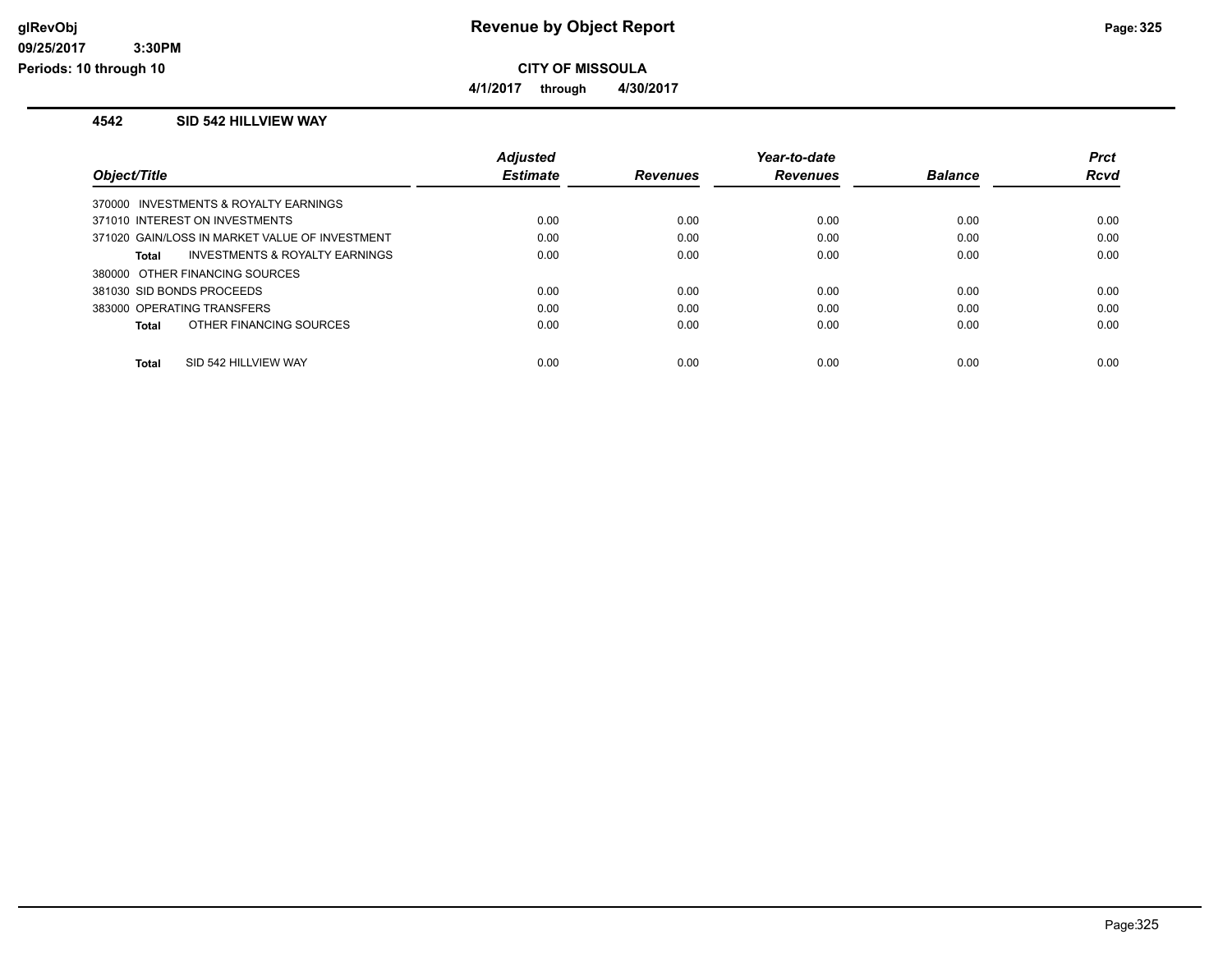**4/1/2017 through 4/30/2017**

#### **4543 SID 543 TRAFFIC CALMING**

#### **4543 SID 543 TRAFFIC CALMING**

|                                                | <b>Adjusted</b> |                 | Year-to-date    |                | <b>Prct</b> |
|------------------------------------------------|-----------------|-----------------|-----------------|----------------|-------------|
| Object/Title                                   | <b>Estimate</b> | <b>Revenues</b> | <b>Revenues</b> | <b>Balance</b> | <b>Rcvd</b> |
| 370000 INVESTMENTS & ROYALTY EARNINGS          |                 |                 |                 |                |             |
| 371010 INTEREST ON INVESTMENTS                 | 0.00            | 0.00            | 0.00            | 0.00           | 0.00        |
| INVESTMENTS & ROYALTY EARNINGS<br><b>Total</b> | 0.00            | 0.00            | 0.00            | 0.00           | 0.00        |
| 380000 OTHER FINANCING SOURCES                 |                 |                 |                 |                |             |
| 383000 OPERATING TRANSFERS                     | 0.00            | 0.00            | 0.00            | 0.00           | 0.00        |
| OTHER FINANCING SOURCES<br><b>Total</b>        | 0.00            | 0.00            | 0.00            | 0.00           | 0.00        |
|                                                |                 |                 |                 |                |             |
| SID 543 TRAFFIC CALMING<br><b>Total</b>        | 0.00            | 0.00            | 0.00            | 0.00           | 0.00        |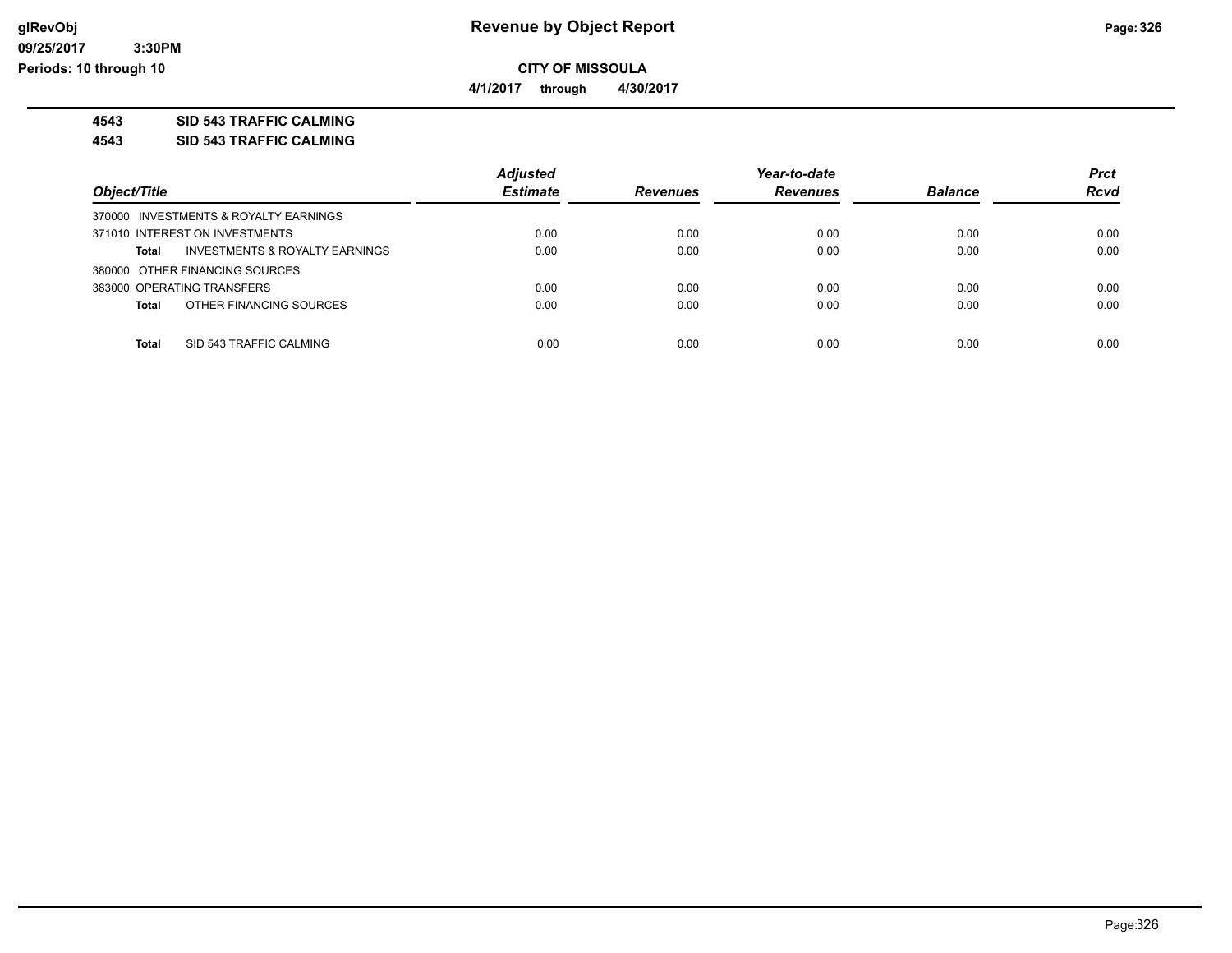**4/1/2017 through 4/30/2017**

#### **4543 SID 543 TRAFFIC CALMING**

| Object/Title                                       | <b>Adjusted</b><br><b>Estimate</b> | <b>Revenues</b> | Year-to-date<br><b>Revenues</b> | <b>Balance</b> | <b>Prct</b><br><b>Rcvd</b> |
|----------------------------------------------------|------------------------------------|-----------------|---------------------------------|----------------|----------------------------|
| INVESTMENTS & ROYALTY EARNINGS<br>370000           |                                    |                 |                                 |                |                            |
| 371010 INTEREST ON INVESTMENTS                     | 0.00                               | 0.00            | 0.00                            | 0.00           | 0.00                       |
| <b>INVESTMENTS &amp; ROYALTY EARNINGS</b><br>Total | 0.00                               | 0.00            | 0.00                            | 0.00           | 0.00                       |
| 380000 OTHER FINANCING SOURCES                     |                                    |                 |                                 |                |                            |
| 383000 OPERATING TRANSFERS                         | 0.00                               | 0.00            | 0.00                            | 0.00           | 0.00                       |
| OTHER FINANCING SOURCES<br><b>Total</b>            | 0.00                               | 0.00            | 0.00                            | 0.00           | 0.00                       |
|                                                    |                                    |                 |                                 |                |                            |
| SID 543 TRAFFIC CALMING<br>Total                   | 0.00                               | 0.00            | 0.00                            | 0.00           | 0.00                       |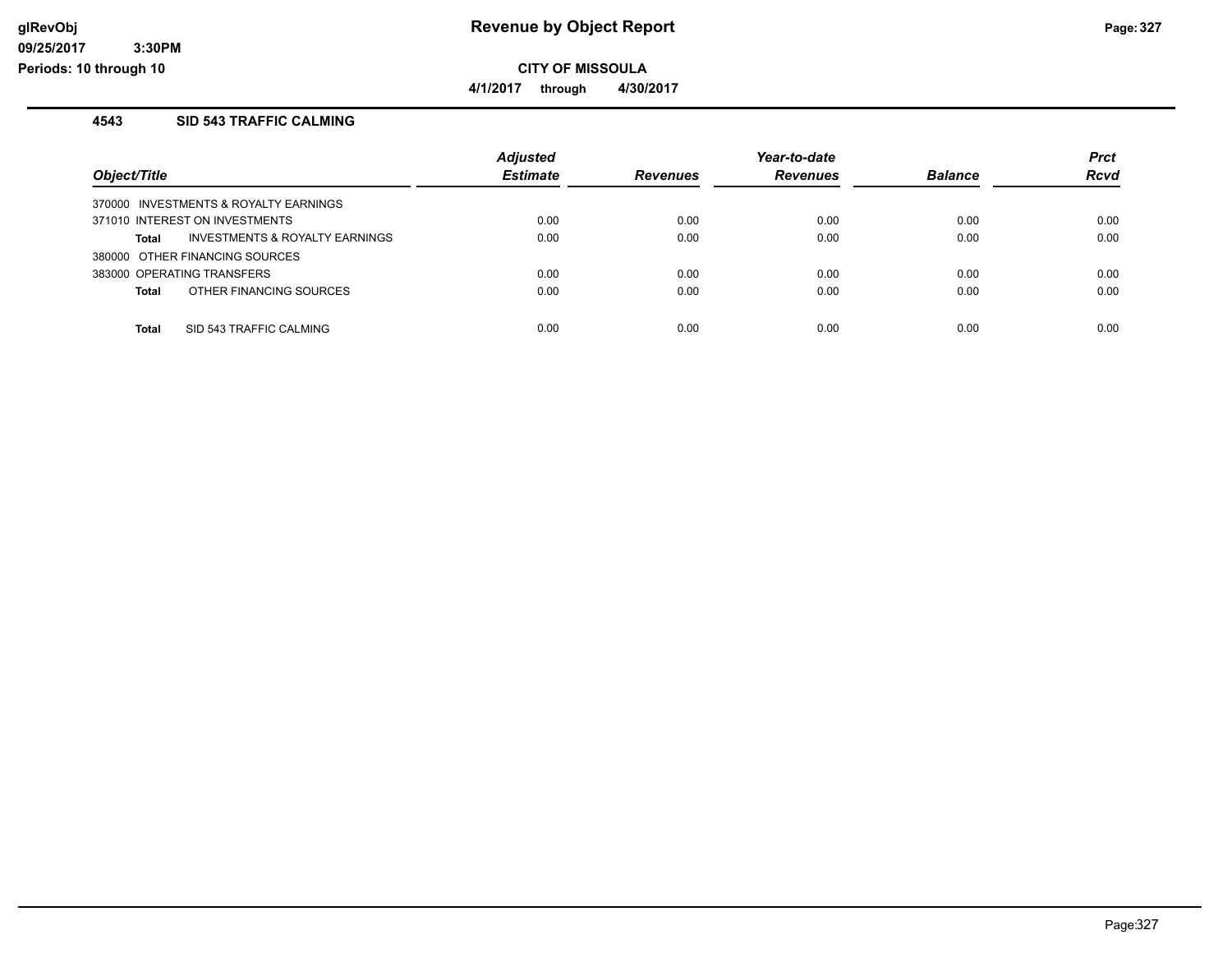**4/1/2017 through 4/30/2017**

## **4544 MILLER CREEK MITIGATION FUND**

#### **4544 MILLER CREEK MITIGATION FUND**

|                                                    | <b>Adjusted</b> |                 | Year-to-date    |                | <b>Prct</b> |
|----------------------------------------------------|-----------------|-----------------|-----------------|----------------|-------------|
| Object/Title                                       | <b>Estimate</b> | <b>Revenues</b> | <b>Revenues</b> | <b>Balance</b> | <b>Rcvd</b> |
| TAXES/ASSESSMENTS<br>310000                        |                 |                 |                 |                |             |
| <b>PENALTIES &amp; INTEREST</b><br>312001          | 0.00            | 0.00            | 0.00            | 0.00           | 0.00        |
| TAXES/ASSESSMENTS<br>Total                         | 0.00            | 0.00            | 0.00            | 0.00           | 0.00        |
| 370000 INVESTMENTS & ROYALTY EARNINGS              |                 |                 |                 |                |             |
| 371010 INTEREST ON INVESTMENTS                     | 0.00            | 0.00            | 0.00            | 0.00           | 0.00        |
| 371020 GAIN/LOSS IN MARKET VALUE OF INVESTMENTS    | 0.00            | 0.00            | 0.00            | 0.00           | 0.00        |
| <b>INVESTMENTS &amp; ROYALTY EARNINGS</b><br>Total | 0.00            | 0.00            | 0.00            | 0.00           | 0.00        |
| 380000 OTHER FINANCING SOURCES                     |                 |                 |                 |                |             |
| 381030 SID BONDS PROCEEDS                          | 0.00            | 0.00            | 0.00            | 0.00           | 0.00        |
| OTHER FINANCING SOURCES<br>Total                   | 0.00            | 0.00            | 0.00            | 0.00           | 0.00        |
| MILLER CREEK MITIGATION FUND<br><b>Total</b>       | 0.00            | 0.00            | 0.00            | 0.00           | 0.00        |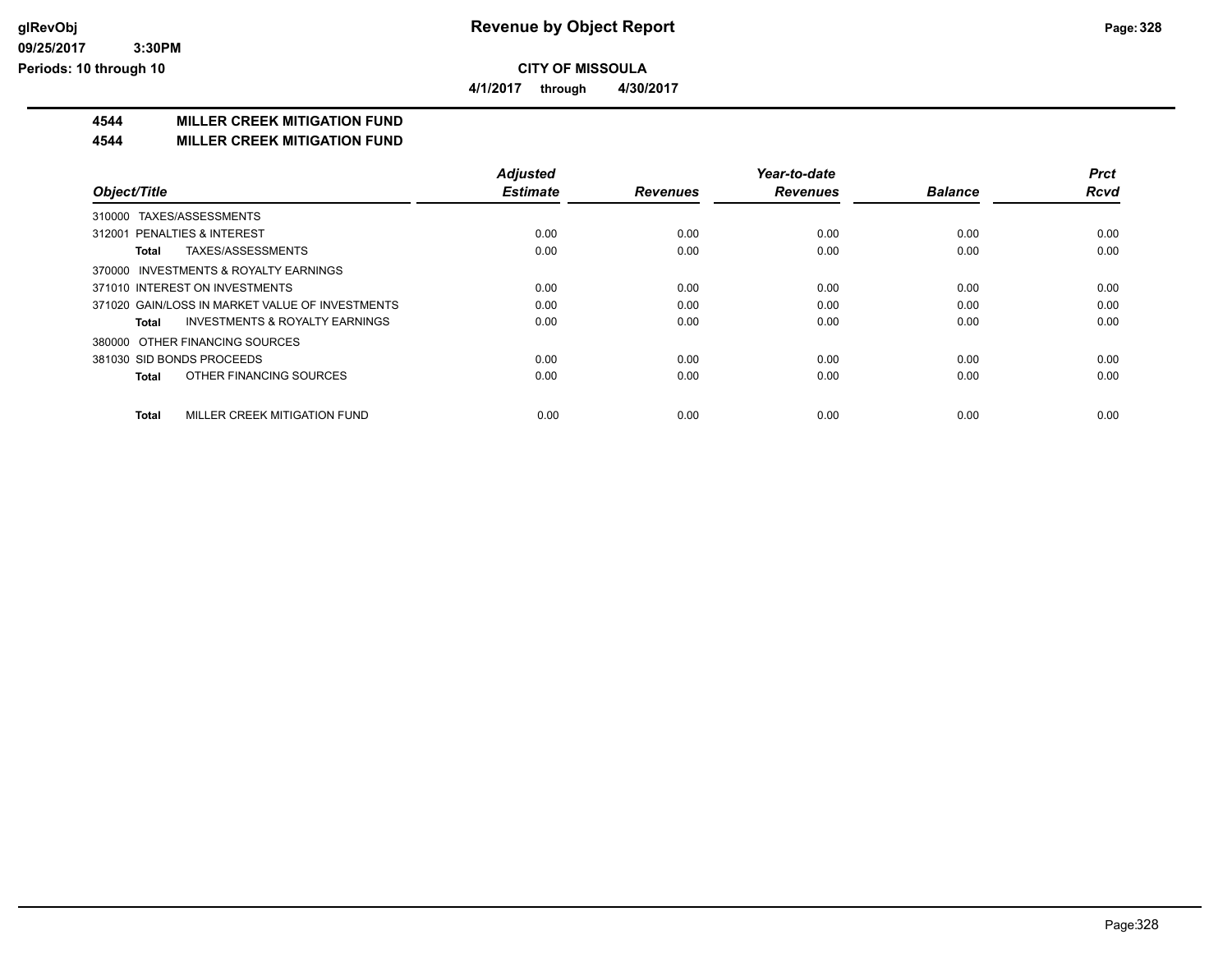**4/1/2017 through 4/30/2017**

#### **4544 MILLER CREEK MITIGATION FUND**

| Object/Title                                       | <b>Adjusted</b><br><b>Estimate</b> | <b>Revenues</b> | Year-to-date<br><b>Revenues</b> | <b>Balance</b> | <b>Prct</b><br><b>Rcvd</b> |
|----------------------------------------------------|------------------------------------|-----------------|---------------------------------|----------------|----------------------------|
| TAXES/ASSESSMENTS<br>310000                        |                                    |                 |                                 |                |                            |
| 312001 PENALTIES & INTEREST                        | 0.00                               | 0.00            | 0.00                            | 0.00           | 0.00                       |
| TAXES/ASSESSMENTS<br>Total                         | 0.00                               | 0.00            | 0.00                            | 0.00           | 0.00                       |
| 370000 INVESTMENTS & ROYALTY EARNINGS              |                                    |                 |                                 |                |                            |
| 371010 INTEREST ON INVESTMENTS                     | 0.00                               | 0.00            | 0.00                            | 0.00           | 0.00                       |
| 371020 GAIN/LOSS IN MARKET VALUE OF INVESTMENT     | 0.00                               | 0.00            | 0.00                            | 0.00           | 0.00                       |
| <b>INVESTMENTS &amp; ROYALTY EARNINGS</b><br>Total | 0.00                               | 0.00            | 0.00                            | 0.00           | 0.00                       |
| 380000 OTHER FINANCING SOURCES                     |                                    |                 |                                 |                |                            |
| 381030 SID BONDS PROCEEDS                          | 0.00                               | 0.00            | 0.00                            | 0.00           | 0.00                       |
| OTHER FINANCING SOURCES<br>Total                   | 0.00                               | 0.00            | 0.00                            | 0.00           | 0.00                       |
| MILLER CREEK MITIGATION FUND<br><b>Total</b>       | 0.00                               | 0.00            | 0.00                            | 0.00           | 0.00                       |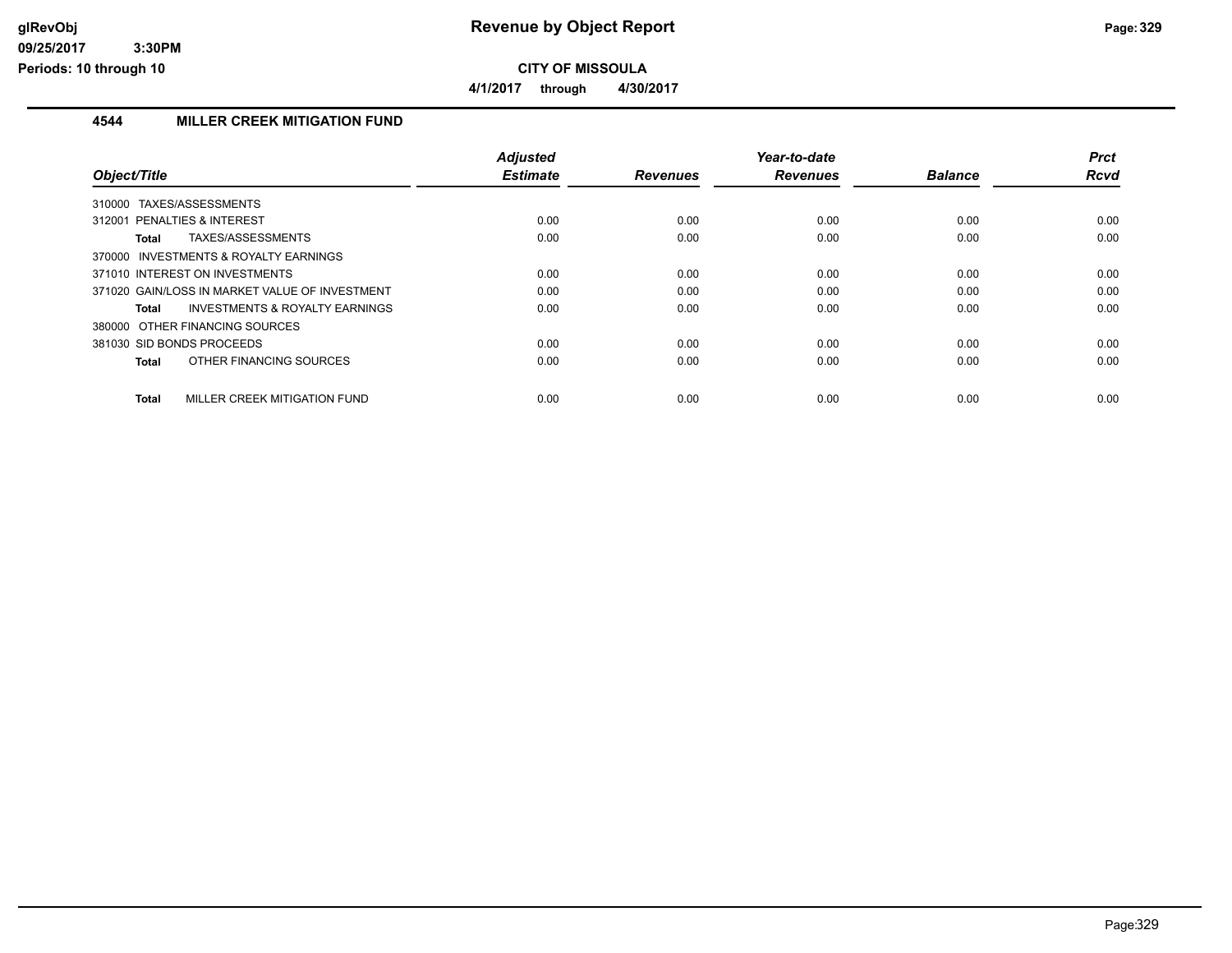**4/1/2017 through 4/30/2017**

# **4545 MILLER CREEK TWITE CONSTRUCTION**

#### **4545 MILLER CREEK TWITE CONSTRUCTION**

|                                                     | <b>Adjusted</b> |                 | Year-to-date    |                | <b>Prct</b> |
|-----------------------------------------------------|-----------------|-----------------|-----------------|----------------|-------------|
| Object/Title                                        | <b>Estimate</b> | <b>Revenues</b> | <b>Revenues</b> | <b>Balance</b> | <b>Rcvd</b> |
| TAXES/ASSESSMENTS<br>310000                         |                 |                 |                 |                |             |
| 312001 PENALTIES & INTEREST                         | 0.00            | 0.00            | 0.00            | 0.00           | 0.00        |
| <b>TAXES/ASSESSMENTS</b><br><b>Total</b>            | 0.00            | 0.00            | 0.00            | 0.00           | 0.00        |
| <b>INVESTMENTS &amp; ROYALTY EARNINGS</b><br>370000 |                 |                 |                 |                |             |
| 371010 INTEREST ON INVESTMENTS                      | 0.00            | 0.00            | 0.00            | 0.00           | 0.00        |
| 371020 GAIN/LOSS IN MARKET VALUE OF INVESTMENTS     | 0.00            | 0.00            | 0.00            | 0.00           | 0.00        |
| <b>INVESTMENTS &amp; ROYALTY EARNINGS</b><br>Total  | 0.00            | 0.00            | 0.00            | 0.00           | 0.00        |
| OTHER FINANCING SOURCES<br>380000                   |                 |                 |                 |                |             |
| 381030 SID BONDS PROCEEDS                           | 0.00            | 0.00            | 0.00            | 0.00           | 0.00        |
| OTHER FINANCING SOURCES<br>Total                    | 0.00            | 0.00            | 0.00            | 0.00           | 0.00        |
| <b>MILLER CREEK</b><br>430000                       |                 |                 |                 |                |             |
| 430230 MILLER CR TWITE CONSTRUCTION                 | 0.00            | 0.00            | 0.00            | 0.00           | 0.00        |
| <b>MILLER CREEK</b><br>Total                        | 0.00            | 0.00            | 0.00            | 0.00           | 0.00        |
|                                                     |                 |                 |                 |                |             |
| MILLER CREEK TWITE CONSTRUCTION<br><b>Total</b>     | 0.00            | 0.00            | 0.00            | 0.00           | 0.00        |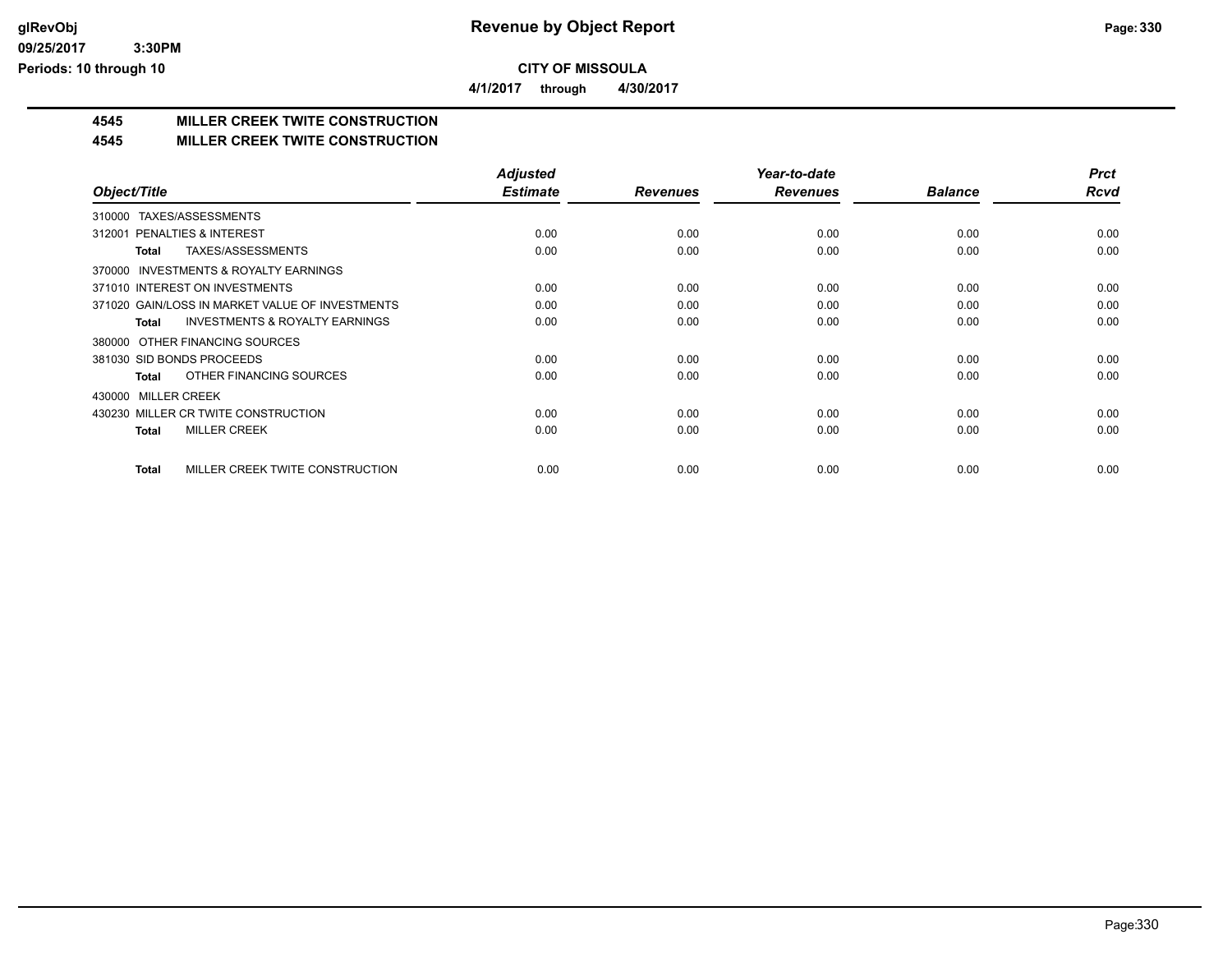**4/1/2017 through 4/30/2017**

#### **4545 MILLER CREEK TWITE CONSTRUCTION**

| Object/Title              |                                                | <b>Adjusted</b><br><b>Estimate</b> | <b>Revenues</b> | Year-to-date<br><b>Revenues</b> | <b>Balance</b> | <b>Prct</b><br><b>Rcvd</b> |
|---------------------------|------------------------------------------------|------------------------------------|-----------------|---------------------------------|----------------|----------------------------|
| 310000 TAXES/ASSESSMENTS  |                                                |                                    |                 |                                 |                |                            |
|                           | 312001 PENALTIES & INTEREST                    | 0.00                               | 0.00            | 0.00                            | 0.00           | 0.00                       |
| <b>Total</b>              | TAXES/ASSESSMENTS                              | 0.00                               | 0.00            | 0.00                            | 0.00           | 0.00                       |
|                           | 370000 INVESTMENTS & ROYALTY EARNINGS          |                                    |                 |                                 |                |                            |
|                           | 371010 INTEREST ON INVESTMENTS                 | 0.00                               | 0.00            | 0.00                            | 0.00           | 0.00                       |
|                           | 371020 GAIN/LOSS IN MARKET VALUE OF INVESTMENT | 0.00                               | 0.00            | 0.00                            | 0.00           | 0.00                       |
| <b>Total</b>              | <b>INVESTMENTS &amp; ROYALTY EARNINGS</b>      | 0.00                               | 0.00            | 0.00                            | 0.00           | 0.00                       |
|                           | 380000 OTHER FINANCING SOURCES                 |                                    |                 |                                 |                |                            |
| 381030 SID BONDS PROCEEDS |                                                | 0.00                               | 0.00            | 0.00                            | 0.00           | 0.00                       |
| <b>Total</b>              | OTHER FINANCING SOURCES                        | 0.00                               | 0.00            | 0.00                            | 0.00           | 0.00                       |
| 430000 MILLER CREEK       |                                                |                                    |                 |                                 |                |                            |
|                           | 430230 MILLER CR TWITE CONSTRUCTION            | 0.00                               | 0.00            | 0.00                            | 0.00           | 0.00                       |
| <b>Total</b>              | <b>MILLER CREEK</b>                            | 0.00                               | 0.00            | 0.00                            | 0.00           | 0.00                       |
| <b>Total</b>              | MILLER CREEK TWITE CONSTRUCTION                | 0.00                               | 0.00            | 0.00                            | 0.00           | 0.00                       |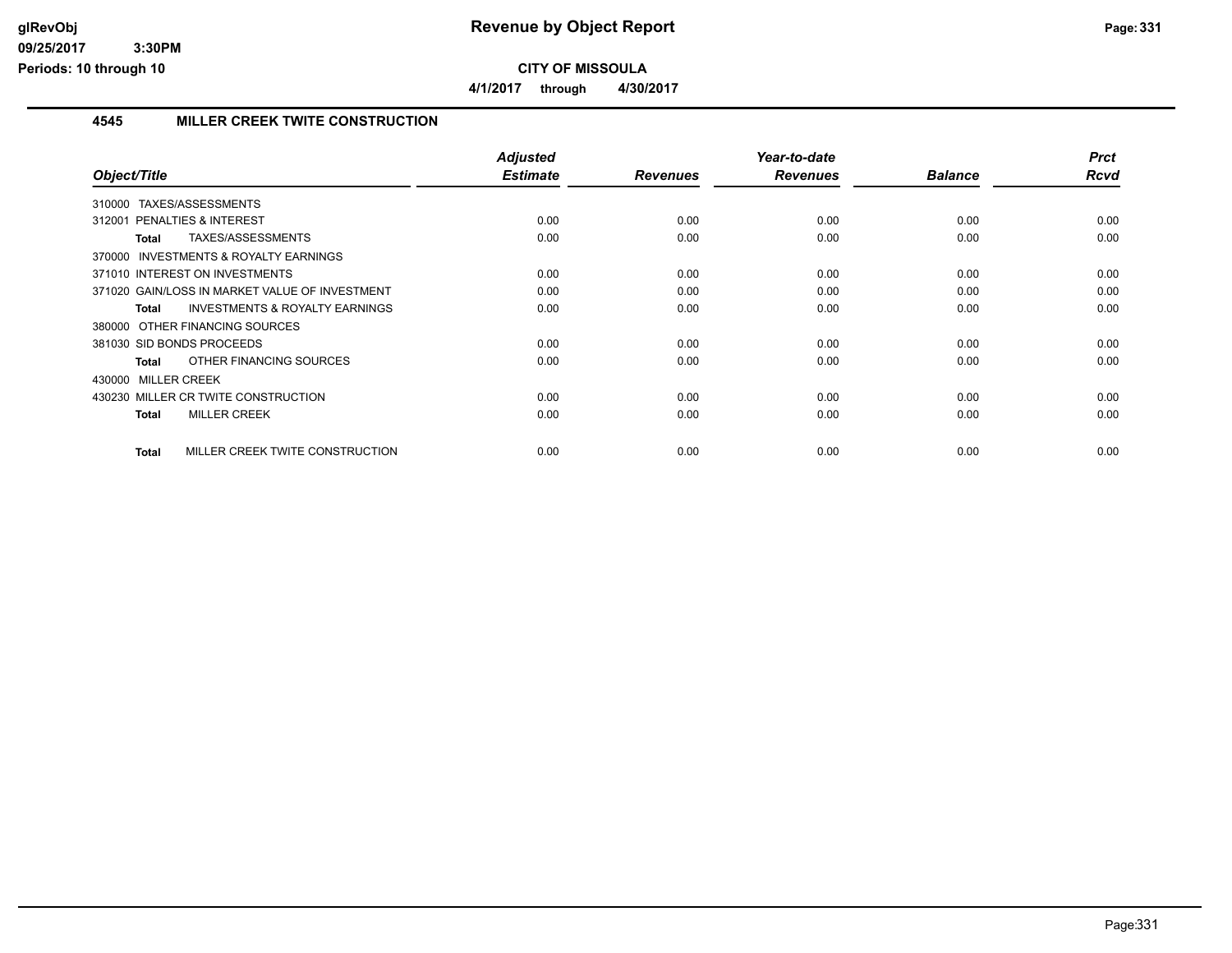**4/1/2017 through 4/30/2017**

# **4546 MILLER CREEK MALOHNEY CONSTRUCTION**

## **4546 MILLER CREEK MALOHNEY CONSTRUCTION**

|                                                           | <b>Adjusted</b> |                 | Year-to-date    |                | <b>Prct</b> |
|-----------------------------------------------------------|-----------------|-----------------|-----------------|----------------|-------------|
| Object/Title                                              | <b>Estimate</b> | <b>Revenues</b> | <b>Revenues</b> | <b>Balance</b> | <b>Rcvd</b> |
| TAXES/ASSESSMENTS<br>310000                               |                 |                 |                 |                |             |
| PENALTIES & INTEREST<br>312001                            | 0.00            | 0.00            | 0.00            | 0.00           | 0.00        |
| TAXES/ASSESSMENTS<br><b>Total</b>                         | 0.00            | 0.00            | 0.00            | 0.00           | 0.00        |
| 360000 MISCELLANEOUS REVENUES                             |                 |                 |                 |                |             |
| 365000 DONATIONS                                          | 0.00            | 0.00            | 0.00            | 0.00           | 0.00        |
| <b>MISCELLANEOUS REVENUES</b><br><b>Total</b>             | 0.00            | 0.00            | 0.00            | 0.00           | 0.00        |
| <b>INVESTMENTS &amp; ROYALTY EARNINGS</b><br>370000       |                 |                 |                 |                |             |
| 371010 INTEREST ON INVESTMENTS                            | 0.00            | 0.00            | 0.00            | 0.00           | 0.00        |
| 371020 GAIN/LOSS IN MARKET VALUE OF INVESTMENTS           | 0.00            | 0.00            | 0.00            | 0.00           | 0.00        |
| <b>INVESTMENTS &amp; ROYALTY EARNINGS</b><br><b>Total</b> | 0.00            | 0.00            | 0.00            | 0.00           | 0.00        |
| OTHER FINANCING SOURCES<br>380000                         |                 |                 |                 |                |             |
| 381030 SID BONDS PROCEEDS                                 | 0.00            | 0.00            | 0.00            | 0.00           | 0.00        |
| OTHER FINANCING SOURCES<br><b>Total</b>                   | 0.00            | 0.00            | 0.00            | 0.00           | 0.00        |
| 430000 MILLER CREEK                                       |                 |                 |                 |                |             |
| 430230 MILLER CR TWITE CONSTRUCTION                       | 0.00            | 0.00            | 0.00            | 0.00           | 0.00        |
| <b>MILLER CREEK</b><br>Total                              | 0.00            | 0.00            | 0.00            | 0.00           | 0.00        |
|                                                           |                 |                 |                 |                |             |
| MILLER CREEK MALOHNEY CONSTRUCTION<br><b>Total</b>        | 0.00            | 0.00            | 0.00            | 0.00           | 0.00        |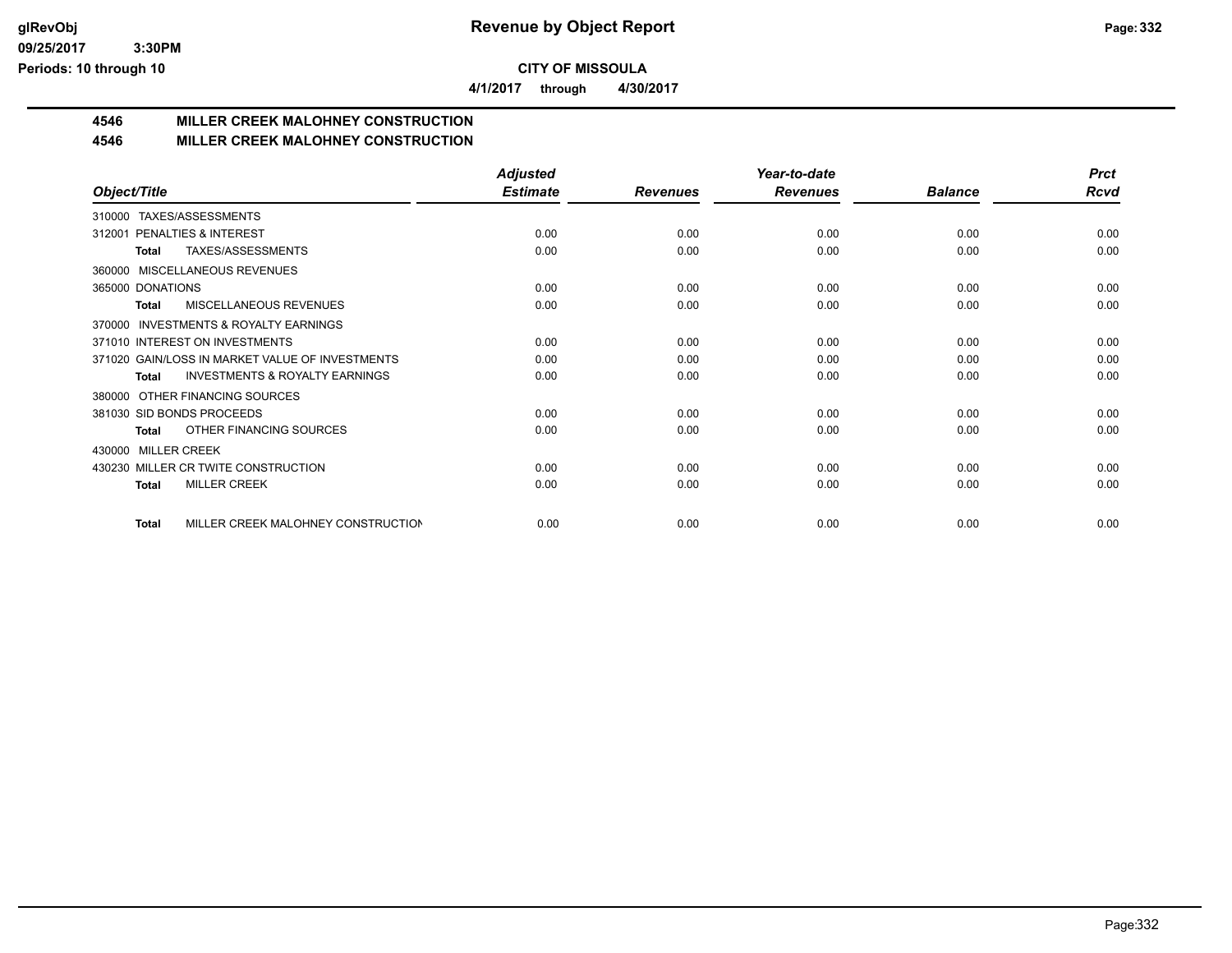**4/1/2017 through 4/30/2017**

#### **4546 MILLER CREEK MALOHNEY CONSTRUCTION**

|                                                    | <b>Adjusted</b> |                 | Year-to-date    |                | <b>Prct</b> |
|----------------------------------------------------|-----------------|-----------------|-----------------|----------------|-------------|
| Object/Title                                       | <b>Estimate</b> | <b>Revenues</b> | <b>Revenues</b> | <b>Balance</b> | <b>Rcvd</b> |
| TAXES/ASSESSMENTS<br>310000                        |                 |                 |                 |                |             |
| PENALTIES & INTEREST<br>312001                     | 0.00            | 0.00            | 0.00            | 0.00           | 0.00        |
| TAXES/ASSESSMENTS<br>Total                         | 0.00            | 0.00            | 0.00            | 0.00           | 0.00        |
| 360000 MISCELLANEOUS REVENUES                      |                 |                 |                 |                |             |
| 365000 DONATIONS                                   | 0.00            | 0.00            | 0.00            | 0.00           | 0.00        |
| MISCELLANEOUS REVENUES<br><b>Total</b>             | 0.00            | 0.00            | 0.00            | 0.00           | 0.00        |
| INVESTMENTS & ROYALTY EARNINGS<br>370000           |                 |                 |                 |                |             |
| 371010 INTEREST ON INVESTMENTS                     | 0.00            | 0.00            | 0.00            | 0.00           | 0.00        |
| 371020 GAIN/LOSS IN MARKET VALUE OF INVESTMENT     | 0.00            | 0.00            | 0.00            | 0.00           | 0.00        |
| <b>INVESTMENTS &amp; ROYALTY EARNINGS</b><br>Total | 0.00            | 0.00            | 0.00            | 0.00           | 0.00        |
| 380000 OTHER FINANCING SOURCES                     |                 |                 |                 |                |             |
| 381030 SID BONDS PROCEEDS                          | 0.00            | 0.00            | 0.00            | 0.00           | 0.00        |
| OTHER FINANCING SOURCES<br>Total                   | 0.00            | 0.00            | 0.00            | 0.00           | 0.00        |
| 430000 MILLER CREEK                                |                 |                 |                 |                |             |
| 430230 MILLER CR TWITE CONSTRUCTION                | 0.00            | 0.00            | 0.00            | 0.00           | 0.00        |
| <b>MILLER CREEK</b><br><b>Total</b>                | 0.00            | 0.00            | 0.00            | 0.00           | 0.00        |
| MILLER CREEK MALOHNEY CONSTRUCTIOI<br>Total        | 0.00            | 0.00            | 0.00            | 0.00           | 0.00        |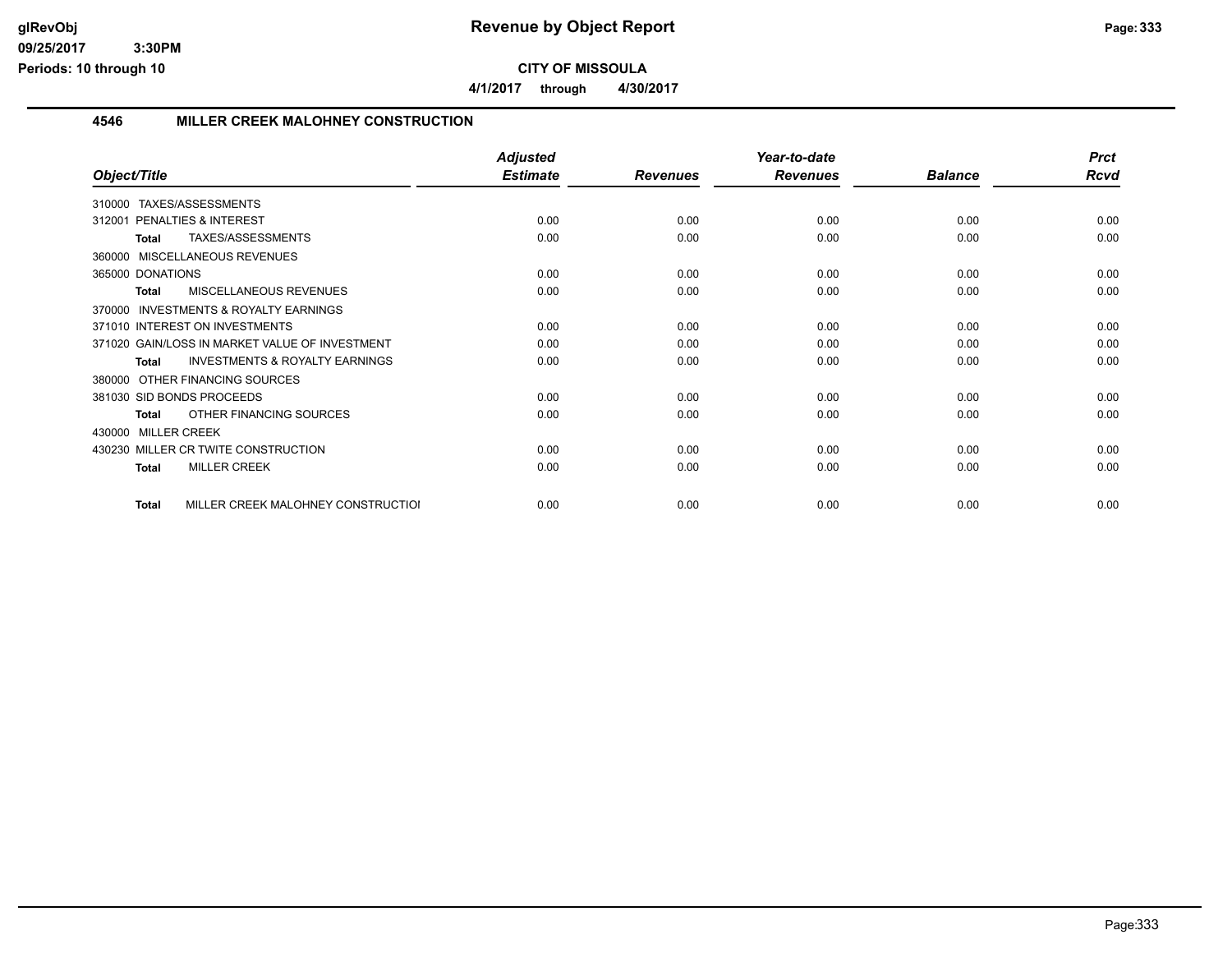**4/1/2017 through 4/30/2017**

# **4547 MILLER CREEK MCCARTHY CONSTRUCTION**

## **4547 MILLER CREEK MCCARTHY CONSTRUCTION**

|                                                     | <b>Adjusted</b> |                 | Year-to-date    |                | <b>Prct</b> |
|-----------------------------------------------------|-----------------|-----------------|-----------------|----------------|-------------|
| Object/Title                                        | <b>Estimate</b> | <b>Revenues</b> | <b>Revenues</b> | <b>Balance</b> | Rcvd        |
| TAXES/ASSESSMENTS<br>310000                         |                 |                 |                 |                |             |
| <b>PENALTIES &amp; INTEREST</b><br>312001           | 0.00            | 0.00            | 0.00            | 0.00           | 0.00        |
| <b>TAXES/ASSESSMENTS</b><br>Total                   | 0.00            | 0.00            | 0.00            | 0.00           | 0.00        |
| <b>INVESTMENTS &amp; ROYALTY EARNINGS</b><br>370000 |                 |                 |                 |                |             |
| 371010 INTEREST ON INVESTMENTS                      | 0.00            | 0.00            | 0.00            | 0.00           | 0.00        |
| 371020 GAIN/LOSS IN MARKET VALUE OF INVESTMENTS     | 0.00            | 0.00            | 0.00            | 0.00           | 0.00        |
| <b>INVESTMENTS &amp; ROYALTY EARNINGS</b><br>Total  | 0.00            | 0.00            | 0.00            | 0.00           | 0.00        |
| 380000 OTHER FINANCING SOURCES                      |                 |                 |                 |                |             |
| 381030 SID BONDS PROCEEDS                           | 0.00            | 0.00            | 0.00            | 0.00           | 0.00        |
| OTHER FINANCING SOURCES<br>Total                    | 0.00            | 0.00            | 0.00            | 0.00           | 0.00        |
| 430000 MILLER CREEK                                 |                 |                 |                 |                |             |
| 430230 MILLER CR TWITE CONSTRUCTION                 | 0.00            | 0.00            | 0.00            | 0.00           | 0.00        |
| <b>MILLER CREEK</b><br>Total                        | 0.00            | 0.00            | 0.00            | 0.00           | 0.00        |
|                                                     |                 |                 |                 |                |             |
| MILLER CREEK MCCARTHY CONSTRUCTION<br><b>Total</b>  | 0.00            | 0.00            | 0.00            | 0.00           | 0.00        |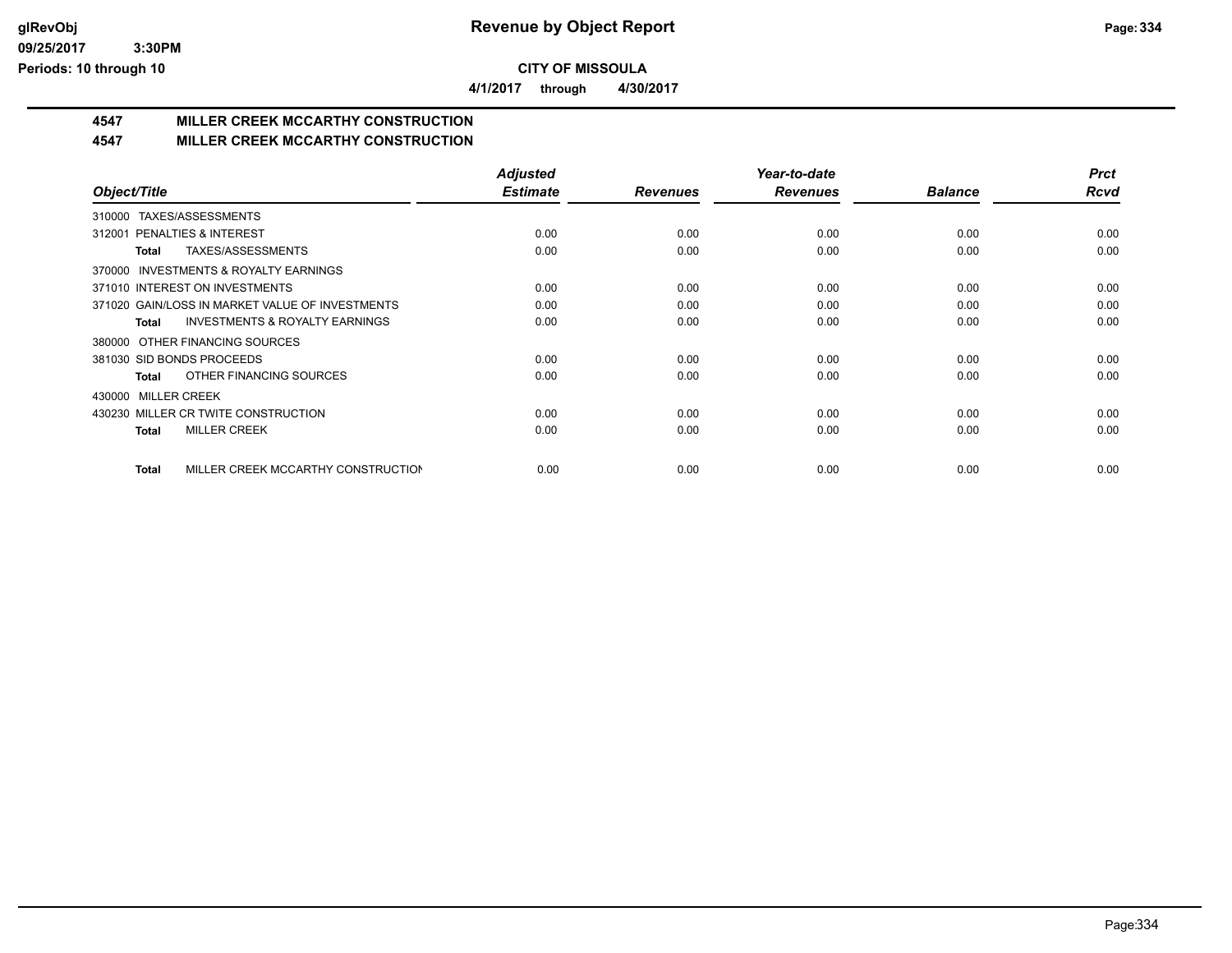**4/1/2017 through 4/30/2017**

#### **4547 MILLER CREEK MCCARTHY CONSTRUCTION**

| Object/Title                                              | <b>Adjusted</b><br><b>Estimate</b> | <b>Revenues</b> | Year-to-date<br><b>Revenues</b> | <b>Balance</b> | <b>Prct</b><br><b>Rcvd</b> |
|-----------------------------------------------------------|------------------------------------|-----------------|---------------------------------|----------------|----------------------------|
| 310000 TAXES/ASSESSMENTS                                  |                                    |                 |                                 |                |                            |
| <b>PENALTIES &amp; INTEREST</b><br>312001                 | 0.00                               | 0.00            | 0.00                            | 0.00           | 0.00                       |
| TAXES/ASSESSMENTS<br>Total                                | 0.00                               | 0.00            | 0.00                            | 0.00           | 0.00                       |
| 370000 INVESTMENTS & ROYALTY EARNINGS                     |                                    |                 |                                 |                |                            |
| 371010 INTEREST ON INVESTMENTS                            | 0.00                               | 0.00            | 0.00                            | 0.00           | 0.00                       |
| 371020 GAIN/LOSS IN MARKET VALUE OF INVESTMENT            | 0.00                               | 0.00            | 0.00                            | 0.00           | 0.00                       |
| <b>INVESTMENTS &amp; ROYALTY EARNINGS</b><br><b>Total</b> | 0.00                               | 0.00            | 0.00                            | 0.00           | 0.00                       |
| 380000 OTHER FINANCING SOURCES                            |                                    |                 |                                 |                |                            |
| 381030 SID BONDS PROCEEDS                                 | 0.00                               | 0.00            | 0.00                            | 0.00           | 0.00                       |
| OTHER FINANCING SOURCES<br>Total                          | 0.00                               | 0.00            | 0.00                            | 0.00           | 0.00                       |
| 430000 MILLER CREEK                                       |                                    |                 |                                 |                |                            |
| 430230 MILLER CR TWITE CONSTRUCTION                       | 0.00                               | 0.00            | 0.00                            | 0.00           | 0.00                       |
| <b>MILLER CREEK</b><br>Total                              | 0.00                               | 0.00            | 0.00                            | 0.00           | 0.00                       |
| MILLER CREEK MCCARTHY CONSTRUCTION<br><b>Total</b>        | 0.00                               | 0.00            | 0.00                            | 0.00           | 0.00                       |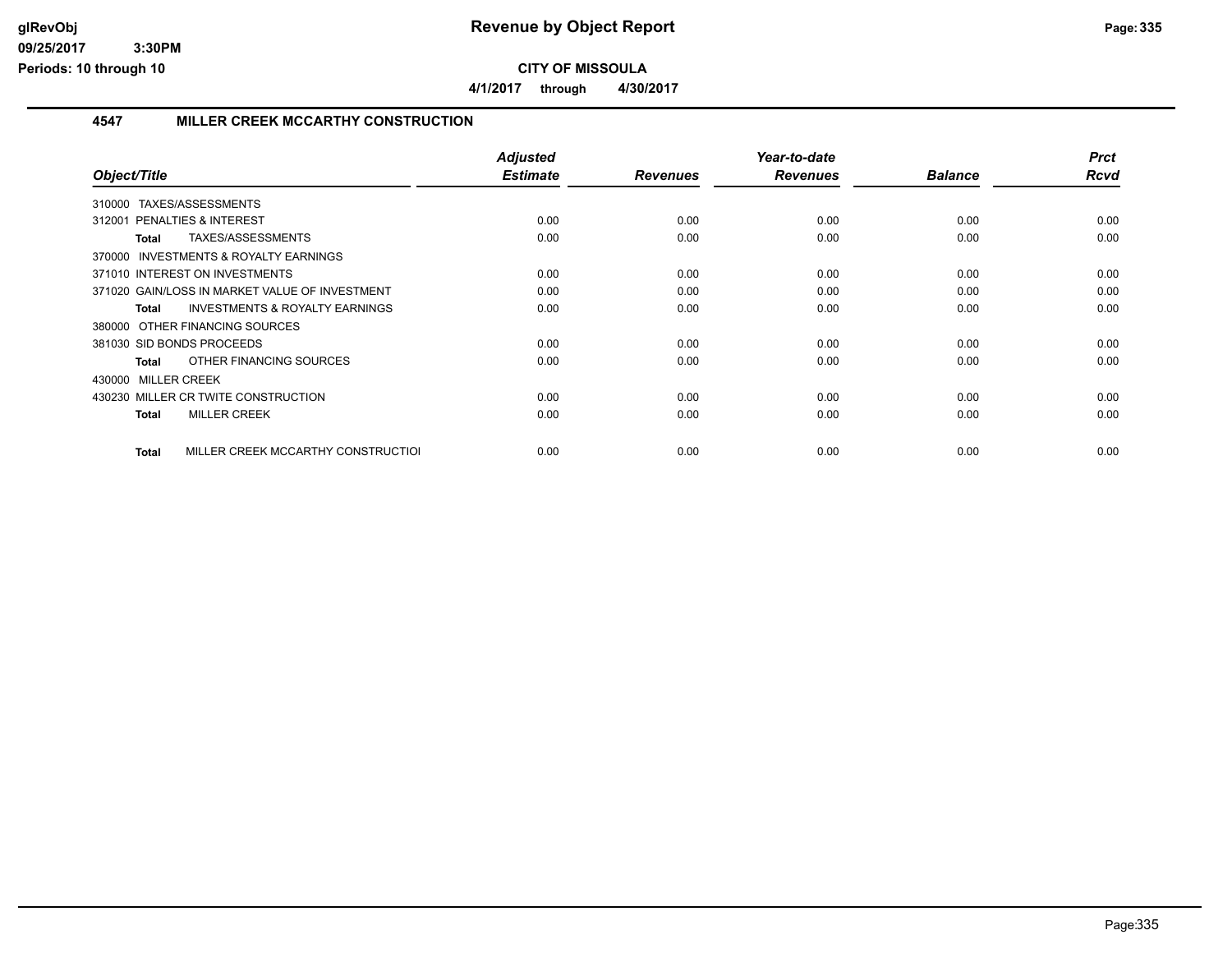**4/1/2017 through 4/30/2017**

# **4548 5TH,6TH & ARTHUR ROAD IMPROVEMENTS**

# **4548 5TH,6TH & ARTHUR ROAD IMPROVEMENTS**

|                                                    | <b>Adjusted</b> |                 | Year-to-date    |                | <b>Prct</b> |
|----------------------------------------------------|-----------------|-----------------|-----------------|----------------|-------------|
| Object/Title                                       | <b>Estimate</b> | <b>Revenues</b> | <b>Revenues</b> | <b>Balance</b> | <b>Rcvd</b> |
| 330000 INTERGOVERNMENTAL REVENUES                  |                 |                 |                 |                |             |
| <b>MDT REIMBURSEMENTS</b><br>336001                | 0.00            | 0.00            | 0.00            | 0.00           | 0.00        |
| INTERGOVERNMENTAL REVENUES<br>Total                | 0.00            | 0.00            | 0.00            | 0.00           | 0.00        |
| 370000 INVESTMENTS & ROYALTY EARNINGS              |                 |                 |                 |                |             |
| 371010 INTEREST ON INVESTMENTS                     | 0.00            | 0.00            | 0.00            | 0.00           | 0.00        |
| <b>INVESTMENTS &amp; ROYALTY EARNINGS</b><br>Total | 0.00            | 0.00            | 0.00            | 0.00           | 0.00        |
| 380000 OTHER FINANCING SOURCES                     |                 |                 |                 |                |             |
| 381010 BOND PROCEEDS                               | 0.00            | 0.00            | 0.00            | 0.00           | 0.00        |
| 381030 SID BONDS PROCEEDS                          | 0.00            | 0.00            | 0.00            | 0.00           | 0.00        |
| OTHER FINANCING SOURCES<br>Total                   | 0.00            | 0.00            | 0.00            | 0.00           | 0.00        |
| Total<br>5TH.6TH & ARTHUR ROAD IMPROVEMENTS        | 0.00            | 0.00            | 0.00            | 0.00           | 0.00        |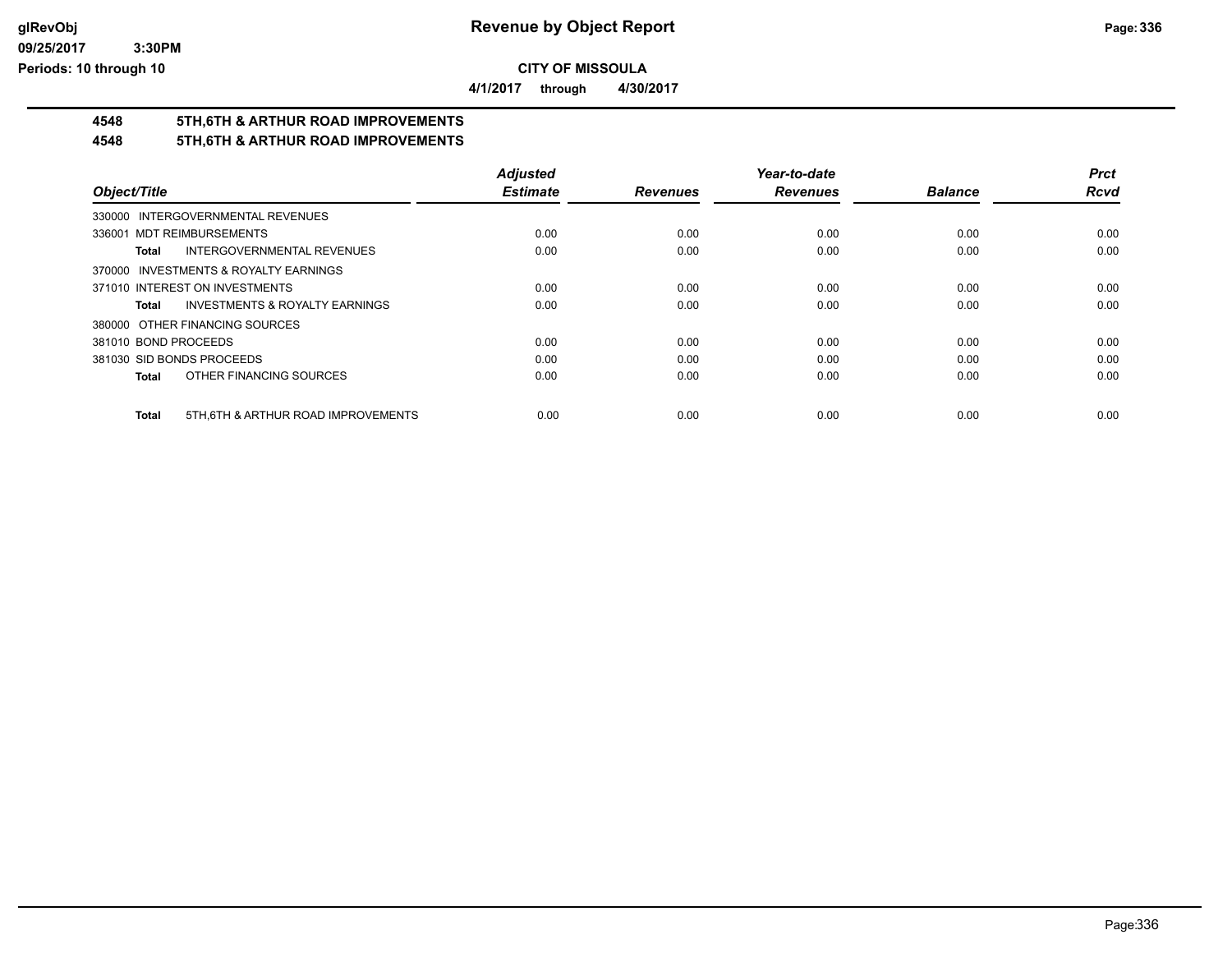**4/1/2017 through 4/30/2017**

#### **4548 5TH,6TH & ARTHUR ROAD IMPROVEMENTS**

|                                                     | <b>Adjusted</b> |                 | Year-to-date    |                | <b>Prct</b> |
|-----------------------------------------------------|-----------------|-----------------|-----------------|----------------|-------------|
| Object/Title                                        | <b>Estimate</b> | <b>Revenues</b> | <b>Revenues</b> | <b>Balance</b> | <b>Rcvd</b> |
| 330000 INTERGOVERNMENTAL REVENUES                   |                 |                 |                 |                |             |
| 336001 MDT REIMBURSEMENTS                           | 0.00            | 0.00            | 0.00            | 0.00           | 0.00        |
| INTERGOVERNMENTAL REVENUES<br><b>Total</b>          | 0.00            | 0.00            | 0.00            | 0.00           | 0.00        |
| 370000 INVESTMENTS & ROYALTY EARNINGS               |                 |                 |                 |                |             |
| 371010 INTEREST ON INVESTMENTS                      | 0.00            | 0.00            | 0.00            | 0.00           | 0.00        |
| INVESTMENTS & ROYALTY EARNINGS<br>Total             | 0.00            | 0.00            | 0.00            | 0.00           | 0.00        |
| 380000 OTHER FINANCING SOURCES                      |                 |                 |                 |                |             |
| 381010 BOND PROCEEDS                                | 0.00            | 0.00            | 0.00            | 0.00           | 0.00        |
| 381030 SID BONDS PROCEEDS                           | 0.00            | 0.00            | 0.00            | 0.00           | 0.00        |
| OTHER FINANCING SOURCES<br>Total                    | 0.00            | 0.00            | 0.00            | 0.00           | 0.00        |
| <b>Total</b><br>5TH, 6TH & ARTHUR ROAD IMPROVEMENTS | 0.00            | 0.00            | 0.00            | 0.00           | 0.00        |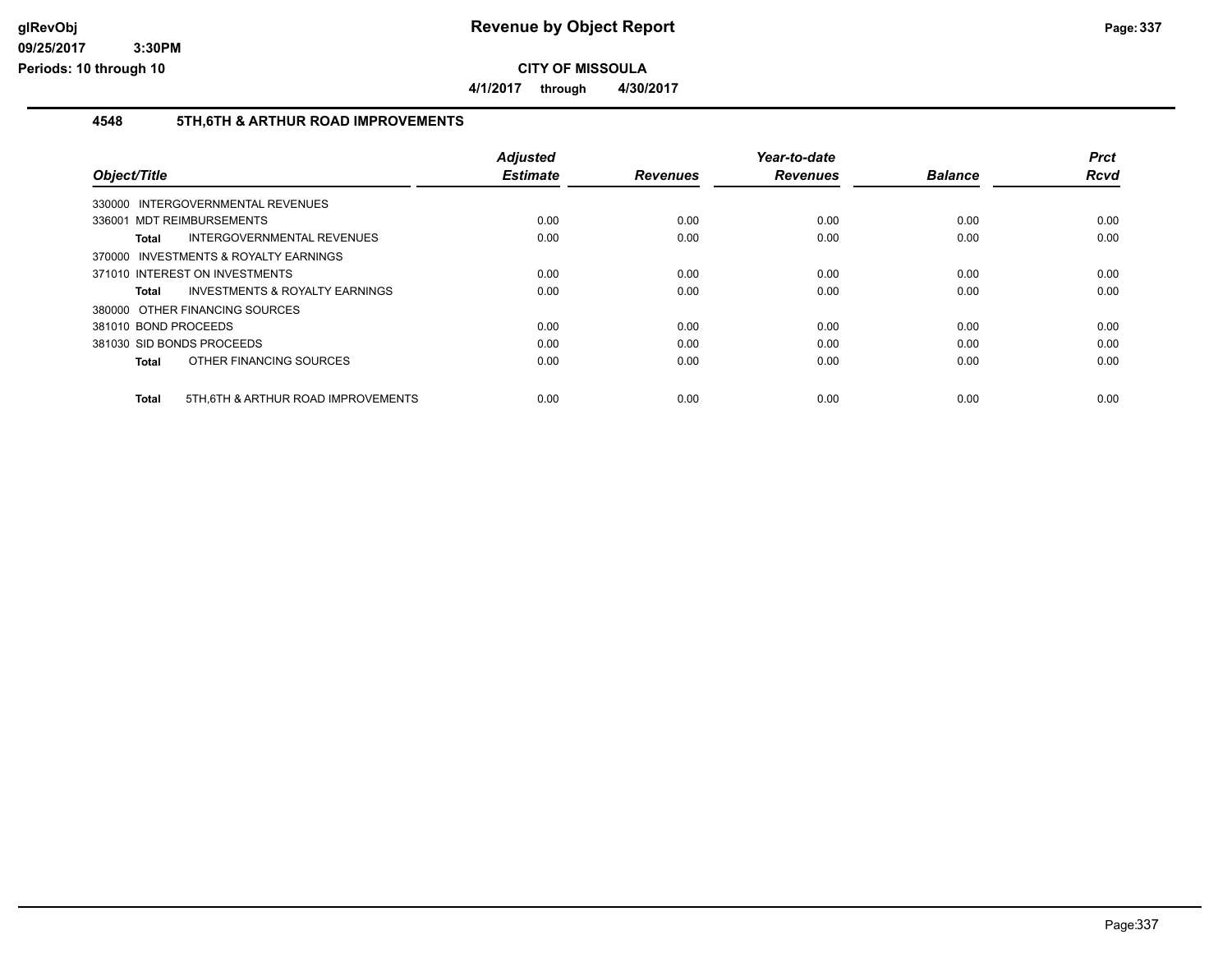**4/1/2017 through 4/30/2017**

#### **4549 SID 549 HILLVIEW WAY**

**4549 SID 549 HILLVIEW WAY**

|                                                    | <b>Adjusted</b> |                 | Year-to-date    |                | <b>Prct</b> |
|----------------------------------------------------|-----------------|-----------------|-----------------|----------------|-------------|
| Object/Title                                       | <b>Estimate</b> | <b>Revenues</b> | <b>Revenues</b> | <b>Balance</b> | <b>Rcvd</b> |
| <b>INTERGOVERNMENTAL REVENUES</b><br>330000        |                 |                 |                 |                |             |
| 336001 MDT REIMBURSEMENTS                          | 0.00            | 0.00            | 0.00            | 0.00           | 0.00        |
| <b>INTERGOVERNMENTAL REVENUES</b><br>Total         | 0.00            | 0.00            | 0.00            | 0.00           | 0.00        |
| 360000 MISCELLANEOUS REVENUES                      |                 |                 |                 |                |             |
| 363020 PROPERTY ASSESSMENTS                        | 0.00            | 0.00            | 0.00            | 0.00           | 0.00        |
| <b>MISCELLANEOUS REVENUES</b><br>Total             | 0.00            | 0.00            | 0.00            | 0.00           | 0.00        |
| INVESTMENTS & ROYALTY EARNINGS<br>370000           |                 |                 |                 |                |             |
| 371010 INTEREST ON INVESTMENTS                     | 0.00            | 0.00            | 0.00            | 0.00           | 0.00        |
| <b>INVESTMENTS &amp; ROYALTY EARNINGS</b><br>Total | 0.00            | 0.00            | 0.00            | 0.00           | 0.00        |
| 380000 OTHER FINANCING SOURCES                     |                 |                 |                 |                |             |
| 381010 BOND PROCEEDS                               | 0.00            | 0.00            | 0.00            | 0.00           | 0.00        |
| 381030 SID BONDS PROCEEDS                          | 0.00            | 0.00            | 0.00            | 0.00           | 0.00        |
| OTHER FINANCING SOURCES<br>Total                   | 0.00            | 0.00            | 0.00            | 0.00           | 0.00        |
| SID 549 HILLVIEW WAY<br><b>Total</b>               | 0.00            | 0.00            | 0.00            | 0.00           | 0.00        |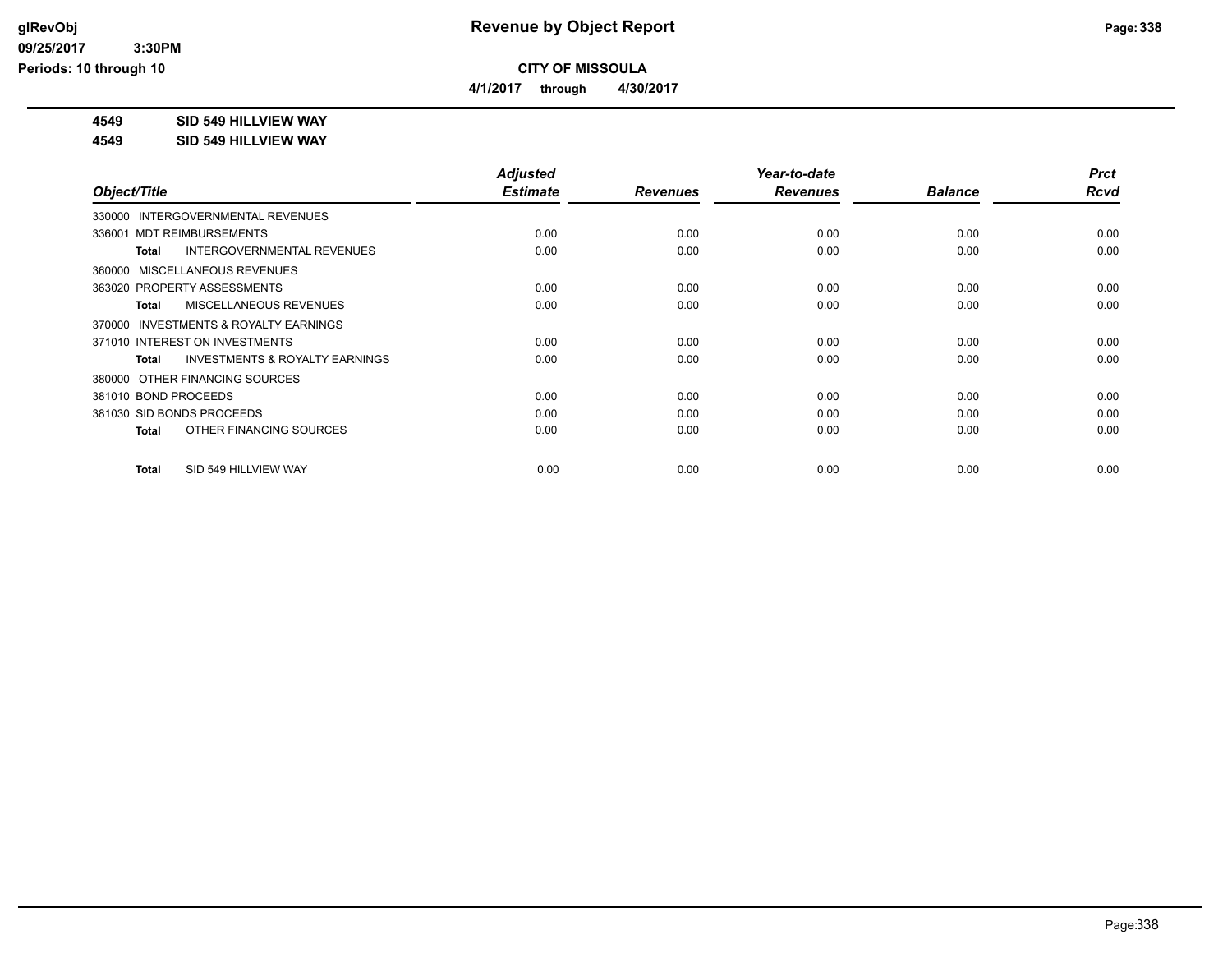**4/1/2017 through 4/30/2017**

#### **4549 SID 549 HILLVIEW WAY**

| Object/Title                                              | <b>Adjusted</b><br><b>Estimate</b> | <b>Revenues</b> | Year-to-date<br><b>Revenues</b> | <b>Balance</b> | <b>Prct</b><br><b>Rcvd</b> |
|-----------------------------------------------------------|------------------------------------|-----------------|---------------------------------|----------------|----------------------------|
|                                                           |                                    |                 |                                 |                |                            |
| 330000 INTERGOVERNMENTAL REVENUES                         |                                    |                 |                                 |                |                            |
| 336001 MDT REIMBURSEMENTS                                 | 0.00                               | 0.00            | 0.00                            | 0.00           | 0.00                       |
| INTERGOVERNMENTAL REVENUES<br><b>Total</b>                | 0.00                               | 0.00            | 0.00                            | 0.00           | 0.00                       |
| 360000 MISCELLANEOUS REVENUES                             |                                    |                 |                                 |                |                            |
| 363020 PROPERTY ASSESSMENTS                               | 0.00                               | 0.00            | 0.00                            | 0.00           | 0.00                       |
| MISCELLANEOUS REVENUES<br><b>Total</b>                    | 0.00                               | 0.00            | 0.00                            | 0.00           | 0.00                       |
| 370000 INVESTMENTS & ROYALTY EARNINGS                     |                                    |                 |                                 |                |                            |
| 371010 INTEREST ON INVESTMENTS                            | 0.00                               | 0.00            | 0.00                            | 0.00           | 0.00                       |
| <b>INVESTMENTS &amp; ROYALTY EARNINGS</b><br><b>Total</b> | 0.00                               | 0.00            | 0.00                            | 0.00           | 0.00                       |
| 380000 OTHER FINANCING SOURCES                            |                                    |                 |                                 |                |                            |
| 381010 BOND PROCEEDS                                      | 0.00                               | 0.00            | 0.00                            | 0.00           | 0.00                       |
| 381030 SID BONDS PROCEEDS                                 | 0.00                               | 0.00            | 0.00                            | 0.00           | 0.00                       |
| OTHER FINANCING SOURCES<br><b>Total</b>                   | 0.00                               | 0.00            | 0.00                            | 0.00           | 0.00                       |
| SID 549 HILLVIEW WAY<br><b>Total</b>                      | 0.00                               | 0.00            | 0.00                            | 0.00           | 0.00                       |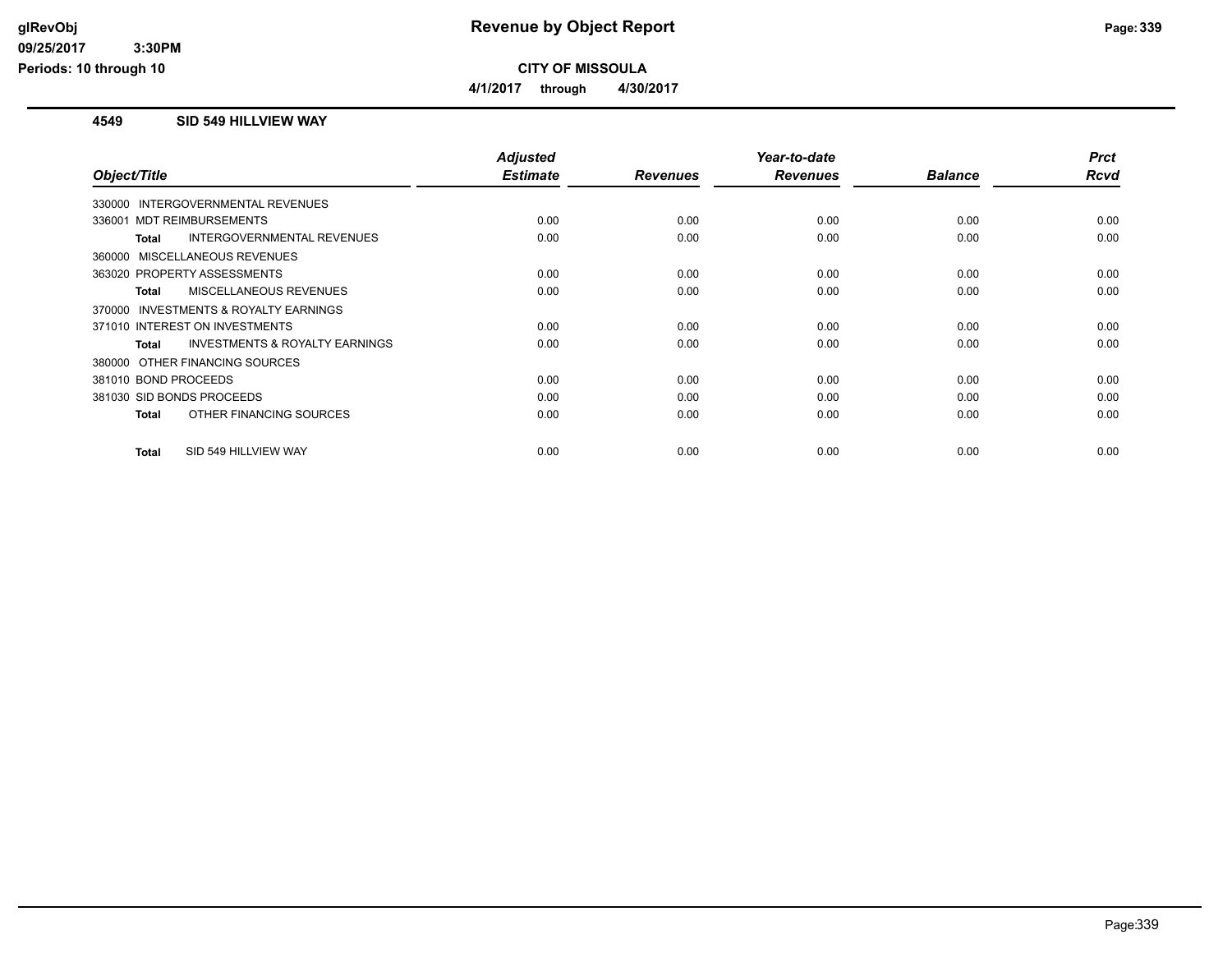**4/1/2017 through 4/30/2017**

# **4745 MALONEY/TWITE MILLER CR \$1.2M CONTRIB**

**4745 MALONEY/TWITE MILLER CR \$1.2M CONTRIB**

|                                                           | <b>Adjusted</b> |                 | Year-to-date    |                | <b>Prct</b> |
|-----------------------------------------------------------|-----------------|-----------------|-----------------|----------------|-------------|
| Object/Title                                              | <b>Estimate</b> | <b>Revenues</b> | <b>Revenues</b> | <b>Balance</b> | <b>Rcvd</b> |
| 310000 TAXES/ASSESSMENTS                                  |                 |                 |                 |                |             |
| 312001 PENALTIES & INTEREST                               | 0.00            | 0.00            | 0.00            | 0.00           | 0.00        |
| TAXES/ASSESSMENTS<br>Total                                | 0.00            | 0.00            | 0.00            | 0.00           | 0.00        |
| 360000 MISCELLANEOUS REVENUES                             |                 |                 |                 |                |             |
| 365000 DONATIONS                                          | 0.00            | 0.00            | 0.00            | 0.00           | 0.00        |
| <b>MISCELLANEOUS REVENUES</b><br>Total                    | 0.00            | 0.00            | 0.00            | 0.00           | 0.00        |
| 370000 INVESTMENTS & ROYALTY EARNINGS                     |                 |                 |                 |                |             |
| 371010 INTEREST ON INVESTMENTS                            | 0.00            | 0.00            | 0.00            | 0.00           | 0.00        |
| 371020 GAIN/LOSS IN MARKET VALUE OF INVESTMENTS           | 0.00            | 0.00            | 0.00            | 0.00           | 0.00        |
| <b>INVESTMENTS &amp; ROYALTY EARNINGS</b><br><b>Total</b> | 0.00            | 0.00            | 0.00            | 0.00           | 0.00        |
| MALONEY/TWITE MILLER CR \$1.2M CONTRII<br>Total           | 0.00            | 0.00            | 0.00            | 0.00           | 0.00        |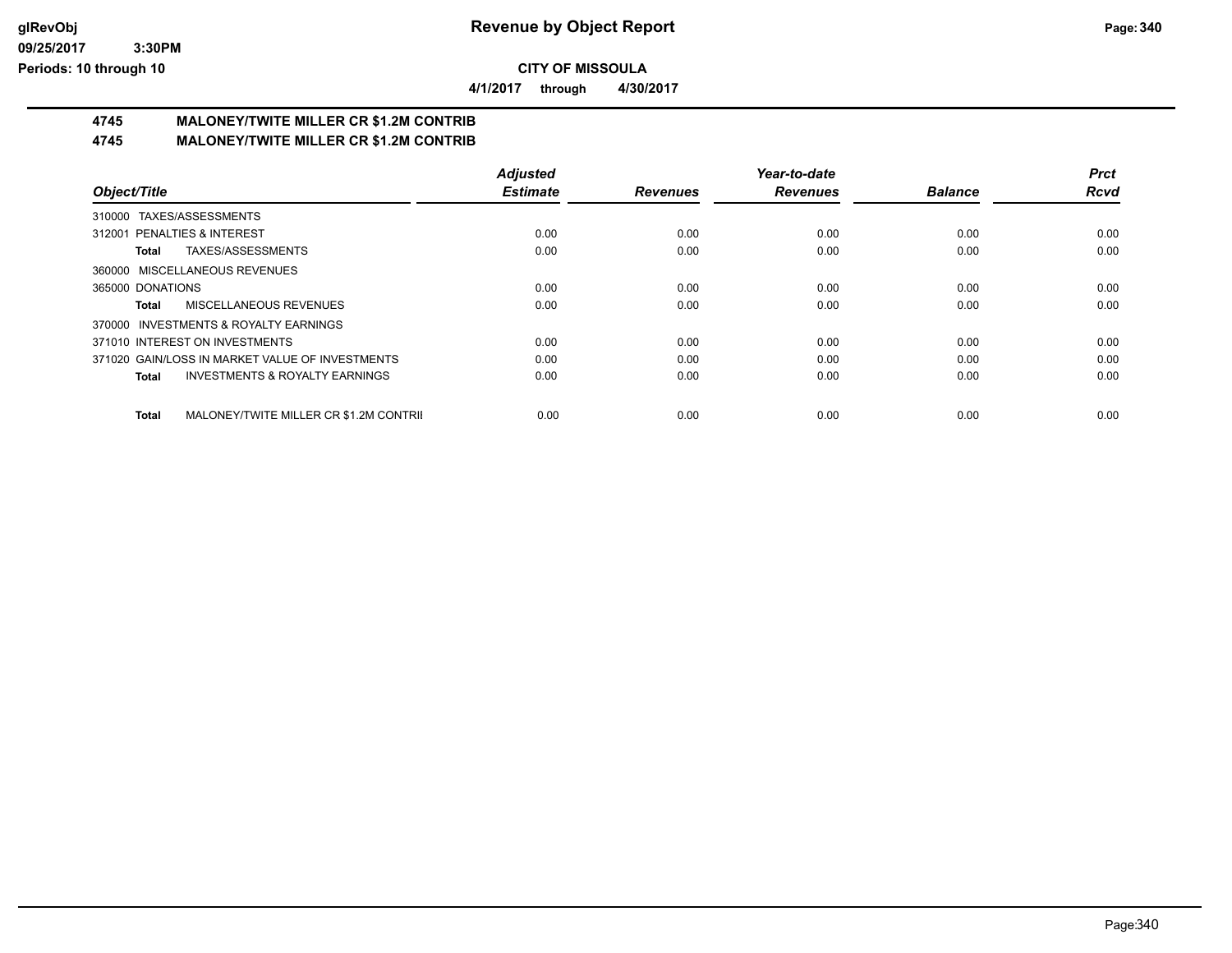**4/1/2017 through 4/30/2017**

#### **4745 MALONEY/TWITE MILLER CR \$1.2M CONTRIB**

| Object/Title                                          | <b>Adjusted</b><br><b>Estimate</b> | <b>Revenues</b> | Year-to-date<br><b>Revenues</b> | <b>Balance</b> | <b>Prct</b><br><b>Rcvd</b> |
|-------------------------------------------------------|------------------------------------|-----------------|---------------------------------|----------------|----------------------------|
|                                                       |                                    |                 |                                 |                |                            |
| 310000 TAXES/ASSESSMENTS                              |                                    |                 |                                 |                |                            |
| 312001 PENALTIES & INTEREST                           | 0.00                               | 0.00            | 0.00                            | 0.00           | 0.00                       |
| TAXES/ASSESSMENTS<br>Total                            | 0.00                               | 0.00            | 0.00                            | 0.00           | 0.00                       |
| 360000 MISCELLANEOUS REVENUES                         |                                    |                 |                                 |                |                            |
| 365000 DONATIONS                                      | 0.00                               | 0.00            | 0.00                            | 0.00           | 0.00                       |
| MISCELLANEOUS REVENUES<br>Total                       | 0.00                               | 0.00            | 0.00                            | 0.00           | 0.00                       |
| 370000 INVESTMENTS & ROYALTY EARNINGS                 |                                    |                 |                                 |                |                            |
| 371010 INTEREST ON INVESTMENTS                        | 0.00                               | 0.00            | 0.00                            | 0.00           | 0.00                       |
| 371020 GAIN/LOSS IN MARKET VALUE OF INVESTMENT        | 0.00                               | 0.00            | 0.00                            | 0.00           | 0.00                       |
| <b>INVESTMENTS &amp; ROYALTY EARNINGS</b><br>Total    | 0.00                               | 0.00            | 0.00                            | 0.00           | 0.00                       |
|                                                       |                                    |                 |                                 |                |                            |
| MALONEY/TWITE MILLER CR \$1.2M CONTRI<br><b>Total</b> | 0.00                               | 0.00            | 0.00                            | 0.00           | 0.00                       |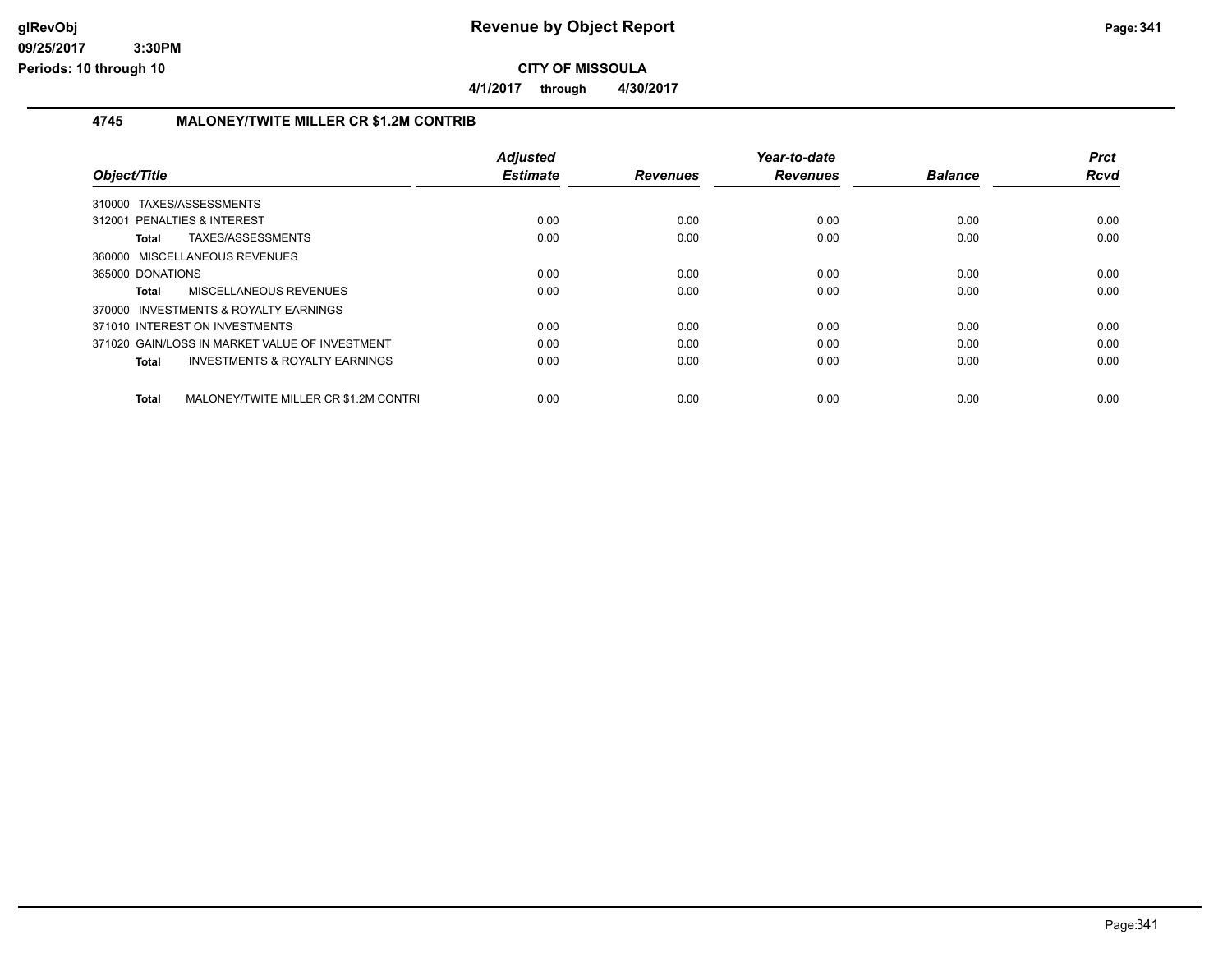**4/1/2017 through 4/30/2017**

#### **4941 HILLVIEW WAY CONSTRUCTION**

#### **4941 HILLVIEW WAY CONSTRUCTION**

|                                         | <b>Adjusted</b> |                 | Year-to-date    |                | <b>Prct</b> |
|-----------------------------------------|-----------------|-----------------|-----------------|----------------|-------------|
| Object/Title                            | <b>Estimate</b> | <b>Revenues</b> | <b>Revenues</b> | <b>Balance</b> | <b>Rcvd</b> |
| 360000 MISCELLANEOUS REVENUES           |                 |                 |                 |                |             |
| 360010 MISCELLANEOUS                    | 0.00            | 0.00            | 7.690.59        | -7.690.59      | 0.00        |
| MISCELLANEOUS REVENUES<br>Total         | 0.00            | 0.00            | 7,690.59        | $-7,690.59$    | 0.00        |
| 370000 INVESTMENTS & ROYALTY EARNINGS   |                 |                 |                 |                |             |
| 371010 INTEREST ON INVESTMENTS          | 0.00            | 0.00            | 0.00            | 0.00           | 0.00        |
| INVESTMENTS & ROYALTY EARNINGS<br>Total | 0.00            | 0.00            | 0.00            | 0.00           | 0.00        |
| 380000 OTHER FINANCING SOURCES          |                 |                 |                 |                |             |
| 381030 SID BONDS PROCEEDS               | 2.550.000.00    | 0.00            | 2.527.050.00    | 22.950.00      | 99.10       |
| OTHER FINANCING SOURCES<br>Total        | 2,550,000.00    | 0.00            | 2,527,050.00    | 22.950.00      | 99.10       |
| HILLVIEW WAY CONSTRUCTION<br>Total      | 2.550.000.00    | 0.00            | 2.534.740.59    | 15.259.41      | 99.40       |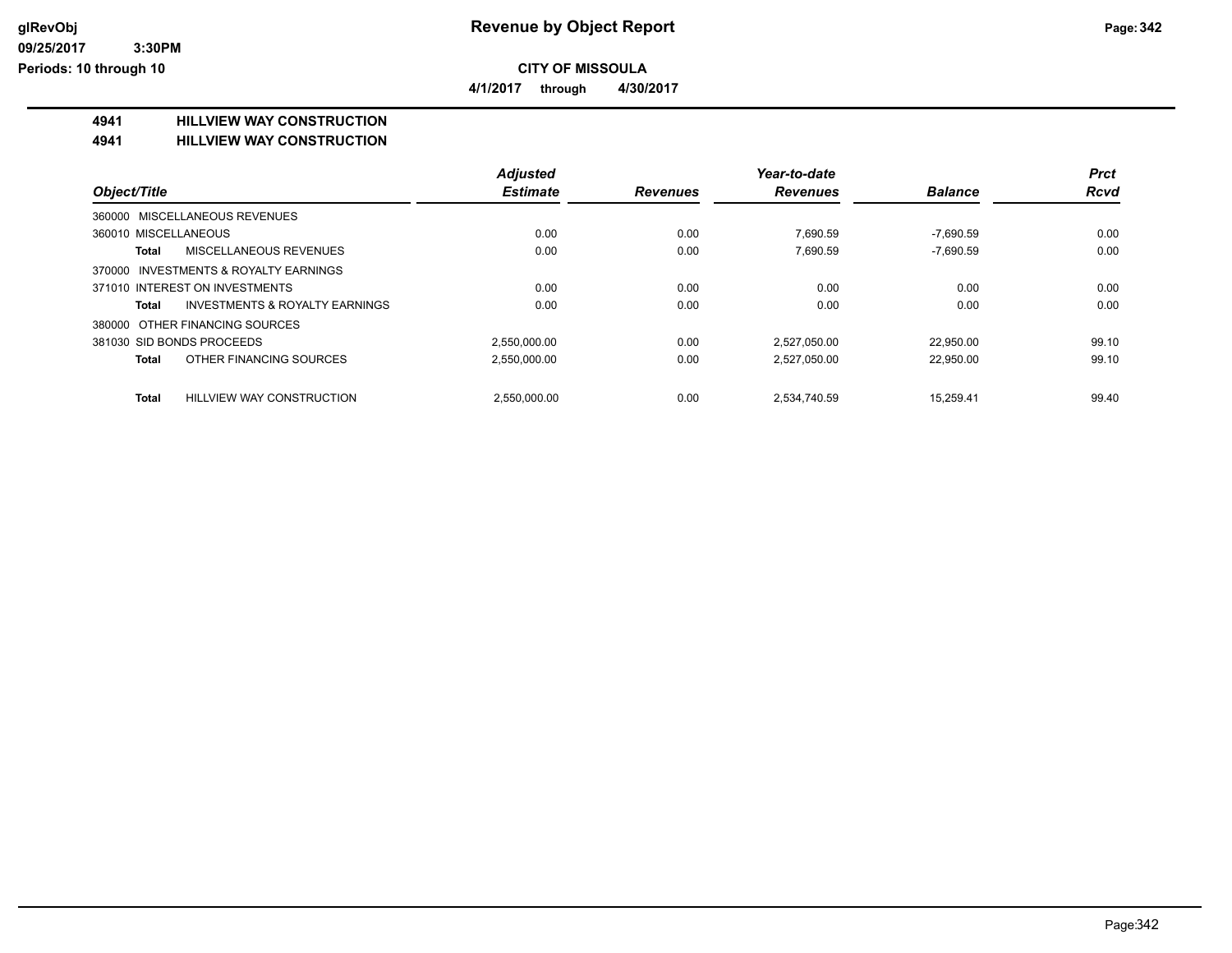**4/1/2017 through 4/30/2017**

#### **4941 HILLVIEW WAY CONSTRUCTION**

| Object/Title                                        | <b>Adjusted</b><br><b>Estimate</b> | <b>Revenues</b> | Year-to-date<br><b>Revenues</b> | <b>Balance</b> | <b>Prct</b><br><b>Rcvd</b> |
|-----------------------------------------------------|------------------------------------|-----------------|---------------------------------|----------------|----------------------------|
| 360000 MISCELLANEOUS REVENUES                       |                                    |                 |                                 |                |                            |
| 360010 MISCELLANEOUS                                | 0.00                               | 0.00            | 7.690.59                        | -7.690.59      | 0.00                       |
| MISCELLANEOUS REVENUES<br><b>Total</b>              | 0.00                               | 0.00            | 7.690.59                        | $-7.690.59$    | 0.00                       |
| <b>INVESTMENTS &amp; ROYALTY EARNINGS</b><br>370000 |                                    |                 |                                 |                |                            |
| 371010 INTEREST ON INVESTMENTS                      | 0.00                               | 0.00            | 0.00                            | 0.00           | 0.00                       |
| <b>INVESTMENTS &amp; ROYALTY EARNINGS</b><br>Total  | 0.00                               | 0.00            | 0.00                            | 0.00           | 0.00                       |
| OTHER FINANCING SOURCES<br>380000                   |                                    |                 |                                 |                |                            |
| 381030 SID BONDS PROCEEDS                           | 2,550,000.00                       | 0.00            | 2,527,050.00                    | 22,950.00      | 99.10                      |
| OTHER FINANCING SOURCES<br><b>Total</b>             | 2,550,000.00                       | 0.00            | 2,527,050.00                    | 22.950.00      | 99.10                      |
| HILLVIEW WAY CONSTRUCTION<br><b>Total</b>           | 2.550.000.00                       | 0.00            | 2.534.740.59                    | 15.259.41      | 99.40                      |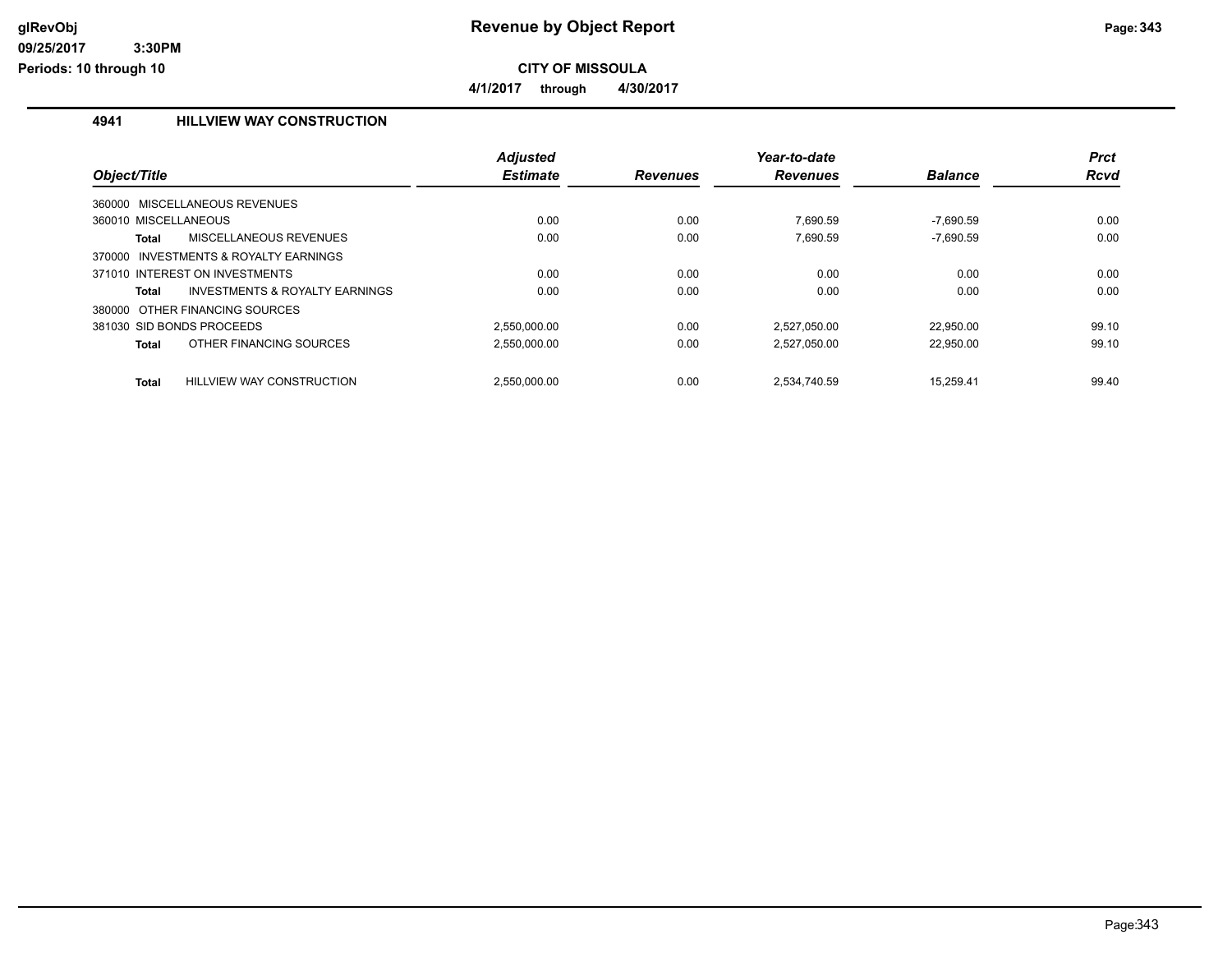**4/1/2017 through 4/30/2017**

# **4944 RATTLESNAKE SEWER COLLECTION (544)**

# **4944 RATTLESNAKE SEWER COLLECTION (544)**

|                                                     | <b>Adjusted</b> |                 | Year-to-date    |                | <b>Prct</b> |
|-----------------------------------------------------|-----------------|-----------------|-----------------|----------------|-------------|
| Object/Title                                        | <b>Estimate</b> | <b>Revenues</b> | <b>Revenues</b> | <b>Balance</b> | <b>Rcvd</b> |
| <b>INTERGOVERNMENTAL REVENUES</b><br>330000         |                 |                 |                 |                |             |
| 331090 EPA GRANT                                    | 0.00            | 0.00            | 0.00            | 0.00           | 0.00        |
| 334120 TSEP GRANT                                   | 0.00            | 0.00            | 0.00            | 0.00           | 0.00        |
| 334121 DNRC GRANT                                   | 0.00            | 0.00            | 0.00            | 0.00           | 0.00        |
| 334990 ARRA FUNDING                                 | 0.00            | 0.00            | 0.00            | 0.00           | 0.00        |
| 334992 ARRA LOAN                                    | 0.00            | 0.00            | 0.00            | 0.00           | 0.00        |
| <b>INTERGOVERNMENTAL REVENUES</b><br><b>Total</b>   | 0.00            | 0.00            | 0.00            | 0.00           | 0.00        |
| <b>INVESTMENTS &amp; ROYALTY EARNINGS</b><br>370000 |                 |                 |                 |                |             |
| 371010 INTEREST ON INVESTMENTS                      | 0.00            | 0.00            | 0.00            | 0.00           | 0.00        |
| <b>INVESTMENTS &amp; ROYALTY EARNINGS</b><br>Total  | 0.00            | 0.00            | 0.00            | 0.00           | 0.00        |
| 380000 OTHER FINANCING SOURCES                      |                 |                 |                 |                |             |
| 381010 BOND PROCEEDS                                | 0.00            | 0.00            | 0.00            | 0.00           | 0.00        |
| 381020 REVENUE BONDS                                | 0.00            | 0.00            | 0.00            | 0.00           | 0.00        |
| 381030 SID BONDS PROCEEDS                           | 0.00            | 0.00            | 0.00            | 0.00           | 0.00        |
| OTHER FINANCING SOURCES<br><b>Total</b>             | 0.00            | 0.00            | 0.00            | 0.00           | 0.00        |
| RATTLESNAKE SEWER COLLECTION (544)<br>Total         | 0.00            | 0.00            | 0.00            | 0.00           | 0.00        |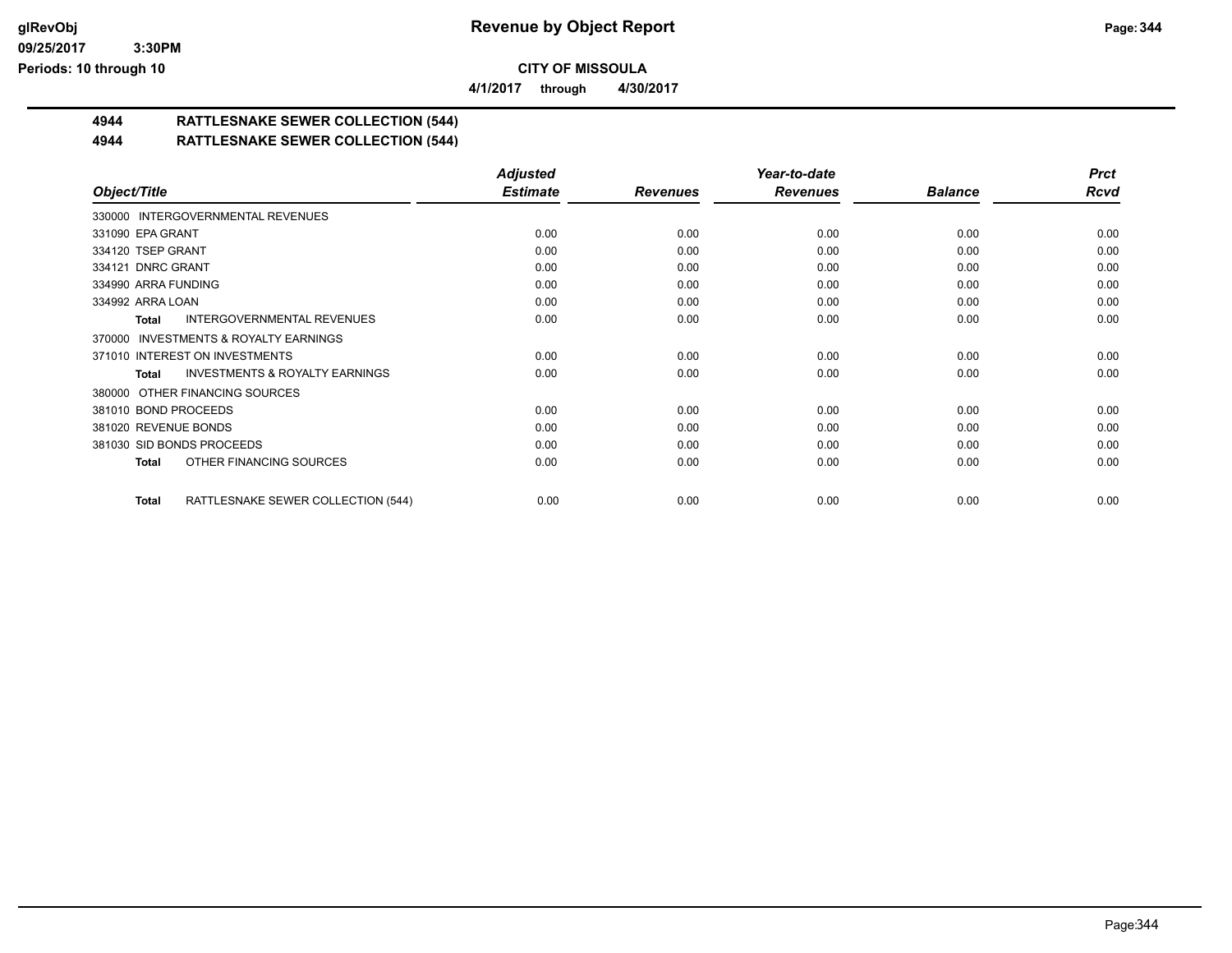**4/1/2017 through 4/30/2017**

#### **4944 RATTLESNAKE SEWER COLLECTION (544)**

|                                                     | <b>Adjusted</b> |                 | Year-to-date    |                | <b>Prct</b> |
|-----------------------------------------------------|-----------------|-----------------|-----------------|----------------|-------------|
| Object/Title                                        | <b>Estimate</b> | <b>Revenues</b> | <b>Revenues</b> | <b>Balance</b> | Rcvd        |
| 330000 INTERGOVERNMENTAL REVENUES                   |                 |                 |                 |                |             |
| 331090 EPA GRANT                                    | 0.00            | 0.00            | 0.00            | 0.00           | 0.00        |
| 334120 TSEP GRANT                                   | 0.00            | 0.00            | 0.00            | 0.00           | 0.00        |
| 334121 DNRC GRANT                                   | 0.00            | 0.00            | 0.00            | 0.00           | 0.00        |
| 334990 ARRA FUNDING                                 | 0.00            | 0.00            | 0.00            | 0.00           | 0.00        |
| 334992 ARRA LOAN                                    | 0.00            | 0.00            | 0.00            | 0.00           | 0.00        |
| <b>INTERGOVERNMENTAL REVENUES</b><br>Total          | 0.00            | 0.00            | 0.00            | 0.00           | 0.00        |
| <b>INVESTMENTS &amp; ROYALTY EARNINGS</b><br>370000 |                 |                 |                 |                |             |
| 371010 INTEREST ON INVESTMENTS                      | 0.00            | 0.00            | 0.00            | 0.00           | 0.00        |
| <b>INVESTMENTS &amp; ROYALTY EARNINGS</b><br>Total  | 0.00            | 0.00            | 0.00            | 0.00           | 0.00        |
| 380000 OTHER FINANCING SOURCES                      |                 |                 |                 |                |             |
| 381010 BOND PROCEEDS                                | 0.00            | 0.00            | 0.00            | 0.00           | 0.00        |
| 381020 REVENUE BONDS                                | 0.00            | 0.00            | 0.00            | 0.00           | 0.00        |
| 381030 SID BONDS PROCEEDS                           | 0.00            | 0.00            | 0.00            | 0.00           | 0.00        |
| OTHER FINANCING SOURCES<br><b>Total</b>             | 0.00            | 0.00            | 0.00            | 0.00           | 0.00        |
| RATTLESNAKE SEWER COLLECTION (544)<br><b>Total</b>  | 0.00            | 0.00            | 0.00            | 0.00           | 0.00        |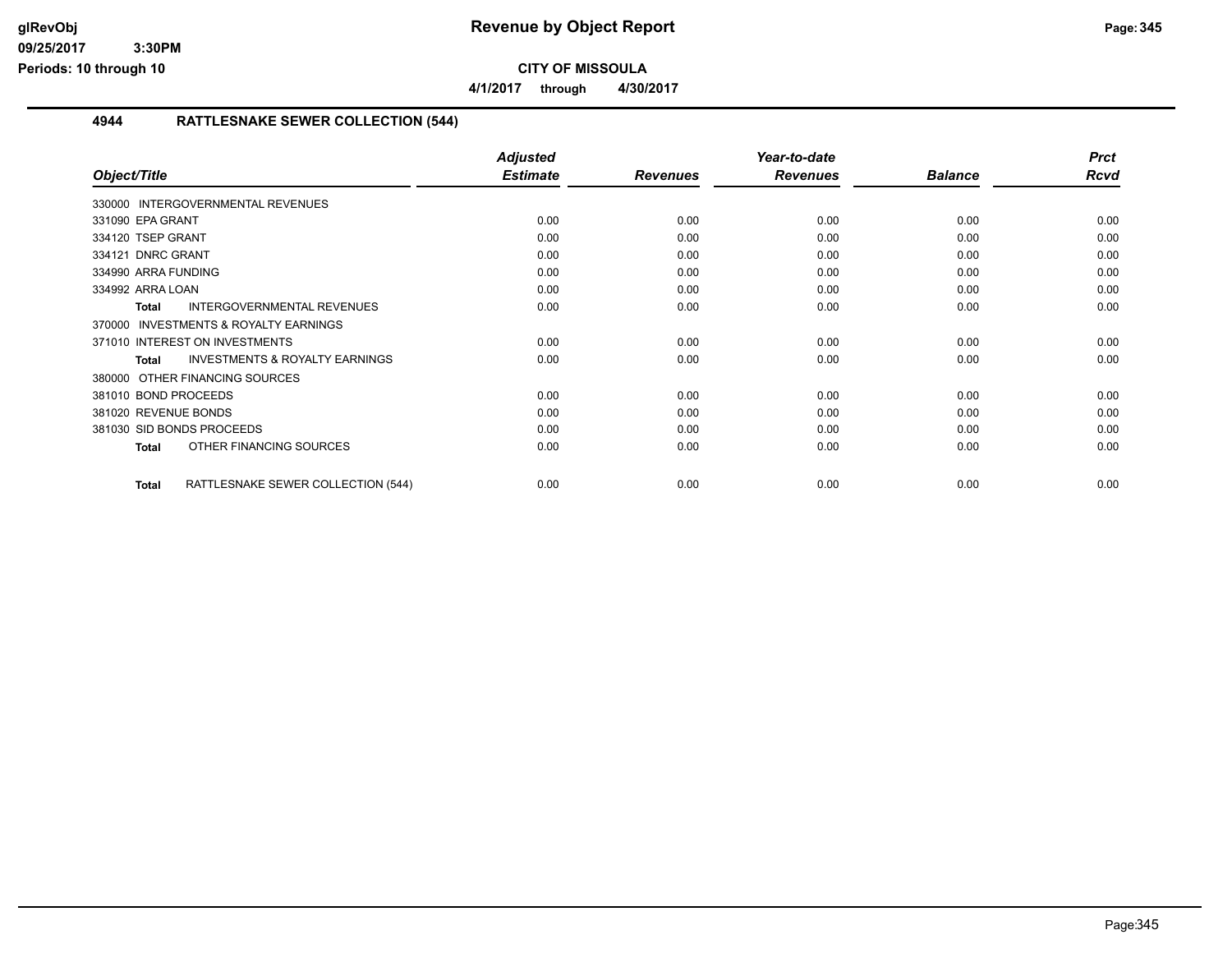**4/1/2017 through 4/30/2017**

## **4945 PHILLIPS ST TRAFFIC CALMING**

**4945 PHILLIPS ST TRAFFIC CALMING**

|                                                | <b>Adjusted</b> |                 | Year-to-date    |                | <b>Prct</b> |
|------------------------------------------------|-----------------|-----------------|-----------------|----------------|-------------|
| Object/Title                                   | <b>Estimate</b> | <b>Revenues</b> | <b>Revenues</b> | <b>Balance</b> | <b>Rcvd</b> |
| 370000 INVESTMENTS & ROYALTY EARNINGS          |                 |                 |                 |                |             |
| 371010 INTEREST ON INVESTMENTS                 | 0.00            | 0.00            | 0.00            | 0.00           | 0.00        |
| INVESTMENTS & ROYALTY EARNINGS<br><b>Total</b> | 0.00            | 0.00            | 0.00            | 0.00           | 0.00        |
| 380000 OTHER FINANCING SOURCES                 |                 |                 |                 |                |             |
| 381030 SID BONDS PROCEEDS                      | 0.00            | 0.00            | 0.00            | 0.00           | 0.00        |
| 383000 OPERATING TRANSFERS                     | 0.00            | 0.00            | 0.00            | 0.00           | 0.00        |
| OTHER FINANCING SOURCES<br><b>Total</b>        | 0.00            | 0.00            | 0.00            | 0.00           | 0.00        |
|                                                |                 |                 |                 |                |             |
| <b>Total</b><br>PHILLIPS ST TRAFFIC CALMING    | 0.00            | 0.00            | 0.00            | 0.00           | 0.00        |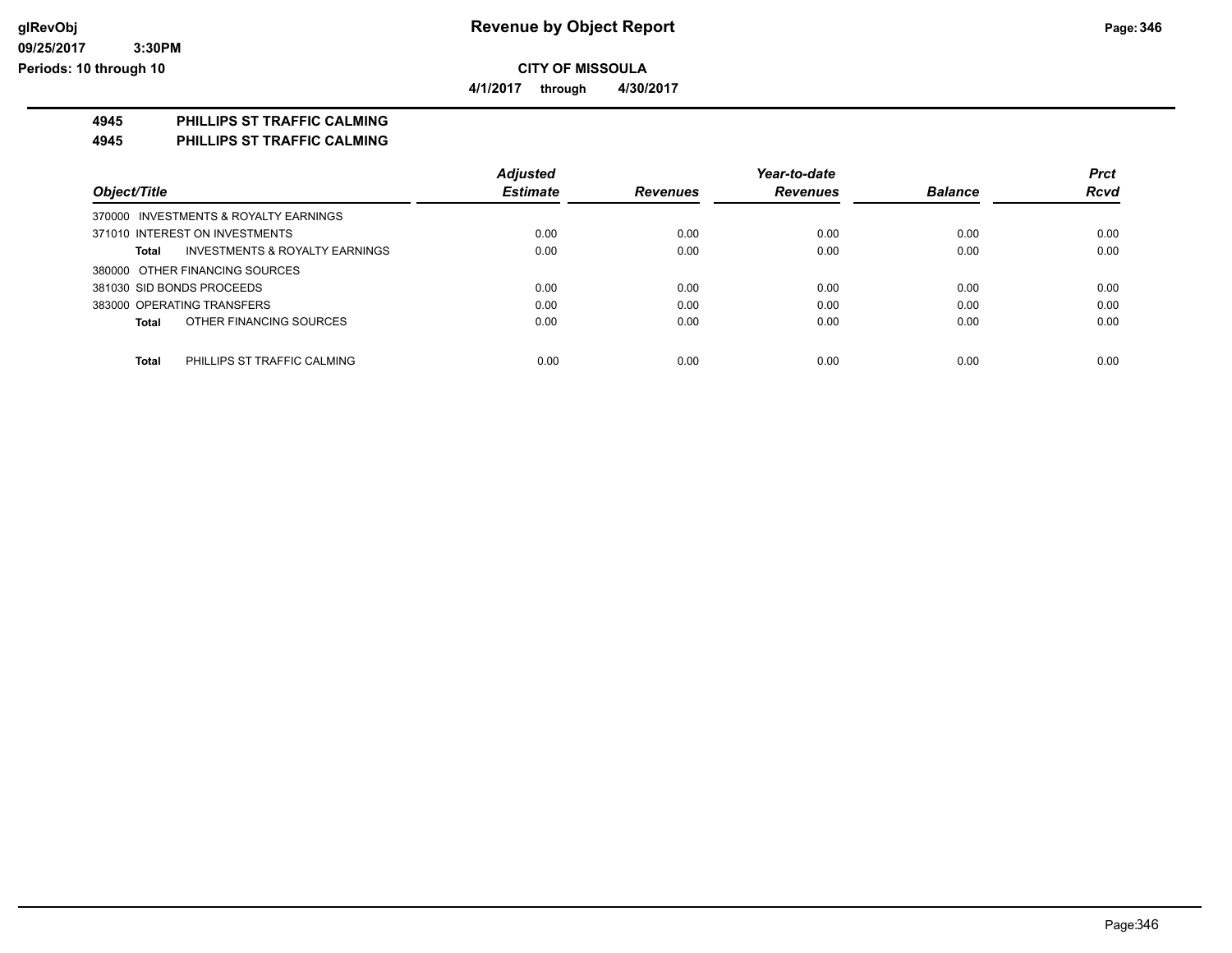**4/1/2017 through 4/30/2017**

#### **4945 PHILLIPS ST TRAFFIC CALMING**

|                                          | <b>Adjusted</b> |                 | Year-to-date    |                | <b>Prct</b> |
|------------------------------------------|-----------------|-----------------|-----------------|----------------|-------------|
| Object/Title                             | <b>Estimate</b> | <b>Revenues</b> | <b>Revenues</b> | <b>Balance</b> | <b>Rcvd</b> |
| INVESTMENTS & ROYALTY EARNINGS<br>370000 |                 |                 |                 |                |             |
| 371010 INTEREST ON INVESTMENTS           | 0.00            | 0.00            | 0.00            | 0.00           | 0.00        |
| INVESTMENTS & ROYALTY EARNINGS<br>Total  | 0.00            | 0.00            | 0.00            | 0.00           | 0.00        |
| 380000 OTHER FINANCING SOURCES           |                 |                 |                 |                |             |
| 381030 SID BONDS PROCEEDS                | 0.00            | 0.00            | 0.00            | 0.00           | 0.00        |
| 383000 OPERATING TRANSFERS               | 0.00            | 0.00            | 0.00            | 0.00           | 0.00        |
| OTHER FINANCING SOURCES<br>Total         | 0.00            | 0.00            | 0.00            | 0.00           | 0.00        |
|                                          |                 |                 |                 |                |             |
| Total<br>PHILLIPS ST TRAFFIC CALMING     | 0.00            | 0.00            | 0.00            | 0.00           | 0.00        |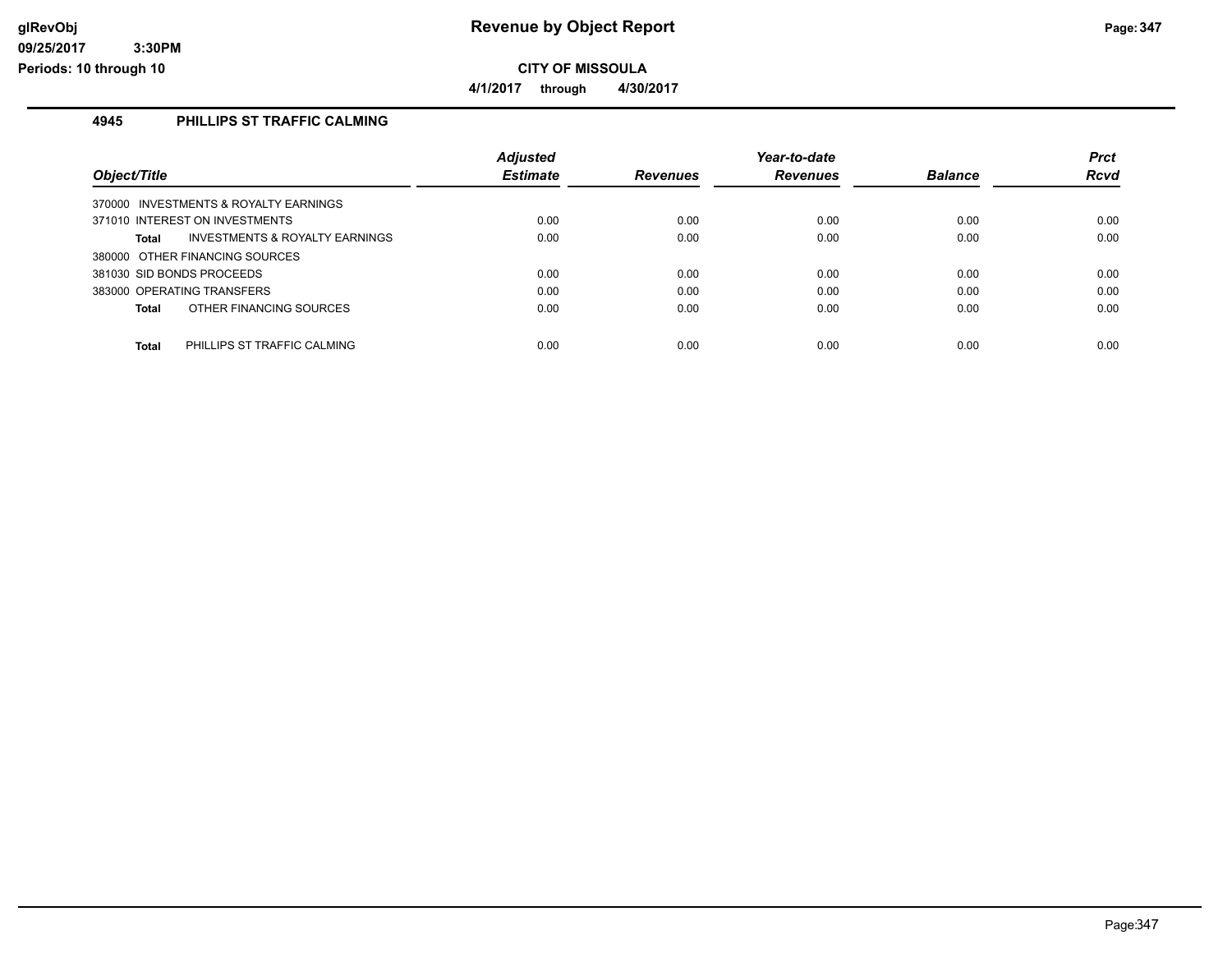**4/1/2017 through 4/30/2017**

# **4946 PATTEE CREEK DR. TRAFFIC CALMING**

# **4946 PATTEE CREEK DR. TRAFFIC CALMING**

|                                           | <b>Adjusted</b> |                 | Year-to-date    |                | <b>Prct</b> |
|-------------------------------------------|-----------------|-----------------|-----------------|----------------|-------------|
| Object/Title                              | <b>Estimate</b> | <b>Revenues</b> | <b>Revenues</b> | <b>Balance</b> | <b>Rcvd</b> |
| 370000 INVESTMENTS & ROYALTY EARNINGS     |                 |                 |                 |                |             |
| 371010 INTEREST ON INVESTMENTS            | 0.00            | 0.00            | 0.00            | 0.00           | 0.00        |
| INVESTMENTS & ROYALTY EARNINGS<br>Total   | 0.00            | 0.00            | 0.00            | 0.00           | 0.00        |
| 380000 OTHER FINANCING SOURCES            |                 |                 |                 |                |             |
| 381030 SID BONDS PROCEEDS                 | 0.00            | 0.00            | 0.00            | 0.00           | 0.00        |
| 383000 OPERATING TRANSFERS                | 0.00            | 0.00            | 0.00            | 0.00           | 0.00        |
| OTHER FINANCING SOURCES<br>Total          | 0.00            | 0.00            | 0.00            | 0.00           | 0.00        |
|                                           |                 |                 |                 |                |             |
| Total<br>PATTEE CREEK DR. TRAFFIC CALMING | 0.00            | 0.00            | 0.00            | 0.00           | 0.00        |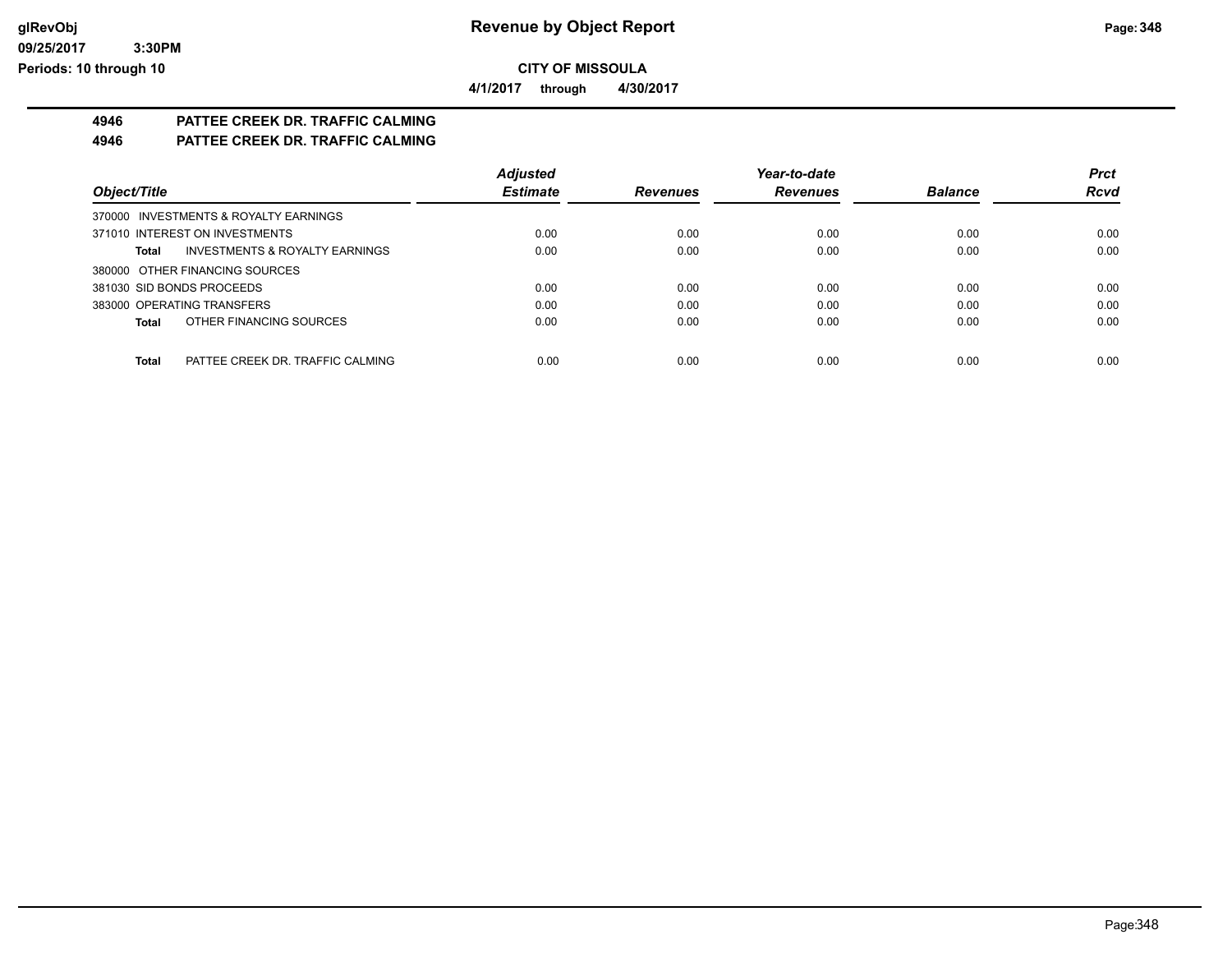**4/1/2017 through 4/30/2017**

#### **4946 PATTEE CREEK DR. TRAFFIC CALMING**

|                                                  | <b>Adjusted</b> |                 | Year-to-date    |                | <b>Prct</b> |
|--------------------------------------------------|-----------------|-----------------|-----------------|----------------|-------------|
| Object/Title                                     | <b>Estimate</b> | <b>Revenues</b> | <b>Revenues</b> | <b>Balance</b> | <b>Rcvd</b> |
| 370000 INVESTMENTS & ROYALTY EARNINGS            |                 |                 |                 |                |             |
| 371010 INTEREST ON INVESTMENTS                   | 0.00            | 0.00            | 0.00            | 0.00           | 0.00        |
| INVESTMENTS & ROYALTY EARNINGS<br><b>Total</b>   | 0.00            | 0.00            | 0.00            | 0.00           | 0.00        |
| 380000 OTHER FINANCING SOURCES                   |                 |                 |                 |                |             |
| 381030 SID BONDS PROCEEDS                        | 0.00            | 0.00            | 0.00            | 0.00           | 0.00        |
| 383000 OPERATING TRANSFERS                       | 0.00            | 0.00            | 0.00            | 0.00           | 0.00        |
| OTHER FINANCING SOURCES<br><b>Total</b>          | 0.00            | 0.00            | 0.00            | 0.00           | 0.00        |
|                                                  |                 |                 |                 |                |             |
| <b>Total</b><br>PATTEE CREEK DR. TRAFFIC CALMING | 0.00            | 0.00            | 0.00            | 0.00           | 0.00        |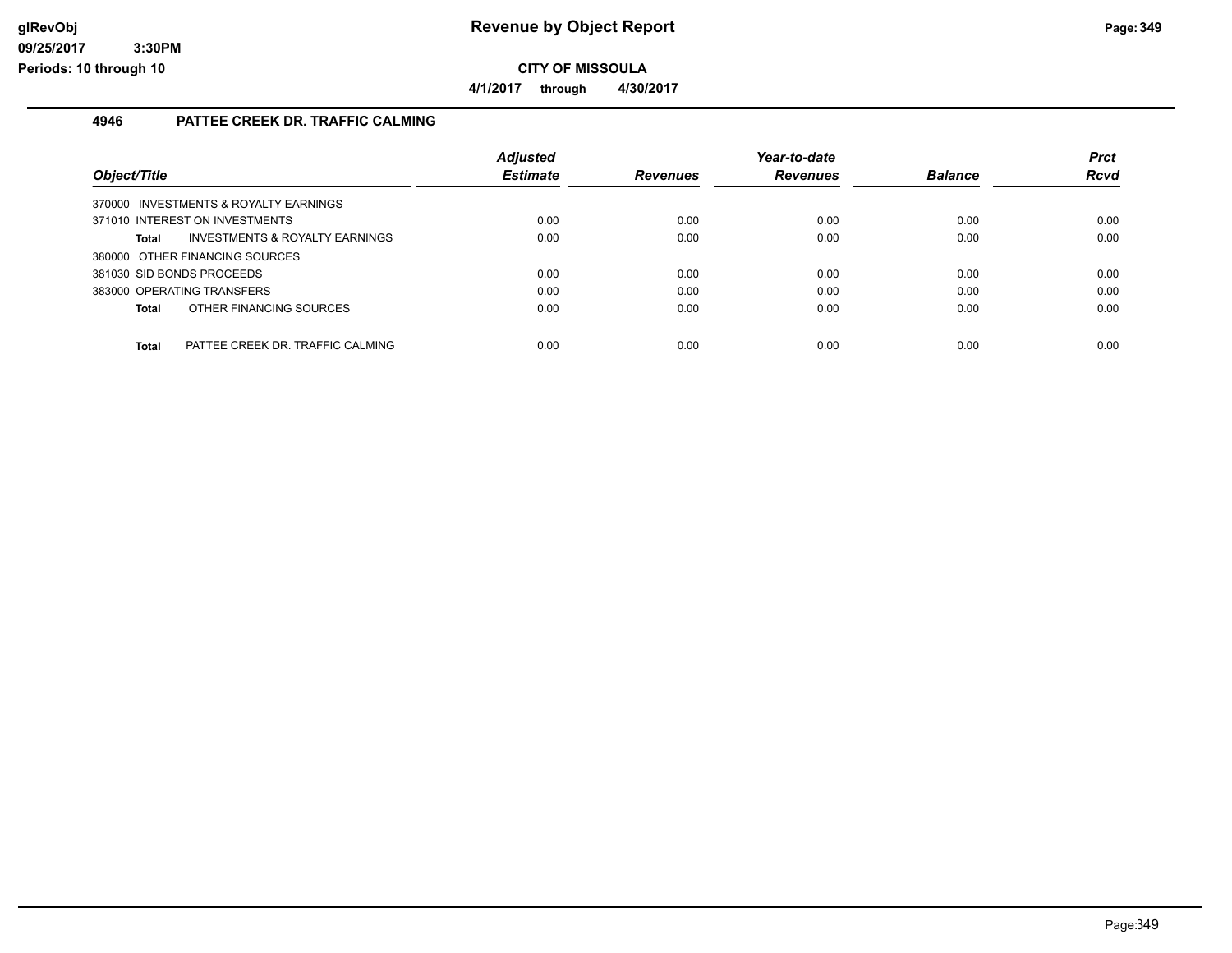**4/1/2017 through 4/30/2017**

# **4948 STORMWATER OUTFALL RETROFITS**

#### **4948 STORMWATER OUTFALL RETROFITS**

|                     |                                     | <b>Adjusted</b> |                 | Year-to-date    |                | <b>Prct</b> |
|---------------------|-------------------------------------|-----------------|-----------------|-----------------|----------------|-------------|
| Object/Title        |                                     | <b>Estimate</b> | <b>Revenues</b> | <b>Revenues</b> | <b>Balance</b> | Rcvd        |
|                     | 330000 INTERGOVERNMENTAL REVENUES   |                 |                 |                 |                |             |
| 334121 DNRC GRANT   |                                     | 0.00            | 0.00            | 2.754.00        | $-2.754.00$    | 0.00        |
|                     | 337003 HEALTH DEPT-STORM WATER MGMT | 0.00            | 0.00            | 20,000.00       | $-20.000.00$   | 0.00        |
| 337004 MRA GRANTS   |                                     | 0.00            | 0.00            | 0.00            | 0.00           | 0.00        |
| Total               | INTERGOVERNMENTAL REVENUES          | 0.00            | 0.00            | 22,754.00       | $-22,754.00$   | 0.00        |
|                     | 380000 OTHER FINANCING SOURCES      |                 |                 |                 |                |             |
| 383014 TRANS FR MRA |                                     | 0.00            | 0.00            | 0.00            | 0.00           | 0.00        |
| 383015 TRANS FR MPC |                                     | 0.00            | 0.00            | 25,000.00       | $-25.000.00$   | 0.00        |
| <b>Total</b>        | OTHER FINANCING SOURCES             | 0.00            | 0.00            | 25,000.00       | $-25.000.00$   | 0.00        |
| <b>Total</b>        | STORMWATER OUTFALL RETROFITS        | 0.00            | 0.00            | 47.754.00       | -47.754.00     | 0.00        |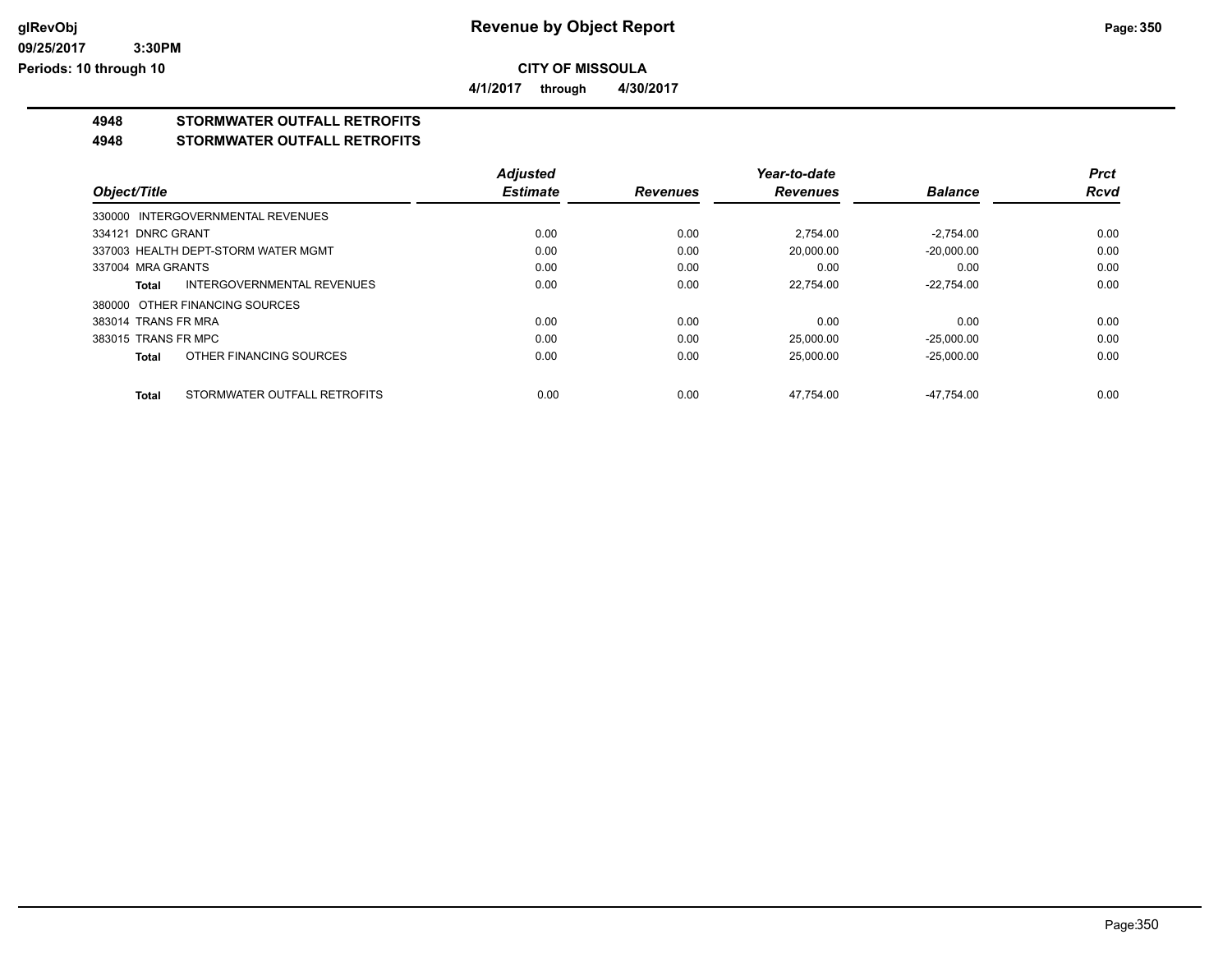**4/1/2017 through 4/30/2017**

#### **4948 STORMWATER OUTFALL RETROFITS**

| Object/Title                                 | <b>Adjusted</b><br><b>Estimate</b> | <b>Revenues</b> | Year-to-date<br><b>Revenues</b> | <b>Balance</b> | <b>Prct</b><br><b>Rcvd</b> |
|----------------------------------------------|------------------------------------|-----------------|---------------------------------|----------------|----------------------------|
| 330000 INTERGOVERNMENTAL REVENUES            |                                    |                 |                                 |                |                            |
|                                              |                                    |                 |                                 |                |                            |
| 334121 DNRC GRANT                            | 0.00                               | 0.00            | 2.754.00                        | $-2.754.00$    | 0.00                       |
| 337003 HEALTH DEPT-STORM WATER MGMT          | 0.00                               | 0.00            | 20.000.00                       | $-20.000.00$   | 0.00                       |
| 337004 MRA GRANTS                            | 0.00                               | 0.00            | 0.00                            | 0.00           | 0.00                       |
| INTERGOVERNMENTAL REVENUES<br><b>Total</b>   | 0.00                               | 0.00            | 22,754.00                       | $-22,754.00$   | 0.00                       |
| 380000 OTHER FINANCING SOURCES               |                                    |                 |                                 |                |                            |
| 383014 TRANS FR MRA                          | 0.00                               | 0.00            | 0.00                            | 0.00           | 0.00                       |
| 383015 TRANS FR MPC                          | 0.00                               | 0.00            | 25,000.00                       | $-25.000.00$   | 0.00                       |
| OTHER FINANCING SOURCES<br><b>Total</b>      | 0.00                               | 0.00            | 25,000.00                       | $-25,000.00$   | 0.00                       |
| STORMWATER OUTFALL RETROFITS<br><b>Total</b> | 0.00                               | 0.00            | 47.754.00                       | $-47.754.00$   | 0.00                       |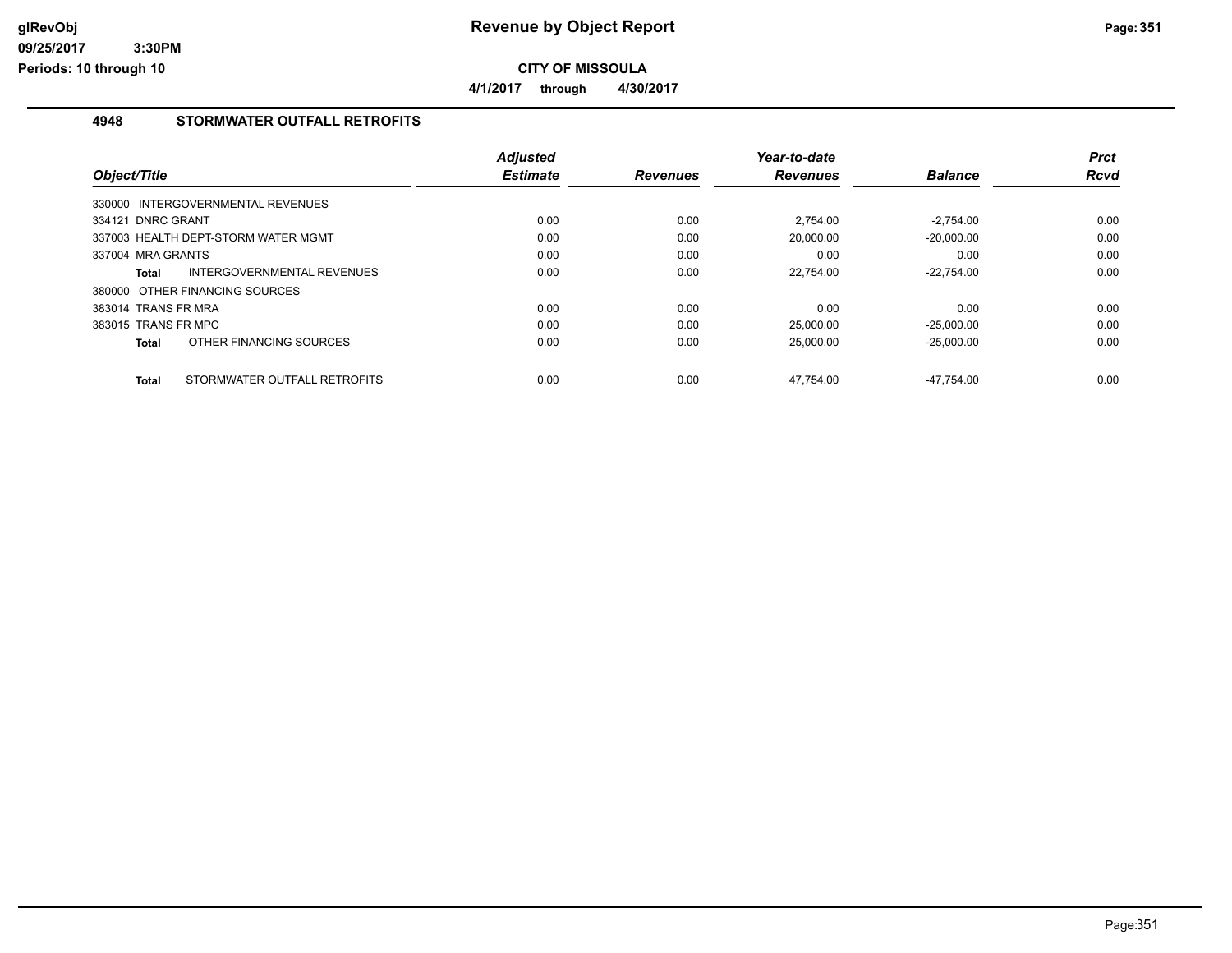**4/1/2017 through 4/30/2017**

**4949 WAYFINDING PROJECT**

**4949 WAYFINDING PROJECT**

|                                        | <b>Adjusted</b> |                 | Year-to-date    |                | <b>Prct</b> |
|----------------------------------------|-----------------|-----------------|-----------------|----------------|-------------|
| Object/Title                           | <b>Estimate</b> | <b>Revenues</b> | <b>Revenues</b> | <b>Balance</b> | <b>Rcvd</b> |
| 330000 INTERGOVERNMENTAL REVENUES      |                 |                 |                 |                |             |
| 334125 FWP GRANT                       | 0.00            | 0.00            | 11.997.08       | $-11.997.08$   | 0.00        |
| INTERGOVERNMENTAL REVENUES<br>Total    | 0.00            | 0.00            | 11,997.08       | $-11,997.08$   | 0.00        |
| 360000 MISCELLANEOUS REVENUES          |                 |                 |                 |                |             |
| 365000 DONATIONS                       | 0.00            | 0.00            | 0.00            | 0.00           | 0.00        |
| <b>MISCELLANEOUS REVENUES</b><br>Total | 0.00            | 0.00            | 0.00            | 0.00           | 0.00        |
| 380000 OTHER FINANCING SOURCES         |                 |                 |                 |                |             |
| 383042 TRANSFERS FROM OTHER FUNDS      | 0.00            | 0.00            | 0.00            | 0.00           | 0.00        |
| OTHER FINANCING SOURCES<br>Total       | 0.00            | 0.00            | 0.00            | 0.00           | 0.00        |
| <b>WAYFINDING PROJECT</b><br>Total     | 0.00            | 0.00            | 11.997.08       | $-11,997.08$   | 0.00        |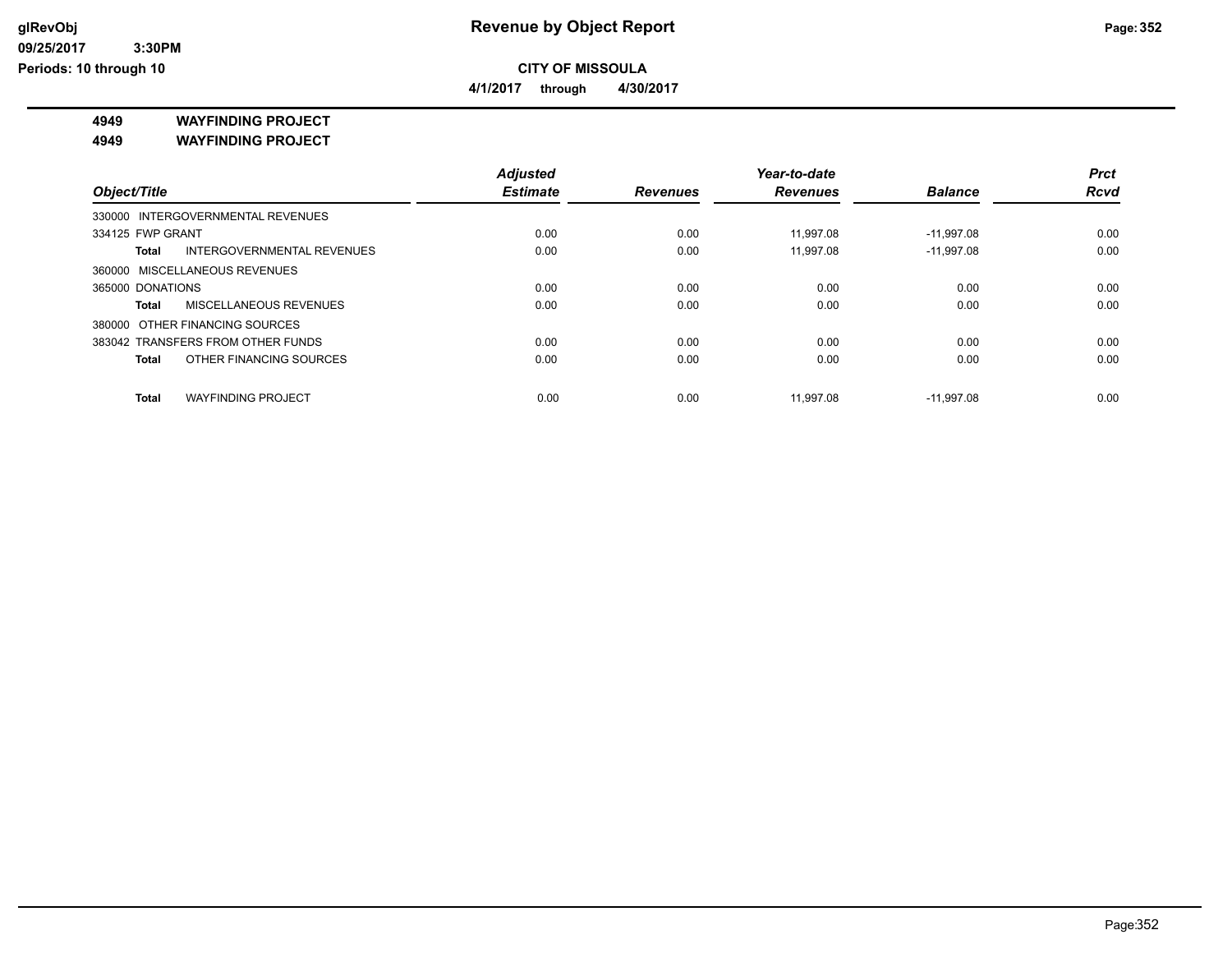**4/1/2017 through 4/30/2017**

#### **4949 WAYFINDING PROJECT**

|                                           | <b>Adjusted</b> |                 | Year-to-date    |                | <b>Prct</b> |
|-------------------------------------------|-----------------|-----------------|-----------------|----------------|-------------|
| Object/Title                              | <b>Estimate</b> | <b>Revenues</b> | <b>Revenues</b> | <b>Balance</b> | <b>Rcvd</b> |
| 330000 INTERGOVERNMENTAL REVENUES         |                 |                 |                 |                |             |
| 334125 FWP GRANT                          | 0.00            | 0.00            | 11.997.08       | $-11,997.08$   | 0.00        |
| INTERGOVERNMENTAL REVENUES<br>Total       | 0.00            | 0.00            | 11.997.08       | $-11,997.08$   | 0.00        |
| 360000 MISCELLANEOUS REVENUES             |                 |                 |                 |                |             |
| 365000 DONATIONS                          | 0.00            | 0.00            | 0.00            | 0.00           | 0.00        |
| MISCELLANEOUS REVENUES<br>Total           | 0.00            | 0.00            | 0.00            | 0.00           | 0.00        |
| 380000 OTHER FINANCING SOURCES            |                 |                 |                 |                |             |
| 383042 TRANSFERS FROM OTHER FUNDS         | 0.00            | 0.00            | 0.00            | 0.00           | 0.00        |
| OTHER FINANCING SOURCES<br><b>Total</b>   | 0.00            | 0.00            | 0.00            | 0.00           | 0.00        |
| <b>WAYFINDING PROJECT</b><br><b>Total</b> | 0.00            | 0.00            | 11.997.08       | $-11.997.08$   | 0.00        |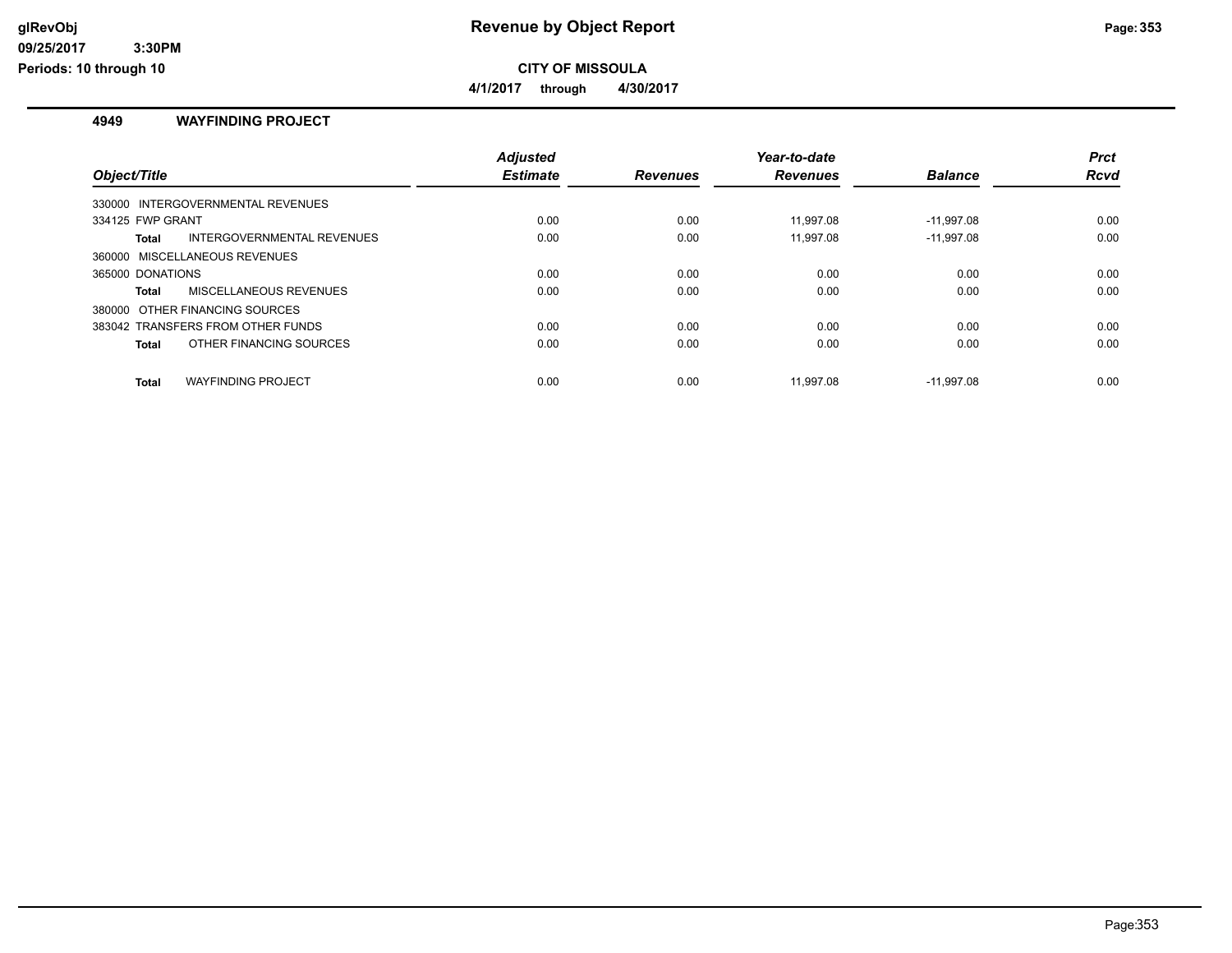**4/1/2017 through 4/30/2017**

#### **4990 ARRA ENHANCEMENTS**

**4990 ARRA ENHANCEMENTS**

|                                                    | <b>Adjusted</b> |                 | Year-to-date    |                | <b>Prct</b> |
|----------------------------------------------------|-----------------|-----------------|-----------------|----------------|-------------|
| Object/Title                                       | <b>Estimate</b> | <b>Revenues</b> | <b>Revenues</b> | <b>Balance</b> | <b>Rcvd</b> |
| 330000 INTERGOVERNMENTAL REVENUES                  |                 |                 |                 |                |             |
| 334990 ARRA FUNDING                                | 0.00            | 0.00            | 0.00            | 0.00           | 0.00        |
| INTERGOVERNMENTAL REVENUES<br><b>Total</b>         | 0.00            | 0.00            | 0.00            | 0.00           | 0.00        |
| 370000 INVESTMENTS & ROYALTY EARNINGS              |                 |                 |                 |                |             |
| 371010 INTEREST ON INVESTMENTS                     | 0.00            | 0.00            | 0.00            | 0.00           | 0.00        |
| <b>INVESTMENTS &amp; ROYALTY EARNINGS</b><br>Total | 0.00            | 0.00            | 0.00            | 0.00           | 0.00        |
|                                                    |                 |                 |                 |                |             |
| ARRA ENHANCEMENTS<br><b>Total</b>                  | 0.00            | 0.00            | 0.00            | 0.00           | 0.00        |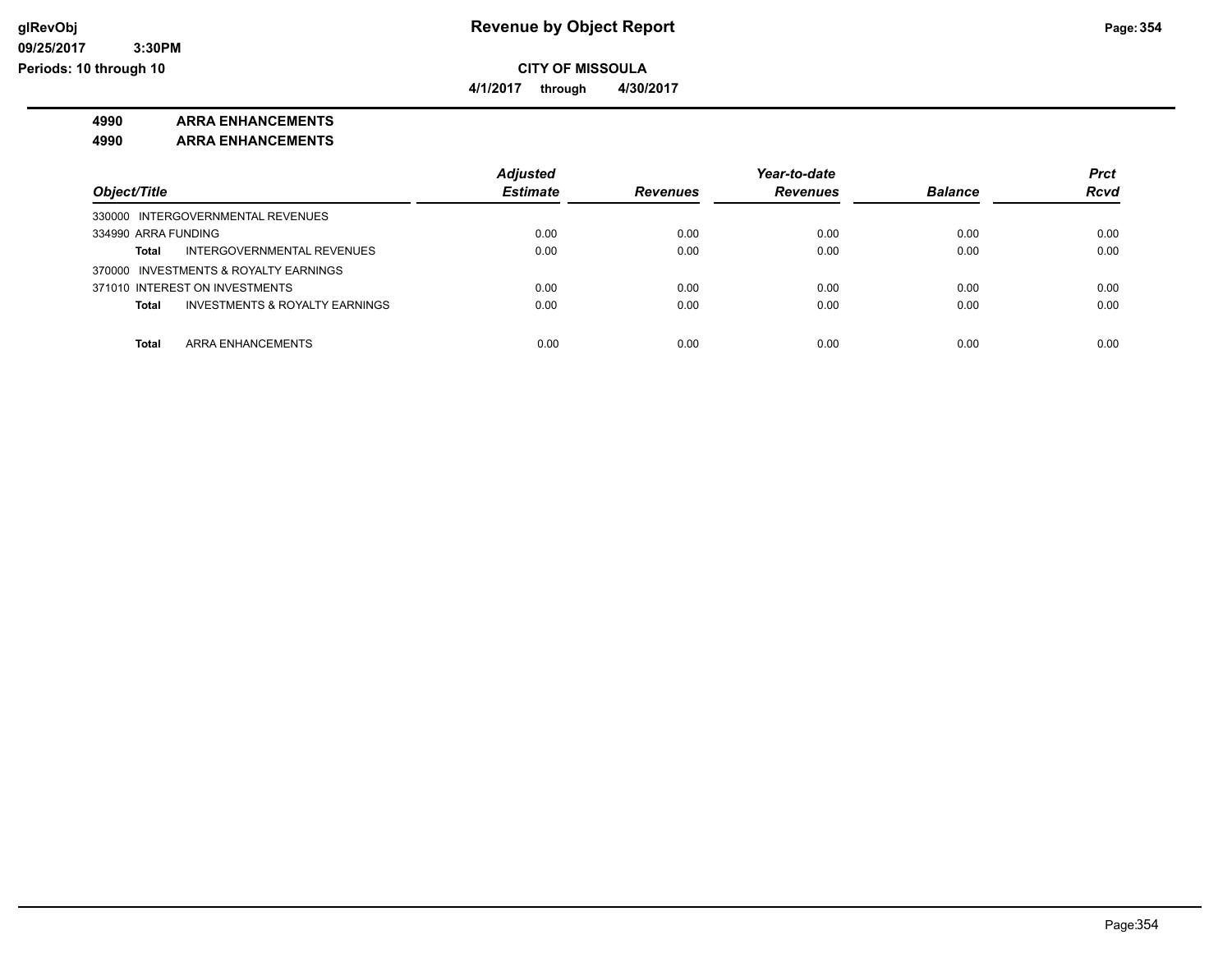**4/1/2017 through 4/30/2017**

#### **4990 ARRA ENHANCEMENTS**

| Object/Title                                              | Adjusted<br><b>Estimate</b> | <b>Revenues</b> | Year-to-date<br><b>Revenues</b> | <b>Balance</b> | <b>Prct</b><br><b>Rcvd</b> |
|-----------------------------------------------------------|-----------------------------|-----------------|---------------------------------|----------------|----------------------------|
| 330000 INTERGOVERNMENTAL REVENUES                         |                             |                 |                                 |                |                            |
| 334990 ARRA FUNDING                                       | 0.00                        | 0.00            | 0.00                            | 0.00           | 0.00                       |
| INTERGOVERNMENTAL REVENUES<br>Total                       | 0.00                        | 0.00            | 0.00                            | 0.00           | 0.00                       |
| 370000 INVESTMENTS & ROYALTY EARNINGS                     |                             |                 |                                 |                |                            |
| 371010 INTEREST ON INVESTMENTS                            | 0.00                        | 0.00            | 0.00                            | 0.00           | 0.00                       |
| <b>INVESTMENTS &amp; ROYALTY EARNINGS</b><br><b>Total</b> | 0.00                        | 0.00            | 0.00                            | 0.00           | 0.00                       |
|                                                           |                             |                 |                                 |                |                            |
| ARRA ENHANCEMENTS<br><b>Total</b>                         | 0.00                        | 0.00            | 0.00                            | 0.00           | 0.00                       |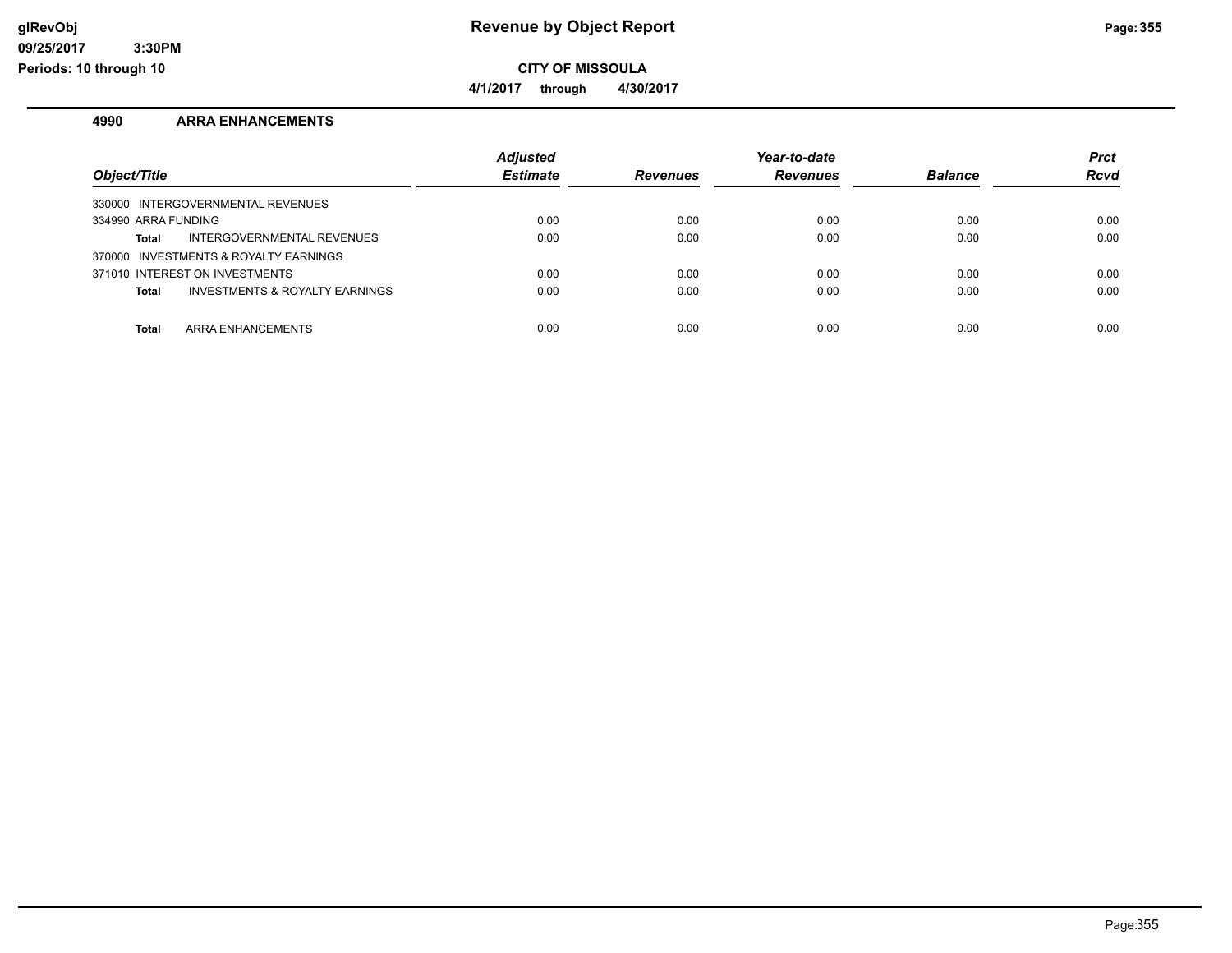**4/1/2017 through 4/30/2017**

#### **4991 ARRA HB645**

**4991 ARRA HB645**

|                                                    | <b>Adjusted</b> |                 | Year-to-date    |                | <b>Prct</b> |
|----------------------------------------------------|-----------------|-----------------|-----------------|----------------|-------------|
| Object/Title                                       | <b>Estimate</b> | <b>Revenues</b> | <b>Revenues</b> | <b>Balance</b> | <b>Rcvd</b> |
| 330000 INTERGOVERNMENTAL REVENUES                  |                 |                 |                 |                |             |
| 334991 ARRA HB645 FUNDING                          | 0.00            | 0.00            | 0.00            | 0.00           | 0.00        |
| 336023 STATE CONTRIB. - PERS                       | 0.00            | 0.00            | 0.00            | 0.00           | 0.00        |
| <b>INTERGOVERNMENTAL REVENUES</b><br>Total         | 0.00            | 0.00            | 0.00            | 0.00           | 0.00        |
| 340000 CHARGES FOR SERVICES                        |                 |                 |                 |                |             |
| 343005 NON-ARRA MOUNTAIN WATER CONTRACT            | 0.00            | 0.00            | 0.00            | 0.00           | 0.00        |
| <b>CHARGES FOR SERVICES</b><br>Total               | 0.00            | 0.00            | 0.00            | 0.00           | 0.00        |
| 360000 MISCELLANEOUS REVENUES                      |                 |                 |                 |                |             |
| 360000 MISCELLANEOUS REVENUES                      | 0.00            | 0.00            | 0.00            | 0.00           | 0.00        |
| MISCELLANEOUS REVENUES<br>Total                    | 0.00            | 0.00            | 0.00            | 0.00           | 0.00        |
| 370000 INVESTMENTS & ROYALTY EARNINGS              |                 |                 |                 |                |             |
| 371010 INTEREST ON INVESTMENTS                     | 0.00            | 0.00            | 0.00            | 0.00           | 0.00        |
| <b>INVESTMENTS &amp; ROYALTY EARNINGS</b><br>Total | 0.00            | 0.00            | 0.00            | 0.00           | 0.00        |
|                                                    |                 |                 |                 |                |             |
| ARRA HB645<br><b>Total</b>                         | 0.00            | 0.00            | 0.00            | 0.00           | 0.00        |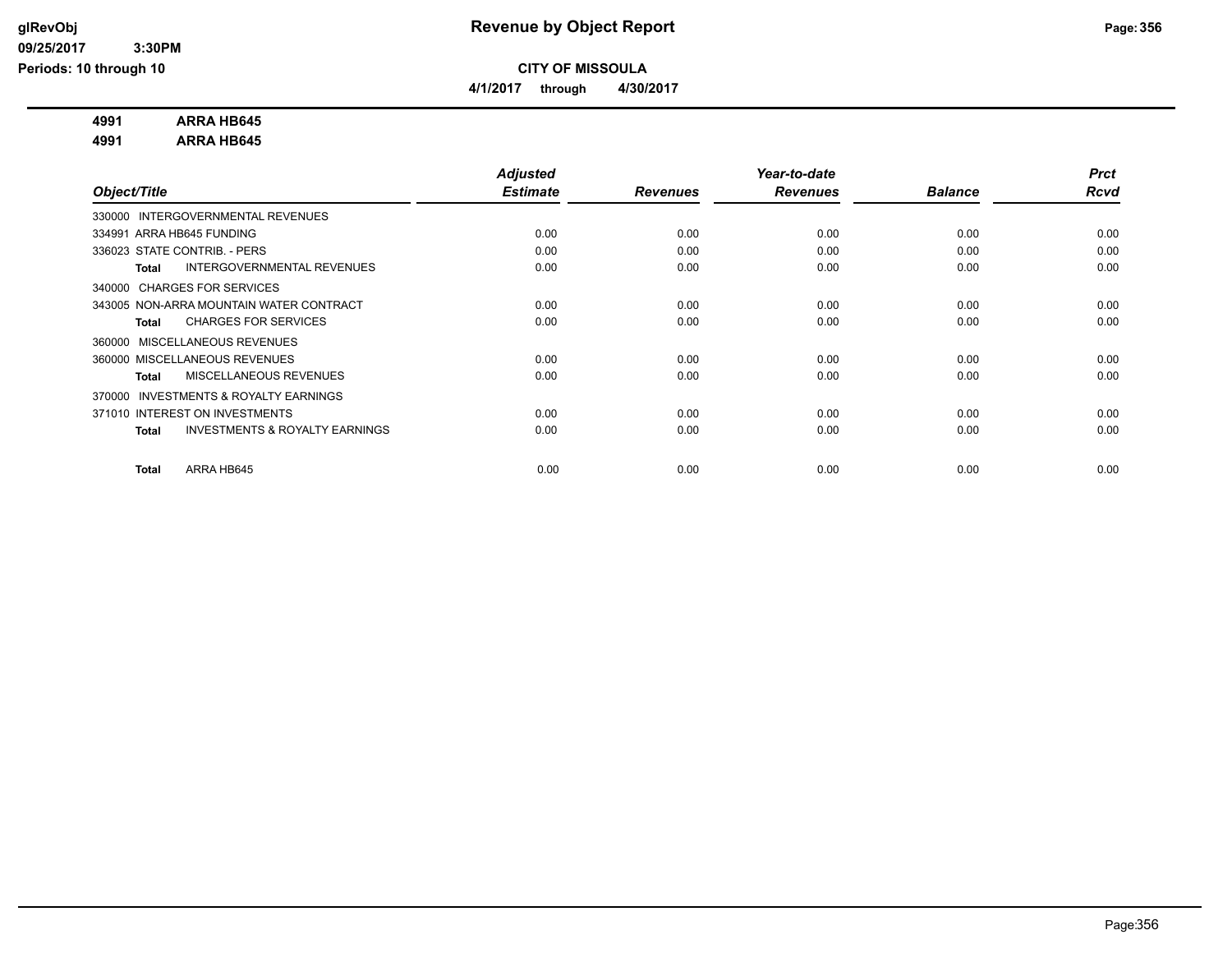**4/1/2017 through 4/30/2017**

**4991 ARRA HB645**

| Object/Title                                              | <b>Adjusted</b><br><b>Estimate</b> | <b>Revenues</b> | Year-to-date<br><b>Revenues</b> | <b>Balance</b> | <b>Prct</b><br><b>Rcvd</b> |
|-----------------------------------------------------------|------------------------------------|-----------------|---------------------------------|----------------|----------------------------|
| 330000 INTERGOVERNMENTAL REVENUES                         |                                    |                 |                                 |                |                            |
| 334991 ARRA HB645 FUNDING                                 | 0.00                               | 0.00            | 0.00                            | 0.00           | 0.00                       |
| 336023 STATE CONTRIB. - PERS                              | 0.00                               | 0.00            | 0.00                            | 0.00           | 0.00                       |
| INTERGOVERNMENTAL REVENUES<br><b>Total</b>                | 0.00                               | 0.00            | 0.00                            | 0.00           | 0.00                       |
| 340000 CHARGES FOR SERVICES                               |                                    |                 |                                 |                |                            |
| 343005 NON-ARRA MOUNTAIN WATER CONTRACT                   | 0.00                               | 0.00            | 0.00                            | 0.00           | 0.00                       |
| <b>CHARGES FOR SERVICES</b><br><b>Total</b>               | 0.00                               | 0.00            | 0.00                            | 0.00           | 0.00                       |
| 360000 MISCELLANEOUS REVENUES                             |                                    |                 |                                 |                |                            |
| 360000 MISCELLANEOUS REVENUES                             | 0.00                               | 0.00            | 0.00                            | 0.00           | 0.00                       |
| MISCELLANEOUS REVENUES<br>Total                           | 0.00                               | 0.00            | 0.00                            | 0.00           | 0.00                       |
| 370000 INVESTMENTS & ROYALTY EARNINGS                     |                                    |                 |                                 |                |                            |
| 371010 INTEREST ON INVESTMENTS                            | 0.00                               | 0.00            | 0.00                            | 0.00           | 0.00                       |
| <b>INVESTMENTS &amp; ROYALTY EARNINGS</b><br><b>Total</b> | 0.00                               | 0.00            | 0.00                            | 0.00           | 0.00                       |
|                                                           |                                    |                 |                                 |                |                            |
| ARRA HB645<br><b>Total</b>                                | 0.00                               | 0.00            | 0.00                            | 0.00           | 0.00                       |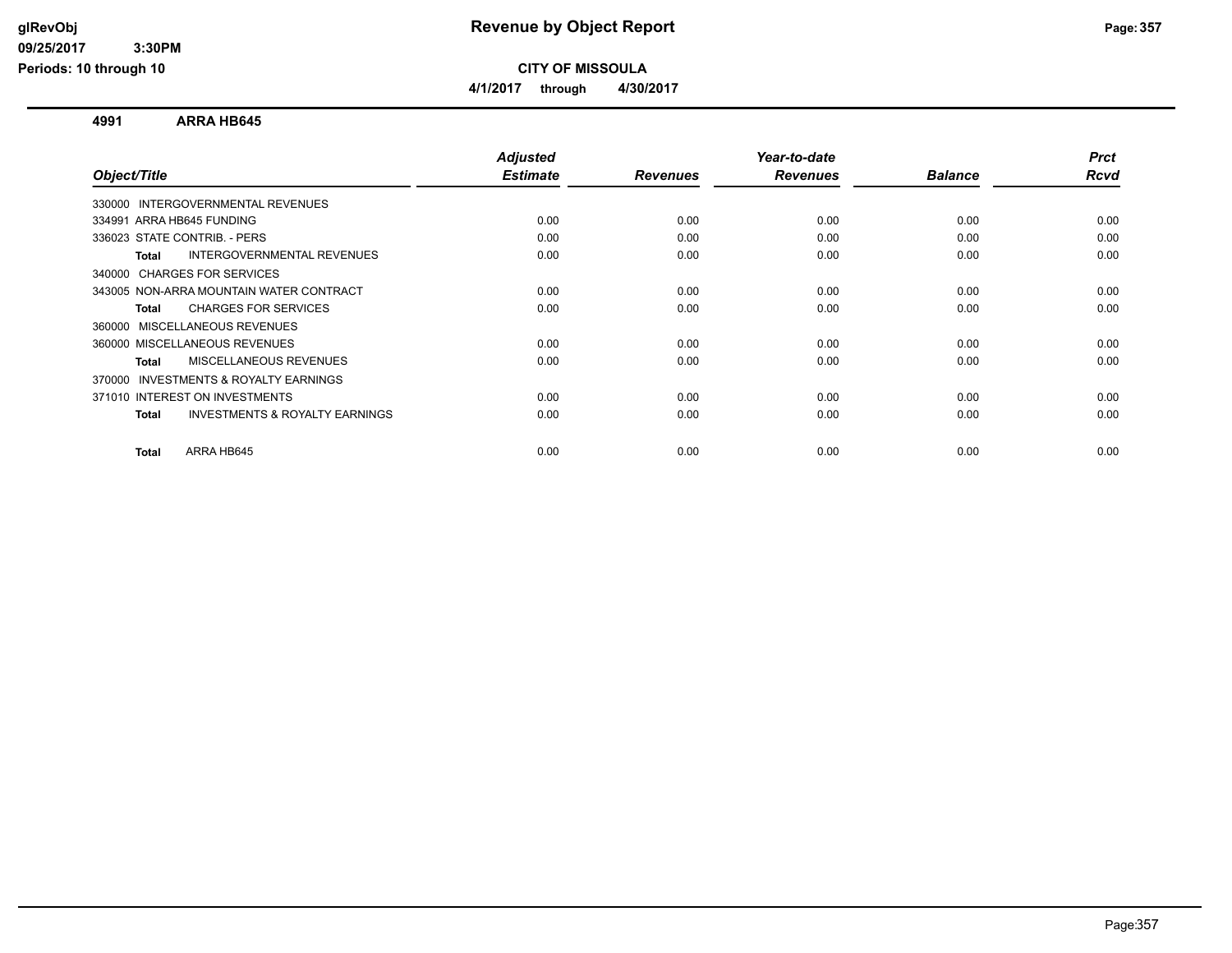**4/1/2017 through 4/30/2017**

#### **4992 WFL MILLER CREEK ROAD**

**4992 WFL MILLER CREEK ROAD**

|                                                    | <b>Adjusted</b> |                 | Year-to-date    |                | <b>Prct</b> |
|----------------------------------------------------|-----------------|-----------------|-----------------|----------------|-------------|
| Object/Title                                       | <b>Estimate</b> | <b>Revenues</b> | <b>Revenues</b> | <b>Balance</b> | <b>Rcvd</b> |
| 330000 INTERGOVERNMENTAL REVENUES                  |                 |                 |                 |                |             |
| 334990 ARRA FUNDING                                | 0.00            | 0.00            | 0.00            | 0.00           | 0.00        |
| INTERGOVERNMENTAL REVENUES<br><b>Total</b>         | 0.00            | 0.00            | 0.00            | 0.00           | 0.00        |
| 370000 INVESTMENTS & ROYALTY EARNINGS              |                 |                 |                 |                |             |
| 371010 INTEREST ON INVESTMENTS                     | 0.00            | 0.00            | 0.00            | 0.00           | 0.00        |
| <b>INVESTMENTS &amp; ROYALTY EARNINGS</b><br>Total | 0.00            | 0.00            | 0.00            | 0.00           | 0.00        |
|                                                    |                 |                 |                 |                |             |
| WFL MILLER CREEK ROAD<br><b>Total</b>              | 0.00            | 0.00            | 0.00            | 0.00           | 0.00        |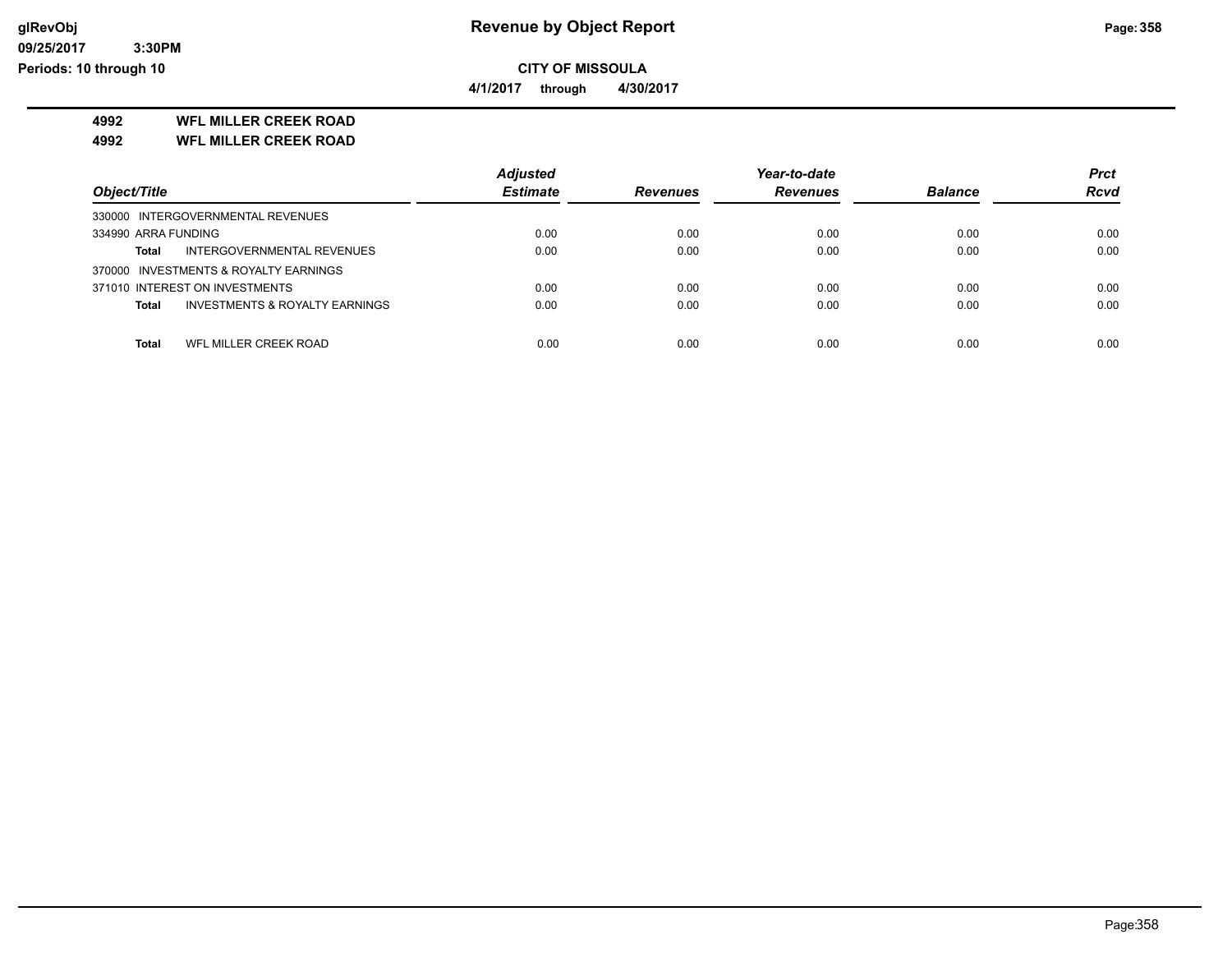**4/1/2017 through 4/30/2017**

#### **4992 WFL MILLER CREEK ROAD**

| Object/Title                                   | <b>Adjusted</b><br><b>Estimate</b> | <b>Revenues</b> | Year-to-date<br><b>Revenues</b> | <b>Balance</b> | <b>Prct</b><br><b>Rcvd</b> |
|------------------------------------------------|------------------------------------|-----------------|---------------------------------|----------------|----------------------------|
| 330000 INTERGOVERNMENTAL REVENUES              |                                    |                 |                                 |                |                            |
| 334990 ARRA FUNDING                            | 0.00                               | 0.00            | 0.00                            | 0.00           | 0.00                       |
| INTERGOVERNMENTAL REVENUES<br>Total            | 0.00                               | 0.00            | 0.00                            | 0.00           | 0.00                       |
| 370000 INVESTMENTS & ROYALTY EARNINGS          |                                    |                 |                                 |                |                            |
| 371010 INTEREST ON INVESTMENTS                 | 0.00                               | 0.00            | 0.00                            | 0.00           | 0.00                       |
| INVESTMENTS & ROYALTY EARNINGS<br><b>Total</b> | 0.00                               | 0.00            | 0.00                            | 0.00           | 0.00                       |
| WFL MILLER CREEK ROAD<br><b>Total</b>          | 0.00                               | 0.00            | 0.00                            | 0.00           | 0.00                       |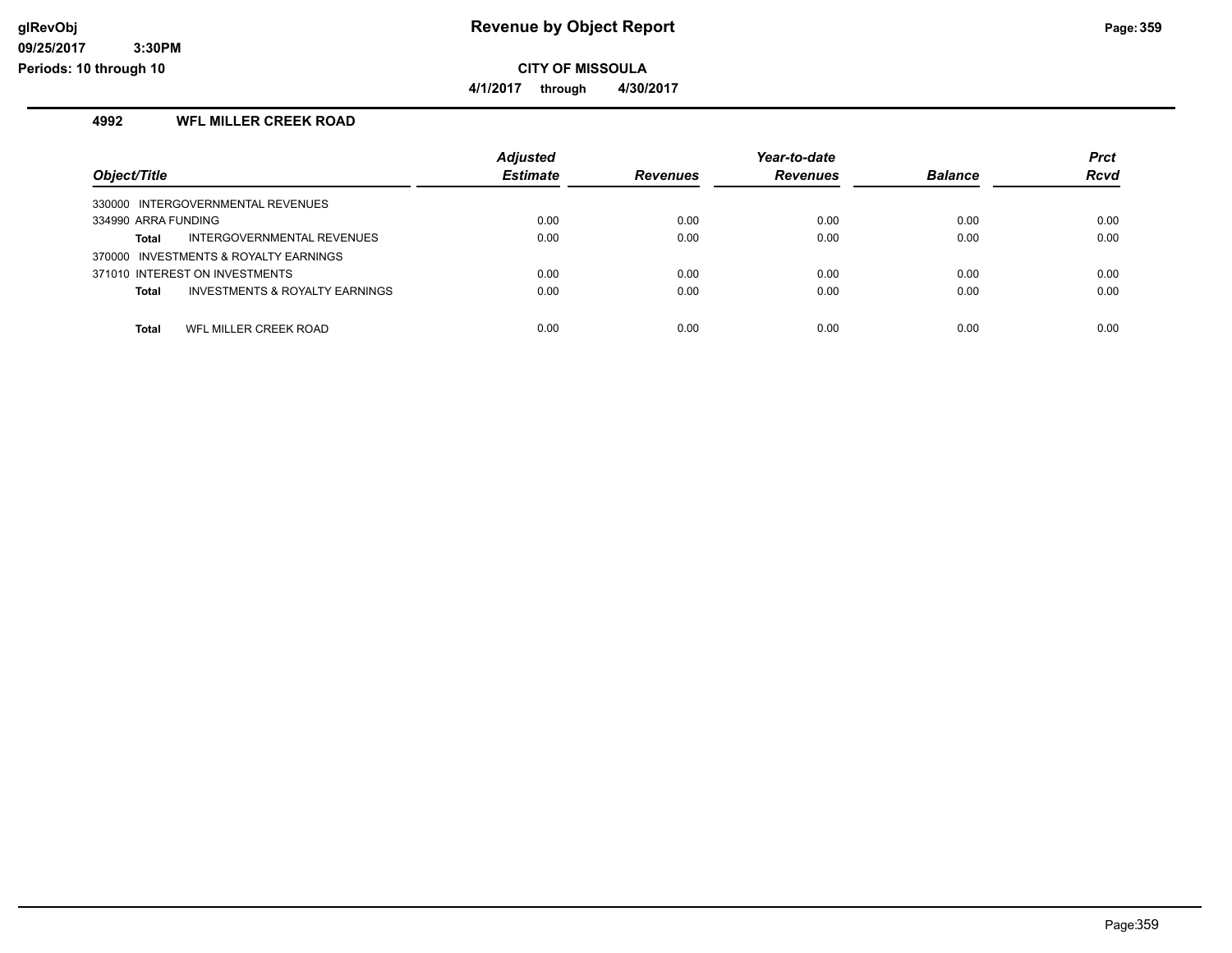**4/1/2017 through 4/30/2017**

**4993 WESTERN FEDERAL LANDS**

**4993 WESTERN FEDERAL LANDS**

|                                                           | <b>Adjusted</b> |                 | Year-to-date    |                | <b>Prct</b> |
|-----------------------------------------------------------|-----------------|-----------------|-----------------|----------------|-------------|
| Object/Title                                              | <b>Estimate</b> | <b>Revenues</b> | <b>Revenues</b> | <b>Balance</b> | <b>Rcvd</b> |
| 330000 INTERGOVERNMENTAL REVENUES                         |                 |                 |                 |                |             |
| 331005 WESTERN FEDERAL LANDS GRANT                        | 0.00            | 0.00            | 0.00            | 0.00           | 0.00        |
| 334125 FWP GRANT                                          | 0.00            | 0.00            | 0.00            | 0.00           | 0.00        |
| INTERGOVERNMENTAL REVENUES<br>Total                       | 0.00            | 0.00            | 0.00            | 0.00           | 0.00        |
| 360000 MISCELLANEOUS REVENUES                             |                 |                 |                 |                |             |
| 365010 FRIENDS OF MISSOULA PARKS DONATION                 | 0.00            | 0.00            | 0.00            | 0.00           | 0.00        |
| MISCELLANEOUS REVENUES<br>Total                           | 0.00            | 0.00            | 0.00            | 0.00           | 0.00        |
| 370000 INVESTMENTS & ROYALTY EARNINGS                     |                 |                 |                 |                |             |
| 371010 INTEREST ON INVESTMENTS                            | 0.00            | 0.00            | 0.00            | 0.00           | 0.00        |
| <b>INVESTMENTS &amp; ROYALTY EARNINGS</b><br><b>Total</b> | 0.00            | 0.00            | 0.00            | 0.00           | 0.00        |
| <b>WESTERN FEDERAL LANDS</b><br><b>Total</b>              | 0.00            | 0.00            | 0.00            | 0.00           | 0.00        |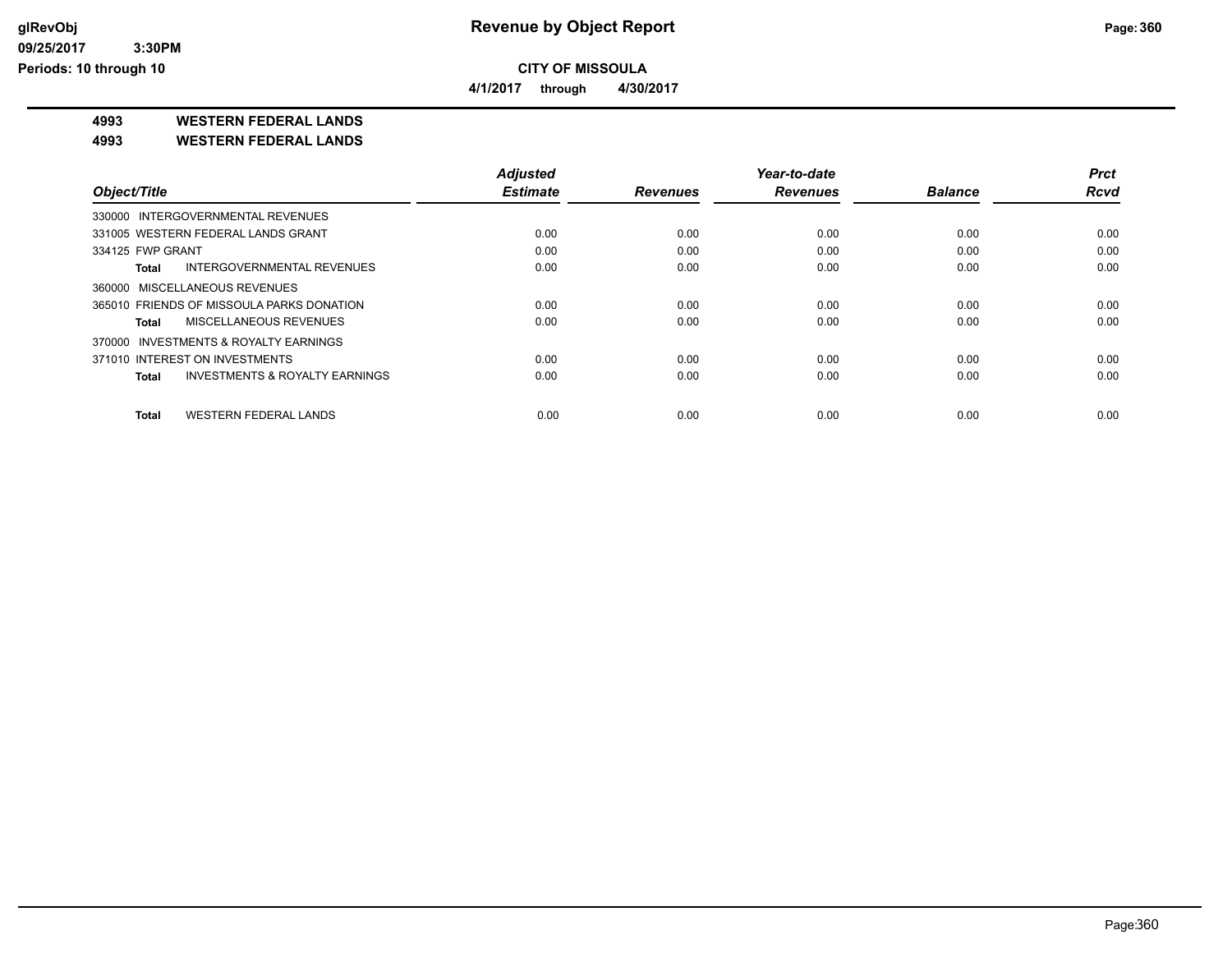**4/1/2017 through 4/30/2017**

## **4993 WESTERN FEDERAL LANDS**

|                                                | <b>Adjusted</b> |                 | Year-to-date    |                | <b>Prct</b> |
|------------------------------------------------|-----------------|-----------------|-----------------|----------------|-------------|
| Object/Title                                   | <b>Estimate</b> | <b>Revenues</b> | <b>Revenues</b> | <b>Balance</b> | <b>Rcvd</b> |
| 330000 INTERGOVERNMENTAL REVENUES              |                 |                 |                 |                |             |
| 331005 WESTERN FEDERAL LANDS GRANT             | 0.00            | 0.00            | 0.00            | 0.00           | 0.00        |
| 334125 FWP GRANT                               | 0.00            | 0.00            | 0.00            | 0.00           | 0.00        |
| INTERGOVERNMENTAL REVENUES<br><b>Total</b>     | 0.00            | 0.00            | 0.00            | 0.00           | 0.00        |
| 360000 MISCELLANEOUS REVENUES                  |                 |                 |                 |                |             |
| 365010 FRIENDS OF MISSOULA PARKS DONATION      | 0.00            | 0.00            | 0.00            | 0.00           | 0.00        |
| <b>MISCELLANEOUS REVENUES</b><br><b>Total</b>  | 0.00            | 0.00            | 0.00            | 0.00           | 0.00        |
| 370000 INVESTMENTS & ROYALTY EARNINGS          |                 |                 |                 |                |             |
| 371010 INTEREST ON INVESTMENTS                 | 0.00            | 0.00            | 0.00            | 0.00           | 0.00        |
| INVESTMENTS & ROYALTY EARNINGS<br><b>Total</b> | 0.00            | 0.00            | 0.00            | 0.00           | 0.00        |
|                                                |                 |                 |                 |                |             |
| <b>WESTERN FEDERAL LANDS</b><br><b>Total</b>   | 0.00            | 0.00            | 0.00            | 0.00           | 0.00        |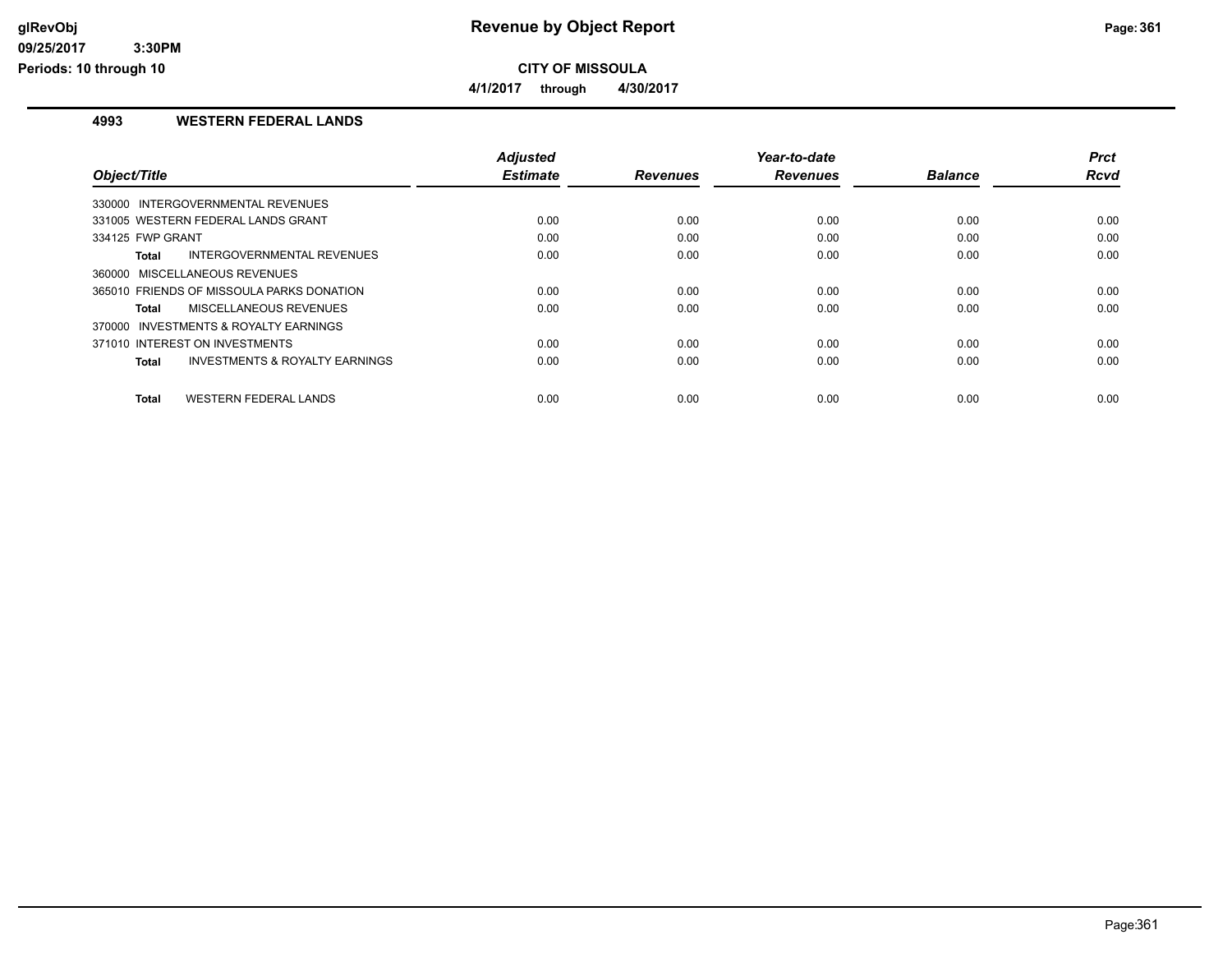**4/1/2017 through 4/30/2017**

## **5020 CIVIC STADIUM**

**5020 CIVIC STADIUM**

|                                                           | <b>Adjusted</b> |                 | Year-to-date    |                | <b>Prct</b> |
|-----------------------------------------------------------|-----------------|-----------------|-----------------|----------------|-------------|
| Object/Title                                              | <b>Estimate</b> | <b>Revenues</b> | <b>Revenues</b> | <b>Balance</b> | Rcvd        |
| 330000 INTERGOVERNMENTAL REVENUES                         |                 |                 |                 |                |             |
| 336023 STATE CONTRIB. - PERS                              | 0.00            | 0.00            | 0.00            | 0.00           | 0.00        |
| <b>INTERGOVERNMENTAL REVENUES</b><br><b>Total</b>         | 0.00            | 0.00            | 0.00            | 0.00           | 0.00        |
| 360000 MISCELLANEOUS REVENUES                             |                 |                 |                 |                |             |
| 360010 MISCELLANEOUS                                      | 0.00            | 0.00            | 0.00            | 0.00           | 0.00        |
| 361010 RENTAL REVENUE                                     | 120,000.00      | 0.00            | 3,517.81        | 116,482.19     | 2.93        |
| 362003 US BANK FEE REIMBURSEMENT                          | 0.00            | 0.00            | 0.00            | 0.00           | 0.00        |
| 365030 DONATIONS STADIUM R&D                              | 0.00            | 0.00            | 0.00            | 0.00           | 0.00        |
| <b>MISCELLANEOUS REVENUES</b><br><b>Total</b>             | 120,000.00      | 0.00            | 3,517.81        | 116,482.19     | 2.93        |
| 370000 INVESTMENTS & ROYALTY EARNINGS                     |                 |                 |                 |                |             |
| 371010 INTEREST ON INVESTMENTS                            | 0.00            | 0.00            | 0.00            | 0.00           | 0.00        |
| <b>INVESTMENTS &amp; ROYALTY EARNINGS</b><br><b>Total</b> | 0.00            | 0.00            | 0.00            | 0.00           | 0.00        |
| OTHER FINANCING SOURCES<br>380000                         |                 |                 |                 |                |             |
| 383000 OPERATING TRANSFERS                                | 0.00            | 0.00            | 0.00            | 0.00           | 0.00        |
| 383400 CAPITAL CONTRIBUTION                               | 0.00            | 0.00            | 0.00            | 0.00           | 0.00        |
| OTHER FINANCING SOURCES<br><b>Total</b>                   | 0.00            | 0.00            | 0.00            | 0.00           | 0.00        |
|                                                           |                 |                 |                 |                |             |
| <b>CIVIC STADIUM</b><br><b>Total</b>                      | 120,000.00      | 0.00            | 3,517.81        | 116,482.19     | 2.93        |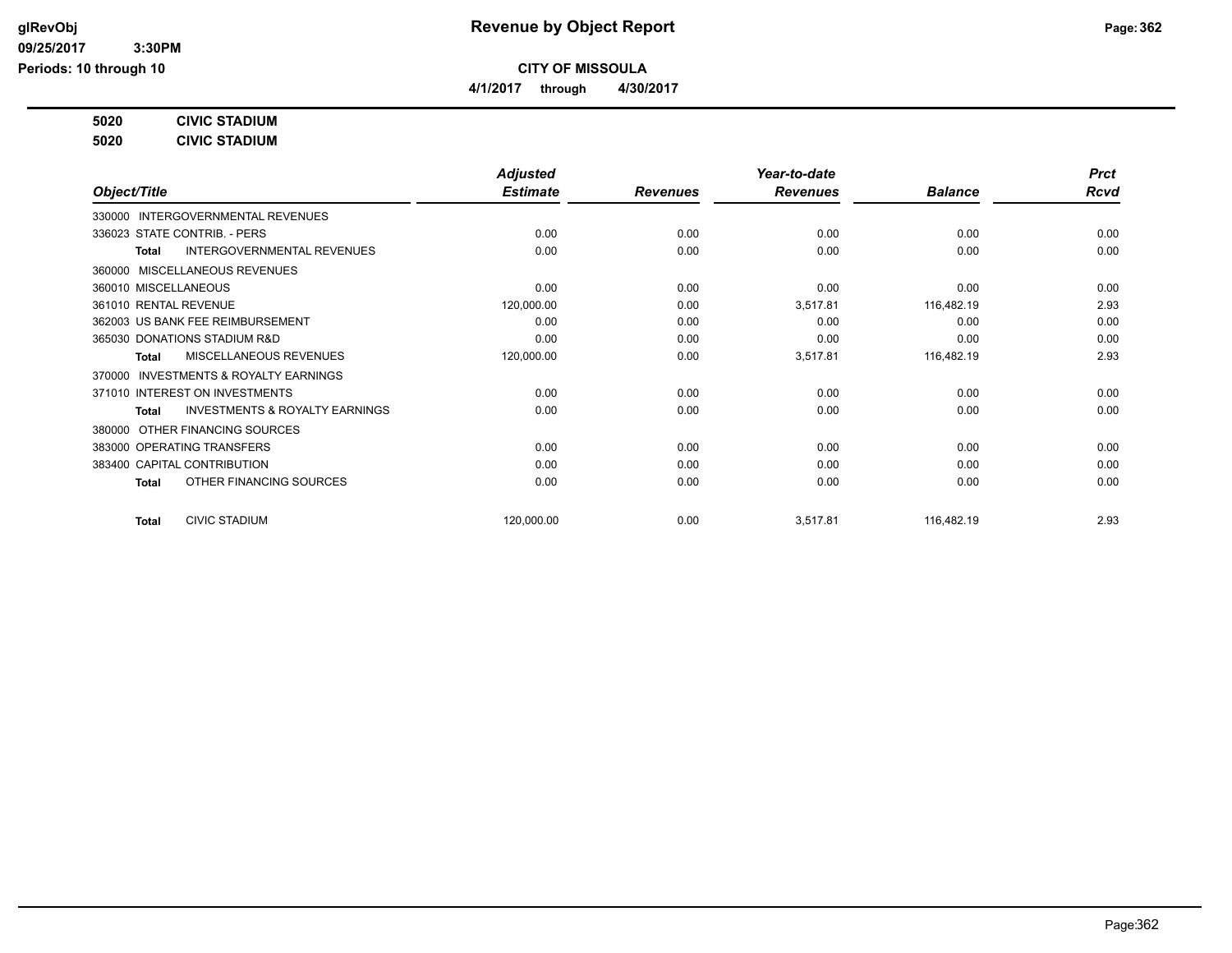**Periods: 10 through 10**

**CITY OF MISSOULA**

**4/1/2017 through 4/30/2017**

## **5020 CIVIC STADIUM**

 **3:30PM**

|                                                           | <b>Adjusted</b> |                 | Year-to-date    |                | <b>Prct</b> |
|-----------------------------------------------------------|-----------------|-----------------|-----------------|----------------|-------------|
| Object/Title                                              | <b>Estimate</b> | <b>Revenues</b> | <b>Revenues</b> | <b>Balance</b> | <b>Rcvd</b> |
| 330000 INTERGOVERNMENTAL REVENUES                         |                 |                 |                 |                |             |
| 336023 STATE CONTRIB. - PERS                              | 0.00            | 0.00            | 0.00            | 0.00           | 0.00        |
| <b>INTERGOVERNMENTAL REVENUES</b><br><b>Total</b>         | 0.00            | 0.00            | 0.00            | 0.00           | 0.00        |
| 360000 MISCELLANEOUS REVENUES                             |                 |                 |                 |                |             |
| 360010 MISCELLANEOUS                                      | 0.00            | 0.00            | 0.00            | 0.00           | 0.00        |
| 361010 RENTAL REVENUE                                     | 120,000.00      | 0.00            | 3,517.81        | 116,482.19     | 2.93        |
| 362003 US BANK FEE REIMBURSEMENT                          | 0.00            | 0.00            | 0.00            | 0.00           | 0.00        |
| 365030 DONATIONS STADIUM R&D                              | 0.00            | 0.00            | 0.00            | 0.00           | 0.00        |
| <b>MISCELLANEOUS REVENUES</b><br><b>Total</b>             | 120,000.00      | 0.00            | 3,517.81        | 116,482.19     | 2.93        |
| <b>INVESTMENTS &amp; ROYALTY EARNINGS</b><br>370000       |                 |                 |                 |                |             |
| 371010 INTEREST ON INVESTMENTS                            | 0.00            | 0.00            | 0.00            | 0.00           | 0.00        |
| <b>INVESTMENTS &amp; ROYALTY EARNINGS</b><br><b>Total</b> | 0.00            | 0.00            | 0.00            | 0.00           | 0.00        |
| OTHER FINANCING SOURCES<br>380000                         |                 |                 |                 |                |             |
| 383000 OPERATING TRANSFERS                                | 0.00            | 0.00            | 0.00            | 0.00           | 0.00        |
| 383400 CAPITAL CONTRIBUTION                               | 0.00            | 0.00            | 0.00            | 0.00           | 0.00        |
| OTHER FINANCING SOURCES<br><b>Total</b>                   | 0.00            | 0.00            | 0.00            | 0.00           | 0.00        |
| <b>CIVIC STADIUM</b><br><b>Total</b>                      | 120,000.00      | 0.00            | 3,517.81        | 116,482.19     | 2.93        |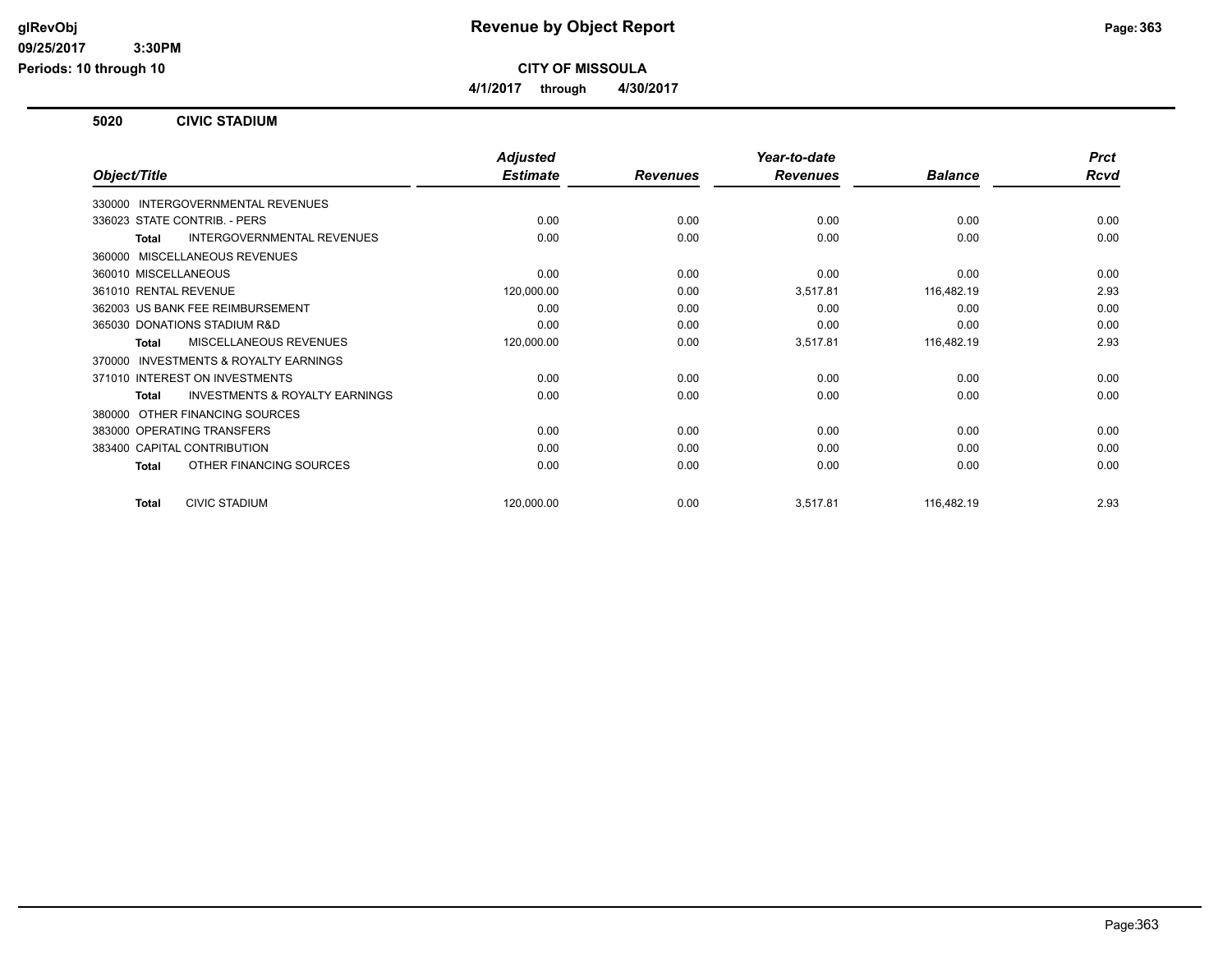**4/1/2017 through 4/30/2017**

## **5210 WATER**

**5210 WATER**

| Object/Title                                       | <b>Adjusted</b><br><b>Estimate</b> | <b>Revenues</b> | Year-to-date<br><b>Revenues</b> | <b>Balance</b> | <b>Prct</b><br><b>Rcvd</b> |
|----------------------------------------------------|------------------------------------|-----------------|---------------------------------|----------------|----------------------------|
|                                                    |                                    |                 |                                 |                |                            |
| 330000 INTERGOVERNMENTAL REVENUES                  |                                    |                 |                                 |                |                            |
| 336023 STATE CONTRIB. - PERS                       | 0.00                               | 12.12           | 30.63                           | $-30.63$       | 0.00                       |
| <b>INTERGOVERNMENTAL REVENUES</b><br>Total         | 0.00                               | 12.12           | 30.63                           | $-30.63$       | 0.00                       |
| 340000 CHARGES FOR SERVICES                        |                                    |                 |                                 |                |                            |
| 343021 METERED WATER REVENUE                       | 0.00                               | 0.00            | 0.00                            | 0.00           | 0.00                       |
| 343022 UNMETERED WATER REVENUE                     | 0.00                               | 0.00            | 0.00                            | 0.00           | 0.00                       |
| 343023 BULK WATER SALES                            | 0.00                               | 0.00            | 0.00                            | 0.00           | 0.00                       |
| 343024 SALES OF WATER MATERIALS                    | 0.00                               | 0.00            | 0.00                            | 0.00           | 0.00                       |
| 343032 SEWER INSTALLATION CHARGES                  | 0.00                               | 0.00            | 0.00                            | 0.00           | 0.00                       |
| <b>CHARGES FOR SERVICES</b><br>Total               | 0.00                               | 0.00            | 0.00                            | 0.00           | 0.00                       |
| 370000 INVESTMENTS & ROYALTY EARNINGS              |                                    |                 |                                 |                |                            |
| 371010 INTEREST ON INVESTMENTS                     | 0.00                               | 0.00            | 0.00                            | 0.00           | 0.00                       |
| <b>INVESTMENTS &amp; ROYALTY EARNINGS</b><br>Total | 0.00                               | 0.00            | 0.00                            | 0.00           | 0.00                       |
| <b>WATER</b><br>Total                              | 0.00                               | 12.12           | 30.63                           | $-30.63$       | 0.00                       |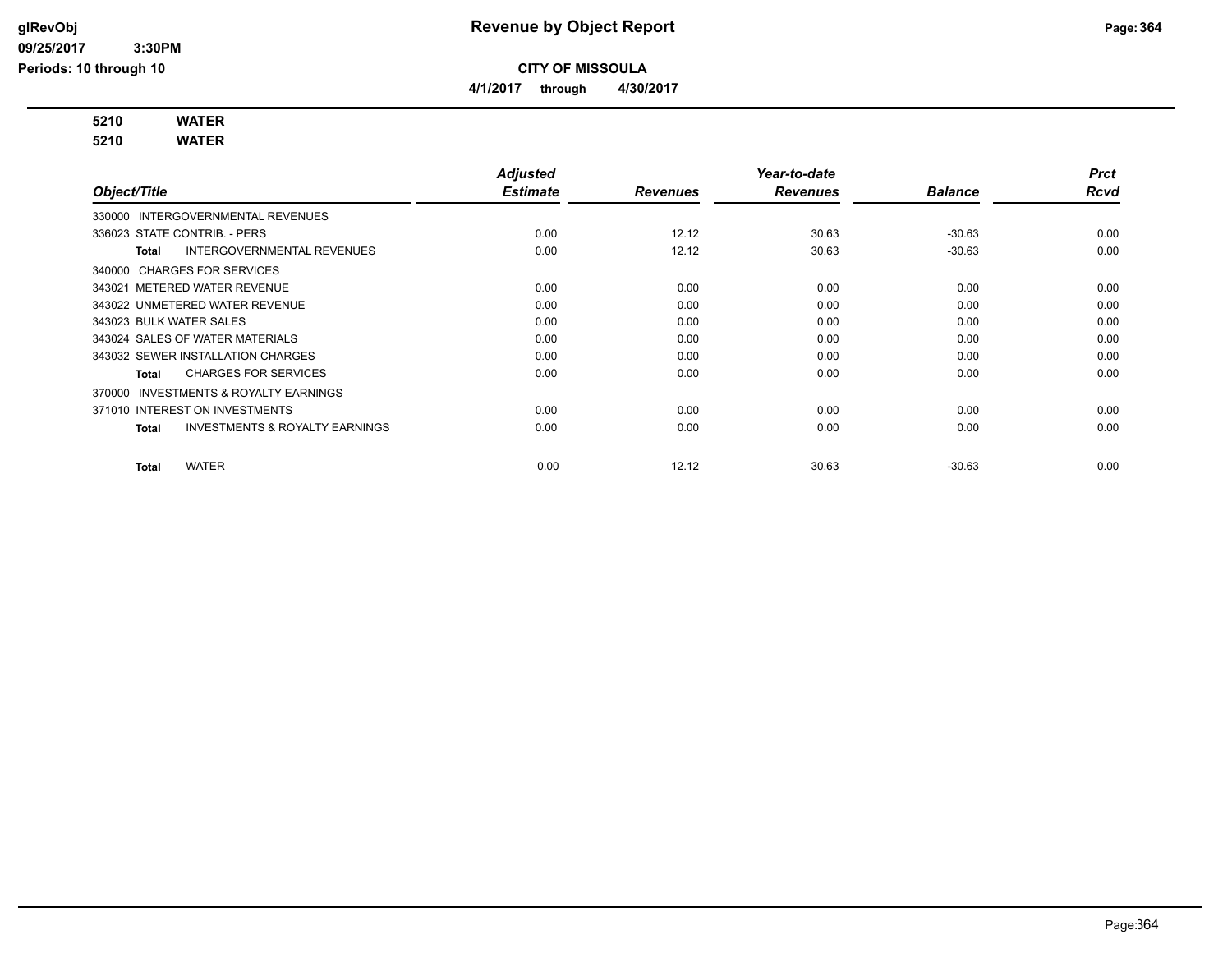**4/1/2017 through 4/30/2017**

**5210 WATER**

| Object/Title                                              | <b>Adjusted</b><br><b>Estimate</b> | <b>Revenues</b> | Year-to-date<br><b>Revenues</b> | <b>Balance</b> | <b>Prct</b><br><b>Rcvd</b> |
|-----------------------------------------------------------|------------------------------------|-----------------|---------------------------------|----------------|----------------------------|
| 330000 INTERGOVERNMENTAL REVENUES                         |                                    |                 |                                 |                |                            |
| 336023 STATE CONTRIB. - PERS                              | 0.00                               | 12.12           | 30.63                           | $-30.63$       | 0.00                       |
| <b>INTERGOVERNMENTAL REVENUES</b><br><b>Total</b>         | 0.00                               | 12.12           | 30.63                           | $-30.63$       | 0.00                       |
| 340000 CHARGES FOR SERVICES                               |                                    |                 |                                 |                |                            |
| 343021 METERED WATER REVENUE                              | 0.00                               | 0.00            | 0.00                            | 0.00           | 0.00                       |
| 343022 UNMETERED WATER REVENUE                            | 0.00                               | 0.00            | 0.00                            | 0.00           | 0.00                       |
| 343023 BULK WATER SALES                                   | 0.00                               | 0.00            | 0.00                            | 0.00           | 0.00                       |
| 343024 SALES OF WATER MATERIALS                           | 0.00                               | 0.00            | 0.00                            | 0.00           | 0.00                       |
| 343032 SEWER INSTALLATION CHARGES                         | 0.00                               | 0.00            | 0.00                            | 0.00           | 0.00                       |
| <b>CHARGES FOR SERVICES</b><br>Total                      | 0.00                               | 0.00            | 0.00                            | 0.00           | 0.00                       |
| <b>INVESTMENTS &amp; ROYALTY EARNINGS</b><br>370000       |                                    |                 |                                 |                |                            |
| 371010 INTEREST ON INVESTMENTS                            | 0.00                               | 0.00            | 0.00                            | 0.00           | 0.00                       |
| <b>INVESTMENTS &amp; ROYALTY EARNINGS</b><br><b>Total</b> | 0.00                               | 0.00            | 0.00                            | 0.00           | 0.00                       |
| <b>WATER</b><br><b>Total</b>                              | 0.00                               | 12.12           | 30.63                           | $-30.63$       | 0.00                       |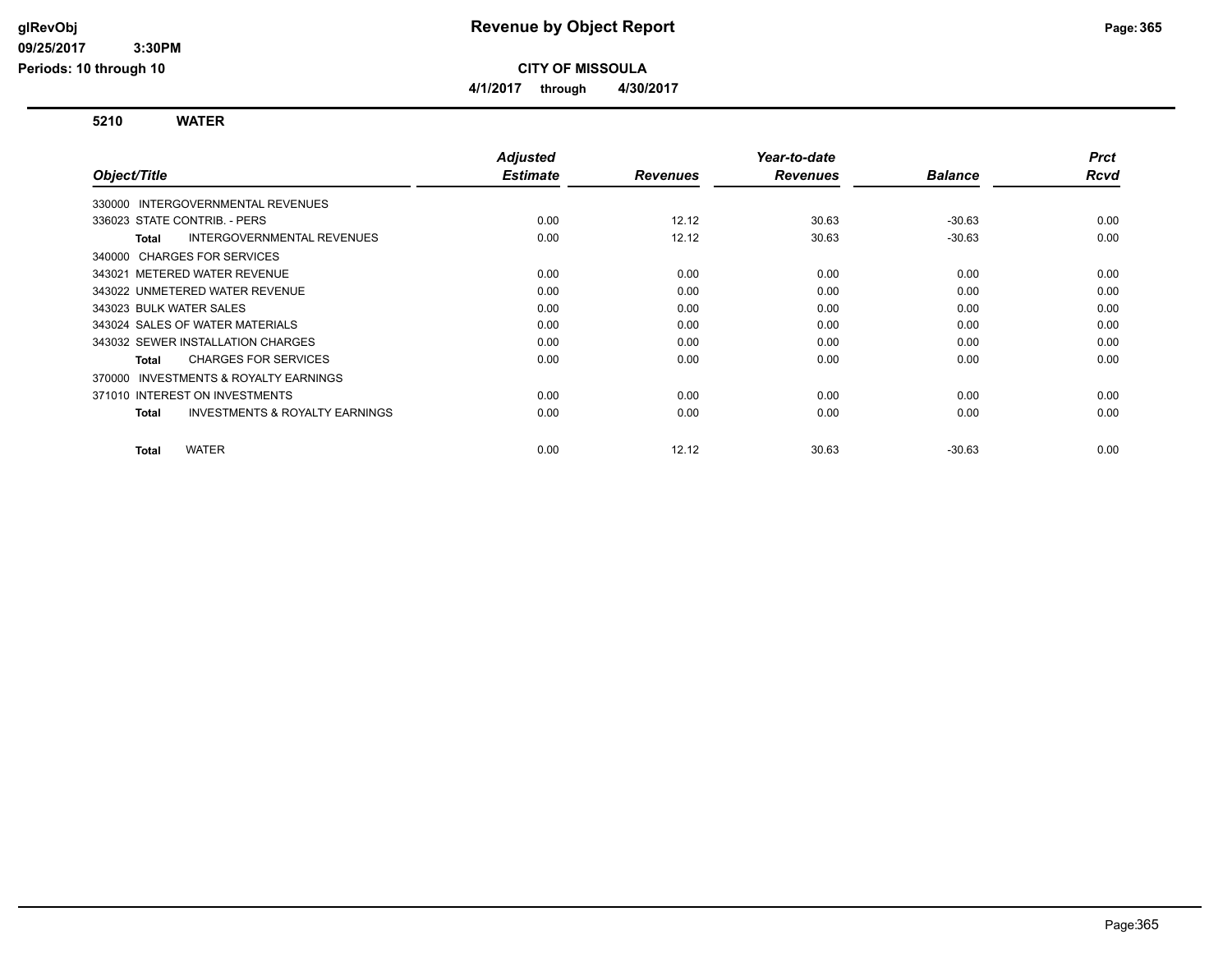**4/1/2017 through 4/30/2017**

**5215 WATER LOAN FUND**

**5215 WATER LOAN FUND**

|                                                    | <b>Adjusted</b> |                 | Year-to-date    |                | <b>Prct</b> |
|----------------------------------------------------|-----------------|-----------------|-----------------|----------------|-------------|
| Object/Title                                       | <b>Estimate</b> | <b>Revenues</b> | <b>Revenues</b> | <b>Balance</b> | Rcvd        |
| 340000 CHARGES FOR SERVICES                        |                 |                 |                 |                |             |
| 343021 *** Title Not Found ***                     | 0.00            | 0.00            | 0.00            | 0.00           | 0.00        |
| <b>CHARGES FOR SERVICES</b><br>Total               | 0.00            | 0.00            | 0.00            | 0.00           | 0.00        |
| 360000 MISCELLANEOUS REVENUES                      |                 |                 |                 |                |             |
| 360010 MISCELLANEOUS                               | 0.00            | 0.00            | 0.00            | 0.00           | 0.00        |
| MISCELLANEOUS REVENUES<br>Total                    | 0.00            | 0.00            | 0.00            | 0.00           | 0.00        |
| 370000 INVESTMENTS & ROYALTY EARNINGS              |                 |                 |                 |                |             |
| 371010 INTEREST ON INVESTMENTS                     | 0.00            | 0.00            | 0.00            | 0.00           | 0.00        |
| 371020 GAIN/LOSS IN MARKET VALUE OF INVESTMENTS    | 0.00            | 0.00            | 0.00            | 0.00           | 0.00        |
| <b>INVESTMENTS &amp; ROYALTY EARNINGS</b><br>Total | 0.00            | 0.00            | 0.00            | 0.00           | 0.00        |
| <b>WATER LOAN FUND</b><br>Total                    | 0.00            | 0.00            | 0.00            | 0.00           | 0.00        |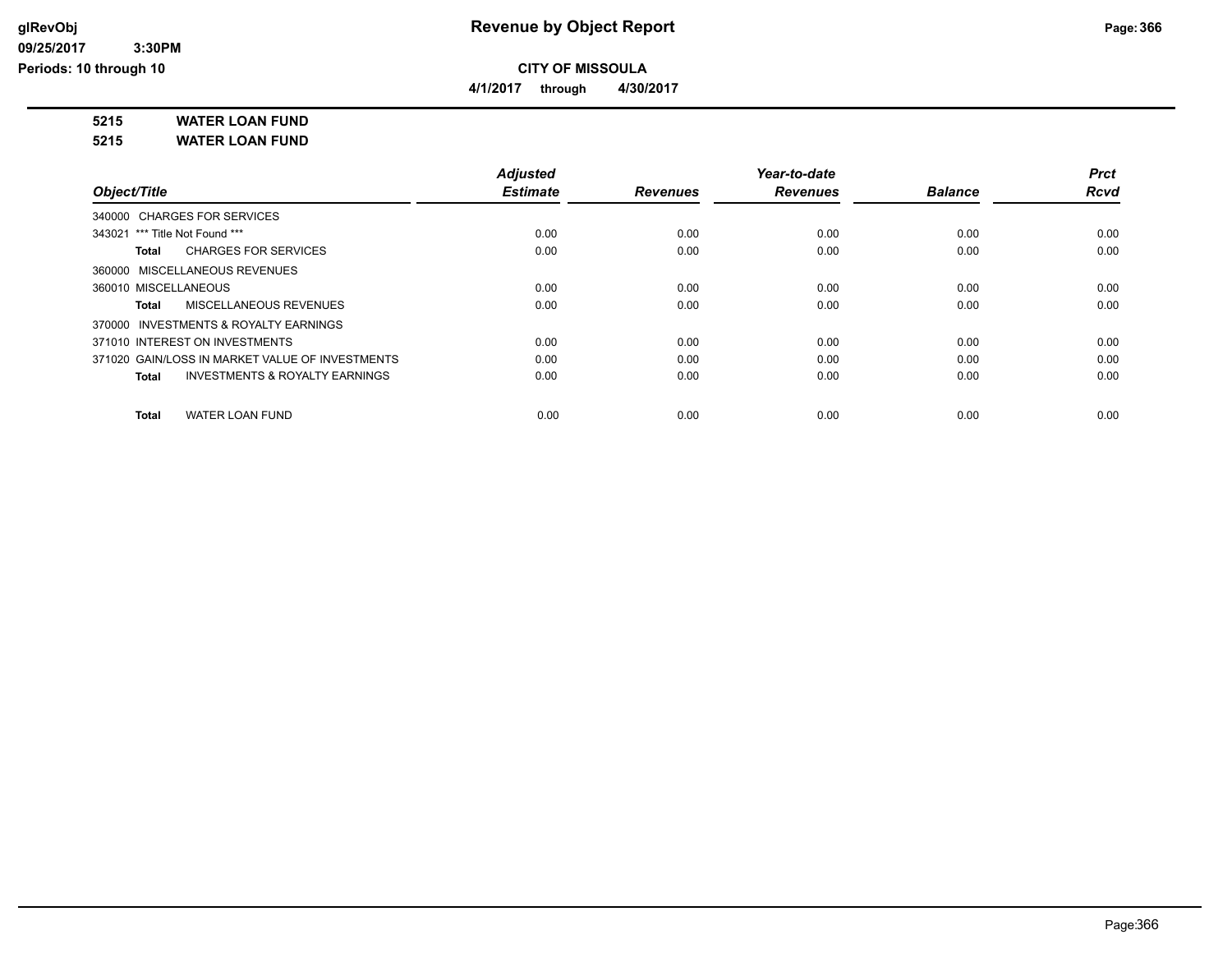**4/1/2017 through 4/30/2017**

### **5215 WATER LOAN FUND**

|                                                | <b>Adjusted</b> |                 | Year-to-date    |                | <b>Prct</b> |
|------------------------------------------------|-----------------|-----------------|-----------------|----------------|-------------|
| Object/Title                                   | <b>Estimate</b> | <b>Revenues</b> | <b>Revenues</b> | <b>Balance</b> | <b>Rcvd</b> |
| 340000 CHARGES FOR SERVICES                    |                 |                 |                 |                |             |
| 343021 *** Title Not Found ***                 | 0.00            | 0.00            | 0.00            | 0.00           | 0.00        |
| <b>CHARGES FOR SERVICES</b><br>Total           | 0.00            | 0.00            | 0.00            | 0.00           | 0.00        |
| 360000 MISCELLANEOUS REVENUES                  |                 |                 |                 |                |             |
| 360010 MISCELLANEOUS                           | 0.00            | 0.00            | 0.00            | 0.00           | 0.00        |
| MISCELLANEOUS REVENUES<br><b>Total</b>         | 0.00            | 0.00            | 0.00            | 0.00           | 0.00        |
| 370000 INVESTMENTS & ROYALTY EARNINGS          |                 |                 |                 |                |             |
| 371010 INTEREST ON INVESTMENTS                 | 0.00            | 0.00            | 0.00            | 0.00           | 0.00        |
| 371020 GAIN/LOSS IN MARKET VALUE OF INVESTMENT | 0.00            | 0.00            | 0.00            | 0.00           | 0.00        |
| INVESTMENTS & ROYALTY EARNINGS<br>Total        | 0.00            | 0.00            | 0.00            | 0.00           | 0.00        |
| <b>WATER LOAN FUND</b><br><b>Total</b>         | 0.00            | 0.00            | 0.00            | 0.00           | 0.00        |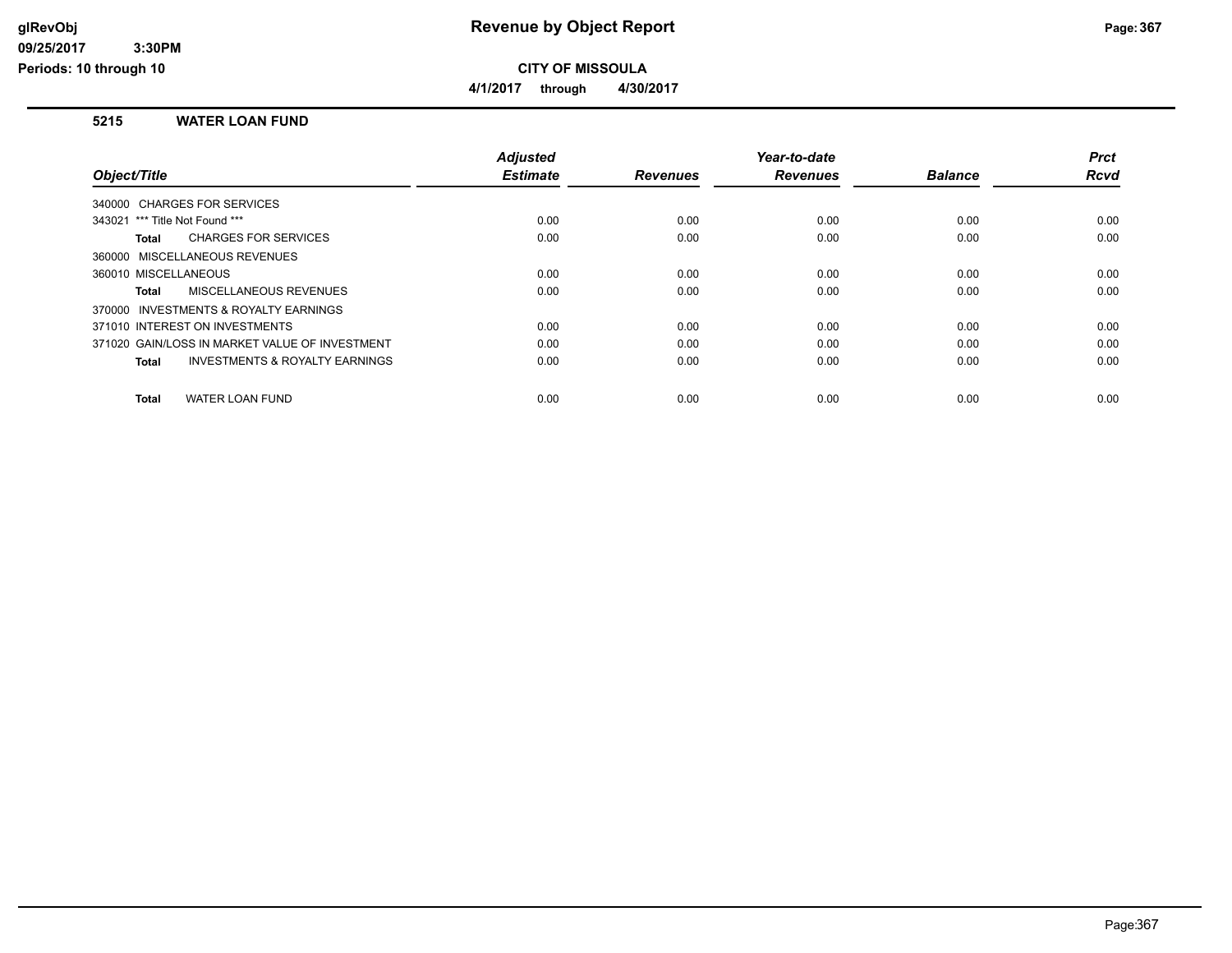**4/1/2017 through 4/30/2017**

## **5310 SEWER OPERATING BUDGET FUND**

## **5310 SEWER OPERATING BUDGET FUND**

|                                                    | <b>Adjusted</b> |                 | Year-to-date    | <b>Prct</b>    |             |
|----------------------------------------------------|-----------------|-----------------|-----------------|----------------|-------------|
| Object/Title                                       | <b>Estimate</b> | <b>Revenues</b> | <b>Revenues</b> | <b>Balance</b> | <b>Rcvd</b> |
| 320000 LICENSES & PERMITS                          |                 |                 |                 |                |             |
| 323027 HAULER PERMITS                              | 0.00            | 895.50          | 1,045.50        | $-1,045.50$    | 0.00        |
| <b>LICENSES &amp; PERMITS</b><br><b>Total</b>      | 0.00            | 895.50          | 1,045.50        | $-1,045.50$    | 0.00        |
| 330000 INTERGOVERNMENTAL REVENUES                  |                 |                 |                 |                |             |
| 334071 DEQ/RIVER WATER SAMPLING                    | 0.00            | 0.00            | 0.00            | 0.00           | 0.00        |
| 336020 STATE PENSION CONTRIBUTION                  | 0.00            | 0.00            | 0.00            | 0.00           | 0.00        |
| 336023 STATE CONTRIB. - PERS                       | 0.00            | 112.82          | 1,094.30        | $-1,094.30$    | 0.00        |
| <b>INTERGOVERNMENTAL REVENUES</b><br><b>Total</b>  | 0.00            | 112.82          | 1,094.30        | $-1,094.30$    | 0.00        |
| 340000 CHARGES FOR SERVICES                        |                 |                 |                 |                |             |
| 343018 SALE/MILLING OF WOOD                        | 0.00            | 1,250.00        | 9,050.00        | $-9,050.00$    | 0.00        |
| 343031 SEWER SERVICE CHARGES                       | 0.00            | 11,085.00       | 12,078.00       | $-12,078.00$   | 0.00        |
| 343032 SEWER INSTALLATION CHARGES                  | 86,384.00       | 0.00            | 0.00            | 86,384.00      | 0.00        |
| 343035 SALE OF SEWER MATERIALS AND SUPPLIES        | 0.00            | 0.00            | 0.00            | 0.00           | 0.00        |
| 343039 DISPOSAL FEES                               | 0.00            | 3,617.78        | 22,760.17       | $-22,760.17$   | 0.00        |
| 343041 COMPOST TIPPING FEES                        | 0.00            | 10,916.04       | 10,916.04       | $-10,916.04$   | 0.00        |
| 343042 CITY COMPOST TIPPING FEES                   | 0.00            | 0.00            | 0.00            | 0.00           | 0.00        |
| 343045 COMPOST SALES                               | 0.00            | 11,080.00       | 11,080.00       | $-11,080.00$   | 0.00        |
| 343046 COMPOST DELIVERY CHARGE                     | 0.00            | 0.00            | 0.00            | 0.00           | 0.00        |
| <b>CHARGES FOR SERVICES</b><br><b>Total</b>        | 86,384.00       | 37,948.82       | 65,884.21       | 20,499.79      | 76.27       |
| 360000 MISCELLANEOUS REVENUES                      |                 |                 |                 |                |             |
| 360010 MISCELLANEOUS                               | 0.00            | 0.00            | 0.00            | 0.00           | 0.00        |
| 360030 CONTRIBUTIONS FROM PROPERTY OWNERS          | 0.00            | 0.00            | 0.00            | 0.00           | 0.00        |
| 363040 PENALTY AND INTEREST                        | 0.00            | 270.01          | 2,263.01        | $-2,263.01$    | 0.00        |
| 364012 SALE OF SURPLUS PROPERTY                    | 0.00            | 0.00            | 43,547.25       | $-43,547.25$   | 0.00        |
| <b>MISCELLANEOUS REVENUES</b><br><b>Total</b>      | 0.00            | 270.01          | 45,810.26       | $-45,810.26$   | 0.00        |
| 370000 INVESTMENTS & ROYALTY EARNINGS              |                 |                 |                 |                |             |
| 371010 INTEREST ON INVESTMENTS                     | 0.00            | 0.00            | 0.00            | 0.00           | 0.00        |
| 371020 GAIN/LOSS IN MARKET VALUE OF INVESTMENTS    | 0.00            | 0.00            | 0.00            | 0.00           | 0.00        |
| <b>INVESTMENTS &amp; ROYALTY EARNINGS</b><br>Total | 0.00            | 0.00            | 0.00            | 0.00           | 0.00        |
| 380000 OTHER FINANCING SOURCES                     |                 |                 |                 |                |             |
| 381090 PROCEEDS FROM CAPITAL LEASE                 | 0.00            | 0.00            | 0.00            | 0.00           | 0.00        |
| 382010 SALE OF FIXED ASSETS                        | 0.00            | 0.00            | 0.00            | 0.00           | 0.00        |
| 383024 TRANS FR SEWER CLEARING                     | 5,466,072.00    | 0.00            | 0.00            | 5,466,072.00   | 0.00        |
| OTHER FINANCING SOURCES<br><b>Total</b>            | 5,466,072.00    | 0.00            | 0.00            | 5,466,072.00   | 0.00        |
| SEWER OPERATING BUDGET FUND<br><b>Total</b>        | 5,552,456.00    | 39,227.15       | 113,834.27      | 5,438,621.73   | 2.05        |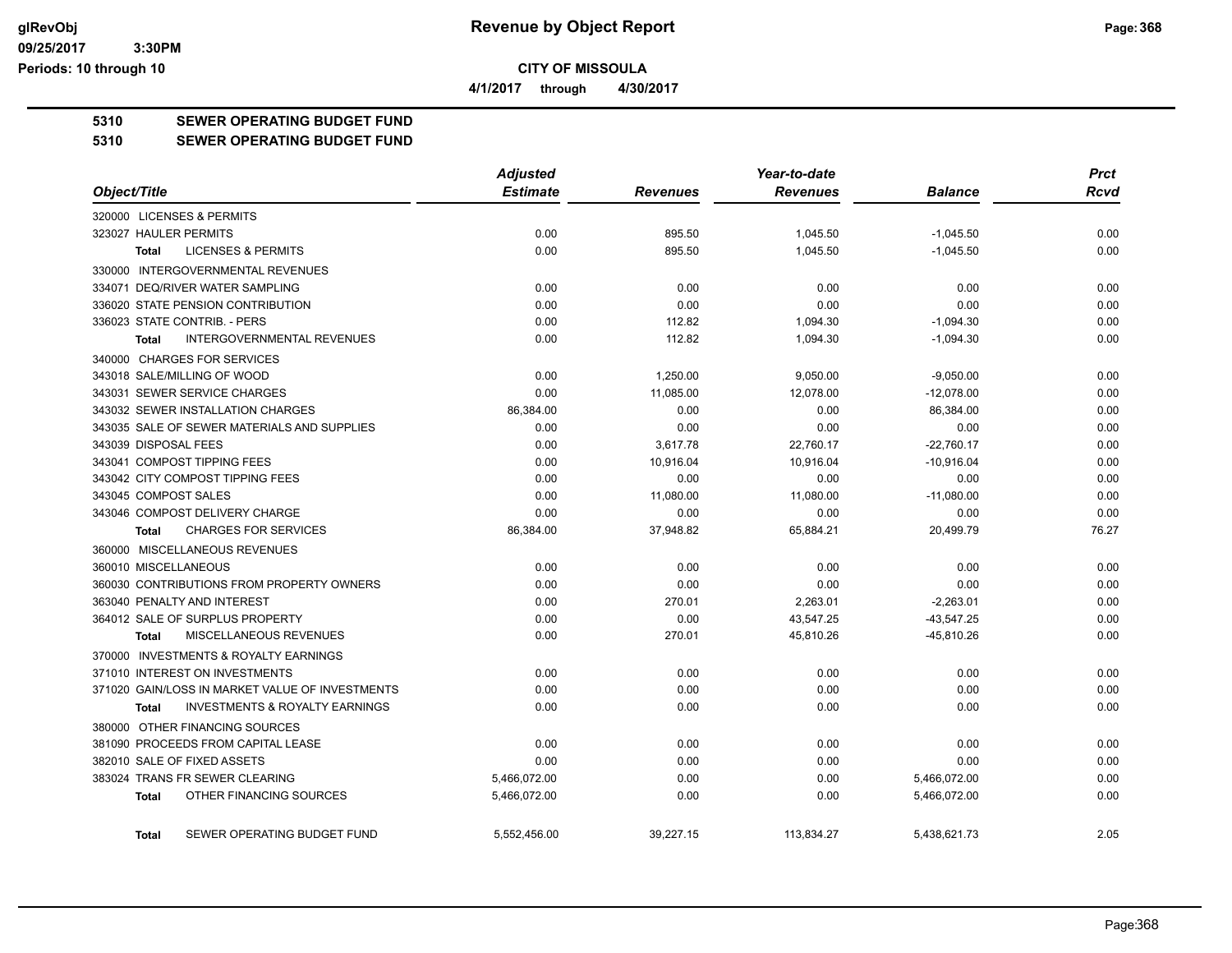**CITY OF MISSOULA 4/1/2017 through 4/30/2017**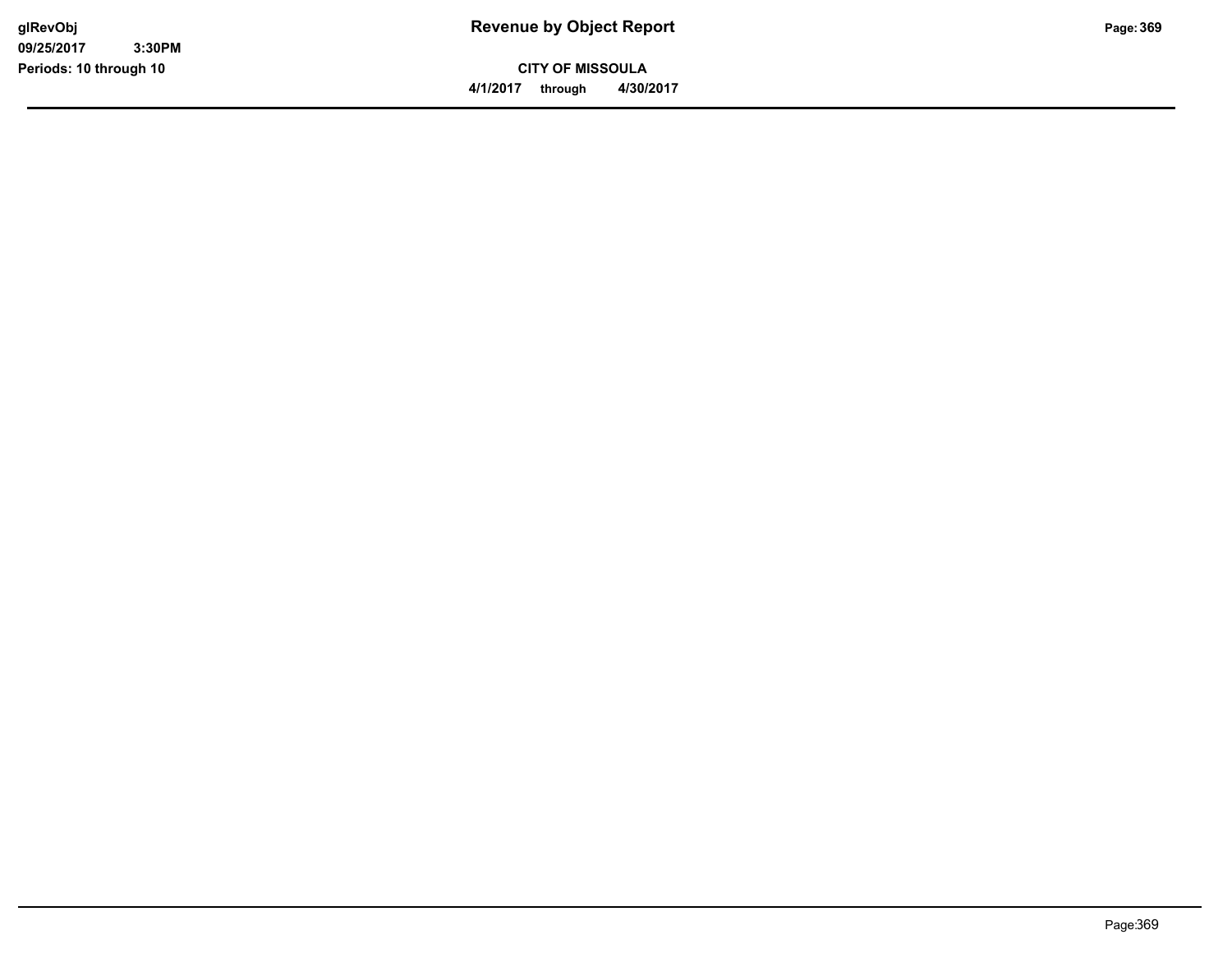**4/1/2017 through 4/30/2017**

## **5310 SEWER OPERATING BUDGET FUND**

|                                                    | <b>Adjusted</b> |                 | Year-to-date    |                |             |  |
|----------------------------------------------------|-----------------|-----------------|-----------------|----------------|-------------|--|
| Object/Title                                       | <b>Estimate</b> | <b>Revenues</b> | <b>Revenues</b> | <b>Balance</b> | <b>Rcvd</b> |  |
| 320000 LICENSES & PERMITS                          |                 |                 |                 |                |             |  |
| 323027 HAULER PERMITS                              | 0.00            | 895.50          | 1,045.50        | $-1,045.50$    | 0.00        |  |
| <b>LICENSES &amp; PERMITS</b><br>Total             | 0.00            | 895.50          | 1,045.50        | $-1,045.50$    | 0.00        |  |
| 330000 INTERGOVERNMENTAL REVENUES                  |                 |                 |                 |                |             |  |
| 334071 DEQ/RIVER WATER SAMPLING                    | 0.00            | 0.00            | 0.00            | 0.00           | 0.00        |  |
| 336020 STATE PENSION CONTRIBUTION                  | 0.00            | 0.00            | 0.00            | 0.00           | 0.00        |  |
| 336023 STATE CONTRIB. - PERS                       | 0.00            | 112.82          | 1,094.30        | $-1,094.30$    | 0.00        |  |
| <b>INTERGOVERNMENTAL REVENUES</b><br><b>Total</b>  | 0.00            | 112.82          | 1,094.30        | $-1,094.30$    | 0.00        |  |
| 340000 CHARGES FOR SERVICES                        |                 |                 |                 |                |             |  |
| 343018 SALE/MILLING OF WOOD                        | 0.00            | 1,250.00        | 9,050.00        | $-9,050.00$    | 0.00        |  |
| 343031 SEWER SERVICE CHARGES                       | 0.00            | 11,085.00       | 12,078.00       | $-12,078.00$   | 0.00        |  |
| 343032 SEWER INSTALLATION CHARGES                  | 86,384.00       | 0.00            | 0.00            | 86,384.00      | 0.00        |  |
| 343035 SALE OF SEWER MATERIALS AND SUPPLIES        | 0.00            | 0.00            | 0.00            | 0.00           | 0.00        |  |
| 343039 DISPOSAL FEES                               | 0.00            | 3,617.78        | 22,760.17       | $-22,760.17$   | 0.00        |  |
| 343041 COMPOST TIPPING FEES                        | 0.00            | 10,916.04       | 10,916.04       | $-10,916.04$   | 0.00        |  |
| 343042 CITY COMPOST TIPPING FEES                   | 0.00            | 0.00            | 0.00            | 0.00           | 0.00        |  |
| 343045 COMPOST SALES                               | 0.00            | 11,080.00       | 11,080.00       | $-11,080.00$   | 0.00        |  |
| 343046 COMPOST DELIVERY CHARGE                     | 0.00            | 0.00            | 0.00            | 0.00           | 0.00        |  |
| <b>CHARGES FOR SERVICES</b><br><b>Total</b>        | 86,384.00       | 37,948.82       | 65,884.21       | 20,499.79      | 76.27       |  |
| 360000 MISCELLANEOUS REVENUES                      |                 |                 |                 |                |             |  |
| 360010 MISCELLANEOUS                               | 0.00            | 0.00            | 0.00            | 0.00           | 0.00        |  |
| 360030 CONTRIBUTIONS FROM PROPERTY OWNERS          | 0.00            | 0.00            | 0.00            | 0.00           | 0.00        |  |
| 363040 PENALTY AND INTEREST                        | 0.00            | 270.01          | 2,263.01        | $-2,263.01$    | 0.00        |  |
| 364012 SALE OF SURPLUS PROPERTY                    | 0.00            | 0.00            | 43,547.25       | $-43,547.25$   | 0.00        |  |
| MISCELLANEOUS REVENUES<br><b>Total</b>             | 0.00            | 270.01          | 45,810.26       | -45,810.26     | 0.00        |  |
| 370000 INVESTMENTS & ROYALTY EARNINGS              |                 |                 |                 |                |             |  |
| 371010 INTEREST ON INVESTMENTS                     | 0.00            | 0.00            | 0.00            | 0.00           | 0.00        |  |
| 371020 GAIN/LOSS IN MARKET VALUE OF INVESTMENT     | 0.00            | 0.00            | 0.00            | 0.00           | 0.00        |  |
| <b>INVESTMENTS &amp; ROYALTY EARNINGS</b><br>Total | 0.00            | 0.00            | 0.00            | 0.00           | 0.00        |  |
| 380000 OTHER FINANCING SOURCES                     |                 |                 |                 |                |             |  |
| 381090 PROCEEDS FROM CAPITAL LEASE                 | 0.00            | 0.00            | 0.00            | 0.00           | 0.00        |  |
| 382010 SALE OF FIXED ASSETS                        | 0.00            | 0.00            | 0.00            | 0.00           | 0.00        |  |
| 383024 TRANS FR SEWER CLEARING                     | 5,466,072.00    | 0.00            | 0.00            | 5,466,072.00   | 0.00        |  |
| OTHER FINANCING SOURCES<br><b>Total</b>            | 5,466,072.00    | 0.00            | 0.00            | 5,466,072.00   | 0.00        |  |
| SEWER OPERATING BUDGET FUND<br><b>Total</b>        | 5,552,456.00    | 39,227.15       | 113,834.27      | 5,438,621.73   | 2.05        |  |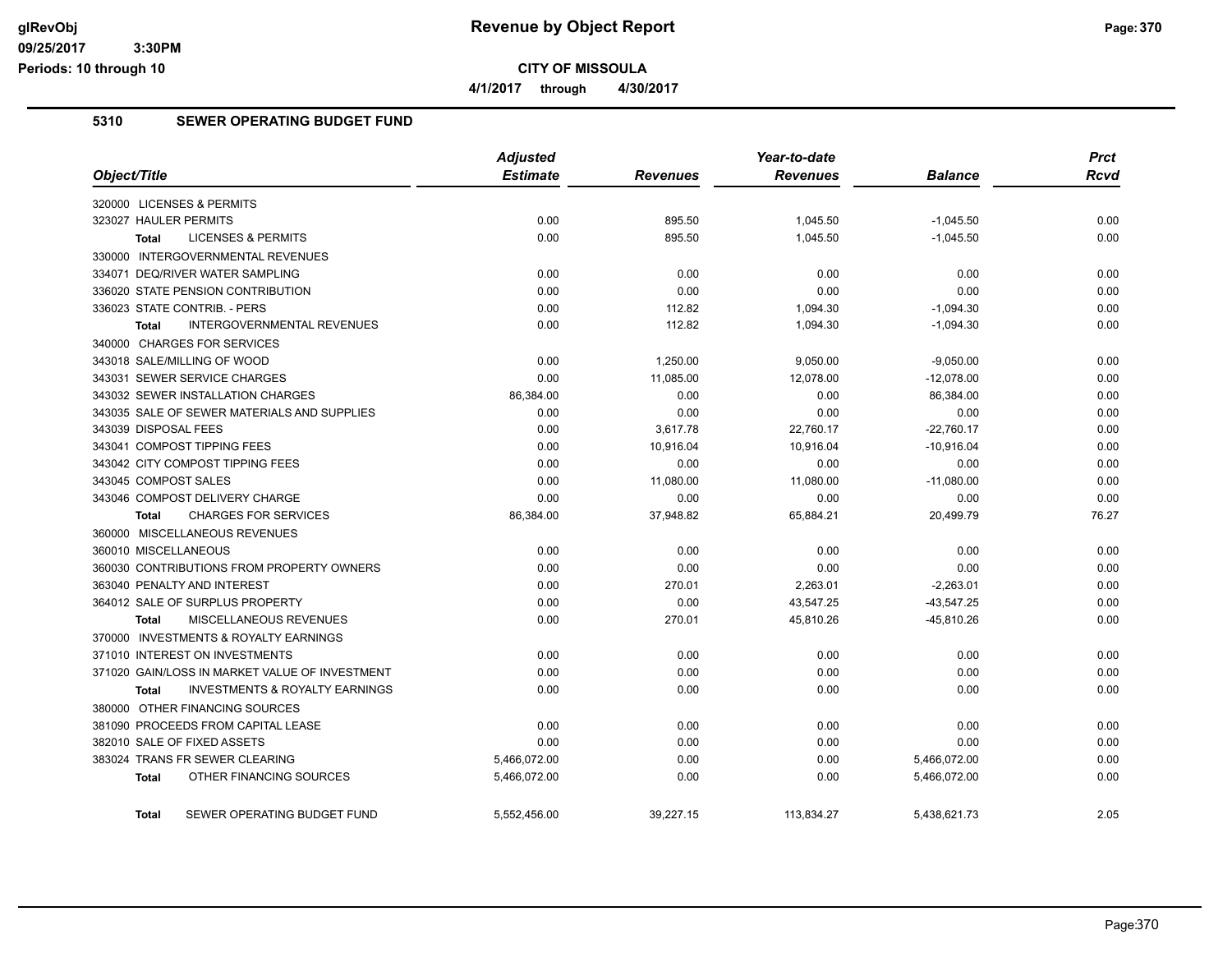**CITY OF MISSOULA 4/1/2017 through 4/30/2017**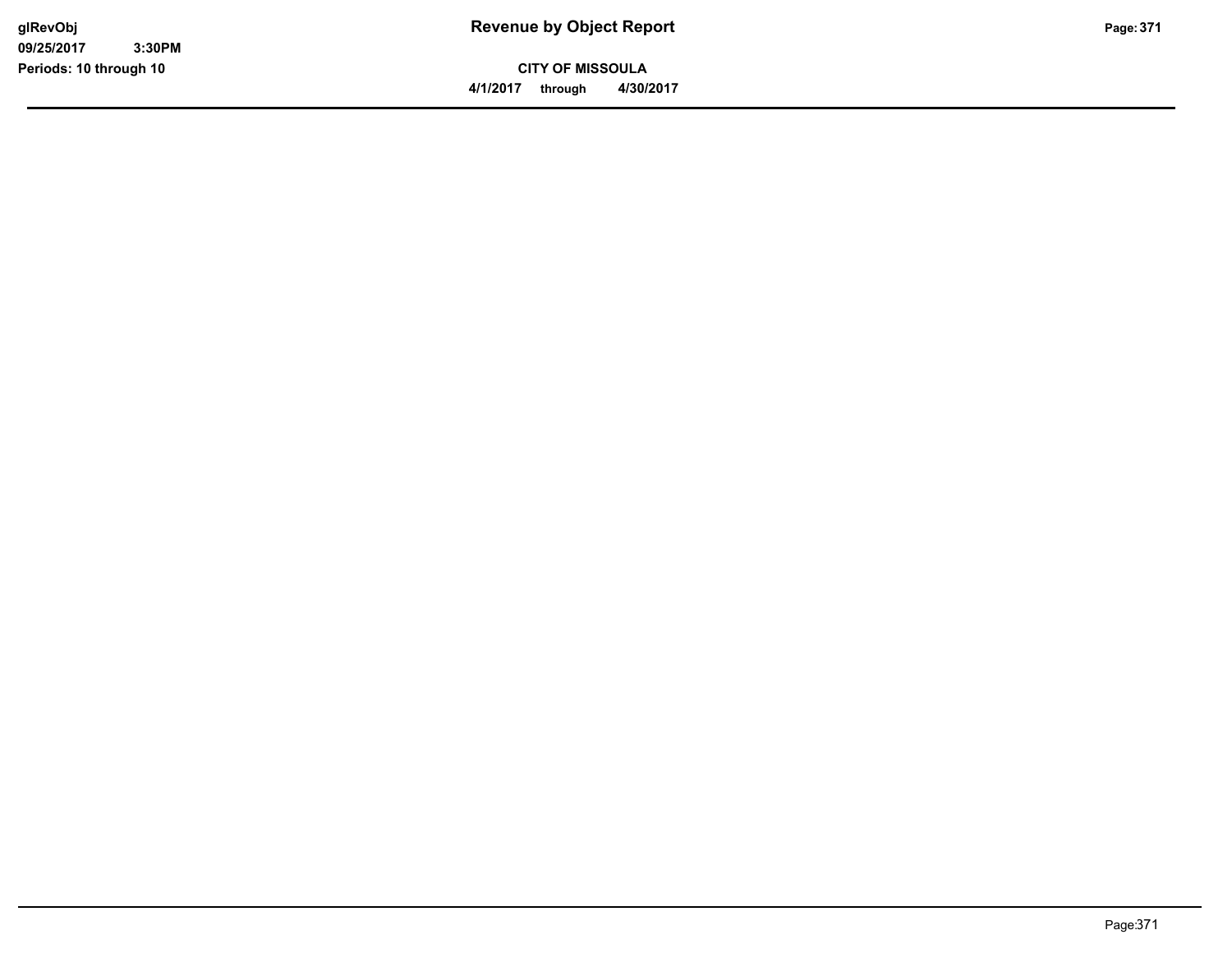**4/1/2017 through 4/30/2017**

# **5311 SEWER REVENUE COLLECTION & CLEARING FUND**

## **5311 SEWER REVENUE COLLECTION & CLEARING FUND**

|                                                           | <b>Adjusted</b> |                 | Year-to-date    |                | <b>Prct</b> |
|-----------------------------------------------------------|-----------------|-----------------|-----------------|----------------|-------------|
| Object/Title                                              | <b>Estimate</b> | <b>Revenues</b> | <b>Revenues</b> | <b>Balance</b> | <b>Rcvd</b> |
| 330000 INTERGOVERNMENTAL REVENUES                         |                 |                 |                 |                |             |
| 331990 IRS REIMB/DEBT SVS INTEREST                        | 0.00            | 0.00            | 0.00            | 0.00           | 0.00        |
| 331992 FEDERAL ARRA GRANTS                                | 0.00            | 0.00            | 0.00            | 0.00           | 0.00        |
| <b>INTERGOVERNMENTAL REVENUES</b><br><b>Total</b>         | 0.00            | 0.00            | 0.00            | 0.00           | 0.00        |
| 340000 CHARGES FOR SERVICES                               |                 |                 |                 |                |             |
| 343032 SEWER INSTALLATION CHARGES                         | 0.00            | 0.00            | 0.00            | 0.00           | 0.00        |
| 343034 TREATMENT FACILITIES FEES                          | 7.963.568.00    | 221,064.12      | 7,793,961.41    | 169,606.59     | 97.87       |
| 343037 DELINQUENT SEWER FEES                              | 0.00            | 0.00            | 0.00            | 0.00           | 0.00        |
| 343038 P & I TAX LIENS                                    | 0.00            | 114.09          | 2.942.59        | $-2.942.59$    | 0.00        |
| <b>CHARGES FOR SERVICES</b><br><b>Total</b>               | 7,963,568.00    | 221,178.21      | 7,796,904.00    | 166,664.00     | 97.91       |
| 360000 MISCELLANEOUS REVENUES                             |                 |                 |                 |                |             |
| 360010 MISCELLANEOUS                                      | 0.00            | 0.00            | 0.00            | 0.00           | 0.00        |
| 361200 RADIO TOWER LEASE PAYMENTS                         | 0.00            | 0.00            | 5,000.00        | $-5,000.00$    | 0.00        |
| 361201 EKO LAND LEASE                                     | 0.00            | 0.00            | 0.00            | 0.00           | 0.00        |
| 365023 NORTHWESTERN ENERGY GRANT                          | 0.00            | 0.00            | 0.00            | 0.00           | 0.00        |
| MISCELLANEOUS REVENUES<br><b>Total</b>                    | 0.00            | 0.00            | 5,000.00        | $-5,000.00$    | 0.00        |
| 370000 INVESTMENTS & ROYALTY EARNINGS                     |                 |                 |                 |                |             |
| 371010 INTEREST ON INVESTMENTS                            | 0.00            | 0.00            | 0.00            | 0.00           | 0.00        |
| 371020 GAIN/LOSS IN MARKET VALUE OF INVESTMENTS           | 0.00            | 0.00            | 0.00            | 0.00           | 0.00        |
| <b>INVESTMENTS &amp; ROYALTY EARNINGS</b><br><b>Total</b> | 0.00            | 0.00            | 0.00            | 0.00           | 0.00        |
| OTHER FINANCING SOURCES<br>380000                         |                 |                 |                 |                |             |
| 381010 BOND PROCEEDS                                      | 0.00            | 0.00            | 0.00            | 0.00           | 0.00        |
| 383034 TRANS FR 01 SERIES DEBT SERVICE                    | 0.00            | 0.00            | 0.00            | 0.00           | 0.00        |
| 383042 TRANSFERS FROM OTHER FUNDS                         | 0.00            | 0.00            | 0.00            | 0.00           | 0.00        |
| OTHER FINANCING SOURCES<br><b>Total</b>                   | 0.00            | 0.00            | 0.00            | 0.00           | 0.00        |
| SEWER REVENUE COLLECTION & CLEARING<br><b>Total</b>       | 7,963,568.00    | 221,178.21      | 7,801,904.00    | 161,664.00     | 97.97       |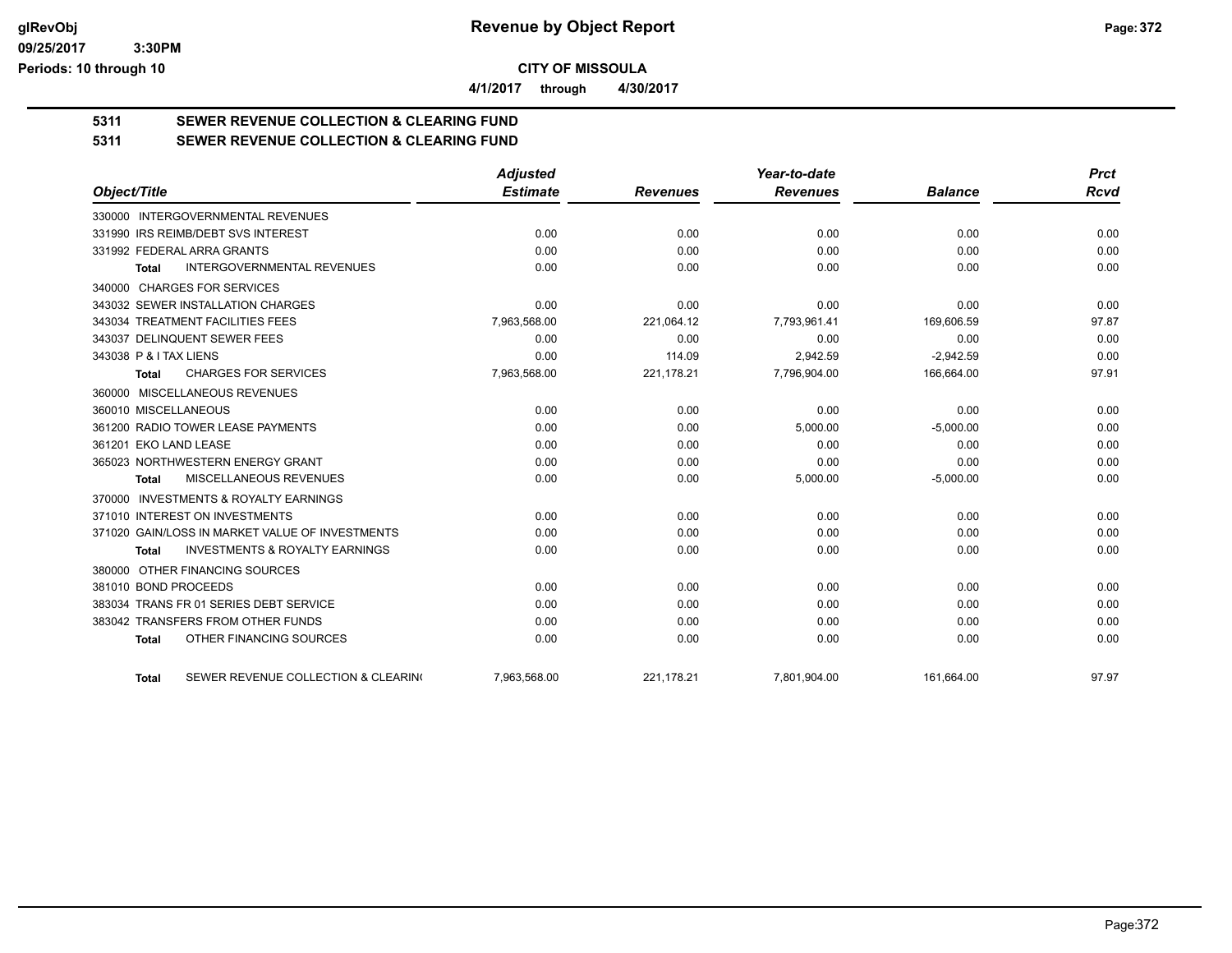**4/1/2017 through 4/30/2017**

## **5311 SEWER REVENUE COLLECTION & CLEARING FUND**

|                                                    | <b>Adjusted</b> |                 | Year-to-date    |                | <b>Prct</b> |
|----------------------------------------------------|-----------------|-----------------|-----------------|----------------|-------------|
| Object/Title                                       | <b>Estimate</b> | <b>Revenues</b> | <b>Revenues</b> | <b>Balance</b> | Rcvd        |
| 330000 INTERGOVERNMENTAL REVENUES                  |                 |                 |                 |                |             |
| 331990 IRS REIMB/DEBT SVS INTEREST                 | 0.00            | 0.00            | 0.00            | 0.00           | 0.00        |
| 331992 FEDERAL ARRA GRANTS                         | 0.00            | 0.00            | 0.00            | 0.00           | 0.00        |
| INTERGOVERNMENTAL REVENUES<br><b>Total</b>         | 0.00            | 0.00            | 0.00            | 0.00           | 0.00        |
| 340000 CHARGES FOR SERVICES                        |                 |                 |                 |                |             |
| 343032 SEWER INSTALLATION CHARGES                  | 0.00            | 0.00            | 0.00            | 0.00           | 0.00        |
| 343034 TREATMENT FACILITIES FEES                   | 7,963,568.00    | 221,064.12      | 7,793,961.41    | 169,606.59     | 97.87       |
| 343037 DELINQUENT SEWER FEES                       | 0.00            | 0.00            | 0.00            | 0.00           | 0.00        |
| 343038 P & I TAX LIENS                             | 0.00            | 114.09          | 2,942.59        | $-2,942.59$    | 0.00        |
| <b>CHARGES FOR SERVICES</b><br>Total               | 7,963,568.00    | 221,178.21      | 7,796,904.00    | 166,664.00     | 97.91       |
| 360000 MISCELLANEOUS REVENUES                      |                 |                 |                 |                |             |
| 360010 MISCELLANEOUS                               | 0.00            | 0.00            | 0.00            | 0.00           | 0.00        |
| 361200 RADIO TOWER LEASE PAYMENTS                  | 0.00            | 0.00            | 5,000.00        | $-5,000.00$    | 0.00        |
| 361201 EKO LAND LEASE                              | 0.00            | 0.00            | 0.00            | 0.00           | 0.00        |
| 365023 NORTHWESTERN ENERGY GRANT                   | 0.00            | 0.00            | 0.00            | 0.00           | 0.00        |
| MISCELLANEOUS REVENUES<br><b>Total</b>             | 0.00            | 0.00            | 5,000.00        | $-5,000.00$    | 0.00        |
| 370000 INVESTMENTS & ROYALTY EARNINGS              |                 |                 |                 |                |             |
| 371010 INTEREST ON INVESTMENTS                     | 0.00            | 0.00            | 0.00            | 0.00           | 0.00        |
| 371020 GAIN/LOSS IN MARKET VALUE OF INVESTMENT     | 0.00            | 0.00            | 0.00            | 0.00           | 0.00        |
| <b>INVESTMENTS &amp; ROYALTY EARNINGS</b><br>Total | 0.00            | 0.00            | 0.00            | 0.00           | 0.00        |
| OTHER FINANCING SOURCES<br>380000                  |                 |                 |                 |                |             |
| 381010 BOND PROCEEDS                               | 0.00            | 0.00            | 0.00            | 0.00           | 0.00        |
| 383034 TRANS FR 01 SERIES DEBT SERVICE             | 0.00            | 0.00            | 0.00            | 0.00           | 0.00        |
| 383042 TRANSFERS FROM OTHER FUNDS                  | 0.00            | 0.00            | 0.00            | 0.00           | 0.00        |
| OTHER FINANCING SOURCES<br><b>Total</b>            | 0.00            | 0.00            | 0.00            | 0.00           | 0.00        |
| SEWER REVENUE COLLECTION & CLEARIN<br>Total        | 7,963,568.00    | 221.178.21      | 7,801,904.00    | 161,664.00     | 97.97       |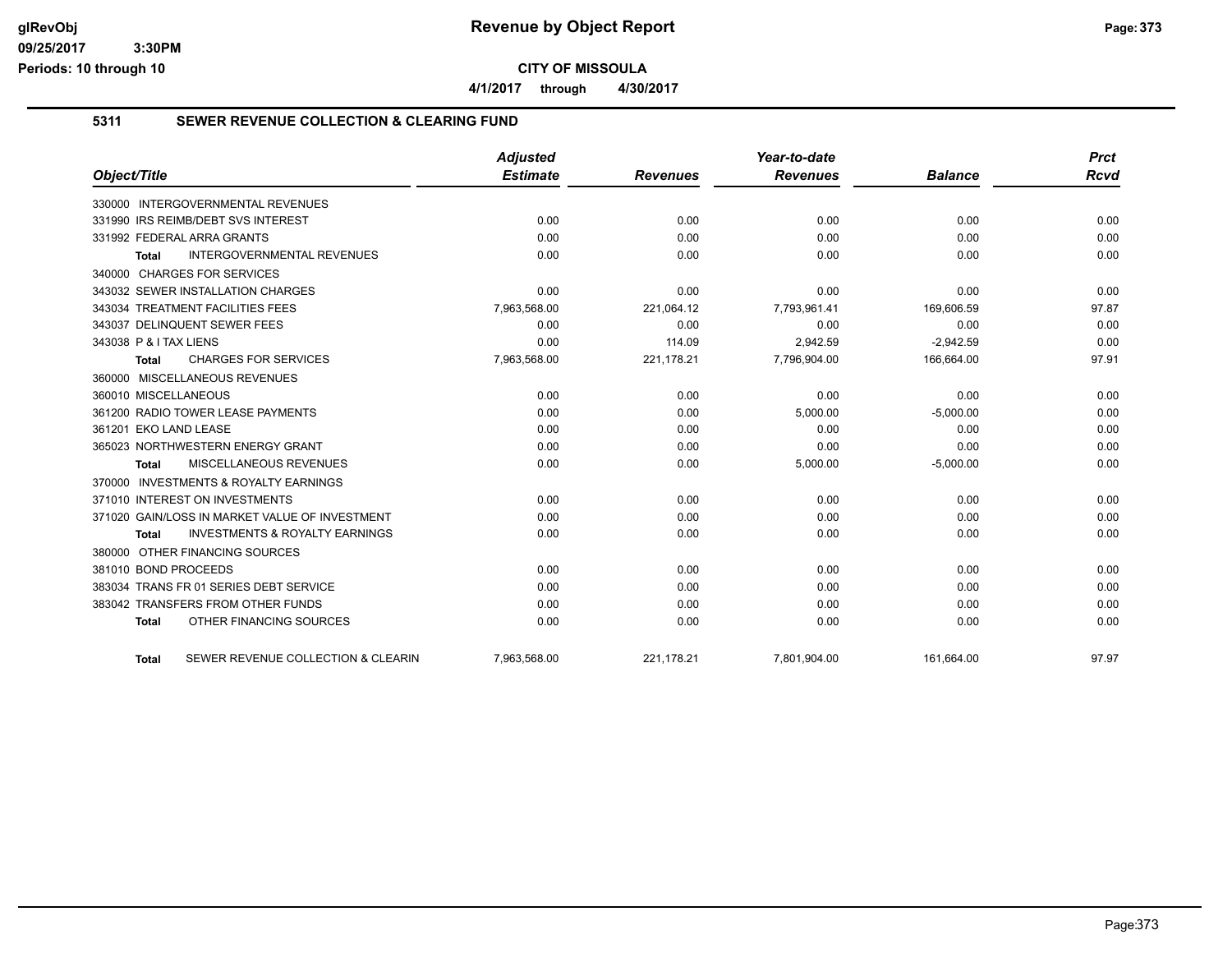**4/1/2017 through 4/30/2017**

**5315 SEWER LOAN FUND**

**5315 SEWER LOAN FUND**

|                                                           | <b>Adjusted</b> |                 | Year-to-date    |                | <b>Prct</b> |
|-----------------------------------------------------------|-----------------|-----------------|-----------------|----------------|-------------|
| Object/Title                                              | <b>Estimate</b> | <b>Revenues</b> | <b>Revenues</b> | <b>Balance</b> | <b>Rcvd</b> |
| 340000 CHARGES FOR SERVICES                               |                 |                 |                 |                |             |
| 343032 SEWER INSTALLATION CHARGES                         | 0.00            | 0.00            | 0.00            | 0.00           | 0.00        |
| 343035 SALE OF SEWER MATERIALS AND SUPPLIES               | 0.00            | 0.00            | $-23,514.51$    | 23,514.51      | 0.00        |
| 343037 GREASE INTERCEPTOR LOANS                           | 0.00            | 0.00            | 0.00            | 0.00           | 0.00        |
| <b>CHARGES FOR SERVICES</b><br>Total                      | 0.00            | 0.00            | $-23,514.51$    | 23,514.51      | 0.00        |
| MISCELLANEOUS REVENUES<br>360000                          |                 |                 |                 |                |             |
| 360010 MISCELLANEOUS                                      | 0.00            | 0.00            | 0.00            | 0.00           | 0.00        |
| MISCELLANEOUS REVENUES<br><b>Total</b>                    | 0.00            | 0.00            | 0.00            | 0.00           | 0.00        |
| <b>INVESTMENTS &amp; ROYALTY EARNINGS</b><br>370000       |                 |                 |                 |                |             |
| 371010 INTEREST ON INVESTMENTS                            | 0.00            | 0.00            | 0.00            | 0.00           | 0.00        |
| 371020 GAIN/LOSS IN MARKET VALUE OF INVESTMENTS           | 0.00            | 0.00            | 0.00            | 0.00           | 0.00        |
| <b>INVESTMENTS &amp; ROYALTY EARNINGS</b><br><b>Total</b> | 0.00            | 0.00            | 0.00            | 0.00           | 0.00        |
| OTHER FINANCING SOURCES<br>380000                         |                 |                 |                 |                |             |
| 383024 TRANS FR SEWER CLEARING                            | 0.00            | 0.00            | 0.00            | 0.00           | 0.00        |
| 383025 TRANS FR SEWER R & D                               | 0.00            | 0.00            | 0.00            | 0.00           | 0.00        |
| OTHER FINANCING SOURCES<br><b>Total</b>                   | 0.00            | 0.00            | 0.00            | 0.00           | 0.00        |
| <b>SEWER LOAN FUND</b><br><b>Total</b>                    | 0.00            | 0.00            | $-23,514.51$    | 23,514.51      | 0.00        |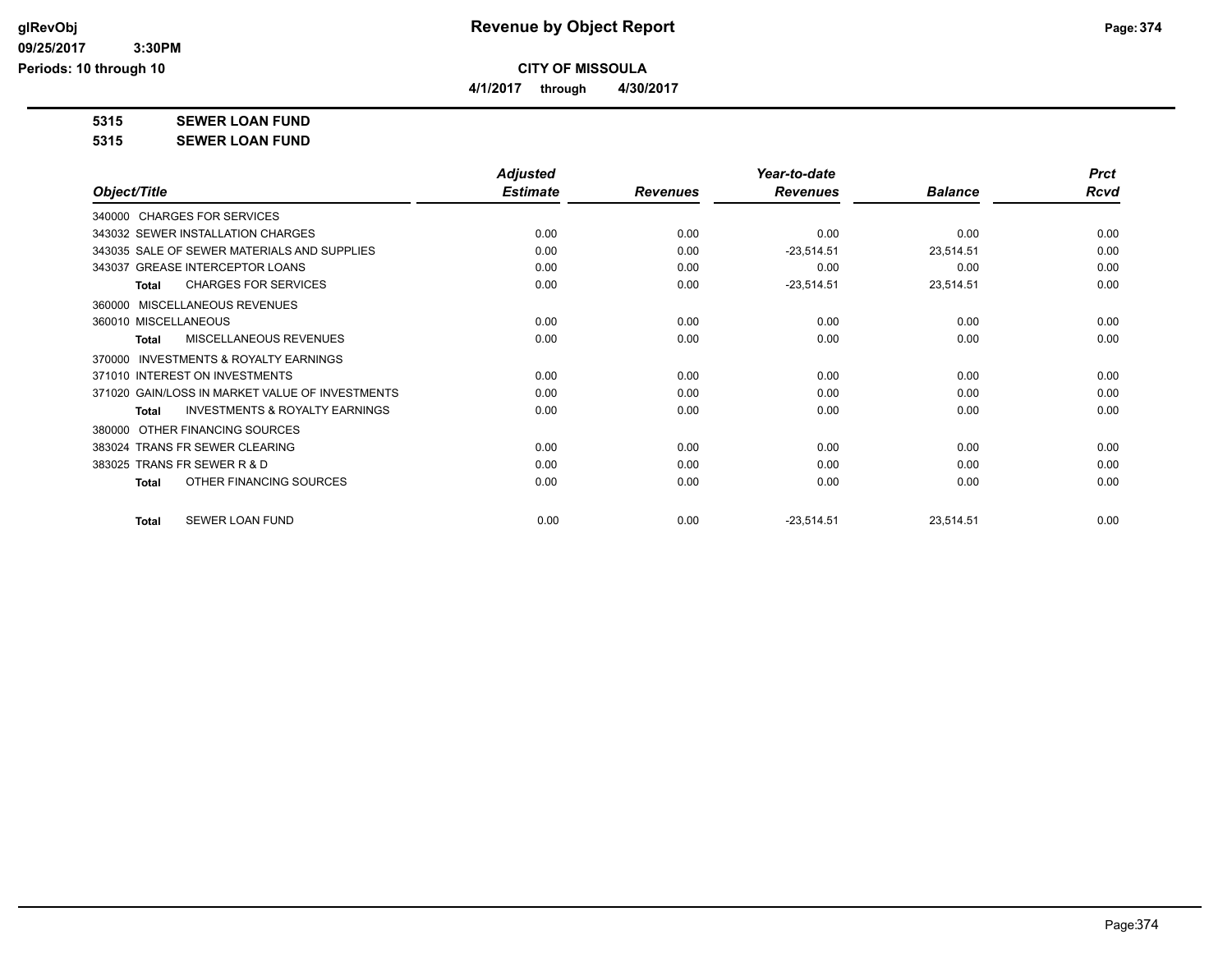**4/1/2017 through 4/30/2017**

## **5315 SEWER LOAN FUND**

|                                                           | <b>Adjusted</b> |                 | Year-to-date    |                | <b>Prct</b> |
|-----------------------------------------------------------|-----------------|-----------------|-----------------|----------------|-------------|
| Object/Title                                              | <b>Estimate</b> | <b>Revenues</b> | <b>Revenues</b> | <b>Balance</b> | <b>Rcvd</b> |
| 340000 CHARGES FOR SERVICES                               |                 |                 |                 |                |             |
| 343032 SEWER INSTALLATION CHARGES                         | 0.00            | 0.00            | 0.00            | 0.00           | 0.00        |
| 343035 SALE OF SEWER MATERIALS AND SUPPLIES               | 0.00            | 0.00            | $-23,514.51$    | 23,514.51      | 0.00        |
| 343037 GREASE INTERCEPTOR LOANS                           | 0.00            | 0.00            | 0.00            | 0.00           | 0.00        |
| <b>CHARGES FOR SERVICES</b><br><b>Total</b>               | 0.00            | 0.00            | $-23,514.51$    | 23,514.51      | 0.00        |
| 360000 MISCELLANEOUS REVENUES                             |                 |                 |                 |                |             |
| 360010 MISCELLANEOUS                                      | 0.00            | 0.00            | 0.00            | 0.00           | 0.00        |
| <b>MISCELLANEOUS REVENUES</b><br><b>Total</b>             | 0.00            | 0.00            | 0.00            | 0.00           | 0.00        |
| INVESTMENTS & ROYALTY EARNINGS<br>370000                  |                 |                 |                 |                |             |
| 371010 INTEREST ON INVESTMENTS                            | 0.00            | 0.00            | 0.00            | 0.00           | 0.00        |
| 371020 GAIN/LOSS IN MARKET VALUE OF INVESTMENT            | 0.00            | 0.00            | 0.00            | 0.00           | 0.00        |
| <b>INVESTMENTS &amp; ROYALTY EARNINGS</b><br><b>Total</b> | 0.00            | 0.00            | 0.00            | 0.00           | 0.00        |
| OTHER FINANCING SOURCES<br>380000                         |                 |                 |                 |                |             |
| 383024 TRANS FR SEWER CLEARING                            | 0.00            | 0.00            | 0.00            | 0.00           | 0.00        |
| 383025 TRANS FR SEWER R & D                               | 0.00            | 0.00            | 0.00            | 0.00           | 0.00        |
| OTHER FINANCING SOURCES<br><b>Total</b>                   | 0.00            | 0.00            | 0.00            | 0.00           | 0.00        |
| SEWER LOAN FUND<br><b>Total</b>                           | 0.00            | 0.00            | $-23,514.51$    | 23,514.51      | 0.00        |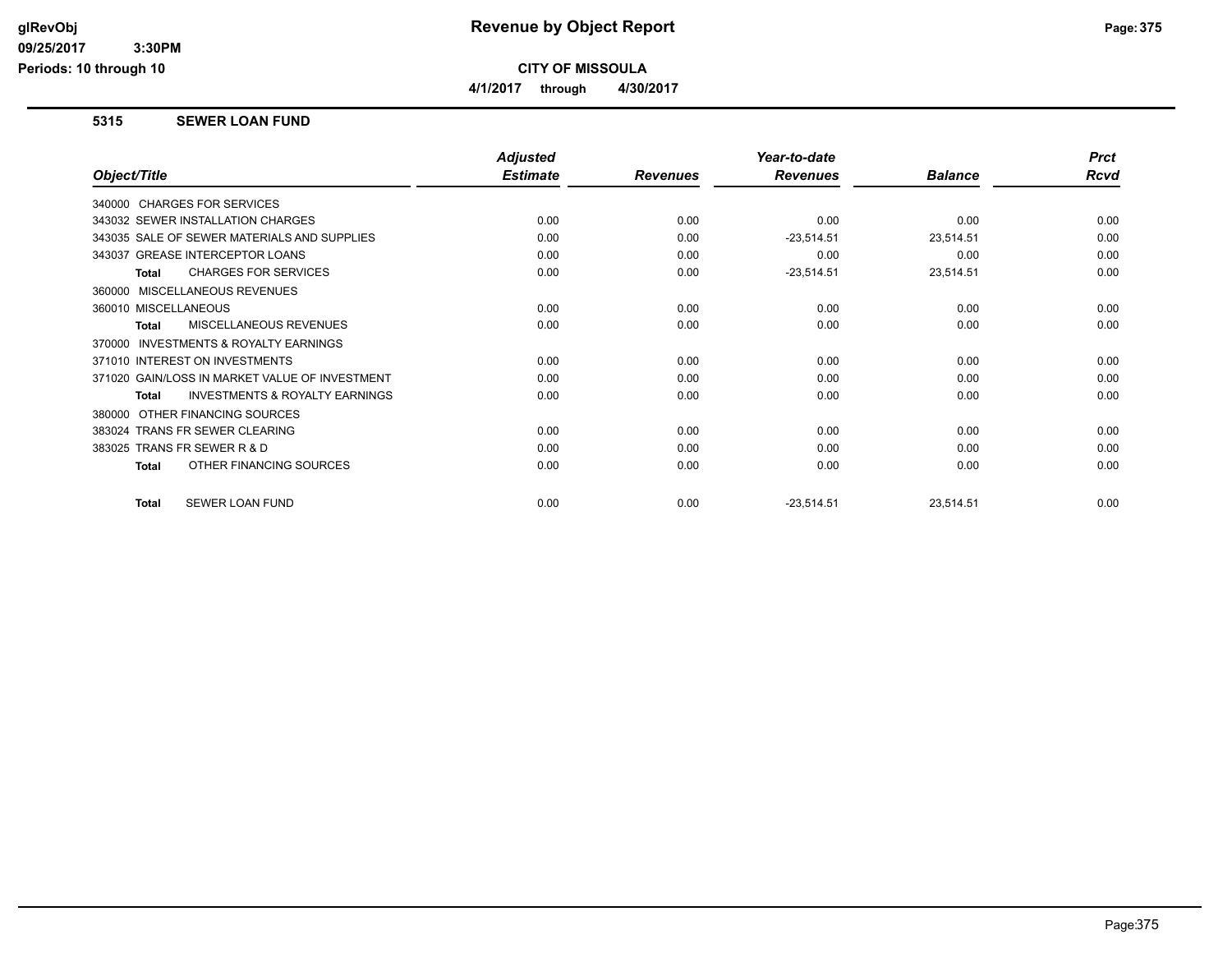**4/1/2017 through 4/30/2017**

# **5320 SEWER REPLACEMENT & DEPRECIATION FUND**

# **5320 SEWER REPLACEMENT & DEPRECIATION FUND**

|                                                           | <b>Adjusted</b> |                 | Year-to-date    |                | <b>Prct</b> |
|-----------------------------------------------------------|-----------------|-----------------|-----------------|----------------|-------------|
| Object/Title                                              | <b>Estimate</b> | <b>Revenues</b> | <b>Revenues</b> | <b>Balance</b> | <b>Rcvd</b> |
| 330000 INTERGOVERNMENTAL REVENUES                         |                 |                 |                 |                |             |
| 337010 COUNTY REIMBURSEMENT-DEANOS                        | 0.00            | 0.00            | 0.00            | 0.00           | 0.00        |
| <b>INTERGOVERNMENTAL REVENUES</b><br><b>Total</b>         | 0.00            | 0.00            | 0.00            | 0.00           | 0.00        |
| 340000 CHARGES FOR SERVICES                               |                 |                 |                 |                |             |
| 343032 SEWER INSTALLATION CHARGES                         | 0.00            | 0.00            | 17.675.00       | $-17,675.00$   | 0.00        |
| <b>CHARGES FOR SERVICES</b><br><b>Total</b>               | 0.00            | 0.00            | 17,675.00       | $-17,675.00$   | 0.00        |
| 360000 MISCELLANEOUS REVENUES                             |                 |                 |                 |                |             |
| 360000 MISCELLANEOUS REVENUES                             | 0.00            | 0.00            | 0.00            | 0.00           | 0.00        |
| 360010 MISCELLANEOUS                                      | 1,300,000.00    | 0.00            | 0.00            | 1,300,000.00   | 0.00        |
| 362006 GAIC INSURANCE SETTLEMENT                          | 0.00            | 0.00            | 0.00            | 0.00           | 0.00        |
| MISCELLANEOUS REVENUES<br><b>Total</b>                    | 1,300,000.00    | 0.00            | 0.00            | 1,300,000.00   | 0.00        |
| <b>INVESTMENTS &amp; ROYALTY EARNINGS</b><br>370000       |                 |                 |                 |                |             |
| 371010 INTEREST ON INVESTMENTS                            | 0.00            | 0.00            | 0.00            | 0.00           | 0.00        |
| 371020 GAIN/LOSS IN MARKET VALUE OF INVESTMENTS           | 0.00            | 0.00            | 0.00            | 0.00           | 0.00        |
| <b>INVESTMENTS &amp; ROYALTY EARNINGS</b><br><b>Total</b> | 0.00            | 0.00            | 0.00            | 0.00           | 0.00        |
| 380000 OTHER FINANCING SOURCES                            |                 |                 |                 |                |             |
| 381002 SRF LOAN                                           | 0.00            | 0.00            | 0.00            | 0.00           | 0.00        |
| 381010 BOND PROCEEDS                                      | 0.00            | 0.00            | 531,109.15      | $-531,109.15$  | 0.00        |
| 381090 PROCEEDS FROM CAPITAL LEASE                        | 0.00            | 0.00            | 0.00            | 0.00           | 0.00        |
| 383000 OPERATING TRANSFERS                                | 0.00            | 0.00            | 0.00            | 0.00           | 0.00        |
| 383024 TRANS FR SEWER CLEARING                            | 416,418.00      | 0.00            | 0.00            | 416,418.00     | 0.00        |
| 383042 TRANSFERS FROM OTHER FUNDS                         | 0.00            | 0.00            | 0.00            | 0.00           | 0.00        |
| OTHER FINANCING SOURCES<br><b>Total</b>                   | 416,418.00      | 0.00            | 531,109.15      | $-114,691.15$  | 127.54      |
| SEWER REPLACEMENT & DEPRECIATION FU<br><b>Total</b>       | 1,716,418.00    | 0.00            | 548,784.15      | 1,167,633.85   | 31.97       |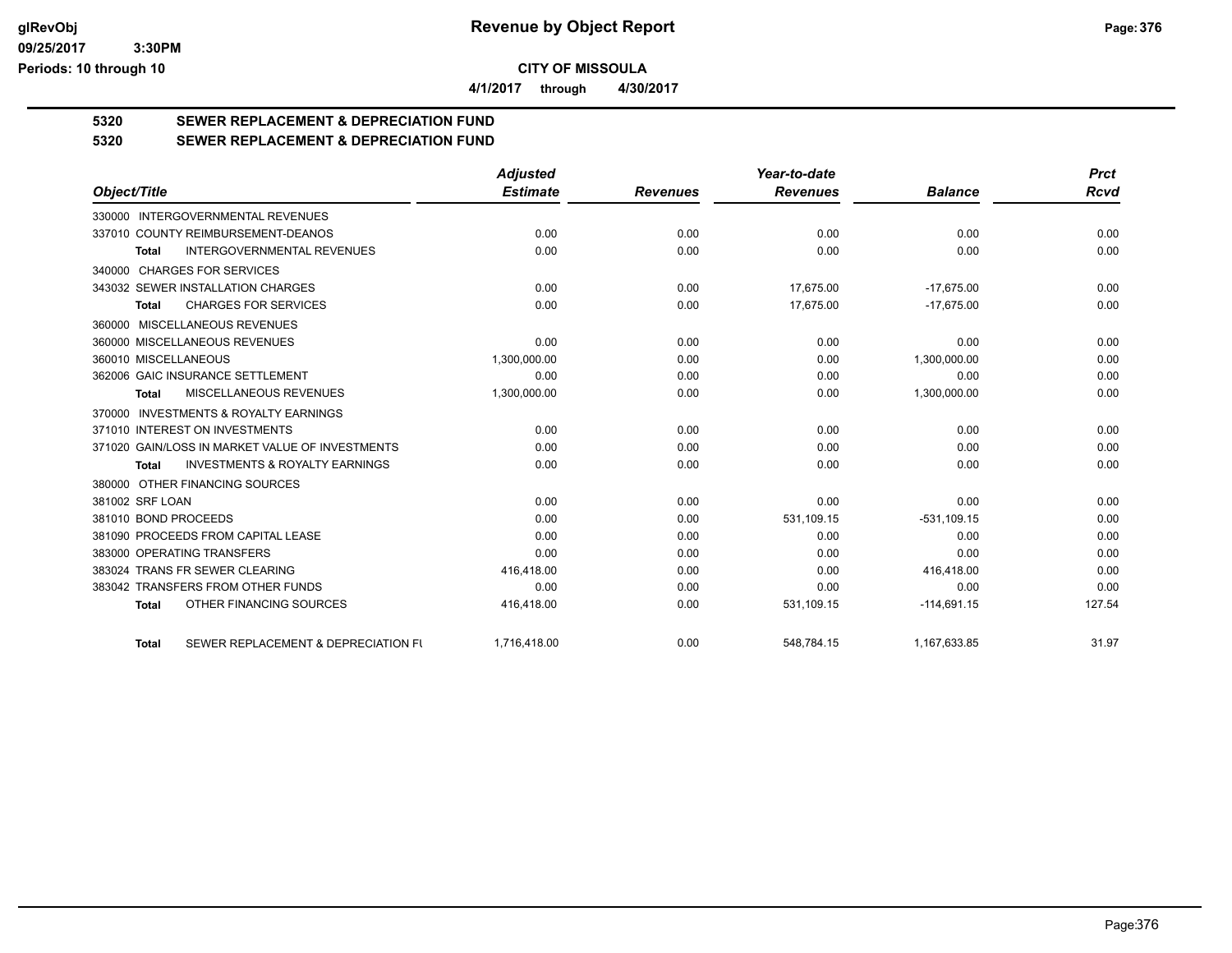**4/1/2017 through 4/30/2017**

## **5320 SEWER REPLACEMENT & DEPRECIATION FUND**

|                                                           | <b>Adjusted</b> |                 | Year-to-date    |                | <b>Prct</b> |
|-----------------------------------------------------------|-----------------|-----------------|-----------------|----------------|-------------|
| Object/Title                                              | <b>Estimate</b> | <b>Revenues</b> | <b>Revenues</b> | <b>Balance</b> | <b>Rcvd</b> |
| 330000 INTERGOVERNMENTAL REVENUES                         |                 |                 |                 |                |             |
| 337010 COUNTY REIMBURSEMENT-DEANOS                        | 0.00            | 0.00            | 0.00            | 0.00           | 0.00        |
| <b>INTERGOVERNMENTAL REVENUES</b><br><b>Total</b>         | 0.00            | 0.00            | 0.00            | 0.00           | 0.00        |
| 340000 CHARGES FOR SERVICES                               |                 |                 |                 |                |             |
| 343032 SEWER INSTALLATION CHARGES                         | 0.00            | 0.00            | 17,675.00       | $-17,675.00$   | 0.00        |
| <b>CHARGES FOR SERVICES</b><br><b>Total</b>               | 0.00            | 0.00            | 17,675.00       | $-17,675.00$   | 0.00        |
| 360000 MISCELLANEOUS REVENUES                             |                 |                 |                 |                |             |
| 360000 MISCELLANEOUS REVENUES                             | 0.00            | 0.00            | 0.00            | 0.00           | 0.00        |
| 360010 MISCELLANEOUS                                      | 1,300,000.00    | 0.00            | 0.00            | 1,300,000.00   | 0.00        |
| 362006 GAIC INSURANCE SETTLEMENT                          | 0.00            | 0.00            | 0.00            | 0.00           | 0.00        |
| MISCELLANEOUS REVENUES<br><b>Total</b>                    | 1,300,000.00    | 0.00            | 0.00            | 1,300,000.00   | 0.00        |
| 370000 INVESTMENTS & ROYALTY EARNINGS                     |                 |                 |                 |                |             |
| 371010 INTEREST ON INVESTMENTS                            | 0.00            | 0.00            | 0.00            | 0.00           | 0.00        |
| 371020 GAIN/LOSS IN MARKET VALUE OF INVESTMENT            | 0.00            | 0.00            | 0.00            | 0.00           | 0.00        |
| <b>INVESTMENTS &amp; ROYALTY EARNINGS</b><br><b>Total</b> | 0.00            | 0.00            | 0.00            | 0.00           | 0.00        |
| 380000 OTHER FINANCING SOURCES                            |                 |                 |                 |                |             |
| 381002 SRF LOAN                                           | 0.00            | 0.00            | 0.00            | 0.00           | 0.00        |
| 381010 BOND PROCEEDS                                      | 0.00            | 0.00            | 531,109.15      | $-531,109.15$  | 0.00        |
| 381090 PROCEEDS FROM CAPITAL LEASE                        | 0.00            | 0.00            | 0.00            | 0.00           | 0.00        |
| 383000 OPERATING TRANSFERS                                | 0.00            | 0.00            | 0.00            | 0.00           | 0.00        |
| 383024 TRANS FR SEWER CLEARING                            | 416,418.00      | 0.00            | 0.00            | 416,418.00     | 0.00        |
| 383042 TRANSFERS FROM OTHER FUNDS                         | 0.00            | 0.00            | 0.00            | 0.00           | 0.00        |
| OTHER FINANCING SOURCES<br><b>Total</b>                   | 416,418.00      | 0.00            | 531,109.15      | $-114,691.15$  | 127.54      |
| SEWER REPLACEMENT & DEPRECIATION F<br><b>Total</b>        | 1,716,418.00    | 0.00            | 548.784.15      | 1,167,633.85   | 31.97       |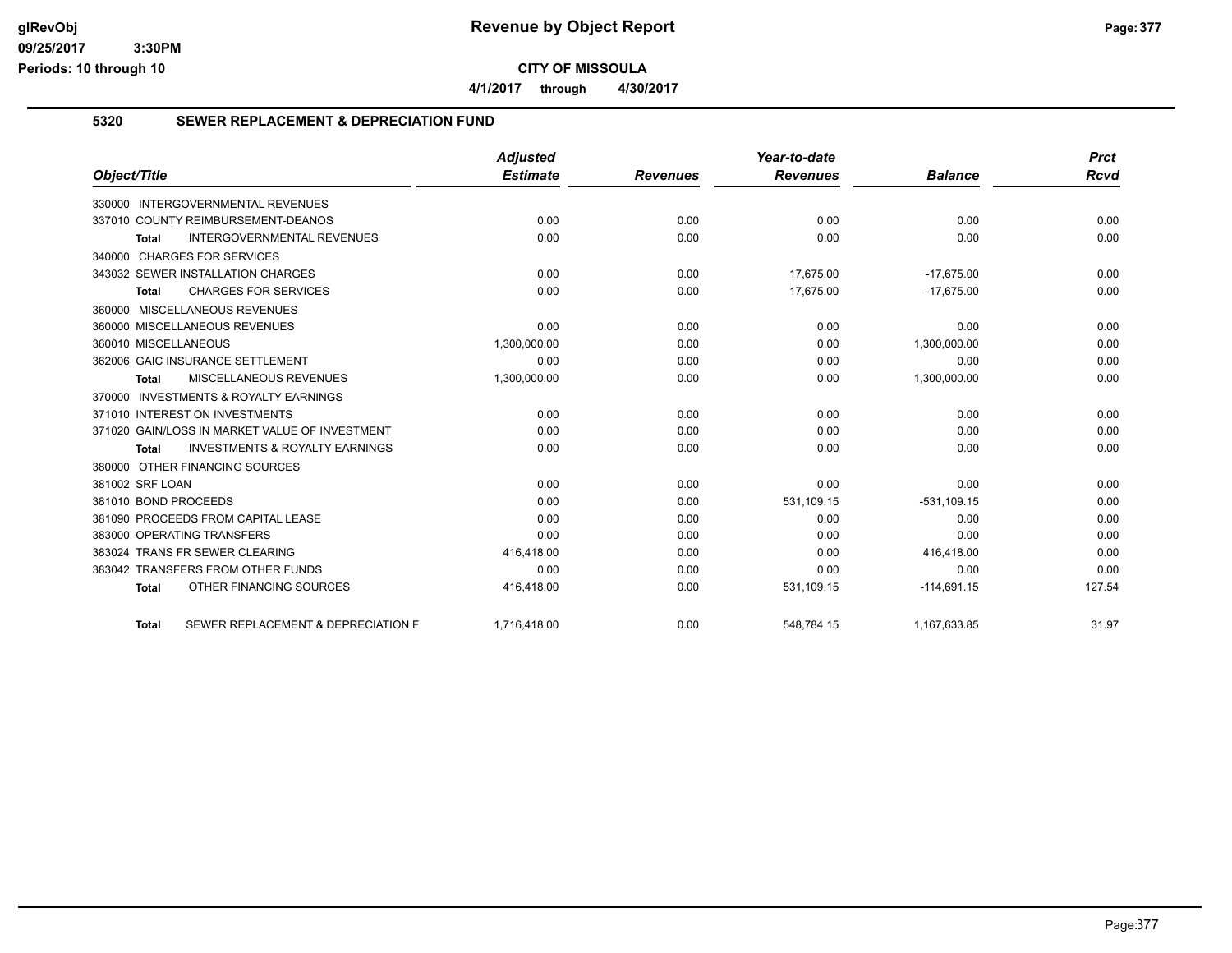**4/1/2017 through 4/30/2017**

**5325 SEWER DEVELOPMENT FEE FUND**

**5325 SEWER DEVELOPMENT FEE FUND**

|                                                           | <b>Adjusted</b> |                 | Year-to-date    |                | <b>Prct</b> |
|-----------------------------------------------------------|-----------------|-----------------|-----------------|----------------|-------------|
| Object/Title                                              | <b>Estimate</b> | <b>Revenues</b> | <b>Revenues</b> | <b>Balance</b> | Rcvd        |
| 330000 INTERGOVERNMENTAL REVENUES                         |                 |                 |                 |                |             |
| 334120 TSEP GRANT                                         | 0.00            | 0.00            | 0.00            | 0.00           | 0.00        |
| <b>INTERGOVERNMENTAL REVENUES</b><br><b>Total</b>         | 0.00            | 0.00            | 0.00            | 0.00           | 0.00        |
| 340000 CHARGES FOR SERVICES                               |                 |                 |                 |                |             |
| 343032 SEWER INSTALLATION CHARGES                         | 0.00            | 0.00            | 0.00            | 0.00           | 0.00        |
| 343034 TREATMENT FACILITIES FEES                          | 1,118,994.00    | 81,726.04       | 796,009.41      | 322,984.59     | 71.14       |
| 343036 *** Title Not Found ***                            | 0.00            | 0.00            | 0.00            | 0.00           | 0.00        |
| <b>CHARGES FOR SERVICES</b><br><b>Total</b>               | 1,118,994.00    | 81,726.04       | 796,009.41      | 322,984.59     | 71.14       |
| 360000 MISCELLANEOUS REVENUES                             |                 |                 |                 |                |             |
| 360010 MISCELLANEOUS                                      | 0.00            | 0.00            | 0.00            | 0.00           | 0.00        |
| 360030 CONTRIBUTIONS FROM PROPERTY OWNERS                 | 0.00            | 0.00            | 0.00            | 0.00           | 0.00        |
| 362000 OTHER MISCELLANEOUS REVENUE                        | 0.00            | 0.00            | 32,310.55       | $-32,310.55$   | 0.00        |
| MISCELLANEOUS REVENUES<br><b>Total</b>                    | 0.00            | 0.00            | 32,310.55       | $-32,310.55$   | 0.00        |
| <b>INVESTMENTS &amp; ROYALTY EARNINGS</b><br>370000       |                 |                 |                 |                |             |
| 371010 INTEREST ON INVESTMENTS                            | 0.00            | 0.00            | 0.00            | 0.00           | 0.00        |
| 371020 GAIN/LOSS IN MARKET VALUE OF INVESTMENTS           | 0.00            | 0.00            | 0.00            | 0.00           | 0.00        |
| <b>INVESTMENTS &amp; ROYALTY EARNINGS</b><br><b>Total</b> | 0.00            | 0.00            | 0.00            | 0.00           | 0.00        |
| 380000 OTHER FINANCING SOURCES                            |                 |                 |                 |                |             |
| 383042 TRANSFERS FROM OTHER FUNDS                         | 0.00            | 0.00            | 0.00            | 0.00           | 0.00        |
| OTHER FINANCING SOURCES<br>Total                          | 0.00            | 0.00            | 0.00            | 0.00           | 0.00        |
| SEWER DEVELOPMENT FEE FUND<br><b>Total</b>                | 1,118,994.00    | 81,726.04       | 828,319.96      | 290.674.04     | 74.02       |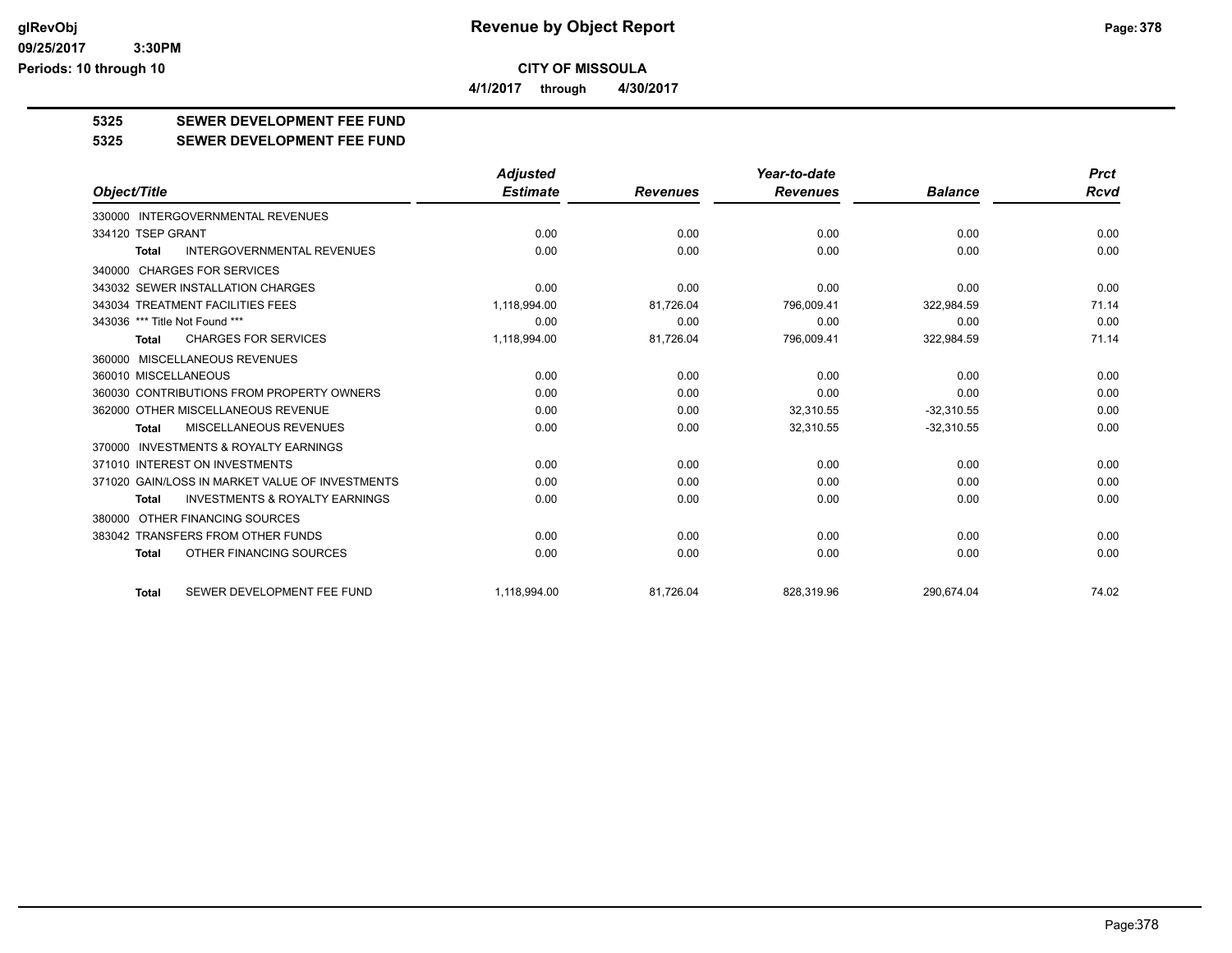**4/1/2017 through 4/30/2017**

## **5325 SEWER DEVELOPMENT FEE FUND**

|                                                    | <b>Adjusted</b> |                 | Year-to-date    | <b>Prct</b>    |             |
|----------------------------------------------------|-----------------|-----------------|-----------------|----------------|-------------|
| Object/Title                                       | <b>Estimate</b> | <b>Revenues</b> | <b>Revenues</b> | <b>Balance</b> | <b>Rcvd</b> |
| 330000 INTERGOVERNMENTAL REVENUES                  |                 |                 |                 |                |             |
| 334120 TSEP GRANT                                  | 0.00            | 0.00            | 0.00            | 0.00           | 0.00        |
| <b>INTERGOVERNMENTAL REVENUES</b><br>Total         | 0.00            | 0.00            | 0.00            | 0.00           | 0.00        |
| 340000 CHARGES FOR SERVICES                        |                 |                 |                 |                |             |
| 343032 SEWER INSTALLATION CHARGES                  | 0.00            | 0.00            | 0.00            | 0.00           | 0.00        |
| 343034 TREATMENT FACILITIES FEES                   | 1,118,994.00    | 81,726.04       | 796,009.41      | 322,984.59     | 71.14       |
| 343036 *** Title Not Found ***                     | 0.00            | 0.00            | 0.00            | 0.00           | 0.00        |
| <b>CHARGES FOR SERVICES</b><br><b>Total</b>        | 1,118,994.00    | 81,726.04       | 796,009.41      | 322,984.59     | 71.14       |
| 360000 MISCELLANEOUS REVENUES                      |                 |                 |                 |                |             |
| 360010 MISCELLANEOUS                               | 0.00            | 0.00            | 0.00            | 0.00           | 0.00        |
| 360030 CONTRIBUTIONS FROM PROPERTY OWNERS          | 0.00            | 0.00            | 0.00            | 0.00           | 0.00        |
| 362000 OTHER MISCELLANEOUS REVENUE                 | 0.00            | 0.00            | 32.310.55       | $-32,310.55$   | 0.00        |
| <b>MISCELLANEOUS REVENUES</b><br><b>Total</b>      | 0.00            | 0.00            | 32,310.55       | $-32,310.55$   | 0.00        |
| 370000 INVESTMENTS & ROYALTY EARNINGS              |                 |                 |                 |                |             |
| 371010 INTEREST ON INVESTMENTS                     | 0.00            | 0.00            | 0.00            | 0.00           | 0.00        |
| 371020 GAIN/LOSS IN MARKET VALUE OF INVESTMENT     | 0.00            | 0.00            | 0.00            | 0.00           | 0.00        |
| <b>INVESTMENTS &amp; ROYALTY EARNINGS</b><br>Total | 0.00            | 0.00            | 0.00            | 0.00           | 0.00        |
| 380000 OTHER FINANCING SOURCES                     |                 |                 |                 |                |             |
| 383042 TRANSFERS FROM OTHER FUNDS                  | 0.00            | 0.00            | 0.00            | 0.00           | 0.00        |
| OTHER FINANCING SOURCES<br><b>Total</b>            | 0.00            | 0.00            | 0.00            | 0.00           | 0.00        |
| SEWER DEVELOPMENT FEE FUND<br><b>Total</b>         | 1.118.994.00    | 81,726.04       | 828.319.96      | 290.674.04     | 74.02       |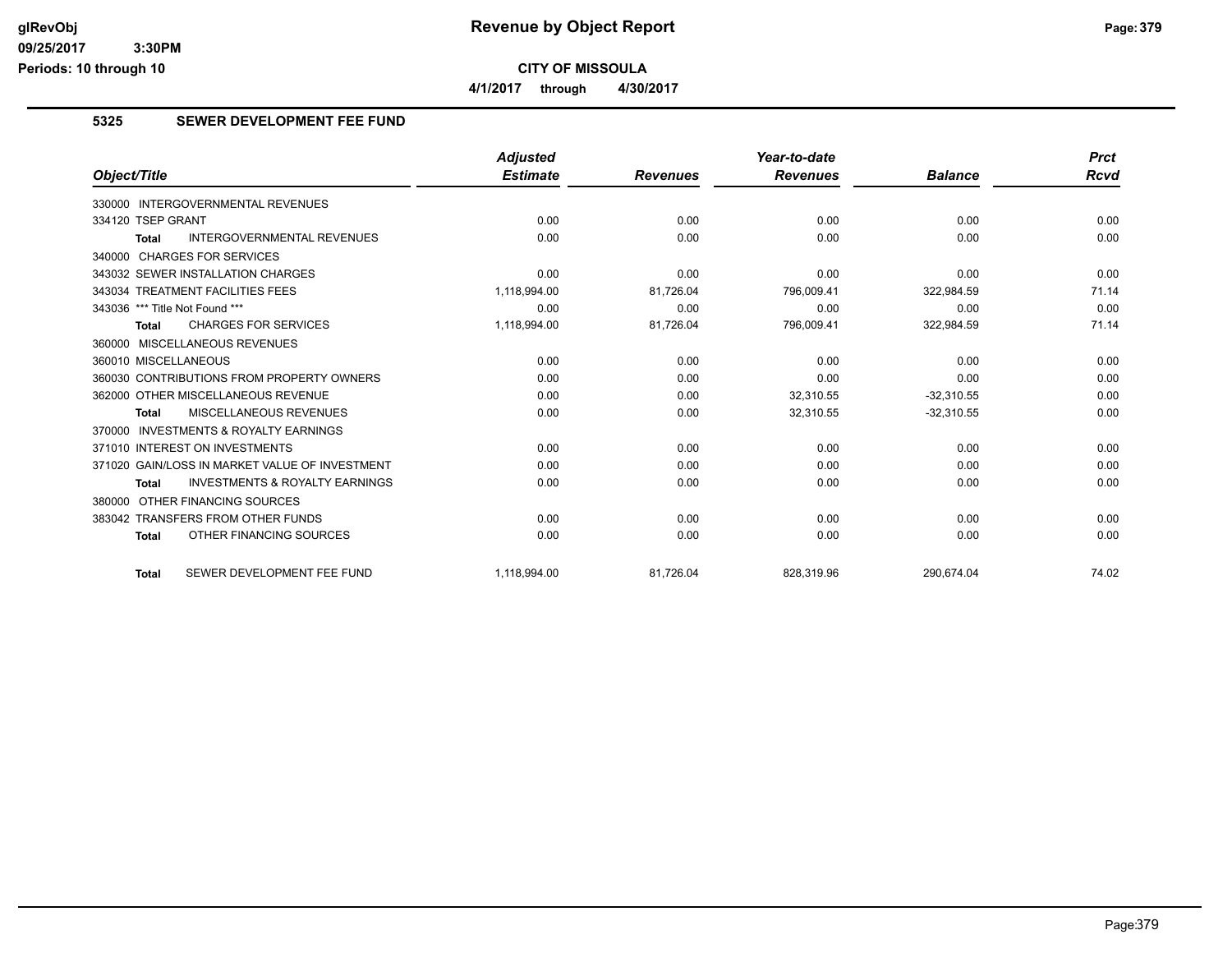**4/1/2017 through 4/30/2017**

**5340 SEWER CONSTRUCTION FUND**

**5340 SEWER CONSTRUCTION FUND**

|                                                     | <b>Adjusted</b> |                 | Year-to-date    |                | <b>Prct</b> |
|-----------------------------------------------------|-----------------|-----------------|-----------------|----------------|-------------|
| Object/Title                                        | <b>Estimate</b> | <b>Revenues</b> | <b>Revenues</b> | <b>Balance</b> | <b>Rcvd</b> |
| 330000 INTERGOVERNMENTAL REVENUES                   |                 |                 |                 |                |             |
| 331090 EPA GRANT                                    | 0.00            | 0.00            | 0.00            | 0.00           | 0.00        |
| 334120 TSEP GRANT                                   | 0.00            | 0.00            | 0.00            | 0.00           | 0.00        |
| 334140 DNRC GRANT                                   | 0.00            | 0.00            | 0.00            | 0.00           | 0.00        |
| 337000 LOCAL GRANTS                                 | 0.00            | 0.00            | 0.00            | 0.00           | 0.00        |
| <b>INTERGOVERNMENTAL REVENUES</b><br>Total          | 0.00            | 0.00            | 0.00            | 0.00           | 0.00        |
| 340000 CHARGES FOR SERVICES                         |                 |                 |                 |                |             |
| 343032 SEWER INSTALLATION CHARGES                   | 0.00            | 0.00            | 0.00            | 0.00           | 0.00        |
| <b>CHARGES FOR SERVICES</b><br>Total                | 0.00            | 0.00            | 0.00            | 0.00           | 0.00        |
| 360000 MISCELLANEOUS REVENUES                       |                 |                 |                 |                |             |
| 360030 CONTRIBUTIONS FROM PROPERTY OWNERS           | 0.00            | 0.00            | 0.00            | 0.00           | 0.00        |
| 363020 PROPERTY ASSESSMENTS                         | 0.00            | 0.00            | 0.00            | 0.00           | 0.00        |
| 365000 DONATIONS                                    | 0.00            | 0.00            | 0.00            | 0.00           | 0.00        |
| MISCELLANEOUS REVENUES<br><b>Total</b>              | 0.00            | 0.00            | 0.00            | 0.00           | 0.00        |
| <b>INVESTMENTS &amp; ROYALTY EARNINGS</b><br>370000 |                 |                 |                 |                |             |
| 371010 INTEREST ON INVESTMENTS                      | 0.00            | 0.00            | 0.00            | 0.00           | 0.00        |
| 371020 GAIN/LOSS IN MARKET VALUE OF INVESTMENTS     | 0.00            | 0.00            | 0.00            | 0.00           | 0.00        |
| <b>INVESTMENTS &amp; ROYALTY EARNINGS</b><br>Total  | 0.00            | 0.00            | 0.00            | 0.00           | 0.00        |
| 380000 OTHER FINANCING SOURCES                      |                 |                 |                 |                |             |
| 381002 SRF LOAN                                     | 0.00            | 466,773.00      | 466,773.00      | -466,773.00    | 0.00        |
| 381020 REVENUE BONDS                                | 2,517,966.00    | 0.00            | 0.00            | 2,517,966.00   | 0.00        |
| 383011 TRANS FR SID REVOLVING                       | 0.00            | 0.00            | 0.00            | 0.00           | 0.00        |
| 383024 TRANS FR SEWER CLEARING                      | 0.00            | 0.00            | 0.00            | 0.00           | 0.00        |
| 383025 TRANS FR SEWER R & D                         | 0.00            | 0.00            | 0.00            | 0.00           | 0.00        |
| 383026 TRANS FR CDBG                                | 0.00            | 0.00            | 0.00            | 0.00           | 0.00        |
| 383040 TRANSFER FROM CITY GRANTS                    | 0.00            | 0.00            | 0.00            | 0.00           | 0.00        |
| OTHER FINANCING SOURCES<br><b>Total</b>             | 2,517,966.00    | 466,773.00      | 466,773.00      | 2,051,193.00   | 18.54       |
| SEWER CONSTRUCTION FUND<br>Total                    | 2,517,966.00    | 466.773.00      | 466.773.00      | 2.051.193.00   | 18.54       |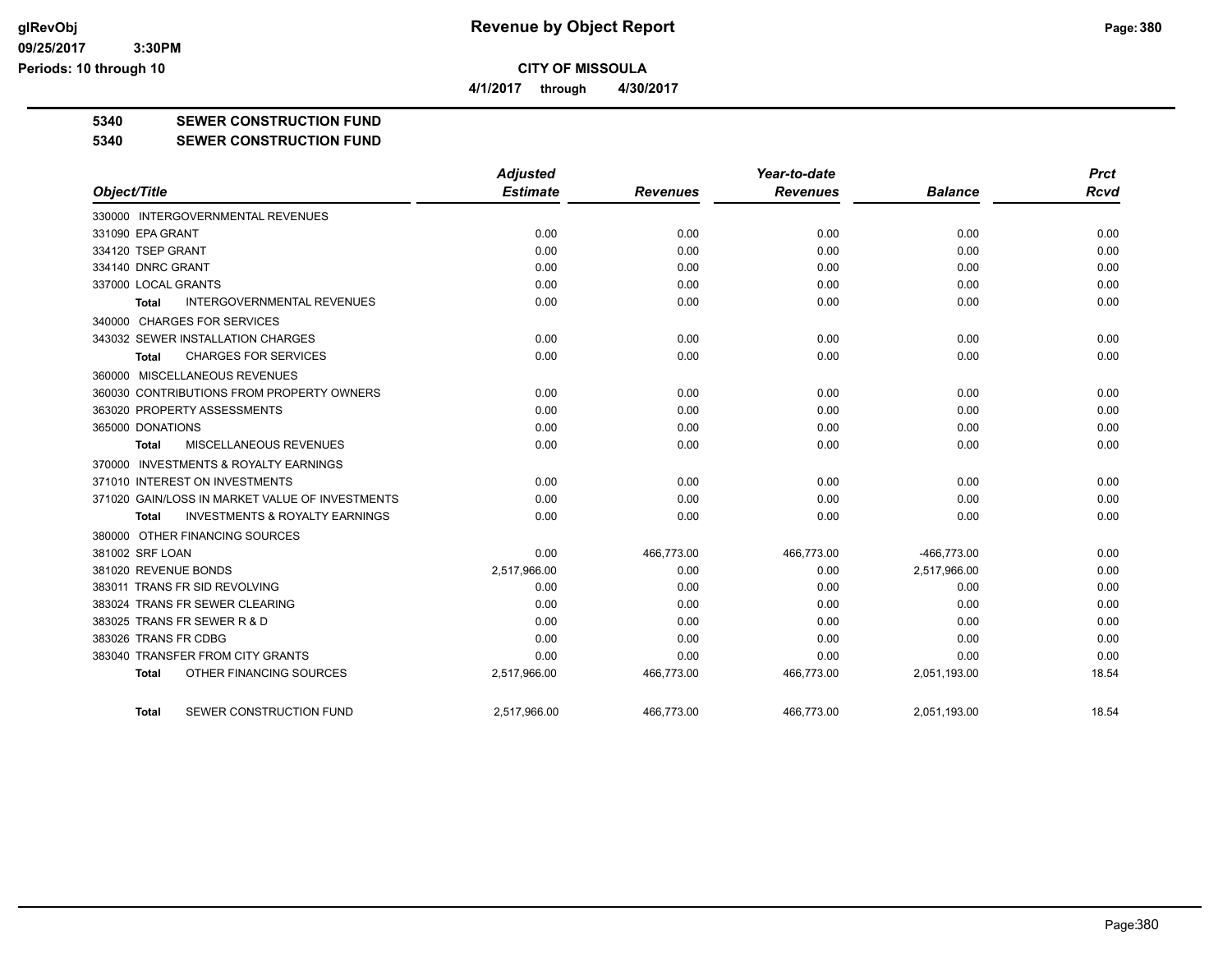**4/1/2017 through 4/30/2017**

## **5340 SEWER CONSTRUCTION FUND**

|                                                    | <b>Adjusted</b><br><b>Estimate</b> |                 | Year-to-date    |                | <b>Prct</b> |
|----------------------------------------------------|------------------------------------|-----------------|-----------------|----------------|-------------|
| Object/Title                                       |                                    | <b>Revenues</b> | <b>Revenues</b> | <b>Balance</b> | <b>Rcvd</b> |
| 330000 INTERGOVERNMENTAL REVENUES                  |                                    |                 |                 |                |             |
| 331090 EPA GRANT                                   | 0.00                               | 0.00            | 0.00            | 0.00           | 0.00        |
| 334120 TSEP GRANT                                  | 0.00                               | 0.00            | 0.00            | 0.00           | 0.00        |
| 334140 DNRC GRANT                                  | 0.00                               | 0.00            | 0.00            | 0.00           | 0.00        |
| 337000 LOCAL GRANTS                                | 0.00                               | 0.00            | 0.00            | 0.00           | 0.00        |
| <b>INTERGOVERNMENTAL REVENUES</b><br>Total         | 0.00                               | 0.00            | 0.00            | 0.00           | 0.00        |
| 340000 CHARGES FOR SERVICES                        |                                    |                 |                 |                |             |
| 343032 SEWER INSTALLATION CHARGES                  | 0.00                               | 0.00            | 0.00            | 0.00           | 0.00        |
| <b>CHARGES FOR SERVICES</b><br>Total               | 0.00                               | 0.00            | 0.00            | 0.00           | 0.00        |
| 360000 MISCELLANEOUS REVENUES                      |                                    |                 |                 |                |             |
| 360030 CONTRIBUTIONS FROM PROPERTY OWNERS          | 0.00                               | 0.00            | 0.00            | 0.00           | 0.00        |
| 363020 PROPERTY ASSESSMENTS                        | 0.00                               | 0.00            | 0.00            | 0.00           | 0.00        |
| 365000 DONATIONS                                   | 0.00                               | 0.00            | 0.00            | 0.00           | 0.00        |
| MISCELLANEOUS REVENUES<br>Total                    | 0.00                               | 0.00            | 0.00            | 0.00           | 0.00        |
| 370000 INVESTMENTS & ROYALTY EARNINGS              |                                    |                 |                 |                |             |
| 371010 INTEREST ON INVESTMENTS                     | 0.00                               | 0.00            | 0.00            | 0.00           | 0.00        |
| 371020 GAIN/LOSS IN MARKET VALUE OF INVESTMENT     | 0.00                               | 0.00            | 0.00            | 0.00           | 0.00        |
| <b>INVESTMENTS &amp; ROYALTY EARNINGS</b><br>Total | 0.00                               | 0.00            | 0.00            | 0.00           | 0.00        |
| 380000 OTHER FINANCING SOURCES                     |                                    |                 |                 |                |             |
| 381002 SRF LOAN                                    | 0.00                               | 466,773.00      | 466,773.00      | -466.773.00    | 0.00        |
| 381020 REVENUE BONDS                               | 2,517,966.00                       | 0.00            | 0.00            | 2,517,966.00   | 0.00        |
| 383011 TRANS FR SID REVOLVING                      | 0.00                               | 0.00            | 0.00            | 0.00           | 0.00        |
| 383024 TRANS FR SEWER CLEARING                     | 0.00                               | 0.00            | 0.00            | 0.00           | 0.00        |
| 383025 TRANS FR SEWER R & D                        | 0.00                               | 0.00            | 0.00            | 0.00           | 0.00        |
| 383026 TRANS FR CDBG                               | 0.00                               | 0.00            | 0.00            | 0.00           | 0.00        |
| 383040 TRANSFER FROM CITY GRANTS                   | 0.00                               | 0.00            | 0.00            | 0.00           | 0.00        |
| OTHER FINANCING SOURCES<br><b>Total</b>            | 2,517,966.00                       | 466,773.00      | 466,773.00      | 2,051,193.00   | 18.54       |
| SEWER CONSTRUCTION FUND<br><b>Total</b>            | 2.517.966.00                       | 466.773.00      | 466.773.00      | 2.051.193.00   | 18.54       |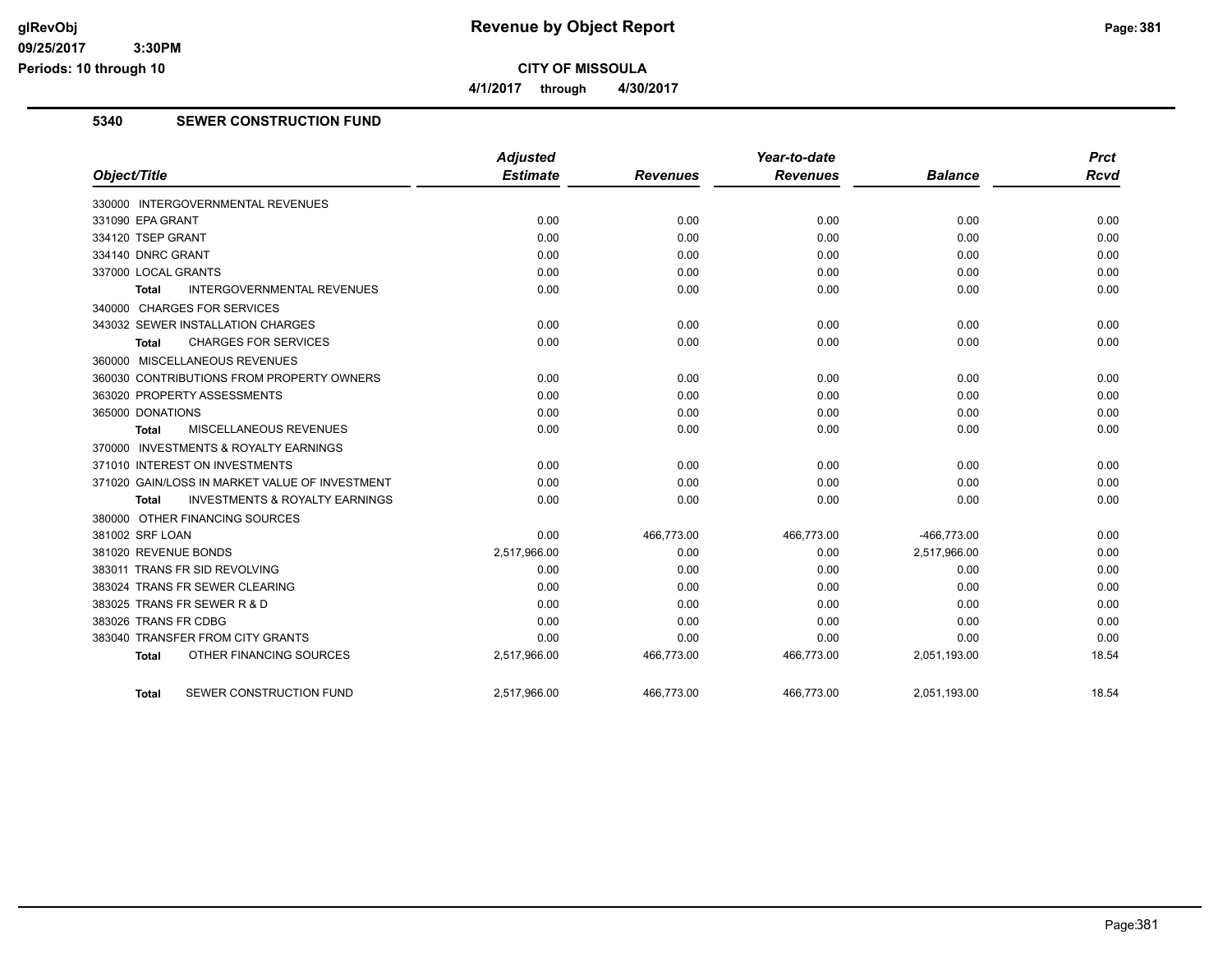**4/1/2017 through 4/30/2017**

# **5361 2001 SEWER REVENUE BONDS-DEBT SERVICE**

## **5361 2001 SEWER REVENUE BONDS-DEBT SERVICE**

|                                                           | <b>Adjusted</b> |                 | Year-to-date    |                | <b>Prct</b> |
|-----------------------------------------------------------|-----------------|-----------------|-----------------|----------------|-------------|
| Object/Title                                              | <b>Estimate</b> | <b>Revenues</b> | <b>Revenues</b> | <b>Balance</b> | Rcvd        |
| 340000 CHARGES FOR SERVICES                               |                 |                 |                 |                |             |
| 343031 SEWER SERVICE CHARGES                              | 0.00            | 0.00            | 0.00            | 0.00           | 0.00        |
| 343032 SEWER INSTALLATION CHARGES                         | 0.00            | 0.00            | 0.00            | 0.00           | 0.00        |
| 343035 SALE OF SEWER MATERIALS AND SUPPLIES               | 0.00            | 0.00            | 0.00            | 0.00           | 0.00        |
| <b>CHARGES FOR SERVICES</b><br><b>Total</b>               | 0.00            | 0.00            | 0.00            | 0.00           | 0.00        |
| MISCELLANEOUS REVENUES<br>360000                          |                 |                 |                 |                |             |
| 360010 MISCELLANEOUS                                      | 0.00            | 0.00            | 0.00            | 0.00           | 0.00        |
| MISCELLANEOUS REVENUES<br><b>Total</b>                    | 0.00            | 0.00            | 0.00            | 0.00           | 0.00        |
| INVESTMENTS & ROYALTY EARNINGS<br>370000                  |                 |                 |                 |                |             |
| 371010 INTEREST ON INVESTMENTS                            | 0.00            | 0.00            | 0.00            | 0.00           | 0.00        |
| 371020 GAIN/LOSS IN MARKET VALUE OF INVESTMENTS           | 0.00            | 0.00            | 0.00            | 0.00           | 0.00        |
| <b>INVESTMENTS &amp; ROYALTY EARNINGS</b><br><b>Total</b> | 0.00            | 0.00            | 0.00            | 0.00           | 0.00        |
| OTHER FINANCING SOURCES<br>380000                         |                 |                 |                 |                |             |
| 382010 SALE OF FIXED ASSETS                               | 0.00            | 0.00            | 0.00            | 0.00           | 0.00        |
| 383024 TRANS FR SEWER CLEARING                            | 30,480.00       | 0.00            | 0.00            | 30,480.00      | 0.00        |
| OTHER FINANCING SOURCES<br><b>Total</b>                   | 30,480.00       | 0.00            | 0.00            | 30,480.00      | 0.00        |
|                                                           |                 |                 |                 |                |             |
| 2001 SEWER REVENUE BONDS-DEBT SERVI<br><b>Total</b>       | 30,480.00       | 0.00            | 0.00            | 30,480.00      | 0.00        |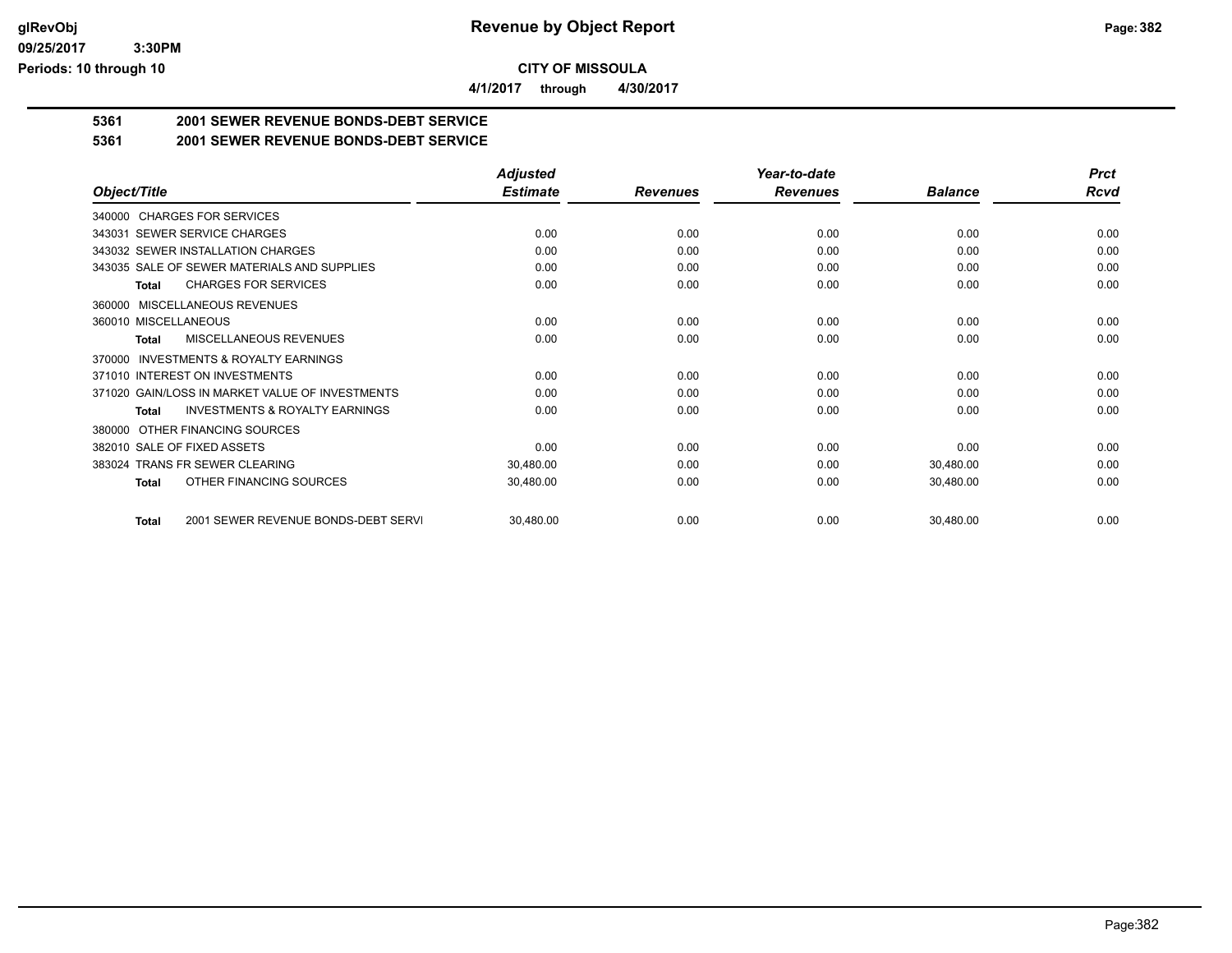**4/1/2017 through 4/30/2017**

## **5361 2001 SEWER REVENUE BONDS-DEBT SERVICE**

|                                                           | <b>Adjusted</b> |                 | Year-to-date    |                | <b>Prct</b> |
|-----------------------------------------------------------|-----------------|-----------------|-----------------|----------------|-------------|
| Object/Title                                              | <b>Estimate</b> | <b>Revenues</b> | <b>Revenues</b> | <b>Balance</b> | <b>Rcvd</b> |
| 340000 CHARGES FOR SERVICES                               |                 |                 |                 |                |             |
| 343031 SEWER SERVICE CHARGES                              | 0.00            | 0.00            | 0.00            | 0.00           | 0.00        |
| 343032 SEWER INSTALLATION CHARGES                         | 0.00            | 0.00            | 0.00            | 0.00           | 0.00        |
| 343035 SALE OF SEWER MATERIALS AND SUPPLIES               | 0.00            | 0.00            | 0.00            | 0.00           | 0.00        |
| <b>CHARGES FOR SERVICES</b><br><b>Total</b>               | 0.00            | 0.00            | 0.00            | 0.00           | 0.00        |
| 360000 MISCELLANEOUS REVENUES                             |                 |                 |                 |                |             |
| 360010 MISCELLANEOUS                                      | 0.00            | 0.00            | 0.00            | 0.00           | 0.00        |
| <b>MISCELLANEOUS REVENUES</b><br><b>Total</b>             | 0.00            | 0.00            | 0.00            | 0.00           | 0.00        |
| <b>INVESTMENTS &amp; ROYALTY EARNINGS</b><br>370000       |                 |                 |                 |                |             |
| 371010 INTEREST ON INVESTMENTS                            | 0.00            | 0.00            | 0.00            | 0.00           | 0.00        |
| 371020 GAIN/LOSS IN MARKET VALUE OF INVESTMENT            | 0.00            | 0.00            | 0.00            | 0.00           | 0.00        |
| <b>INVESTMENTS &amp; ROYALTY EARNINGS</b><br><b>Total</b> | 0.00            | 0.00            | 0.00            | 0.00           | 0.00        |
| OTHER FINANCING SOURCES<br>380000                         |                 |                 |                 |                |             |
| 382010 SALE OF FIXED ASSETS                               | 0.00            | 0.00            | 0.00            | 0.00           | 0.00        |
| <b>TRANS FR SEWER CLEARING</b><br>383024                  | 30,480.00       | 0.00            | 0.00            | 30,480.00      | 0.00        |
| OTHER FINANCING SOURCES<br><b>Total</b>                   | 30,480.00       | 0.00            | 0.00            | 30,480.00      | 0.00        |
| 2001 SEWER REVENUE BONDS-DEBT SERV<br><b>Total</b>        | 30,480.00       | 0.00            | 0.00            | 30,480.00      | 0.00        |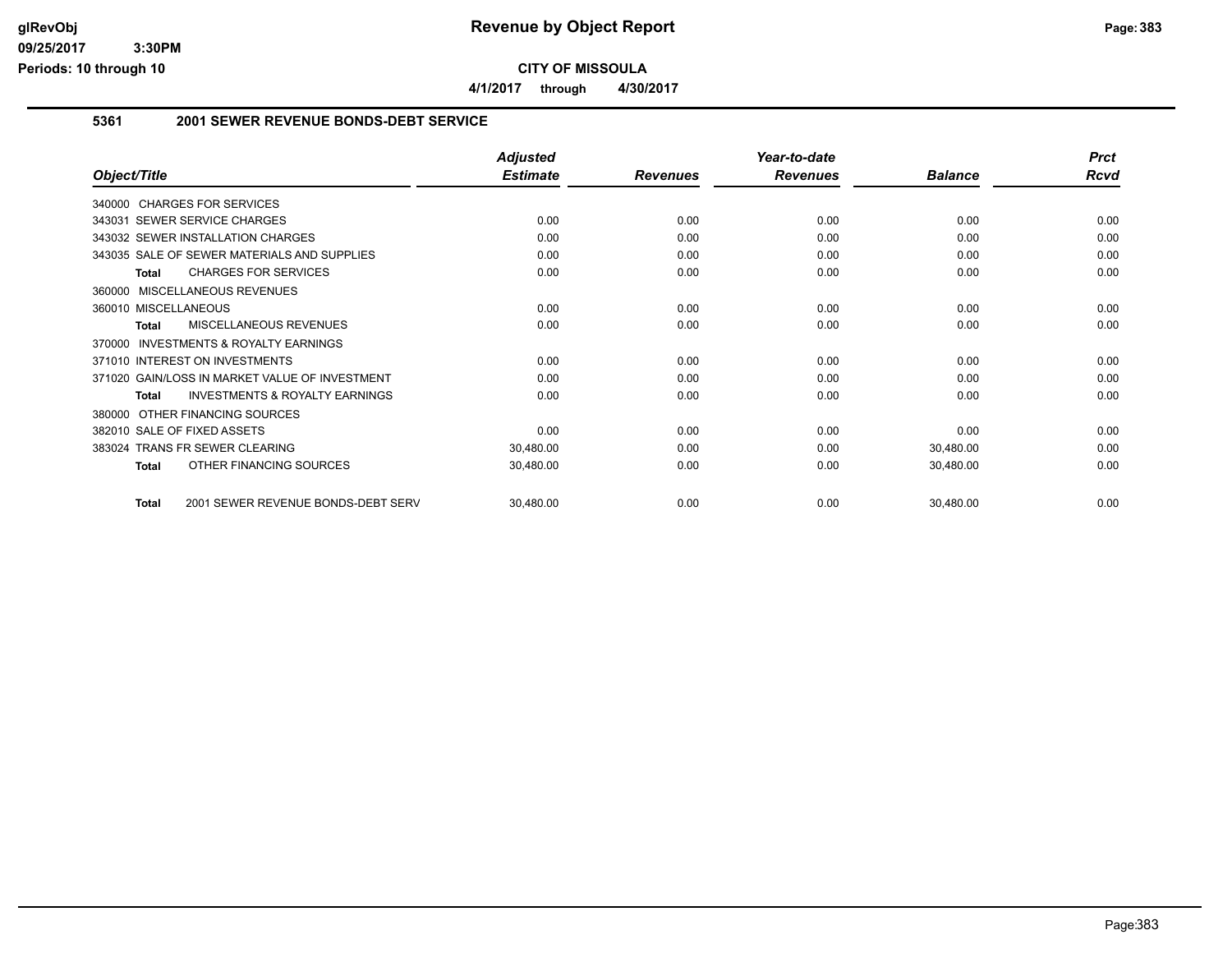**4/1/2017 through 4/30/2017**

# **5362 00 SEWER REVENUE BOND - SERIES B DEBT SE**

**5362 00 SEWER REVENUE BOND - SERIES B DEBT SE**

|                                                      | <b>Adjusted</b> |                 | Year-to-date    |                | <b>Prct</b> |
|------------------------------------------------------|-----------------|-----------------|-----------------|----------------|-------------|
| Object/Title                                         | <b>Estimate</b> | <b>Revenues</b> | <b>Revenues</b> | <b>Balance</b> | <b>Rcvd</b> |
| 340000 CHARGES FOR SERVICES                          |                 |                 |                 |                |             |
| 343032 SEWER INSTALLATION CHARGES                    | 0.00            | 0.00            | 0.00            | 0.00           | 0.00        |
| <b>CHARGES FOR SERVICES</b><br>Total                 | 0.00            | 0.00            | 0.00            | 0.00           | 0.00        |
| 360000 MISCELLANEOUS REVENUES                        |                 |                 |                 |                |             |
| 360010 MISCELLANEOUS                                 | 0.00            | 0.00            | 0.00            | 0.00           | 0.00        |
| <b>MISCELLANEOUS REVENUES</b><br>Total               | 0.00            | 0.00            | 0.00            | 0.00           | 0.00        |
| 370000 INVESTMENTS & ROYALTY EARNINGS                |                 |                 |                 |                |             |
| 371010 INTEREST ON INVESTMENTS                       | 0.00            | 0.00            | 0.00            | 0.00           | 0.00        |
| 371020 GAIN/LOSS IN MARKET VALUE OF INVESTMENTS      | 0.00            | 0.00            | 0.00            | 0.00           | 0.00        |
| <b>INVESTMENTS &amp; ROYALTY EARNINGS</b><br>Total   | 0.00            | 0.00            | 0.00            | 0.00           | 0.00        |
| OTHER FINANCING SOURCES<br>380000                    |                 |                 |                 |                |             |
| 383024 TRANS FR SEWER CLEARING                       | 48,480.00       | 0.00            | 0.00            | 48,480.00      | 0.00        |
| OTHER FINANCING SOURCES<br>Total                     | 48,480.00       | 0.00            | 0.00            | 48,480.00      | 0.00        |
|                                                      |                 |                 |                 |                |             |
| 00 SEWER REVENUE BOND - SERIES B DEB<br><b>Total</b> | 48,480.00       | 0.00            | 0.00            | 48,480.00      | 0.00        |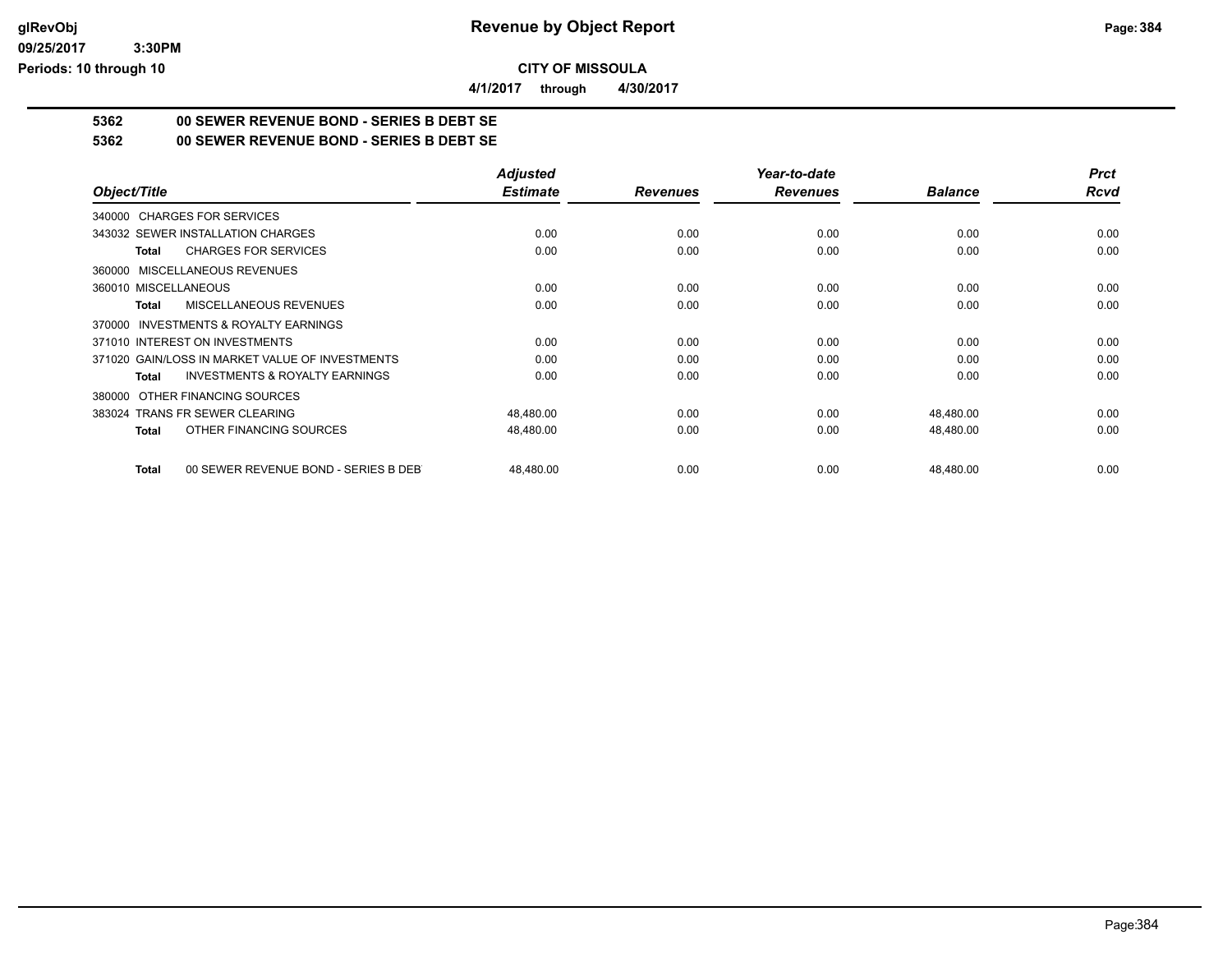**4/1/2017 through 4/30/2017**

## **5362 00 SEWER REVENUE BOND - SERIES B DEBT SE**

| Object/Title                                              | <b>Adjusted</b><br><b>Estimate</b> | <b>Revenues</b> | Year-to-date<br><b>Revenues</b> | <b>Balance</b> | <b>Prct</b><br><b>Rcvd</b> |
|-----------------------------------------------------------|------------------------------------|-----------------|---------------------------------|----------------|----------------------------|
| 340000 CHARGES FOR SERVICES                               |                                    |                 |                                 |                |                            |
| 343032 SEWER INSTALLATION CHARGES                         | 0.00                               | 0.00            | 0.00                            | 0.00           | 0.00                       |
|                                                           |                                    |                 |                                 |                |                            |
| <b>CHARGES FOR SERVICES</b><br><b>Total</b>               | 0.00                               | 0.00            | 0.00                            | 0.00           | 0.00                       |
| 360000 MISCELLANEOUS REVENUES                             |                                    |                 |                                 |                |                            |
| 360010 MISCELLANEOUS                                      | 0.00                               | 0.00            | 0.00                            | 0.00           | 0.00                       |
| <b>MISCELLANEOUS REVENUES</b><br><b>Total</b>             | 0.00                               | 0.00            | 0.00                            | 0.00           | 0.00                       |
| 370000 INVESTMENTS & ROYALTY EARNINGS                     |                                    |                 |                                 |                |                            |
| 371010 INTEREST ON INVESTMENTS                            | 0.00                               | 0.00            | 0.00                            | 0.00           | 0.00                       |
| 371020 GAIN/LOSS IN MARKET VALUE OF INVESTMENT            | 0.00                               | 0.00            | 0.00                            | 0.00           | 0.00                       |
| <b>INVESTMENTS &amp; ROYALTY EARNINGS</b><br><b>Total</b> | 0.00                               | 0.00            | 0.00                            | 0.00           | 0.00                       |
| 380000 OTHER FINANCING SOURCES                            |                                    |                 |                                 |                |                            |
| 383024 TRANS FR SEWER CLEARING                            | 48,480.00                          | 0.00            | 0.00                            | 48,480.00      | 0.00                       |
| OTHER FINANCING SOURCES<br><b>Total</b>                   | 48,480.00                          | 0.00            | 0.00                            | 48,480.00      | 0.00                       |
| 00 SEWER REVENUE BOND - SERIES B DEE<br><b>Total</b>      | 48,480.00                          | 0.00            | 0.00                            | 48,480.00      | 0.00                       |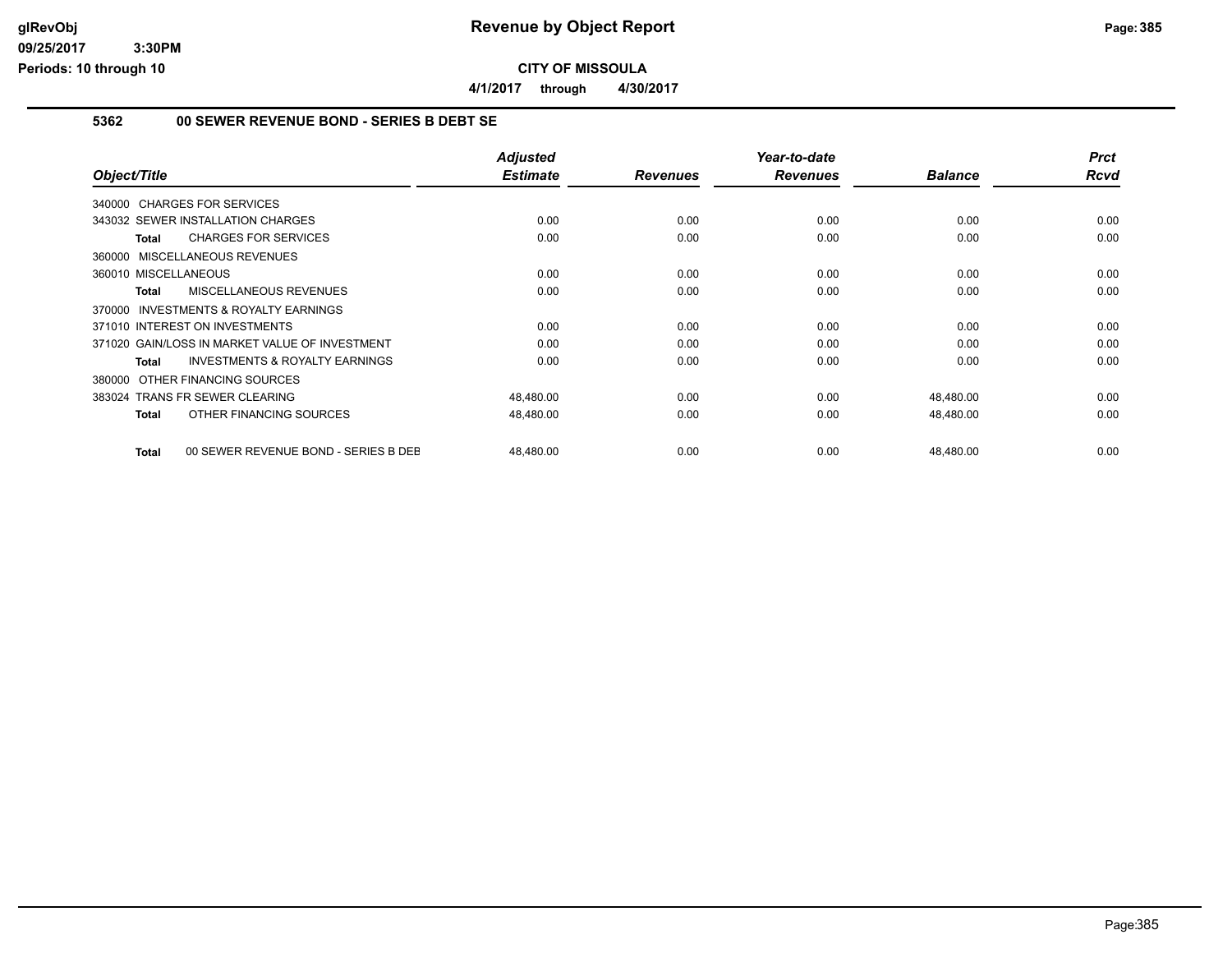**Periods: 10 through 10**

**CITY OF MISSOULA**

**4/1/2017 through 4/30/2017**

# **5364 92 SEWER REVENUE BOND - SERIES B DEBT S**

**5364 92 SEWER REVENUE BOND - SERIES B DEBT S**

|                                                 | <b>Adjusted</b> |                 | Year-to-date    |                | <b>Prct</b> |
|-------------------------------------------------|-----------------|-----------------|-----------------|----------------|-------------|
| Object/Title                                    | <b>Estimate</b> | <b>Revenues</b> | <b>Revenues</b> | <b>Balance</b> | Rcvd        |
| 340000 CHARGES FOR SERVICES                     |                 |                 |                 |                |             |
| 343032 SEWER INSTALLATION CHARGES               | 0.00            | 0.00            | 0.00            | 0.00           | 0.00        |
| <b>CHARGES FOR SERVICES</b><br>Total            | 0.00            | 0.00            | 0.00            | 0.00           | 0.00        |
| 370000 INVESTMENTS & ROYALTY EARNINGS           |                 |                 |                 |                |             |
| 371010 INTEREST ON INVESTMENTS                  | 0.00            | 0.00            | 0.00            | 0.00           | 0.00        |
| 371020 GAIN/LOSS IN MARKET VALUE OF INVESTMENTS | 0.00            | 0.00            | 0.00            | 0.00           | 0.00        |
| INVESTMENTS & ROYALTY EARNINGS<br>Total         | 0.00            | 0.00            | 0.00            | 0.00           | 0.00        |
| 380000 OTHER FINANCING SOURCES                  |                 |                 |                 |                |             |
| 383024 TRANS FR SEWER CLEARING                  | 0.00            | 0.00            | 0.00            | 0.00           | 0.00        |
| 383042 TRANSFERS FROM OTHER FUNDS               | 0.00            | 0.00            | 0.00            | 0.00           | 0.00        |
| OTHER FINANCING SOURCES<br>Total                | 0.00            | 0.00            | 0.00            | 0.00           | 0.00        |
| 92 SEWER REVENUE BOND - SERIES B DEE<br>Total   | 0.00            | 0.00            | 0.00            | 0.00           | 0.00        |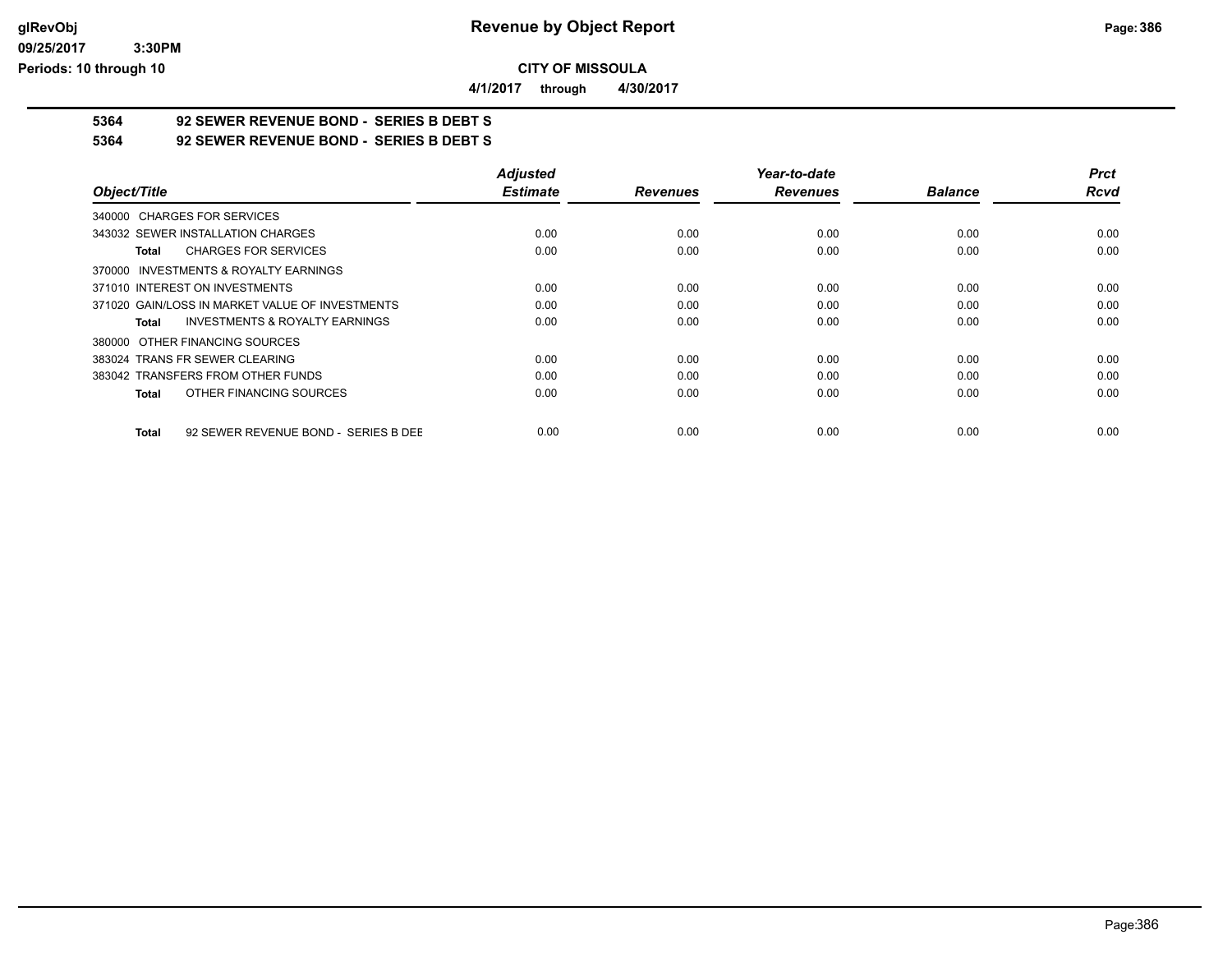**4/1/2017 through 4/30/2017**

## **5364 92 SEWER REVENUE BOND - SERIES B DEBT S**

| Object/Title                                         | <b>Adjusted</b><br><b>Estimate</b> | <b>Revenues</b> | Year-to-date<br><b>Revenues</b> | <b>Balance</b> | <b>Prct</b><br><b>Rcvd</b> |
|------------------------------------------------------|------------------------------------|-----------------|---------------------------------|----------------|----------------------------|
| 340000 CHARGES FOR SERVICES                          |                                    |                 |                                 |                |                            |
| 343032 SEWER INSTALLATION CHARGES                    | 0.00                               | 0.00            | 0.00                            | 0.00           | 0.00                       |
| <b>CHARGES FOR SERVICES</b><br>Total                 | 0.00                               | 0.00            | 0.00                            | 0.00           | 0.00                       |
| 370000 INVESTMENTS & ROYALTY EARNINGS                |                                    |                 |                                 |                |                            |
| 371010 INTEREST ON INVESTMENTS                       | 0.00                               | 0.00            | 0.00                            | 0.00           | 0.00                       |
| 371020 GAIN/LOSS IN MARKET VALUE OF INVESTMENT       | 0.00                               | 0.00            | 0.00                            | 0.00           | 0.00                       |
| <b>INVESTMENTS &amp; ROYALTY EARNINGS</b><br>Total   | 0.00                               | 0.00            | 0.00                            | 0.00           | 0.00                       |
| 380000 OTHER FINANCING SOURCES                       |                                    |                 |                                 |                |                            |
| 383024 TRANS FR SEWER CLEARING                       | 0.00                               | 0.00            | 0.00                            | 0.00           | 0.00                       |
| 383042 TRANSFERS FROM OTHER FUNDS                    | 0.00                               | 0.00            | 0.00                            | 0.00           | 0.00                       |
| OTHER FINANCING SOURCES<br><b>Total</b>              | 0.00                               | 0.00            | 0.00                            | 0.00           | 0.00                       |
| 92 SEWER REVENUE BOND - SERIES B DEI<br><b>Total</b> | 0.00                               | 0.00            | 0.00                            | 0.00           | 0.00                       |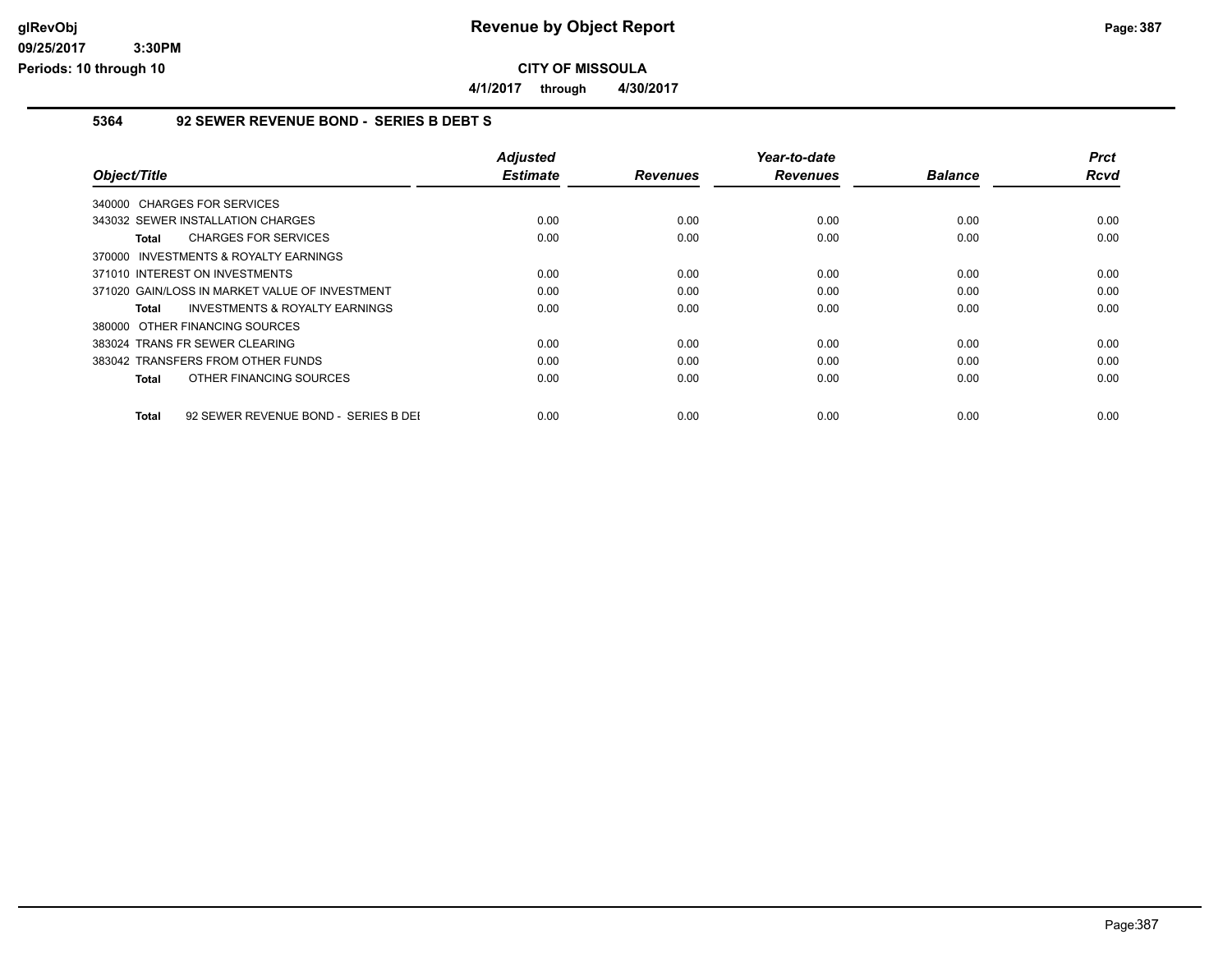**4/1/2017 through 4/30/2017**

# **5365 99 SEWER REVENUE BONDS DEBT SERVICE FUND**

# **5365 99 SEWER REVENUE BONDS DEBT SERVICE FUND**

| Object/Title                                        | <b>Adjusted</b><br><b>Estimate</b> | <b>Revenues</b> | Year-to-date<br><b>Revenues</b> | <b>Balance</b> | <b>Prct</b><br><b>Rcvd</b> |
|-----------------------------------------------------|------------------------------------|-----------------|---------------------------------|----------------|----------------------------|
| <b>CHARGES FOR SERVICES</b><br>340000               |                                    |                 |                                 |                |                            |
| 343032 SEWER INSTALLATION CHARGES                   | 0.00                               | 0.00            | 0.00                            | 0.00           | 0.00                       |
| <b>CHARGES FOR SERVICES</b><br>Total                | 0.00                               | 0.00            | 0.00                            | 0.00           | 0.00                       |
| 370000 INVESTMENTS & ROYALTY EARNINGS               |                                    |                 |                                 |                |                            |
| 371010 INTEREST ON INVESTMENTS                      | 0.00                               | 0.00            | 0.00                            | 0.00           | 0.00                       |
| 371020 GAIN/LOSS IN MARKET VALUE OF INVESTMENTS     | 0.00                               | 0.00            | 0.00                            | 0.00           | 0.00                       |
| <b>INVESTMENTS &amp; ROYALTY EARNINGS</b><br>Total  | 0.00                               | 0.00            | 0.00                            | 0.00           | 0.00                       |
| OTHER FINANCING SOURCES<br>380000                   |                                    |                 |                                 |                |                            |
| 383024 TRANS FR SEWER CLEARING                      | 123,600.00                         | 0.00            | 0.00                            | 123,600.00     | 0.00                       |
| OTHER FINANCING SOURCES<br><b>Total</b>             | 123,600.00                         | 0.00            | 0.00                            | 123,600.00     | 0.00                       |
| 99 SEWER REVENUE BONDS DEBT SERVICE<br><b>Total</b> | 123.600.00                         | 0.00            | 0.00                            | 123.600.00     | 0.00                       |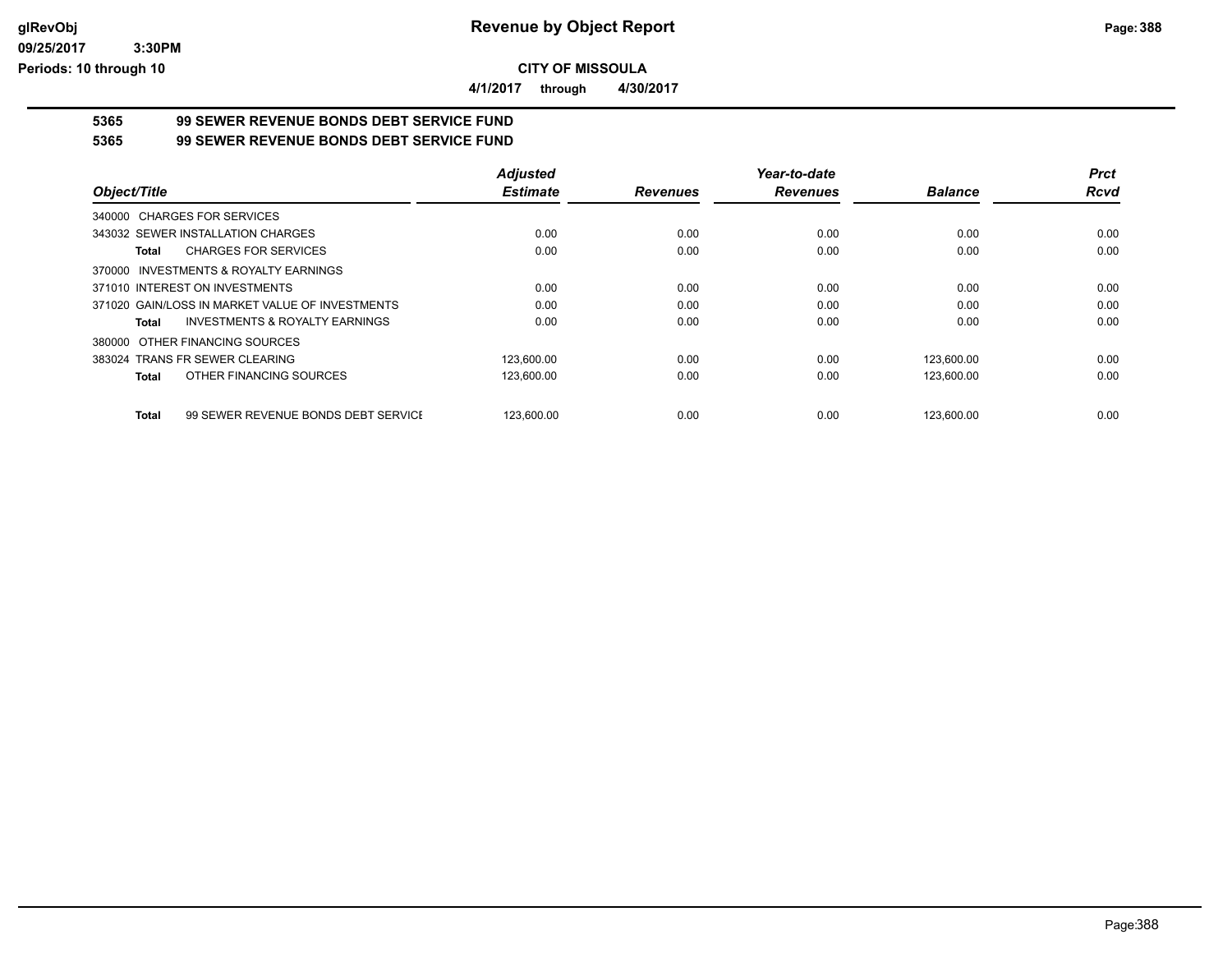**4/1/2017 through 4/30/2017**

## **5365 99 SEWER REVENUE BONDS DEBT SERVICE FUND**

|                                                    | <b>Adjusted</b> |                 | Year-to-date    |                | <b>Prct</b> |
|----------------------------------------------------|-----------------|-----------------|-----------------|----------------|-------------|
| Object/Title                                       | <b>Estimate</b> | <b>Revenues</b> | <b>Revenues</b> | <b>Balance</b> | Rcvd        |
| 340000 CHARGES FOR SERVICES                        |                 |                 |                 |                |             |
| 343032 SEWER INSTALLATION CHARGES                  | 0.00            | 0.00            | 0.00            | 0.00           | 0.00        |
| <b>CHARGES FOR SERVICES</b><br>Total               | 0.00            | 0.00            | 0.00            | 0.00           | 0.00        |
| 370000 INVESTMENTS & ROYALTY EARNINGS              |                 |                 |                 |                |             |
| 371010 INTEREST ON INVESTMENTS                     | 0.00            | 0.00            | 0.00            | 0.00           | 0.00        |
| 371020 GAIN/LOSS IN MARKET VALUE OF INVESTMENT     | 0.00            | 0.00            | 0.00            | 0.00           | 0.00        |
| <b>INVESTMENTS &amp; ROYALTY EARNINGS</b><br>Total | 0.00            | 0.00            | 0.00            | 0.00           | 0.00        |
| 380000 OTHER FINANCING SOURCES                     |                 |                 |                 |                |             |
| 383024 TRANS FR SEWER CLEARING                     | 123.600.00      | 0.00            | 0.00            | 123.600.00     | 0.00        |
| OTHER FINANCING SOURCES<br>Total                   | 123.600.00      | 0.00            | 0.00            | 123,600.00     | 0.00        |
| 99 SEWER REVENUE BONDS DEBT SERVIC<br>Total        | 123.600.00      | 0.00            | 0.00            | 123.600.00     | 0.00        |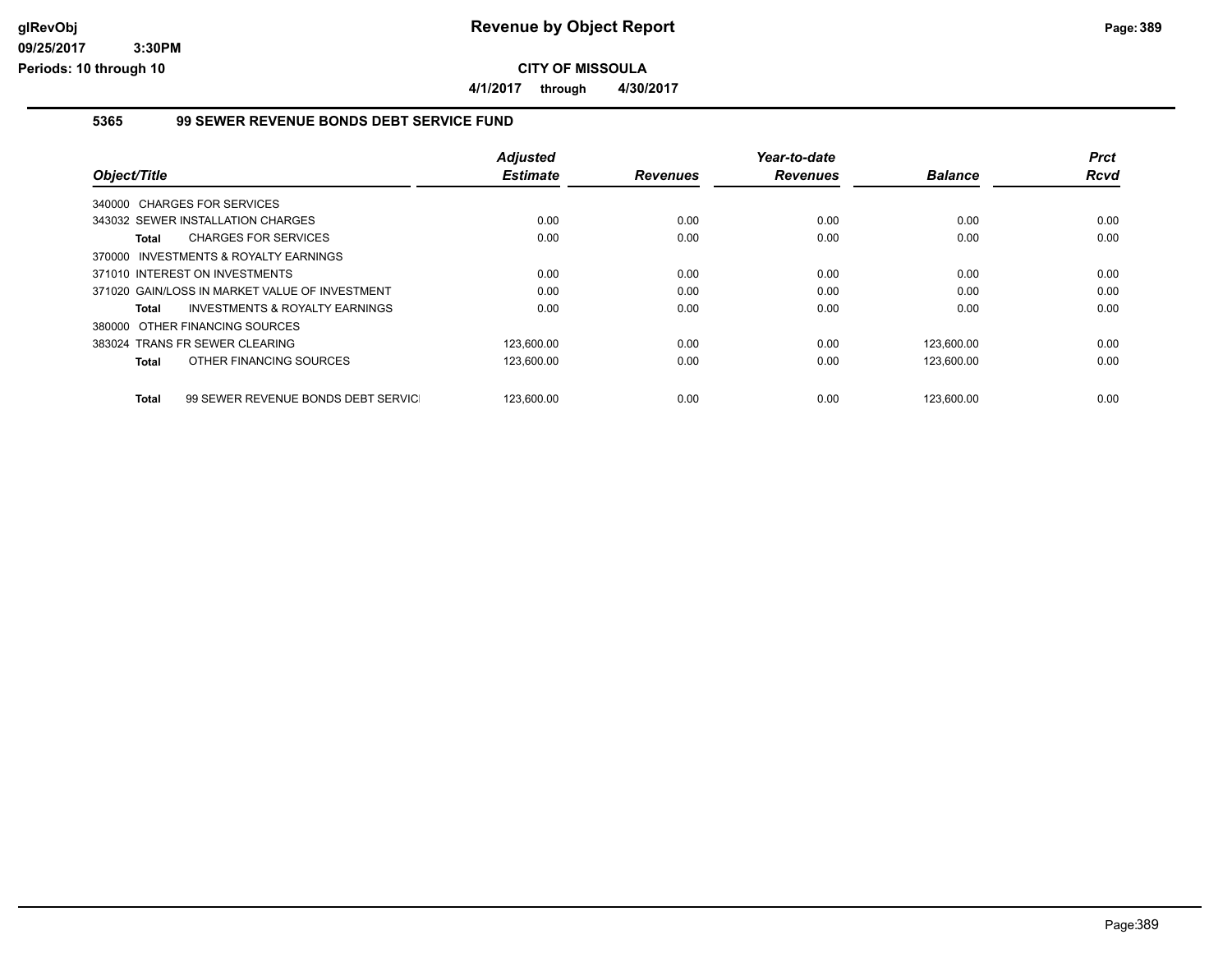**4/1/2017 through 4/30/2017**

# **5367 92 SEWER REVENUE BOND - SERIES B BOND RE**

**5367 92 SEWER REVENUE BOND - SERIES B BOND RE**

|                                                 | <b>Adjusted</b> |                 | Year-to-date    |                | <b>Prct</b> |
|-------------------------------------------------|-----------------|-----------------|-----------------|----------------|-------------|
| Object/Title                                    | <b>Estimate</b> | <b>Revenues</b> | <b>Revenues</b> | <b>Balance</b> | <b>Rcvd</b> |
| 370000 INVESTMENTS & ROYALTY EARNINGS           |                 |                 |                 |                |             |
| 371010 INTEREST ON INVESTMENTS                  | 0.00            | 0.00            | 0.00            | 0.00           | 0.00        |
| 371020 GAIN/LOSS IN MARKET VALUE OF INVESTMENTS | 0.00            | 0.00            | 0.00            | 0.00           | 0.00        |
| INVESTMENTS & ROYALTY EARNINGS<br>Total         | 0.00            | 0.00            | 0.00            | 0.00           | 0.00        |
| 380000 OTHER FINANCING SOURCES                  |                 |                 |                 |                |             |
| 383042 TRANSFERS FROM OTHER FUNDS               | 0.00            | 0.00            | 0.00            | 0.00           | 0.00        |
| OTHER FINANCING SOURCES<br>Total                | 0.00            | 0.00            | 0.00            | 0.00           | 0.00        |
|                                                 |                 |                 |                 |                |             |
| Total<br>92 SEWER REVENUE BOND - SERIES B BON   | 0.00            | 0.00            | 0.00            | 0.00           | 0.00        |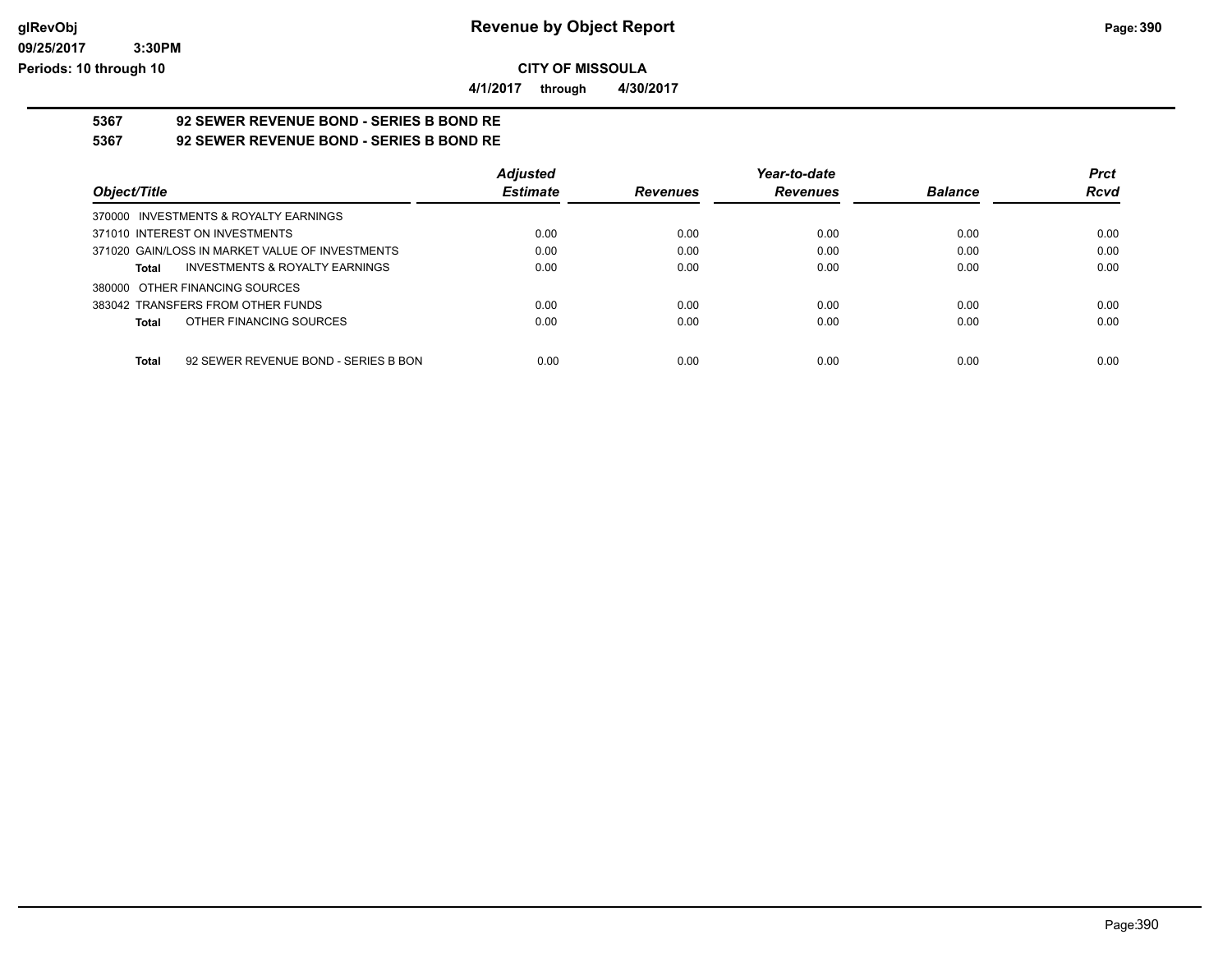**4/1/2017 through 4/30/2017**

## **5367 92 SEWER REVENUE BOND - SERIES B BOND RE**

| Object/Title                                   | <b>Adjusted</b><br><b>Estimate</b> | <b>Revenues</b> | Year-to-date<br><b>Revenues</b> | <b>Balance</b> | <b>Prct</b><br><b>Rcvd</b> |
|------------------------------------------------|------------------------------------|-----------------|---------------------------------|----------------|----------------------------|
|                                                |                                    |                 |                                 |                |                            |
| 370000 INVESTMENTS & ROYALTY EARNINGS          |                                    |                 |                                 |                |                            |
| 371010 INTEREST ON INVESTMENTS                 | 0.00                               | 0.00            | 0.00                            | 0.00           | 0.00                       |
| 371020 GAIN/LOSS IN MARKET VALUE OF INVESTMENT | 0.00                               | 0.00            | 0.00                            | 0.00           | 0.00                       |
| INVESTMENTS & ROYALTY EARNINGS<br>Total        | 0.00                               | 0.00            | 0.00                            | 0.00           | 0.00                       |
| 380000 OTHER FINANCING SOURCES                 |                                    |                 |                                 |                |                            |
| 383042 TRANSFERS FROM OTHER FUNDS              | 0.00                               | 0.00            | 0.00                            | 0.00           | 0.00                       |
| OTHER FINANCING SOURCES<br>Total               | 0.00                               | 0.00            | 0.00                            | 0.00           | 0.00                       |
|                                                |                                    |                 |                                 |                |                            |
| Total<br>92 SEWER REVENUE BOND - SERIES B BON  | 0.00                               | 0.00            | 0.00                            | 0.00           | 0.00                       |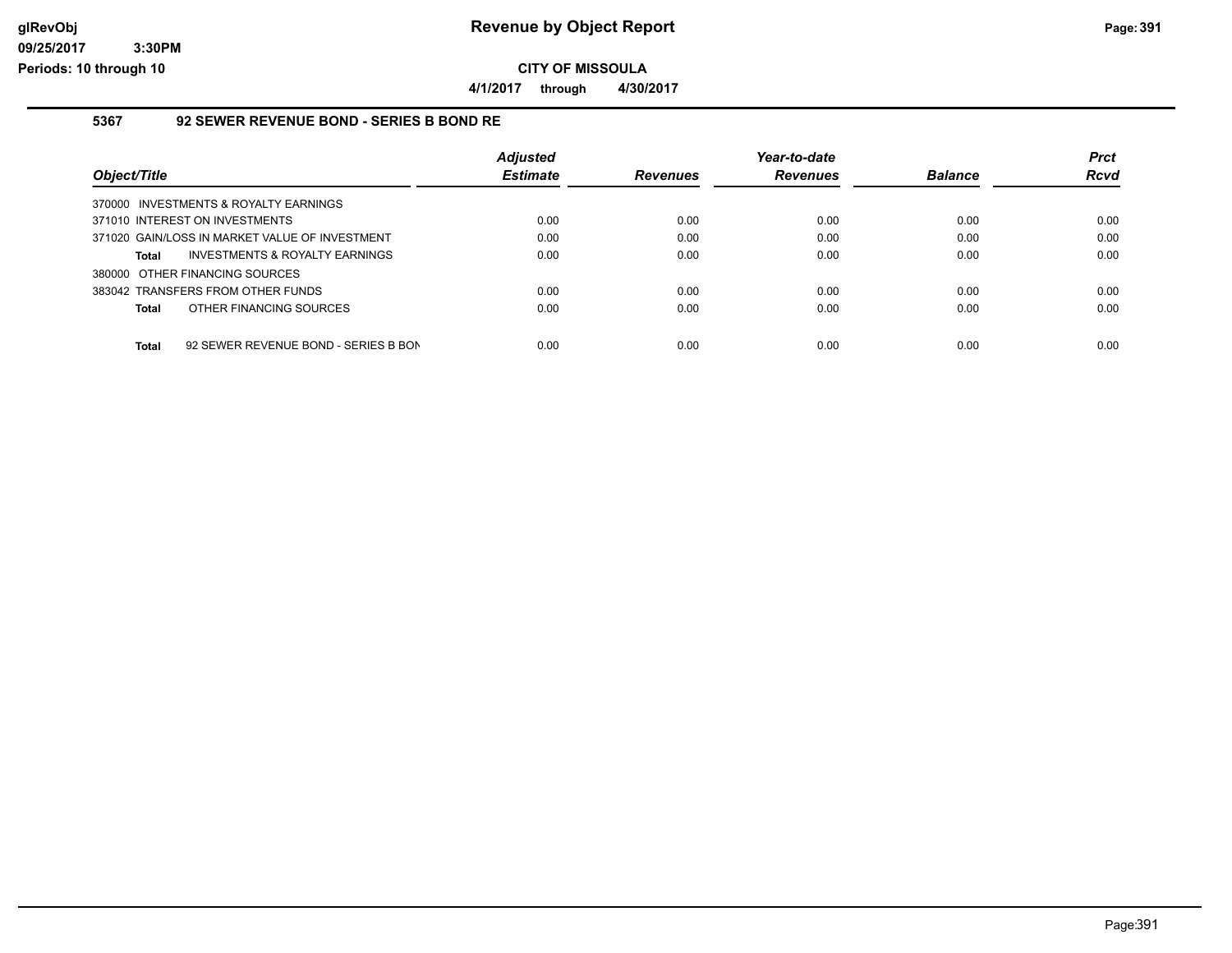**4/1/2017 through 4/30/2017**

# **5368 00 SEWER REVENUE BOND RESERVE FUND**

## **5368 00 SEWER REVENUE BOND RESERVE FUND**

|                                                 | <b>Adjusted</b> |                 | Year-to-date    |                | <b>Prct</b> |
|-------------------------------------------------|-----------------|-----------------|-----------------|----------------|-------------|
| Object/Title                                    | <b>Estimate</b> | <b>Revenues</b> | <b>Revenues</b> | <b>Balance</b> | <b>Rcvd</b> |
| 370000 INVESTMENTS & ROYALTY EARNINGS           |                 |                 |                 |                |             |
| 371010 INTEREST ON INVESTMENTS                  | 0.00            | 0.00            | 0.00            | 0.00           | 0.00        |
| 371020 GAIN/LOSS IN MARKET VALUE OF INVESTMENTS | 0.00            | 0.00            | 0.00            | 0.00           | 0.00        |
| INVESTMENTS & ROYALTY EARNINGS<br>Total         | 0.00            | 0.00            | 0.00            | 0.00           | 0.00        |
| 380000 OTHER FINANCING SOURCES                  |                 |                 |                 |                |             |
| 383042 TRANSFERS FROM OTHER FUNDS               | 0.00            | 0.00            | 0.00            | 0.00           | 0.00        |
| OTHER FINANCING SOURCES<br>Total                | 0.00            | 0.00            | 0.00            | 0.00           | 0.00        |
|                                                 |                 |                 |                 |                |             |
| 00 SEWER REVENUE BOND RESERVE FUND<br>Total     | 0.00            | 0.00            | 0.00            | 0.00           | 0.00        |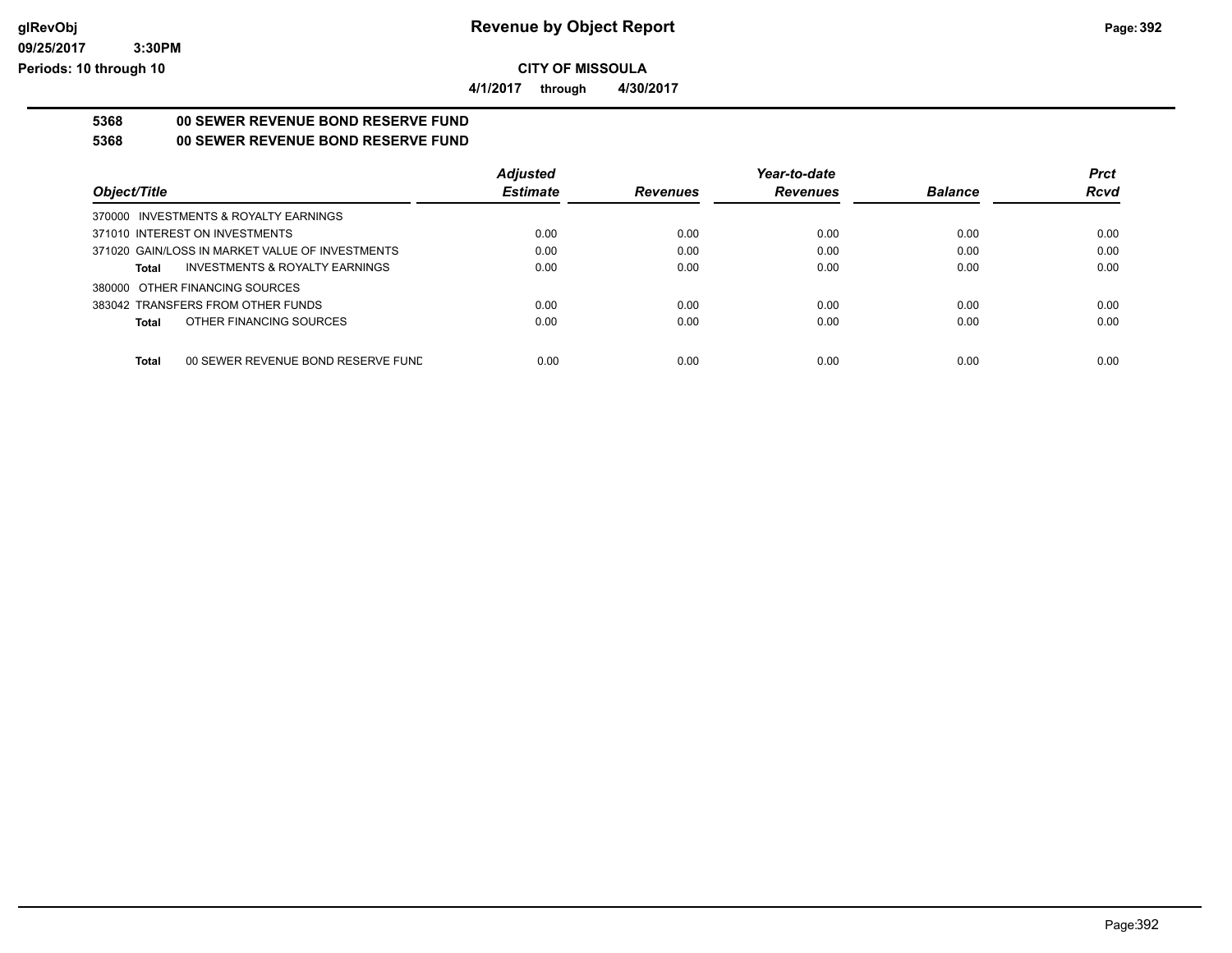**4/1/2017 through 4/30/2017**

## **5368 00 SEWER REVENUE BOND RESERVE FUND**

|                                                    | <b>Adjusted</b> |                 | Year-to-date    |                | <b>Prct</b> |
|----------------------------------------------------|-----------------|-----------------|-----------------|----------------|-------------|
| Object/Title                                       | <b>Estimate</b> | <b>Revenues</b> | <b>Revenues</b> | <b>Balance</b> | <b>Rcvd</b> |
| 370000 INVESTMENTS & ROYALTY EARNINGS              |                 |                 |                 |                |             |
| 371010 INTEREST ON INVESTMENTS                     | 0.00            | 0.00            | 0.00            | 0.00           | 0.00        |
| 371020 GAIN/LOSS IN MARKET VALUE OF INVESTMENT     | 0.00            | 0.00            | 0.00            | 0.00           | 0.00        |
| <b>INVESTMENTS &amp; ROYALTY EARNINGS</b><br>Total | 0.00            | 0.00            | 0.00            | 0.00           | 0.00        |
| 380000 OTHER FINANCING SOURCES                     |                 |                 |                 |                |             |
| 383042 TRANSFERS FROM OTHER FUNDS                  | 0.00            | 0.00            | 0.00            | 0.00           | 0.00        |
| OTHER FINANCING SOURCES<br>Total                   | 0.00            | 0.00            | 0.00            | 0.00           | 0.00        |
|                                                    |                 |                 |                 |                |             |
| 00 SEWER REVENUE BOND RESERVE FUNI<br>Total        | 0.00            | 0.00            | 0.00            | 0.00           | 0.00        |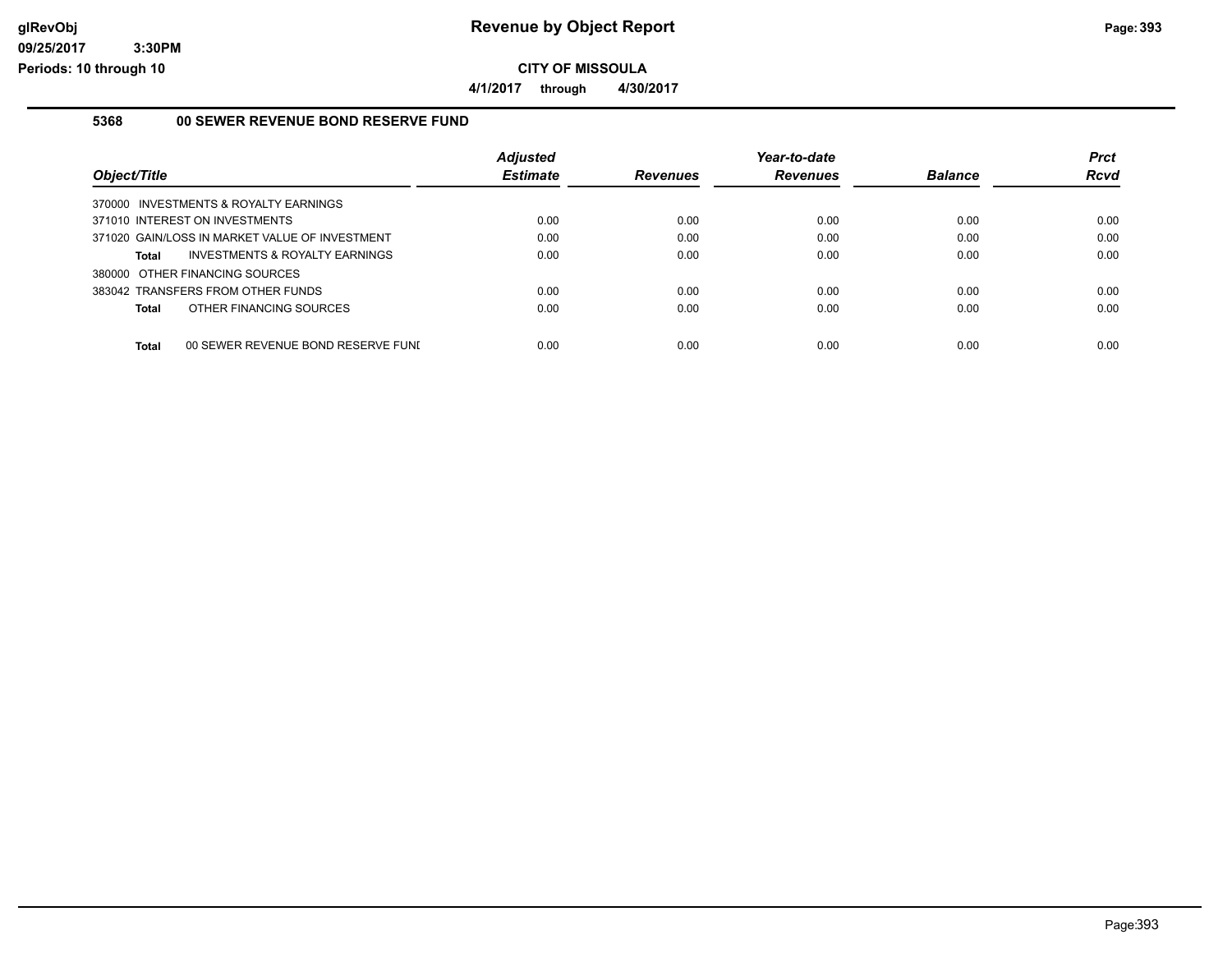**4/1/2017 through 4/30/2017**

### **5369 2001 SEWER REVENUE BOND**

**5369 2001 SEWER REVENUE BOND**

|                                                 | <b>Adjusted</b> |                 | Year-to-date    |                | <b>Prct</b> |
|-------------------------------------------------|-----------------|-----------------|-----------------|----------------|-------------|
| Object/Title                                    | <b>Estimate</b> | <b>Revenues</b> | <b>Revenues</b> | <b>Balance</b> | <b>Rcvd</b> |
| 370000 INVESTMENTS & ROYALTY EARNINGS           |                 |                 |                 |                |             |
| 371010 INTEREST ON INVESTMENTS                  | 0.00            | 0.00            | 0.00            | 0.00           | 0.00        |
| 371020 GAIN/LOSS IN MARKET VALUE OF INVESTMENTS | 0.00            | 0.00            | 0.00            | 0.00           | 0.00        |
| INVESTMENTS & ROYALTY EARNINGS<br>Total         | 0.00            | 0.00            | 0.00            | 0.00           | 0.00        |
| 380000 OTHER FINANCING SOURCES                  |                 |                 |                 |                |             |
| 383042 TRANSFERS FROM OTHER FUNDS               | 0.00            | 0.00            | 0.00            | 0.00           | 0.00        |
| OTHER FINANCING SOURCES<br><b>Total</b>         | 0.00            | 0.00            | 0.00            | 0.00           | 0.00        |
| <b>Total</b><br>2001 SEWER REVENUE BOND         | 0.00            | 0.00            | 0.00            | 0.00           | 0.00        |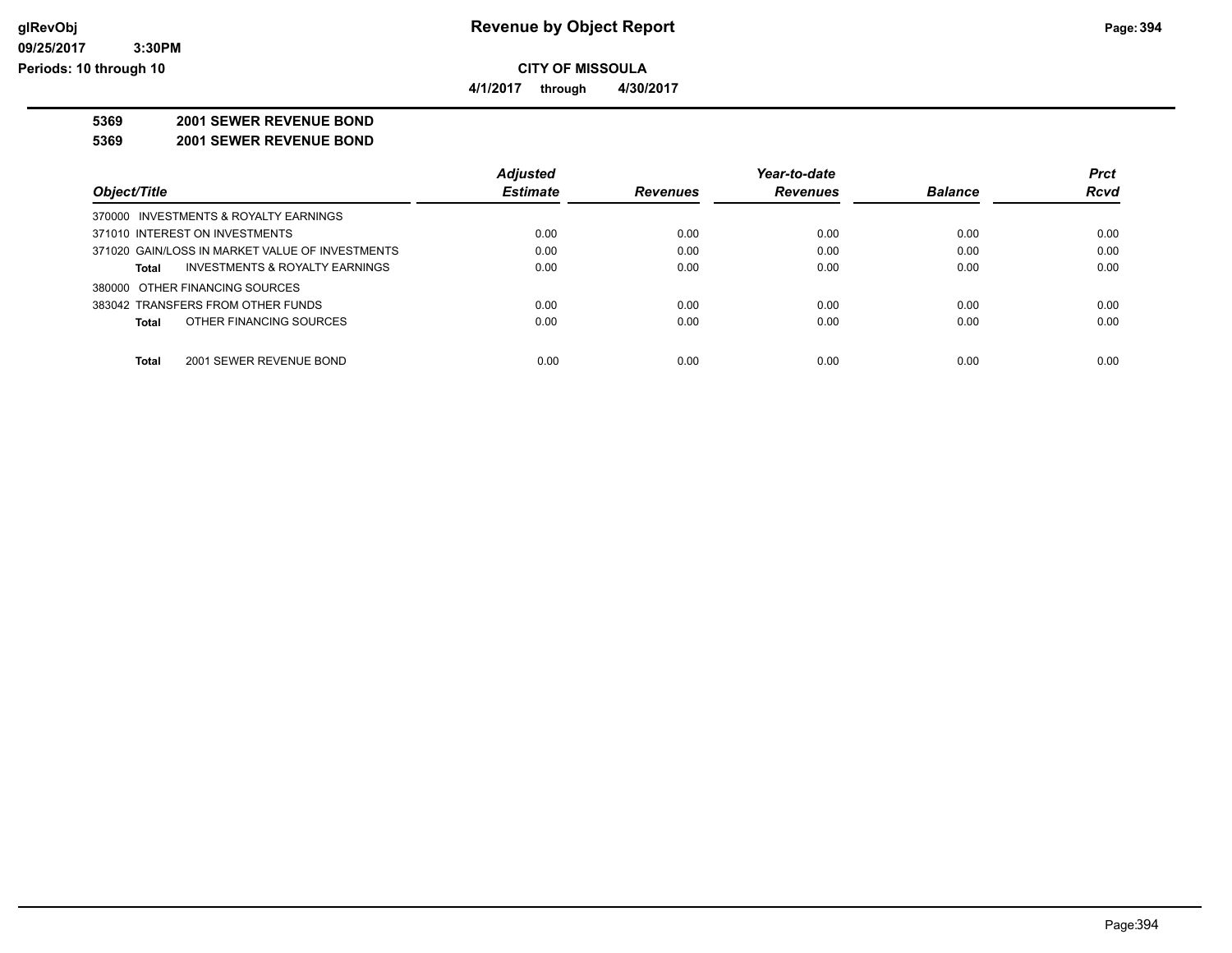**4/1/2017 through 4/30/2017**

## **5369 2001 SEWER REVENUE BOND**

|                                                    | <b>Adjusted</b> |                 | Year-to-date    |                | <b>Prct</b> |
|----------------------------------------------------|-----------------|-----------------|-----------------|----------------|-------------|
| Object/Title                                       | <b>Estimate</b> | <b>Revenues</b> | <b>Revenues</b> | <b>Balance</b> | <b>Rcvd</b> |
| 370000 INVESTMENTS & ROYALTY EARNINGS              |                 |                 |                 |                |             |
| 371010 INTEREST ON INVESTMENTS                     | 0.00            | 0.00            | 0.00            | 0.00           | 0.00        |
| 371020 GAIN/LOSS IN MARKET VALUE OF INVESTMENT     | 0.00            | 0.00            | 0.00            | 0.00           | 0.00        |
| <b>INVESTMENTS &amp; ROYALTY EARNINGS</b><br>Total | 0.00            | 0.00            | 0.00            | 0.00           | 0.00        |
| 380000 OTHER FINANCING SOURCES                     |                 |                 |                 |                |             |
| 383042 TRANSFERS FROM OTHER FUNDS                  | 0.00            | 0.00            | 0.00            | 0.00           | 0.00        |
| OTHER FINANCING SOURCES<br><b>Total</b>            | 0.00            | 0.00            | 0.00            | 0.00           | 0.00        |
| <b>Total</b><br>2001 SEWER REVENUE BOND            | 0.00            | 0.00            | 0.00            | 0.00           | 0.00        |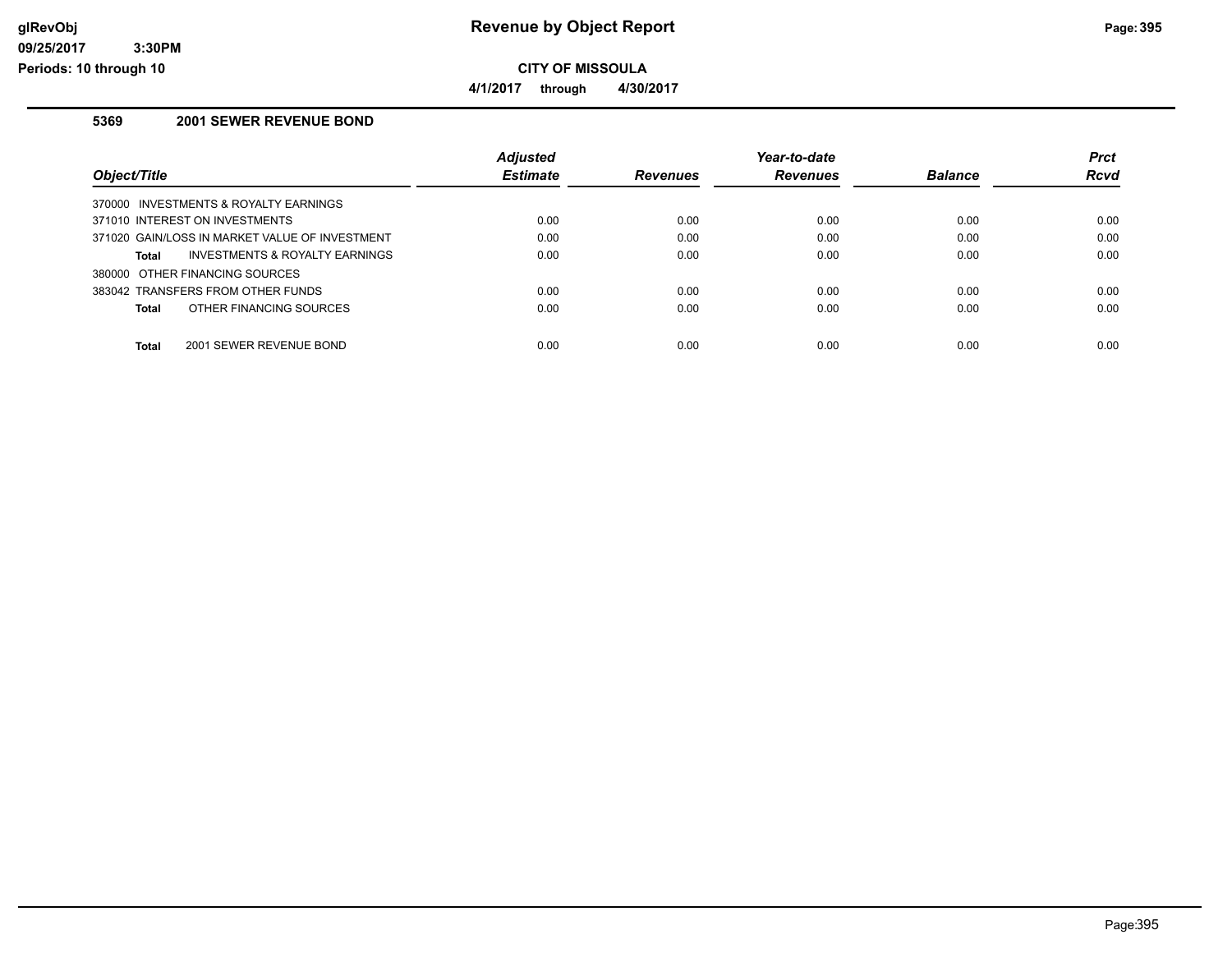**4/1/2017 through 4/30/2017**

## **5370 99 SEWER REVENUE BOND RESERVE FUND**

## **5370 99 SEWER REVENUE BOND RESERVE FUND**

|                                                    | <b>Adjusted</b> |                 | Year-to-date    |                | <b>Prct</b> |
|----------------------------------------------------|-----------------|-----------------|-----------------|----------------|-------------|
| Object/Title                                       | <b>Estimate</b> | <b>Revenues</b> | <b>Revenues</b> | <b>Balance</b> | <b>Rcvd</b> |
| 360000 MISCELLANEOUS REVENUES                      |                 |                 |                 |                |             |
| 360010 MISCELLANEOUS                               | 0.00            | 0.00            | 0.00            | 0.00           | 0.00        |
| MISCELLANEOUS REVENUES<br>Total                    | 0.00            | 0.00            | 0.00            | 0.00           | 0.00        |
| 370000 INVESTMENTS & ROYALTY EARNINGS              |                 |                 |                 |                |             |
| 371010 INTEREST ON INVESTMENTS                     | 0.00            | 0.00            | 0.00            | 0.00           | 0.00        |
| 371020 GAIN/LOSS IN MARKET VALUE OF INVESTMENTS    | 0.00            | 0.00            | 0.00            | 0.00           | 0.00        |
| <b>INVESTMENTS &amp; ROYALTY EARNINGS</b><br>Total | 0.00            | 0.00            | 0.00            | 0.00           | 0.00        |
| 380000 OTHER FINANCING SOURCES                     |                 |                 |                 |                |             |
| 383042 TRANSFERS FROM OTHER FUNDS                  | 0.00            | 0.00            | 0.00            | 0.00           | 0.00        |
| OTHER FINANCING SOURCES<br>Total                   | 0.00            | 0.00            | 0.00            | 0.00           | 0.00        |
| 99 SEWER REVENUE BOND RESERVE FUND<br><b>Total</b> | 0.00            | 0.00            | 0.00            | 0.00           | 0.00        |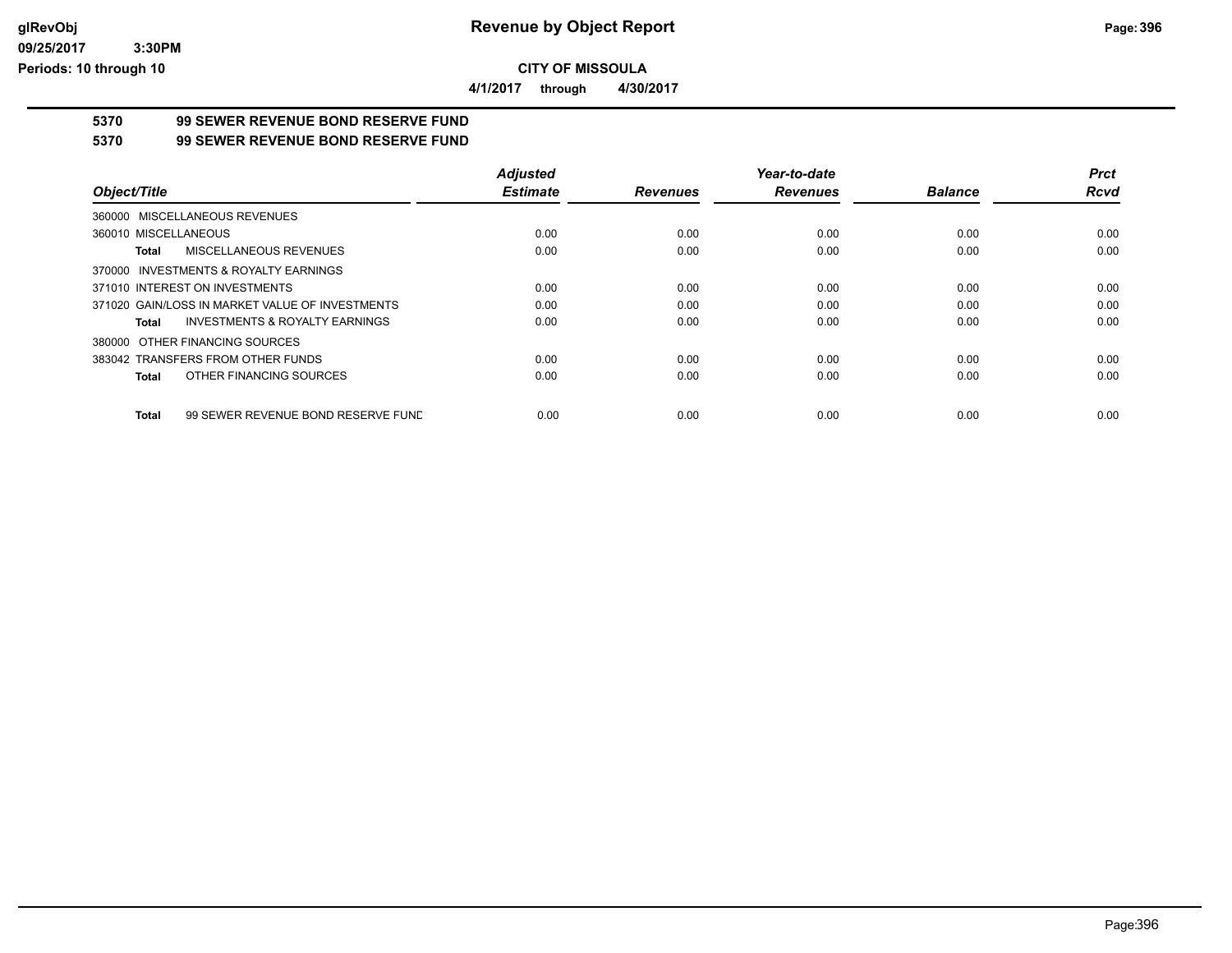**4/1/2017 through 4/30/2017**

# **5370 99 SEWER REVENUE BOND RESERVE FUND**

|                                                    | <b>Adjusted</b> |                 | Year-to-date    |                | <b>Prct</b> |
|----------------------------------------------------|-----------------|-----------------|-----------------|----------------|-------------|
| Object/Title                                       | <b>Estimate</b> | <b>Revenues</b> | <b>Revenues</b> | <b>Balance</b> | <b>Rcvd</b> |
| 360000 MISCELLANEOUS REVENUES                      |                 |                 |                 |                |             |
| 360010 MISCELLANEOUS                               | 0.00            | 0.00            | 0.00            | 0.00           | 0.00        |
| MISCELLANEOUS REVENUES<br><b>Total</b>             | 0.00            | 0.00            | 0.00            | 0.00           | 0.00        |
| 370000 INVESTMENTS & ROYALTY EARNINGS              |                 |                 |                 |                |             |
| 371010 INTEREST ON INVESTMENTS                     | 0.00            | 0.00            | 0.00            | 0.00           | 0.00        |
| 371020 GAIN/LOSS IN MARKET VALUE OF INVESTMENT     | 0.00            | 0.00            | 0.00            | 0.00           | 0.00        |
| <b>INVESTMENTS &amp; ROYALTY EARNINGS</b><br>Total | 0.00            | 0.00            | 0.00            | 0.00           | 0.00        |
| 380000 OTHER FINANCING SOURCES                     |                 |                 |                 |                |             |
| 383042 TRANSFERS FROM OTHER FUNDS                  | 0.00            | 0.00            | 0.00            | 0.00           | 0.00        |
| OTHER FINANCING SOURCES<br><b>Total</b>            | 0.00            | 0.00            | 0.00            | 0.00           | 0.00        |
| <b>Total</b><br>99 SEWER REVENUE BOND RESERVE FUNI | 0.00            | 0.00            | 0.00            | 0.00           | 0.00        |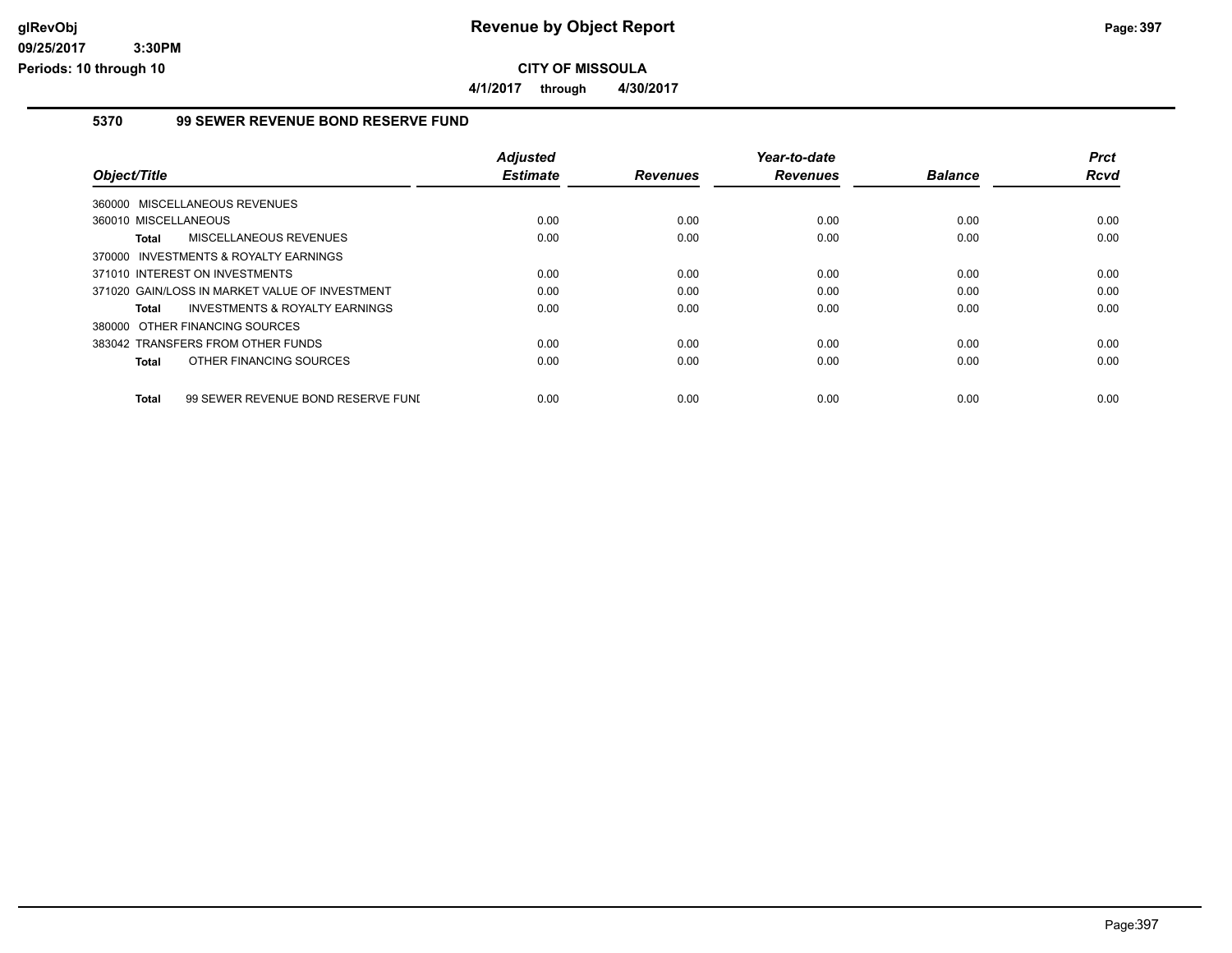**4/1/2017 through 4/30/2017**

**5371 2002 SEWER BONDS**

**5371 2002 SEWER BONDS**

|                                                 | <b>Adjusted</b> |                 | Year-to-date    |                | <b>Prct</b> |
|-------------------------------------------------|-----------------|-----------------|-----------------|----------------|-------------|
| Object/Title                                    | <b>Estimate</b> | <b>Revenues</b> | <b>Revenues</b> | <b>Balance</b> | <b>Rcvd</b> |
| 370000 INVESTMENTS & ROYALTY EARNINGS           |                 |                 |                 |                |             |
| 371010 INTEREST ON INVESTMENTS                  | 0.00            | 0.00            | 0.00            | 0.00           | 0.00        |
| 371020 GAIN/LOSS IN MARKET VALUE OF INVESTMENTS | 0.00            | 0.00            | 0.00            | 0.00           | 0.00        |
| INVESTMENTS & ROYALTY EARNINGS<br><b>Total</b>  | 0.00            | 0.00            | 0.00            | 0.00           | 0.00        |
| 380000 OTHER FINANCING SOURCES                  |                 |                 |                 |                |             |
| 383024 TRANS FR SEWER CLEARING                  | 84.420.00       | 0.00            | 0.00            | 84.420.00      | 0.00        |
| OTHER FINANCING SOURCES<br><b>Total</b>         | 84.420.00       | 0.00            | 0.00            | 84.420.00      | 0.00        |
|                                                 |                 |                 |                 |                |             |
| <b>Total</b><br>2002 SEWER BONDS                | 84.420.00       | 0.00            | 0.00            | 84.420.00      | 0.00        |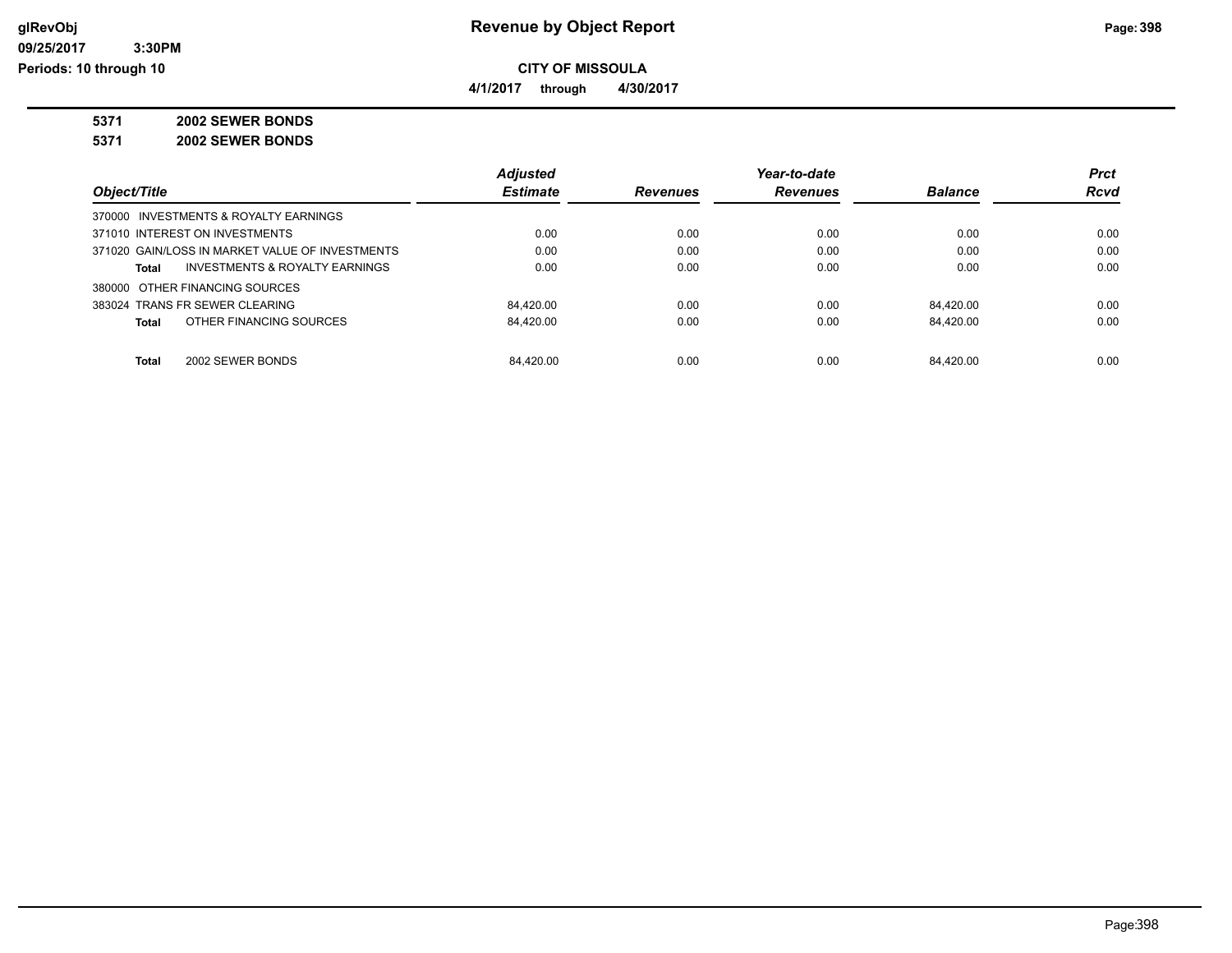**4/1/2017 through 4/30/2017**

### **5371 2002 SEWER BONDS**

|                                                    | <b>Adjusted</b> |                 | Year-to-date    |                | <b>Prct</b> |
|----------------------------------------------------|-----------------|-----------------|-----------------|----------------|-------------|
| Object/Title                                       | <b>Estimate</b> | <b>Revenues</b> | <b>Revenues</b> | <b>Balance</b> | <b>Rcvd</b> |
| 370000 INVESTMENTS & ROYALTY EARNINGS              |                 |                 |                 |                |             |
| 371010 INTEREST ON INVESTMENTS                     | 0.00            | 0.00            | 0.00            | 0.00           | 0.00        |
| 371020 GAIN/LOSS IN MARKET VALUE OF INVESTMENT     | 0.00            | 0.00            | 0.00            | 0.00           | 0.00        |
| <b>INVESTMENTS &amp; ROYALTY EARNINGS</b><br>Total | 0.00            | 0.00            | 0.00            | 0.00           | 0.00        |
| 380000 OTHER FINANCING SOURCES                     |                 |                 |                 |                |             |
| 383024 TRANS FR SEWER CLEARING                     | 84.420.00       | 0.00            | 0.00            | 84.420.00      | 0.00        |
| OTHER FINANCING SOURCES<br>Total                   | 84.420.00       | 0.00            | 0.00            | 84.420.00      | 0.00        |
|                                                    |                 |                 |                 |                |             |
| 2002 SEWER BONDS<br><b>Total</b>                   | 84.420.00       | 0.00            | 0.00            | 84.420.00      | 0.00        |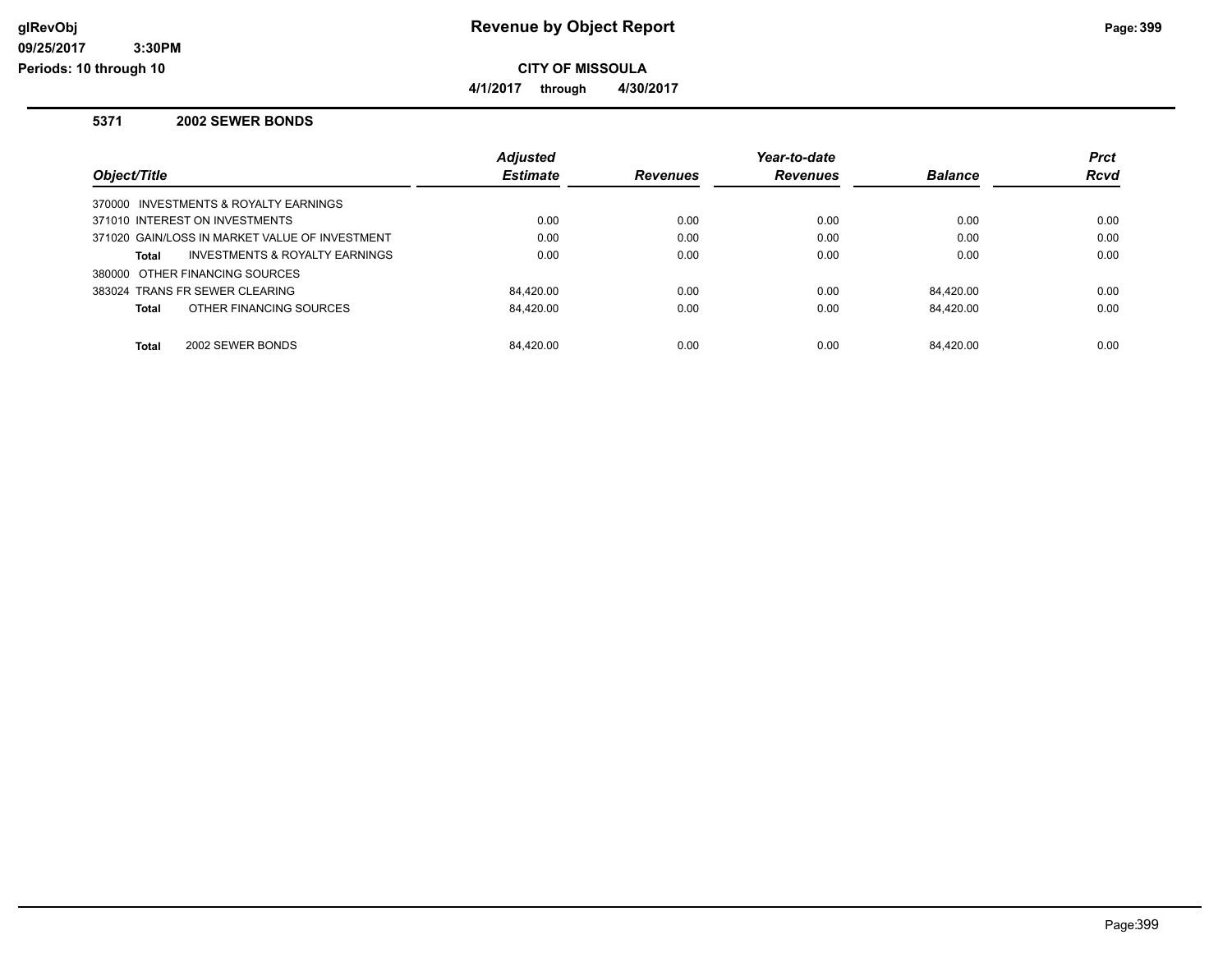**4/1/2017 through 4/30/2017**

### **5372 2002 SEWER REVENUE BOND**

# **5372 2002 SEWER REVENUE BOND**

|                                                    | <b>Adjusted</b> |                 | Year-to-date    |                | <b>Prct</b> |
|----------------------------------------------------|-----------------|-----------------|-----------------|----------------|-------------|
| Object/Title                                       | <b>Estimate</b> | <b>Revenues</b> | <b>Revenues</b> | <b>Balance</b> | <b>Rcvd</b> |
| 360000 MISCELLANEOUS REVENUES                      |                 |                 |                 |                |             |
| 360000 MISCELLANEOUS REVENUES                      | 0.00            | 0.00            | 0.00            | 0.00           | 0.00        |
| MISCELLANEOUS REVENUES<br>Total                    | 0.00            | 0.00            | 0.00            | 0.00           | 0.00        |
| 370000 INVESTMENTS & ROYALTY EARNINGS              |                 |                 |                 |                |             |
| 371010 INTEREST ON INVESTMENTS                     | 0.00            | 0.00            | 0.00            | 0.00           | 0.00        |
| 371020 GAIN/LOSS IN MARKET VALUE OF INVESTMENTS    | 0.00            | 0.00            | 0.00            | 0.00           | 0.00        |
| <b>INVESTMENTS &amp; ROYALTY EARNINGS</b><br>Total | 0.00            | 0.00            | 0.00            | 0.00           | 0.00        |
| 380000 OTHER FINANCING SOURCES                     |                 |                 |                 |                |             |
| 383024 TRANS FR SEWER CLEARING                     | 0.00            | 0.00            | 0.00            | 0.00           | 0.00        |
| 383042 TRANSFERS FROM OTHER FUNDS                  | 0.00            | 0.00            | 0.00            | 0.00           | 0.00        |
| OTHER FINANCING SOURCES<br>Total                   | 0.00            | 0.00            | 0.00            | 0.00           | 0.00        |
| 2002 SEWER REVENUE BOND<br>Total                   | 0.00            | 0.00            | 0.00            | 0.00           | 0.00        |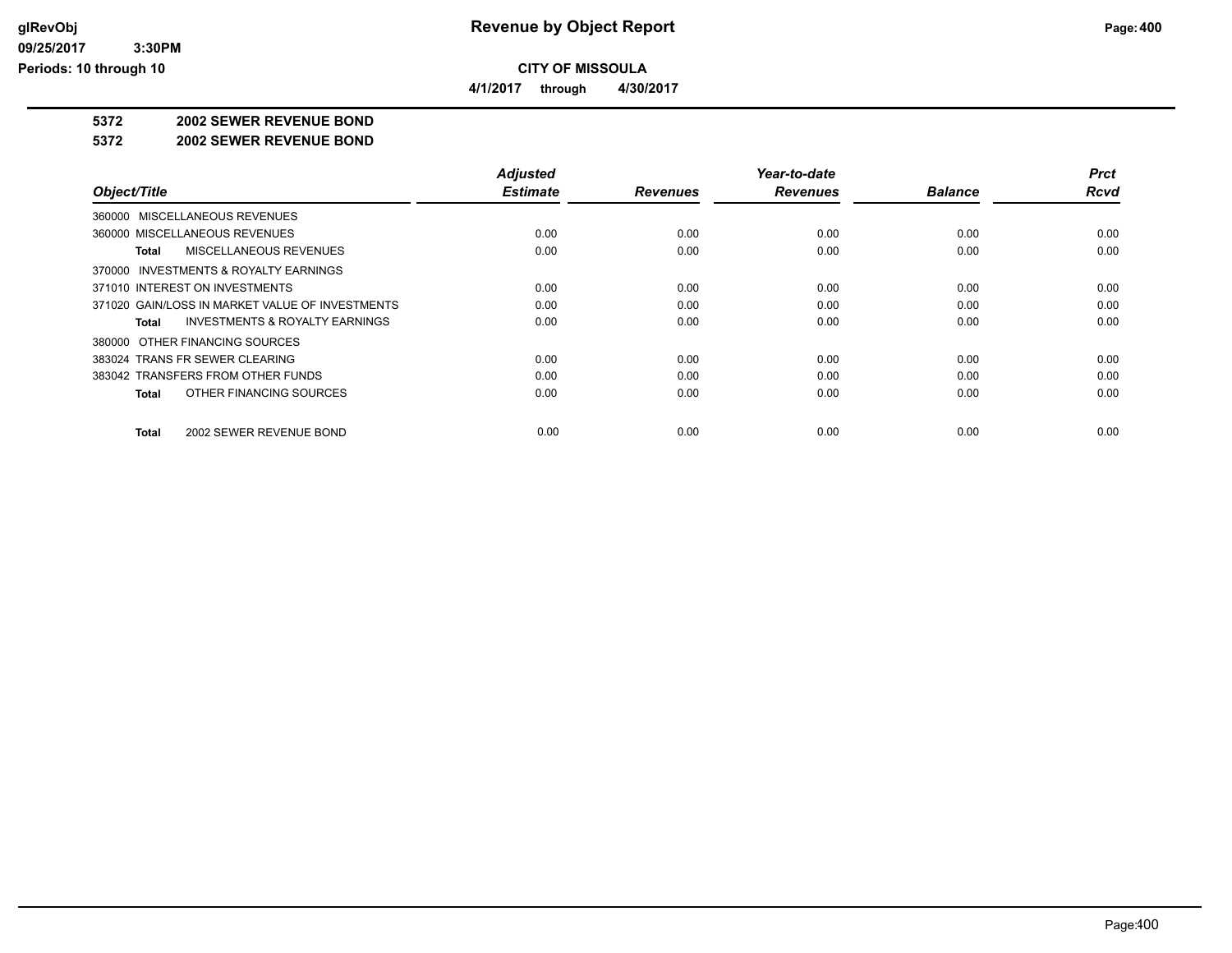**4/1/2017 through 4/30/2017**

# **5372 2002 SEWER REVENUE BOND**

| Object/Title                                       | <b>Adjusted</b><br><b>Estimate</b> | <b>Revenues</b> | Year-to-date<br><b>Revenues</b> | <b>Balance</b> | <b>Prct</b><br><b>Rcvd</b> |
|----------------------------------------------------|------------------------------------|-----------------|---------------------------------|----------------|----------------------------|
| 360000 MISCELLANEOUS REVENUES                      |                                    |                 |                                 |                |                            |
| 360000 MISCELLANEOUS REVENUES                      | 0.00                               | 0.00            | 0.00                            | 0.00           | 0.00                       |
| MISCELLANEOUS REVENUES<br><b>Total</b>             | 0.00                               | 0.00            | 0.00                            | 0.00           | 0.00                       |
| 370000 INVESTMENTS & ROYALTY EARNINGS              |                                    |                 |                                 |                |                            |
| 371010 INTEREST ON INVESTMENTS                     | 0.00                               | 0.00            | 0.00                            | 0.00           | 0.00                       |
| 371020 GAIN/LOSS IN MARKET VALUE OF INVESTMENT     | 0.00                               | 0.00            | 0.00                            | 0.00           | 0.00                       |
| <b>INVESTMENTS &amp; ROYALTY EARNINGS</b><br>Total | 0.00                               | 0.00            | 0.00                            | 0.00           | 0.00                       |
| 380000 OTHER FINANCING SOURCES                     |                                    |                 |                                 |                |                            |
| 383024 TRANS FR SEWER CLEARING                     | 0.00                               | 0.00            | 0.00                            | 0.00           | 0.00                       |
| 383042 TRANSFERS FROM OTHER FUNDS                  | 0.00                               | 0.00            | 0.00                            | 0.00           | 0.00                       |
| OTHER FINANCING SOURCES<br><b>Total</b>            | 0.00                               | 0.00            | 0.00                            | 0.00           | 0.00                       |
| 2002 SEWER REVENUE BOND<br><b>Total</b>            | 0.00                               | 0.00            | 0.00                            | 0.00           | 0.00                       |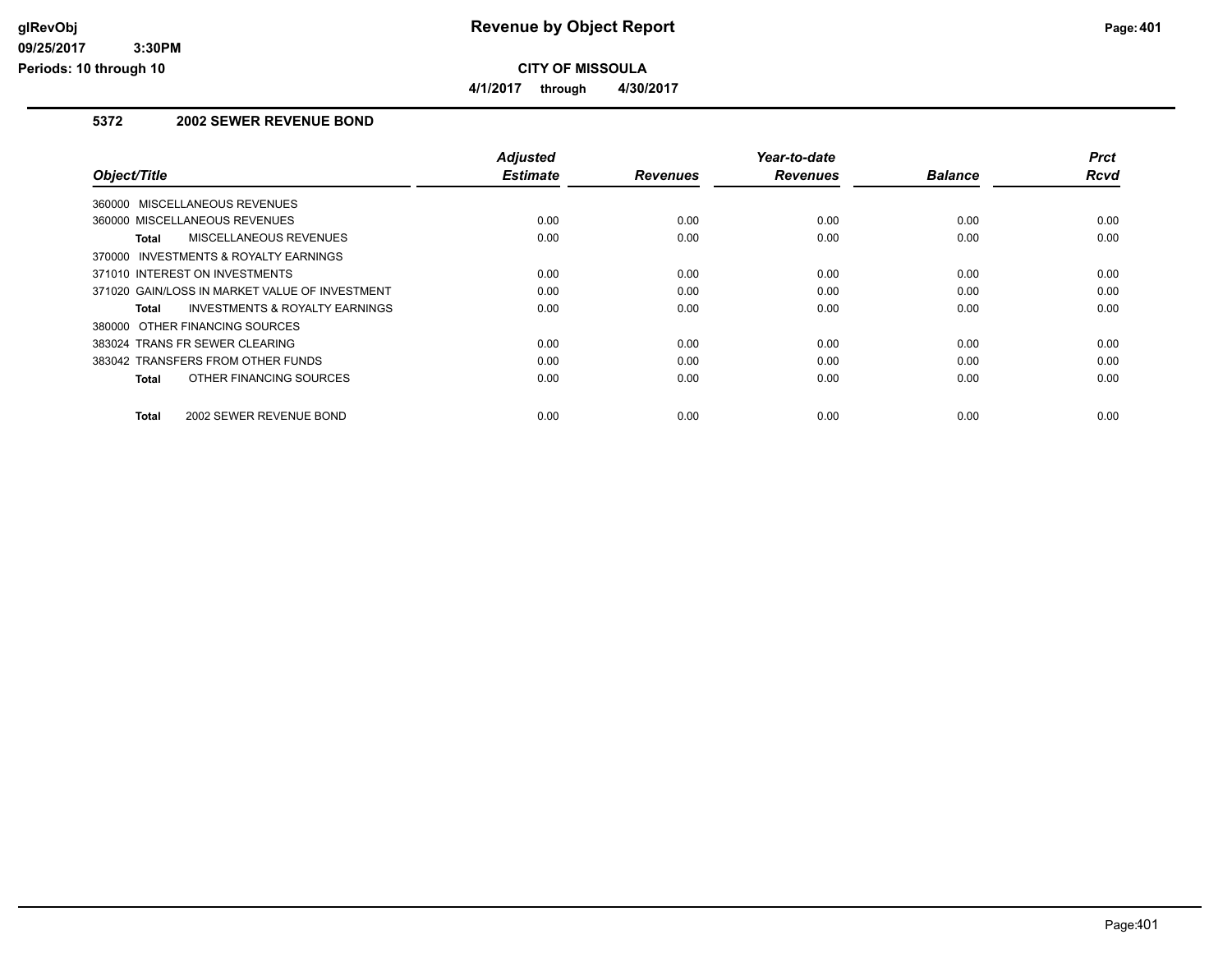**4/1/2017 through 4/30/2017**

# **5373 2002 WWTP UPGRADE REVENUE BOND**

# **5373 2002 WWTP UPGRADE REVENUE BOND**

|                                                    | <b>Adjusted</b> |                 | Year-to-date    |                | <b>Prct</b> |
|----------------------------------------------------|-----------------|-----------------|-----------------|----------------|-------------|
| Object/Title                                       | <b>Estimate</b> | <b>Revenues</b> | <b>Revenues</b> | <b>Balance</b> | <b>Rcvd</b> |
| 370000 INVESTMENTS & ROYALTY EARNINGS              |                 |                 |                 |                |             |
| 371010 INTEREST ON INVESTMENTS                     | 0.00            | 0.00            | 0.00            | 0.00           | 0.00        |
| 371020 GAIN/LOSS IN MARKET VALUE OF INVESTMENTS    | 0.00            | 0.00            | 0.00            | 0.00           | 0.00        |
| <b>INVESTMENTS &amp; ROYALTY EARNINGS</b><br>Total | 0.00            | 0.00            | 0.00            | 0.00           | 0.00        |
| 380000 OTHER FINANCING SOURCES                     |                 |                 |                 |                |             |
| 383024 TRANS FR SEWER CLEARING                     | 330.810.00      | 0.00            | 0.00            | 330.810.00     | 0.00        |
| OTHER FINANCING SOURCES<br>Total                   | 330.810.00      | 0.00            | 0.00            | 330.810.00     | 0.00        |
|                                                    |                 |                 |                 |                |             |
| 2002 WWTP UPGRADE REVENUE BOND<br>Total            | 330.810.00      | 0.00            | 0.00            | 330.810.00     | 0.00        |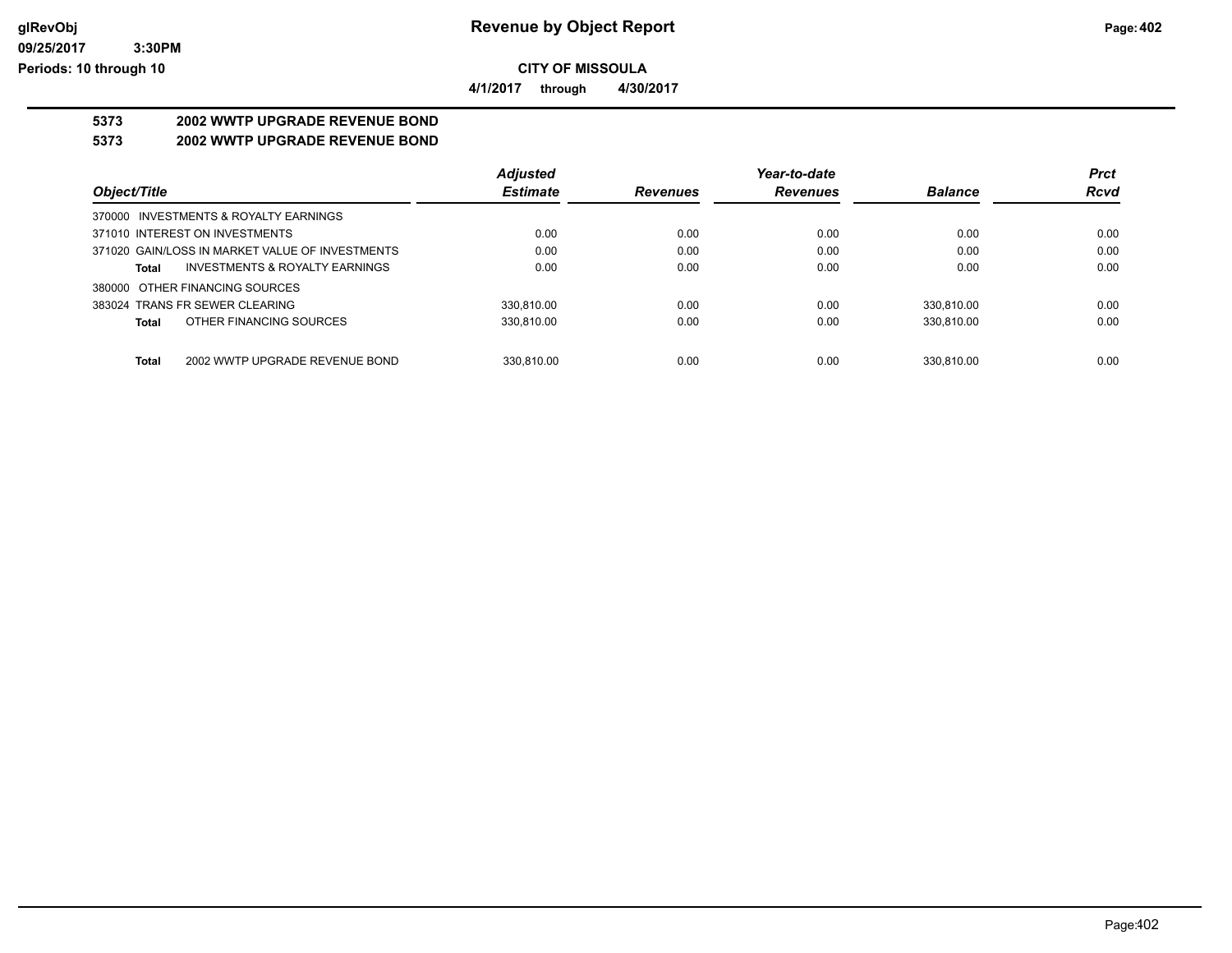**4/1/2017 through 4/30/2017**

# **5373 2002 WWTP UPGRADE REVENUE BOND**

|                                                    | <b>Adjusted</b> |                 | Year-to-date    |                | <b>Prct</b> |
|----------------------------------------------------|-----------------|-----------------|-----------------|----------------|-------------|
| Object/Title                                       | <b>Estimate</b> | <b>Revenues</b> | <b>Revenues</b> | <b>Balance</b> | <b>Rcvd</b> |
| 370000 INVESTMENTS & ROYALTY EARNINGS              |                 |                 |                 |                |             |
| 371010 INTEREST ON INVESTMENTS                     | 0.00            | 0.00            | 0.00            | 0.00           | 0.00        |
| 371020 GAIN/LOSS IN MARKET VALUE OF INVESTMENT     | 0.00            | 0.00            | 0.00            | 0.00           | 0.00        |
| <b>INVESTMENTS &amp; ROYALTY EARNINGS</b><br>Total | 0.00            | 0.00            | 0.00            | 0.00           | 0.00        |
| 380000 OTHER FINANCING SOURCES                     |                 |                 |                 |                |             |
| 383024 TRANS FR SEWER CLEARING                     | 330.810.00      | 0.00            | 0.00            | 330.810.00     | 0.00        |
| OTHER FINANCING SOURCES<br>Total                   | 330.810.00      | 0.00            | 0.00            | 330.810.00     | 0.00        |
|                                                    |                 |                 |                 |                |             |
| <b>Total</b><br>2002 WWTP UPGRADE REVENUE BOND     | 330.810.00      | 0.00            | 0.00            | 330.810.00     | 0.00        |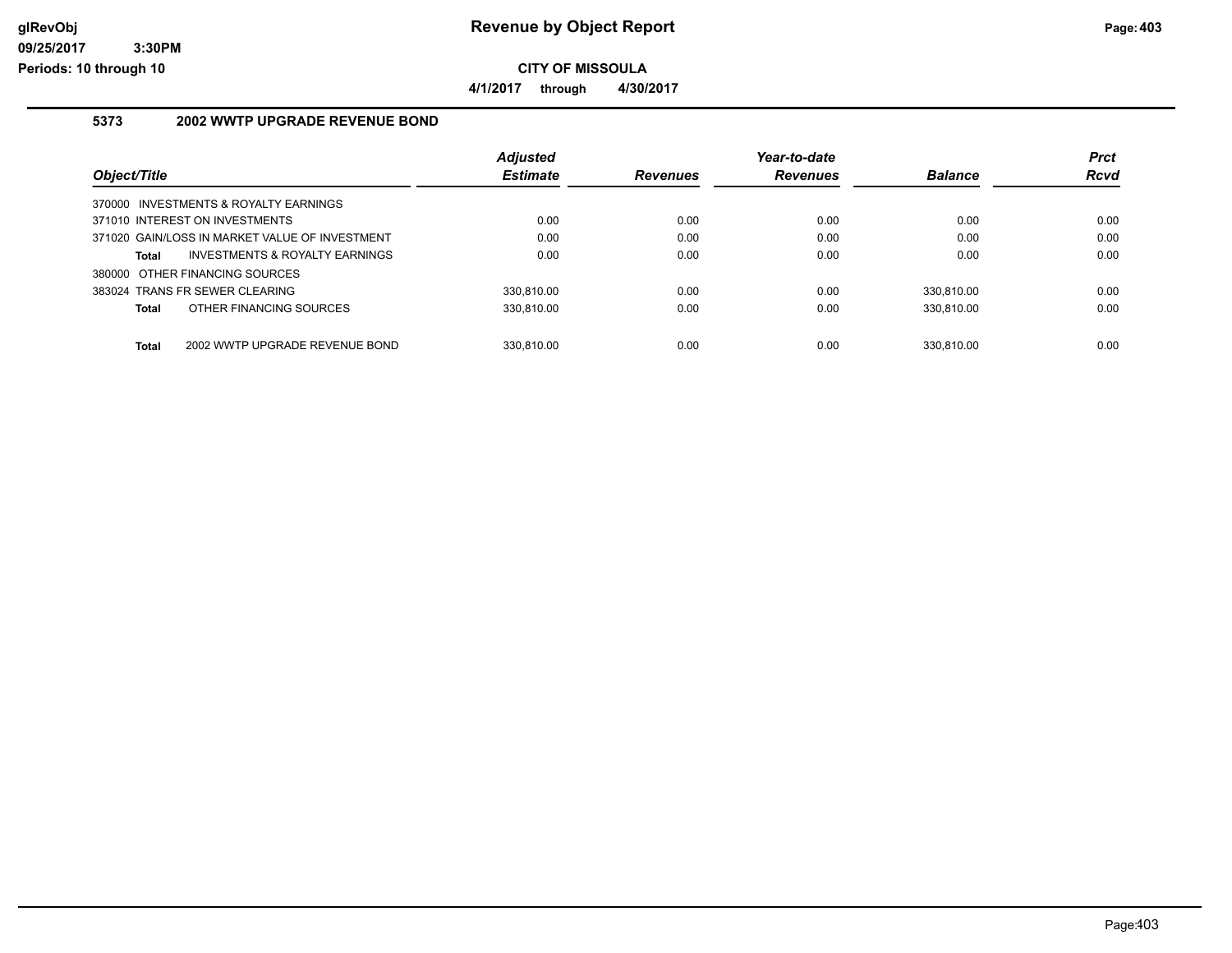**4/1/2017 through 4/30/2017**

## **5374 2002 WWTP UPGRADE RESERVE**

### **5374 2002 WWTP UPGRADE RESERVE**

|                                                    | <b>Adjusted</b> |                 | Year-to-date    |                | <b>Prct</b> |
|----------------------------------------------------|-----------------|-----------------|-----------------|----------------|-------------|
| Object/Title                                       | <b>Estimate</b> | <b>Revenues</b> | <b>Revenues</b> | <b>Balance</b> | <b>Rcvd</b> |
| 360000 MISCELLANEOUS REVENUES                      |                 |                 |                 |                |             |
| 360000 MISCELLANEOUS REVENUES                      | 0.00            | 0.00            | 0.00            | 0.00           | 0.00        |
| <b>MISCELLANEOUS REVENUES</b><br>Total             | 0.00            | 0.00            | 0.00            | 0.00           | 0.00        |
| 370000 INVESTMENTS & ROYALTY EARNINGS              |                 |                 |                 |                |             |
| 371010 INTEREST ON INVESTMENTS                     | 0.00            | 0.00            | 0.00            | 0.00           | 0.00        |
| 371020 GAIN/LOSS IN MARKET VALUE OF INVESTMENTS    | 0.00            | 0.00            | 0.00            | 0.00           | 0.00        |
| <b>INVESTMENTS &amp; ROYALTY EARNINGS</b><br>Total | 0.00            | 0.00            | 0.00            | 0.00           | 0.00        |
| 380000 OTHER FINANCING SOURCES                     |                 |                 |                 |                |             |
| 381002 SRF LOAN                                    | 0.00            | 0.00            | 0.00            | 0.00           | 0.00        |
| 383042 TRANSFERS FROM OTHER FUNDS                  | 0.00            | 0.00            | 0.00            | 0.00           | 0.00        |
| OTHER FINANCING SOURCES<br>Total                   | 0.00            | 0.00            | 0.00            | 0.00           | 0.00        |
| 2002 WWTP UPGRADE RESERVE<br>Total                 | 0.00            | 0.00            | 0.00            | 0.00           | 0.00        |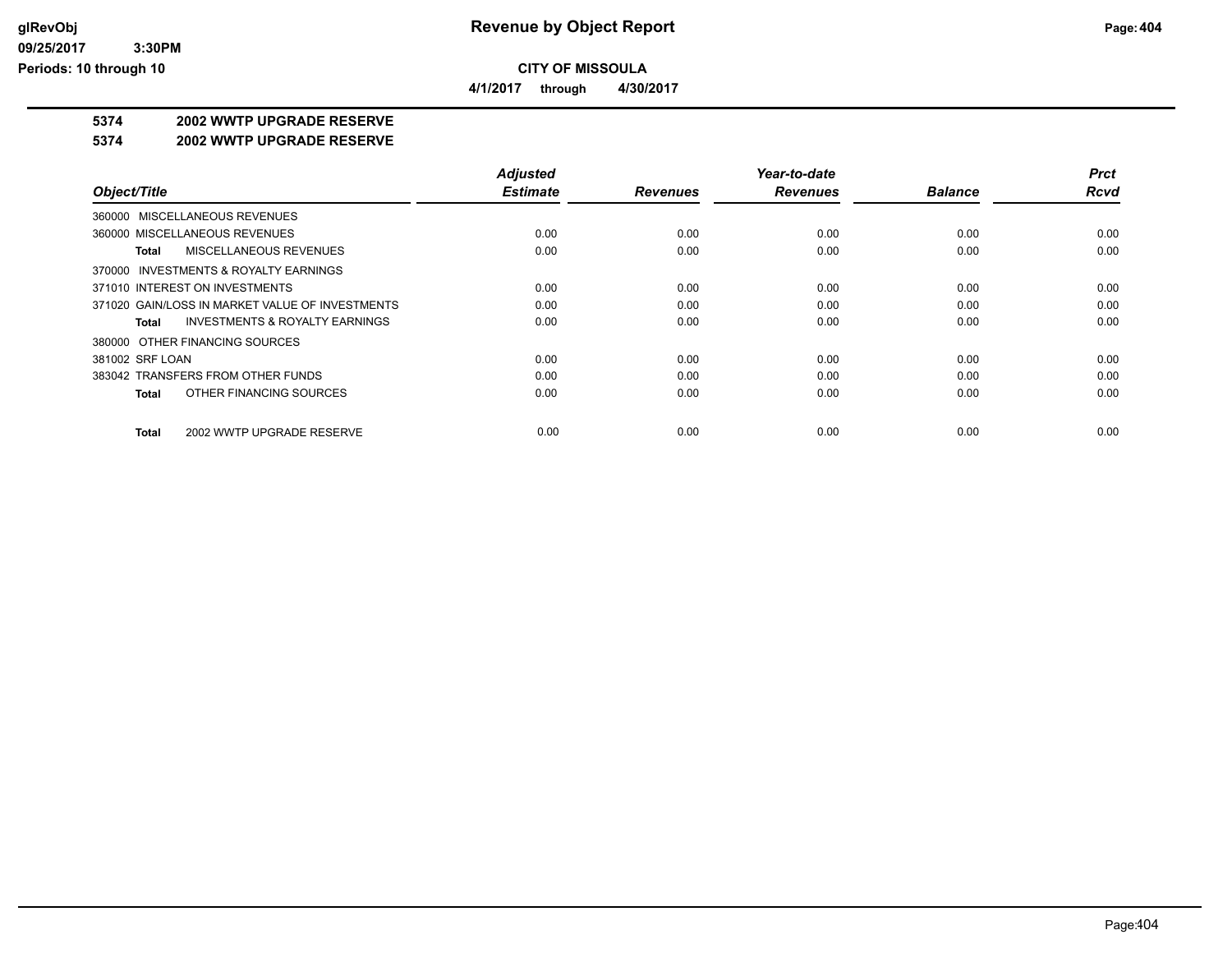**4/1/2017 through 4/30/2017**

# **5374 2002 WWTP UPGRADE RESERVE**

| Object/Title                                              | <b>Adjusted</b><br><b>Estimate</b> | <b>Revenues</b> | Year-to-date<br><b>Revenues</b> | <b>Balance</b> | <b>Prct</b><br>Rcvd |
|-----------------------------------------------------------|------------------------------------|-----------------|---------------------------------|----------------|---------------------|
| 360000 MISCELLANEOUS REVENUES                             |                                    |                 |                                 |                |                     |
| 360000 MISCELLANEOUS REVENUES                             | 0.00                               | 0.00            | 0.00                            | 0.00           | 0.00                |
| MISCELLANEOUS REVENUES<br><b>Total</b>                    | 0.00                               | 0.00            | 0.00                            | 0.00           | 0.00                |
| 370000 INVESTMENTS & ROYALTY EARNINGS                     |                                    |                 |                                 |                |                     |
| 371010 INTEREST ON INVESTMENTS                            | 0.00                               | 0.00            | 0.00                            | 0.00           | 0.00                |
| 371020 GAIN/LOSS IN MARKET VALUE OF INVESTMENT            | 0.00                               | 0.00            | 0.00                            | 0.00           | 0.00                |
| <b>INVESTMENTS &amp; ROYALTY EARNINGS</b><br><b>Total</b> | 0.00                               | 0.00            | 0.00                            | 0.00           | 0.00                |
| 380000 OTHER FINANCING SOURCES                            |                                    |                 |                                 |                |                     |
| 381002 SRF LOAN                                           | 0.00                               | 0.00            | 0.00                            | 0.00           | 0.00                |
| 383042 TRANSFERS FROM OTHER FUNDS                         | 0.00                               | 0.00            | 0.00                            | 0.00           | 0.00                |
| OTHER FINANCING SOURCES<br><b>Total</b>                   | 0.00                               | 0.00            | 0.00                            | 0.00           | 0.00                |
| 2002 WWTP UPGRADE RESERVE<br><b>Total</b>                 | 0.00                               | 0.00            | 0.00                            | 0.00           | 0.00                |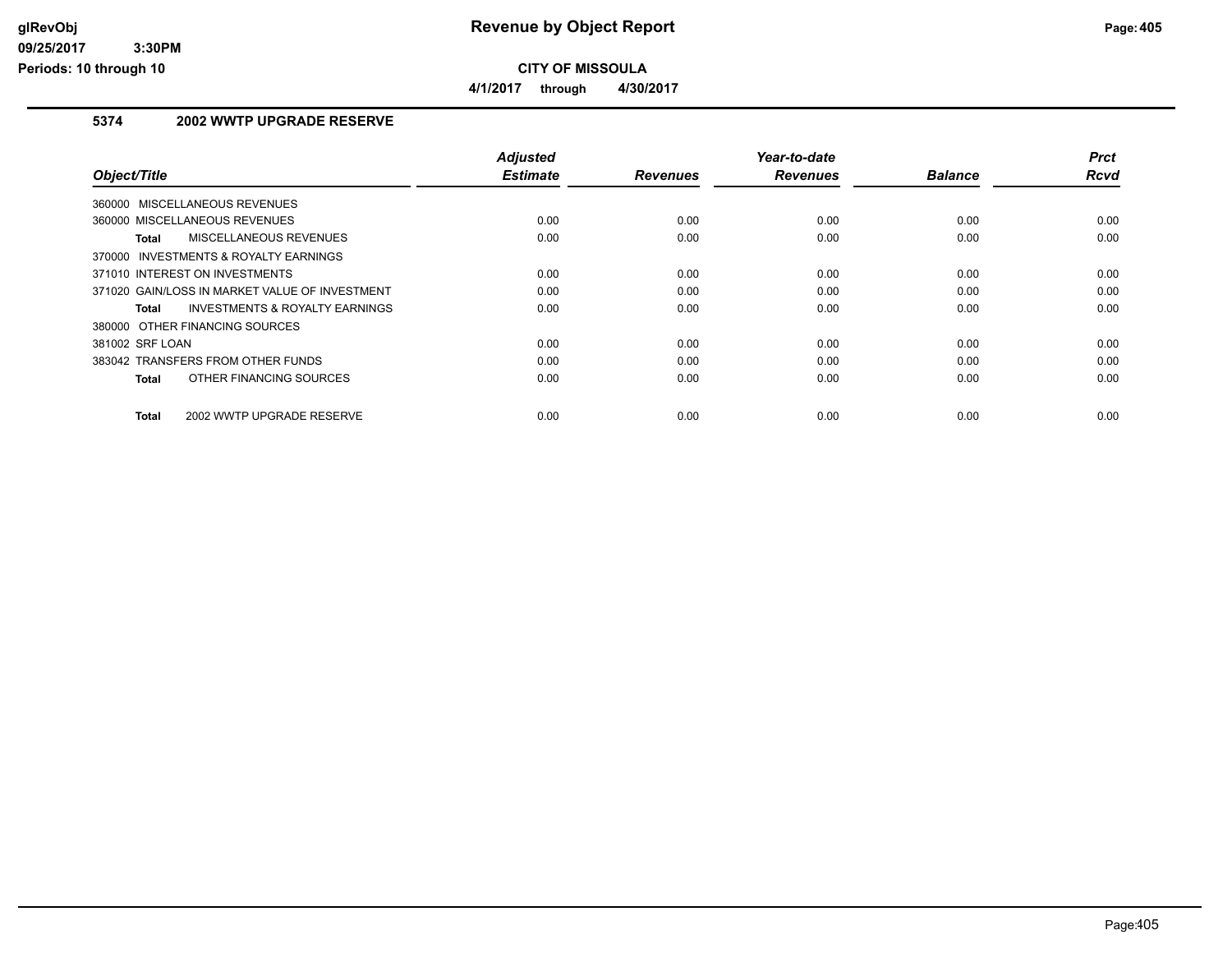**4/1/2017 through 4/30/2017**

**5375 2003 WWTP SRF \$3.8M EPA DEBT**

**5375 2003 WWTP SRF \$3.8M EPA DEBT**

|                                                    | <b>Adjusted</b> |                 | Year-to-date    |                | <b>Prct</b> |
|----------------------------------------------------|-----------------|-----------------|-----------------|----------------|-------------|
| Object/Title                                       | <b>Estimate</b> | <b>Revenues</b> | <b>Revenues</b> | <b>Balance</b> | <b>Rcvd</b> |
| 340000 CHARGES FOR SERVICES                        |                 |                 |                 |                |             |
| 343032 SEWER INSTALLATION CHARGES                  | 0.00            | 0.00            | 0.00            | 0.00           | 0.00        |
| <b>CHARGES FOR SERVICES</b><br>Total               | 0.00            | 0.00            | 0.00            | 0.00           | 0.00        |
| 370000 INVESTMENTS & ROYALTY EARNINGS              |                 |                 |                 |                |             |
| 371010 INTEREST ON INVESTMENTS                     | 0.00            | 0.00            | 0.00            | 0.00           | 0.00        |
| 371020 GAIN/LOSS IN MARKET VALUE OF INVESTMENTS    | 0.00            | 0.00            | 0.00            | 0.00           | 0.00        |
| <b>INVESTMENTS &amp; ROYALTY EARNINGS</b><br>Total | 0.00            | 0.00            | 0.00            | 0.00           | 0.00        |
| 380000 OTHER FINANCING SOURCES                     |                 |                 |                 |                |             |
| 383024 TRANS FR SEWER CLEARING                     | 250.156.00      | 0.00            | 0.00            | 250.156.00     | 0.00        |
| OTHER FINANCING SOURCES<br>Total                   | 250,156.00      | 0.00            | 0.00            | 250,156.00     | 0.00        |
| 2003 WWTP SRF \$3.8M EPA DEBT<br>Total             | 250.156.00      | 0.00            | 0.00            | 250.156.00     | 0.00        |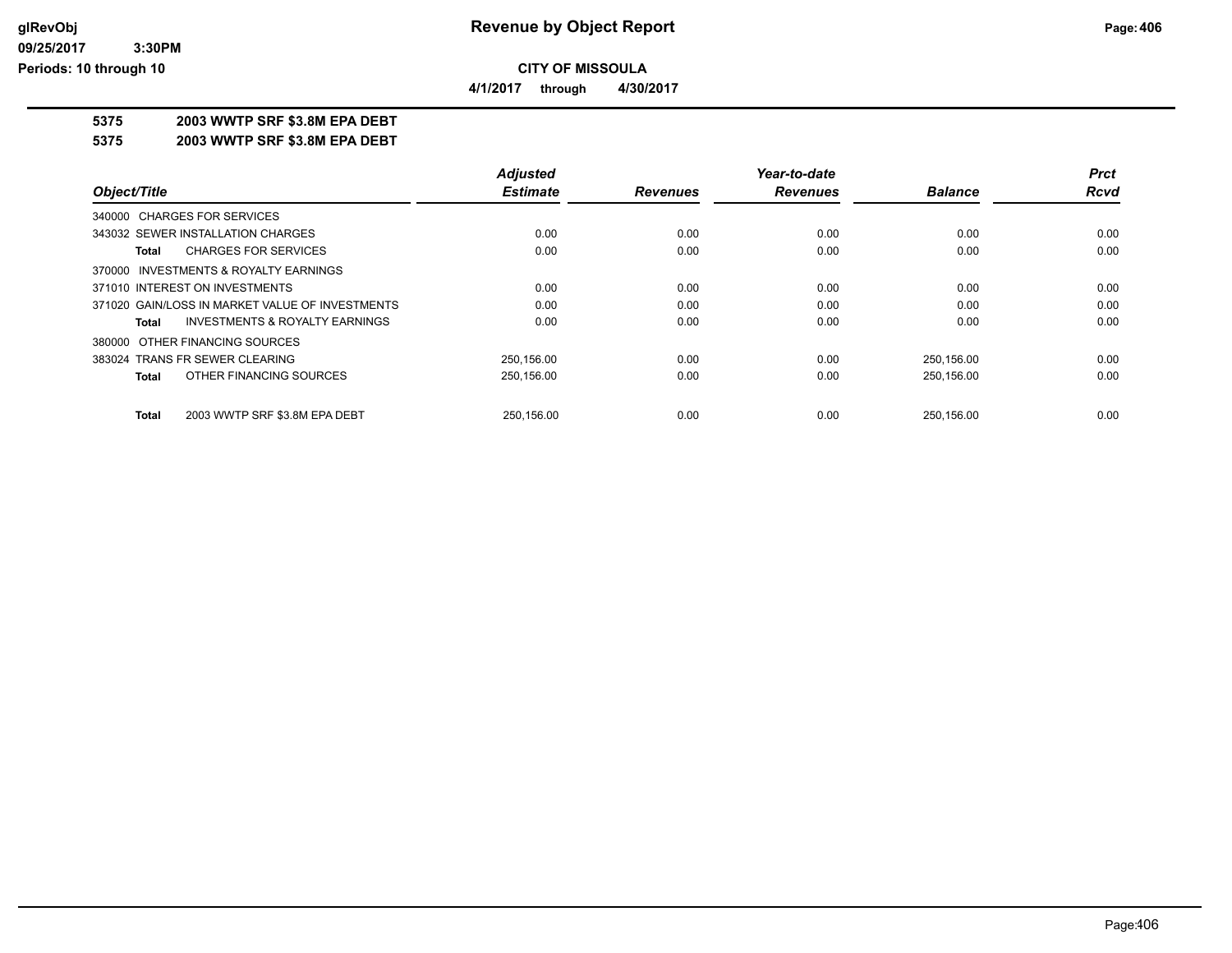**4/1/2017 through 4/30/2017**

# **5375 2003 WWTP SRF \$3.8M EPA DEBT**

| Object/Title                                       | <b>Adjusted</b><br><b>Estimate</b> | <b>Revenues</b> | Year-to-date<br><b>Revenues</b> | <b>Balance</b> | <b>Prct</b><br><b>Rcvd</b> |
|----------------------------------------------------|------------------------------------|-----------------|---------------------------------|----------------|----------------------------|
|                                                    |                                    |                 |                                 |                |                            |
| 340000 CHARGES FOR SERVICES                        |                                    |                 |                                 |                |                            |
| 343032 SEWER INSTALLATION CHARGES                  | 0.00                               | 0.00            | 0.00                            | 0.00           | 0.00                       |
| <b>CHARGES FOR SERVICES</b><br>Total               | 0.00                               | 0.00            | 0.00                            | 0.00           | 0.00                       |
| 370000 INVESTMENTS & ROYALTY EARNINGS              |                                    |                 |                                 |                |                            |
| 371010 INTEREST ON INVESTMENTS                     | 0.00                               | 0.00            | 0.00                            | 0.00           | 0.00                       |
| 371020 GAIN/LOSS IN MARKET VALUE OF INVESTMENT     | 0.00                               | 0.00            | 0.00                            | 0.00           | 0.00                       |
| <b>INVESTMENTS &amp; ROYALTY EARNINGS</b><br>Total | 0.00                               | 0.00            | 0.00                            | 0.00           | 0.00                       |
| OTHER FINANCING SOURCES<br>380000                  |                                    |                 |                                 |                |                            |
| 383024 TRANS FR SEWER CLEARING                     | 250.156.00                         | 0.00            | 0.00                            | 250.156.00     | 0.00                       |
| OTHER FINANCING SOURCES<br>Total                   | 250,156.00                         | 0.00            | 0.00                            | 250,156.00     | 0.00                       |
| 2003 WWTP SRF \$3.8M EPA DEBT<br><b>Total</b>      | 250.156.00                         | 0.00            | 0.00                            | 250.156.00     | 0.00                       |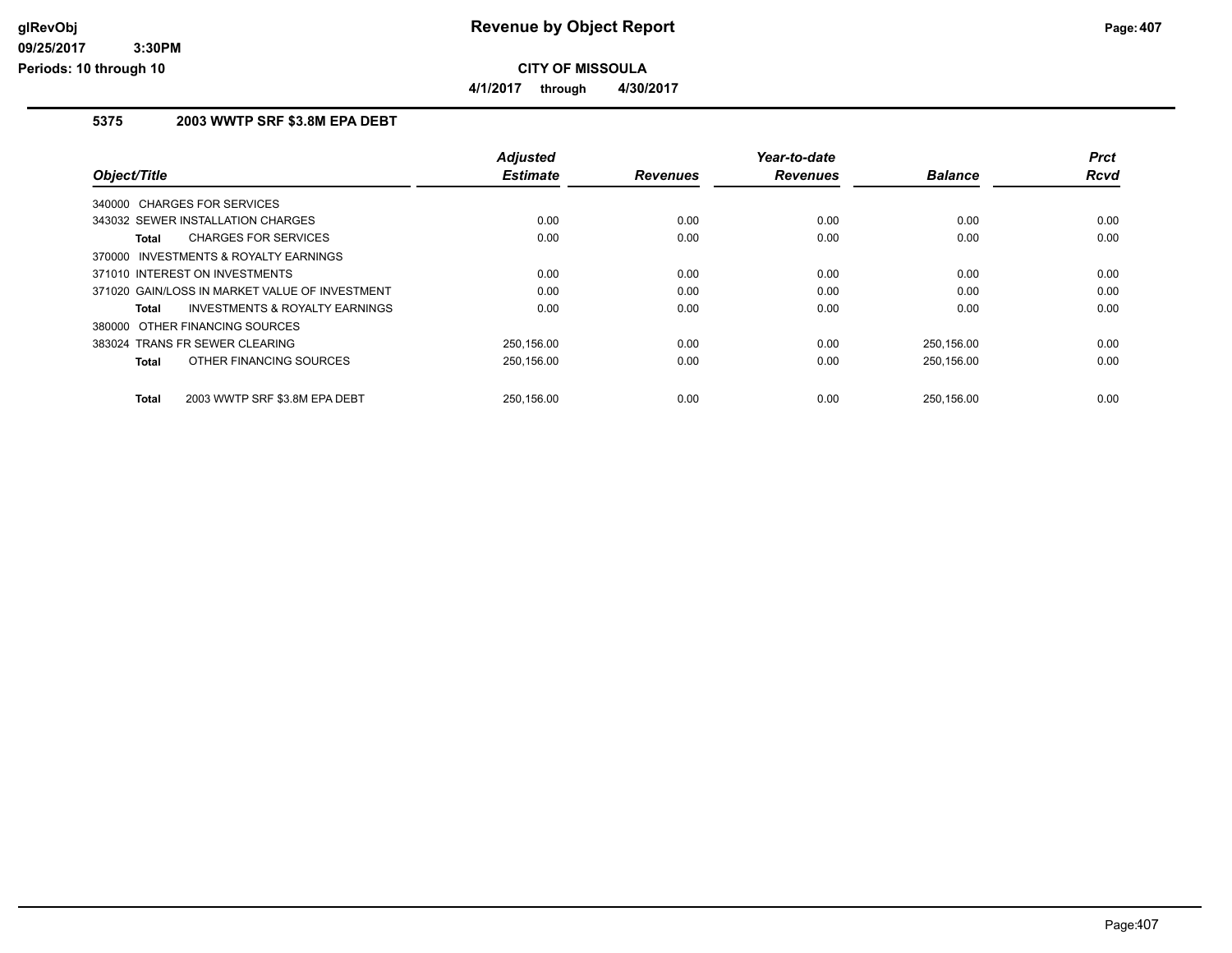**4/1/2017 through 4/30/2017**

# **5376 2003 WWTP SRF \$3.8M EPA RESERVE**

## **5376 2003 WWTP SRF \$3.8M EPA RESERVE**

|                                                    | <b>Adjusted</b> |                 | Year-to-date    |                | <b>Prct</b> |
|----------------------------------------------------|-----------------|-----------------|-----------------|----------------|-------------|
| Object/Title                                       | <b>Estimate</b> | <b>Revenues</b> | <b>Revenues</b> | <b>Balance</b> | <b>Rcvd</b> |
| 360000 MISCELLANEOUS REVENUES                      |                 |                 |                 |                |             |
| 360000 MISCELLANEOUS REVENUES                      | 0.00            | 0.00            | 0.00            | 0.00           | 0.00        |
| 360010 MISCELLANEOUS                               | 0.00            | 0.00            | 0.00            | 0.00           | 0.00        |
| MISCELLANEOUS REVENUES<br>Total                    | 0.00            | 0.00            | 0.00            | 0.00           | 0.00        |
| 370000 INVESTMENTS & ROYALTY EARNINGS              |                 |                 |                 |                |             |
| 371010 INTEREST ON INVESTMENTS                     | 0.00            | 0.00            | 0.00            | 0.00           | 0.00        |
| 371020 GAIN/LOSS IN MARKET VALUE OF INVESTMENTS    | 0.00            | 0.00            | 0.00            | 0.00           | 0.00        |
| <b>INVESTMENTS &amp; ROYALTY EARNINGS</b><br>Total | 0.00            | 0.00            | 0.00            | 0.00           | 0.00        |
| 380000 OTHER FINANCING SOURCES                     |                 |                 |                 |                |             |
| 381002 SRF LOAN                                    | 0.00            | 0.00            | 0.00            | 0.00           | 0.00        |
| 383042 TRANSFERS FROM OTHER FUNDS                  | 0.00            | 0.00            | 0.00            | 0.00           | 0.00        |
| OTHER FINANCING SOURCES<br>Total                   | 0.00            | 0.00            | 0.00            | 0.00           | 0.00        |
| 2003 WWTP SRF \$3.8M EPA RESERVE<br>Total          | 0.00            | 0.00            | 0.00            | 0.00           | 0.00        |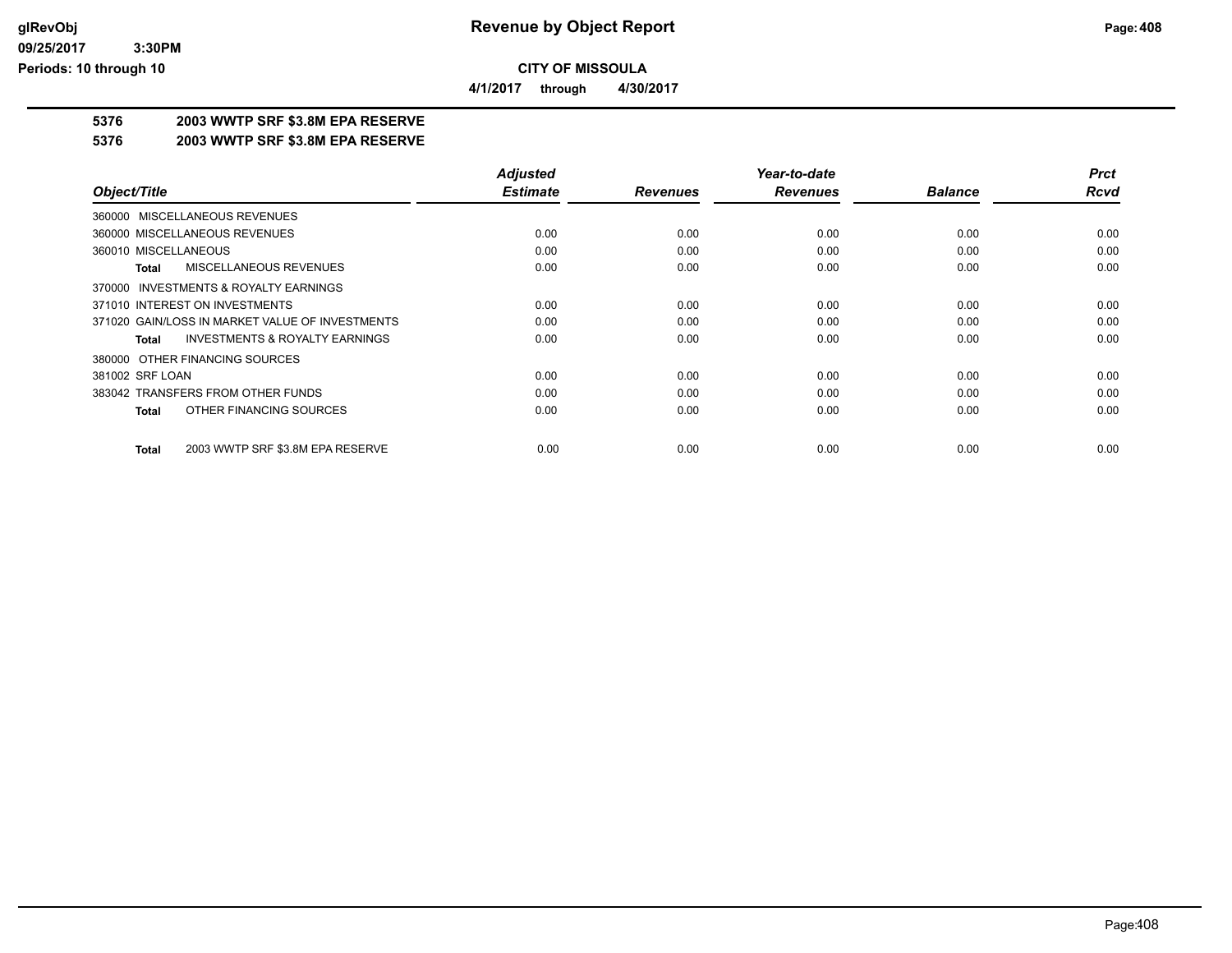**4/1/2017 through 4/30/2017**

# **5376 2003 WWTP SRF \$3.8M EPA RESERVE**

| <b>Adjusted</b><br><b>Estimate</b> | <b>Revenues</b> | Year-to-date<br><b>Revenues</b> | <b>Balance</b> | <b>Prct</b><br><b>Rcvd</b> |
|------------------------------------|-----------------|---------------------------------|----------------|----------------------------|
|                                    |                 |                                 |                |                            |
| 0.00                               | 0.00            | 0.00                            | 0.00           | 0.00                       |
| 0.00                               | 0.00            | 0.00                            | 0.00           | 0.00                       |
| 0.00                               | 0.00            | 0.00                            | 0.00           | 0.00                       |
|                                    |                 |                                 |                |                            |
| 0.00                               | 0.00            | 0.00                            | 0.00           | 0.00                       |
| 0.00                               | 0.00            | 0.00                            | 0.00           | 0.00                       |
| 0.00                               | 0.00            | 0.00                            | 0.00           | 0.00                       |
|                                    |                 |                                 |                |                            |
| 0.00                               | 0.00            | 0.00                            | 0.00           | 0.00                       |
| 0.00                               | 0.00            | 0.00                            | 0.00           | 0.00                       |
| 0.00                               | 0.00            | 0.00                            | 0.00           | 0.00                       |
|                                    |                 |                                 |                | 0.00                       |
|                                    | 0.00            | 0.00                            | 0.00           | 0.00                       |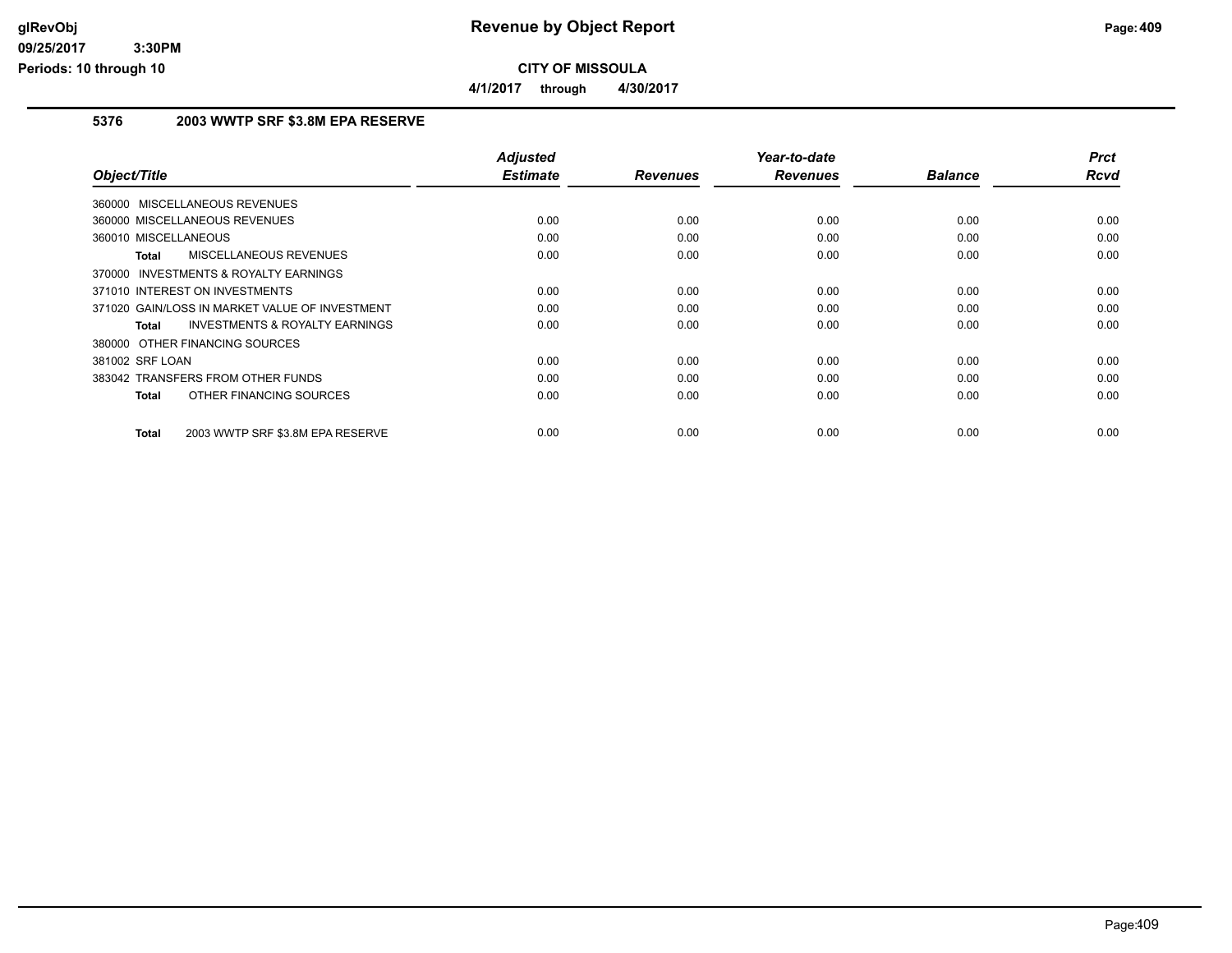**4/1/2017 through 4/30/2017**

# **5377 2004 WWTP \$3.023 LOAN DEBT SERVICE**

# **5377 2004 WWTP \$3.023 LOAN DEBT SERVICE**

|                                                    | <b>Adjusted</b> |                 | Year-to-date    |                | <b>Prct</b> |
|----------------------------------------------------|-----------------|-----------------|-----------------|----------------|-------------|
| Object/Title                                       | <b>Estimate</b> | <b>Revenues</b> | <b>Revenues</b> | <b>Balance</b> | <b>Rcvd</b> |
| 340000 CHARGES FOR SERVICES                        |                 |                 |                 |                |             |
| 343032 SEWER INSTALLATION CHARGES                  | 0.00            | 0.00            | 0.00            | 0.00           | 0.00        |
| <b>CHARGES FOR SERVICES</b><br>Total               | 0.00            | 0.00            | 0.00            | 0.00           | 0.00        |
| 370000 INVESTMENTS & ROYALTY EARNINGS              |                 |                 |                 |                |             |
| 371010 INTEREST ON INVESTMENTS                     | 0.00            | 0.00            | 0.00            | 0.00           | 0.00        |
| 371020 GAIN/LOSS IN MARKET VALUE OF INVESTMENTS    | 0.00            | 0.00            | 0.00            | 0.00           | 0.00        |
| <b>INVESTMENTS &amp; ROYALTY EARNINGS</b><br>Total | 0.00            | 0.00            | 0.00            | 0.00           | 0.00        |
| OTHER FINANCING SOURCES<br>380000                  |                 |                 |                 |                |             |
| 383024 TRANS FR SEWER CLEARING                     | 243.416.00      | 0.00            | 0.00            | 243.416.00     | 0.00        |
| OTHER FINANCING SOURCES<br>Total                   | 243.416.00      | 0.00            | 0.00            | 243.416.00     | 0.00        |
| 2004 WWTP \$3.023 LOAN DEBT SERVICE<br>Total       | 243.416.00      | 0.00            | 0.00            | 243.416.00     | 0.00        |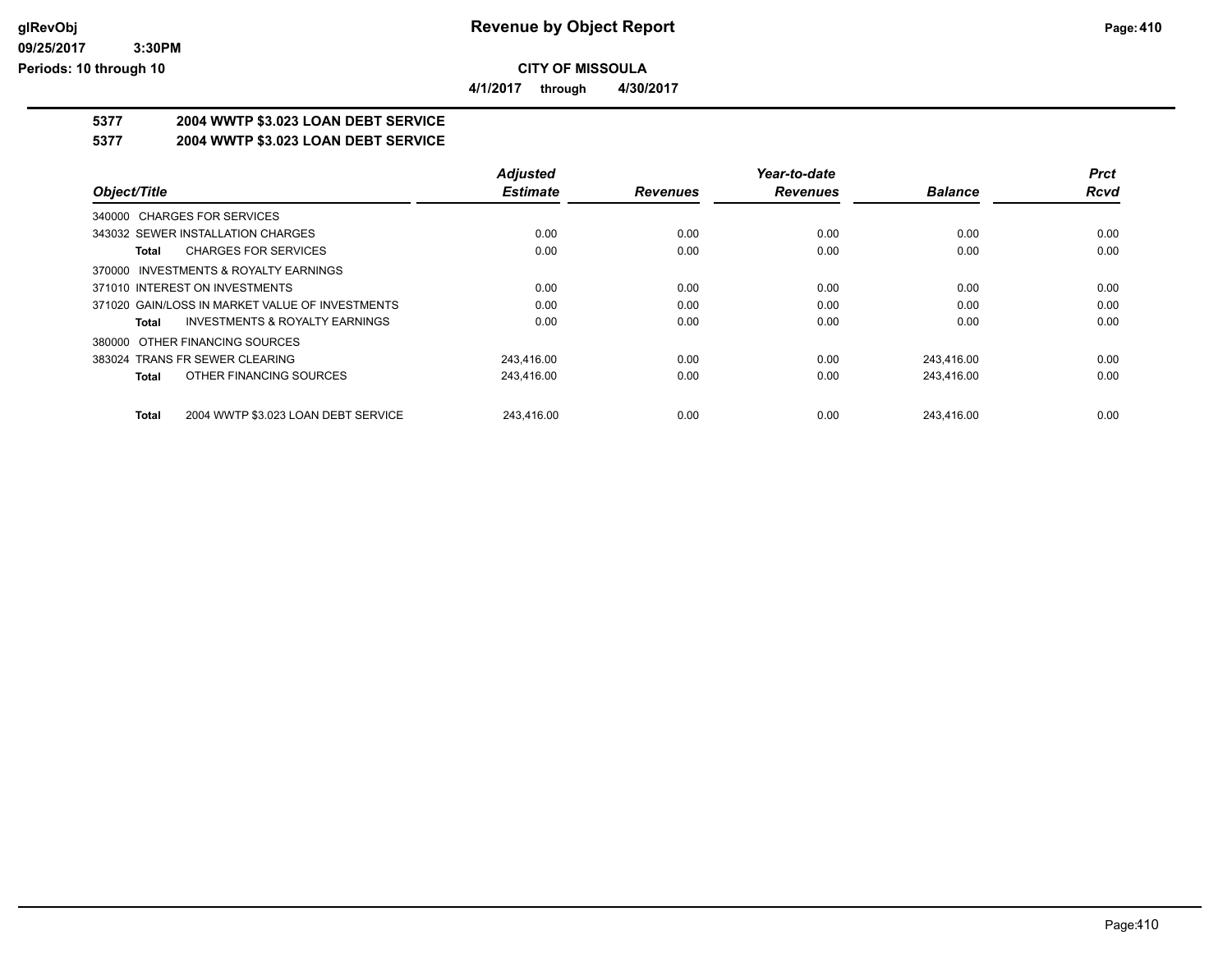**4/1/2017 through 4/30/2017**

# **5377 2004 WWTP \$3.023 LOAN DEBT SERVICE**

| Object/Title                                              | <b>Adjusted</b><br><b>Estimate</b> | <b>Revenues</b> | Year-to-date<br><b>Revenues</b> | <b>Balance</b> | <b>Prct</b><br><b>Rcvd</b> |
|-----------------------------------------------------------|------------------------------------|-----------------|---------------------------------|----------------|----------------------------|
| 340000 CHARGES FOR SERVICES                               |                                    |                 |                                 |                |                            |
| 343032 SEWER INSTALLATION CHARGES                         | 0.00                               | 0.00            | 0.00                            | 0.00           | 0.00                       |
| <b>CHARGES FOR SERVICES</b><br>Total                      | 0.00                               | 0.00            | 0.00                            | 0.00           | 0.00                       |
| 370000 INVESTMENTS & ROYALTY EARNINGS                     |                                    |                 |                                 |                |                            |
| 371010 INTEREST ON INVESTMENTS                            | 0.00                               | 0.00            | 0.00                            | 0.00           | 0.00                       |
| 371020 GAIN/LOSS IN MARKET VALUE OF INVESTMENT            | 0.00                               | 0.00            | 0.00                            | 0.00           | 0.00                       |
| <b>INVESTMENTS &amp; ROYALTY EARNINGS</b><br><b>Total</b> | 0.00                               | 0.00            | 0.00                            | 0.00           | 0.00                       |
| 380000 OTHER FINANCING SOURCES                            |                                    |                 |                                 |                |                            |
| 383024 TRANS FR SEWER CLEARING                            | 243.416.00                         | 0.00            | 0.00                            | 243.416.00     | 0.00                       |
| OTHER FINANCING SOURCES<br>Total                          | 243,416.00                         | 0.00            | 0.00                            | 243.416.00     | 0.00                       |
| <b>Total</b><br>2004 WWTP \$3.023 LOAN DEBT SERVICE       | 243.416.00                         | 0.00            | 0.00                            | 243.416.00     | 0.00                       |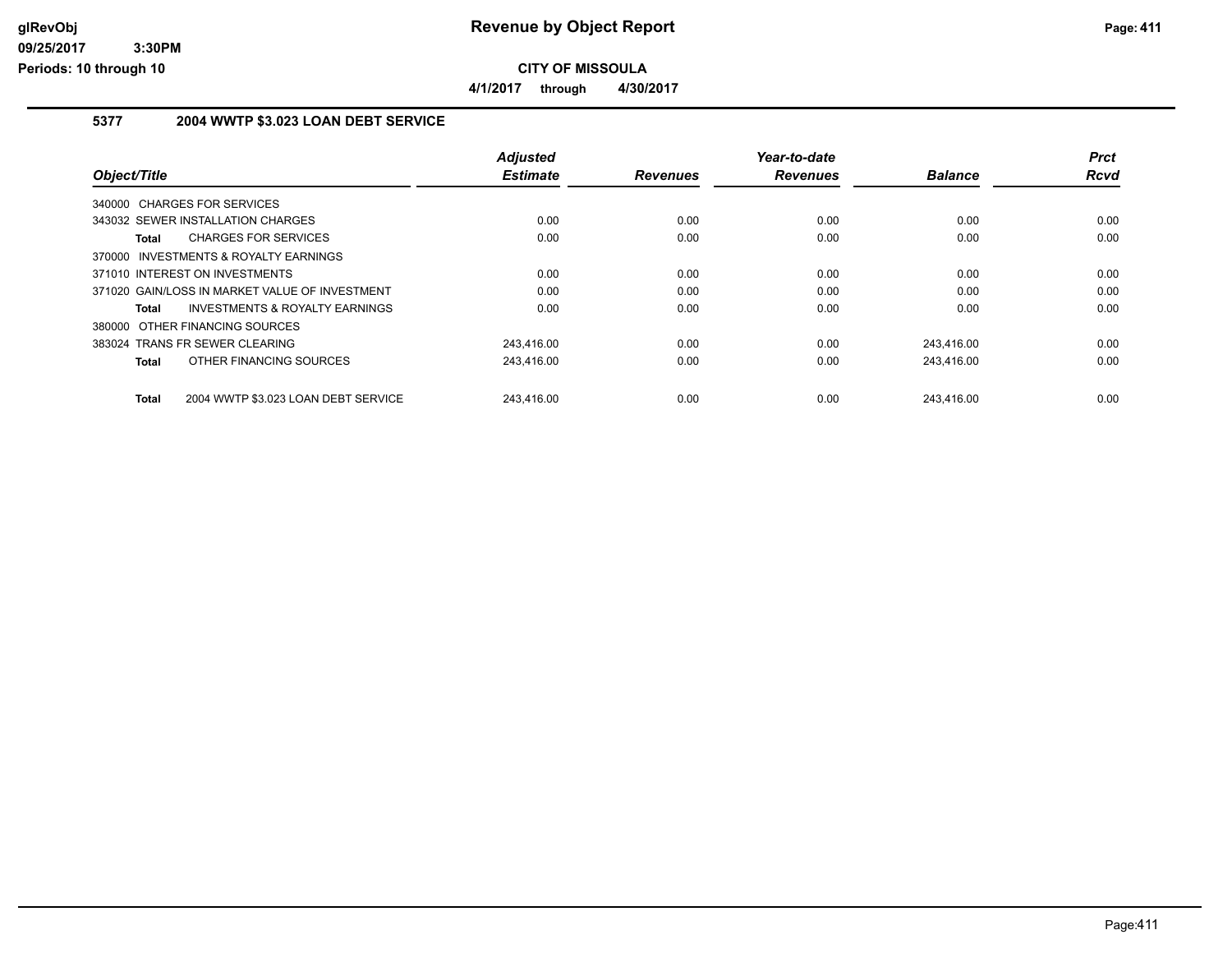**4/1/2017 through 4/30/2017**

# **5378 2004 WWTP \$3.023 LOAN RESERVE**

### **5378 2004 WWTP \$3.023 LOAN RESERVE**

|                                                    | <b>Adjusted</b> |                 | Year-to-date    |                | <b>Prct</b> |
|----------------------------------------------------|-----------------|-----------------|-----------------|----------------|-------------|
| Object/Title                                       | <b>Estimate</b> | <b>Revenues</b> | <b>Revenues</b> | <b>Balance</b> | <b>Rcvd</b> |
| 360000 MISCELLANEOUS REVENUES                      |                 |                 |                 |                |             |
| 360000 MISCELLANEOUS REVENUES                      | 0.00            | 0.00            | 0.00            | 0.00           | 0.00        |
| MISCELLANEOUS REVENUES<br>Total                    | 0.00            | 0.00            | 0.00            | 0.00           | 0.00        |
| 370000 INVESTMENTS & ROYALTY EARNINGS              |                 |                 |                 |                |             |
| 371010 INTEREST ON INVESTMENTS                     | 0.00            | 0.00            | 0.00            | 0.00           | 0.00        |
| 371020 GAIN/LOSS IN MARKET VALUE OF INVESTMENTS    | 0.00            | 0.00            | 0.00            | 0.00           | 0.00        |
| <b>INVESTMENTS &amp; ROYALTY EARNINGS</b><br>Total | 0.00            | 0.00            | 0.00            | 0.00           | 0.00        |
| 380000 OTHER FINANCING SOURCES                     |                 |                 |                 |                |             |
| 381002 SRF LOAN                                    | 0.00            | 0.00            | 0.00            | 0.00           | 0.00        |
| 383024 TRANS FR SEWER CLEARING                     | 0.00            | 0.00            | 0.00            | 0.00           | 0.00        |
| 383042 TRANSFERS FROM OTHER FUNDS                  | 0.00            | 0.00            | 0.00            | 0.00           | 0.00        |
| OTHER FINANCING SOURCES<br>Total                   | 0.00            | 0.00            | 0.00            | 0.00           | 0.00        |
| 2004 WWTP \$3.023 LOAN RESERVE<br>Total            | 0.00            | 0.00            | 0.00            | 0.00           | 0.00        |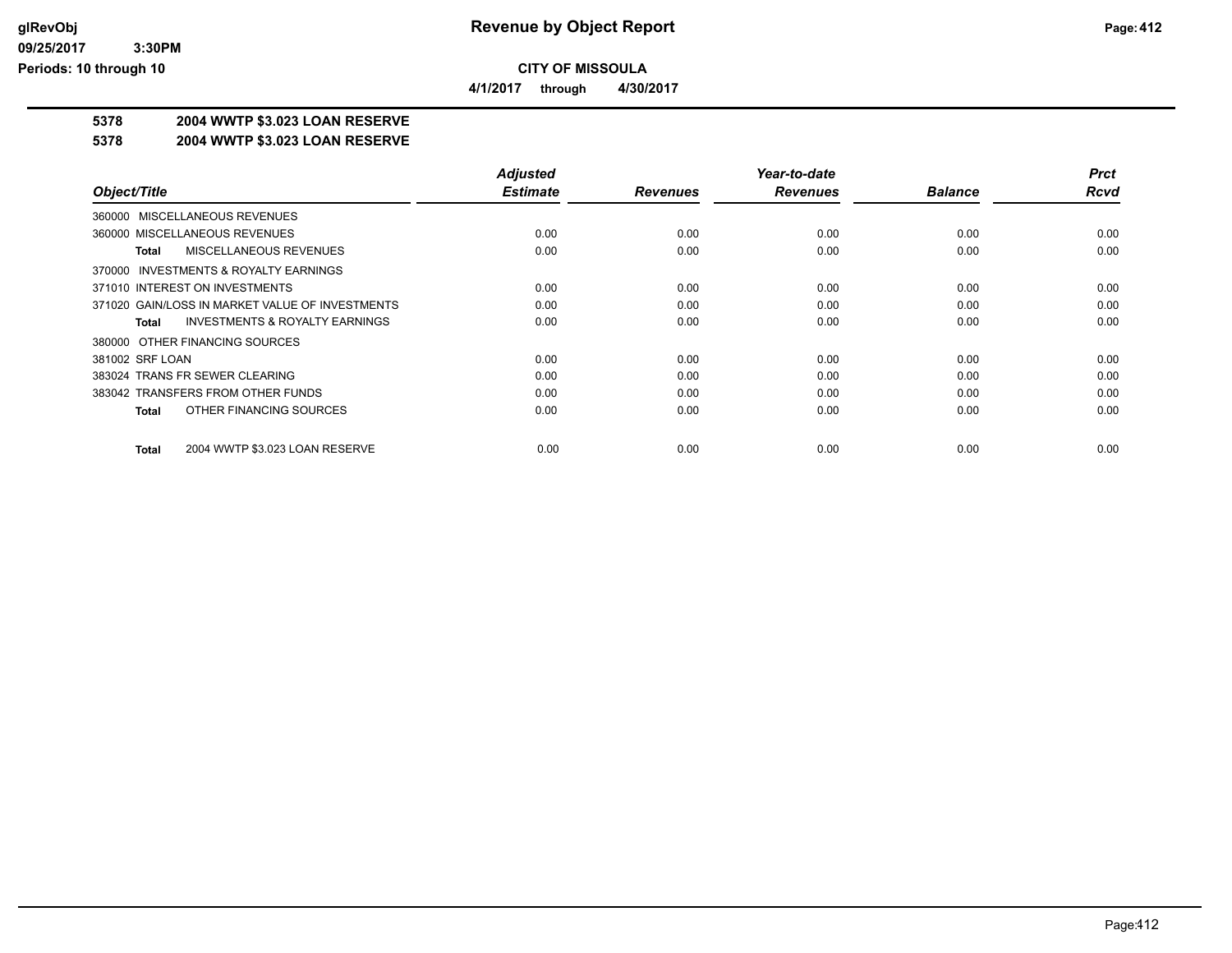**4/1/2017 through 4/30/2017**

# **5378 2004 WWTP \$3.023 LOAN RESERVE**

|                                                    | <b>Adjusted</b> |                 | Year-to-date    |                | <b>Prct</b> |
|----------------------------------------------------|-----------------|-----------------|-----------------|----------------|-------------|
| Object/Title                                       | <b>Estimate</b> | <b>Revenues</b> | <b>Revenues</b> | <b>Balance</b> | <b>Rcvd</b> |
| <b>MISCELLANEOUS REVENUES</b><br>360000            |                 |                 |                 |                |             |
| 360000 MISCELLANEOUS REVENUES                      | 0.00            | 0.00            | 0.00            | 0.00           | 0.00        |
| MISCELLANEOUS REVENUES<br><b>Total</b>             | 0.00            | 0.00            | 0.00            | 0.00           | 0.00        |
| INVESTMENTS & ROYALTY EARNINGS<br>370000           |                 |                 |                 |                |             |
| 371010 INTEREST ON INVESTMENTS                     | 0.00            | 0.00            | 0.00            | 0.00           | 0.00        |
| 371020 GAIN/LOSS IN MARKET VALUE OF INVESTMENT     | 0.00            | 0.00            | 0.00            | 0.00           | 0.00        |
| <b>INVESTMENTS &amp; ROYALTY EARNINGS</b><br>Total | 0.00            | 0.00            | 0.00            | 0.00           | 0.00        |
| 380000 OTHER FINANCING SOURCES                     |                 |                 |                 |                |             |
| 381002 SRF LOAN                                    | 0.00            | 0.00            | 0.00            | 0.00           | 0.00        |
| 383024 TRANS FR SEWER CLEARING                     | 0.00            | 0.00            | 0.00            | 0.00           | 0.00        |
| 383042 TRANSFERS FROM OTHER FUNDS                  | 0.00            | 0.00            | 0.00            | 0.00           | 0.00        |
| OTHER FINANCING SOURCES<br><b>Total</b>            | 0.00            | 0.00            | 0.00            | 0.00           | 0.00        |
| 2004 WWTP \$3.023 LOAN RESERVE<br><b>Total</b>     | 0.00            | 0.00            | 0.00            | 0.00           | 0.00        |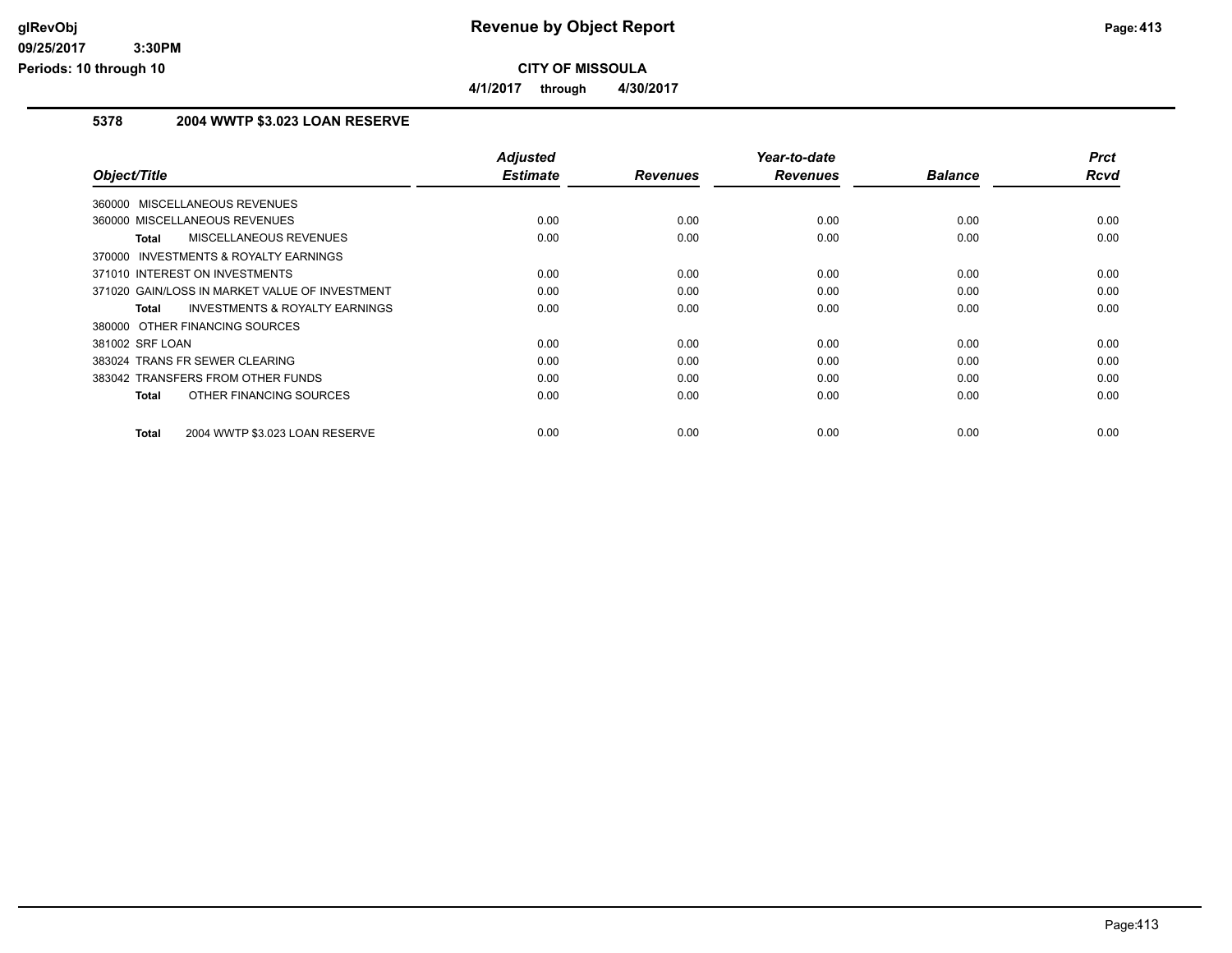**4/1/2017 through 4/30/2017**

# **5379 2005 BRICH/BRDY/LIN/GIL SRF DEBT**

## **5379 2005 BRICH/BRDY/LIN/GIL SRF DEBT**

|                                                           | <b>Adjusted</b> |                 | Year-to-date    |                | <b>Prct</b> |
|-----------------------------------------------------------|-----------------|-----------------|-----------------|----------------|-------------|
| Object/Title                                              | <b>Estimate</b> | <b>Revenues</b> | <b>Revenues</b> | <b>Balance</b> | <b>Rcvd</b> |
| 370000 INVESTMENTS & ROYALTY EARNINGS                     |                 |                 |                 |                |             |
| 371010 INTEREST ON INVESTMENTS                            | 0.00            | 0.00            | 0.00            | 0.00           | 0.00        |
| 371020 GAIN/LOSS IN MARKET VALUE OF INVESTMENTS           | 0.00            | 0.00            | 0.00            | 0.00           | 0.00        |
| <b>INVESTMENTS &amp; ROYALTY EARNINGS</b><br><b>Total</b> | 0.00            | 0.00            | 0.00            | 0.00           | 0.00        |
| 380000 OTHER FINANCING SOURCES                            |                 |                 |                 |                |             |
| 383024 TRANS FR SEWER CLEARING                            | 109.451.00      | 0.00            | 0.00            | 109.451.00     | 0.00        |
| OTHER FINANCING SOURCES<br><b>Total</b>                   | 109.451.00      | 0.00            | 0.00            | 109.451.00     | 0.00        |
| <b>Total</b><br>2005 BRICH/BRDY/LIN/GIL SRF DEBT          | 109.451.00      | 0.00            | 0.00            | 109.451.00     | 0.00        |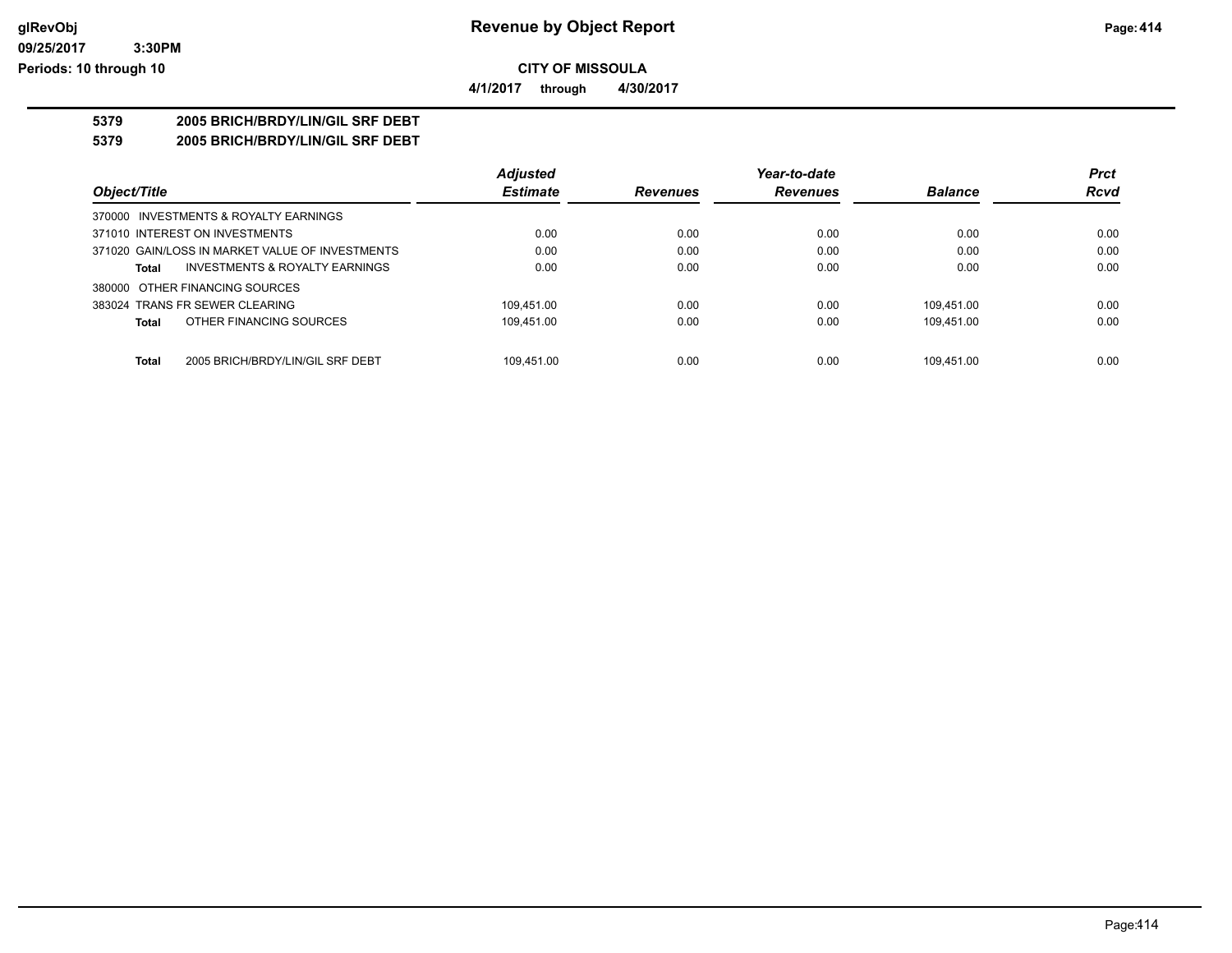**4/1/2017 through 4/30/2017**

# **5379 2005 BRICH/BRDY/LIN/GIL SRF DEBT**

|                                                    | <b>Adjusted</b> |                 | Year-to-date    |                | <b>Prct</b> |
|----------------------------------------------------|-----------------|-----------------|-----------------|----------------|-------------|
| Object/Title                                       | <b>Estimate</b> | <b>Revenues</b> | <b>Revenues</b> | <b>Balance</b> | <b>Rcvd</b> |
| 370000 INVESTMENTS & ROYALTY EARNINGS              |                 |                 |                 |                |             |
| 371010 INTEREST ON INVESTMENTS                     | 0.00            | 0.00            | 0.00            | 0.00           | 0.00        |
| 371020 GAIN/LOSS IN MARKET VALUE OF INVESTMENT     | 0.00            | 0.00            | 0.00            | 0.00           | 0.00        |
| <b>INVESTMENTS &amp; ROYALTY EARNINGS</b><br>Total | 0.00            | 0.00            | 0.00            | 0.00           | 0.00        |
| 380000 OTHER FINANCING SOURCES                     |                 |                 |                 |                |             |
| 383024 TRANS FR SEWER CLEARING                     | 109.451.00      | 0.00            | 0.00            | 109.451.00     | 0.00        |
| OTHER FINANCING SOURCES<br>Total                   | 109.451.00      | 0.00            | 0.00            | 109.451.00     | 0.00        |
|                                                    |                 |                 |                 |                |             |
| <b>Total</b><br>2005 BRICH/BRDY/LIN/GIL SRF DEBT   | 109.451.00      | 0.00            | 0.00            | 109.451.00     | 0.00        |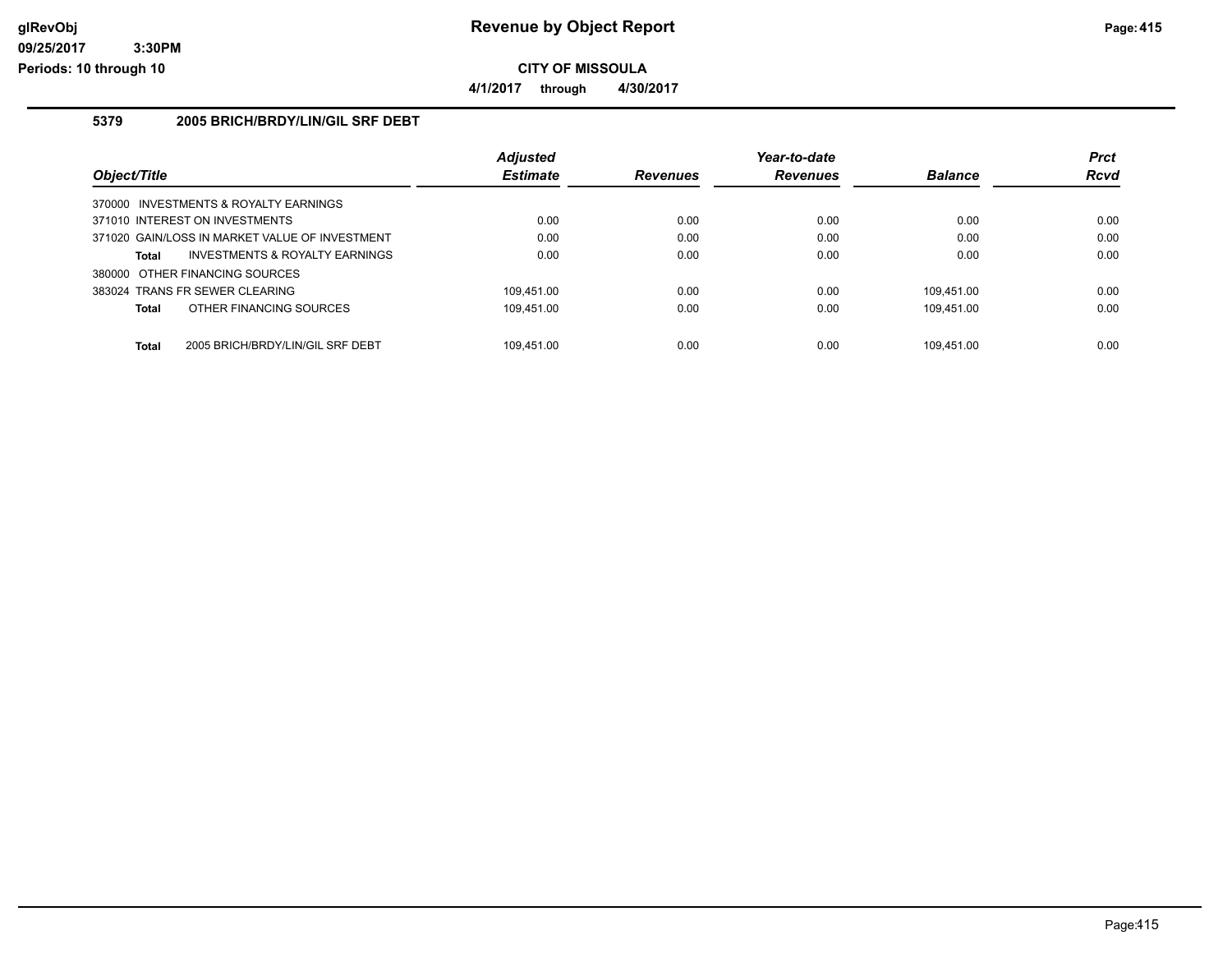**4/1/2017 through 4/30/2017**

## **5380 BRDWY/BIRCH/GILBERT/LINCOLNWOOD 5380 BRDWY/BIRCH/GILBERT/LINCOLNWOOD**

|                                                 | <b>Adjusted</b> |                 | Year-to-date    |                | <b>Prct</b> |
|-------------------------------------------------|-----------------|-----------------|-----------------|----------------|-------------|
| Object/Title                                    | <b>Estimate</b> | <b>Revenues</b> | <b>Revenues</b> | <b>Balance</b> | <b>Rcvd</b> |
| 370000 INVESTMENTS & ROYALTY EARNINGS           |                 |                 |                 |                |             |
| 371010 INTEREST ON INVESTMENTS                  | 0.00            | 0.00            | 0.00            | 0.00           | 0.00        |
| 371020 GAIN/LOSS IN MARKET VALUE OF INVESTMENTS | 0.00            | 0.00            | 0.00            | 0.00           | 0.00        |
| INVESTMENTS & ROYALTY EARNINGS<br>Total         | 0.00            | 0.00            | 0.00            | 0.00           | 0.00        |
| 380000 OTHER FINANCING SOURCES                  |                 |                 |                 |                |             |
| 381002 SRF LOAN                                 | 0.00            | 0.00            | 0.00            | 0.00           | 0.00        |
| 383042 TRANSFERS FROM OTHER FUNDS               | 0.00            | 0.00            | 0.00            | 0.00           | 0.00        |
| OTHER FINANCING SOURCES<br>Total                | 0.00            | 0.00            | 0.00            | 0.00           | 0.00        |
|                                                 |                 |                 |                 |                |             |
| BRDWY/BIRCH/GILBERT/LINCOLNWOOD<br><b>Total</b> | 0.00            | 0.00            | 0.00            | 0.00           | 0.00        |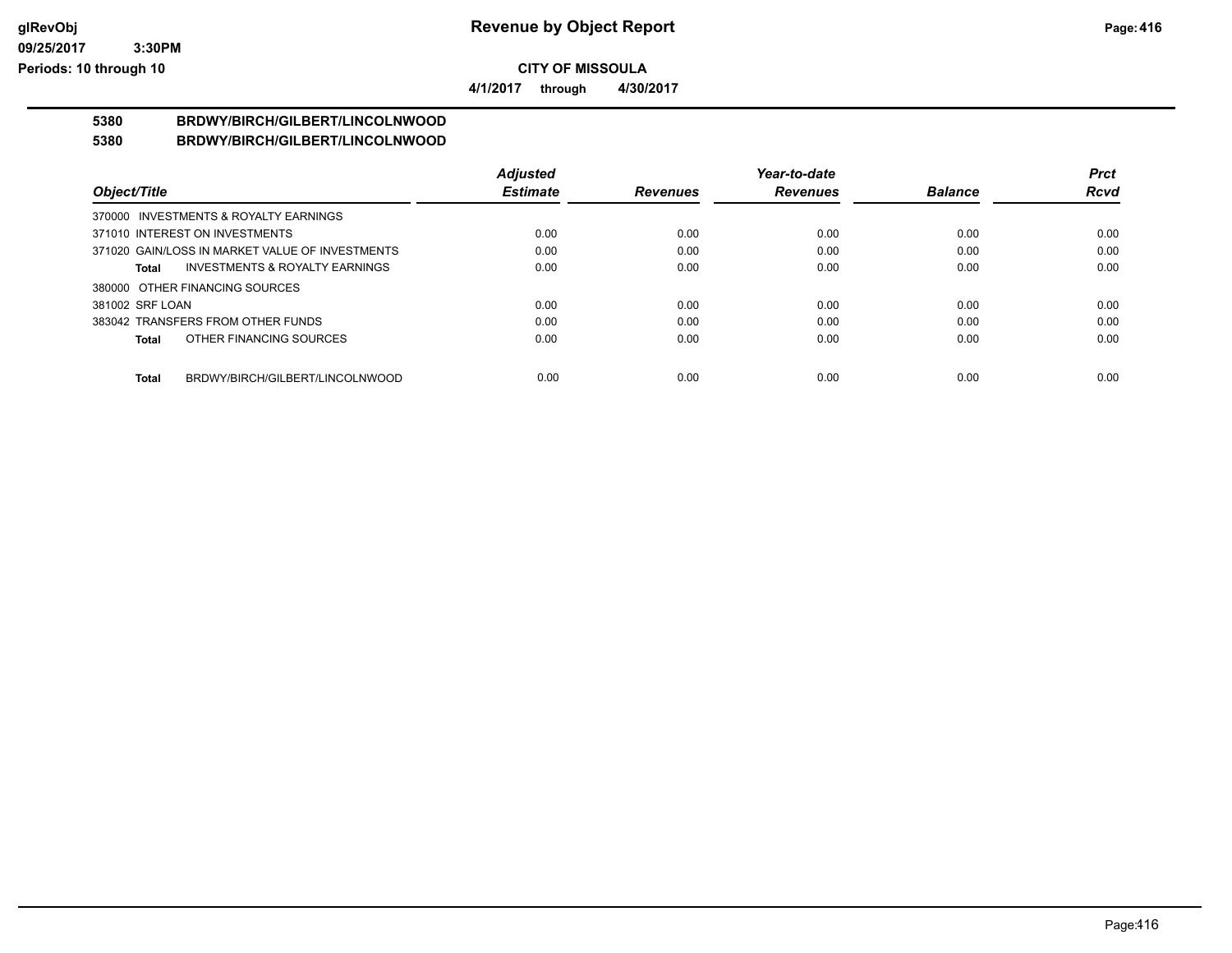**4/1/2017 through 4/30/2017**

# **5380 BRDWY/BIRCH/GILBERT/LINCOLNWOOD**

|                                                    | <b>Adjusted</b> |                 | Year-to-date    |                | <b>Prct</b> |
|----------------------------------------------------|-----------------|-----------------|-----------------|----------------|-------------|
| Object/Title                                       | <b>Estimate</b> | <b>Revenues</b> | <b>Revenues</b> | <b>Balance</b> | Rcvd        |
| 370000 INVESTMENTS & ROYALTY EARNINGS              |                 |                 |                 |                |             |
| 371010 INTEREST ON INVESTMENTS                     | 0.00            | 0.00            | 0.00            | 0.00           | 0.00        |
| 371020 GAIN/LOSS IN MARKET VALUE OF INVESTMENT     | 0.00            | 0.00            | 0.00            | 0.00           | 0.00        |
| <b>INVESTMENTS &amp; ROYALTY EARNINGS</b><br>Total | 0.00            | 0.00            | 0.00            | 0.00           | 0.00        |
| 380000 OTHER FINANCING SOURCES                     |                 |                 |                 |                |             |
| 381002 SRF LOAN                                    | 0.00            | 0.00            | 0.00            | 0.00           | 0.00        |
| 383042 TRANSFERS FROM OTHER FUNDS                  | 0.00            | 0.00            | 0.00            | 0.00           | 0.00        |
| OTHER FINANCING SOURCES<br>Total                   | 0.00            | 0.00            | 0.00            | 0.00           | 0.00        |
| BRDWY/BIRCH/GILBERT/LINCOLNWOOD<br><b>Total</b>    | 0.00            | 0.00            | 0.00            | 0.00           | 0.00        |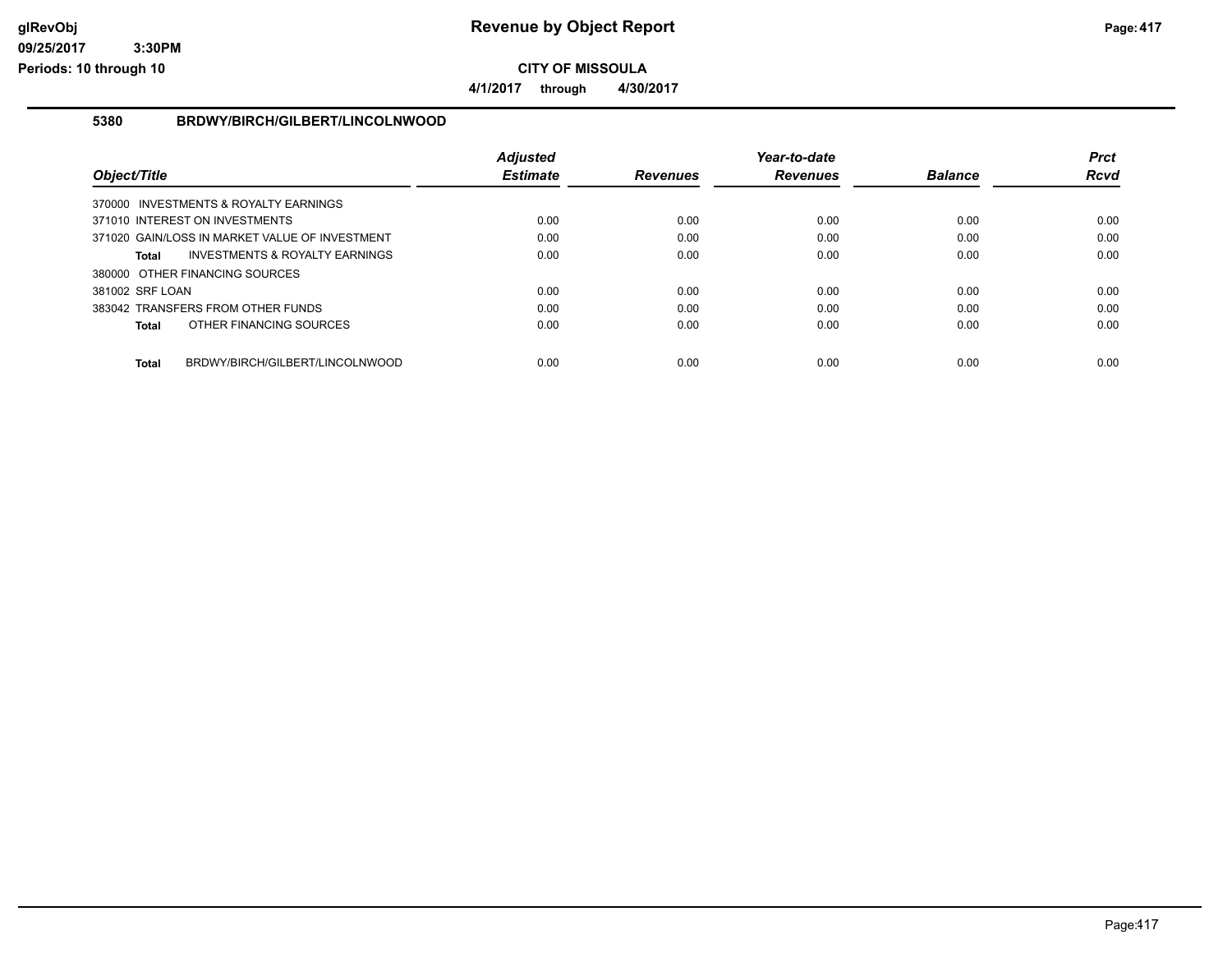**4/1/2017 through 4/30/2017**

# **5382 LINCOLNWOOD PH2 RESERVE FUND**

## **5382 LINCOLNWOOD PH2 RESERVE FUND**

|                                                    | <b>Adjusted</b> |                 | Year-to-date    |                | <b>Prct</b> |
|----------------------------------------------------|-----------------|-----------------|-----------------|----------------|-------------|
| Object/Title                                       | <b>Estimate</b> | <b>Revenues</b> | <b>Revenues</b> | <b>Balance</b> | <b>Rcvd</b> |
| 370000 INVESTMENTS & ROYALTY EARNINGS              |                 |                 |                 |                |             |
| 371010 INTEREST ON INVESTMENTS                     | 0.00            | 0.00            | 0.00            | 0.00           | 0.00        |
| 371020 GAIN/LOSS IN MARKET VALUE OF INVESTMENTS    | 0.00            | 0.00            | 0.00            | 0.00           | 0.00        |
| <b>INVESTMENTS &amp; ROYALTY EARNINGS</b><br>Total | 0.00            | 0.00            | 0.00            | 0.00           | 0.00        |
| 380000 OTHER FINANCING SOURCES                     |                 |                 |                 |                |             |
| 381002 SRF LOAN                                    | 0.00            | 0.00            | 0.00            | 0.00           | 0.00        |
| 381030 SID BONDS PROCEEDS                          | 0.00            | 0.00            | 0.00            | 0.00           | 0.00        |
| 383024 TRANS FR SEWER CLEARING                     | 0.00            | 0.00            | 0.00            | 0.00           | 0.00        |
| 383042 TRANSFERS FROM OTHER FUNDS                  | 0.00            | 0.00            | 0.00            | 0.00           | 0.00        |
| OTHER FINANCING SOURCES<br>Total                   | 0.00            | 0.00            | 0.00            | 0.00           | 0.00        |
| LINCOLNWOOD PH2 RESERVE FUND<br><b>Total</b>       | 0.00            | 0.00            | 0.00            | 0.00           | 0.00        |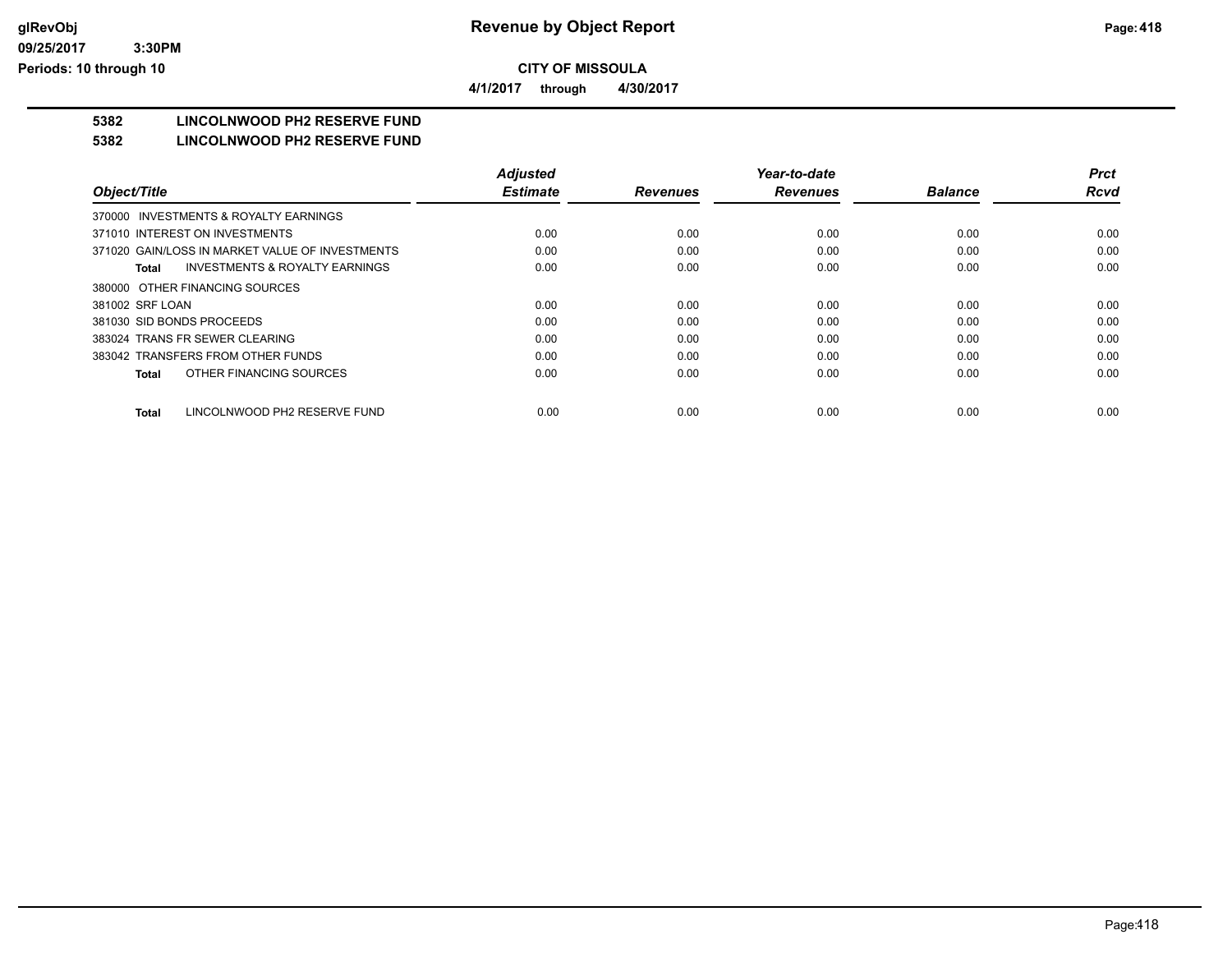**4/1/2017 through 4/30/2017**

# **5382 LINCOLNWOOD PH2 RESERVE FUND**

|                                                    | <b>Adjusted</b> |                 | Year-to-date    |                | <b>Prct</b> |
|----------------------------------------------------|-----------------|-----------------|-----------------|----------------|-------------|
| Object/Title                                       | <b>Estimate</b> | <b>Revenues</b> | <b>Revenues</b> | <b>Balance</b> | <b>Rcvd</b> |
| 370000 INVESTMENTS & ROYALTY EARNINGS              |                 |                 |                 |                |             |
| 371010 INTEREST ON INVESTMENTS                     | 0.00            | 0.00            | 0.00            | 0.00           | 0.00        |
| 371020 GAIN/LOSS IN MARKET VALUE OF INVESTMENT     | 0.00            | 0.00            | 0.00            | 0.00           | 0.00        |
| <b>INVESTMENTS &amp; ROYALTY EARNINGS</b><br>Total | 0.00            | 0.00            | 0.00            | 0.00           | 0.00        |
| 380000 OTHER FINANCING SOURCES                     |                 |                 |                 |                |             |
| 381002 SRF LOAN                                    | 0.00            | 0.00            | 0.00            | 0.00           | 0.00        |
| 381030 SID BONDS PROCEEDS                          | 0.00            | 0.00            | 0.00            | 0.00           | 0.00        |
| 383024 TRANS FR SEWER CLEARING                     | 0.00            | 0.00            | 0.00            | 0.00           | 0.00        |
| 383042 TRANSFERS FROM OTHER FUNDS                  | 0.00            | 0.00            | 0.00            | 0.00           | 0.00        |
| OTHER FINANCING SOURCES<br>Total                   | 0.00            | 0.00            | 0.00            | 0.00           | 0.00        |
| <b>Total</b><br>LINCOLNWOOD PH2 RESERVE FUND       | 0.00            | 0.00            | 0.00            | 0.00           | 0.00        |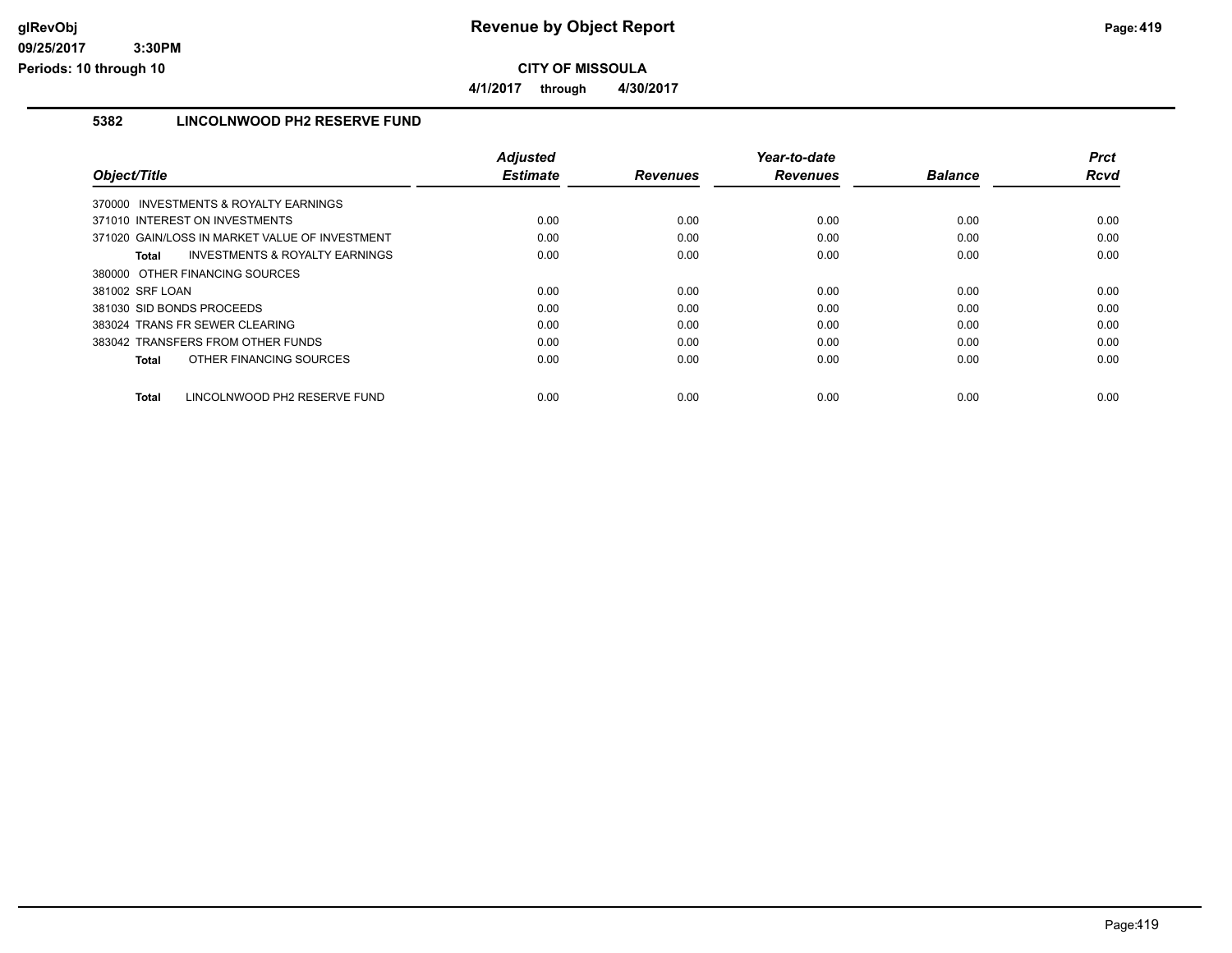**4/1/2017 through 4/30/2017**

# **5383 FY09 RATTLESNAKE SEWER DEBT SVS**

# **5383 FY09 RATTLESNAKE SEWER DEBT SVS**

|                                                     | <b>Adjusted</b> |                 | Year-to-date    |                | <b>Prct</b> |
|-----------------------------------------------------|-----------------|-----------------|-----------------|----------------|-------------|
| Object/Title                                        | <b>Estimate</b> | <b>Revenues</b> | <b>Revenues</b> | <b>Balance</b> | <b>Rcvd</b> |
| <b>CHARGES FOR SERVICES</b><br>340000               |                 |                 |                 |                |             |
| 343032 SEWER INSTALLATION CHARGES                   | 0.00            | 0.00            | 0.00            | 0.00           | 0.00        |
| <b>CHARGES FOR SERVICES</b><br><b>Total</b>         | 0.00            | 0.00            | 0.00            | 0.00           | 0.00        |
| <b>INVESTMENTS &amp; ROYALTY EARNINGS</b><br>370000 |                 |                 |                 |                |             |
| 371010 INTEREST ON INVESTMENTS                      | 0.00            | 0.00            | 0.00            | 0.00           | 0.00        |
| 371020 GAIN/LOSS IN MARKET VALUE OF INVESTMENTS     | 0.00            | 0.00            | 0.00            | 0.00           | 0.00        |
| <b>INVESTMENTS &amp; ROYALTY EARNINGS</b><br>Total  | 0.00            | 0.00            | 0.00            | 0.00           | 0.00        |
| 380000 OTHER FINANCING SOURCES                      |                 |                 |                 |                |             |
| 381002 SRF LOAN                                     | 0.00            | 0.00            | 0.00            | 0.00           | 0.00        |
| 381020 REVENUE BONDS                                | 0.00            | 0.00            | 0.00            | 0.00           | 0.00        |
| 383024 TRANS FR SEWER CLEARING                      | 30,350.00       | 0.00            | 0.00            | 30,350.00      | 0.00        |
| 383042 TRANSFERS FROM OTHER FUNDS                   | 0.00            | 0.00            | 0.00            | 0.00           | 0.00        |
| OTHER FINANCING SOURCES<br>Total                    | 30,350.00       | 0.00            | 0.00            | 30,350.00      | 0.00        |
| <b>FY09 RATTLESNAKE SEWER DEBT SVS</b><br>Total     | 30,350.00       | 0.00            | 0.00            | 30,350.00      | 0.00        |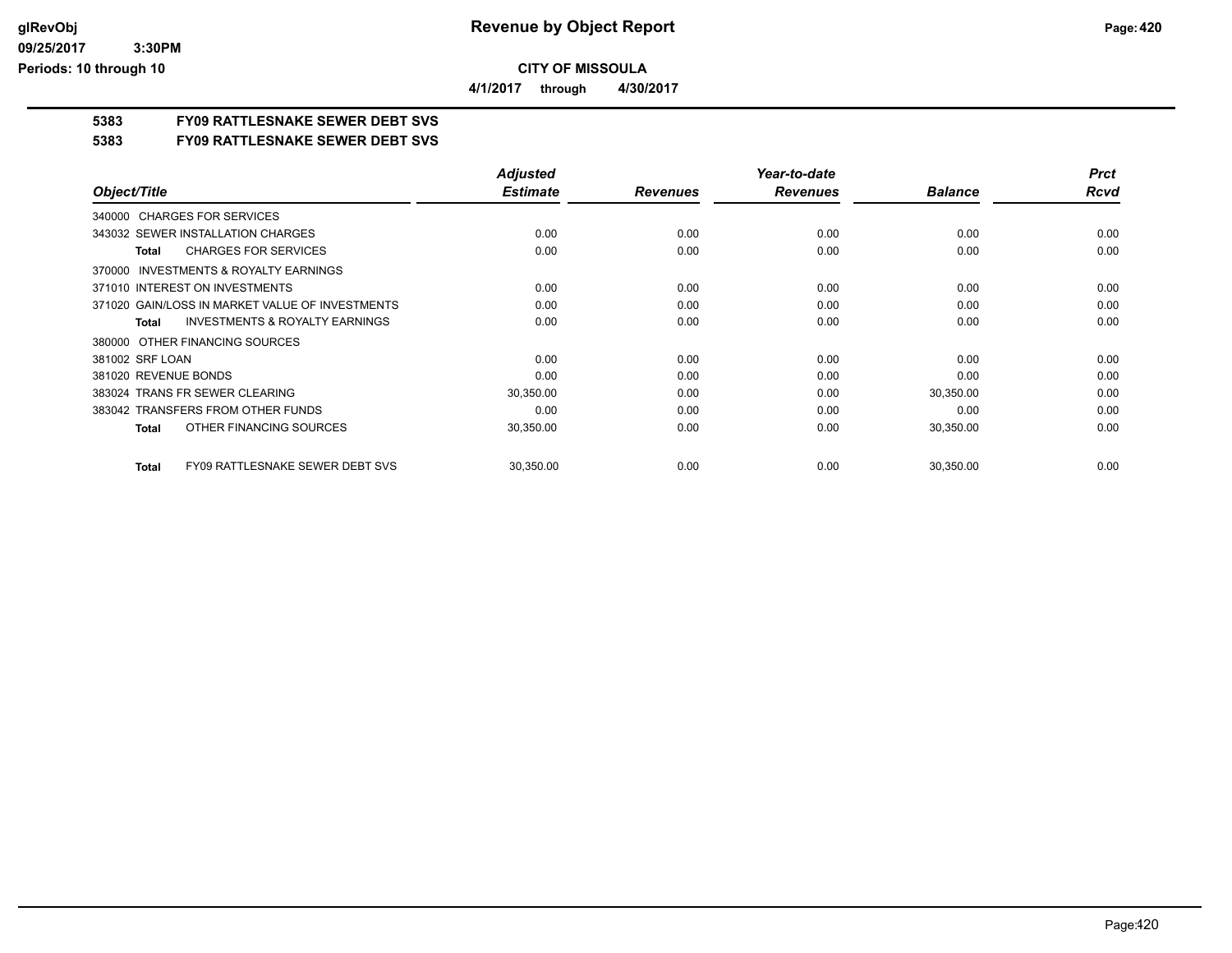**4/1/2017 through 4/30/2017**

# **5383 FY09 RATTLESNAKE SEWER DEBT SVS**

| Object/Title                                              | <b>Adjusted</b><br><b>Estimate</b> | <b>Revenues</b> | Year-to-date<br><b>Revenues</b> | <b>Balance</b> | <b>Prct</b><br><b>Rcvd</b> |
|-----------------------------------------------------------|------------------------------------|-----------------|---------------------------------|----------------|----------------------------|
| 340000 CHARGES FOR SERVICES                               |                                    |                 |                                 |                |                            |
| 343032 SEWER INSTALLATION CHARGES                         | 0.00                               | 0.00            | 0.00                            | 0.00           | 0.00                       |
| <b>CHARGES FOR SERVICES</b><br><b>Total</b>               | 0.00                               | 0.00            | 0.00                            | 0.00           | 0.00                       |
| 370000 INVESTMENTS & ROYALTY EARNINGS                     |                                    |                 |                                 |                |                            |
| 371010 INTEREST ON INVESTMENTS                            | 0.00                               | 0.00            | 0.00                            | 0.00           | 0.00                       |
| 371020 GAIN/LOSS IN MARKET VALUE OF INVESTMENT            | 0.00                               | 0.00            | 0.00                            | 0.00           | 0.00                       |
| <b>INVESTMENTS &amp; ROYALTY EARNINGS</b><br><b>Total</b> | 0.00                               | 0.00            | 0.00                            | 0.00           | 0.00                       |
| 380000 OTHER FINANCING SOURCES                            |                                    |                 |                                 |                |                            |
| 381002 SRF LOAN                                           | 0.00                               | 0.00            | 0.00                            | 0.00           | 0.00                       |
| 381020 REVENUE BONDS                                      | 0.00                               | 0.00            | 0.00                            | 0.00           | 0.00                       |
| 383024 TRANS FR SEWER CLEARING                            | 30,350.00                          | 0.00            | 0.00                            | 30,350.00      | 0.00                       |
| 383042 TRANSFERS FROM OTHER FUNDS                         | 0.00                               | 0.00            | 0.00                            | 0.00           | 0.00                       |
| OTHER FINANCING SOURCES<br><b>Total</b>                   | 30,350.00                          | 0.00            | 0.00                            | 30,350.00      | 0.00                       |
| <b>FY09 RATTLESNAKE SEWER DEBT SVS</b><br><b>Total</b>    | 30,350.00                          | 0.00            | 0.00                            | 30,350.00      | 0.00                       |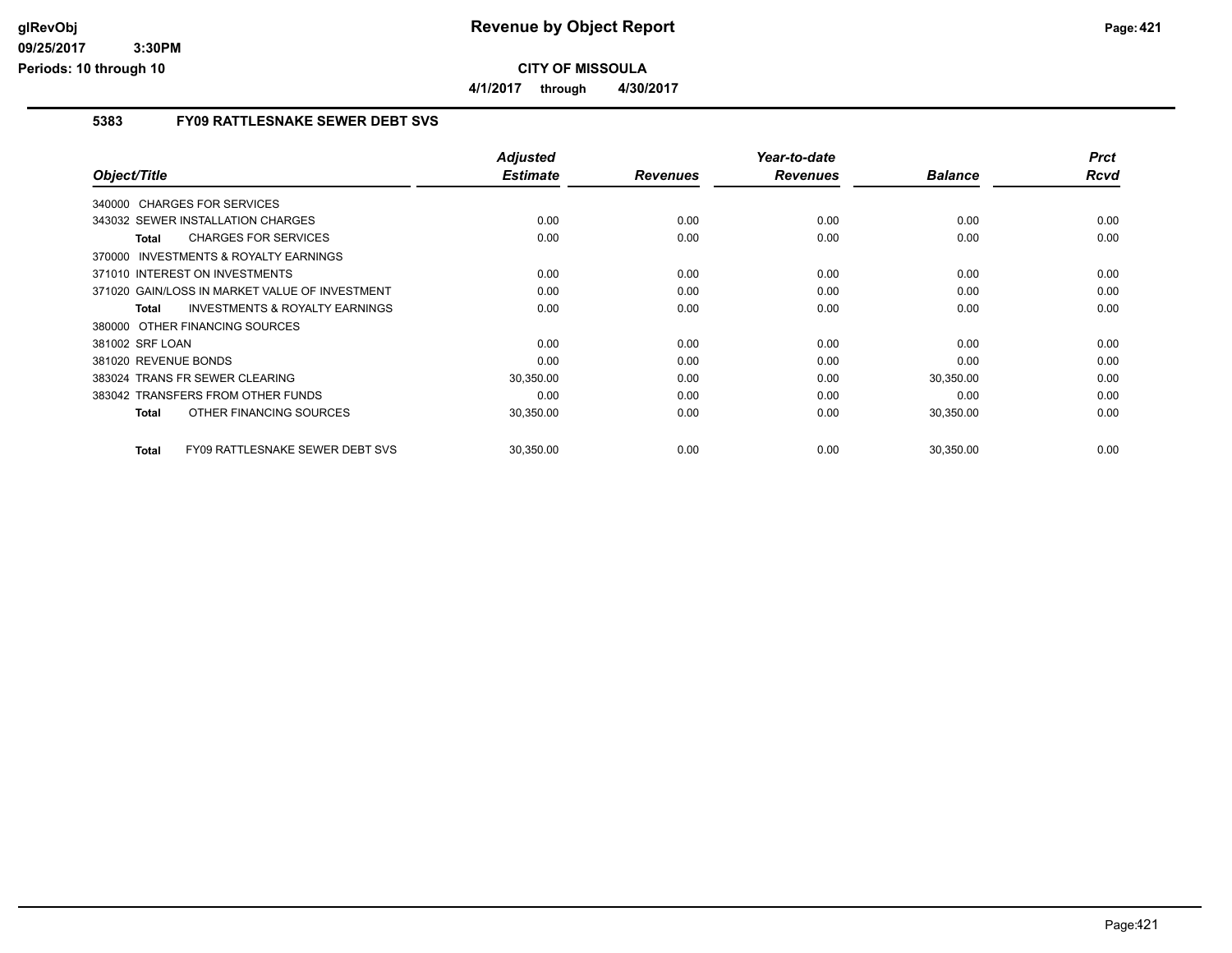**4/1/2017 through 4/30/2017**

## **5384 09 LOLO BOND RESERVE**

**5384 09 LOLO BOND RESERVE**

| <b>Adjusted</b> |                 | Year-to-date    |                | <b>Prct</b> |
|-----------------|-----------------|-----------------|----------------|-------------|
| <b>Estimate</b> | <b>Revenues</b> | <b>Revenues</b> | <b>Balance</b> | <b>Rcvd</b> |
|                 |                 |                 |                |             |
| 0.00            | 0.00            | 0.00            | 0.00           | 0.00        |
| 0.00            | 0.00            | 0.00            | 0.00           | 0.00        |
| 0.00            | 0.00            | 0.00            | 0.00           | 0.00        |
|                 |                 |                 |                |             |
| 0.00            | 0.00            | 0.00            | 0.00           | 0.00        |
| 0.00            | 0.00            | 0.00            | 0.00           | 0.00        |
| 0.00            | 0.00            | 0.00            | 0.00           | 0.00        |
|                 |                 |                 |                | 0.00        |
|                 | 0.00            | 0.00            | 0.00           | 0.00        |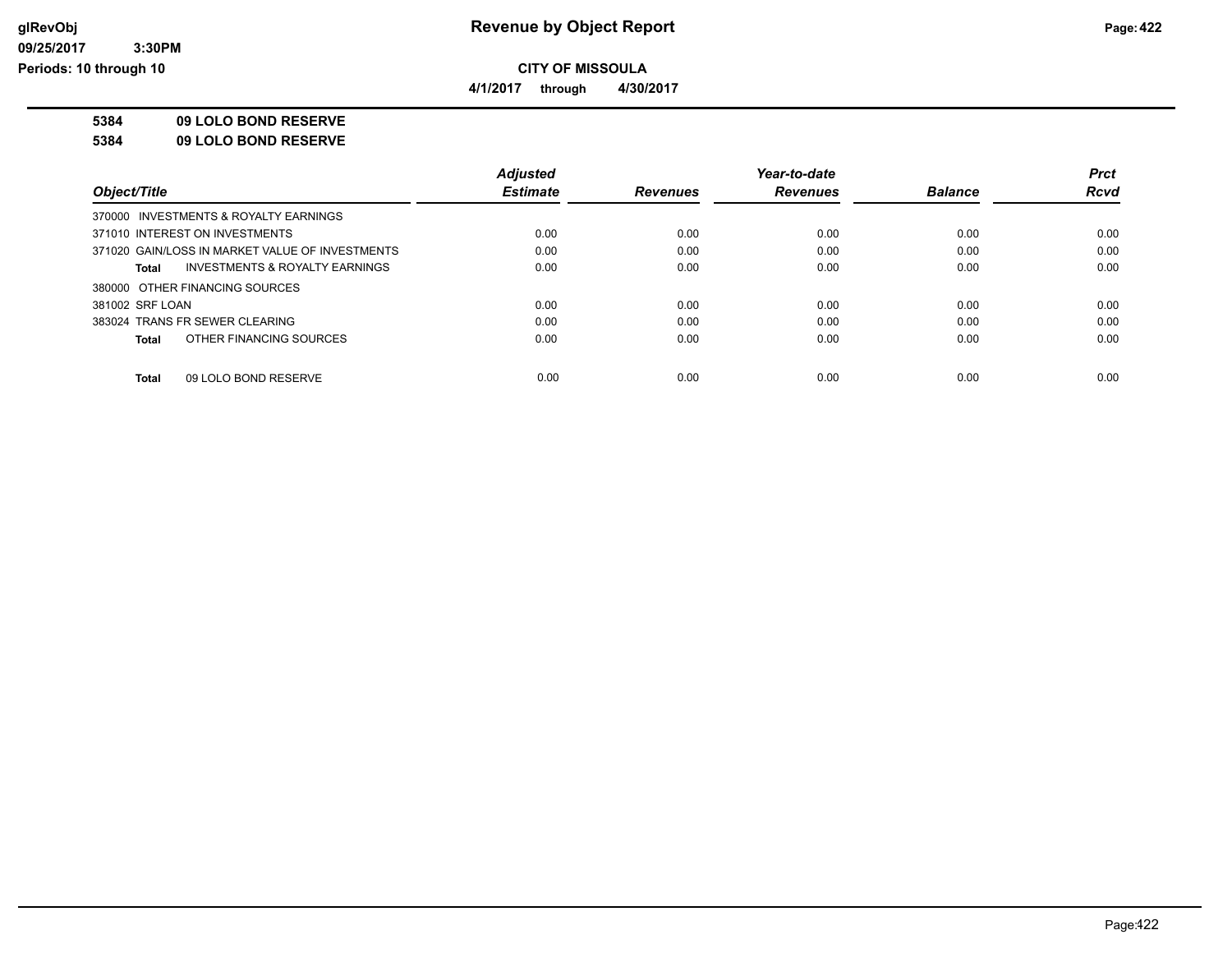**4/1/2017 through 4/30/2017**

## **5384 09 LOLO BOND RESERVE**

|                                                    | <b>Adjusted</b> |                 | Year-to-date    |                | <b>Prct</b> |
|----------------------------------------------------|-----------------|-----------------|-----------------|----------------|-------------|
| Object/Title                                       | <b>Estimate</b> | <b>Revenues</b> | <b>Revenues</b> | <b>Balance</b> | Rcvd        |
| 370000 INVESTMENTS & ROYALTY EARNINGS              |                 |                 |                 |                |             |
| 371010 INTEREST ON INVESTMENTS                     | 0.00            | 0.00            | 0.00            | 0.00           | 0.00        |
| 371020 GAIN/LOSS IN MARKET VALUE OF INVESTMENT     | 0.00            | 0.00            | 0.00            | 0.00           | 0.00        |
| <b>INVESTMENTS &amp; ROYALTY EARNINGS</b><br>Total | 0.00            | 0.00            | 0.00            | 0.00           | 0.00        |
| 380000 OTHER FINANCING SOURCES                     |                 |                 |                 |                |             |
| 381002 SRF LOAN                                    | 0.00            | 0.00            | 0.00            | 0.00           | 0.00        |
| 383024 TRANS FR SEWER CLEARING                     | 0.00            | 0.00            | 0.00            | 0.00           | 0.00        |
| OTHER FINANCING SOURCES<br><b>Total</b>            | 0.00            | 0.00            | 0.00            | 0.00           | 0.00        |
| 09 LOLO BOND RESERVE<br><b>Total</b>               | 0.00            | 0.00            | 0.00            | 0.00           | 0.00        |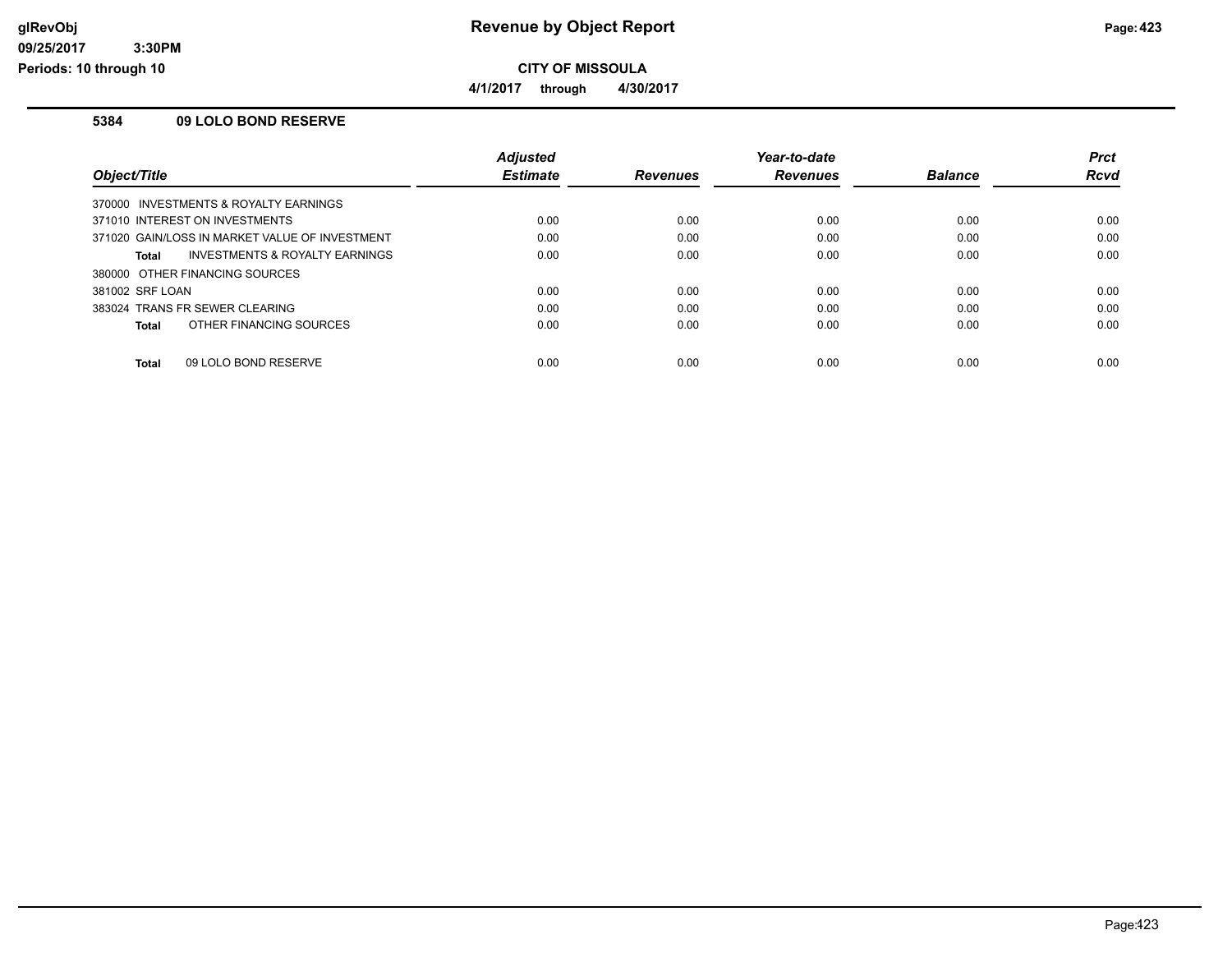**4/1/2017 through 4/30/2017**

# **5385 HEADWORKS 2010 BOND RESERVE**

# **5385 HEADWORKS 2010 BOND RESERVE**

|                 |                                    | <b>Adjusted</b> |                 | Year-to-date    |                | <b>Prct</b> |
|-----------------|------------------------------------|-----------------|-----------------|-----------------|----------------|-------------|
| Object/Title    |                                    | <b>Estimate</b> | <b>Revenues</b> | <b>Revenues</b> | <b>Balance</b> | <b>Rcvd</b> |
|                 | 380000 OTHER FINANCING SOURCES     |                 |                 |                 |                |             |
| 381002 SRF LOAN |                                    | 0.00            | 0.00            | 0.00            | 0.00           | 0.00        |
| <b>Total</b>    | OTHER FINANCING SOURCES            | 0.00            | 0.00            | 0.00            | 0.00           | 0.00        |
| <b>Total</b>    | <b>HEADWORKS 2010 BOND RESERVE</b> | 0.00            | 0.00            | 0.00            | 0.00           | 0.00        |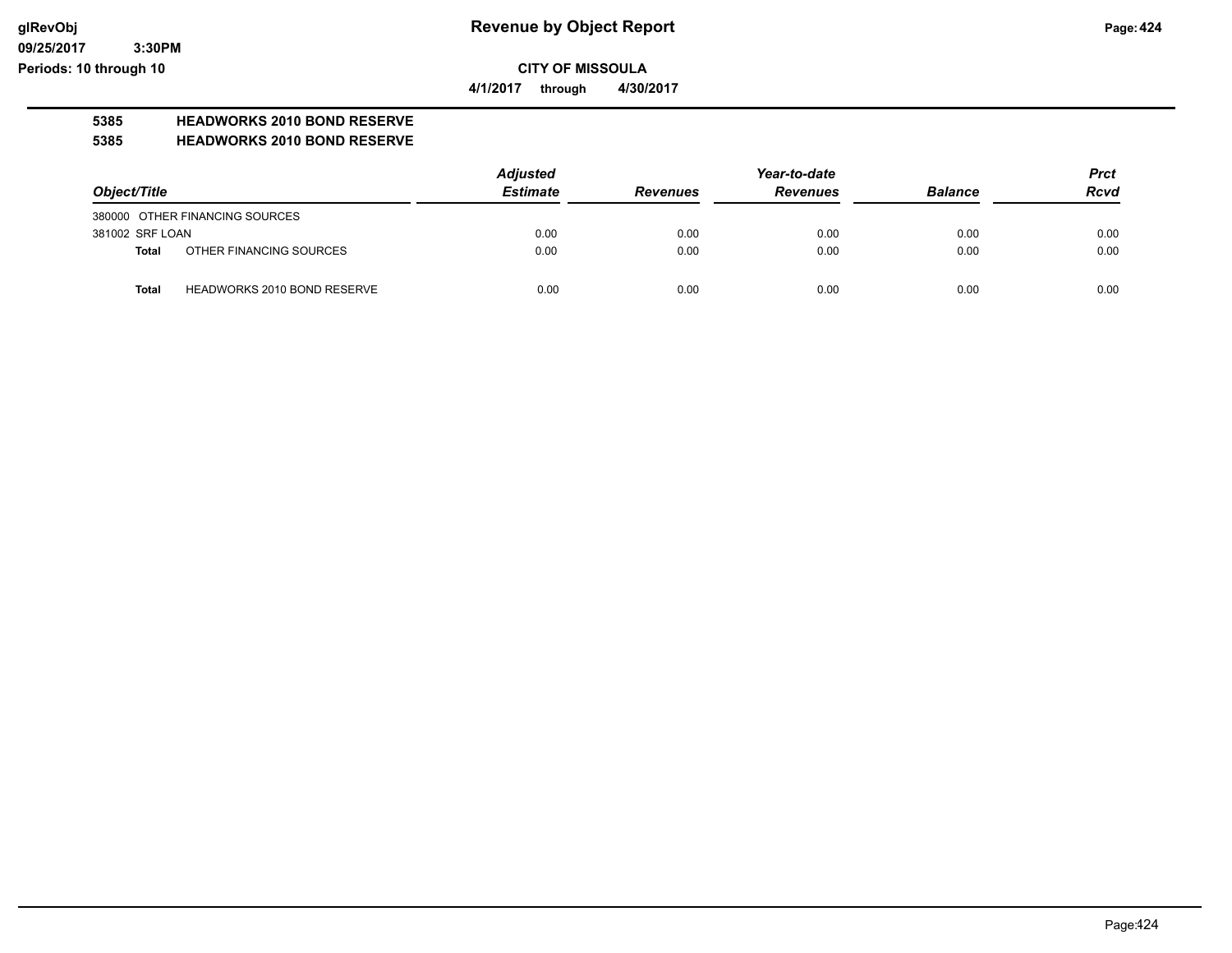**4/1/2017 through 4/30/2017**

## **5385 HEADWORKS 2010 BOND RESERVE**

| Object/Title    |                                    | <b>Adjusted</b><br><b>Estimate</b> | <b>Revenues</b> | Year-to-date<br><b>Revenues</b> | <b>Balance</b> | <b>Prct</b><br><b>Rcvd</b> |
|-----------------|------------------------------------|------------------------------------|-----------------|---------------------------------|----------------|----------------------------|
|                 | 380000 OTHER FINANCING SOURCES     |                                    |                 |                                 |                |                            |
| 381002 SRF LOAN |                                    | 0.00                               | 0.00            | 0.00                            | 0.00           | 0.00                       |
| <b>Total</b>    | OTHER FINANCING SOURCES            | 0.00                               | 0.00            | 0.00                            | 0.00           | 0.00                       |
|                 |                                    |                                    |                 |                                 |                |                            |
| <b>Total</b>    | <b>HEADWORKS 2010 BOND RESERVE</b> | 0.00                               | 0.00            | 0.00                            | 0.00           | 0.00                       |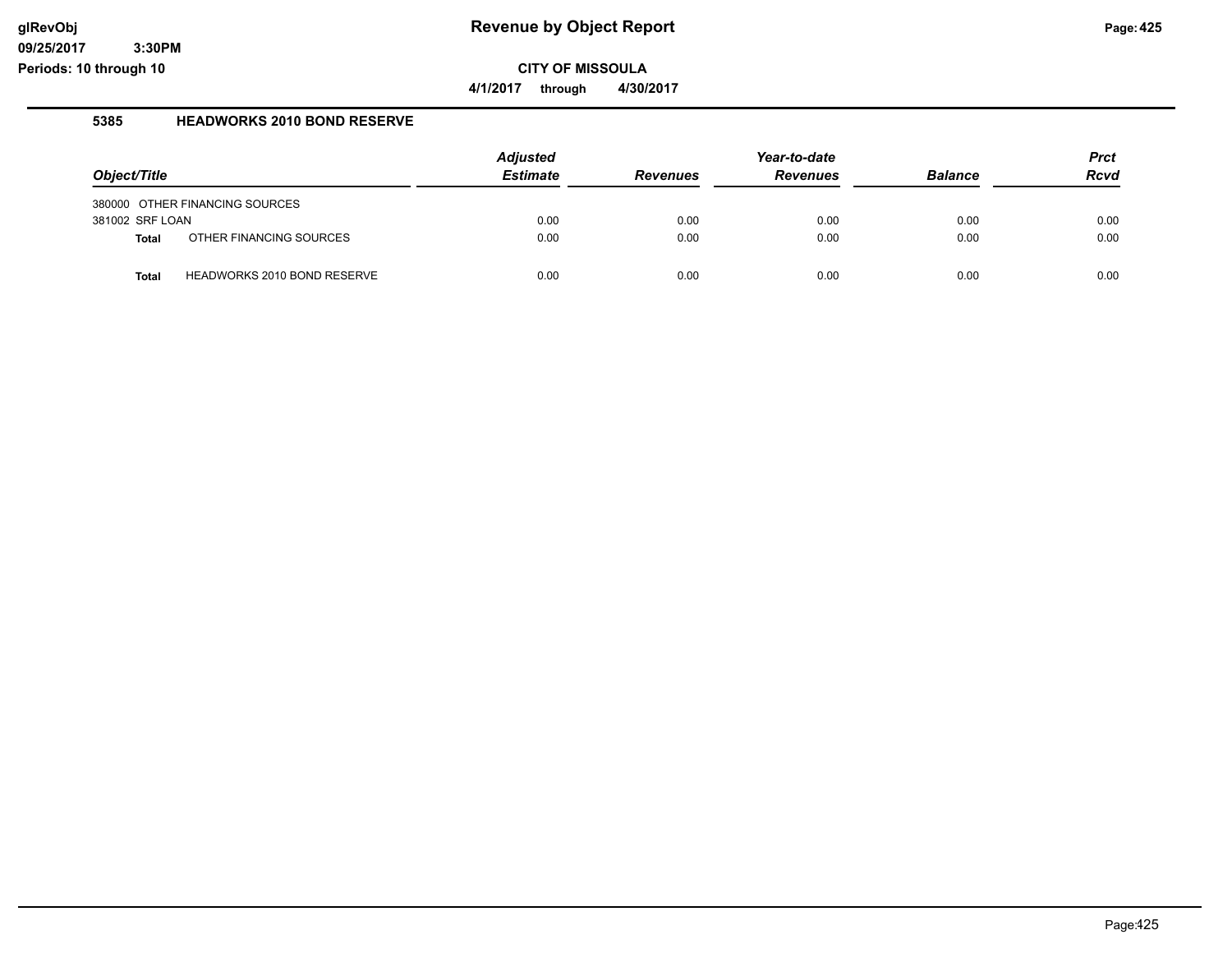**4/1/2017 through 4/30/2017**

# **5386 FY10 HEADWORKS DEBT SERVICE**

### **5386 FY10 HEADWORKS DEBT SERVICE**

|                                                    | <b>Adjusted</b> |                 | Year-to-date    |                | <b>Prct</b> |
|----------------------------------------------------|-----------------|-----------------|-----------------|----------------|-------------|
| Object/Title                                       | <b>Estimate</b> | <b>Revenues</b> | <b>Revenues</b> | <b>Balance</b> | <b>Rcvd</b> |
| 330000 INTERGOVERNMENTAL REVENUES                  |                 |                 |                 |                |             |
| 331990 IRS REIMB/DEBT SVS INTEREST                 | 251,145.00      | 0.00            | 116.907.84      | 134.237.16     | 46.55       |
| <b>INTERGOVERNMENTAL REVENUES</b><br><b>Total</b>  | 251,145.00      | 0.00            | 116.907.84      | 134.237.16     | 46.55       |
| 380000 OTHER FINANCING SOURCES                     |                 |                 |                 |                |             |
| 383024 TRANS FR SEWER CLEARING                     | 446.954.00      | 0.00            | 0.00            | 446.954.00     | 0.00        |
| OTHER FINANCING SOURCES<br><b>Total</b>            | 446.954.00      | 0.00            | 0.00            | 446.954.00     | 0.00        |
|                                                    |                 |                 |                 |                |             |
| <b>FY10 HEADWORKS DEBT SERVICE</b><br><b>Total</b> | 698.099.00      | 0.00            | 116.907.84      | 581.191.16     | 16.75       |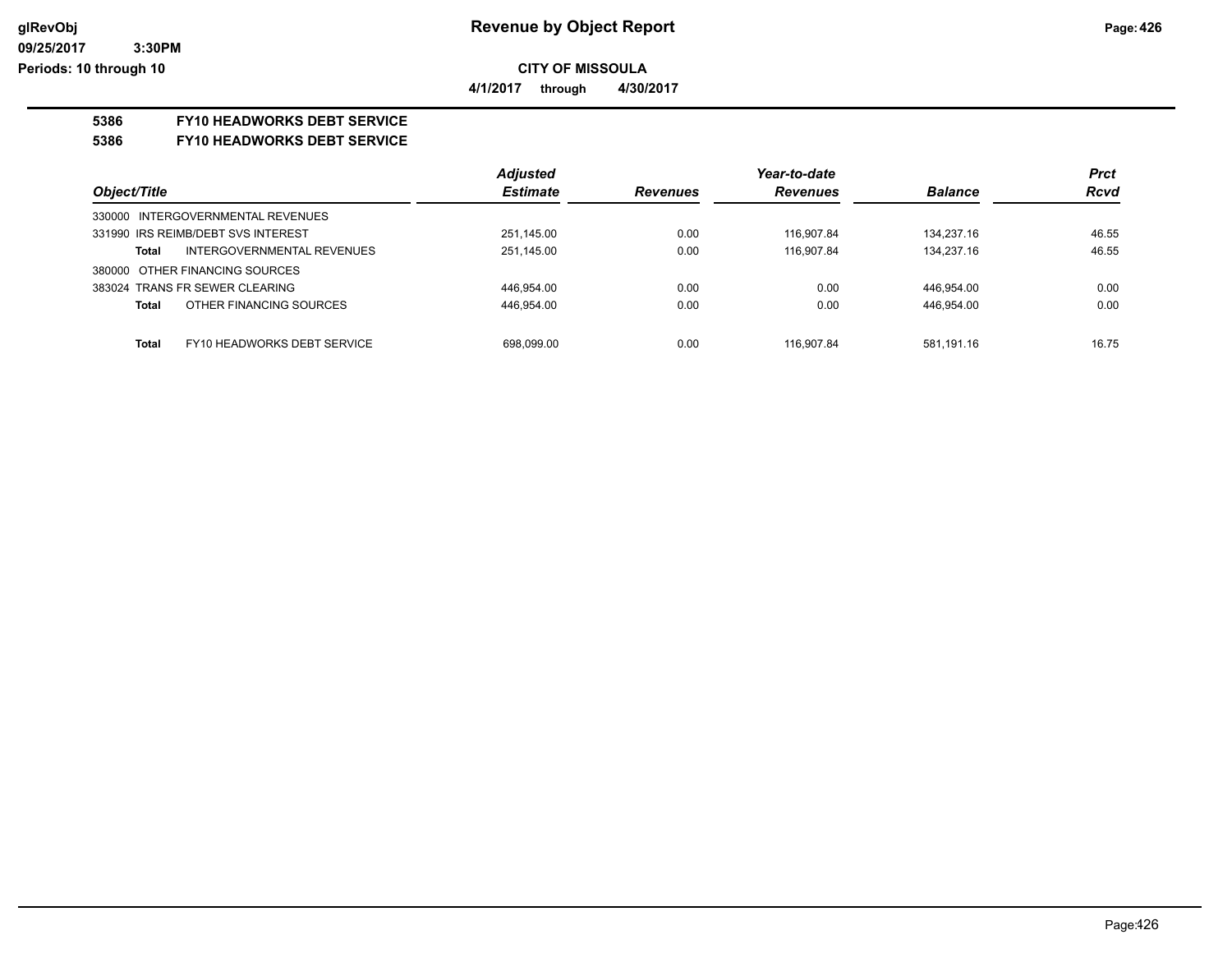**4/1/2017 through 4/30/2017**

# **5386 FY10 HEADWORKS DEBT SERVICE**

|                                             | <b>Adjusted</b> |                 | Year-to-date    |                | <b>Prct</b> |
|---------------------------------------------|-----------------|-----------------|-----------------|----------------|-------------|
| Object/Title                                | <b>Estimate</b> | <b>Revenues</b> | <b>Revenues</b> | <b>Balance</b> | <b>Rcvd</b> |
| 330000 INTERGOVERNMENTAL REVENUES           |                 |                 |                 |                |             |
| 331990 IRS REIMB/DEBT SVS INTEREST          | 251.145.00      | 0.00            | 116.907.84      | 134.237.16     | 46.55       |
| INTERGOVERNMENTAL REVENUES<br>Total         | 251,145.00      | 0.00            | 116.907.84      | 134,237.16     | 46.55       |
| 380000 OTHER FINANCING SOURCES              |                 |                 |                 |                |             |
| 383024 TRANS FR SEWER CLEARING              | 446,954.00      | 0.00            | 0.00            | 446,954.00     | 0.00        |
| OTHER FINANCING SOURCES<br><b>Total</b>     | 446,954.00      | 0.00            | 0.00            | 446,954.00     | 0.00        |
| <b>FY10 HEADWORKS DEBT SERVICE</b><br>Total | 698.099.00      | 0.00            | 116.907.84      | 581.191.16     | 16.75       |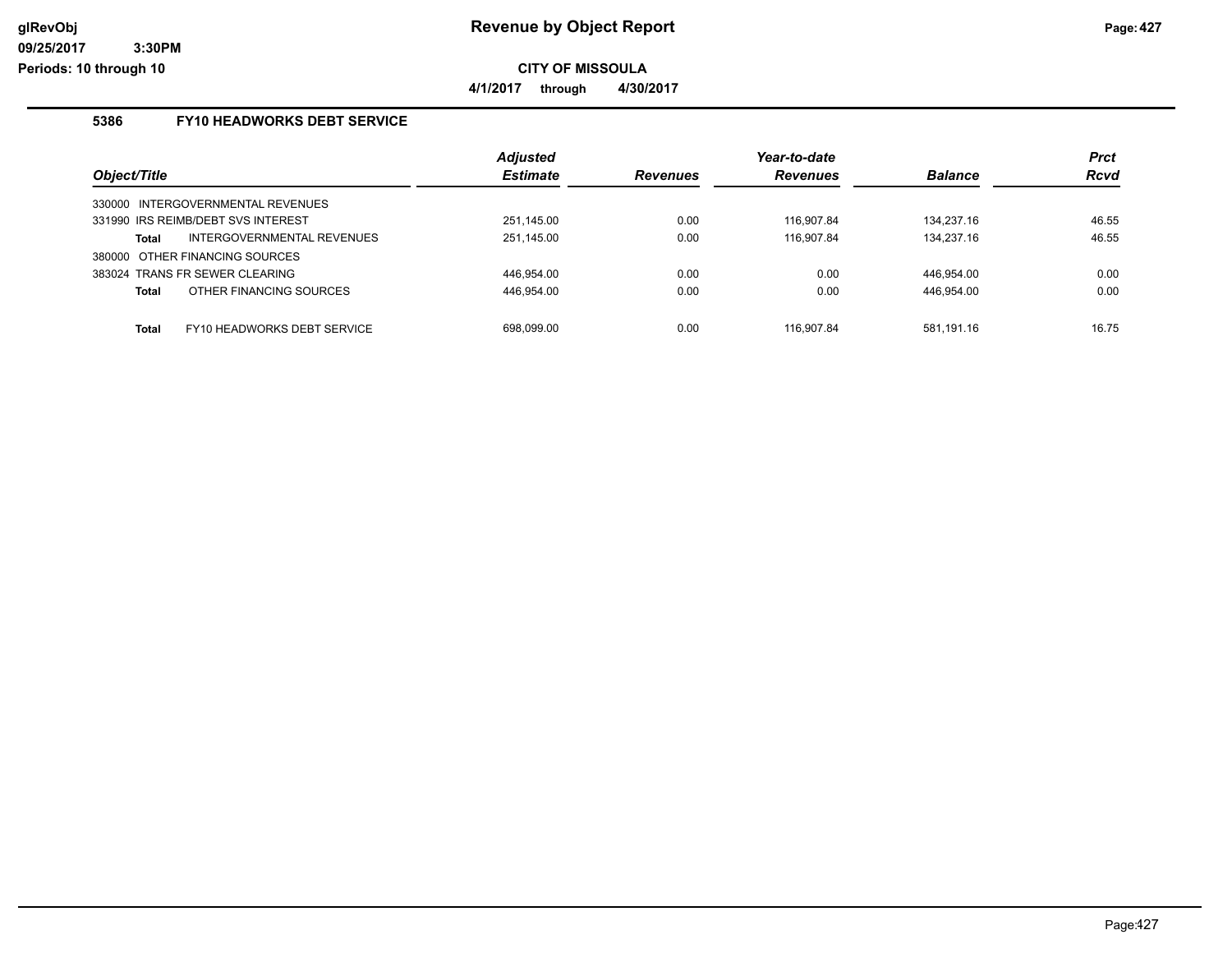**4/1/2017 through 4/30/2017**

# **5387 FY11 SEWER \$1.29M BOND DEBT SERVICE**

# **5387 FY11 SEWER \$1.29M BOND DEBT SERVICE**

|                                                 | <b>Adjusted</b> |                 | Year-to-date    |                | <b>Prct</b> |
|-------------------------------------------------|-----------------|-----------------|-----------------|----------------|-------------|
| Object/Title                                    | <b>Estimate</b> | <b>Revenues</b> | <b>Revenues</b> | <b>Balance</b> | <b>Rcvd</b> |
| 370000 INVESTMENTS & ROYALTY EARNINGS           |                 |                 |                 |                |             |
| 371010 INTEREST ON INVESTMENTS                  | 0.00            | 0.00            | 0.00            | 0.00           | 0.00        |
| 371020 GAIN/LOSS IN MARKET VALUE OF INVESTMENTS | 0.00            | 0.00            | 0.00            | 0.00           | 0.00        |
| INVESTMENTS & ROYALTY EARNINGS<br>Total         | 0.00            | 0.00            | 0.00            | 0.00           | 0.00        |
| 380000 OTHER FINANCING SOURCES                  |                 |                 |                 |                |             |
| 383024 TRANS FR SEWER CLEARING                  | 100.380.00      | 0.00            | 0.00            | 100.380.00     | 0.00        |
| OTHER FINANCING SOURCES<br>Total                | 100,380.00      | 0.00            | 0.00            | 100.380.00     | 0.00        |
|                                                 |                 |                 |                 |                |             |
| FY11 SEWER \$1.29M BOND DEBT SERVICE<br>Total   | 100.380.00      | 0.00            | 0.00            | 100.380.00     | 0.00        |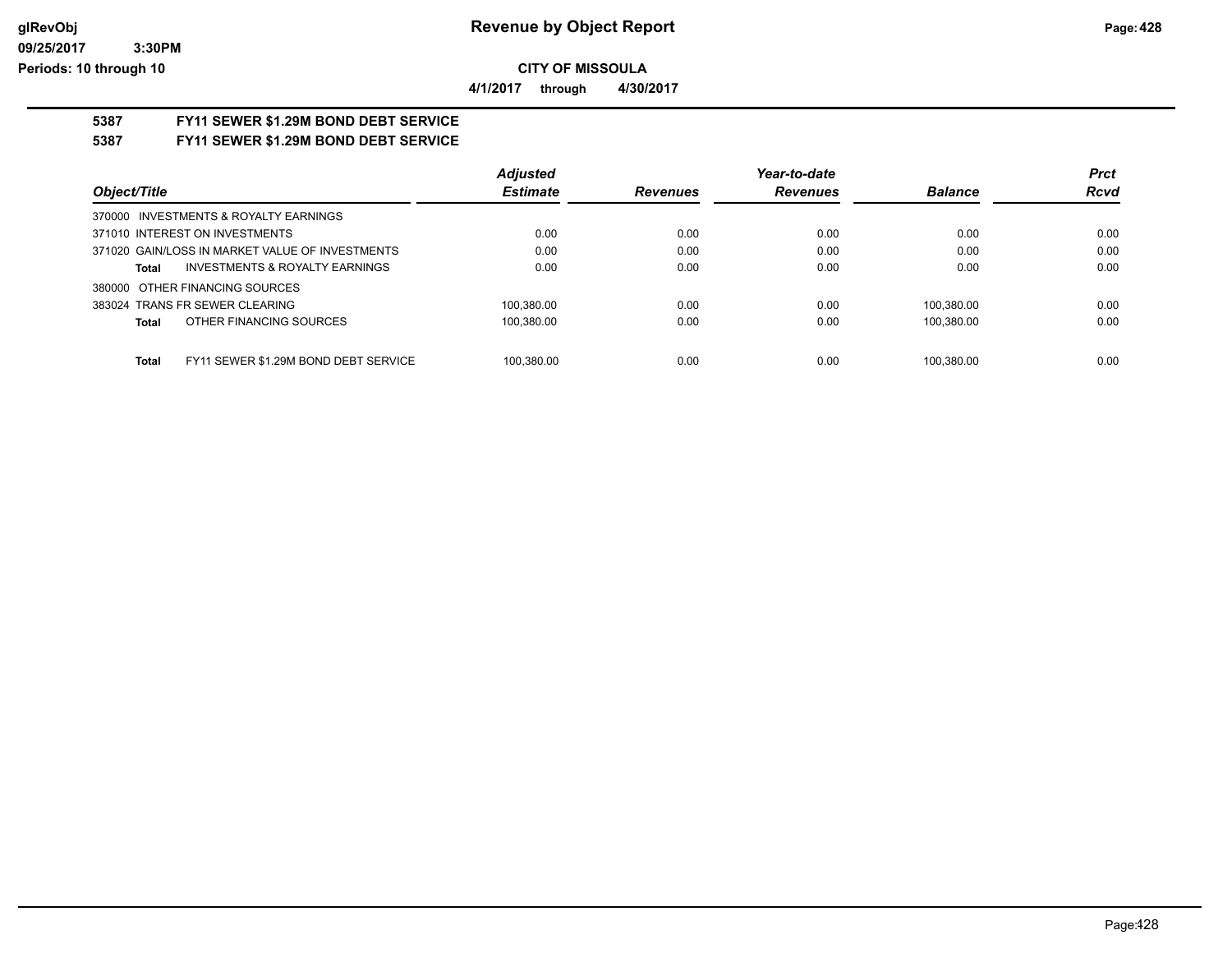**4/1/2017 through 4/30/2017**

## **5387 FY11 SEWER \$1.29M BOND DEBT SERVICE**

|                                                      | <b>Adjusted</b> |                 | Year-to-date    |                | <b>Prct</b> |
|------------------------------------------------------|-----------------|-----------------|-----------------|----------------|-------------|
| Object/Title                                         | <b>Estimate</b> | <b>Revenues</b> | <b>Revenues</b> | <b>Balance</b> | <b>Rcvd</b> |
| 370000 INVESTMENTS & ROYALTY EARNINGS                |                 |                 |                 |                |             |
| 371010 INTEREST ON INVESTMENTS                       | 0.00            | 0.00            | 0.00            | 0.00           | 0.00        |
| 371020 GAIN/LOSS IN MARKET VALUE OF INVESTMENT       | 0.00            | 0.00            | 0.00            | 0.00           | 0.00        |
| <b>INVESTMENTS &amp; ROYALTY EARNINGS</b><br>Total   | 0.00            | 0.00            | 0.00            | 0.00           | 0.00        |
| 380000 OTHER FINANCING SOURCES                       |                 |                 |                 |                |             |
| 383024 TRANS FR SEWER CLEARING                       | 100.380.00      | 0.00            | 0.00            | 100.380.00     | 0.00        |
| OTHER FINANCING SOURCES<br>Total                     | 100.380.00      | 0.00            | 0.00            | 100.380.00     | 0.00        |
|                                                      |                 |                 |                 |                |             |
| <b>Total</b><br>FY11 SEWER \$1.29M BOND DEBT SERVICE | 100.380.00      | 0.00            | 0.00            | 100.380.00     | 0.00        |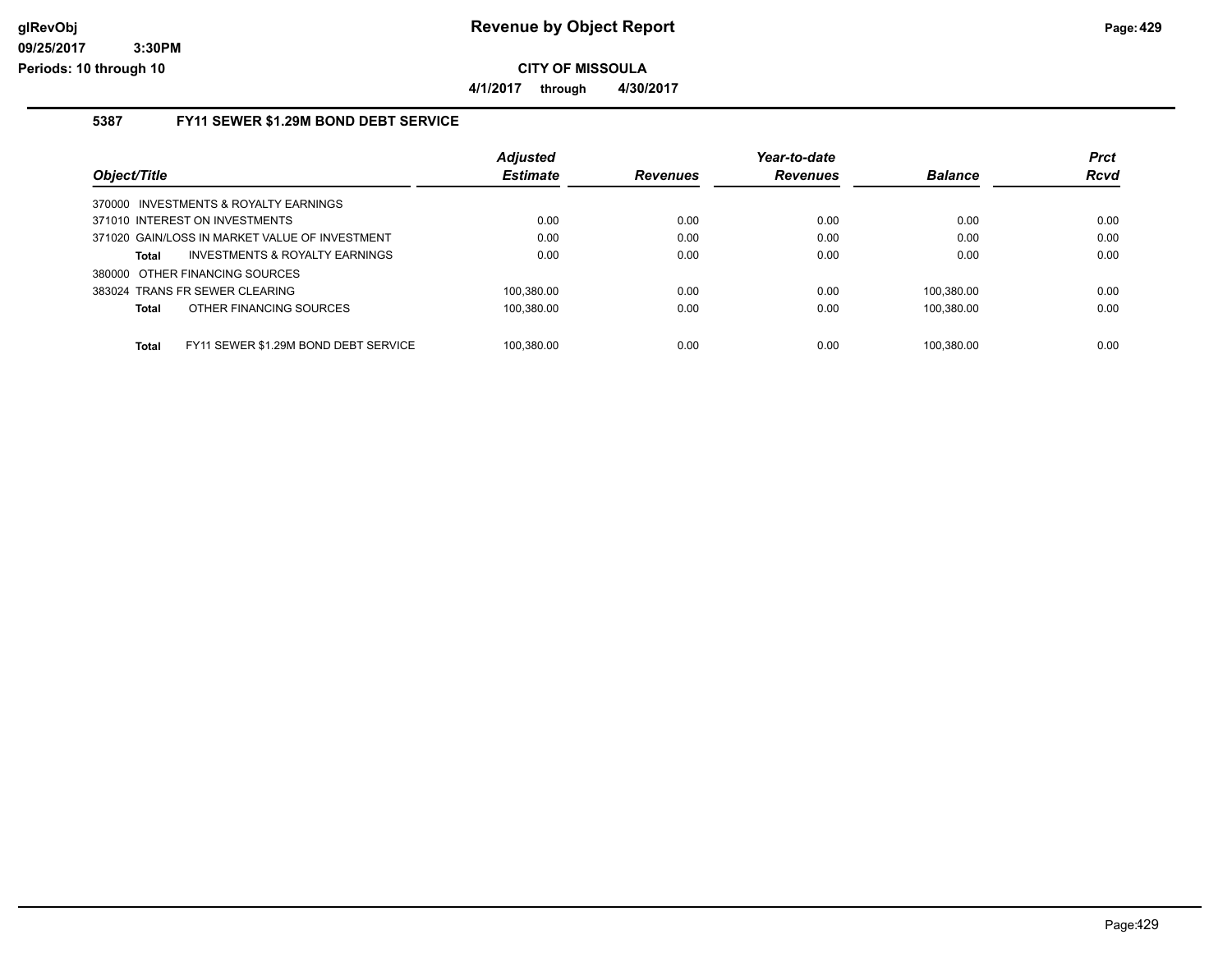**4/1/2017 through 4/30/2017**

# **5388 FY11 \$1.29M SEWER BOND RESERVE**

**5388 FY11 \$1.29M SEWER BOND RESERVE**

|                                          | <b>Adjusted</b> |                 | Year-to-date    |                | <b>Prct</b> |
|------------------------------------------|-----------------|-----------------|-----------------|----------------|-------------|
| Object/Title                             | <b>Estimate</b> | <b>Revenues</b> | <b>Revenues</b> | <b>Balance</b> | <b>Rcvd</b> |
| 370000 INVESTMENTS & ROYALTY EARNINGS    |                 |                 |                 |                |             |
| 371010 INTEREST ON INVESTMENTS           | 0.00            | 0.00            | 0.00            | 0.00           | 0.00        |
| INVESTMENTS & ROYALTY EARNINGS<br>Total  | 0.00            | 0.00            | 0.00            | 0.00           | 0.00        |
| 380000 OTHER FINANCING SOURCES           |                 |                 |                 |                |             |
| 381002 SRF LOAN                          | 0.00            | 0.00            | 0.00            | 0.00           | 0.00        |
| 383024 TRANS FR SEWER CLEARING           | 0.00            | 0.00            | 0.00            | 0.00           | 0.00        |
| 383042 TRANSFERS FROM OTHER FUNDS        | 0.00            | 0.00            | 0.00            | 0.00           | 0.00        |
| OTHER FINANCING SOURCES<br>Total         | 0.00            | 0.00            | 0.00            | 0.00           | 0.00        |
| FY11 \$1.29M SEWER BOND RESERVE<br>Total | 0.00            | 0.00            | 0.00            | 0.00           | 0.00        |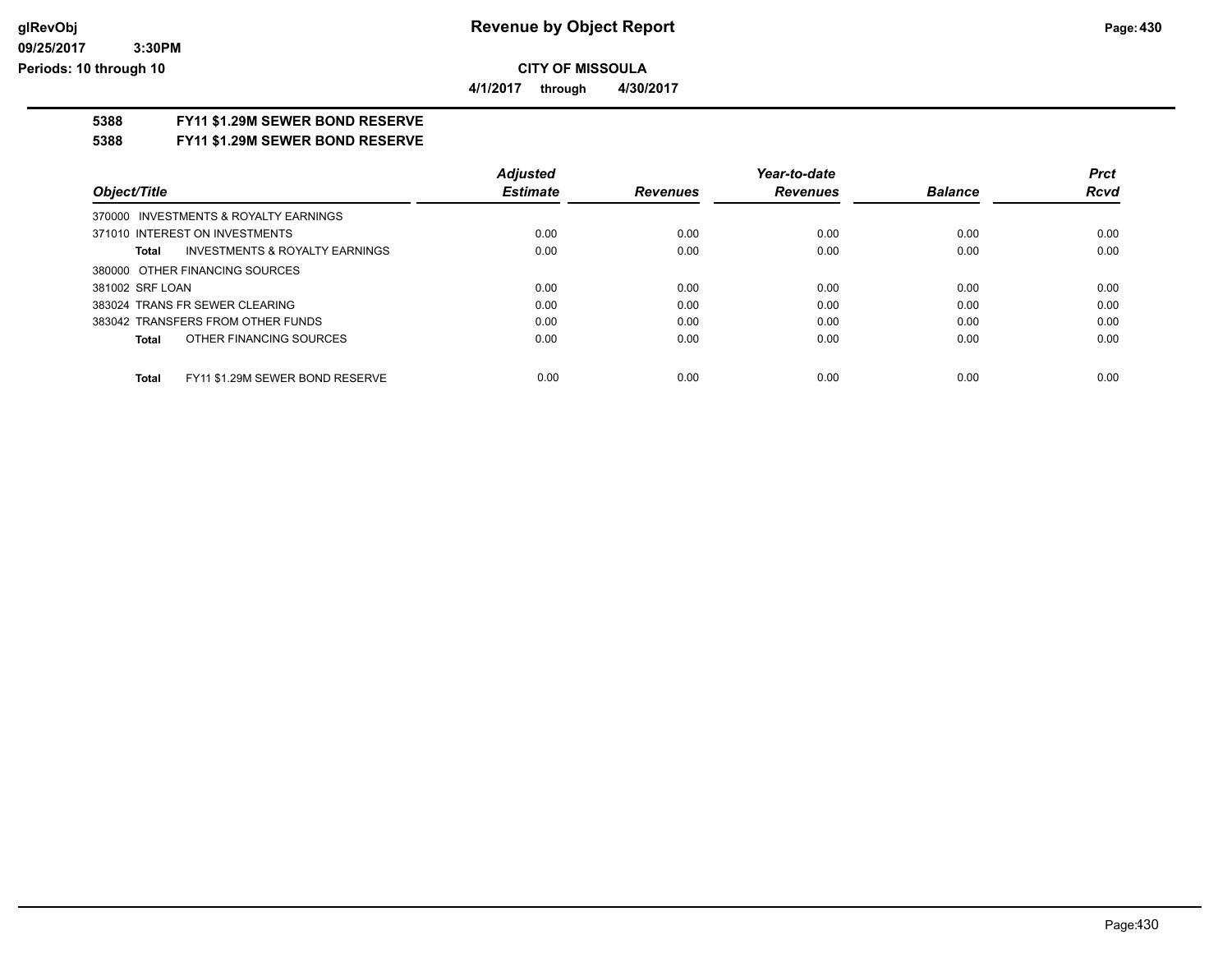**4/1/2017 through 4/30/2017**

## **5388 FY11 \$1.29M SEWER BOND RESERVE**

|                                                    | <b>Adiusted</b> |                 | Year-to-date    |                | <b>Prct</b> |
|----------------------------------------------------|-----------------|-----------------|-----------------|----------------|-------------|
| Object/Title                                       | <b>Estimate</b> | <b>Revenues</b> | <b>Revenues</b> | <b>Balance</b> | <b>Rcvd</b> |
| 370000 INVESTMENTS & ROYALTY EARNINGS              |                 |                 |                 |                |             |
| 371010 INTEREST ON INVESTMENTS                     | 0.00            | 0.00            | 0.00            | 0.00           | 0.00        |
| <b>INVESTMENTS &amp; ROYALTY EARNINGS</b><br>Total | 0.00            | 0.00            | 0.00            | 0.00           | 0.00        |
| 380000 OTHER FINANCING SOURCES                     |                 |                 |                 |                |             |
| 381002 SRF LOAN                                    | 0.00            | 0.00            | 0.00            | 0.00           | 0.00        |
| 383024 TRANS FR SEWER CLEARING                     | 0.00            | 0.00            | 0.00            | 0.00           | 0.00        |
| 383042 TRANSFERS FROM OTHER FUNDS                  | 0.00            | 0.00            | 0.00            | 0.00           | 0.00        |
| OTHER FINANCING SOURCES<br>Total                   | 0.00            | 0.00            | 0.00            | 0.00           | 0.00        |
| FY11 \$1.29M SEWER BOND RESERVE<br><b>Total</b>    | 0.00            | 0.00            | 0.00            | 0.00           | 0.00        |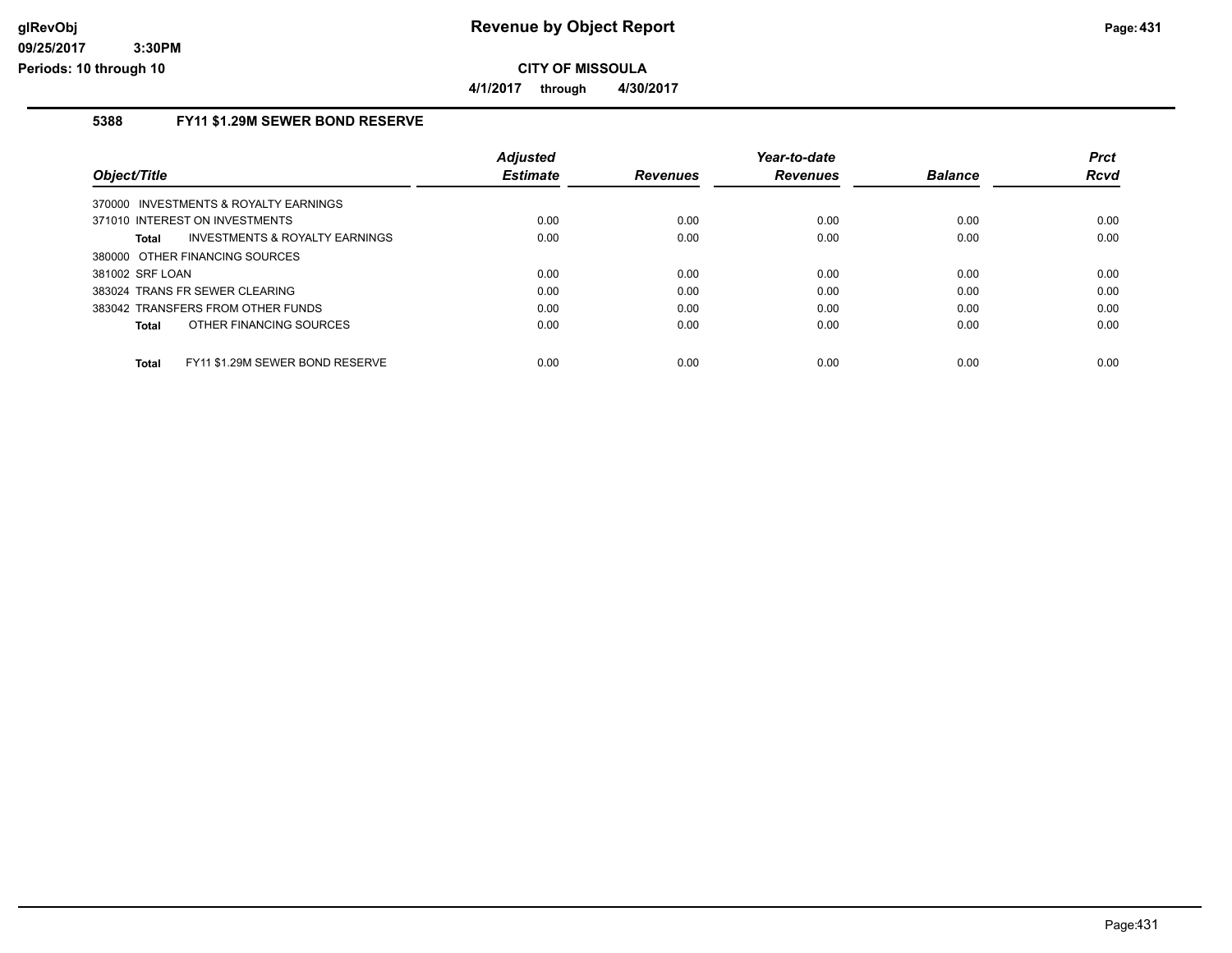**4/1/2017 through 4/30/2017**

# **5389 FY15 SEWER REVENUE BOND DEBT SERVICE**

# **5389 FY15 SEWER REVENUE BOND DEBT SERVICE**

|                                |                                                 | <b>Adjusted</b> |                 | Year-to-date    |                | <b>Prct</b> |
|--------------------------------|-------------------------------------------------|-----------------|-----------------|-----------------|----------------|-------------|
| Object/Title                   |                                                 | <b>Estimate</b> | <b>Revenues</b> | <b>Revenues</b> | <b>Balance</b> | <b>Rcvd</b> |
|                                | 370000 INVESTMENTS & ROYALTY EARNINGS           |                 |                 |                 |                |             |
| 371010 INTEREST ON INVESTMENTS |                                                 | 0.00            | 0.00            | 0.00            | 0.00           | 0.00        |
|                                | 371020 GAIN/LOSS IN MARKET VALUE OF INVESTMENTS | 0.00            | 0.00            | 0.00            | 0.00           | 0.00        |
| Total                          | <b>INVESTMENTS &amp; ROYALTY EARNINGS</b>       | 0.00            | 0.00            | 0.00            | 0.00           | 0.00        |
|                                | 380000 OTHER FINANCING SOURCES                  |                 |                 |                 |                |             |
| 381010 BOND PROCEEDS           |                                                 | 0.00            | 0.00            | 0.00            | 0.00           | 0.00        |
| 383024 TRANS FR SEWER CLEARING |                                                 | 62,063.00       | 0.00            | 0.00            | 62.063.00      | 0.00        |
| <b>Total</b>                   | OTHER FINANCING SOURCES                         | 62,063.00       | 0.00            | 0.00            | 62,063.00      | 0.00        |
| <b>Total</b>                   | FY15 SEWER REVENUE BOND DEBT SERVIC             | 62.063.00       | 0.00            | 0.00            | 62.063.00      | 0.00        |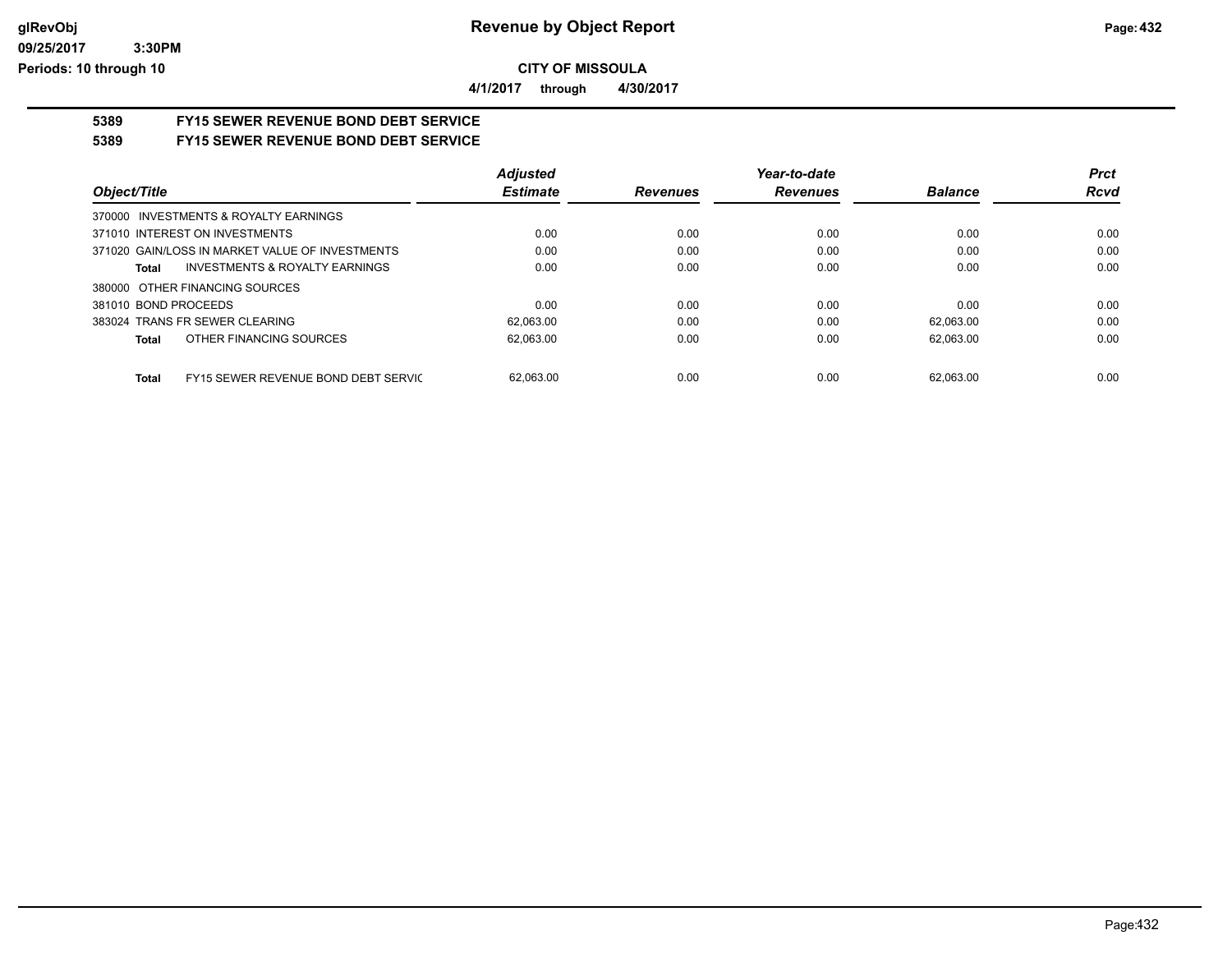**4/1/2017 through 4/30/2017**

#### **5389 FY15 SEWER REVENUE BOND DEBT SERVICE**

|                                       |                                                | <b>Adjusted</b> |                 | Year-to-date    |                | <b>Prct</b> |
|---------------------------------------|------------------------------------------------|-----------------|-----------------|-----------------|----------------|-------------|
| Object/Title                          |                                                | <b>Estimate</b> | <b>Revenues</b> | <b>Revenues</b> | <b>Balance</b> | <b>Rcvd</b> |
| 370000 INVESTMENTS & ROYALTY EARNINGS |                                                |                 |                 |                 |                |             |
| 371010 INTEREST ON INVESTMENTS        |                                                | 0.00            | 0.00            | 0.00            | 0.00           | 0.00        |
|                                       | 371020 GAIN/LOSS IN MARKET VALUE OF INVESTMENT | 0.00            | 0.00            | 0.00            | 0.00           | 0.00        |
| <b>Total</b>                          | INVESTMENTS & ROYALTY EARNINGS                 | 0.00            | 0.00            | 0.00            | 0.00           | 0.00        |
| 380000 OTHER FINANCING SOURCES        |                                                |                 |                 |                 |                |             |
| 381010 BOND PROCEEDS                  |                                                | 0.00            | 0.00            | 0.00            | 0.00           | 0.00        |
| 383024 TRANS FR SEWER CLEARING        |                                                | 62.063.00       | 0.00            | 0.00            | 62.063.00      | 0.00        |
| <b>Total</b>                          | OTHER FINANCING SOURCES                        | 62.063.00       | 0.00            | 0.00            | 62.063.00      | 0.00        |
| <b>Total</b>                          | <b>FY15 SEWER REVENUE BOND DEBT SERVICE</b>    | 62.063.00       | 0.00            | 0.00            | 62.063.00      | 0.00        |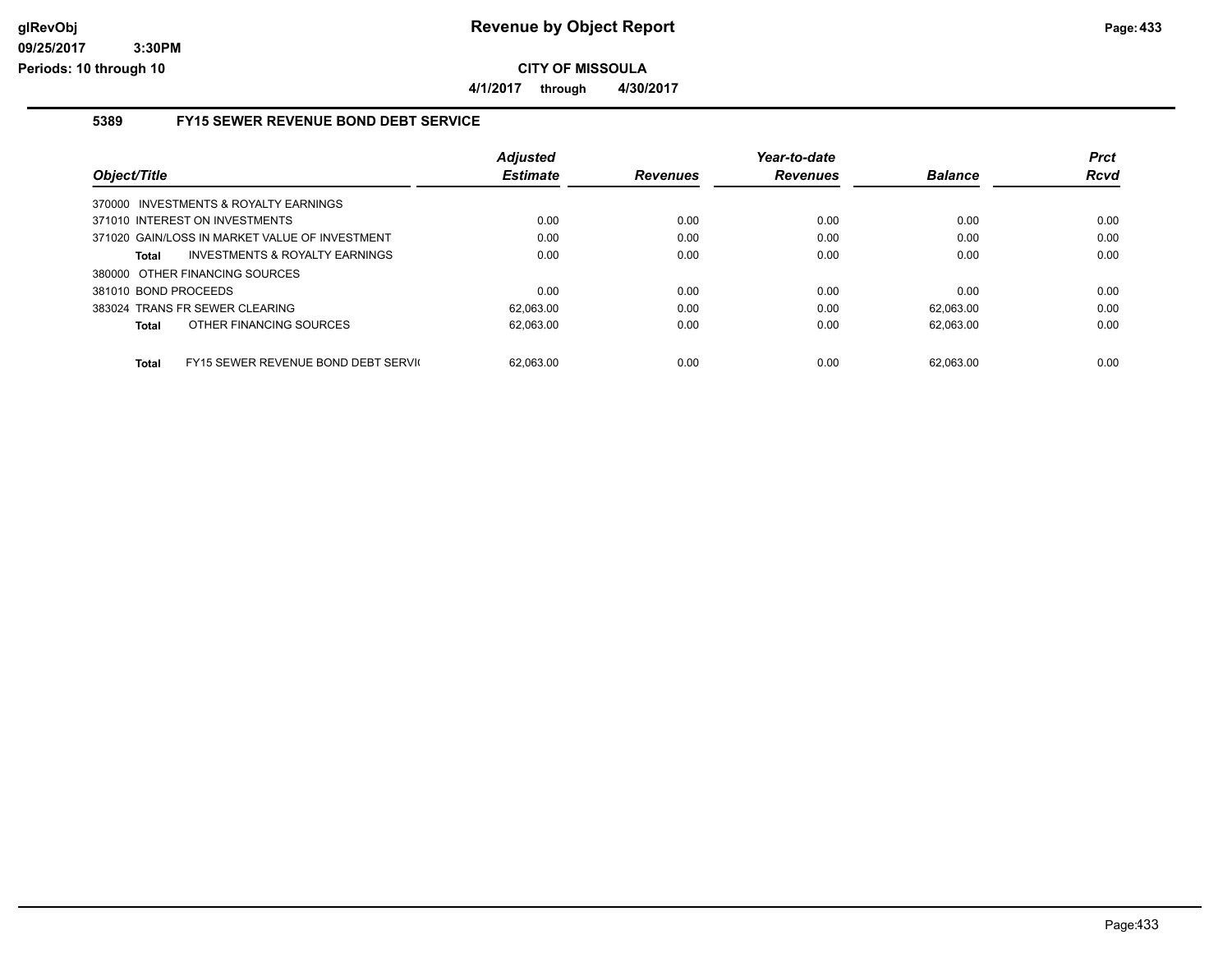**4/1/2017 through 4/30/2017**

### **5390 FY15 SEWER BOND DEBT RESERVE**

#### **5390 FY15 SEWER BOND DEBT RESERVE**

|                                                    | <b>Adjusted</b> |                 | Year-to-date    |                | <b>Prct</b> |
|----------------------------------------------------|-----------------|-----------------|-----------------|----------------|-------------|
| Object/Title                                       | <b>Estimate</b> | <b>Revenues</b> | <b>Revenues</b> | <b>Balance</b> | <b>Rcvd</b> |
| 370000 INVESTMENTS & ROYALTY EARNINGS              |                 |                 |                 |                |             |
| 371010 INTEREST ON INVESTMENTS                     | 0.00            | 0.00            | 0.00            | 0.00           | 0.00        |
| 371020 GAIN/LOSS IN MARKET VALUE OF INVESTMENTS    | 0.00            | 0.00            | 0.00            | 0.00           | 0.00        |
| <b>INVESTMENTS &amp; ROYALTY EARNINGS</b><br>Total | 0.00            | 0.00            | 0.00            | 0.00           | 0.00        |
| 380000 OTHER FINANCING SOURCES                     |                 |                 |                 |                |             |
| 381002 SRF LOAN                                    | 0.00            | 0.00            | 0.00            | 0.00           | 0.00        |
| 383024 TRANS FR SEWER CLEARING                     | 337.00          | 0.00            | 0.00            | 337.00         | 0.00        |
| 383042 TRANSFERS FROM OTHER FUNDS                  | 0.00            | 0.00            | 0.00            | 0.00           | 0.00        |
| OTHER FINANCING SOURCES<br>Total                   | 337.00          | 0.00            | 0.00            | 337.00         | 0.00        |
| FY15 SEWER BOND DEBT RESERVE<br>Total              | 337.00          | 0.00            | 0.00            | 337.00         | 0.00        |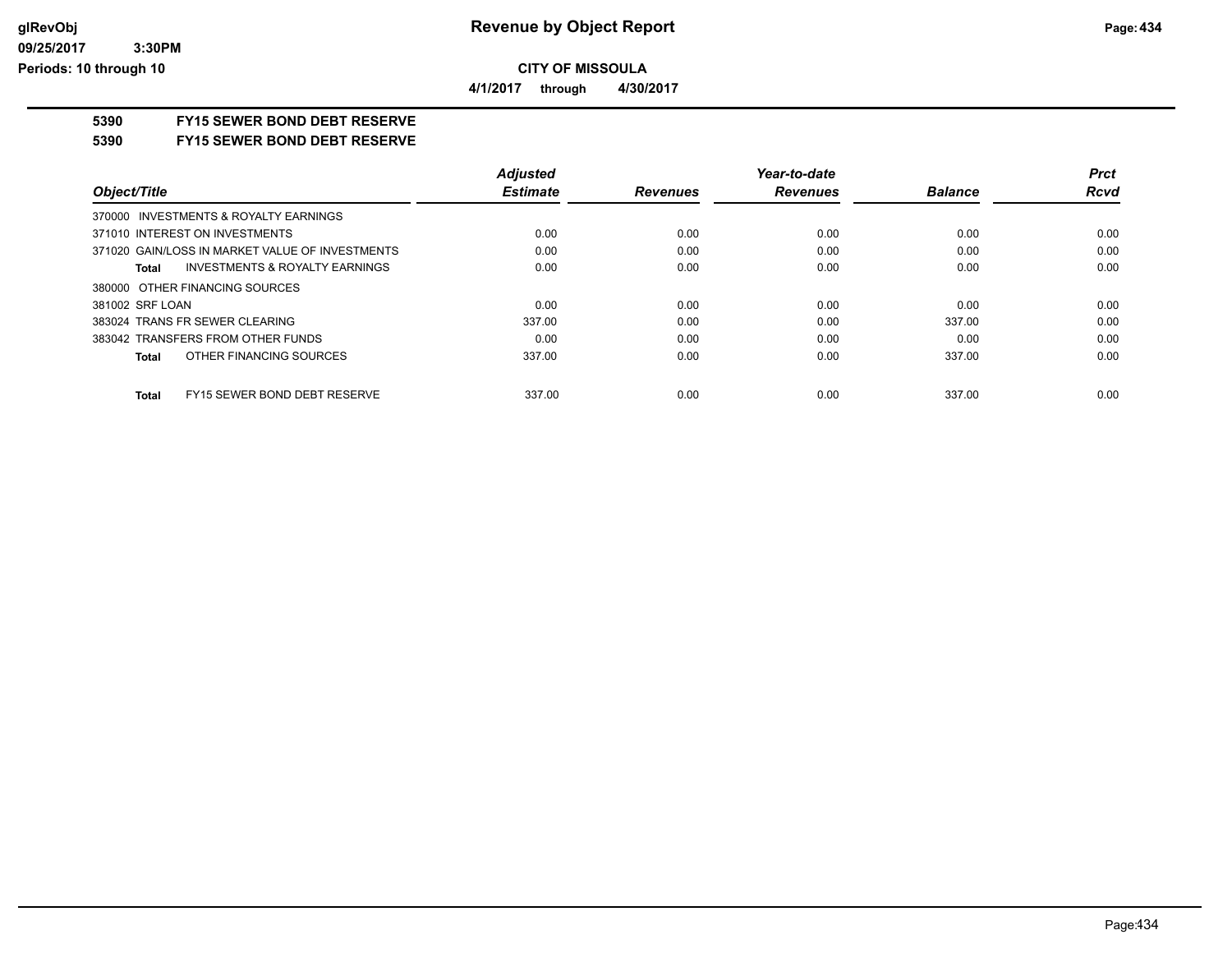**4/1/2017 through 4/30/2017**

#### **5390 FY15 SEWER BOND DEBT RESERVE**

| Object/Title                                       | <b>Adjusted</b><br><b>Estimate</b> | <b>Revenues</b> | Year-to-date<br><b>Revenues</b> | <b>Balance</b> | <b>Prct</b><br>Rcvd |
|----------------------------------------------------|------------------------------------|-----------------|---------------------------------|----------------|---------------------|
| INVESTMENTS & ROYALTY EARNINGS<br>370000           |                                    |                 |                                 |                |                     |
| 371010 INTEREST ON INVESTMENTS                     | 0.00                               | 0.00            | 0.00                            | 0.00           | 0.00                |
| 371020 GAIN/LOSS IN MARKET VALUE OF INVESTMENT     | 0.00                               | 0.00            | 0.00                            | 0.00           | 0.00                |
| <b>INVESTMENTS &amp; ROYALTY EARNINGS</b><br>Total | 0.00                               | 0.00            | 0.00                            | 0.00           | 0.00                |
| 380000 OTHER FINANCING SOURCES                     |                                    |                 |                                 |                |                     |
| 381002 SRF LOAN                                    | 0.00                               | 0.00            | 0.00                            | 0.00           | 0.00                |
| 383024 TRANS FR SEWER CLEARING                     | 337.00                             | 0.00            | 0.00                            | 337.00         | 0.00                |
| 383042 TRANSFERS FROM OTHER FUNDS                  | 0.00                               | 0.00            | 0.00                            | 0.00           | 0.00                |
| OTHER FINANCING SOURCES<br>Total                   | 337.00                             | 0.00            | 0.00                            | 337.00         | 0.00                |
| FY15 SEWER BOND DEBT RESERVE<br>Total              | 337.00                             | 0.00            | 0.00                            | 337.00         | 0.00                |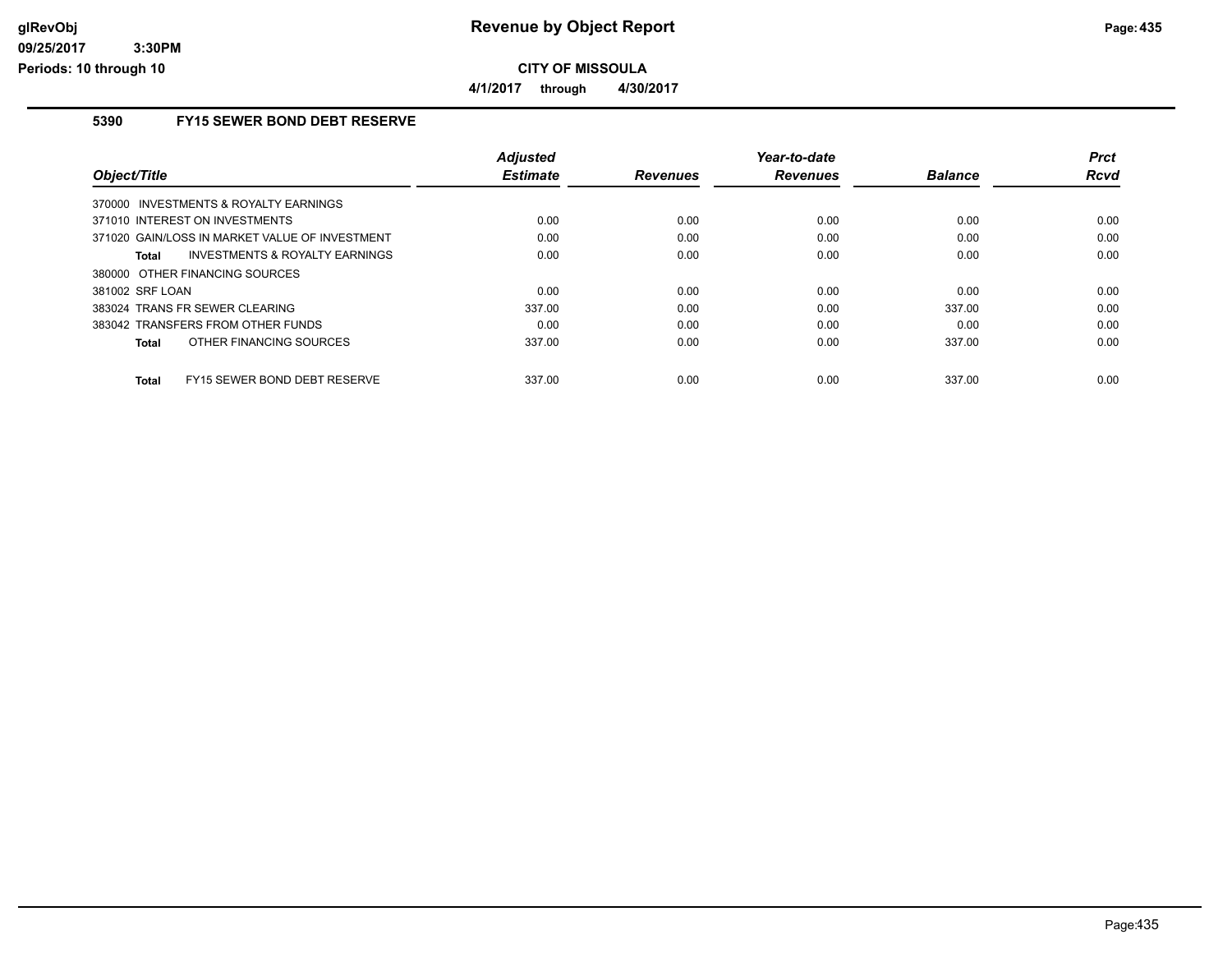**4/1/2017 through 4/30/2017**

#### **5391 16 SEWER REVENUE BOND DEBT SERVICE 5391 16 SEWER REVENUE BOND DEBT SERVICE**

|                                                    | <b>Adjusted</b> |                 | Year-to-date    |                | Prct        |
|----------------------------------------------------|-----------------|-----------------|-----------------|----------------|-------------|
| Object/Title                                       | <b>Estimate</b> | <b>Revenues</b> | <b>Revenues</b> | <b>Balance</b> | <b>Rcvd</b> |
| 380000 OTHER FINANCING SOURCES                     |                 |                 |                 |                |             |
| 381010 BOND PROCEEDS                               | 268,969.00      | 0.00            | 149.500.00      | 119.469.00     | 55.58       |
| 383024 TRANS FR SEWER CLEARING                     | 0.00            | 0.00            | 0.00            | 0.00           | 0.00        |
| OTHER FINANCING SOURCES<br>Total                   | 268.969.00      | 0.00            | 149.500.00      | 119.469.00     | 55.58       |
|                                                    |                 |                 |                 |                |             |
| 16 SEWER REVENUE BOND DEBT SERVICE<br><b>Total</b> | 268.969.00      | 0.00            | 149.500.00      | 119.469.00     | 55.58       |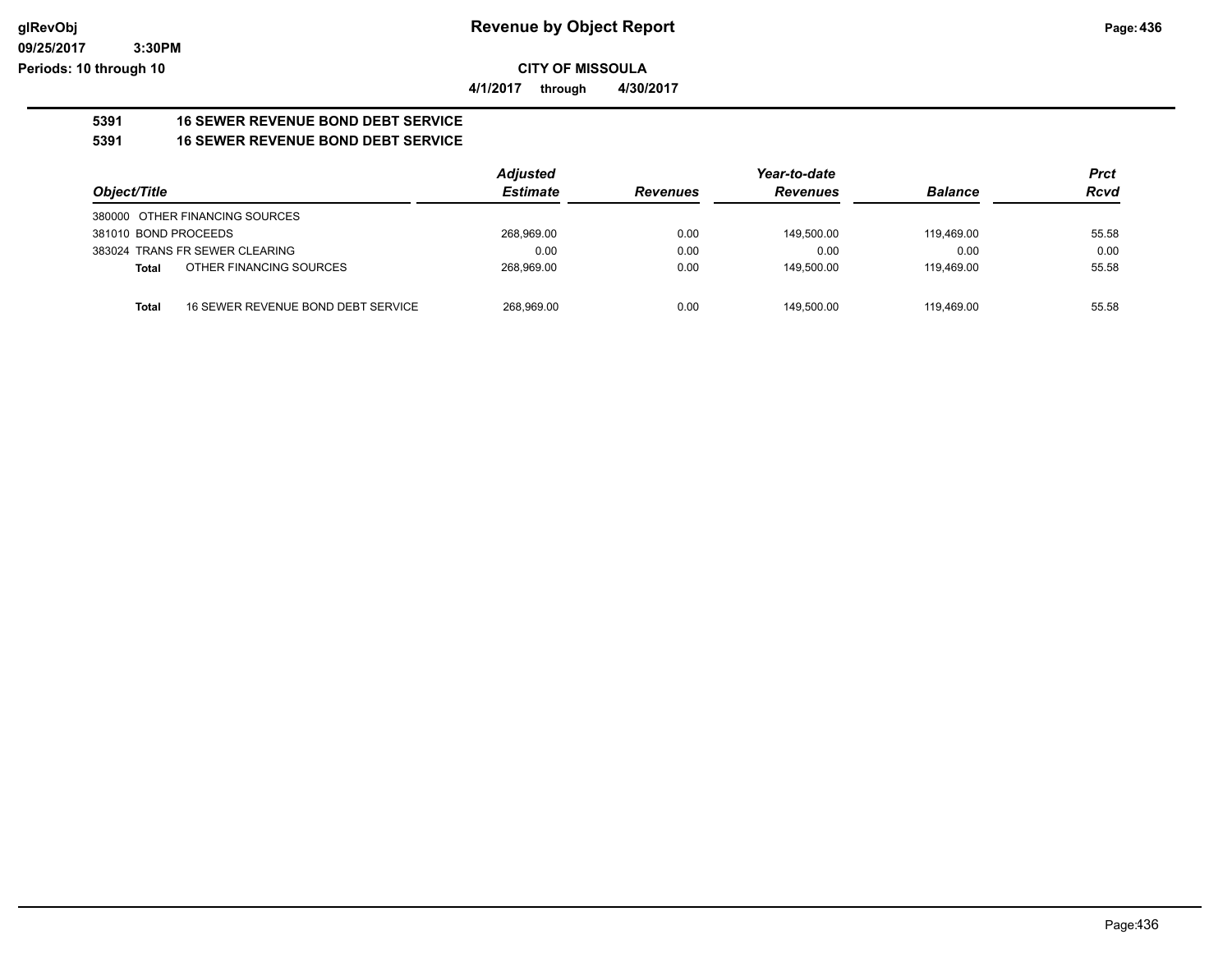**4/1/2017 through 4/30/2017**

#### **5391 16 SEWER REVENUE BOND DEBT SERVICE**

| Object/Title         |                                    | <b>Adjusted</b> |                 | Year-to-date    | <b>Balance</b> | <b>Prct</b> |
|----------------------|------------------------------------|-----------------|-----------------|-----------------|----------------|-------------|
|                      |                                    | <b>Estimate</b> | <b>Revenues</b> | <b>Revenues</b> |                | <b>Rcvd</b> |
|                      | 380000 OTHER FINANCING SOURCES     |                 |                 |                 |                |             |
| 381010 BOND PROCEEDS |                                    | 268.969.00      | 0.00            | 149.500.00      | 119.469.00     | 55.58       |
|                      | 383024 TRANS FR SEWER CLEARING     | 0.00            | 0.00            | 0.00            | 0.00           | 0.00        |
| Total                | OTHER FINANCING SOURCES            | 268,969.00      | 0.00            | 149.500.00      | 119.469.00     | 55.58       |
|                      |                                    |                 |                 |                 |                |             |
| <b>Total</b>         | 16 SEWER REVENUE BOND DEBT SERVICE | 268.969.00      | 0.00            | 149.500.00      | 119.469.00     | 55.58       |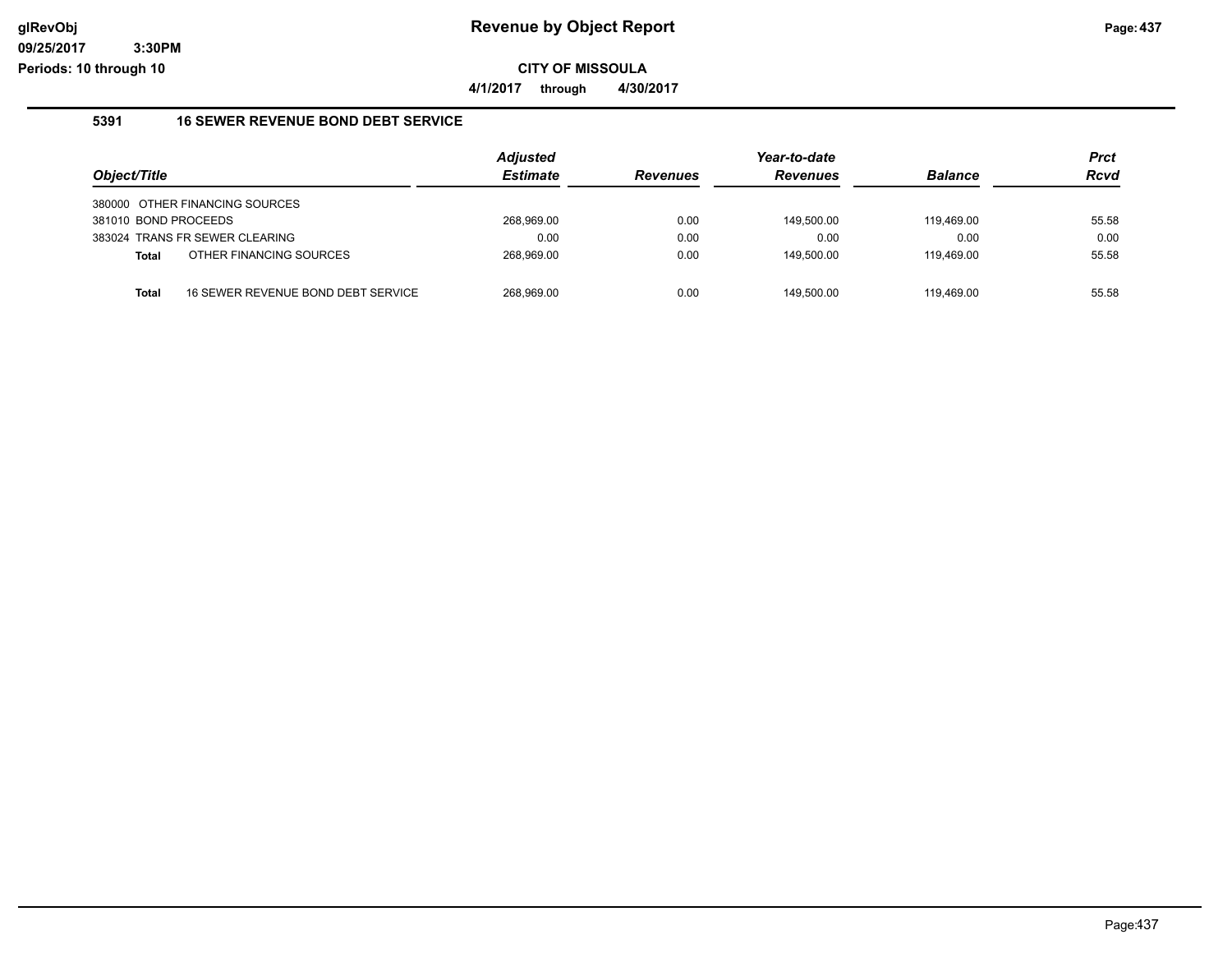**4/1/2017 through 4/30/2017**

# **5392 16 SEWER REVENUE BOND DEBT RESERVE**

## **5392 16 SEWER REVENUE BOND DEBT RESERVE**

|                                                    | <b>Adjusted</b> |                 | Year-to-date    |                | <b>Prct</b> |
|----------------------------------------------------|-----------------|-----------------|-----------------|----------------|-------------|
| Object/Title                                       | <b>Estimate</b> | <b>Revenues</b> | <b>Revenues</b> | <b>Balance</b> | Rcvd        |
| 380000 OTHER FINANCING SOURCES                     |                 |                 |                 |                |             |
| 381010 BOND PROCEEDS                               | 0.00            | 0.00            | 0.00            | 0.00           | 0.00        |
| 383024 TRANS FR SEWER CLEARING                     | 0.00            | 0.00            | 0.00            | 0.00           | 0.00        |
| 383042 TRANSFERS FROM OTHER FUNDS                  | 170.238.00      | 0.00            | 0.00            | 170.238.00     | 0.00        |
| OTHER FINANCING SOURCES<br>Total                   | 170.238.00      | 0.00            | 0.00            | 170.238.00     | 0.00        |
|                                                    |                 |                 |                 |                |             |
| 16 SEWER REVENUE BOND DEBT RESERVE<br><b>Total</b> | 170.238.00      | 0.00            | 0.00            | 170.238.00     | 0.00        |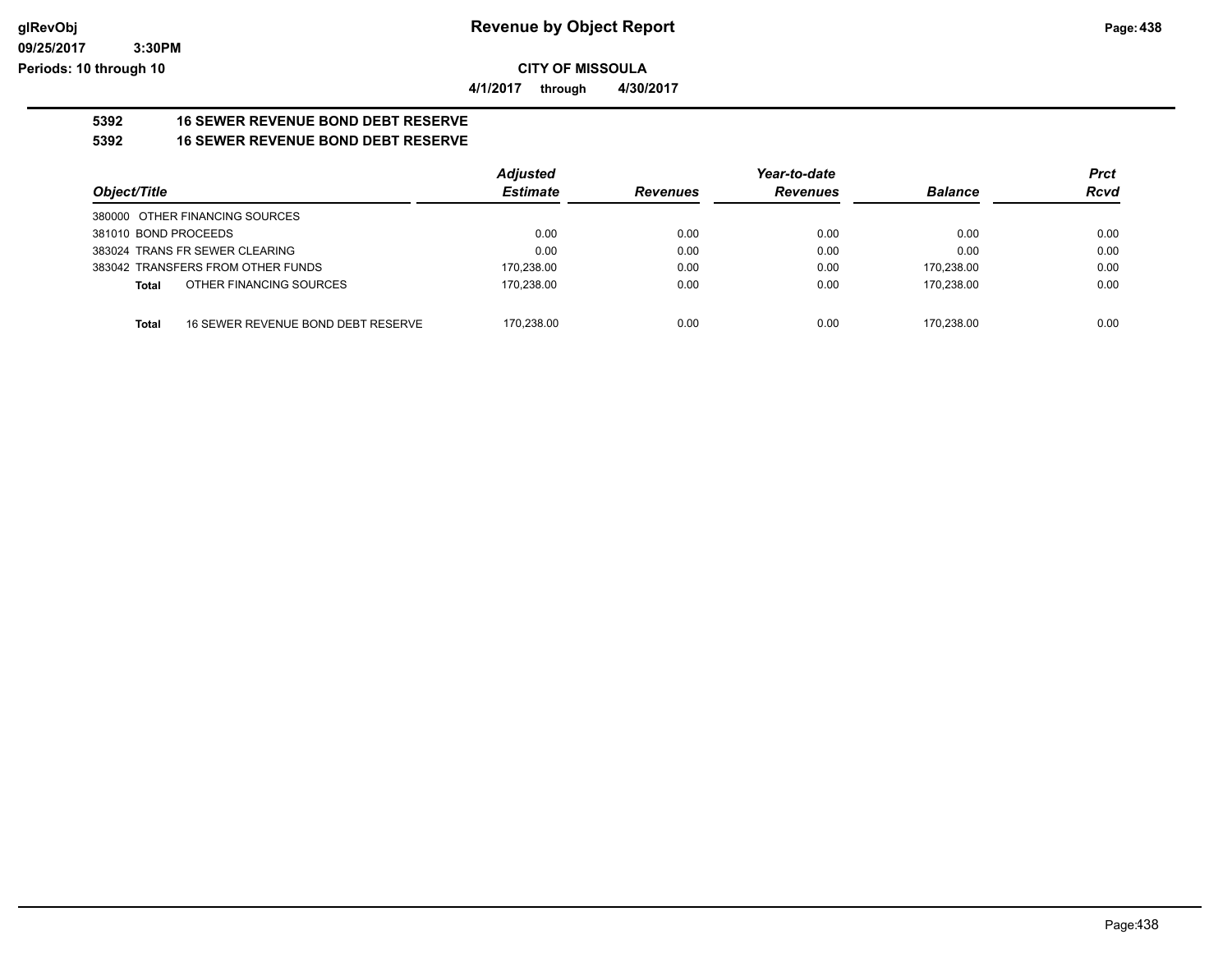**4/1/2017 through 4/30/2017**

#### **5392 16 SEWER REVENUE BOND DEBT RESERVE**

| Object/Title         |                                    | Adjusted<br><b>Estimate</b> | <b>Revenues</b> | Year-to-date<br><b>Revenues</b> | <b>Balance</b> | <b>Prct</b><br><b>Rcvd</b> |
|----------------------|------------------------------------|-----------------------------|-----------------|---------------------------------|----------------|----------------------------|
|                      | 380000 OTHER FINANCING SOURCES     |                             |                 |                                 |                |                            |
| 381010 BOND PROCEEDS |                                    | 0.00                        | 0.00            | 0.00                            | 0.00           | 0.00                       |
|                      | 383024 TRANS FR SEWER CLEARING     | 0.00                        | 0.00            | 0.00                            | 0.00           | 0.00                       |
|                      | 383042 TRANSFERS FROM OTHER FUNDS  | 170,238.00                  | 0.00            | 0.00                            | 170.238.00     | 0.00                       |
| <b>Total</b>         | OTHER FINANCING SOURCES            | 170,238.00                  | 0.00            | 0.00                            | 170.238.00     | 0.00                       |
| <b>Total</b>         | 16 SEWER REVENUE BOND DEBT RESERVE | 170.238.00                  | 0.00            | 0.00                            | 170.238.00     | 0.00                       |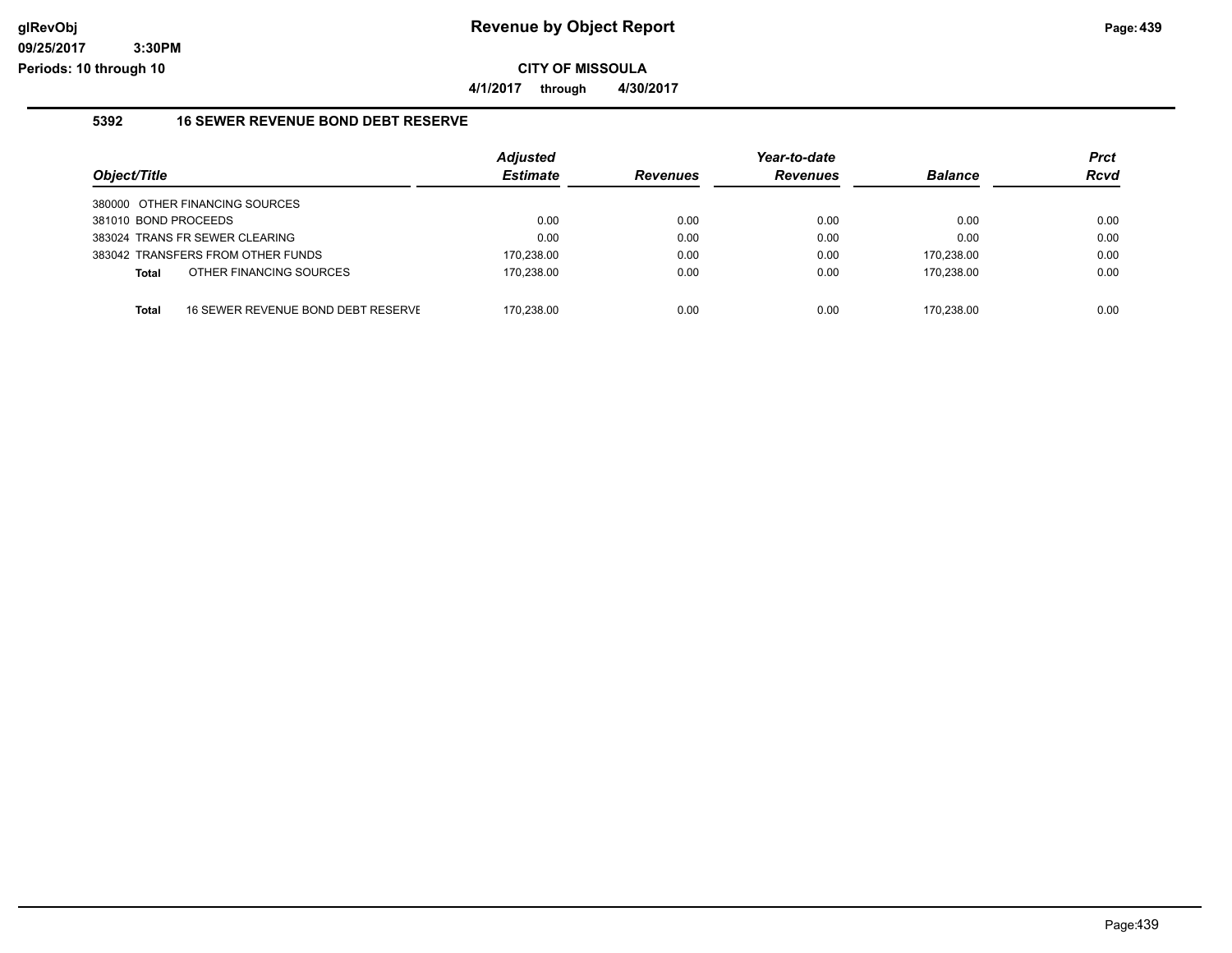**4/1/2017 through 4/30/2017**

**5450 STORMWATER UTILITIY**

**5450 STORMWATER UTILITIY**

|                                                           | <b>Adjusted</b> |                 | Year-to-date    |                | <b>Prct</b> |
|-----------------------------------------------------------|-----------------|-----------------|-----------------|----------------|-------------|
| Object/Title                                              | <b>Estimate</b> | <b>Revenues</b> | <b>Revenues</b> | <b>Balance</b> | <b>Rcvd</b> |
| 330000 INTERGOVERNMENTAL REVENUES                         |                 |                 |                 |                |             |
| 334123 MAQI FEDERAL ASSISTANCE                            | 0.00            | 0.00            | 0.00            | 0.00           | 0.00        |
| 336020 STATE PENSION CONTRIBUTION                         | 0.00            | 0.00            | 0.00            | 0.00           | 0.00        |
| 336023 STATE CONTRIB. - PERS                              | 0.00            | 7.25            | 31.81           | $-31.81$       | 0.00        |
| <b>INTERGOVERNMENTAL REVENUES</b><br><b>Total</b>         | 0.00            | 7.25            | 31.81           | $-31.81$       | 0.00        |
| 340000 CHARGES FOR SERVICES                               |                 |                 |                 |                |             |
| 345032 STORMWATER INSTALLATION FEES                       | 0.00            | 0.00            | 0.00            | 0.00           | 0.00        |
| 345034 STORMWATER USE FEES                                | 257,500.00      | 1,986.89        | 133,565.86      | 123,934.14     | 51.87       |
| 345036 STORM WATER USE FEE PENALTY                        | 0.00            | 0.00            | 0.00            | 0.00           | 0.00        |
| <b>CHARGES FOR SERVICES</b><br><b>Total</b>               | 257,500.00      | 1,986.89        | 133,565.86      | 123,934.14     | 51.87       |
| 360000 MISCELLANEOUS REVENUES                             |                 |                 |                 |                |             |
| 360010 MISCELLANEOUS                                      | 0.00            | 0.00            | 0.00            | 0.00           | 0.00        |
| 368005 *** Title Not Found ***                            | 0.00            | 0.00            | 0.00            | 0.00           | 0.00        |
| MISCELLANEOUS REVENUES<br><b>Total</b>                    | 0.00            | 0.00            | 0.00            | 0.00           | 0.00        |
| <b>INVESTMENTS &amp; ROYALTY EARNINGS</b><br>370000       |                 |                 |                 |                |             |
| 371010 INTEREST ON INVESTMENTS                            | 0.00            | 0.00            | 0.00            | 0.00           | 0.00        |
| <b>INVESTMENTS &amp; ROYALTY EARNINGS</b><br><b>Total</b> | 0.00            | 0.00            | 0.00            | 0.00           | 0.00        |
| 380000 OTHER FINANCING SOURCES                            |                 |                 |                 |                |             |
| 381000 LOAN PROCEEDS                                      | 35,000.00       | 0.00            | 0.00            | 35,000.00      | 0.00        |
| 383000 OPERATING TRANSFERS                                | 0.00            | 0.00            | 0.00            | 0.00           | 0.00        |
| OTHER FINANCING SOURCES<br><b>Total</b>                   | 35,000.00       | 0.00            | 0.00            | 35,000.00      | 0.00        |
| STORMWATER UTILITIY<br><b>Total</b>                       | 292.500.00      | 1,994.14        | 133.597.67      | 158.902.33     | 45.67       |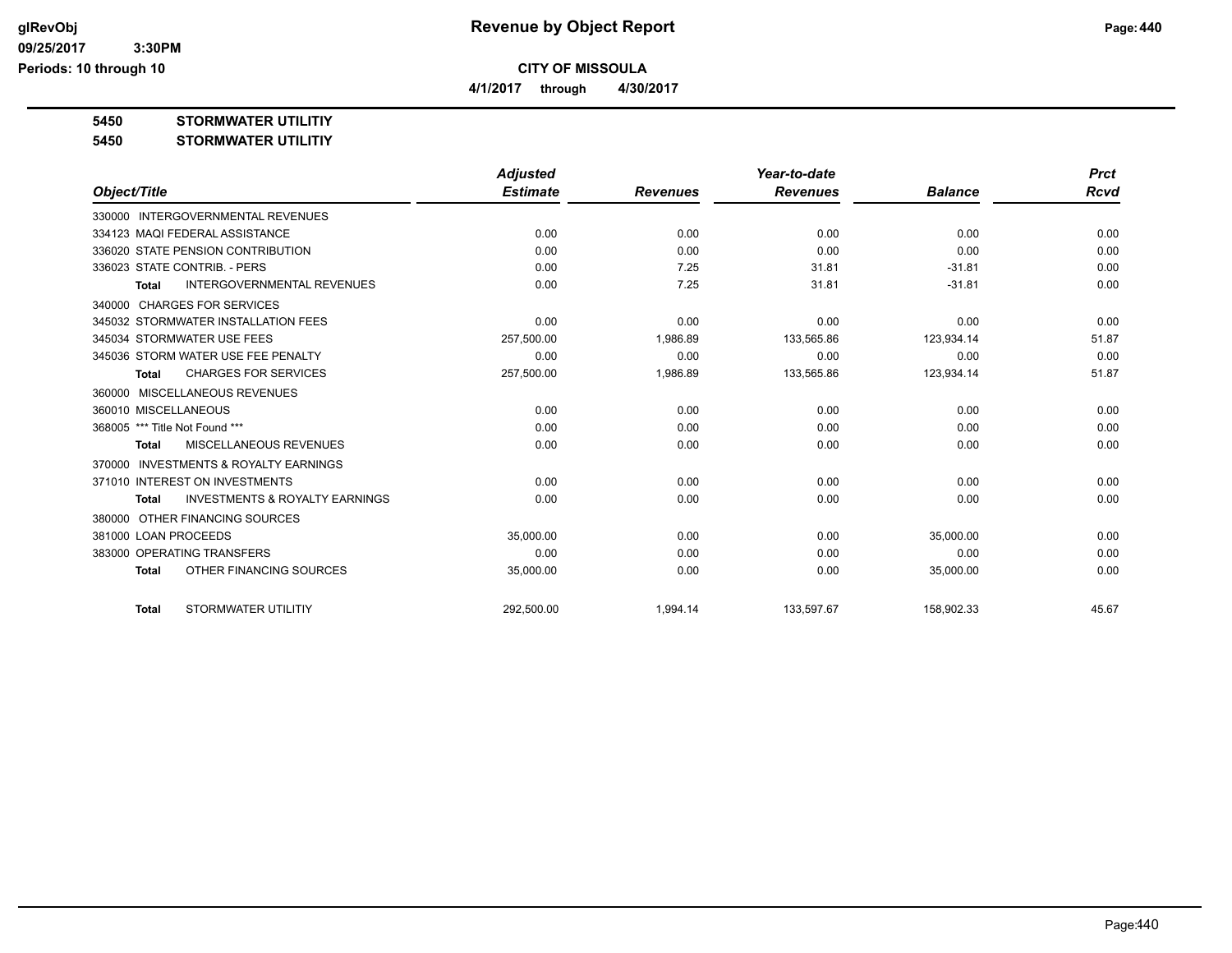**4/1/2017 through 4/30/2017**

#### **5450 STORMWATER UTILITIY**

|                                                           | <b>Adjusted</b> |                 | Year-to-date    |                | <b>Prct</b> |
|-----------------------------------------------------------|-----------------|-----------------|-----------------|----------------|-------------|
| Object/Title                                              | <b>Estimate</b> | <b>Revenues</b> | <b>Revenues</b> | <b>Balance</b> | <b>Rcvd</b> |
| 330000 INTERGOVERNMENTAL REVENUES                         |                 |                 |                 |                |             |
| 334123 MAQI FEDERAL ASSISTANCE                            | 0.00            | 0.00            | 0.00            | 0.00           | 0.00        |
| 336020 STATE PENSION CONTRIBUTION                         | 0.00            | 0.00            | 0.00            | 0.00           | 0.00        |
| 336023 STATE CONTRIB. - PERS                              | 0.00            | 7.25            | 31.81           | $-31.81$       | 0.00        |
| <b>INTERGOVERNMENTAL REVENUES</b><br><b>Total</b>         | 0.00            | 7.25            | 31.81           | $-31.81$       | 0.00        |
| 340000 CHARGES FOR SERVICES                               |                 |                 |                 |                |             |
| 345032 STORMWATER INSTALLATION FEES                       | 0.00            | 0.00            | 0.00            | 0.00           | 0.00        |
| 345034 STORMWATER USE FEES                                | 257,500.00      | 1,986.89        | 133,565.86      | 123,934.14     | 51.87       |
| 345036 STORM WATER USE FEE PENALTY                        | 0.00            | 0.00            | 0.00            | 0.00           | 0.00        |
| <b>CHARGES FOR SERVICES</b><br><b>Total</b>               | 257,500.00      | 1,986.89        | 133,565.86      | 123,934.14     | 51.87       |
| 360000 MISCELLANEOUS REVENUES                             |                 |                 |                 |                |             |
| 360010 MISCELLANEOUS                                      | 0.00            | 0.00            | 0.00            | 0.00           | 0.00        |
| 368005 *** Title Not Found ***                            | 0.00            | 0.00            | 0.00            | 0.00           | 0.00        |
| <b>MISCELLANEOUS REVENUES</b><br><b>Total</b>             | 0.00            | 0.00            | 0.00            | 0.00           | 0.00        |
| <b>INVESTMENTS &amp; ROYALTY EARNINGS</b><br>370000       |                 |                 |                 |                |             |
| 371010 INTEREST ON INVESTMENTS                            | 0.00            | 0.00            | 0.00            | 0.00           | 0.00        |
| <b>INVESTMENTS &amp; ROYALTY EARNINGS</b><br><b>Total</b> | 0.00            | 0.00            | 0.00            | 0.00           | 0.00        |
| 380000 OTHER FINANCING SOURCES                            |                 |                 |                 |                |             |
| 381000 LOAN PROCEEDS                                      | 35,000.00       | 0.00            | 0.00            | 35,000.00      | 0.00        |
| 383000 OPERATING TRANSFERS                                | 0.00            | 0.00            | 0.00            | 0.00           | 0.00        |
| OTHER FINANCING SOURCES<br><b>Total</b>                   | 35,000.00       | 0.00            | 0.00            | 35,000.00      | 0.00        |
| STORMWATER UTILITIY<br><b>Total</b>                       | 292.500.00      | 1.994.14        | 133.597.67      | 158.902.33     | 45.67       |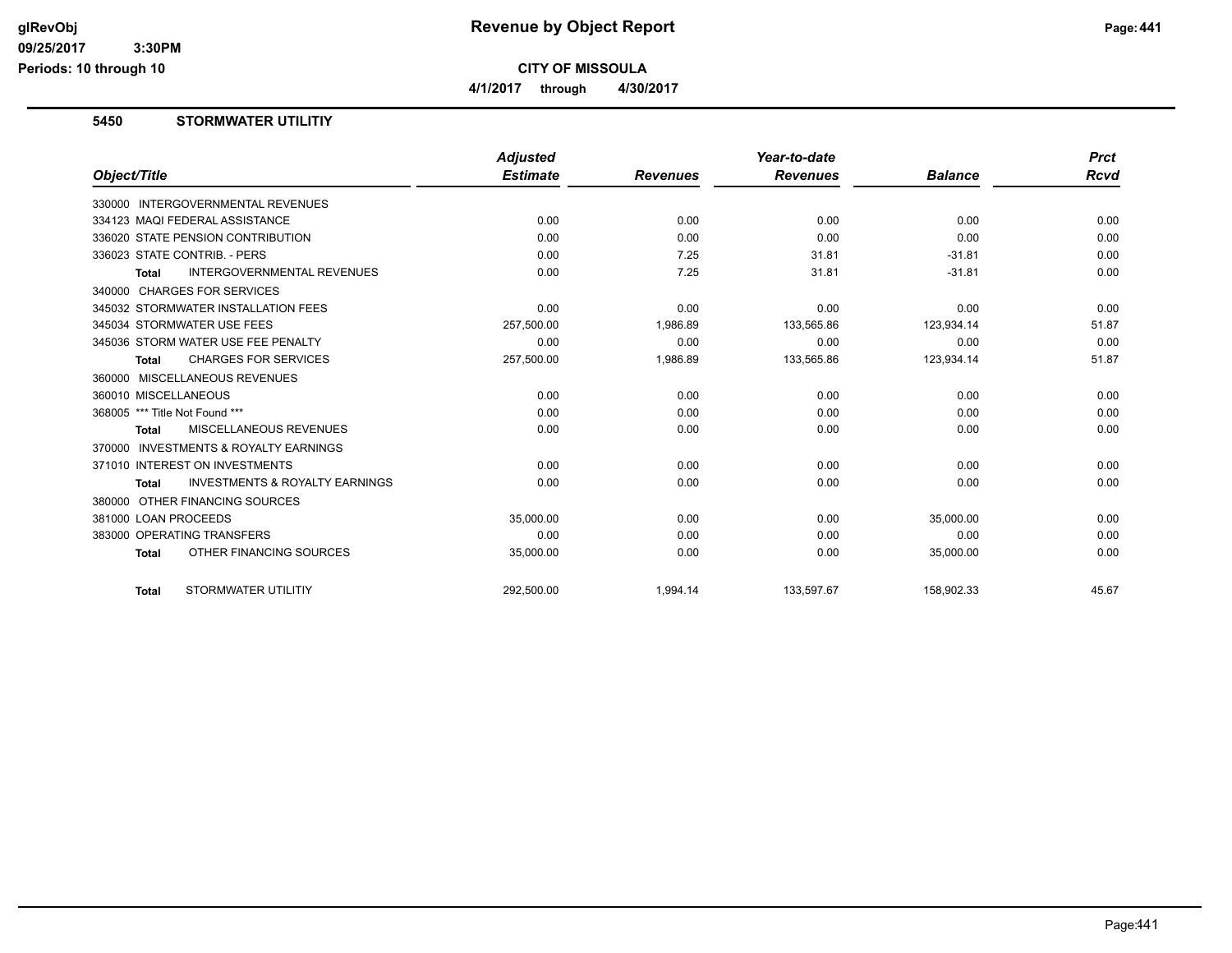**4/1/2017 through 4/30/2017**

# **5711 AQUATICS**

**5711 AQUATICS**

|                                                           | <b>Adjusted</b> |                 | Year-to-date    |                | <b>Prct</b> |
|-----------------------------------------------------------|-----------------|-----------------|-----------------|----------------|-------------|
| Object/Title                                              | <b>Estimate</b> | <b>Revenues</b> | <b>Revenues</b> | <b>Balance</b> | <b>Rcvd</b> |
| 330000 INTERGOVERNMENTAL REVENUES                         |                 |                 |                 |                |             |
| 336020 STATE PENSION CONTRIBUTION                         | 0.00            | 0.00            | 0.00            | 0.00           | 0.00        |
| 336023 STATE CONTRIB. - PERS                              | 0.00            | 39.34           | 378.93          | $-378.93$      | 0.00        |
| <b>INTERGOVERNMENTAL REVENUES</b><br><b>Total</b>         | 0.00            | 39.34           | 378.93          | $-378.93$      | 0.00        |
| <b>CHARGES FOR SERVICES</b><br>340000                     |                 |                 |                 |                |             |
| 340051 GRILL VAN CONCESSIONS                              | 38,000.00       | 1,187.00        | 26,097.80       | 11,902.20      | 68.68       |
| 346030 SWIMMING POOL FEES                                 | 603,825.00      | 3,585.60        | 361,655.94      | 242,169.06     | 59.89       |
| 346060 CURRENTS SWIMMING FACILITY                         | 442,900.00      | 37,757.83       | 369,289.60      | 73,610.40      | 83.38       |
| 346061 CURRENTS ENTERPRISE                                | 0.00            | 0.00            | 0.00            | 0.00           | 0.00        |
| 346062 SPLASH ENTERPRISE                                  | 0.00            | 0.00            | 0.00            | 0.00           | 0.00        |
| <b>CHARGES FOR SERVICES</b><br><b>Total</b>               | 1,084,725.00    | 42,530.43       | 757,043.34      | 327,681.66     | 69.79       |
| 360000 MISCELLANEOUS REVENUES                             |                 |                 |                 |                |             |
| 360010 MISCELLANEOUS                                      | 0.00            | 0.00            | 4,746.72        | $-4,746.72$    | 0.00        |
| 365000 DONATIONS                                          | 0.00            | 0.00            | 0.00            | 0.00           | 0.00        |
| 365019 AQUATICS DONATIONS & GRANTS                        | 0.00            | 0.00            | 1,350.00        | $-1,350.00$    | 0.00        |
| MISCELLANEOUS REVENUES<br><b>Total</b>                    | 0.00            | 0.00            | 6,096.72        | $-6,096.72$    | 0.00        |
| 370000 INVESTMENTS & ROYALTY EARNINGS                     |                 |                 |                 |                |             |
| 371010 INTEREST ON INVESTMENTS                            | 0.00            | 0.00            | 0.00            | 0.00           | 0.00        |
| <b>INVESTMENTS &amp; ROYALTY EARNINGS</b><br><b>Total</b> | 0.00            | 0.00            | 0.00            | 0.00           | 0.00        |
| 380000 OTHER FINANCING SOURCES                            |                 |                 |                 |                |             |
| 383029 TRANS FR GENERAL                                   | 203,000.00      | 0.00            | 203,000.00      | 0.00           | 100.00      |
| 383043 TRANSFERS FROM IMPACT FEES                         | 0.00            | 0.00            | 0.00            | 0.00           | 0.00        |
| 383400 CAPITAL CONTRIBUTION                               | 0.00            | 0.00            | 0.00            | 0.00           | 0.00        |
| OTHER FINANCING SOURCES<br><b>Total</b>                   | 203,000.00      | 0.00            | 203,000.00      | 0.00           | 100.00      |
| <b>AQUATICS</b><br><b>Total</b>                           | 1,287,725.00    | 42,569.77       | 966,518.99      | 321,206.01     | 75.06       |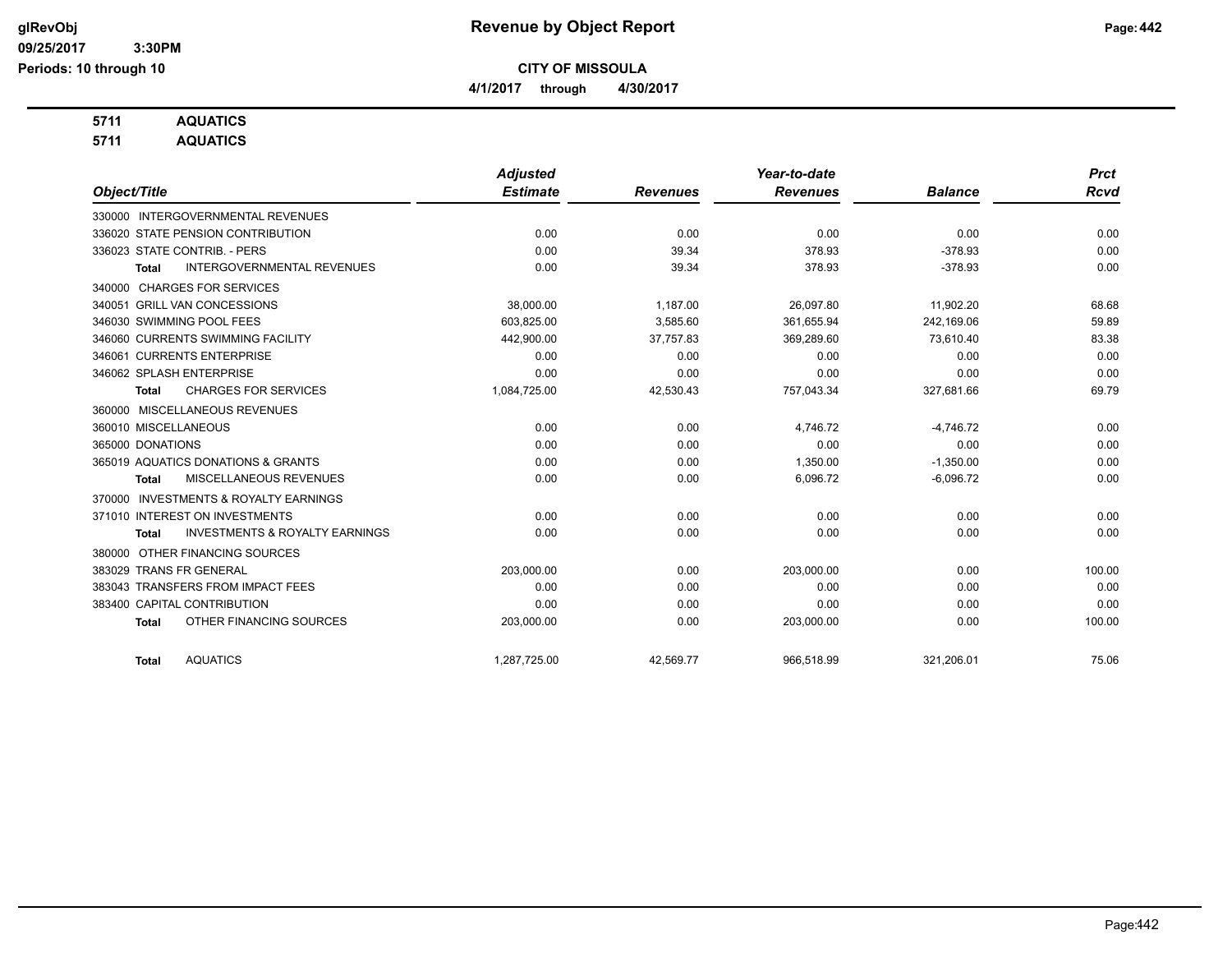**4/1/2017 through 4/30/2017**

**5711 AQUATICS**

|                                                           | <b>Adjusted</b> |                 | Year-to-date    |                | <b>Prct</b> |
|-----------------------------------------------------------|-----------------|-----------------|-----------------|----------------|-------------|
| Object/Title                                              | <b>Estimate</b> | <b>Revenues</b> | <b>Revenues</b> | <b>Balance</b> | Rcvd        |
| INTERGOVERNMENTAL REVENUES<br>330000                      |                 |                 |                 |                |             |
| 336020 STATE PENSION CONTRIBUTION                         | 0.00            | 0.00            | 0.00            | 0.00           | 0.00        |
| 336023 STATE CONTRIB. - PERS                              | 0.00            | 39.34           | 378.93          | $-378.93$      | 0.00        |
| <b>INTERGOVERNMENTAL REVENUES</b><br><b>Total</b>         | 0.00            | 39.34           | 378.93          | $-378.93$      | 0.00        |
| 340000 CHARGES FOR SERVICES                               |                 |                 |                 |                |             |
| 340051 GRILL VAN CONCESSIONS                              | 38,000.00       | 1.187.00        | 26,097.80       | 11,902.20      | 68.68       |
| 346030 SWIMMING POOL FEES                                 | 603,825.00      | 3,585.60        | 361,655.94      | 242,169.06     | 59.89       |
| 346060 CURRENTS SWIMMING FACILITY                         | 442,900.00      | 37,757.83       | 369,289.60      | 73.610.40      | 83.38       |
| 346061 CURRENTS ENTERPRISE                                | 0.00            | 0.00            | 0.00            | 0.00           | 0.00        |
| 346062 SPLASH ENTERPRISE                                  | 0.00            | 0.00            | 0.00            | 0.00           | 0.00        |
| <b>CHARGES FOR SERVICES</b><br><b>Total</b>               | 1,084,725.00    | 42,530.43       | 757,043.34      | 327,681.66     | 69.79       |
| 360000 MISCELLANEOUS REVENUES                             |                 |                 |                 |                |             |
| 360010 MISCELLANEOUS                                      | 0.00            | 0.00            | 4,746.72        | $-4,746.72$    | 0.00        |
| 365000 DONATIONS                                          | 0.00            | 0.00            | 0.00            | 0.00           | 0.00        |
| 365019 AQUATICS DONATIONS & GRANTS                        | 0.00            | 0.00            | 1,350.00        | $-1,350.00$    | 0.00        |
| MISCELLANEOUS REVENUES<br><b>Total</b>                    | 0.00            | 0.00            | 6,096.72        | $-6,096.72$    | 0.00        |
| <b>INVESTMENTS &amp; ROYALTY EARNINGS</b><br>370000       |                 |                 |                 |                |             |
| 371010 INTEREST ON INVESTMENTS                            | 0.00            | 0.00            | 0.00            | 0.00           | 0.00        |
| <b>INVESTMENTS &amp; ROYALTY EARNINGS</b><br><b>Total</b> | 0.00            | 0.00            | 0.00            | 0.00           | 0.00        |
| OTHER FINANCING SOURCES<br>380000                         |                 |                 |                 |                |             |
| 383029 TRANS FR GENERAL                                   | 203,000.00      | 0.00            | 203,000.00      | 0.00           | 100.00      |
| 383043 TRANSFERS FROM IMPACT FEES                         | 0.00            | 0.00            | 0.00            | 0.00           | 0.00        |
| 383400 CAPITAL CONTRIBUTION                               | 0.00            | 0.00            | 0.00            | 0.00           | 0.00        |
| OTHER FINANCING SOURCES<br><b>Total</b>                   | 203,000.00      | 0.00            | 203,000.00      | 0.00           | 100.00      |
| <b>AQUATICS</b><br><b>Total</b>                           | 1,287,725.00    | 42,569.77       | 966,518.99      | 321,206.01     | 75.06       |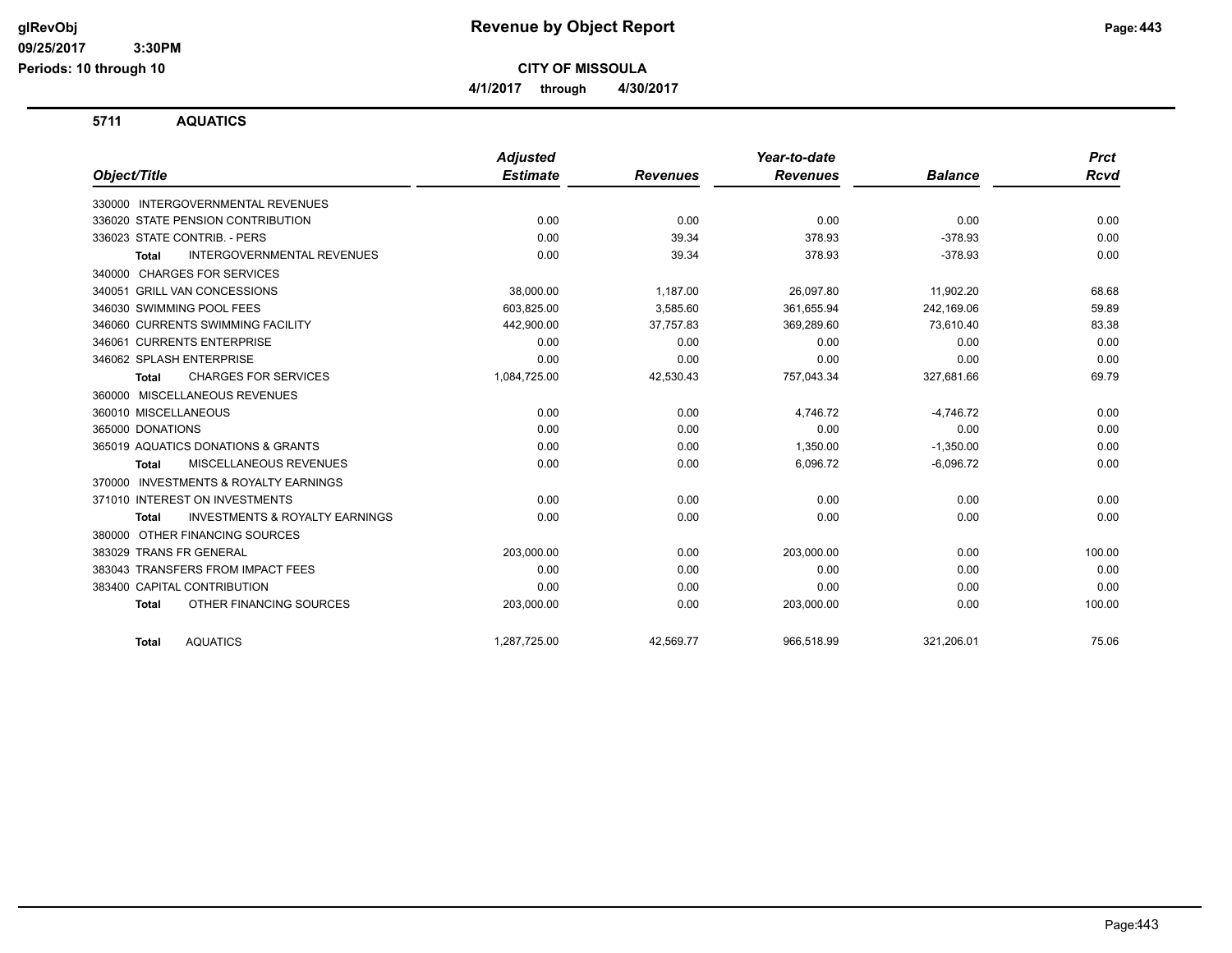**4/1/2017 through 4/30/2017**

#### **6050 EMPLOYEE BENEFIT PLAN FUND**

#### **6050 EMPLOYEE BENEFIT PLAN FUND**

|                                                           | <b>Adjusted</b> |                 | Year-to-date    |                | <b>Prct</b> |
|-----------------------------------------------------------|-----------------|-----------------|-----------------|----------------|-------------|
| Object/Title                                              | <b>Estimate</b> | <b>Revenues</b> | <b>Revenues</b> | <b>Balance</b> | <b>Rcvd</b> |
| 330000 INTERGOVERNMENTAL REVENUES                         |                 |                 |                 |                |             |
| 334112 WELLNESS GRANT                                     | 0.00            | 0.00            | 0.00            | 0.00           | 0.00        |
| <b>INTERGOVERNMENTAL REVENUES</b><br>Total                | 0.00            | 0.00            | 0.00            | 0.00           | 0.00        |
| 360000 MISCELLANEOUS REVENUES                             |                 |                 |                 |                |             |
| 360010 MISCELLANEOUS                                      | 0.00            | 0.00            | 0.00            | 0.00           | 0.00        |
| MISCELLANEOUS REVENUES<br><b>Total</b>                    | 0.00            | 0.00            | 0.00            | 0.00           | 0.00        |
| 370000 INVESTMENTS & ROYALTY EARNINGS                     |                 |                 |                 |                |             |
| 371010 INTEREST ON INVESTMENTS                            | 0.00            | 0.00            | 0.00            | 0.00           | 0.00        |
| <b>INVESTMENTS &amp; ROYALTY EARNINGS</b><br><b>Total</b> | 0.00            | 0.00            | 0.00            | 0.00           | 0.00        |
| 380000 OTHER FINANCING SOURCES                            |                 |                 |                 |                |             |
| 383028 TRANS FROM GF FOR HEALTH RESERVE                   | 0.00            | 0.00            | 147,333.36      | $-147,333.36$  | 0.00        |
| 383029 TRANS FR GENERAL                                   | 527.056.00      | 6,128.54        | 286.956.74      | 240.099.26     | 54.45       |
| OTHER FINANCING SOURCES<br>Total                          | 527,056.00      | 6,128.54        | 434,290.10      | 92,765.90      | 82.40       |
| 390000 INTERNAL SERVICES                                  |                 |                 |                 |                |             |
| 396001 INSURANCE REIMBURSEMENTS                           | 0.00            | 0.00            | 0.00            | 0.00           | 0.00        |
| 396002 CITY CONTRIBUTIONS                                 | 3.255.600.00    | 264,159.40      | 2,773,946.71    | 481,653.29     | 85.21       |
| 396003 EMPLOYEE DEDUCTION CONTRIBUTIONS                   | 1,101,219.00    | 67,170.57       | 971,355.73      | 129,863.27     | 88.21       |
| 396004 RETIREE CONTRIBUTIONS                              | 433,080.00      | 32,478.40       | 314,308.42      | 118.771.58     | 72.58       |
| 396005 FIRE + POLICE ADDTL HEALTH CONTRIB                 | 1.572.000.00    | 134,784.00      | 1.473.462.00    | 98.538.00      | 93.73       |
| 396006 RX REBATES                                         | 0.00            | 0.00            | 6,776.08        | $-6,776.08$    | 0.00        |
| 396007 OTHER PARTICIPANT HEALTH PREM CONTRIB              | 0.00            | 0.00            | 912.45          | $-912.45$      | 0.00        |
| 396008 COBRA CONTRIBUTIONS                                | 4,800.00        | 0.00            | 0.00            | 4,800.00       | 0.00        |
| 396009 WELLNESS PROGRAM CONTRIBUTIONS                     | 0.00            | 0.00            | 0.00            | 0.00           | 0.00        |
| 396010 EMPLOYEE SUPPLI LIFE INSURANCE CONTRI              | 0.00            | 2,513.78        | 24,648.50       | $-24,648.50$   | 0.00        |
| <b>EMPLOYEE VISION INSURANCE CONTRIBUTIONS</b><br>396011  | 0.00            | 72.07           | 1,243.19        | $-1,243.19$    | 0.00        |
| <b>INTERNAL SERVICES</b><br><b>Total</b>                  | 6,366,699.00    | 501,178.22      | 5,566,653.08    | 800,045.92     | 87.43       |
| <b>EMPLOYEE BENEFIT PLAN FUND</b><br><b>Total</b>         | 6,893,755.00    | 507,306.76      | 6,000,943.18    | 892,811.82     | 87.05       |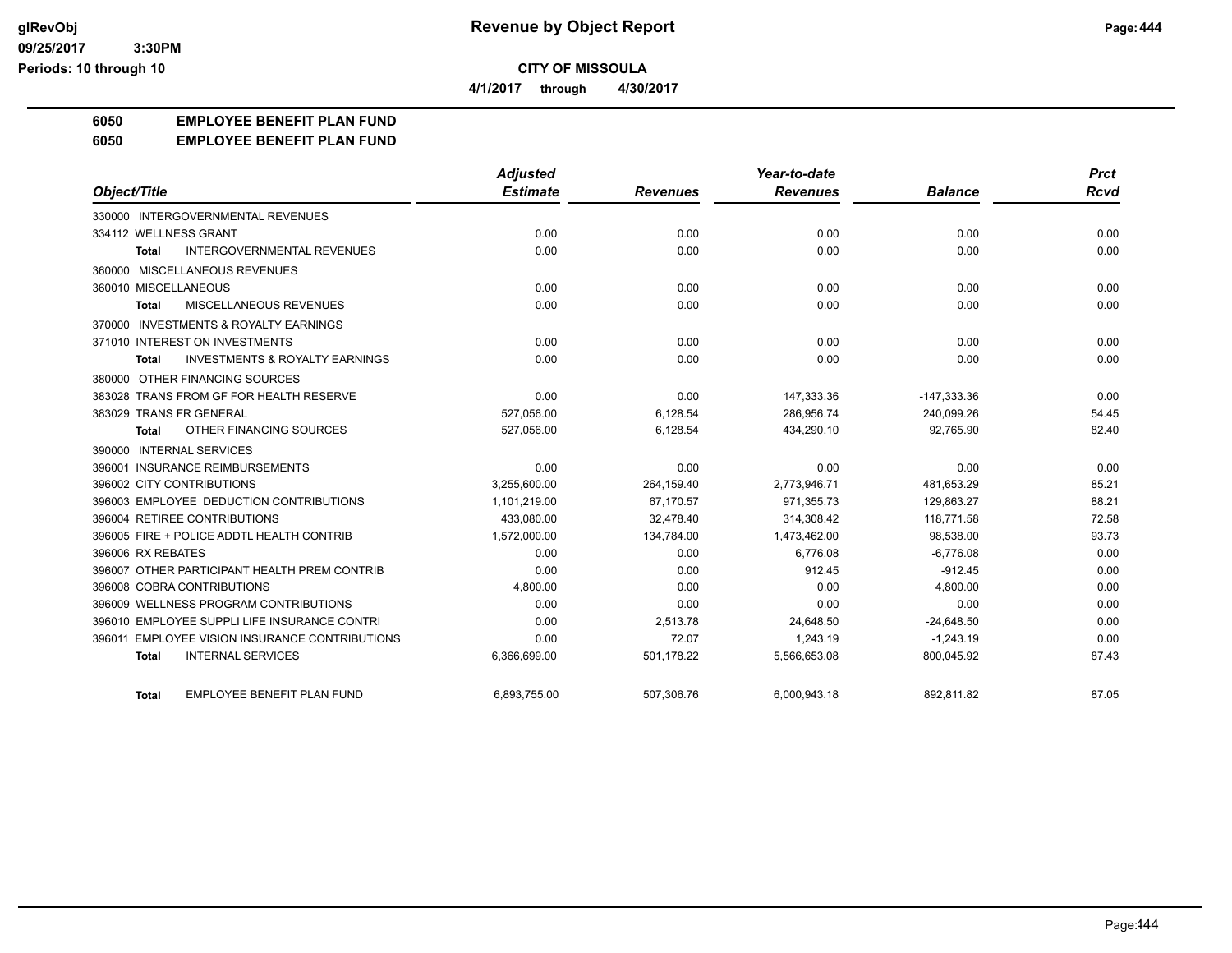**4/1/2017 through 4/30/2017**

#### **6050 EMPLOYEE BENEFIT PLAN FUND**

|                                                           | <b>Adjusted</b> |                 | Year-to-date    |                | <b>Prct</b> |
|-----------------------------------------------------------|-----------------|-----------------|-----------------|----------------|-------------|
| Object/Title                                              | <b>Estimate</b> | <b>Revenues</b> | <b>Revenues</b> | <b>Balance</b> | Rcvd        |
| 330000 INTERGOVERNMENTAL REVENUES                         |                 |                 |                 |                |             |
| 334112 WELLNESS GRANT                                     | 0.00            | 0.00            | 0.00            | 0.00           | 0.00        |
| <b>INTERGOVERNMENTAL REVENUES</b><br>Total                | 0.00            | 0.00            | 0.00            | 0.00           | 0.00        |
| 360000 MISCELLANEOUS REVENUES                             |                 |                 |                 |                |             |
| 360010 MISCELLANEOUS                                      | 0.00            | 0.00            | 0.00            | 0.00           | 0.00        |
| <b>MISCELLANEOUS REVENUES</b><br><b>Total</b>             | 0.00            | 0.00            | 0.00            | 0.00           | 0.00        |
| 370000 INVESTMENTS & ROYALTY EARNINGS                     |                 |                 |                 |                |             |
| 371010 INTEREST ON INVESTMENTS                            | 0.00            | 0.00            | 0.00            | 0.00           | 0.00        |
| <b>INVESTMENTS &amp; ROYALTY EARNINGS</b><br><b>Total</b> | 0.00            | 0.00            | 0.00            | 0.00           | 0.00        |
| 380000 OTHER FINANCING SOURCES                            |                 |                 |                 |                |             |
| 383028 TRANS FROM GF FOR HEALTH RESERVE                   | 0.00            | 0.00            | 147,333.36      | $-147,333.36$  | 0.00        |
| 383029 TRANS FR GENERAL                                   | 527.056.00      | 6,128.54        | 286,956.74      | 240,099.26     | 54.45       |
| OTHER FINANCING SOURCES<br>Total                          | 527,056.00      | 6,128.54        | 434,290.10      | 92,765.90      | 82.40       |
| 390000 INTERNAL SERVICES                                  |                 |                 |                 |                |             |
| 396001 INSURANCE REIMBURSEMENTS                           | 0.00            | 0.00            | 0.00            | 0.00           | 0.00        |
| 396002 CITY CONTRIBUTIONS                                 | 3,255,600.00    | 264,159.40      | 2,773,946.71    | 481,653.29     | 85.21       |
| 396003 EMPLOYEE DEDUCTION CONTRIBUTIONS                   | 1,101,219.00    | 67,170.57       | 971,355.73      | 129,863.27     | 88.21       |
| 396004 RETIREE CONTRIBUTIONS                              | 433,080.00      | 32,478.40       | 314,308.42      | 118,771.58     | 72.58       |
| 396005 FIRE + POLICE ADDTL HEALTH CONTRIB                 | 1,572,000.00    | 134,784.00      | 1,473,462.00    | 98,538.00      | 93.73       |
| 396006 RX REBATES                                         | 0.00            | 0.00            | 6,776.08        | $-6,776.08$    | 0.00        |
| 396007 OTHER PARTICIPANT HEALTH PREM CONTRIB              | 0.00            | 0.00            | 912.45          | $-912.45$      | 0.00        |
| 396008 COBRA CONTRIBUTIONS                                | 4,800.00        | 0.00            | 0.00            | 4.800.00       | 0.00        |
| 396009 WELLNESS PROGRAM CONTRIBUTIONS                     | 0.00            | 0.00            | 0.00            | 0.00           | 0.00        |
| 396010 EMPLOYEE SUPPLI LIFE INSURANCE CONTRI              | 0.00            | 2,513.78        | 24,648.50       | $-24,648.50$   | 0.00        |
| 396011 EMPLOYEE VISION INSURANCE CONTRIBUTION             | 0.00            | 72.07           | 1,243.19        | $-1,243.19$    | 0.00        |
| <b>INTERNAL SERVICES</b><br><b>Total</b>                  | 6,366,699.00    | 501,178.22      | 5,566,653.08    | 800,045.92     | 87.43       |
| <b>EMPLOYEE BENEFIT PLAN FUND</b><br><b>Total</b>         | 6,893,755.00    | 507,306.76      | 6,000,943.18    | 892,811.82     | 87.05       |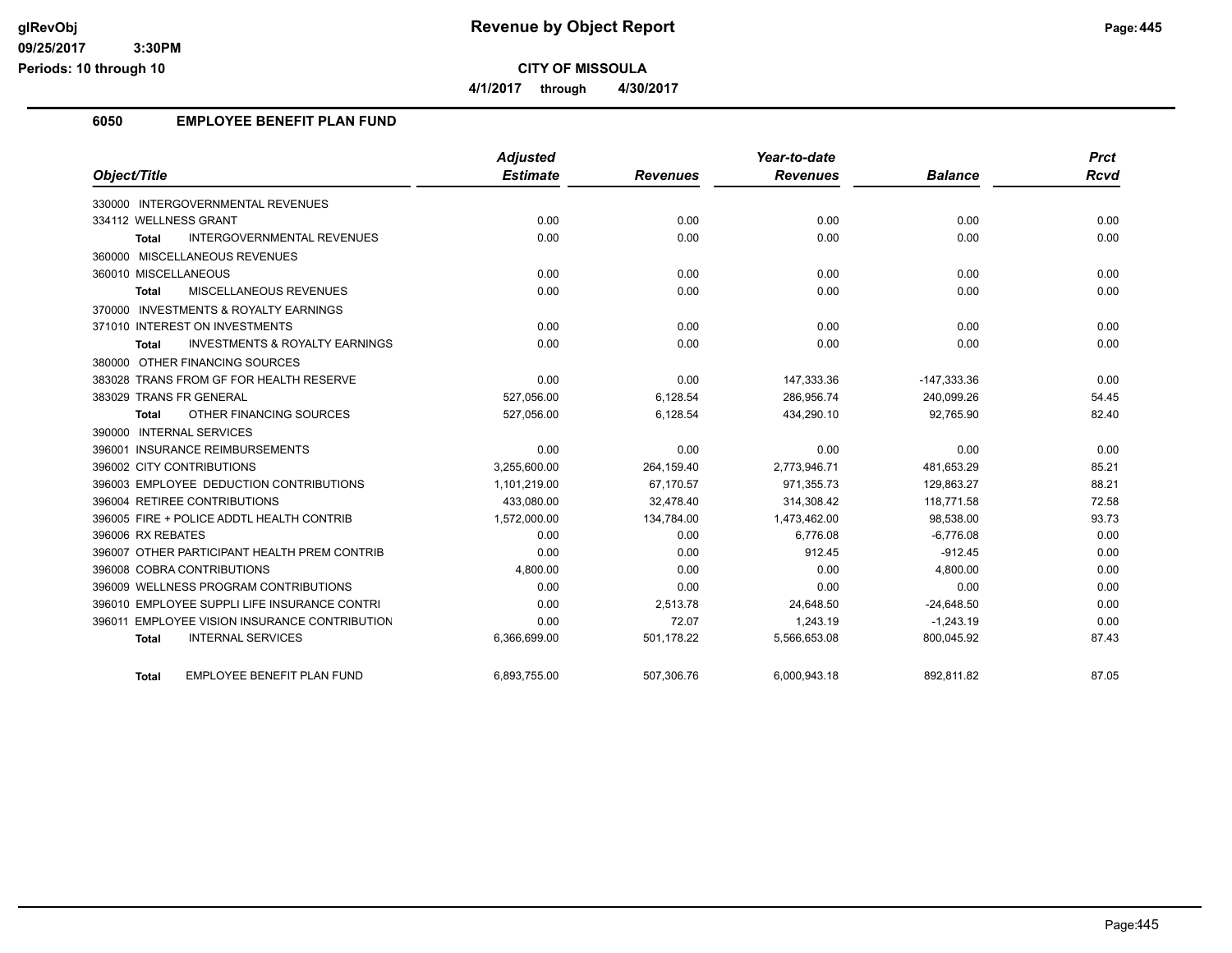**4/1/2017 through 4/30/2017**

**7370 PARKING COMMISSION FUND**

**7370 PARKING COMMISSION FUND**

|                                                    | <b>Adjusted</b> |                 | Year-to-date    |                | <b>Prct</b> |
|----------------------------------------------------|-----------------|-----------------|-----------------|----------------|-------------|
| Object/Title                                       | <b>Estimate</b> | <b>Revenues</b> | <b>Revenues</b> | <b>Balance</b> | Rcvd        |
| 330000 INTERGOVERNMENTAL REVENUES                  |                 |                 |                 |                |             |
| 336020 STATE PENSION CONTRIBUTION                  | 0.00            | 0.00            | 0.00            | 0.00           | 0.00        |
| 336023 STATE CONTRIB. - PERS                       | 0.00            | 34.81           | 286.73          | $-286.73$      | 0.00        |
| <b>INTERGOVERNMENTAL REVENUES</b><br><b>Total</b>  | 0.00            | 34.81           | 286.73          | $-286.73$      | 0.00        |
| 340000 CHARGES FOR SERVICES                        |                 |                 |                 |                |             |
| 343009 TOW CHARGES                                 | 0.00            | 0.00            | 0.00            | 0.00           | 0.00        |
| 343015 PARKING                                     | 1,672,690.00    | 0.00            | 0.00            | 1,672,690.00   | 0.00        |
| 343016 METER MONEY                                 | 0.00            | 86,149.62       | 836,201.47      | $-836,201.47$  | 0.00        |
| 343017 PARKING LEASE REVENUE                       | 0.00            | 46,668.71       | 684,731.71      | $-684,731.71$  | 0.00        |
| 343018 SALE OF MATERIALS                           | 0.00            | 7,902.50        | 90,638.59       | $-90,638.59$   | 0.00        |
| 343301 BOOT REMOVAL                                | 0.00            | 1,175.00        | 9,710.00        | $-9,710.00$    | 0.00        |
| <b>CHARGES FOR SERVICES</b><br><b>Total</b>        | 1,672,690.00    | 141,895.83      | 1,621,281.77    | 51,408.23      | 96.93       |
| 350000 FINES & FORFEITURES                         |                 |                 |                 |                |             |
| 352000 TICKETS                                     | 0.00            | 0.00            | 0.00            | 0.00           | 0.00        |
| 352001 PARKING TICKET REVENUE                      | 270,000.00      | 18,066.00       | 186,861.00      | 83,139.00      | 69.21       |
| 352002 PARKING FINES                               | 0.00            | 0.00            | 0.00            | 0.00           | 0.00        |
| <b>FINES &amp; FORFEITURES</b><br>Total            | 270,000.00      | 18,066.00       | 186,861.00      | 83,139.00      | 69.21       |
| 360000 MISCELLANEOUS REVENUES                      |                 |                 |                 |                |             |
| 360010 MISCELLANEOUS                               | 0.00            | 1,134.50        | 29,595.05       | $-29,595.05$   | 0.00        |
| 360018 MARKET ON FRONT UTILITY PAYMENTS            | 0.00            | 215.55          | 1,199.21        | $-1,199.21$    | 0.00        |
| 360019 GARBAGE-MARKET ON FRONT                     | 0.00            | 139.03          | 705.42          | $-705.42$      | 0.00        |
| 362002 BAD CHECK CHARGES                           | 0.00            | 0.00            | 112.50          | $-112.50$      | 0.00        |
| 362005 LEASE LATE PAYMENT PENALTY                  | 0.00            | 0.00            | 0.00            | 0.00           | 0.00        |
| 364040 INSURANCE AND DAMAGE RECOVERY               | 0.00            | 0.00            | 0.00            | 0.00           | 0.00        |
| MISCELLANEOUS REVENUES<br>Total                    | 0.00            | 1,489.08        | 31,612.18       | $-31,612.18$   | 0.00        |
| 370000 INVESTMENTS & ROYALTY EARNINGS              |                 |                 |                 |                |             |
| 371010 INTEREST ON INVESTMENTS                     | 0.00            | 0.00            | 0.00            | 0.00           | 0.00        |
| 371020 GAIN/LOSS IN MARKET VALUE OF INVESTMENTS    | 0.00            | 0.00            | 0.00            | 0.00           | 0.00        |
| <b>INVESTMENTS &amp; ROYALTY EARNINGS</b><br>Total | 0.00            | 0.00            | 0.00            | 0.00           | 0.00        |
| 380000 OTHER FINANCING SOURCES                     |                 |                 |                 |                |             |
| 381010 BOND PROCEEDS                               | 0.00            | 0.00            | 0.00            | 0.00           | 0.00        |
| 381090 PROCEEDS FROM CAPITAL LEASE                 | 0.00            | 0.00            | 0.00            | 0.00           | 0.00        |
| 382010 SALE OF FIXED ASSETS                        | 0.00            | 0.00            | 0.00            | 0.00           | 0.00        |
| 383013 TRANS FR SID DEBT SERVICE                   | 0.00            | 0.00            | 0.00            | 0.00           | 0.00        |
| 383400 CAPITAL CONTRIBUTION                        | 0.00            | 0.00            | 0.00            | 0.00           | 0.00        |
| OTHER FINANCING SOURCES<br><b>Total</b>            | 0.00            | 0.00            | 0.00            | 0.00           | 0.00        |
| PARKING COMMISSION FUND<br><b>Total</b>            | 1,942,690.00    | 161.485.72      | 1,840,041.68    | 102.648.32     | 94.72       |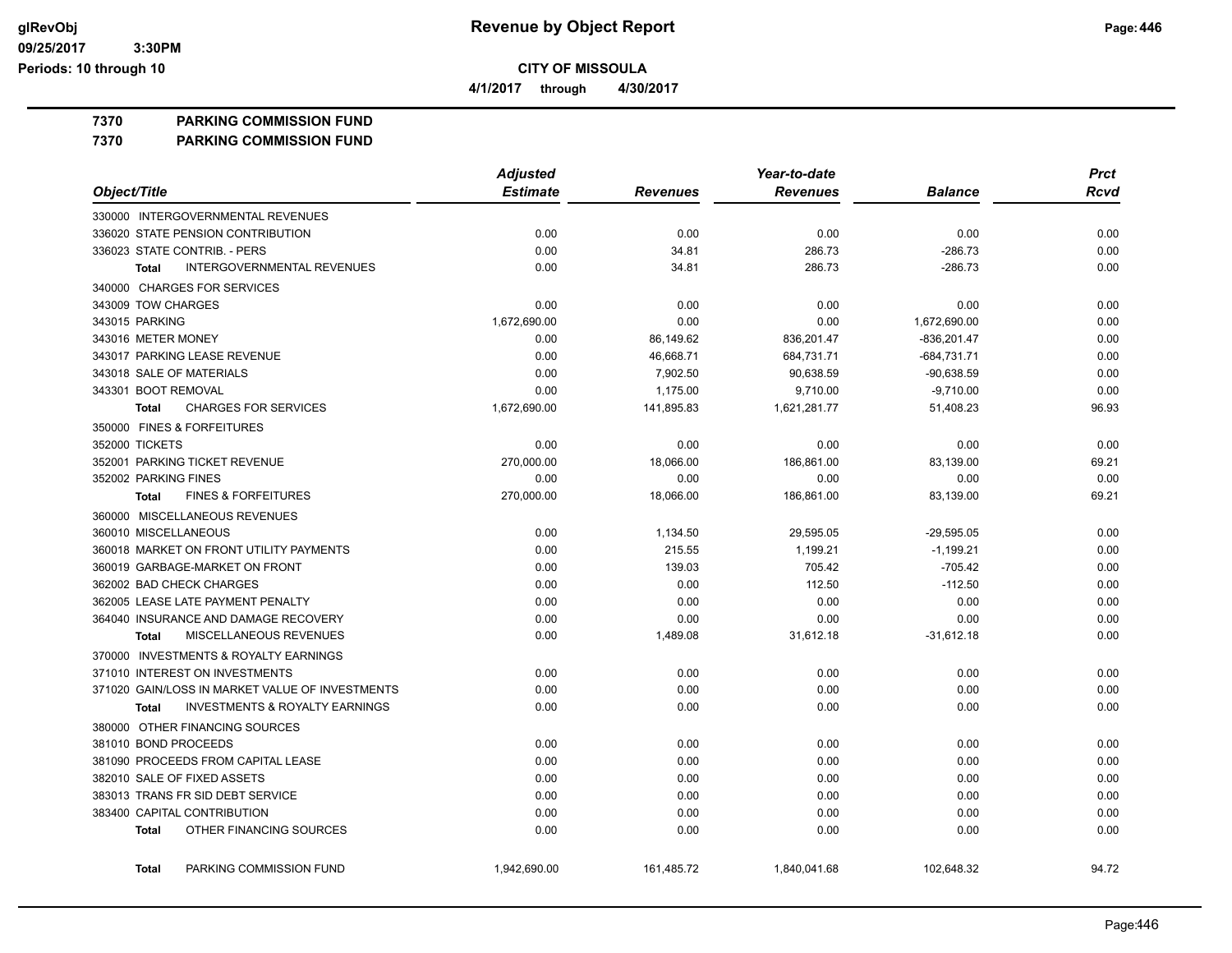**CITY OF MISSOULA 4/1/2017 through 4/30/2017**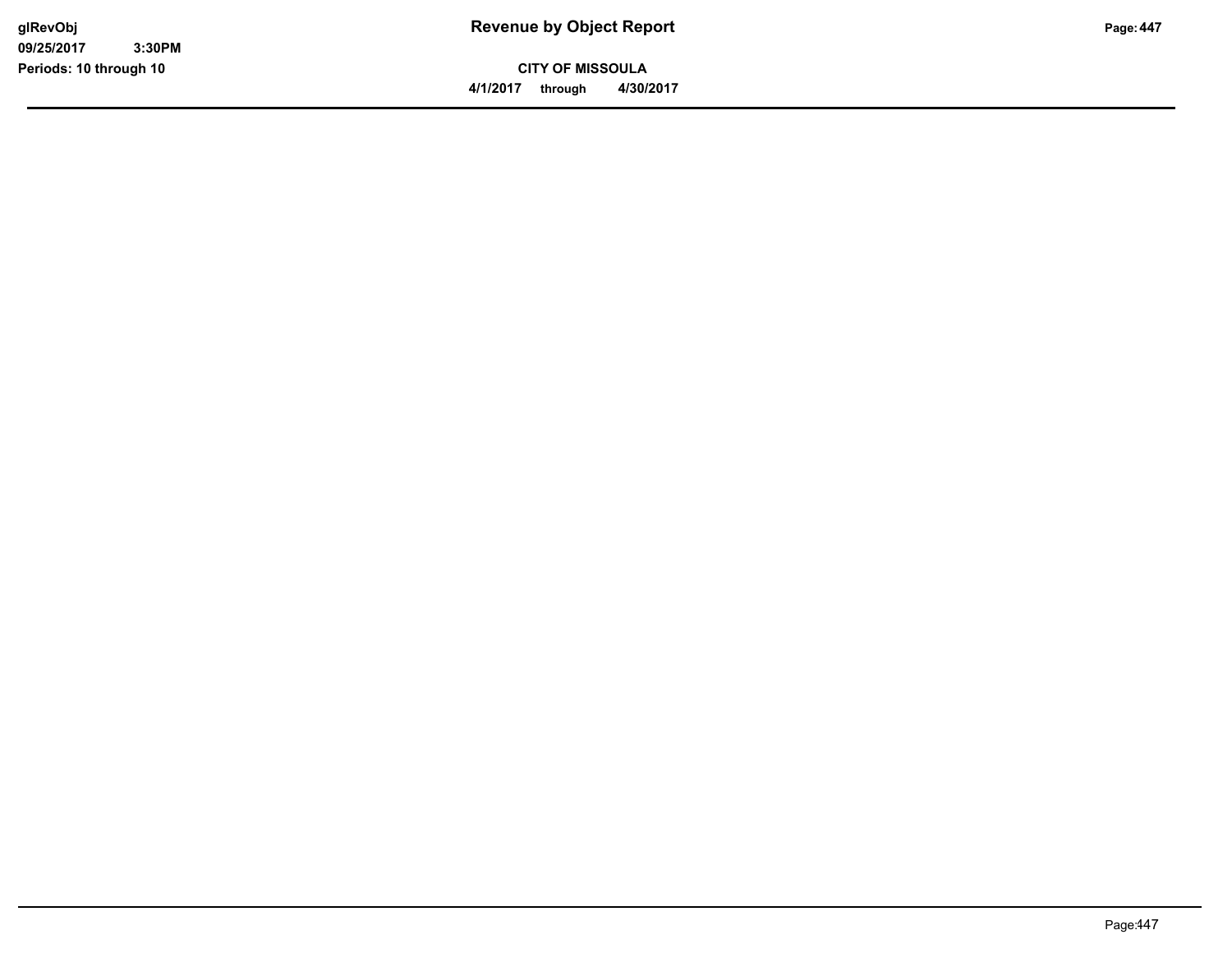**4/1/2017 through 4/30/2017**

#### **7370 PARKING COMMISSION FUND**

|                                                           | <b>Adjusted</b> |                 | Year-to-date    |                | <b>Prct</b> |
|-----------------------------------------------------------|-----------------|-----------------|-----------------|----------------|-------------|
| Object/Title                                              | <b>Estimate</b> | <b>Revenues</b> | <b>Revenues</b> | <b>Balance</b> | Rcvd        |
| 330000 INTERGOVERNMENTAL REVENUES                         |                 |                 |                 |                |             |
| 336020 STATE PENSION CONTRIBUTION                         | 0.00            | 0.00            | 0.00            | 0.00           | 0.00        |
| 336023 STATE CONTRIB. - PERS                              | 0.00            | 34.81           | 286.73          | $-286.73$      | 0.00        |
| <b>INTERGOVERNMENTAL REVENUES</b><br><b>Total</b>         | 0.00            | 34.81           | 286.73          | $-286.73$      | 0.00        |
| 340000 CHARGES FOR SERVICES                               |                 |                 |                 |                |             |
| 343009 TOW CHARGES                                        | 0.00            | 0.00            | 0.00            | 0.00           | 0.00        |
| 343015 PARKING                                            | 1,672,690.00    | 0.00            | 0.00            | 1,672,690.00   | 0.00        |
| 343016 METER MONEY                                        | 0.00            | 86,149.62       | 836,201.47      | $-836, 201.47$ | 0.00        |
| 343017 PARKING LEASE REVENUE                              | 0.00            | 46,668.71       | 684,731.71      | $-684,731.71$  | 0.00        |
| 343018 SALE OF MATERIALS                                  | 0.00            | 7,902.50        | 90,638.59       | $-90,638.59$   | 0.00        |
| 343301 BOOT REMOVAL                                       | 0.00            | 1,175.00        | 9,710.00        | $-9,710.00$    | 0.00        |
| <b>CHARGES FOR SERVICES</b><br><b>Total</b>               | 1,672,690.00    | 141,895.83      | 1,621,281.77    | 51,408.23      | 96.93       |
| 350000 FINES & FORFEITURES                                |                 |                 |                 |                |             |
| 352000 TICKETS                                            | 0.00            | 0.00            | 0.00            | 0.00           | 0.00        |
| 352001 PARKING TICKET REVENUE                             | 270,000.00      | 18,066.00       | 186,861.00      | 83,139.00      | 69.21       |
| 352002 PARKING FINES                                      | 0.00            | 0.00            | 0.00            | 0.00           | 0.00        |
| <b>FINES &amp; FORFEITURES</b><br><b>Total</b>            | 270,000.00      | 18,066.00       | 186,861.00      | 83,139.00      | 69.21       |
| 360000 MISCELLANEOUS REVENUES                             |                 |                 |                 |                |             |
| 360010 MISCELLANEOUS                                      | 0.00            | 1,134.50        | 29,595.05       | $-29,595.05$   | 0.00        |
| 360018 MARKET ON FRONT UTILITY PAYMENTS                   | 0.00            | 215.55          | 1,199.21        | $-1,199.21$    | 0.00        |
| 360019 GARBAGE-MARKET ON FRONT                            | 0.00            | 139.03          | 705.42          | $-705.42$      | 0.00        |
| 362002 BAD CHECK CHARGES                                  | 0.00            | 0.00            | 112.50          | $-112.50$      | 0.00        |
| 362005 LEASE LATE PAYMENT PENALTY                         | 0.00            | 0.00            | 0.00            | 0.00           | 0.00        |
| 364040 INSURANCE AND DAMAGE RECOVERY                      | 0.00            | 0.00            | 0.00            | 0.00           | 0.00        |
| MISCELLANEOUS REVENUES<br><b>Total</b>                    | 0.00            | 1,489.08        | 31,612.18       | $-31,612.18$   | 0.00        |
| 370000 INVESTMENTS & ROYALTY EARNINGS                     |                 |                 |                 |                |             |
| 371010 INTEREST ON INVESTMENTS                            | 0.00            | 0.00            | 0.00            | 0.00           | 0.00        |
| 371020 GAIN/LOSS IN MARKET VALUE OF INVESTMENT            | 0.00            | 0.00            | 0.00            | 0.00           | 0.00        |
| <b>INVESTMENTS &amp; ROYALTY EARNINGS</b><br><b>Total</b> | 0.00            | 0.00            | 0.00            | 0.00           | 0.00        |
| 380000 OTHER FINANCING SOURCES                            |                 |                 |                 |                |             |
| 381010 BOND PROCEEDS                                      | 0.00            | 0.00            | 0.00            | 0.00           | 0.00        |
| 381090 PROCEEDS FROM CAPITAL LEASE                        | 0.00            | 0.00            | 0.00            | 0.00           | 0.00        |
| 382010 SALE OF FIXED ASSETS                               | 0.00            | 0.00            | 0.00            | 0.00           | 0.00        |
| 383013 TRANS FR SID DEBT SERVICE                          | 0.00            | 0.00            | 0.00            | 0.00           | 0.00        |
| 383400 CAPITAL CONTRIBUTION                               | 0.00            | 0.00            | 0.00            | 0.00           | 0.00        |
| OTHER FINANCING SOURCES<br><b>Total</b>                   | 0.00            | 0.00            | 0.00            | 0.00           | 0.00        |
| PARKING COMMISSION FUND<br><b>Total</b>                   | 1,942,690.00    | 161,485.72      | 1,840,041.68    | 102.648.32     | 94.72       |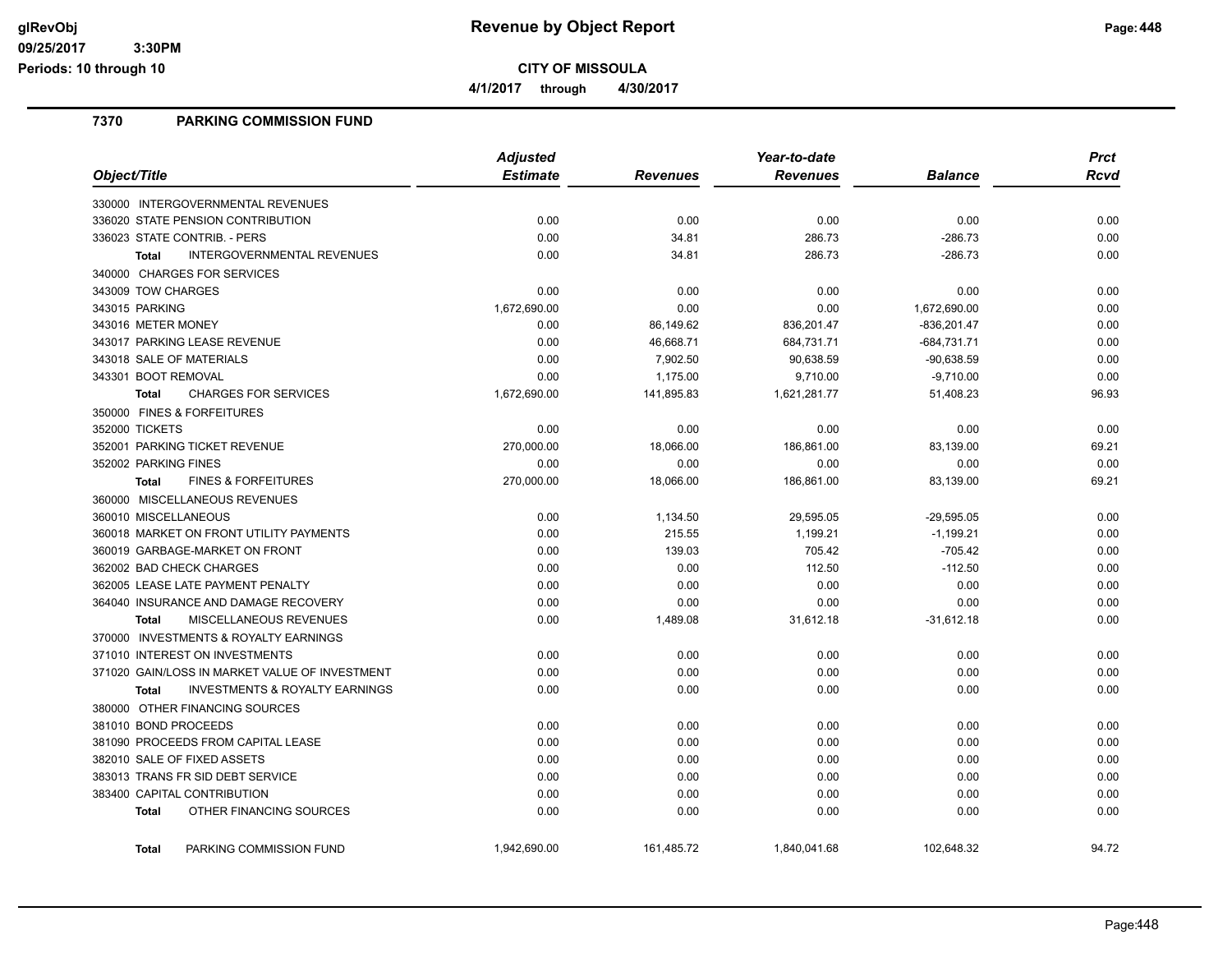**CITY OF MISSOULA 4/1/2017 through 4/30/2017**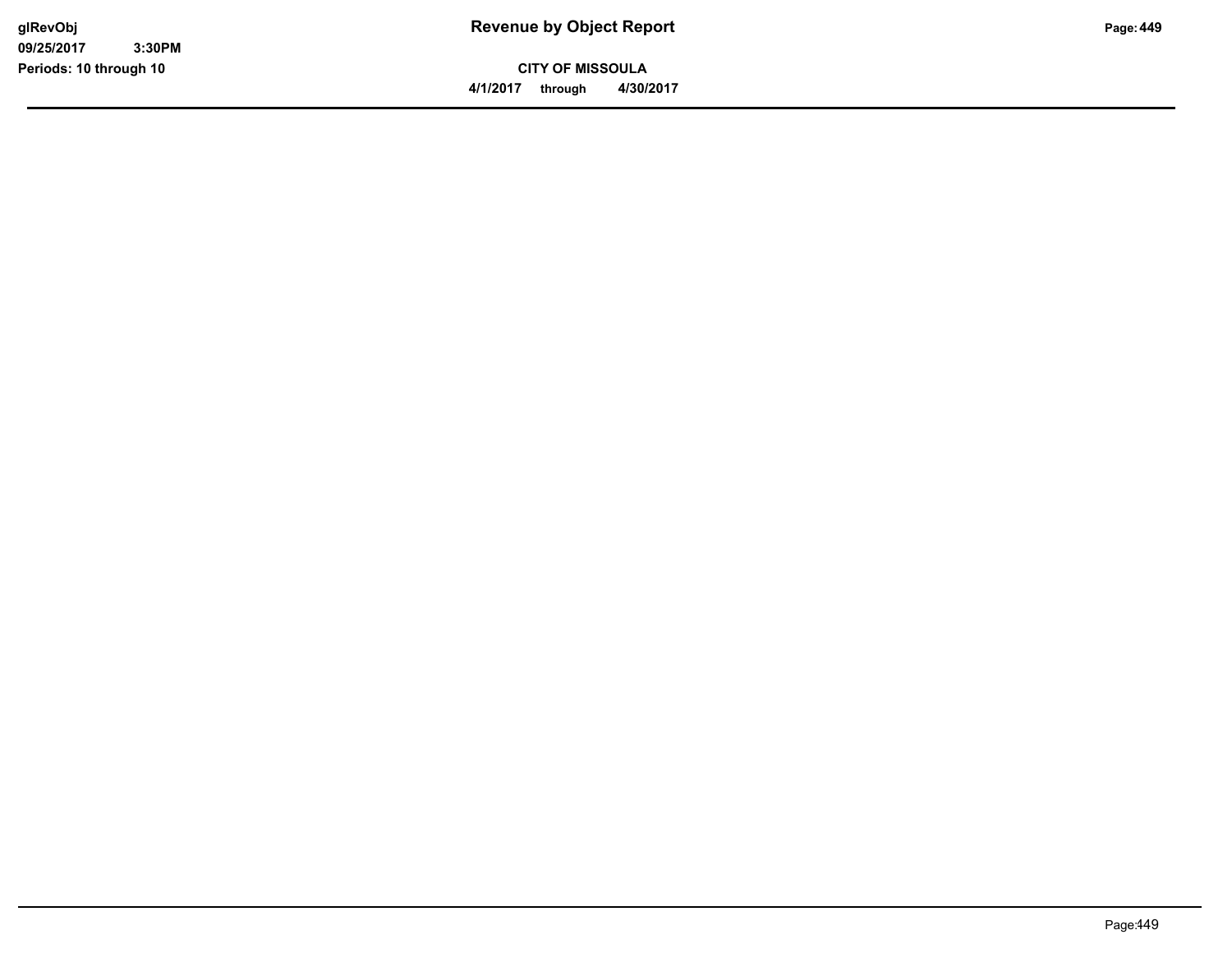**4/1/2017 through 4/30/2017**

**7371 FRONT STREET PARKING BONDS**

**7371 FRONT STREET PARKING BONDS**

|                                                     | <b>Adjusted</b> |                 | Year-to-date    |                | <b>Prct</b> |
|-----------------------------------------------------|-----------------|-----------------|-----------------|----------------|-------------|
| Object/Title                                        | <b>Estimate</b> | <b>Revenues</b> | <b>Revenues</b> | <b>Balance</b> | <b>Rcvd</b> |
| 330000 INTERGOVERNMENTAL REVENUES                   |                 |                 |                 |                |             |
| 331990 IRS REIMB/DEBT SVS INTEREST                  | 0.00            | 0.00            | 0.00            | 0.00           | 0.00        |
| 338000 LOCAL SHARING OF TAX INCREMENT               | 0.00            | 0.00            | 0.00            | 0.00           | 0.00        |
| <b>INTERGOVERNMENTAL REVENUES</b><br>Total          | 0.00            | 0.00            | 0.00            | 0.00           | 0.00        |
| 360000 MISCELLANEOUS REVENUES                       |                 |                 |                 |                |             |
| 360010 MISCELLANEOUS                                | 0.00            | 0.00            | 0.00            | 0.00           | 0.00        |
| MISCELLANEOUS REVENUES<br>Total                     | 0.00            | 0.00            | 0.00            | 0.00           | 0.00        |
| <b>INVESTMENTS &amp; ROYALTY EARNINGS</b><br>370000 |                 |                 |                 |                |             |
| 371010 INTEREST ON INVESTMENTS                      | 0.00            | 0.00            | 0.00            | 0.00           | 0.00        |
| <b>INVESTMENTS &amp; ROYALTY EARNINGS</b><br>Total  | 0.00            | 0.00            | 0.00            | 0.00           | 0.00        |
| 380000 OTHER FINANCING SOURCES                      |                 |                 |                 |                |             |
| 381009 TRANSFERS IN                                 | 266,220.00      | 0.00            | 0.00            | 266,220.00     | 0.00        |
| 381010 BOND PROCEEDS                                | 0.00            | 0.00            | 0.00            | 0.00           | 0.00        |
| 383000 OPERATING TRANSFERS                          | 0.00            | 13,048.75       | 131,567.50      | $-131,567.50$  | 0.00        |
| OTHER FINANCING SOURCES<br>Total                    | 266,220.00      | 13,048.75       | 131,567.50      | 134,652.50     | 49.42       |
| FRONT STREET PARKING BONDS<br>Total                 | 266,220.00      | 13,048.75       | 131,567.50      | 134,652.50     | 49.42       |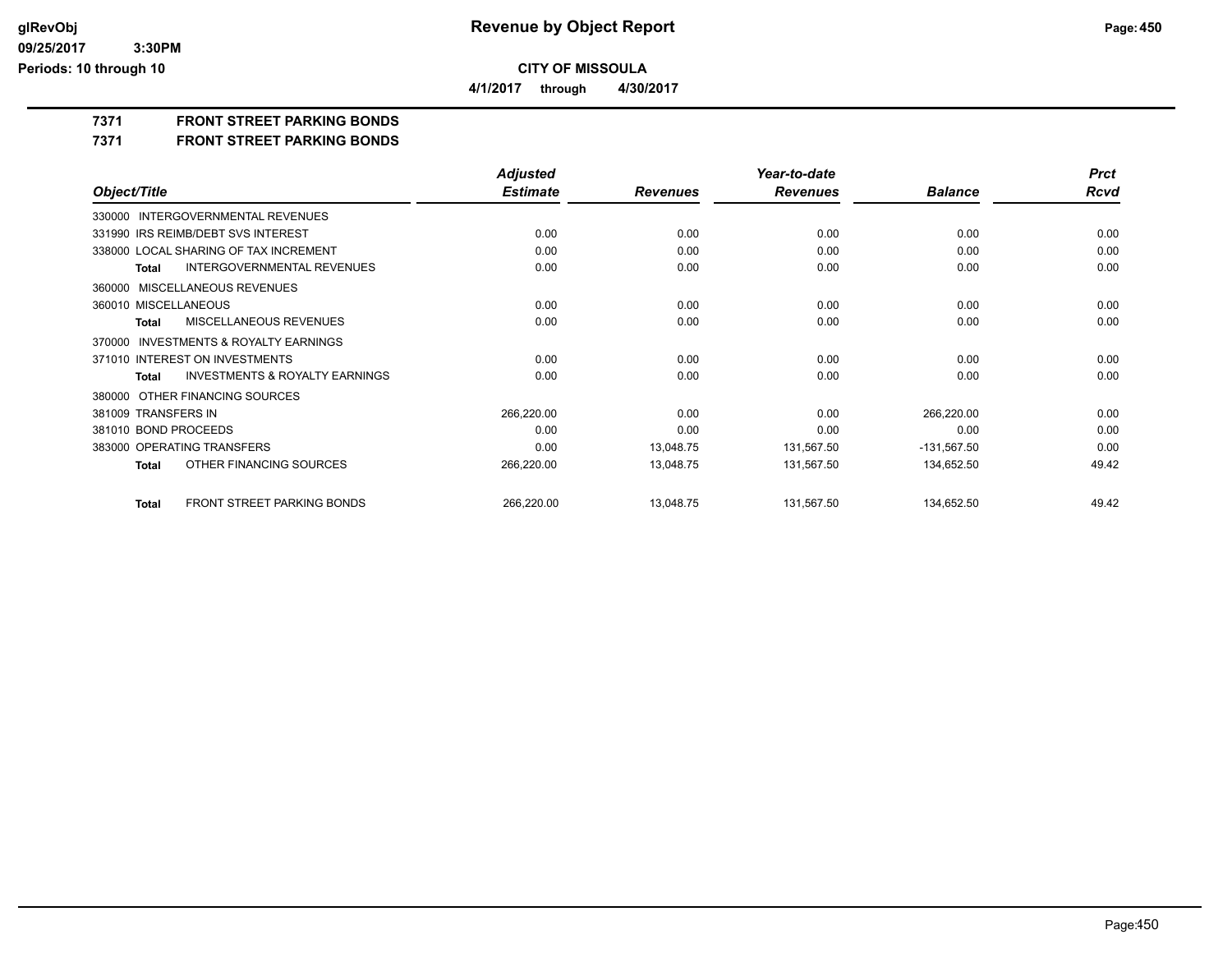**4/1/2017 through 4/30/2017**

#### **7371 FRONT STREET PARKING BONDS**

|                                                           | <b>Adjusted</b> |                 | Year-to-date    |                | <b>Prct</b> |
|-----------------------------------------------------------|-----------------|-----------------|-----------------|----------------|-------------|
| Object/Title                                              | <b>Estimate</b> | <b>Revenues</b> | <b>Revenues</b> | <b>Balance</b> | <b>Rcvd</b> |
| 330000 INTERGOVERNMENTAL REVENUES                         |                 |                 |                 |                |             |
| 331990 IRS REIMB/DEBT SVS INTEREST                        | 0.00            | 0.00            | 0.00            | 0.00           | 0.00        |
| 338000 LOCAL SHARING OF TAX INCREMENT                     | 0.00            | 0.00            | 0.00            | 0.00           | 0.00        |
| INTERGOVERNMENTAL REVENUES<br><b>Total</b>                | 0.00            | 0.00            | 0.00            | 0.00           | 0.00        |
| 360000 MISCELLANEOUS REVENUES                             |                 |                 |                 |                |             |
| 360010 MISCELLANEOUS                                      | 0.00            | 0.00            | 0.00            | 0.00           | 0.00        |
| <b>MISCELLANEOUS REVENUES</b><br><b>Total</b>             | 0.00            | 0.00            | 0.00            | 0.00           | 0.00        |
| <b>INVESTMENTS &amp; ROYALTY EARNINGS</b><br>370000       |                 |                 |                 |                |             |
| 371010 INTEREST ON INVESTMENTS                            | 0.00            | 0.00            | 0.00            | 0.00           | 0.00        |
| <b>INVESTMENTS &amp; ROYALTY EARNINGS</b><br><b>Total</b> | 0.00            | 0.00            | 0.00            | 0.00           | 0.00        |
| 380000 OTHER FINANCING SOURCES                            |                 |                 |                 |                |             |
| 381009 TRANSFERS IN                                       | 266,220.00      | 0.00            | 0.00            | 266,220.00     | 0.00        |
| 381010 BOND PROCEEDS                                      | 0.00            | 0.00            | 0.00            | 0.00           | 0.00        |
| 383000 OPERATING TRANSFERS                                | 0.00            | 13,048.75       | 131,567.50      | $-131,567.50$  | 0.00        |
| OTHER FINANCING SOURCES<br><b>Total</b>                   | 266,220.00      | 13,048.75       | 131,567.50      | 134,652.50     | 49.42       |
| FRONT STREET PARKING BONDS<br><b>Total</b>                | 266,220.00      | 13,048.75       | 131,567.50      | 134,652.50     | 49.42       |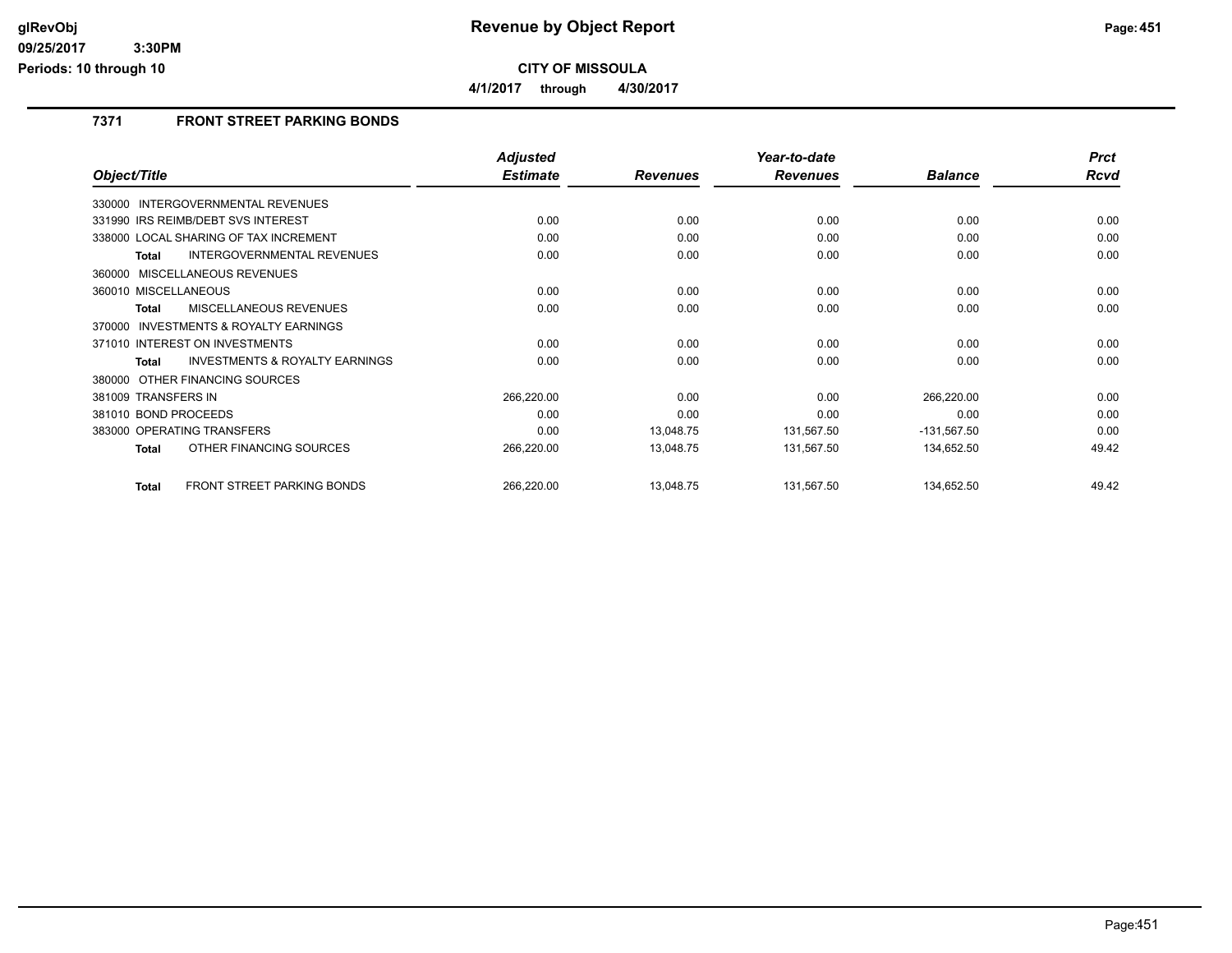**4/1/2017 through 4/30/2017**

# **7372 SINKING FUND/FRONT ST PARKING BONDS**

**7372 SINKING FUND/FRONT ST PARKING BONDS**

|                                                    | <b>Adjusted</b> |                 | Year-to-date    |                | <b>Prct</b> |
|----------------------------------------------------|-----------------|-----------------|-----------------|----------------|-------------|
| Object/Title                                       | <b>Estimate</b> | <b>Revenues</b> | <b>Revenues</b> | <b>Balance</b> | <b>Rcvd</b> |
| 330000 INTERGOVERNMENTAL REVENUES                  |                 |                 |                 |                |             |
| 338000 LOCAL SHARING OF TAX INCREMENT              | 0.00            | 0.00            | 0.00            | 0.00           | 0.00        |
| <b>INTERGOVERNMENTAL REVENUES</b><br>Total         | 0.00            | 0.00            | 0.00            | 0.00           | 0.00        |
| 370000 INVESTMENTS & ROYALTY EARNINGS              |                 |                 |                 |                |             |
| 371010 INTEREST ON INVESTMENTS                     | 0.00            | 0.00            | 0.00            | 0.00           | 0.00        |
| <b>INVESTMENTS &amp; ROYALTY EARNINGS</b><br>Total | 0.00            | 0.00            | 0.00            | 0.00           | 0.00        |
| 380000 OTHER FINANCING SOURCES                     |                 |                 |                 |                |             |
| 381009 TRANSFERS IN                                | 250,000.00      | 0.00            | 0.00            | 250,000.00     | 0.00        |
| 381010 BOND PROCEEDS                               | 0.00            | 0.00            | 0.00            | 0.00           | 0.00        |
| 383000 OPERATING TRANSFERS                         | 0.00            | 12.750.00       | 127.750.00      | $-127,750.00$  | 0.00        |
| OTHER FINANCING SOURCES<br>Total                   | 250,000.00      | 12,750.00       | 127,750.00      | 122,250.00     | 51.10       |
| SINKING FUND/FRONT ST PARKING BONDS<br>Total       | 250.000.00      | 12.750.00       | 127.750.00      | 122.250.00     | 51.10       |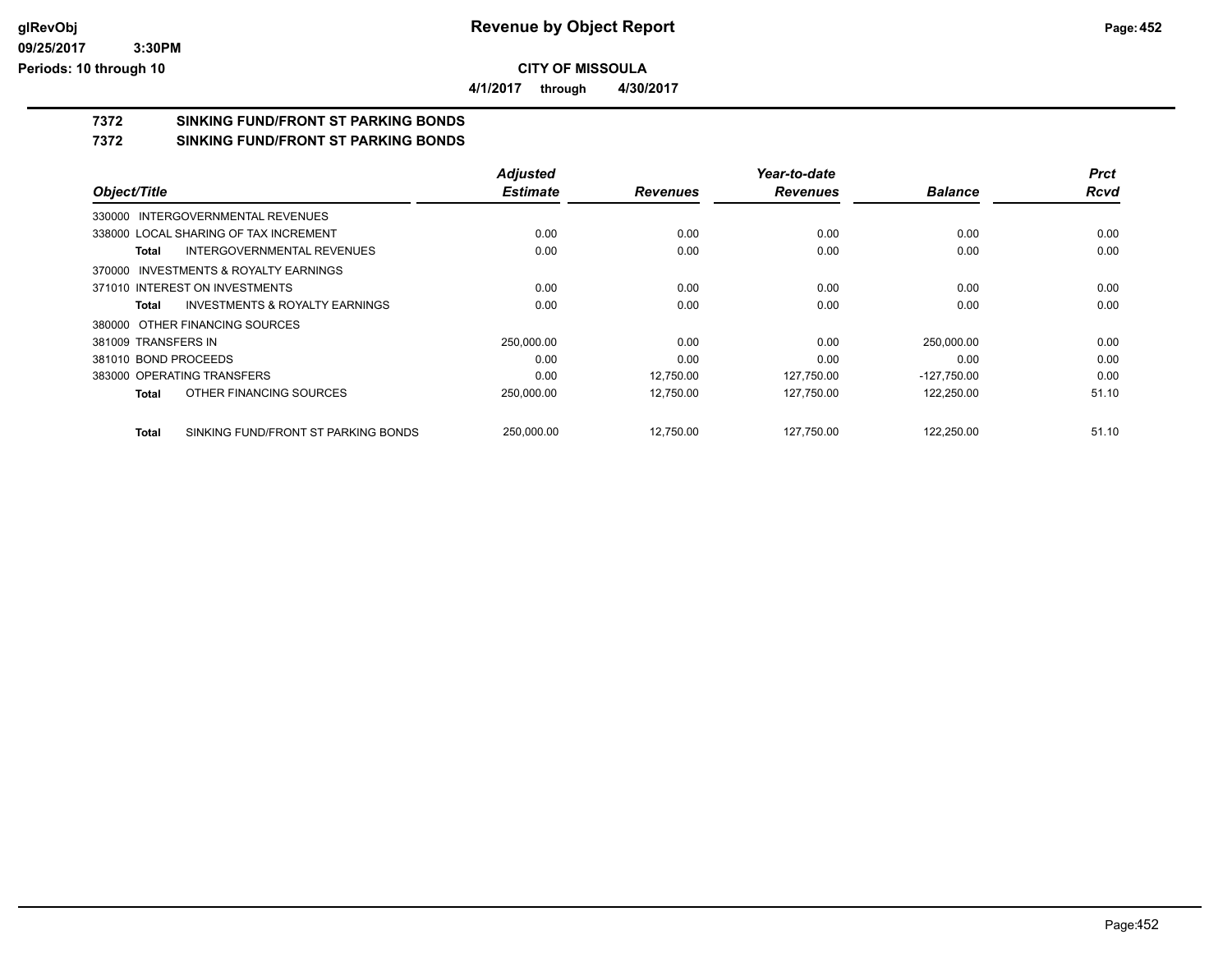**4/1/2017 through 4/30/2017**

#### **7372 SINKING FUND/FRONT ST PARKING BONDS**

| Object/Title                                        | <b>Adjusted</b><br><b>Estimate</b> | <b>Revenues</b> | Year-to-date<br><b>Revenues</b> | <b>Balance</b> | <b>Prct</b><br>Rcvd |
|-----------------------------------------------------|------------------------------------|-----------------|---------------------------------|----------------|---------------------|
|                                                     |                                    |                 |                                 |                |                     |
| 330000 INTERGOVERNMENTAL REVENUES                   |                                    |                 |                                 |                |                     |
| 338000 LOCAL SHARING OF TAX INCREMENT               | 0.00                               | 0.00            | 0.00                            | 0.00           | 0.00                |
| <b>INTERGOVERNMENTAL REVENUES</b><br><b>Total</b>   | 0.00                               | 0.00            | 0.00                            | 0.00           | 0.00                |
| <b>INVESTMENTS &amp; ROYALTY EARNINGS</b><br>370000 |                                    |                 |                                 |                |                     |
| 371010 INTEREST ON INVESTMENTS                      | 0.00                               | 0.00            | 0.00                            | 0.00           | 0.00                |
| <b>INVESTMENTS &amp; ROYALTY EARNINGS</b><br>Total  | 0.00                               | 0.00            | 0.00                            | 0.00           | 0.00                |
| 380000 OTHER FINANCING SOURCES                      |                                    |                 |                                 |                |                     |
| 381009 TRANSFERS IN                                 | 250,000.00                         | 0.00            | 0.00                            | 250,000.00     | 0.00                |
| 381010 BOND PROCEEDS                                | 0.00                               | 0.00            | 0.00                            | 0.00           | 0.00                |
| 383000 OPERATING TRANSFERS                          | 0.00                               | 12,750.00       | 127,750.00                      | $-127,750.00$  | 0.00                |
| OTHER FINANCING SOURCES<br><b>Total</b>             | 250,000.00                         | 12,750.00       | 127,750.00                      | 122,250.00     | 51.10               |
| SINKING FUND/FRONT ST PARKING BONDS<br><b>Total</b> | 250.000.00                         | 12.750.00       | 127.750.00                      | 122.250.00     | 51.10               |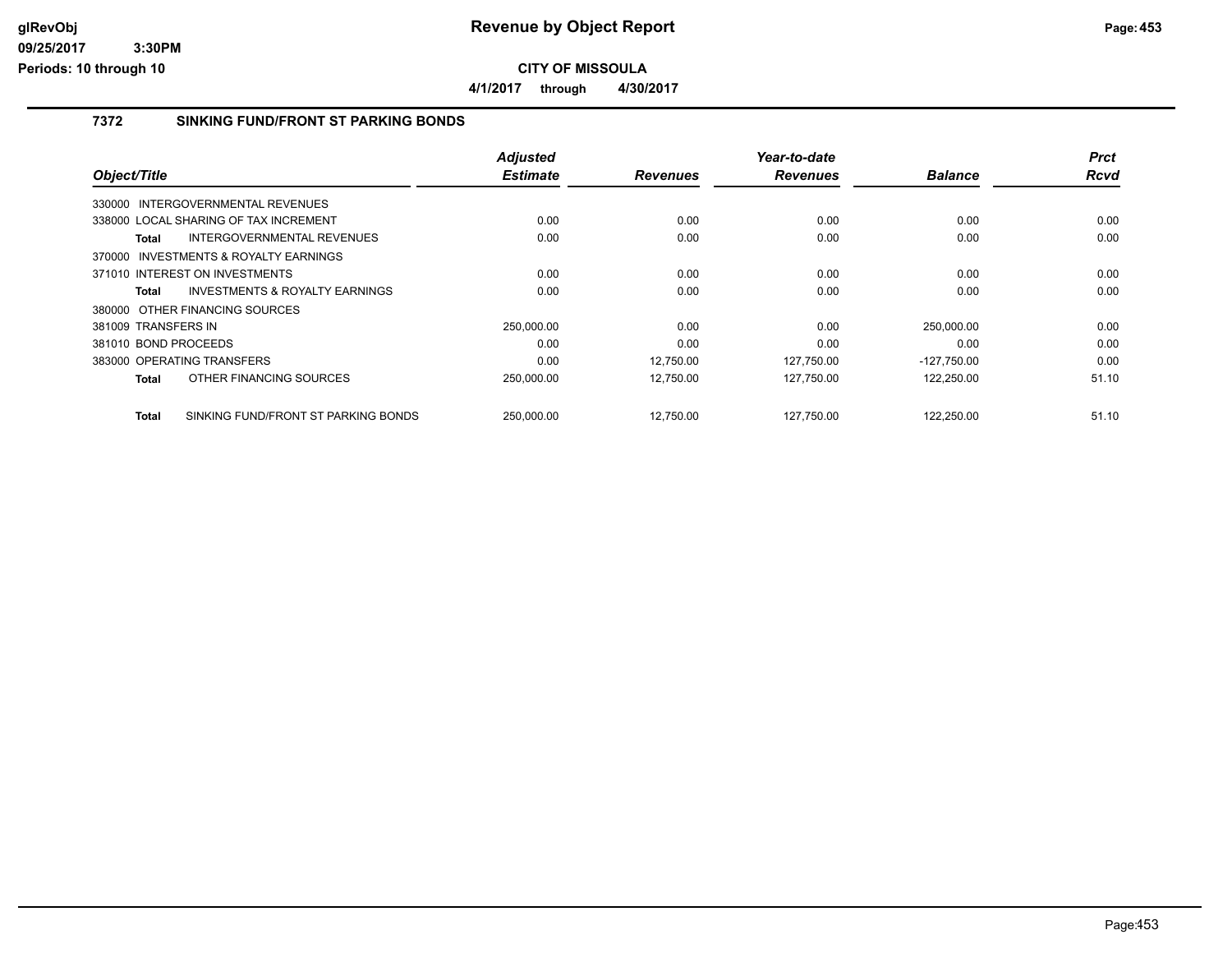**4/1/2017 through 4/30/2017**

#### **7373 MPC SERIES 2010B CONSTRUCTION**

#### **7373 MPC SERIES 2010B CONSTRUCTION**

|                                                           | <b>Adjusted</b> |                 | Year-to-date    |                | <b>Prct</b> |
|-----------------------------------------------------------|-----------------|-----------------|-----------------|----------------|-------------|
| Object/Title                                              | <b>Estimate</b> | <b>Revenues</b> | <b>Revenues</b> | <b>Balance</b> | <b>Rcvd</b> |
| 310000 TAXES/ASSESSMENTS                                  |                 |                 |                 |                |             |
| PENALTIES & INTEREST<br>312001                            | 0.00            | 0.00            | 0.00            | 0.00           | 0.00        |
| TAXES/ASSESSMENTS<br><b>Total</b>                         | 0.00            | 0.00            | 0.00            | 0.00           | 0.00        |
| 360000 MISCELLANEOUS REVENUES                             |                 |                 |                 |                |             |
| 360010 MISCELLANEOUS                                      | 0.00            | 0.00            | 0.00            | 0.00           | 0.00        |
| <b>MISCELLANEOUS REVENUES</b><br><b>Total</b>             | 0.00            | 0.00            | 0.00            | 0.00           | 0.00        |
| <b>INVESTMENTS &amp; ROYALTY EARNINGS</b><br>370000       |                 |                 |                 |                |             |
| 371010 INTEREST ON INVESTMENTS                            | 0.00            | 0.00            | 0.00            | 0.00           | 0.00        |
| <b>INVESTMENTS &amp; ROYALTY EARNINGS</b><br><b>Total</b> | 0.00            | 0.00            | 0.00            | 0.00           | 0.00        |
| OTHER FINANCING SOURCES<br>380000                         |                 |                 |                 |                |             |
| 381010 BOND PROCEEDS                                      | 0.00            | 0.00            | 0.00            | 0.00           | 0.00        |
| 383000 OPERATING TRANSFERS                                | 0.00            | 0.00            | 0.00            | 0.00           | 0.00        |
| 383042 TRANSFERS FROM OTHER FUNDS                         | 0.00            | 0.00            | 0.00            | 0.00           | 0.00        |
| 383400 CAPITAL CONTRIBUTION                               | 0.00            | 0.00            | 0.00            | 0.00           | 0.00        |
| OTHER FINANCING SOURCES<br><b>Total</b>                   | 0.00            | 0.00            | 0.00            | 0.00           | 0.00        |
| MPC SERIES 2010B CONSTRUCTION<br><b>Total</b>             | 0.00            | 0.00            | 0.00            | 0.00           | 0.00        |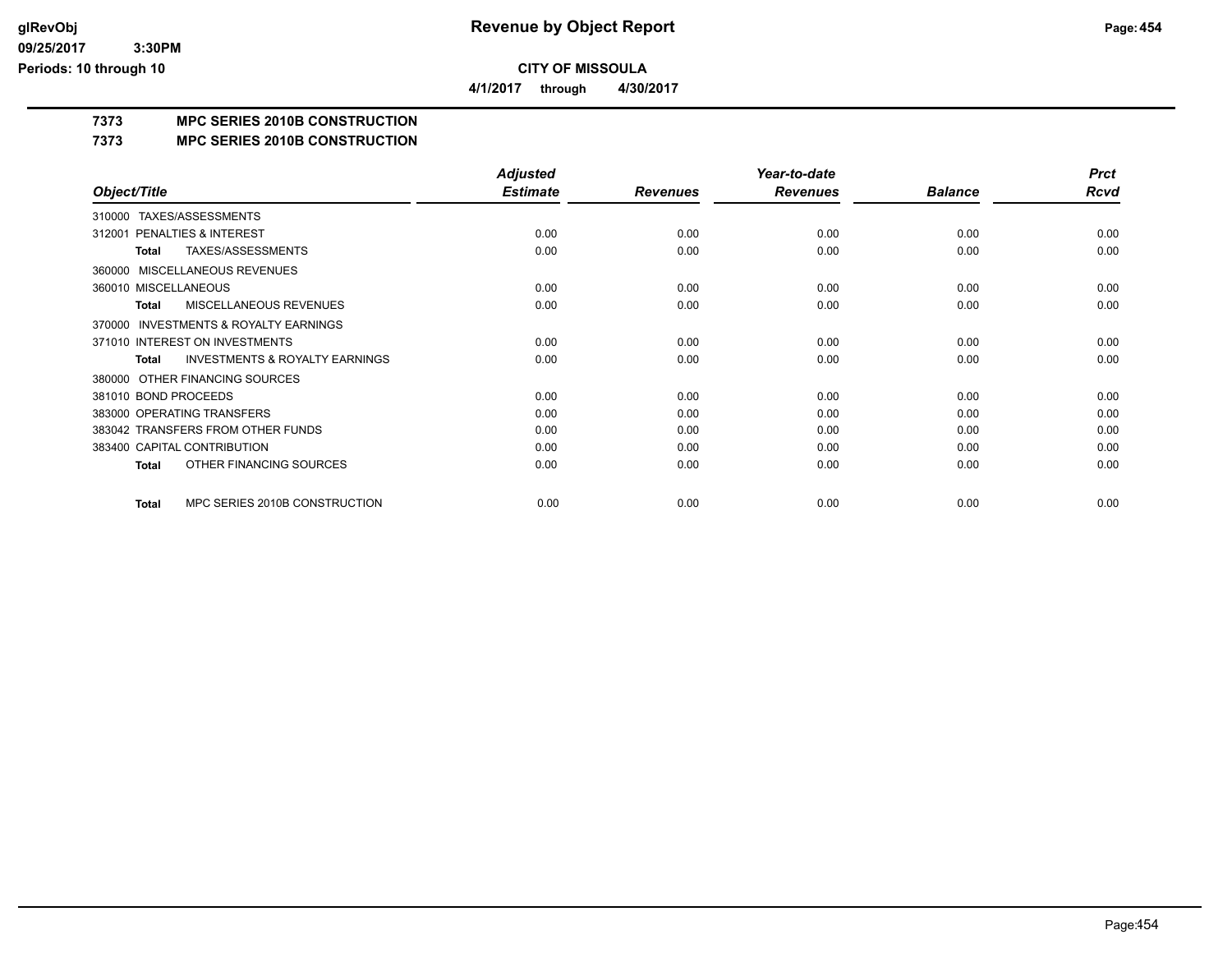**4/1/2017 through 4/30/2017**

#### **7373 MPC SERIES 2010B CONSTRUCTION**

|                                                           | <b>Adjusted</b> |                 | Year-to-date    |                | <b>Prct</b> |
|-----------------------------------------------------------|-----------------|-----------------|-----------------|----------------|-------------|
| Object/Title                                              | <b>Estimate</b> | <b>Revenues</b> | <b>Revenues</b> | <b>Balance</b> | <b>Rcvd</b> |
| 310000 TAXES/ASSESSMENTS                                  |                 |                 |                 |                |             |
| 312001 PENALTIES & INTEREST                               | 0.00            | 0.00            | 0.00            | 0.00           | 0.00        |
| TAXES/ASSESSMENTS<br><b>Total</b>                         | 0.00            | 0.00            | 0.00            | 0.00           | 0.00        |
| 360000 MISCELLANEOUS REVENUES                             |                 |                 |                 |                |             |
| 360010 MISCELLANEOUS                                      | 0.00            | 0.00            | 0.00            | 0.00           | 0.00        |
| <b>MISCELLANEOUS REVENUES</b><br><b>Total</b>             | 0.00            | 0.00            | 0.00            | 0.00           | 0.00        |
| INVESTMENTS & ROYALTY EARNINGS<br>370000                  |                 |                 |                 |                |             |
| 371010 INTEREST ON INVESTMENTS                            | 0.00            | 0.00            | 0.00            | 0.00           | 0.00        |
| <b>INVESTMENTS &amp; ROYALTY EARNINGS</b><br><b>Total</b> | 0.00            | 0.00            | 0.00            | 0.00           | 0.00        |
| 380000 OTHER FINANCING SOURCES                            |                 |                 |                 |                |             |
| 381010 BOND PROCEEDS                                      | 0.00            | 0.00            | 0.00            | 0.00           | 0.00        |
| 383000 OPERATING TRANSFERS                                | 0.00            | 0.00            | 0.00            | 0.00           | 0.00        |
| 383042 TRANSFERS FROM OTHER FUNDS                         | 0.00            | 0.00            | 0.00            | 0.00           | 0.00        |
| 383400 CAPITAL CONTRIBUTION                               | 0.00            | 0.00            | 0.00            | 0.00           | 0.00        |
| OTHER FINANCING SOURCES<br><b>Total</b>                   | 0.00            | 0.00            | 0.00            | 0.00           | 0.00        |
| MPC SERIES 2010B CONSTRUCTION<br><b>Total</b>             | 0.00            | 0.00            | 0.00            | 0.00           | 0.00        |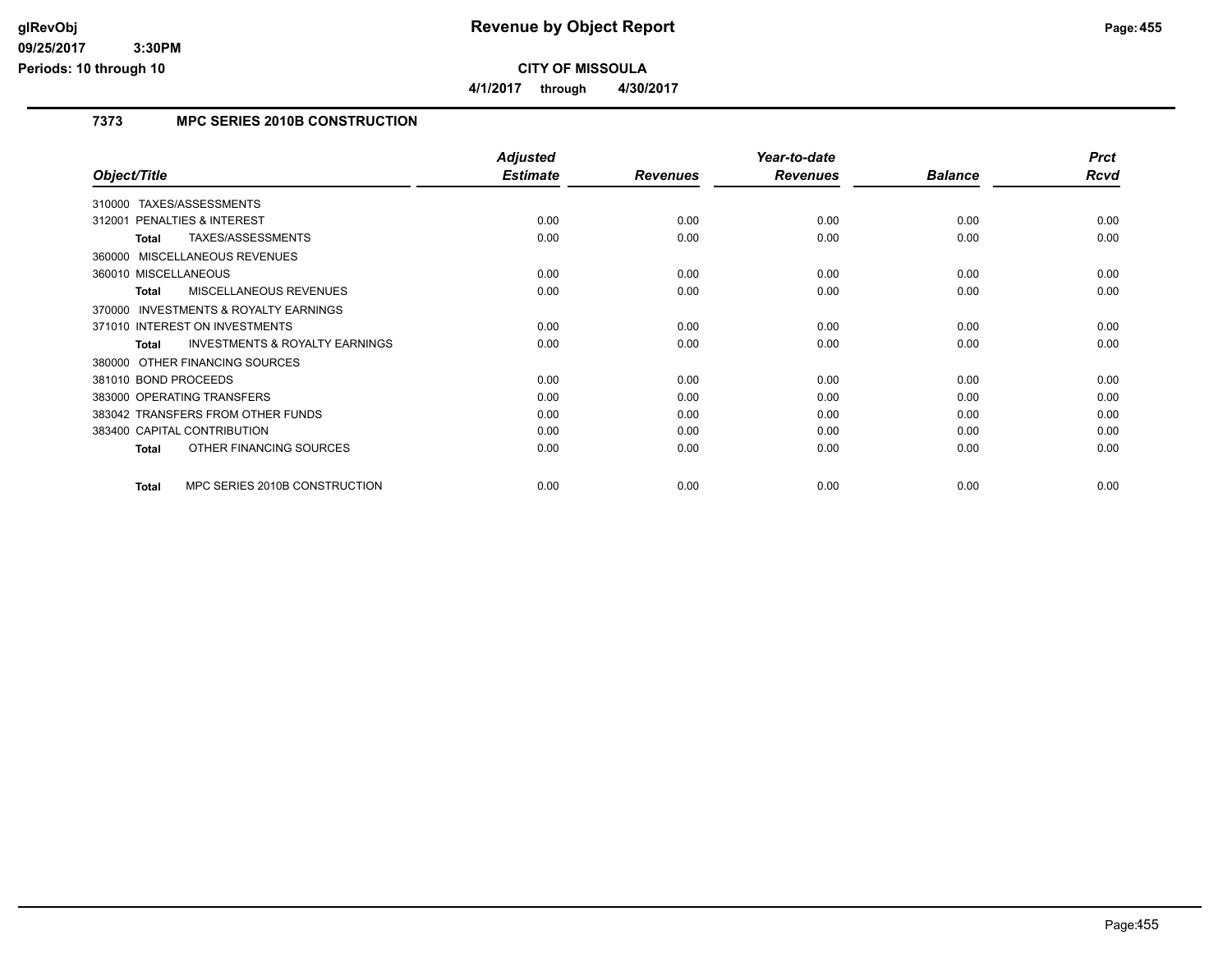**4/1/2017 through 4/30/2017**

#### **7374 RESERVE FUND-PARKING BONDS**

#### **7374 RESERVE FUND-PARKING BONDS**

|                      |                                       | <b>Adjusted</b> |                 | Year-to-date    |                | <b>Prct</b> |
|----------------------|---------------------------------------|-----------------|-----------------|-----------------|----------------|-------------|
| Object/Title         |                                       | <b>Estimate</b> | <b>Revenues</b> | <b>Revenues</b> | <b>Balance</b> | <b>Rcvd</b> |
|                      | 370000 INVESTMENTS & ROYALTY EARNINGS |                 |                 |                 |                |             |
|                      | 371010 INTEREST ON INVESTMENTS        | 0.00            | 0.00            | 0.00            | 0.00           | 0.00        |
| Total                | INVESTMENTS & ROYALTY EARNINGS        | 0.00            | 0.00            | 0.00            | 0.00           | 0.00        |
|                      | 380000 OTHER FINANCING SOURCES        |                 |                 |                 |                |             |
| 381009 TRANSFERS IN  |                                       | 0.00            | 0.00            | 0.00            | 0.00           | 0.00        |
| 381010 BOND PROCEEDS |                                       | 0.00            | 0.00            | 0.00            | 0.00           | 0.00        |
|                      | 383000 OPERATING TRANSFERS            | 0.00            | 0.00            | 0.00            | 0.00           | 0.00        |
| Total                | OTHER FINANCING SOURCES               | 0.00            | 0.00            | 0.00            | 0.00           | 0.00        |
|                      |                                       |                 |                 |                 |                |             |
| <b>Total</b>         | RESERVE FUND-PARKING BONDS            | 0.00            | 0.00            | 0.00            | 0.00           | 0.00        |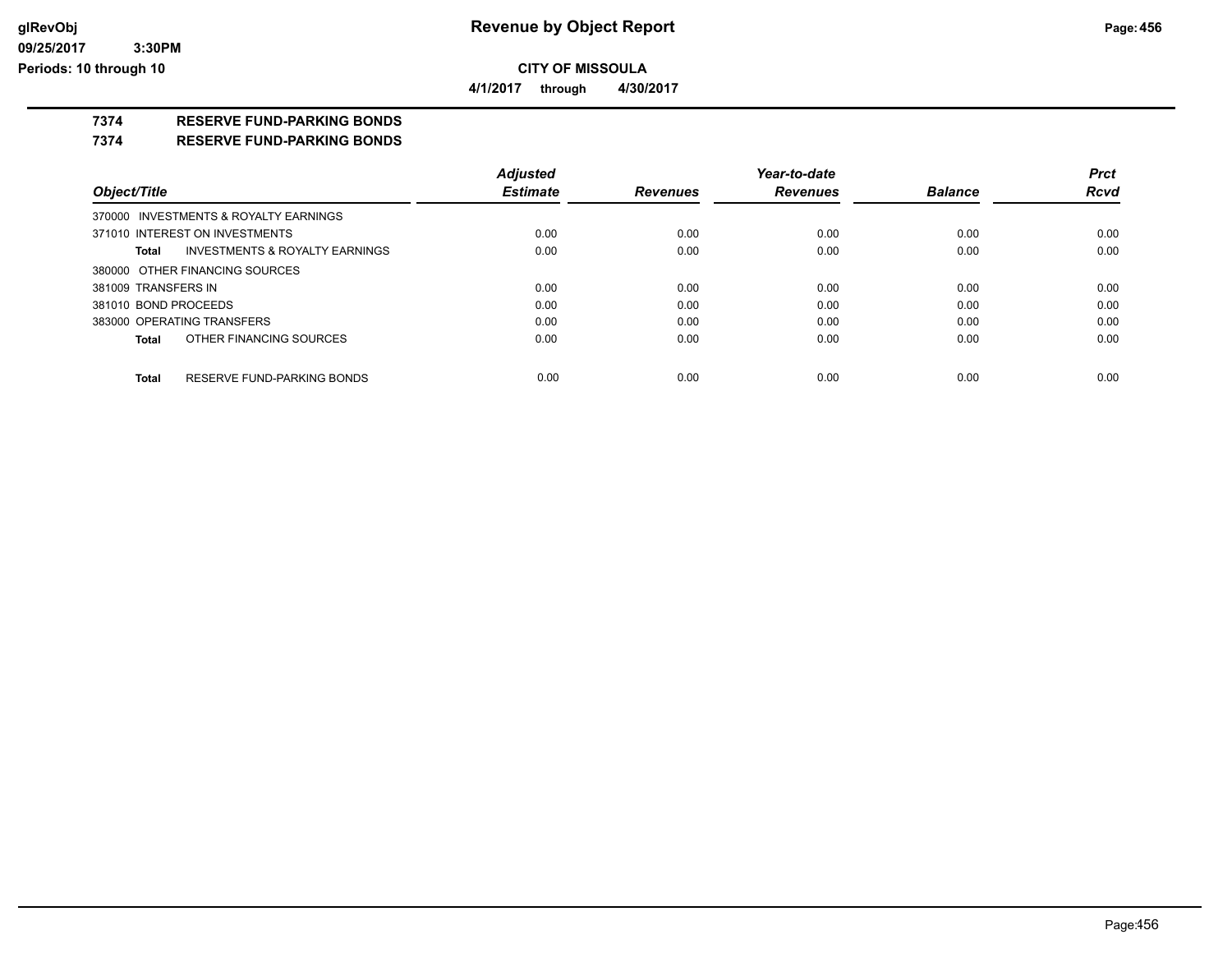**4/1/2017 through 4/30/2017**

#### **7374 RESERVE FUND-PARKING BONDS**

|                      |                                           | <b>Adjusted</b> |                 | Year-to-date    |                | <b>Prct</b> |
|----------------------|-------------------------------------------|-----------------|-----------------|-----------------|----------------|-------------|
| Object/Title         |                                           | <b>Estimate</b> | <b>Revenues</b> | <b>Revenues</b> | <b>Balance</b> | <b>Rcvd</b> |
|                      | 370000 INVESTMENTS & ROYALTY EARNINGS     |                 |                 |                 |                |             |
|                      | 371010 INTEREST ON INVESTMENTS            | 0.00            | 0.00            | 0.00            | 0.00           | 0.00        |
| Total                | <b>INVESTMENTS &amp; ROYALTY EARNINGS</b> | 0.00            | 0.00            | 0.00            | 0.00           | 0.00        |
|                      | 380000 OTHER FINANCING SOURCES            |                 |                 |                 |                |             |
| 381009 TRANSFERS IN  |                                           | 0.00            | 0.00            | 0.00            | 0.00           | 0.00        |
| 381010 BOND PROCEEDS |                                           | 0.00            | 0.00            | 0.00            | 0.00           | 0.00        |
|                      | 383000 OPERATING TRANSFERS                | 0.00            | 0.00            | 0.00            | 0.00           | 0.00        |
| Total                | OTHER FINANCING SOURCES                   | 0.00            | 0.00            | 0.00            | 0.00           | 0.00        |
| Total                | RESERVE FUND-PARKING BONDS                | 0.00            | 0.00            | 0.00            | 0.00           | 0.00        |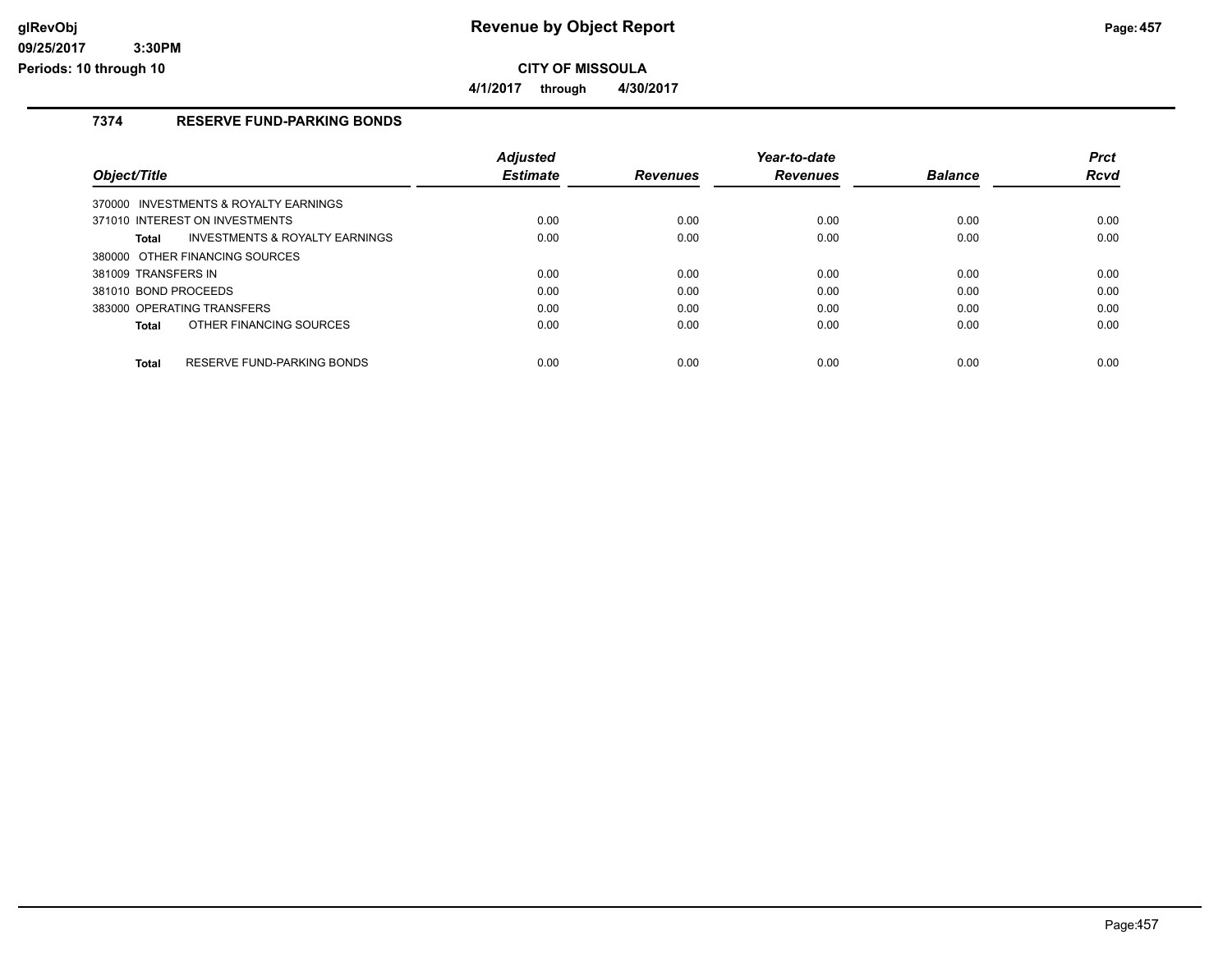**4/1/2017 through 4/30/2017**

# **7375 PLEDGED TAX INCREMENT-2010B BOND**

## **7375 PLEDGED TAX INCREMENT-2010B BOND**

|                                                    | <b>Adjusted</b> |                 | Year-to-date    |                | <b>Prct</b> |
|----------------------------------------------------|-----------------|-----------------|-----------------|----------------|-------------|
| Object/Title                                       | <b>Estimate</b> | <b>Revenues</b> | <b>Revenues</b> | <b>Balance</b> | <b>Rcvd</b> |
| 330000 INTERGOVERNMENTAL REVENUES                  |                 |                 |                 |                |             |
| 338000 LOCAL SHARING OF TAX INCREMENT              | 266,851.00      | 0.00            | 208,290.00      | 58,561.00      | 78.05       |
| <b>INTERGOVERNMENTAL REVENUES</b><br>Total         | 266,851.00      | 0.00            | 208,290.00      | 58,561.00      | 78.05       |
| 370000 INVESTMENTS & ROYALTY EARNINGS              |                 |                 |                 |                |             |
| 371010 INTEREST ON INVESTMENTS                     | 0.00            | 0.00            | 0.00            | 0.00           | 0.00        |
| <b>INVESTMENTS &amp; ROYALTY EARNINGS</b><br>Total | 0.00            | 0.00            | 0.00            | 0.00           | 0.00        |
| 380000 OTHER FINANCING SOURCES                     |                 |                 |                 |                |             |
| 383000 OPERATING TRANSFERS                         | 0.00            | 0.00            | 0.00            | 0.00           | 0.00        |
| OTHER FINANCING SOURCES<br>Total                   | 0.00            | 0.00            | 0.00            | 0.00           | 0.00        |
| PLEDGED TAX INCREMENT-2010B BOND<br>Total          | 266.851.00      | 0.00            | 208.290.00      | 58.561.00      | 78.05       |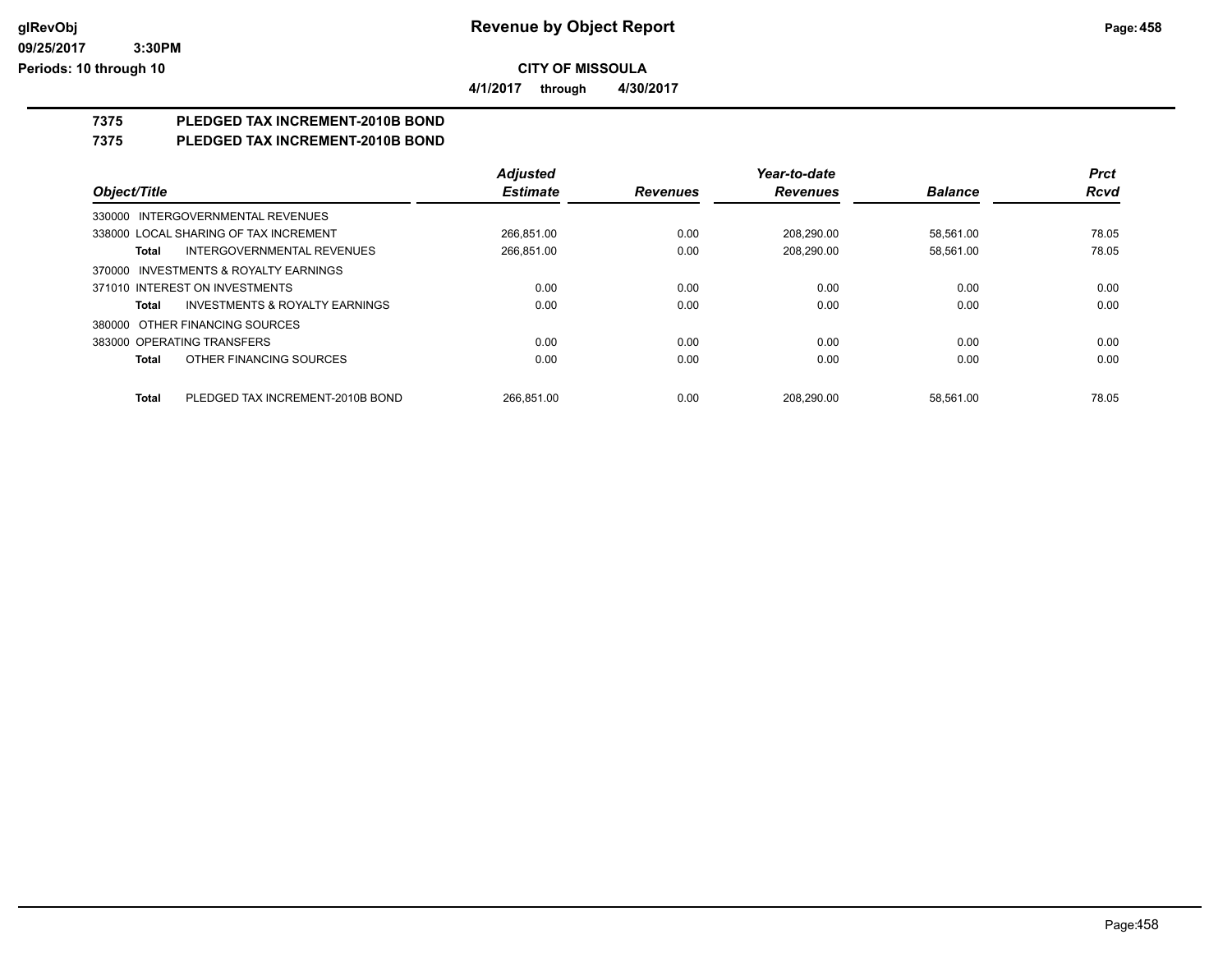**4/1/2017 through 4/30/2017**

#### **7375 PLEDGED TAX INCREMENT-2010B BOND**

| Object/Title |                                       | <b>Adjusted</b><br><b>Estimate</b> | <b>Revenues</b> | Year-to-date<br><b>Revenues</b> | <b>Balance</b> | <b>Prct</b><br><b>Rcvd</b> |
|--------------|---------------------------------------|------------------------------------|-----------------|---------------------------------|----------------|----------------------------|
|              | 330000 INTERGOVERNMENTAL REVENUES     |                                    |                 |                                 |                |                            |
|              | 338000 LOCAL SHARING OF TAX INCREMENT | 266.851.00                         | 0.00            | 208,290.00                      | 58.561.00      | 78.05                      |
| <b>Total</b> | INTERGOVERNMENTAL REVENUES            | 266,851.00                         | 0.00            | 208,290.00                      | 58.561.00      | 78.05                      |
|              | 370000 INVESTMENTS & ROYALTY EARNINGS |                                    |                 |                                 |                |                            |
|              | 371010 INTEREST ON INVESTMENTS        | 0.00                               | 0.00            | 0.00                            | 0.00           | 0.00                       |
| <b>Total</b> | INVESTMENTS & ROYALTY EARNINGS        | 0.00                               | 0.00            | 0.00                            | 0.00           | 0.00                       |
|              | 380000 OTHER FINANCING SOURCES        |                                    |                 |                                 |                |                            |
|              | 383000 OPERATING TRANSFERS            | 0.00                               | 0.00            | 0.00                            | 0.00           | 0.00                       |
| <b>Total</b> | OTHER FINANCING SOURCES               | 0.00                               | 0.00            | 0.00                            | 0.00           | 0.00                       |
| <b>Total</b> | PLEDGED TAX INCREMENT-2010B BOND      | 266.851.00                         | 0.00            | 208.290.00                      | 58.561.00      | 78.05                      |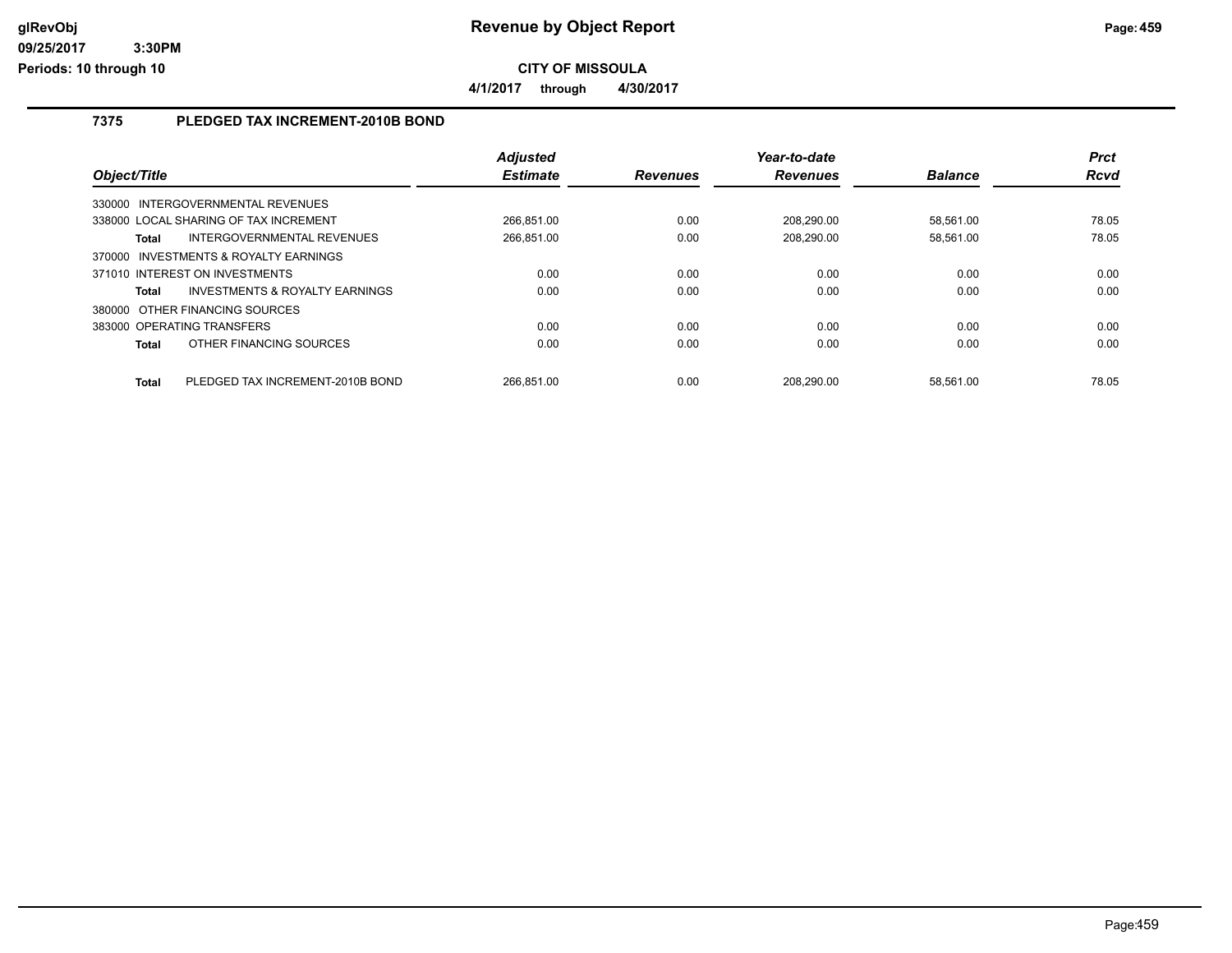**4/1/2017 through 4/30/2017**

#### **7376 MPC 2010A BONDS DEBT INTEREST**

#### **7376 MPC 2010A BONDS DEBT INTEREST**

|                                               | <b>Adjusted</b> |                 | Year-to-date    |                | <b>Prct</b> |
|-----------------------------------------------|-----------------|-----------------|-----------------|----------------|-------------|
| Object/Title                                  | <b>Estimate</b> | <b>Revenues</b> | <b>Revenues</b> | <b>Balance</b> | <b>Rcvd</b> |
| 370000 INVESTMENTS & ROYALTY EARNINGS         |                 |                 |                 |                |             |
| 371010 INTEREST ON INVESTMENTS                | 0.00            | 0.00            | 0.00            | 0.00           | 0.00        |
| INVESTMENTS & ROYALTY EARNINGS<br>Total       | 0.00            | 0.00            | 0.00            | 0.00           | 0.00        |
| 380000 OTHER FINANCING SOURCES                |                 |                 |                 |                |             |
| 381009 TRANSFERS IN                           | 0.00            | 0.00            | 0.00            | 0.00           | 0.00        |
| 381010 BOND PROCEEDS                          | 0.00            | 0.00            | 0.00            | 0.00           | 0.00        |
| 383000 OPERATING TRANSFERS                    | 0.00            | 0.00            | 0.00            | 0.00           | 0.00        |
| OTHER FINANCING SOURCES<br>Total              | 0.00            | 0.00            | 0.00            | 0.00           | 0.00        |
|                                               |                 |                 |                 |                |             |
| MPC 2010A BONDS DEBT INTEREST<br><b>Total</b> | 0.00            | 0.00            | 0.00            | 0.00           | 0.00        |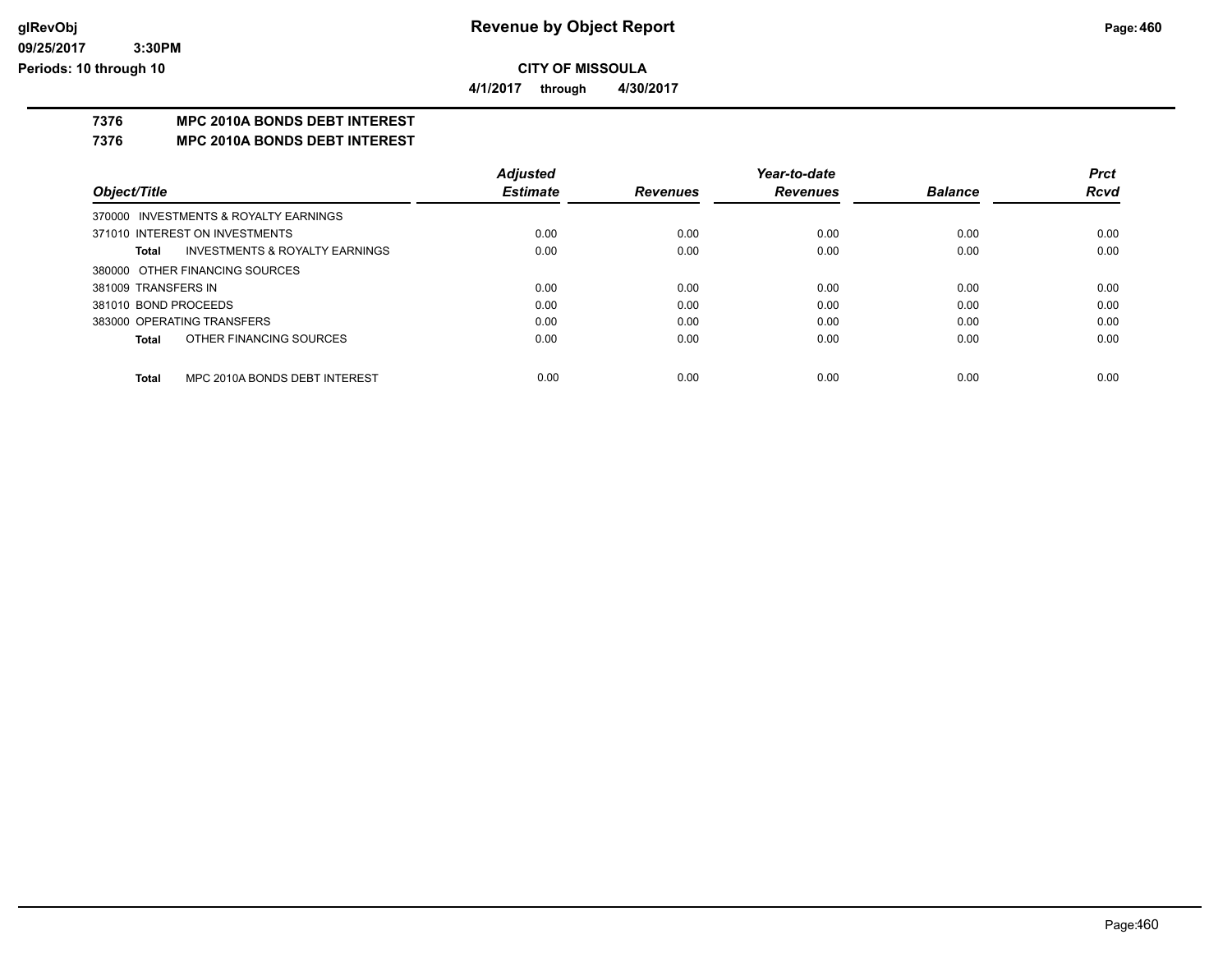**4/1/2017 through 4/30/2017**

#### **7376 MPC 2010A BONDS DEBT INTEREST**

|                                       |                                | <b>Adjusted</b> |                 | Year-to-date    |                | <b>Prct</b> |
|---------------------------------------|--------------------------------|-----------------|-----------------|-----------------|----------------|-------------|
| Object/Title                          |                                | <b>Estimate</b> | <b>Revenues</b> | <b>Revenues</b> | <b>Balance</b> | <b>Rcvd</b> |
| 370000 INVESTMENTS & ROYALTY EARNINGS |                                |                 |                 |                 |                |             |
| 371010 INTEREST ON INVESTMENTS        |                                | 0.00            | 0.00            | 0.00            | 0.00           | 0.00        |
| Total                                 | INVESTMENTS & ROYALTY EARNINGS | 0.00            | 0.00            | 0.00            | 0.00           | 0.00        |
| 380000 OTHER FINANCING SOURCES        |                                |                 |                 |                 |                |             |
| 381009 TRANSFERS IN                   |                                | 0.00            | 0.00            | 0.00            | 0.00           | 0.00        |
| 381010 BOND PROCEEDS                  |                                | 0.00            | 0.00            | 0.00            | 0.00           | 0.00        |
| 383000 OPERATING TRANSFERS            |                                | 0.00            | 0.00            | 0.00            | 0.00           | 0.00        |
| OTHER FINANCING SOURCES<br>Total      |                                | 0.00            | 0.00            | 0.00            | 0.00           | 0.00        |
| <b>Total</b>                          | MPC 2010A BONDS DEBT INTEREST  | 0.00            | 0.00            | 0.00            | 0.00           | 0.00        |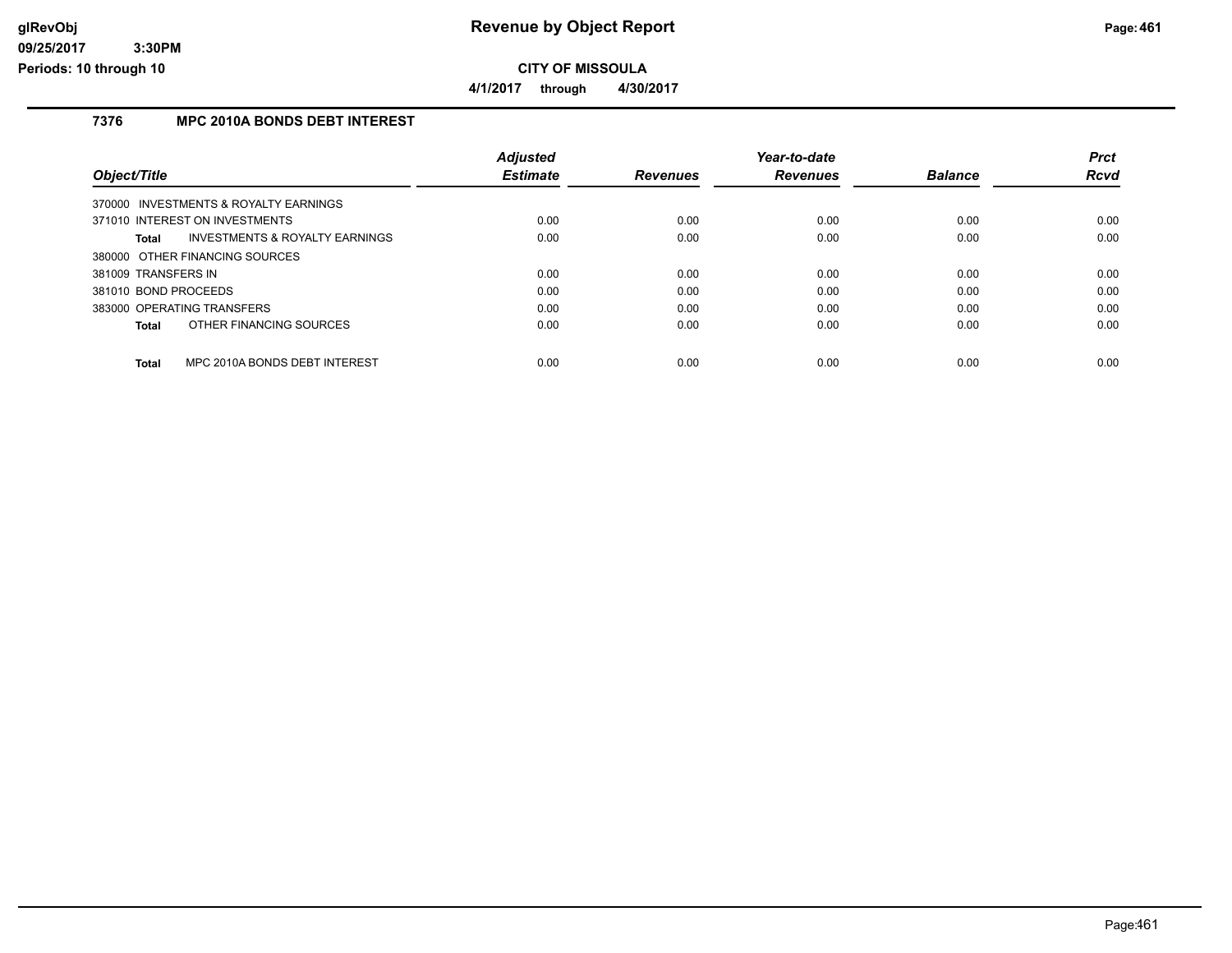**4/1/2017 through 4/30/2017**

#### **7377 MPC 2010A BONDS SINKING FUND**

**7377 MPC 2010A BONDS SINKING FUND**

| Object/Title         |                                           | <b>Adjusted</b> |                 |                 | <b>Prct</b>    |      |
|----------------------|-------------------------------------------|-----------------|-----------------|-----------------|----------------|------|
|                      |                                           | <b>Estimate</b> | <b>Revenues</b> | <b>Revenues</b> | <b>Balance</b> | Rcvd |
|                      | 370000 INVESTMENTS & ROYALTY EARNINGS     |                 |                 |                 |                |      |
|                      | 371010 INTEREST ON INVESTMENTS            | 0.00            | 0.00            | 0.00            | 0.00           | 0.00 |
| <b>Total</b>         | <b>INVESTMENTS &amp; ROYALTY EARNINGS</b> | 0.00            | 0.00            | 0.00            | 0.00           | 0.00 |
|                      | 380000 OTHER FINANCING SOURCES            |                 |                 |                 |                |      |
| 381009 TRANSFERS IN  |                                           | 0.00            | 0.00            | 0.00            | 0.00           | 0.00 |
| 381010 BOND PROCEEDS |                                           | 0.00            | 0.00            | 0.00            | 0.00           | 0.00 |
|                      | 383000 OPERATING TRANSFERS                | 0.00            | 0.00            | 0.00            | 0.00           | 0.00 |
| <b>Total</b>         | OTHER FINANCING SOURCES                   | 0.00            | 0.00            | 0.00            | 0.00           | 0.00 |
| <b>Total</b>         | MPC 2010A BONDS SINKING FUND              | 0.00            | 0.00            | 0.00            | 0.00           | 0.00 |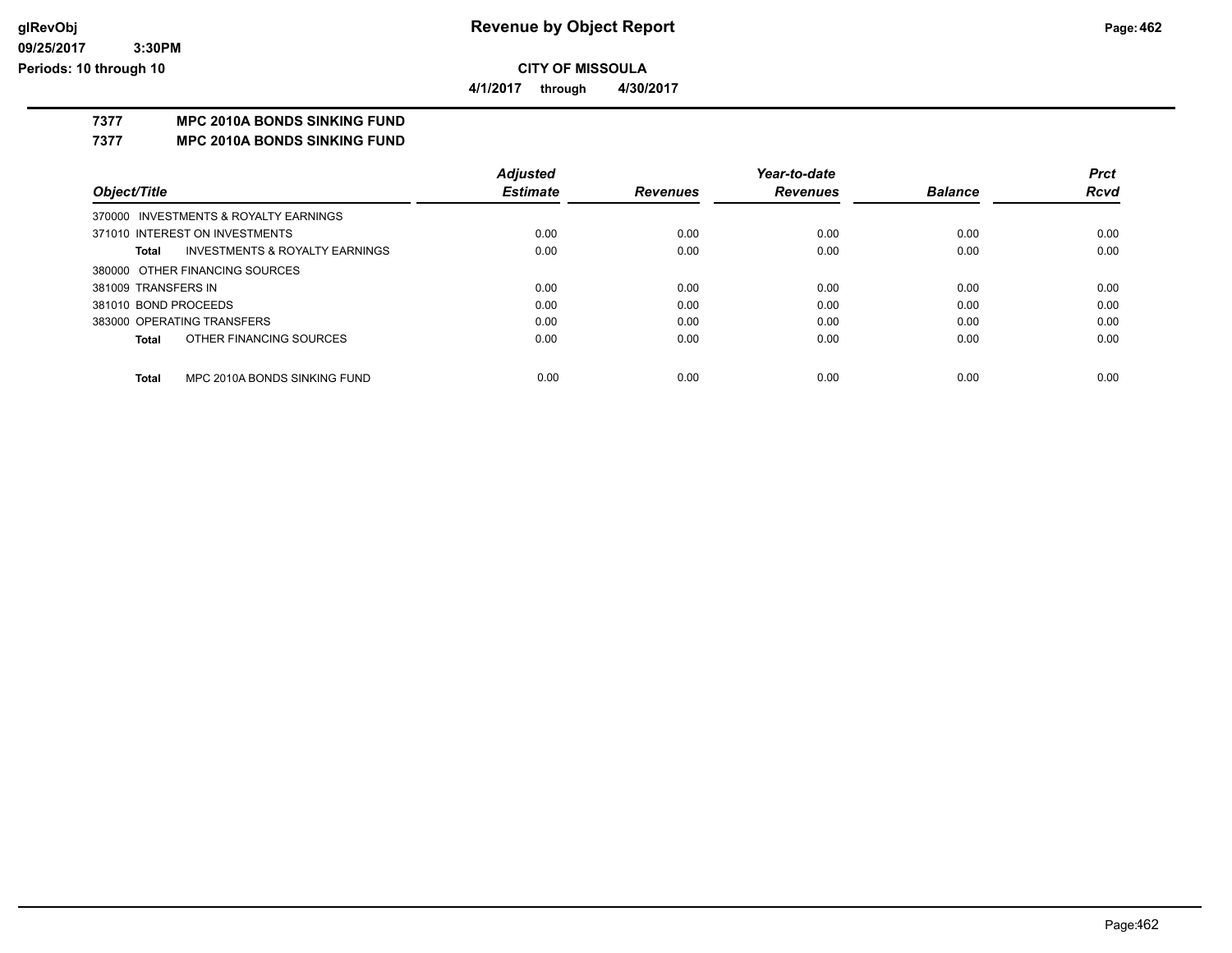**4/1/2017 through 4/30/2017**

#### **7377 MPC 2010A BONDS SINKING FUND**

|                      |                                           | <b>Adjusted</b> |                 | Year-to-date    |                | <b>Prct</b> |
|----------------------|-------------------------------------------|-----------------|-----------------|-----------------|----------------|-------------|
| Object/Title         |                                           | <b>Estimate</b> | <b>Revenues</b> | <b>Revenues</b> | <b>Balance</b> | <b>Rcvd</b> |
|                      | 370000 INVESTMENTS & ROYALTY EARNINGS     |                 |                 |                 |                |             |
|                      | 371010 INTEREST ON INVESTMENTS            | 0.00            | 0.00            | 0.00            | 0.00           | 0.00        |
| Total                | <b>INVESTMENTS &amp; ROYALTY EARNINGS</b> | 0.00            | 0.00            | 0.00            | 0.00           | 0.00        |
|                      | 380000 OTHER FINANCING SOURCES            |                 |                 |                 |                |             |
| 381009 TRANSFERS IN  |                                           | 0.00            | 0.00            | 0.00            | 0.00           | 0.00        |
| 381010 BOND PROCEEDS |                                           | 0.00            | 0.00            | 0.00            | 0.00           | 0.00        |
|                      | 383000 OPERATING TRANSFERS                | 0.00            | 0.00            | 0.00            | 0.00           | 0.00        |
| Total                | OTHER FINANCING SOURCES                   | 0.00            | 0.00            | 0.00            | 0.00           | 0.00        |
| Total                | MPC 2010A BONDS SINKING FUND              | 0.00            | 0.00            | 0.00            | 0.00           | 0.00        |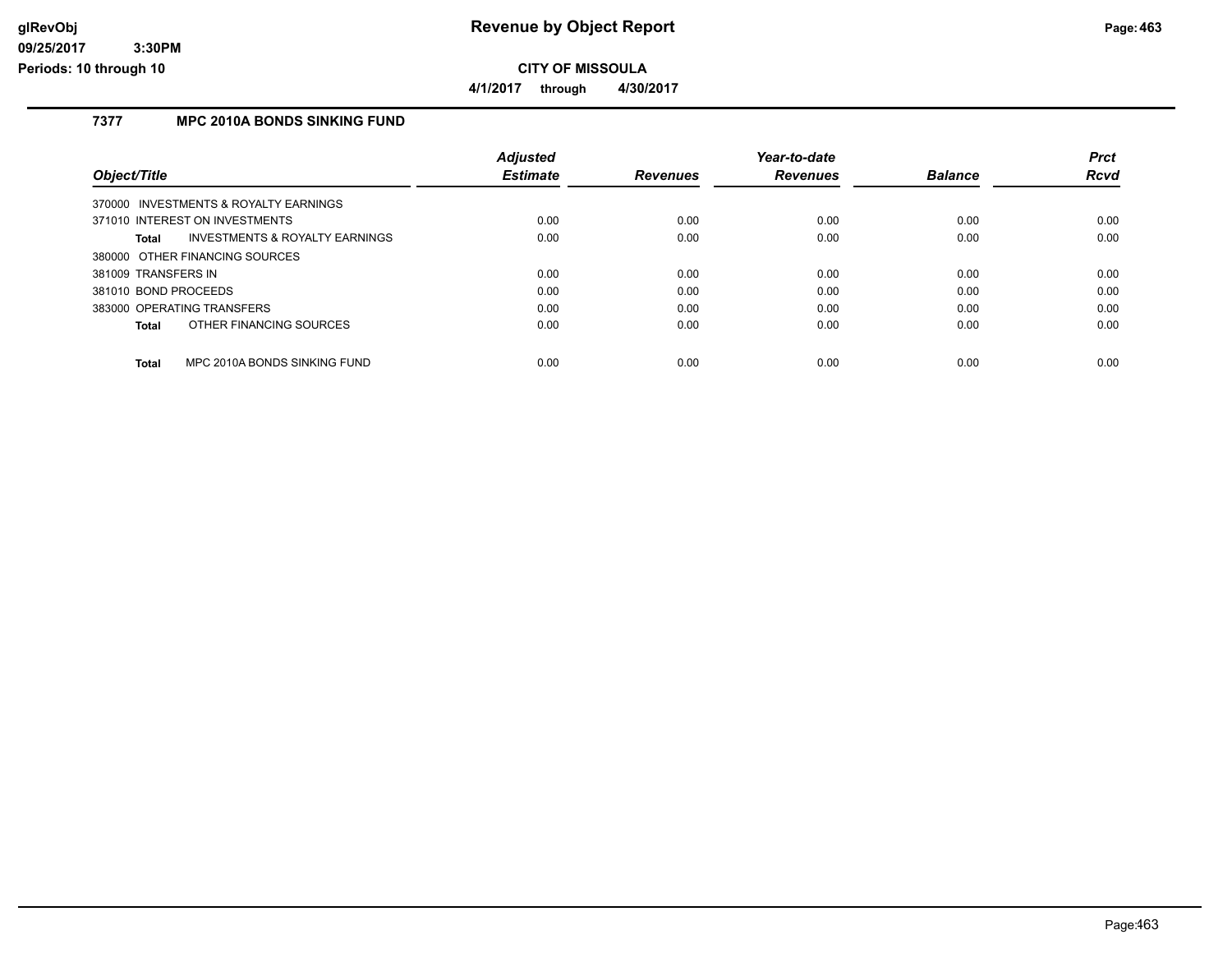**4/1/2017 through 4/30/2017**

**7378 MPC 2010A BOND RESERVE**

**7378 MPC 2010A BOND RESERVE**

|                      |                                       | <b>Adjusted</b> |                 | Year-to-date    |                | <b>Prct</b> |
|----------------------|---------------------------------------|-----------------|-----------------|-----------------|----------------|-------------|
| Object/Title         |                                       | <b>Estimate</b> | <b>Revenues</b> | <b>Revenues</b> | <b>Balance</b> | <b>Rcvd</b> |
|                      | 370000 INVESTMENTS & ROYALTY EARNINGS |                 |                 |                 |                |             |
|                      | 371010 INTEREST ON INVESTMENTS        | 0.00            | 0.00            | 0.00            | 0.00           | 0.00        |
| Total                | INVESTMENTS & ROYALTY EARNINGS        | 0.00            | 0.00            | 0.00            | 0.00           | 0.00        |
|                      | 380000 OTHER FINANCING SOURCES        |                 |                 |                 |                |             |
| 381009 TRANSFERS IN  |                                       | 0.00            | 0.00            | 0.00            | 0.00           | 0.00        |
| 381010 BOND PROCEEDS |                                       | 0.00            | 0.00            | 0.00            | 0.00           | 0.00        |
|                      | 383000 OPERATING TRANSFERS            | 0.00            | 0.00            | 0.00            | 0.00           | 0.00        |
| Total                | OTHER FINANCING SOURCES               | 0.00            | 0.00            | 0.00            | 0.00           | 0.00        |
| <b>Total</b>         | MPC 2010A BOND RESERVE                | 0.00            | 0.00            | 0.00            | 0.00           | 0.00        |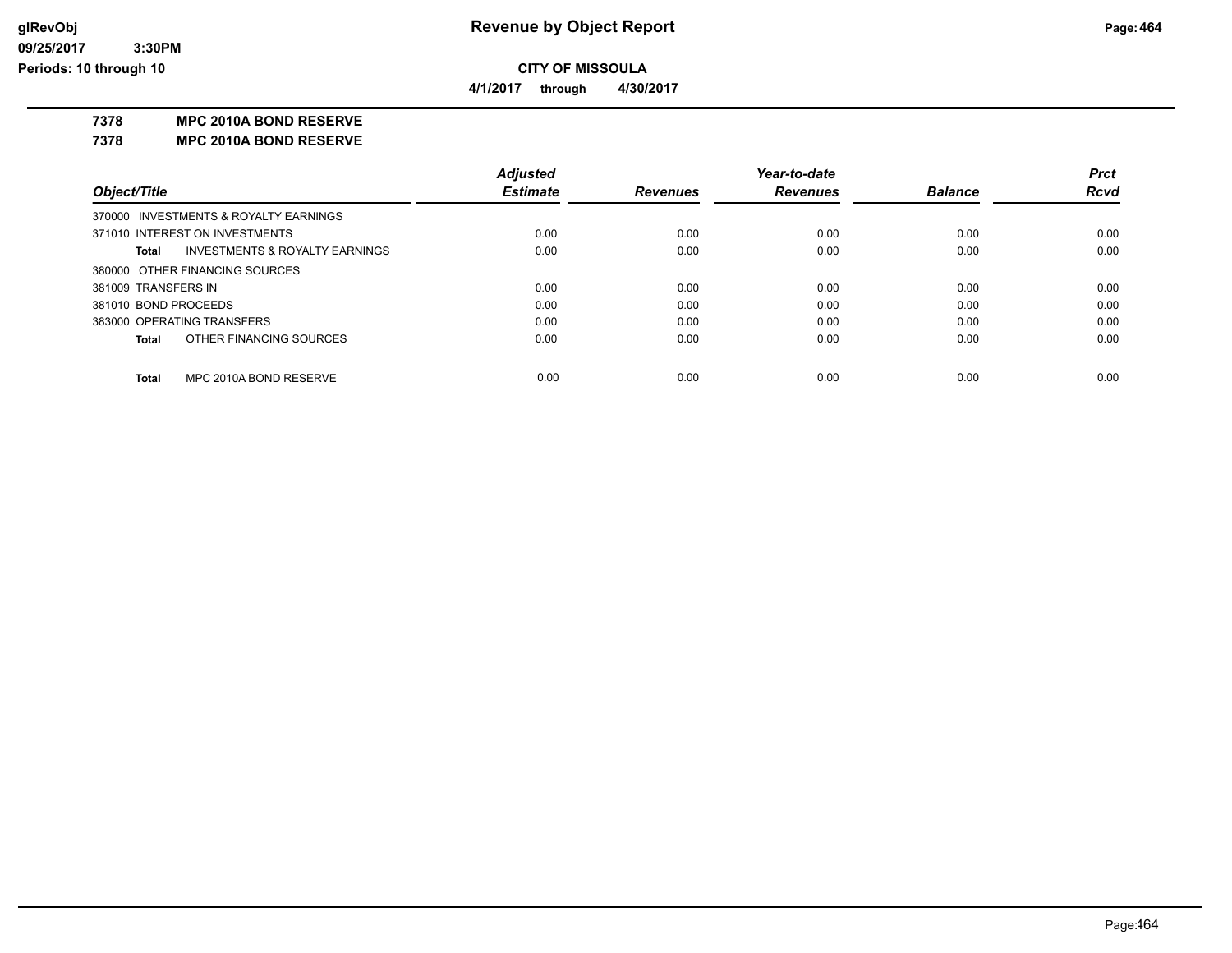**4/1/2017 through 4/30/2017**

#### **7378 MPC 2010A BOND RESERVE**

|                                                           | <b>Adjusted</b> |                 | Year-to-date    |                | <b>Prct</b> |
|-----------------------------------------------------------|-----------------|-----------------|-----------------|----------------|-------------|
| Object/Title                                              | <b>Estimate</b> | <b>Revenues</b> | <b>Revenues</b> | <b>Balance</b> | <b>Rcvd</b> |
| 370000 INVESTMENTS & ROYALTY EARNINGS                     |                 |                 |                 |                |             |
| 371010 INTEREST ON INVESTMENTS                            | 0.00            | 0.00            | 0.00            | 0.00           | 0.00        |
| <b>INVESTMENTS &amp; ROYALTY EARNINGS</b><br><b>Total</b> | 0.00            | 0.00            | 0.00            | 0.00           | 0.00        |
| 380000 OTHER FINANCING SOURCES                            |                 |                 |                 |                |             |
| 381009 TRANSFERS IN                                       | 0.00            | 0.00            | 0.00            | 0.00           | 0.00        |
| 381010 BOND PROCEEDS                                      | 0.00            | 0.00            | 0.00            | 0.00           | 0.00        |
| 383000 OPERATING TRANSFERS                                | 0.00            | 0.00            | 0.00            | 0.00           | 0.00        |
| OTHER FINANCING SOURCES<br>Total                          | 0.00            | 0.00            | 0.00            | 0.00           | 0.00        |
| MPC 2010A BOND RESERVE<br>Total                           | 0.00            | 0.00            | 0.00            | 0.00           | 0.00        |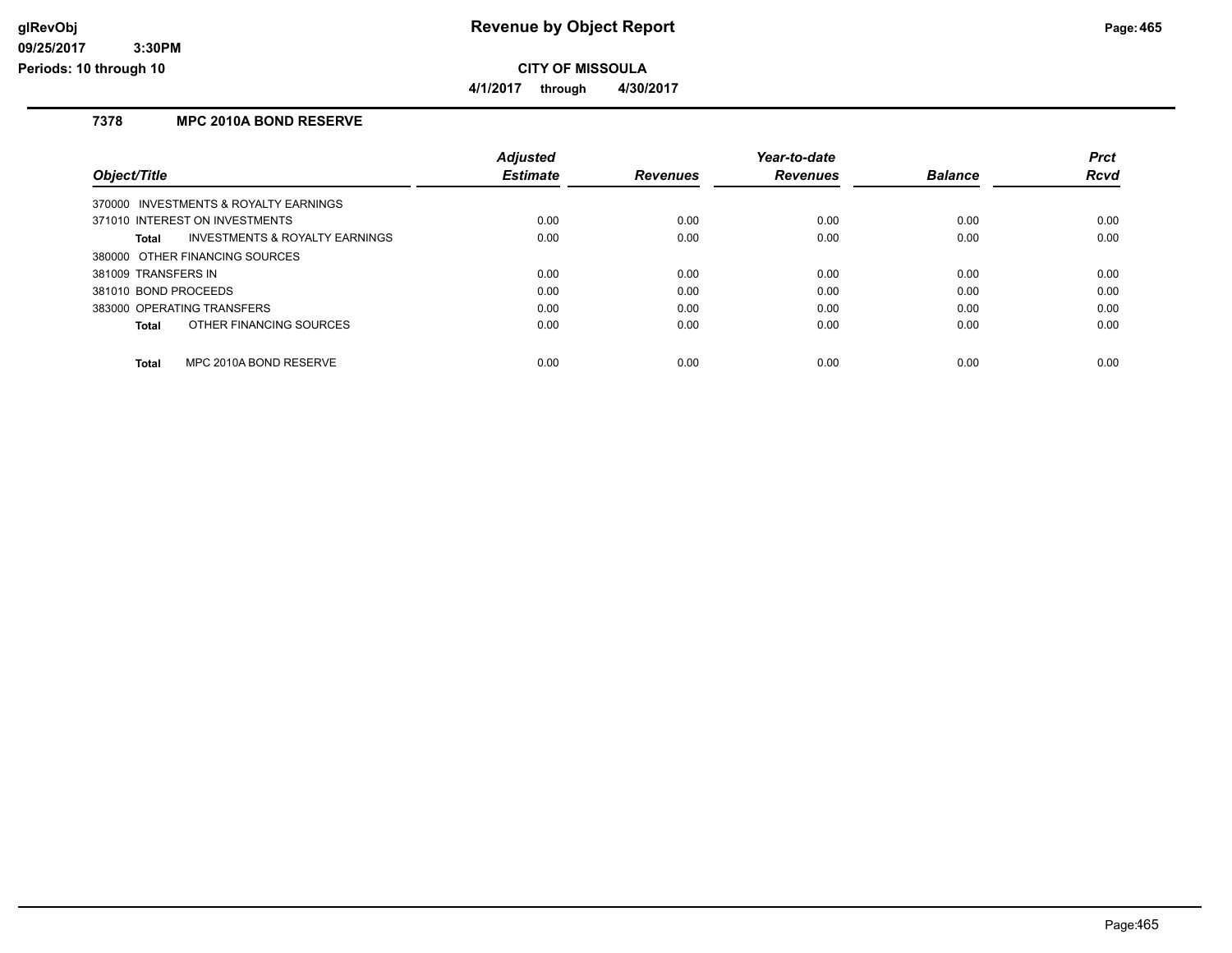**4/1/2017 through 4/30/2017**

### **7379 MPC 2010A BOND CONSTRUCTION**

#### **7379 MPC 2010A BOND CONSTRUCTION**

|                      |                                       | <b>Adjusted</b> |                 | Year-to-date    |                | <b>Prct</b> |
|----------------------|---------------------------------------|-----------------|-----------------|-----------------|----------------|-------------|
| Object/Title         |                                       | <b>Estimate</b> | <b>Revenues</b> | <b>Revenues</b> | <b>Balance</b> | <b>Rcvd</b> |
|                      | 370000 INVESTMENTS & ROYALTY EARNINGS |                 |                 |                 |                |             |
|                      | 371010 INTEREST ON INVESTMENTS        | 0.00            | 0.00            | 0.00            | 0.00           | 0.00        |
| Total                | INVESTMENTS & ROYALTY EARNINGS        | 0.00            | 0.00            | 0.00            | 0.00           | 0.00        |
|                      | 380000 OTHER FINANCING SOURCES        |                 |                 |                 |                |             |
| 381009 TRANSFERS IN  |                                       | 0.00            | 0.00            | 0.00            | 0.00           | 0.00        |
| 381010 BOND PROCEEDS |                                       | 0.00            | 0.00            | 0.00            | 0.00           | 0.00        |
|                      | 383000 OPERATING TRANSFERS            | 0.00            | 0.00            | 0.00            | 0.00           | 0.00        |
| Total                | OTHER FINANCING SOURCES               | 0.00            | 0.00            | 0.00            | 0.00           | 0.00        |
| Total                | MPC 2010A BOND CONSTRUCTION           | 0.00            | 0.00            | 0.00            | 0.00           | 0.00        |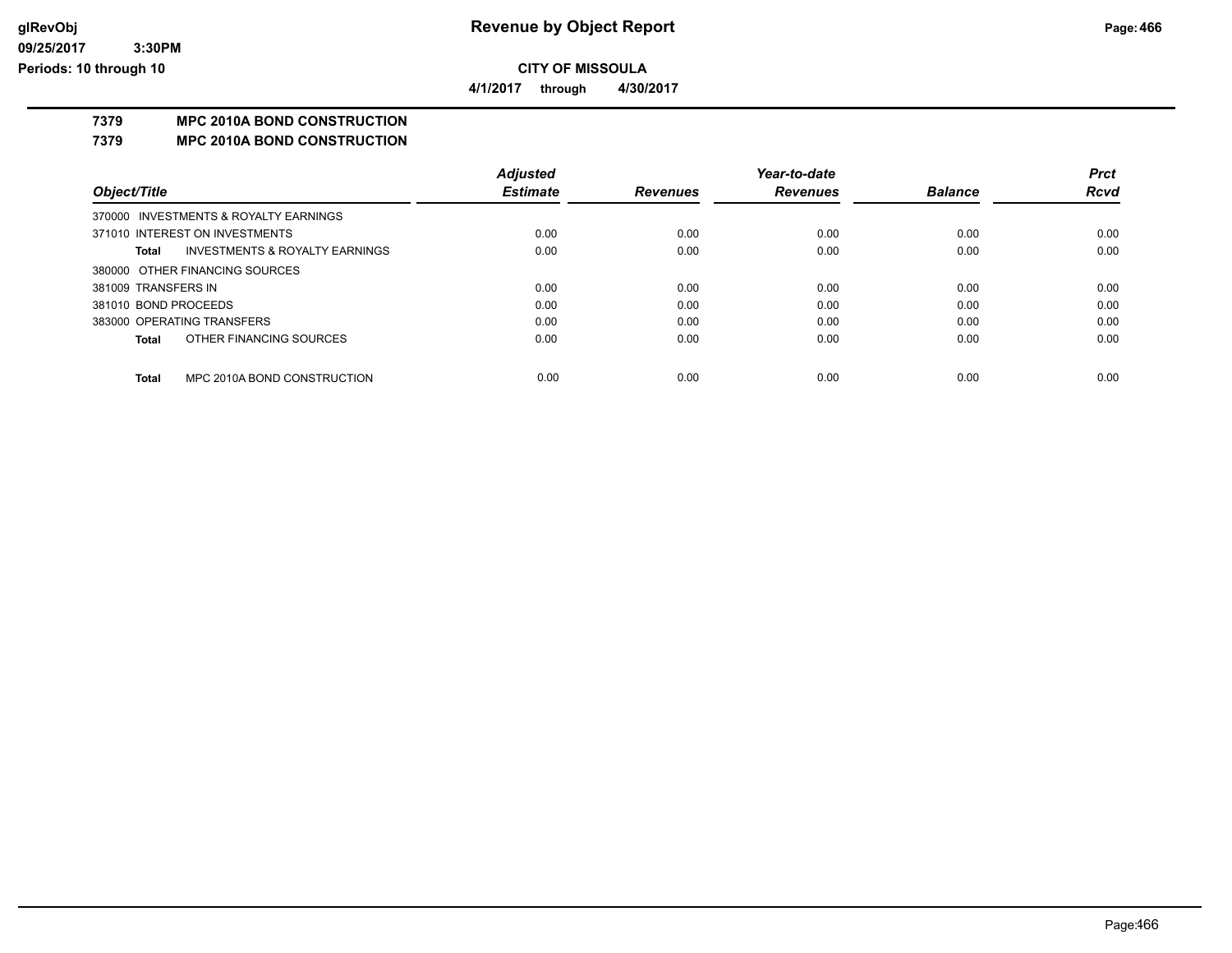**4/1/2017 through 4/30/2017**

#### **7379 MPC 2010A BOND CONSTRUCTION**

|                                                           | <b>Adjusted</b> |                 | Year-to-date    |                | <b>Prct</b> |
|-----------------------------------------------------------|-----------------|-----------------|-----------------|----------------|-------------|
| Object/Title                                              | <b>Estimate</b> | <b>Revenues</b> | <b>Revenues</b> | <b>Balance</b> | <b>Rcvd</b> |
| 370000 INVESTMENTS & ROYALTY EARNINGS                     |                 |                 |                 |                |             |
| 371010 INTEREST ON INVESTMENTS                            | 0.00            | 0.00            | 0.00            | 0.00           | 0.00        |
| <b>INVESTMENTS &amp; ROYALTY EARNINGS</b><br><b>Total</b> | 0.00            | 0.00            | 0.00            | 0.00           | 0.00        |
| 380000 OTHER FINANCING SOURCES                            |                 |                 |                 |                |             |
| 381009 TRANSFERS IN                                       | 0.00            | 0.00            | 0.00            | 0.00           | 0.00        |
| 381010 BOND PROCEEDS                                      | 0.00            | 0.00            | 0.00            | 0.00           | 0.00        |
| 383000 OPERATING TRANSFERS                                | 0.00            | 0.00            | 0.00            | 0.00           | 0.00        |
| OTHER FINANCING SOURCES<br><b>Total</b>                   | 0.00            | 0.00            | 0.00            | 0.00           | 0.00        |
|                                                           |                 |                 |                 |                |             |
| MPC 2010A BOND CONSTRUCTION<br><b>Total</b>               | 0.00            | 0.00            | 0.00            | 0.00           | 0.00        |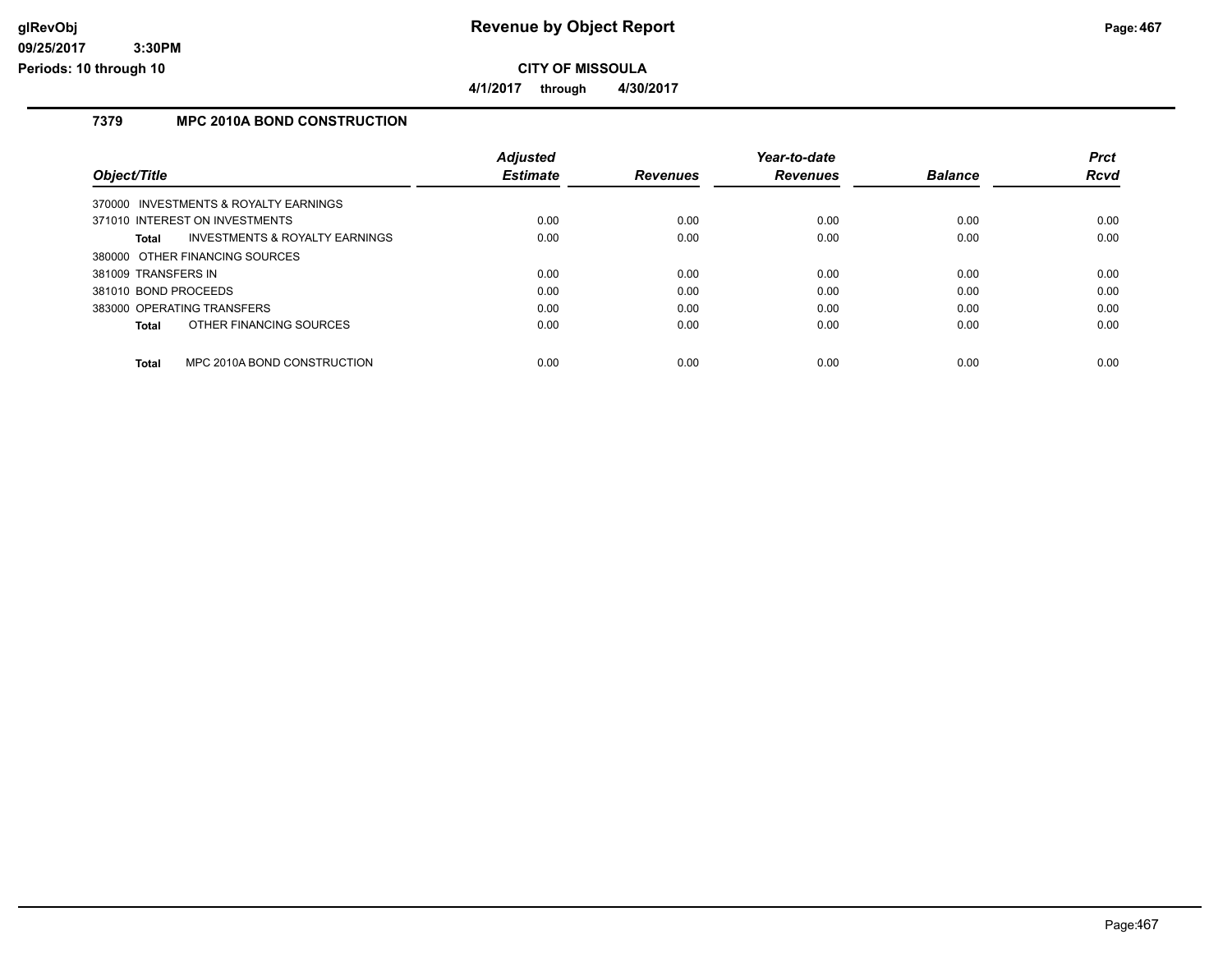**4/1/2017 through 4/30/2017**

#### **7380 BUSINESS IMPROVEMENT DISTRICT**

#### **7380 BUSINESS IMPROVEMENT DISTRICT**

|                                                           | <b>Adjusted</b> |                 | Year-to-date    |                | <b>Prct</b> |
|-----------------------------------------------------------|-----------------|-----------------|-----------------|----------------|-------------|
| Object/Title                                              | <b>Estimate</b> | <b>Revenues</b> | <b>Revenues</b> | <b>Balance</b> | Rcvd        |
| TAXES/ASSESSMENTS<br>310000                               |                 |                 |                 |                |             |
| <b>TAX INCREMENT</b><br>311011                            | 364,322.00      | 1,920.95        | 175,254.54      | 189,067.46     | 48.10       |
| <b>PENALTIES &amp; INTEREST</b><br>312001                 | 0.00            | 23.37           | 408.60          | $-408.60$      | 0.00        |
| TAXES/ASSESSMENTS<br><b>Total</b>                         | 364,322.00      | 1,944.32        | 175,663.14      | 188,658.86     | 48.22       |
| <b>CHARGES FOR SERVICES</b><br>340000                     |                 |                 |                 |                |             |
| 343041 COMPOST TIPPING FEES                               | 5,000.00        | 2,011.77        | 16,721.80       | $-11,721.80$   | 334.44      |
| <b>CHARGES FOR SERVICES</b><br><b>Total</b>               | 5,000.00        | 2,011.77        | 16,721.80       | $-11,721.80$   | 334.44      |
| MISCELLANEOUS REVENUES<br>360000                          |                 |                 |                 |                |             |
| 363010 LIGHTING ASSESSMENTS                               | 0.00            | 0.00            | 0.00            | 0.00           | 0.00        |
| 363020 PROPERTY ASSESSMENTS                               | 0.00            | 0.00            | 0.00            | 0.00           | 0.00        |
| <b>MISCELLANEOUS REVENUES</b><br>Total                    | 0.00            | 0.00            | 0.00            | 0.00           | 0.00        |
| <b>INVESTMENTS &amp; ROYALTY EARNINGS</b><br>370000       |                 |                 |                 |                |             |
| 371010 INTEREST ON INVESTMENTS                            | 0.00            | 0.00            | 0.00            | 0.00           | 0.00        |
| 371020 GAIN/LOSS IN MARKET VALUE OF INVESTMENTS           | 0.00            | 0.00            | 0.00            | 0.00           | 0.00        |
| <b>INVESTMENTS &amp; ROYALTY EARNINGS</b><br><b>Total</b> | 0.00            | 0.00            | 0.00            | 0.00           | 0.00        |
| <b>BUSINESS IMPROVEMENT DISTRICT</b><br><b>Total</b>      | 369,322.00      | 3,956.09        | 192,384.94      | 176,937.06     | 52.09       |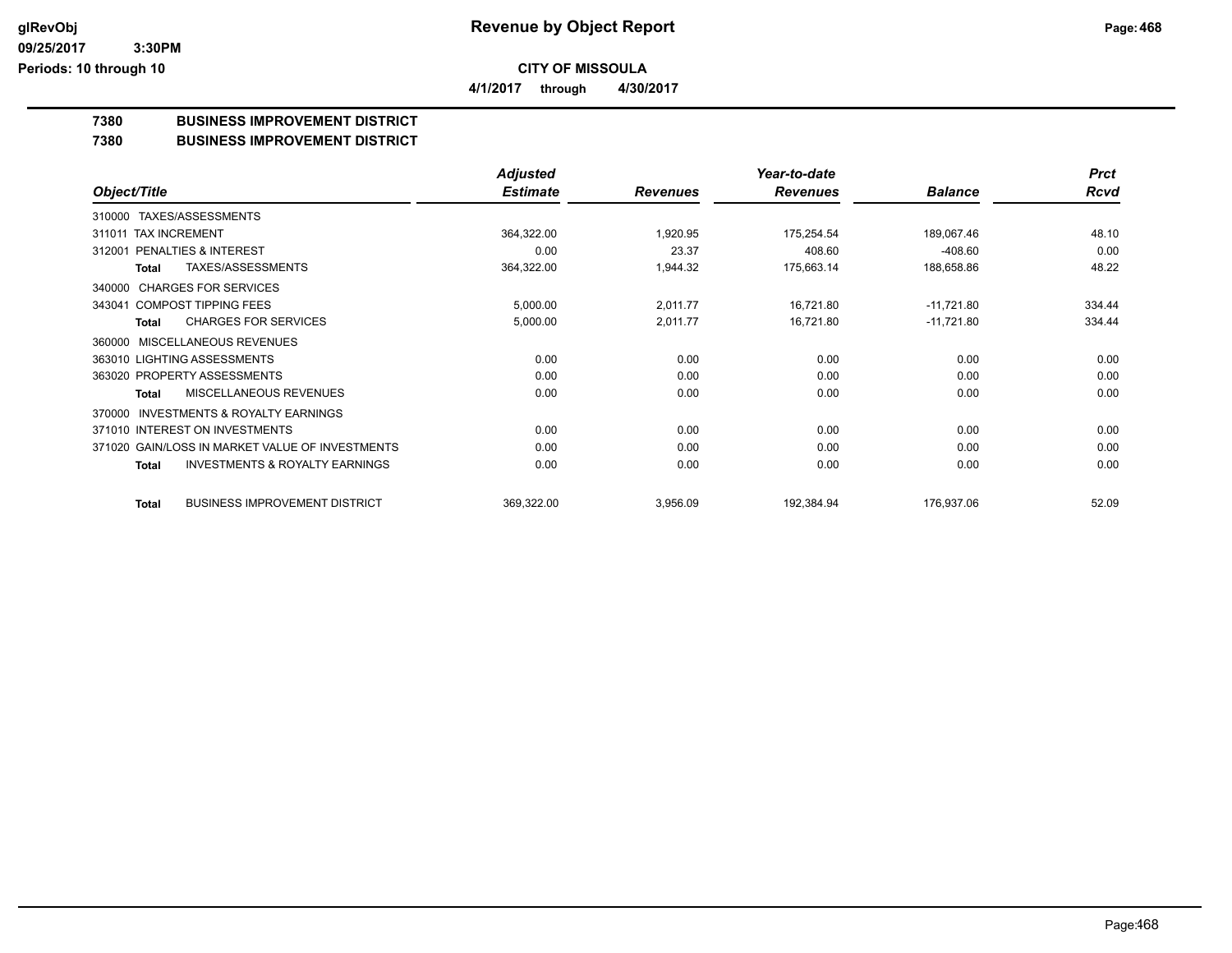**4/1/2017 through 4/30/2017**

# **7380 BUSINESS IMPROVEMENT DISTRICT**

|                                                           | <b>Adjusted</b> |                 | Year-to-date    |                | <b>Prct</b> |
|-----------------------------------------------------------|-----------------|-----------------|-----------------|----------------|-------------|
| Object/Title                                              | <b>Estimate</b> | <b>Revenues</b> | <b>Revenues</b> | <b>Balance</b> | <b>Rcvd</b> |
| TAXES/ASSESSMENTS<br>310000                               |                 |                 |                 |                |             |
| 311011 TAX INCREMENT                                      | 364,322.00      | 1,920.95        | 175,254.54      | 189,067.46     | 48.10       |
| PENALTIES & INTEREST<br>312001                            | 0.00            | 23.37           | 408.60          | $-408.60$      | 0.00        |
| TAXES/ASSESSMENTS<br>Total                                | 364,322.00      | 1,944.32        | 175,663.14      | 188,658.86     | 48.22       |
| 340000 CHARGES FOR SERVICES                               |                 |                 |                 |                |             |
| 343041 COMPOST TIPPING FEES                               | 5,000.00        | 2,011.77        | 16,721.80       | $-11,721.80$   | 334.44      |
| <b>CHARGES FOR SERVICES</b><br><b>Total</b>               | 5,000.00        | 2,011.77        | 16,721.80       | $-11,721.80$   | 334.44      |
| MISCELLANEOUS REVENUES<br>360000                          |                 |                 |                 |                |             |
| 363010 LIGHTING ASSESSMENTS                               | 0.00            | 0.00            | 0.00            | 0.00           | 0.00        |
| 363020 PROPERTY ASSESSMENTS                               | 0.00            | 0.00            | 0.00            | 0.00           | 0.00        |
| <b>MISCELLANEOUS REVENUES</b><br>Total                    | 0.00            | 0.00            | 0.00            | 0.00           | 0.00        |
| <b>INVESTMENTS &amp; ROYALTY EARNINGS</b><br>370000       |                 |                 |                 |                |             |
| 371010 INTEREST ON INVESTMENTS                            | 0.00            | 0.00            | 0.00            | 0.00           | 0.00        |
| 371020 GAIN/LOSS IN MARKET VALUE OF INVESTMENT            | 0.00            | 0.00            | 0.00            | 0.00           | 0.00        |
| <b>INVESTMENTS &amp; ROYALTY EARNINGS</b><br><b>Total</b> | 0.00            | 0.00            | 0.00            | 0.00           | 0.00        |
| <b>BUSINESS IMPROVEMENT DISTRICT</b><br><b>Total</b>      | 369,322.00      | 3,956.09        | 192,384.94      | 176,937.06     | 52.09       |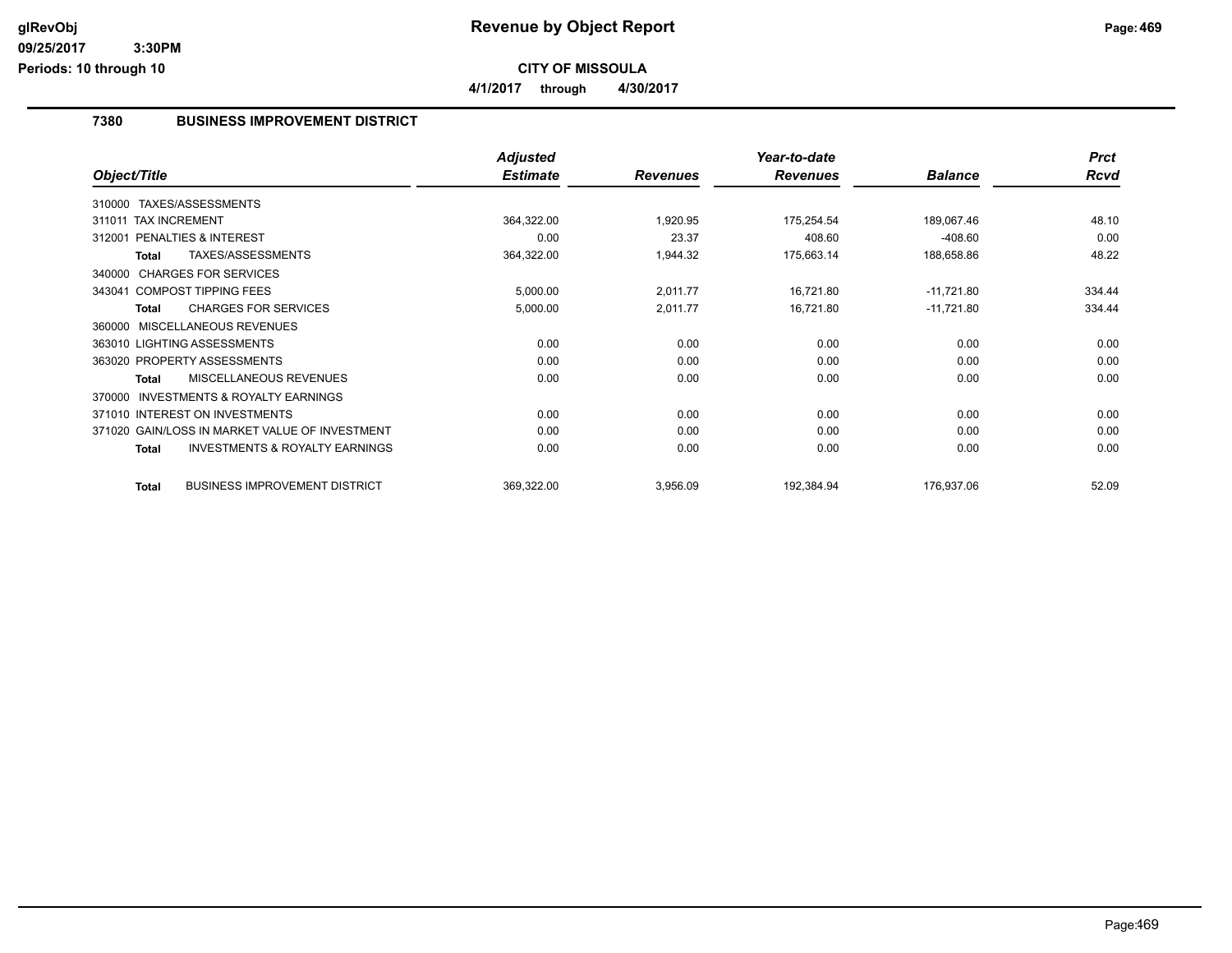**4/1/2017 through 4/30/2017**

# **7381 TOURISM BUSINESS IMPROVEMENT DISTRICT**

# **7381 TOURISM BUSINESS IMPROVEMENT DISTRICT**

|                                                           | <b>Adjusted</b> |                 | Year-to-date    |                | <b>Prct</b> |
|-----------------------------------------------------------|-----------------|-----------------|-----------------|----------------|-------------|
| Object/Title                                              | <b>Estimate</b> | <b>Revenues</b> | <b>Revenues</b> | <b>Balance</b> | <b>Rcvd</b> |
| 310000 TAXES/ASSESSMENTS                                  |                 |                 |                 |                |             |
| 314100 TBID REVENUE                                       | 296,713.00      | 0.00            | 0.00            | 296,713.00     | 0.00        |
| TAXES/ASSESSMENTS<br>Total                                | 296,713.00      | 0.00            | 0.00            | 296.713.00     | 0.00        |
| 370000 INVESTMENTS & ROYALTY EARNINGS                     |                 |                 |                 |                |             |
| 371010 INTEREST ON INVESTMENTS                            | 0.00            | 0.00            | 0.00            | 0.00           | 0.00        |
| <b>INVESTMENTS &amp; ROYALTY EARNINGS</b><br><b>Total</b> | 0.00            | 0.00            | 0.00            | 0.00           | 0.00        |
|                                                           |                 |                 |                 |                |             |
| TOURISM BUSINESS IMPROVEMENT DISTRI<br><b>Total</b>       | 296.713.00      | 0.00            | 0.00            | 296.713.00     | 0.00        |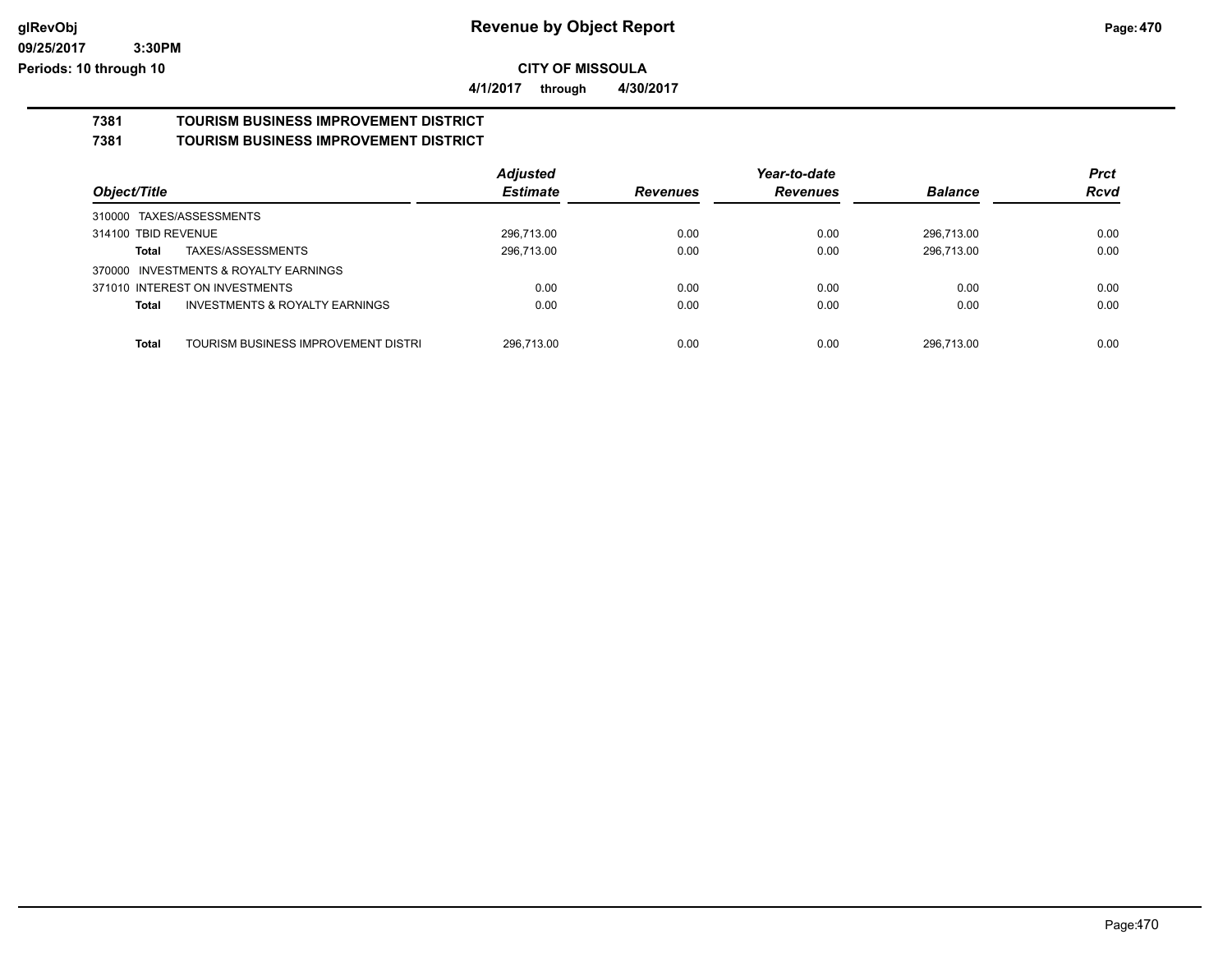**4/1/2017 through 4/30/2017**

# **7381 TOURISM BUSINESS IMPROVEMENT DISTRICT**

| Object/Title                                              | <b>Adjusted</b><br><b>Estimate</b> | <b>Revenues</b> | Year-to-date<br><b>Revenues</b> | <b>Balance</b> | <b>Prct</b><br><b>Rcvd</b> |
|-----------------------------------------------------------|------------------------------------|-----------------|---------------------------------|----------------|----------------------------|
| 310000 TAXES/ASSESSMENTS                                  |                                    |                 |                                 |                |                            |
| 314100 TBID REVENUE                                       | 296.713.00                         | 0.00            | 0.00                            | 296.713.00     | 0.00                       |
| TAXES/ASSESSMENTS<br><b>Total</b>                         | 296,713.00                         | 0.00            | 0.00                            | 296,713.00     | 0.00                       |
| 370000 INVESTMENTS & ROYALTY EARNINGS                     |                                    |                 |                                 |                |                            |
| 371010 INTEREST ON INVESTMENTS                            | 0.00                               | 0.00            | 0.00                            | 0.00           | 0.00                       |
| <b>INVESTMENTS &amp; ROYALTY EARNINGS</b><br><b>Total</b> | 0.00                               | 0.00            | 0.00                            | 0.00           | 0.00                       |
|                                                           |                                    |                 |                                 |                |                            |
| TOURISM BUSINESS IMPROVEMENT DISTR<br><b>Total</b>        | 296.713.00                         | 0.00            | 0.00                            | 296.713.00     | 0.00                       |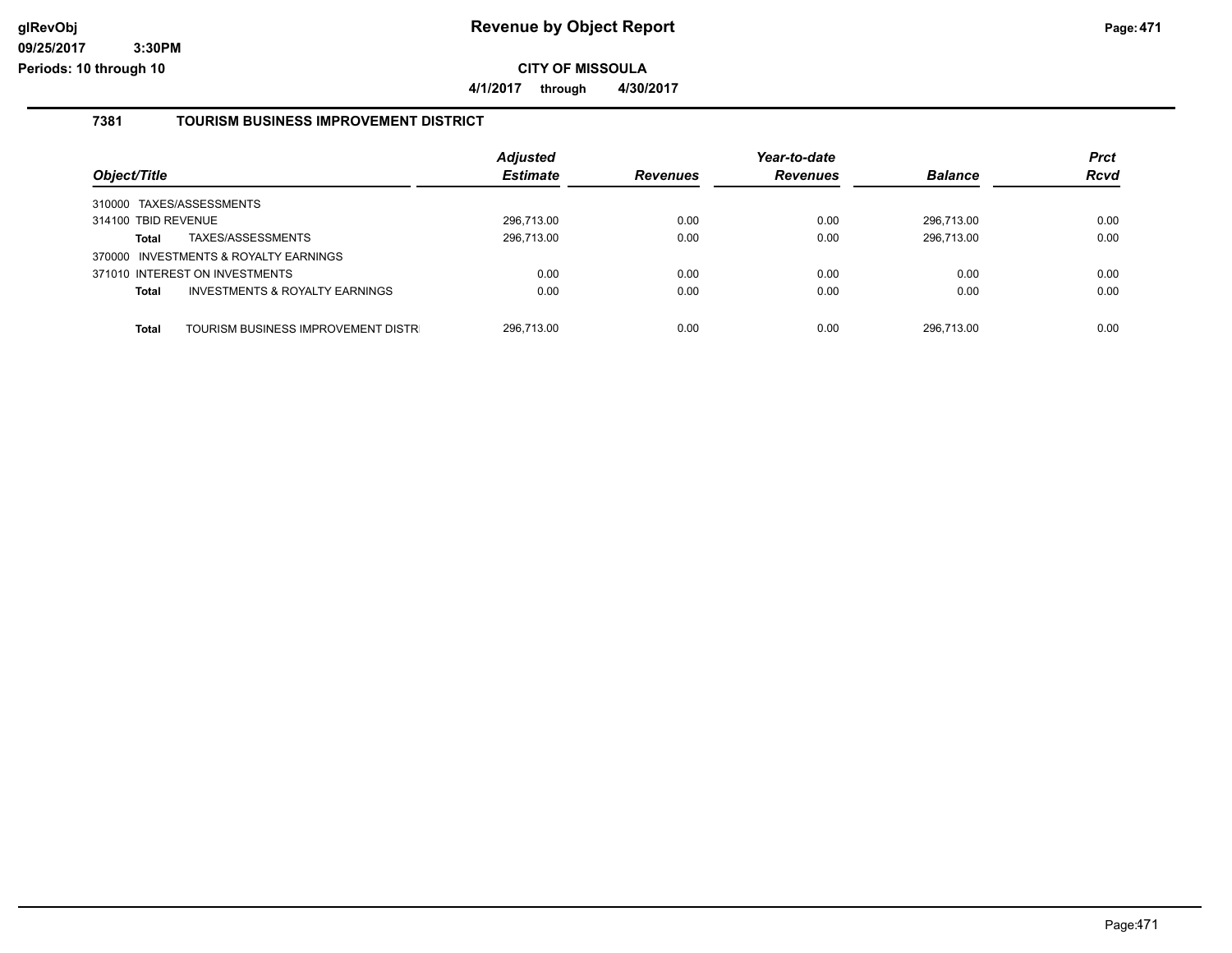**4/1/2017 through 4/30/2017**

**7382 5.75M TIF RESERVE**

**7382 5.75M TIF RESERVE**

|                                         | <b>Adjusted</b> |                 | Year-to-date    |                | <b>Prct</b> |
|-----------------------------------------|-----------------|-----------------|-----------------|----------------|-------------|
| Object/Title                            | <b>Estimate</b> | <b>Revenues</b> | <b>Revenues</b> | <b>Balance</b> | <b>Rcvd</b> |
| 370000 INVESTMENTS & ROYALTY EARNINGS   |                 |                 |                 |                |             |
| 371010 INTEREST ON INVESTMENTS          | 0.00            | 0.00            | 0.00            | 0.00           | 0.00        |
| INVESTMENTS & ROYALTY EARNINGS<br>Total | 0.00            | 0.00            | 0.00            | 0.00           | 0.00        |
| 380000 OTHER FINANCING SOURCES          |                 |                 |                 |                |             |
| 381025 REVENUE BOND PROCEEDS            | 0.00            | 0.00            | 0.00            | 0.00           | 0.00        |
| 383014 TRANS FR MRA                     | 0.00            | 0.00            | 0.00            | 0.00           | 0.00        |
| 383040 TRANSFER FROM CITY GRANTS        | 0.00            | 0.00            | 0.00            | 0.00           | 0.00        |
| OTHER FINANCING SOURCES<br>Total        | 0.00            | 0.00            | 0.00            | 0.00           | 0.00        |
|                                         |                 |                 |                 |                |             |
| 5.75M TIF RESERVE<br>Total              | 0.00            | 0.00            | 0.00            | 0.00           | 0.00        |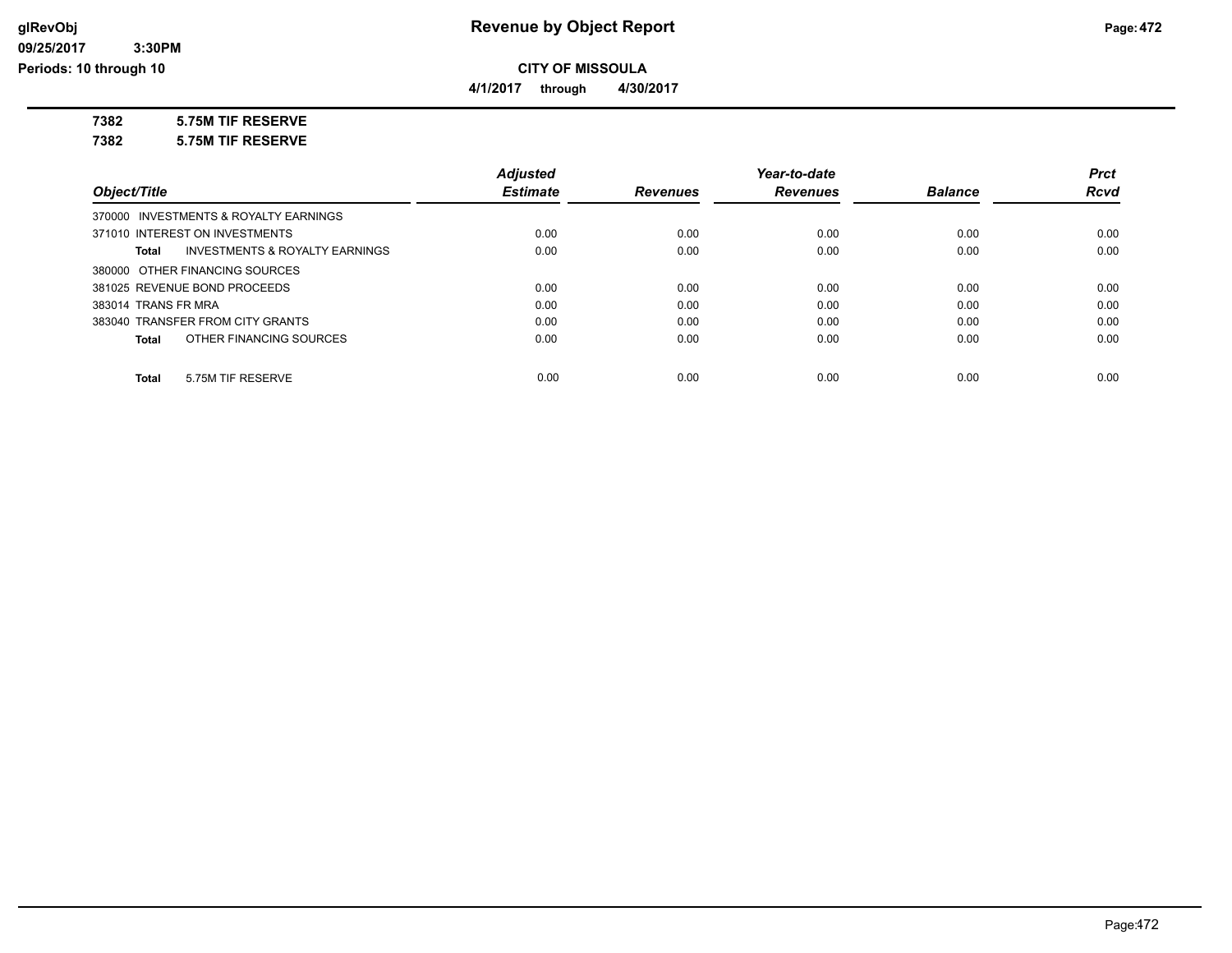**4/1/2017 through 4/30/2017**

### **7382 5.75M TIF RESERVE**

|                                                    | <b>Adiusted</b> |                 | Year-to-date    |                | <b>Prct</b> |
|----------------------------------------------------|-----------------|-----------------|-----------------|----------------|-------------|
| Object/Title                                       | <b>Estimate</b> | <b>Revenues</b> | <b>Revenues</b> | <b>Balance</b> | <b>Rcvd</b> |
| 370000 INVESTMENTS & ROYALTY EARNINGS              |                 |                 |                 |                |             |
| 371010 INTEREST ON INVESTMENTS                     | 0.00            | 0.00            | 0.00            | 0.00           | 0.00        |
| <b>INVESTMENTS &amp; ROYALTY EARNINGS</b><br>Total | 0.00            | 0.00            | 0.00            | 0.00           | 0.00        |
| 380000 OTHER FINANCING SOURCES                     |                 |                 |                 |                |             |
| 381025 REVENUE BOND PROCEEDS                       | 0.00            | 0.00            | 0.00            | 0.00           | 0.00        |
| 383014 TRANS FR MRA                                | 0.00            | 0.00            | 0.00            | 0.00           | 0.00        |
| 383040 TRANSFER FROM CITY GRANTS                   | 0.00            | 0.00            | 0.00            | 0.00           | 0.00        |
| OTHER FINANCING SOURCES<br>Total                   | 0.00            | 0.00            | 0.00            | 0.00           | 0.00        |
| 5.75M TIF RESERVE<br><b>Total</b>                  | 0.00            | 0.00            | 0.00            | 0.00           | 0.00        |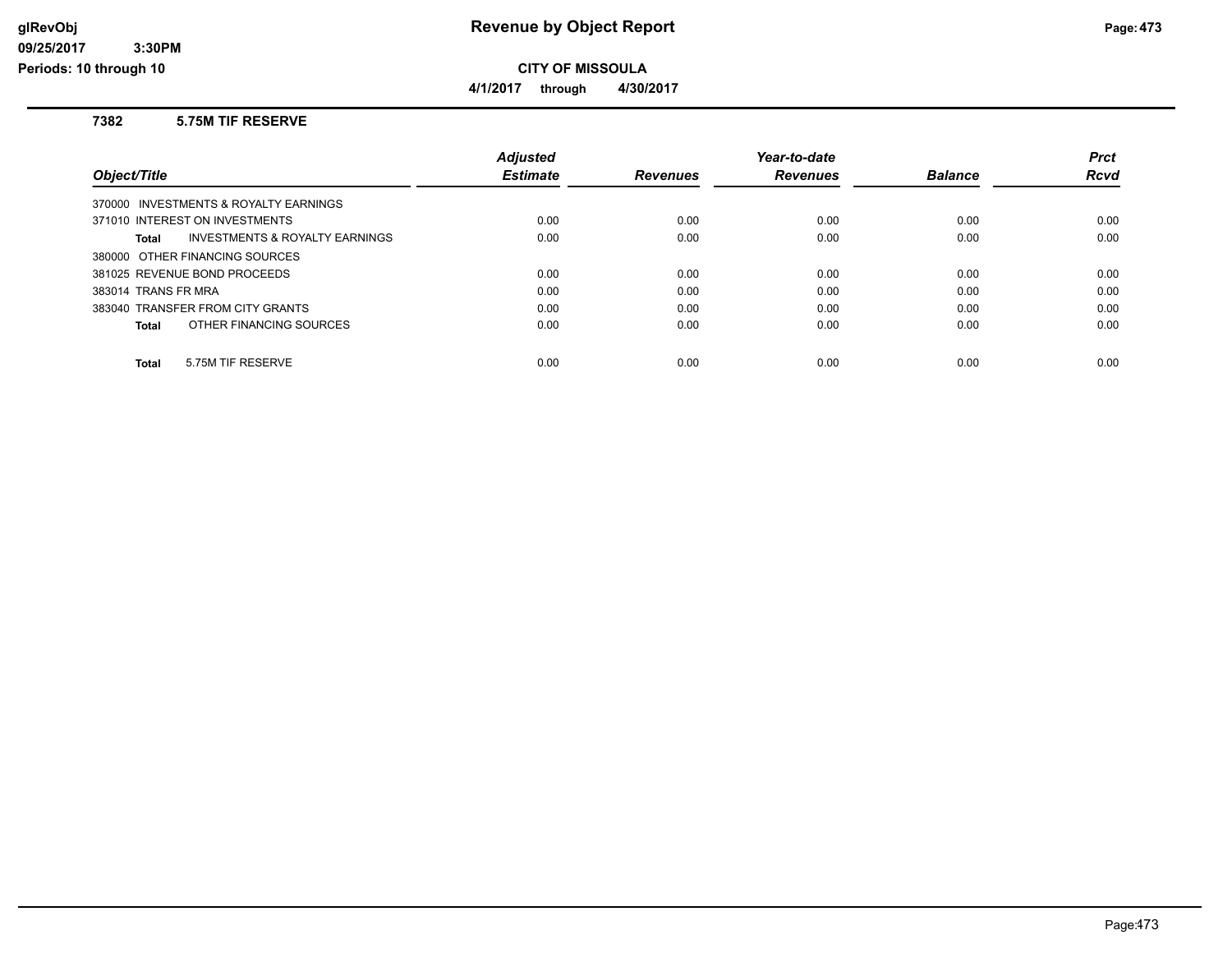**4/1/2017 through 4/30/2017**

**7383 RIVERFRONT TRIANGLE URD**

**7383 RIVERFRONT TRIANGLE URD**

|                                                    | <b>Adjusted</b> |                 | Year-to-date    |                | <b>Prct</b> |
|----------------------------------------------------|-----------------|-----------------|-----------------|----------------|-------------|
| Object/Title                                       | <b>Estimate</b> | <b>Revenues</b> | <b>Revenues</b> | <b>Balance</b> | <b>Rcvd</b> |
| 310000 TAXES/ASSESSMENTS                           |                 |                 |                 |                |             |
| 311011 TAX INCREMENT                               | 0.00            | 0.00            | 0.00            | 0.00           | 0.00        |
| 312001 PENALTIES & INTEREST                        | 0.00            | 0.00            | 0.00            | 0.00           | 0.00        |
| TAXES/ASSESSMENTS<br>Total                         | 0.00            | 0.00            | 0.00            | 0.00           | 0.00        |
| 330000 INTERGOVERNMENTAL REVENUES                  |                 |                 |                 |                |             |
| 335210 PERSONAL PROPERTY TAX REIMBURSEMENT         | 9,316.00        | 0.00            | 4,657.92        | 4,658.08       | 50.00       |
| <b>INTERGOVERNMENTAL REVENUES</b><br>Total         | 9.316.00        | 0.00            | 4,657.92        | 4,658.08       | 50.00       |
| 370000 INVESTMENTS & ROYALTY EARNINGS              |                 |                 |                 |                |             |
| 371010 INTEREST ON INVESTMENTS                     | 0.00            | 0.00            | 0.00            | 0.00           | 0.00        |
| <b>INVESTMENTS &amp; ROYALTY EARNINGS</b><br>Total | 0.00            | 0.00            | 0.00            | 0.00           | 0.00        |
| <b>RIVERFRONT TRIANGLE URD</b><br>Total            | 9.316.00        | 0.00            | 4.657.92        | 4.658.08       | 50.00       |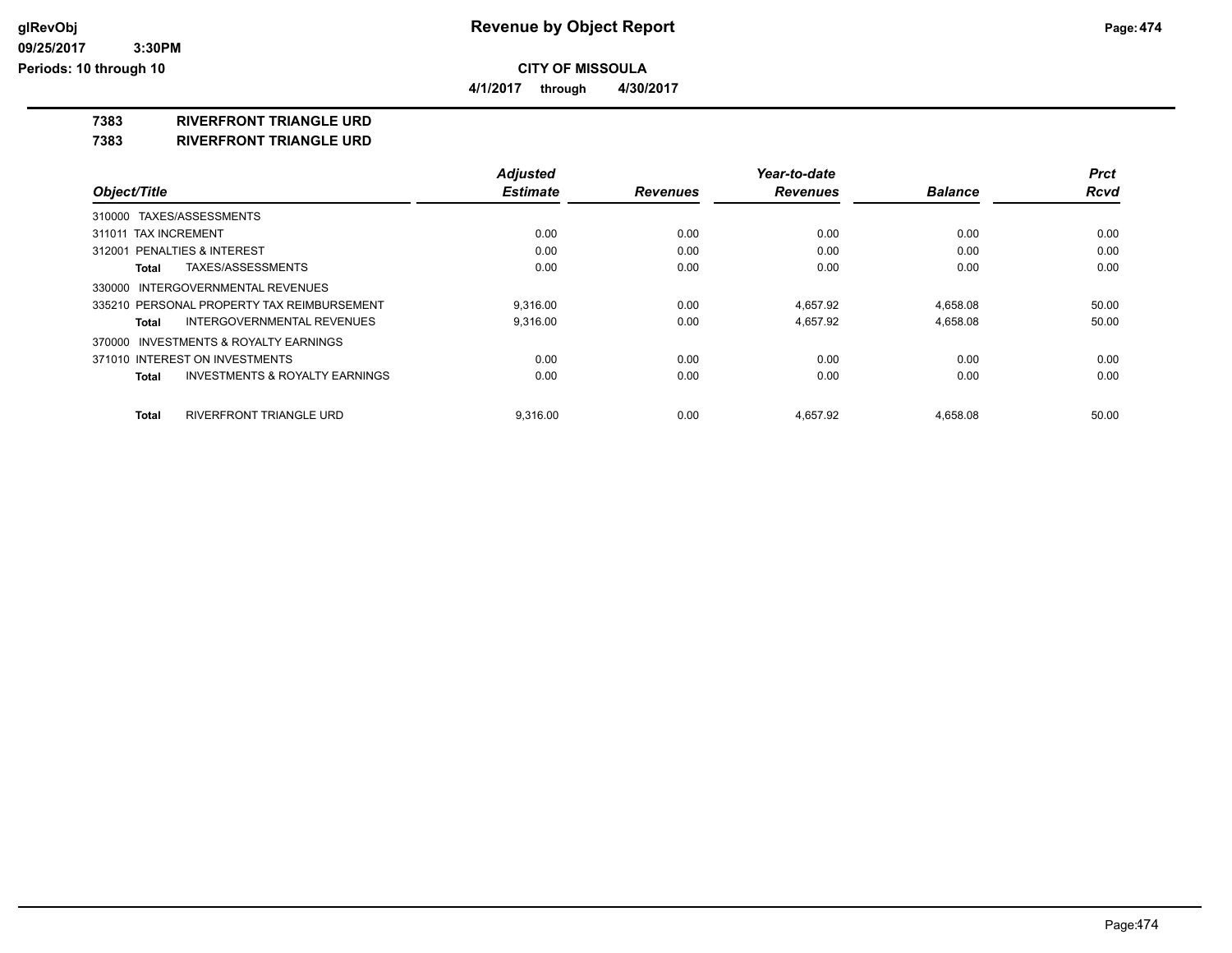**4/1/2017 through 4/30/2017**

# **7383 RIVERFRONT TRIANGLE URD**

| Object/Title                                       | <b>Adjusted</b><br><b>Estimate</b> | <b>Revenues</b> | Year-to-date<br><b>Revenues</b> | <b>Balance</b> | <b>Prct</b><br><b>Rcvd</b> |
|----------------------------------------------------|------------------------------------|-----------------|---------------------------------|----------------|----------------------------|
| TAXES/ASSESSMENTS<br>310000                        |                                    |                 |                                 |                |                            |
| 311011 TAX INCREMENT                               | 0.00                               | 0.00            | 0.00                            | 0.00           | 0.00                       |
| 312001 PENALTIES & INTEREST                        | 0.00                               | 0.00            | 0.00                            | 0.00           | 0.00                       |
| TAXES/ASSESSMENTS<br><b>Total</b>                  | 0.00                               | 0.00            | 0.00                            | 0.00           | 0.00                       |
| INTERGOVERNMENTAL REVENUES<br>330000               |                                    |                 |                                 |                |                            |
| 335210 PERSONAL PROPERTY TAX REIMBURSEMENT         | 9.316.00                           | 0.00            | 4.657.92                        | 4.658.08       | 50.00                      |
| INTERGOVERNMENTAL REVENUES<br>Total                | 9.316.00                           | 0.00            | 4.657.92                        | 4.658.08       | 50.00                      |
| INVESTMENTS & ROYALTY EARNINGS<br>370000           |                                    |                 |                                 |                |                            |
| 371010 INTEREST ON INVESTMENTS                     | 0.00                               | 0.00            | 0.00                            | 0.00           | 0.00                       |
| <b>INVESTMENTS &amp; ROYALTY EARNINGS</b><br>Total | 0.00                               | 0.00            | 0.00                            | 0.00           | 0.00                       |
| <b>RIVERFRONT TRIANGLE URD</b><br><b>Total</b>     | 9.316.00                           | 0.00            | 4.657.92                        | 4.658.08       | 50.00                      |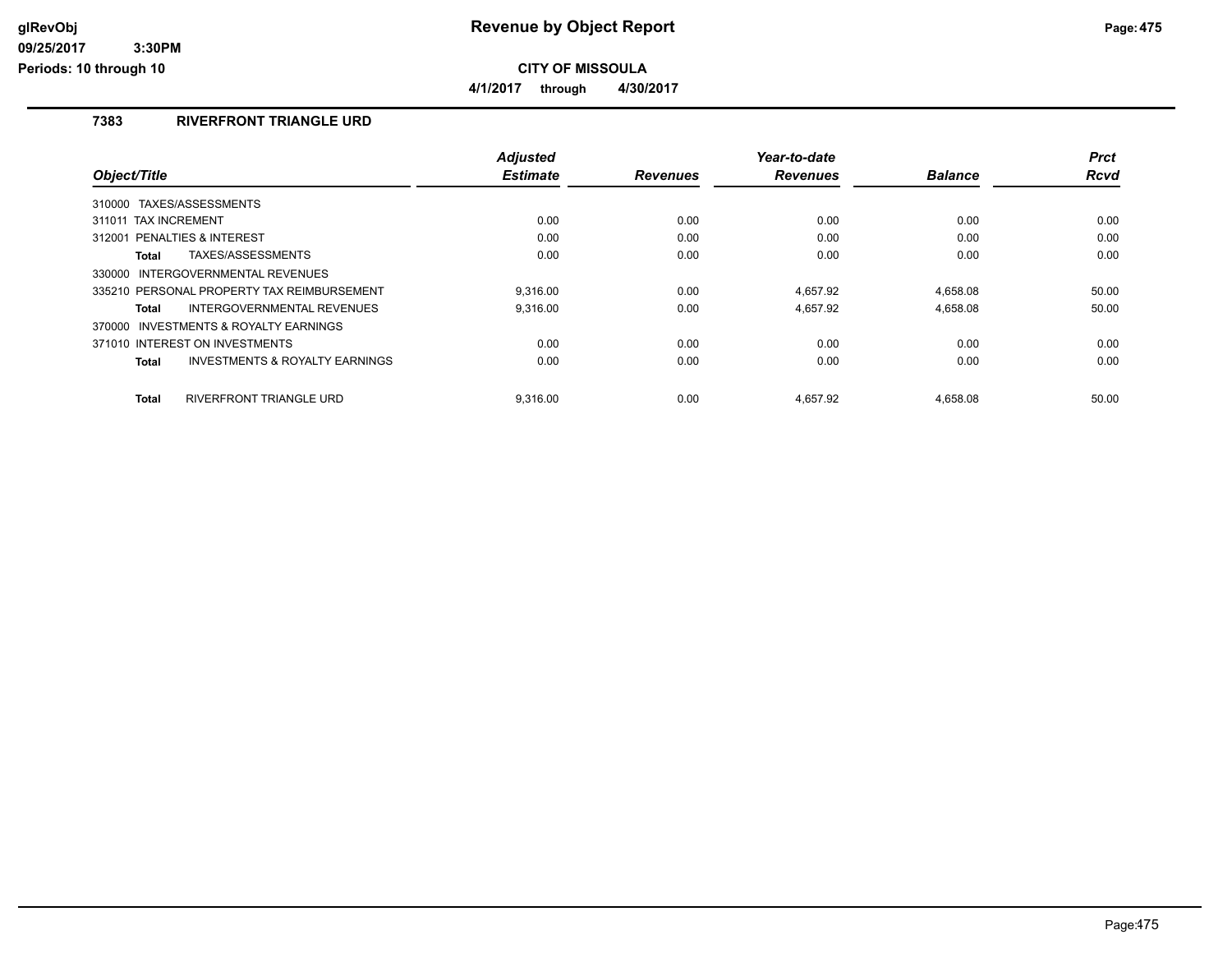**4/1/2017 through 4/30/2017**

# **7384 NRSS DEBT SERVICE CLEARING**

**7384 NRSS DEBT SERVICE CLEARING**

|                                                    | <b>Adjusted</b> |                 | Year-to-date    |                | <b>Prct</b> |
|----------------------------------------------------|-----------------|-----------------|-----------------|----------------|-------------|
| Object/Title                                       | <b>Estimate</b> | <b>Revenues</b> | <b>Revenues</b> | <b>Balance</b> | <b>Rcvd</b> |
| 310000 TAXES/ASSESSMENTS                           |                 |                 |                 |                |             |
| 311011 TAX INCREMENT                               | 59,452.00       | 448.55          | 54,630.94       | 4,821.06       | 91.89       |
| <b>PENALTIES &amp; INTEREST</b><br>312001          | 0.00            | 1.21            | 104.34          | $-104.34$      | 0.00        |
| TAXES/ASSESSMENTS<br>Total                         | 59,452.00       | 449.76          | 54,735.28       | 4,716.72       | 92.07       |
| 370000 INVESTMENTS & ROYALTY EARNINGS              |                 |                 |                 |                |             |
| 371010 INTEREST ON INVESTMENTS                     | 0.00            | 0.00            | 0.00            | 0.00           | 0.00        |
| <b>INVESTMENTS &amp; ROYALTY EARNINGS</b><br>Total | 0.00            | 0.00            | 0.00            | 0.00           | 0.00        |
| 380000 OTHER FINANCING SOURCES                     |                 |                 |                 |                |             |
| 383014 TRANS FR MRA                                | 0.00            | 0.00            | 0.00            | 0.00           | 0.00        |
| OTHER FINANCING SOURCES<br><b>Total</b>            | 0.00            | 0.00            | 0.00            | 0.00           | 0.00        |
| NRSS DEBT SERVICE CLEARING<br><b>Total</b>         | 59.452.00       | 449.76          | 54.735.28       | 4,716.72       | 92.07       |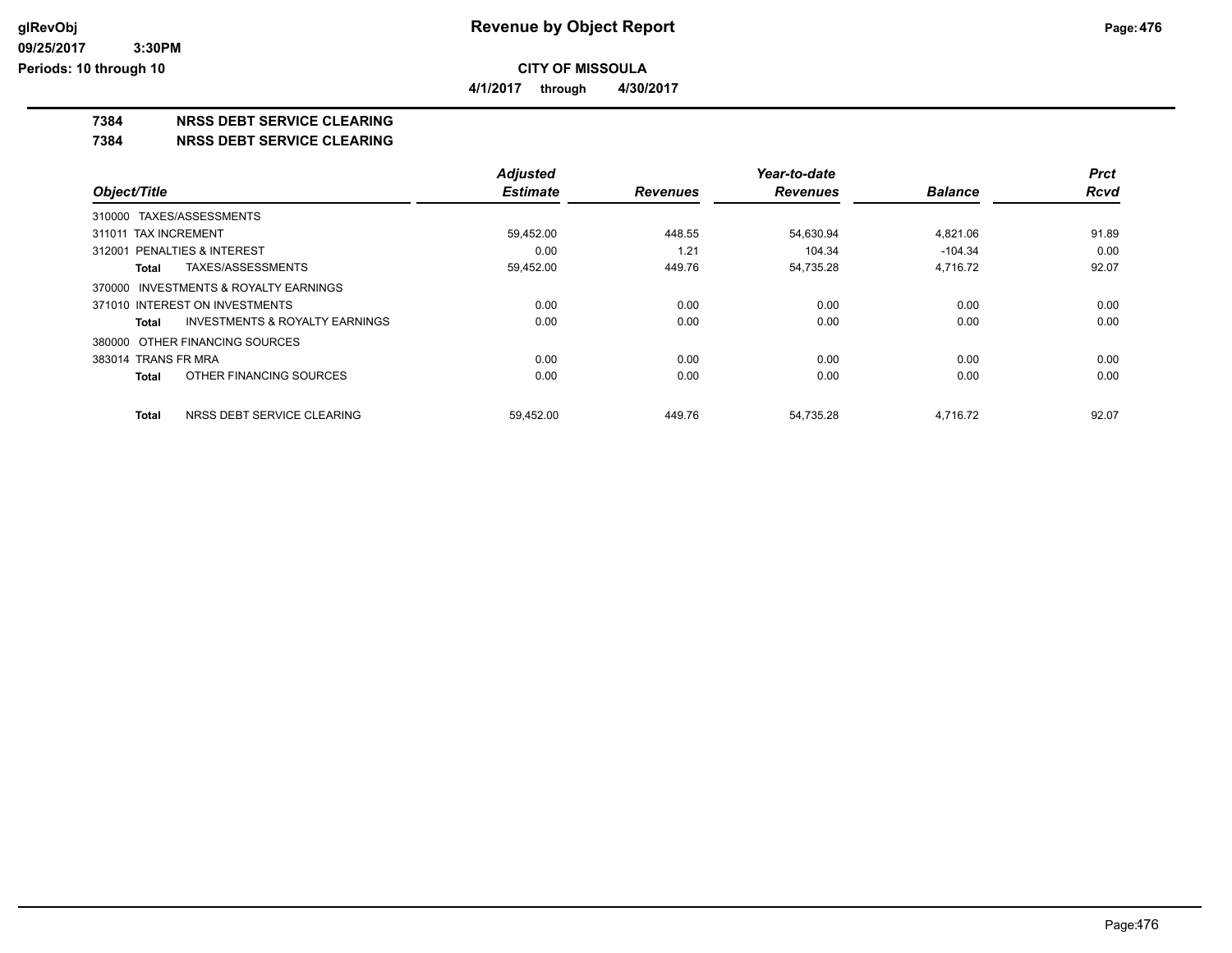**4/1/2017 through 4/30/2017**

# **7384 NRSS DEBT SERVICE CLEARING**

|                                                           | <b>Adjusted</b> |                 | Year-to-date    |                | <b>Prct</b> |
|-----------------------------------------------------------|-----------------|-----------------|-----------------|----------------|-------------|
| Object/Title                                              | <b>Estimate</b> | <b>Revenues</b> | <b>Revenues</b> | <b>Balance</b> | <b>Rcvd</b> |
| TAXES/ASSESSMENTS<br>310000                               |                 |                 |                 |                |             |
| 311011 TAX INCREMENT                                      | 59,452.00       | 448.55          | 54,630.94       | 4.821.06       | 91.89       |
| PENALTIES & INTEREST<br>312001                            | 0.00            | 1.21            | 104.34          | $-104.34$      | 0.00        |
| TAXES/ASSESSMENTS<br><b>Total</b>                         | 59,452.00       | 449.76          | 54,735.28       | 4,716.72       | 92.07       |
| 370000 INVESTMENTS & ROYALTY EARNINGS                     |                 |                 |                 |                |             |
| 371010 INTEREST ON INVESTMENTS                            | 0.00            | 0.00            | 0.00            | 0.00           | 0.00        |
| <b>INVESTMENTS &amp; ROYALTY EARNINGS</b><br><b>Total</b> | 0.00            | 0.00            | 0.00            | 0.00           | 0.00        |
| 380000 OTHER FINANCING SOURCES                            |                 |                 |                 |                |             |
| 383014 TRANS FR MRA                                       | 0.00            | 0.00            | 0.00            | 0.00           | 0.00        |
| OTHER FINANCING SOURCES<br><b>Total</b>                   | 0.00            | 0.00            | 0.00            | 0.00           | 0.00        |
| NRSS DEBT SERVICE CLEARING<br><b>Total</b>                | 59,452.00       | 449.76          | 54.735.28       | 4.716.72       | 92.07       |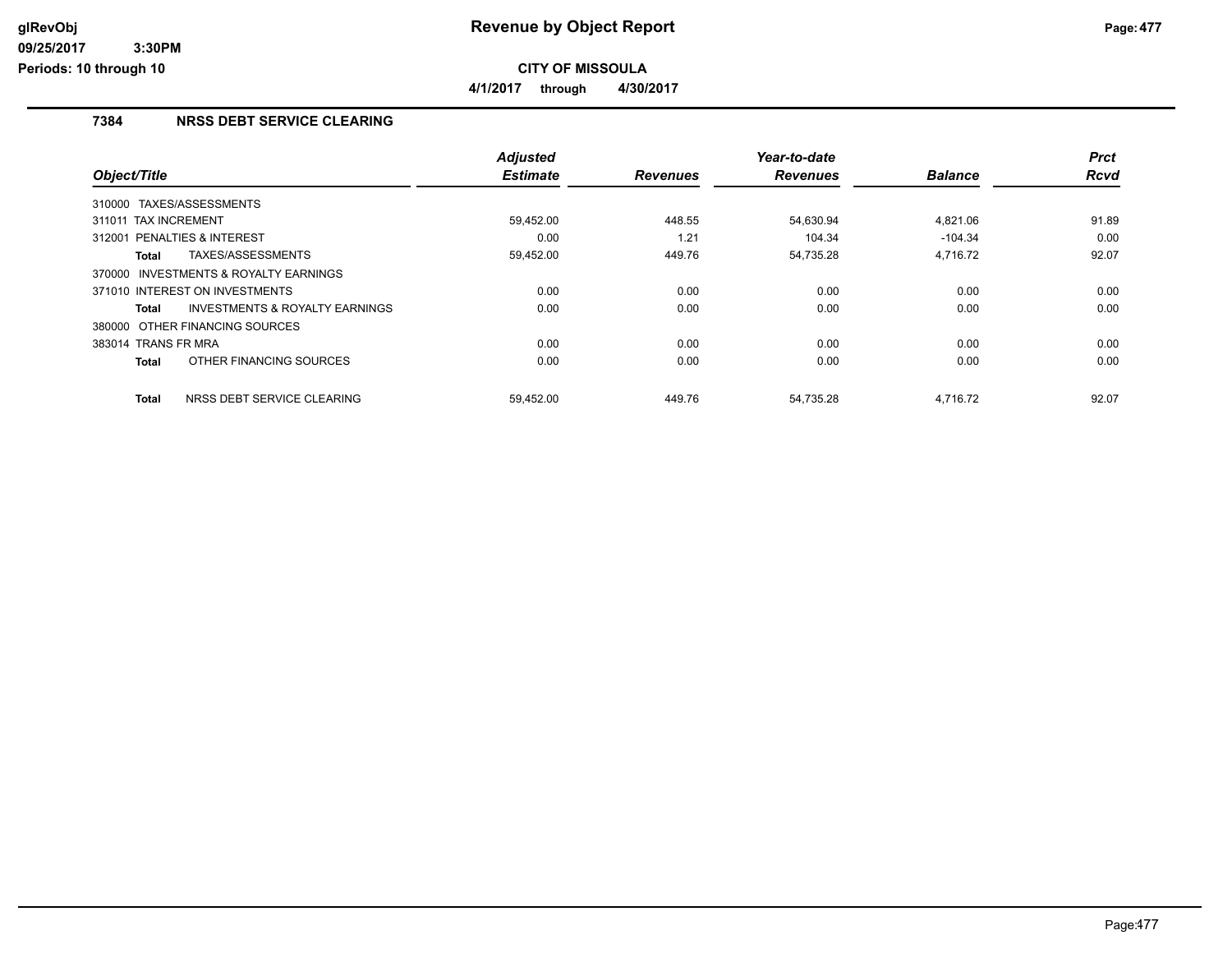**4/1/2017 through 4/30/2017**

**7385 FRONT STREET URD**

**7385 FRONT STREET URD**

|                                                    | <b>Adjusted</b> |                 | Year-to-date    |                | <b>Prct</b> |
|----------------------------------------------------|-----------------|-----------------|-----------------|----------------|-------------|
| Object/Title                                       | <b>Estimate</b> | <b>Revenues</b> | <b>Revenues</b> | <b>Balance</b> | <b>Rcvd</b> |
| 310000 TAXES/ASSESSMENTS                           |                 |                 |                 |                |             |
| 311011 TAX INCREMENT                               | 0.00            | 0.00            | 0.00            | 0.00           | 0.00        |
| TAXES/ASSESSMENTS<br><b>Total</b>                  | 0.00            | 0.00            | 0.00            | 0.00           | 0.00        |
| <b>INTERGOVERNMENTAL REVENUES</b><br>330000        |                 |                 |                 |                |             |
| 331056 MDT FEDERAL CMAQ                            | 0.00            | 0.00            | 0.00            | 0.00           | 0.00        |
| 335210 PERSONAL PROPERTY TAX REIMBURSEMENT         | 0.00            | 0.00            | 0.00            | 0.00           | 0.00        |
| <b>INTERGOVERNMENTAL REVENUES</b><br><b>Total</b>  | 0.00            | 0.00            | 0.00            | 0.00           | 0.00        |
| 360000 MISCELLANEOUS REVENUES                      |                 |                 |                 |                |             |
| 365000 DONATIONS                                   | 0.00            | 0.00            | 0.00            | 0.00           | 0.00        |
| MISCELLANEOUS REVENUES<br><b>Total</b>             | 0.00            | 0.00            | 0.00            | 0.00           | 0.00        |
| 370000 INVESTMENTS & ROYALTY EARNINGS              |                 |                 |                 |                |             |
| 371010 INTEREST ON INVESTMENTS                     | 0.00            | 0.00            | 0.00            | 0.00           | 0.00        |
| <b>INVESTMENTS &amp; ROYALTY EARNINGS</b><br>Total | 0.00            | 0.00            | 0.00            | 0.00           | 0.00        |
| 380000 OTHER FINANCING SOURCES                     |                 |                 |                 |                |             |
| 381010 BOND PROCEEDS                               | 0.00            | 0.00            | 66,573.94       | $-66,573.94$   | 0.00        |
| 381029 PARKING STRUCTURE BOND PROCEEDS             | 0.00            | 0.00            | 0.00            | 0.00           | 0.00        |
| 381071 WILMA NOTE PROCEEDS                         | 0.00            | 0.00            | 0.00            | 0.00           | 0.00        |
| 381072 FIB NOTE PROCEEDS                           | 0.00            | 0.00            | 0.00            | 0.00           | 0.00        |
| 383066 TRANSFER FROM FRONT ST CLEARING             | 0.00            | 0.00            | 71,367.45       | $-71,367.45$   | 0.00        |
| 383067 TRANSFER FROM FSPS                          | 70,235.00       | 0.00            | 0.00            | 70,235.00      | 0.00        |
| 383068 TRANSFER FROM SUBORDINATE LIEN              | 0.00            | 0.00            | 0.00            | 0.00           | 0.00        |
| OTHER FINANCING SOURCES<br><b>Total</b>            | 70,235.00       | 0.00            | 137,941.39      | $-67,706.39$   | 196.40      |
| <b>FRONT STREET URD</b><br><b>Total</b>            | 70,235.00       | 0.00            | 137,941.39      | $-67,706.39$   | 196.40      |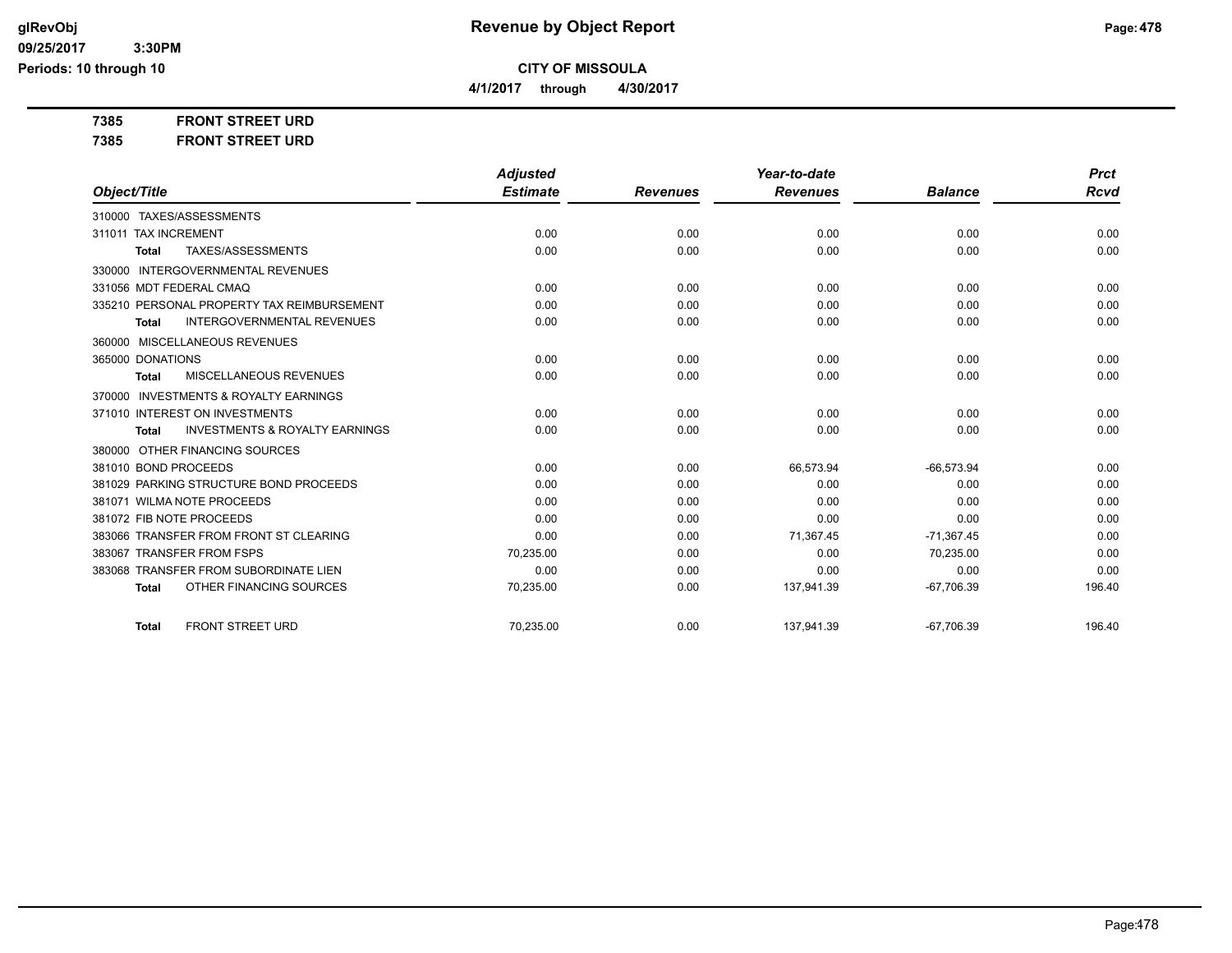**Periods: 10 through 10**

**CITY OF MISSOULA**

**4/1/2017 through 4/30/2017**

### **7385 FRONT STREET URD**

|                                                           | <b>Adjusted</b> |                 | Year-to-date    |                | <b>Prct</b> |
|-----------------------------------------------------------|-----------------|-----------------|-----------------|----------------|-------------|
| Object/Title                                              | <b>Estimate</b> | <b>Revenues</b> | <b>Revenues</b> | <b>Balance</b> | Rcvd        |
| 310000 TAXES/ASSESSMENTS                                  |                 |                 |                 |                |             |
| 311011 TAX INCREMENT                                      | 0.00            | 0.00            | 0.00            | 0.00           | 0.00        |
| TAXES/ASSESSMENTS<br><b>Total</b>                         | 0.00            | 0.00            | 0.00            | 0.00           | 0.00        |
| 330000 INTERGOVERNMENTAL REVENUES                         |                 |                 |                 |                |             |
| 331056 MDT FEDERAL CMAQ                                   | 0.00            | 0.00            | 0.00            | 0.00           | 0.00        |
| 335210 PERSONAL PROPERTY TAX REIMBURSEMENT                | 0.00            | 0.00            | 0.00            | 0.00           | 0.00        |
| <b>INTERGOVERNMENTAL REVENUES</b><br><b>Total</b>         | 0.00            | 0.00            | 0.00            | 0.00           | 0.00        |
| 360000 MISCELLANEOUS REVENUES                             |                 |                 |                 |                |             |
| 365000 DONATIONS                                          | 0.00            | 0.00            | 0.00            | 0.00           | 0.00        |
| <b>MISCELLANEOUS REVENUES</b><br><b>Total</b>             | 0.00            | 0.00            | 0.00            | 0.00           | 0.00        |
| 370000 INVESTMENTS & ROYALTY EARNINGS                     |                 |                 |                 |                |             |
| 371010 INTEREST ON INVESTMENTS                            | 0.00            | 0.00            | 0.00            | 0.00           | 0.00        |
| <b>INVESTMENTS &amp; ROYALTY EARNINGS</b><br><b>Total</b> | 0.00            | 0.00            | 0.00            | 0.00           | 0.00        |
| 380000 OTHER FINANCING SOURCES                            |                 |                 |                 |                |             |
| 381010 BOND PROCEEDS                                      | 0.00            | 0.00            | 66,573.94       | $-66,573.94$   | 0.00        |
| 381029 PARKING STRUCTURE BOND PROCEEDS                    | 0.00            | 0.00            | 0.00            | 0.00           | 0.00        |
| 381071 WILMA NOTE PROCEEDS                                | 0.00            | 0.00            | 0.00            | 0.00           | 0.00        |
| 381072 FIB NOTE PROCEEDS                                  | 0.00            | 0.00            | 0.00            | 0.00           | 0.00        |
| 383066 TRANSFER FROM FRONT ST CLEARING                    | 0.00            | 0.00            | 71,367.45       | $-71,367.45$   | 0.00        |
| 383067 TRANSFER FROM FSPS                                 | 70,235.00       | 0.00            | 0.00            | 70,235.00      | 0.00        |
| 383068 TRANSFER FROM SUBORDINATE LIEN                     | 0.00            | 0.00            | 0.00            | 0.00           | 0.00        |
| OTHER FINANCING SOURCES<br><b>Total</b>                   | 70,235.00       | 0.00            | 137,941.39      | $-67,706.39$   | 196.40      |
| <b>FRONT STREET URD</b><br><b>Total</b>                   | 70.235.00       | 0.00            | 137.941.39      | $-67.706.39$   | 196.40      |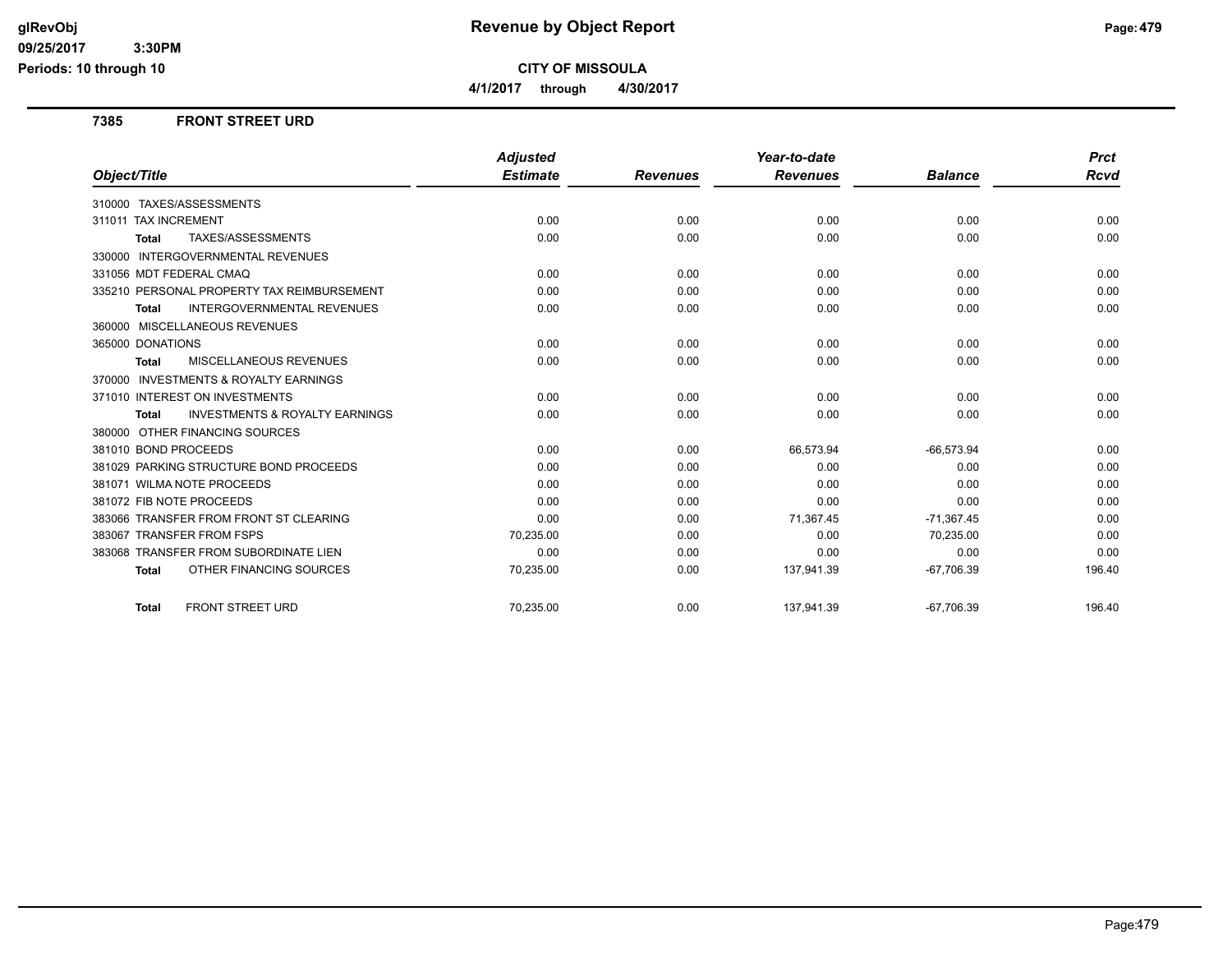**4/1/2017 through 4/30/2017**

# **7386 DEBT SERVICE-SAFEWAY/ST PAT 1.5M**

# **7386 DEBT SERVICE-SAFEWAY/ST PAT 1.5M**

|                                                           | <b>Adjusted</b> |                 | Year-to-date    |                | <b>Prct</b> |
|-----------------------------------------------------------|-----------------|-----------------|-----------------|----------------|-------------|
| Object/Title                                              | <b>Estimate</b> | <b>Revenues</b> | <b>Revenues</b> | <b>Balance</b> | <b>Rcvd</b> |
| 310000 TAXES/ASSESSMENTS                                  |                 |                 |                 |                |             |
| <b>TAX INCREMENT</b><br>311011                            | 0.00            | 0.00            | 0.00            | 0.00           | 0.00        |
| TAXES/ASSESSMENTS<br><b>Total</b>                         | 0.00            | 0.00            | 0.00            | 0.00           | 0.00        |
| 360000 MISCELLANEOUS REVENUES                             |                 |                 |                 |                |             |
| 365000 DONATIONS                                          | 0.00            | 0.00            | 0.00            | 0.00           | 0.00        |
| <b>MISCELLANEOUS REVENUES</b><br><b>Total</b>             | 0.00            | 0.00            | 0.00            | 0.00           | 0.00        |
| <b>INVESTMENTS &amp; ROYALTY EARNINGS</b><br>370000       |                 |                 |                 |                |             |
| 371010 INTEREST ON INVESTMENTS                            | 0.00            | 0.00            | 0.00            | 0.00           | 0.00        |
| <b>INVESTMENTS &amp; ROYALTY EARNINGS</b><br><b>Total</b> | 0.00            | 0.00            | 0.00            | 0.00           | 0.00        |
| 380000 OTHER FINANCING SOURCES                            |                 |                 |                 |                |             |
| 383014 TRANS FR MRA                                       | 127,012.00      | 0.00            | 115,103.00      | 11,909.00      | 90.62       |
| 383037 TRANSFER - URD II                                  | 0.00            | 0.00            | 0.00            | 0.00           | 0.00        |
| 384000 GUARANTOR REVENUE                                  | 0.00            | 0.00            | 0.00            | 0.00           | 0.00        |
| OTHER FINANCING SOURCES<br><b>Total</b>                   | 127,012.00      | 0.00            | 115,103.00      | 11,909.00      | 90.62       |
| DEBT SERVICE-SAFEWAY/ST PAT 1.5M<br><b>Total</b>          | 127,012.00      | 0.00            | 115,103.00      | 11,909.00      | 90.62       |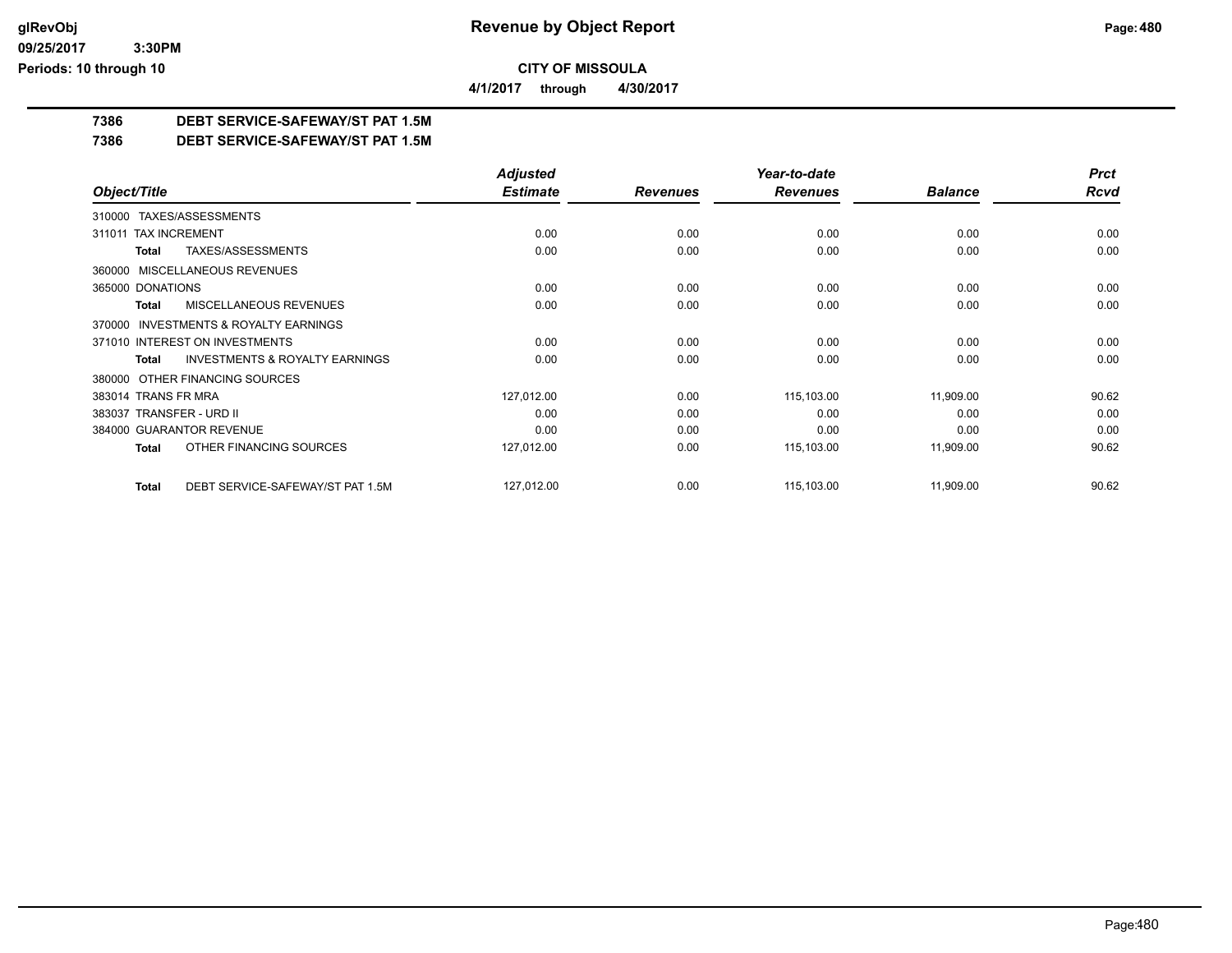**4/1/2017 through 4/30/2017**

# **7386 DEBT SERVICE-SAFEWAY/ST PAT 1.5M**

|                                                           | <b>Adjusted</b> |                 | Year-to-date    |                | <b>Prct</b> |
|-----------------------------------------------------------|-----------------|-----------------|-----------------|----------------|-------------|
| Object/Title                                              | <b>Estimate</b> | <b>Revenues</b> | <b>Revenues</b> | <b>Balance</b> | <b>Rcvd</b> |
| TAXES/ASSESSMENTS<br>310000                               |                 |                 |                 |                |             |
| <b>TAX INCREMENT</b><br>311011                            | 0.00            | 0.00            | 0.00            | 0.00           | 0.00        |
| TAXES/ASSESSMENTS<br>Total                                | 0.00            | 0.00            | 0.00            | 0.00           | 0.00        |
| 360000 MISCELLANEOUS REVENUES                             |                 |                 |                 |                |             |
| 365000 DONATIONS                                          | 0.00            | 0.00            | 0.00            | 0.00           | 0.00        |
| <b>MISCELLANEOUS REVENUES</b><br><b>Total</b>             | 0.00            | 0.00            | 0.00            | 0.00           | 0.00        |
| <b>INVESTMENTS &amp; ROYALTY EARNINGS</b><br>370000       |                 |                 |                 |                |             |
| 371010 INTEREST ON INVESTMENTS                            | 0.00            | 0.00            | 0.00            | 0.00           | 0.00        |
| <b>INVESTMENTS &amp; ROYALTY EARNINGS</b><br><b>Total</b> | 0.00            | 0.00            | 0.00            | 0.00           | 0.00        |
| 380000 OTHER FINANCING SOURCES                            |                 |                 |                 |                |             |
| 383014 TRANS FR MRA                                       | 127,012.00      | 0.00            | 115,103.00      | 11,909.00      | 90.62       |
| 383037 TRANSFER - URD II                                  | 0.00            | 0.00            | 0.00            | 0.00           | 0.00        |
| 384000 GUARANTOR REVENUE                                  | 0.00            | 0.00            | 0.00            | 0.00           | 0.00        |
| OTHER FINANCING SOURCES<br>Total                          | 127,012.00      | 0.00            | 115,103.00      | 11,909.00      | 90.62       |
| DEBT SERVICE-SAFEWAY/ST PAT 1.5M<br><b>Total</b>          | 127,012.00      | 0.00            | 115,103.00      | 11,909.00      | 90.62       |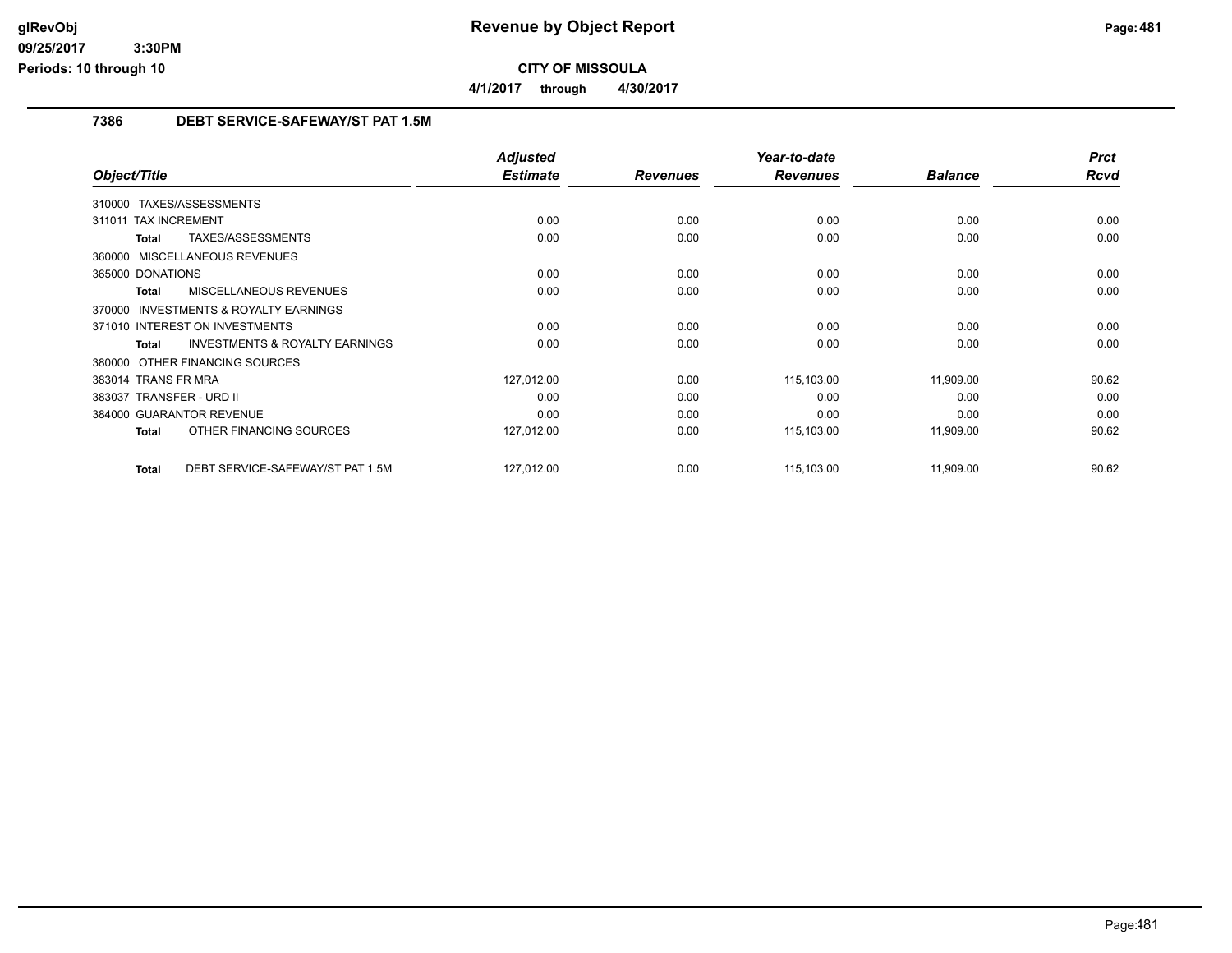**4/1/2017 through 4/30/2017**

# **7387 DEBT SERVICE-BROWNFIELD RLF 1.125M**

**7387 DEBT SERVICE-BROWNFIELD RLF 1.125M**

|                                                    | <b>Adjusted</b> |                 | Year-to-date    |                | <b>Prct</b> |
|----------------------------------------------------|-----------------|-----------------|-----------------|----------------|-------------|
| Object/Title                                       | <b>Estimate</b> | <b>Revenues</b> | <b>Revenues</b> | <b>Balance</b> | <b>Rcvd</b> |
| 310000 TAXES/ASSESSMENTS                           |                 |                 |                 |                |             |
| 311011 TAX INCREMENT                               | 0.00            | 0.00            | 0.00            | 0.00           | 0.00        |
| TAXES/ASSESSMENTS<br>Total                         | 0.00            | 0.00            | 0.00            | 0.00           | 0.00        |
| 370000 INVESTMENTS & ROYALTY EARNINGS              |                 |                 |                 |                |             |
| 371010 INTEREST ON INVESTMENTS                     | 0.00            | 0.00            | 0.00            | 0.00           | 0.00        |
| <b>INVESTMENTS &amp; ROYALTY EARNINGS</b><br>Total | 0.00            | 0.00            | 0.00            | 0.00           | 0.00        |
| 380000 OTHER FINANCING SOURCES                     |                 |                 |                 |                |             |
| 383014 TRANS FR MRA                                | 54,716.00       | 0.00            | 58,092.00       | $-3,376.00$    | 106.17      |
| 383016 TRANS FR TAX INCREMENT BOND                 | 0.00            | 0.00            | 0.00            | 0.00           | 0.00        |
| OTHER FINANCING SOURCES<br>Total                   | 54,716.00       | 0.00            | 58,092.00       | $-3,376.00$    | 106.17      |
| DEBT SERVICE-BROWNFIELD RLF 1.125M<br>Total        | 54.716.00       | 0.00            | 58.092.00       | $-3.376.00$    | 106.17      |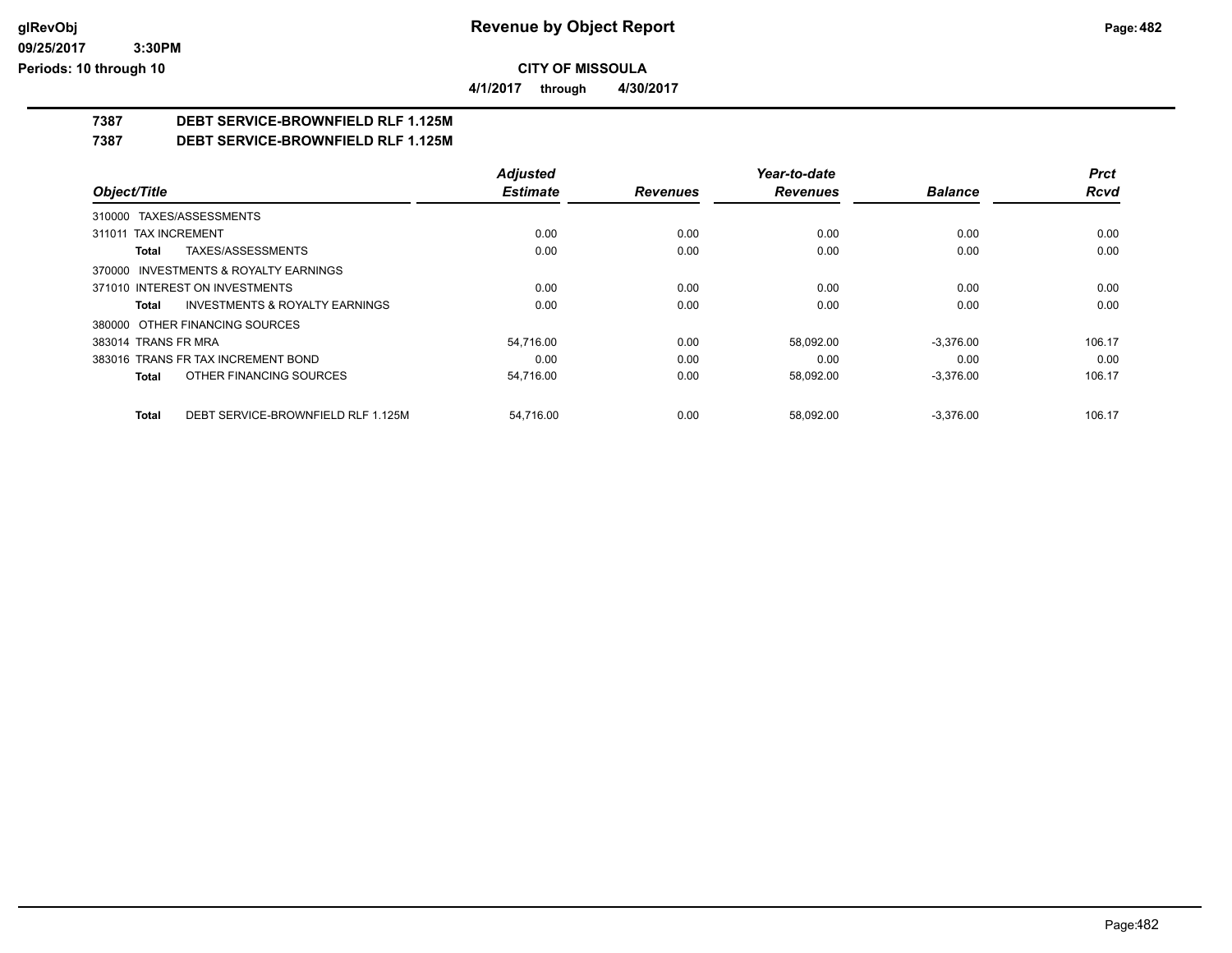**4/1/2017 through 4/30/2017**

# **7387 DEBT SERVICE-BROWNFIELD RLF 1.125M**

|                                                    | <b>Adjusted</b> |                 | Year-to-date    |                | <b>Prct</b> |
|----------------------------------------------------|-----------------|-----------------|-----------------|----------------|-------------|
| Object/Title                                       | <b>Estimate</b> | <b>Revenues</b> | <b>Revenues</b> | <b>Balance</b> | <b>Rcvd</b> |
| 310000 TAXES/ASSESSMENTS                           |                 |                 |                 |                |             |
| 311011 TAX INCREMENT                               | 0.00            | 0.00            | 0.00            | 0.00           | 0.00        |
| TAXES/ASSESSMENTS<br><b>Total</b>                  | 0.00            | 0.00            | 0.00            | 0.00           | 0.00        |
| 370000 INVESTMENTS & ROYALTY EARNINGS              |                 |                 |                 |                |             |
| 371010 INTEREST ON INVESTMENTS                     | 0.00            | 0.00            | 0.00            | 0.00           | 0.00        |
| INVESTMENTS & ROYALTY EARNINGS<br>Total            | 0.00            | 0.00            | 0.00            | 0.00           | 0.00        |
| 380000 OTHER FINANCING SOURCES                     |                 |                 |                 |                |             |
| 383014 TRANS FR MRA                                | 54.716.00       | 0.00            | 58.092.00       | $-3.376.00$    | 106.17      |
| 383016 TRANS FR TAX INCREMENT BOND                 | 0.00            | 0.00            | 0.00            | 0.00           | 0.00        |
| OTHER FINANCING SOURCES<br>Total                   | 54,716.00       | 0.00            | 58.092.00       | $-3.376.00$    | 106.17      |
| DEBT SERVICE-BROWNFIELD RLF 1.125M<br><b>Total</b> | 54,716.00       | 0.00            | 58.092.00       | $-3.376.00$    | 106.17      |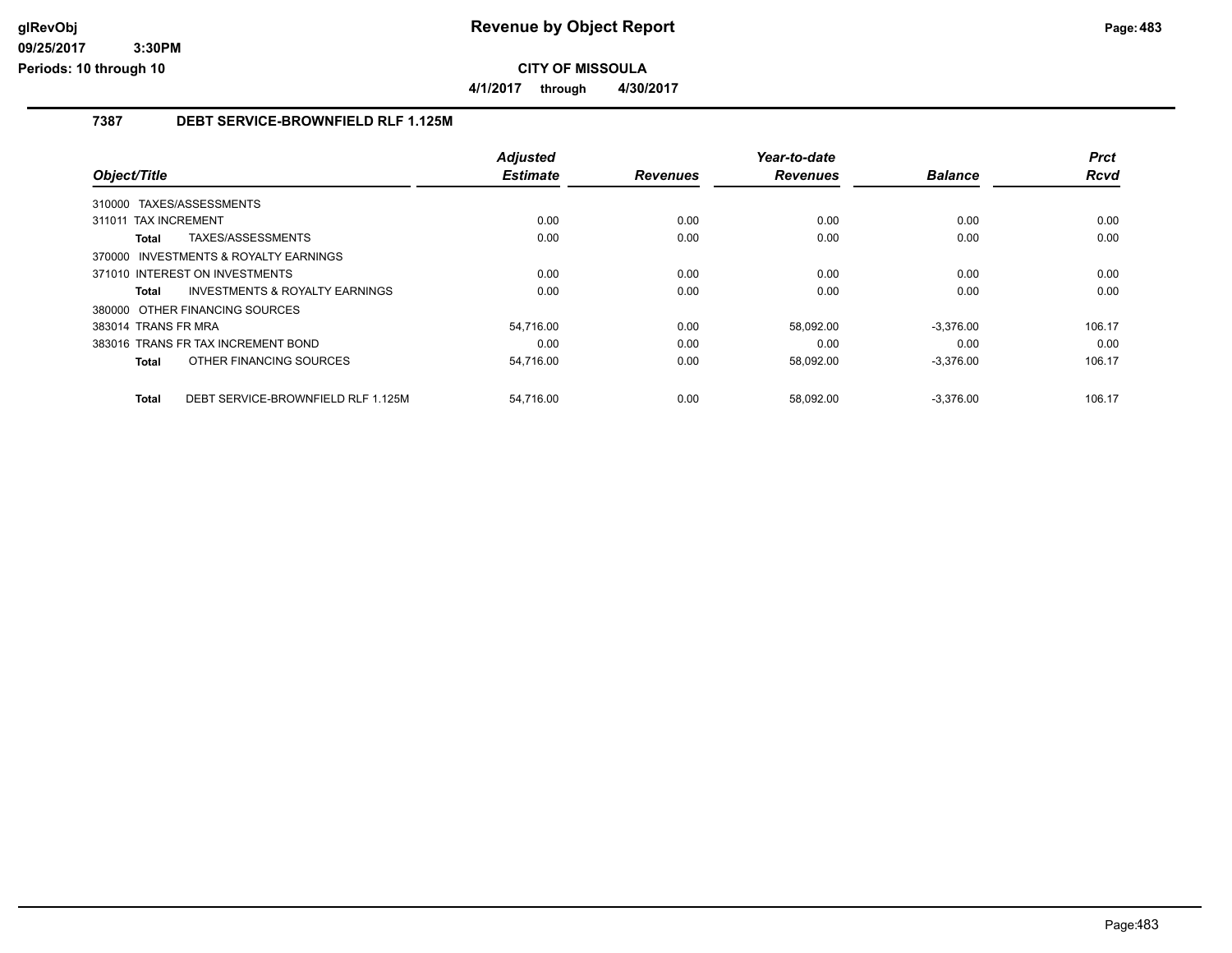**4/1/2017 through 4/30/2017**

**7388 RESERVE-3.6m TIF**

**7388 RESERVE-3.6m TIF**

|                                                    | <b>Adjusted</b> |                 | Year-to-date    |                | <b>Prct</b> |
|----------------------------------------------------|-----------------|-----------------|-----------------|----------------|-------------|
| Object/Title                                       | <b>Estimate</b> | <b>Revenues</b> | <b>Revenues</b> | <b>Balance</b> | <b>Rcvd</b> |
| 370000 INVESTMENTS & ROYALTY EARNINGS              |                 |                 |                 |                |             |
| 371010 INTEREST ON INVESTMENTS                     | 0.00            | 0.00            | 0.00            | 0.00           | 0.00        |
| 371020 GAIN/LOSS IN MARKET VALUE OF INVESTMENTS    | 0.00            | 0.00            | 0.00            | 0.00           | 0.00        |
| <b>INVESTMENTS &amp; ROYALTY EARNINGS</b><br>Total | 0.00            | 0.00            | 0.00            | 0.00           | 0.00        |
| 380000 OTHER FINANCING SOURCES                     |                 |                 |                 |                |             |
| 381025 REVENUE BOND PROCEEDS                       | 0.00            | 0.00            | 0.00            | 0.00           | 0.00        |
| 383014 TRANS FR MRA                                | 0.00            | 0.00            | 0.00            | 0.00           | 0.00        |
| 383037 TRANSFER - URD II                           | 0.00            | 0.00            | 0.00            | 0.00           | 0.00        |
| 383040 TRANSFER FROM CITY GRANTS                   | 0.00            | 0.00            | 0.00            | 0.00           | 0.00        |
| OTHER FINANCING SOURCES<br>Total                   | 0.00            | 0.00            | 0.00            | 0.00           | 0.00        |
|                                                    |                 |                 |                 |                |             |
| RESERVE-3.6m TIF<br>Total                          | 0.00            | 0.00            | 0.00            | 0.00           | 0.00        |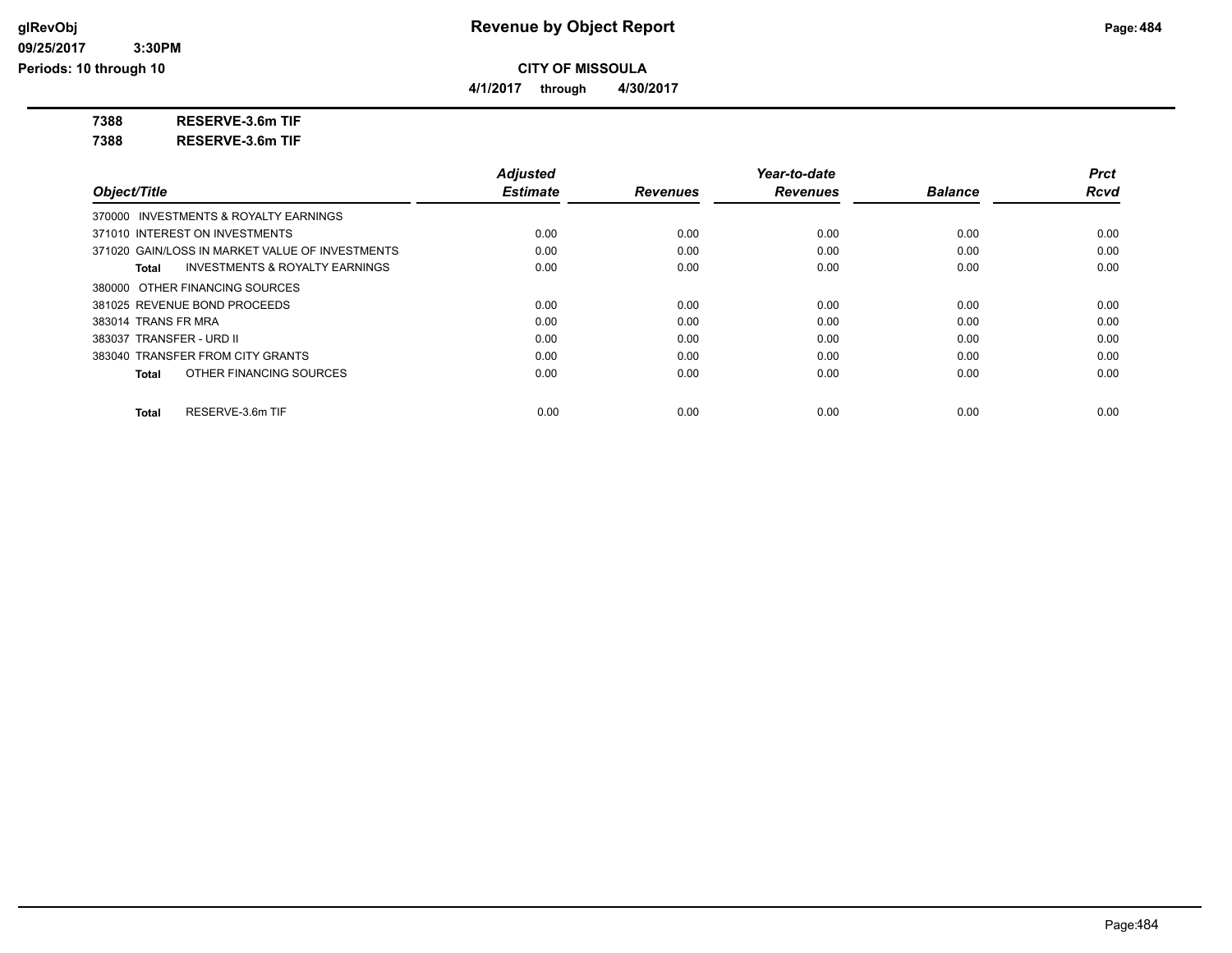**4/1/2017 through 4/30/2017**

### **7388 RESERVE-3.6m TIF**

|                                                    | <b>Adjusted</b> |                 | Year-to-date    |                | <b>Prct</b> |
|----------------------------------------------------|-----------------|-----------------|-----------------|----------------|-------------|
| Object/Title                                       | <b>Estimate</b> | <b>Revenues</b> | <b>Revenues</b> | <b>Balance</b> | Rcvd        |
| 370000 INVESTMENTS & ROYALTY EARNINGS              |                 |                 |                 |                |             |
| 371010 INTEREST ON INVESTMENTS                     | 0.00            | 0.00            | 0.00            | 0.00           | 0.00        |
| 371020 GAIN/LOSS IN MARKET VALUE OF INVESTMENT     | 0.00            | 0.00            | 0.00            | 0.00           | 0.00        |
| <b>INVESTMENTS &amp; ROYALTY EARNINGS</b><br>Total | 0.00            | 0.00            | 0.00            | 0.00           | 0.00        |
| 380000 OTHER FINANCING SOURCES                     |                 |                 |                 |                |             |
| 381025 REVENUE BOND PROCEEDS                       | 0.00            | 0.00            | 0.00            | 0.00           | 0.00        |
| 383014 TRANS FR MRA                                | 0.00            | 0.00            | 0.00            | 0.00           | 0.00        |
| 383037 TRANSFER - URD II                           | 0.00            | 0.00            | 0.00            | 0.00           | 0.00        |
| 383040 TRANSFER FROM CITY GRANTS                   | 0.00            | 0.00            | 0.00            | 0.00           | 0.00        |
| OTHER FINANCING SOURCES<br>Total                   | 0.00            | 0.00            | 0.00            | 0.00           | 0.00        |
|                                                    |                 |                 |                 |                |             |
| RESERVE-3.6m TIF<br><b>Total</b>                   | 0.00            | 0.00            | 0.00            | 0.00           | 0.00        |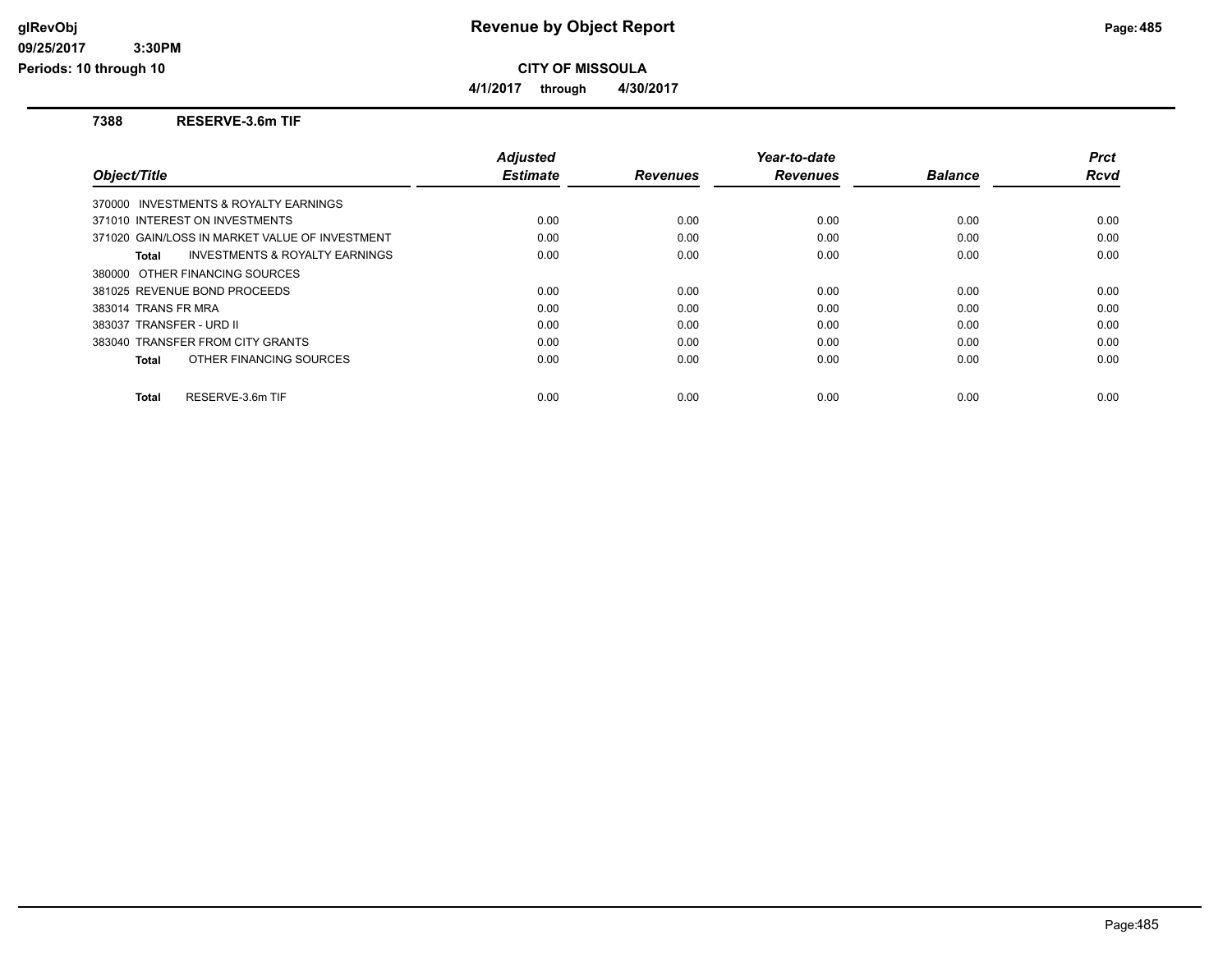**4/1/2017 through 4/30/2017**

**7389 DEBT SERVICE - 3.6M/5.75M**

**7389 DEBT SERVICE - 3.6M/5.75M**

|                     |                                                 | Adjusted        |                 | Year-to-date    |                | <b>Prct</b> |
|---------------------|-------------------------------------------------|-----------------|-----------------|-----------------|----------------|-------------|
| Object/Title        |                                                 | <b>Estimate</b> | <b>Revenues</b> | <b>Revenues</b> | <b>Balance</b> | Rcvd        |
|                     | 370000 INVESTMENTS & ROYALTY EARNINGS           |                 |                 |                 |                |             |
|                     | 371010 INTEREST ON INVESTMENTS                  | 0.00            | 0.00            | 0.00            | 0.00           | 0.00        |
|                     | 371020 GAIN/LOSS IN MARKET VALUE OF INVESTMENTS | 0.00            | 0.00            | 0.00            | 0.00           | 0.00        |
| Total               | <b>INVESTMENTS &amp; ROYALTY EARNINGS</b>       | 0.00            | 0.00            | 0.00            | 0.00           | 0.00        |
|                     | 380000 OTHER FINANCING SOURCES                  |                 |                 |                 |                |             |
|                     | 381009 TRANSFER FROM CLEARING                   | 0.00            | 0.00            | 0.00            | 0.00           | 0.00        |
|                     | 381025 REVENUE BOND PROCEEDS                    | 0.00            | 0.00            | 0.00            | 0.00           | 0.00        |
| 383014 TRANS FR MRA |                                                 | 676.312.00      | 0.00            | 679.473.27      | $-3.161.27$    | 100.47      |
| Total               | OTHER FINANCING SOURCES                         | 676.312.00      | 0.00            | 679.473.27      | $-3.161.27$    | 100.47      |
| Total               | DEBT SERVICE - 3.6M/5.75M                       | 676.312.00      | 0.00            | 679.473.27      | $-3.161.27$    | 100.47      |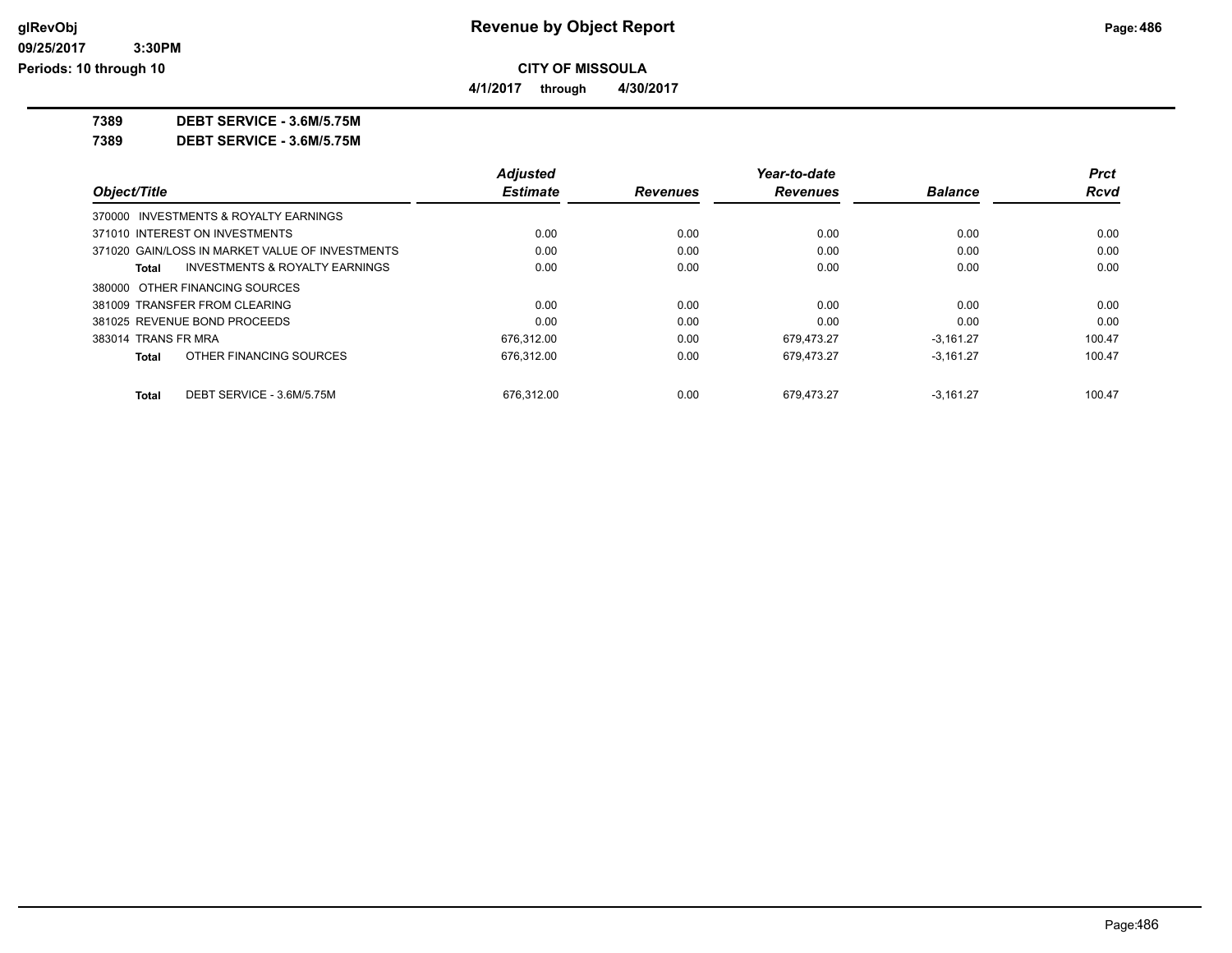**Periods: 10 through 10**

**CITY OF MISSOULA**

**4/1/2017 through 4/30/2017**

# **7389 DEBT SERVICE - 3.6M/5.75M**

 **3:30PM**

| Object/Title                                       | <b>Adjusted</b><br><b>Estimate</b> | <b>Revenues</b> | Year-to-date<br><b>Revenues</b> | <b>Balance</b> | <b>Prct</b><br><b>Rcvd</b> |
|----------------------------------------------------|------------------------------------|-----------------|---------------------------------|----------------|----------------------------|
| 370000 INVESTMENTS & ROYALTY EARNINGS              |                                    |                 |                                 |                |                            |
| 371010 INTEREST ON INVESTMENTS                     | 0.00                               | 0.00            | 0.00                            | 0.00           | 0.00                       |
| 371020 GAIN/LOSS IN MARKET VALUE OF INVESTMENT     | 0.00                               | 0.00            | 0.00                            | 0.00           | 0.00                       |
| <b>INVESTMENTS &amp; ROYALTY EARNINGS</b><br>Total | 0.00                               | 0.00            | 0.00                            | 0.00           | 0.00                       |
| 380000 OTHER FINANCING SOURCES                     |                                    |                 |                                 |                |                            |
| 381009 TRANSFER FROM CLEARING                      | 0.00                               | 0.00            | 0.00                            | 0.00           | 0.00                       |
| 381025 REVENUE BOND PROCEEDS                       | 0.00                               | 0.00            | 0.00                            | 0.00           | 0.00                       |
| 383014 TRANS FR MRA                                | 676.312.00                         | 0.00            | 679,473.27                      | $-3.161.27$    | 100.47                     |
| OTHER FINANCING SOURCES<br><b>Total</b>            | 676,312.00                         | 0.00            | 679,473.27                      | $-3.161.27$    | 100.47                     |
| DEBT SERVICE - 3.6M/5.75M<br><b>Total</b>          | 676.312.00                         | 0.00            | 679.473.27                      | $-3.161.27$    | 100.47                     |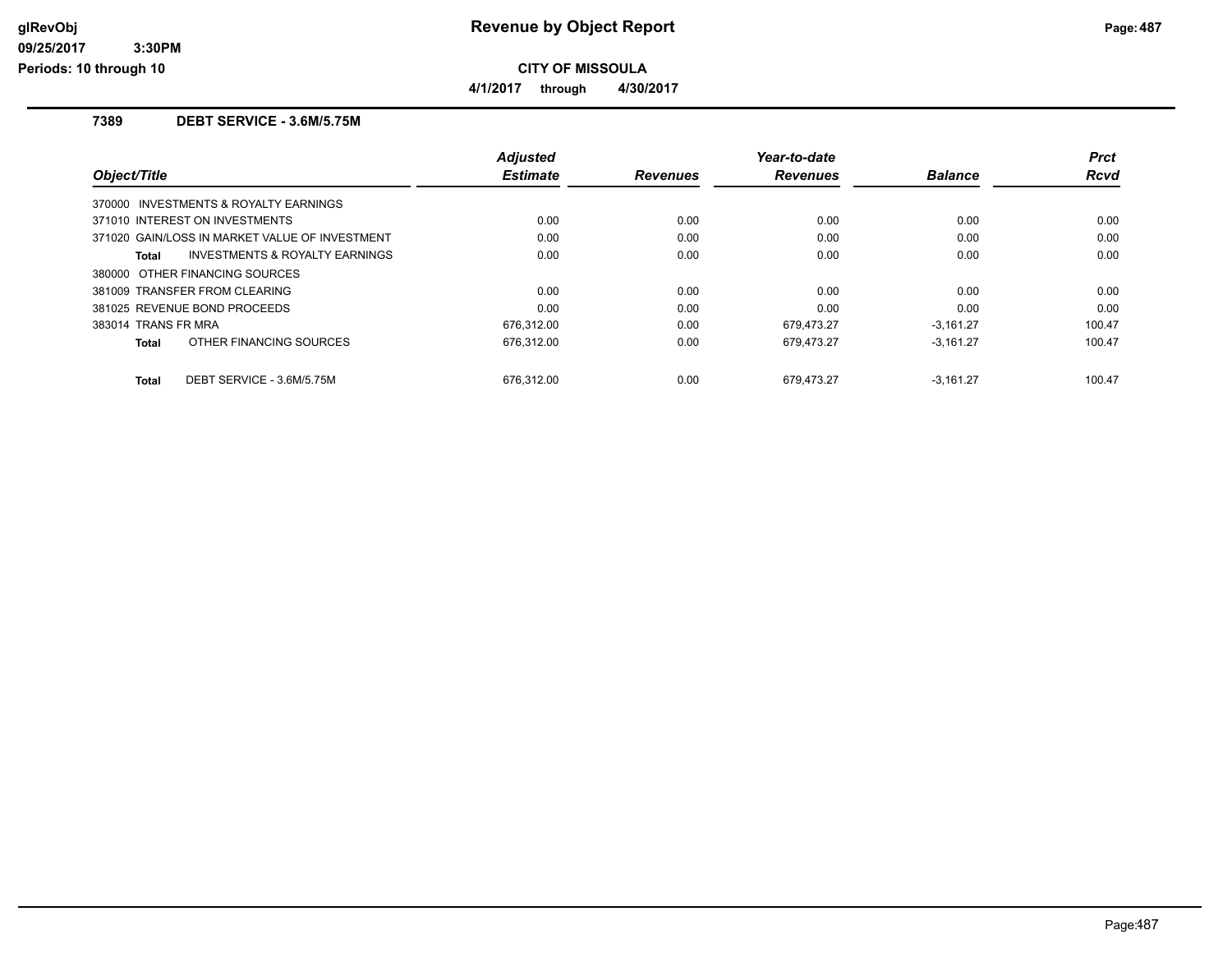**4/1/2017 through 4/30/2017**

**7390 URDII CLEARING - 3.6M TIF**

**7390 URDII CLEARING - 3.6M TIF**

|                                                     | <b>Adjusted</b> |                 | Year-to-date    |                | <b>Prct</b> |
|-----------------------------------------------------|-----------------|-----------------|-----------------|----------------|-------------|
| Object/Title                                        | <b>Estimate</b> | <b>Revenues</b> | <b>Revenues</b> | <b>Balance</b> | Rcvd        |
| TAXES/ASSESSMENTS<br>310000                         |                 |                 |                 |                |             |
| 310000 TAXES/ASSESSMENTS                            | 0.00            | 0.00            | 0.00            | 0.00           | 0.00        |
| 311011 TAX INCREMENT                                | 1,682,563.00    | 10,968.31       | 941,695.94      | 740,867.06     | 55.97       |
| PENALTIES & INTEREST<br>312001                      | 0.00            | 442.01          | 1,739.40        | $-1,739.40$    | 0.00        |
| TAXES/ASSESSMENTS<br><b>Total</b>                   | 1,682,563.00    | 11,410.32       | 943,435.34      | 739,127.66     | 56.07       |
| INTERGOVERNMENTAL REVENUES<br>330000                |                 |                 |                 |                |             |
| 335210 PERSONAL PROPERTY TAX REIMBURSEMENT          | 187,331.00      | 0.00            | 93,665.65       | 93,665.35      | 50.00       |
| 335230 HB 124 REVENUE                               | 255,260.00      | 0.00            | 127,630.00      | 127,630.00     | 50.00       |
| <b>INTERGOVERNMENTAL REVENUES</b><br><b>Total</b>   | 442,591.00      | 0.00            | 221,295.65      | 221,295.35     | 50.00       |
| <b>INVESTMENTS &amp; ROYALTY EARNINGS</b><br>370000 |                 |                 |                 |                |             |
| 371010 INTEREST ON INVESTMENTS                      | 0.00            | 0.00            | 0.00            | 0.00           | 0.00        |
| 371020 GAIN/LOSS IN MARKET VALUE OF INVESTMENTS     | 0.00            | 0.00            | 0.00            | 0.00           | 0.00        |
| <b>INVESTMENTS &amp; ROYALTY EARNINGS</b><br>Total  | 0.00            | 0.00            | 0.00            | 0.00           | 0.00        |
| OTHER FINANCING SOURCES<br>380000                   |                 |                 |                 |                |             |
| <b>TRANSFER FROM URD II</b><br>383037               | 0.00            | 0.00            | 0.00            | 0.00           | 0.00        |
| OTHER FINANCING SOURCES<br><b>Total</b>             | 0.00            | 0.00            | 0.00            | 0.00           | 0.00        |
| <b>URDII CLEARING - 3.6M TIF</b><br><b>Total</b>    | 2,125,154.00    | 11,410.32       | 1,164,730.99    | 960,423.01     | 54.81       |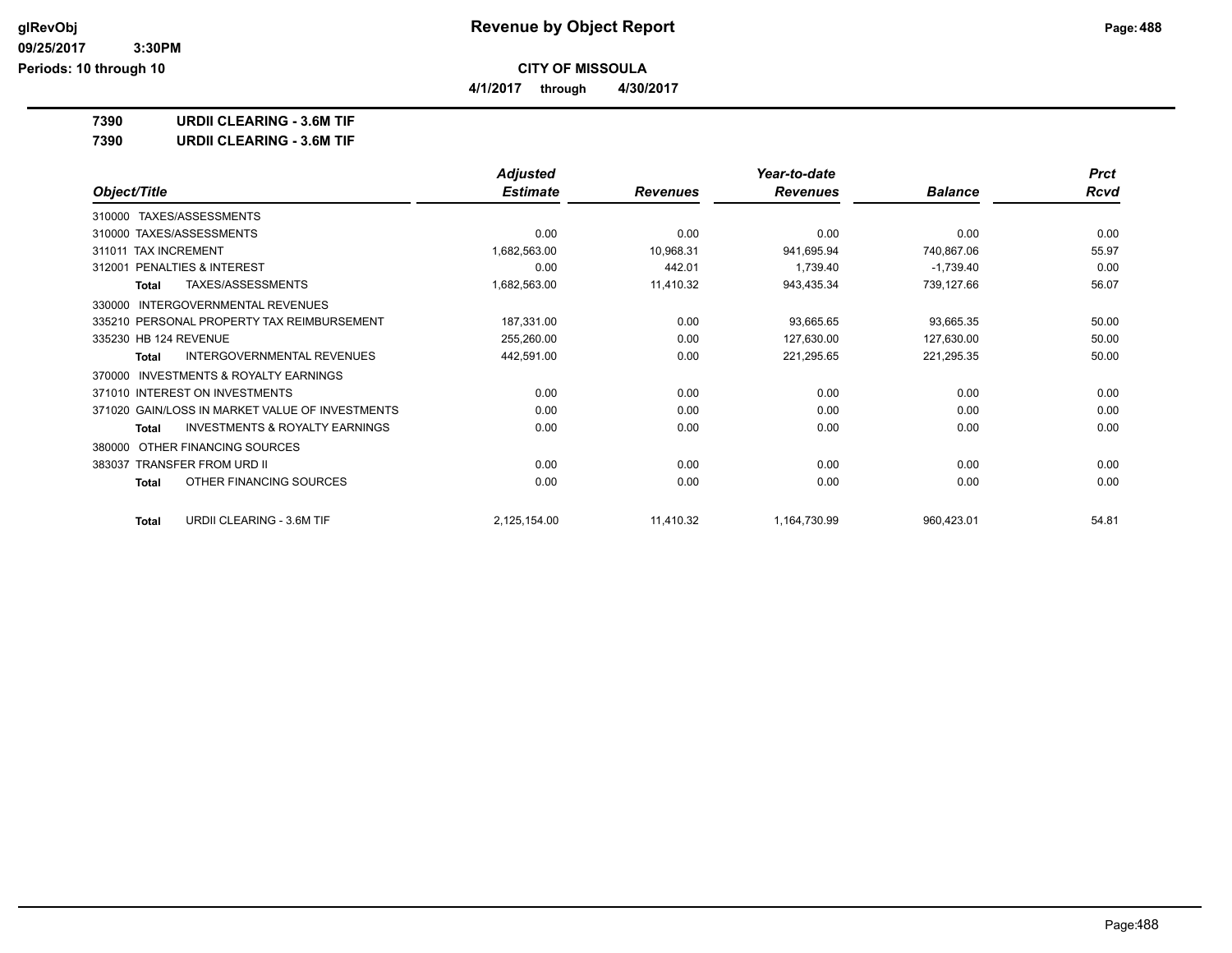**Periods: 10 through 10**

**CITY OF MISSOULA**

**4/1/2017 through 4/30/2017**

# **7390 URDII CLEARING - 3.6M TIF**

|                                                           | <b>Adjusted</b> |                 | Year-to-date    |                | <b>Prct</b> |
|-----------------------------------------------------------|-----------------|-----------------|-----------------|----------------|-------------|
| Object/Title                                              | <b>Estimate</b> | <b>Revenues</b> | <b>Revenues</b> | <b>Balance</b> | Rcvd        |
| TAXES/ASSESSMENTS<br>310000                               |                 |                 |                 |                |             |
| 310000 TAXES/ASSESSMENTS                                  | 0.00            | 0.00            | 0.00            | 0.00           | 0.00        |
| 311011 TAX INCREMENT                                      | 1,682,563.00    | 10,968.31       | 941,695.94      | 740,867.06     | 55.97       |
| 312001 PENALTIES & INTEREST                               | 0.00            | 442.01          | 1,739.40        | $-1,739.40$    | 0.00        |
| TAXES/ASSESSMENTS<br><b>Total</b>                         | 1,682,563.00    | 11,410.32       | 943,435.34      | 739,127.66     | 56.07       |
| INTERGOVERNMENTAL REVENUES<br>330000                      |                 |                 |                 |                |             |
| 335210 PERSONAL PROPERTY TAX REIMBURSEMENT                | 187,331.00      | 0.00            | 93,665.65       | 93,665.35      | 50.00       |
| 335230 HB 124 REVENUE                                     | 255,260.00      | 0.00            | 127,630.00      | 127,630.00     | 50.00       |
| <b>INTERGOVERNMENTAL REVENUES</b><br><b>Total</b>         | 442,591.00      | 0.00            | 221,295.65      | 221,295.35     | 50.00       |
| <b>INVESTMENTS &amp; ROYALTY EARNINGS</b><br>370000       |                 |                 |                 |                |             |
| 371010 INTEREST ON INVESTMENTS                            | 0.00            | 0.00            | 0.00            | 0.00           | 0.00        |
| 371020 GAIN/LOSS IN MARKET VALUE OF INVESTMENT            | 0.00            | 0.00            | 0.00            | 0.00           | 0.00        |
| <b>INVESTMENTS &amp; ROYALTY EARNINGS</b><br><b>Total</b> | 0.00            | 0.00            | 0.00            | 0.00           | 0.00        |
| OTHER FINANCING SOURCES<br>380000                         |                 |                 |                 |                |             |
| <b>TRANSFER FROM URD II</b><br>383037                     | 0.00            | 0.00            | 0.00            | 0.00           | 0.00        |
| OTHER FINANCING SOURCES<br><b>Total</b>                   | 0.00            | 0.00            | 0.00            | 0.00           | 0.00        |
| URDII CLEARING - 3.6M TIF<br>Total                        | 2,125,154.00    | 11,410.32       | 1,164,730.99    | 960,423.01     | 54.81       |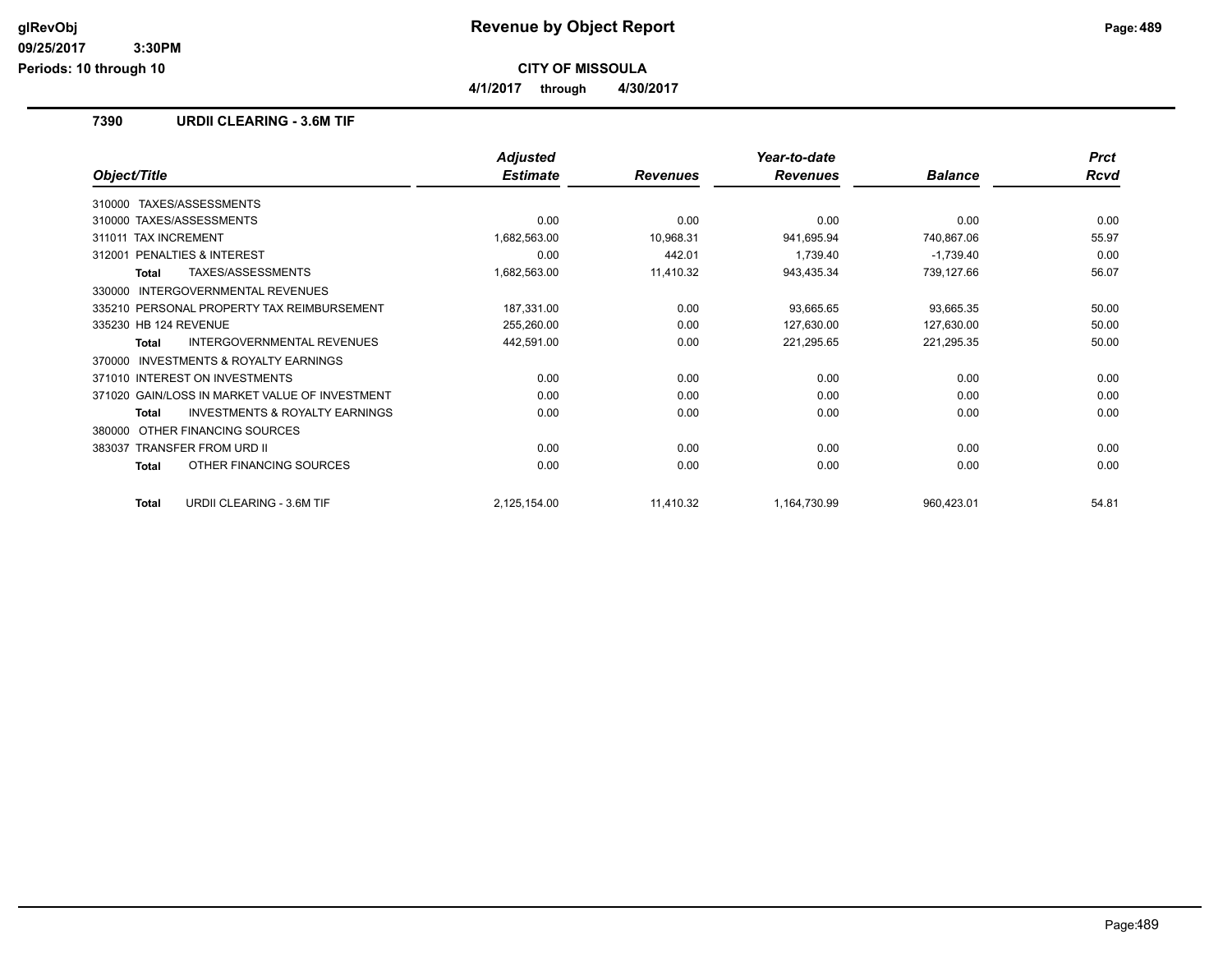**4/1/2017 through 4/30/2017**

**7391 MRA - URD I FUND**

**7391 MRA - URD I FUND**

|                                                    | <b>Adjusted</b> |                 | Year-to-date    |                | <b>Prct</b> |
|----------------------------------------------------|-----------------|-----------------|-----------------|----------------|-------------|
| Object/Title                                       | <b>Estimate</b> | <b>Revenues</b> | <b>Revenues</b> | <b>Balance</b> | <b>Rcvd</b> |
| 310000 TAXES/ASSESSMENTS                           |                 |                 |                 |                |             |
| 311011 TAX INCREMENT                               | 0.00            | 0.00            | 0.00            | 0.00           | 0.00        |
| 312001 PENALTIES & INTEREST                        | 0.00            | 0.00            | 0.00            | 0.00           | 0.00        |
| TAXES/ASSESSMENTS<br><b>Total</b>                  | 0.00            | 0.00            | 0.00            | 0.00           | 0.00        |
| 330000 INTERGOVERNMENTAL REVENUES                  |                 |                 |                 |                |             |
| 331050 ISTEA/CTEP GRANT                            | 0.00            | 0.00            | 0.00            | 0.00           | 0.00        |
| 336023 STATE CONTRIB. - PERS                       | 0.00            | 0.00            | 0.00            | 0.00           | 0.00        |
| <b>INTERGOVERNMENTAL REVENUES</b><br><b>Total</b>  | 0.00            | 0.00            | 0.00            | 0.00           | 0.00        |
| 360000 MISCELLANEOUS REVENUES                      |                 |                 |                 |                |             |
| 360000 MISCELLANEOUS REVENUES                      | 0.00            | 0.00            | 0.00            | 0.00           | 0.00        |
| 360010 MISCELLANEOUS                               | 0.00            | 0.00            | 0.00            | 0.00           | 0.00        |
| 364012 SALE OF SURPLUS PROPERTY                    | 0.00            | 0.00            | 0.00            | 0.00           | 0.00        |
| 365000 DONATIONS                                   | 0.00            | 0.00            | 0.00            | 0.00           | 0.00        |
| MISCELLANEOUS REVENUES<br>Total                    | 0.00            | 0.00            | 0.00            | 0.00           | 0.00        |
| 370000 INVESTMENTS & ROYALTY EARNINGS              |                 |                 |                 |                |             |
| 371010 INTEREST ON INVESTMENTS                     | 0.00            | 0.00            | 0.00            | 0.00           | 0.00        |
| 371020 GAIN/LOSS IN MARKET VALUE OF INVESTMENTS    | 0.00            | 0.00            | 0.00            | 0.00           | 0.00        |
| <b>INVESTMENTS &amp; ROYALTY EARNINGS</b><br>Total | 0.00            | 0.00            | 0.00            | 0.00           | 0.00        |
| 380000 OTHER FINANCING SOURCES                     |                 |                 |                 |                |             |
| 382010 SALE OF FIXED ASSETS                        | 0.00            | 0.00            | 0.00            | 0.00           | 0.00        |
| 383001 TRANS FR FLUSHING DISTRICT                  | 0.00            | 0.00            | 0.00            | 0.00           | 0.00        |
| 383016 TRANS FR TAX INCREMENT BOND                 | 0.00            | 0.00            | 0.00            | 0.00           | 0.00        |
| 383029 TRANS FR GENERAL                            | 0.00            | 0.00            | 0.00            | 0.00           | 0.00        |
| 383037 TRANSFER - URD II                           | 0.00            | 0.00            | 0.00            | 0.00           | 0.00        |
| 383038 TRANSFER - URD III                          | 0.00            | 0.00            | 0.00            | 0.00           | 0.00        |
| OTHER FINANCING SOURCES<br><b>Total</b>            | 0.00            | 0.00            | 0.00            | 0.00           | 0.00        |
| MRA - URD I FUND<br>Total                          | 0.00            | 0.00            | 0.00            | 0.00           | 0.00        |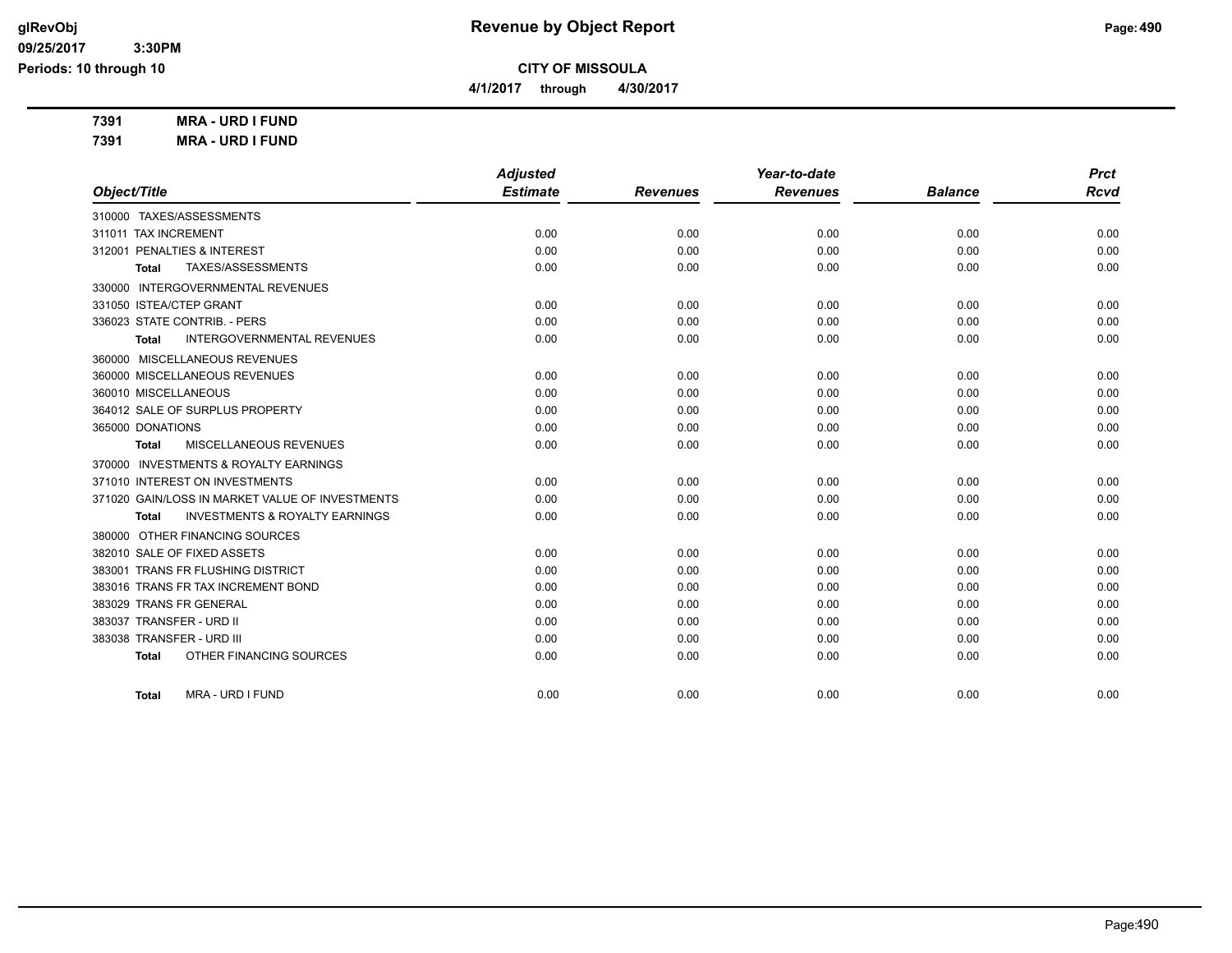**4/1/2017 through 4/30/2017**

**Periods: 10 through 10**

 **3:30PM**

# **7391 MRA - URD I FUND**

|                                                           | <b>Adjusted</b> |                 | Year-to-date    |                | <b>Prct</b> |
|-----------------------------------------------------------|-----------------|-----------------|-----------------|----------------|-------------|
| Object/Title                                              | <b>Estimate</b> | <b>Revenues</b> | <b>Revenues</b> | <b>Balance</b> | <b>Rcvd</b> |
| 310000 TAXES/ASSESSMENTS                                  |                 |                 |                 |                |             |
| 311011 TAX INCREMENT                                      | 0.00            | 0.00            | 0.00            | 0.00           | 0.00        |
| 312001 PENALTIES & INTEREST                               | 0.00            | 0.00            | 0.00            | 0.00           | 0.00        |
| TAXES/ASSESSMENTS<br><b>Total</b>                         | 0.00            | 0.00            | 0.00            | 0.00           | 0.00        |
| 330000 INTERGOVERNMENTAL REVENUES                         |                 |                 |                 |                |             |
| 331050 ISTEA/CTEP GRANT                                   | 0.00            | 0.00            | 0.00            | 0.00           | 0.00        |
| 336023 STATE CONTRIB. - PERS                              | 0.00            | 0.00            | 0.00            | 0.00           | 0.00        |
| <b>INTERGOVERNMENTAL REVENUES</b><br><b>Total</b>         | 0.00            | 0.00            | 0.00            | 0.00           | 0.00        |
| 360000 MISCELLANEOUS REVENUES                             |                 |                 |                 |                |             |
| 360000 MISCELLANEOUS REVENUES                             | 0.00            | 0.00            | 0.00            | 0.00           | 0.00        |
| 360010 MISCELLANEOUS                                      | 0.00            | 0.00            | 0.00            | 0.00           | 0.00        |
| 364012 SALE OF SURPLUS PROPERTY                           | 0.00            | 0.00            | 0.00            | 0.00           | 0.00        |
| 365000 DONATIONS                                          | 0.00            | 0.00            | 0.00            | 0.00           | 0.00        |
| MISCELLANEOUS REVENUES<br><b>Total</b>                    | 0.00            | 0.00            | 0.00            | 0.00           | 0.00        |
| 370000 INVESTMENTS & ROYALTY EARNINGS                     |                 |                 |                 |                |             |
| 371010 INTEREST ON INVESTMENTS                            | 0.00            | 0.00            | 0.00            | 0.00           | 0.00        |
| 371020 GAIN/LOSS IN MARKET VALUE OF INVESTMENT            | 0.00            | 0.00            | 0.00            | 0.00           | 0.00        |
| <b>INVESTMENTS &amp; ROYALTY EARNINGS</b><br><b>Total</b> | 0.00            | 0.00            | 0.00            | 0.00           | 0.00        |
| 380000 OTHER FINANCING SOURCES                            |                 |                 |                 |                |             |
| 382010 SALE OF FIXED ASSETS                               | 0.00            | 0.00            | 0.00            | 0.00           | 0.00        |
| 383001 TRANS FR FLUSHING DISTRICT                         | 0.00            | 0.00            | 0.00            | 0.00           | 0.00        |
| 383016 TRANS FR TAX INCREMENT BOND                        | 0.00            | 0.00            | 0.00            | 0.00           | 0.00        |
| 383029 TRANS FR GENERAL                                   | 0.00            | 0.00            | 0.00            | 0.00           | 0.00        |
| 383037 TRANSFER - URD II                                  | 0.00            | 0.00            | 0.00            | 0.00           | 0.00        |
| 383038 TRANSFER - URD III                                 | 0.00            | 0.00            | 0.00            | 0.00           | 0.00        |
| OTHER FINANCING SOURCES<br><b>Total</b>                   | 0.00            | 0.00            | 0.00            | 0.00           | 0.00        |
| MRA - URD I FUND<br><b>Total</b>                          | 0.00            | 0.00            | 0.00            | 0.00           | 0.00        |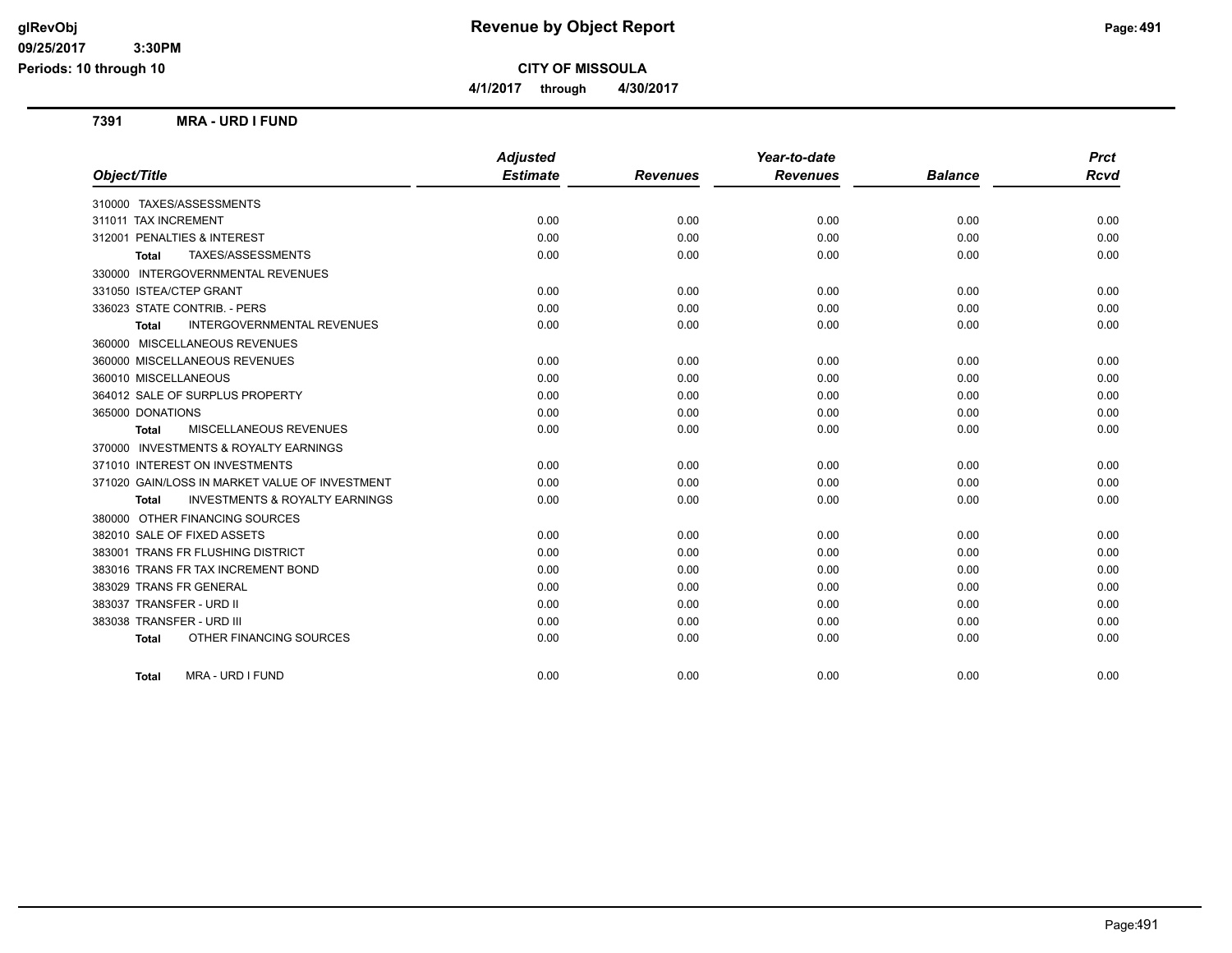**4/1/2017 through 4/30/2017**

**7392 MRA - URD II FUND**

**7392 MRA - URD II FUND**

| Object/Title                                              | <b>Adjusted</b> |                 | Year-to-date    |                | <b>Prct</b> |
|-----------------------------------------------------------|-----------------|-----------------|-----------------|----------------|-------------|
|                                                           | <b>Estimate</b> | <b>Revenues</b> | <b>Revenues</b> | <b>Balance</b> | Rcvd        |
| 310000 TAXES/ASSESSMENTS                                  |                 |                 |                 |                |             |
| 311011 TAX INCREMENT                                      | 0.00            | 0.00            | 0.00            | 0.00           | 0.00        |
| TAXES/ASSESSMENTS<br><b>Total</b>                         | 0.00            | 0.00            | 0.00            | 0.00           | 0.00        |
| 330000 INTERGOVERNMENTAL REVENUES                         |                 |                 |                 |                |             |
| 330000 INTERGOVERNMENTAL REVENUES                         | 0.00            | 0.00            | 0.00            | 0.00           | 0.00        |
| 331050 ISTEA/CTEP GRANT                                   | 0.00            | 0.00            | 0.00            | 0.00           | 0.00        |
| 331060 NATL RECREATION TRAILS GRANTS                      | 0.00            | 0.00            | 0.00            | 0.00           | 0.00        |
| 335210 PERSONAL PROPERTY TAX REIMBURSEMENT                | 0.00            | 0.00            | 0.00            | 0.00           | 0.00        |
| 335250 STATE REIMB - SB #184                              | 0.00            | 0.00            | 0.00            | 0.00           | 0.00        |
| 336023 STATE CONTRIB. - PERS                              | 0.00            | 0.00            | 0.00            | 0.00           | 0.00        |
| <b>INTERGOVERNMENTAL REVENUES</b><br><b>Total</b>         | 0.00            | 0.00            | 0.00            | 0.00           | 0.00        |
| 340000 CHARGES FOR SERVICES                               |                 |                 |                 |                |             |
| 343300 MISC CHARGES FOR SERVICES                          | 0.00            | 0.00            | 0.00            | 0.00           | 0.00        |
| <b>CHARGES FOR SERVICES</b><br>Total                      | 0.00            | 0.00            | 0.00            | 0.00           | 0.00        |
| 360000 MISCELLANEOUS REVENUES                             |                 |                 |                 |                |             |
| 360000 MISCELLANEOUS REVENUES                             | 0.00            | 0.00            | 0.00            | 0.00           | 0.00        |
| 360007 RLF REVENUES                                       | 0.00            | 0.00            | 0.00            | 0.00           | 0.00        |
| 360010 MISCELLANEOUS                                      | 0.00            | 0.00            | 0.00            | 0.00           | 0.00        |
| 365000 DONATIONS                                          | 0.00            | 0.00            | 0.00            | 0.00           | 0.00        |
| MISCELLANEOUS REVENUES<br><b>Total</b>                    | 0.00            | 0.00            | 0.00            | 0.00           | 0.00        |
| 370000 INVESTMENTS & ROYALTY EARNINGS                     |                 |                 |                 |                |             |
| 371010 INTEREST ON INVESTMENTS                            | 0.00            | 0.00            | 0.00            | 0.00           | 0.00        |
| 371020 GAIN/LOSS IN MARKET VALUE OF INVESTMENTS           | 0.00            | 0.00            | 0.00            | 0.00           | 0.00        |
| <b>INVESTMENTS &amp; ROYALTY EARNINGS</b><br><b>Total</b> | 0.00            | 0.00            | 0.00            | 0.00           | 0.00        |
| 380000 OTHER FINANCING SOURCES                            |                 |                 |                 |                |             |
| 381009 TRANSFERS IN                                       | 0.00            | 0.00            | 0.00            | 0.00           | 0.00        |
| 381025 REVENUE BOND PROCEEDS                              | 0.00            | 0.00            | 0.00            | 0.00           | 0.00        |
| 381026 DEBT SERVICE/BROWNSFIELD RLF 1.125M                | 0.00            | 0.00            | 0.00            | 0.00           | 0.00        |
| 381027 SOUTH RESERVE TRAIL CROSSING 5.M                   | 0.00            | 0.00            | 0.00            | 0.00           | 0.00        |
| 381028 BOND PROCEEDS-MILL SITE                            | 0.00            | 0.00            | 0.00            | 0.00           | 0.00        |
| 381074 CIVIC STADIUM TIF NOTES 1.5M                       | 0.00            | 0.00            | 0.00            | 0.00           | 0.00        |
| 383014 TRANS FR MRA                                       | 1,121,177.00    | 0.00            | 159,651.13      | 961,525.87     | 14.24       |
| 383037 TRANSFER - URD II                                  | 0.00            | 0.00            | 0.00            | 0.00           | 0.00        |
| 383038 TRANSFER - URD III                                 | 0.00            | 0.00            | 0.00            | 0.00           | 0.00        |
| 383039 FROM SID TRANSFERS                                 | 0.00            | 0.00            | 0.00            | 0.00           | 0.00        |
| 383060 TRANSFERS FROM FRONT ST URD                        | 0.00            | 0.00            | 0.00            | 0.00           | 0.00        |
| 383061 TRANSFERS FROM PARK IMPACT FEES                    | 0.00            | 0.00            | 0.00            | 0.00           | 0.00        |
| 383062 TRANSFERS FROM PARK SIDS                           | 0.00            | 0.00            | 0.00            | 0.00           | 0.00        |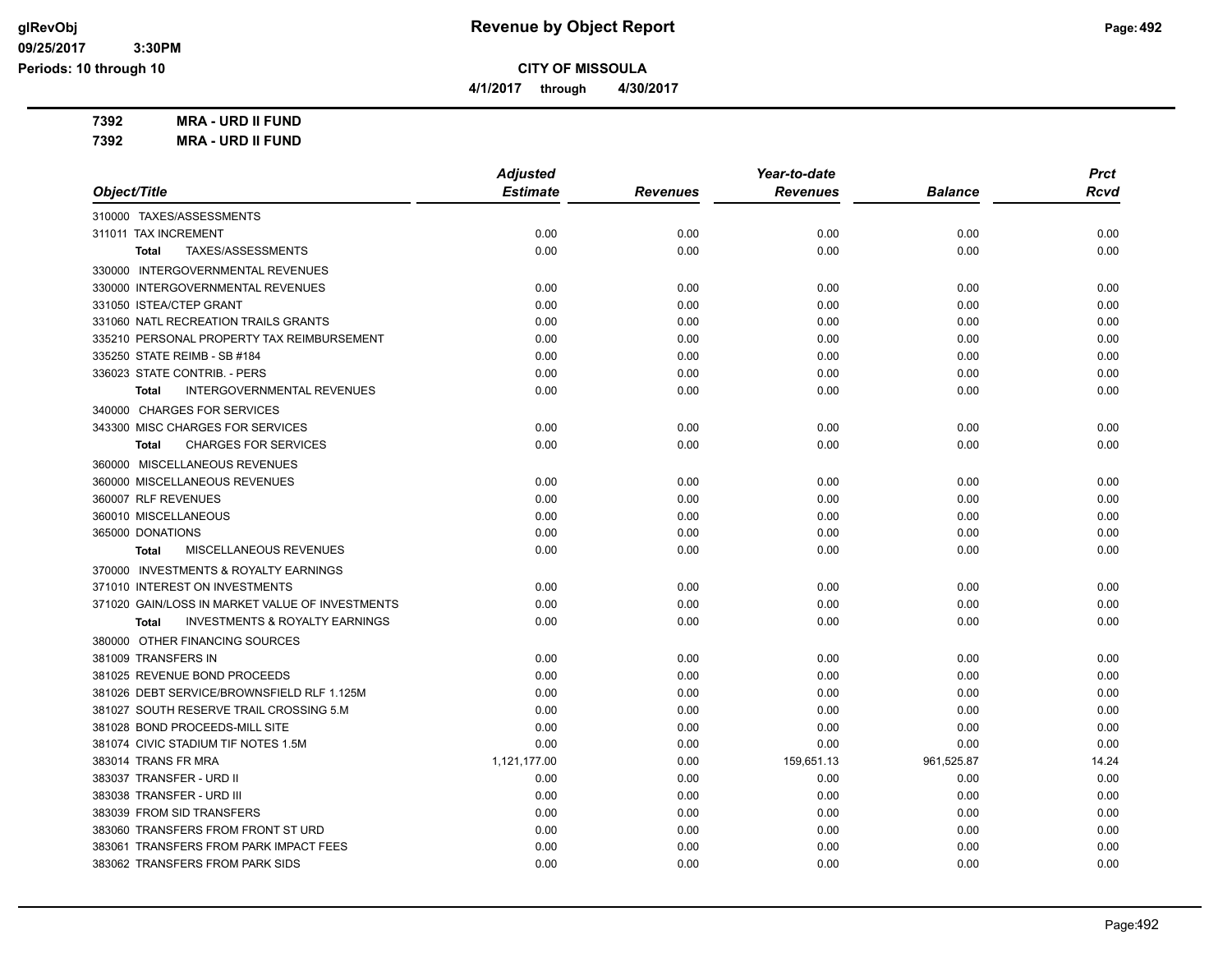**09/25/2017 3:30PM Periods: 10 through 10**

# **CITY OF MISSOULA**

**4/1/2017 through 4/30/2017**

**7392 MRA - URD II FUND 7392 MRA - URD II FUND**

|                                         | <b>Adjusted</b> | Year-to-date    |                 |                | <b>Prct</b> |
|-----------------------------------------|-----------------|-----------------|-----------------|----------------|-------------|
| Object/Title                            | <b>Estimate</b> | <b>Revenues</b> | <b>Revenues</b> | <b>Balance</b> | <b>Rcvd</b> |
| 383063 TRANSF FROM SAFETY-LU (CTEP)FUND | 0.00            | 0.00            | 0.00            | 0.00           | 0.00        |
| OTHER FINANCING SOURCES<br><b>Total</b> | 1,121,177.00    | 0.00            | 159.651.13      | 961.525.87     | 14.24       |
| MRA - URD II FUND<br>Total              | 1,121,177.00    | 0.00            | 159,651.13      | 961,525.87     | 14.24       |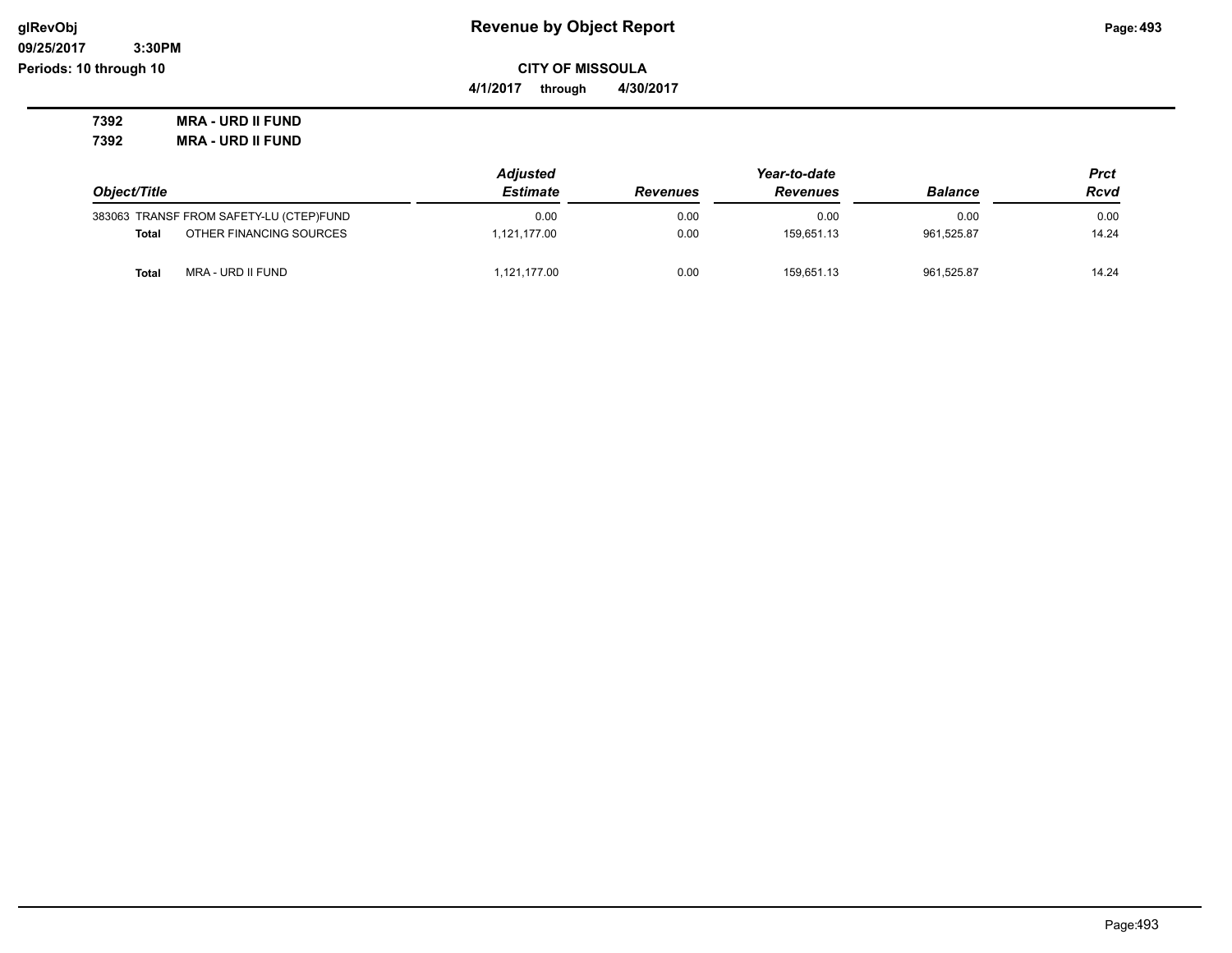**4/1/2017 through 4/30/2017**

### **7392 MRA - URD II FUND**

|                                                           | <b>Adjusted</b> |                 | Year-to-date    |                | <b>Prct</b> |
|-----------------------------------------------------------|-----------------|-----------------|-----------------|----------------|-------------|
| Object/Title                                              | <b>Estimate</b> | <b>Revenues</b> | <b>Revenues</b> | <b>Balance</b> | Rcvd        |
| 310000 TAXES/ASSESSMENTS                                  |                 |                 |                 |                |             |
| 311011 TAX INCREMENT                                      | 0.00            | 0.00            | 0.00            | 0.00           | 0.00        |
| TAXES/ASSESSMENTS<br><b>Total</b>                         | 0.00            | 0.00            | 0.00            | 0.00           | 0.00        |
| 330000 INTERGOVERNMENTAL REVENUES                         |                 |                 |                 |                |             |
| 330000 INTERGOVERNMENTAL REVENUES                         | 0.00            | 0.00            | 0.00            | 0.00           | 0.00        |
| 331050 ISTEA/CTEP GRANT                                   | 0.00            | 0.00            | 0.00            | 0.00           | 0.00        |
| 331060 NATL RECREATION TRAILS GRANTS                      | 0.00            | 0.00            | 0.00            | 0.00           | 0.00        |
| 335210 PERSONAL PROPERTY TAX REIMBURSEMENT                | 0.00            | 0.00            | 0.00            | 0.00           | 0.00        |
| 335250 STATE REIMB - SB #184                              | 0.00            | 0.00            | 0.00            | 0.00           | 0.00        |
| 336023 STATE CONTRIB. - PERS                              | 0.00            | 0.00            | 0.00            | 0.00           | 0.00        |
| INTERGOVERNMENTAL REVENUES<br>Total                       | 0.00            | 0.00            | 0.00            | 0.00           | 0.00        |
| 340000 CHARGES FOR SERVICES                               |                 |                 |                 |                |             |
| 343300 MISC CHARGES FOR SERVICES                          | 0.00            | 0.00            | 0.00            | 0.00           | 0.00        |
| <b>CHARGES FOR SERVICES</b><br><b>Total</b>               | 0.00            | 0.00            | 0.00            | 0.00           | 0.00        |
| 360000 MISCELLANEOUS REVENUES                             |                 |                 |                 |                |             |
| 360000 MISCELLANEOUS REVENUES                             | 0.00            | 0.00            | 0.00            | 0.00           | 0.00        |
| 360007 RLF REVENUES                                       | 0.00            | 0.00            | 0.00            | 0.00           | 0.00        |
| 360010 MISCELLANEOUS                                      | 0.00            | 0.00            | 0.00            | 0.00           | 0.00        |
| 365000 DONATIONS                                          | 0.00            | 0.00            | 0.00            | 0.00           | 0.00        |
| MISCELLANEOUS REVENUES<br><b>Total</b>                    | 0.00            | 0.00            | 0.00            | 0.00           | 0.00        |
| 370000 INVESTMENTS & ROYALTY EARNINGS                     |                 |                 |                 |                |             |
| 371010 INTEREST ON INVESTMENTS                            | 0.00            | 0.00            | 0.00            | 0.00           | 0.00        |
| 371020 GAIN/LOSS IN MARKET VALUE OF INVESTMENT            | 0.00            | 0.00            | 0.00            | 0.00           | 0.00        |
| <b>INVESTMENTS &amp; ROYALTY EARNINGS</b><br><b>Total</b> | 0.00            | 0.00            | 0.00            | 0.00           | 0.00        |
| 380000 OTHER FINANCING SOURCES                            |                 |                 |                 |                |             |
| 381009 TRANSFERS IN                                       | 0.00            | 0.00            | 0.00            | 0.00           | 0.00        |
| 381025 REVENUE BOND PROCEEDS                              | 0.00            | 0.00            | 0.00            | 0.00           | 0.00        |
| 381026 DEBT SERVICE/BROWNSFIELD RLF 1.125M                | 0.00            | 0.00            | 0.00            | 0.00           | 0.00        |
| 381027 SOUTH RESERVE TRAIL CROSSING 5.M                   | 0.00            | 0.00            | 0.00            | 0.00           | 0.00        |
| 381028 BOND PROCEEDS-MILL SITE                            | 0.00            | 0.00            | 0.00            | 0.00           | 0.00        |
| 381074 CIVIC STADIUM TIF NOTES 1.5M                       | 0.00            | 0.00            | 0.00            | 0.00           | 0.00        |
| 383014 TRANS FR MRA                                       | 1,121,177.00    | 0.00            | 159,651.13      | 961,525.87     | 14.24       |
| 383037 TRANSFER - URD II                                  | 0.00            | 0.00            | 0.00            | 0.00           | 0.00        |
| 383038 TRANSFER - URD III                                 | 0.00            | 0.00            | 0.00            | 0.00           | 0.00        |
| 383039 FROM SID TRANSFERS                                 | 0.00            | 0.00            | 0.00            | 0.00           | 0.00        |
| 383060 TRANSFERS FROM FRONT ST URD                        | 0.00            | 0.00            | 0.00            | 0.00           | 0.00        |
| 383061 TRANSFERS FROM PARK IMPACT FEES                    | 0.00            | 0.00            | 0.00            | 0.00           | 0.00        |
| 383062 TRANSFERS FROM PARK SIDS                           | 0.00            | 0.00            | 0.00            | 0.00           | 0.00        |
| 383063 TRANSF FROM SAFETY-LU (CTEP)FUND                   | 0.00            | 0.00            | 0.00            | 0.00           | 0.00        |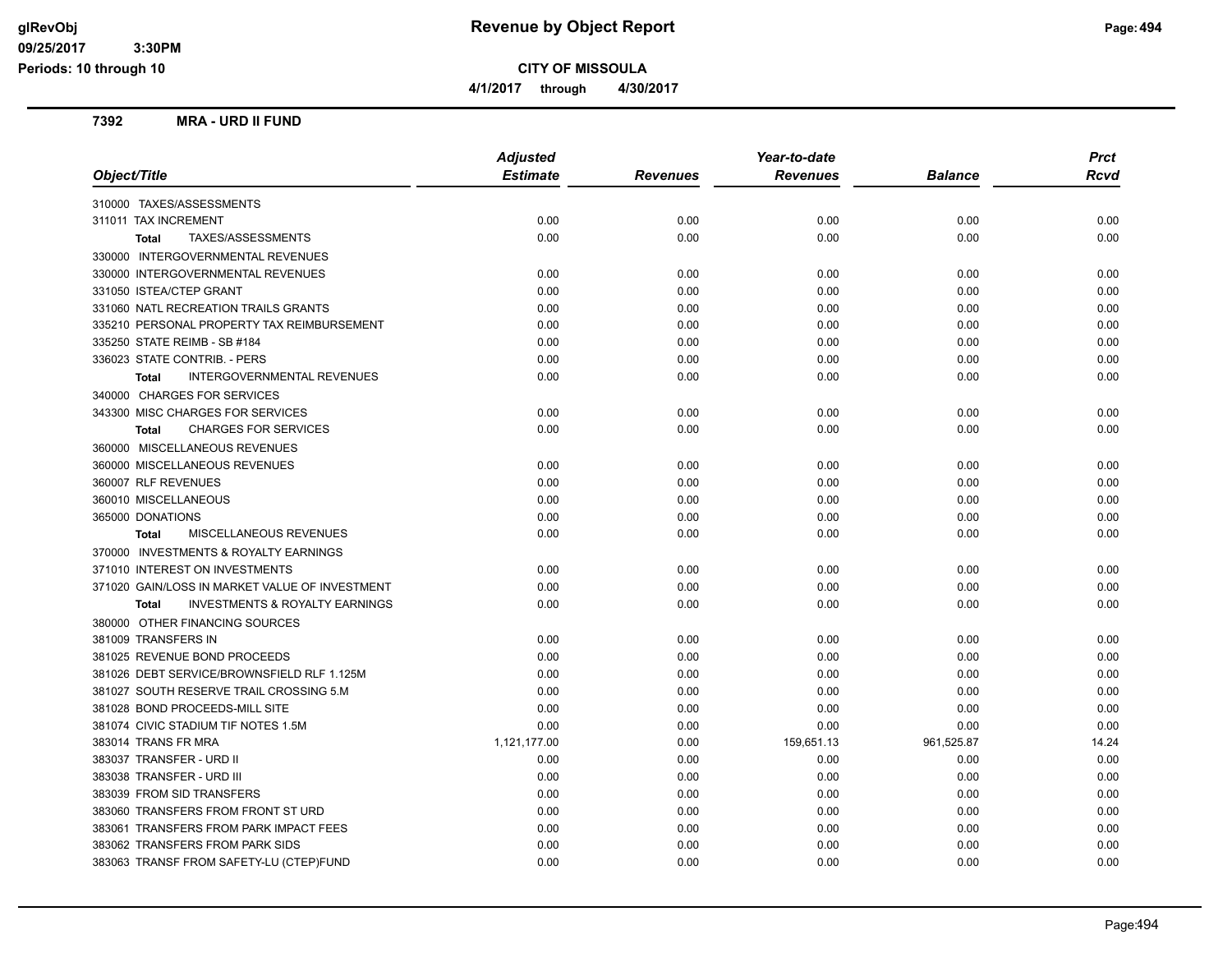**09/25/2017 3:30PM Periods: 10 through 10**

**CITY OF MISSOULA**

**4/1/2017 through 4/30/2017**

**7392 MRA - URD II FUND**

|              |                         | <b>Adjusted</b> | Year-to-date    |                 |                | <b>Prct</b> |
|--------------|-------------------------|-----------------|-----------------|-----------------|----------------|-------------|
| Object/Title |                         | <b>Estimate</b> | <b>Revenues</b> | <b>Revenues</b> | <b>Balance</b> | Rcvd        |
| <b>Total</b> | OTHER FINANCING SOURCES | 1,121,177.00    | 0.00            | 159.651.13      | 961.525.87     | 14.24       |
| <b>Total</b> | MRA - URD II FUND       | 1,121,177.00    | 0.00            | 159.651.13      | 961.525.87     | 14.24       |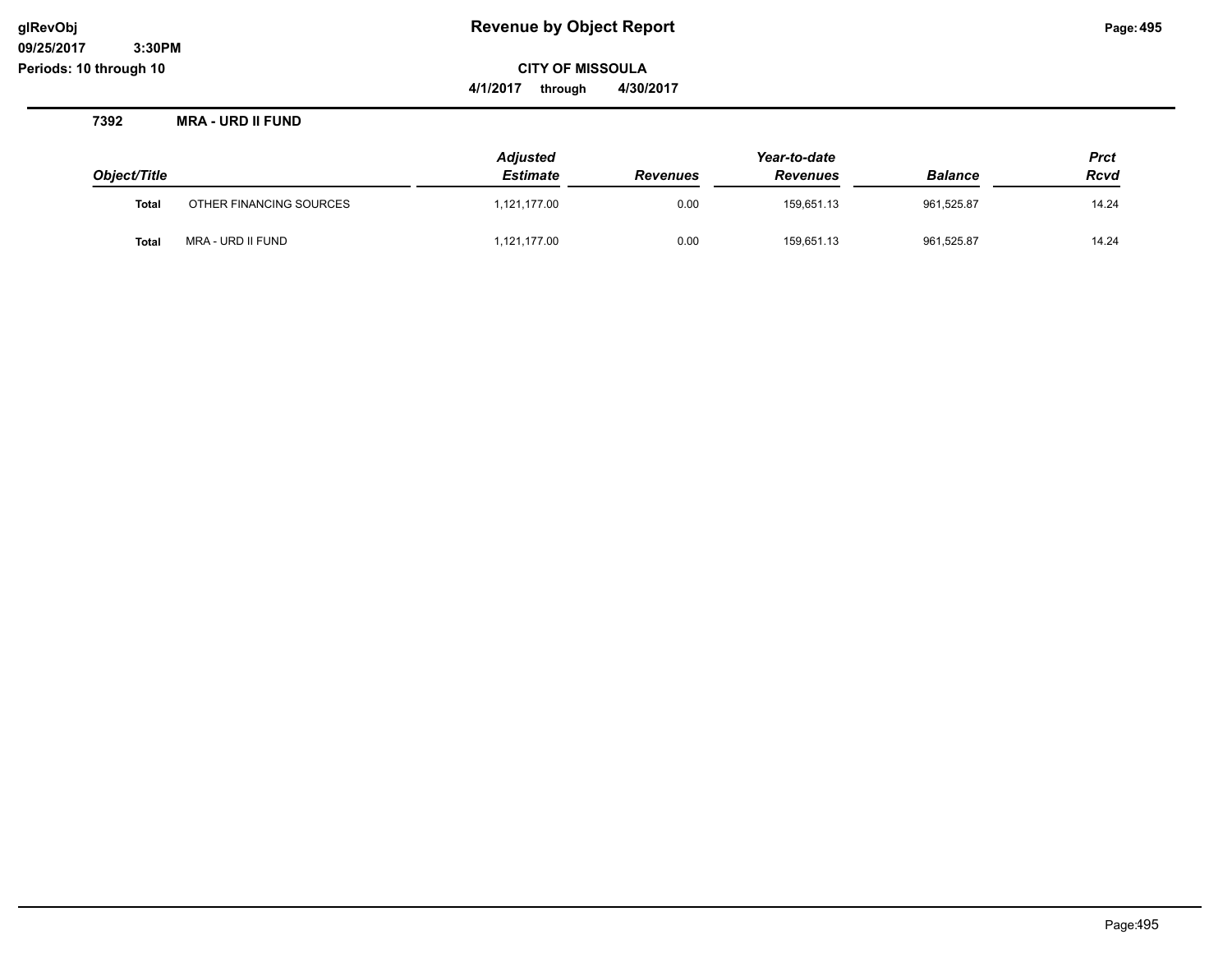**4/1/2017 through 4/30/2017**

**7393 MRA - URD III FUND**

**7393 MRA - URD III FUND**

|                                                           | <b>Adjusted</b> |                 | Year-to-date    |                 | <b>Prct</b> |
|-----------------------------------------------------------|-----------------|-----------------|-----------------|-----------------|-------------|
| Object/Title                                              | <b>Estimate</b> | <b>Revenues</b> | <b>Revenues</b> | <b>Balance</b>  | <b>Rcvd</b> |
| 310000 TAXES/ASSESSMENTS                                  |                 |                 |                 |                 |             |
| 311011 TAX INCREMENT                                      | 0.00            | 0.00            | 0.00            | 0.00            | 0.00        |
| 312001 PENALTIES & INTEREST                               | 0.00            | 0.00            | 0.00            | 0.00            | 0.00        |
| TAXES/ASSESSMENTS<br>Total                                | 0.00            | 0.00            | 0.00            | 0.00            | 0.00        |
| 330000 INTERGOVERNMENTAL REVENUES                         |                 |                 |                 |                 |             |
| 331050 ISTEA/CTEP GRANT                                   | 0.00            | 0.00            | 0.00            | 0.00            | 0.00        |
| 331060 NATL RECREATION TRAILS GRANTS                      | 0.00            | 0.00            | 0.00            | 0.00            | 0.00        |
| 335210 PERSONAL PROPERTY TAX REIMBURSEMENT                | 0.00            | 0.00            | 0.00            | 0.00            | 0.00        |
| 336020 STATE PENSION CONTRIBUTION                         | 0.00            | 0.00            | 0.00            | 0.00            | 0.00        |
| 336023 STATE CONTRIB. - PERS                              | 0.00            | 32.32           | 265.56          | $-265.56$       | 0.00        |
| <b>INTERGOVERNMENTAL REVENUES</b><br><b>Total</b>         | 0.00            | 32.32           | 265.56          | $-265.56$       | 0.00        |
| 340000 CHARGES FOR SERVICES                               |                 |                 |                 |                 |             |
| 343065 BUILDING RENTALS                                   | 0.00            | 0.00            | 0.00            | 0.00            | 0.00        |
| <b>CHARGES FOR SERVICES</b><br><b>Total</b>               | 0.00            | 0.00            | 0.00            | 0.00            | 0.00        |
| 360000 MISCELLANEOUS REVENUES                             |                 |                 |                 |                 |             |
| 360000 MISCELLANEOUS REVENUES                             | 7,100,000.00    | 0.00            | 3.75            | 7,099,996.25    | 0.00        |
| 360010 MISCELLANEOUS                                      | 0.00            | 0.00            | 0.00            | 0.00            | 0.00        |
| 362000 OTHER MISCELLANEOUS REVENUE                        | 0.00            | 0.00            | 0.00            | 0.00            | 0.00        |
| 362004 URD III FACADE IMPROVEMENT LOAN REC                | 0.00            | 0.00            | 0.00            | 0.00            | 0.00        |
| 365000 DONATIONS                                          | 0.00            | 0.00            | 0.00            | 0.00            | 0.00        |
| <b>MISCELLANEOUS REVENUES</b><br><b>Total</b>             | 7,100,000.00    | 0.00            | 3.75            | 7,099,996.25    | 0.00        |
| 370000 INVESTMENTS & ROYALTY EARNINGS                     |                 |                 |                 |                 |             |
| 371010 INTEREST ON INVESTMENTS                            | 0.00            | 0.00            | 0.00            | 0.00            | 0.00        |
| 371020 GAIN/LOSS IN MARKET VALUE OF INVESTMENTS           | 0.00            | 0.00            | 0.00            | 0.00            | 0.00        |
| <b>INVESTMENTS &amp; ROYALTY EARNINGS</b><br><b>Total</b> | 0.00            | 0.00            | 0.00            | 0.00            | 0.00        |
| 380000 OTHER FINANCING SOURCES                            |                 |                 |                 |                 |             |
| 381000 LOAN PROCEEDS                                      | 0.00            | 0.00            | 0.00            | 0.00            | 0.00        |
| 381024 MARY AVENUE BOND PROCEEDS                          | 0.00            | 1,200,000.00    | 5,400,000.00    | $-5,400,000.00$ | 0.00        |
| 381025 REVENUE BOND PROCEEDS                              | 0.00            | 0.00            | 0.00            | 0.00            | 0.00        |
| 381027 5M SO RESERVE TRAIL CROSSING                       | 0.00            | 0.00            | 0.00            | 0.00            | 0.00        |
| 383014 TRANS FR MRA                                       | 1,401,738.00    | 35.737.27       | 541,125.26      | 860,612.74      | 38.60       |
| 383037 TRANSFER - URD II                                  | 250,000.00      | 0.00            | 0.00            | 250,000.00      | 0.00        |
| OTHER FINANCING SOURCES<br><b>Total</b>                   | 1,651,738.00    | 1,235,737.27    | 5,941,125.26    | $-4,289,387.26$ | 359.69      |
| MRA - URD III FUND<br>Total                               | 8,751,738.00    | 1,235,769.59    | 5,941,394.57    | 2,810,343.43    | 67.89       |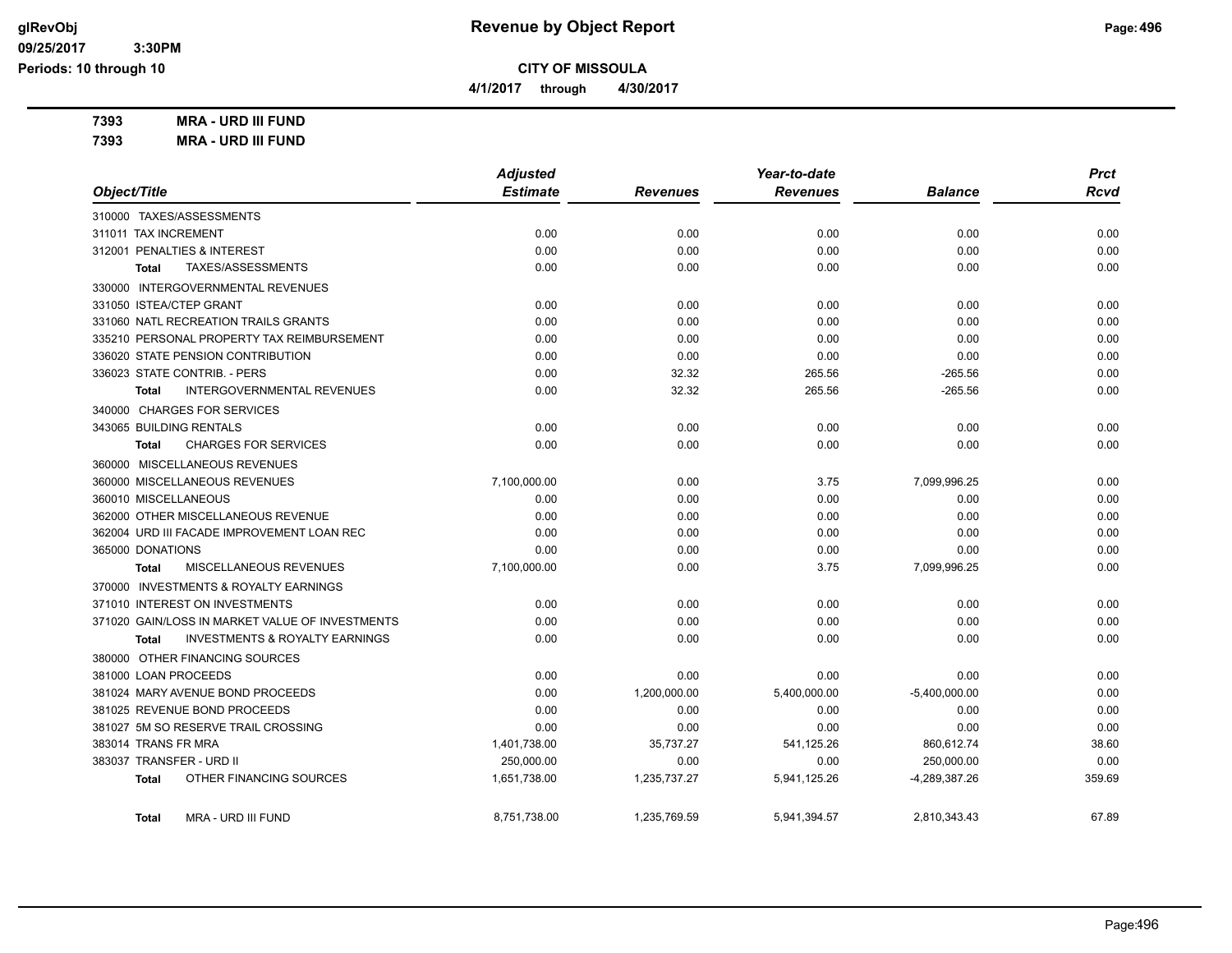**CITY OF MISSOULA 4/1/2017 through 4/30/2017**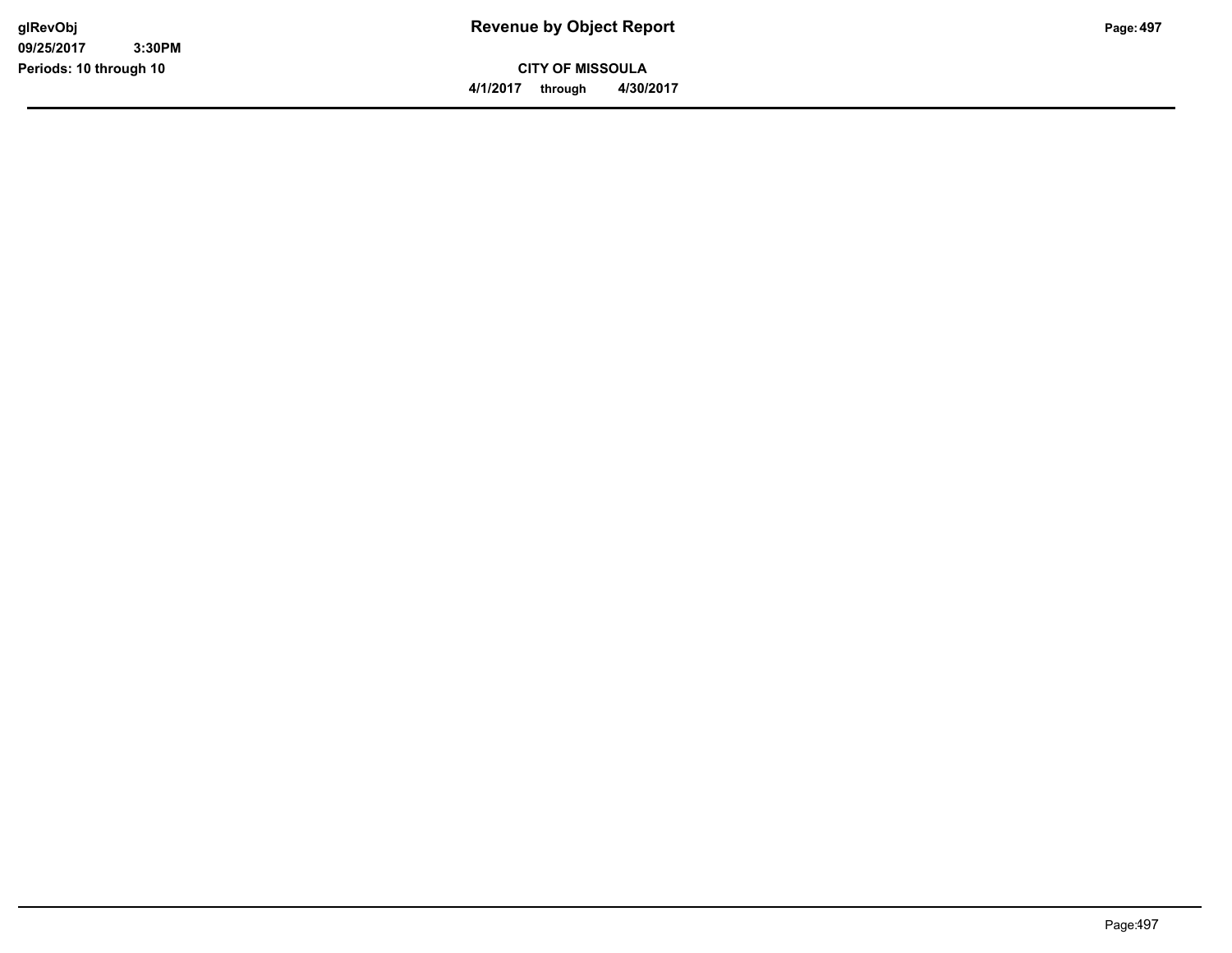**Periods: 10 through 10**

**CITY OF MISSOULA**

**4/1/2017 through 4/30/2017**

 **3:30PM**

**7393 MRA - URD III FUND**

|                                                           | <b>Adjusted</b> |                 | Year-to-date    |                 | <b>Prct</b> |
|-----------------------------------------------------------|-----------------|-----------------|-----------------|-----------------|-------------|
| Object/Title                                              | <b>Estimate</b> | <b>Revenues</b> | <b>Revenues</b> | <b>Balance</b>  | <b>Rcvd</b> |
| 310000 TAXES/ASSESSMENTS                                  |                 |                 |                 |                 |             |
| 311011 TAX INCREMENT                                      | 0.00            | 0.00            | 0.00            | 0.00            | 0.00        |
| 312001 PENALTIES & INTEREST                               | 0.00            | 0.00            | 0.00            | 0.00            | 0.00        |
| TAXES/ASSESSMENTS<br>Total                                | 0.00            | 0.00            | 0.00            | 0.00            | 0.00        |
| 330000 INTERGOVERNMENTAL REVENUES                         |                 |                 |                 |                 |             |
| 331050 ISTEA/CTEP GRANT                                   | 0.00            | 0.00            | 0.00            | 0.00            | 0.00        |
| 331060 NATL RECREATION TRAILS GRANTS                      | 0.00            | 0.00            | 0.00            | 0.00            | 0.00        |
| 335210 PERSONAL PROPERTY TAX REIMBURSEMENT                | 0.00            | 0.00            | 0.00            | 0.00            | 0.00        |
| 336020 STATE PENSION CONTRIBUTION                         | 0.00            | 0.00            | 0.00            | 0.00            | 0.00        |
| 336023 STATE CONTRIB. - PERS                              | 0.00            | 32.32           | 265.56          | $-265.56$       | 0.00        |
| <b>INTERGOVERNMENTAL REVENUES</b><br><b>Total</b>         | 0.00            | 32.32           | 265.56          | $-265.56$       | 0.00        |
| 340000 CHARGES FOR SERVICES                               |                 |                 |                 |                 |             |
| 343065 BUILDING RENTALS                                   | 0.00            | 0.00            | 0.00            | 0.00            | 0.00        |
| <b>CHARGES FOR SERVICES</b><br>Total                      | 0.00            | 0.00            | 0.00            | 0.00            | 0.00        |
| 360000 MISCELLANEOUS REVENUES                             |                 |                 |                 |                 |             |
| 360000 MISCELLANEOUS REVENUES                             | 7,100,000.00    | 0.00            | 3.75            | 7,099,996.25    | 0.00        |
| 360010 MISCELLANEOUS                                      | 0.00            | 0.00            | 0.00            | 0.00            | 0.00        |
| 362000 OTHER MISCELLANEOUS REVENUE                        | 0.00            | 0.00            | 0.00            | 0.00            | 0.00        |
| 362004 URD III FACADE IMPROVEMENT LOAN REC                | 0.00            | 0.00            | 0.00            | 0.00            | 0.00        |
| 365000 DONATIONS                                          | 0.00            | 0.00            | 0.00            | 0.00            | 0.00        |
| MISCELLANEOUS REVENUES<br><b>Total</b>                    | 7,100,000.00    | 0.00            | 3.75            | 7,099,996.25    | 0.00        |
| 370000 INVESTMENTS & ROYALTY EARNINGS                     |                 |                 |                 |                 |             |
| 371010 INTEREST ON INVESTMENTS                            | 0.00            | 0.00            | 0.00            | 0.00            | 0.00        |
| 371020 GAIN/LOSS IN MARKET VALUE OF INVESTMENT            | 0.00            | 0.00            | 0.00            | 0.00            | 0.00        |
| <b>INVESTMENTS &amp; ROYALTY EARNINGS</b><br><b>Total</b> | 0.00            | 0.00            | 0.00            | 0.00            | 0.00        |
| 380000 OTHER FINANCING SOURCES                            |                 |                 |                 |                 |             |
| 381000 LOAN PROCEEDS                                      | 0.00            | 0.00            | 0.00            | 0.00            | 0.00        |
| 381024 MARY AVENUE BOND PROCEEDS                          | 0.00            | 1,200,000.00    | 5,400,000.00    | $-5,400,000.00$ | 0.00        |
| 381025 REVENUE BOND PROCEEDS                              | 0.00            | 0.00            | 0.00            | 0.00            | 0.00        |
| 381027 5M SO RESERVE TRAIL CROSSING                       | 0.00            | 0.00            | 0.00            | 0.00            | 0.00        |
| 383014 TRANS FR MRA                                       | 1,401,738.00    | 35,737.27       | 541,125.26      | 860,612.74      | 38.60       |
| 383037 TRANSFER - URD II                                  | 250,000.00      | 0.00            | 0.00            | 250,000.00      | 0.00        |
| OTHER FINANCING SOURCES<br>Total                          | 1,651,738.00    | 1,235,737.27    | 5,941,125.26    | -4,289,387.26   | 359.69      |
|                                                           |                 |                 |                 |                 |             |
| MRA - URD III FUND<br><b>Total</b>                        | 8,751,738.00    | 1,235,769.59    | 5,941,394.57    | 2,810,343.43    | 67.89       |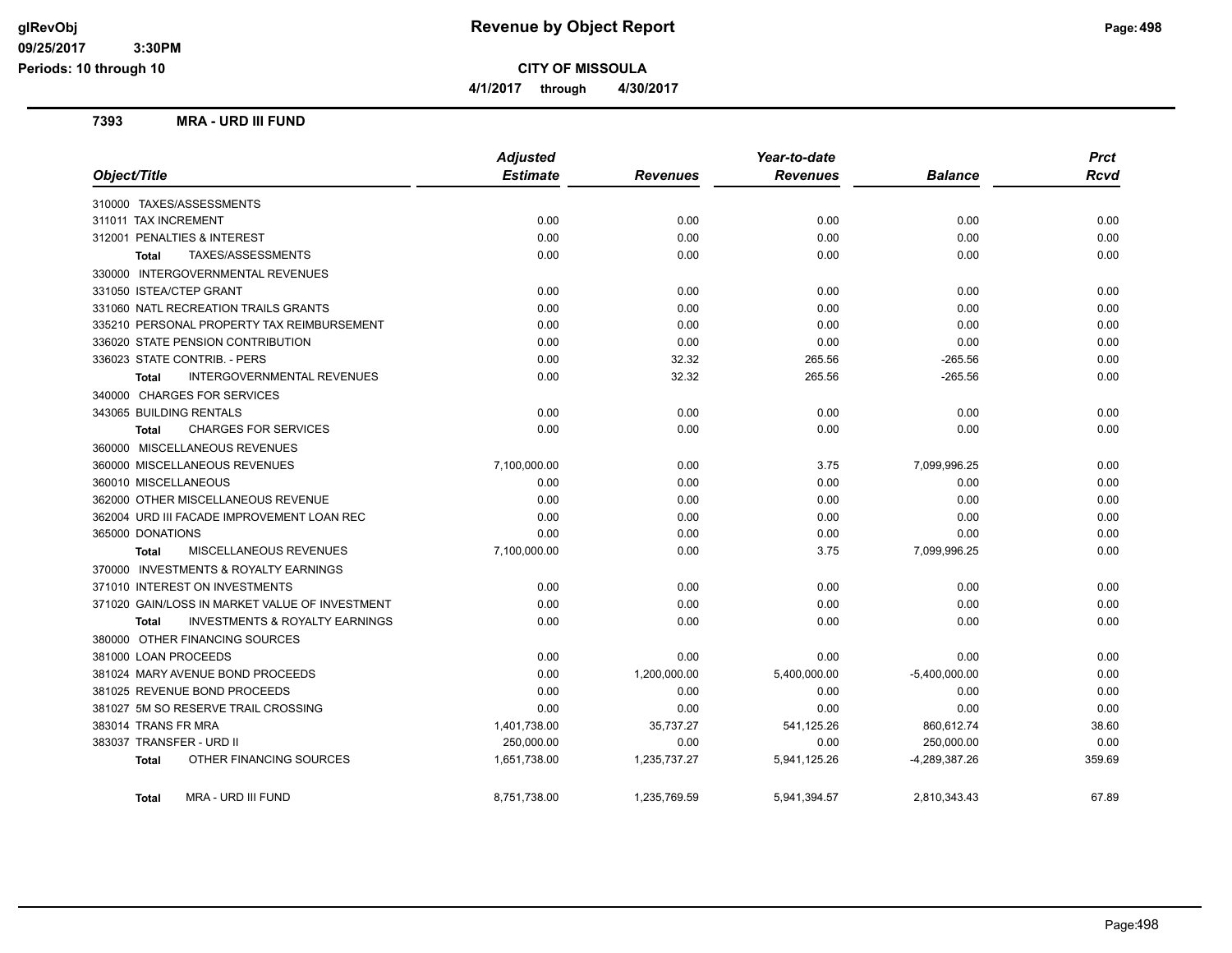**4/1/2017 through 4/30/2017**

# **7394 MRA URD III TI DEBT CLEARING FUND**

**7394 MRA URD III TI DEBT CLEARING FUND**

|                                                           | <b>Adjusted</b> |                 | Year-to-date    |                | <b>Prct</b> |
|-----------------------------------------------------------|-----------------|-----------------|-----------------|----------------|-------------|
| Object/Title                                              | <b>Estimate</b> | <b>Revenues</b> | <b>Revenues</b> | <b>Balance</b> | <b>Rcvd</b> |
| TAXES/ASSESSMENTS<br>310000                               |                 |                 |                 |                |             |
| <b>TAX INCREMENT</b><br>311011                            | 1,467,088.00    | 4,635.55        | 876,536.16      | 590,551.84     | 59.75       |
| PENALTIES & INTEREST<br>312001                            | 0.00            | 268.46          | 1.176.58        | $-1,176.58$    | 0.00        |
| TAXES/ASSESSMENTS<br><b>Total</b>                         | 1,467,088.00    | 4,904.01        | 877,712.74      | 589,375.26     | 59.83       |
| INTERGOVERNMENTAL REVENUES<br>330000                      |                 |                 |                 |                |             |
| 335210 PERSONAL PROPERTY TAX REIMBURSEMENT                | 277,850.00      | 0.00            | 138,925.02      | 138,924.98     | 50.00       |
| 335250 STATE REIMB - SB #184                              | 0.00            | 0.00            | 0.00            | 0.00           | 0.00        |
| INTERGOVERNMENTAL REVENUES<br><b>Total</b>                | 277,850.00      | 0.00            | 138,925.02      | 138,924.98     | 50.00       |
| <b>INVESTMENTS &amp; ROYALTY EARNINGS</b><br>370000       |                 |                 |                 |                |             |
| 371010 INTEREST ON INVESTMENTS                            | 0.00            | 0.00            | 0.00            | 0.00           | 0.00        |
| 371020 GAIN/LOSS IN MARKET VALUE OF INVESTMENTS           | 0.00            | 0.00            | 0.00            | 0.00           | 0.00        |
| <b>INVESTMENTS &amp; ROYALTY EARNINGS</b><br><b>Total</b> | 0.00            | 0.00            | 0.00            | 0.00           | 0.00        |
| OTHER FINANCING SOURCES<br>380000                         |                 |                 |                 |                |             |
| 383014 TRANS FR MRA                                       | 0.00            | 0.00            | 0.00            | 0.00           | 0.00        |
| OTHER FINANCING SOURCES<br><b>Total</b>                   | 0.00            | 0.00            | 0.00            | 0.00           | 0.00        |
| MRA URD III TI DEBT CLEARING FUND<br><b>Total</b>         | 1,744,938.00    | 4,904.01        | 1,016,637.76    | 728,300.24     | 58.26       |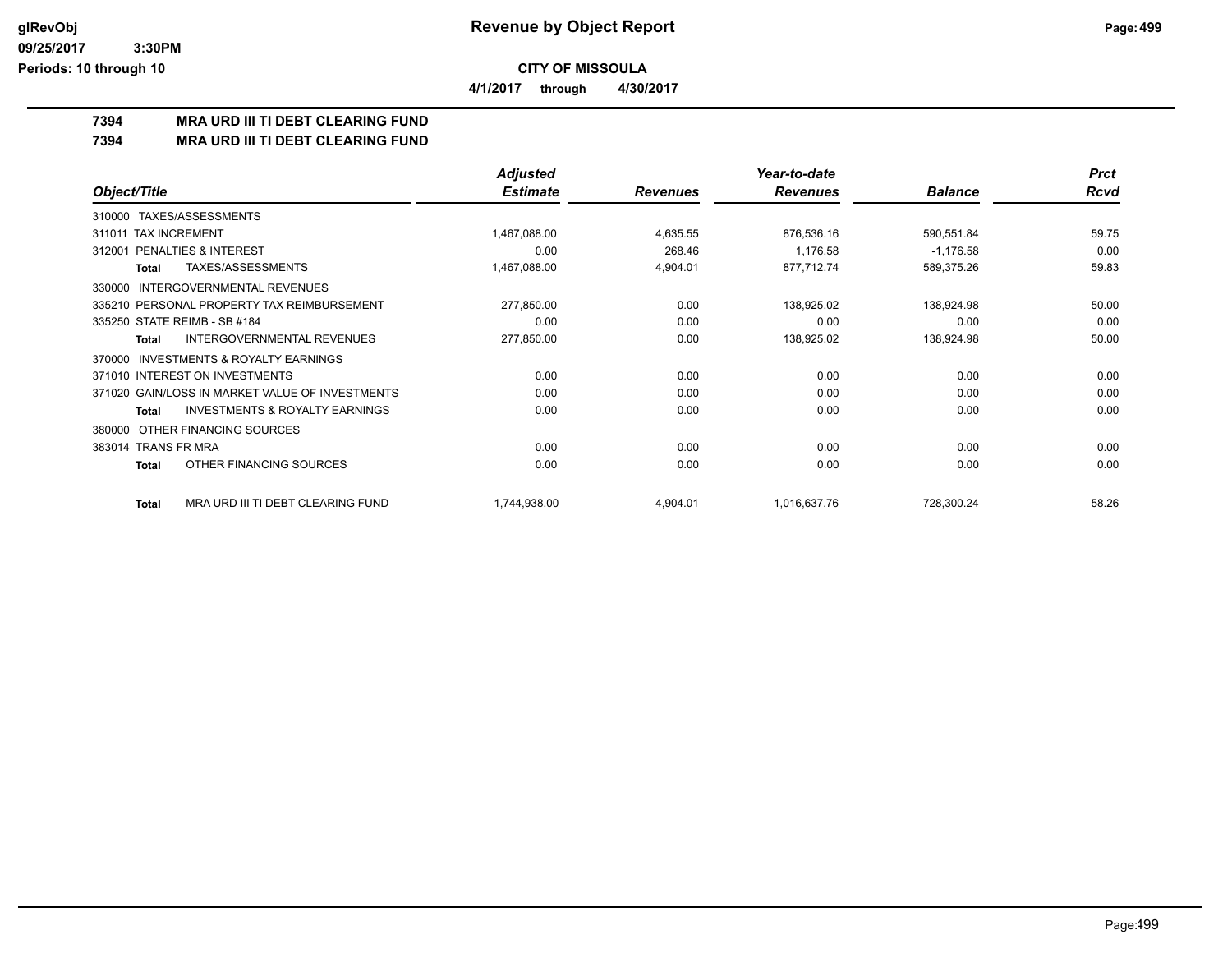**4/1/2017 through 4/30/2017**

# **7394 MRA URD III TI DEBT CLEARING FUND**

|                                                     | <b>Adjusted</b> |                 | Year-to-date    |                | <b>Prct</b> |
|-----------------------------------------------------|-----------------|-----------------|-----------------|----------------|-------------|
| Object/Title                                        | <b>Estimate</b> | <b>Revenues</b> | <b>Revenues</b> | <b>Balance</b> | <b>Rcvd</b> |
| 310000 TAXES/ASSESSMENTS                            |                 |                 |                 |                |             |
| 311011 TAX INCREMENT                                | 1,467,088.00    | 4,635.55        | 876,536.16      | 590,551.84     | 59.75       |
| 312001 PENALTIES & INTEREST                         | 0.00            | 268.46          | 1,176.58        | $-1,176.58$    | 0.00        |
| TAXES/ASSESSMENTS<br><b>Total</b>                   | 1,467,088.00    | 4,904.01        | 877,712.74      | 589,375.26     | 59.83       |
| INTERGOVERNMENTAL REVENUES<br>330000                |                 |                 |                 |                |             |
| 335210 PERSONAL PROPERTY TAX REIMBURSEMENT          | 277,850.00      | 0.00            | 138,925.02      | 138,924.98     | 50.00       |
| 335250 STATE REIMB - SB #184                        | 0.00            | 0.00            | 0.00            | 0.00           | 0.00        |
| <b>INTERGOVERNMENTAL REVENUES</b><br>Total          | 277,850.00      | 0.00            | 138,925.02      | 138,924.98     | 50.00       |
| <b>INVESTMENTS &amp; ROYALTY EARNINGS</b><br>370000 |                 |                 |                 |                |             |
| 371010 INTEREST ON INVESTMENTS                      | 0.00            | 0.00            | 0.00            | 0.00           | 0.00        |
| 371020 GAIN/LOSS IN MARKET VALUE OF INVESTMENT      | 0.00            | 0.00            | 0.00            | 0.00           | 0.00        |
| <b>INVESTMENTS &amp; ROYALTY EARNINGS</b><br>Total  | 0.00            | 0.00            | 0.00            | 0.00           | 0.00        |
| 380000 OTHER FINANCING SOURCES                      |                 |                 |                 |                |             |
| 383014 TRANS FR MRA                                 | 0.00            | 0.00            | 0.00            | 0.00           | 0.00        |
| OTHER FINANCING SOURCES<br><b>Total</b>             | 0.00            | 0.00            | 0.00            | 0.00           | 0.00        |
| MRA URD III TI DEBT CLEARING FUND<br>Total          | 1,744,938.00    | 4,904.01        | 1,016,637.76    | 728,300.24     | 58.26       |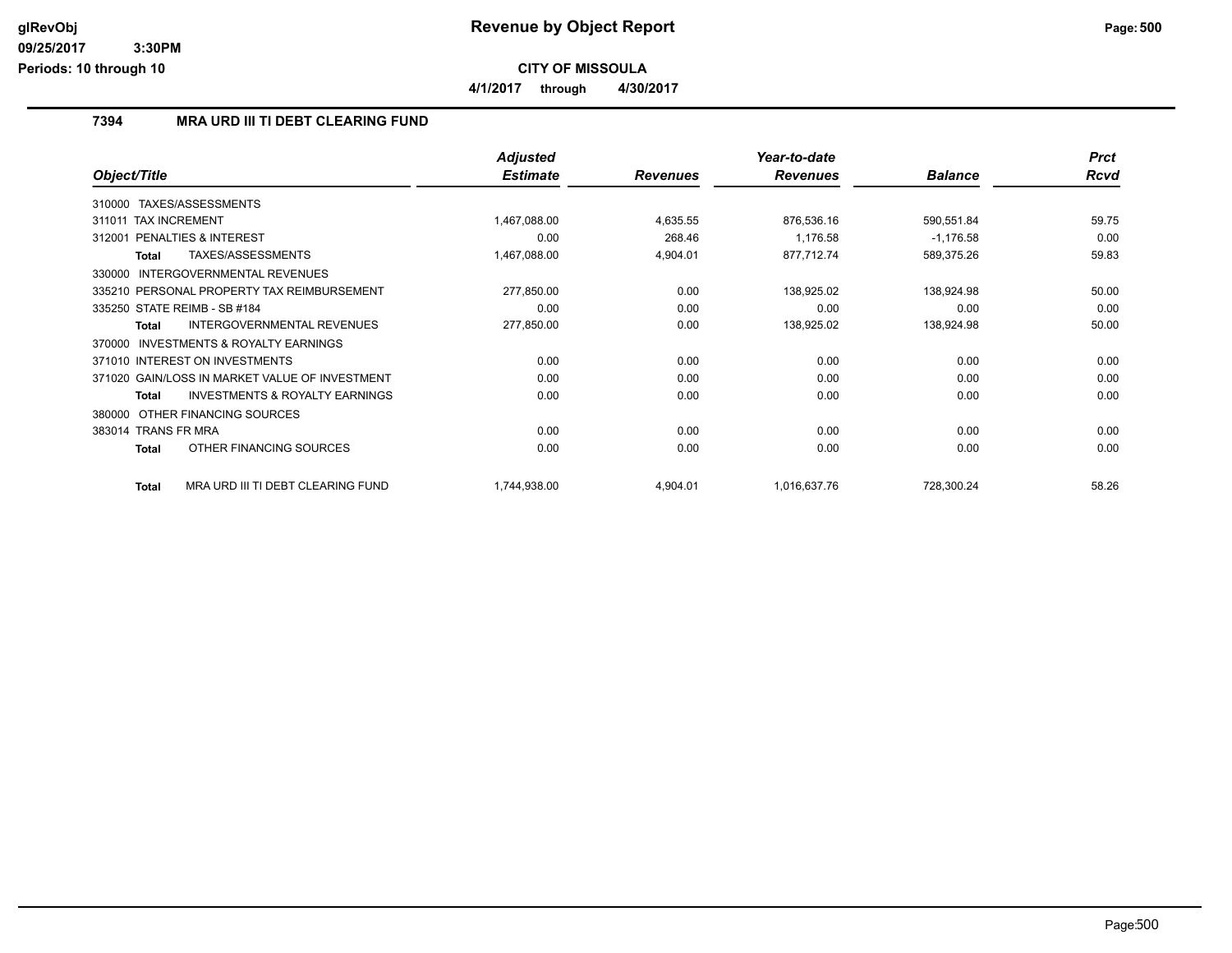**4/1/2017 through 4/30/2017**

# **7395 MRA TAX INCREMENT DEBT SERVICE**

# **7395 MRA TAX INCREMENT DEBT SERVICE**

|                                                    | <b>Adjusted</b> |                 | Year-to-date    |                | <b>Prct</b> |
|----------------------------------------------------|-----------------|-----------------|-----------------|----------------|-------------|
| Object/Title                                       | <b>Estimate</b> | <b>Revenues</b> | <b>Revenues</b> | <b>Balance</b> | <b>Rcvd</b> |
| 370000 INVESTMENTS & ROYALTY EARNINGS              |                 |                 |                 |                |             |
| 371010 INTEREST ON INVESTMENTS                     | 0.00            | 0.00            | 0.00            | 0.00           | 0.00        |
| <b>INVESTMENTS &amp; ROYALTY EARNINGS</b><br>Total | 0.00            | 0.00            | 0.00            | 0.00           | 0.00        |
| 380000 OTHER FINANCING SOURCES                     |                 |                 |                 |                |             |
| 383014 TRANS FR MRA                                | 343.200.00      | 0.00            | 475.512.50      | -132.312.50    | 138.55      |
| OTHER FINANCING SOURCES<br>Total                   | 343,200.00      | 0.00            | 475.512.50      | $-132.312.50$  | 138.55      |
|                                                    |                 |                 |                 |                |             |
| MRA TAX INCREMENT DEBT SERVICE<br><b>Total</b>     | 343.200.00      | 0.00            | 475.512.50      | $-132.312.50$  | 138.55      |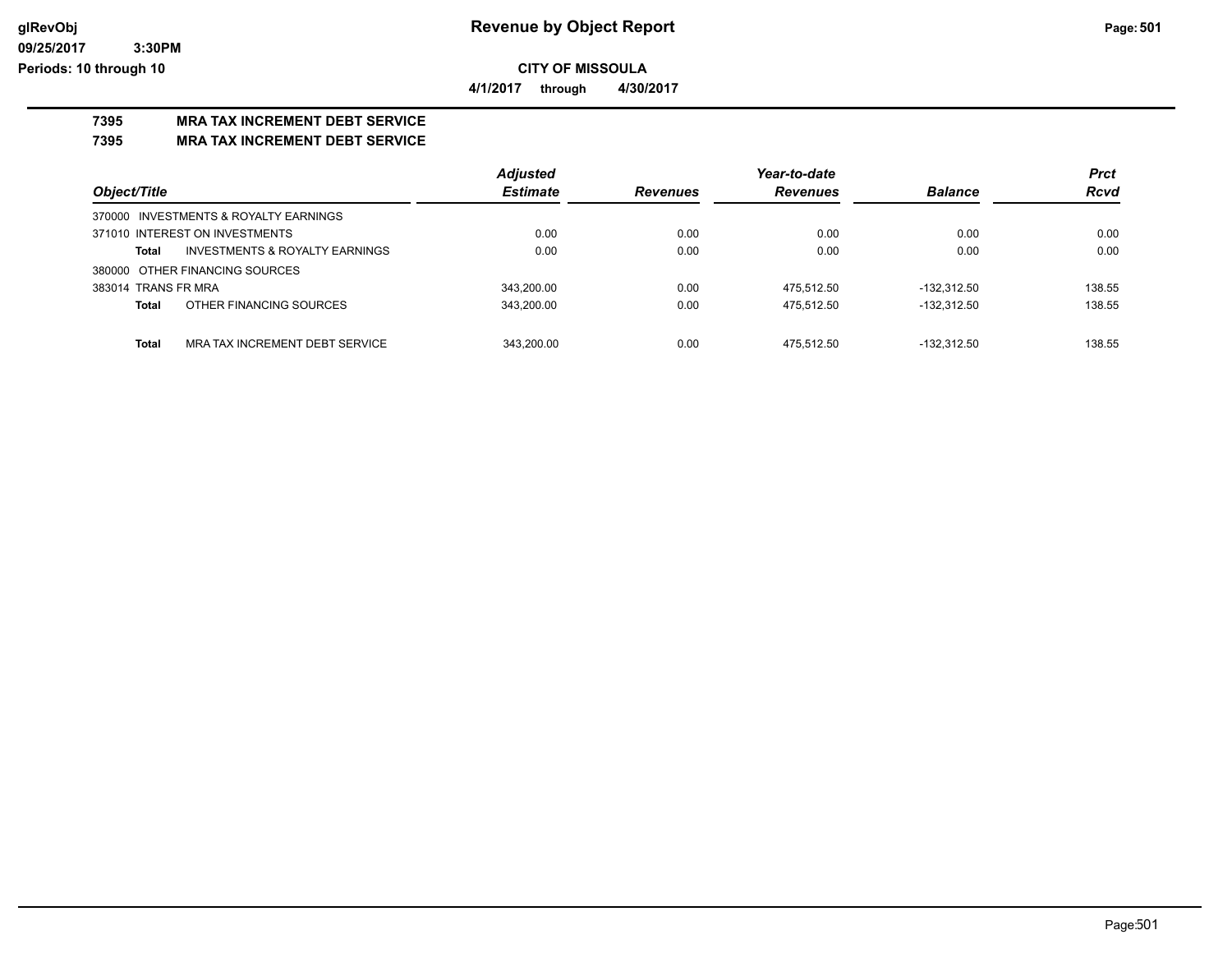**4/1/2017 through 4/30/2017**

# **7395 MRA TAX INCREMENT DEBT SERVICE**

|                     |                                           | <b>Adjusted</b> |                 | Year-to-date    |                | <b>Prct</b> |
|---------------------|-------------------------------------------|-----------------|-----------------|-----------------|----------------|-------------|
| Object/Title        |                                           | <b>Estimate</b> | <b>Revenues</b> | <b>Revenues</b> | <b>Balance</b> | <b>Rcvd</b> |
|                     | 370000 INVESTMENTS & ROYALTY EARNINGS     |                 |                 |                 |                |             |
|                     | 371010 INTEREST ON INVESTMENTS            | 0.00            | 0.00            | 0.00            | 0.00           | 0.00        |
| <b>Total</b>        | <b>INVESTMENTS &amp; ROYALTY EARNINGS</b> | 0.00            | 0.00            | 0.00            | 0.00           | 0.00        |
|                     | 380000 OTHER FINANCING SOURCES            |                 |                 |                 |                |             |
| 383014 TRANS FR MRA |                                           | 343.200.00      | 0.00            | 475.512.50      | $-132.312.50$  | 138.55      |
| <b>Total</b>        | OTHER FINANCING SOURCES                   | 343,200.00      | 0.00            | 475.512.50      | $-132.312.50$  | 138.55      |
| <b>Total</b>        | MRA TAX INCREMENT DEBT SERVICE            | 343.200.00      | 0.00            | 475.512.50      | $-132.312.50$  | 138.55      |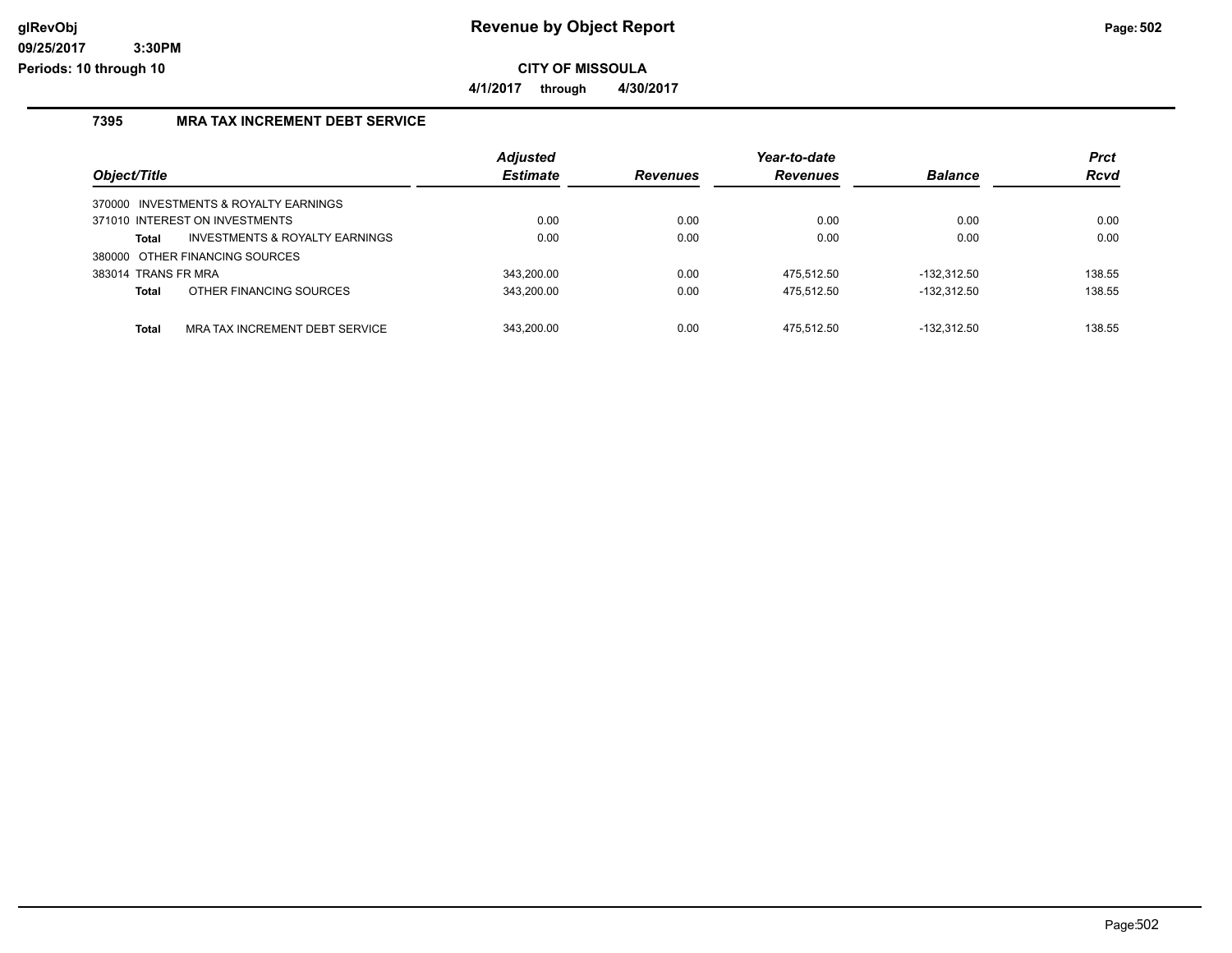**4/1/2017 through 4/30/2017**

# **7396 NRSS DEBT SERVICE SINKING FUND**

**7396 NRSS DEBT SERVICE SINKING FUND**

|                                                           | <b>Adjusted</b> |                 | Year-to-date    |                | <b>Prct</b> |
|-----------------------------------------------------------|-----------------|-----------------|-----------------|----------------|-------------|
| Object/Title                                              | <b>Estimate</b> | <b>Revenues</b> | <b>Revenues</b> | <b>Balance</b> | <b>Rcvd</b> |
| 370000 INVESTMENTS & ROYALTY EARNINGS                     |                 |                 |                 |                |             |
| 371010 INTEREST ON INVESTMENTS                            | 0.00            | 0.00            | 0.00            | 0.00           | 0.00        |
| 371020 GAIN/LOSS IN MARKET VALUE OF INVESTMENTS           | 0.00            | 0.00            | 0.00            | 0.00           | 0.00        |
| <b>INVESTMENTS &amp; ROYALTY EARNINGS</b><br><b>Total</b> | 0.00            | 0.00            | 0.00            | 0.00           | 0.00        |
| 380000 OTHER FINANCING SOURCES                            |                 |                 |                 |                |             |
| 383014 TRANS FR MRA                                       | 31.690.00       | 0.00            | 30.403.00       | 1.287.00       | 95.94       |
| OTHER FINANCING SOURCES<br><b>Total</b>                   | 31.690.00       | 0.00            | 30.403.00       | 1.287.00       | 95.94       |
|                                                           |                 |                 |                 |                |             |
| <b>Total</b><br>NRSS DEBT SERVICE SINKING FUND            | 31.690.00       | 0.00            | 30.403.00       | 1.287.00       | 95.94       |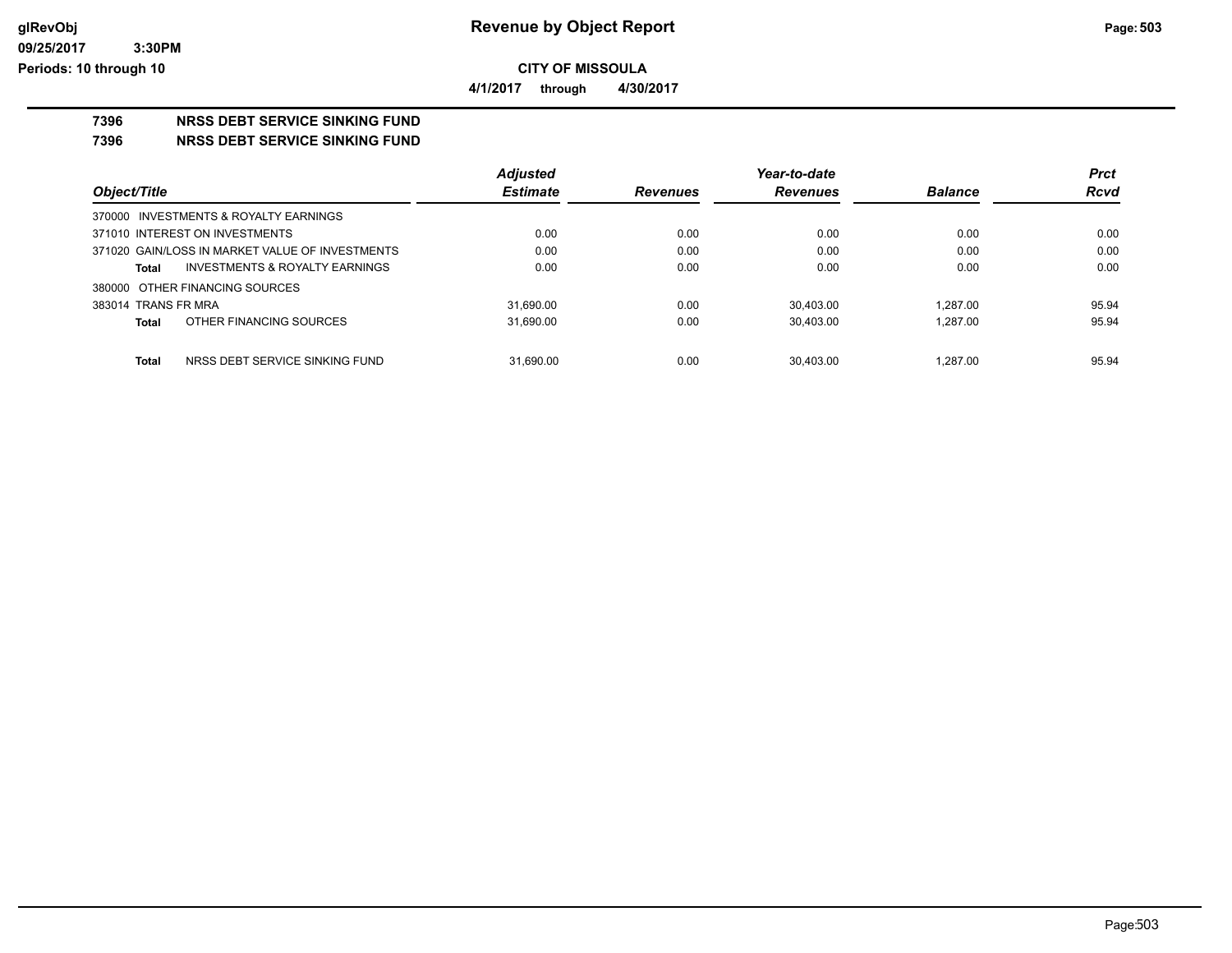**4/1/2017 through 4/30/2017**

# **7396 NRSS DEBT SERVICE SINKING FUND**

|                                |                                                | <b>Adjusted</b> |                 | Year-to-date    |                | <b>Prct</b> |
|--------------------------------|------------------------------------------------|-----------------|-----------------|-----------------|----------------|-------------|
| Object/Title                   |                                                | <b>Estimate</b> | <b>Revenues</b> | <b>Revenues</b> | <b>Balance</b> | <b>Rcvd</b> |
|                                | 370000 INVESTMENTS & ROYALTY EARNINGS          |                 |                 |                 |                |             |
| 371010 INTEREST ON INVESTMENTS |                                                | 0.00            | 0.00            | 0.00            | 0.00           | 0.00        |
|                                | 371020 GAIN/LOSS IN MARKET VALUE OF INVESTMENT | 0.00            | 0.00            | 0.00            | 0.00           | 0.00        |
| Total                          | <b>INVESTMENTS &amp; ROYALTY EARNINGS</b>      | 0.00            | 0.00            | 0.00            | 0.00           | 0.00        |
| 380000 OTHER FINANCING SOURCES |                                                |                 |                 |                 |                |             |
| 383014 TRANS FR MRA            |                                                | 31.690.00       | 0.00            | 30.403.00       | 1.287.00       | 95.94       |
| Total                          | OTHER FINANCING SOURCES                        | 31.690.00       | 0.00            | 30.403.00       | 1.287.00       | 95.94       |
|                                |                                                |                 |                 |                 |                |             |
| Total                          | NRSS DEBT SERVICE SINKING FUND                 | 31.690.00       | 0.00            | 30.403.00       | 1.287.00       | 95.94       |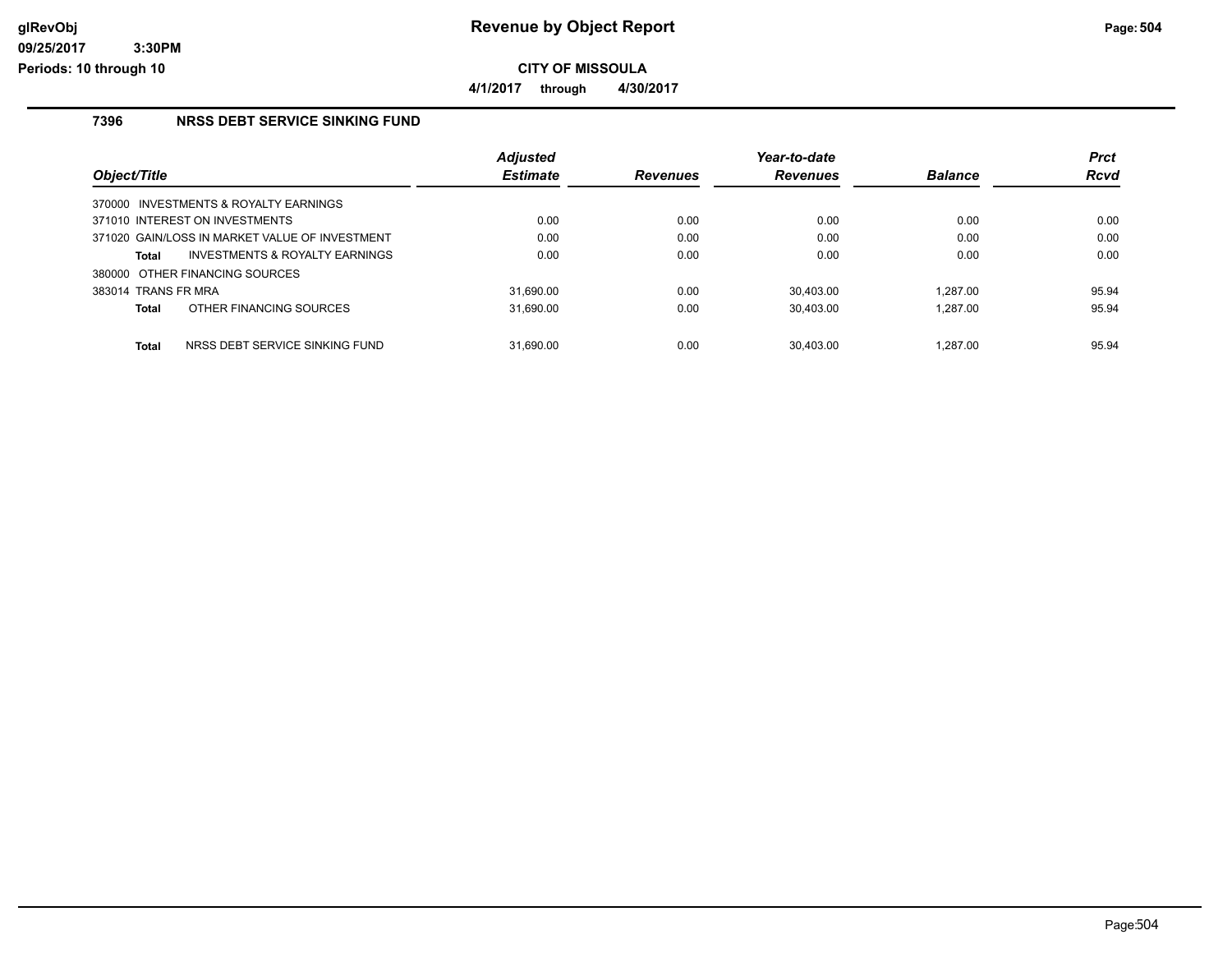**4/1/2017 through 4/30/2017**

**7397 NORTH RESERVE/SCOTT ST URD**

**7397 NORTH RESERVE/SCOTT ST URD**

|                                                           | <b>Adjusted</b> |                 | Year-to-date    |                | <b>Prct</b> |
|-----------------------------------------------------------|-----------------|-----------------|-----------------|----------------|-------------|
| Object/Title                                              | <b>Estimate</b> | <b>Revenues</b> | <b>Revenues</b> | <b>Balance</b> | <b>Rcvd</b> |
| TAXES/ASSESSMENTS<br>310000                               |                 |                 |                 |                |             |
| <b>TAX INCREMENT</b><br>311011                            | 0.00            | 0.00            | 0.00            | 0.00           | 0.00        |
| PENALTIES & INTEREST<br>312001                            | 0.00            | 0.00            | 0.00            | 0.00           | 0.00        |
| <b>TAXES/ASSESSMENTS</b><br><b>Total</b>                  | 0.00            | 0.00            | 0.00            | 0.00           | 0.00        |
| INTERGOVERNMENTAL REVENUES<br>330000                      |                 |                 |                 |                |             |
| 335210 PERSONAL PROPERTY TAX REIMBURSEMENT                | 0.00            | 0.00            | 0.00            | 0.00           | 0.00        |
| <b>INTERGOVERNMENTAL REVENUES</b><br><b>Total</b>         | 0.00            | 0.00            | 0.00            | 0.00           | 0.00        |
| MISCELLANEOUS REVENUES<br>360000                          |                 |                 |                 |                |             |
| 360000 MISCELLANEOUS REVENUES                             | 0.00            | 0.00            | 0.00            | 0.00           | 0.00        |
| MISCELLANEOUS REVENUES<br><b>Total</b>                    | 0.00            | 0.00            | 0.00            | 0.00           | 0.00        |
| <b>INVESTMENTS &amp; ROYALTY EARNINGS</b><br>370000       |                 |                 |                 |                |             |
| 371010 INTEREST ON INVESTMENTS                            | 0.00            | 0.00            | 0.00            | 0.00           | 0.00        |
| <b>INVESTMENTS &amp; ROYALTY EARNINGS</b><br><b>Total</b> | 0.00            | 0.00            | 0.00            | 0.00           | 0.00        |
| OTHER FINANCING SOURCES<br>380000                         |                 |                 |                 |                |             |
| 381010 BOND PROCEEDS                                      | 0.00            | 0.00            | 645,166.47      | $-645, 166.47$ | 0.00        |
| 383014 TRANS FR MRA                                       | 27,762.00       | 6,093.41        | 37,229.59       | $-9,467.59$    | 134.10      |
| OTHER FINANCING SOURCES<br><b>Total</b>                   | 27,762.00       | 6,093.41        | 682,396.06      | $-654,634.06$  | 2,458.02    |
| NORTH RESERVE/SCOTT ST URD<br><b>Total</b>                | 27,762.00       | 6,093.41        | 682,396.06      | $-654,634.06$  | 2,458.02    |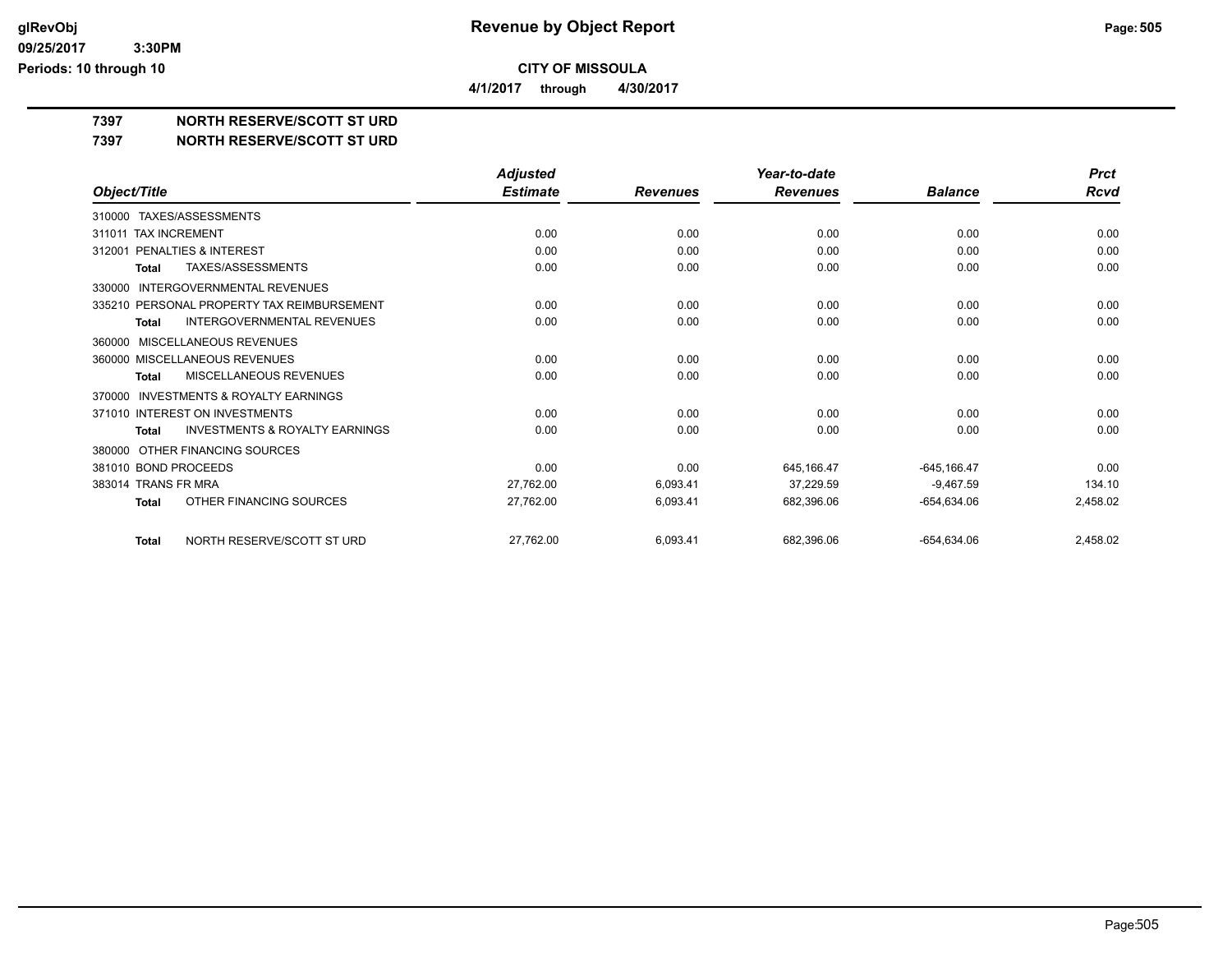**4/1/2017 through 4/30/2017**

# **7397 NORTH RESERVE/SCOTT ST URD**

|                                                           | <b>Adjusted</b> |                 | Year-to-date    |                | <b>Prct</b> |
|-----------------------------------------------------------|-----------------|-----------------|-----------------|----------------|-------------|
| Object/Title                                              | <b>Estimate</b> | <b>Revenues</b> | <b>Revenues</b> | <b>Balance</b> | Rcvd        |
| 310000 TAXES/ASSESSMENTS                                  |                 |                 |                 |                |             |
| 311011 TAX INCREMENT                                      | 0.00            | 0.00            | 0.00            | 0.00           | 0.00        |
| 312001 PENALTIES & INTEREST                               | 0.00            | 0.00            | 0.00            | 0.00           | 0.00        |
| <b>TAXES/ASSESSMENTS</b><br><b>Total</b>                  | 0.00            | 0.00            | 0.00            | 0.00           | 0.00        |
| <b>INTERGOVERNMENTAL REVENUES</b><br>330000               |                 |                 |                 |                |             |
| 335210 PERSONAL PROPERTY TAX REIMBURSEMENT                | 0.00            | 0.00            | 0.00            | 0.00           | 0.00        |
| <b>INTERGOVERNMENTAL REVENUES</b><br><b>Total</b>         | 0.00            | 0.00            | 0.00            | 0.00           | 0.00        |
| MISCELLANEOUS REVENUES<br>360000                          |                 |                 |                 |                |             |
| 360000 MISCELLANEOUS REVENUES                             | 0.00            | 0.00            | 0.00            | 0.00           | 0.00        |
| MISCELLANEOUS REVENUES<br>Total                           | 0.00            | 0.00            | 0.00            | 0.00           | 0.00        |
| <b>INVESTMENTS &amp; ROYALTY EARNINGS</b><br>370000       |                 |                 |                 |                |             |
| 371010 INTEREST ON INVESTMENTS                            | 0.00            | 0.00            | 0.00            | 0.00           | 0.00        |
| <b>INVESTMENTS &amp; ROYALTY EARNINGS</b><br><b>Total</b> | 0.00            | 0.00            | 0.00            | 0.00           | 0.00        |
| OTHER FINANCING SOURCES<br>380000                         |                 |                 |                 |                |             |
| 381010 BOND PROCEEDS                                      | 0.00            | 0.00            | 645,166.47      | $-645, 166.47$ | 0.00        |
| 383014 TRANS FR MRA                                       | 27,762.00       | 6,093.41        | 37,229.59       | $-9,467.59$    | 134.10      |
| OTHER FINANCING SOURCES<br><b>Total</b>                   | 27,762.00       | 6,093.41        | 682,396.06      | $-654,634.06$  | 2,458.02    |
| NORTH RESERVE/SCOTT ST URD<br><b>Total</b>                | 27,762.00       | 6,093.41        | 682,396.06      | $-654,634.06$  | 2,458.02    |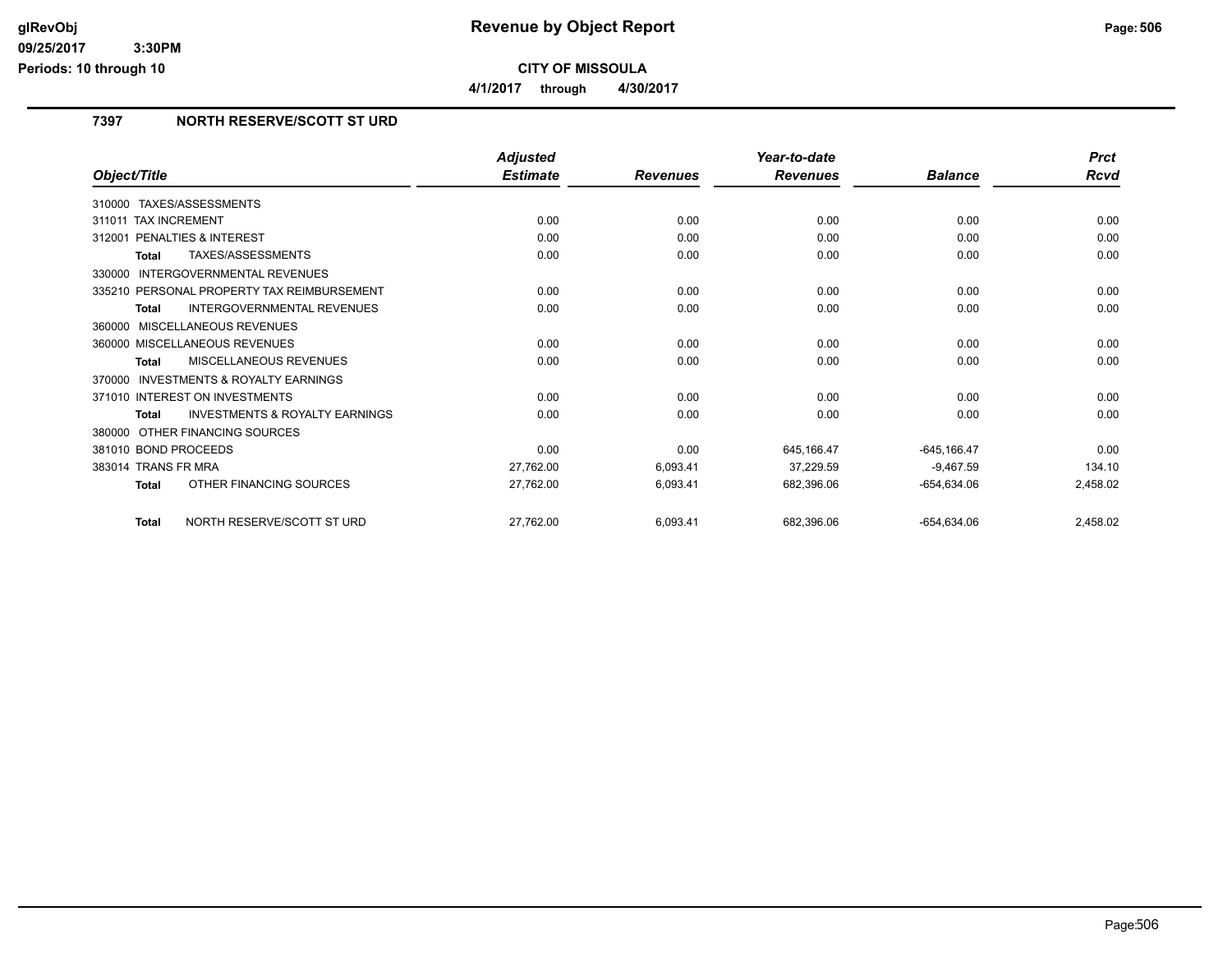**4/1/2017 through 4/30/2017**

# **7399 INTERMOUNTAIN BOND DEBT SERVICE**

# **7399 INTERMOUNTAIN BOND DEBT SERVICE**

|                                                           | <b>Adjusted</b> |                 | Year-to-date    |                | <b>Prct</b> |
|-----------------------------------------------------------|-----------------|-----------------|-----------------|----------------|-------------|
| Object/Title                                              | <b>Estimate</b> | <b>Revenues</b> | <b>Revenues</b> | <b>Balance</b> | Rcvd        |
| 310000 TAXES/ASSESSMENTS                                  |                 |                 |                 |                |             |
| <b>TAX INCREMENT</b><br>311011                            | 0.00            | 0.00            | 0.00            | 0.00           | 0.00        |
| TAXES/ASSESSMENTS<br>Total                                | 0.00            | 0.00            | 0.00            | 0.00           | 0.00        |
| 370000 INVESTMENTS & ROYALTY EARNINGS                     |                 |                 |                 |                |             |
| 371010 INTEREST ON INVESTMENTS                            | 0.00            | 0.00            | 0.00            | 0.00           | 0.00        |
| <b>INVESTMENTS &amp; ROYALTY EARNINGS</b><br><b>Total</b> | 0.00            | 0.00            | 0.00            | 0.00           | 0.00        |
| 380000 OTHER FINANCING SOURCES                            |                 |                 |                 |                |             |
| 381025 REVENUE BOND PROCEEDS                              | 0.00            | 0.00            | 0.00            | 0.00           | 0.00        |
| 383000 OPERATING TRANSFERS                                | 145,937.00      | 0.00            | 0.00            | 145,937.00     | 0.00        |
| 383014 TRANS FR MRA                                       | 0.00            | 0.00            | 112,627.50      | $-112,627.50$  | 0.00        |
| OTHER FINANCING SOURCES<br><b>Total</b>                   | 145,937.00      | 0.00            | 112,627.50      | 33,309.50      | 77.18       |
| <b>INTERMOUNTAIN BOND DEBT SERVICE</b><br>Total           | 145.937.00      | 0.00            | 112.627.50      | 33.309.50      | 77.18       |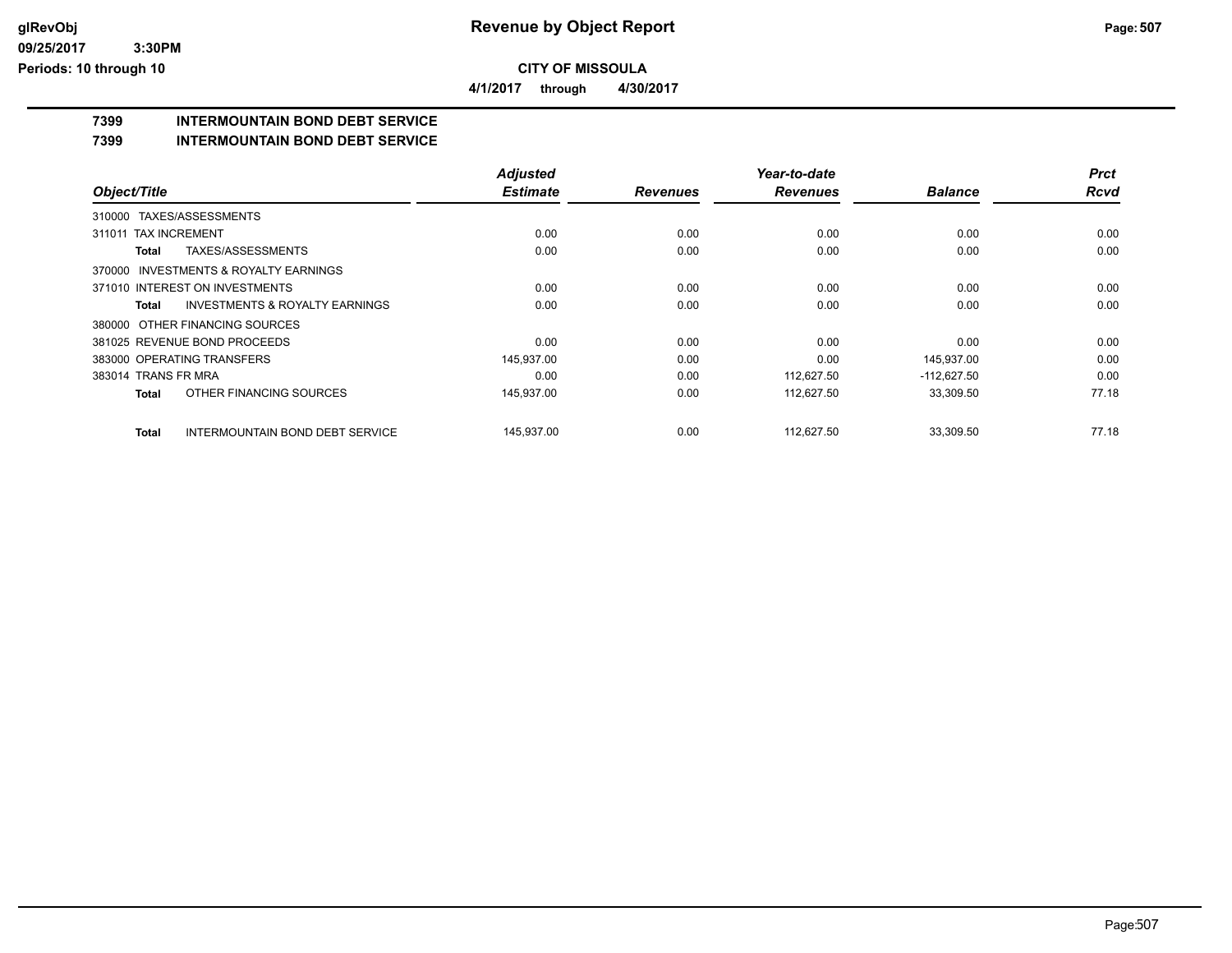**4/1/2017 through 4/30/2017**

## **7399 INTERMOUNTAIN BOND DEBT SERVICE**

|                                                        | <b>Adjusted</b> |                 | Year-to-date    |                | <b>Prct</b> |
|--------------------------------------------------------|-----------------|-----------------|-----------------|----------------|-------------|
| Object/Title                                           | <b>Estimate</b> | <b>Revenues</b> | <b>Revenues</b> | <b>Balance</b> | Rcvd        |
| 310000 TAXES/ASSESSMENTS                               |                 |                 |                 |                |             |
| 311011 TAX INCREMENT                                   | 0.00            | 0.00            | 0.00            | 0.00           | 0.00        |
| TAXES/ASSESSMENTS<br>Total                             | 0.00            | 0.00            | 0.00            | 0.00           | 0.00        |
| 370000 INVESTMENTS & ROYALTY EARNINGS                  |                 |                 |                 |                |             |
| 371010 INTEREST ON INVESTMENTS                         | 0.00            | 0.00            | 0.00            | 0.00           | 0.00        |
| <b>INVESTMENTS &amp; ROYALTY EARNINGS</b><br>Total     | 0.00            | 0.00            | 0.00            | 0.00           | 0.00        |
| 380000 OTHER FINANCING SOURCES                         |                 |                 |                 |                |             |
| 381025 REVENUE BOND PROCEEDS                           | 0.00            | 0.00            | 0.00            | 0.00           | 0.00        |
| 383000 OPERATING TRANSFERS                             | 145,937.00      | 0.00            | 0.00            | 145,937.00     | 0.00        |
| 383014 TRANS FR MRA                                    | 0.00            | 0.00            | 112,627.50      | $-112,627.50$  | 0.00        |
| OTHER FINANCING SOURCES<br><b>Total</b>                | 145,937.00      | 0.00            | 112,627.50      | 33,309.50      | 77.18       |
| <b>INTERMOUNTAIN BOND DEBT SERVICE</b><br><b>Total</b> | 145,937.00      | 0.00            | 112.627.50      | 33,309.50      | 77.18       |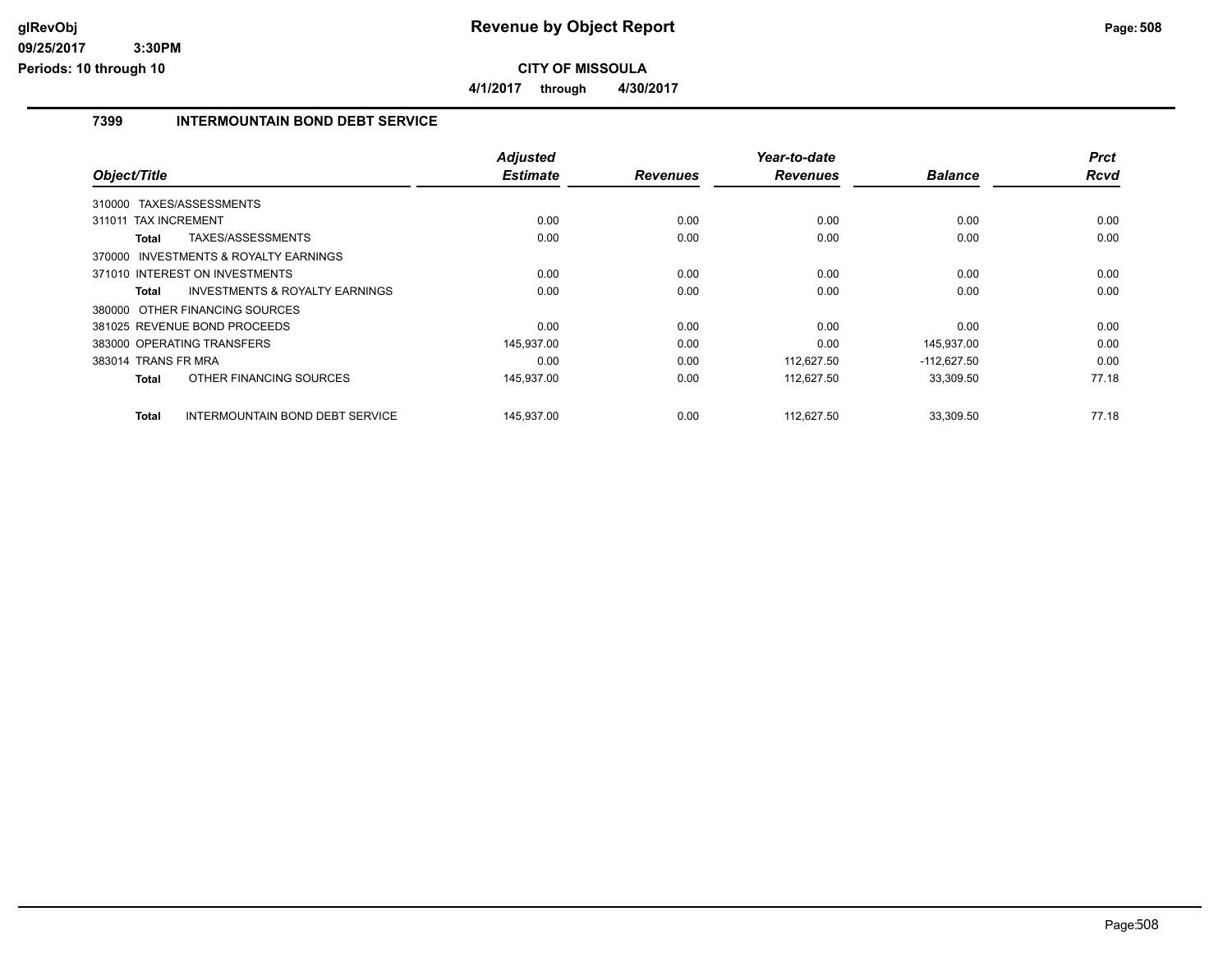**4/1/2017 through 4/30/2017**

#### **7400 FRONT ST BOND CLEARING**

**7400 FRONT ST BOND CLEARING**

|                                                    | <b>Adjusted</b> |                 | Year-to-date    |                | <b>Prct</b> |
|----------------------------------------------------|-----------------|-----------------|-----------------|----------------|-------------|
| Object/Title                                       | <b>Estimate</b> | <b>Revenues</b> | <b>Revenues</b> | <b>Balance</b> | <b>Rcvd</b> |
| TAXES/ASSESSMENTS<br>310000                        |                 |                 |                 |                |             |
| 311011 TAX INCREMENT                               | 562,468.00      | 1.130.72        | 225.647.23      | 336,820.77     | 40.12       |
| 312001 PENALTIES & INTEREST                        | 0.00            | 5.39            | 393.03          | $-393.03$      | 0.00        |
| TAXES/ASSESSMENTS<br>Total                         | 562,468.00      | 1,136.11        | 226.040.26      | 336,427.74     | 40.19       |
| 330000 INTERGOVERNMENTAL REVENUES                  |                 |                 |                 |                |             |
| 335210 PERSONAL PROPERTY TAX REIMBURSEMENT         | 53,975.00       | 0.00            | 26,987.29       | 26,987.71      | 50.00       |
| INTERGOVERNMENTAL REVENUES<br>Total                | 53,975.00       | 0.00            | 26,987.29       | 26.987.71      | 50.00       |
| INVESTMENTS & ROYALTY EARNINGS<br>370000           |                 |                 |                 |                |             |
| 371010 INTEREST ON INVESTMENTS                     | 0.00            | 0.00            | 0.00            | 0.00           | 0.00        |
| <b>INVESTMENTS &amp; ROYALTY EARNINGS</b><br>Total | 0.00            | 0.00            | 0.00            | 0.00           | 0.00        |
| <b>FRONT ST BOND CLEARING</b><br><b>Total</b>      | 616.443.00      | 1.136.11        | 253.027.55      | 363.415.45     | 41.05       |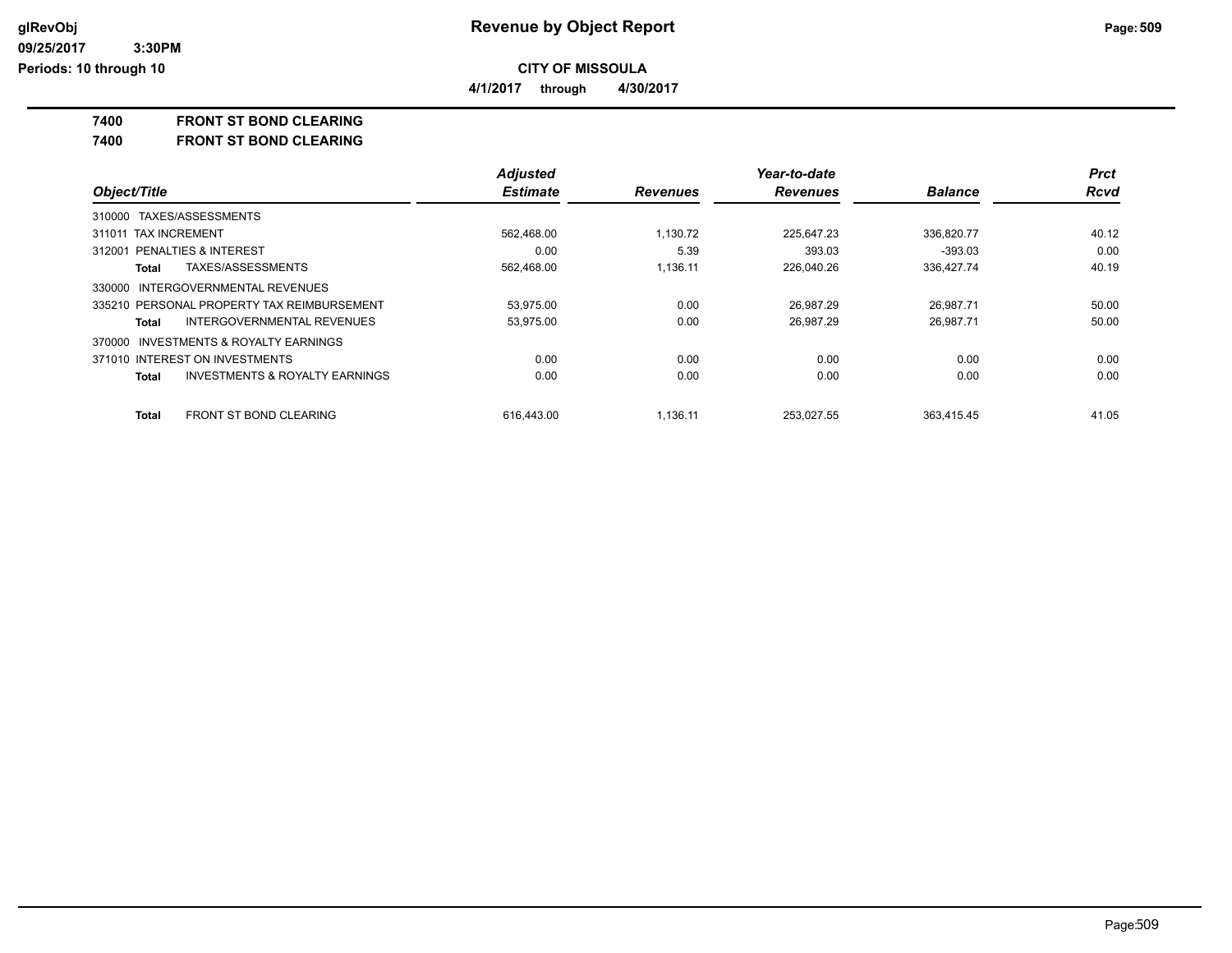**4/1/2017 through 4/30/2017**

## **7400 FRONT ST BOND CLEARING**

|                                                           | <b>Adjusted</b> |                 | Year-to-date    |                | <b>Prct</b> |
|-----------------------------------------------------------|-----------------|-----------------|-----------------|----------------|-------------|
| Object/Title                                              | <b>Estimate</b> | <b>Revenues</b> | <b>Revenues</b> | <b>Balance</b> | <b>Rcvd</b> |
| TAXES/ASSESSMENTS<br>310000                               |                 |                 |                 |                |             |
| 311011 TAX INCREMENT                                      | 562.468.00      | 1.130.72        | 225.647.23      | 336.820.77     | 40.12       |
| 312001 PENALTIES & INTEREST                               | 0.00            | 5.39            | 393.03          | $-393.03$      | 0.00        |
| TAXES/ASSESSMENTS<br>Total                                | 562,468.00      | 1.136.11        | 226,040.26      | 336.427.74     | 40.19       |
| INTERGOVERNMENTAL REVENUES<br>330000                      |                 |                 |                 |                |             |
| 335210 PERSONAL PROPERTY TAX REIMBURSEMENT                | 53.975.00       | 0.00            | 26.987.29       | 26.987.71      | 50.00       |
| <b>INTERGOVERNMENTAL REVENUES</b><br>Total                | 53,975.00       | 0.00            | 26,987.29       | 26,987.71      | 50.00       |
| INVESTMENTS & ROYALTY EARNINGS<br>370000                  |                 |                 |                 |                |             |
| 371010 INTEREST ON INVESTMENTS                            | 0.00            | 0.00            | 0.00            | 0.00           | 0.00        |
| <b>INVESTMENTS &amp; ROYALTY EARNINGS</b><br><b>Total</b> | 0.00            | 0.00            | 0.00            | 0.00           | 0.00        |
| <b>FRONT ST BOND CLEARING</b><br><b>Total</b>             | 616.443.00      | 1.136.11        | 253.027.55      | 363.415.45     | 41.05       |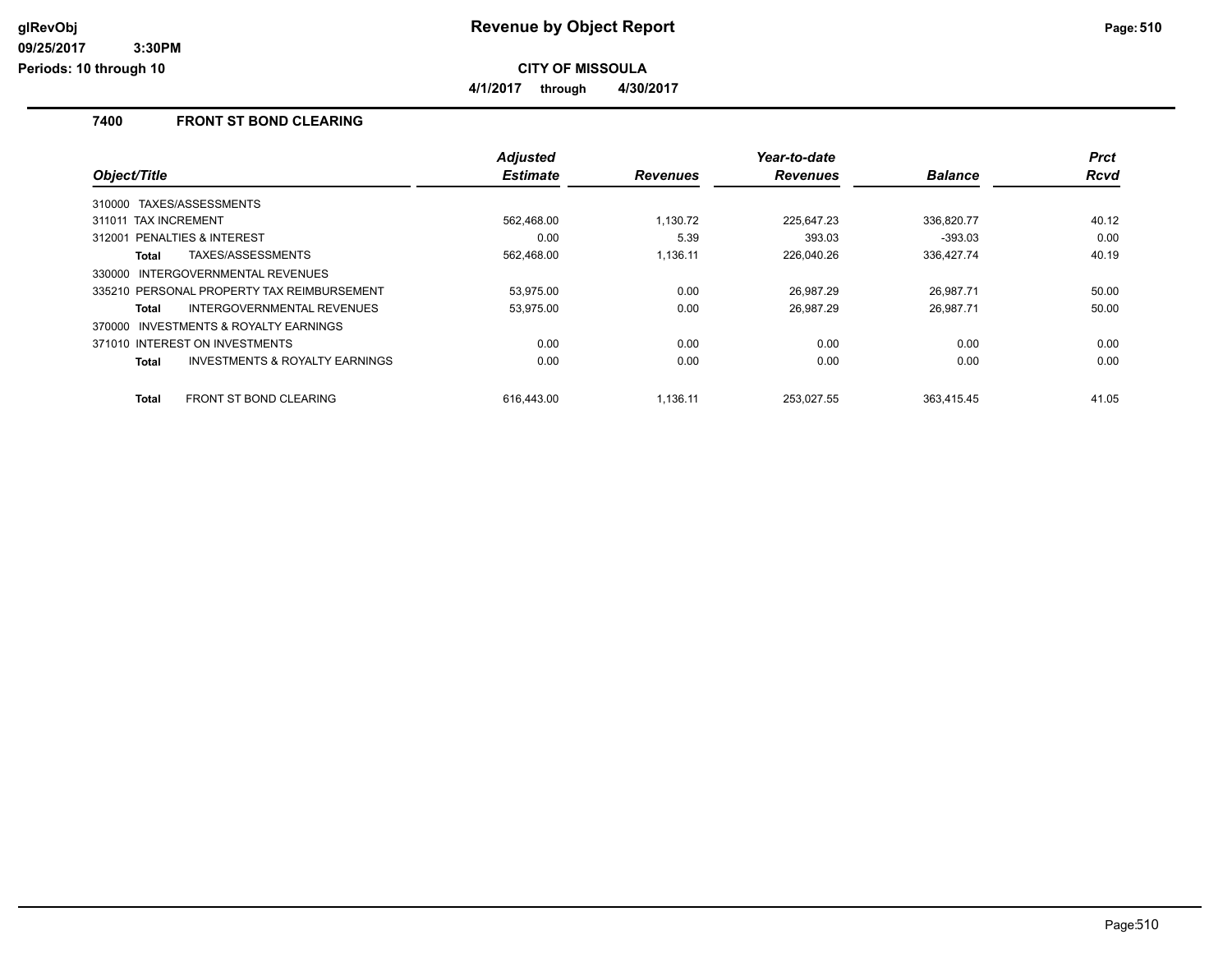**4/1/2017 through 4/30/2017**

# **7401 FRONT ST PARKING STRUCTURE**

**7401 FRONT ST PARKING STRUCTURE**

|                                                   | <b>Adjusted</b> |                 | Year-to-date    |                | <b>Prct</b> |
|---------------------------------------------------|-----------------|-----------------|-----------------|----------------|-------------|
| Object/Title                                      | <b>Estimate</b> | <b>Revenues</b> | <b>Revenues</b> | <b>Balance</b> | <b>Rcvd</b> |
| 370000 INVESTMENTS & ROYALTY EARNINGS             |                 |                 |                 |                |             |
| 371010 INTEREST ON INVESTMENTS                    | 0.00            | 0.00            | 0.00            | 0.00           | 0.00        |
| INVESTMENTS & ROYALTY EARNINGS<br><b>Total</b>    | 0.00            | 0.00            | 0.00            | 0.00           | 0.00        |
| 380000 OTHER FINANCING SOURCES                    |                 |                 |                 |                |             |
| 383066 TRANSFER FROM FRONT ST CLEARING            | 208.290.00      | 9.346.81        | 142.772.10      | 65.517.90      | 68.54       |
| OTHER FINANCING SOURCES<br><b>Total</b>           | 208.290.00      | 9.346.81        | 142.772.10      | 65.517.90      | 68.54       |
|                                                   |                 |                 |                 |                |             |
| <b>FRONT ST PARKING STRUCTURE</b><br><b>Total</b> | 208.290.00      | 9.346.81        | 142.772.10      | 65.517.90      | 68.54       |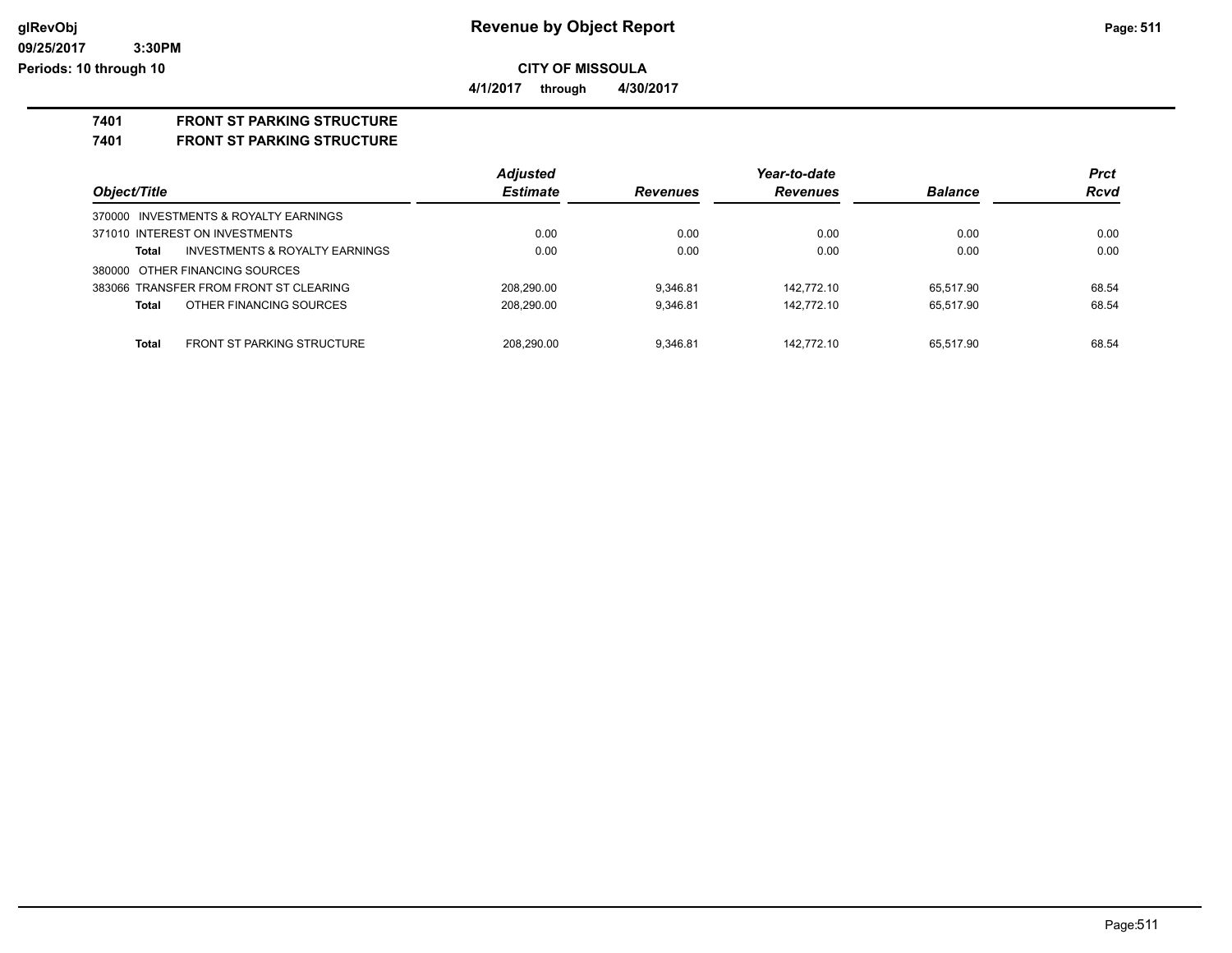**4/1/2017 through 4/30/2017**

# **7401 FRONT ST PARKING STRUCTURE**

| Object/Title                                       | <b>Adjusted</b><br><b>Estimate</b> | <b>Revenues</b> | Year-to-date<br><b>Revenues</b> | <b>Balance</b> | <b>Prct</b><br><b>Rcvd</b> |
|----------------------------------------------------|------------------------------------|-----------------|---------------------------------|----------------|----------------------------|
| 370000 INVESTMENTS & ROYALTY EARNINGS              |                                    |                 |                                 |                |                            |
| 371010 INTEREST ON INVESTMENTS                     | 0.00                               | 0.00            | 0.00                            | 0.00           | 0.00                       |
| <b>INVESTMENTS &amp; ROYALTY EARNINGS</b><br>Total | 0.00                               | 0.00            | 0.00                            | 0.00           | 0.00                       |
| 380000 OTHER FINANCING SOURCES                     |                                    |                 |                                 |                |                            |
| 383066 TRANSFER FROM FRONT ST CLEARING             | 208.290.00                         | 9.346.81        | 142.772.10                      | 65.517.90      | 68.54                      |
| OTHER FINANCING SOURCES<br>Total                   | 208.290.00                         | 9.346.81        | 142.772.10                      | 65.517.90      | 68.54                      |
|                                                    |                                    |                 |                                 |                |                            |
| <b>FRONT ST PARKING STRUCTURE</b><br><b>Total</b>  | 208.290.00                         | 9.346.81        | 142.772.10                      | 65.517.90      | 68.54                      |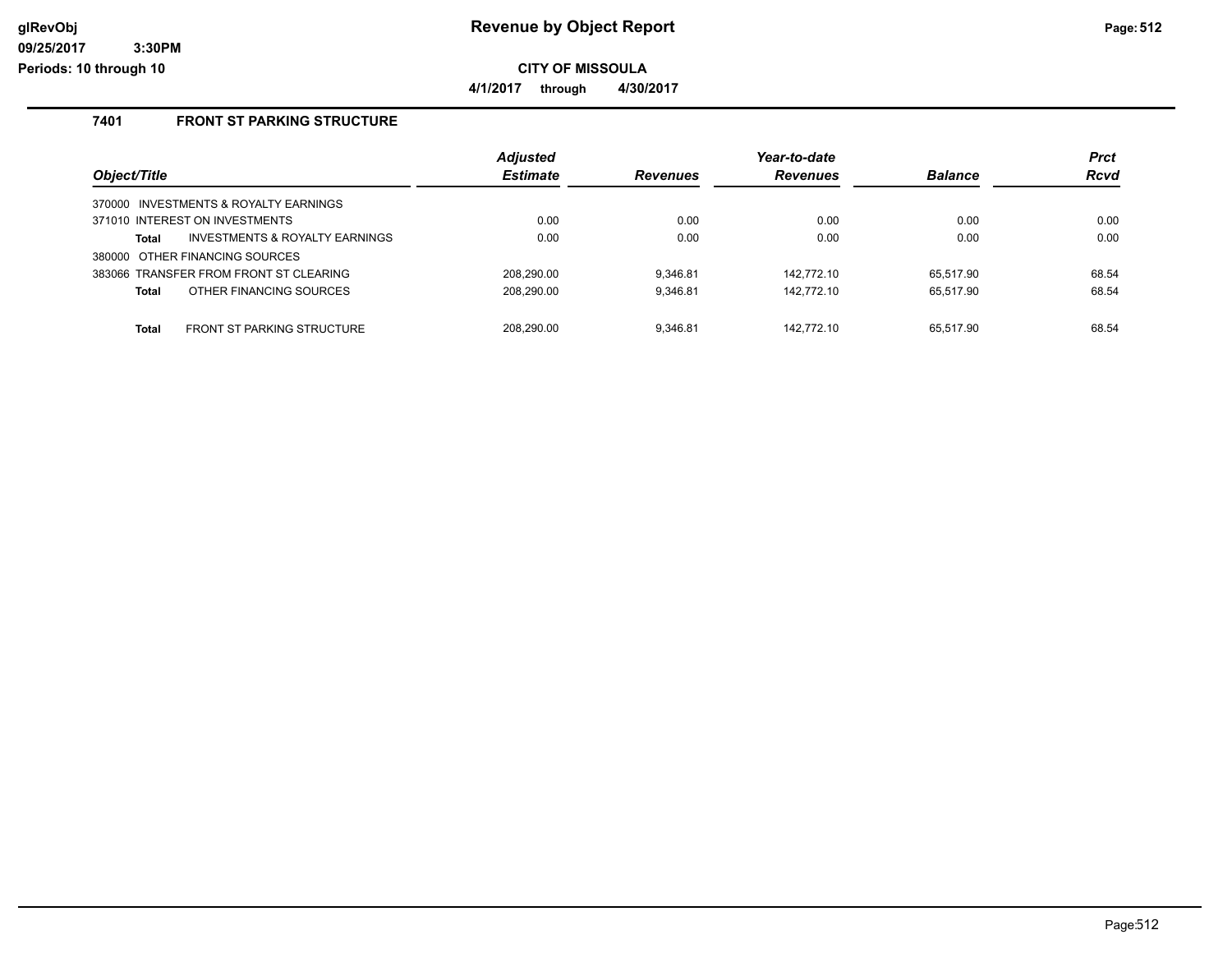**4/1/2017 through 4/30/2017**

# **7402 FRONT ST SUBORDINATE LIEN NOTE**

**7402 FRONT ST SUBORDINATE LIEN NOTE**

|                                                    | <b>Adjusted</b> |                 | Year-to-date    |                | <b>Prct</b> |
|----------------------------------------------------|-----------------|-----------------|-----------------|----------------|-------------|
| Object/Title                                       | <b>Estimate</b> | <b>Revenues</b> | <b>Revenues</b> | <b>Balance</b> | Rcvd        |
| 330000 INTERGOVERNMENTAL REVENUES                  |                 |                 |                 |                |             |
| 338001 EXCESS PLEDGED TAX INCREMENT RETURNED       | 0.00            | 0.00            | 0.00            | 0.00           | 0.00        |
| <b>INTERGOVERNMENTAL REVENUES</b><br>Total         | 0.00            | 0.00            | 0.00            | 0.00           | 0.00        |
| 370000 INVESTMENTS & ROYALTY EARNINGS              |                 |                 |                 |                |             |
| 371010 INTEREST ON INVESTMENTS                     | 0.00            | 0.00            | 0.00            | 0.00           | 0.00        |
| <b>INVESTMENTS &amp; ROYALTY EARNINGS</b><br>Total | 0.00            | 0.00            | 0.00            | 0.00           | 0.00        |
| 380000 OTHER FINANCING SOURCES                     |                 |                 |                 |                |             |
| 383066 TRANSFER FROM FRONT ST CLEARING             | 131.207.00      | 0.00            | 38,888.00       | 92.319.00      | 29.64       |
| 383067 TRANSFER FROM FSPS                          | 0.00            | 0.00            | 0.00            | 0.00           | 0.00        |
| OTHER FINANCING SOURCES<br>Total                   | 131,207.00      | 0.00            | 38,888.00       | 92.319.00      | 29.64       |
| FRONT ST SUBORDINATE LIEN NOTE<br><b>Total</b>     | 131.207.00      | 0.00            | 38.888.00       | 92.319.00      | 29.64       |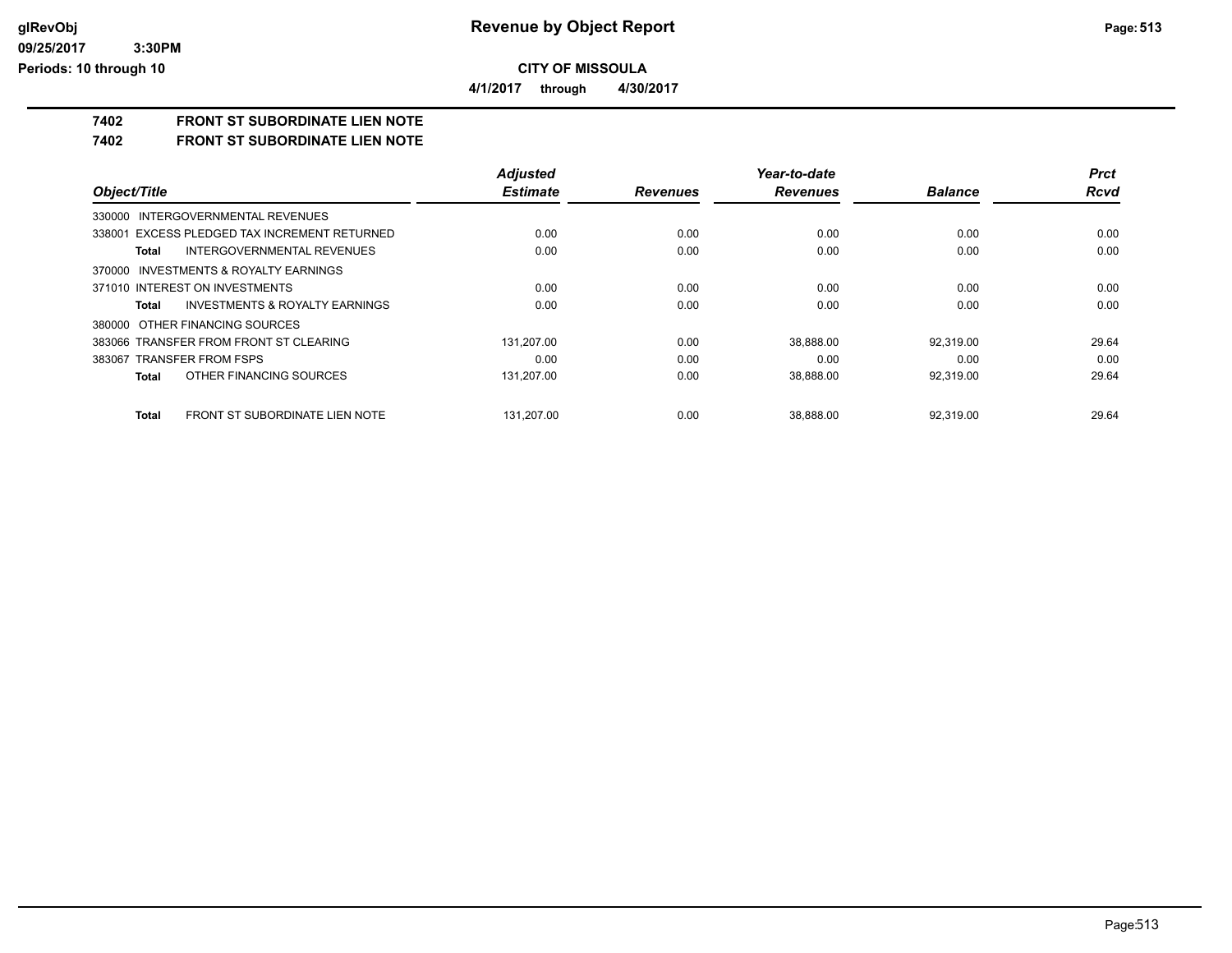**4/1/2017 through 4/30/2017**

# **7402 FRONT ST SUBORDINATE LIEN NOTE**

|                                                    | <b>Adjusted</b> |                 | Year-to-date    |                | <b>Prct</b> |
|----------------------------------------------------|-----------------|-----------------|-----------------|----------------|-------------|
| Object/Title                                       | <b>Estimate</b> | <b>Revenues</b> | <b>Revenues</b> | <b>Balance</b> | <b>Rcvd</b> |
| INTERGOVERNMENTAL REVENUES<br>330000               |                 |                 |                 |                |             |
| EXCESS PLEDGED TAX INCREMENT RETURNED<br>338001    | 0.00            | 0.00            | 0.00            | 0.00           | 0.00        |
| <b>INTERGOVERNMENTAL REVENUES</b><br>Total         | 0.00            | 0.00            | 0.00            | 0.00           | 0.00        |
| 370000 INVESTMENTS & ROYALTY EARNINGS              |                 |                 |                 |                |             |
| 371010 INTEREST ON INVESTMENTS                     | 0.00            | 0.00            | 0.00            | 0.00           | 0.00        |
| <b>INVESTMENTS &amp; ROYALTY EARNINGS</b><br>Total | 0.00            | 0.00            | 0.00            | 0.00           | 0.00        |
| 380000 OTHER FINANCING SOURCES                     |                 |                 |                 |                |             |
| 383066 TRANSFER FROM FRONT ST CLEARING             | 131.207.00      | 0.00            | 38,888.00       | 92.319.00      | 29.64       |
| 383067 TRANSFER FROM FSPS                          | 0.00            | 0.00            | 0.00            | 0.00           | 0.00        |
| OTHER FINANCING SOURCES<br>Total                   | 131,207.00      | 0.00            | 38,888.00       | 92.319.00      | 29.64       |
| FRONT ST SUBORDINATE LIEN NOTE<br>Total            | 131.207.00      | 0.00            | 38.888.00       | 92.319.00      | 29.64       |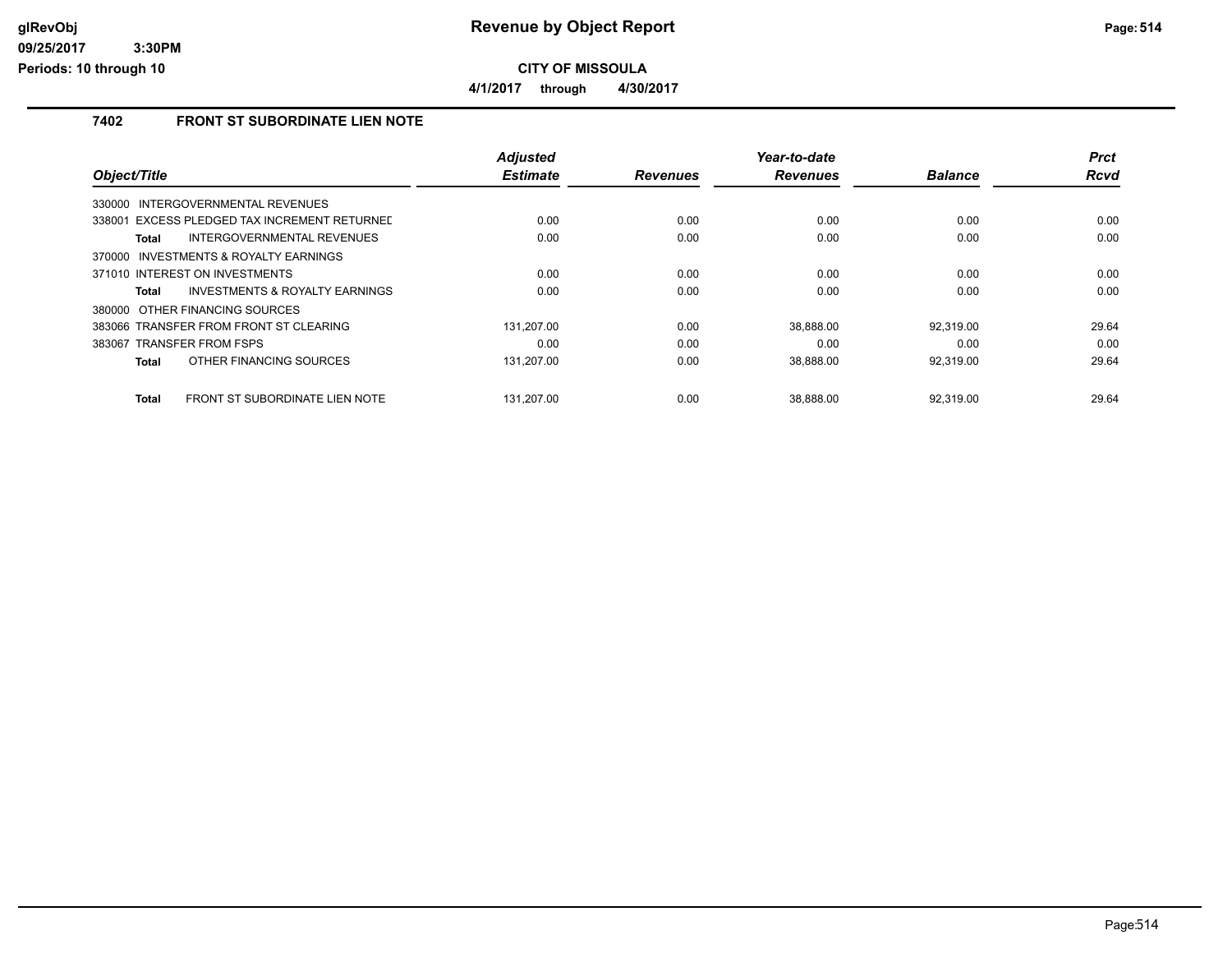**4/1/2017 through 4/30/2017**

# **7447 COURT COLLECTED PARKING FINES**

**7447 COURT COLLECTED PARKING FINES**

|                                                | <b>Adjusted</b> |                 | Year-to-date    |                | <b>Prct</b> |
|------------------------------------------------|-----------------|-----------------|-----------------|----------------|-------------|
| Object/Title                                   | <b>Estimate</b> | <b>Revenues</b> | <b>Revenues</b> | <b>Balance</b> | <b>Rcvd</b> |
| 350000 FINES & FORFEITURES                     |                 |                 |                 |                |             |
| 352002 PARKING FINES                           | 0.00            | 0.00            | 0.00            | 0.00           | 0.00        |
| <b>FINES &amp; FORFEITURES</b><br><b>Total</b> | 0.00            | 0.00            | 0.00            | 0.00           | 0.00        |
| 370000 INVESTMENTS & ROYALTY EARNINGS          |                 |                 |                 |                |             |
| 371010 INTEREST ON INVESTMENTS                 | 0.00            | 0.00            | 0.00            | 0.00           | 0.00        |
| INVESTMENTS & ROYALTY EARNINGS<br><b>Total</b> | 0.00            | 0.00            | 0.00            | 0.00           | 0.00        |
|                                                |                 |                 |                 |                |             |
| COURT COLLECTED PARKING FINES<br><b>Total</b>  | 0.00            | 0.00            | 0.00            | 0.00           | 0.00        |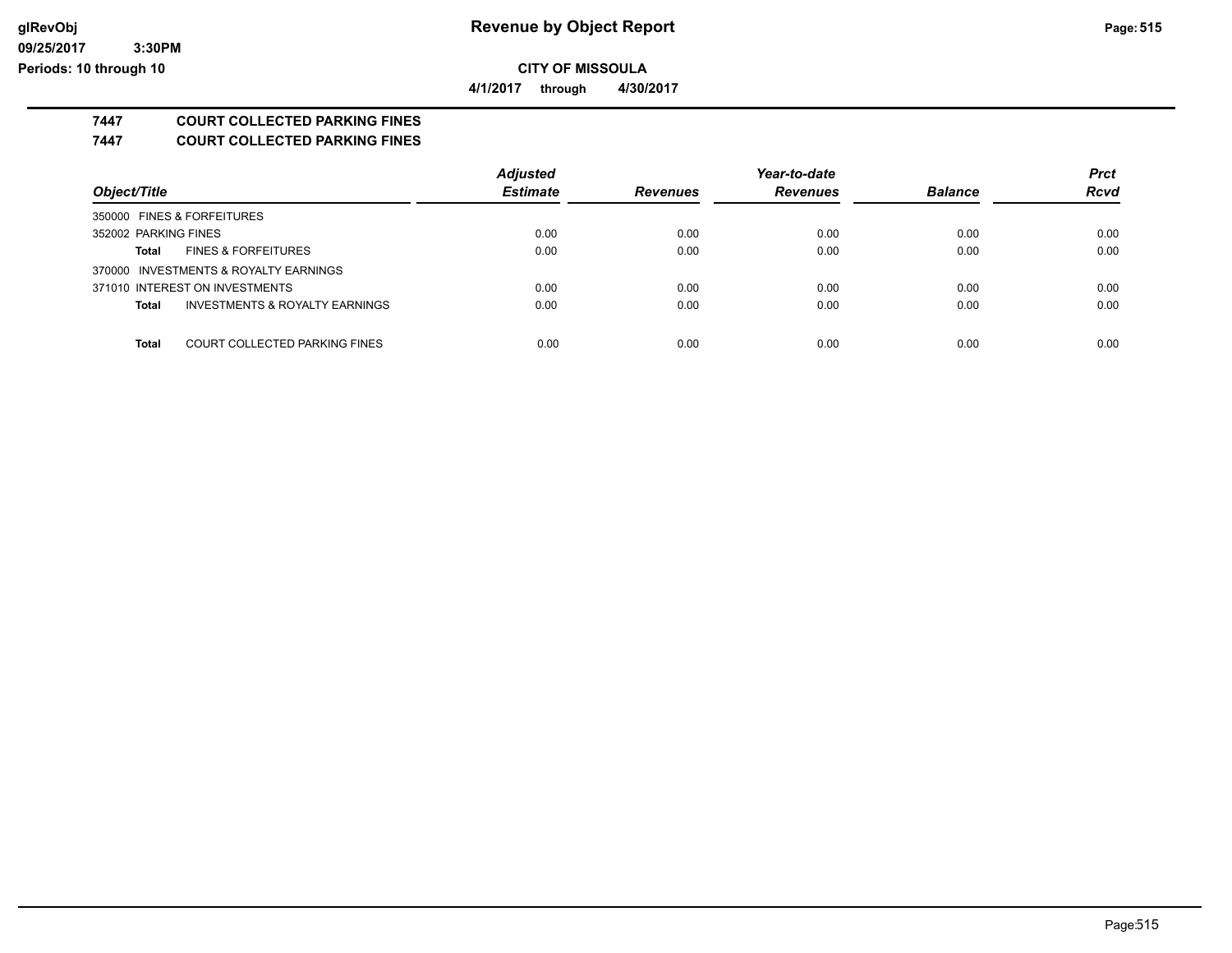**4/1/2017 through 4/30/2017**

## **7447 COURT COLLECTED PARKING FINES**

| Object/Title                                              | <b>Adjusted</b><br><b>Estimate</b> | <b>Revenues</b> | Year-to-date<br><b>Revenues</b> | <b>Balance</b> | <b>Prct</b><br><b>Rcvd</b> |
|-----------------------------------------------------------|------------------------------------|-----------------|---------------------------------|----------------|----------------------------|
| 350000 FINES & FORFEITURES                                |                                    |                 |                                 |                |                            |
| 352002 PARKING FINES                                      | 0.00                               | 0.00            | 0.00                            | 0.00           | 0.00                       |
| <b>FINES &amp; FORFEITURES</b><br>Total                   | 0.00                               | 0.00            | 0.00                            | 0.00           | 0.00                       |
| 370000 INVESTMENTS & ROYALTY EARNINGS                     |                                    |                 |                                 |                |                            |
| 371010 INTEREST ON INVESTMENTS                            | 0.00                               | 0.00            | 0.00                            | 0.00           | 0.00                       |
| <b>INVESTMENTS &amp; ROYALTY EARNINGS</b><br><b>Total</b> | 0.00                               | 0.00            | 0.00                            | 0.00           | 0.00                       |
|                                                           |                                    |                 |                                 |                |                            |
| COURT COLLECTED PARKING FINES<br><b>Total</b>             | 0.00                               | 0.00            | 0.00                            | 0.00           | 0.00                       |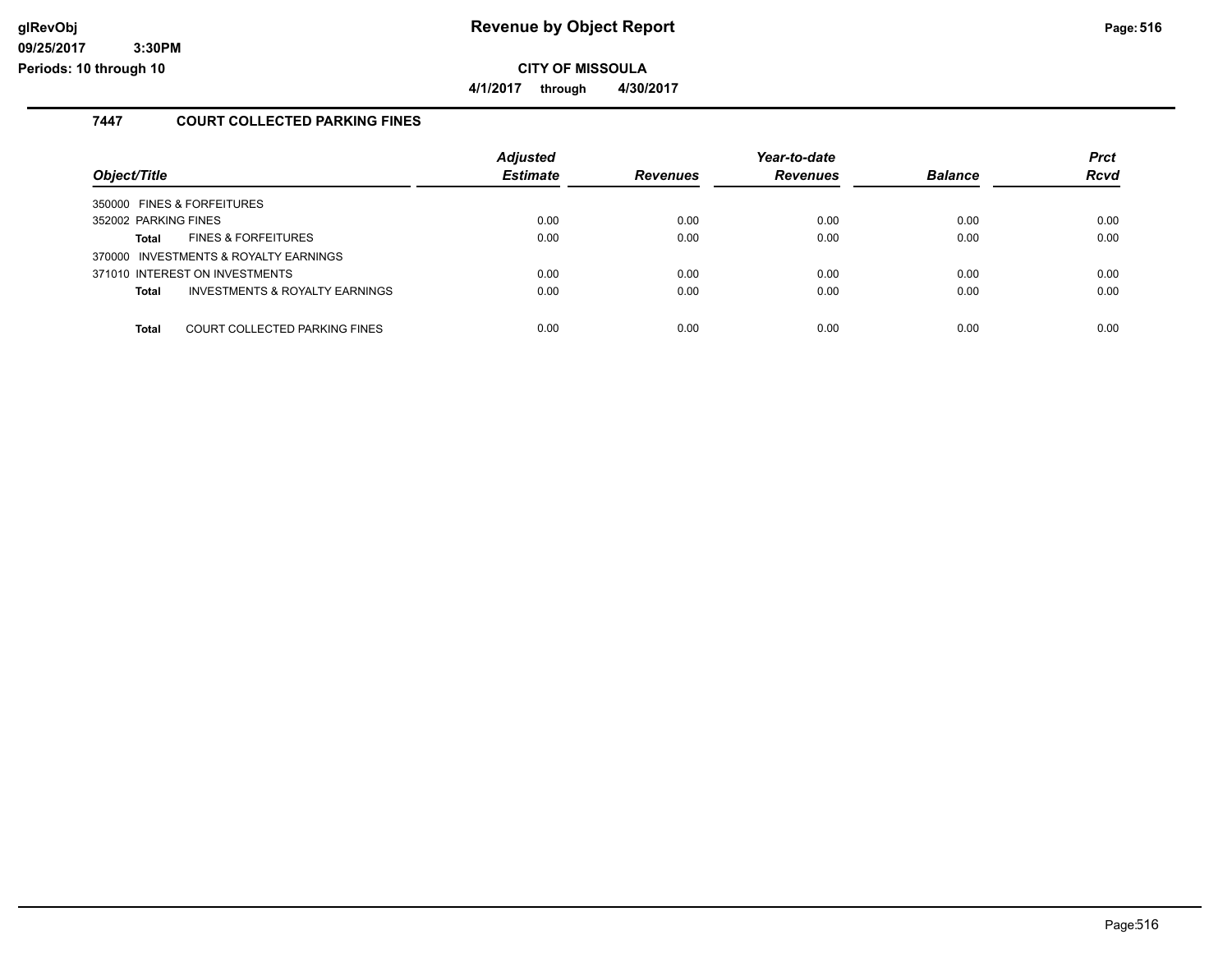**4/1/2017 through 4/30/2017**

**7458 COURT SURCHARGE**

**7458 COURT SURCHARGE**

|                                                 | <b>Adjusted</b> |                 | Year-to-date    |                | <b>Prct</b> |
|-------------------------------------------------|-----------------|-----------------|-----------------|----------------|-------------|
| Object/Title                                    | <b>Estimate</b> | <b>Revenues</b> | <b>Revenues</b> | <b>Balance</b> | <b>Rcvd</b> |
| 350000 FINES & FORFEITURES                      |                 |                 |                 |                |             |
| 351032 SURCHARGE ON FINES                       | 0.00            | 5.486.58        | 30.683.70       | $-30.683.70$   | 0.00        |
| <b>FINES &amp; FORFEITURES</b><br>Total         | 0.00            | 5.486.58        | 30.683.70       | $-30.683.70$   | 0.00        |
| 370000 INVESTMENTS & ROYALTY EARNINGS           |                 |                 |                 |                |             |
| 371010 INTEREST ON INVESTMENTS                  | 0.00            | 0.00            | 0.00            | 0.00           | 0.00        |
| 371020 GAIN/LOSS IN MARKET VALUE OF INVESTMENTS | 0.00            | 0.00            | 0.00            | 0.00           | 0.00        |
| INVESTMENTS & ROYALTY EARNINGS<br>Total         | 0.00            | 0.00            | 0.00            | 0.00           | 0.00        |
|                                                 |                 |                 |                 |                |             |
| <b>COURT SURCHARGE</b><br>Total                 | 0.00            | 5.486.58        | 30.683.70       | $-30.683.70$   | 0.00        |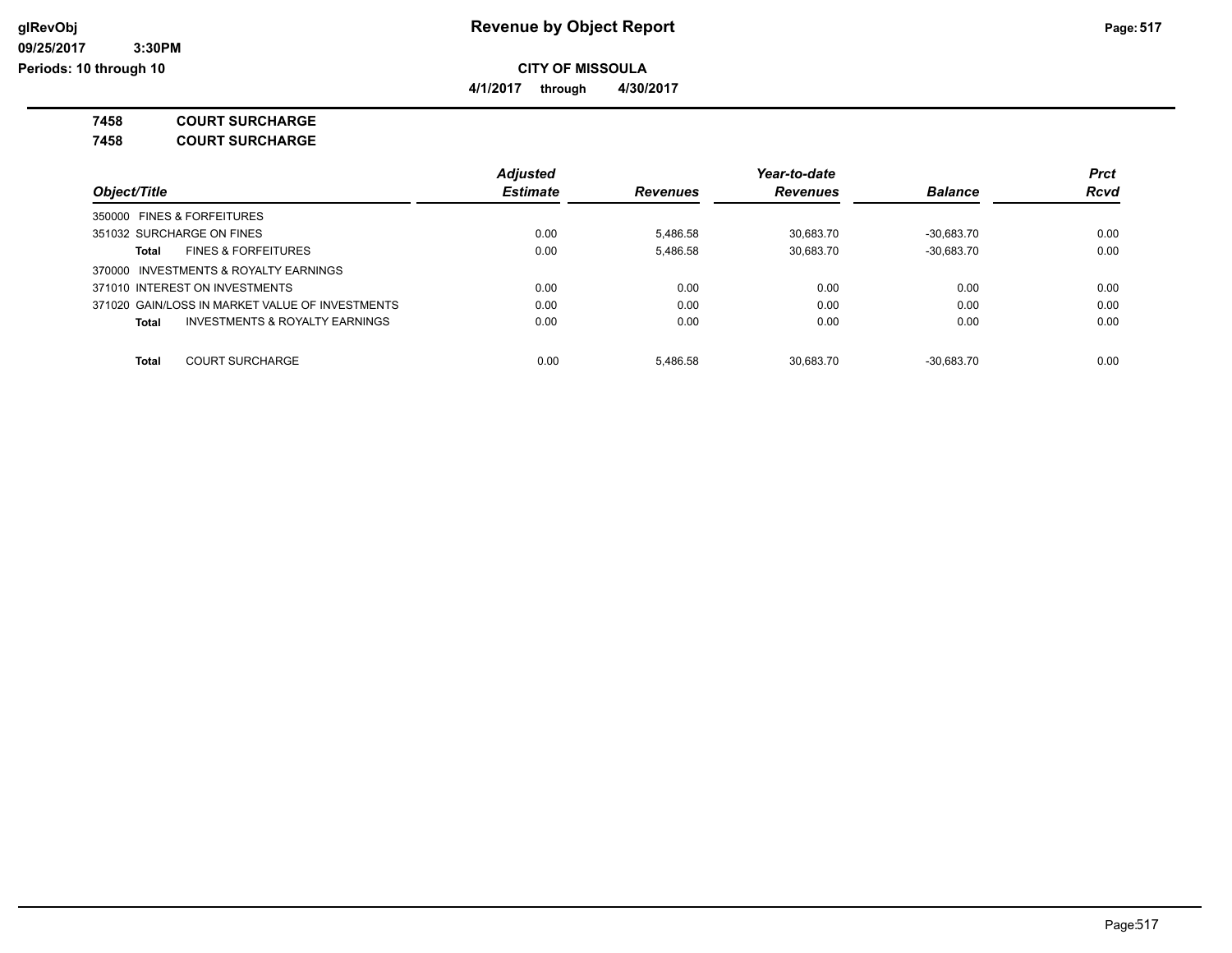**Periods: 10 through 10**

**CITY OF MISSOULA**

**4/1/2017 through 4/30/2017**

#### **7458 COURT SURCHARGE**

|                                                | <b>Adjusted</b> |                 | Year-to-date    |                | <b>Prct</b> |
|------------------------------------------------|-----------------|-----------------|-----------------|----------------|-------------|
| Object/Title                                   | <b>Estimate</b> | <b>Revenues</b> | <b>Revenues</b> | <b>Balance</b> | <b>Rcvd</b> |
| 350000 FINES & FORFEITURES                     |                 |                 |                 |                |             |
| 351032 SURCHARGE ON FINES                      | 0.00            | 5.486.58        | 30.683.70       | $-30.683.70$   | 0.00        |
| <b>FINES &amp; FORFEITURES</b><br>Total        | 0.00            | 5.486.58        | 30.683.70       | $-30.683.70$   | 0.00        |
| 370000 INVESTMENTS & ROYALTY EARNINGS          |                 |                 |                 |                |             |
| 371010 INTEREST ON INVESTMENTS                 | 0.00            | 0.00            | 0.00            | 0.00           | 0.00        |
| 371020 GAIN/LOSS IN MARKET VALUE OF INVESTMENT | 0.00            | 0.00            | 0.00            | 0.00           | 0.00        |
| INVESTMENTS & ROYALTY EARNINGS<br>Total        | 0.00            | 0.00            | 0.00            | 0.00           | 0.00        |
|                                                |                 |                 |                 |                |             |
| <b>Total</b><br><b>COURT SURCHARGE</b>         | 0.00            | 5.486.58        | 30.683.70       | $-30.683.70$   | 0.00        |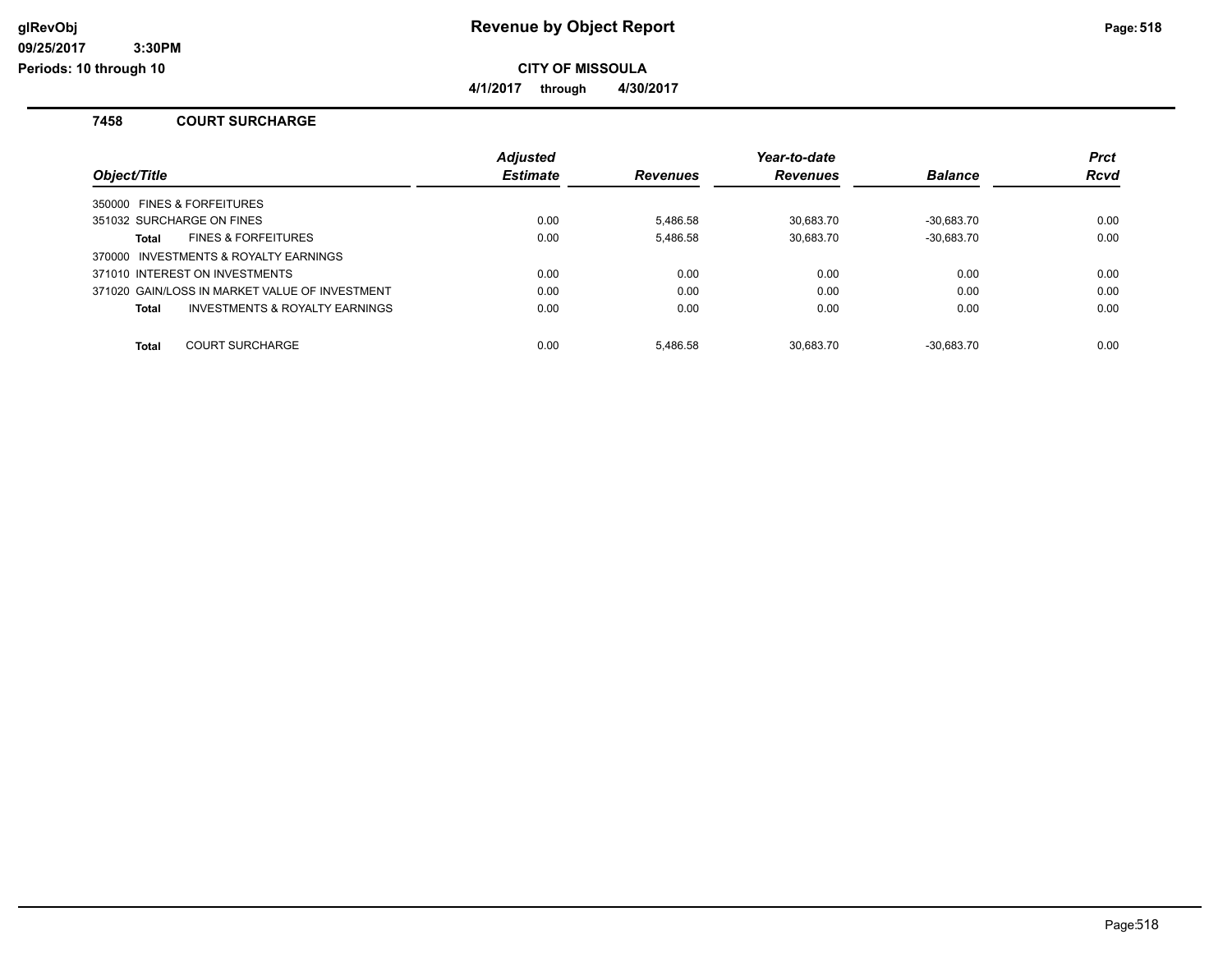**4/1/2017 through 4/30/2017**

**7469 PUBLIC DEFENDER FEES**

**7469 PUBLIC DEFENDER FEES**

|                                                 | <b>Adjusted</b> |                 | Year-to-date    |                | <b>Prct</b> |
|-------------------------------------------------|-----------------|-----------------|-----------------|----------------|-------------|
| Object/Title                                    | <b>Estimate</b> | <b>Revenues</b> | <b>Revenues</b> | <b>Balance</b> | Rcvd        |
| 350000 FINES & FORFEITURES                      |                 |                 |                 |                |             |
| 351032 SURCHARGE ON FINES                       | 0.00            | 0.00            | 0.00            | 0.00           | 0.00        |
| 351033 PUBLIC DEFENDER FEES                     | 0.00            | 268.00          | 1.762.00        | $-1.762.00$    | 0.00        |
| <b>FINES &amp; FORFEITURES</b><br>Total         | 0.00            | 268.00          | 1.762.00        | $-1.762.00$    | 0.00        |
| 370000 INVESTMENTS & ROYALTY EARNINGS           |                 |                 |                 |                |             |
| 371010 INTEREST ON INVESTMENTS                  | 0.00            | 0.00            | 0.00            | 0.00           | 0.00        |
| 371020 GAIN/LOSS IN MARKET VALUE OF INVESTMENTS | 0.00            | 0.00            | 0.00            | 0.00           | 0.00        |
| INVESTMENTS & ROYALTY EARNINGS<br>Total         | 0.00            | 0.00            | 0.00            | 0.00           | 0.00        |
| PUBLIC DEFENDER FEES<br><b>Total</b>            | 0.00            | 268.00          | 1.762.00        | $-1.762.00$    | 0.00        |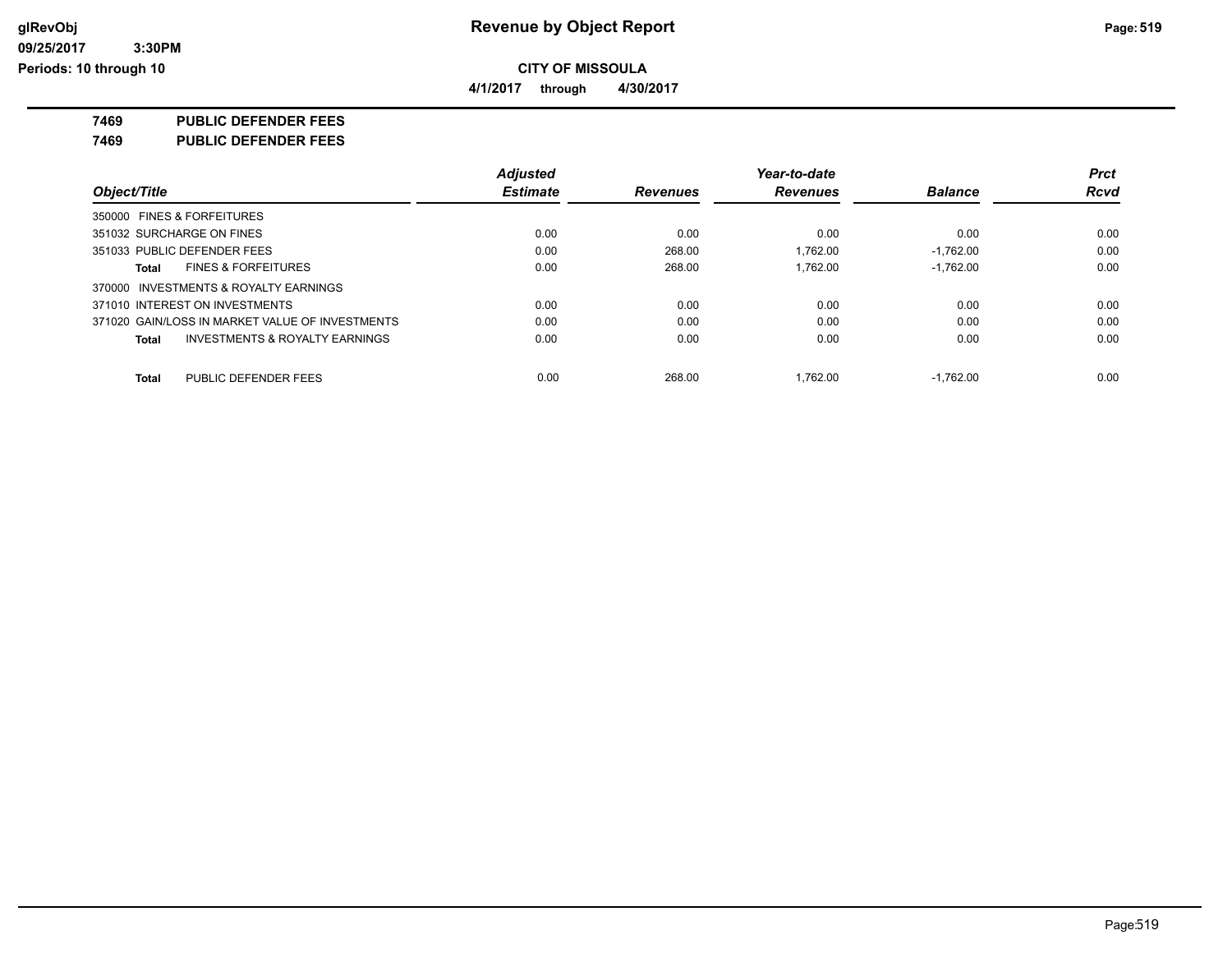**4/1/2017 through 4/30/2017**

## **7469 PUBLIC DEFENDER FEES**

|                                                | <b>Adjusted</b> |                 | Year-to-date    |                | <b>Prct</b> |
|------------------------------------------------|-----------------|-----------------|-----------------|----------------|-------------|
| Object/Title                                   | <b>Estimate</b> | <b>Revenues</b> | <b>Revenues</b> | <b>Balance</b> | <b>Rcvd</b> |
| 350000 FINES & FORFEITURES                     |                 |                 |                 |                |             |
| 351032 SURCHARGE ON FINES                      | 0.00            | 0.00            | 0.00            | 0.00           | 0.00        |
| 351033 PUBLIC DEFENDER FEES                    | 0.00            | 268.00          | 1.762.00        | $-1.762.00$    | 0.00        |
| <b>FINES &amp; FORFEITURES</b><br><b>Total</b> | 0.00            | 268.00          | 1.762.00        | $-1.762.00$    | 0.00        |
| 370000 INVESTMENTS & ROYALTY EARNINGS          |                 |                 |                 |                |             |
| 371010 INTEREST ON INVESTMENTS                 | 0.00            | 0.00            | 0.00            | 0.00           | 0.00        |
| 371020 GAIN/LOSS IN MARKET VALUE OF INVESTMENT | 0.00            | 0.00            | 0.00            | 0.00           | 0.00        |
| INVESTMENTS & ROYALTY EARNINGS<br><b>Total</b> | 0.00            | 0.00            | 0.00            | 0.00           | 0.00        |
| PUBLIC DEFENDER FEES<br><b>Total</b>           | 0.00            | 268.00          | 1.762.00        | $-1.762.00$    | 0.00        |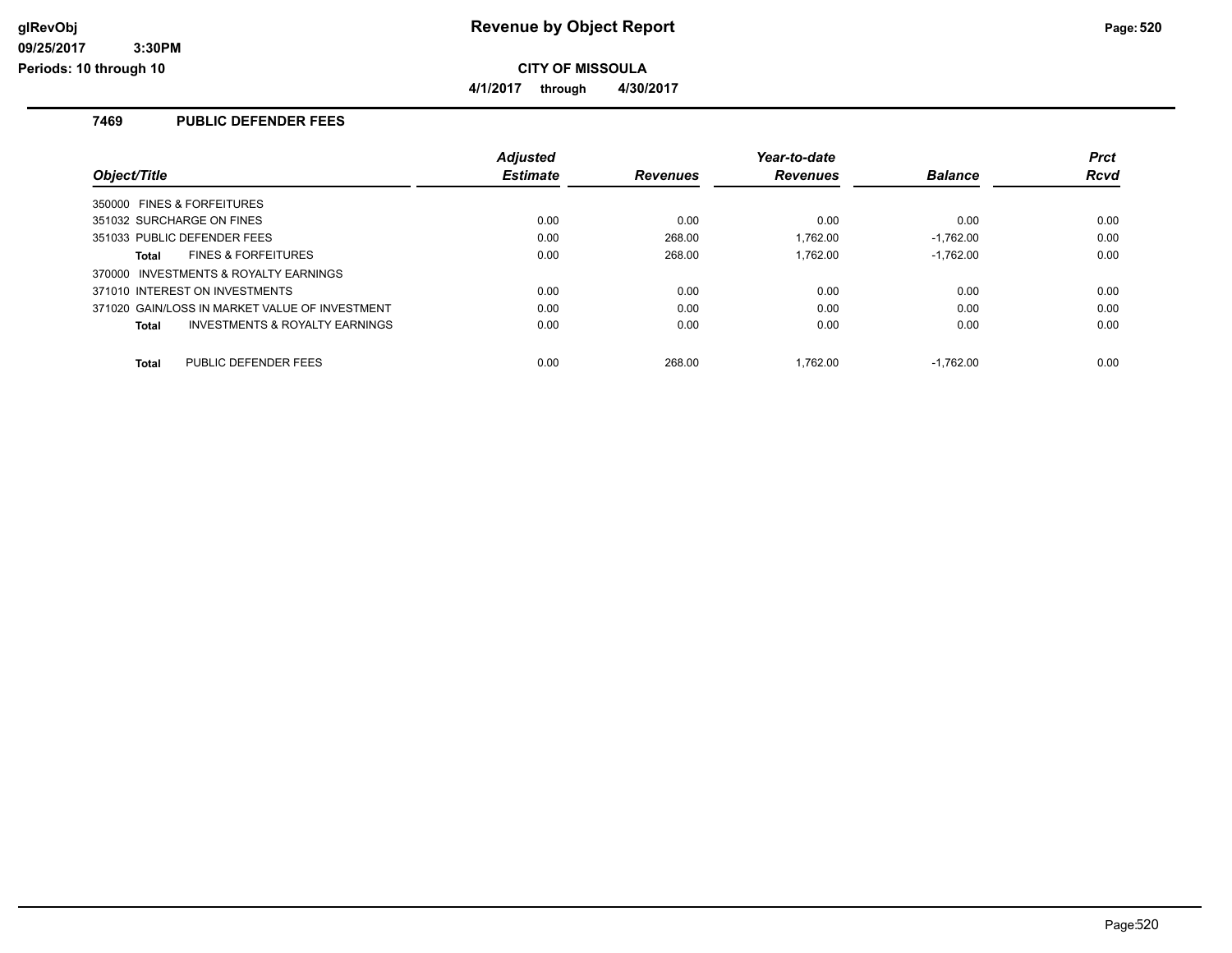**4/1/2017 through 4/30/2017**

**7900 PAYROLL CLEARING FUND**

**7900 PAYROLL CLEARING FUND**

|                                                           | <b>Adjusted</b> |                 | Year-to-date    |                |      |
|-----------------------------------------------------------|-----------------|-----------------|-----------------|----------------|------|
| Object/Title                                              | <b>Estimate</b> | <b>Revenues</b> | <b>Revenues</b> | <b>Balance</b> | Rcvd |
| 370000 INVESTMENTS & ROYALTY EARNINGS                     |                 |                 |                 |                |      |
| 371010 INTEREST ON INVESTMENTS                            | 0.00            | 0.00            | 0.00            | 0.00           | 0.00 |
| 371020 GAIN/LOSS IN MARKET VALUE OF INVESTMENTS           | 0.00            | 0.00            | 0.00            | 0.00           | 0.00 |
| <b>INVESTMENTS &amp; ROYALTY EARNINGS</b><br><b>Total</b> | 0.00            | 0.00            | 0.00            | 0.00           | 0.00 |
|                                                           |                 |                 |                 |                |      |
| <b>Total</b><br>PAYROLL CLEARING FUND                     | 0.00            | 0.00            | 0.00            | 0.00           | 0.00 |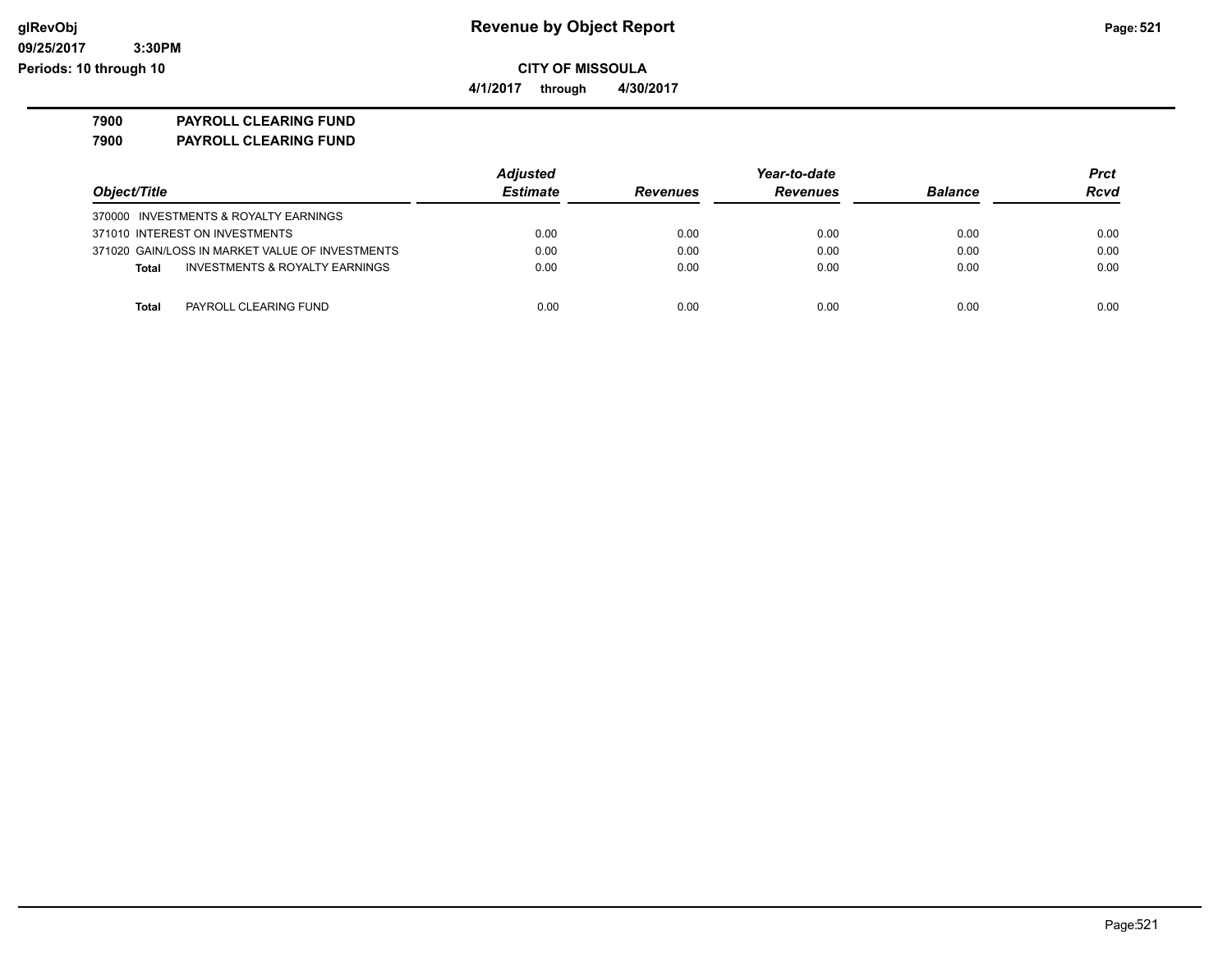**Periods: 10 through 10**

**CITY OF MISSOULA**

**4/1/2017 through 4/30/2017**

#### **7900 PAYROLL CLEARING FUND**

| Object/Title                          |                                                | <b>Adjusted</b><br><b>Estimate</b> | <b>Revenues</b> | Year-to-date<br><b>Revenues</b> | <b>Balance</b> | <b>Prct</b><br><b>Rcvd</b> |
|---------------------------------------|------------------------------------------------|------------------------------------|-----------------|---------------------------------|----------------|----------------------------|
| 370000 INVESTMENTS & ROYALTY EARNINGS |                                                |                                    |                 |                                 |                |                            |
| 371010 INTEREST ON INVESTMENTS        |                                                | 0.00                               | 0.00            | 0.00                            | 0.00           | 0.00                       |
|                                       | 371020 GAIN/LOSS IN MARKET VALUE OF INVESTMENT | 0.00                               | 0.00            | 0.00                            | 0.00           | 0.00                       |
| <b>Total</b>                          | <b>INVESTMENTS &amp; ROYALTY EARNINGS</b>      | 0.00                               | 0.00            | 0.00                            | 0.00           | 0.00                       |
|                                       |                                                |                                    |                 |                                 |                |                            |
| Total                                 | PAYROLL CLEARING FUND                          | 0.00                               | 0.00            | 0.00                            | 0.00           | 0.00                       |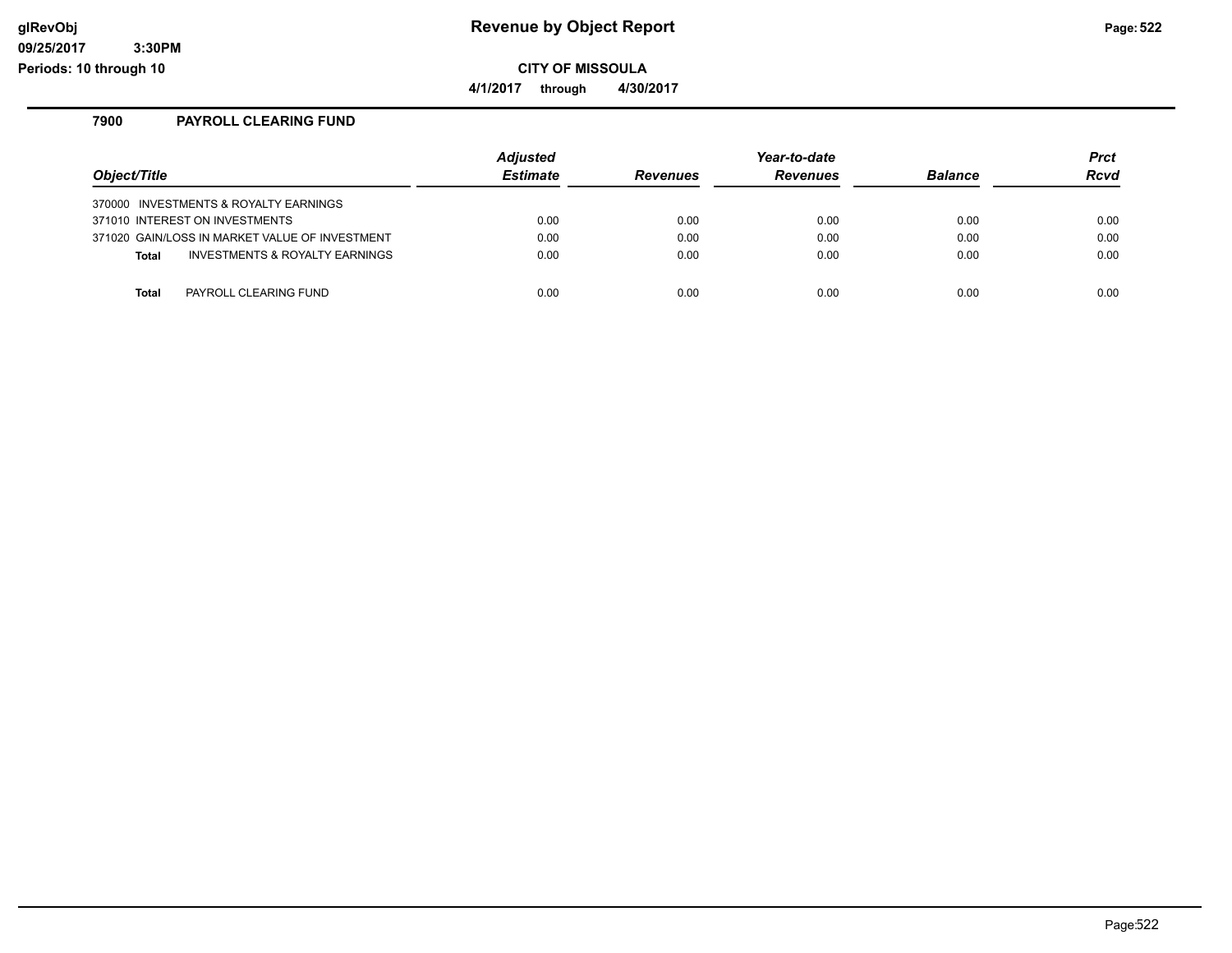**4/1/2017 through 4/30/2017**

**7903 COUNTY CLEARING**

**7903 COUNTY CLEARING**

|                                                    | <b>Adjusted</b> |                 | Year-to-date    |                | <b>Prct</b> |
|----------------------------------------------------|-----------------|-----------------|-----------------|----------------|-------------|
| Object/Title                                       | <b>Estimate</b> | <b>Revenues</b> | <b>Revenues</b> | <b>Balance</b> | <b>Rcvd</b> |
| 320000 LICENSES & PERMITS                          |                 |                 |                 |                |             |
| 323030 ANIMAL LICENSES                             | 0.00            | 534.17          | 7.912.95        | $-7.912.95$    | 0.00        |
| <b>LICENSES &amp; PERMITS</b><br>Total             | 0.00            | 534.17          | 7,912.95        | $-7,912.95$    | 0.00        |
| 360000 MISCELLANEOUS REVENUES                      |                 |                 |                 |                |             |
| 360010 MISCELLANEOUS                               | 0.00            | 0.00            | 0.00            | 0.00           | 0.00        |
| MISCELLANEOUS REVENUES<br>Total                    | 0.00            | 0.00            | 0.00            | 0.00           | 0.00        |
| 370000 INVESTMENTS & ROYALTY EARNINGS              |                 |                 |                 |                |             |
| 371010 INTEREST ON INVESTMENTS                     | 0.00            | 0.00            | 0.00            | 0.00           | 0.00        |
| 371020 GAIN/LOSS IN MARKET VALUE OF INVESTMENTS    | 0.00            | 0.00            | 0.00            | 0.00           | 0.00        |
| <b>INVESTMENTS &amp; ROYALTY EARNINGS</b><br>Total | 0.00            | 0.00            | 0.00            | 0.00           | 0.00        |
| <b>COUNTY CLEARING</b><br><b>Total</b>             | 0.00            | 534.17          | 7.912.95        | $-7.912.95$    | 0.00        |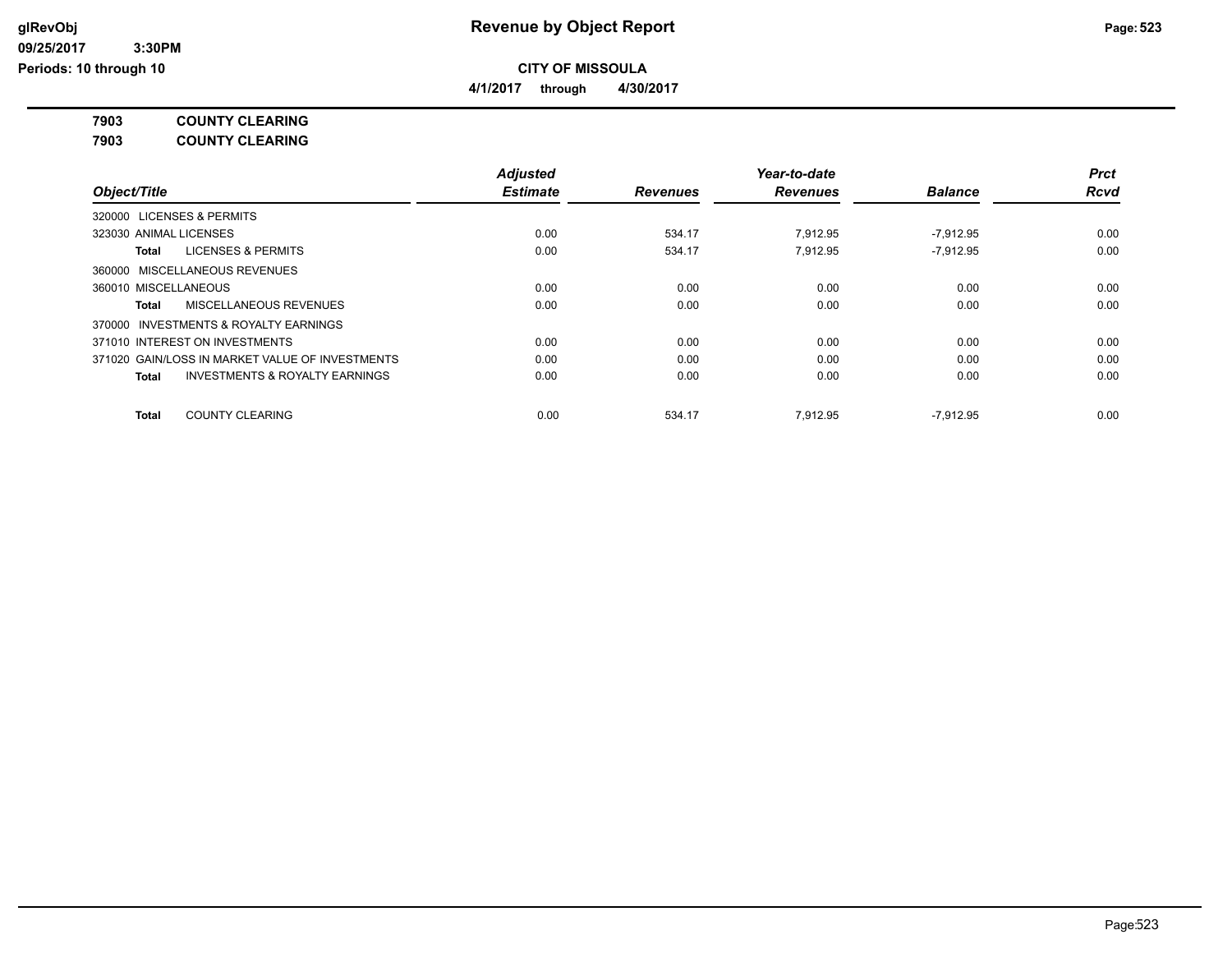**4/1/2017 through 4/30/2017**

#### **7903 COUNTY CLEARING**

| Object/Title                                              | <b>Adjusted</b><br><b>Estimate</b> | <b>Revenues</b> | Year-to-date<br><b>Revenues</b> | <b>Balance</b> | <b>Prct</b><br>Rcvd |
|-----------------------------------------------------------|------------------------------------|-----------------|---------------------------------|----------------|---------------------|
|                                                           |                                    |                 |                                 |                |                     |
| 320000 LICENSES & PERMITS                                 |                                    |                 |                                 |                |                     |
| 323030 ANIMAL LICENSES                                    | 0.00                               | 534.17          | 7.912.95                        | $-7,912.95$    | 0.00                |
| <b>LICENSES &amp; PERMITS</b><br>Total                    | 0.00                               | 534.17          | 7.912.95                        | $-7.912.95$    | 0.00                |
| 360000 MISCELLANEOUS REVENUES                             |                                    |                 |                                 |                |                     |
| 360010 MISCELLANEOUS                                      | 0.00                               | 0.00            | 0.00                            | 0.00           | 0.00                |
| MISCELLANEOUS REVENUES<br>Total                           | 0.00                               | 0.00            | 0.00                            | 0.00           | 0.00                |
| 370000 INVESTMENTS & ROYALTY EARNINGS                     |                                    |                 |                                 |                |                     |
| 371010 INTEREST ON INVESTMENTS                            | 0.00                               | 0.00            | 0.00                            | 0.00           | 0.00                |
| 371020 GAIN/LOSS IN MARKET VALUE OF INVESTMENT            | 0.00                               | 0.00            | 0.00                            | 0.00           | 0.00                |
| <b>INVESTMENTS &amp; ROYALTY EARNINGS</b><br><b>Total</b> | 0.00                               | 0.00            | 0.00                            | 0.00           | 0.00                |
| <b>COUNTY CLEARING</b><br><b>Total</b>                    | 0.00                               | 534.17          | 7.912.95                        | $-7.912.95$    | 0.00                |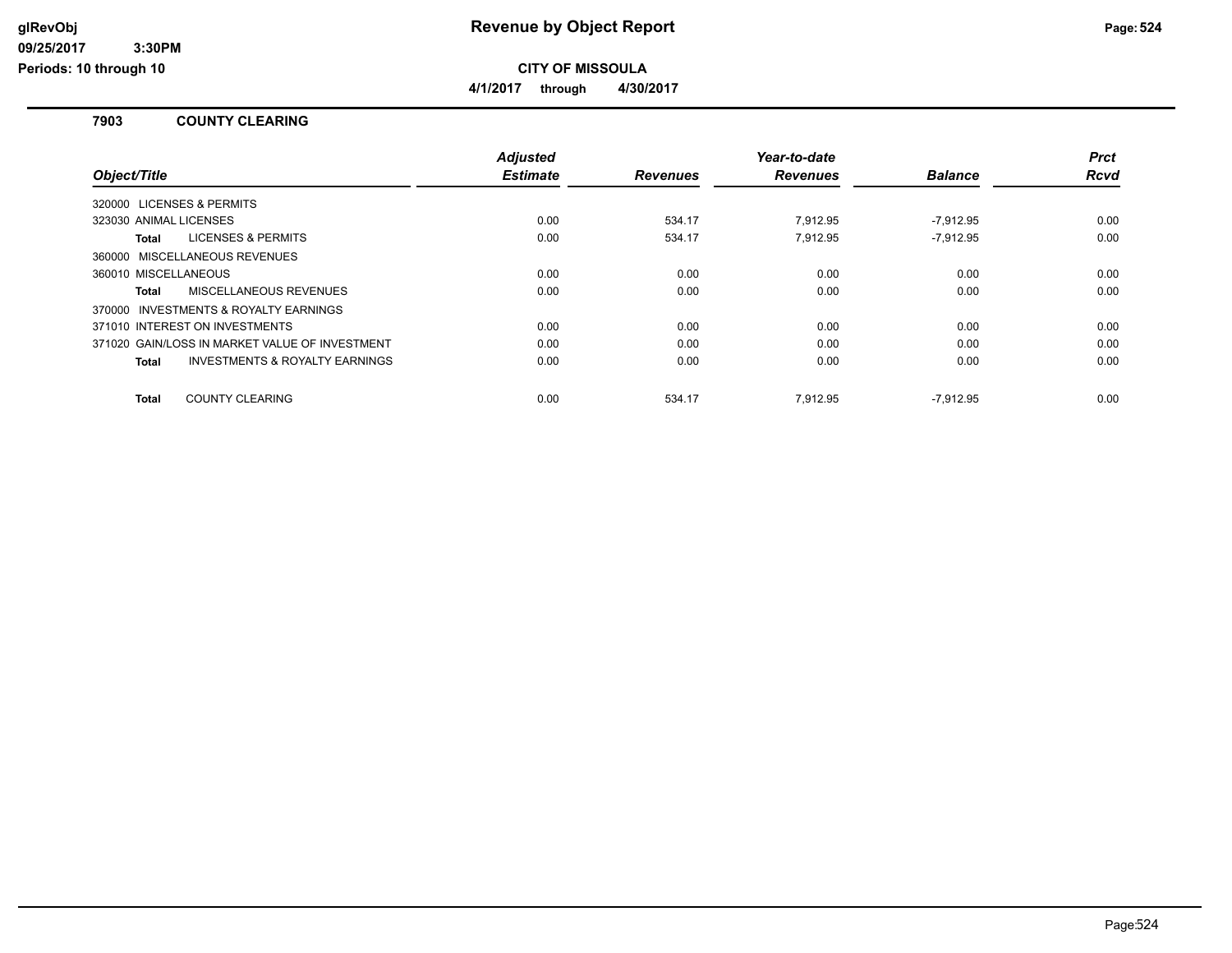**4/1/2017 through 4/30/2017**

**7904 SEWER REBATE**

**7904 SEWER REBATE**

|                                                    | <b>Adjusted</b> |                 | Year-to-date    |                | <b>Prct</b> |
|----------------------------------------------------|-----------------|-----------------|-----------------|----------------|-------------|
| Object/Title                                       | <b>Estimate</b> | <b>Revenues</b> | <b>Revenues</b> | <b>Balance</b> | <b>Rcvd</b> |
| 340000 CHARGES FOR SERVICES                        |                 |                 |                 |                |             |
| 343036 *** Title Not Found ***                     | 0.00            | 0.00            | 10,364.16       | $-10,364.16$   | 0.00        |
| <b>CHARGES FOR SERVICES</b><br>Total               | 0.00            | 0.00            | 10.364.16       | $-10.364.16$   | 0.00        |
| 360000 MISCELLANEOUS REVENUES                      |                 |                 |                 |                |             |
| 360010 MISCELLANEOUS                               | 0.00            | 0.00            | 0.00            | 0.00           | 0.00        |
| MISCELLANEOUS REVENUES<br>Total                    | 0.00            | 0.00            | 0.00            | 0.00           | 0.00        |
| 370000 INVESTMENTS & ROYALTY EARNINGS              |                 |                 |                 |                |             |
| 371010 INTEREST ON INVESTMENTS                     | 0.00            | 0.00            | 0.00            | 0.00           | 0.00        |
| 371020 GAIN/LOSS IN MARKET VALUE OF INVESTMENTS    | 0.00            | 0.00            | 0.00            | 0.00           | 0.00        |
| <b>INVESTMENTS &amp; ROYALTY EARNINGS</b><br>Total | 0.00            | 0.00            | 0.00            | 0.00           | 0.00        |
| <b>SEWER REBATE</b><br><b>Total</b>                | 0.00            | 0.00            | 10.364.16       | $-10.364.16$   | 0.00        |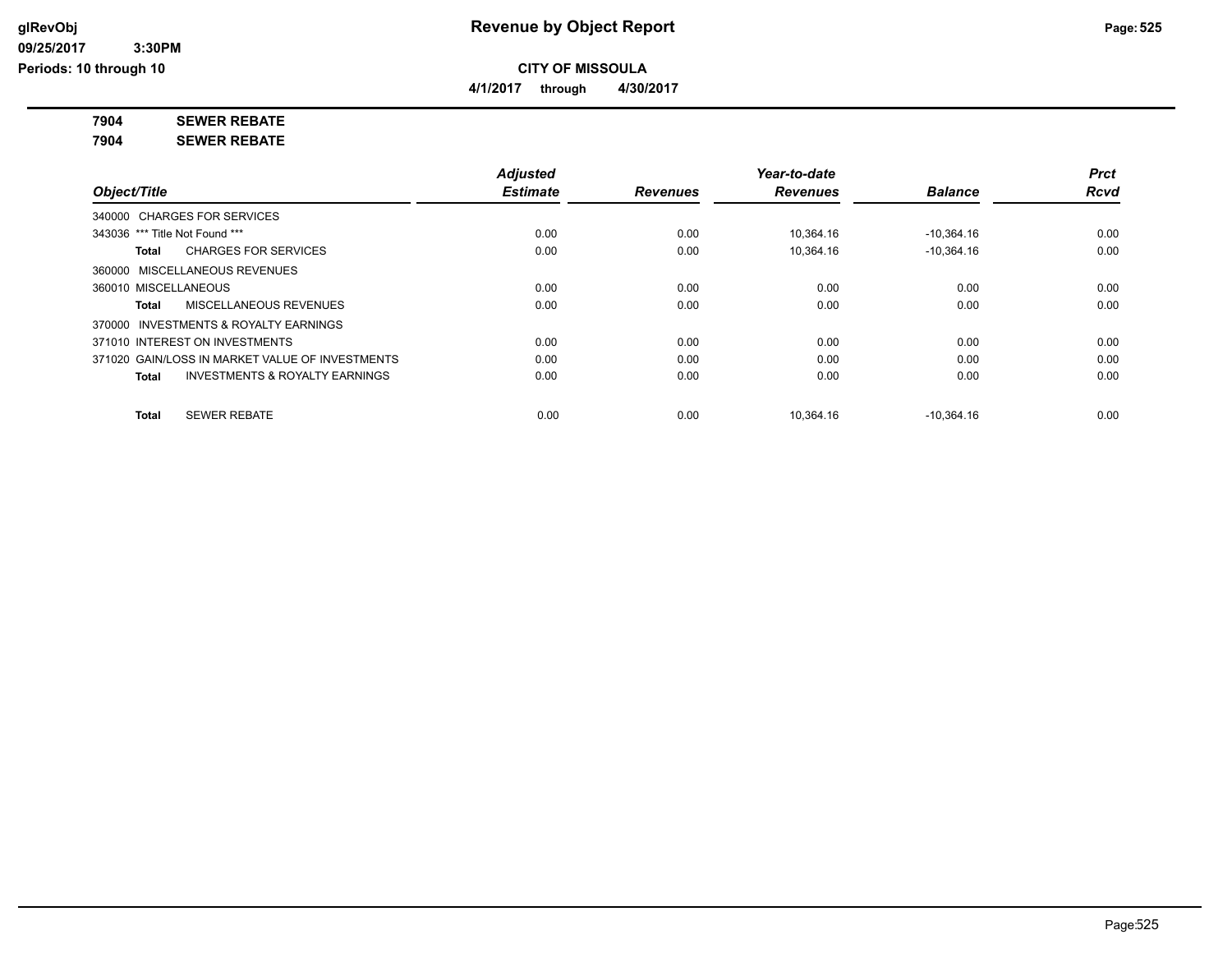**Periods: 10 through 10**

**CITY OF MISSOULA**

**4/1/2017 through 4/30/2017**

#### **7904 SEWER REBATE**

|                                                    | <b>Adjusted</b> |                 | Year-to-date    |                | <b>Prct</b> |
|----------------------------------------------------|-----------------|-----------------|-----------------|----------------|-------------|
| Object/Title                                       | <b>Estimate</b> | <b>Revenues</b> | <b>Revenues</b> | <b>Balance</b> | <b>Rcvd</b> |
| 340000 CHARGES FOR SERVICES                        |                 |                 |                 |                |             |
| 343036 *** Title Not Found ***                     | 0.00            | 0.00            | 10,364.16       | $-10,364.16$   | 0.00        |
| <b>CHARGES FOR SERVICES</b><br>Total               | 0.00            | 0.00            | 10,364.16       | $-10,364.16$   | 0.00        |
| 360000 MISCELLANEOUS REVENUES                      |                 |                 |                 |                |             |
| 360010 MISCELLANEOUS                               | 0.00            | 0.00            | 0.00            | 0.00           | 0.00        |
| MISCELLANEOUS REVENUES<br><b>Total</b>             | 0.00            | 0.00            | 0.00            | 0.00           | 0.00        |
| 370000 INVESTMENTS & ROYALTY EARNINGS              |                 |                 |                 |                |             |
| 371010 INTEREST ON INVESTMENTS                     | 0.00            | 0.00            | 0.00            | 0.00           | 0.00        |
| 371020 GAIN/LOSS IN MARKET VALUE OF INVESTMENT     | 0.00            | 0.00            | 0.00            | 0.00           | 0.00        |
| <b>INVESTMENTS &amp; ROYALTY EARNINGS</b><br>Total | 0.00            | 0.00            | 0.00            | 0.00           | 0.00        |
| <b>SEWER REBATE</b><br><b>Total</b>                | 0.00            | 0.00            | 10.364.16       | $-10.364.16$   | 0.00        |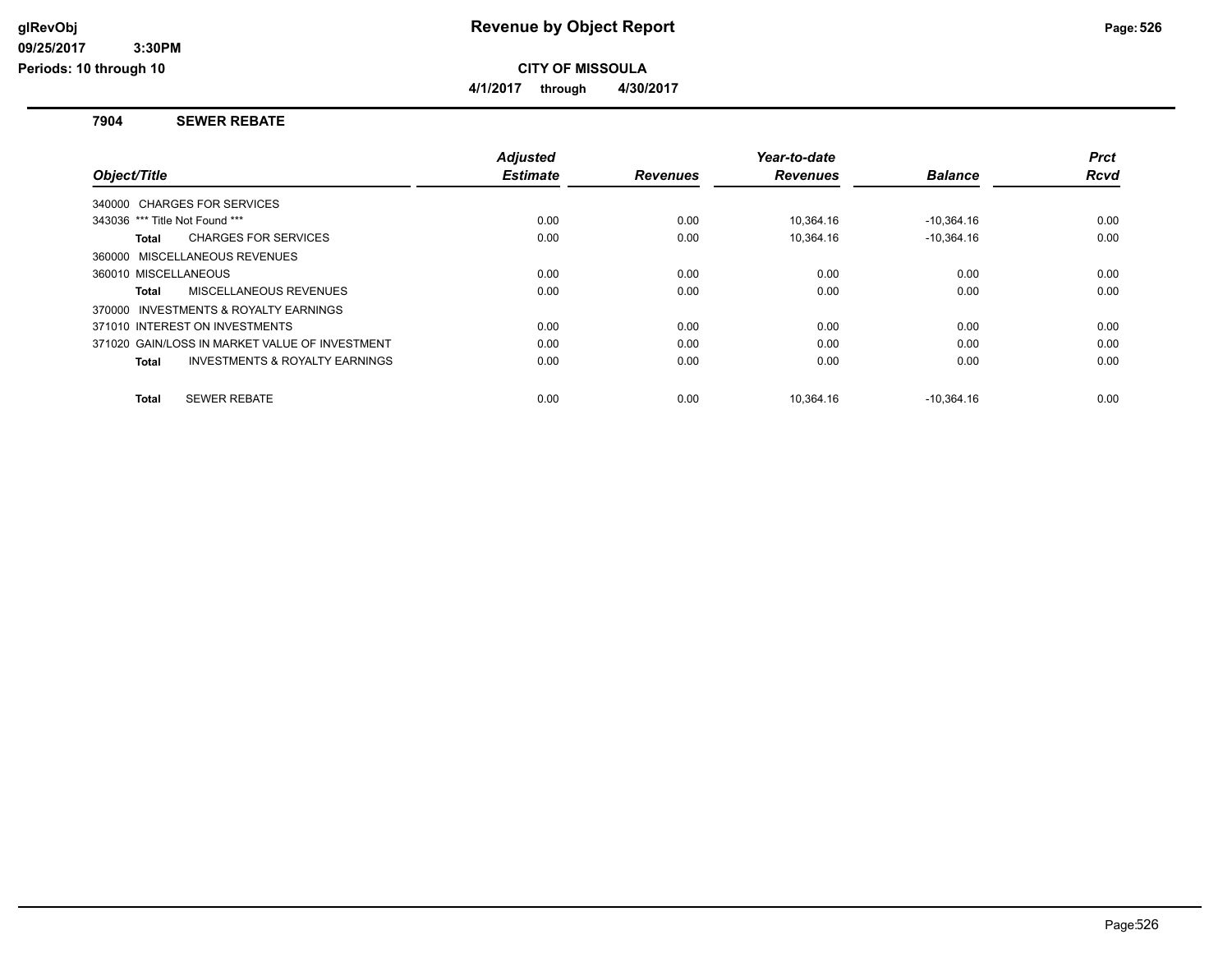**4/1/2017 through 4/30/2017**

**7905 WYE SEWER RSID 8489**

**7905 WYE SEWER RSID 8489**

|                                                 | <b>Adjusted</b> |                 | Year-to-date    |                | Prct        |
|-------------------------------------------------|-----------------|-----------------|-----------------|----------------|-------------|
| Object/Title                                    | <b>Estimate</b> | <b>Revenues</b> | <b>Revenues</b> | <b>Balance</b> | <b>Rcvd</b> |
| 360000 MISCELLANEOUS REVENUES                   |                 |                 |                 |                |             |
| 360010 MISCELLANEOUS                            | 0.00            | 0.00            | 0.00            | 0.00           | 0.00        |
| <b>MISCELLANEOUS REVENUES</b><br>Total          | 0.00            | 0.00            | 0.00            | 0.00           | 0.00        |
| 370000 INVESTMENTS & ROYALTY EARNINGS           |                 |                 |                 |                |             |
| 371010 INTEREST ON INVESTMENTS                  | 0.00            | 0.00            | 0.00            | 0.00           | 0.00        |
| 371020 GAIN/LOSS IN MARKET VALUE OF INVESTMENTS | 0.00            | 0.00            | 0.00            | 0.00           | 0.00        |
| INVESTMENTS & ROYALTY EARNINGS<br><b>Total</b>  | 0.00            | 0.00            | 0.00            | 0.00           | 0.00        |
|                                                 |                 |                 |                 |                |             |
| WYE SEWER RSID 8489<br><b>Total</b>             | 0.00            | 0.00            | 0.00            | 0.00           | 0.00        |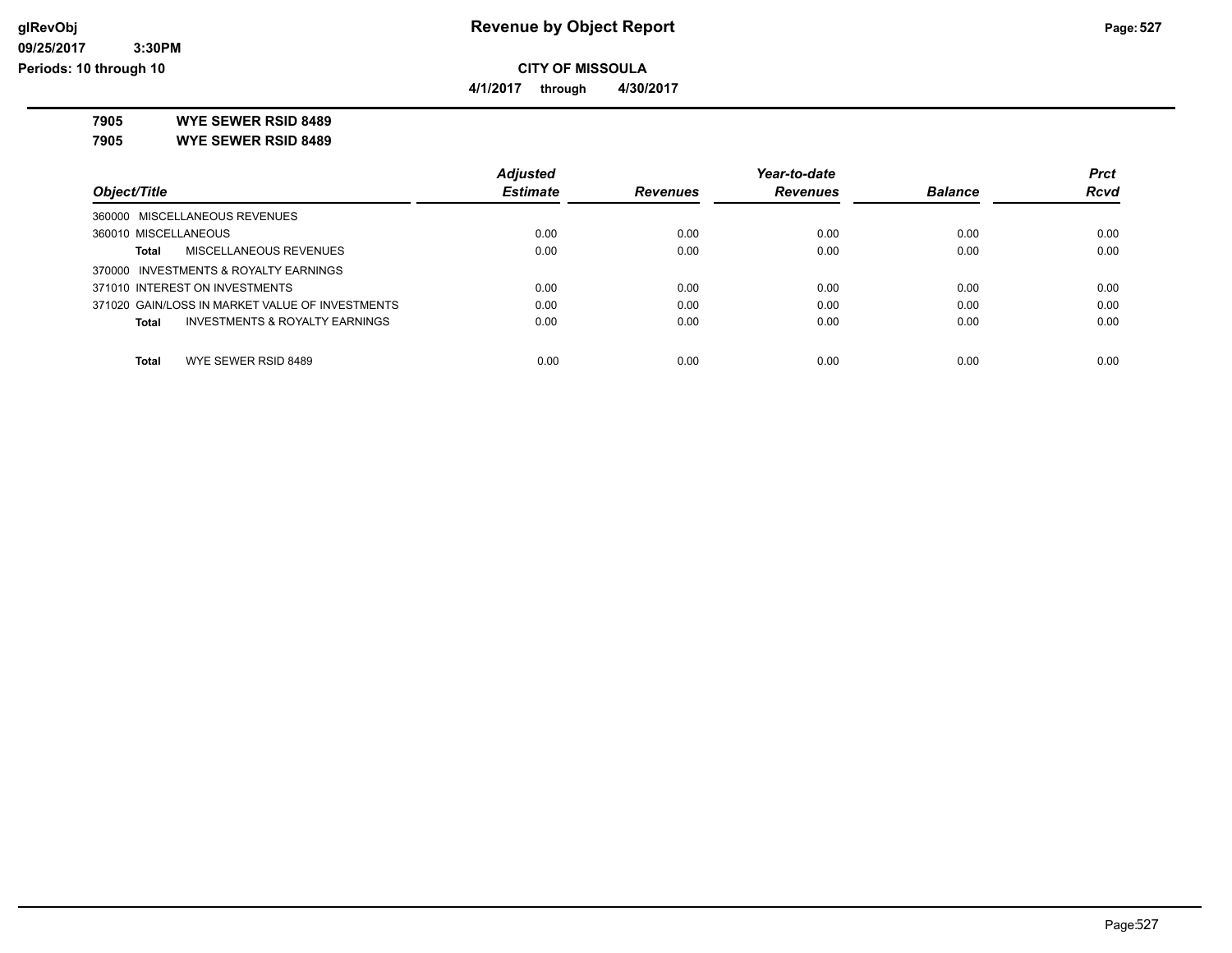**4/1/2017 through 4/30/2017**

#### **7905 WYE SEWER RSID 8489**

|                                                    | <b>Adjusted</b> |                 | Year-to-date    |                | <b>Prct</b> |
|----------------------------------------------------|-----------------|-----------------|-----------------|----------------|-------------|
| Object/Title                                       | <b>Estimate</b> | <b>Revenues</b> | <b>Revenues</b> | <b>Balance</b> | <b>Rcvd</b> |
| 360000 MISCELLANEOUS REVENUES                      |                 |                 |                 |                |             |
| 360010 MISCELLANEOUS                               | 0.00            | 0.00            | 0.00            | 0.00           | 0.00        |
| MISCELLANEOUS REVENUES<br>Total                    | 0.00            | 0.00            | 0.00            | 0.00           | 0.00        |
| 370000 INVESTMENTS & ROYALTY EARNINGS              |                 |                 |                 |                |             |
| 371010 INTEREST ON INVESTMENTS                     | 0.00            | 0.00            | 0.00            | 0.00           | 0.00        |
| 371020 GAIN/LOSS IN MARKET VALUE OF INVESTMENT     | 0.00            | 0.00            | 0.00            | 0.00           | 0.00        |
| <b>INVESTMENTS &amp; ROYALTY EARNINGS</b><br>Total | 0.00            | 0.00            | 0.00            | 0.00           | 0.00        |
| <b>Total</b><br>WYE SEWER RSID 8489                | 0.00            | 0.00            | 0.00            | 0.00           | 0.00        |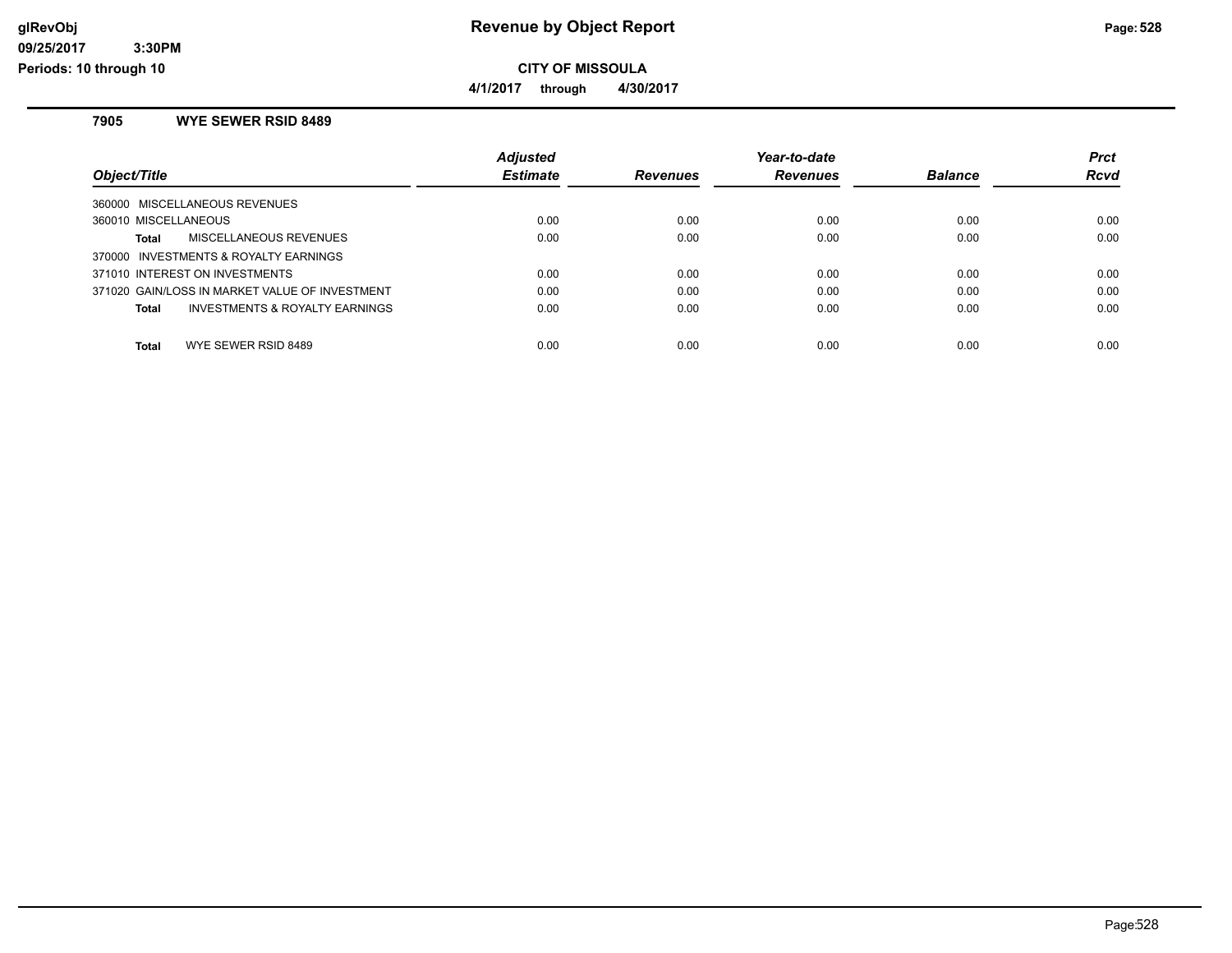**4/1/2017 through 4/30/2017**

**7906 COUNTY PARK BOARD CIP**

**7906 COUNTY PARK BOARD CIP**

|                                                 | <b>Adjusted</b> |                 | Year-to-date    |                | Prct        |
|-------------------------------------------------|-----------------|-----------------|-----------------|----------------|-------------|
| Object/Title                                    | <b>Estimate</b> | <b>Revenues</b> | <b>Revenues</b> | <b>Balance</b> | <b>Rcvd</b> |
| 340000 CHARGES FOR SERVICES                     |                 |                 |                 |                |             |
| 346050 COUNTY PLAYGROUND CONTRACT               | 0.00            | 0.00            | 0.00            | 0.00           | 0.00        |
| <b>CHARGES FOR SERVICES</b><br>Total            | 0.00            | 0.00            | 0.00            | 0.00           | 0.00        |
| 370000 INVESTMENTS & ROYALTY EARNINGS           |                 |                 |                 |                |             |
| 371010 INTEREST ON INVESTMENTS                  | 0.00            | 0.00            | 0.00            | 0.00           | 0.00        |
| 371020 GAIN/LOSS IN MARKET VALUE OF INVESTMENTS | 0.00            | 0.00            | 0.00            | 0.00           | 0.00        |
| INVESTMENTS & ROYALTY EARNINGS<br>Total         | 0.00            | 0.00            | 0.00            | 0.00           | 0.00        |
|                                                 |                 |                 |                 |                |             |
| COUNTY PARK BOARD CIP<br>Total                  | 0.00            | 0.00            | 0.00            | 0.00           | 0.00        |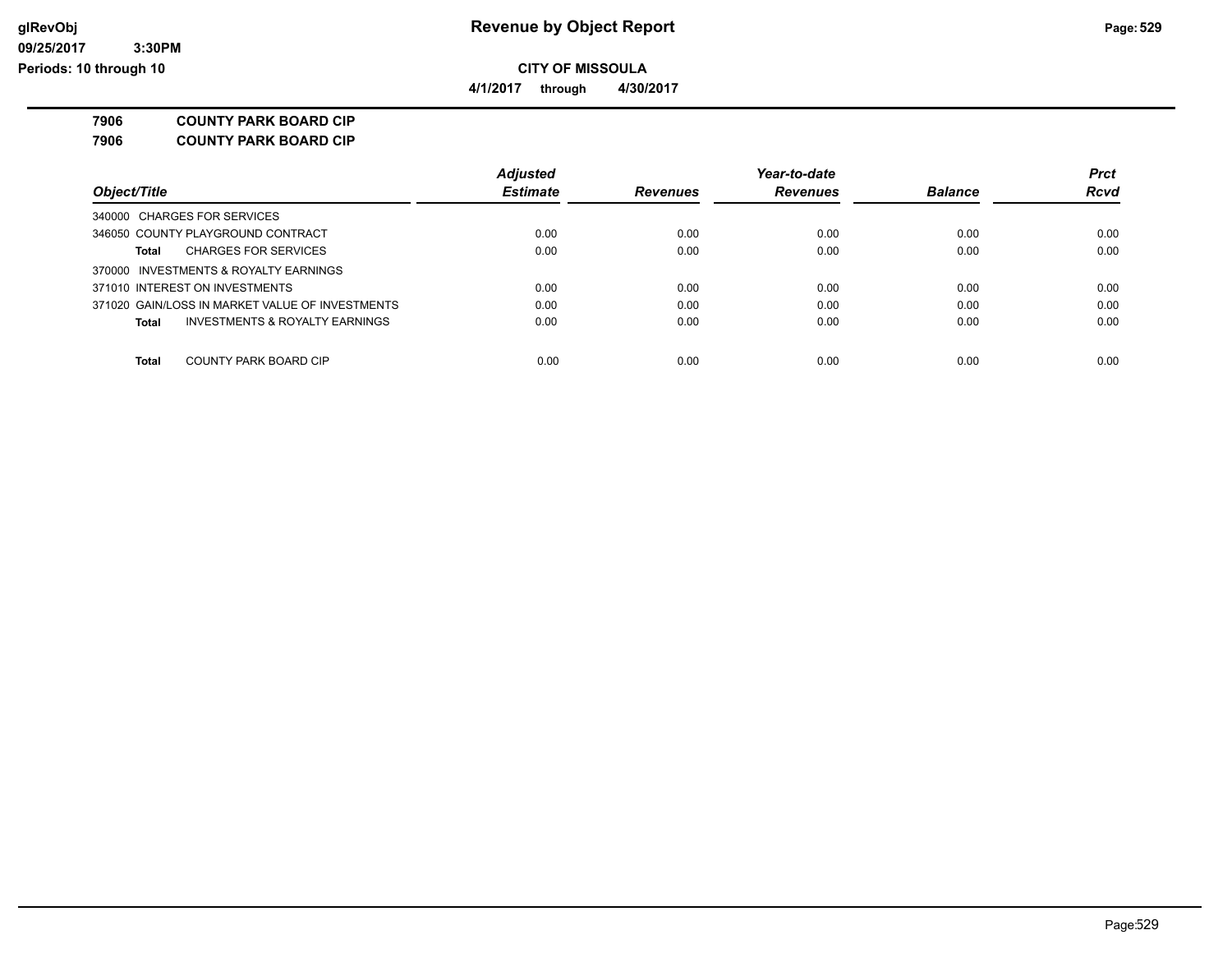**4/1/2017 through 4/30/2017**

# **7906 COUNTY PARK BOARD CIP**

|                                                | Adjusted        |                 | Year-to-date    |                | <b>Prct</b> |
|------------------------------------------------|-----------------|-----------------|-----------------|----------------|-------------|
| Object/Title                                   | <b>Estimate</b> | <b>Revenues</b> | <b>Revenues</b> | <b>Balance</b> | <b>Rcvd</b> |
| 340000 CHARGES FOR SERVICES                    |                 |                 |                 |                |             |
| 346050 COUNTY PLAYGROUND CONTRACT              | 0.00            | 0.00            | 0.00            | 0.00           | 0.00        |
| <b>CHARGES FOR SERVICES</b><br>Total           | 0.00            | 0.00            | 0.00            | 0.00           | 0.00        |
| 370000 INVESTMENTS & ROYALTY EARNINGS          |                 |                 |                 |                |             |
| 371010 INTEREST ON INVESTMENTS                 | 0.00            | 0.00            | 0.00            | 0.00           | 0.00        |
| 371020 GAIN/LOSS IN MARKET VALUE OF INVESTMENT | 0.00            | 0.00            | 0.00            | 0.00           | 0.00        |
| INVESTMENTS & ROYALTY EARNINGS<br>Total        | 0.00            | 0.00            | 0.00            | 0.00           | 0.00        |
| Total<br>COUNTY PARK BOARD CIP                 | 0.00            | 0.00            | 0.00            | 0.00           | 0.00        |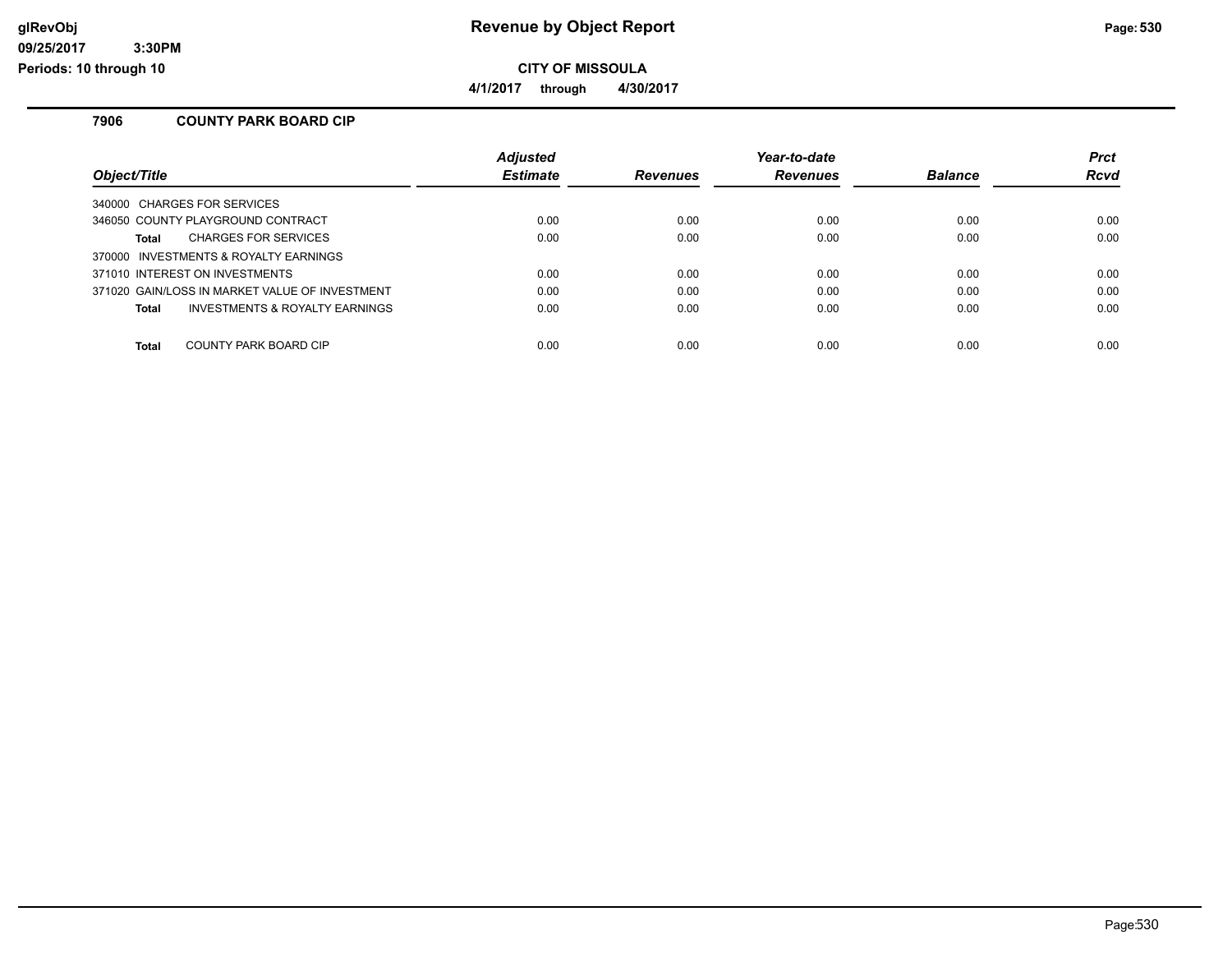**4/1/2017 through 4/30/2017**

## **7907 ELK HILLS SUBDIVISION**

**7907 ELK HILLS SUBDIVISION**

|                                                           | <b>Adjusted</b> |                 | Year-to-date    |                | <b>Prct</b> |
|-----------------------------------------------------------|-----------------|-----------------|-----------------|----------------|-------------|
| Object/Title                                              | <b>Estimate</b> | <b>Revenues</b> | <b>Revenues</b> | <b>Balance</b> | <b>Rcvd</b> |
| 370000 INVESTMENTS & ROYALTY EARNINGS                     |                 |                 |                 |                |             |
| 371010 INTEREST ON INVESTMENTS                            | 0.00            | 0.00            | 0.00            | 0.00           | 0.00        |
| 371020 GAIN/LOSS IN MARKET VALUE OF INVESTMENTS           | 0.00            | 0.00            | 0.00            | 0.00           | 0.00        |
| <b>INVESTMENTS &amp; ROYALTY EARNINGS</b><br><b>Total</b> | 0.00            | 0.00            | 0.00            | 0.00           | 0.00        |
|                                                           |                 |                 |                 |                |             |
| Total<br>ELK HILLS SUBDIVISION                            | 0.00            | 0.00            | 0.00            | 0.00           | 0.00        |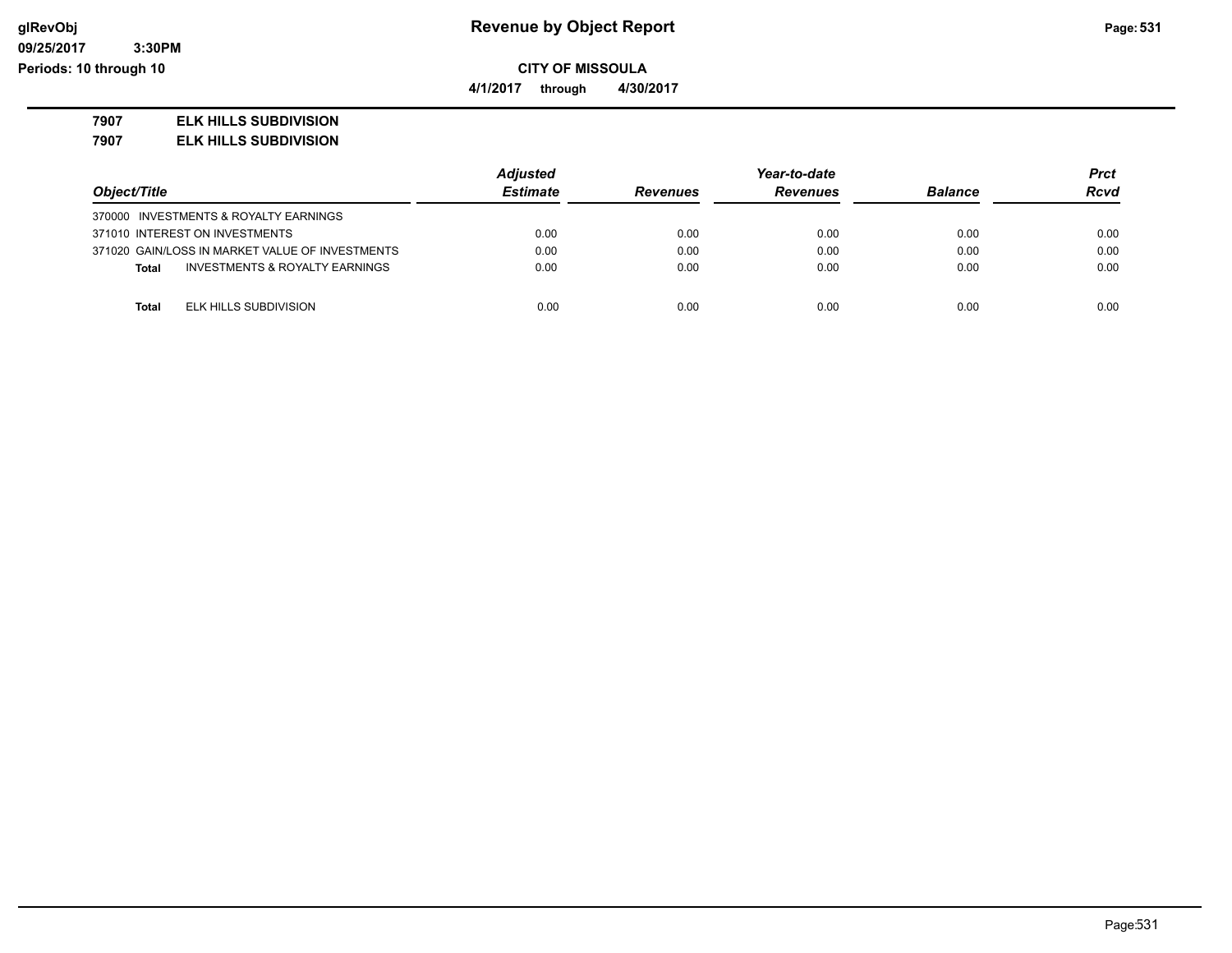**4/1/2017 through 4/30/2017**

#### **7907 ELK HILLS SUBDIVISION**

| Object/Title |                                                | <b>Adjusted</b><br><b>Estimate</b> | <b>Revenues</b> | Year-to-date<br><b>Revenues</b> | <b>Balance</b> | <b>Prct</b><br><b>Rcvd</b> |
|--------------|------------------------------------------------|------------------------------------|-----------------|---------------------------------|----------------|----------------------------|
|              | 370000 INVESTMENTS & ROYALTY EARNINGS          |                                    |                 |                                 |                |                            |
|              | 371010 INTEREST ON INVESTMENTS                 | 0.00                               | 0.00            | 0.00                            | 0.00           | 0.00                       |
|              | 371020 GAIN/LOSS IN MARKET VALUE OF INVESTMENT | 0.00                               | 0.00            | 0.00                            | 0.00           | 0.00                       |
| <b>Total</b> | INVESTMENTS & ROYALTY EARNINGS                 | 0.00                               | 0.00            | 0.00                            | 0.00           | 0.00                       |
|              |                                                |                                    |                 |                                 |                |                            |
| Total        | ELK HILLS SUBDIVISION                          | 0.00                               | 0.00            | 0.00                            | 0.00           | 0.00                       |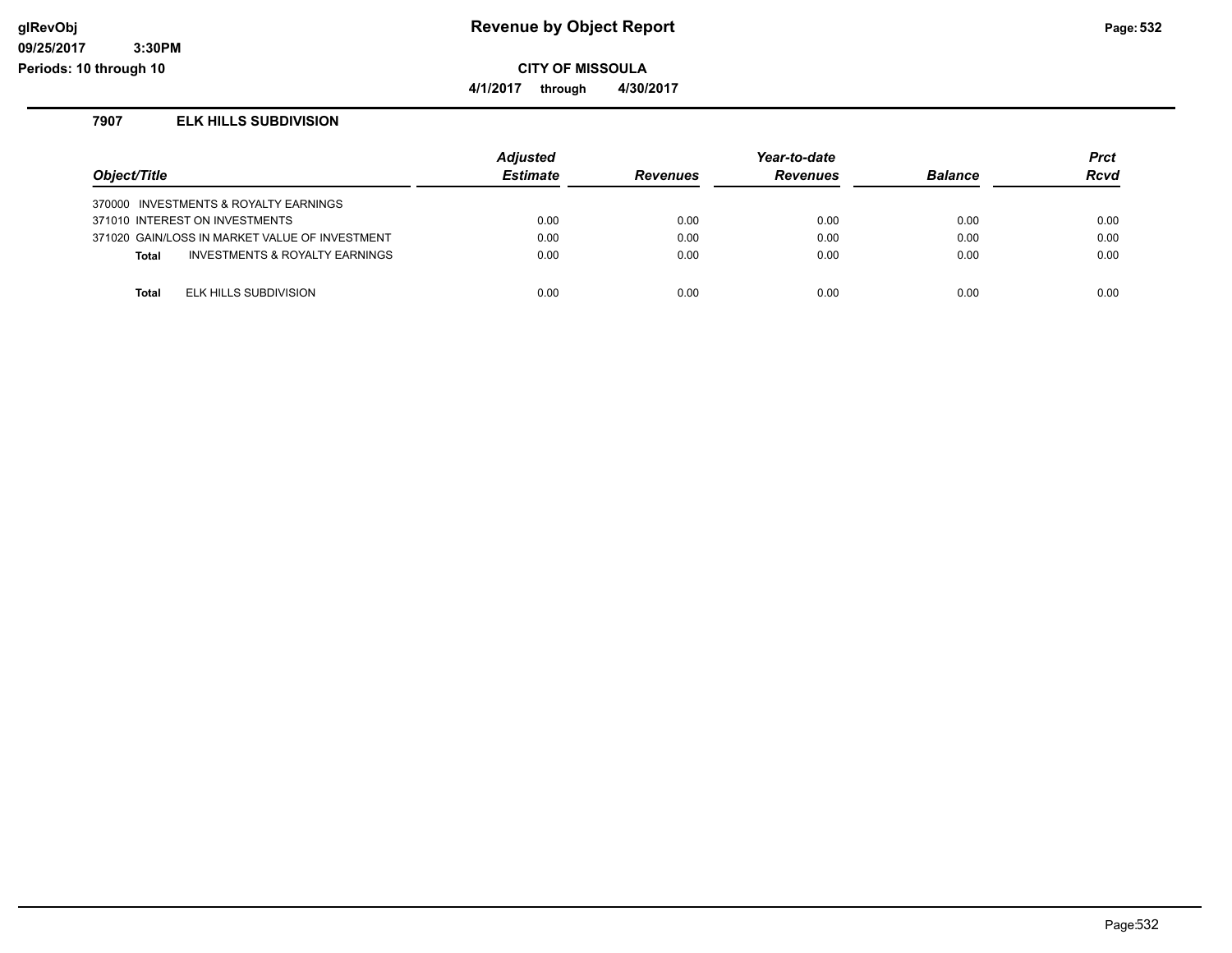**4/1/2017 through 4/30/2017**

# **7908 RATTLESNAKE-CORNERSTONE TRAIL SW**

# **7908 RATTLESNAKE-CORNERSTONE TRAIL SW**

|                                                  | <b>Adjusted</b> |                 | Year-to-date    |                | <b>Prct</b> |
|--------------------------------------------------|-----------------|-----------------|-----------------|----------------|-------------|
| Object/Title                                     | <b>Estimate</b> | <b>Revenues</b> | <b>Revenues</b> | <b>Balance</b> | <b>Rcvd</b> |
| 370000 INVESTMENTS & ROYALTY EARNINGS            |                 |                 |                 |                |             |
| 371010 INTEREST ON INVESTMENTS                   | 0.00            | 0.00            | 0.00            | 0.00           | 0.00        |
| 371020 GAIN/LOSS IN MARKET VALUE OF INVESTMENTS  | 0.00            | 0.00            | 0.00            | 0.00           | 0.00        |
| INVESTMENTS & ROYALTY EARNINGS<br>Total          | 0.00            | 0.00            | 0.00            | 0.00           | 0.00        |
| 380000 OTHER FINANCING SOURCES                   |                 |                 |                 |                |             |
| 383000 OPERATING TRANSFERS                       | 0.00            | 0.00            | 0.00            | 0.00           | 0.00        |
| OTHER FINANCING SOURCES<br>Total                 | 0.00            | 0.00            | 0.00            | 0.00           | 0.00        |
|                                                  |                 |                 |                 |                |             |
| <b>Total</b><br>RATTLESNAKE-CORNERSTONE TRAIL SW | 0.00            | 0.00            | 0.00            | 0.00           | 0.00        |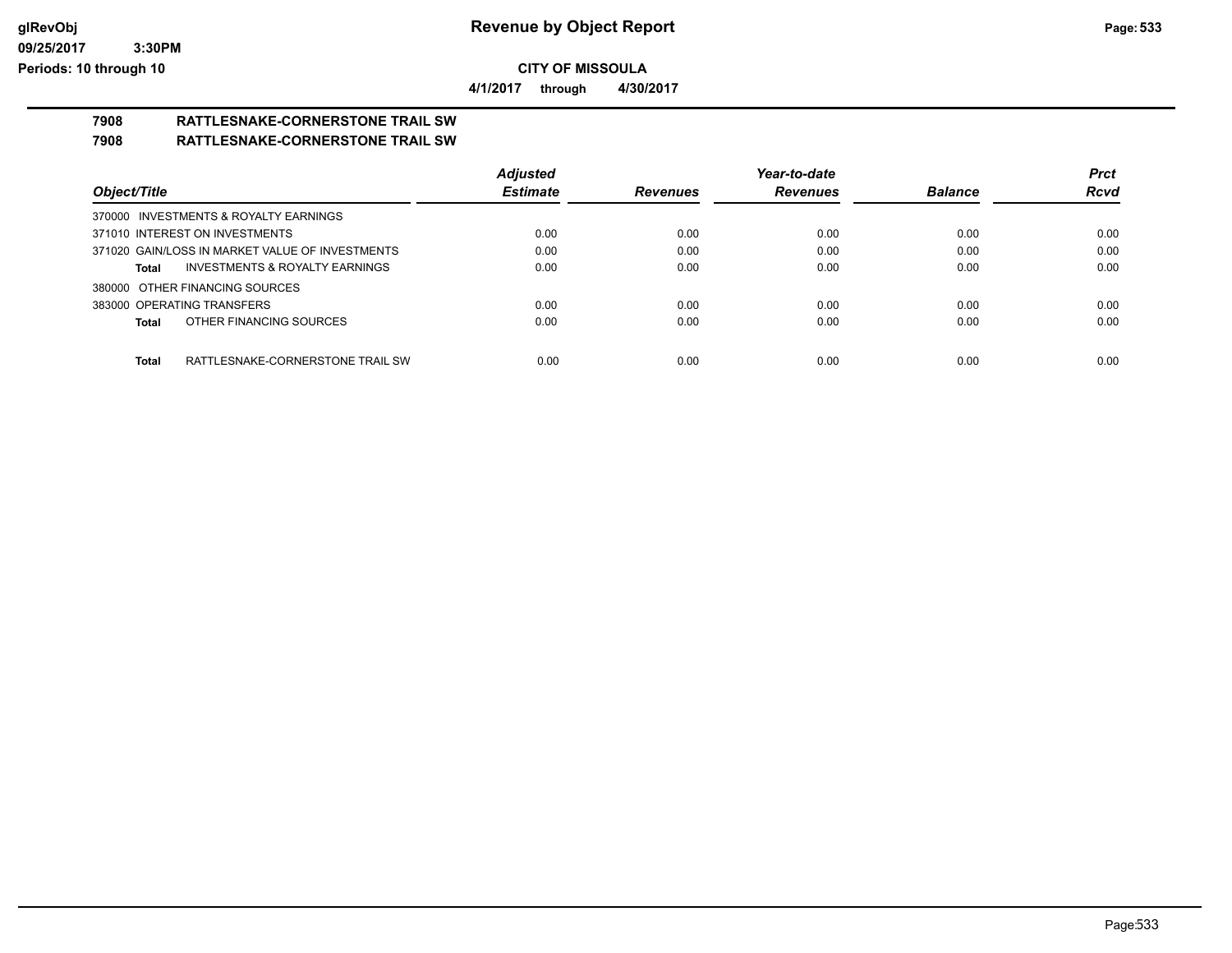**4/1/2017 through 4/30/2017**

# **7908 RATTLESNAKE-CORNERSTONE TRAIL SW**

|                                                  | <b>Adjusted</b> |                 | Year-to-date    |                | <b>Prct</b> |
|--------------------------------------------------|-----------------|-----------------|-----------------|----------------|-------------|
| Object/Title                                     | <b>Estimate</b> | <b>Revenues</b> | <b>Revenues</b> | <b>Balance</b> | <b>Rcvd</b> |
| 370000 INVESTMENTS & ROYALTY EARNINGS            |                 |                 |                 |                |             |
| 371010 INTEREST ON INVESTMENTS                   | 0.00            | 0.00            | 0.00            | 0.00           | 0.00        |
| 371020 GAIN/LOSS IN MARKET VALUE OF INVESTMENT   | 0.00            | 0.00            | 0.00            | 0.00           | 0.00        |
| INVESTMENTS & ROYALTY EARNINGS<br>Total          | 0.00            | 0.00            | 0.00            | 0.00           | 0.00        |
| 380000 OTHER FINANCING SOURCES                   |                 |                 |                 |                |             |
| 383000 OPERATING TRANSFERS                       | 0.00            | 0.00            | 0.00            | 0.00           | 0.00        |
| OTHER FINANCING SOURCES<br>Total                 | 0.00            | 0.00            | 0.00            | 0.00           | 0.00        |
|                                                  |                 |                 |                 |                |             |
| <b>Total</b><br>RATTLESNAKE-CORNERSTONE TRAIL SW | 0.00            | 0.00            | 0.00            | 0.00           | 0.00        |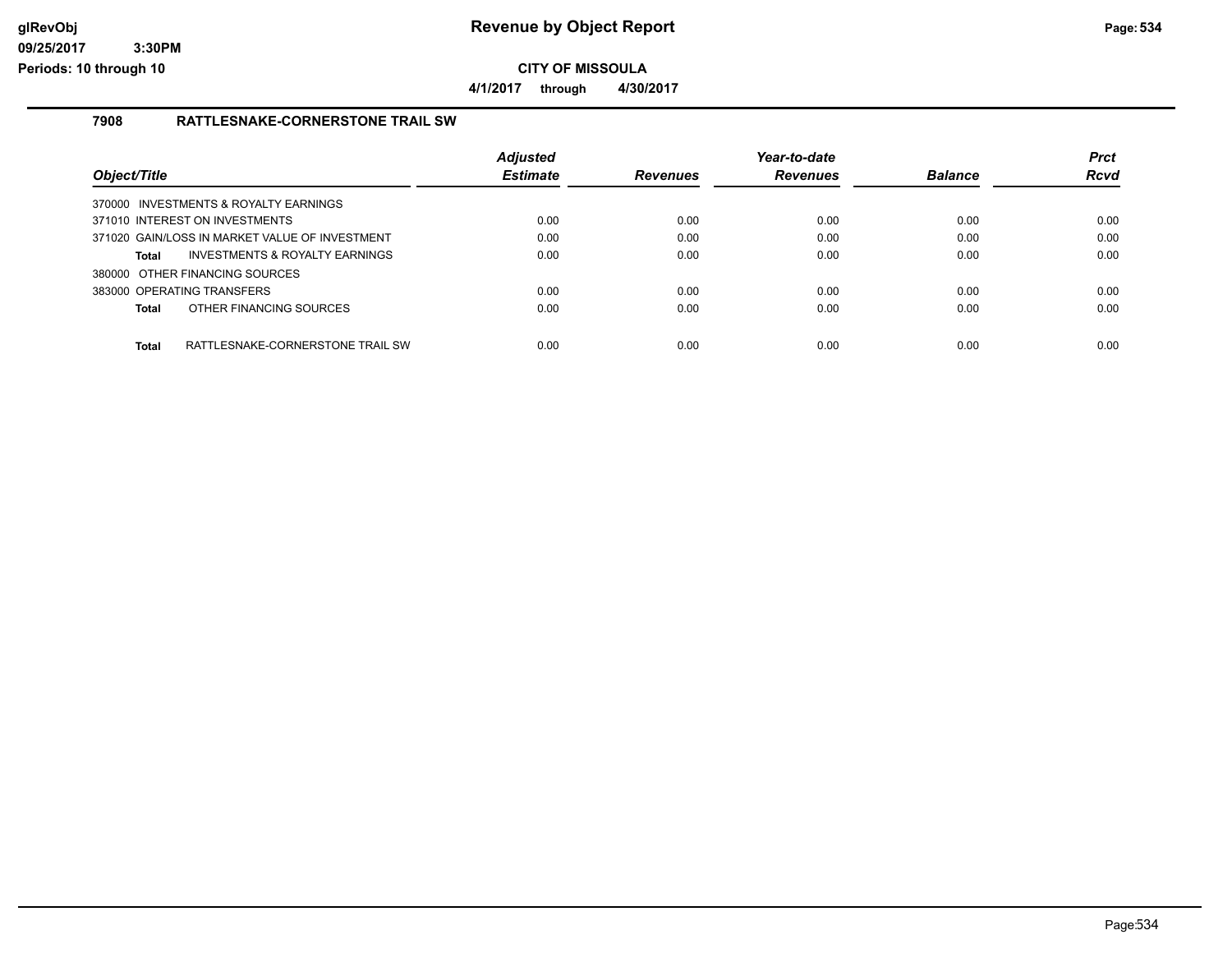**4/1/2017 through 4/30/2017**

# **7909 YOUTH PROGRAMS**

**7909 YOUTH PROGRAMS**

|                                                    | <b>Adjusted</b> |                 | Year-to-date    |                |             |
|----------------------------------------------------|-----------------|-----------------|-----------------|----------------|-------------|
| Object/Title                                       | <b>Estimate</b> | <b>Revenues</b> | <b>Revenues</b> | <b>Balance</b> | <b>Rcvd</b> |
| 370000 INVESTMENTS & ROYALTY EARNINGS              |                 |                 |                 |                |             |
| 371010 INTEREST ON INVESTMENTS                     | 0.00            | 0.00            | 0.00            | 0.00           | 0.00        |
| 371020 GAIN/LOSS IN MARKET VALUE OF INVESTMENTS    | 0.00            | 0.00            | 0.00            | 0.00           | 0.00        |
| <b>INVESTMENTS &amp; ROYALTY EARNINGS</b><br>Total | 0.00            | 0.00            | 0.00            | 0.00           | 0.00        |
|                                                    |                 |                 |                 |                |             |
| YOUTH PROGRAMS<br><b>Total</b>                     | 0.00            | 0.00            | 0.00            | 0.00           | 0.00        |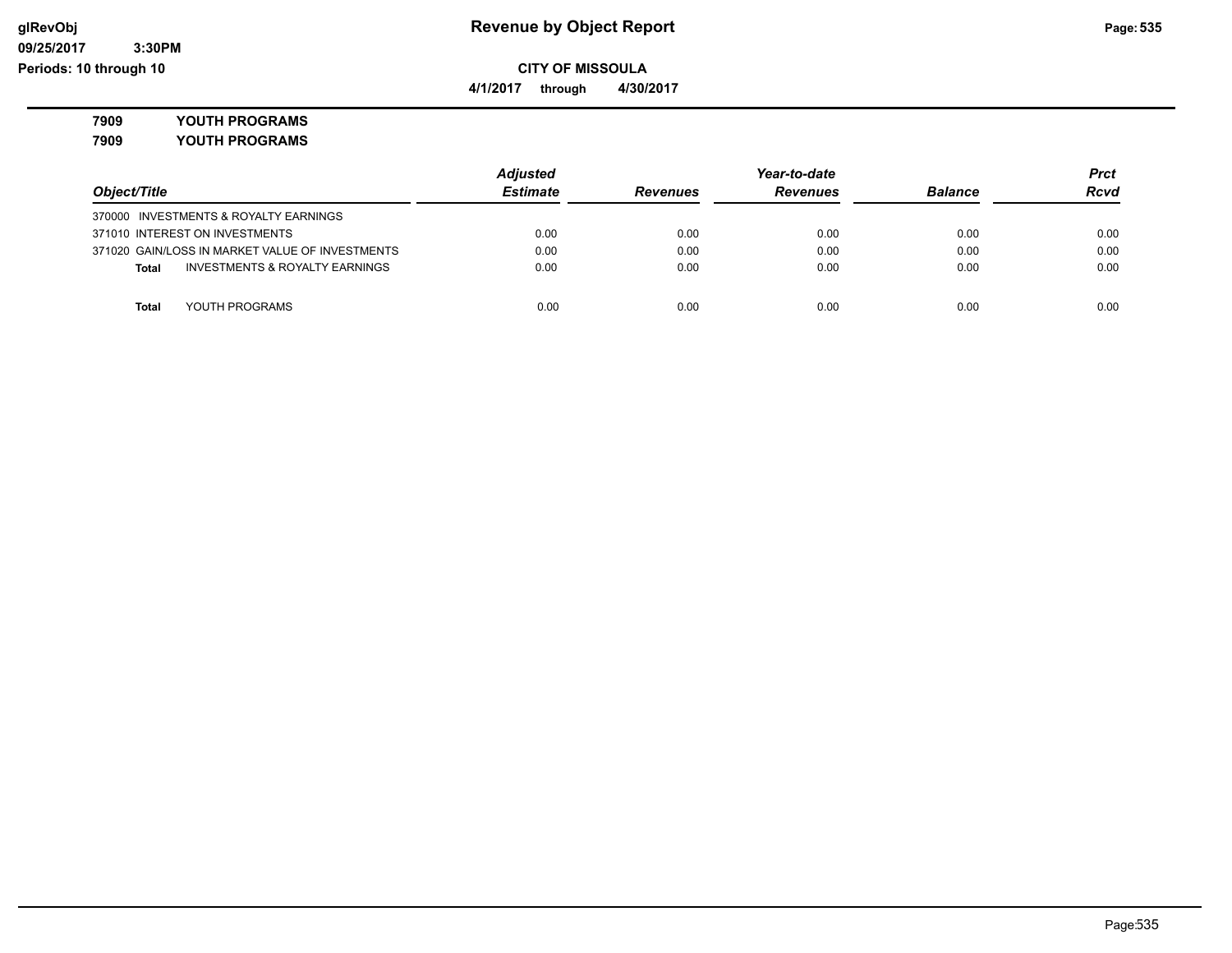**4/1/2017 through 4/30/2017**

#### **7909 YOUTH PROGRAMS**

| Object/Title                                   | <b>Adjusted</b><br><b>Estimate</b> | <b>Revenues</b> | Year-to-date<br><b>Revenues</b> | <b>Balance</b> | <b>Prct</b><br><b>Rcvd</b> |
|------------------------------------------------|------------------------------------|-----------------|---------------------------------|----------------|----------------------------|
| 370000 INVESTMENTS & ROYALTY EARNINGS          |                                    |                 |                                 |                |                            |
| 371010 INTEREST ON INVESTMENTS                 | 0.00                               | 0.00            | 0.00                            | 0.00           | 0.00                       |
| 371020 GAIN/LOSS IN MARKET VALUE OF INVESTMENT | 0.00                               | 0.00            | 0.00                            | 0.00           | 0.00                       |
| INVESTMENTS & ROYALTY EARNINGS<br><b>Total</b> | 0.00                               | 0.00            | 0.00                            | 0.00           | 0.00                       |
|                                                |                                    |                 |                                 |                |                            |
| YOUTH PROGRAMS<br>Total                        | 0.00                               | 0.00            | 0.00                            | 0.00           | 0.00                       |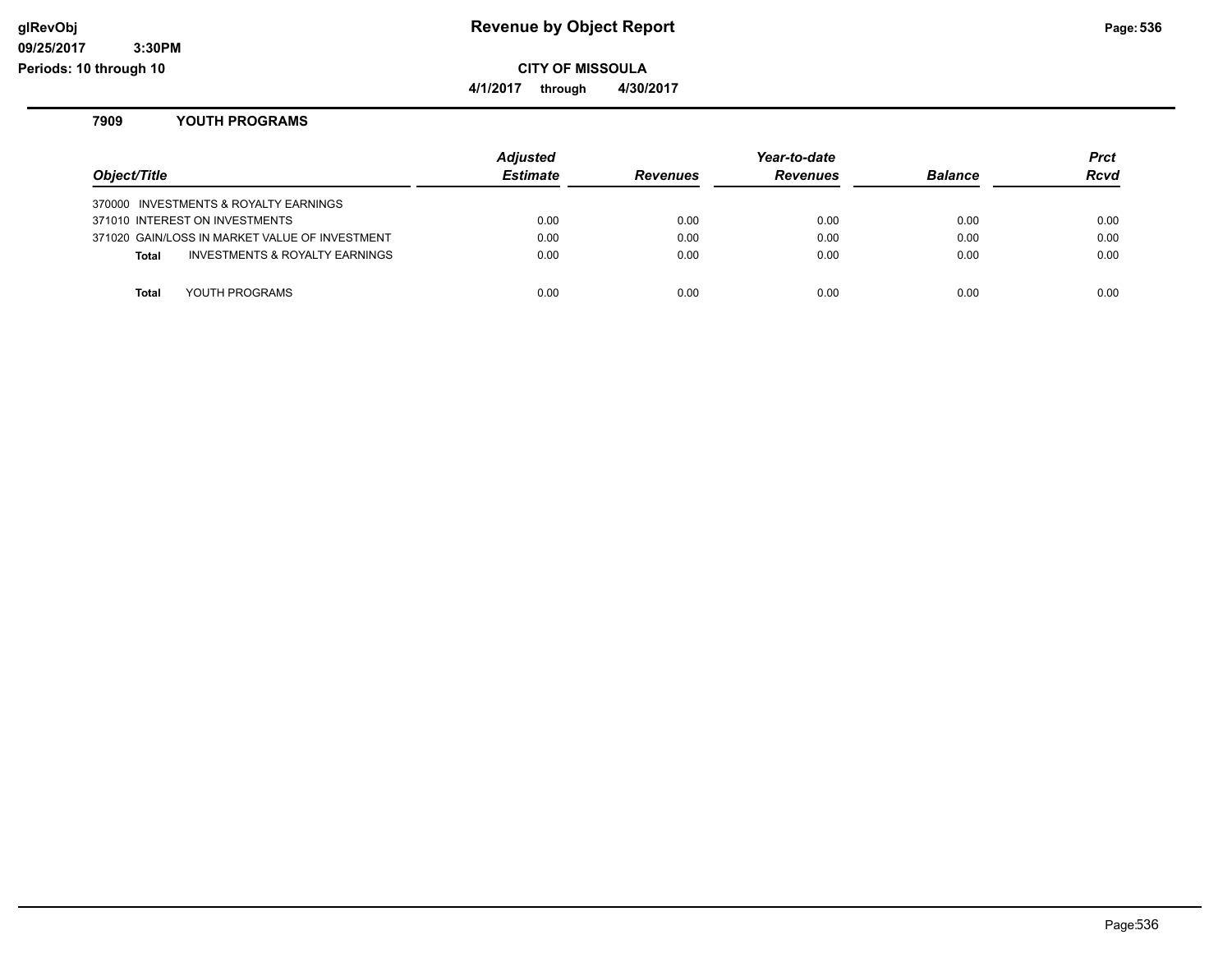**4/1/2017 through 4/30/2017**

# **7910 SIDEWALK & CURB LOAN FUND**

**7910 SIDEWALK & CURB LOAN FUND**

|                                                 | <b>Adjusted</b> | Year-to-date                       |      |                | Prct        |
|-------------------------------------------------|-----------------|------------------------------------|------|----------------|-------------|
| Object/Title                                    | <b>Estimate</b> | <b>Revenues</b><br><b>Revenues</b> |      | <b>Balance</b> | <b>Rcvd</b> |
| 370000 INVESTMENTS & ROYALTY EARNINGS           |                 |                                    |      |                |             |
| 371010 INTEREST ON INVESTMENTS                  | 0.00            | 0.00                               | 0.00 | 0.00           | 0.00        |
| 371020 GAIN/LOSS IN MARKET VALUE OF INVESTMENTS | 0.00            | 0.00                               | 0.00 | 0.00           | 0.00        |
| INVESTMENTS & ROYALTY EARNINGS<br><b>Total</b>  | 0.00            | 0.00                               | 0.00 | 0.00           | 0.00        |
| SIDEWALK & CURB LOAN FUND<br><b>Total</b>       | 0.00            | 0.00                               | 0.00 | 0.00           | 0.00        |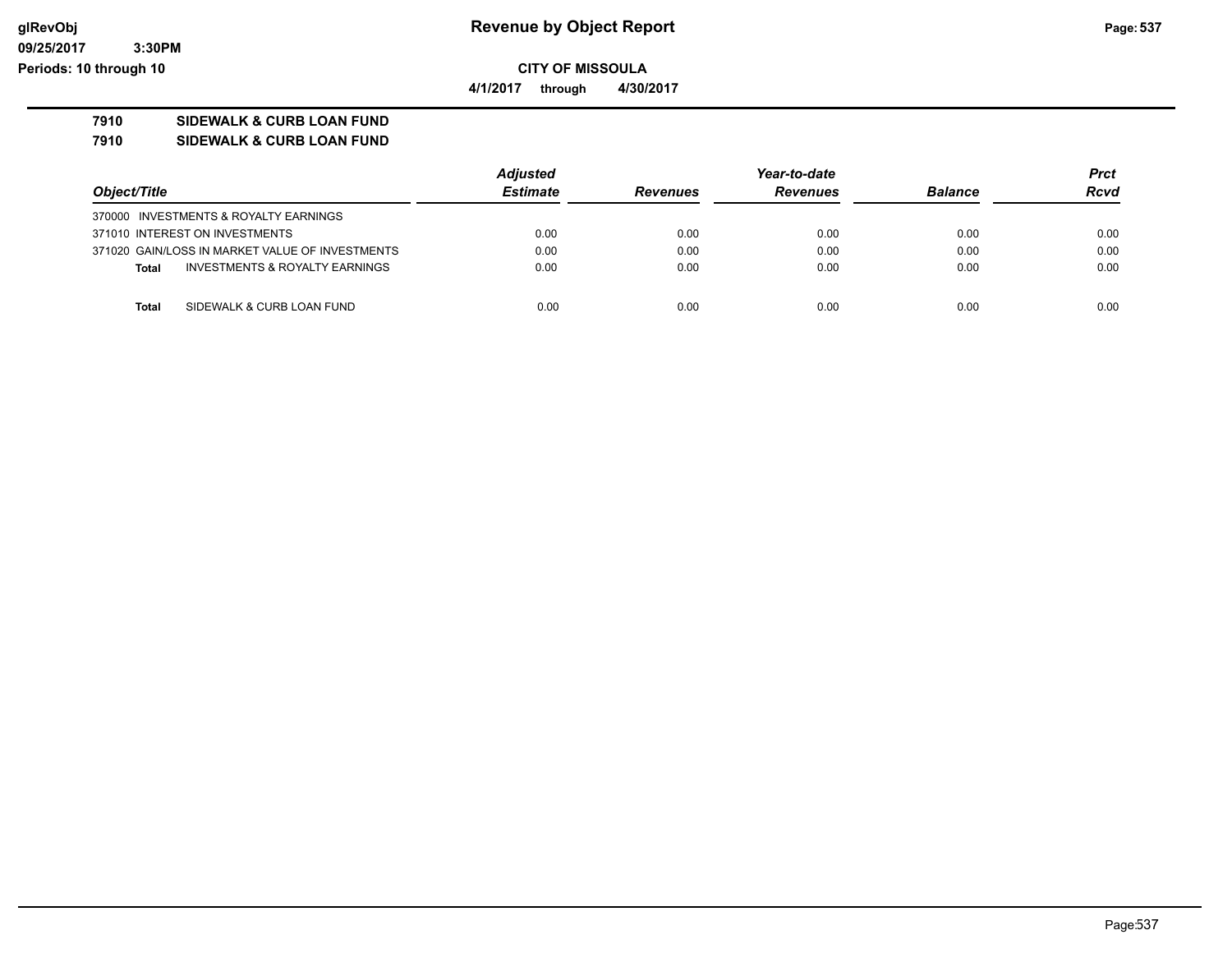**4/1/2017 through 4/30/2017**

# **7910 SIDEWALK & CURB LOAN FUND**

| Object/Title                                       | <b>Adjusted</b><br><b>Estimate</b> | <b>Revenues</b> | Year-to-date<br><b>Revenues</b> | <b>Balance</b> | <b>Prct</b><br><b>Rcvd</b> |
|----------------------------------------------------|------------------------------------|-----------------|---------------------------------|----------------|----------------------------|
| 370000 INVESTMENTS & ROYALTY EARNINGS              |                                    |                 |                                 |                |                            |
| 371010 INTEREST ON INVESTMENTS                     | 0.00                               | 0.00            | 0.00                            | 0.00           | 0.00                       |
| 371020 GAIN/LOSS IN MARKET VALUE OF INVESTMENT     | 0.00                               | 0.00            | 0.00                            | 0.00           | 0.00                       |
| <b>INVESTMENTS &amp; ROYALTY EARNINGS</b><br>Total | 0.00                               | 0.00            | 0.00                            | 0.00           | 0.00                       |
|                                                    |                                    |                 |                                 |                |                            |
| SIDEWALK & CURB LOAN FUND<br><b>Total</b>          | 0.00                               | 0.00            | 0.00                            | 0.00           | 0.00                       |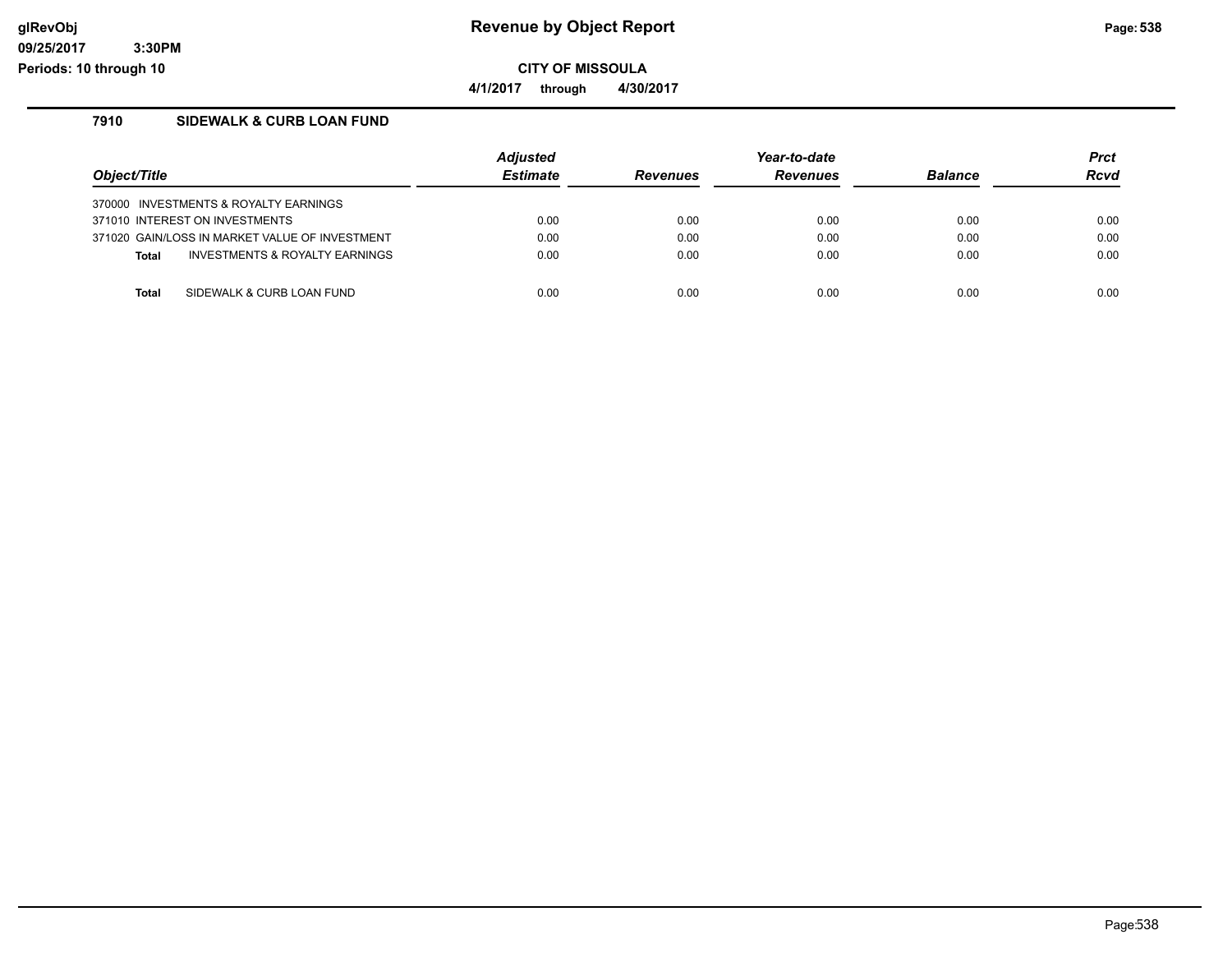**4/1/2017 through 4/30/2017**

**7911 RESIDENTIAL INSPECTION FUND**

**7911 RESIDENTIAL INSPECTION FUND**

|                                                    | <b>Adjusted</b> |                 | Year-to-date    |                | <b>Prct</b> |
|----------------------------------------------------|-----------------|-----------------|-----------------|----------------|-------------|
| Object/Title                                       | <b>Estimate</b> | <b>Revenues</b> | <b>Revenues</b> | <b>Balance</b> | <b>Rcvd</b> |
| 320000 LICENSES & PERMITS                          |                 |                 |                 |                |             |
| 323018 PAVING ASSESSMENTS                          | 0.00            | 0.00            | 0.00            | 0.00           | 0.00        |
| <b>LICENSES &amp; PERMITS</b><br>Total             | 0.00            | 0.00            | 0.00            | 0.00           | 0.00        |
| 360000 MISCELLANEOUS REVENUES                      |                 |                 |                 |                |             |
| 360010 MISCELLANEOUS                               | 0.00            | 0.00            | 0.00            | 0.00           | 0.00        |
| 365001 *** Title Not Found ***                     | 0.00            | 0.00            | 0.00            | 0.00           | 0.00        |
| 365002 OTHER RECREATION DONATIONS                  | 0.00            | 0.00            | 0.00            | 0.00           | 0.00        |
| MISCELLANEOUS REVENUES<br>Total                    | 0.00            | 0.00            | 0.00            | 0.00           | 0.00        |
| 370000 INVESTMENTS & ROYALTY EARNINGS              |                 |                 |                 |                |             |
| 371010 INTEREST ON INVESTMENTS                     | 0.00            | 0.00            | 0.00            | 0.00           | 0.00        |
| 371020 GAIN/LOSS IN MARKET VALUE OF INVESTMENTS    | 0.00            | 0.00            | 0.00            | 0.00           | 0.00        |
| <b>INVESTMENTS &amp; ROYALTY EARNINGS</b><br>Total | 0.00            | 0.00            | 0.00            | 0.00           | 0.00        |
|                                                    |                 |                 |                 |                |             |
| <b>RESIDENTIAL INSPECTION FUND</b><br><b>Total</b> | 0.00            | 0.00            | 0.00            | 0.00           | 0.00        |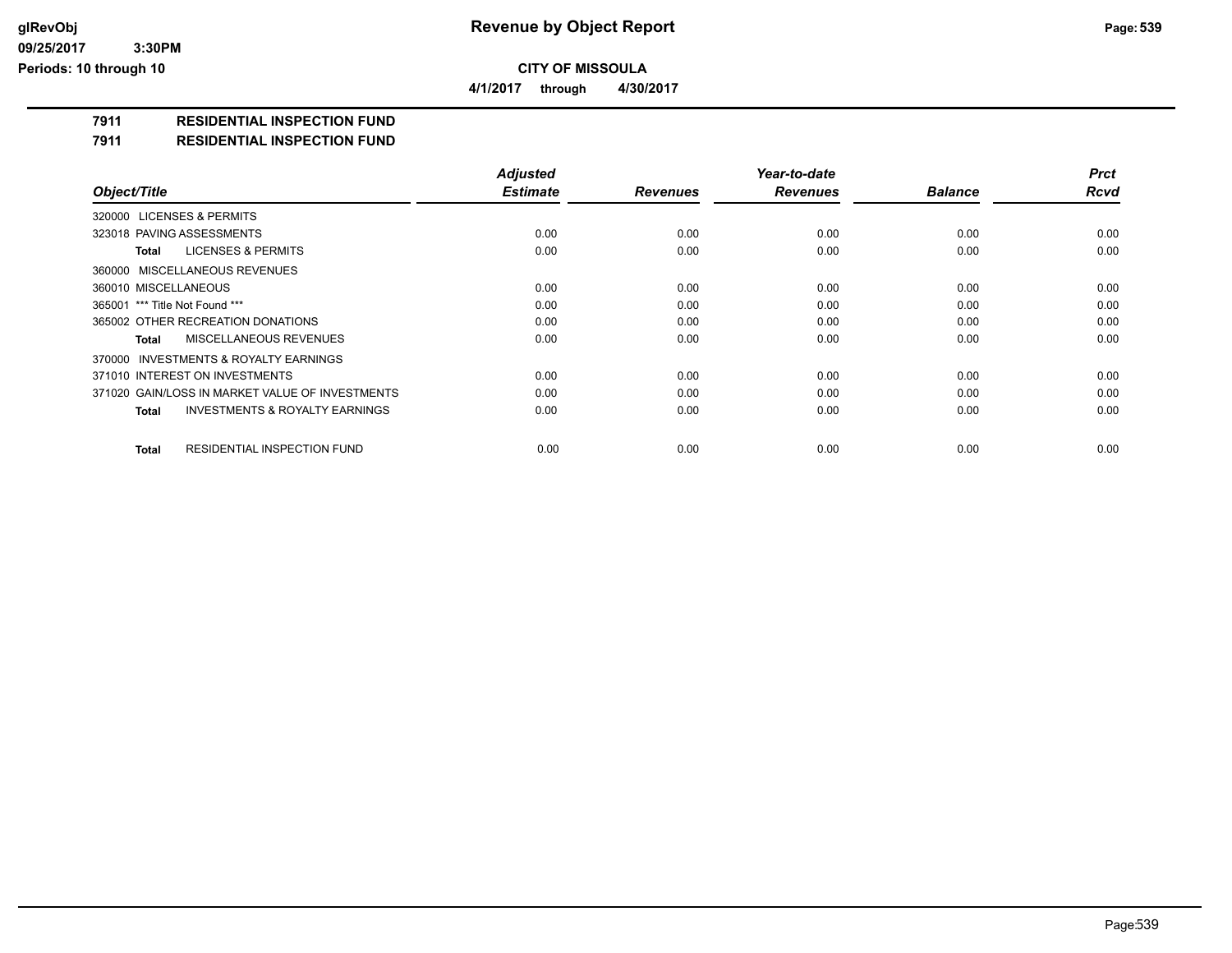**4/1/2017 through 4/30/2017**

# **7911 RESIDENTIAL INSPECTION FUND**

| Object/Title                                              | <b>Adjusted</b><br><b>Estimate</b> | <b>Revenues</b> | Year-to-date<br><b>Revenues</b> | <b>Balance</b> | <b>Prct</b><br>Rcvd |
|-----------------------------------------------------------|------------------------------------|-----------------|---------------------------------|----------------|---------------------|
| <b>LICENSES &amp; PERMITS</b><br>320000                   |                                    |                 |                                 |                |                     |
|                                                           |                                    |                 |                                 |                |                     |
| 323018 PAVING ASSESSMENTS                                 | 0.00                               | 0.00            | 0.00                            | 0.00           | 0.00                |
| <b>LICENSES &amp; PERMITS</b><br><b>Total</b>             | 0.00                               | 0.00            | 0.00                            | 0.00           | 0.00                |
| 360000 MISCELLANEOUS REVENUES                             |                                    |                 |                                 |                |                     |
| 360010 MISCELLANEOUS                                      | 0.00                               | 0.00            | 0.00                            | 0.00           | 0.00                |
| 365001 *** Title Not Found ***                            | 0.00                               | 0.00            | 0.00                            | 0.00           | 0.00                |
| 365002 OTHER RECREATION DONATIONS                         | 0.00                               | 0.00            | 0.00                            | 0.00           | 0.00                |
| <b>MISCELLANEOUS REVENUES</b><br><b>Total</b>             | 0.00                               | 0.00            | 0.00                            | 0.00           | 0.00                |
| 370000 INVESTMENTS & ROYALTY EARNINGS                     |                                    |                 |                                 |                |                     |
| 371010 INTEREST ON INVESTMENTS                            | 0.00                               | 0.00            | 0.00                            | 0.00           | 0.00                |
| 371020 GAIN/LOSS IN MARKET VALUE OF INVESTMENT            | 0.00                               | 0.00            | 0.00                            | 0.00           | 0.00                |
| <b>INVESTMENTS &amp; ROYALTY EARNINGS</b><br><b>Total</b> | 0.00                               | 0.00            | 0.00                            | 0.00           | 0.00                |
| <b>RESIDENTIAL INSPECTION FUND</b><br><b>Total</b>        | 0.00                               | 0.00            | 0.00                            | 0.00           | 0.00                |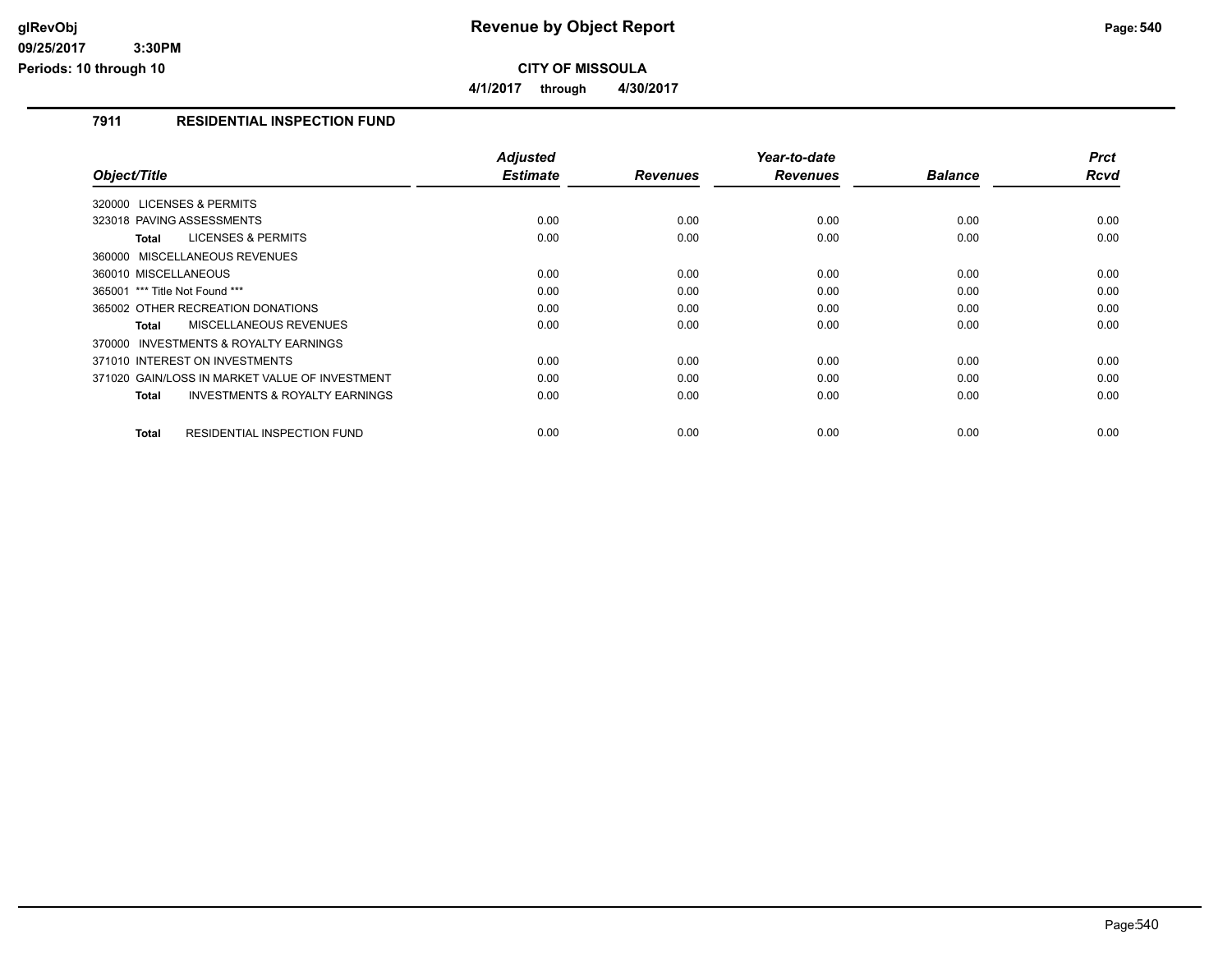**09/25/2017 3:30PM Periods: 10 through 10**

**CITY OF MISSOULA**

**4/1/2017 through 4/30/2017**

# **7955 PROPERTY TAX RELIEF FUND**

**7955 PROPERTY TAX RELIEF FUND**

|                                           | <b>Adjusted</b> |                 | Year-to-date    |                | <b>Prct</b> |
|-------------------------------------------|-----------------|-----------------|-----------------|----------------|-------------|
| Object/Title                              | <b>Estimate</b> | <b>Revenues</b> | <b>Revenues</b> | <b>Balance</b> | <b>Rcvd</b> |
| 360000 MISCELLANEOUS REVENUES             |                 |                 |                 |                |             |
| 365010 FRIENDS OF MISSOULA PARKS DONATION | 0.00            | 0.00            | 0.00            | 0.00           | 0.00        |
| MISCELLANEOUS REVENUES<br>Total           | 0.00            | 0.00            | 0.00            | 0.00           | 0.00        |
| PROPERTY TAX RELIEF FUND<br><b>Total</b>  | 0.00            | 0.00            | 0.00            | 0.00           | 0.00        |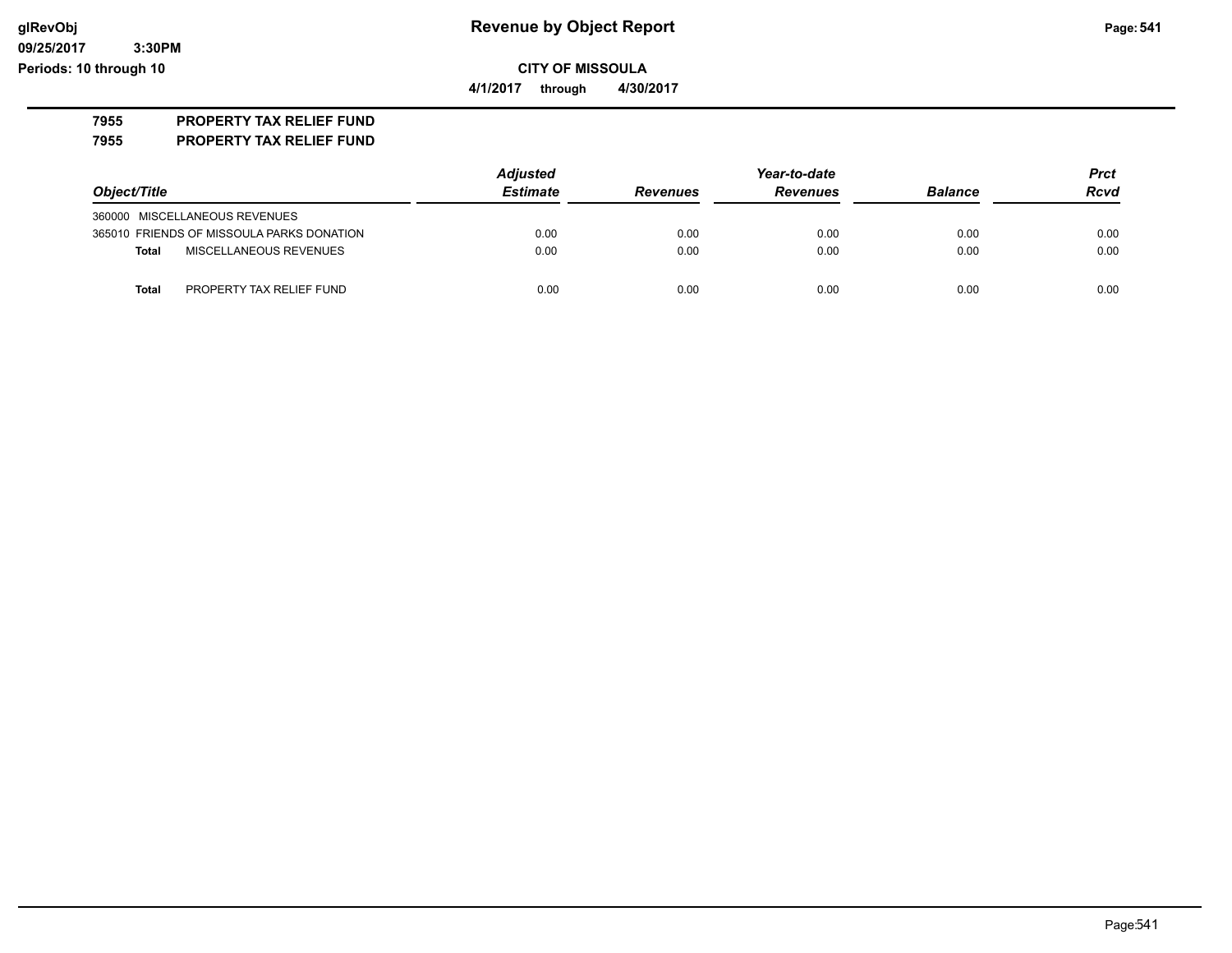**Periods: 10 through 10**

**CITY OF MISSOULA**

**4/1/2017 through 4/30/2017**

#### **7955 PROPERTY TAX RELIEF FUND**

| Object/Title |                                           | Adjusted<br><b>Estimate</b> | <b>Revenues</b> | Year-to-date<br><b>Revenues</b> | <b>Balance</b> | <b>Prct</b><br><b>Rcvd</b> |
|--------------|-------------------------------------------|-----------------------------|-----------------|---------------------------------|----------------|----------------------------|
|              | 360000 MISCELLANEOUS REVENUES             |                             |                 |                                 |                |                            |
|              | 365010 FRIENDS OF MISSOULA PARKS DONATION | 0.00                        | 0.00            | 0.00                            | 0.00           | 0.00                       |
| <b>Total</b> | MISCELLANEOUS REVENUES                    | 0.00                        | 0.00            | 0.00                            | 0.00           | 0.00                       |
| Total        | PROPERTY TAX RELIEF FUND                  | 0.00                        | 0.00            | 0.00                            | 0.00           | 0.00                       |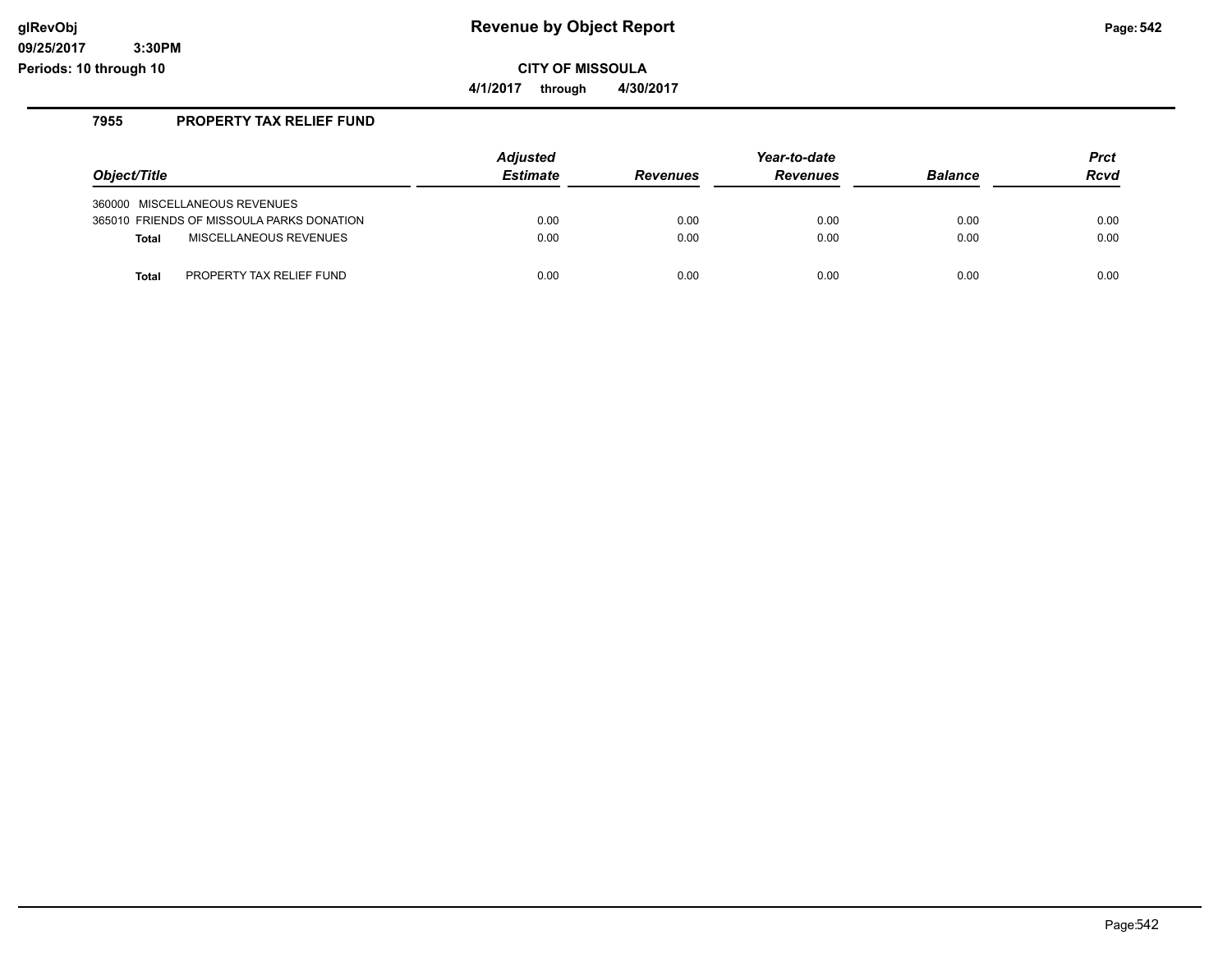#### **09/25/2017 3:30PM Periods: 10 through 10**

#### **CITY OF MISSOULA**

**4/1/2017 through 4/30/2017**

#### **9000 GENERAL FIXED ASSETS ACCOUNT GROUP 9000 GENERAL FIXED ASSETS ACCOUNT GROUP**

|                                |                                           | <b>Adjusted</b> |                 | Year-to-date    |                | <b>Prct</b> |
|--------------------------------|-------------------------------------------|-----------------|-----------------|-----------------|----------------|-------------|
| Object/Title                   |                                           | <b>Estimate</b> | <b>Revenues</b> | <b>Revenues</b> | <b>Balance</b> | <b>Rcvd</b> |
|                                | 380000 OTHER FINANCING SOURCES            |                 |                 |                 |                |             |
| 382000 *** Title Not Found *** |                                           | 0.00            | 0.00            | 0.00            | 0.00           | 0.00        |
| Total                          | OTHER FINANCING SOURCES                   | 0.00            | 0.00            | 0.00            | 0.00           | 0.00        |
| Total                          | <b>GENERAL FIXED ASSETS ACCOUNT GROUP</b> | 0.00            | 0.00            | 0.00            | 0.00           | 0.00        |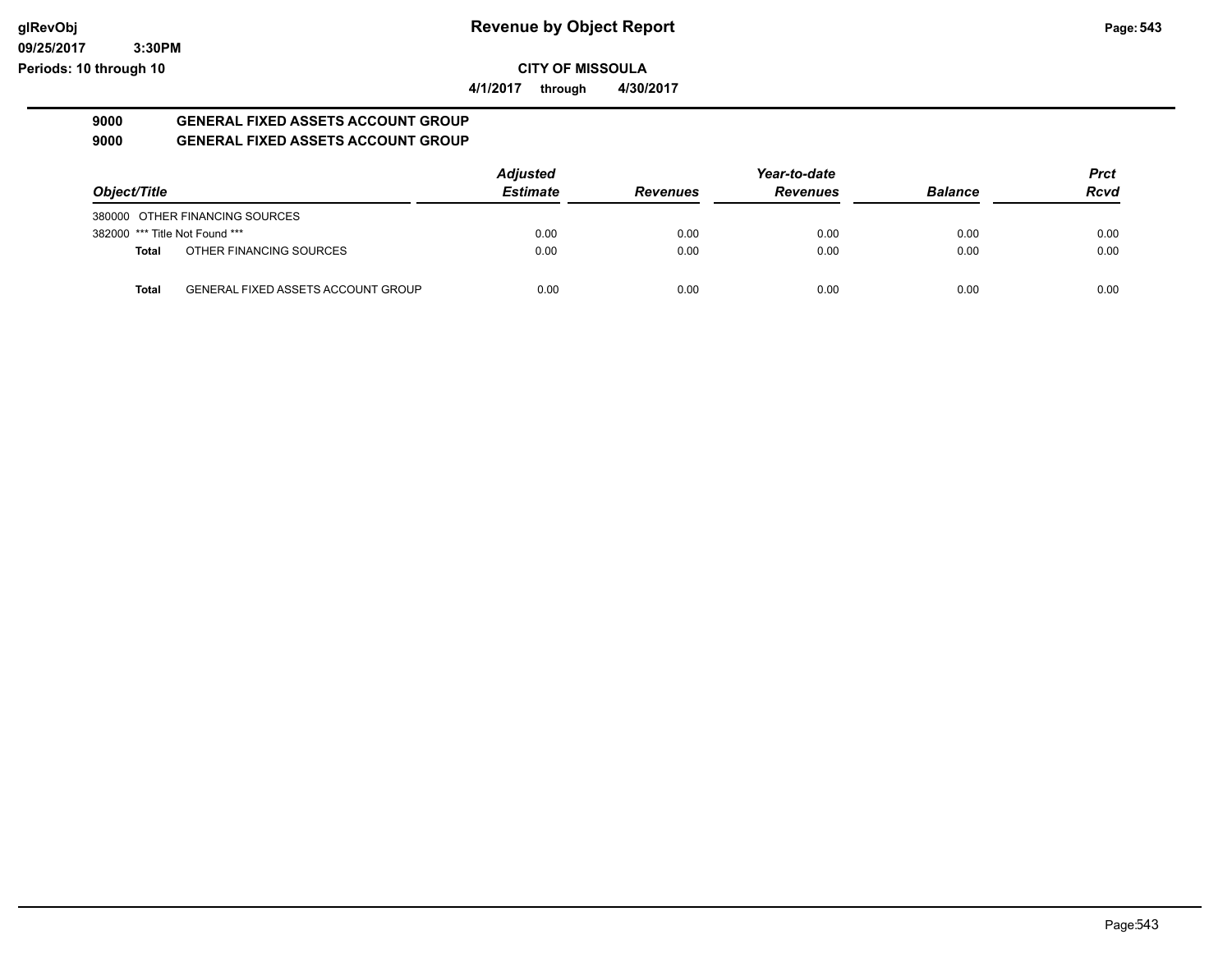**4/1/2017 through 4/30/2017**

#### **9000 GENERAL FIXED ASSETS ACCOUNT GROUP**

| Object/Title                   |                                           | <b>Adjusted</b><br><b>Estimate</b> | <b>Revenues</b> | Year-to-date<br><b>Revenues</b> | <b>Balance</b> | <b>Prct</b><br><b>Rcvd</b> |
|--------------------------------|-------------------------------------------|------------------------------------|-----------------|---------------------------------|----------------|----------------------------|
|                                | 380000 OTHER FINANCING SOURCES            |                                    |                 |                                 |                |                            |
| 382000 *** Title Not Found *** |                                           | 0.00                               | 0.00            | 0.00                            | 0.00           | 0.00                       |
| <b>Total</b>                   | OTHER FINANCING SOURCES                   | 0.00                               | 0.00            | 0.00                            | 0.00           | 0.00                       |
| <b>Total</b>                   | <b>GENERAL FIXED ASSETS ACCOUNT GROUF</b> | 0.00                               | 0.00            | 0.00                            | 0.00           | 0.00                       |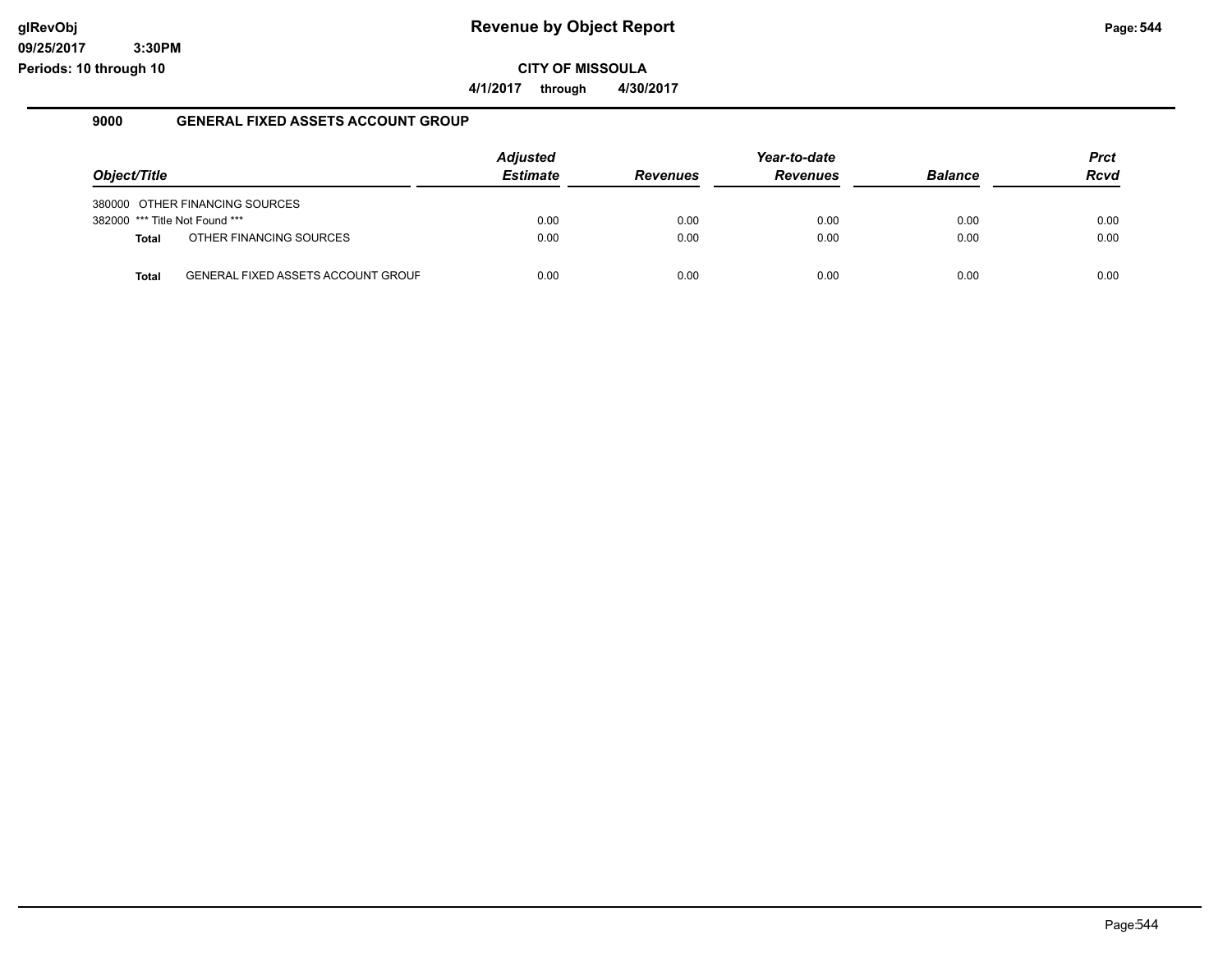**CITY OF MISSOULA 4/1/2017 through 4/30/2017**

#### *Grand Totals*

|                                                | <b>Adjusted</b> |                 | Year-to-date    |                | <b>Prct</b> |
|------------------------------------------------|-----------------|-----------------|-----------------|----------------|-------------|
| Object/Title                                   | <b>Estimate</b> | <b>Revenues</b> | <b>Revenues</b> | <b>Balance</b> | <b>Rcvd</b> |
| 310000 TAXES/ASSESSMENTS                       |                 |                 |                 |                |             |
| 310000 TAXES/ASSESSMENTS                       | 0.00            | 0.00            | 0.00            | 0.00           | 0.00        |
| 311000 GENERAL PROPERTY TAXES                  | 29,422,797.00   | 126,470.29      | 15,516,097.33   | 13,906,699.67  | 52.73       |
| 311001 CURRENT TAXES                           | 0.00            | 0.00            | 0.00            | 0.00           | 0.00        |
| 311005 DELINQUENT TAXES                        | 0.00            | 3,077.89        | 16,433.08       | $-16,433.08$   | 0.00        |
| 311011 TAX INCREMENT                           | 4,135,893.00    | 19,104.08       | 2,273,764.81    | 1,862,128.19   | 54.98       |
| 311030 MOTOR VEHICLE TAXES                     | 1,360,088.00    | 133,654.76      | 884,289.38      | 475,798.62     | 65.02       |
| 312000 PENALTIES & INTEREST - DELINQUENT TAXES | 0.00            | 0.00            | 0.00            | 0.00           | 0.00        |
| 312001 PENALTIES & INTEREST                    | 63,000.00       | 14,116.45       | 36,555.52       | 26,444.48      | 58.02       |
| 314000 PROP TAX - OTHER THAN ASSESSED VAL      | 0.00            | 0.00            | 0.00            | 0.00           | 0.00        |
| 314001 LIGHT VEHICLE TAX                       | 0.00            | 0.00            | 0.00            | 0.00           | 0.00        |
| 314100 TBID REVENUE                            | 296,713.00      | 0.00            | 0.00            | 296,713.00     | 0.00        |
| TAXES/ASSESSMENTS<br><b>Total</b>              | 35,278,491.00   | 296,423.47      | 18,727,140.12   | 16,551,350.88  | 53.08       |
| 320000 LICENSES & PERMITS                      |                 |                 |                 |                |             |
| 322011 LIQUOR LICENSES                         | 33,975.00       | 0.00            | 32,310.50       | 1,664.50       | 95.10       |
| 322012 BEER LICENSES                           | 34,900.00       | 400.00          | 45,800.50       | $-10,900.50$   | 131.23      |
| 322013 WINE LICENSES                           | 11,700.00       | 0.00            | 200.00          | 11,500.00      | 1.71        |
| 322014 GOING OUT OF BUSINESS LICENSE           | 0.00            | 0.00            | 0.00            | 0.00           | 0.00        |
| 322020 GENERAL BUSINESS/PROF/OCCUPATIONAL LIC  | 677,941.00      | 43,453.00       | 361,421.15      | 316,519.85     | 53.31       |
| 322021 RENTAL LICENSES                         | 62,045.00       | 42,751.34       | 49,990.89       | 12,054.11      | 80.57       |
| 322022 BLIC PENALTIES & LICENSES               | 12,607.00       | 1,020.00        | 268.17          | 12,338.83      | 2.13        |
| 322023 TOURIST HOME REGISTRATION               | 0.00            | 50.00           | 1,000.00        | $-1,000.00$    | 0.00        |
| 322031 FRANCHISE FEE - AT&T                    | 680,000.00      | 0.00            | 346,315.86      | 333,684.14     | 50.93       |
| 322034 PEG ACCESS                              | 56,000.00       | 0.00            | 19,385.05       | 36,614.95      | 34.62       |
| 323011 BUILDING PERMITS                        | 1,111,650.00    | 124,867.14      | 1,127,307.31    | $-15,657.31$   | 101.41      |
| 323012 ELECTRICAL PERMITS                      | 239,641.00      | 31,084.38       | 229,158.16      | 10,482.84      | 95.63       |
| 323013 PLUMBING PERMITS                        | 137,006.00      | 14,634.00       | 180,793.00      | -43,787.00     | 131.96      |
| 323014 BLDG PERMIT REVIEW FEE                  | 0.00            | 0.00            | 0.00            | 0.00           | 0.00        |
| 323015 EXCAVATING PERMITS                      | 414,681.00      | 69,830.25       | 455,988.08      | -41,307.08     | 109.96      |
| 323016 MOVING PERMITS                          | 0.00            | 0.00            | 1,060.00        | $-1,060.00$    | 0.00        |
| 323017 MECHANICAL PERMITS                      | 100,282.00      | 23,297.00       | 121,117.80      | $-20,835.80$   | 120.78      |
| 323018 PAVING ASSESSMENTS                      | 7,140.00        | 0.00            | 0.00            | 7,140.00       | 0.00        |
| 323019 ALARM USERS PERMITS                     | 16,068.00       | 286.00          | 12,844.00       | 3,224.00       | 79.94       |
| 323020 FENCE PERMITS                           | 14,068.00       | 1,168.00        | 6,891.00        | 7,177.00       | 48.98       |
| 323021 PAVING PERMITS                          | 33,619.00       | 6,116.00        | 34,279.00       | $-660.00$      | 101.96      |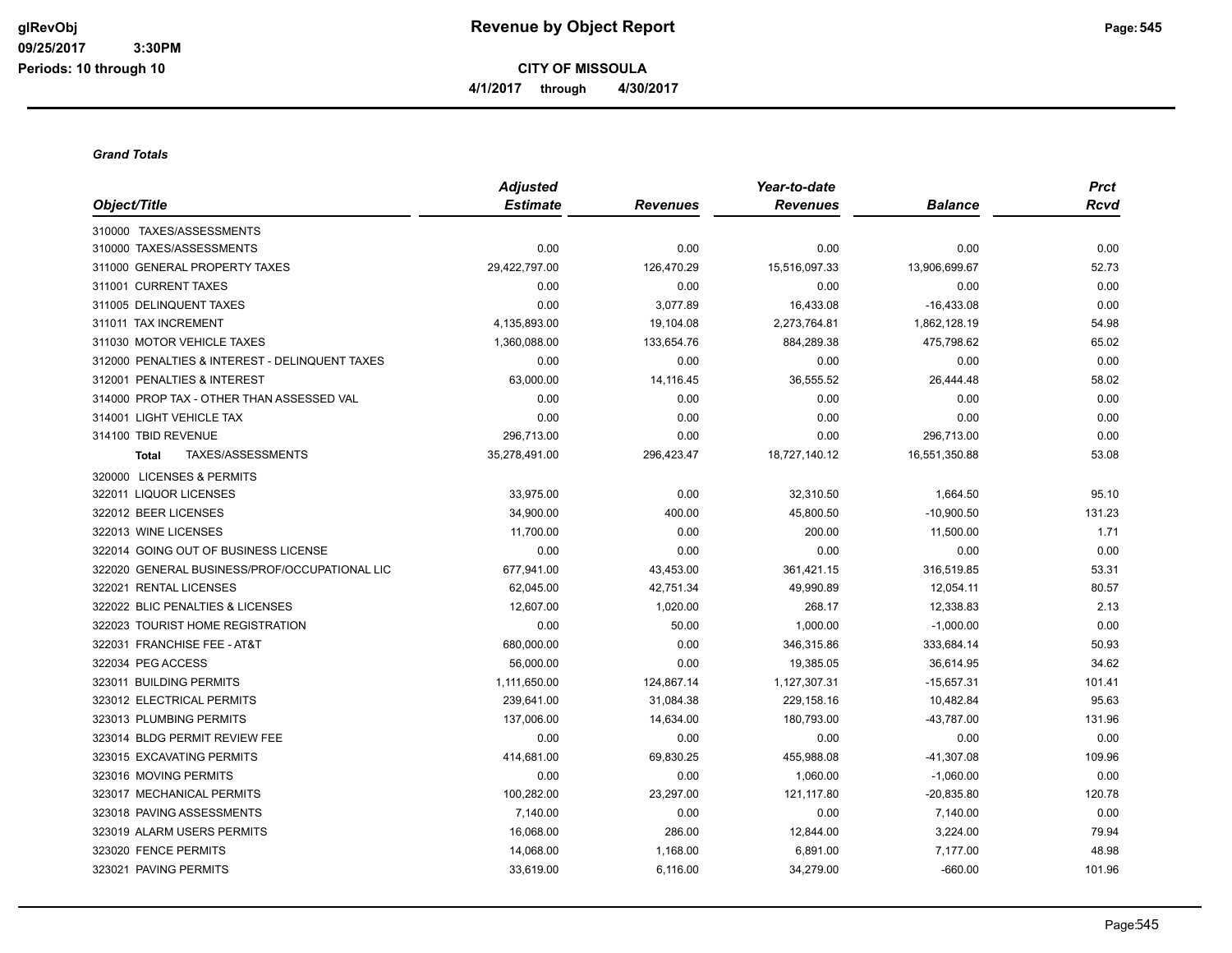**4/1/2017 through 4/30/2017**

| Object/Title                                   | <b>Adjusted</b><br><b>Estimate</b> | <b>Revenues</b> | Year-to-date<br><b>Revenues</b> | <b>Balance</b> | <b>Prct</b><br>Rcvd |
|------------------------------------------------|------------------------------------|-----------------|---------------------------------|----------------|---------------------|
|                                                |                                    |                 |                                 |                |                     |
| 323022 GRADING/DRAINAGE PERMITS                | 7,877.00                           | 2,289.00        | 15,716.00                       | $-7,839.00$    | 199.52              |
| 323023 ADA ACCESS PERMITS                      | 14,630.00                          | 1,109.00        | 13,483.00                       | 1,147.00       | 92.16               |
| 323025 STREET USE PERMITS                      | 3,939.00                           | 312.00          | 2,977.00                        | 962.00         | 75.58               |
| 323026 PYROTECHNICS PERMITS                    | 3,060.00                           | 204.00          | 2,708.00                        | 352.00         | 88.50               |
| 323027 HAULER PERMITS                          | 0.00                               | 895.50          | 1,045.50                        | $-1,045.50$    | 0.00                |
| 323030 ANIMAL LICENSES                         | 0.00                               | 534.17          | 7,912.95                        | $-7,912.95$    | 0.00                |
| 323031 CHICKEN LICENSES                        | 477.00                             | 150.00          | 390.00                          | 87.00          | 81.76               |
| 323052 STORM WATER POLLUTION PREVENTION PERMIT | 3,887.00                           | 292.00          | 4,932.00                        | $-1,045.00$    | 126.88              |
| 323054 ZONING COMPLIANCE PERMITS               | 3,152.00                           | 2,229.00        | 14,733.00                       | $-11,581.00$   | 467.42              |
| 323055 FLOOD PLAIN PERMITS                     | 1,020.00                           | 0.00            | 2,308.00                        | $-1,288.00$    | 226.27              |
| 323056 SIGN PERMITS                            | 10,200.00                          | 1,596.00        | 10,651.00                       | $-451.00$      | 104.42              |
| 323057 SIDEWALK CAFE PERMIT                    | 255.00                             | 106.00          | 371.00                          | $-116.00$      | 145.49              |
| <b>LICENSES &amp; PERMITS</b><br><b>Total</b>  | 3,691,820.00                       | 368,673.78      | 3,103,357.92                    | 588,462.08     | 84.06               |
| 330000 INTERGOVERNMENTAL REVENUES              |                                    |                 |                                 |                |                     |
| 330000 INTERGOVERNMENTAL REVENUES              | 95,948.00                          | 41,872.40       | 483,195.67                      | $-387,247.67$  | 503.60              |
| 330005 MUTD GRANT ADMIN FEE                    | 0.00                               | 4,514.65        | 4,514.65                        | $-4,514.65$    | 0.00                |
| 331000 FEDERAL GRANTS                          | 14,383.00                          | 0.00            | 29,370.12                       | $-14,987.12$   | 204.20              |
| 331001 BYRNE DISCRETIONARY                     | 0.00                               | 0.00            | 0.00                            | 0.00           | 0.00                |
| 331002 COUNTY ASSISTANCE CIP PROJECTS          | 0.00                               | 0.00            | 0.00                            | 0.00           | 0.00                |
| 331003 STATE HOME PROGRAM INCOME               | 186,935.00                         | 0.00            | 0.00                            | 186,935.00     | 0.00                |
| 331004 CITY ASSESSMENTS                        | 0.00                               | 0.00            | 0.00                            | 0.00           | 0.00                |
| 331005 WESTERN FEDERAL LANDS GRANT             | 0.00                               | 0.00            | 0.00                            | 0.00           | 0.00                |
| 331010 ENTITLEMENT - CDBG                      | 577,639.00                         | 13,594.66       | 280,450.75                      | 297,188.25     | 48.55               |
| 331011 NSP GRANT/SILVERTIP PROJECT             | 0.00                               | 0.00            | 0.00                            | 0.00           | 0.00                |
| 331012 ARRA/CDBG STIMULUS REVENUE              | 112,504.00                         | 0.00            | 0.00                            | 112,504.00     | 0.00                |
| 331013 NORTHSIDE PED BRIDGE ARRA GRANT         | 0.00                               | 0.00            | 0.00                            | 0.00           | 0.00                |
| 331014 EECBG GRANT                             | 0.00                               | 0.00            | 0.00                            | 0.00           | 0.00                |
| 331016 HOMEWORD 1800 PHILLIPS                  | 0.00                               | 0.00            | 337.28                          | $-337.28$      | 0.00                |
| 331017 HUD 6.7M/SILVERTIP APTS                 | 0.00                               | 0.00            | 0.00                            | 0.00           | 0.00                |
| 331018 MHA 1M/SILVERTIP APTS                   | 0.00                               | 0.00            | 0.00                            | 0.00           | 0.00                |
| 331022 EQUIPMENT GRANT                         | 44,100.00                          | 0.00            | 0.00                            | 44,100.00      | 0.00                |
| 331023 COPS HIRING GRANT 2011                  | 85,000.00                          | 14,416.24       | 36,349.56                       | 48,650.44      | 42.76               |
| 331024 DEPT OF JUSTICE GRANTS                  | 50,000.00                          | 26,427.07       | 70,232.21                       | $-20,232.21$   | 140.46              |
| 331025 COPS TECH GRANTS                        | 0.00                               | 0.00            | 0.00                            | 0.00           | 0.00                |
| 331026 ICAC GRANT                              | 105,411.00                         | 0.00            | 48,401.27                       | 57,009.73      | 45.92               |
| 331027 JAG GRANTS REVENUE                      | 60,373.00                          | 17.249.00       | 60,373.00                       | 0.00           | 100.00              |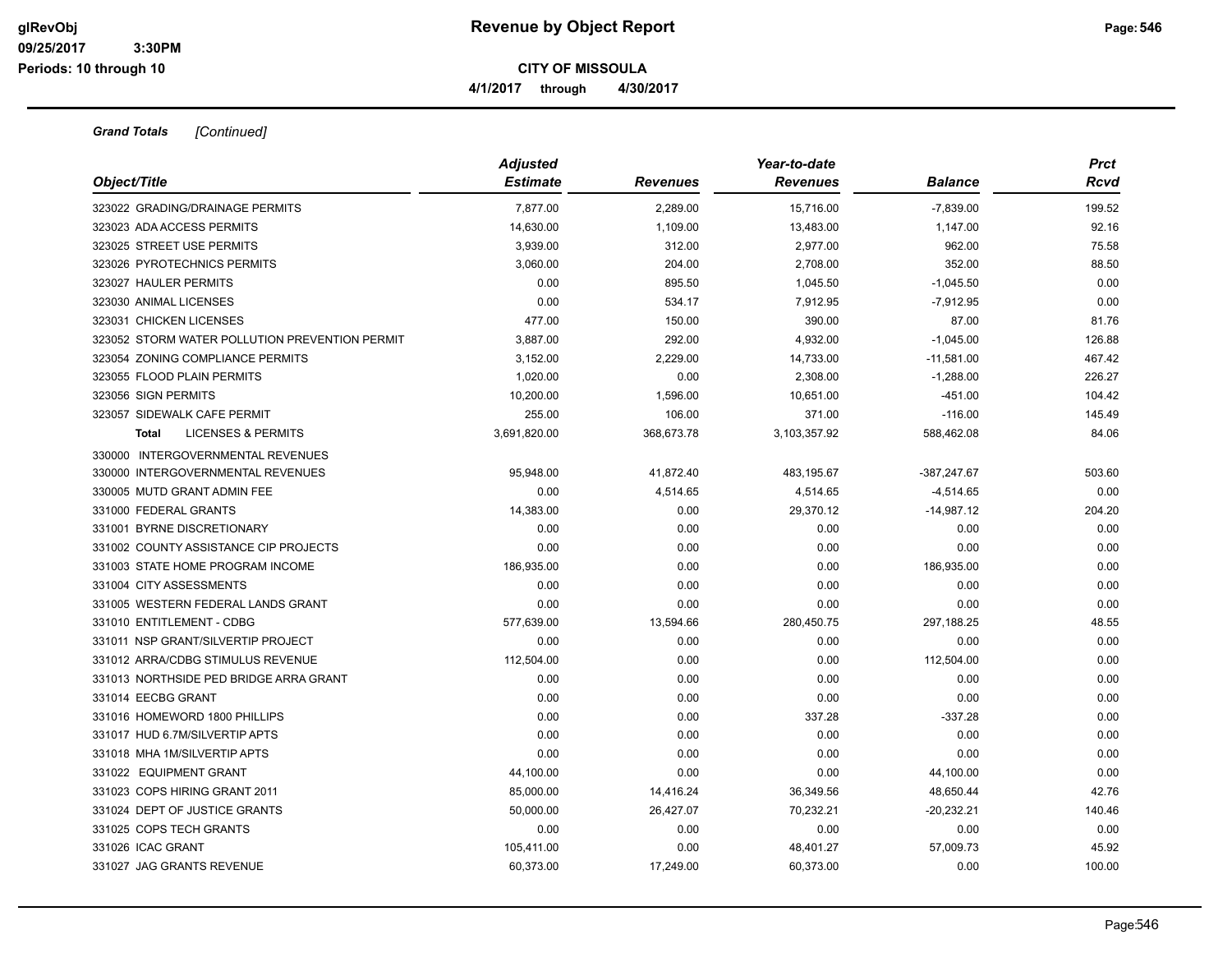**4/1/2017 through 4/30/2017**

|                                             | <b>Adjusted</b> |                 | Year-to-date    |                | <b>Prct</b> |
|---------------------------------------------|-----------------|-----------------|-----------------|----------------|-------------|
| Object/Title                                | <b>Estimate</b> | <b>Revenues</b> | <b>Revenues</b> | <b>Balance</b> | Rcvd        |
| 331028 DUI-COPS IN SHOPS                    | 5,000.00        | 0.00            | 0.00            | 5,000.00       | 0.00        |
| 331029 CHRP GRANT                           | 0.00            | 0.00            | 0.00            | 0.00           | 0.00        |
| 331030 COMMUNITY RESOURCE OFFICER/MCPS      | 0.00            | 0.00            | 0.00            | 0.00           | 0.00        |
| 331033 WORD                                 | 0.00            | 0.00            | 2,899.28        | $-2,899.28$    | 0.00        |
| 331038 EPA BROWNSFIELD GRANT                | 509,603.00      | 0.00            | 36,265.08       | 473,337.92     | 7.12        |
| 331050 ISTEA/CTEP GRANT                     | 0.00            | 0.00            | 0.00            | 0.00           | 0.00        |
| 331052 MDT CMAQ STRIPING GRANT              | 0.00            | 0.00            | 0.00            | 0.00           | 0.00        |
| 331053 CTEP PLAYFAIR                        | 0.00            | 0.00            | 53,488.16       | $-53,488.16$   | 0.00        |
| 331054 FHWA PL GRANT                        | 851,201.00      | 134,139.70      | 336,564.20      | 514,636.80     | 39.54       |
| 331055 FTA GRANT                            | 166,584.00      | 24,133.28       | 86,282.93       | 80,301.07      | 51.80       |
| 331056 MDT FEDERAL CMAQ                     | 285,698.00      | 0.00            | 61,460.97       | 224,237.03     | 21.51       |
| 331060 NATL RECREATION TRAILS GRANTS        | 0.00            | 0.00            | 0.00            | 0.00           | 0.00        |
| 331090 EPA GRANT                            | 378,075.00      | 0.00            | 59,928.93       | 318,146.07     | 15.85       |
| 331091 US DOT HMEP GRANT                    | 0.00            | 0.00            | 36,632.13       | $-36,632.13$   | 0.00        |
| 331113 *** Title Not Found ***              | 60,000.00       | 54,546.00       | 54,546.00       | 5,454.00       | 90.91       |
| 331114 TITLE III GRANT-MSLA CO              | 14,500.00       | 0.00            | 0.00            | 14,500.00      | 0.00        |
| 331156 CTEP GRANTS                          | 0.00            | 0.00            | 0.00            | 0.00           | 0.00        |
| 331160 SAFE ROUTES TO SCHOOLS fY08 \$82,500 | 0.00            | 0.00            | 0.00            | 0.00           | 0.00        |
| 331170 HISTORICAL PRESERVATION GRANT        | 5,500.00        | 0.00            | 5,500.00        | 0.00           | 100.00      |
| 331178 DUI TASK FORCE                       | 0.00            | 0.00            | 0.00            | 0.00           | 0.00        |
| 331180 LIBRARY LITERACY GRANT               | 0.00            | 0.00            | 0.00            | 0.00           | 0.00        |
| 331181 GRANTS/DONATIONS - FORT MISSOULA     | 0.00            | 0.00            | 0.00            | 0.00           | 0.00        |
| 331990 IRS REIMB/DEBT SVS INTEREST          | 251,145.00      | 0.00            | 116,907.84      | 134,237.16     | 46.55       |
| 331992 FEDERAL ARRA GRANTS                  | 0.00            | 0.00            | 0.00            | 0.00           | 0.00        |
| 334013 STATE GRANT - OT SEATBELT            | 53,600.00       | 0.00            | 27,481.03       | 26,118.97      | 51.27       |
| 334014 *** Title Not Found ***              | 0.00            | 0.00            | 0.00            | 0.00           | 0.00        |
| 334015 COPS TECHNOLOGY GRANT                | 279,242.00      | 36,532.98       | 151,147.42      | 128,094.58     | 54.13       |
| 334016 BULLETPROOF VEST GRANT               | 10,500.00       | 0.00            | 0.00            | 10,500.00      | 0.00        |
| 334017 SCHOOL RESOURCE OFFICER              | 240,000.00      | 0.00            | 68,850.00       | 171,150.00     | 28.69       |
| 334018 STATE GRANT - CAPITAL                | 0.00            | 0.00            | 0.00            | 0.00           | 0.00        |
| 334020 UNDERAGE DRINKING GRANT              | 10,903.00       | 0.00            | 0.00            | 10,903.00      | 0.00        |
| 334025 COUNTY WEED                          | 15,000.00       | 0.00            | 43,007.68       | $-28,007.68$   | 286.72      |
| 334026 FOREST HEALTH GRANT                  | 20,000.00       | 0.00            | 0.00            | 20,000.00      | 0.00        |
| 334028 DEPT OF AG INTERN GRANT              | 0.00            | 0.00            | 0.00            | 0.00           | 0.00        |
| 334040 GAS TAX APPORTIONMENT                | 1,081,510.00    | 90,125.79       | 901,257.92      | 180,252.08     | 83.33       |
| 334045 MONTANA DEPARTMENT TRANSPORTATION    | 0.00            | 0.00            | 0.00            | 0.00           | 0.00        |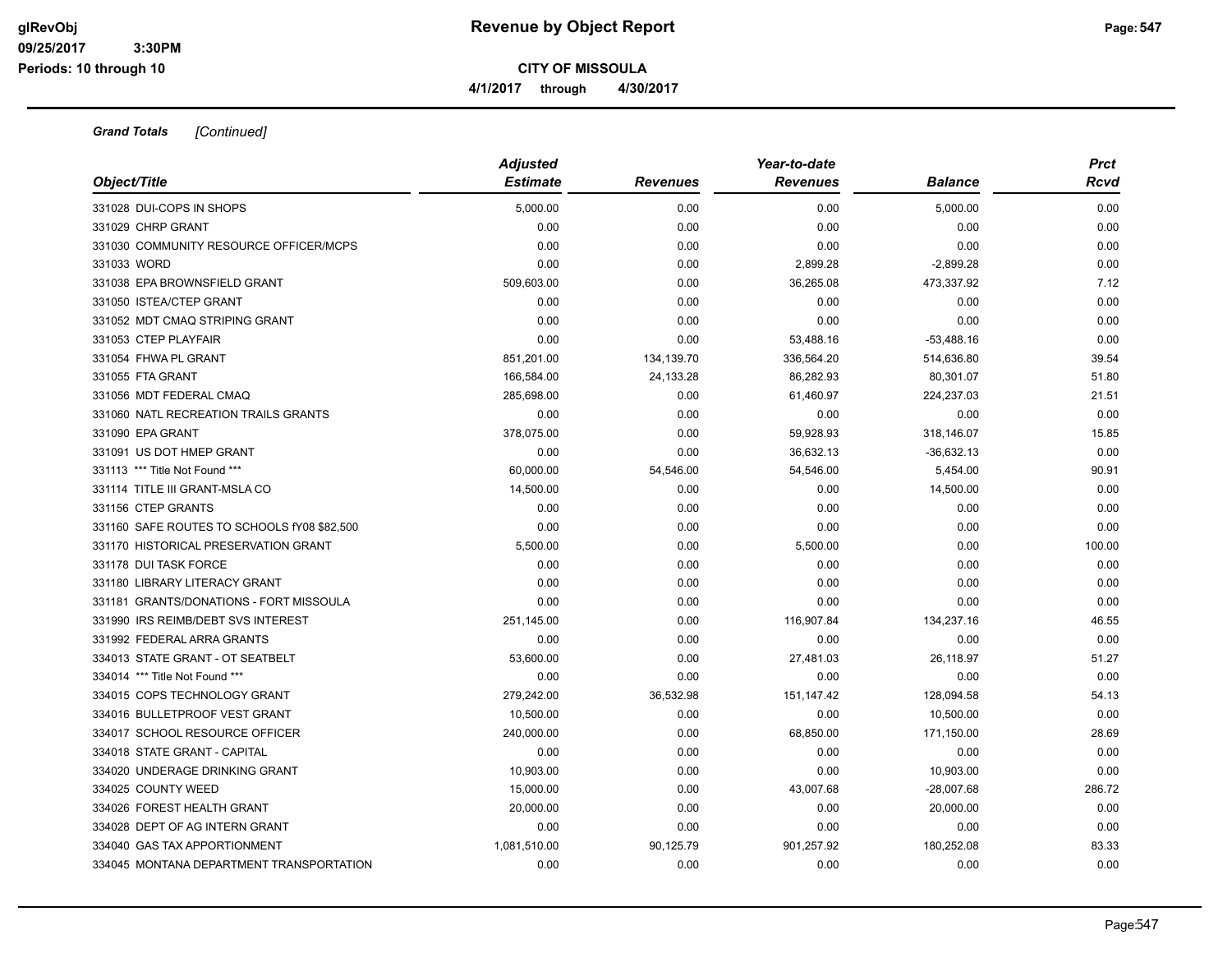**4/1/2017 through 4/30/2017**

| Object/Title                                  | <b>Adjusted</b><br><b>Estimate</b> | <b>Revenues</b> | Year-to-date<br><b>Revenues</b> | <b>Balance</b> | <b>Prct</b><br>Rcvd |
|-----------------------------------------------|------------------------------------|-----------------|---------------------------------|----------------|---------------------|
|                                               |                                    |                 |                                 |                |                     |
| 334056 BANK CORP. LIC. TAX - (PREVIOUS YEARS) | 0.00                               | 0.00            | 0.00                            | 0.00           | 0.00                |
| 334061 IMPACT FEES-CLEARING ACCOUNT           | 0.00                               | 0.00            | 0.00                            | 0.00           | 0.00                |
| 334071 DEQ/RIVER WATER SAMPLING               | 0.00                               | 0.00            | 0.00                            | 0.00           | 0.00                |
| 334076 BIG SKY TRUST FUND GRANTS              | 0.00                               | 0.00            | 0.00                            | 0.00           | 0.00                |
| 334112 WELLNESS GRANT                         | 0.00                               | 0.00            | 0.00                            | 0.00           | 0.00                |
| 334120 TSEP GRANT                             | 0.00                               | 0.00            | 0.00                            | 0.00           | 0.00                |
| 334121 DNRC GRANT                             | 50,000.00                          | 0.00            | 2,754.00                        | 47,246.00      | 5.51                |
| 334122 RENEWABLE RESOURCE GRANTS              | 0.00                               | 0.00            | 0.00                            | 0.00           | 0.00                |
| 334123 MAQI FEDERAL ASSISTANCE                | 0.00                               | 0.00            | 0.00                            | 0.00           | 0.00                |
| 334124 GRANTS-CIP                             | 0.00                               | 0.00            | 0.00                            | 0.00           | 0.00                |
| 334125 FWP GRANT                              | 27,000.00                          | 0.00            | 11,997.08                       | 15,002.92      | 44.43               |
| 334126 DEVELOPER ASSESSMENTS                  | 0.00                               | 0.00            | 0.00                            | 0.00           | 0.00                |
| 334127 TONKIN TRAIL - FISH WILDLIFE PARKS     | 0.00                               | 0.00            | 0.00                            | 0.00           | 0.00                |
| 334128 CDBG FIRE HYDRANT GRANT                | 0.00                               | 0.00            | 0.00                            | 0.00           | 0.00                |
| 334140 DNRC GRANT                             | 0.00                               | 0.00            | 0.00                            | 0.00           | 0.00                |
| 334143 MONTANA TOURISM GRANT                  | 0.00                               | 0.00            | 0.00                            | 0.00           | 0.00                |
| 334145 WESTERN MT MENTAL HEALTH CTR           | 0.00                               | 0.00            | 0.00                            | 0.00           | 0.00                |
| 334146 ADDI FUNDS-1ST TIME HOMEBUYERS         | 0.00                               | 0.00            | 0.00                            | 0.00           | 0.00                |
| 334149 MISSOULA HOMEOWNERSHIP PROGRAM         | 0.00                               | 0.00            | 0.00                            | 0.00           | 0.00                |
| 334153 FY14 DISTRICT XI HRC TBRA              | 0.00                               | 0.00            | $-8.00$                         | 8.00           | 0.00                |
| 334154 HOMEWORD SWEETGRASS                    | 0.00                               | 0.00            | 102,627.00                      | $-102,627.00$  | 0.00                |
| 334155 FY08 NMCDC                             | 0.00                               | 0.00            | 0.00                            | 0.00           | 0.00                |
| 334156 *** Title Not Found ***                | 437,800.00                         | 0.00            | 40,183.85                       | 397.616.15     | 9.18                |
| 334157 FY09 MHA                               | 0.00                               | 0.00            | 0.00                            | 0.00           | 0.00                |
| 334159 FY09 HOMEWORD                          | 0.00                               | 0.00            | 0.00                            | 0.00           | 0.00                |
| 334160 FY09 NMCDC                             | 0.00                               | 0.00            | 0.00                            | 0.00           | 0.00                |
| 334161 FY10 DISTRICT XI HRC                   | 0.00                               | 0.00            | 0.00                            | 0.00           | 0.00                |
| 334163 FY10 homeWORD/SOLSTICE APT             | 0.00                               | 0.00            | 0.00                            | 0.00           | 0.00                |
| 334251 RTP/TAP STATE GRANTS                   | 0.00                               | 0.00            | $-2,548.00$                     | 2,548.00       | 0.00                |
| 334990 ARRA FUNDING                           | 0.00                               | 0.00            | 0.00                            | 0.00           | 0.00                |
| 334991 ARRA HB645 FUNDING                     | 0.00                               | 0.00            | 0.00                            | 0.00           | 0.00                |
| 334992 ARRA LOAN                              | 0.00                               | 0.00            | 0.00                            | 0.00           | 0.00                |
| 335075 STATE GAMBLING/VIDEO/KENO/BINGO FEES   | 127,650.00                         | 6,550.00        | 127,595.56                      | 54.44          | 99.96               |
| 335210 PERSONAL PROPERTY TAX REIMBURSEMENT    | 963,588.00                         | 0.00            | 264,235.88                      | 699,352.12     | 27.42               |
| 335230 HB 124 REVENUE                         | 8,327,658.00                       | 0.00            | 6,508,266.01                    | 1,819,391.99   | 78.15               |
| 335250 STATE REIMB - SB #184                  | 0.00                               | 0.00            | 0.00                            | 0.00           | 0.00                |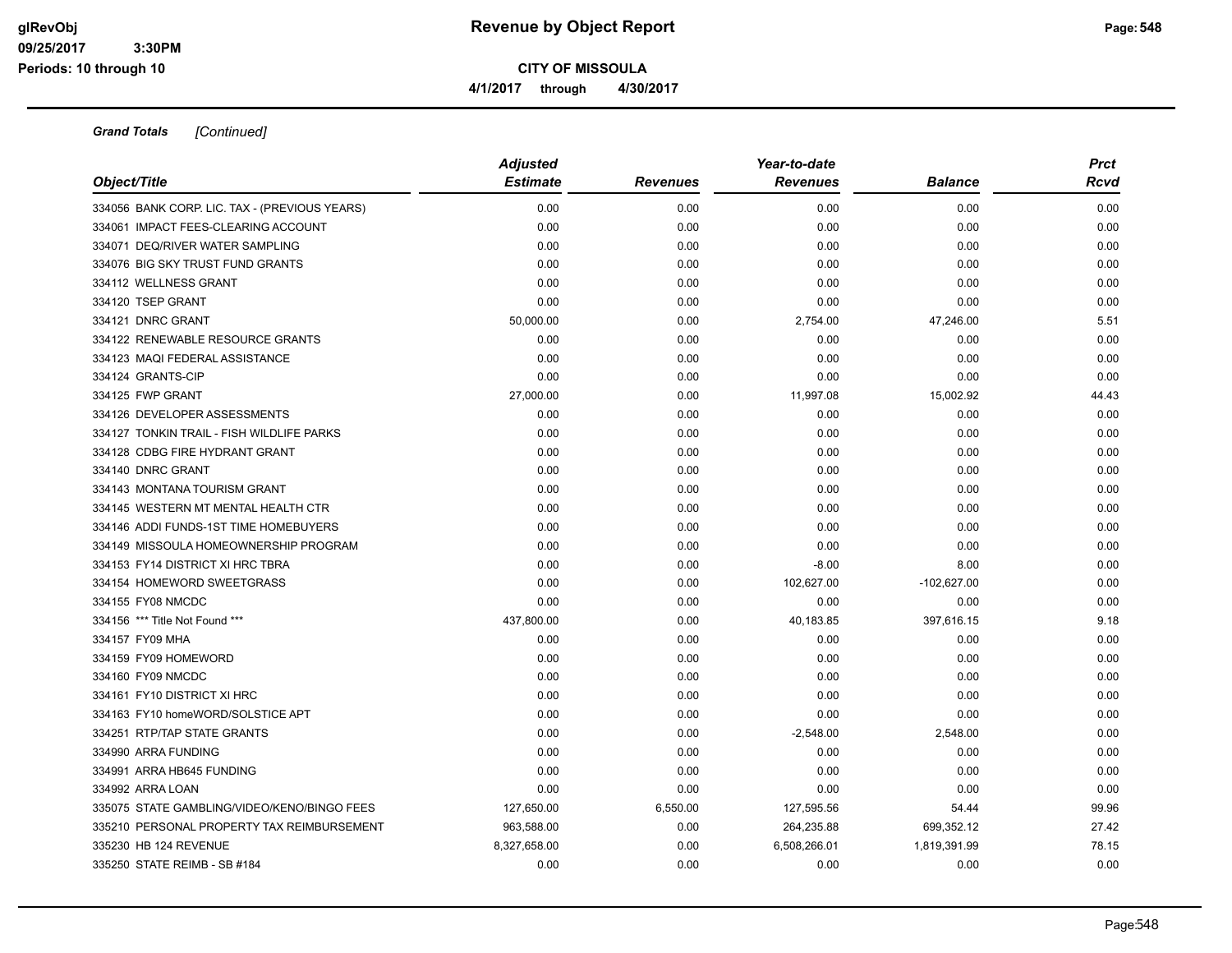**4/1/2017 through 4/30/2017**

|                                                   | <b>Adjusted</b> |                 | Year-to-date    |                | <b>Prct</b> |
|---------------------------------------------------|-----------------|-----------------|-----------------|----------------|-------------|
| Object/Title                                      | <b>Estimate</b> | <b>Revenues</b> | <b>Revenues</b> | <b>Balance</b> | <b>Rcvd</b> |
| 336001 MDT REIMBURSEMENTS                         | 0.00            | 0.00            | 152,600.00      | $-152,600.00$  | 0.00        |
| 336020 STATE PENSION CONTRIBUTION                 | 0.00            | 0.00            | 0.00            | 0.00           | 0.00        |
| 336021 STATE CONTRIB - POLICE RETIREMENT          | 2,459,661.00    | 184,413.25      | 1,825,464.55    | 634,196.45     | 74.22       |
| 336022 STATE CONTRIB. - FIRE RETIREMENT           | 2.265.164.00    | 185.205.46      | 1,850,007.15    | 415,156.85     | 81.67       |
| 336023 STATE CONTRIB. - PERS                      | 10.098.00       | 1,258.04        | 13,547.18       | $-3,449.18$    | 134.16      |
| 336030 COUNTY CONTRIBUTION                        | 9,900.00        | 9,900.00        | 22.923.60       | $-13,023.60$   | 231.55      |
| 337000 LOCAL GRANTS                               | 0.00            | 0.00            | 0.00            | 0.00           | 0.00        |
| 337002 MRA GRANT                                  | 0.00            | 0.00            | 1,000.00        | $-1,000.00$    | 0.00        |
| 337003 HEALTH DEPT-STORM WATER MGMT               | 0.00            | 0.00            | 20,000.00       | $-20,000.00$   | 0.00        |
| 337004 MRA GRANTS                                 | 0.00            | 0.00            | 0.00            | 0.00           | 0.00        |
| 337010 COUNTY REIMBURSEMENT-DEANOS                | 0.00            | 0.00            | 0.00            | 0.00           | 0.00        |
| 337012 LEGAL SERVICES-CONTRACTED/REIMB.           | 6,000.00        | 0.00            | 6,412.50        | $-412.50$      | 106.88      |
| 337013 MUTD SIGN MAINTENANCE AGREEMENT            | 3,000.00        | 3,000.00        | 3,000.00        | 0.00           | 100.00      |
| 338000 LOCAL SHARING OF TAX INCREMENT             | 266,851.00      | 0.00            | 208,290.00      | 58,561.00      | 78.05       |
| 338001 EXCESS PLEDGED TAX INCREMENT RETURNED      | 0.00            | 0.00            | 0.00            | 0.00           | 0.00        |
| 338100 PLANNING MILLS PASSED THRU COUNTY          | 329,157.00      | 300,000.00      | 300,000.00      | 29,157.00      | 91.14       |
| 339000 PAYMENT IN LIEU OF TAXES                   | 34,056.00       | 0.00            | 14,898.00       | 19,158.00      | 43.75       |
| <b>INTERGOVERNMENTAL REVENUES</b><br><b>Total</b> | 20,887,937.00   | 1,147,878.52    | 14,528,690.44   | 6,359,246.56   | 69.56       |
| 340000 CHARGES FOR SERVICES                       |                 |                 |                 |                |             |
| 340051 GRILL VAN CONCESSIONS                      | 38,000.00       | 1,187.00        | 26,097.80       | 11,902.20      | 68.68       |
| 341009 BLDG ADMIN FEES                            | 363,860.00      | 0.00            | 181,930.00      | 181,930.00     | 50.00       |
| 341010 MISCELLANEOUS COLLECTIONS                  | 76,264.00       | 0.00            | 175.00          | 76,089.00      | 0.23        |
| 341011 TRANSPORTATION ADMIN FEES                  | 24,720.00       | 0.00            | 12,360.00       | 12,360.00      | 50.00       |
| 341012 MAYORS PROCLAMATION FEES                   | 100.00          | 0.00            | 0.00            | 100.00         | 0.00        |
| 341013 AIR FUND FEES                              | 250.00          | 0.00            | 70.00           | 180.00         | 28.00       |
| 341015 SEWER ADMINISTRATION FEES                  | 1,350,838.00    | 0.00            | 675,419.00      | 675,419.00     | 50.00       |
| 341016 MRA ADMINISTRATION FEES                    | 148,635.00      | 0.00            | 74,318.00       | 74,317.00      | 50.00       |
| 341017 LIGHTING ADMINISTRATION FEES               | 15,916.00       | 0.00            | 7,958.00        | 7,958.00       | 50.00       |
| 341018 PARKING COMM ADMIN FEES                    | 198,357.00      | 0.00            | 99,179.00       | 99,178.00      | 50.00       |
| 341019 *** Title Not Found ***                    | 4,647.00        | 0.00            | 2,324.00        | 2,323.00       | 50.01       |
| 341023 PLANNING ADMIN FEES                        | 25,462.00       | 0.00            | 12,731.00       | 12,731.00      | 50.00       |
| 341024 HOUSING GRANT ADMIN FEES                   | 52,000.00       | 0.00            | 0.00            | 52,000.00      | 0.00        |
| 341026 WATER ADMINISTRATION FEES                  | 0.00            | 0.00            | 0.00            | 0.00           | 0.00        |
| 341027 STORMWATER ADMINISTRATION FEES             | 0.00            | 0.00            | 13,190.00       | $-13,190.00$   | 0.00        |
| 341032 IMPACT FEE CLEARING ACCOUNT                | 1,200,000.00    | 197,121.40      | 1,465,170.19    | $-265, 170.19$ | 122.10      |
| 341033 IMPACT FEES-PARKS SHARE                    | 0.00            | 0.00            | 0.00            | 0.00           | 0.00        |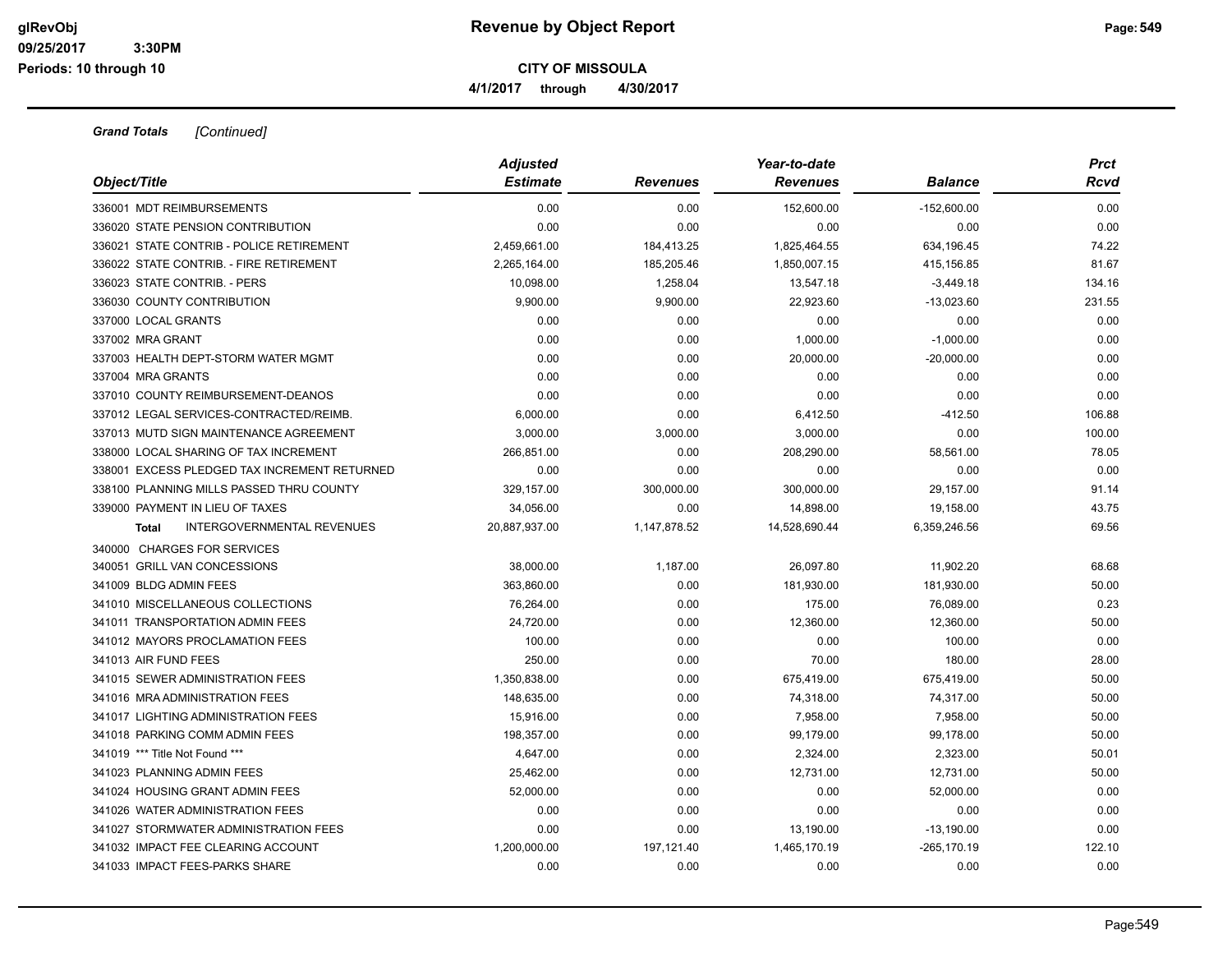**4/1/2017 through 4/30/2017**

|                                            | <b>Adjusted</b> |                 | Year-to-date    | <b>Prct</b>    |        |
|--------------------------------------------|-----------------|-----------------|-----------------|----------------|--------|
| Object/Title                               | <b>Estimate</b> | <b>Revenues</b> | <b>Revenues</b> | <b>Balance</b> | Rcvd   |
| 341034 IMPACT FEES-FIRE SHARE              | 0.00            | 0.00            | 0.00            | 0.00           | 0.00   |
| 341035 IMPACT FEES-POLICE SHARE            | 0.00            | 0.00            | 0.00            | 0.00           | 0.00   |
| 341036 IMPACT FEES-COMMUNITY SERVICE SHARE | 0.00            | 0.00            | 0.00            | 0.00           | 0.00   |
| 341037 IMPACT FEE-ROAD SHARE               | 0.00            | 0.00            | 0.00            | 0.00           | 0.00   |
| 341041 SEWER EXTENSION RECORDING FEES      | 4,500.00        | 665.00          | 3,693.00        | 807.00         | 82.07  |
| 341052 MUNICIPAL COURT FILING FEES         | 330,916.00      | 22,700.63       | 231,123.29      | 99,792.71      | 69.84  |
| 341055 CRIME VICTIM SURCHARGE              | 2,500.00        | 185.00          | 1,146.73        | 1,353.27       | 45.87  |
| 341067 SUBDIVISION EXEMPTION AFFIDAVITS    | 0.00            | 400.00          | 4,191.16        | $-4,191.16$    | 0.00   |
| 341068 SUBDIVISON FEES                     | 5,100.00        | 8,672.00        | 19,743.00       | $-14,643.00$   | 387.12 |
| 341069 REZONING FEES                       | 5,100.00        | 9,930.00        | 17,955.00       | $-12,855.00$   | 352.06 |
| 341070 DESIGN REVIEW BOARD                 | 15,300.00       | 5,366.14        | 29,134.78       | $-13,834.78$   | 190.42 |
| 341073 FIRE PLAN CHECK FEES                | 28,541.00       | 2,887.00        | 32,335.00       | $-3,794.00$    | 113.29 |
| 341074 FIRE INSPECTION FEES                | 51,000.00       | 4,802.00        | 56,154.00       | $-5,154.00$    | 110.11 |
| 341076 ENGINEERING PLAN CHECK FEES         | 34,148.00       | 6,714.00        | 43,254.00       | $-9,106.00$    | 126.67 |
| 341078 ENGINEERING MAP FEES                | 122.00          | 25.00           | 97.00           | 25.00          | 79.51  |
| 341079 GREASE INTERCEPTOR APPEAL FEES      | 2,000.00        | 0.00            | 618.00          | 1,382.00       | 30.90  |
| 341090 STREET VACATION PETITION FEES       | 0.00            | 0.00            | 0.00            | 0.00           | 0.00   |
| 341091 INSPECTION CODE BOOKS & COPIES      | 1,393.00        | 36.00           | 468.75          | 924.25         | 33.65  |
| 341450 *** Title Not Found ***             | 0.00            | 0.00            | 0.00            | 0.00           | 0.00   |
| 342000 ANTI-GRAFFITI PROJECT               | 5,000.00        | 0.00            | 787.50          | 4,212.50       | 15.75  |
| 342010 POLICE/BID AGREEMENT                | 48,000.00       | 0.00            | 49,115.00       | $-1,115.00$    | 102.32 |
| 342012 PD REIMBURSABLE SERVICES            | 750.00          | 0.00            | 531.66          | 218.34         | 70.89  |
| 342013 SECURITY INVEST FEES                | 151,600.00      | 10,225.50       | 46,081.75       | 105,518.25     | 30.40  |
| 342014 POLICE DEPARTMENT SERVICE FEES      | 15,000.00       | 1,122.00        | 31,877.75       | $-16,877.75$   | 212.52 |
| 342015 POLICE OVERTIME FEES                | 84,000.00       | 3,163.38        | 79,886.34       | 4,113.66       | 95.10  |
| 342016 POLICE TRAINING FEES                | 36,000.00       | 0.00            | 3,142.32        | 32,857.68      | 8.73   |
| 342017 CATERING FEES                       | 7,200.00        | 280.00          | 3,500.00        | 3,700.00       | 48.61  |
| 342018 DESK REPORTS                        | 20,000.00       | 2,312.00        | 24,204.00       | $-4,204.00$    | 121.02 |
| 342019 ABANDONED VEHICLE REVENUE FEES      | 12,500.00       | 255.00          | 6,760.00        | 5,740.00       | 54.08  |
| 342020 FIRE DEPARTMENT FEES                | 100.00          | 144.00          | 642.00          | $-542.00$      | 642.00 |
| 342021 CPR EDUCATION PROGRAM               | 7,435.00        | 630.00          | 7,150.00        | 285.00         | 96.17  |
| 342022 OUTSIDE HIRES                       | 920,150.00      | 6,570.59        | 547,514.78      | 372,635.22     | 59.50  |
| 342060 BIKE PROGRAM SALES & FEES           | 2,700.00        | 0.00            | 0.00            | 2,700.00       | 0.00   |
| 343000 PW REIMBURSABLE SERVICES            | 31,258.00       | 2,297.10        | 37,044.34       | $-5,786.34$    | 118.51 |
| 343001 SIGN FABRICATION & CONTRACTS        | 500.00          | 0.00            | 0.00            | 500.00         | 0.00   |
| 343002 OTHER AGENCIES - VEH MAINT          | 48.000.00       | 0.00            | 30.461.88       | 17.538.12      | 63.46  |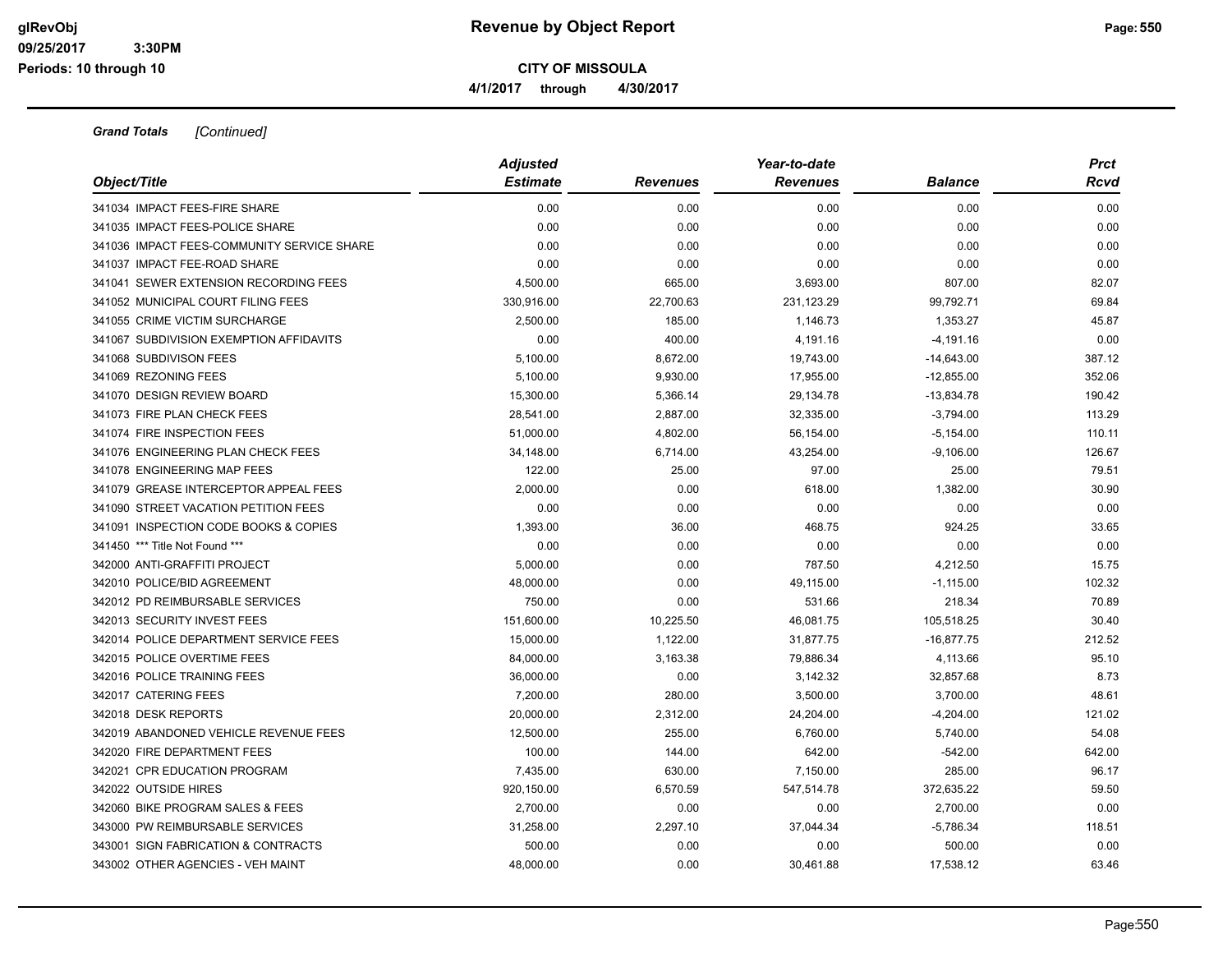**4/1/2017 through 4/30/2017**

|                                             | <b>Adjusted</b> |                 | Year-to-date    |                | <b>Prct</b> |  |
|---------------------------------------------|-----------------|-----------------|-----------------|----------------|-------------|--|
| Object/Title                                | <b>Estimate</b> | <b>Revenues</b> | <b>Revenues</b> | <b>Balance</b> | Rcvd        |  |
| 343003 STATE PAYMENT - TRAFFIC COUNTS       | 4,450.00        | 0.00            | 0.00            | 4,450.00       | 0.00        |  |
| 343004 SPECIAL STATE CONTRACTS              | 80,000.00       | 0.00            | 99,672.50       | $-19,672.50$   | 124.59      |  |
| 343005 NON-ARRA MOUNTAIN WATER CONTRACT     | 0.00            | 0.00            | 0.00            | 0.00           | 0.00        |  |
| 343006 OTHER GOVT AGENCY-STREET PROJECTS    | 98,318.00       | 0.00            | 0.00            | 98,318.00      | 0.00        |  |
| 343009 TOW CHARGES                          | 0.00            | 0.00            | 0.00            | 0.00           | 0.00        |  |
| 343010 STREET DEPT SALES & SERVICES         | 19,195.00       | 0.00            | 0.00            | 19,195.00      | 0.00        |  |
| 343011 STREET AND ROADWAY REPAIR CHARGES    | 0.00            | 0.00            | 0.00            | 0.00           | 0.00        |  |
| 343013 SNOW REMOVAL FEES                    | 2.933.00        | 0.00            | 126.00          | 2.807.00       | 4.30        |  |
| 343015 PARKING                              | 1,672,690.00    | 0.00            | 0.00            | 1,672,690.00   | 0.00        |  |
| 343016 METER MONEY                          | 0.00            | 86,149.62       | 836,201.47      | $-836,201.47$  | 0.00        |  |
| 343017 PARKING LEASE REVENUE                | 0.00            | 46,668.71       | 684,731.71      | $-684,731.71$  | 0.00        |  |
| 343018 SALE OF MATERIALS                    | 0.00            | 9,152.50        | 99,688.59       | $-99,688.59$   | 0.00        |  |
| 343021 METERED WATER REVENUE                | 0.00            | 0.00            | 0.00            | 0.00           | 0.00        |  |
| 343022 UNMETERED WATER REVENUE              | 0.00            | 0.00            | 0.00            | 0.00           | 0.00        |  |
| 343023 BULK WATER SALES                     | 0.00            | 0.00            | 0.00            | 0.00           | 0.00        |  |
| 343024 SALES OF WATER MATERIALS             | 0.00            | 0.00            | 0.00            | 0.00           | 0.00        |  |
| 343025 *** Title Not Found ***              | 0.00            | 0.00            | 0.00            | 0.00           | 0.00        |  |
| 343031 SEWER SERVICE CHARGES                | 0.00            | 11,085.00       | 12,078.00       | $-12,078.00$   | 0.00        |  |
| 343032 SEWER INSTALLATION CHARGES           | 86,384.00       | 0.00            | 17,675.00       | 68,709.00      | 20.46       |  |
| 343033 *** Title Not Found ***              | 0.00            | 0.00            | 0.00            | 0.00           | 0.00        |  |
| 343034 TREATMENT FACILITIES FEES            | 9,082,562.00    | 302,790.16      | 8,589,970.82    | 492,591.18     | 94.58       |  |
| 343035 SALE OF SEWER MATERIALS AND SUPPLIES | 0.00            | 0.00            | $-23,514.51$    | 23,514.51      | 0.00        |  |
| 343036 *** Title Not Found ***              | 0.00            | 0.00            | 10,364.16       | $-10,364.16$   | 0.00        |  |
| 343037 GREASE INTERCEPTOR LOANS             | 0.00            | 0.00            | 0.00            | 0.00           | 0.00        |  |
| 343038 P & I TAX LIENS                      | 0.00            | 114.09          | 2.942.59        | $-2.942.59$    | 0.00        |  |
| 343039 DISPOSAL FEES                        | 0.00            | 3,617.78        | 22,760.17       | $-22,760.17$   | 0.00        |  |
| 343041 COMPOST TIPPING FEES                 | 5,000.00        | 12,927.81       | 27,637.84       | $-22,637.84$   | 552.76      |  |
| 343042 CITY COMPOST TIPPING FEES            | 0.00            | 0.00            | 0.00            | 0.00           | 0.00        |  |
| 343045 COMPOST SALES                        | 0.00            | 11,080.00       | 11,080.00       | $-11,080.00$   | 0.00        |  |
| 343046 COMPOST DELIVERY CHARGE              | 0.00            | 0.00            | 0.00            | 0.00           | 0.00        |  |
| 343065 BUILDING RENTALS                     | 0.00            | 0.00            | 0.00            | 0.00           | 0.00        |  |
| 343080 STATE MAINTENANCE CONTRACT           | 530,082.00      | 183,376.62      | 485,780.11      | 44,301.89      | 91.64       |  |
| 343083 CONTRACT SEWER APPLICATIONS          | 0.00            | 0.00            | 0.00            | 0.00           | 0.00        |  |
| 343084 STREET MAINTENANCE MATERIALS REIMB   | 55,500.00       | 0.00            | 10,744.31       | 44,755.69      | 19.36       |  |
| 343097 SIDEWALK AND CURB FEES               | 340,000.00      | 19,485.96       | 278,521.97      | 61,478.03      | 81.92       |  |
| 343300 MISC CHARGES FOR SERVICES            | 0.00            | 0.00            | 0.00            | 0.00           | 0.00        |  |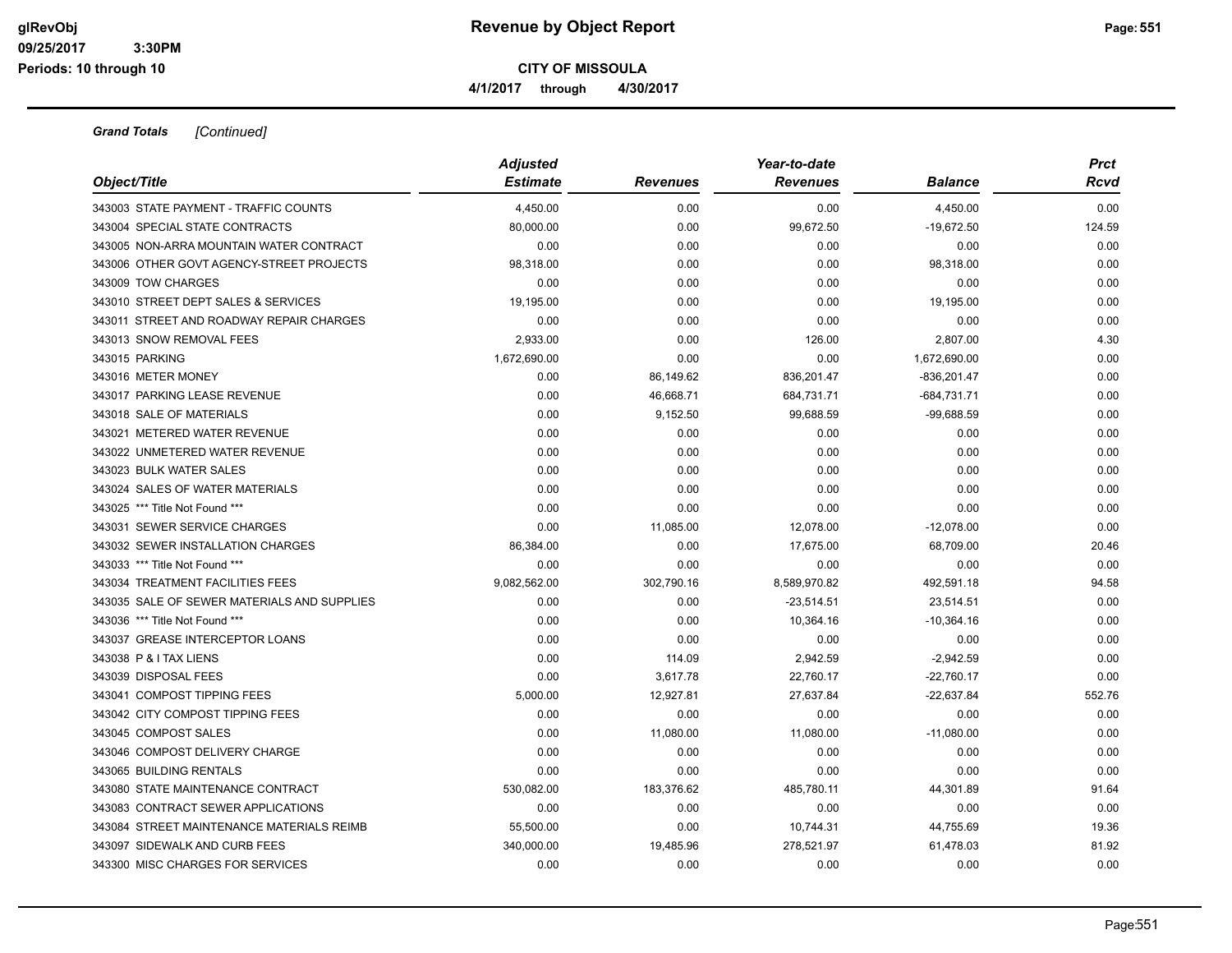**4/1/2017 through 4/30/2017**

|                                          | <b>Adjusted</b> |                 | Year-to-date    |                | <b>Prct</b> |  |
|------------------------------------------|-----------------|-----------------|-----------------|----------------|-------------|--|
| Object/Title                             | <b>Estimate</b> | <b>Revenues</b> | <b>Revenues</b> | <b>Balance</b> | Rcvd        |  |
| 343301 BOOT REMOVAL                      | 0.00            | 1,175.00        | 9,710.00        | $-9,710.00$    | 0.00        |  |
| 343302 PARKS SOIL PROJECT                | 0.00            | 0.00            | 0.00            | 0.00           | 0.00        |  |
| 343310 SALE OF NICHE NAMEPLATES & VASES  | 5,000.00        | 0.00            | 6,100.00        | $-1,100.00$    | 122.00      |  |
| 343311 SALE OF NICHES                    | 3,200.00        | 0.00            | 0.00            | 3,200.00       | 0.00        |  |
| 343320 CEMETERY - SALE OF PLOTS          | 12,870.00       | 1,400.00        | 23,200.00       | $-10,330.00$   | 180.26      |  |
| 343321 CEMETERY FOUNDATIONS              | 1,570.00        | 540.00          | 4,570.00        | $-3,000.00$    | 291.08      |  |
| 343322 CEMETERY FLOWER CARE              | 4,250.00        | 2,940.00        | 6,800.00        | $-2,550.00$    | 160.00      |  |
| 343323 CEMETERY - LINER INSTALL FEES     | 5,580.00        | 1,400.00        | 20,650.00       | $-15,070.00$   | 370.07      |  |
| 343324 OTHER CEMETERY FEES               | 1,500.00        | 300.00          | 3,000.00        | $-1,500.00$    | 200.00      |  |
| 343325 2ND INTERMENT RIGHT               | 0.00            | 0.00            | 4,000.00        | $-4,000.00$    | 0.00        |  |
| 343340 CEMETERY - OPENINGS & CLOSINGS    | 10,950.00       | 1,950.00        | 21,750.00       | $-10,800.00$   | 198.63      |  |
| 343350 CEMETERY CARE, FEES               | 104,000.00      | 0.00            | 0.00            | 104,000.00     | 0.00        |  |
| 343360 WEED CONTROL                      | 3,000.00        | 0.00            | 1,985.00        | 1,015.00       | 66.17       |  |
| 345032 STORMWATER INSTALLATION FEES      | 0.00            | 0.00            | 0.00            | 0.00           | 0.00        |  |
| 345034 STORMWATER USE FEES               | 257,500.00      | 1,986.89        | 133,565.86      | 123,934.14     | 51.87       |  |
| 345036 STORM WATER USE FEE PENALTY       | 0.00            | 0.00            | 0.00            | 0.00           | 0.00        |  |
| 346000 FEES                              | 223,100.00      | 7,409.44        | 27,823.39       | 195,276.61     | 12.47       |  |
| 346001 TENNIS FEE                        | 1,000.00        | 0.00            | 1,380.00        | $-380.00$      | 138.00      |  |
| 346030 SWIMMING POOL FEES                | 604,825.00      | 3,585.60        | 362,655.94      | 242,169.06     | 59.96       |  |
| 346031 RECREATION FEES                   | 244,283.00      | 159,541.57      | 347,964.47      | $-103,681.47$  | 142.44      |  |
| 346032 PRESCHOOL PROGRAMS                | 0.00            | 0.00            | 0.00            | 0.00           | 0.00        |  |
| 346033 PARK FEES/FACILITY RENTALS        | 9,075.00        | 5,106.49        | 53,842.35       | $-44,767.35$   | 593.30      |  |
| 346034 GROUNDS MAINTENANCE CONTRACT      | 181,734.00      | 0.00            | 48,368.00       | 133,366.00     | 26.61       |  |
| 346036 PARK CONCESSION FEES              | 23,000.00       | 1,701.00        | 2,207.64        | 20,792.36      | 9.60        |  |
| 346037 YOUTH DRUG COURT CONTRACT         | 11,700.00       | 0.00            | 0.00            | 11,700.00      | 0.00        |  |
| 346040 MCCORMICK SWIMMING POOL           | 0.00            | 0.00            | 0.00            | 0.00           | 0.00        |  |
| 346050 COUNTY PLAYGROUND CONTRACT        | 3,150.00        | 70.00           | 70.00           | 3,080.00       | 2.22        |  |
| 346051 MONTANA PARKS/REC CONFERENCE 2012 | 4,500.00        | 0.00            | 3,236.80        | 1,263.20       | 71.93       |  |
| 346052 PLAYGROUND SAFETY TRAINING        | 0.00            | 0.00            | 0.00            | 0.00           | 0.00        |  |
| 346053 CITY LIFE PROGRAMS                | 7,250.00        | 1,085.00        | 9,413.00        | $-2,163.00$    | 129.83      |  |
| 346054 PARKS MISC OVERTIME FEES          | 0.00            | 0.00            | 329.34          | $-329.34$      | 0.00        |  |
| 346055 COUNTY PARK SUPPORT               | 0.00            | 0.00            | 0.00            | 0.00           | 0.00        |  |
| 346056 PICNIC SITE FEES                  | 0.00            | 0.00            | 0.00            | 0.00           | 0.00        |  |
| 346060 CURRENTS SWIMMING FACILITY        | 442,900.00      | 37,757.83       | 369,289.60      | 73,610.40      | 83.38       |  |
| 346061 CURRENTS ENTERPRISE               | 0.00            | 0.00            | 0.00            | 0.00           | 0.00        |  |
| 346062 SPLASH ENTERPRISE                 | 0.00            | 0.00            | 0.00            | 0.00           | 0.00        |  |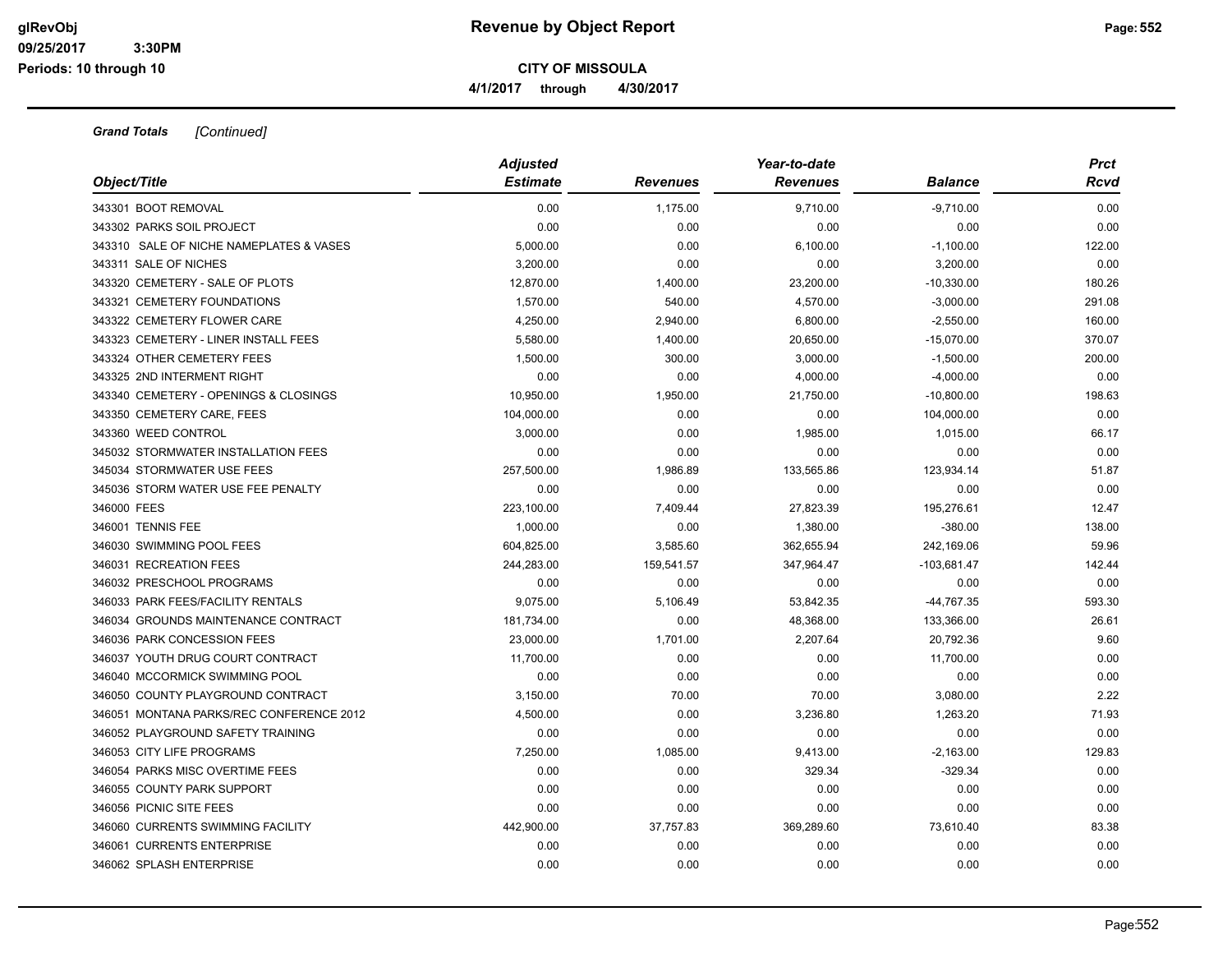**4/1/2017 through 4/30/2017**

| Object/Title                                | <b>Adjusted</b> |                 | Year-to-date    |                | <b>Prct</b> |
|---------------------------------------------|-----------------|-----------------|-----------------|----------------|-------------|
|                                             | <b>Estimate</b> | <b>Revenues</b> | <b>Revenues</b> | <b>Balance</b> | Rcvd        |
| 346070 RECREATION GENERAL MERCHANDISE       | 0.00            | 30.00           | 30.00           | $-30.00$       | 0.00        |
| 346080 PAYMENT IN LIEU OF PARKS             | 243,228.00      | 0.00            | 30,760.00       | 212,468.00     | 12.65       |
| 346082 HIGH PARK EASEMENT EXCHANGE          | 0.00            | 0.00            | 0.00            | 0.00           | 0.00        |
| <b>CHARGES FOR SERVICES</b><br><b>Total</b> | 19,756,141.00   | 1,202,117.81    | 16,538,697.14   | 3,217,443.86   | 83.71       |
| 350000 FINES & FORFEITURES                  |                 |                 |                 |                |             |
| 351013 DRUG FORFEITURES                     | 16,800.00       | 1,368.00        | 11,762.85       | 5,037.15       | 70.02       |
| 351022 LAW ENFORCEMENT ACADEMY SURCHARGE #5 | 0.00            | 5,852.84        | 30,956.63       | $-30,956.63$   | 0.00        |
| 351031 TRAFFIC FINES                        | 1,356,738.00    | 115,886.76      | 939,028.11      | 417,709.89     | 69.21       |
| 351032 SURCHARGE ON FINES                   | 129,089.00      | 14,120.35       | 102,178.64      | 26,910.36      | 79.15       |
| 351033 PUBLIC DEFENDER FEES                 | 125,000.00      | 9,500.06        | 57,788.31       | 67,211.69      | 46.23       |
| 351034 CELLULAR PHONE FINES                 | 65,000.00       | 3,335.00        | 63,618.75       | 1,381.25       | 97.88       |
| 351035 CELL PHONE FINES: EDUCATION          | 65,000.00       | 3,335.00        | 63,618.75       | 1,381.25       | 97.88       |
| 352000 TICKETS                              | 0.00            | 0.00            | 0.00            | 0.00           | 0.00        |
| 352001 PARKING TICKET REVENUE               | 270,000.00      | 18,066.00       | 186,861.00      | 83,139.00      | 69.21       |
| 352002 PARKING FINES                        | 0.00            | 0.00            | 0.00            | 0.00           | 0.00        |
| 355000 FALSE ALARM PENALTY                  | 10,000.00       | 624.00          | 7,670.00        | 2,330.00       | 76.70       |
| <b>FINES &amp; FORFEITURES</b><br>Total     | 2,037,627.00    | 172,088.01      | 1,463,483.04    | 574,143.96     | 71.82       |
| 360000 MISCELLANEOUS REVENUES               |                 |                 |                 |                |             |
| 360000 MISCELLANEOUS REVENUES               | 7,125,000.00    | 0.00            | 3.75            | 7,124,996.25   | 0.00        |
| 360001 COPIES                               | 2,200.00        | $-3,954.75$     | 1,761.25        | 438.75         | 80.06       |
| 360002 PHONES                               | 0.00            | 0.00            | 0.00            | 0.00           | 0.00        |
| 360003 MMIA REIMBURSEMENT-ATTORNEY          | 0.00            | 0.00            | 0.00            | 0.00           | 0.00        |
| 360005 LOAN REPAYMENTS                      | 25,000.00       | 0.00            | 0.00            | 25,000.00      | 0.00        |
| 360007 RLF REVENUES                         | 0.00            | 0.00            | 0.00            | 0.00           | 0.00        |
| 360010 MISCELLANEOUS                        | 1,325,095.00    | $-2,384.95$     | 612,132.87      | 712,962.13     | 46.20       |
| 360011 YOUTH COUNCIL FUNDS                  | 0.00            | 0.00            | 0.00            | 0.00           | 0.00        |
| 360012 SEWER GRANT REPAYMENTS               | 0.00            | 0.00            | 0.00            | 0.00           | 0.00        |
| 360013 REPAYMENT OF SEWER GRANT             | 7,000.00        | 0.00            | 8,762.00        | $-1,762.00$    | 125.17      |
| 360014 REPAYMENT OF LOAN/MHA                | 0.00            | 0.00            | 0.00            | 0.00           | 0.00        |
| 360015 CONFERENCE REVENUES - BUILDING       | 0.00            | 0.00            | 0.00            | 0.00           | 0.00        |
| 360016 MRA SHARE OF CIVIC STADIUM PARKING   | 0.00            | 0.00            | 0.00            | 0.00           | 0.00        |
| 360017 PARK PLANS FORFEITURE                | 0.00            | 0.00            | 0.00            | 0.00           | 0.00        |
| 360018 MARKET ON FRONT UTILITY PAYMENTS     | 0.00            | 215.55          | 1,199.21        | $-1,199.21$    | 0.00        |
| 360019 GARBAGE-MARKET ON FRONT              | 0.00            | 139.03          | 705.42          | $-705.42$      | 0.00        |
| 360020 GREENOUGH PARK ENCROACHMENTS         | 0.00            | 0.00            | 0.00            | 0.00           | 0.00        |
| 360030 CONTRIBUTIONS FROM PROPERTY OWNERS   | 0.00            | 0.00            | 0.00            | 0.00           | 0.00        |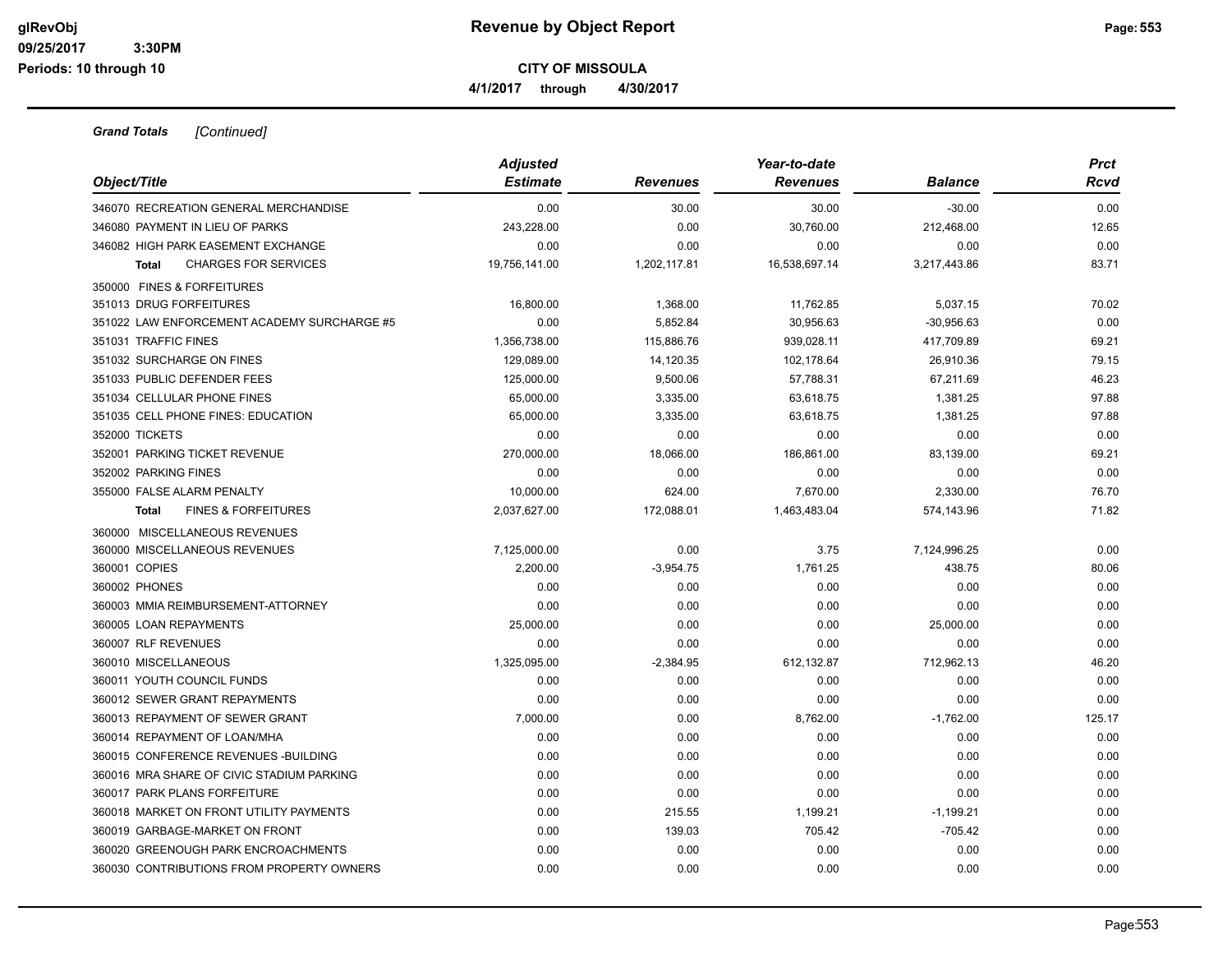**4/1/2017 through 4/30/2017**

| Object/Title                               | <b>Adjusted</b><br><b>Estimate</b> | <b>Revenues</b> | Year-to-date<br><b>Revenues</b> | <b>Balance</b>      | <b>Prct</b><br>Rcvd |
|--------------------------------------------|------------------------------------|-----------------|---------------------------------|---------------------|---------------------|
| 360050 OVER/SHORT                          | 0.00                               |                 | 1.00                            | $-1.00$             | 0.00                |
| 360100 REFUNDS                             | 200.00                             | 0.00            | 0.00                            | 200.00              | 0.00                |
| 361000 RATTLESNAKE LAND LEASES             | 0.00                               | 0.00<br>0.00    |                                 |                     | 0.00                |
| 361003 CARAS PARK CONCERT REVENUE          | 0.00                               | 0.00            | 2,100.00<br>0.00                | $-2,100.00$<br>0.00 | 0.00                |
| 361010 RENTAL REVENUE                      | 120,000.00                         |                 | 3,517.81                        |                     | 2.93                |
|                                            |                                    | 0.00            |                                 | 116,482.19          |                     |
| 361013 CLOSED GRANT REPAYMENTS             | 0.00                               | 0.00            | 0.00                            | 0.00                | 0.00                |
| 361200 RADIO TOWER LEASE PAYMENTS          | 0.00                               | 0.00            | 5,000.00                        | $-5,000.00$         | 0.00                |
| 361201 EKO LAND LEASE                      | 0.00                               | 0.00            | 0.00                            | 0.00                | 0.00                |
| 362000 OTHER MISCELLANEOUS REVENUE         | 20,105.00                          | 0.00            | 32,310.55                       | $-12,205.55$        | 160.71              |
| 362002 BAD CHECK CHARGES                   | 500.00                             | 15.00           | 292.50                          | 207.50              | 58.50               |
| 362003 US BANK FEE REIMBURSEMENT           | 0.00                               | 0.00            | 0.00                            | 0.00                | 0.00                |
| 362004 URD III FACADE IMPROVEMENT LOAN REC | 0.00                               | 0.00            | 0.00                            | 0.00                | 0.00                |
| 362005 LEASE LATE PAYMENT PENALTY          | 0.00                               | 0.00            | 0.00                            | 0.00                | 0.00                |
| 362006 GAIC INSURANCE SETTLEMENT           | 0.00                               | 0.00            | 0.00                            | 0.00                | 0.00                |
| 362007 *** Title Not Found ***             | 0.00                               | 0.00            | 0.00                            | 0.00                | 0.00                |
| 362011 SALE OF UNCLAIMED PROPERTY          | 0.00                               | 2,321.25        | 2,321.25                        | $-2,321.25$         | 0.00                |
| 362012 REC/GREEN TAG PROGRAM               | 300.00                             | 0.00            | 0.00                            | 300.00              | 0.00                |
| 363000 ASSESSMENTS PAID                    | 15,000.00                          | 0.00            | 0.00                            | 15,000.00           | 0.00                |
| 363010 LIGHTING ASSESSMENTS                | 380,056.00                         | 1,288.35        | 341,723.10                      | 38,332.90           | 89.91               |
| 363020 PROPERTY ASSESSMENTS                | 4,667,343.00                       | 21,069.40       | 2,472,795.52                    | 2,194,547.48        | 52.98               |
| 363021 PAYOFF PRINCIPAL ASSESSMENTS        | 0.00                               | 5,605.94        | 189,886.32                      | -189,886.32         | 0.00                |
| 363022 BOND INTEREST ASSESSMENTS           | 0.00                               | 0.00            | 0.00                            | 0.00                | 0.00                |
| 363030 SIDEWALK AND CURB ASSESSMENTS       | 0.00                               | 0.00            | 0.00                            | 0.00                | 0.00                |
| 363040 PENALTY AND INTEREST                | 0.00                               | 597.20          | 14,709.85                       | $-14,709.85$        | 0.00                |
| 364012 SALE OF SURPLUS PROPERTY            | 40,000.00                          | 0.00            | 57,992.47                       | $-17,992.47$        | 144.98              |
| 364040 INSURANCE AND DAMAGE RECOVERY       | 40.000.00                          | 2,699.82        | 40,159.75                       | $-159.75$           | 100.40              |
| 364041 WORKERS COMPENSATION REIMBURSEMENT  | 2.500.00                           | 0.00            | 0.00                            | 2,500.00            | 0.00                |
| 364042 EXPENDITURE REIMBURSEMENTS          | 1,200.00                           | 0.00            | 0.00                            | 1,200.00            | 0.00                |
| 364043 RATTLESNAKE CORRIDOR REIMBURSEMENT  | 10,000.00                          | 2,860.00        | 11,154.00                       | $-1,154.00$         | 111.54              |
| 364044 EMERGENCY RESPONSE REIMBURSEMENT    | 50,000.00                          | 0.00            | 0.00                            | 50,000.00           | 0.00                |
| 364047 MMIA EXPENDITURE REIMBURSEMENT      | 0.00                               | 0.00            | 0.00                            | 0.00                | 0.00                |
| 365000 DONATIONS                           | 58,410.00                          | 0.00            | 10,609.45                       | 47,800.55           | 18.16               |
| 365001 *** Title Not Found ***             | 19,650.00                          | 4,764.00        | 188,466.57                      | $-168,816.57$       | 959.12              |
| 365002 OTHER RECREATION DONATIONS          | 70,000.00                          | 1,502.00        | 13,459.89                       | 56,540.11           | 19.23               |
| 365003 DONATIONS - SMOKE ALARMS            | 0.00                               | 0.00            | 100.55                          | $-100.55$           | 0.00                |
| 365004 GRANT CR TRAIL ASSN DONATION        | 0.00                               | 0.00            | 0.00                            | 0.00                | 0.00                |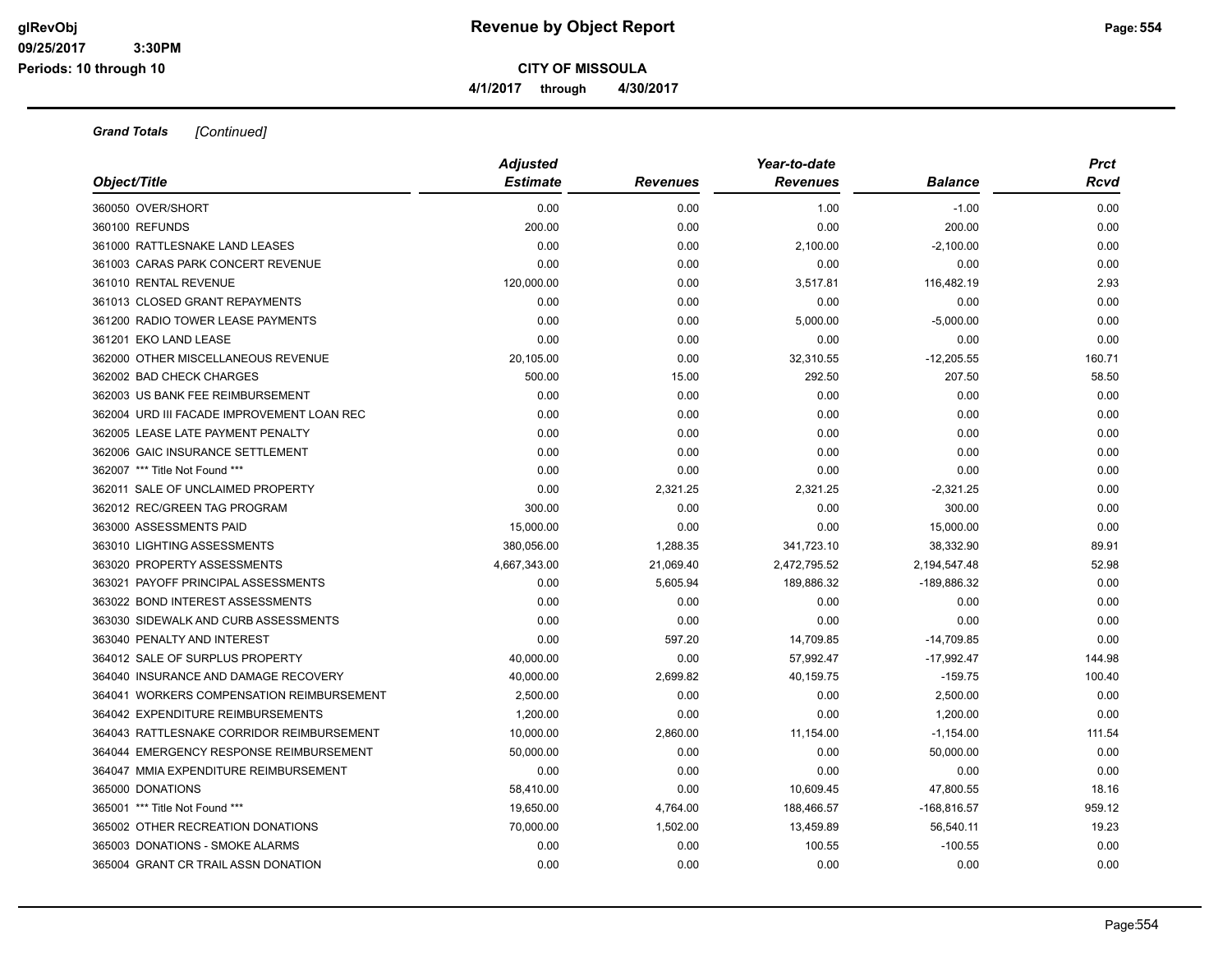**4/1/2017 through 4/30/2017**

| Object/Title                                              | <b>Adjusted</b><br><b>Estimate</b> | <b>Revenues</b> | Year-to-date<br><b>Revenues</b> | <b>Balance</b>  | <b>Prct</b><br>Rcvd |
|-----------------------------------------------------------|------------------------------------|-----------------|---------------------------------|-----------------|---------------------|
|                                                           |                                    |                 |                                 |                 |                     |
| 365005 DONATIONS - ARCO                                   | 0.00                               | 0.00            | 0.00                            | 0.00            | 0.00                |
| 365009 DONATIONS - BASKETBALL/TENNIS COURT                | 45,000.00                          | 0.00            | 1,224.00                        | 43,776.00       | 2.72                |
| 365010 FRIENDS OF MISSOULA PARKS DONATION                 | 0.00                               | 0.00            | 0.00                            | 0.00            | 0.00                |
| 365015 GREEN BLOCK PILOT PROJECT                          | 0.00                               | 0.00            | 0.00                            | 0.00            | 0.00                |
| 365016 LOCAL MATCH MDT                                    | 30,000.00                          | 9,341.84        | 15,970.52                       | 14,029.48       | 53.24               |
| 365019 PARKS DONATIONS                                    | 271,100.00                         | 1,522.00        | 25,772.85                       | 245,327.15      | 9.51                |
| 365020 OPEN SPACE DONATIONS                               | 10,000.00                          | 0.00            | 25.00                           | 9,975.00        | 0.25                |
| 365021 PARKS AND RECS GRANTS & CONTRIBUTIONS              | 15,000.00                          | 0.00            | 15,000.00                       | 0.00            | 100.00              |
| 365023 NORTHWESTERN ENERGY GRANT                          | 0.00                               | 0.00            | 0.00                            | 0.00            | 0.00                |
| 365030 DONATIONS STADIUM R&D                              | 0.00                               | 0.00            | 0.00                            | 0.00            | 0.00                |
| 365100 RECREATION OUTDOOR                                 | 30,000.00                          | 155.00          | 2,159.00                        | 27,841.00       | 7.20                |
| 365101 RECREATION SCHOLARSHIP                             | 0.00                               | 117.10          | 7,030.51                        | $-7,030.51$     | 0.00                |
| 365102 RECREATION YOUTH & ADULT SPORTS                    | 0.00                               | 0.00            | 3,070.00                        | $-3,070.00$     | 0.00                |
| 365103 URBAN FORESTRY PROGRAMS                            | 55,000.00                          | 0.00            | 2,848.00                        | 52,152.00       | 5.18                |
| 365109 CONSERVATION LANDS DONATIONS                       | 20,000.00                          | 0.00            | 0.00                            | 20,000.00       | 0.00                |
| 368000 SALE OF COINS                                      | 0.00                               | 0.00            | 0.00                            | 0.00            | 0.00                |
| 368001 SALE OF POLICE PROMOTIONS                          | 0.00                               | 0.00            | 0.00                            | 0.00            | 0.00                |
| 368002 SALE OF FIRE PROMOTIONS                            | 0.00                               | 0.00            | 0.00                            | 0.00            | 0.00                |
| 368005 *** Title Not Found ***                            | 0.00                               | 0.00            | 0.00                            | 0.00            | 0.00                |
| MISCELLANEOUS REVENUES<br><b>Total</b>                    | 14,455,659.00                      | 47,873.78       | 4,084,264.96                    | 10,371,394.04   | 28.25               |
| 370000 INVESTMENTS & ROYALTY EARNINGS                     |                                    |                 |                                 |                 |                     |
| 371010 INTEREST ON INVESTMENTS                            | 3,500.00                           | 135.62          | 665,833.20                      | -662,333.20     | 19,023.81           |
| 371020 GAIN/LOSS IN MARKET VALUE OF INVESTMENTS           | 0.00                               | 0.00            | 0.00                            | 0.00            | 0.00                |
| 371500 INTEREST ON INTERFUND LOAN                         | 0.00                               | 0.00            | 0.00                            | 0.00            | 0.00                |
| 373002 LOAN REPAYMENT - FAMILY SERVICES                   | 70,000.00                          | 946.15          | 946.15                          | 69,053.85       | 1.35                |
| 373006 BURNS ST COMMONS                                   | 0.00                               | 0.00            | 0.00                            | 0.00            | 0.00                |
| <b>INVESTMENTS &amp; ROYALTY EARNINGS</b><br><b>Total</b> | 73,500.00                          | 1,081.77        | 666,779.35                      | -593,279.35     | 907.18              |
| 380000 OTHER FINANCING SOURCES                            |                                    |                 |                                 |                 |                     |
| 380000 OTHER FINANCING SOURCES                            | 0.00                               | 0.00            | 0.00                            | 0.00            | 0.00                |
| 381000 LOAN PROCEEDS                                      | 35,000.00                          | 0.00            | 0.00                            | 35,000.00       | 0.00                |
| 381002 SRF LOAN                                           | 0.00                               | 466,773.00      | 466,773.00                      | -466,773.00     | 0.00                |
| 381009 TRANSFERS IN                                       | 516,220.00                         | 0.00            | 0.00                            | 516,220.00      | 0.00                |
| 381010 BOND PROCEEDS                                      | 401,084.00                         | 21,700.00       | 1,414,049.56                    | $-1,012,965.56$ | 352.56              |
| 381011 \$1,860,000 General Fund Obligation Bond           | 0.00                               | 0.00            | 0.00                            | 0.00            | 0.00                |
| 381012 \$680,000 FIRE GF DEBT                             | 0.00                               | 0.00            | 0.00                            | 0.00            | 0.00                |
| 381015 \$1.010.000 LIMITED TAX GO BONDS 2010C             | 0.00                               | 0.00            | 0.00                            | 0.00            | 0.00                |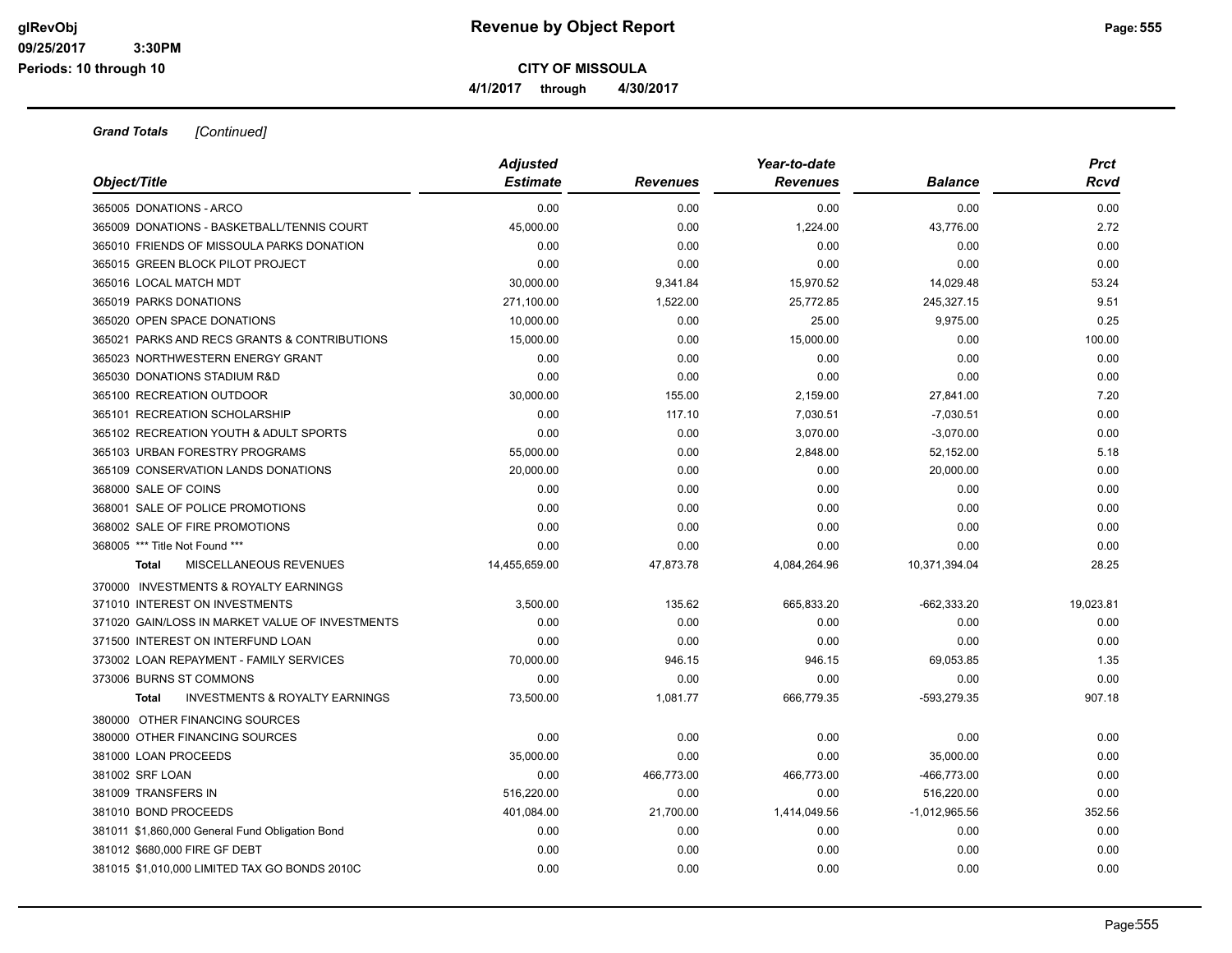**4/1/2017 through 4/30/2017**

| Object/Title                                   | <b>Adjusted</b><br><b>Estimate</b> | <b>Revenues</b> | Year-to-date<br><b>Revenues</b> | <b>Balance</b>    | <b>Prct</b><br>Rcvd |
|------------------------------------------------|------------------------------------|-----------------|---------------------------------|-------------------|---------------------|
| 381020 REVENUE BONDS                           | 2,517,966.00                       | 0.00            | 0.00                            | 2,517,966.00      | 0.00                |
| 381024 MARY AVENUE BOND PROCEEDS               | 0.00                               | 1,200,000.00    | 5,400,000.00                    | $-5,400,000.00$   | 0.00                |
| 381025 REVENUE BOND PROCEEDS                   | 0.00                               | 0.00            | 0.00                            | 0.00              | 0.00                |
| 381026 DEBT SERVICE/BROWNSFIELD RLF 1.125M     | 0.00                               | 0.00            | 0.00                            | 0.00              | 0.00                |
| 381027 SOUTH RESERVE TRAIL CROSSING 5.M        | 0.00                               | 0.00            | 0.00                            | 0.00              | 0.00                |
| 381028 BOND PROCEEDS-MILL SITE                 | 0.00                               | 0.00            | 0.00                            | 0.00              | 0.00                |
| 381029 PARKING STRUCTURE BOND PROCEEDS         | 0.00                               | 0.00            | 0.00                            | 0.00              | 0.00                |
| 381030 SID BONDS PROCEEDS                      | 2,892,685.00                       | 0.00            | 2,869,735.00                    | 22,950.00         | 99.21               |
| 381070 PROCEEDS FROM NOTES/LOANS/INTERCAP      | 0.00                               | 0.00            | 0.00                            | 0.00              | 0.00                |
| 381071 WILMA NOTE PROCEEDS                     | 0.00                               | 0.00            | 0.00                            | 0.00              | 0.00                |
| 381072 FIB NOTE PROCEEDS                       | 0.00                               | 0.00            | 0.00                            | 0.00              | 0.00                |
| 381074 CIVIC STADIUM TIF NOTES 1.5M            | 0.00                               | 0.00            | 0.00                            | 0.00              | 0.00                |
| 381090 PROCEEDS FROM CAPITAL LEASE             | 632,258.00                         | 0.00            | 1,758,426.64                    | $-1, 126, 168.64$ | 278.12              |
| 382000 *** Title Not Found ***                 | 0.00                               | 0.00            | 0.00                            | 0.00              | 0.00                |
| 382010 SALE OF FIXED ASSETS                    | 0.00                               | 0.00            | 0.00                            | 0.00              | 0.00                |
| 383000 OPERATING TRANSFERS                     | 485,312.00                         | 25,798.75       | 502,069.75                      | $-16,757.75$      | 103.45              |
| 383001 TRANS FR FLUSHING DISTRICT              | 41.200.00                          | 0.00            | 20,600.00                       | 20,600.00         | 50.00               |
| 383002 TRANS FR GAS TAX                        | 564,000.00                         | 0.00            | 282,000.00                      | 282,000.00        | 50.00               |
| 383003 TRANS FR COMPREHENSIVE INSURANCE LEVY   | 0.00                               | 0.00            | 0.00                            | 0.00              | 0.00                |
| 383004 TRANS FR EMPLOYEE HEALTH INSURANCE LEVY | 4,778,675.00                       | 0.00            | 2,389,338.00                    | 2,389,337.00      | 50.00               |
| 383007 TRANS FR CABLE FRANCHISE                | 301,433.00                         | 0.00            | 150,717.00                      | 150,716.00        | 50.00               |
| 383009 TRANS FR TITLE I                        | 0.00                               | 0.00            | 0.00                            | 0.00              | 0.00                |
| 383010 TRANS FR CIP                            | 11,387.00                          | 0.00            | 0.00                            | 11,387.00         | 0.00                |
| 383011 TRANS FR SID REVOLVING                  | 100,000.00                         | 0.00            | 0.00                            | 100,000.00        | 0.00                |
| 383013 TRANS FR SID DEBT SERVICE               | 0.00                               | 0.00            | 0.00                            | 0.00              | 0.00                |
| 383014 TRANS FR MRA                            | 3,783,607.00                       | 41,830.68       | 2,209,217.25                    | 1,574,389.75      | 58.39               |
| 383015 TRANS FR MPC                            | 0.00                               | 0.00            | 25,000.00                       | $-25,000.00$      | 0.00                |
| 383016 TRANS FR TAX INCREMENT BOND             | 0.00                               | 0.00            | 0.00                            | 0.00              | 0.00                |
| 383017 TRANS FR BUILDING                       | 0.00                               | 0.00            | 0.00                            | 0.00              | 0.00                |
| 383020 TRANS FR CEMETERY CARE                  | 0.00                               | 0.00            | 0.00                            | 0.00              | 0.00                |
| 383021 TRANS FR P&R TRAILS DEVLP               | 0.00                               | 0.00            | 0.00                            | 0.00              | 0.00                |
| 383022 TRANS FR OPEN SPACE BOND                | 0.00                               | 0.00            | 0.00                            | 0.00              | 0.00                |
| 383023 TRANS FR DRUG FORFEITURE                | 0.00                               | 0.00            | 0.00                            | 0.00              | 0.00                |
| 383024 TRANS FR SEWER CLEARING                 | 7,743,387.00                       | 0.00            | 0.00                            | 7,743,387.00      | 0.00                |
| 383025 TRANS FR SEWER R & D                    | 0.00                               | 0.00            | 0.00                            | 0.00              | 0.00                |
| 383026 TRANS FR CDBG                           | 158.000.00                         | 0.00            | 160,000.00                      | $-2,000.00$       | 101.27              |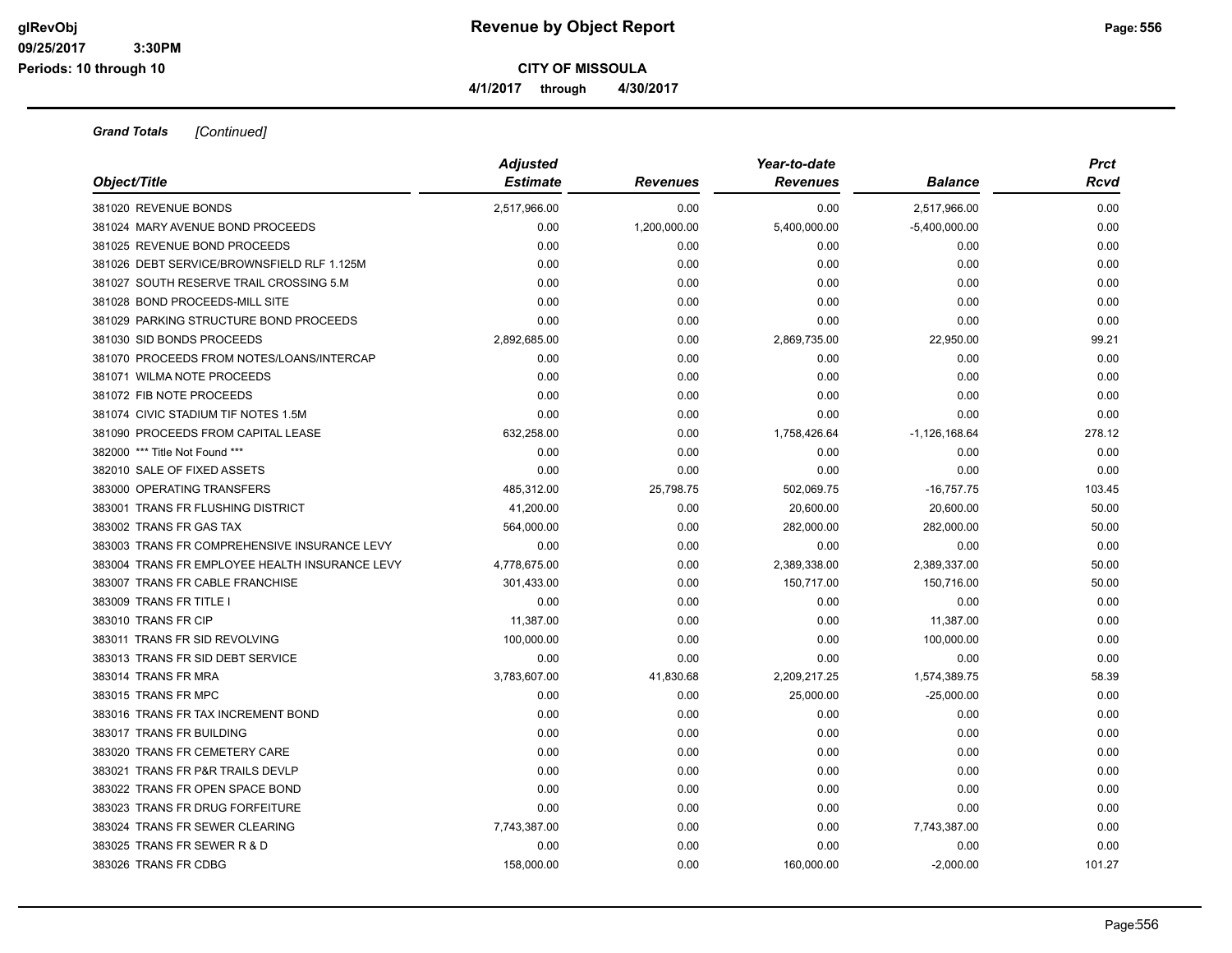**4/1/2017 through 4/30/2017**

| Object/Title                                 | <b>Adjusted</b><br><b>Estimate</b> | <b>Revenues</b> | Year-to-date<br><b>Revenues</b> | <b>Balance</b> | <b>Prct</b><br>Rcvd |
|----------------------------------------------|------------------------------------|-----------------|---------------------------------|----------------|---------------------|
| 383028 TRANS FROM GF FOR HEALTH RESERVE      | 0.00                               | 0.00            | 147,333.36                      | $-147,333.36$  | 0.00                |
| 383029 TRANS FR GENERAL                      | 2,160,531.00                       | 6,128.54        | 547,723.74                      | 1,612,807.26   | 25.35               |
| 383034 TRANS FR 01 SERIES DEBT SERVICE       | 0.00                               | 0.00            | 0.00                            | 0.00           | 0.00                |
| 383036 TRANSFER - GRANT                      | 0.00                               | 0.00            | 0.00                            | 0.00           | 0.00                |
| 383037 TRANSFER FROM URD II                  | 250,000.00                         | 0.00            | 0.00                            | 250,000.00     | 0.00                |
| 383038 TRANSFER - URD III                    | 0.00                               | 0.00            | 0.00                            | 0.00           | 0.00                |
| 383039 FROM SID TRANSFERS                    | 0.00                               | 0.00            | 0.00                            | 0.00           | 0.00                |
| 383040 TRANSFER FROM CITY GRANTS             | 0.00                               | 0.00            | 0.00                            | 0.00           | 0.00                |
| 383041 TRANS FR CDBG                         | 0.00                               | 0.00            | 0.00                            | 0.00           | 0.00                |
| 383042 TRANSFERS FROM OTHER FUNDS            | 270,238.00                         | 0.00            | 0.00                            | 270,238.00     | 0.00                |
| 383043 TRANSFERS FROM IMPACT FEES            | 0.00                               | 0.00            | 0.00                            | 0.00           | 0.00                |
| 383044 TRANSFER FROM PYMT IN LIEU OF PARKS   | 0.00                               | 0.00            | 0.00                            | 0.00           | 0.00                |
| 383045 TRANSFER FROM PARK ENTERPRISE         | 0.00                               | 0.00            | 0.00                            | 0.00           | 0.00                |
| 383050 TRANSFER FROM IMPACT FEES             | 0.00                               | 0.00            | 0.00                            | 0.00           | 0.00                |
| 383060 TRANSFERS FROM FRONT ST URD           | 0.00                               | 0.00            | 0.00                            | 0.00           | 0.00                |
| 383061 TRANSFERS FROM PARK IMPACT FEES       | 0.00                               | 0.00            | 0.00                            | 0.00           | 0.00                |
| 383062 TRANSFERS FROM PARK SIDS              | 0.00                               | 0.00            | 0.00                            | 0.00           | 0.00                |
| 383063 TRANSF FROM SAFETY-LU (CTEP)FUND      | 0.00                               | 0.00            | 0.00                            | 0.00           | 0.00                |
| 383065 TRANSFER FROM WWTF                    | 50,213.00                          | 0.00            | 0.00                            | 50,213.00      | 0.00                |
| 383066 TRANSFER FROM FRONT ST CLEARING       | 339,497.00                         | 9,346.81        | 253,027.55                      | 86,469.45      | 74.53               |
| 383067 TRANSFER FROM FSPS                    | 70,235.00                          | 0.00            | 0.00                            | 70,235.00      | 0.00                |
| 383068 TRANSFER FROM SUBORDINATE LIEN        | 0.00                               | 0.00            | 0.00                            | 0.00           | 0.00                |
| 383400 CAPITAL CONTRIBUTION                  | 0.00                               | 0.00            | 0.00                            | 0.00           | 0.00                |
| 384000 GUARANTOR REVENUE                     | 0.00                               | 0.00            | 0.00                            | 0.00           | 0.00                |
| OTHER FINANCING SOURCES<br>Total             | 28,102,928.00                      | 1,771,577.78    | 18,596,010.85                   | 9,506,917.15   | 66.17               |
| 390000 INTERNAL SERVICES                     |                                    |                 |                                 |                |                     |
| 396001 INSURANCE REIMBURSEMENTS              | 0.00                               | 0.00            | 0.00                            | 0.00           | 0.00                |
| 396002 CITY CONTRIBUTIONS                    | 3,255,600.00                       | 264,159.40      | 2,773,946.71                    | 481,653.29     | 85.21               |
| 396003 EMPLOYEE DEDUCTION CONTRIBUTIONS      | 1,101,219.00                       | 67,170.57       | 971,355.73                      | 129,863.27     | 88.21               |
| 396004 RETIREE CONTRIBUTIONS                 | 433,080.00                         | 32,478.40       | 314,308.42                      | 118,771.58     | 72.58               |
| 396005 FIRE + POLICE ADDTL HEALTH CONTRIB    | 1,572,000.00                       | 134,784.00      | 1,473,462.00                    | 98,538.00      | 93.73               |
| 396006 RX REBATES                            | 0.00                               | 0.00            | 6,776.08                        | $-6,776.08$    | 0.00                |
| 396007 OTHER PARTICIPANT HEALTH PREM CONTRIB | 0.00                               | 0.00            | 912.45                          | $-912.45$      | 0.00                |
| 396008 COBRA CONTRIBUTIONS                   | 4,800.00                           | 0.00            | 0.00                            | 4,800.00       | 0.00                |
| 396009 WELLNESS PROGRAM CONTRIBUTIONS        | 0.00                               | 0.00            | 0.00                            | 0.00           | 0.00                |
| 396010 EMPLOYEE SUPPLI LIFE INSURANCE CONTRI | 0.00                               | 2,513.78        | 24,648.50                       | $-24,648.50$   | 0.00                |